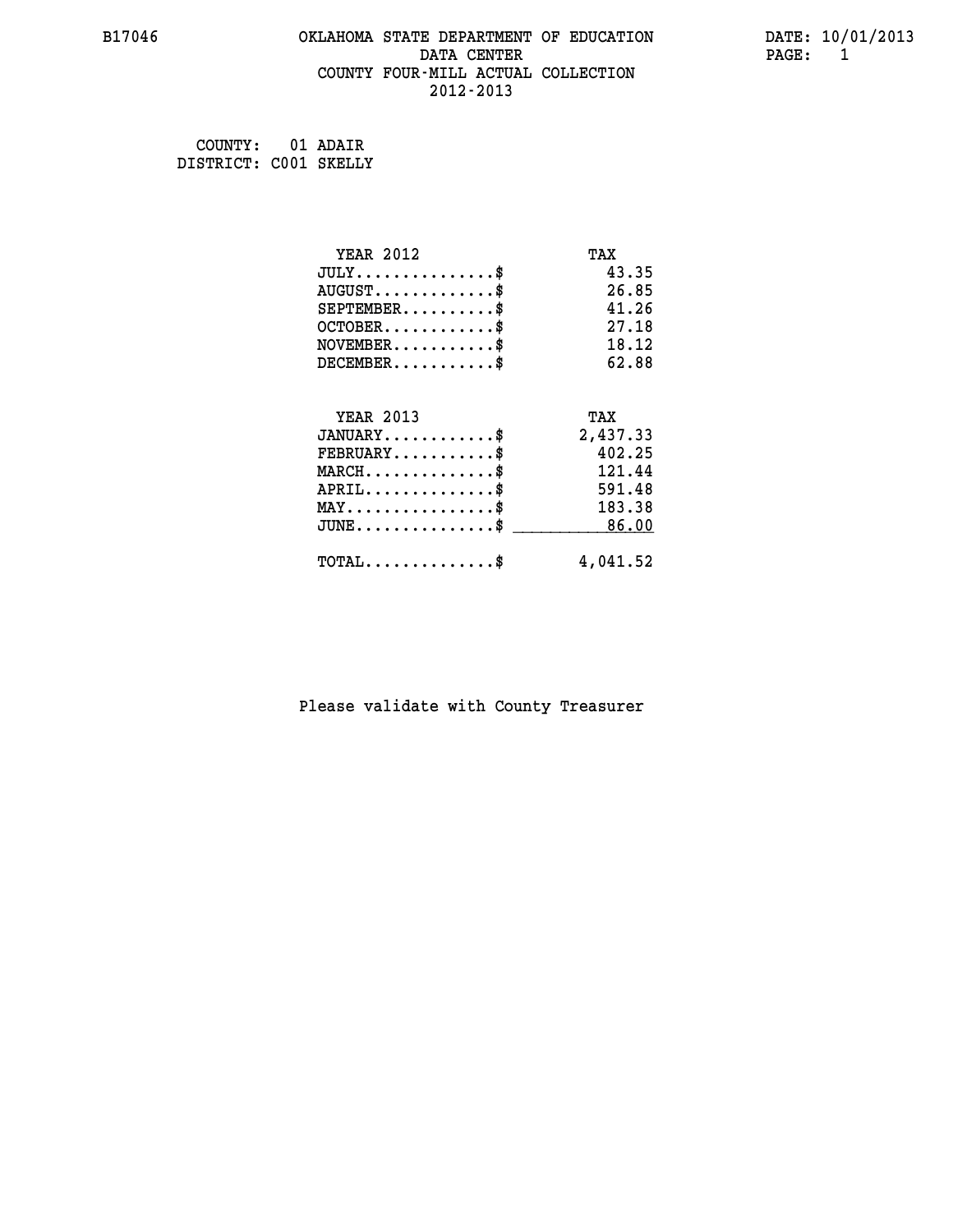#### **B17046 OKLAHOMA STATE DEPARTMENT OF EDUCATION DATE: 10/01/2013 DATA CENTER PAGE: 2 COUNTY FOUR-MILL ACTUAL COLLECTION 2012-2013**

 **COUNTY: 01 ADAIR DISTRICT: C019 PEAVINE**

| <b>YEAR 2012</b>                | TAX       |
|---------------------------------|-----------|
| $JULY$ \$                       | 111.20    |
| $AUGUST$ \$                     | 68.91     |
| $SEPTEMENT.$ \$                 | 105.80    |
| $OCTOBER$ \$                    | 69.75     |
| $NOVEMBER$ \$                   | 46.47     |
| $DECEMBER$ \$                   | 177.14    |
|                                 |           |
| <b>YEAR 2013</b>                | TAX       |
| $JANUARY$ \$                    | 6,864.69  |
| $FEBRUARY$                      | 1,132.88  |
| $MARCH$ \$                      | 342.03    |
| $APRIL$ \$                      | 1,665.86  |
| $MAX \dots \dots \dots \dots \$ | 516.49    |
| $JUNE$ \$                       | 242.19    |
| $TOTAL$ \$                      | 11,343.41 |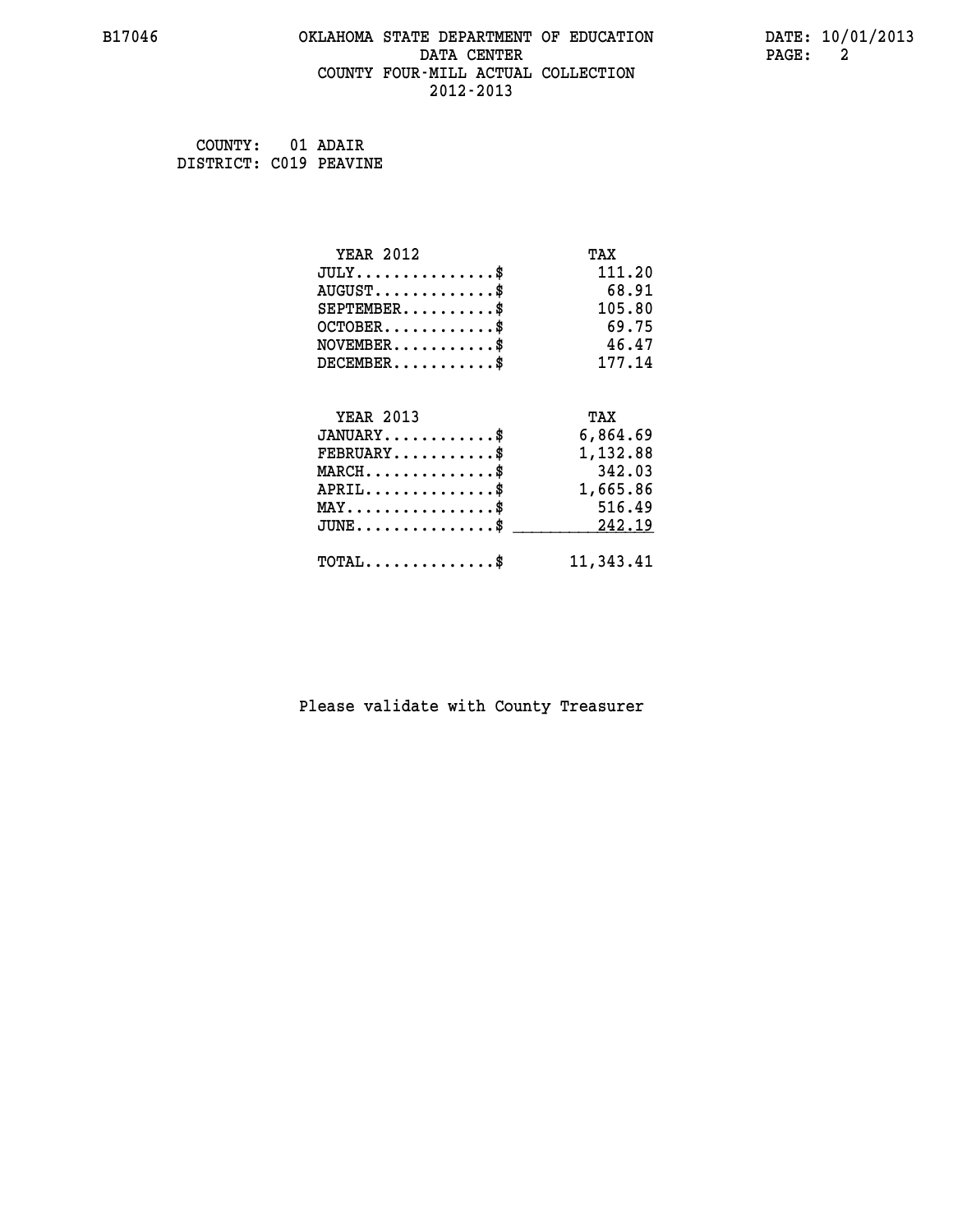#### **B17046 OKLAHOMA STATE DEPARTMENT OF EDUCATION DATE: 10/01/2013 DATA CENTER** PAGE: 3  **COUNTY FOUR-MILL ACTUAL COLLECTION 2012-2013**

 **COUNTY: 01 ADAIR DISTRICT: C022 MARYETTA**

| <b>YEAR 2012</b>                                | TAX       |
|-------------------------------------------------|-----------|
| $JULY$ \$                                       | 392.98    |
| $AUGUST$ \$                                     | 243.54    |
| $SEPTEMENT.$ \$                                 | 373.90    |
| $OCTOBER$ \$                                    | 246.47    |
| $\texttt{NOVEMBER} \dots \dots \dots \$         | 164.24    |
| $DECEMBER$ \$                                   | 705.29    |
|                                                 |           |
| <b>YEAR 2013</b>                                | TAX       |
| $JANUARY$ \$                                    | 27,332.05 |
| $FEBRUARY$                                      | 4,510.63  |
| $MARCH$ \$                                      | 1,361.77  |
| $APRIL$ \$                                      | 6,632.69  |
| $\texttt{MAX} \dots \dots \dots \dots \dots \$$ | 2,056.45  |
|                                                 |           |
| $JUNE \ldots \ldots \ldots \ldots \ast$         | 964.31    |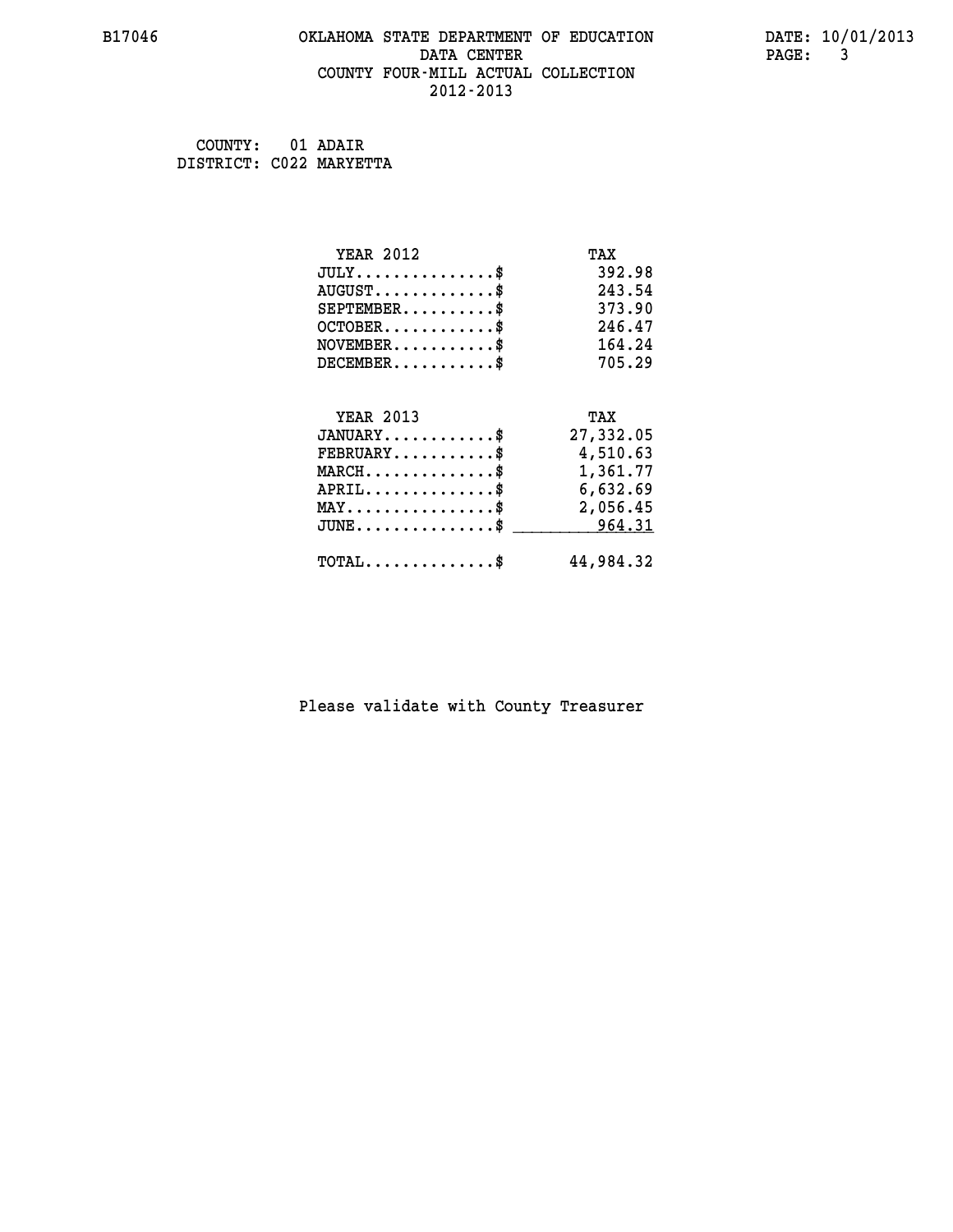#### **B17046 OKLAHOMA STATE DEPARTMENT OF EDUCATION DATE: 10/01/2013 DATA CENTER PAGE: 4 COUNTY FOUR-MILL ACTUAL COLLECTION 2012-2013**

 **COUNTY: 01 ADAIR DISTRICT: C024 ROCKY MOUNTAIN**

| <b>YEAR 2012</b>                            | TAX       |
|---------------------------------------------|-----------|
| $JULY$ \$                                   | 112.13    |
| $AUGUST$ \$                                 | 69.49     |
| $SEPTEMENT.$ \$                             | 106.68    |
| $OCTOBER$ \$                                | 70.32     |
| $NOVEMBER$ \$                               | 46.87     |
| $DECEMBER$ \$                               | 192.07    |
| <b>YEAR 2013</b>                            | TAX       |
| $JANUARY$ \$                                | 7,443.44  |
| $FEBRUARY$                                  | 1,228.39  |
| $MARCH$ \$                                  | 370.85    |
| $APRIL$ \$                                  | 1,806.31  |
| $MAX \dots \dots \dots \dots \dots$         | 560.04    |
|                                             |           |
| $JUNE$ \$                                   | 262.61    |
| $\texttt{TOTAL} \dots \dots \dots \dots$ \$ | 12,269.20 |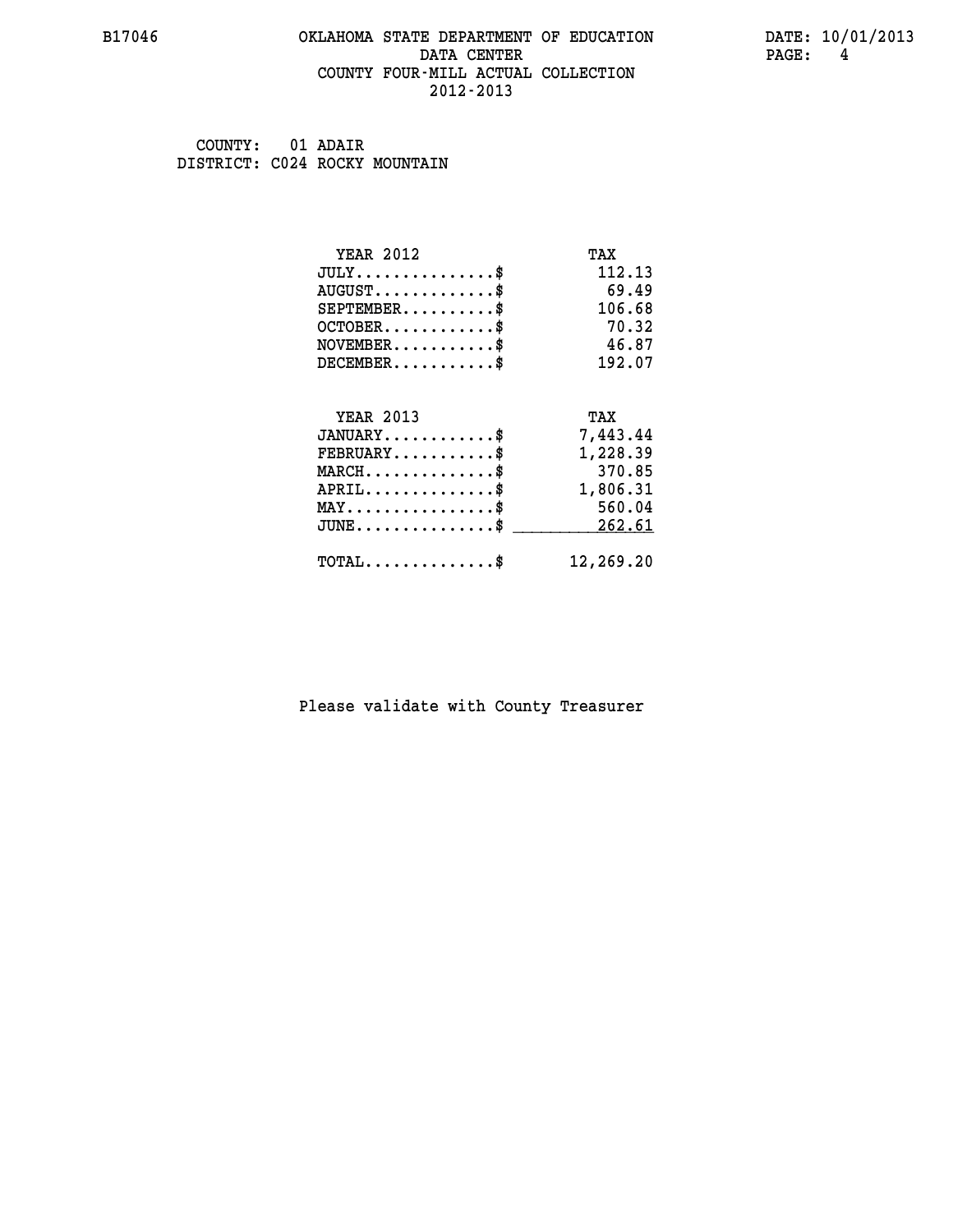#### **B17046 OKLAHOMA STATE DEPARTMENT OF EDUCATION DATE: 10/01/2013 DATA CENTER PAGE:** 5  **COUNTY FOUR-MILL ACTUAL COLLECTION 2012-2013**

 **COUNTY: 01 ADAIR DISTRICT: C028 ZION**

| <b>YEAR 2012</b>                               | TAX       |
|------------------------------------------------|-----------|
| $JULY$ \$                                      | 209.75    |
| $AUGUST$ \$                                    | 129.99    |
| $SEPTEMBER$ \$                                 | 199.57    |
| $OCTOBER$ \$                                   | 131.55    |
| $NOVEMBER$ \$                                  | 87.66     |
| $DECEMBER$ \$                                  | 352.68    |
|                                                |           |
| <b>YEAR 2013</b>                               | TAX       |
| $JANUARY$                                      | 13,667.13 |
| $FEBRUARY$                                     | 2,255.49  |
| $MARCH$ \$                                     | 680.94    |
| $APRIL$ \$                                     | 3,316.61  |
| $\texttt{MAX} \dots \dots \dots \dots \dots \$ | 1,028.31  |
| $\texttt{JUNE}\dots\dots\dots\dots\dots\dots\$ | 482.19    |
| $\texttt{TOTAL} \dots \dots \dots \dots \$     | 22,541.87 |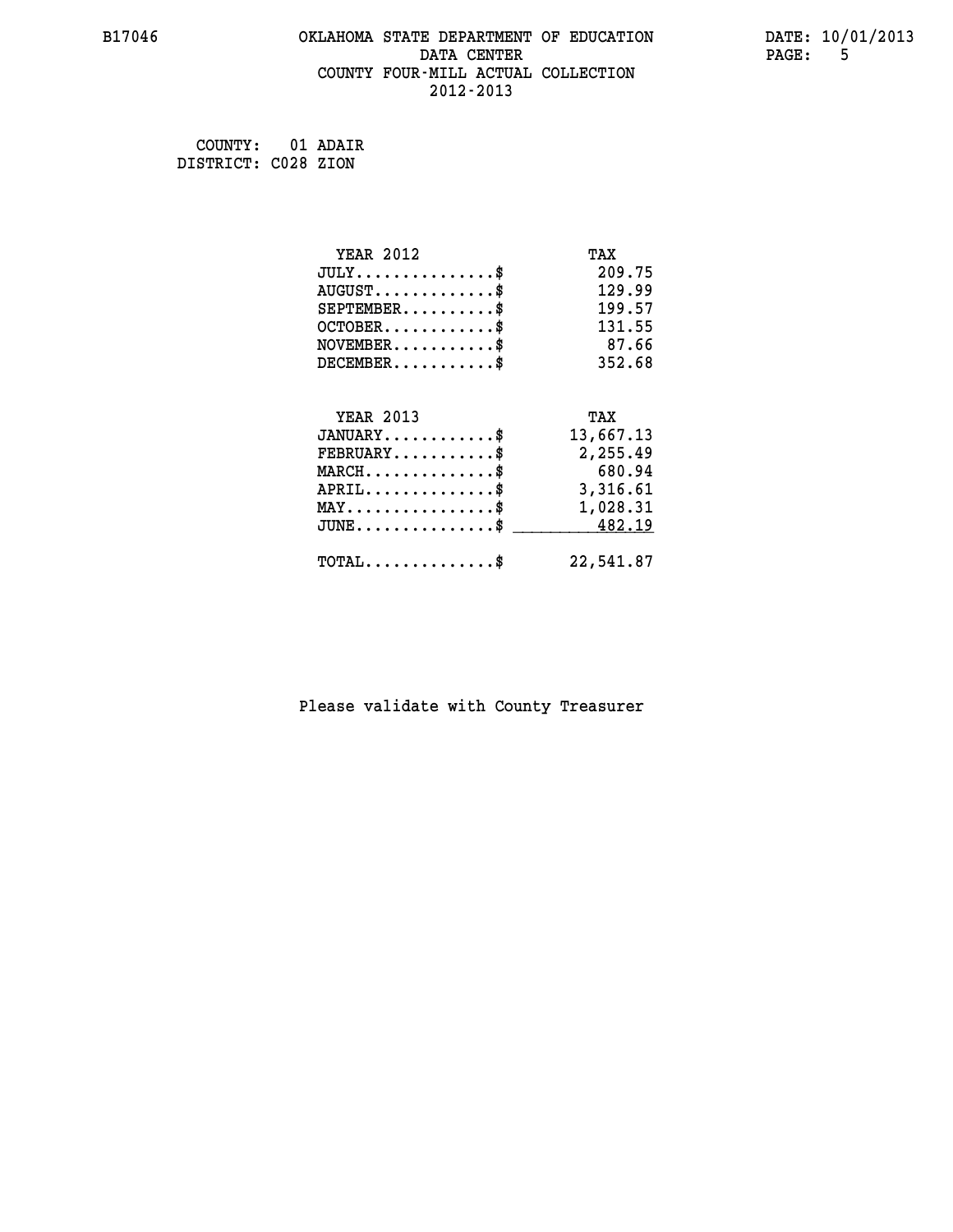#### **B17046 OKLAHOMA STATE DEPARTMENT OF EDUCATION DATE: 10/01/2013 DATA CENTER** PAGE: 6  **COUNTY FOUR-MILL ACTUAL COLLECTION 2012-2013**

 **COUNTY: 01 ADAIR DISTRICT: C029 DAHLONEGAH**

| <b>YEAR 2012</b>                        | TAX       |
|-----------------------------------------|-----------|
| $JULY$ \$                               | 81.79     |
| $AUGUST$ \$                             | 50.69     |
| $SEPTEMBER$ \$                          | 77.81     |
| $OCTOBER$ \$                            | 51.30     |
| $\texttt{NOVEMBER} \dots \dots \dots \$ | 1,914.18  |
| $DECEMBER$ \$                           | 142.83    |
|                                         |           |
| <b>YEAR 2013</b>                        | TAX       |
| $JANUARY$ \$                            | 5,535.07  |
| $FEBRUARY$                              | 913.46    |
| $MARCH$ \$                              | 275.78    |
| $APRIL$ \$                              | 1,343.20  |
| $MAX \dots \dots \dots \dots \dots$     | 416.46    |
| $JUNE$ \$                               | 2,075.28  |
| $TOTAL$ \$                              | 12,877.85 |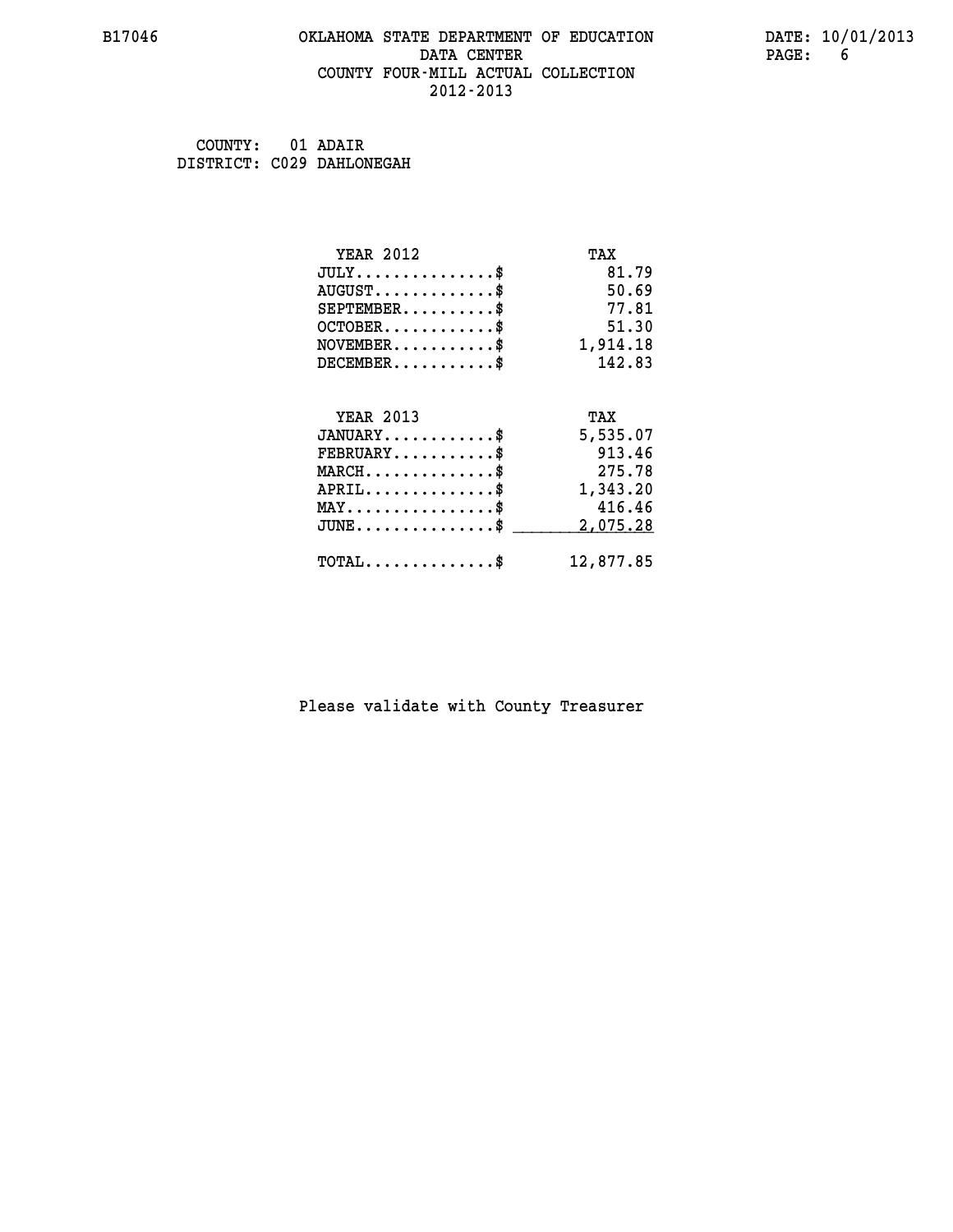#### **B17046 OKLAHOMA STATE DEPARTMENT OF EDUCATION DATE: 10/01/2013 DATA CENTER PAGE: 7 COUNTY FOUR-MILL ACTUAL COLLECTION 2012-2013**

 **COUNTY: 01 ADAIR DISTRICT: C032 GREASY**

| <b>YEAR 2012</b>                           | TAX      |
|--------------------------------------------|----------|
| $JULY$ \$                                  | 43.39    |
| $AUGUST$ \$                                | 26.90    |
| $SEPTEMBER$ \$                             | 41.28    |
| $OCTOBER$ \$                               | 27.21    |
| $NOVEMBER$ \$                              | 18.14    |
| $DECEMBER$ \$                              | 65.29    |
|                                            |          |
| <b>YEAR 2013</b>                           | TAX      |
| $JANUARY$ \$                               | 2,530.34 |
| $FEBRUARY$                                 | 417.58   |
| $MARCH$ \$                                 | 126.07   |
| $APRIL$ \$                                 | 614.04   |
| $MAX \dots \dots \dots \dots \dots$        | 190.38   |
| $JUNE$ \$                                  | 89.28    |
| $\texttt{TOTAL} \dots \dots \dots \dots \$ | 4,189.90 |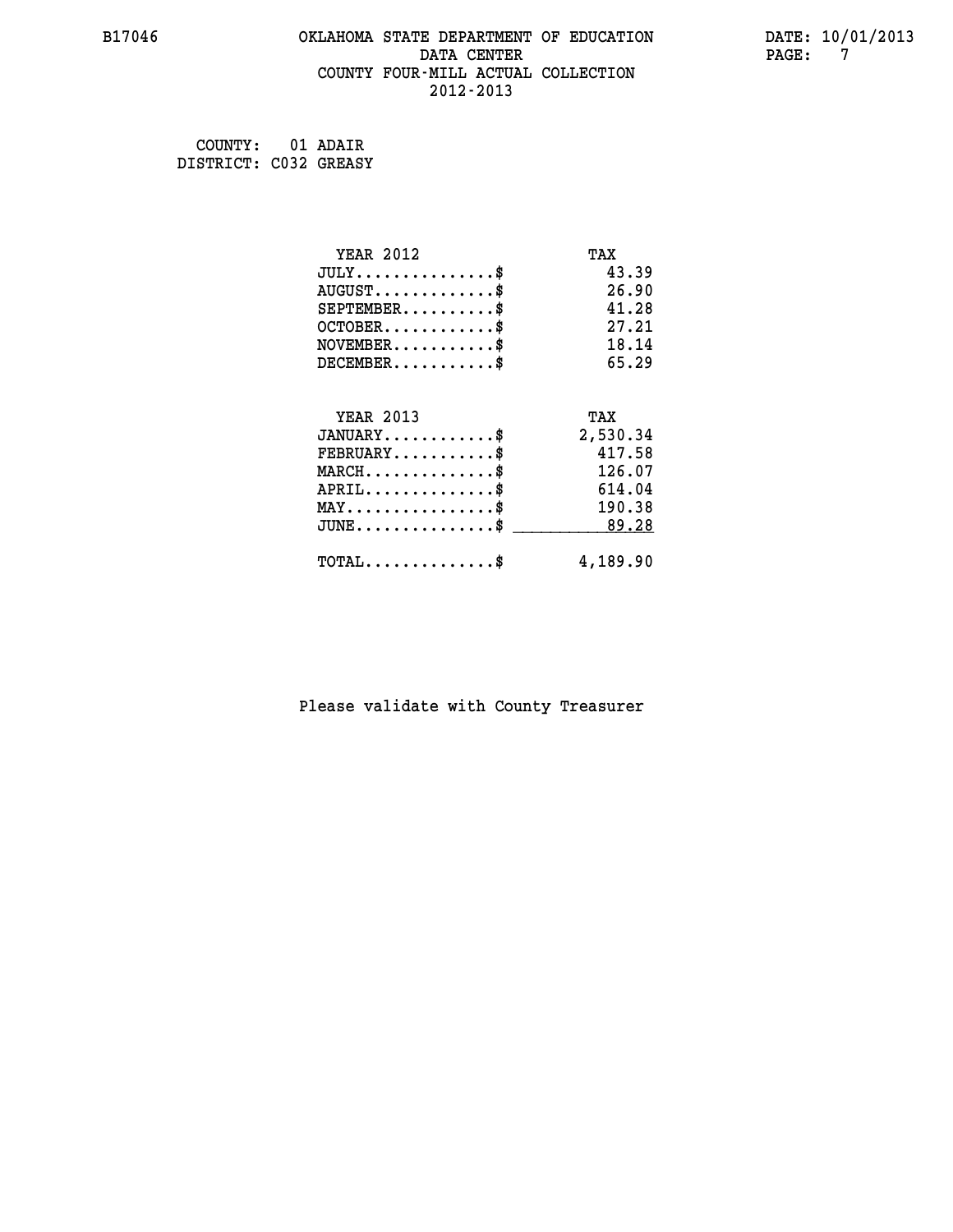#### **B17046 OKLAHOMA STATE DEPARTMENT OF EDUCATION DATE: 10/01/2013 DATA CENTER** PAGE: 8  **COUNTY FOUR-MILL ACTUAL COLLECTION 2012-2013**

 **COUNTY: 01 ADAIR DISTRICT: I004 WATTS**

| <b>YEAR 2012</b>                               | TAX       |
|------------------------------------------------|-----------|
| $JULY$ \$                                      | 227.25    |
| $AUGUST$ \$                                    | 140.84    |
| $SEPTEMBER$ \$                                 | 216.23    |
| $OCTOBER$ \$                                   | 142.54    |
| $\texttt{NOVEMBER} \dots \dots \dots \$        | 6,814.98  |
| $DECEMBER$ \$                                  | 383.18    |
|                                                |           |
| <b>YEAR 2013</b>                               | TAX       |
| $JANUARY$ \$                                   | 14,849.35 |
| $FEBRUARY$                                     | 2,450.59  |
| $MARCH$ \$                                     | 739.84    |
| $APRIL \ldots \ldots \ldots \ldots \$          | 3,603.50  |
| $\texttt{MAX} \dots \dots \dots \dots \dots \$ | 1,117.26  |
| $JUNE$ \$                                      | 8,109.89  |
| $\texttt{TOTAL} \dots \dots \dots \dots \$     | 38,795.45 |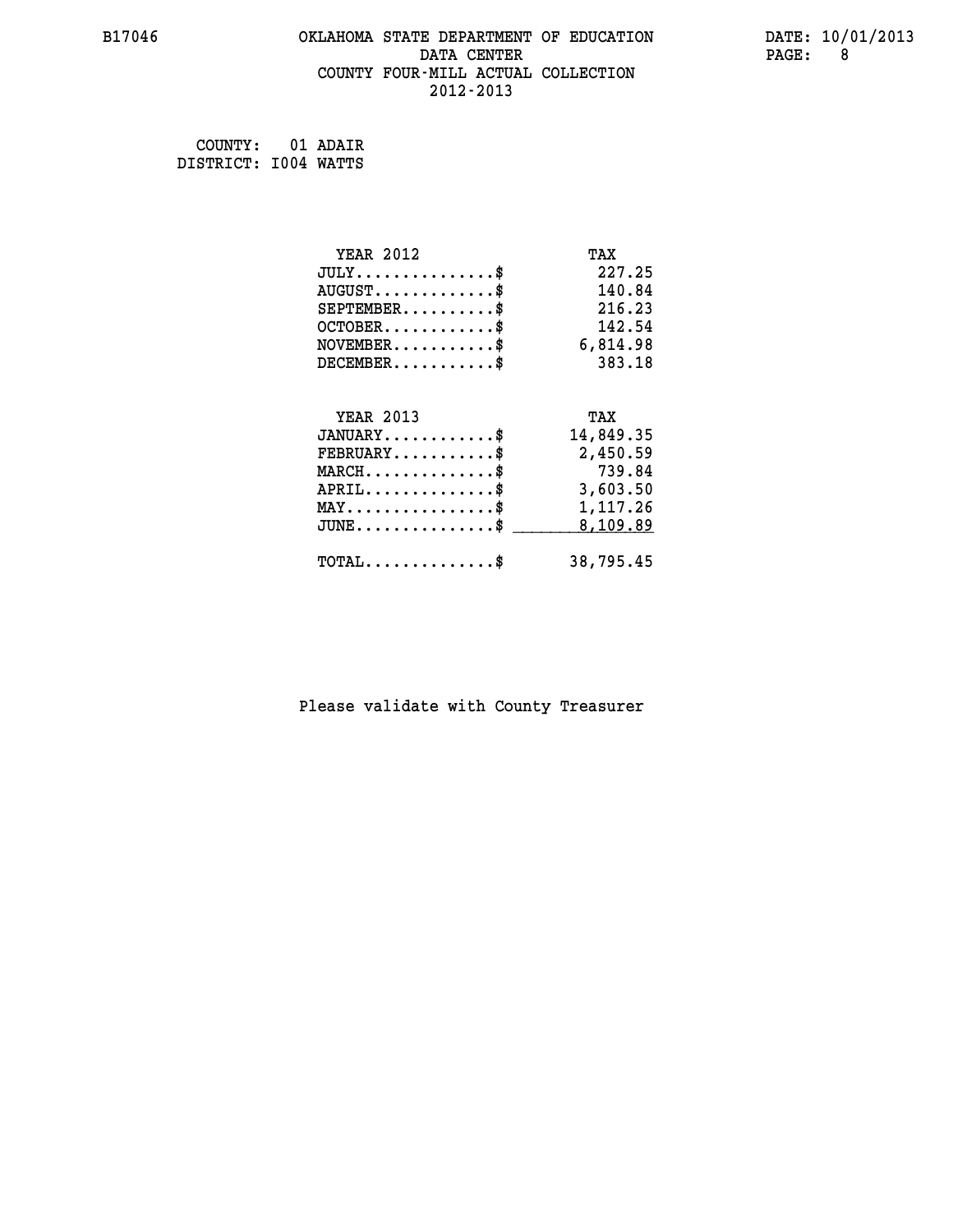#### **B17046 OKLAHOMA STATE DEPARTMENT OF EDUCATION DATE: 10/01/2013 DATA CENTER PAGE: 9 COUNTY FOUR-MILL ACTUAL COLLECTION 2012-2013**

 **COUNTY: 01 ADAIR DISTRICT: I011 WESTVILLE**

| <b>YEAR 2012</b>                                   | TAX         |
|----------------------------------------------------|-------------|
| $JULY$ \$                                          | 693.75      |
| $AUGUST$ \$                                        | 429.94      |
| $SEPTEMENT.$ \$                                    | 660.07      |
| $OCTOBER$ \$                                       | 435.10      |
| $NOVEMBER$ \$                                      | 289.94      |
| $DECEMBER$ \$                                      | 1,188.21    |
|                                                    |             |
| <b>YEAR 2013</b>                                   | TAX         |
| $JANUARY$ \$                                       | 46,047.04   |
| $FEBRUARY$                                         | 7,599.18    |
| $MARCH$ \$                                         | 2,294.22    |
| $APRIL$ \$                                         | 11, 174. 27 |
| MAY\$ 3,464.56                                     |             |
| $\texttt{JUNE} \dots \dots \dots \dots \texttt{S}$ | 1,624.60    |
| $\texttt{TOTAL} \dots \dots \dots \dots \$         | 75,900.88   |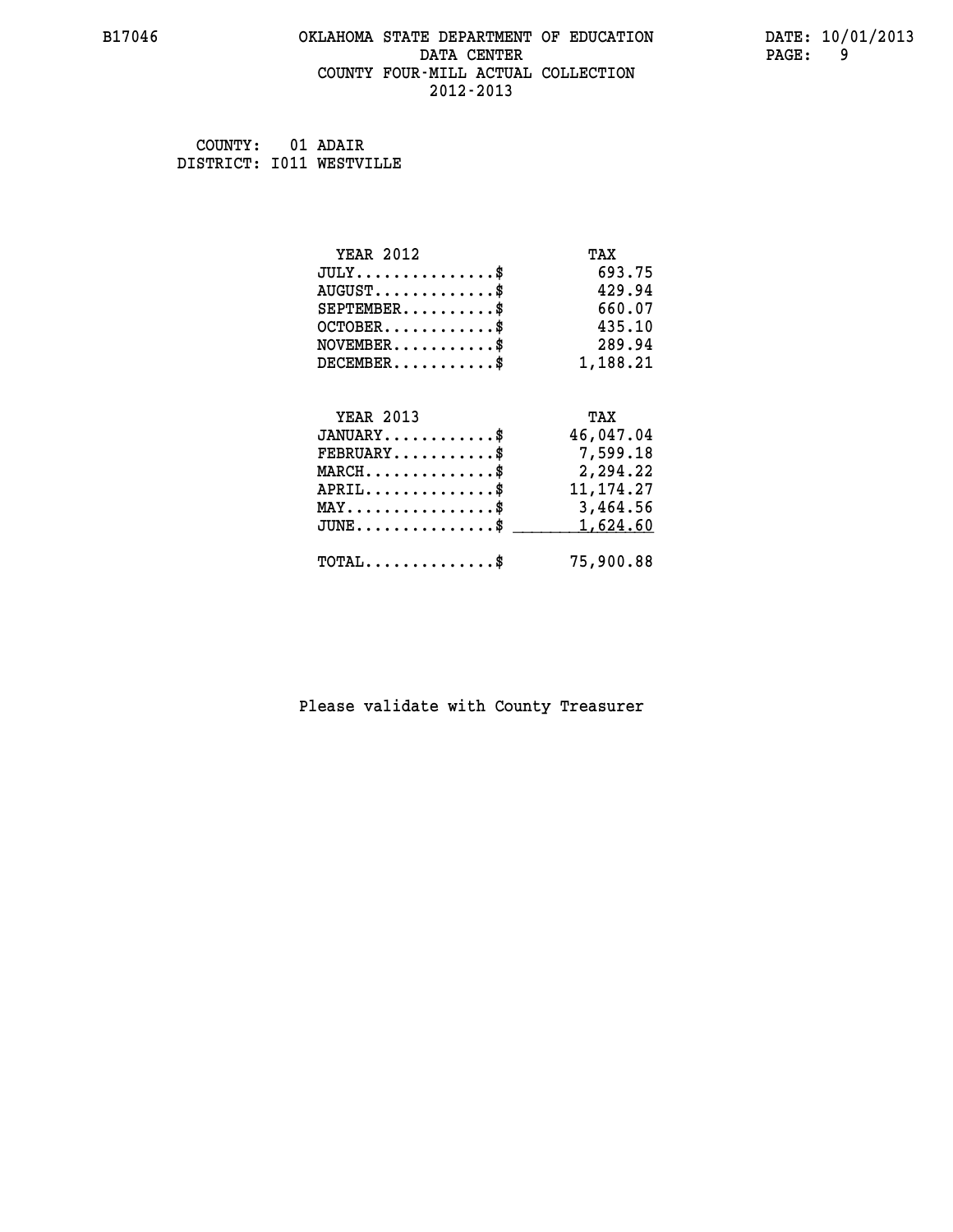#### **B17046 OKLAHOMA STATE DEPARTMENT OF EDUCATION DATE: 10/01/2013 DATA CENTER** PAGE: 10  **COUNTY FOUR-MILL ACTUAL COLLECTION 2012-2013**

 **COUNTY: 01 ADAIR DISTRICT: I025 STILWELL**

| <b>YEAR 2012</b>                           | TAX       |
|--------------------------------------------|-----------|
| $JULY$ \$                                  | 838.26    |
| $AUGUST$ \$                                | 519.50    |
| $SEPTEMBER$ \$                             | 797.58    |
| $OCTOBER$ \$                               | 525.74    |
| $\texttt{NOVEMBER} \dots \dots \dots \$    | 1,063.34  |
| $DECEMBER$ \$                              | 1,334.79  |
|                                            |           |
| <b>YEAR 2013</b>                           | TAX       |
| $JANUARY$ \$                               | 51,727.29 |
| $FEBRUARY$                                 | 8,536.59  |
| $MARCH$ \$                                 | 2,577.23  |
| $APRIL$ \$                                 | 12,552.71 |
| MAY\$ 3,891.93                             |           |
| $JUNE$ \$                                  | 9,967.00  |
| $\texttt{TOTAL} \dots \dots \dots \dots \$ | 94,331.96 |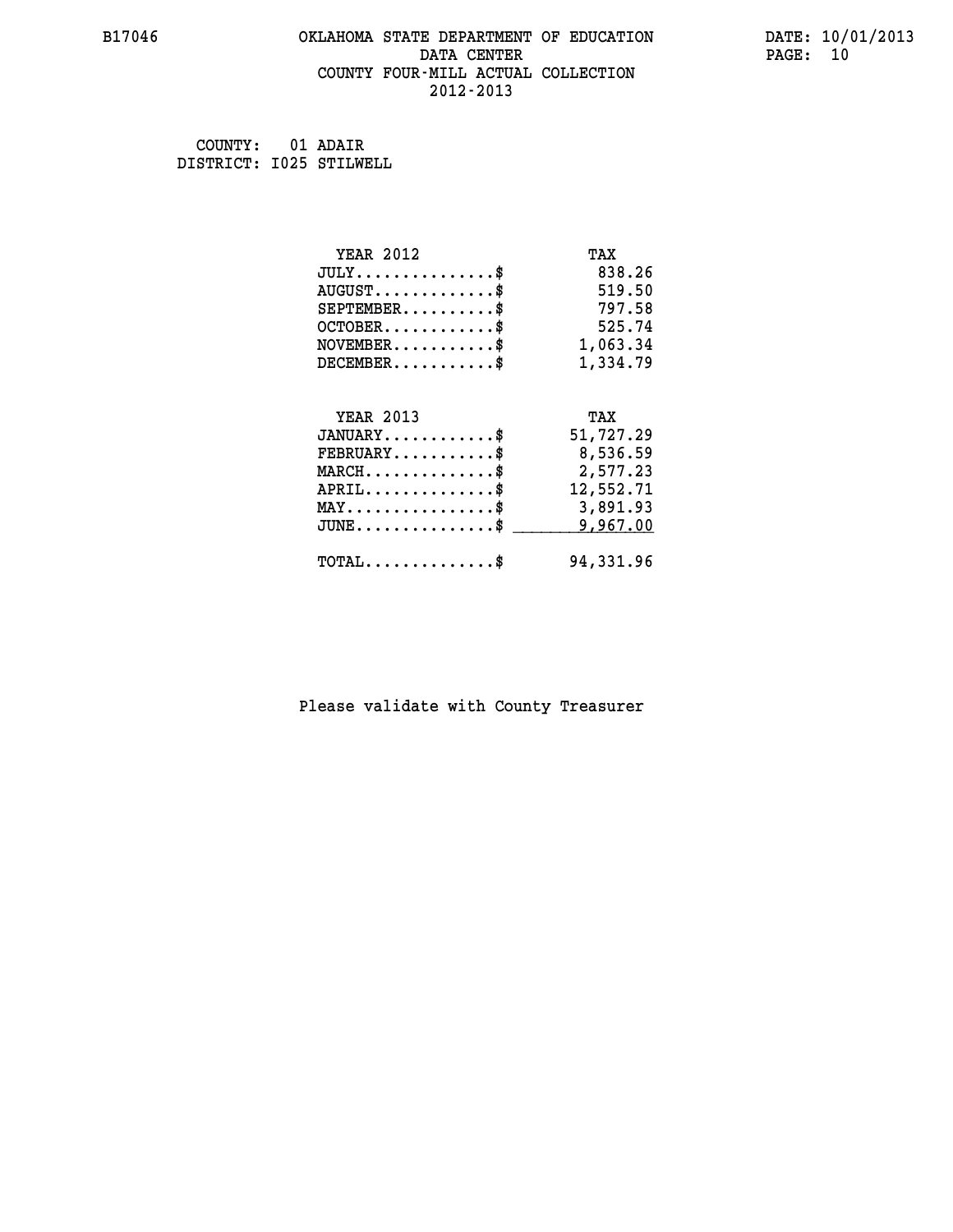#### **B17046 OKLAHOMA STATE DEPARTMENT OF EDUCATION DATE: 10/01/2013 DATA CENTER** PAGE: 11  **COUNTY FOUR-MILL ACTUAL COLLECTION 2012-2013**

 **COUNTY: 01 ADAIR DISTRICT: I030 CAVE SPRINGS**

| YEAR 2012                                  | TAX      |
|--------------------------------------------|----------|
| $JULY$ \$                                  | 104.97   |
| $AUGUST$ \$                                | 65.06    |
| $SEPTEMENT.$ \$                            | 99.88    |
| $OCTOBER$ \$                               | 65.84    |
| $NOVEMBER$ \$                              | 43.87    |
| $DECEMBER$ \$                              | 120.22   |
| <b>YEAR 2013</b>                           | TAX      |
| $JANUARY$ \$                               | 4,658.78 |
| $FEBRUARY$                                 | 768.84   |
| $MARCH$ \$                                 | 232.11   |
| $APRIL$ \$                                 | 1,130.55 |
| $MAX \dots \dots \dots \dots \dots$        | 350.52   |
| $JUNE$ \$                                  | 164.37   |
| $\texttt{TOTAL} \dots \dots \dots \dots \$ | 7,805.01 |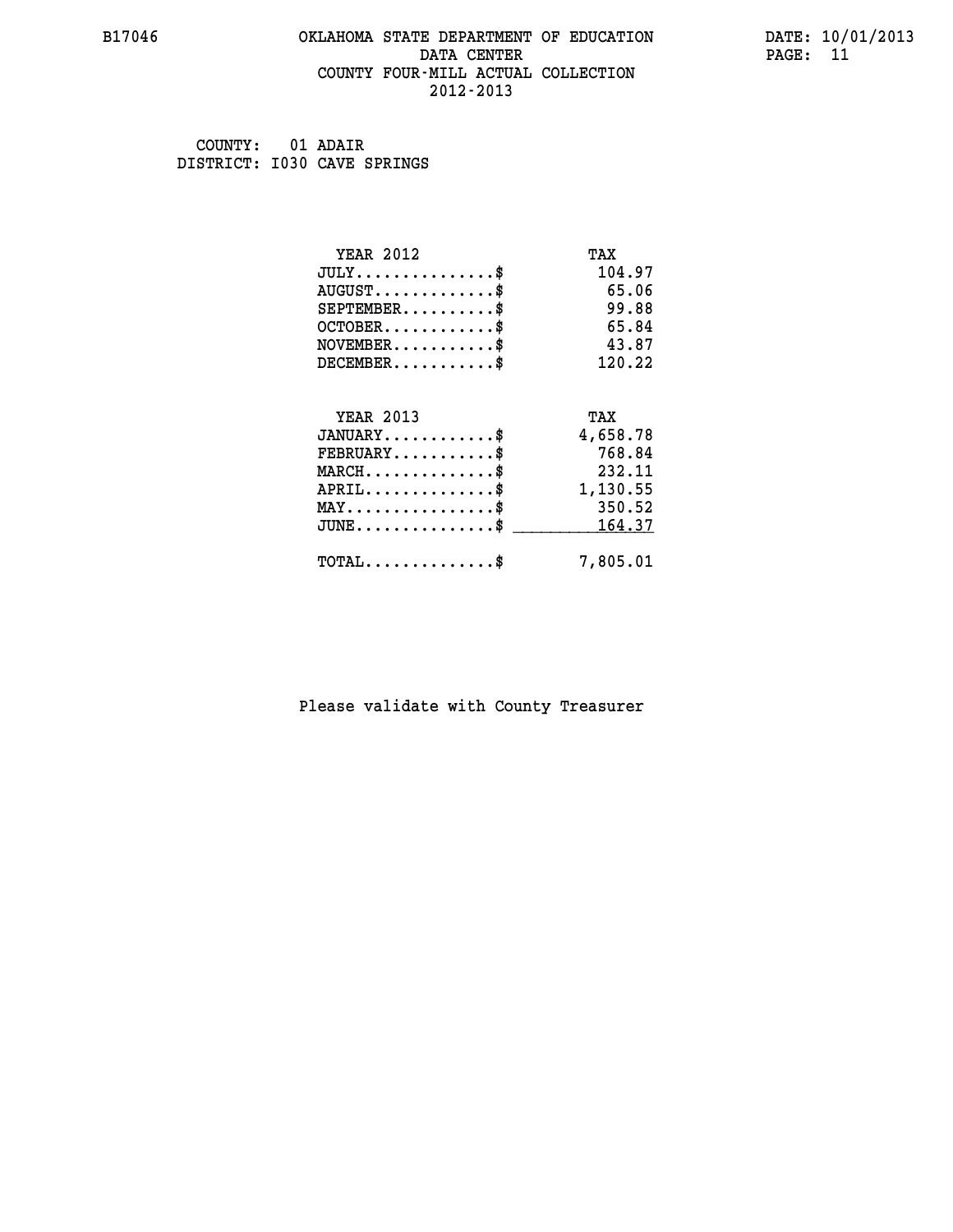#### **B17046 OKLAHOMA STATE DEPARTMENT OF EDUCATION DATE: 10/01/2013 DATA CENTER PAGE: 12 COUNTY FOUR-MILL ACTUAL COLLECTION 2012-2013**

 **COUNTY: 01 ADAIR**

 **\*\*\*\*\*\* TOTALS \*\*\*\*\*\***

| <b>YEAR 2012</b>                       | TAX       |
|----------------------------------------|-----------|
| $JULY \ldots \ldots \ldots \mathbb{S}$ | 2,858.82  |
| $AUGUST$ \$                            | 1,771.71  |
| $SEPTEMBER$                            | 2,720.06  |
| $OCTOBER$ \$                           | 1,793.00  |
| $NOVEMBER$ \$                          | 10,507.81 |
| $DECEMBER$                             | 4,724.58  |

### **YEAR 2013 TAX JANUARY............\$ 183,092.51 FEBRUARY...........\$ 30,215.88 MARCH..............\$ 9,122.28 APRIL..............\$ 44,431.22 MAY................\$ 13,775.78** JUNE..............\$ <u>\_\_\_\_\_\_\_\_ 24,067.72</u>  **TOTAL..............\$ 329,081.37**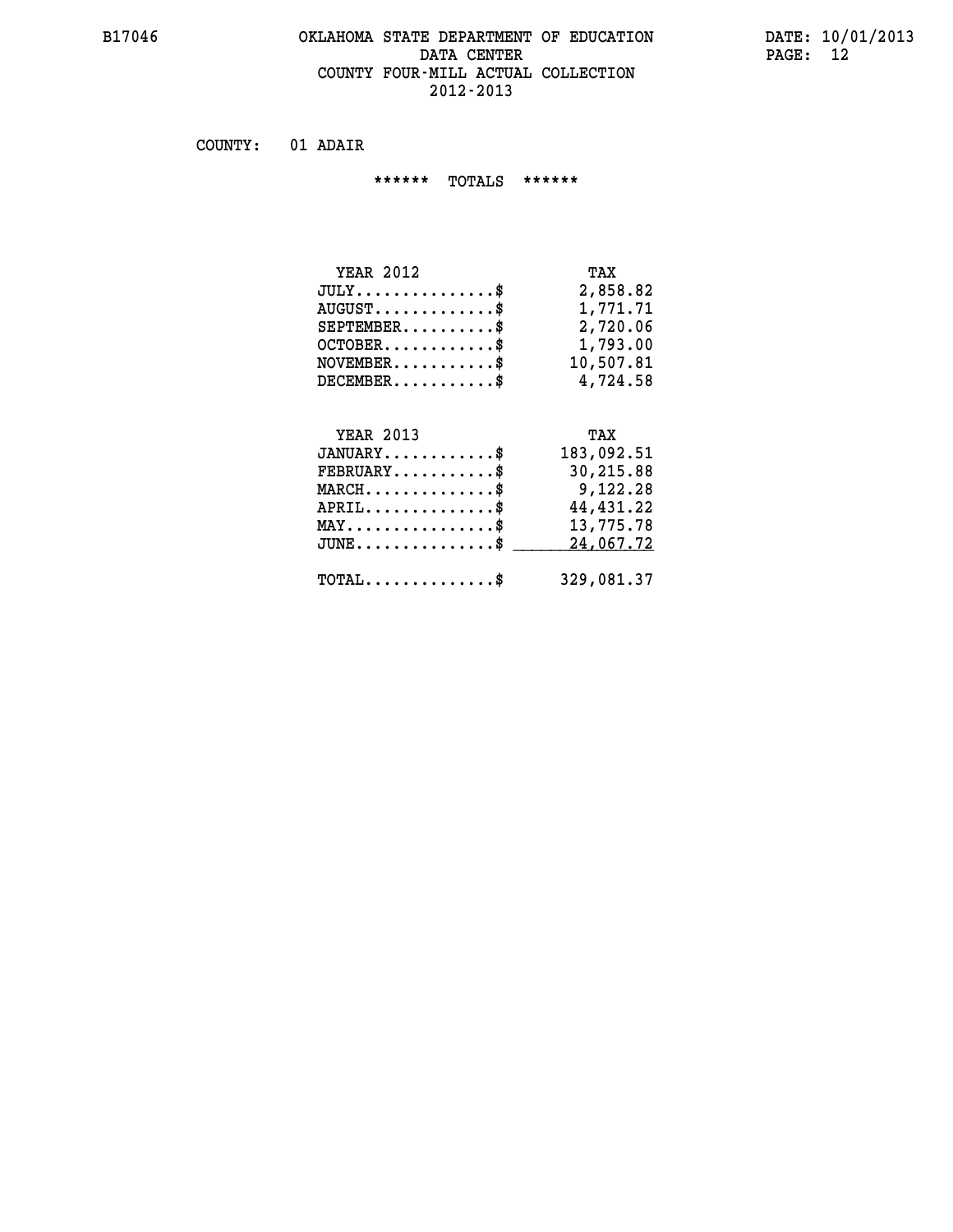#### **B17046 OKLAHOMA STATE DEPARTMENT OF EDUCATION DATE: 10/01/2013 DATA CENTER** PAGE: 13  **COUNTY FOUR-MILL ACTUAL COLLECTION 2012-2013**

| COUNTY: | 02 ALFALFA                |
|---------|---------------------------|
|         | DISTRICT: 1001 BURLINGTON |

| <b>YEAR 2012</b>                               | TAX        |
|------------------------------------------------|------------|
| $JULY$ \$                                      | 230.12     |
| $AUGUST$ \$                                    | 161.07     |
| $SEPTEMENT.$ \$                                | 98.08      |
| $OCTOBER$ \$                                   | 33.33      |
| $NOVEMBER.$ \$                                 | 3,396.43   |
| $DECEMBER$ \$                                  | 77,914.20  |
|                                                |            |
| <b>YEAR 2013</b>                               | TAX        |
| $JANUARY$ \$                                   | 16,248.49  |
| $FEBRUARY$ \$                                  | 841.74     |
| $MARCH \ldots \ldots \ldots \ldots \$          | 27,632.86  |
| $APRIL \ldots \ldots \ldots \ldots \$          | 3,299.36   |
| $\texttt{MAX} \dots \dots \dots \dots \dots \$ | 4,649.38   |
| $JUNE$ \$                                      | 110.77     |
| $\texttt{TOTAL} \dots \dots \dots \dots \$     | 134,615.83 |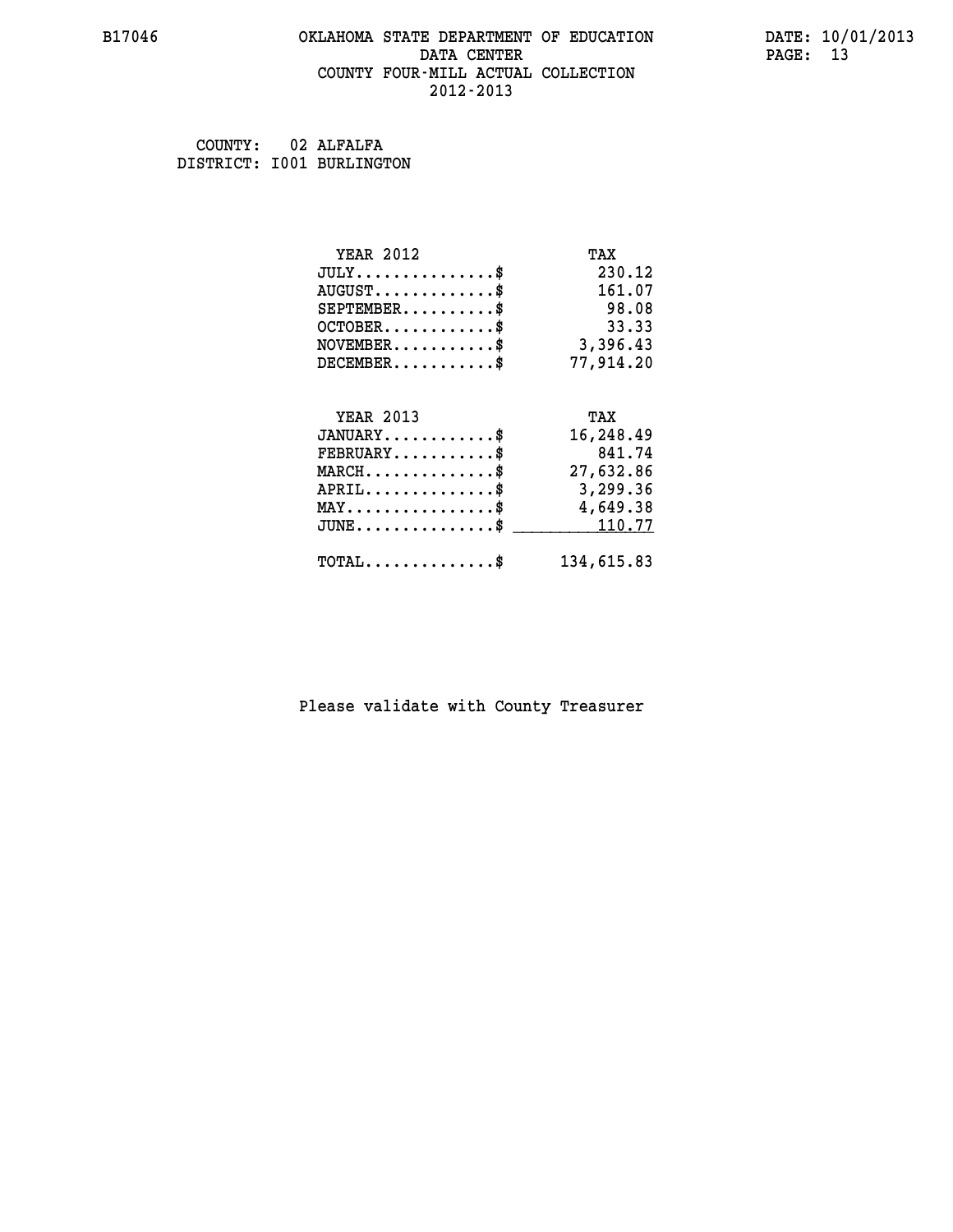#### **B17046 OKLAHOMA STATE DEPARTMENT OF EDUCATION DATE: 10/01/2013 DATA CENTER PAGE: 14 COUNTY FOUR-MILL ACTUAL COLLECTION 2012-2013**

 **COUNTY: 02 ALFALFA DISTRICT: I046 CHEROKEE**

| <b>YEAR 2012</b>                                                          | TAX       |
|---------------------------------------------------------------------------|-----------|
| $JULY$ \$                                                                 | 155.05    |
| $AUGUST$ \$                                                               | 408.23    |
| $SEPTEMBER$ \$                                                            | 285.72    |
| $OCTOBER$ \$                                                              | 174.53    |
| $\verb NOVEMBER , \verb , \verb , \verb , \verb , \verb , \verb , \verb $ | 58.58     |
| $DECEMBER$ \$                                                             | 4,987.09  |
|                                                                           |           |
| <b>YEAR 2013</b>                                                          | TAX       |
| $JANUARY$ \$                                                              | 55,912.53 |
| $FEBRUARY$                                                                | 16,081.31 |
| $\texttt{MARCH}\ldots\ldots\ldots\ldots\text{*}$                          | 1,683.09  |
| $APRIL \ldots \ldots \ldots \ldots \$                                     | 6,157.65  |
| $\texttt{MAX} \dots \dots \dots \dots \dots \$                            | 4,850.92  |
| $\texttt{JUNE} \dots \dots \dots \dots \texttt{S}$                        | 2,673.87  |
| $\texttt{TOTAL} \dots \dots \dots \dots \$                                | 93,428.57 |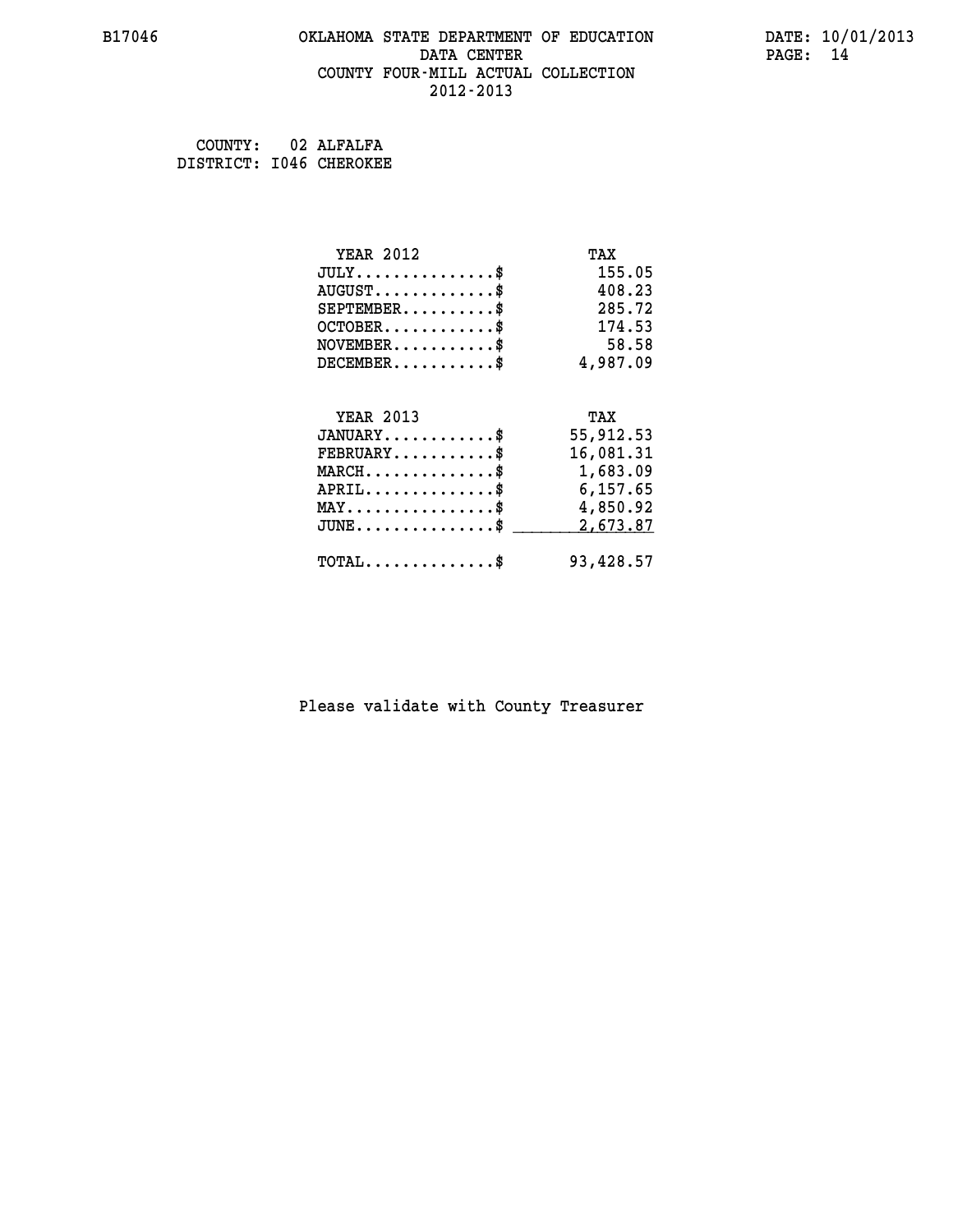#### **B17046 OKLAHOMA STATE DEPARTMENT OF EDUCATION DATE: 10/01/2013 DATA CENTER** PAGE: 15  **COUNTY FOUR-MILL ACTUAL COLLECTION 2012-2013**

 **COUNTY: 02 ALFALFA DISTRICT: I093 TIMBERLAKE**

| <b>YEAR 2012</b>                                   | TAX        |
|----------------------------------------------------|------------|
| $JULY$ \$                                          | 131.15     |
| $AUGUST$ \$                                        | 345.26     |
| $SEPTEMBER$ \$                                     | 240.60     |
| $OCTOBER$ \$                                       | 146.55     |
| $NOVEMBER.$ \$                                     | 49.77      |
| $DECEMBER$ \$                                      | 3,202.10   |
|                                                    |            |
| <b>YEAR 2013</b>                                   | TAX        |
| $JANUARY$ \$                                       | 54, 513.62 |
| $FEBRUARY$ \$                                      | 14,477.72  |
| MARCH\$ 1,476.17                                   |            |
| $APRIL \ldots \ldots \ldots \ldots \$              | 10,935.35  |
| $\texttt{MAX} \dots \dots \dots \dots \dots \$     | 6,821.06   |
| $\texttt{JUNE} \dots \dots \dots \dots \texttt{S}$ | 1,975.51   |
| $\texttt{TOTAL} \dots \dots \dots \dots \$         | 94, 314.86 |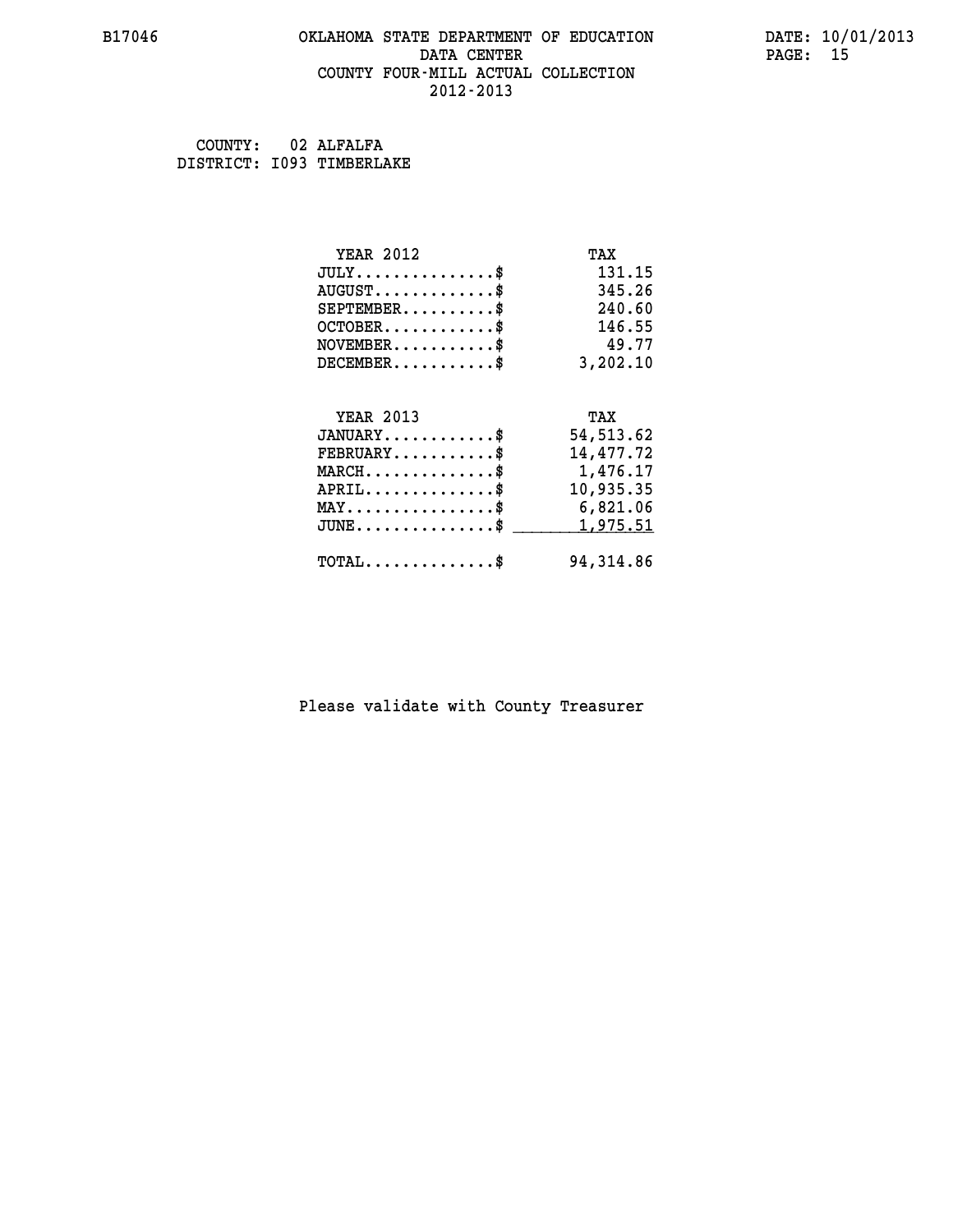#### **B17046 OKLAHOMA STATE DEPARTMENT OF EDUCATION DATE: 10/01/2013 DATA CENTER** PAGE: 16 **COUNTY FOUR-MILL ACTUAL COLLECTION 2012-2013**

 **COUNTY: 02 ALFALFA**

 **\*\*\*\*\*\* TOTALS \*\*\*\*\*\***

| <b>YEAR 2012</b>              | TAX       |
|-------------------------------|-----------|
| $JULY \ldots \ldots \ldots \$ | 516.32    |
| $AUGUST$                      | 914.56    |
| $SEPTEMBER$ \$                | 624.40    |
| $OCTOBER$ \$                  | 354.41    |
| $NOVEMBER$ \$                 | 3,504.78  |
| $DECEMBER$ \$                 | 86,103.39 |

#### **YEAR 2013 TAX JANUARY............\$ 126,674.64 FEBRUARY...........\$ 31,400.77 MARCH..............\$ 30,792.12**

| $APRIL$<br>$\texttt{MAX} \dots \dots \dots \dots \dots \$ | 20,392.36<br>16,321.36<br>$JUNE \ldots \ldots \ldots \ldots \$ 4,760.15 |
|-----------------------------------------------------------|-------------------------------------------------------------------------|
| ${\tt TOTAL} \dots \dots \dots \dots \dots \$             | 322,359.26                                                              |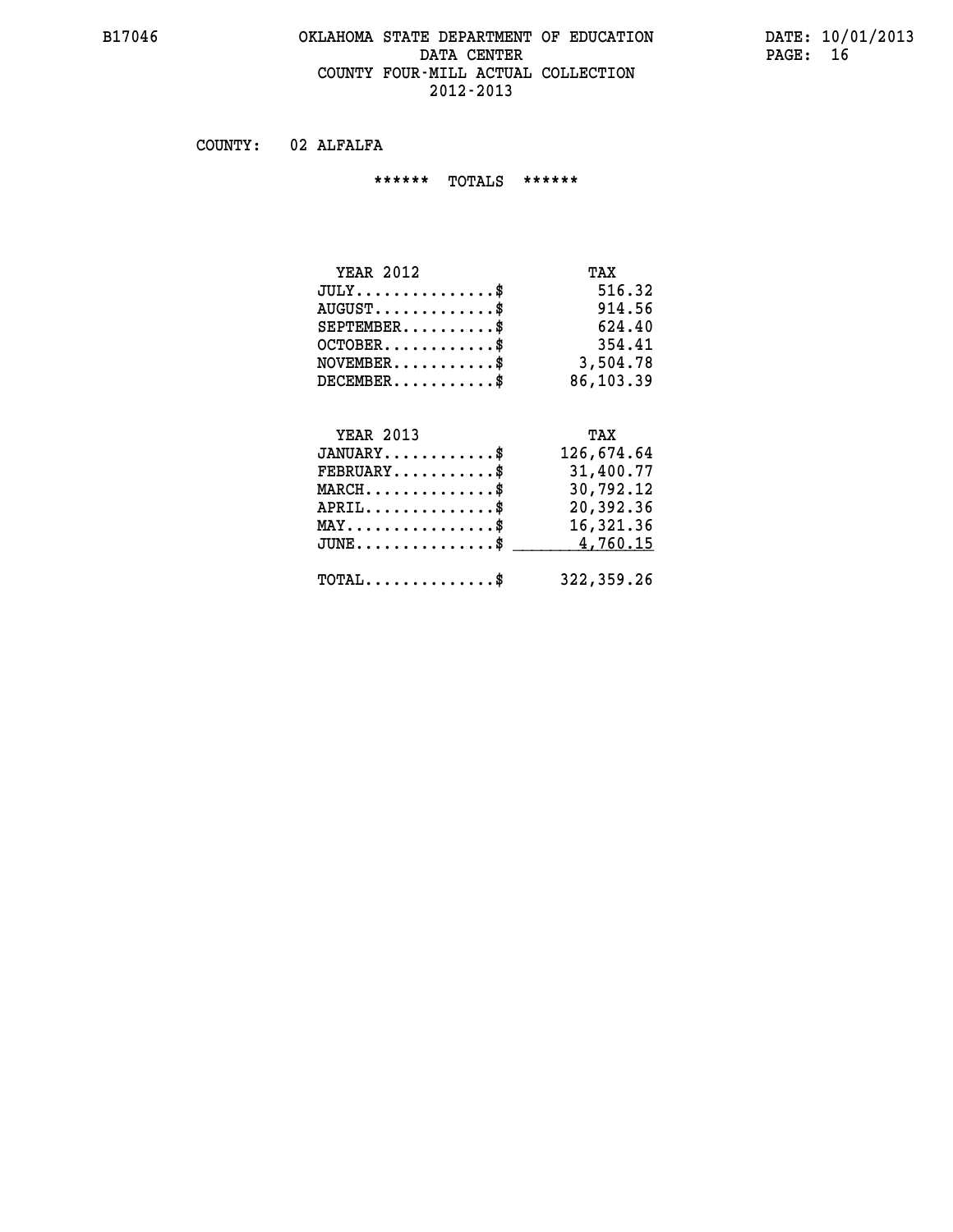#### **B17046 OKLAHOMA STATE DEPARTMENT OF EDUCATION DATE: 10/01/2013 DATA CENTER** PAGE: 17  **COUNTY FOUR-MILL ACTUAL COLLECTION 2012-2013**

| COUNTY: 03 ATOKA       |  |
|------------------------|--|
| DISTRICT: C021 HARMONY |  |

| <b>YEAR 2012</b>                                                          | TAX       |
|---------------------------------------------------------------------------|-----------|
| $JULY$ \$                                                                 | 145.07    |
| $AUGUST$ \$                                                               | 213.61    |
| $SEPTEMBER$ \$                                                            | 193.43    |
| $OCTOBER$ \$                                                              | 313.14    |
| $\verb NOVEMBER , \verb , \verb , \verb , \verb , \verb , \verb , \verb $ | 146.32    |
| $DECEMBER$ \$                                                             | 95.63     |
|                                                                           |           |
| <b>YEAR 2013</b>                                                          | TAX       |
| $JANUARY$                                                                 | 5,879.86  |
| $FEBRUARY$                                                                | 10,331.20 |
| $MARCH$ \$                                                                | 679.41    |
| $APRIL \ldots \ldots \ldots \ldots \$                                     | 3,085.55  |
| $\texttt{MAX} \dots \dots \dots \dots \dots \$                            | 2,102.97  |
| $\texttt{JUNE} \dots \dots \dots \dots \dots \$$                          | 633.40    |
| $\texttt{TOTAL} \dots \dots \dots \dots \$                                | 23,819.59 |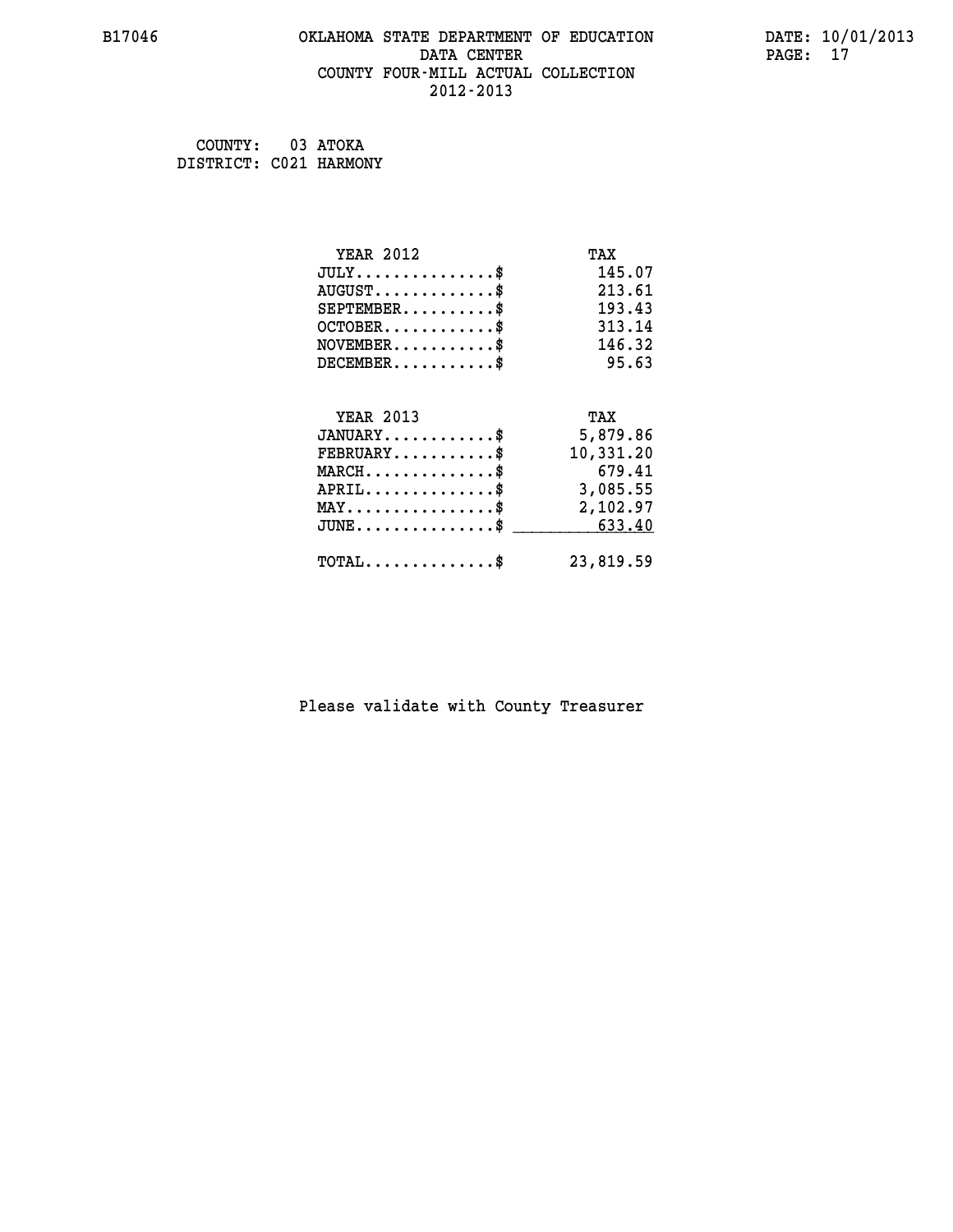#### **B17046 OKLAHOMA STATE DEPARTMENT OF EDUCATION DATE: 10/01/2013 DATA CENTER** PAGE: 18  **COUNTY FOUR-MILL ACTUAL COLLECTION 2012-2013**

 **COUNTY: 03 ATOKA DISTRICT: C022 LANE**

| <b>YEAR 2012</b>                                   | TAX       |
|----------------------------------------------------|-----------|
| $JULY$ \$                                          | 128.33    |
| $AUGUST$ \$                                        | 188.14    |
| $SEPTEMBER$ \$                                     | 170.62    |
| $OCTOBER$ \$                                       | 276.52    |
| $NOVEMBER$ \$                                      | 129.44    |
| $DECEMBER$ \$                                      | 93.77     |
|                                                    |           |
| <b>YEAR 2013</b>                                   | TAX       |
| $JANUARY$ \$                                       | 6,363.53  |
| $FEBRUARY$                                         | 11,180.65 |
| $MARCH$ \$                                         | 964.14    |
| $APRIL \ldots \ldots \ldots \ldots \$              | 4,406.98  |
| $\texttt{MAX} \dots \dots \dots \dots \dots \$     | 2,976.62  |
| $\texttt{JUNE} \dots \dots \dots \dots \texttt{S}$ | 899.73    |
| $\texttt{TOTAL} \dots \dots \dots \dots$ \$        | 27,778.47 |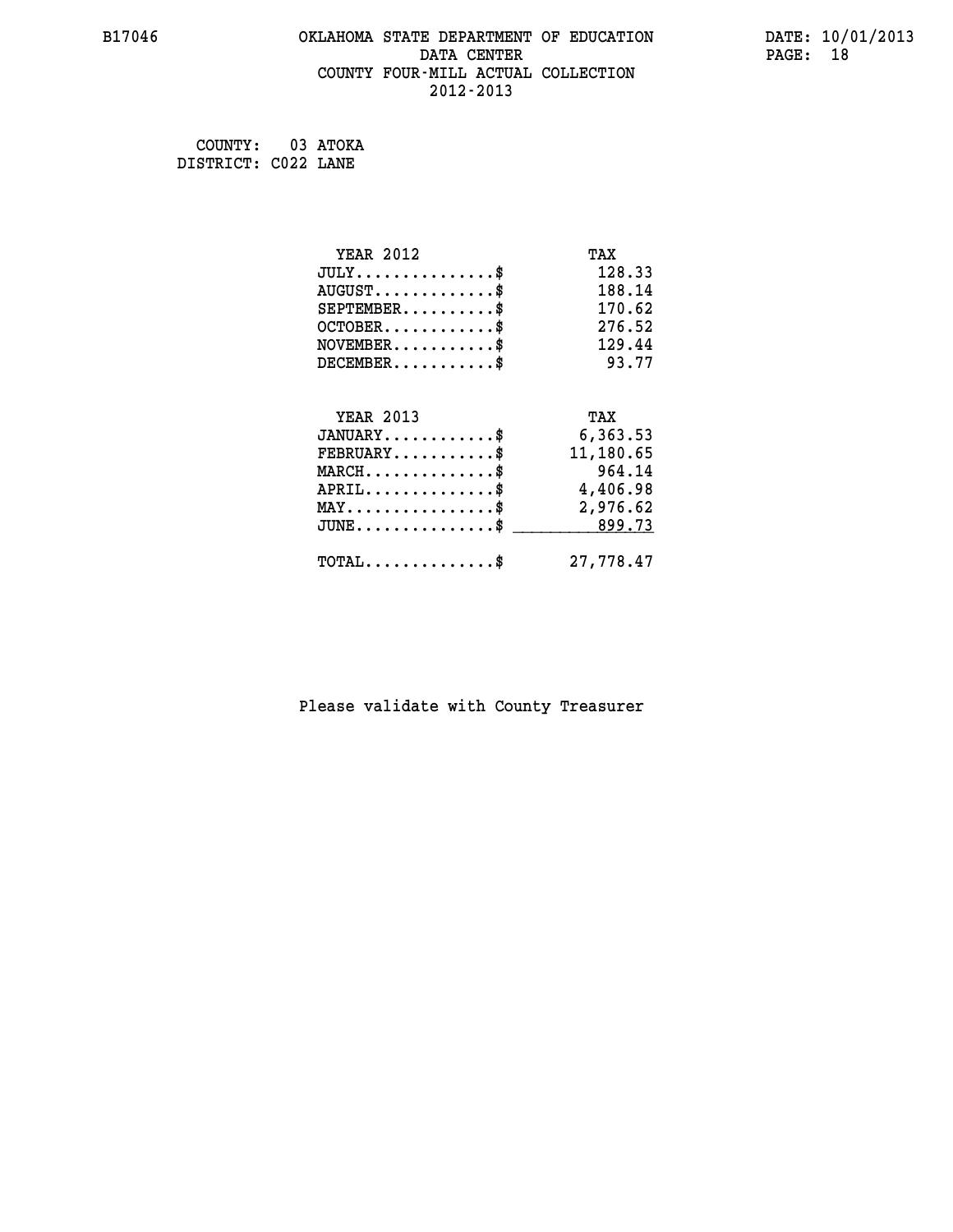#### **B17046 OKLAHOMA STATE DEPARTMENT OF EDUCATION DATE: 10/01/2013 DATA CENTER** PAGE: 19  **COUNTY FOUR-MILL ACTUAL COLLECTION 2012-2013**

 **COUNTY: 03 ATOKA DISTRICT: C023 FARRIS**

| <b>YEAR 2012</b>                           | TAX      |
|--------------------------------------------|----------|
| $JULY$ \$                                  | 62.89    |
| $AUGUST$ \$                                | 96.37    |
| $SEPTEMENT.$ \$                            | 86.83    |
| $OCTOBER$ \$                               | 138.07   |
| $NOVEMBER$ \$                              | 64.88    |
| $DECEMBER$ \$                              | 37.83    |
| <b>YEAR 2013</b>                           | TAX      |
| $JANUARY$ \$                               | 2,036.26 |
| $FEBRUARY$ \$                              | 3,576.56 |
| $MARCH$ \$                                 | .00      |
| $APRIL$ \$                                 | .00      |
| $MAX \dots \dots \dots \dots \$            | .00      |
| $JUNE$                                     | .00      |
| $\texttt{TOTAL} \dots \dots \dots \dots \$ | 6,099.69 |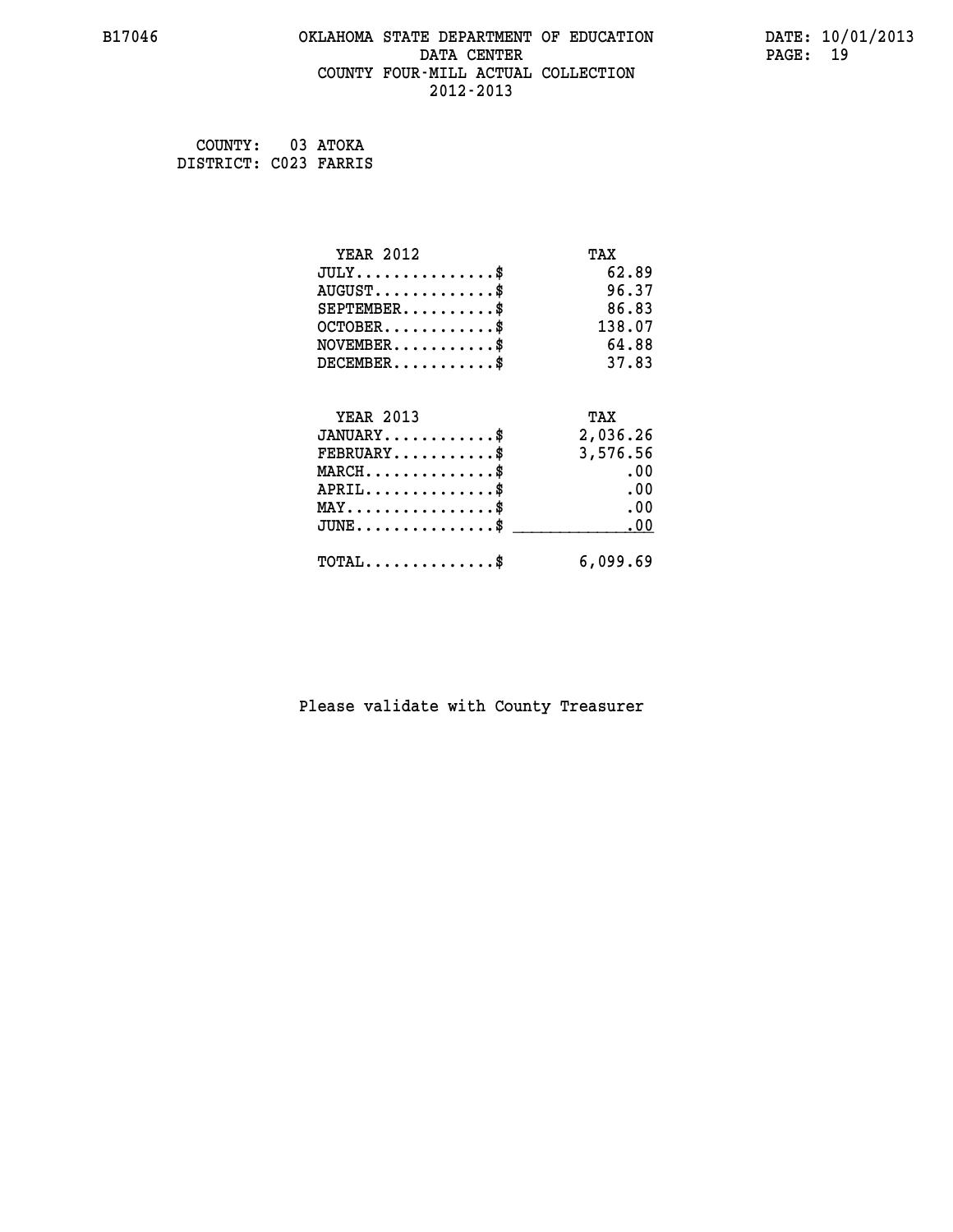#### **B17046 OKLAHOMA STATE DEPARTMENT OF EDUCATION DATE: 10/01/2013 DATA CENTER** PAGE: 20  **COUNTY FOUR-MILL ACTUAL COLLECTION 2012-2013**

 **COUNTY: 03 ATOKA DISTRICT: I007 STRINGTOWN**

| <b>YEAR 2012</b>                                 | TAX       |
|--------------------------------------------------|-----------|
| $JULY$ \$                                        | 140.53    |
| $AUGUST$ \$                                      | 200.66    |
| $SEPTEMBER$ \$                                   | 185.15    |
| $OCTOBER$ \$                                     | 296.49    |
| $NOVEMBER$ \$                                    | 144.36    |
| $DECEMBER$ \$                                    | 91.37     |
|                                                  |           |
| <b>YEAR 2013</b>                                 | TAX       |
| $JANUARY$                                        | 5,401.21  |
| $FEBRUARY$                                       | 9,486.73  |
| $MARCH$ \$                                       | 631.24    |
| $APRIL \ldots \ldots \ldots \ldots \$            | 2,835.17  |
| $\texttt{MAX} \dots \dots \dots \dots \dots \$   | 1,949.84  |
| $\texttt{JUNE} \dots \dots \dots \dots \dots \$$ | 585.36    |
| $\texttt{TOTAL} \dots \dots \dots \dots \$       | 21,948.11 |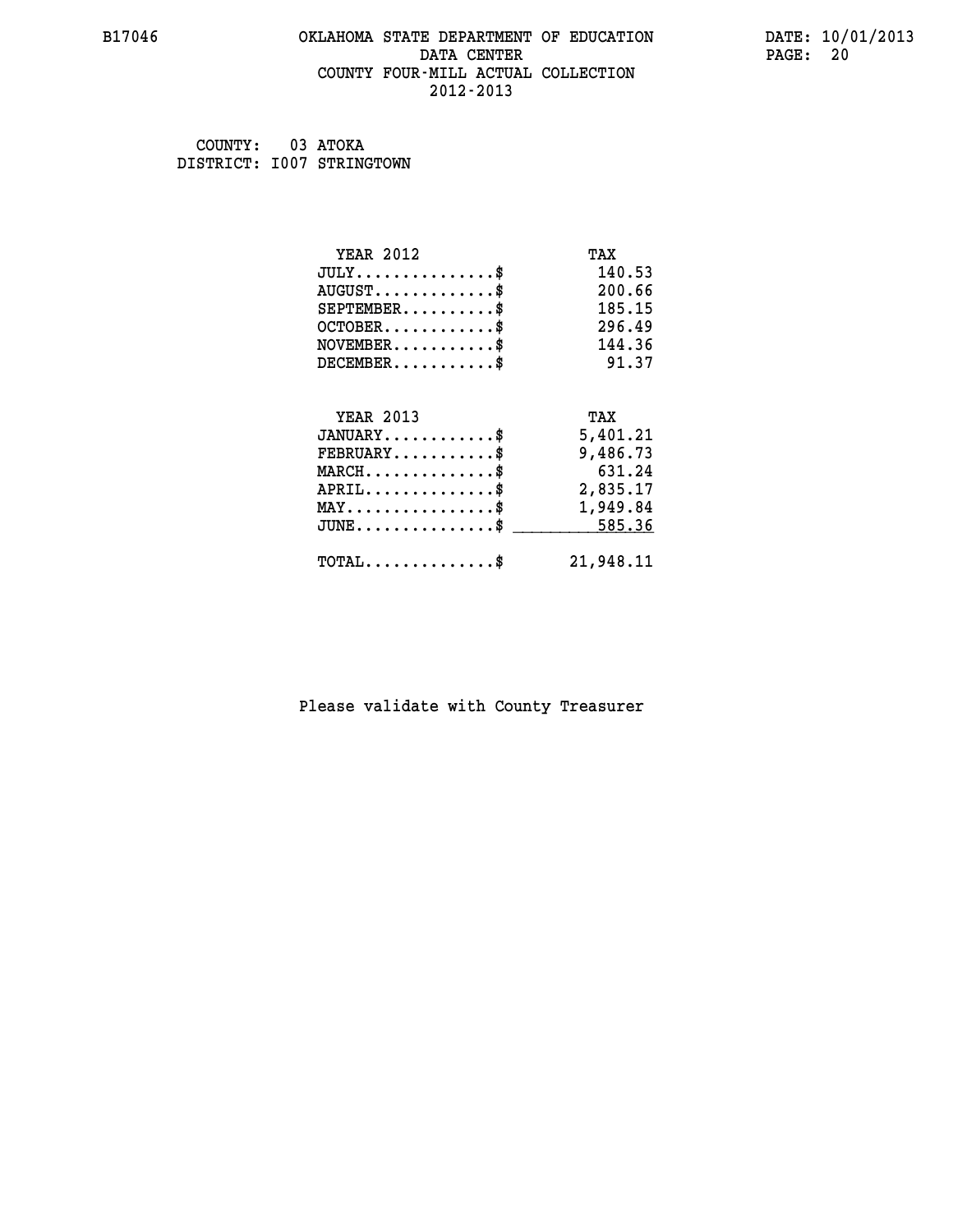#### **B17046 OKLAHOMA STATE DEPARTMENT OF EDUCATION DATE: 10/01/2013 DATA CENTER** PAGE: 21  **COUNTY FOUR-MILL ACTUAL COLLECTION 2012-2013**

 **COUNTY: 03 ATOKA DISTRICT: I015 ATOKA**

| <b>YEAR 2012</b>                                   | TAX         |
|----------------------------------------------------|-------------|
| $JULY$ \$                                          | 567.95      |
| $AUGUST$ \$                                        | 836.14      |
| $SEPTEMBER$ \$                                     | 756.41      |
| $OCTOBER$ \$                                       | 1,226.51    |
| $NOVEMBER$ \$                                      | 571.37      |
| $DECEMBER$ \$                                      | 375.24      |
|                                                    |             |
| <b>YEAR 2013</b>                                   | TAX         |
| $JANUARY$ \$                                       | 23, 203. 17 |
| $FEBRUARY$                                         | 40,770.48   |
| $MARCH$ \$                                         | 2,678.28    |
| $APRIL \ldots \ldots \ldots \ldots$                | 12, 176. 13 |
| MAY\$ 8,292.30                                     |             |
| $\texttt{JUNE} \dots \dots \dots \dots \texttt{S}$ | 2,498.25    |
| $\texttt{TOTAL} \dots \dots \dots \dots \$         | 93,952.23   |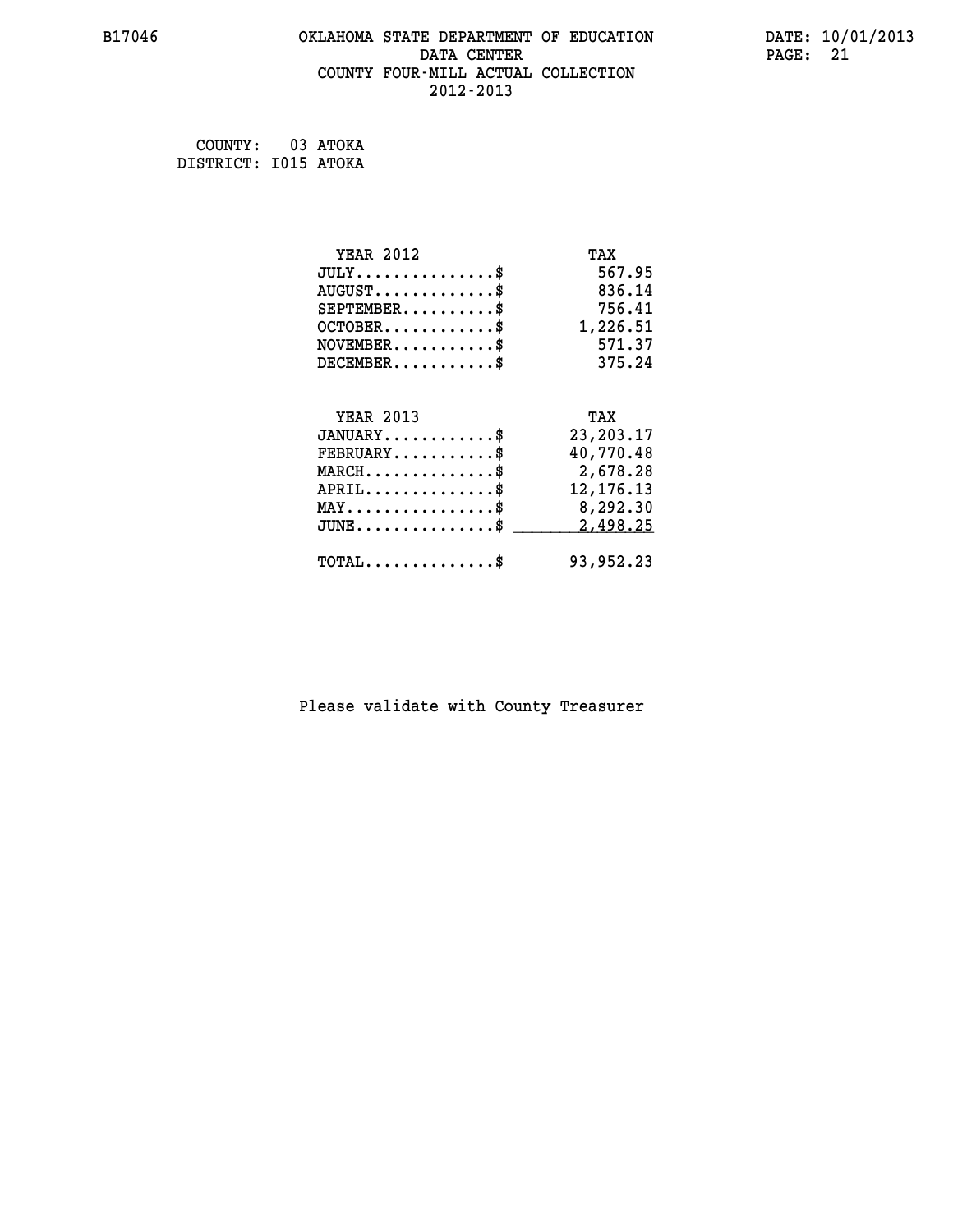#### **B17046 OKLAHOMA STATE DEPARTMENT OF EDUCATION DATE: 10/01/2013 DATA CENTER** PAGE: 22  **COUNTY FOUR-MILL ACTUAL COLLECTION 2012-2013**

 **COUNTY: 03 ATOKA DISTRICT: I019 TUSHKA**

| <b>YEAR 2012</b>                               | TAX       |
|------------------------------------------------|-----------|
| $JULY$ \$                                      | 299.91    |
| $AUGUST$ \$                                    | 448.85    |
| $SEPTEMBER$ \$                                 | 404.52    |
| $OCTOBER$ \$                                   | 652.27    |
| $NOVEMBER$ \$                                  | 303.22    |
| $DECEMBER$ \$                                  | 201.47    |
|                                                |           |
| <b>YEAR 2013</b>                               | TAX       |
| $JANUARY$ \$                                   | 12,618.78 |
| $FEBRUARY$                                     | 22,170.64 |
| $MARCH$ \$                                     | 1,451.11  |
| $APRIL$ \$                                     | 6,620.51  |
| $\texttt{MAX} \dots \dots \dots \dots \dots \$ | 4,484.47  |
| $JUNE \ldots \ldots \ldots \ldots \ldots$ \$   | 1,353.83  |
| $\texttt{TOTAL} \dots \dots \dots \dots \$     | 51,009.58 |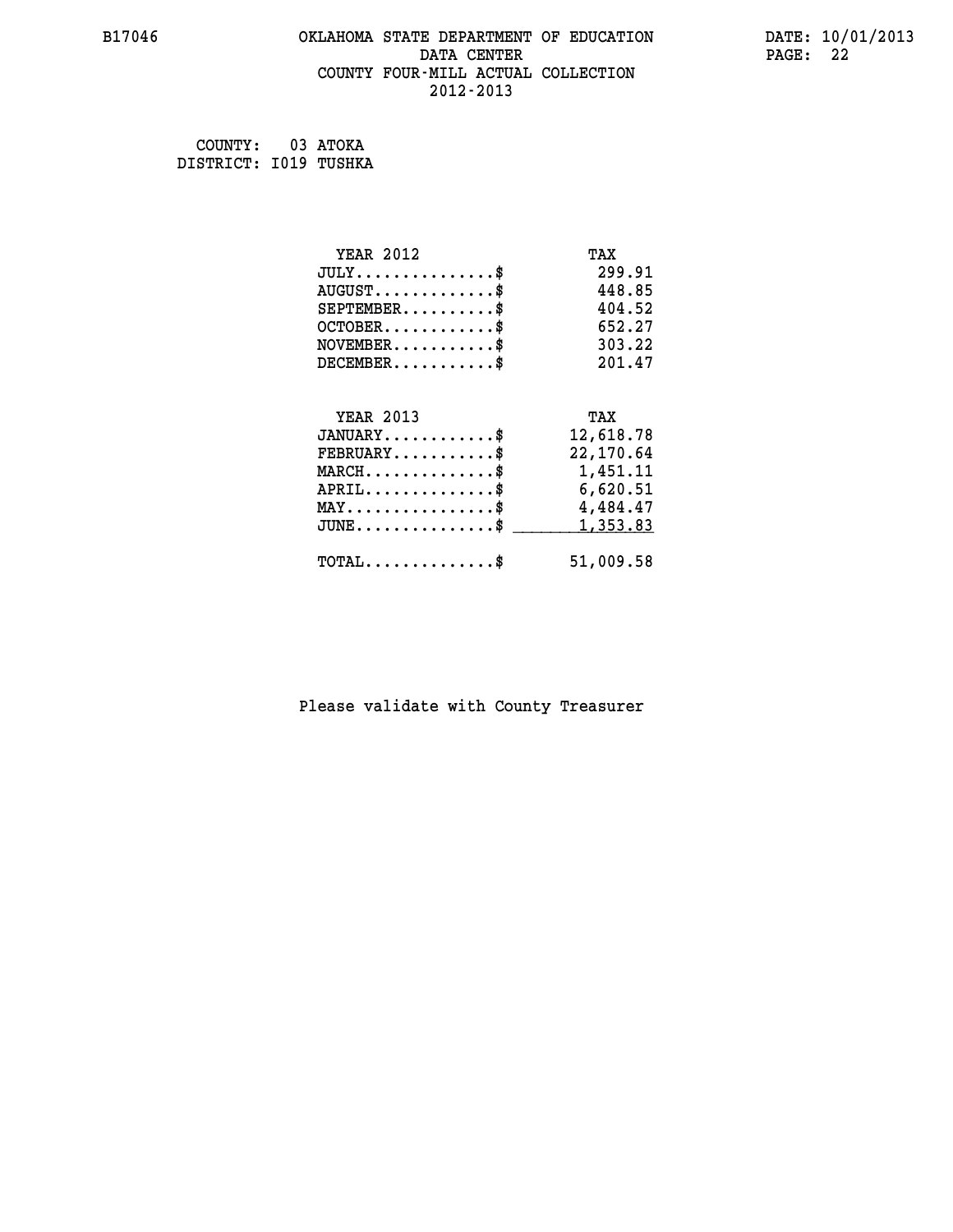#### **B17046 OKLAHOMA STATE DEPARTMENT OF EDUCATION DATE: 10/01/2013 DATA CENTER** PAGE: 23  **COUNTY FOUR-MILL ACTUAL COLLECTION 2012-2013**

 **COUNTY: 03 ATOKA DISTRICT: I026 CANEY**

| <b>YEAR 2012</b>                                 | TAX       |
|--------------------------------------------------|-----------|
| $JULY$ \$                                        | 156.66    |
| $AUGUST$ \$                                      | 231.09    |
| $SEPTEMBER$ \$                                   | 208.97    |
| $OCTOBER$ \$                                     | 338.49    |
| $NOVEMBER.$ \$                                   | 157.71    |
| $DECEMBER$ \$                                    | 109.57    |
|                                                  |           |
| <b>YEAR 2013</b>                                 | TAX       |
| $JANUARY$                                        | 7,164.12  |
| $FEBRUARY$                                       | 12,587.64 |
| $MARCH$ \$                                       | 819.57    |
| $APRIL \ldots \ldots \ldots \ldots \$            | 3,758.75  |
| $\texttt{MAX} \dots \dots \dots \dots \dots \$   | 2,531.61  |
| $\texttt{JUNE} \dots \dots \dots \dots \dots \$$ | 766.12    |
| $\texttt{TOTAL} \dots \dots \dots \dots$ \$      | 28,830.30 |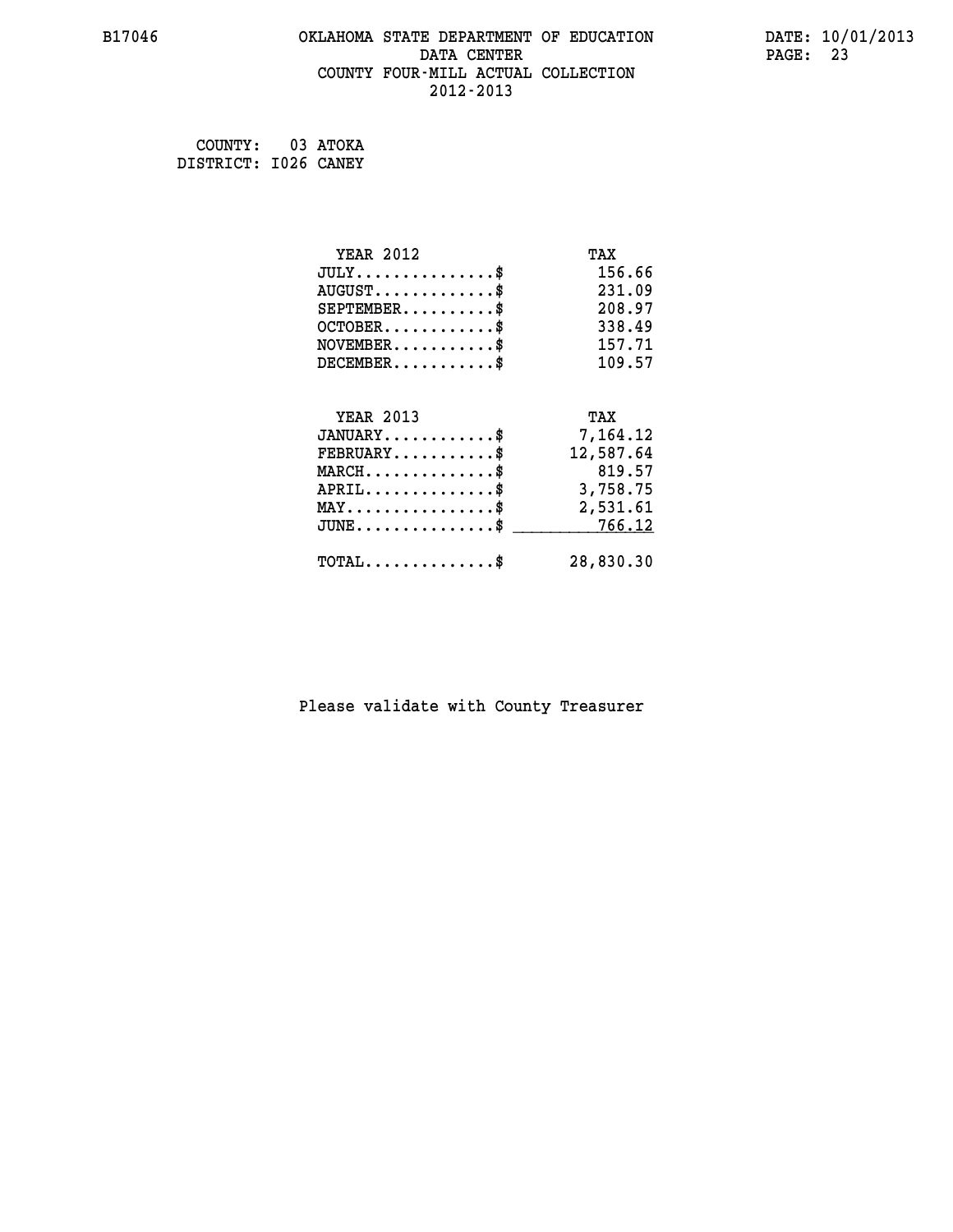#### **B17046 OKLAHOMA STATE DEPARTMENT OF EDUCATION DATE: 10/01/2013 DATA CENTER** PAGE: 24  **COUNTY FOUR-MILL ACTUAL COLLECTION 2012-2013**

 **COUNTY: 03 ATOKA**

 **\*\*\*\*\*\* TOTALS \*\*\*\*\*\***

| <b>YEAR 2012</b>                 | TAX      |
|----------------------------------|----------|
| $JULY$                           | 1,501.34 |
| $AUGUST \ldots \ldots \ldots$ \$ | 2,214.86 |
| $SEPTEMBER$ \$                   | 2,005.93 |
| $OCTOBER$ \$                     | 3,241.49 |
| $NOVEMBER$ \$                    | 1,517.30 |
| $DECEMBER$ \$                    | 1,004.88 |

### **YEAR 2013 TAX**

| $JANUARY$                                  | 62,666.93  |
|--------------------------------------------|------------|
| $FEBRUARY$                                 | 110,103.90 |
| $MARCH$ \$                                 | 7,223.75   |
| $APRIL$                                    | 32,883.09  |
| $MAX \dots \dots \dots \dots \dots \$      | 22,337.81  |
| $JUNE$ \$                                  | 6,736.69   |
| $\texttt{TOTAL} \dots \dots \dots \dots \$ | 253,437.97 |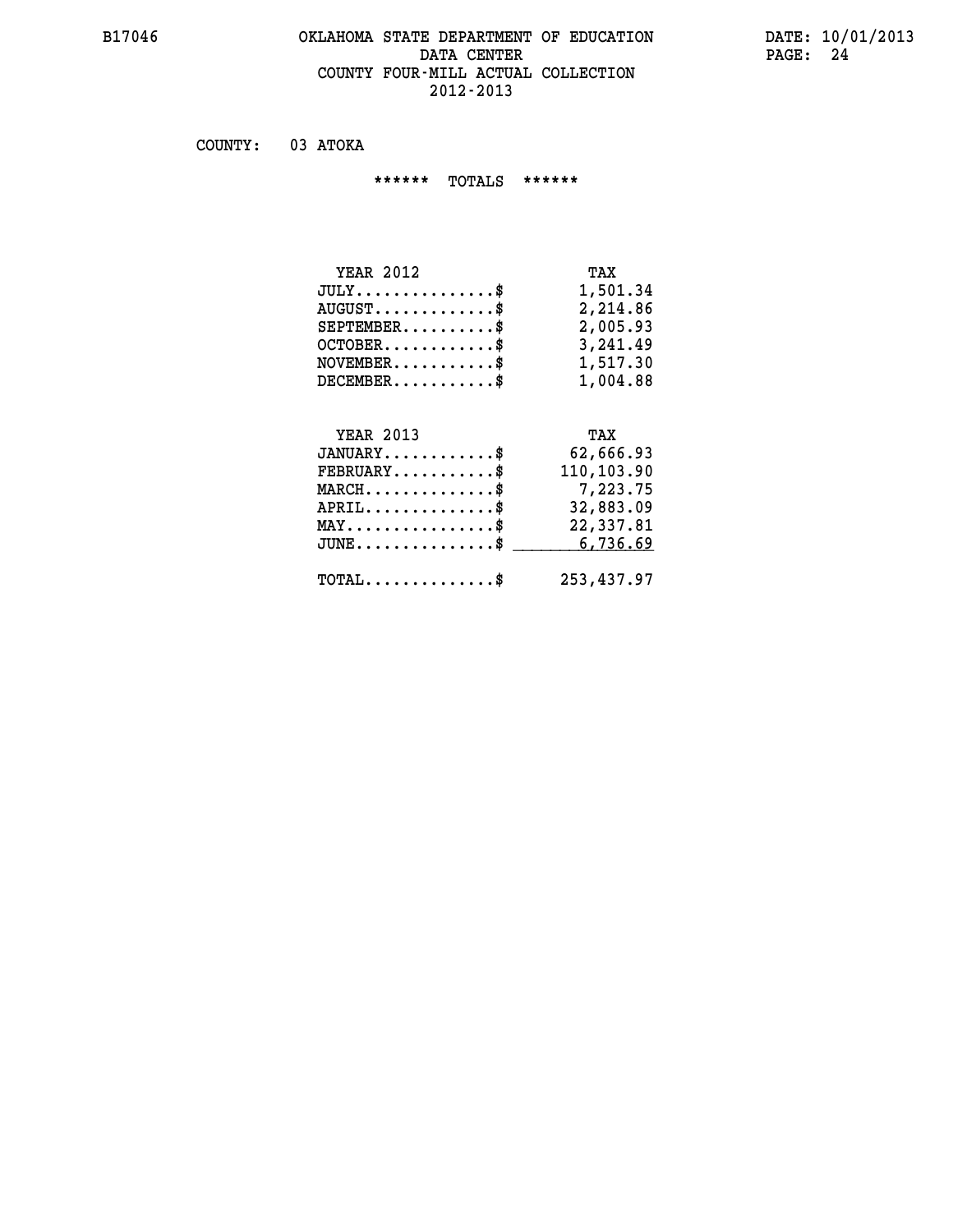#### **B17046 OKLAHOMA STATE DEPARTMENT OF EDUCATION DATE: 10/01/2013 DATA CENTER** PAGE: 25  **COUNTY FOUR-MILL ACTUAL COLLECTION 2012-2013**

 **COUNTY: 04 BEAVER DISTRICT: I022 BEAVER**

| <b>YEAR 2012</b>                               | TAX        |
|------------------------------------------------|------------|
| $JULY$ \$                                      | 438.47     |
| $AUGUST$ \$                                    | 270.38     |
| $SEPTEMBER$                                    | 365.75     |
| $OCTOBER$ \$                                   | 217.11     |
| $NOVEMBER$ \$                                  | 5.20       |
| $DECEMBER$ \$                                  | 31,649.72  |
|                                                |            |
| <b>YEAR 2013</b>                               | TAX        |
| $JANUARY$ \$                                   | 18,996.75  |
| $FEBRUARY$ \$                                  | 41,821.78  |
| $MARCH$ \$                                     | 4,420.07   |
| $APRIL \ldots \ldots \ldots \ldots \$          | 19,940.37  |
| $\texttt{MAX} \dots \dots \dots \dots \dots \$ | 17,455.89  |
| $JUNE$ \$                                      | 387.38     |
| $\texttt{TOTAL} \dots \dots \dots \dots \$     | 135,968.87 |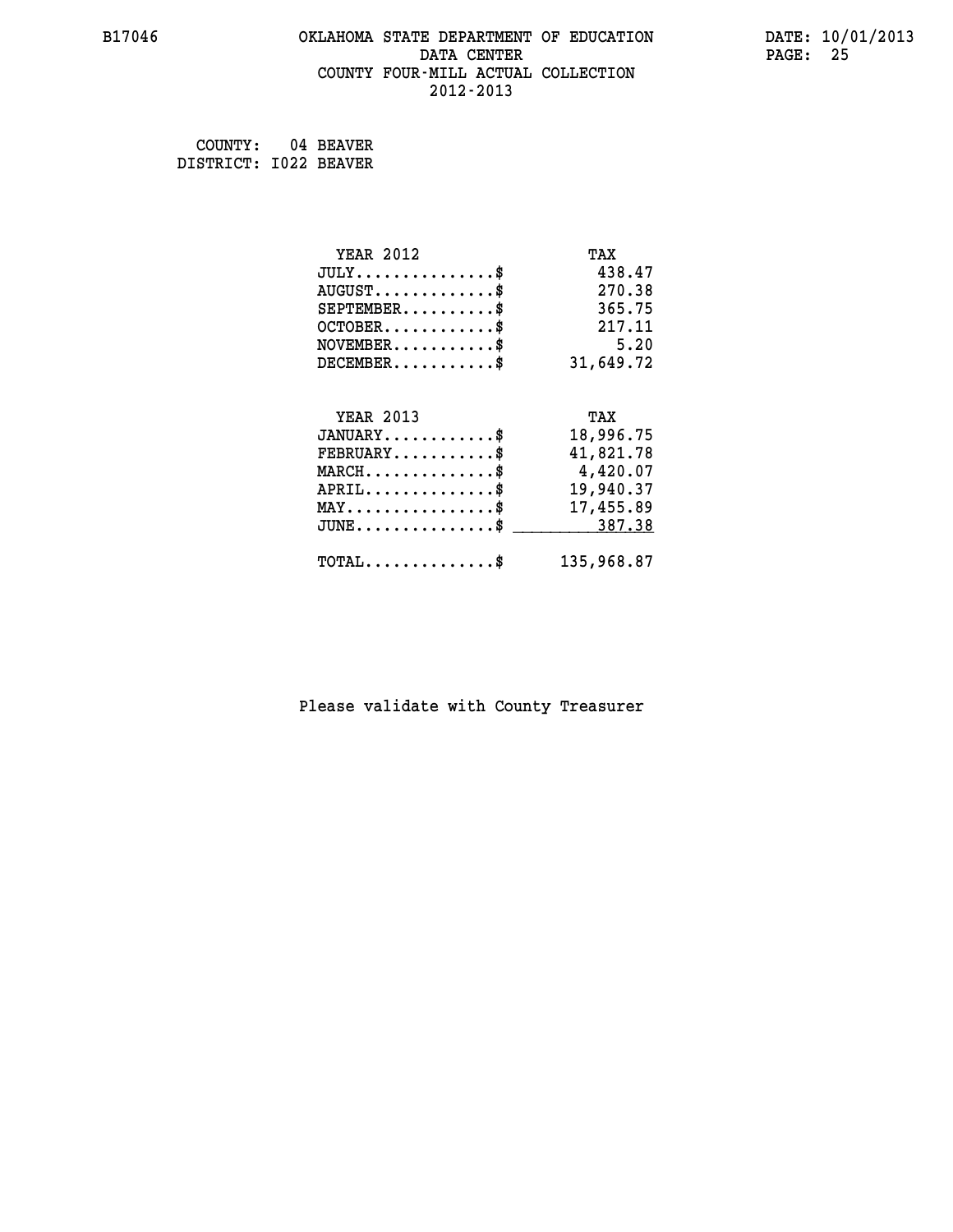#### **B17046 OKLAHOMA STATE DEPARTMENT OF EDUCATION DATE: 10/01/2013 DATA CENTER** PAGE: 26  **COUNTY FOUR-MILL ACTUAL COLLECTION 2012-2013**

 **COUNTY: 04 BEAVER DISTRICT: I075 BALKO**

| <b>YEAR 2012</b>                                 | TAX          |
|--------------------------------------------------|--------------|
| $JULY$ \$                                        | 211.99       |
| $AUGUST$ \$                                      | 123.47       |
| $SEPTEMBER$ \$                                   | 442.71       |
| $OCTOBER$ \$                                     | 128.98       |
| $\texttt{NOVEMBER} \dots \dots \dots \$          | 13.82        |
| $DECEMBER$ \$                                    | 47,268.82    |
|                                                  |              |
| <b>YEAR 2013</b>                                 | TAX          |
| $JANUARY$ \$                                     | 19,329.50    |
| $FEBRUARY$                                       | 18, 353. 78  |
| $\texttt{MARCH}\ldots\ldots\ldots\ldots\text{*}$ | 1,852.09     |
| $APRIL \ldots \ldots \ldots \ldots \$            | 8,786.26     |
| $\texttt{MAX} \dots \dots \dots \dots \dots \$   | 7,643.83     |
| $JUNE \ldots \ldots \ldots \ldots \ast$          | 167.88       |
| $\texttt{TOTAL} \dots \dots \dots \dots \$       | 104, 323. 13 |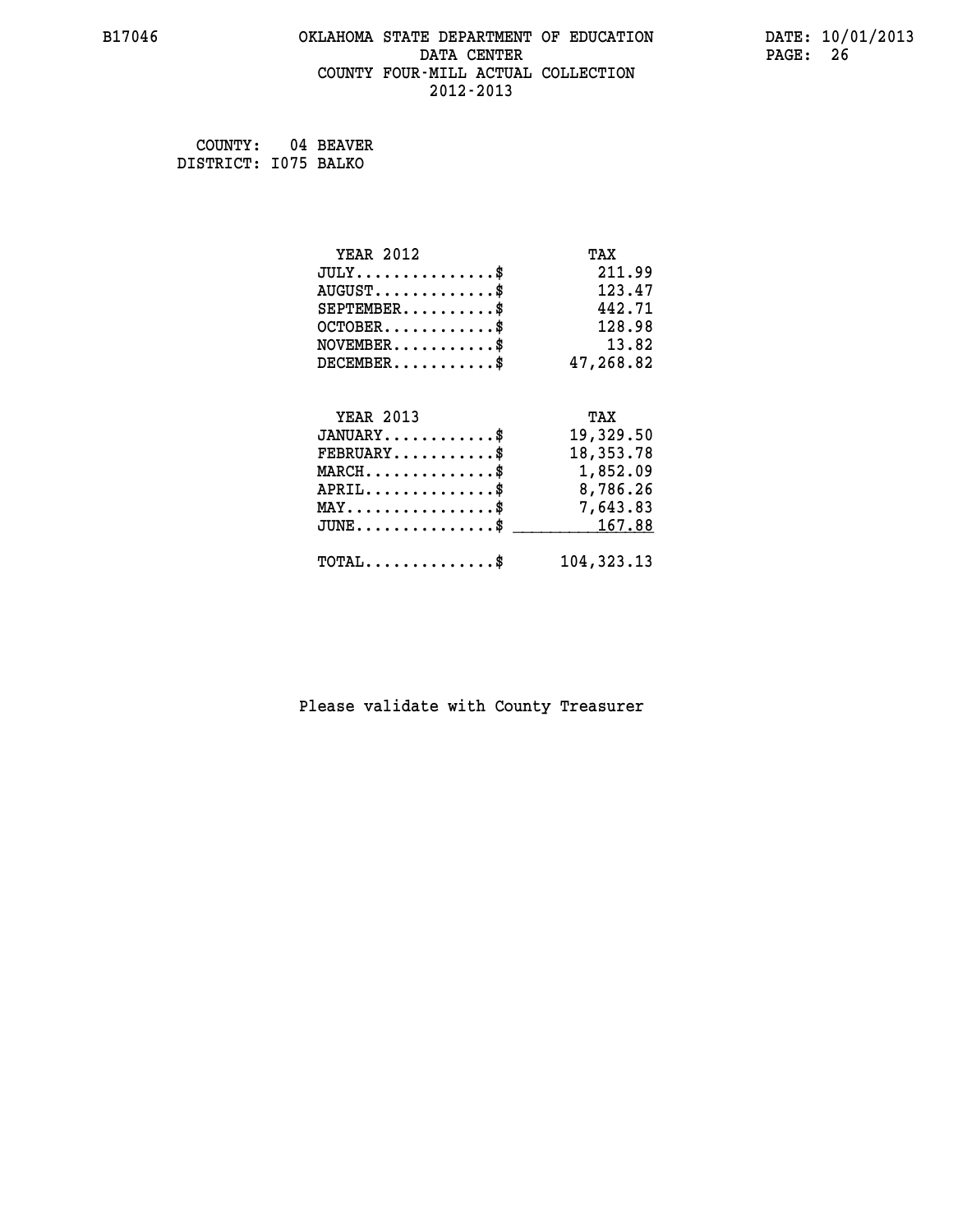#### **B17046 OKLAHOMA STATE DEPARTMENT OF EDUCATION DATE: 10/01/2013 DATA CENTER** PAGE: 27  **COUNTY FOUR-MILL ACTUAL COLLECTION 2012-2013**

 **COUNTY: 04 BEAVER DISTRICT: I123 FORGAN**

| <b>YEAR 2012</b>                                  | TAX       |
|---------------------------------------------------|-----------|
| $JULY$ \$                                         | 241.81    |
| $AUGUST$ \$                                       | 40.64     |
| $SEPTEMBER$ \$                                    | 128.94    |
| $OCTOBER$ \$                                      | 74.64     |
| $NOVEMBER.$ \$                                    | 44.35     |
| $DECEMBER$ \$                                     | 2,329.61  |
|                                                   |           |
| <b>YEAR 2013</b>                                  | TAX       |
| $JANUARY$ \$                                      | 1,140.83  |
| $FEBRUARY$                                        | 20,159.68 |
| $\texttt{MARCH}\ldots\ldots\ldots\ldots\clubsuit$ | 2,120.62  |
| $APRIL \ldots \ldots \ldots \ldots \$             | 9,594.99  |
| MAY\$ 8,356.08                                    |           |
| $\texttt{JUNE} \dots \dots \dots \dots \dots \$$  | 186.19    |
| $\texttt{TOTAL} \dots \dots \dots \dots \$        | 44,418.38 |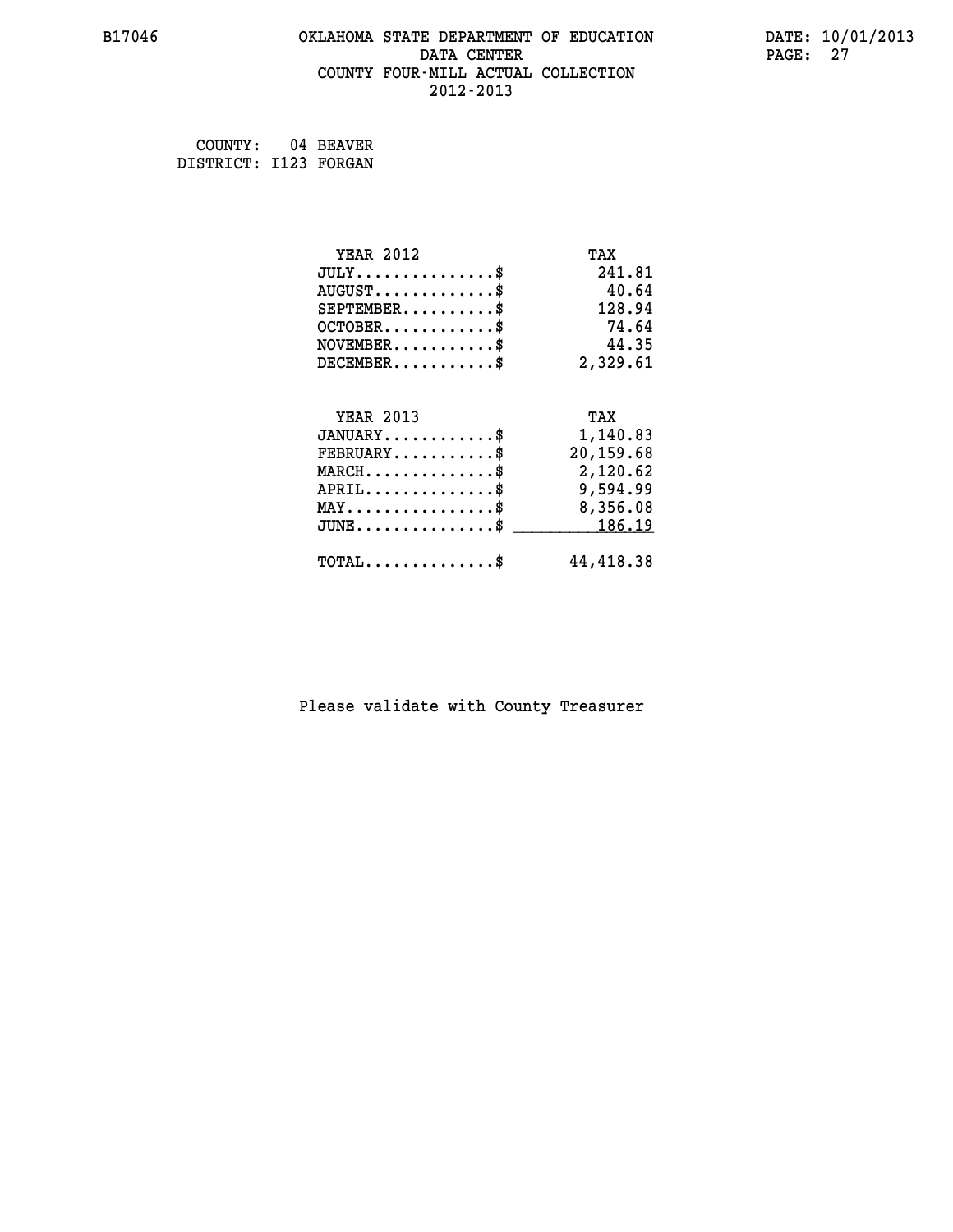#### **B17046 OKLAHOMA STATE DEPARTMENT OF EDUCATION DATE: 10/01/2013 DATA CENTER** PAGE: 28  **COUNTY FOUR-MILL ACTUAL COLLECTION 2012-2013**

 **COUNTY: 04 BEAVER DISTRICT: I128 TURPIN**

| <b>YEAR 2012</b>                                 | TAX        |
|--------------------------------------------------|------------|
| $JULY$ \$                                        | 1,685.57   |
| $AUGUST$ \$                                      | 261.38     |
| $SEPTEMBER$ \$                                   | 198.47     |
| $OCTOBER$ \$                                     | 286.56     |
| $NOVEMBER.$ \$                                   | 237.79     |
| $DECEMBER$ \$                                    | 55,903.20  |
|                                                  |            |
| <b>YEAR 2013</b>                                 | TAX        |
| $JANUARY$ \$                                     | 43,742.84  |
| $FEBRUARY$ \$                                    | 45,257.02  |
| $\texttt{MARCH}\ldots\ldots\ldots\ldots\text{*}$ | 4,696.91   |
| $APRIL \ldots \ldots \ldots \ldots \$            | 21,632.11  |
| $\texttt{MAX} \dots \dots \dots \dots \dots \$   | 18,973.74  |
| $\texttt{JUNE} \dots \dots \dots \dots \dots \$$ | 417.42     |
| $\texttt{TOTAL} \dots \dots \dots \dots \$       | 193,293.01 |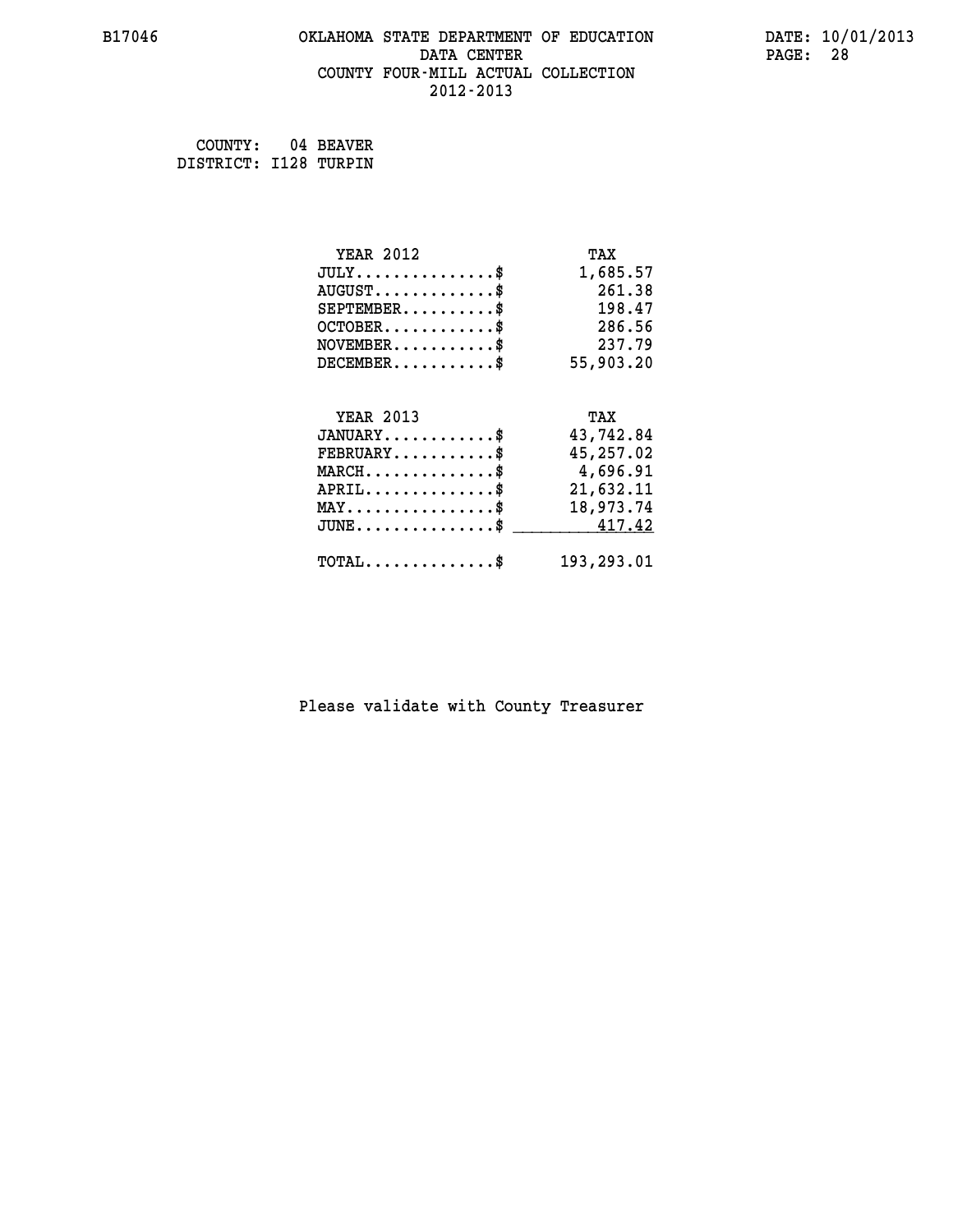#### **B17046 OKLAHOMA STATE DEPARTMENT OF EDUCATION DATE: 10/01/2013 DATA CENTER** PAGE: 29  **COUNTY FOUR-MILL ACTUAL COLLECTION 2012-2013**

 **COUNTY: 04 BEAVER**

 **\*\*\*\*\*\* TOTALS \*\*\*\*\*\***

| <b>YEAR 2012</b>                       | TAX        |
|----------------------------------------|------------|
| $JULY \ldots \ldots \ldots \mathbb{S}$ | 2,577.84   |
| $AUGUST$                               | 695.87     |
| $SEPTEMBER$ $\$                        | 1,135.87   |
| $OCTOBER$ \$                           | 707.29     |
| $NOVEMBER$ $\$                         | 301.16     |
| $DECEMBER$                             | 137,151.35 |

# **YEAR 2013 TAX**

| $JANUARY$ \$                                   | 83,209.92  |
|------------------------------------------------|------------|
| $\texttt{FEBRUARY} \dots \dots \dots \$        | 125,592.26 |
| $MARCH$ \$                                     | 13,089.69  |
| $APRIL$ \$                                     | 59,953.73  |
| $\texttt{MAX} \dots \dots \dots \dots \dots \$ | 52,429.54  |
| $JUNE \dots \dots \dots \dots \$ 1,158.87      |            |
| $\texttt{TOTAL} \dots \dots \dots \dots \$     | 478,003.39 |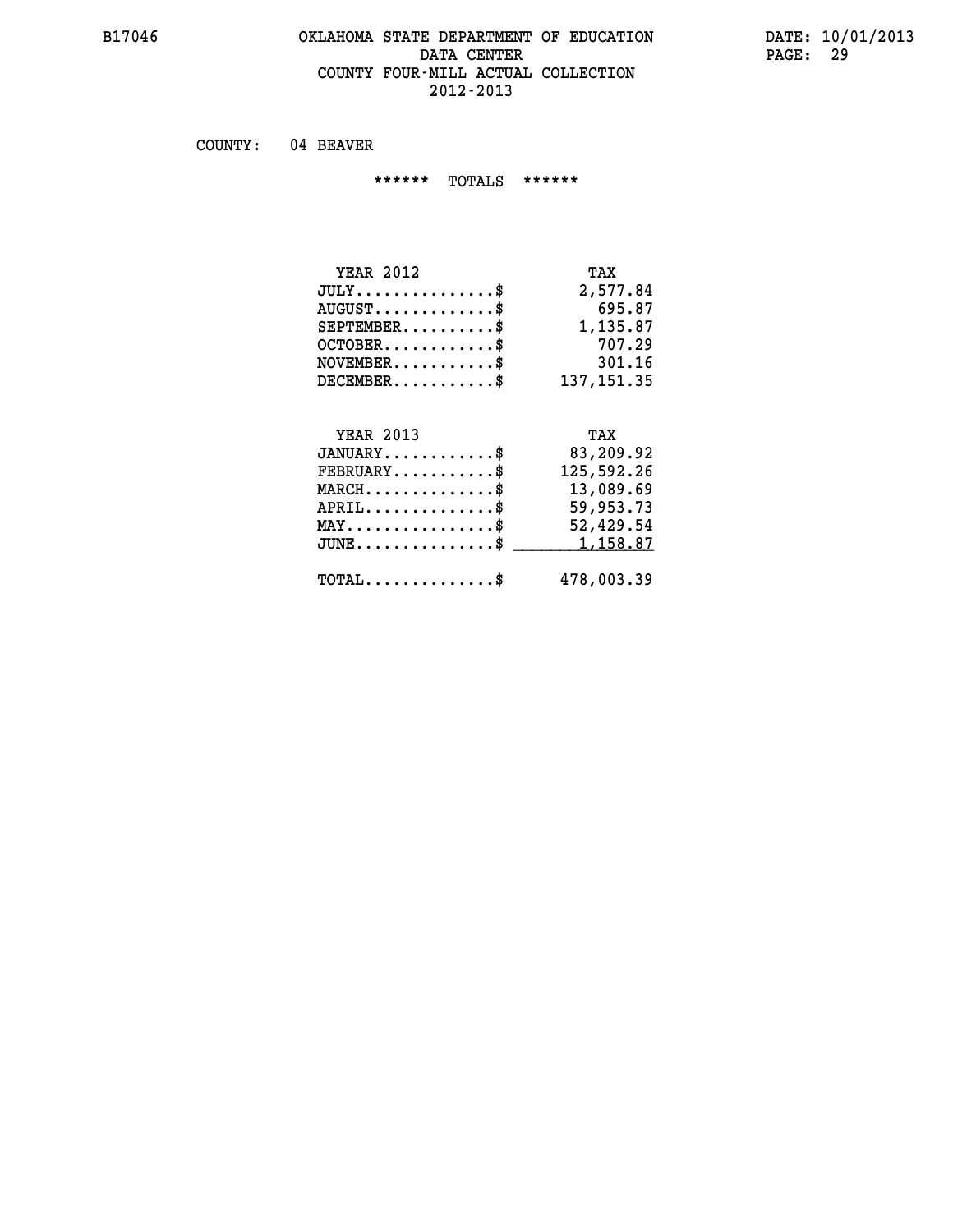#### **B17046 OKLAHOMA STATE DEPARTMENT OF EDUCATION DATE: 10/01/2013 DATA CENTER** PAGE: 30  **COUNTY FOUR-MILL ACTUAL COLLECTION 2012-2013**

 **COUNTY: 05 BECKHAM DISTRICT: I002 MERRITT**

| <b>YEAR 2012</b>                                  | TAX        |
|---------------------------------------------------|------------|
| $JULY$ \$                                         | 316.77     |
| $AUGUST$ \$                                       | 437.61     |
| $SEPTEMBER$ \$                                    | 7,390.48   |
| $OCTOBER$ \$                                      | 405.70     |
| $NOVEMBER.$ \$                                    | 123.65     |
| $DECEMBER$ \$                                     | 28,913.80  |
|                                                   |            |
| <b>YEAR 2013</b>                                  | TAX        |
| $JANUARY$ \$                                      | 67,681.63  |
| $FEBRUARY$ \$                                     | 13,975.15  |
| $\texttt{MARCH}\ldots\ldots\ldots\ldots\clubsuit$ | 2,086.25   |
| $APRIL$ \$                                        | 22,621.84  |
| $\texttt{MAX} \dots \dots \dots \dots \dots \$    | 9,715.29   |
| $JUNE$ \$                                         | 6,227.83   |
| $\texttt{TOTAL} \dots \dots \dots \dots \$        | 159,896.00 |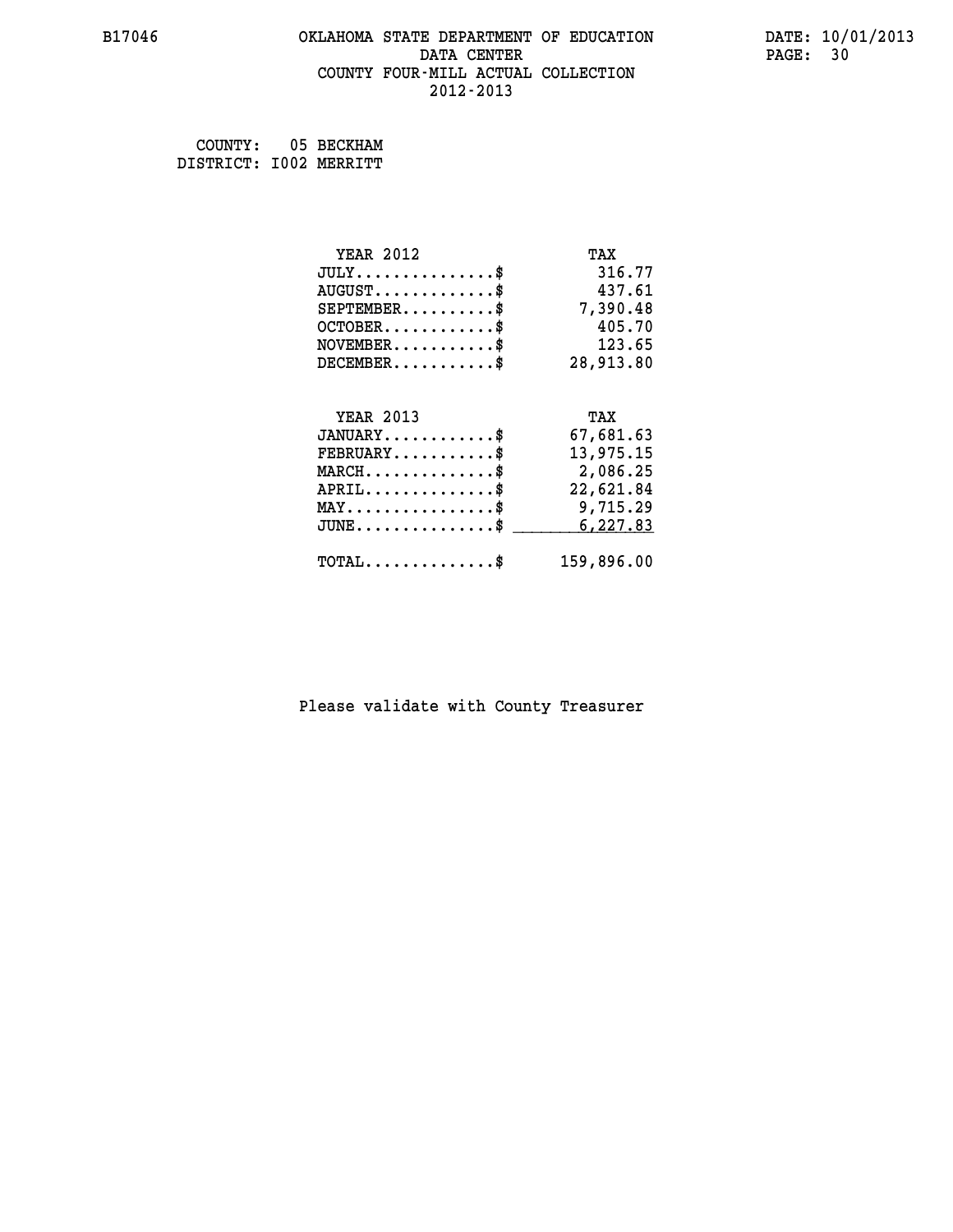#### **B17046 OKLAHOMA STATE DEPARTMENT OF EDUCATION DATE: 10/01/2013 DATA CENTER** PAGE: 31  **COUNTY FOUR-MILL ACTUAL COLLECTION 2012-2013**

 **COUNTY: 05 BECKHAM DISTRICT: I006 ELK CITY**

| <b>YEAR 2012</b>                               | TAX        |
|------------------------------------------------|------------|
| $JULY$ \$                                      | 1,311.54   |
| $AUGUST$ \$                                    | 1,805.61   |
| $SEPTEMBER$ \$                                 | 30,956.65  |
| $OCTOBER$ \$                                   | 1,668.06   |
| $NOVEMBER.$ \$                                 | 507.37     |
| $DECEMBER$ \$                                  | 105,914.96 |
|                                                |            |
| <b>YEAR 2013</b>                               | TAX        |
| $JANUARY$ \$                                   | 247,862.60 |
| $FEBRUARY$                                     | 51,222.59  |
| $MARCH$ \$                                     | 7,685.06   |
| $APRIL$ \$                                     | 82,874.60  |
| $\texttt{MAX} \dots \dots \dots \dots \dots \$ | 35,635.76  |
| $JUNE$ \$                                      | 22,849.16  |
|                                                |            |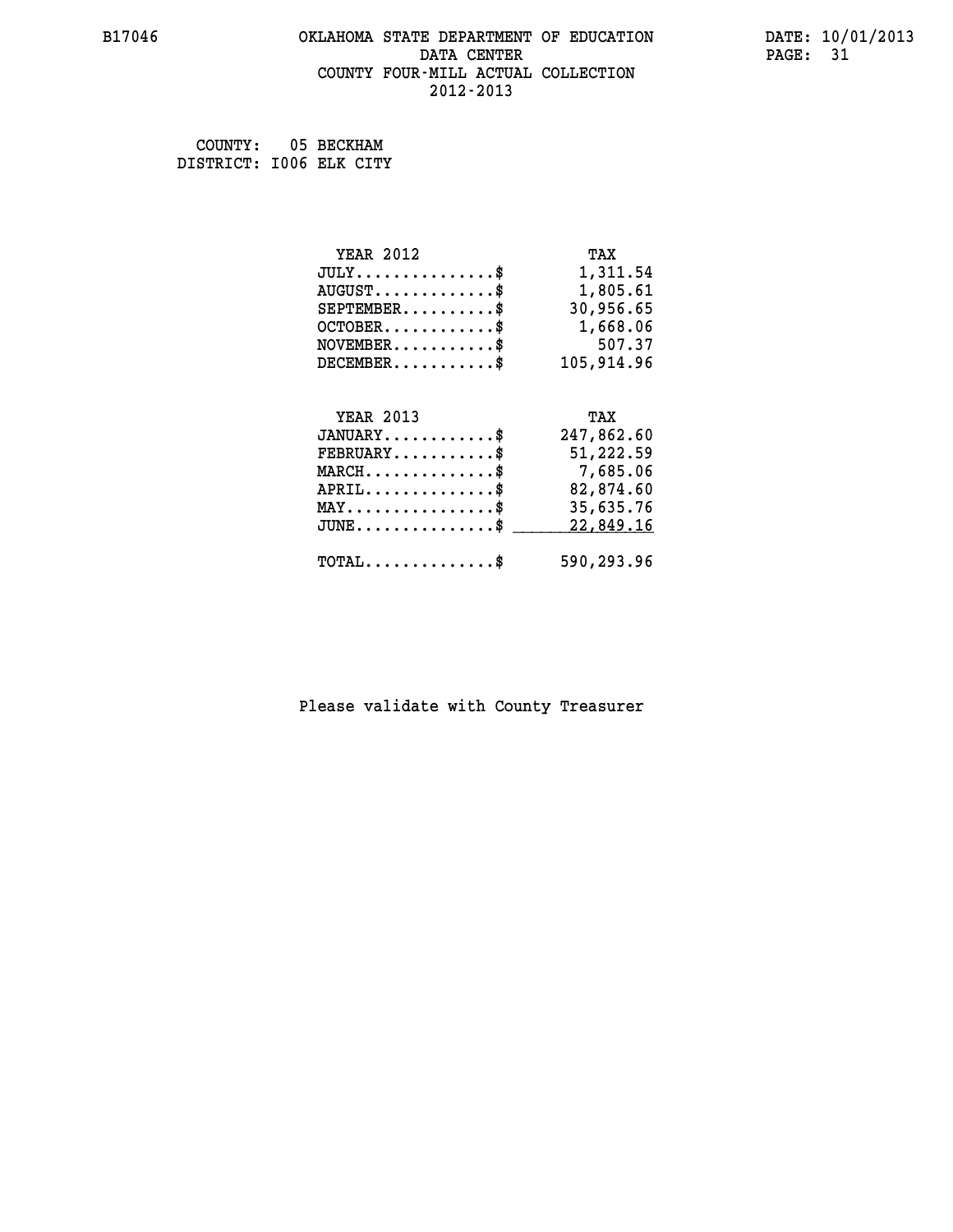#### **B17046 OKLAHOMA STATE DEPARTMENT OF EDUCATION DATE: 10/01/2013 DATA CENTER** PAGE: 32  **COUNTY FOUR-MILL ACTUAL COLLECTION 2012-2013**

 **COUNTY: 05 BECKHAM DISTRICT: I031 SAYRE**

| <b>YEAR 2012</b>                                  | TAX         |
|---------------------------------------------------|-------------|
| $JULY$ \$                                         | 410.43      |
| $AUGUST$ \$                                       | 553.25      |
| $SEPTEMBER$ \$                                    | 9,689.84    |
| $OCTOBER$ \$                                      | 514.53      |
| $\texttt{NOVEMBER} \dots \dots \dots \$           | 157.05      |
| $DECEMBER$ \$                                     | 32,176.56   |
|                                                   |             |
| <b>YEAR 2013</b>                                  | TAX         |
| $JANUARY$ \$                                      | 75,297.35   |
| $FEBRUARY$                                        | 15,567.39   |
| $\texttt{MARCH}\ldots\ldots\ldots\ldots\text{*}$  | 2,336.12    |
| $APRIL \ldots \ldots \ldots \ldots$ \$            | 25, 178. 13 |
| $\texttt{MAX} \dots \dots \dots \dots \texttt{*}$ | 10,830.21   |
| $JUNE$ \$                                         | 6,942.84    |
| $\texttt{TOTAL} \dots \dots \dots \dots \$        | 179,653.70  |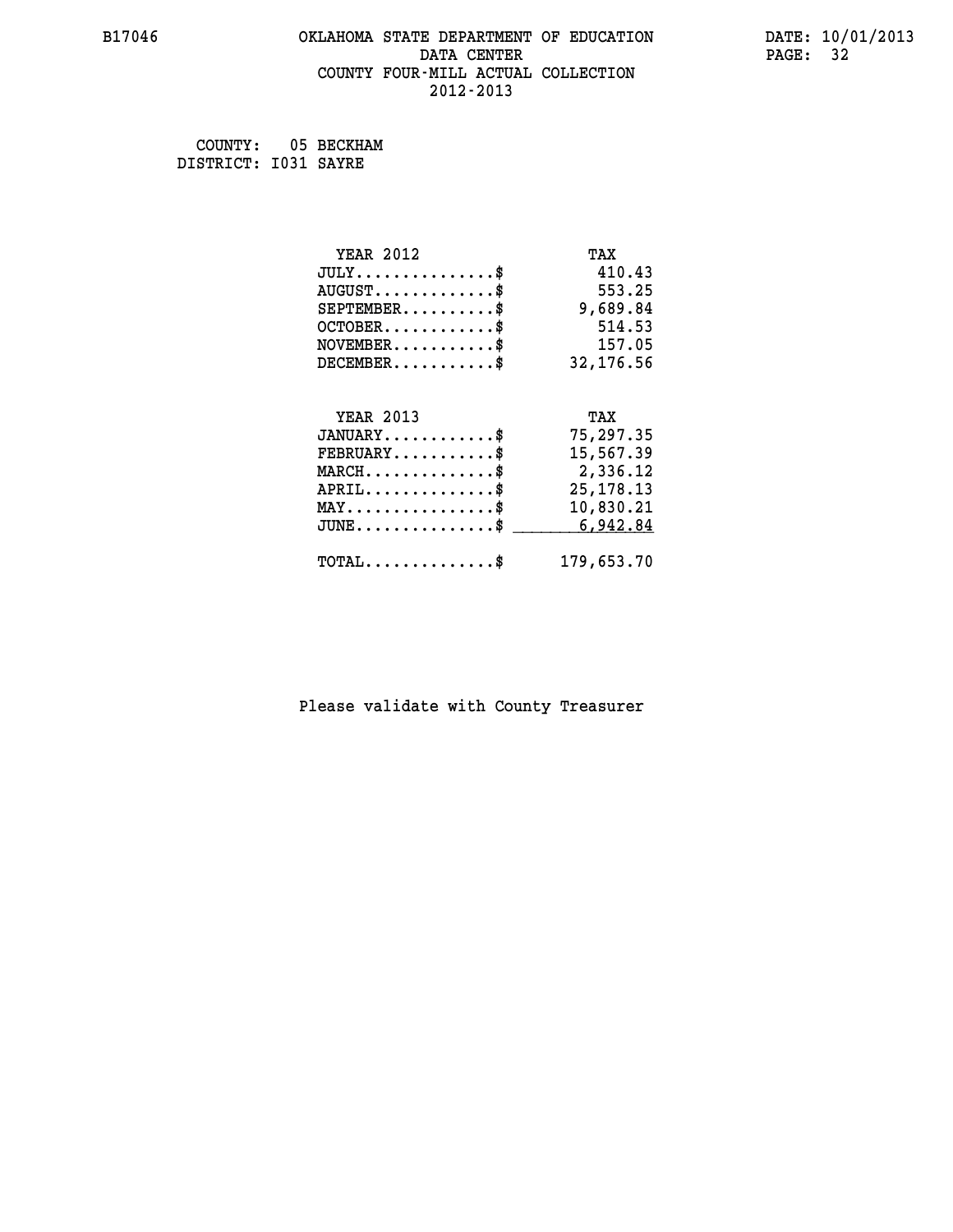#### **B17046 OKLAHOMA STATE DEPARTMENT OF EDUCATION DATE: 10/01/2013 DATA CENTER** PAGE: 33  **COUNTY FOUR-MILL ACTUAL COLLECTION 2012-2013**

 **COUNTY: 05 BECKHAM DISTRICT: I051 ERICK**

| <b>YEAR 2012</b>                               | TAX        |
|------------------------------------------------|------------|
| $JULY$ \$                                      | 141.60     |
| $AUGUST$ \$                                    | 191.34     |
| $SEPTEMENT.$ \$                                | 3,381.24   |
| $OCTOBER$ \$                                   | 177.60     |
| $NOVEMBER$ \$                                  | 54.16      |
| $DECEMBER$ \$                                  | 12,012.67  |
|                                                |            |
| <b>YEAR 2013</b>                               | TAX        |
| $JANUARY$                                      | 28, 115.93 |
| $FEBRUARY$                                     | 5,809.56   |
| $MARCH$ \$                                     | 868.83     |
| $APRIL$ \$                                     | 9,399.07   |
| $\texttt{MAX} \dots \dots \dots \dots \dots \$ | 4,039.11   |
| $JUNE$ \$                                      | 2,589.25   |
| $TOTAL$ \$                                     | 66,780.36  |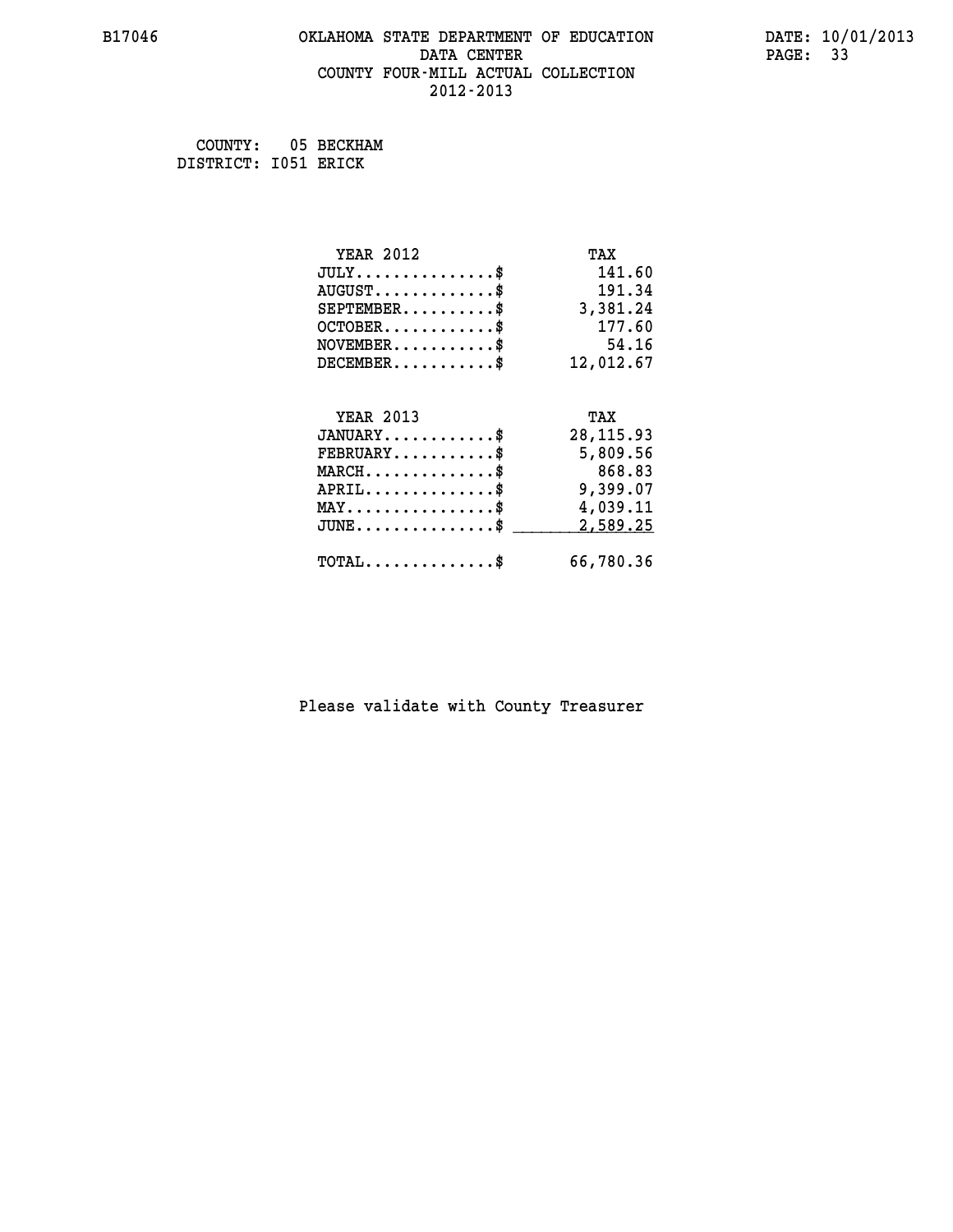#### **B17046 OKLAHOMA STATE DEPARTMENT OF EDUCATION DATE: 10/01/2013 DATA CENTER** PAGE: 34  **COUNTY FOUR-MILL ACTUAL COLLECTION 2012-2013**

 **COUNTY: 05 BECKHAM**

 **\*\*\*\*\*\* TOTALS \*\*\*\*\*\***

| <b>YEAR 2012</b>       | TAX        |
|------------------------|------------|
| $JULY$                 | 2,180.34   |
| $AUGUST$ $\frac{1}{2}$ | 2,987.81   |
| $SEPTEMBER$ $\$        | 51,418.21  |
| $OCTOBER$ \$           | 2,765.89   |
| $NOVEMBER$ $\$         | 842.23     |
| $DECEMBER$ \$          | 179,017.99 |

## **YEAR 2013 TAX**

| $JANUARY$                                      | 418,957.51 |
|------------------------------------------------|------------|
| $\texttt{FEBRUARY} \dots \dots \dots \$        | 86,574.69  |
| $MARCH$ \$                                     | 12,976.26  |
| $APRIL$                                        | 140,073.64 |
| $MAX \dots \dots \dots \dots \dots \$          | 60,220.37  |
| $JUNE \dots \dots \dots \dots \dots$ \$        | 38,609.08  |
| $\texttt{TOTAL} \dots \dots \dots \dots \dots$ | 996,624.02 |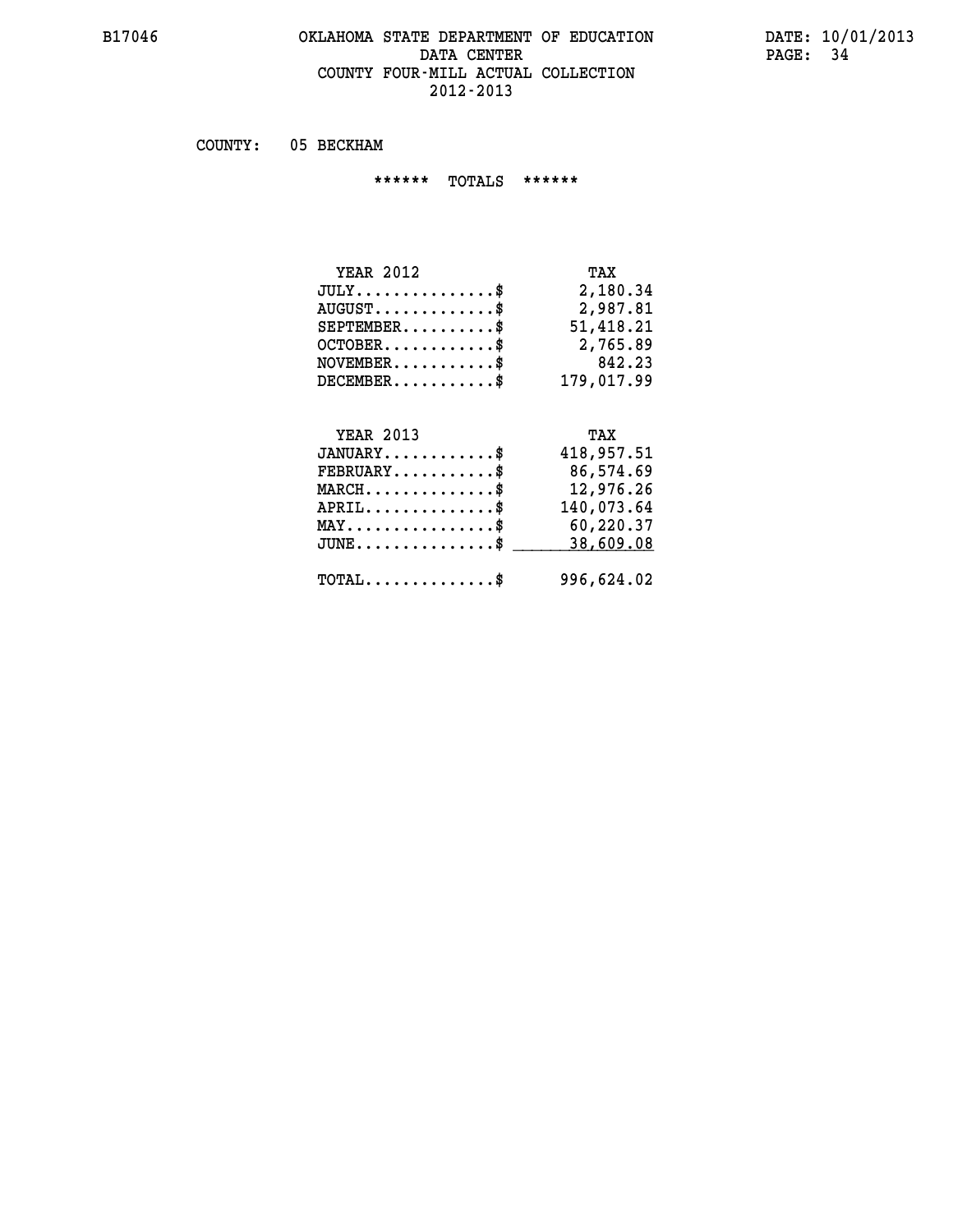#### **B17046 OKLAHOMA STATE DEPARTMENT OF EDUCATION DATE: 10/01/2013 DATA CENTER** PAGE: 35  **COUNTY FOUR-MILL ACTUAL COLLECTION 2012-2013**

 **COUNTY: 06 BLAINE DISTRICT: I009 OKEENE**

| <b>YEAR 2012</b>                               | TAX        |
|------------------------------------------------|------------|
| $JULY$ \$                                      | 136.80     |
| $AUGUST$ \$                                    | 264.46     |
| $SEPTEMBER$ \$                                 | 192.26     |
| $OCTOBER$ \$                                   | 108.81     |
| $\texttt{NOVEMBER} \dots \dots \dots \$        | 24.68      |
| $DECEMBER$ \$                                  | 27,466.05  |
|                                                |            |
| <b>YEAR 2013</b>                               | TAX        |
| $JANUARY$ \$                                   | 21,566.37  |
| $FEBRUARY$                                     | 14,908.56  |
| $MARCH$ \$                                     | 11,450.88  |
| $APRIL \ldots \ldots \ldots \$                 | 7,789.14   |
| $\texttt{MAX} \dots \dots \dots \dots \dots \$ | 10,606.73  |
| $JUNE$ \$                                      | 7,389.83   |
| $\texttt{TOTAL} \dots \dots \dots \dots \$     | 101,904.57 |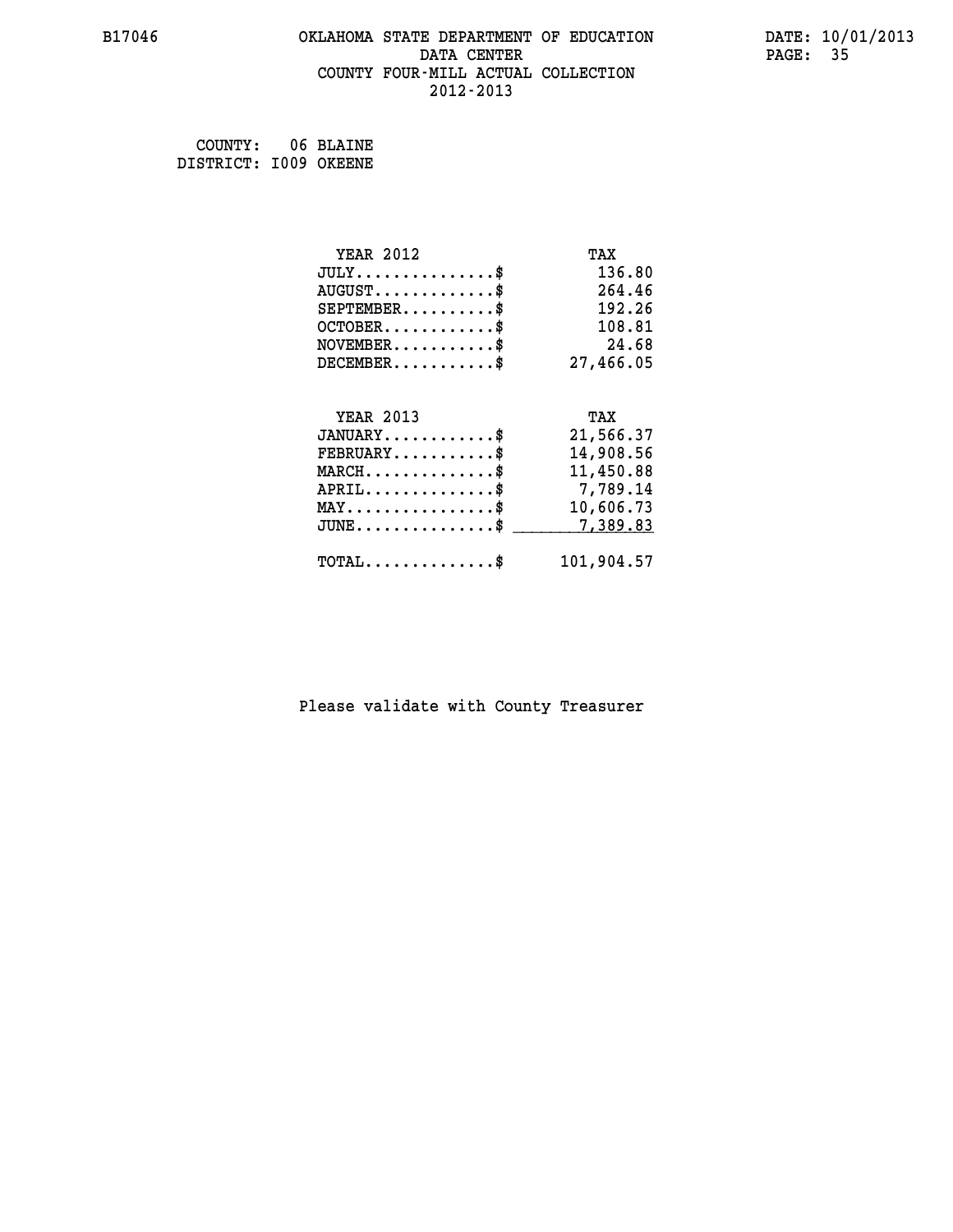#### **B17046 OKLAHOMA STATE DEPARTMENT OF EDUCATION DATE: 10/01/2013 DATA CENTER** PAGE: 36  **COUNTY FOUR-MILL ACTUAL COLLECTION 2012-2013**

 **COUNTY: 06 BLAINE DISTRICT: I042 WATONGA**

| <b>YEAR 2012</b>                                   | TAX        |
|----------------------------------------------------|------------|
| $JULY$ \$                                          | 604.39     |
| $AUGUST$ \$                                        | 441.05     |
| $SEPTEMBER$ \$                                     | 245.81     |
| $OCTOBER$ \$                                       | 56.05      |
| $\texttt{NOVEMBER} \dots \dots \dots \$            | 21,774.02  |
| $DECEMBER$ \$                                      | 93,274.18  |
|                                                    |            |
| <b>YEAR 2013</b>                                   | TAX        |
| $JANUARY$ \$                                       | 34,980.85  |
| $FEBRUARY$ \$                                      | 26,812.44  |
| $MARCH$ \$                                         | 18,278.32  |
| $APRIL \ldots \ldots \ldots \ldots$ \$             | 24,890.26  |
| $\texttt{MAX} \dots \dots \dots \dots \dots \$     | 17,341.35  |
| $\texttt{JUNE} \dots \dots \dots \dots \texttt{S}$ | 508.50     |
| $\texttt{TOTAL} \dots \dots \dots \dots \$         | 239,207.22 |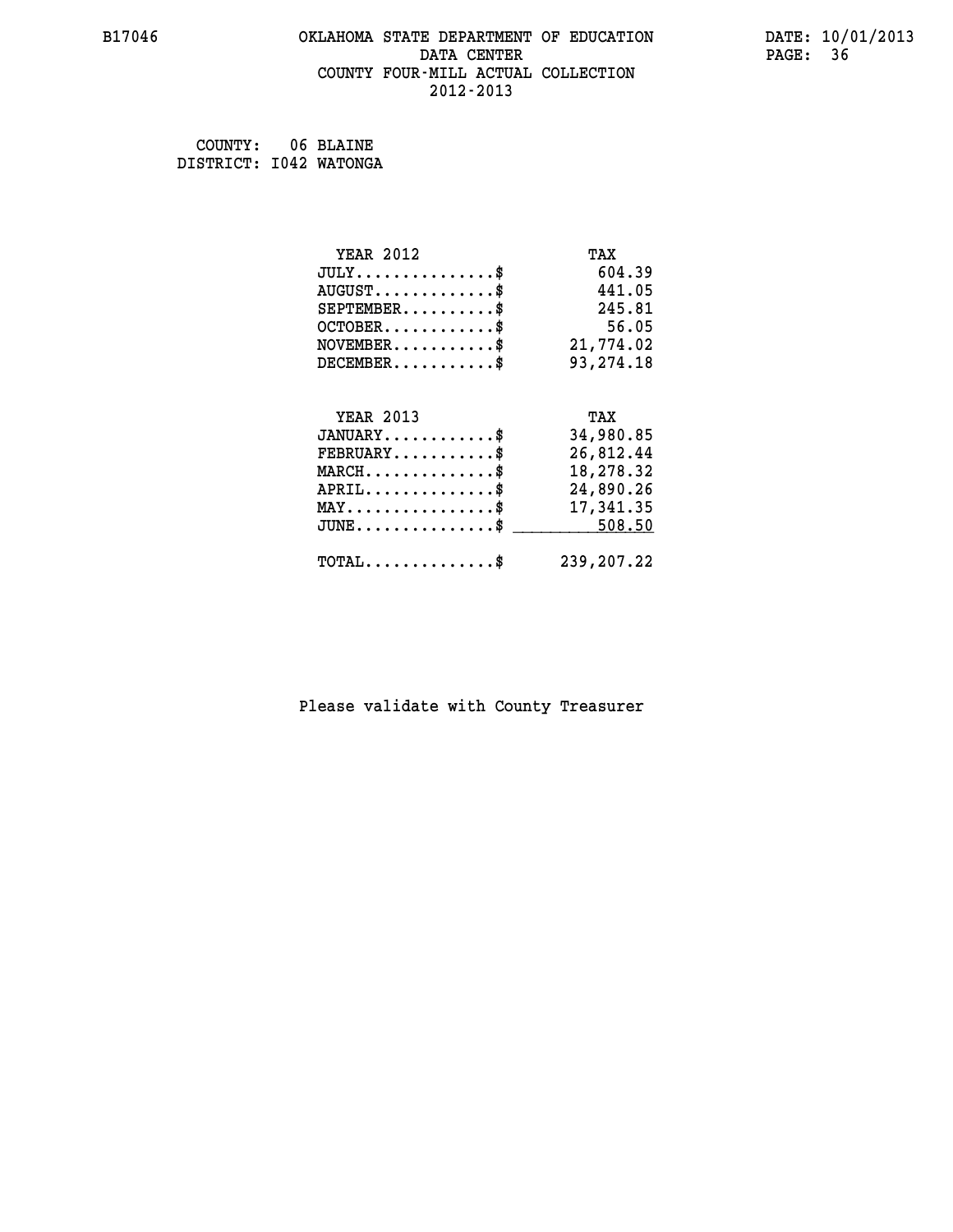#### **B17046 OKLAHOMA STATE DEPARTMENT OF EDUCATION DATE: 10/01/2013 DATA CENTER** PAGE: 37  **COUNTY FOUR-MILL ACTUAL COLLECTION 2012-2013**

 **COUNTY: 06 BLAINE DISTRICT: I080 GEARY**

| <b>YEAR 2012</b>                               | TAX         |
|------------------------------------------------|-------------|
| $JULY$ \$                                      | 166.35      |
| $AUGUST$ \$                                    | 323.71      |
| $SEPTEMBER$ \$                                 | 244.06      |
| $OCTOBER$ \$                                   | 131.80      |
| $\texttt{NOVEMBER} \dots \dots \dots \$        | 30.22       |
| $DECEMBER$ \$                                  | 34, 357. 35 |
|                                                |             |
| <b>YEAR 2013</b>                               | TAX         |
| $JANUARY$ \$                                   | 26,976.71   |
| $FEBRUARY$ \$                                  | 18,648.60   |
| $MARCH$ \$                                     | 14,299.47   |
| $APRIL \ldots \ldots \ldots \ldots$            | 9,744.28    |
| $\texttt{MAX} \dots \dots \dots \dots \dots \$ | 13,269.14   |
| $JUNE$ \$                                      | 9,244.77    |
| $\texttt{TOTAL} \dots \dots \dots \dots \$     | 127,436.46  |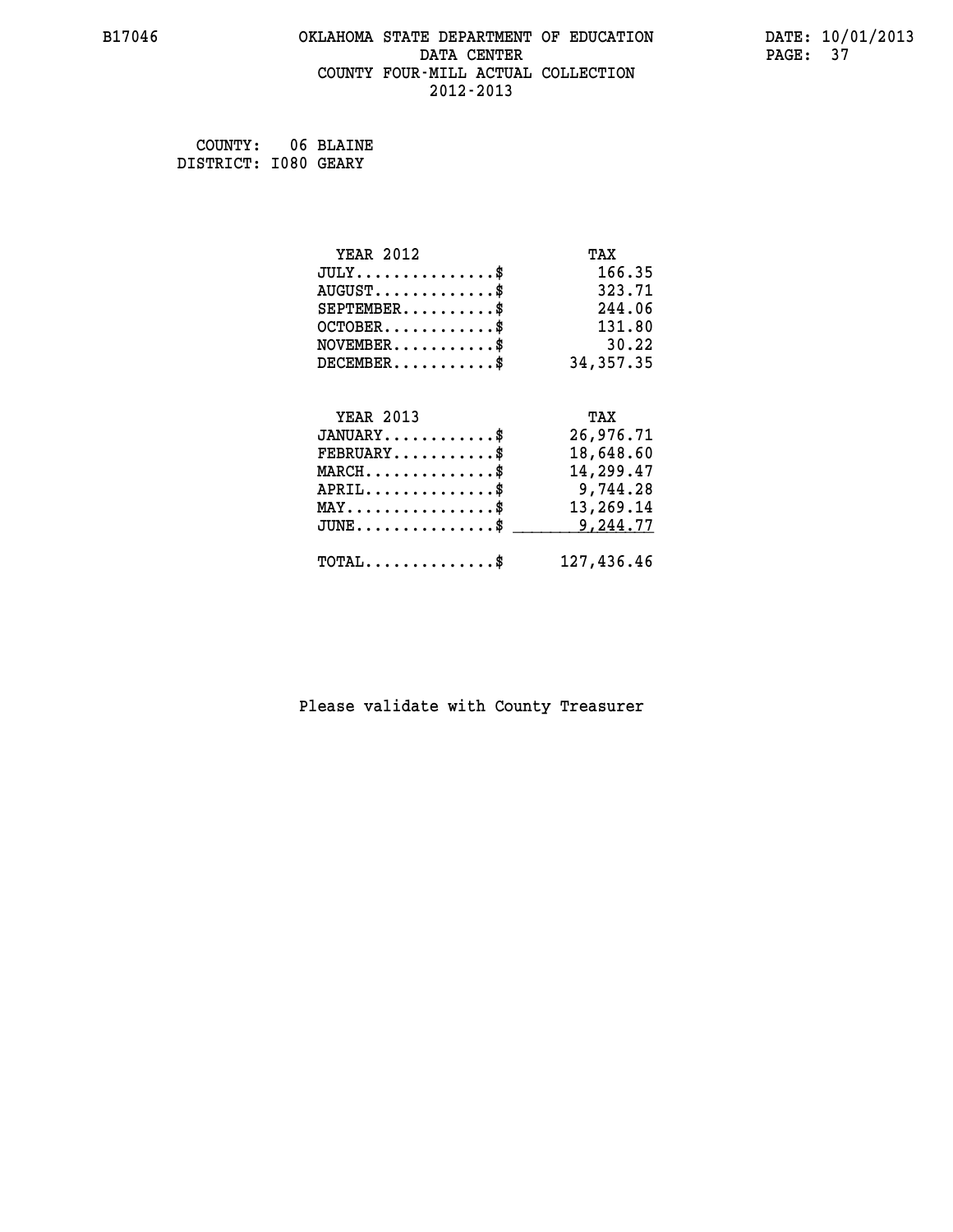#### **B17046 OKLAHOMA STATE DEPARTMENT OF EDUCATION DATE: 10/01/2013 DATA CENTER** PAGE: 38  **COUNTY FOUR-MILL ACTUAL COLLECTION 2012-2013**

 **COUNTY: 06 BLAINE DISTRICT: I105 CANTON**

| <b>YEAR 2012</b>                             | TAX          |
|----------------------------------------------|--------------|
| $JULY$ \$                                    | 160.64       |
| $AUGUST$ \$                                  | 309.87       |
| $SEPTEMBER$ \$                               | 220.98       |
| $OCTOBER$ \$                                 | 126.29       |
| $NOVEMBER$ \$                                | 29.13        |
| $DECEMBER$ \$                                | 32,386.70    |
|                                              |              |
| <b>YEAR 2013</b>                             | TAX          |
| $JANUARY$ \$                                 | 25,428.53    |
| $FEBRUARY$                                   | 17,579.01    |
| $MARCH$ \$                                   | 13,495.22    |
| $APRIL$ \$                                   | 9,184.75     |
| $MAX \dots \dots \dots \dots \$              | 12,507.24    |
| $JUNE \ldots \ldots \ldots \ldots \ldots$ \$ | 8,713.93     |
| $\texttt{TOTAL} \dots \dots \dots \dots \$   | 120, 142. 29 |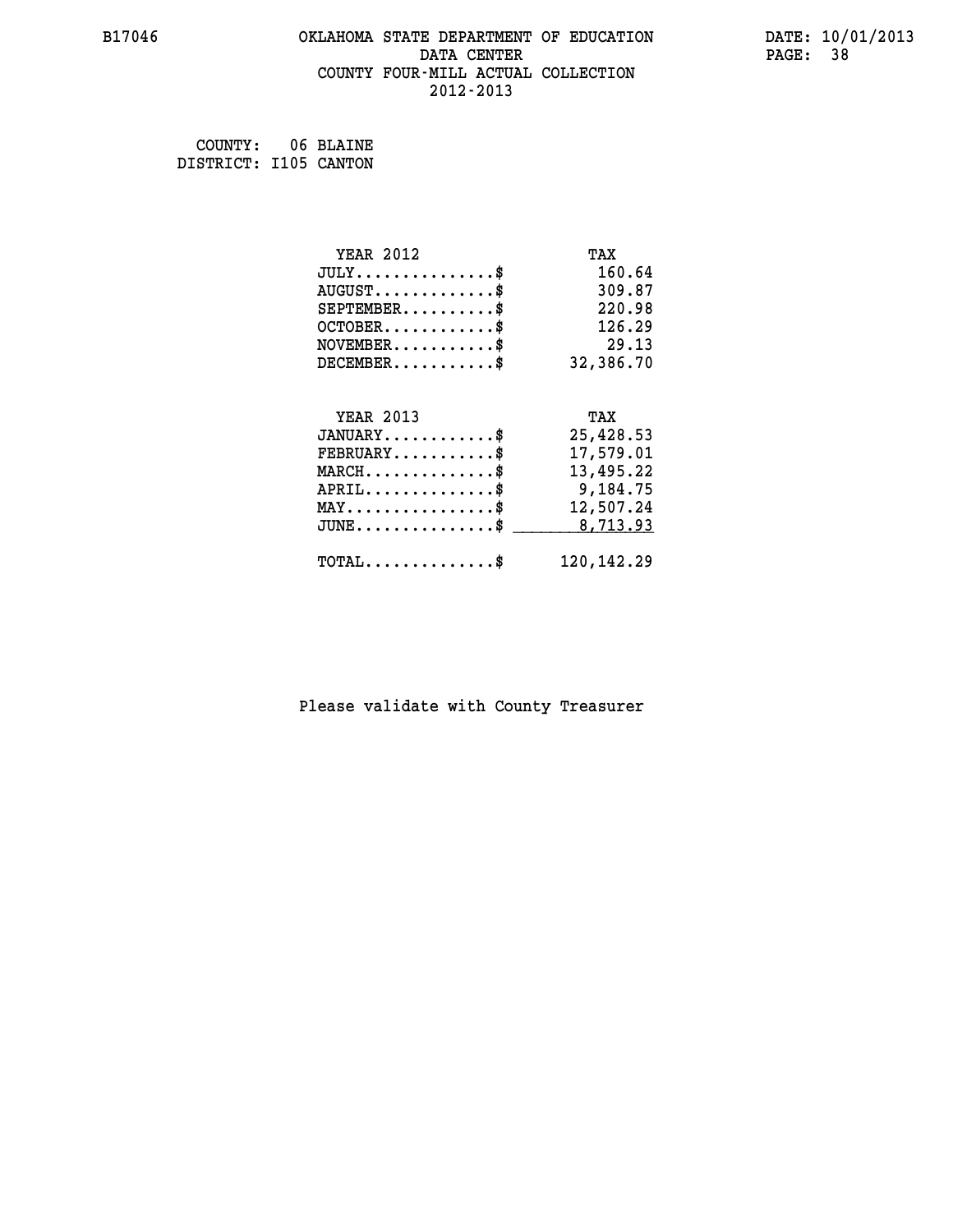#### **B17046 OKLAHOMA STATE DEPARTMENT OF EDUCATION DATE: 10/01/2013 DATA CENTER** PAGE: 39  **COUNTY FOUR-MILL ACTUAL COLLECTION 2012-2013**

 **COUNTY: 06 BLAINE**

 **\*\*\*\*\*\* TOTALS \*\*\*\*\*\***

| <b>YEAR 2012</b> | TAX        |
|------------------|------------|
| $JULY$           | 1,068.18   |
| $AUGUST$ \$      | 1,339.09   |
| $SEPTEMBER$      | 903.11     |
| $OCTOBER$ \$     | 422.95     |
| $NOVEMBER$ $\$\$ | 21,858.05  |
| $DECEMBER$ \$    | 187,484.28 |

## **YEAR 2013 TAX**

| $JANUARY$                                    | 108,952.46 |
|----------------------------------------------|------------|
| $\texttt{FEBRUARY} \dots \dots \dots \$      | 77,948.61  |
| $MARCH$ \$                                   | 57,523.89  |
| $APRIL$                                      | 51,608.43  |
| $MAX \dots \dots \dots \dots \dots \$        | 53,724.46  |
| $JUNE$ \$                                    | 25,857.03  |
| $\text{TOTAL} \dots \dots \dots \dots \dots$ | 588,690.54 |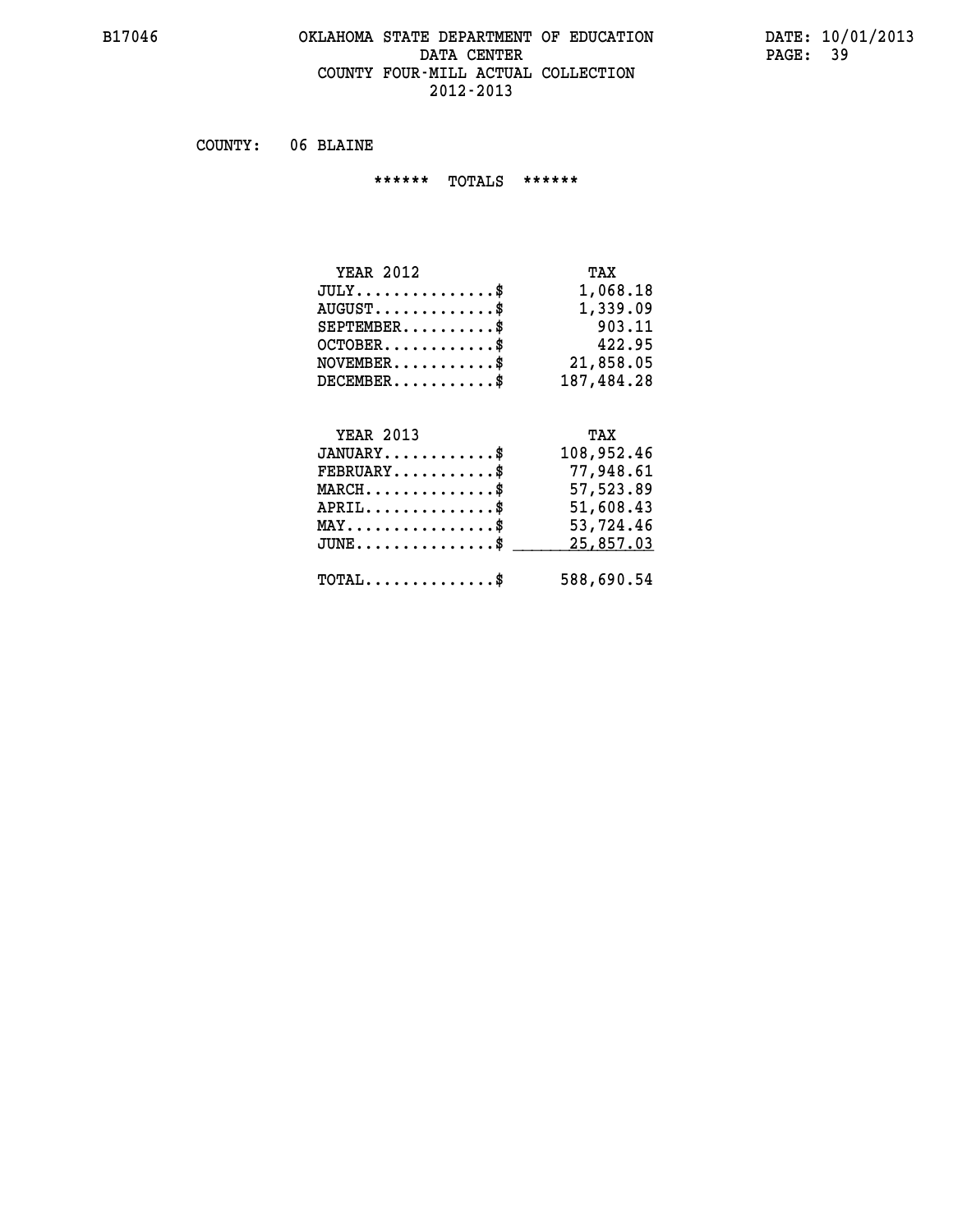#### **B17046 OKLAHOMA STATE DEPARTMENT OF EDUCATION DATE: 10/01/2013 DATA CENTER** PAGE: 40  **COUNTY FOUR-MILL ACTUAL COLLECTION 2012-2013**

 **COUNTY: 07 BRYAN DISTRICT: I001 SILO**

| <b>YEAR 2012</b>                               | TAX        |
|------------------------------------------------|------------|
| $JULY$ \$                                      | 1,024.41   |
| $AUGUST$ \$                                    | 619.06     |
| $SEPTEMBER$ \$                                 | 1,426.73   |
| $OCTOBER$ \$                                   | 342.66     |
| $NOVEMBER.$ \$                                 | 208.59     |
| $DECEMBER$ \$                                  | 429.76     |
|                                                |            |
| <b>YEAR 2013</b>                               | TAX        |
| $JANUARY$ \$                                   | 41,487.35  |
| $FEBRUARY$ \$                                  | 42,477.26  |
| $MARCH \ldots \ldots \ldots \ldots$            | 2,583.65   |
| $APRIL$ \$                                     | 13,424.10  |
| $\texttt{MAX} \dots \dots \dots \dots \dots \$ | 10,278.79  |
| $JUNE$ \$                                      | 1,686.61   |
| $TOTAL$ \$                                     | 115,988.97 |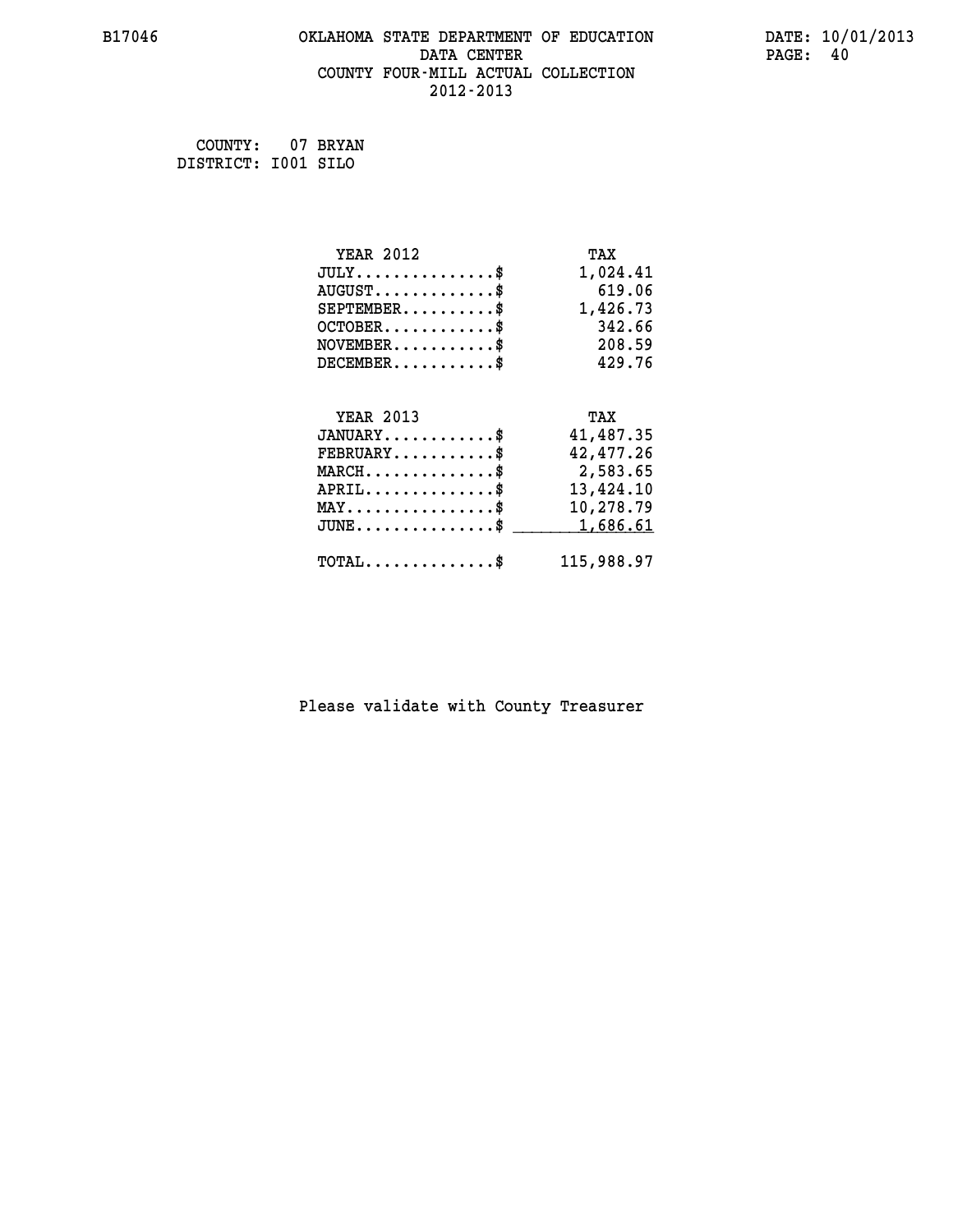#### **B17046 OKLAHOMA STATE DEPARTMENT OF EDUCATION DATE: 10/01/2013 DATA CENTER** PAGE: 41  **COUNTY FOUR-MILL ACTUAL COLLECTION 2012-2013**

 **COUNTY: 07 BRYAN DISTRICT: I002 ROCK CREEK**

| <b>YEAR 2012</b>                               | TAX        |
|------------------------------------------------|------------|
| $JULY$ \$                                      | 656.38     |
| $AUGUST$ \$                                    | 386.25     |
| $SEPTEMENT.$ \$                                | 902.83     |
| $OCTOBER$ \$                                   | 217.45     |
| $NOVEMBER$ \$                                  | 131.51     |
| $DECEMBER$ \$                                  | 271.51     |
|                                                |            |
| <b>YEAR 2013</b>                               | TAX        |
| $JANUARY$ \$                                   | 24,717.65  |
| $FEBRUARY$                                     | 25, 311.74 |
| $MARCH$ \$                                     | 1,548.66   |
| $APRIL$ \$                                     | 8,008.94   |
| $\texttt{MAX} \dots \dots \dots \dots \dots \$ | 6,156.57   |
| $JUNE \ldots \ldots \ldots \ldots \ldots$ \$   | 1,020.71   |
| $\texttt{TOTAL} \dots \dots \dots \dots \$     | 69,330.20  |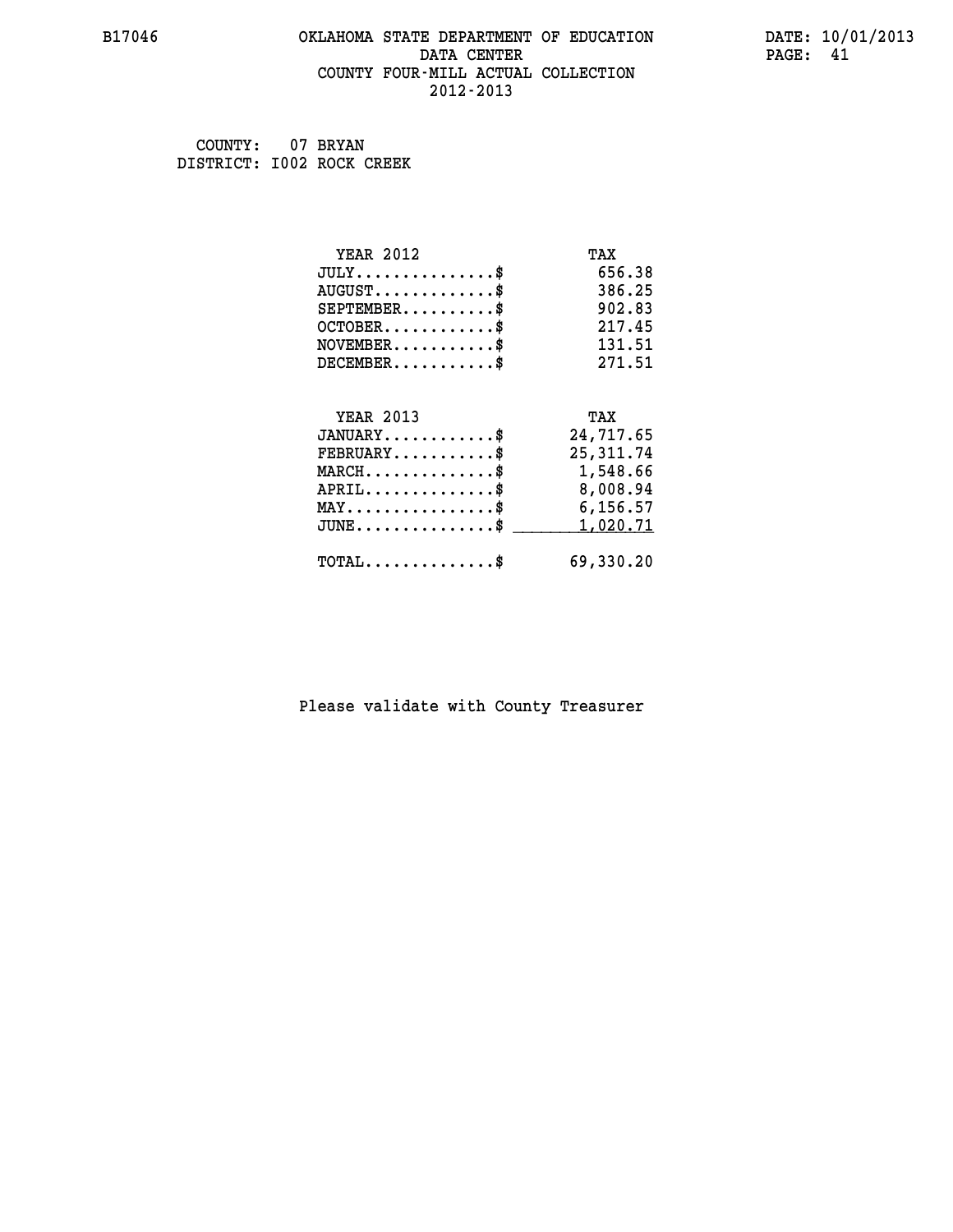#### **B17046 OKLAHOMA STATE DEPARTMENT OF EDUCATION DATE: 10/01/2013 DATA CENTER** PAGE: 42  **COUNTY FOUR-MILL ACTUAL COLLECTION 2012-2013**

 **COUNTY: 07 BRYAN DISTRICT: I003 ACHILLE**

| <b>YEAR 2012</b>                           | TAX       |
|--------------------------------------------|-----------|
| $JULY$ \$                                  | 530.07    |
| $AUGUST$ \$                                | 307.87    |
| $SEPTEMENT.$ \$                            | 725.44    |
| $OCTOBER$ \$                               | 174.00    |
| $NOVEMBER$ \$                              | 105.10    |
| $DECEMBER$ \$                              | 217.24    |
|                                            |           |
| <b>YEAR 2013</b>                           | TAX       |
| $JANUARY$ \$                               | 17,845.55 |
| $FEBRUARY$                                 | 18,278.81 |
| $MARCH$ \$                                 | 1,127.22  |
| $APRIL$ \$                                 | 5,791.58  |
| $MAX \dots \dots \dots \dots \dots$        | 4,465.93  |
| $JUNE$ \$                                  | 752.48    |
| $\texttt{TOTAL} \dots \dots \dots \dots \$ | 50,321.29 |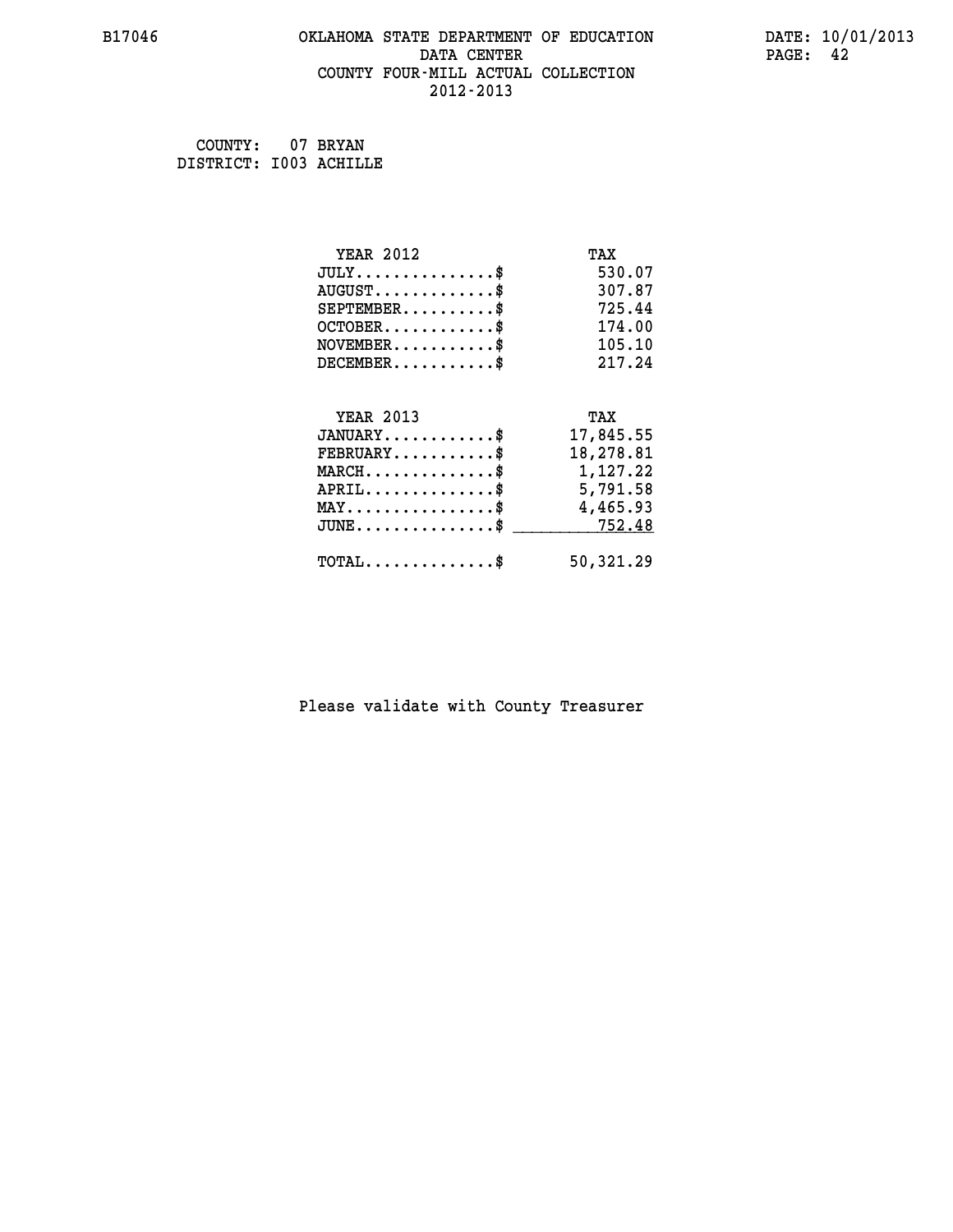#### **B17046 OKLAHOMA STATE DEPARTMENT OF EDUCATION DATE: 10/01/2013 DATA CENTER** PAGE: 43  **COUNTY FOUR-MILL ACTUAL COLLECTION 2012-2013**

 **COUNTY: 07 BRYAN DISTRICT: I004 COLBERT**

| <b>YEAR 2012</b>                               | TAX        |
|------------------------------------------------|------------|
| $JULY$ \$                                      | 1,179.83   |
| $AUGUST$ \$                                    | 714.61     |
| $SEPTEMBER$ \$                                 | 1,643.97   |
| $OCTOBER$ \$                                   | 395.67     |
| $NOVEMBER.$ \$                                 | 240.70     |
| $DECEMBER$ \$                                  | 496.12     |
|                                                |            |
| <b>YEAR 2013</b>                               | TAX        |
| $JANUARY$ \$                                   | 46,010.14  |
| $FEBRUARY$ \$                                  | 47, 111.69 |
| $MARCH$ \$                                     | 2,873.02   |
| $APRIL \ldots \ldots \ldots \ldots$            | 14,895.26  |
| $\texttt{MAX} \dots \dots \dots \dots \dots \$ | 11,414.47  |
| $JUNE$ \$                                      | 1,873.37   |
| $TOTAL$ \$                                     | 128,848.85 |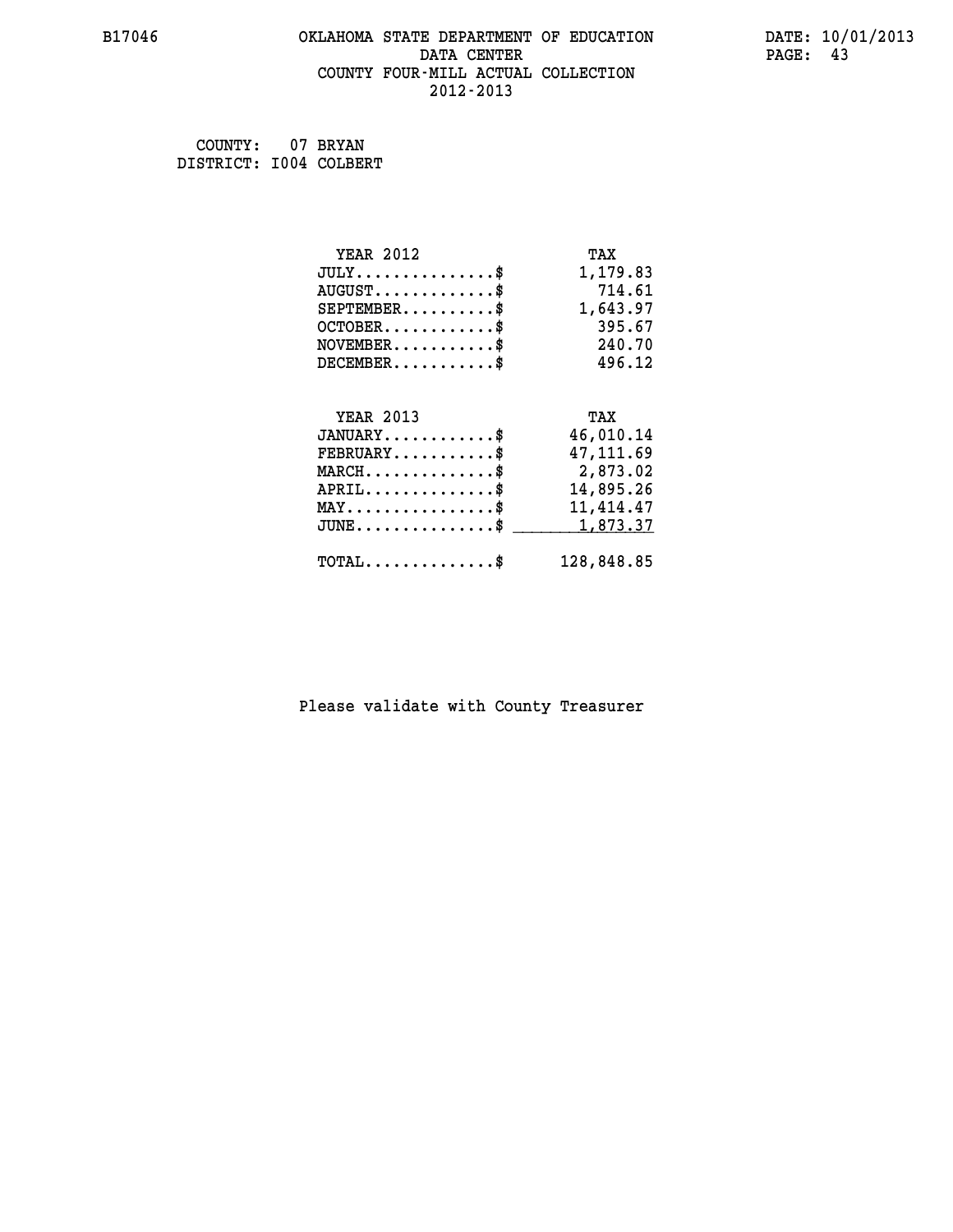#### **B17046 OKLAHOMA STATE DEPARTMENT OF EDUCATION DATE: 10/01/2013 DATA CENTER** PAGE: 44  **COUNTY FOUR-MILL ACTUAL COLLECTION 2012-2013**

 **COUNTY: 07 BRYAN DISTRICT: I005 CADDO**

| <b>YEAR 2012</b>                               | TAX       |
|------------------------------------------------|-----------|
| $JULY$ \$                                      | 673.20    |
| $AUGUST$ \$                                    | 408.64    |
| $SEPTEMENT.$ \$                                | 940.19    |
| $OCTOBER$ \$                                   | 225.53    |
| $NOVEMBER$ \$                                  | 137.31    |
| $DECEMBER$ \$                                  | 282.99    |
|                                                |           |
| <b>YEAR 2013</b>                               | TAX       |
| $JANUARY$ \$                                   | 26,087.83 |
| $FEBRUARY$ \$                                  | 26,712.45 |
| $MARCH$ \$                                     | 1,628.78  |
| $APRIL$ \$                                     | 8,444.90  |
| $\texttt{MAX} \dots \dots \dots \dots \dots \$ | 6,467.32  |
| $JUNE$ \$                                      | 1,063.83  |
| $\texttt{TOTAL} \dots \dots \dots \dots \$     | 73,072.97 |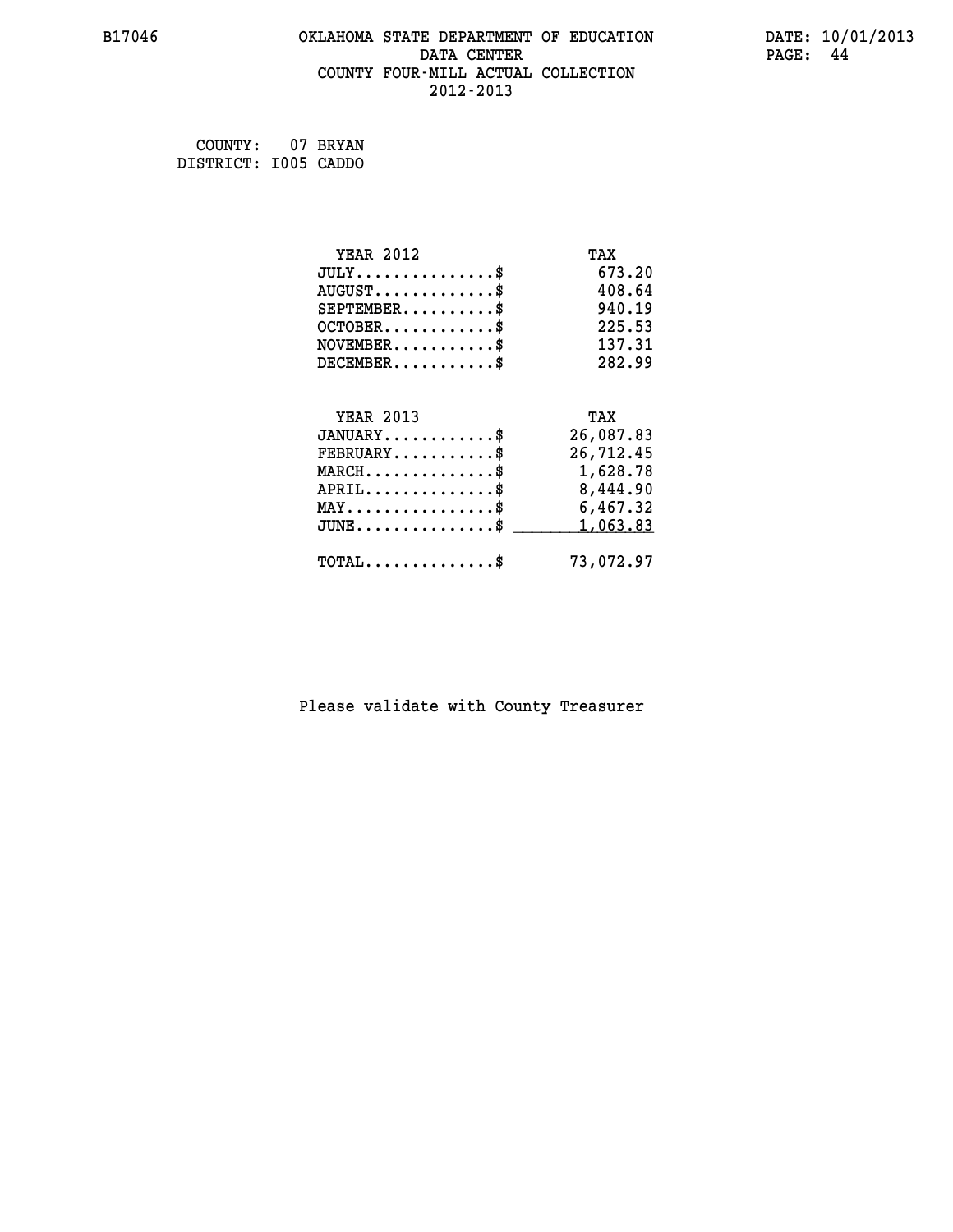#### **B17046 OKLAHOMA STATE DEPARTMENT OF EDUCATION DATE: 10/01/2013 DATA CENTER** PAGE: 45  **COUNTY FOUR-MILL ACTUAL COLLECTION 2012-2013**

 **COUNTY: 07 BRYAN DISTRICT: I040 BENNINGTON**

| <b>YEAR 2012</b>                               | TAX         |
|------------------------------------------------|-------------|
| $JULY$ \$                                      | 361.84      |
| $AUGUST$ \$                                    | 216.17      |
| $SEPTEMBER$ \$                                 | 501.50      |
| $OCTOBER$ \$                                   | 120.11      |
| $NOVEMBER$ \$                                  | 73.09       |
| $DECEMBER$ \$                                  | 150.67      |
|                                                |             |
| <b>YEAR 2013</b>                               | TAX         |
| $JANUARY$ \$                                   | 15, 140. 33 |
| $FEBRUARY$                                     | 15,500.69   |
| $MARCH$ \$                                     | 940.88      |
| $APRIL \ldots \ldots \ldots \ldots \$          | 4,897.84    |
| $\texttt{MAX} \dots \dots \dots \dots \dots \$ | 3,750.29    |
| $JUNE \dots \dots \dots \dots \$ 617.86        |             |
| $\texttt{TOTAL} \dots \dots \dots \dots$ \$    | 42, 271. 27 |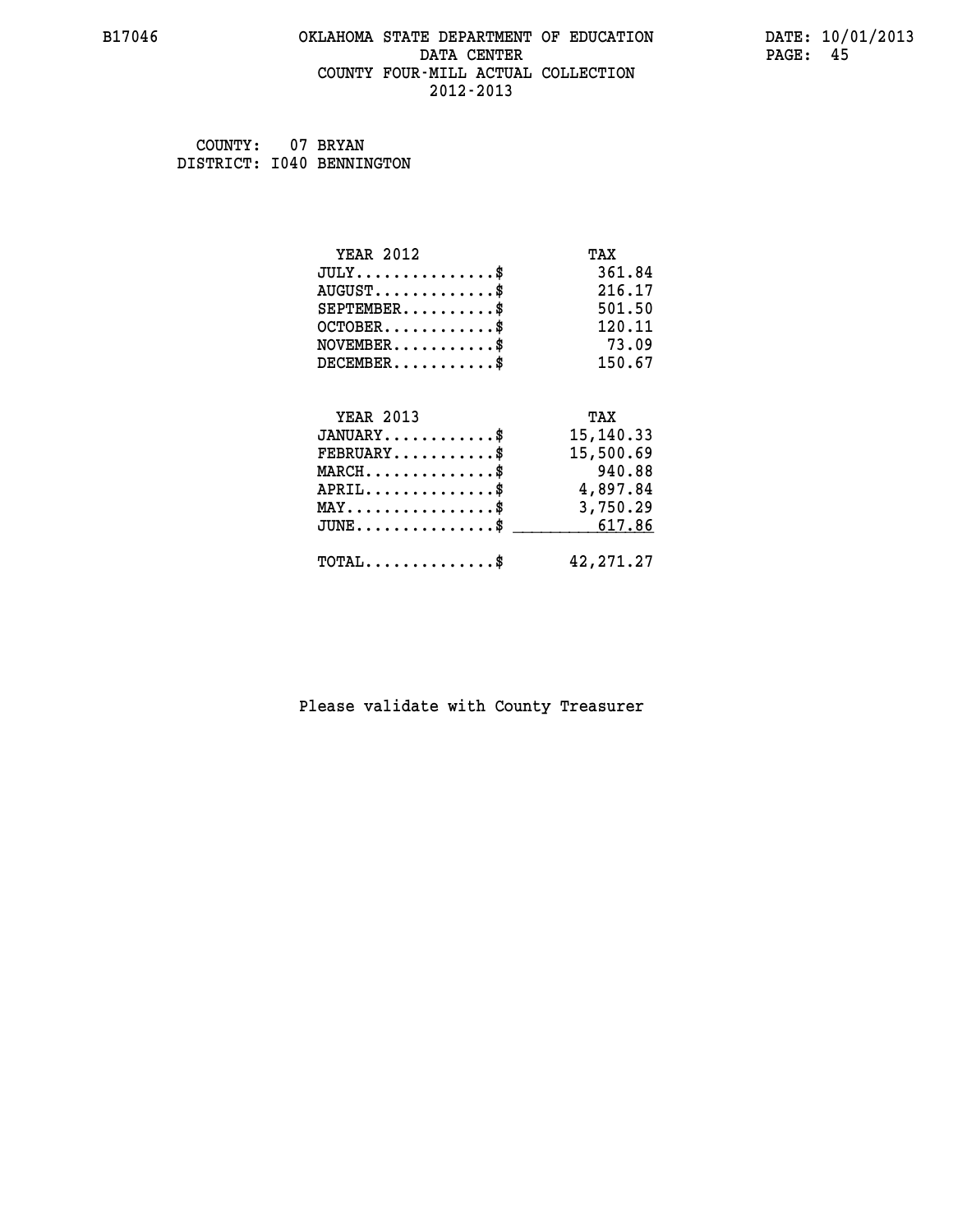#### **B17046 OKLAHOMA STATE DEPARTMENT OF EDUCATION DATE: 10/01/2013 DATA CENTER** PAGE: 46  **COUNTY FOUR-MILL ACTUAL COLLECTION 2012-2013**

 **COUNTY: 07 BRYAN DISTRICT: I048 CALERA**

| <b>YEAR 2012</b>                                   | TAX       |
|----------------------------------------------------|-----------|
| $JULY$ \$                                          | 856.57    |
| $AUGUST$ \$                                        | 513.60    |
| $SEPTEMBER$ \$                                     | 1,187.79  |
| $OCTOBER$ \$                                       | 285.96    |
| $\texttt{NOVEMBER} \dots \dots \dots \$            | 173.59    |
| $DECEMBER$ \$                                      | 358.17    |
|                                                    |           |
| <b>YEAR 2013</b>                                   | TAX       |
| $JANUARY$ \$                                       | 34,012.55 |
| $FEBRUARY$                                         | 34,825.76 |
| $\texttt{MARCH}\ldots\ldots\ldots\ldots\text{*}$   | 2,122.23  |
| $APRIL \ldots \ldots \ldots \ldots$                | 11,010.52 |
| $\texttt{MAX} \dots \dots \dots \dots \dots \$     | 8,442.87  |
| $\texttt{JUNE} \dots \dots \dots \dots \texttt{S}$ | 1,387.98  |
| $\texttt{TOTAL} \dots \dots \dots \dots \$         | 95,177.59 |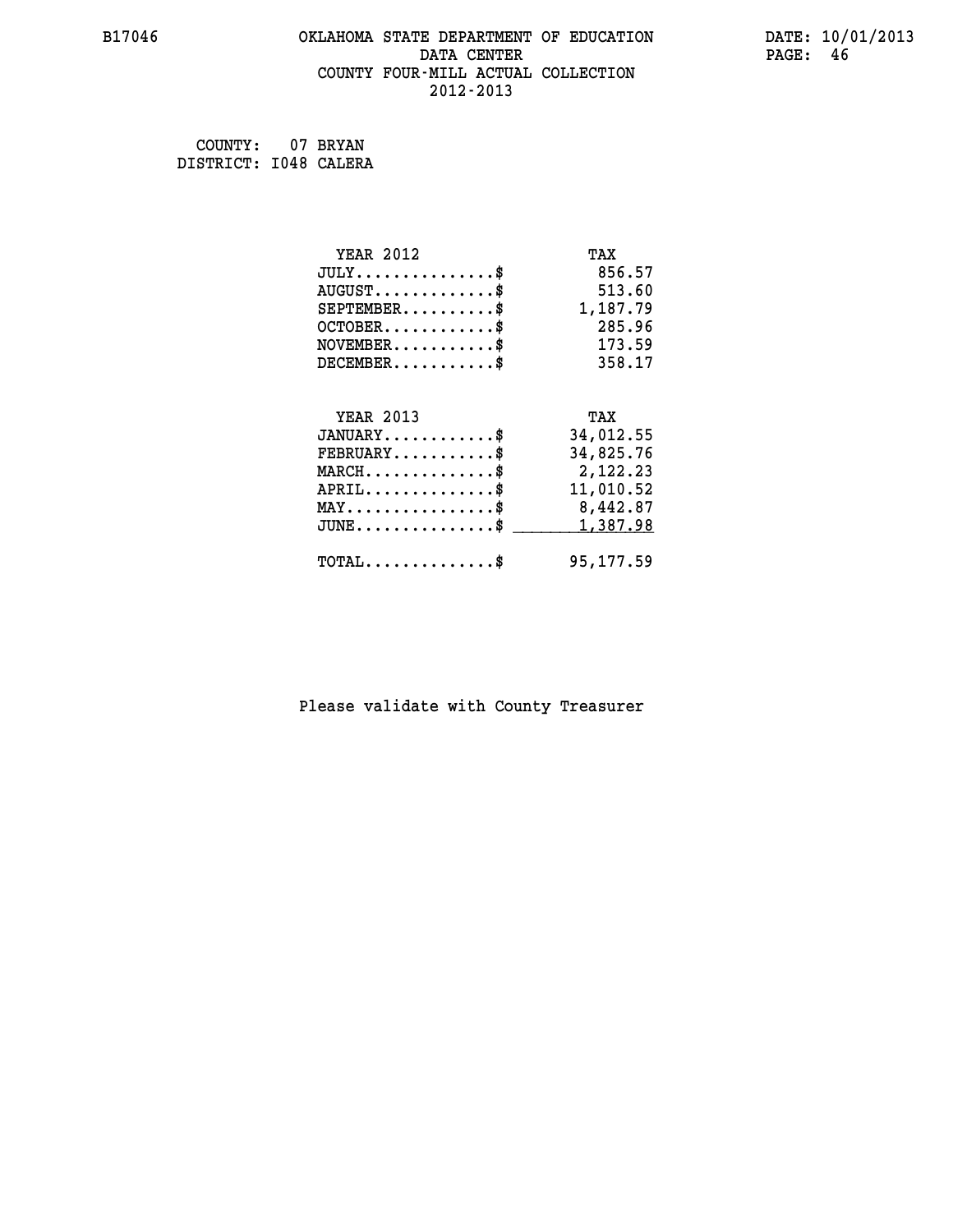#### **B17046 OKLAHOMA STATE DEPARTMENT OF EDUCATION DATE: 10/01/2013 DATA CENTER** PAGE: 47  **COUNTY FOUR-MILL ACTUAL COLLECTION 2012-2013**

 **COUNTY: 07 BRYAN DISTRICT: I072 DURANT**

| <b>YEAR 2012</b>                                 | TAX         |
|--------------------------------------------------|-------------|
| $JULY$ \$                                        | 4,602.12    |
| $AUGUST$ \$                                      | 2,765.35    |
| $SEPTEMBER$ \$                                   | 6,389.93    |
| $OCTOBER$ \$                                     | 1,538.25    |
| $\texttt{NOVEMBER} \dots \dots \dots \$          | 934.10      |
| $DECEMBER$ \$                                    | 1,926.50    |
|                                                  |             |
| <b>YEAR 2013</b>                                 | TAX         |
| $JANUARY$ \$                                     | 185, 374.66 |
| $FEBRUARY$                                       | 189,801.75  |
| $\texttt{MARCH}\ldots\ldots\ldots\ldots\ast$     | 11,554.46   |
| $APRIL \ldots \ldots \ldots \ldots$              | 59,996.32   |
| $\texttt{MAX} \dots \dots \dots \dots \dots \$   | 45,980.70   |
| $\texttt{JUNE} \dots \dots \dots \dots \dots \$$ | 7,547.50    |
| $\texttt{TOTAL} \dots \dots \dots \dots \$       | 518,411.64  |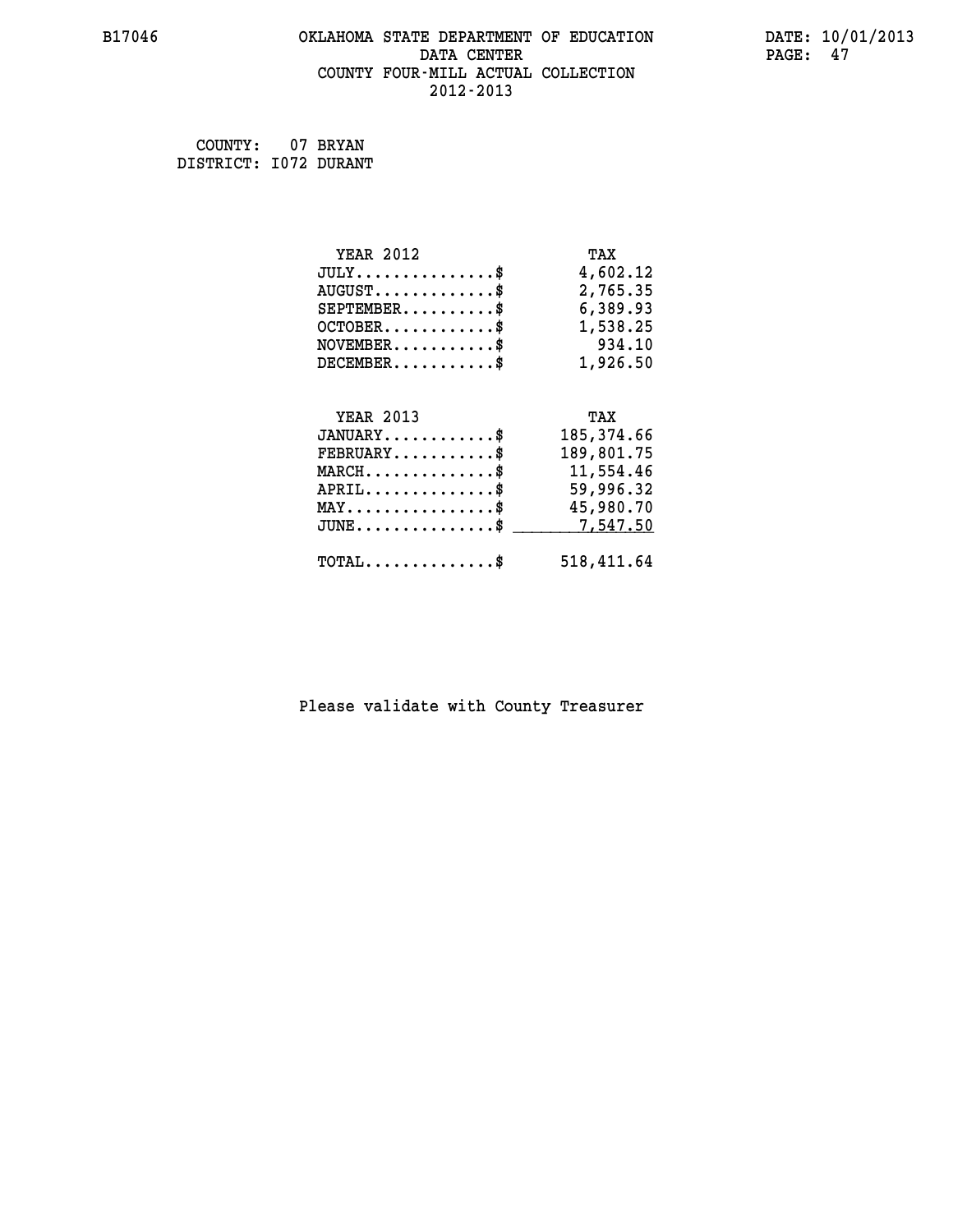#### **B17046 OKLAHOMA STATE DEPARTMENT OF EDUCATION DATE: 10/01/2013** DATA CENTER PAGE: 48  **COUNTY FOUR-MILL ACTUAL COLLECTION 2012-2013**

 **COUNTY: 07 BRYAN**

 **\*\*\*\*\*\* TOTALS \*\*\*\*\*\***

| <b>YEAR 2012</b>                     | TAX       |
|--------------------------------------|-----------|
| $JULY \ldots \ldots \ldots \ldots \$ | 9,884.42  |
| $AUGUST$ \$                          | 5,931.55  |
| $SEPTEMBER$ \$                       | 13,718.38 |
| $OCTOBER$ \$                         | 3,299.63  |
| $NOVEMENTER$ \$                      | 2,003.99  |
| $DECEMBER$ \$                        | 4,132.96  |

# **YEAR 2013 TAX**

| $JANUARY$                                               | 390,676.06 |
|---------------------------------------------------------|------------|
| $FEBRUARY$                                              | 400,020.15 |
| $MARCH$ \$                                              | 24,378.90  |
| $APRIL$ \$                                              | 126,469.46 |
| $MAX \dots \dots \dots \dots \$                         | 96,956.94  |
| $JUNE \ldots \ldots \ldots \ldots$ \$ 15,950.34         |            |
| $\texttt{TOTAL} \dots \dots \dots \dots \$ 1,093,422.78 |            |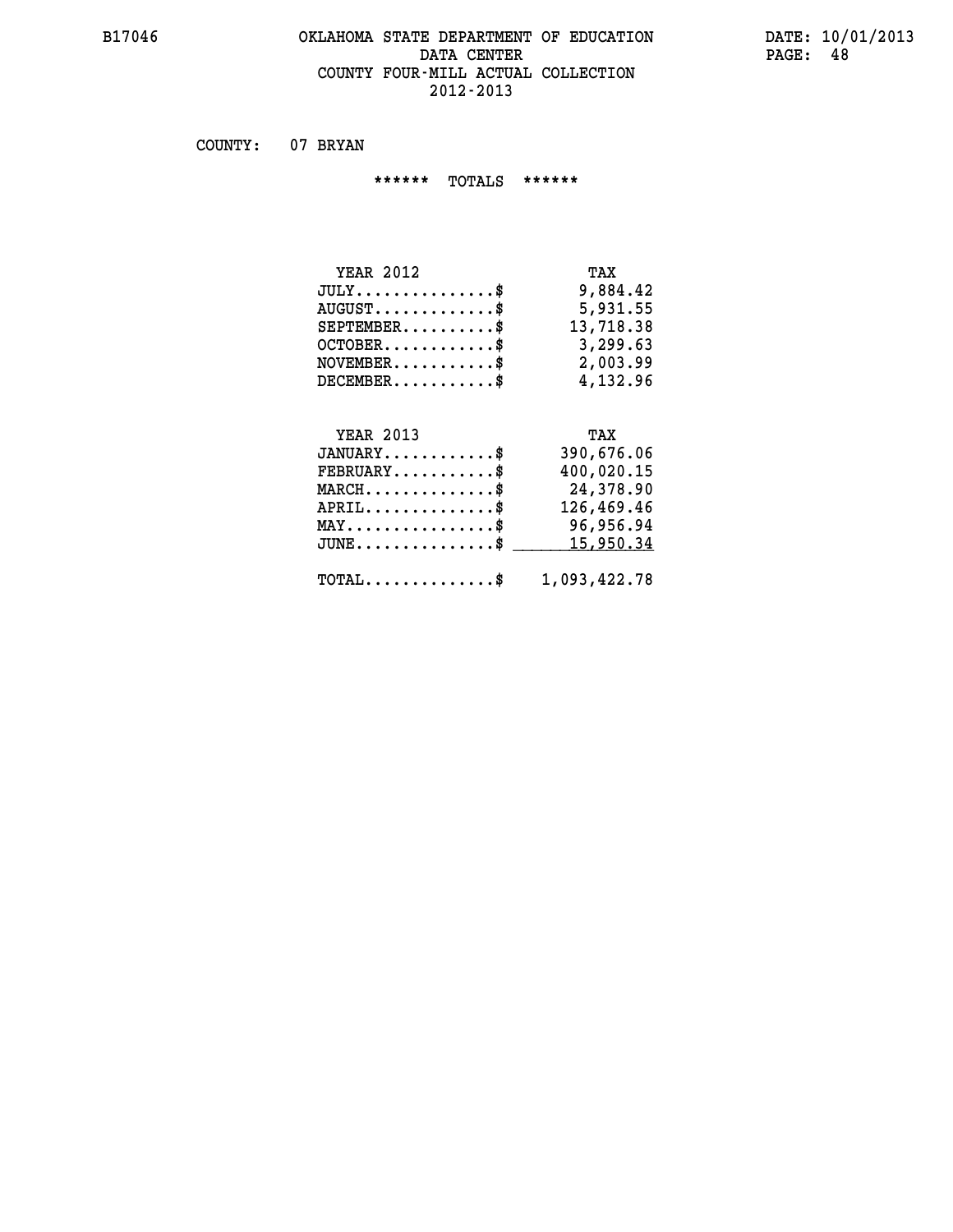#### **B17046 OKLAHOMA STATE DEPARTMENT OF EDUCATION DATE: 10/01/2013 DATA CENTER** PAGE: 49  **COUNTY FOUR-MILL ACTUAL COLLECTION 2012-2013**

 **COUNTY: 08 CADDO DISTRICT: I011 HYDRO-EAKLY**

| <b>YEAR 2012</b>                           | TAX       |
|--------------------------------------------|-----------|
| $JULY$ \$                                  | 2,728.85  |
| $AUGUST$ \$                                | 306.02    |
| $SEPTEMBER$ \$                             | 496.66    |
| $OCTOBER$ \$                               | 141.93    |
| $NOVEMBER$ \$                              | 67.09     |
| $DECEMBER$ \$                              | 4,550.82  |
|                                            |           |
| <b>YEAR 2013</b>                           | TAX       |
| $JANUARY$ \$                               | 26,896.18 |
| $FEBRUARY$                                 | 8,932.10  |
| $MARCH$ \$                                 | 1,529.23  |
| $APRIL$ \$                                 | 4,630.66  |
| $MAX \dots \dots \dots \dots \dots$        | 8,150.72  |
| $JUNE$                                     | 638.92    |
| $\texttt{TOTAL} \dots \dots \dots \dots \$ | 59,069.18 |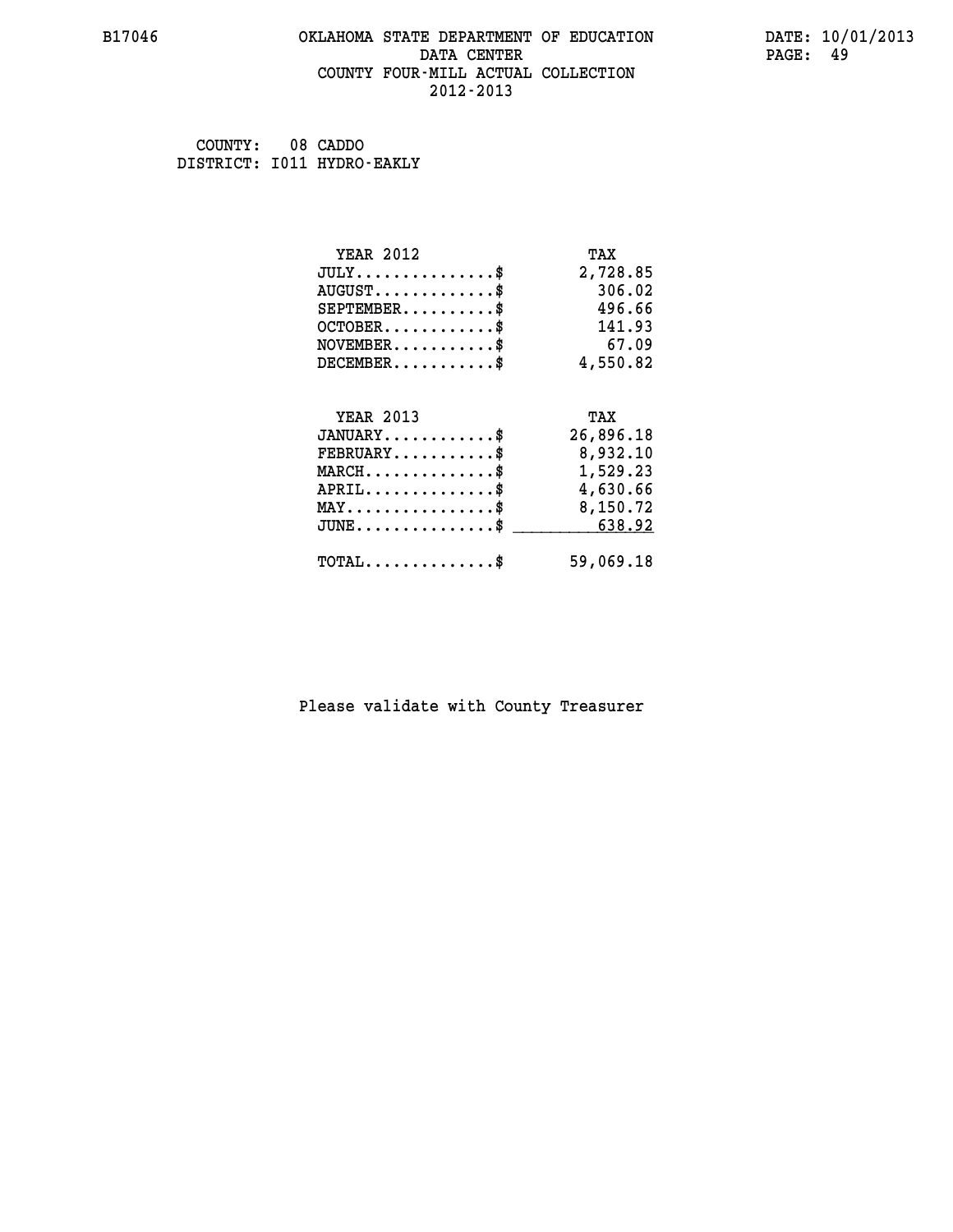#### **B17046 OKLAHOMA STATE DEPARTMENT OF EDUCATION DATE: 10/01/2013 DATA CENTER** PAGE: 50  **COUNTY FOUR-MILL ACTUAL COLLECTION 2012-2013**

 **COUNTY: 08 CADDO DISTRICT: I012 LOOKEBA SICKLES**

| <b>YEAR 2012</b>                               | TAX       |
|------------------------------------------------|-----------|
| $JULY$ \$                                      | 1,426.14  |
| $AUGUST$ \$                                    | 159.85    |
| $SEPTEMBER$ \$                                 | 259.06    |
| $OCTOBER$ \$                                   | 74.14     |
| $\texttt{NOVEMBER} \dots \dots \dots \$        | 34.99     |
| $DECEMBER$ \$                                  | 2,377.81  |
| <b>YEAR 2013</b>                               | TAX       |
| $JANUARY$ \$                                   | 14,018.07 |
| $FEBRUARY$                                     | 4,632.20  |
| $MARCH$ \$                                     | 797.83    |
| $APRIL \ldots \ldots \ldots \ldots \$          | 2,413.28  |
| $\texttt{MAX} \dots \dots \dots \dots \dots \$ | 4,248.79  |
| $JUNE \dots \dots \dots \dots \$ 332.92        |           |
| $TOTAL$ \$                                     | 30,775.08 |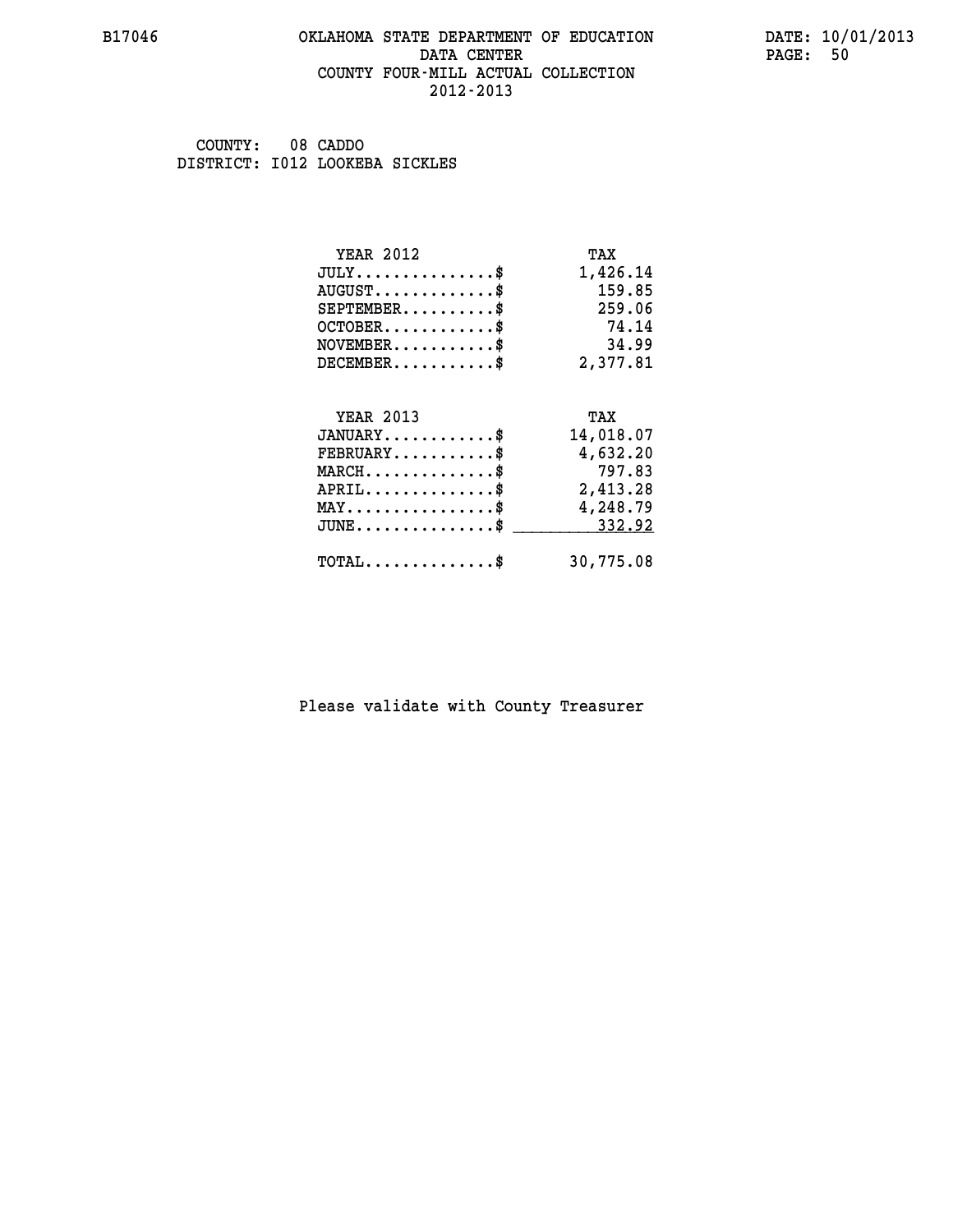#### **B17046 OKLAHOMA STATE DEPARTMENT OF EDUCATION DATE: 10/01/2013 DATA CENTER** PAGE: 51  **COUNTY FOUR-MILL ACTUAL COLLECTION 2012-2013**

 **COUNTY: 08 CADDO DISTRICT: I020 ANADARKO**

| <b>YEAR 2012</b>                    | TAX        |
|-------------------------------------|------------|
| $JULY$ \$                           | 10,532.87  |
| $AUGUST$ \$                         | 1,180.37   |
| $SEPTEMBER$ \$                      | 1,918.43   |
| $OCTOBER$ \$                        | 549.00     |
| $NOVEMBER$ \$                       | 260.05     |
| $DECEMBER$ \$                       | 17,548.79  |
|                                     |            |
| <b>YEAR 2013</b>                    | TAX        |
| $JANUARY$                           | 107,289.11 |
| $FEBRUARY$                          | 35,387.89  |
|                                     |            |
| $MARCH$ \$                          | 5,988.75   |
| $APRIL$ \$                          | 18,468.64  |
| $MAX \dots \dots \dots \dots \dots$ | 32,402.27  |
| $JUNE$ \$                           | 2,496.29   |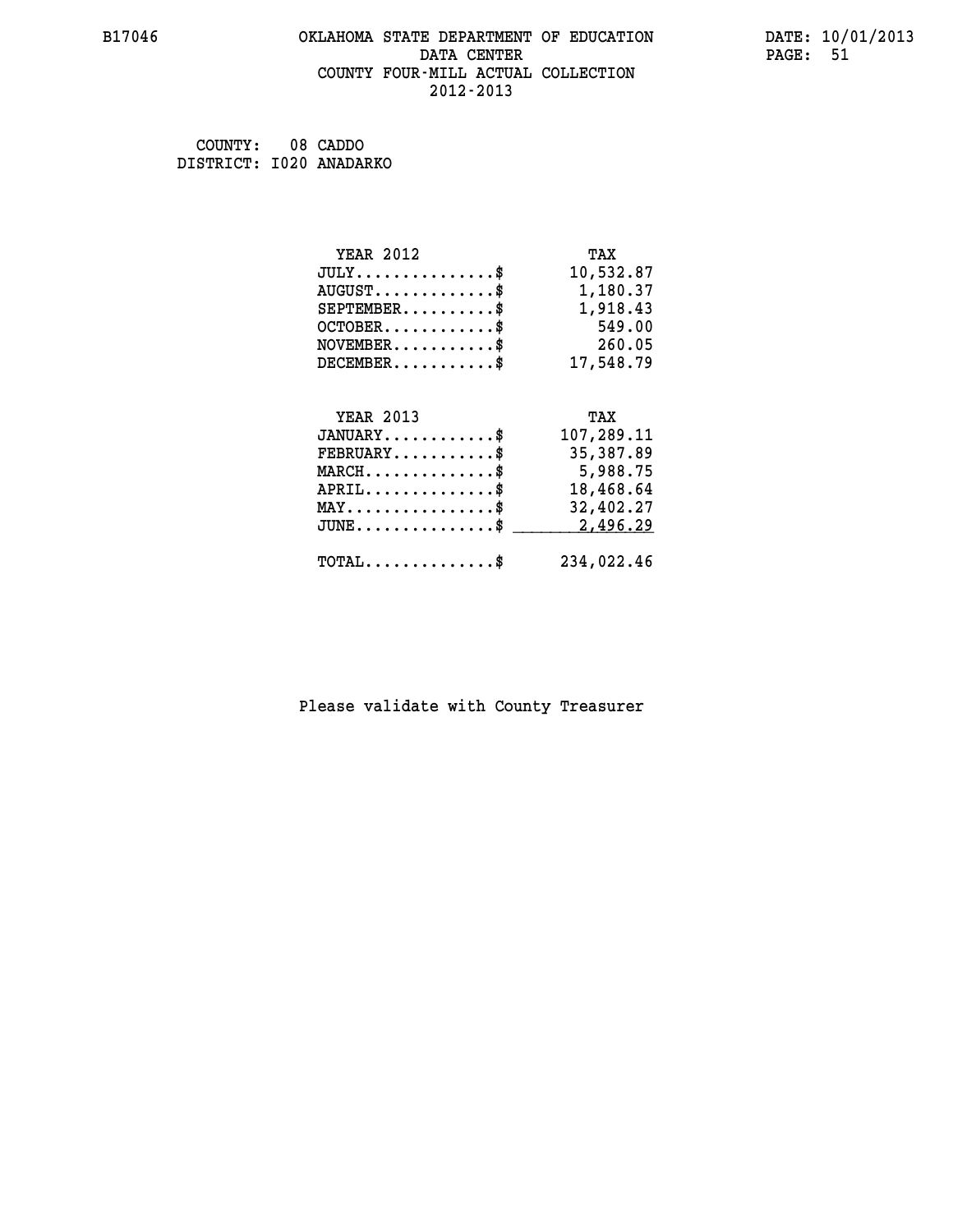#### **B17046 OKLAHOMA STATE DEPARTMENT OF EDUCATION DATE: 10/01/2013 DATA CENTER** PAGE: 52  **COUNTY FOUR-MILL ACTUAL COLLECTION 2012-2013**

 **COUNTY: 08 CADDO DISTRICT: I033 CARNEGIE**

| <b>YEAR 2012</b>                                 | TAX       |
|--------------------------------------------------|-----------|
| $JULY$ \$                                        | 3,446.73  |
| $AUGUST$ \$                                      | 386.38    |
| $SEPTEMBER$ \$                                   | 630.44    |
| $OCTOBER$ \$                                     | 180.19    |
| $NOVEMBER$ \$                                    | 85.64     |
| $DECEMBER$ \$                                    | 5,740.96  |
|                                                  |           |
| <b>YEAR 2013</b>                                 | TAX       |
| $JANUARY$                                        | 31,352.02 |
| $FEBRUARY$                                       | 10,801.60 |
| $MARCH$ \$                                       | 1,863.98  |
| $APRIL$ \$                                       | 5,401.15  |
| $\texttt{MAX} \dots \dots \dots \dots \dots \$   | 9,582.95  |
| $\texttt{JUNE} \dots \dots \dots \dots \dots \$$ | 785.26    |
| $\texttt{TOTAL} \dots \dots \dots \dots \$       | 70,257.30 |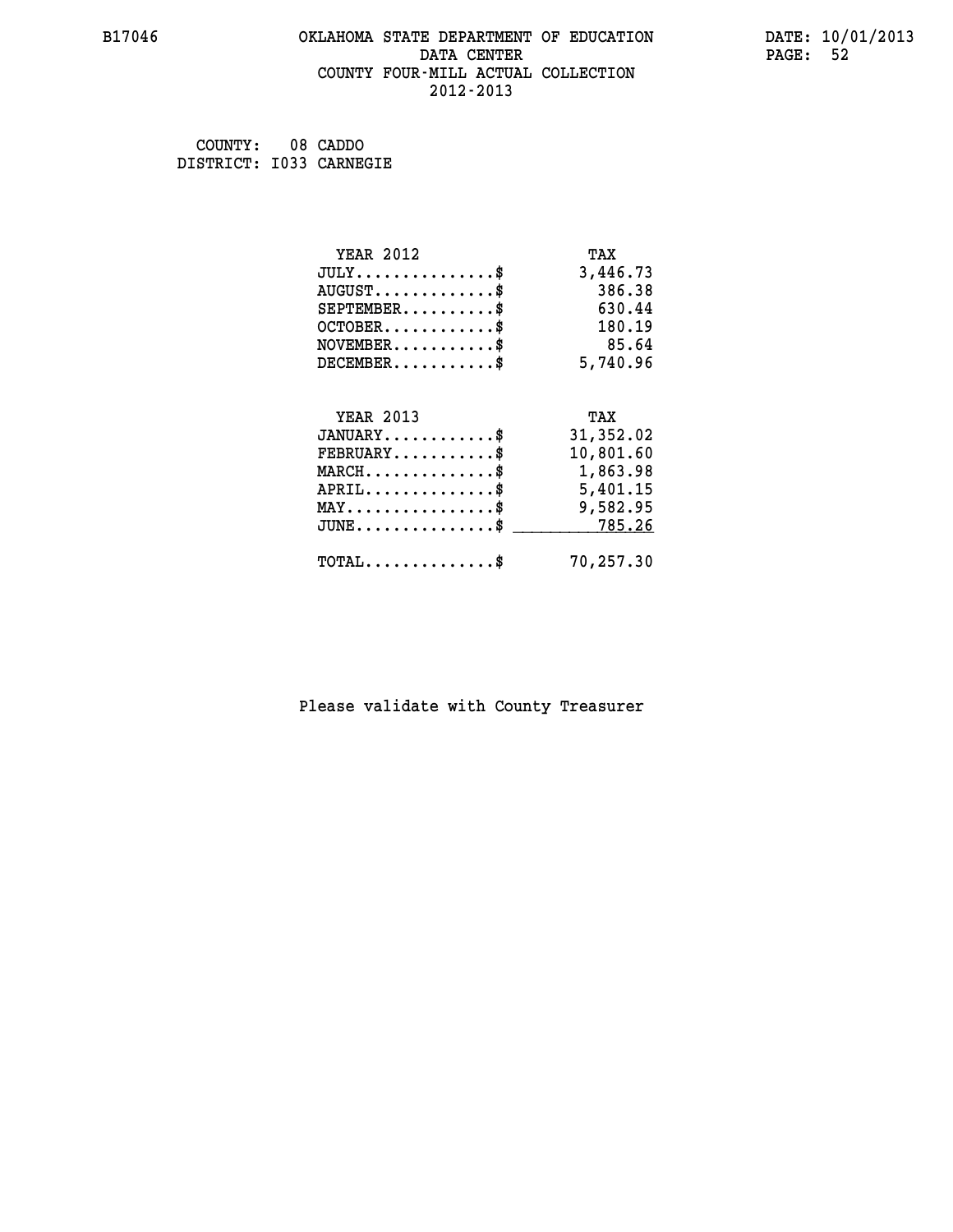#### **B17046 OKLAHOMA STATE DEPARTMENT OF EDUCATION DATE: 10/01/2013 DATA CENTER** PAGE: 53  **COUNTY FOUR-MILL ACTUAL COLLECTION 2012-2013**

 **COUNTY: 08 CADDO DISTRICT: I056 BOONE-APACHE**

| <b>YEAR 2012</b>                               | TAX       |
|------------------------------------------------|-----------|
| $JULY$ \$                                      | 3,318.12  |
| $AUGUST$ \$                                    | 371.66    |
| $SEPTEMBER$ \$                                 | 605.40    |
| $OCTOBER$ \$                                   | 173.47    |
| $NOVEMBER$ \$                                  | 82.40     |
| $DECEMBER$ \$                                  | 5,523.29  |
| <b>YEAR 2013</b>                               | TAX       |
| $JANUARY$                                      | 31,833.08 |
| $FEBRUARY$                                     | 10,750.96 |
| $MARCH$ \$                                     | 1,836.17  |
| $APRIL \ldots \ldots \ldots \ldots \$          | 5,482.21  |
| $\texttt{MAX} \dots \dots \dots \dots \dots \$ | 9,673.48  |
| $JUNE$ \$                                      | 770.42    |
| $TOTAL$ \$                                     | 70,420.66 |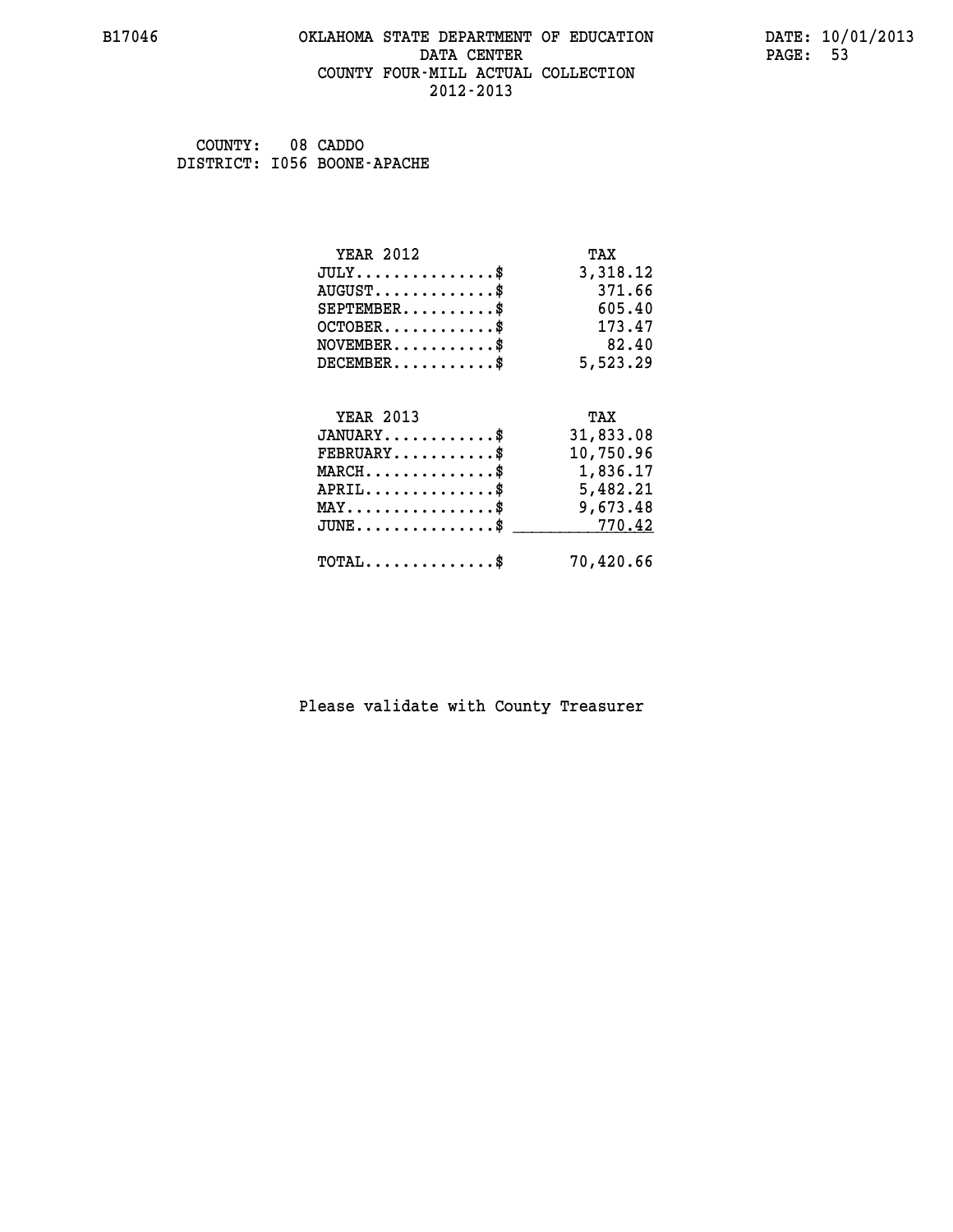#### **B17046 OKLAHOMA STATE DEPARTMENT OF EDUCATION DATE: 10/01/2013 DATA CENTER** PAGE: 54  **COUNTY FOUR-MILL ACTUAL COLLECTION 2012-2013**

 **COUNTY: 08 CADDO DISTRICT: I064 CYRIL**

| <b>YEAR 2012</b>                               | TAX       |
|------------------------------------------------|-----------|
| $JULY$ \$                                      | 1,964.90  |
| $AUGUST$ \$                                    | 220.12    |
| $SEPTEMBER$ \$                                 | 358.03    |
| $OCTOBER$ \$                                   | 102.54    |
| $\texttt{NOVEMBER} \dots \dots \dots \$        | 48.62     |
| $DECEMBER$ \$                                  | 3,272.29  |
|                                                |           |
| <b>YEAR 2013</b>                               | TAX       |
| $JANUARY$ \$                                   | 19,454.50 |
| $FEBRUARY$                                     | 6,494.62  |
| $\texttt{MARCH}\ldots\ldots\ldots\ldots\$      | 1,102.83  |
| $APRIL \ldots \ldots \ldots \ldots \$          | 3,349.60  |
| $\texttt{MAX} \dots \dots \dots \dots \dots \$ | 5,892.42  |
| $JUNE \ldots \ldots \ldots \ldots$ \$ 461.13   |           |
| $\texttt{TOTAL} \dots \dots \dots \dots \$     | 42,721.60 |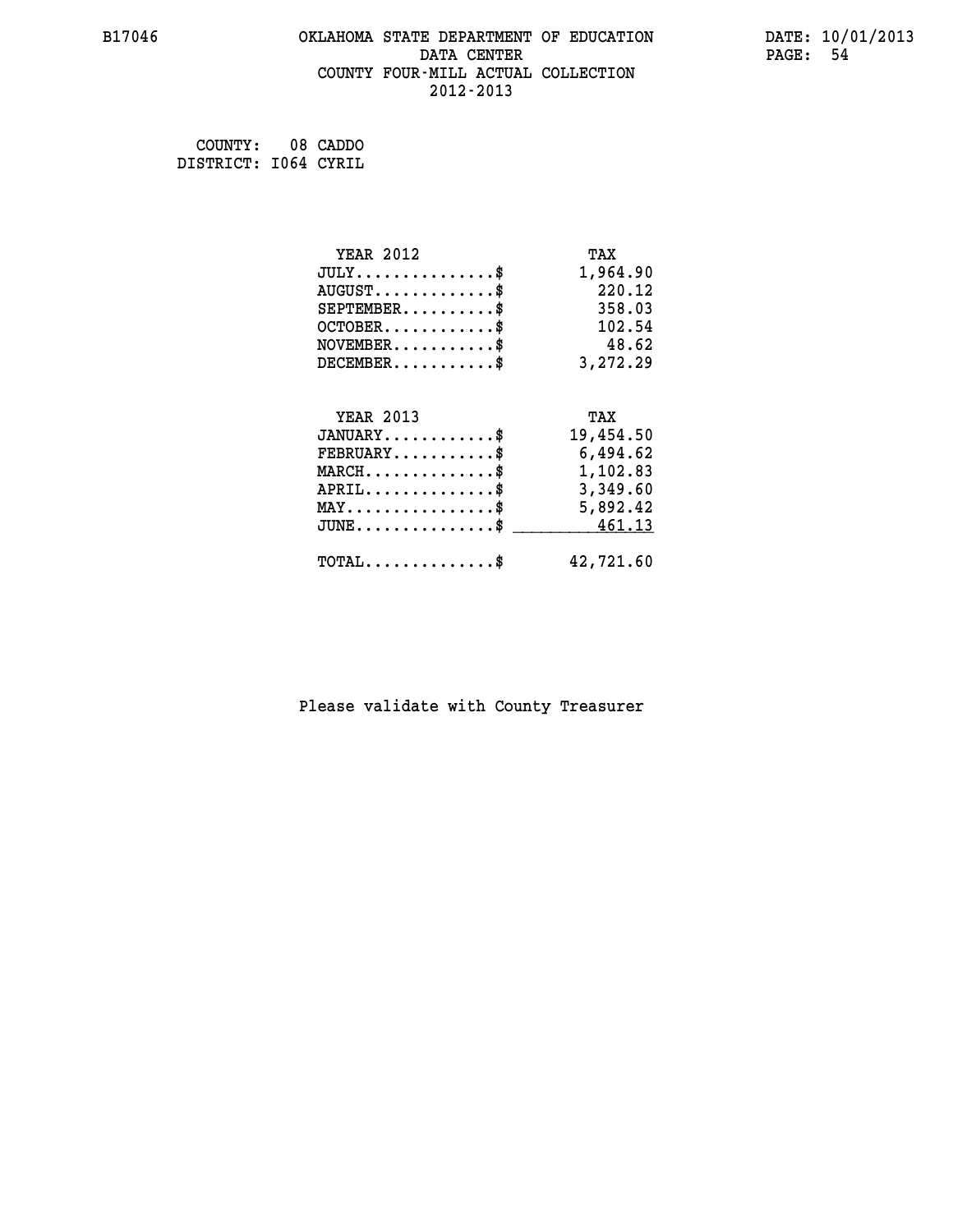#### **B17046 OKLAHOMA STATE DEPARTMENT OF EDUCATION DATE: 10/01/2013 DATA CENTER** PAGE: 55  **COUNTY FOUR-MILL ACTUAL COLLECTION 2012-2013**

| COUNTY:                  | 08 CADDO |
|--------------------------|----------|
| DISTRICT: 1086 GRACEMONT |          |

| <b>YEAR 2012</b>                               | TAX       |
|------------------------------------------------|-----------|
| $JULY$ \$                                      | 919.20    |
| $AUGUST$ \$                                    | 102.90    |
| $SEPTEMENT.$ \$                                | 170.41    |
| $OCTOBER$ \$                                   | 48.76     |
| $NOVEMBER$ \$                                  | 23.51     |
| $DECEMBER$ \$                                  | 1,525.36  |
|                                                |           |
| <b>YEAR 2013</b>                               | TAX       |
| $JANUARY$ \$                                   | 9,051.80  |
| $FEBRUARY$                                     | 3,043.10  |
| $MARCH$ \$                                     | 514.03    |
| $APRIL$ \$                                     | 1,558.92  |
| $\texttt{MAX} \dots \dots \dots \dots \dots \$ | 2,742.86  |
| $JUNE$ \$                                      | 215.78    |
| $TOTAL$ \$                                     | 19,916.63 |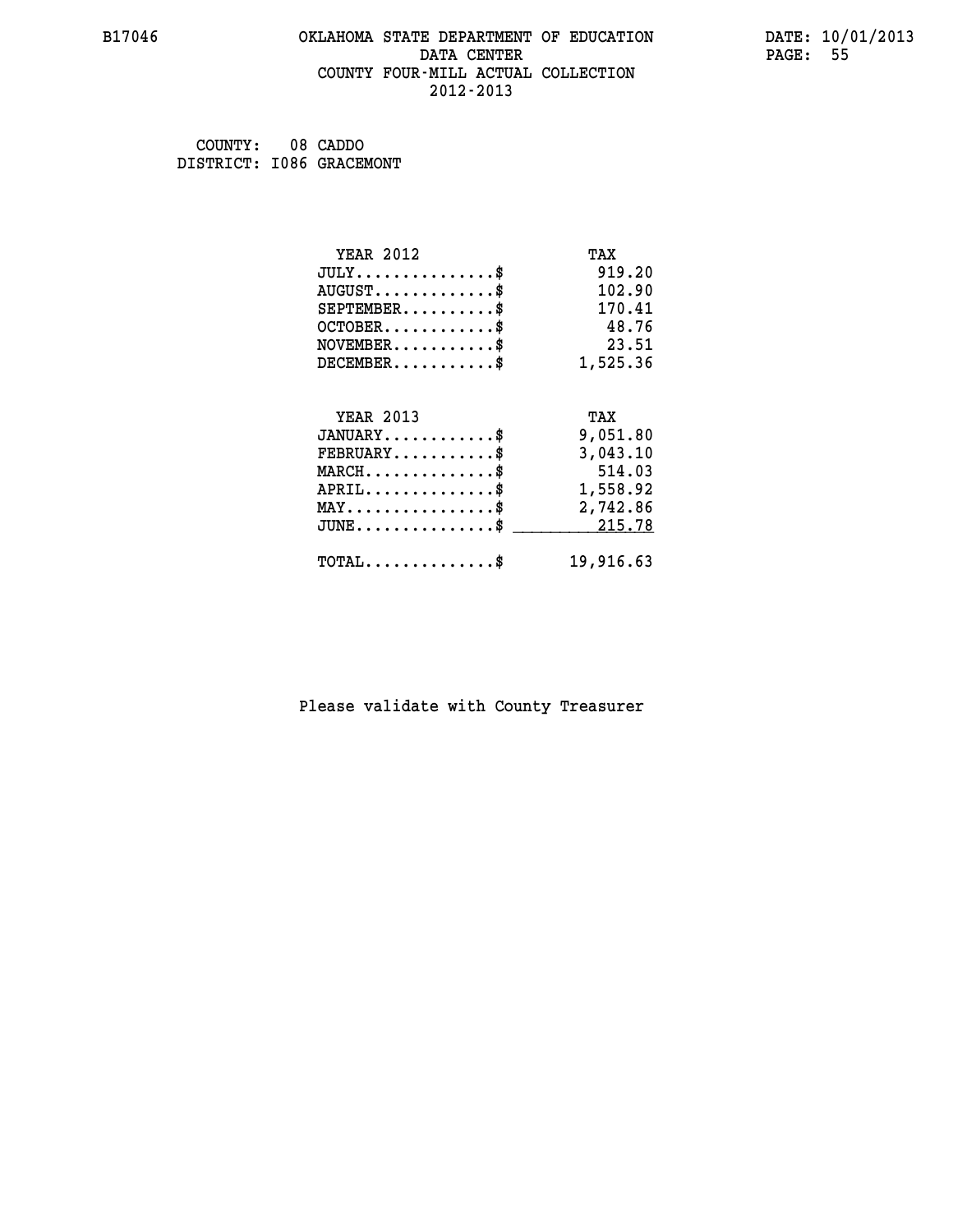#### **B17046 OKLAHOMA STATE DEPARTMENT OF EDUCATION DATE: 10/01/2013 DATA CENTER** PAGE: 56  **COUNTY FOUR-MILL ACTUAL COLLECTION 2012-2013**

 **COUNTY: 08 CADDO DISTRICT: I160 CEMENT**

| <b>YEAR 2012</b>                                 | TAX       |
|--------------------------------------------------|-----------|
| $JULY$ \$                                        | 1,446.73  |
| $AUGUST$ \$                                      | 162.12    |
| $SEPTEMBER$ \$                                   | 268.58    |
| $OCTOBER$ \$                                     | 76.64     |
| $NOVEMBER$ \$                                    | 36.92     |
| $DECEMBER$ \$                                    | 2,403.15  |
|                                                  |           |
| <b>YEAR 2013</b>                                 | TAX       |
| $JANUARY$ \$                                     | 13,860.65 |
| $FEBRUARY$                                       | 4,660.43  |
| $MARCH$ \$                                       | 799.73    |
| $APRIL$ \$                                       | 2,387.62  |
| $\texttt{MAX} \dots \dots \dots \dots \dots \$   | 4,212.69  |
| $\texttt{JUNE} \dots \dots \dots \dots \dots \$$ | 336.71    |
| $\texttt{TOTAL} \dots \dots \dots \dots \$       | 30,651.97 |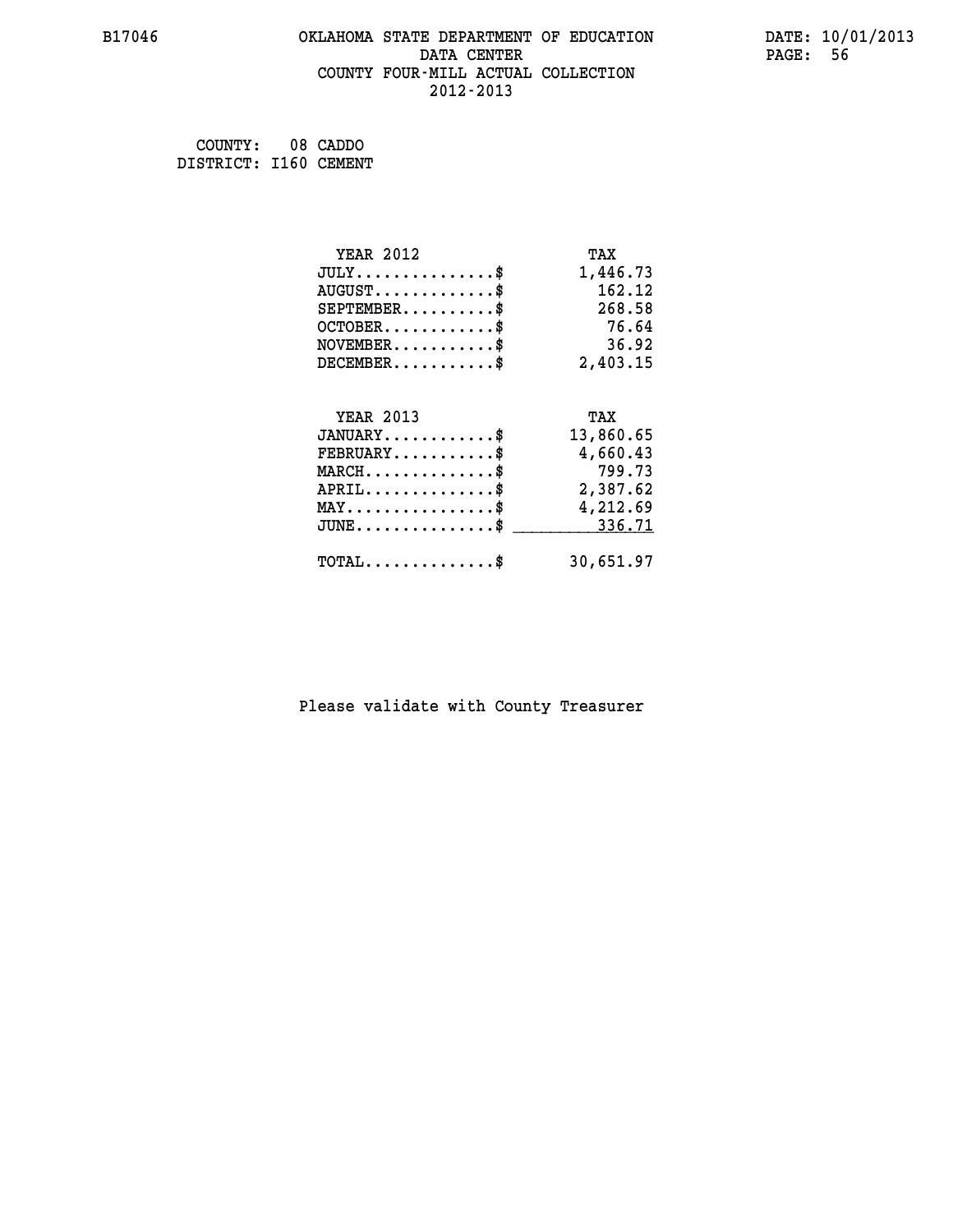#### **B17046 OKLAHOMA STATE DEPARTMENT OF EDUCATION DATE: 10/01/2013 DATA CENTER** PAGE: 57  **COUNTY FOUR-MILL ACTUAL COLLECTION 2012-2013**

 **COUNTY: 08 CADDO DISTRICT: I161 HINTON**

| <b>YEAR 2012</b>                                 | TAX       |
|--------------------------------------------------|-----------|
| $JULY$ \$                                        | 3,992.31  |
| $AUGUST$ \$                                      | 448.44    |
| $SEPTEMBER$ \$                                   | 727.86    |
| $OCTOBER$ \$                                     | 207.08    |
| $NOVEMBER$ \$                                    | 97.93     |
| $DECEMBER$ \$                                    | 6,669.33  |
| <b>YEAR 2013</b>                                 | TAX       |
| $JANUARY$                                        |           |
|                                                  | 38,279.63 |
| $FEBRUARY$                                       | 12,851.05 |
| $MARCH$ \$                                       | 2,212.81  |
| $APRIL \ldots \ldots \ldots \ldots$              | 6,592.26  |
| $\texttt{MAX} \dots \dots \dots \dots \dots \$   | 11,637.00 |
| $\texttt{JUNE} \dots \dots \dots \dots \dots \$$ | 928.05    |
| $\texttt{TOTAL} \dots \dots \dots \dots \$       | 84,643.75 |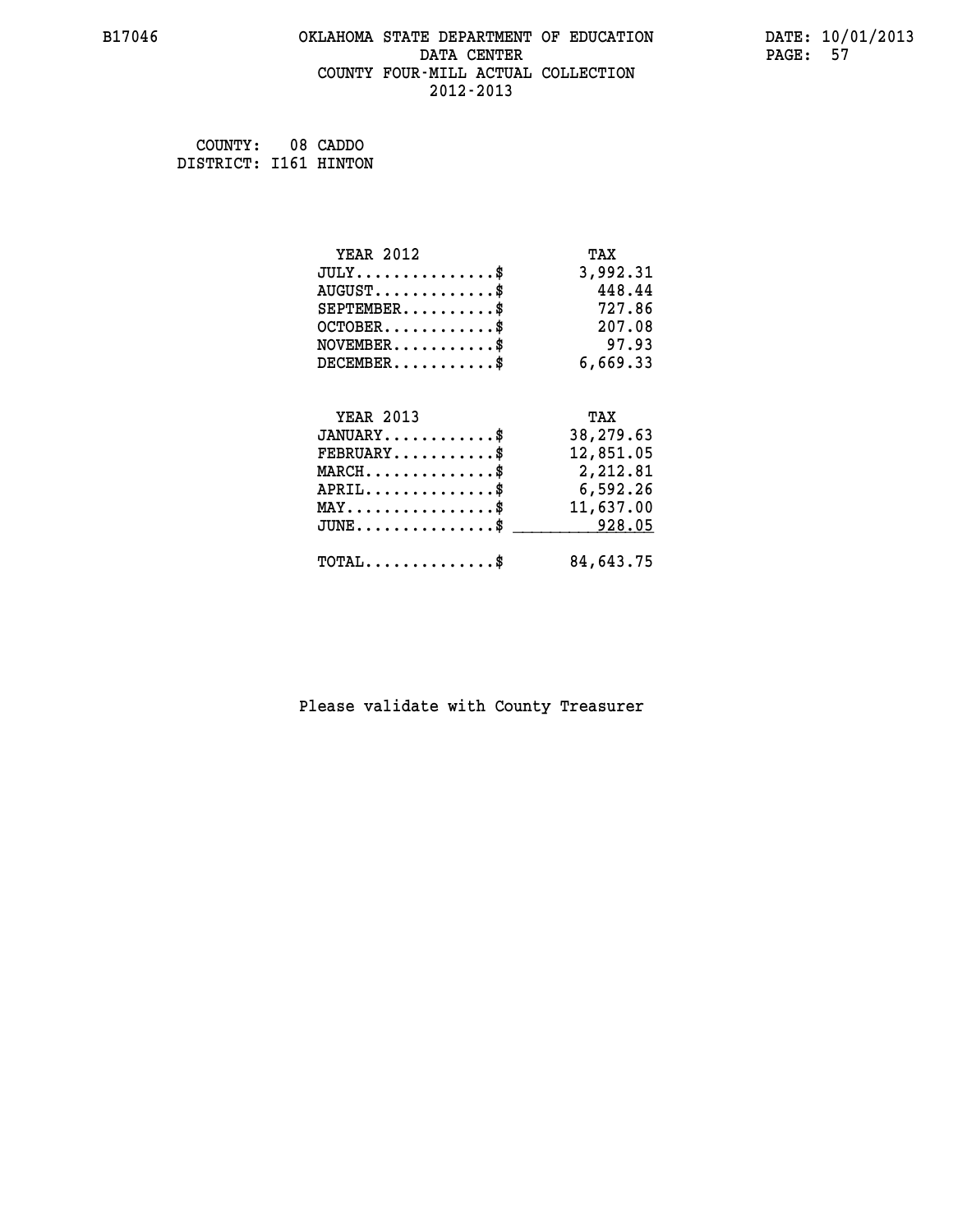#### **B17046 OKLAHOMA STATE DEPARTMENT OF EDUCATION DATE: 10/01/2013 DATA CENTER** PAGE: 58  **COUNTY FOUR-MILL ACTUAL COLLECTION 2012-2013**

 **COUNTY: 08 CADDO DISTRICT: I167 FORT COBB-BROXTON**

| <b>YEAR 2012</b>                                                          | TAX       |
|---------------------------------------------------------------------------|-----------|
| $JULY$ \$                                                                 | 1,970.66  |
| $AUGUST$ \$                                                               | 220.85    |
| $SEPTEMBER$ \$                                                            | 358.08    |
| $OCTOBER$ \$                                                              | 102.46    |
| $\verb NOVEMBER , \verb , \verb , \verb , \verb , \verb , \verb , \verb $ | 48.40     |
| $DECEMBER$ \$                                                             | 3,284.95  |
|                                                                           |           |
| <b>YEAR 2013</b>                                                          | TAX       |
| $JANUARY$                                                                 | 19,201.50 |
| $FEBRUARY$                                                                | 6,429.15  |
| $MARCH$ \$                                                                | 1,098.42  |
| $APRIL \ldots \ldots \ldots \ldots \$                                     | 3,306.12  |
| $\texttt{MAX} \dots \dots \dots \dots \dots \$                            | 5,825.59  |
| $JUNE \ldots \ldots \ldots \ldots$ \$ 459.41                              |           |
| $\texttt{TOTAL} \dots \dots \dots \dots \$                                | 42,305.59 |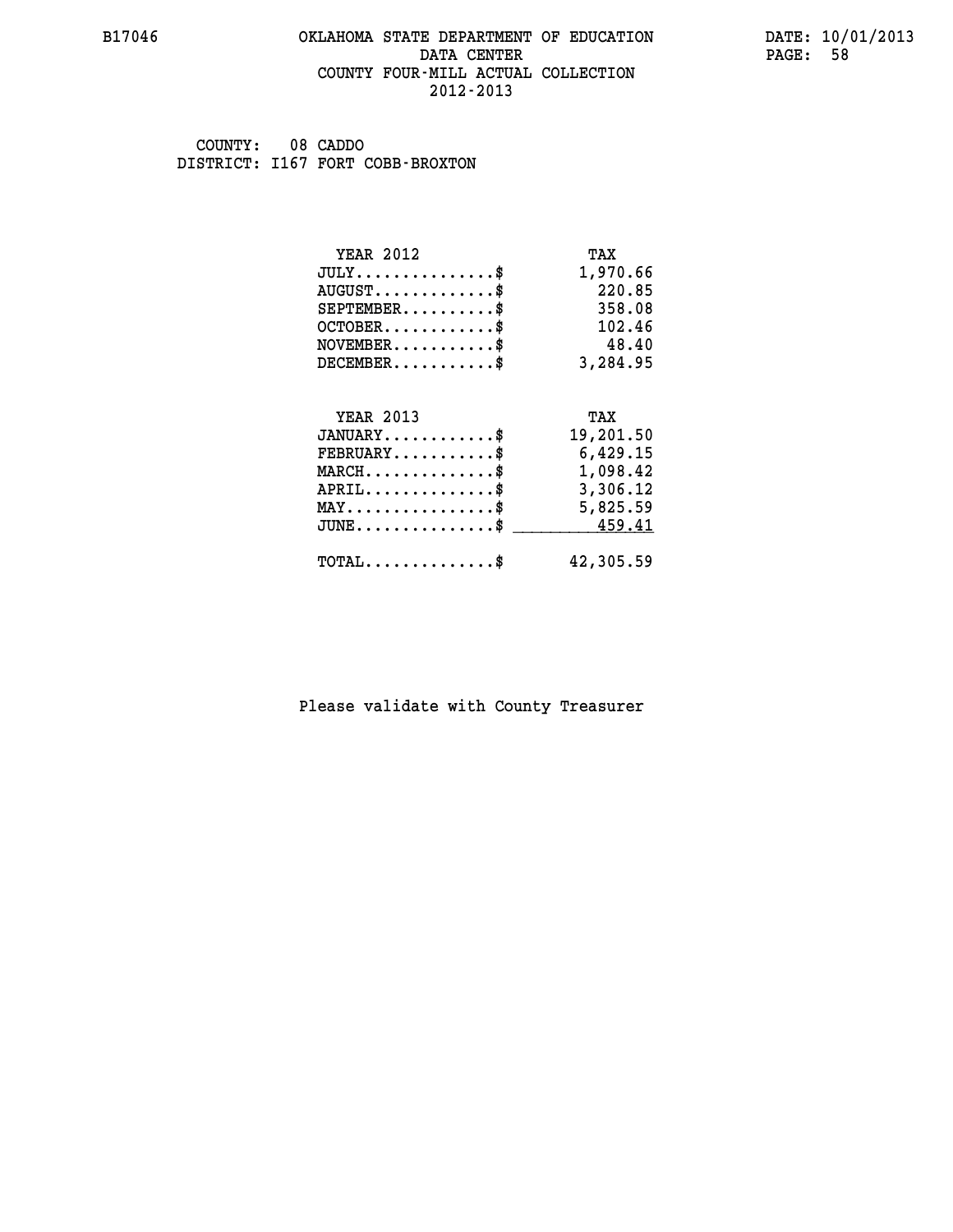#### **B17046 OKLAHOMA STATE DEPARTMENT OF EDUCATION DATE: 10/01/2013 DATA CENTER** PAGE: 59  **COUNTY FOUR-MILL ACTUAL COLLECTION 2012-2013**

 **COUNTY: 08 CADDO DISTRICT: I168 BINGER-ONEY**

| <b>YEAR 2012</b>                               | TAX       |
|------------------------------------------------|-----------|
| $JULY$ \$                                      | 1,900.20  |
| $AUGUST$ \$                                    | 212.88    |
| $SEPTEMBER$                                    | 345.85    |
| $OCTOBER$ \$                                   | 99.08     |
| $NOVEMBER$ \$                                  | 46.91     |
| $DECEMBER$ \$                                  | 3,165.19  |
|                                                |           |
| <b>YEAR 2013</b>                               | TAX       |
|                                                |           |
| $JANUARY$ \$                                   | 17,757.01 |
| $FEBRUARY$                                     | 6,058.10  |
| $MARCH$ \$                                     | 1,039.58  |
| $APRIL$ \$                                     | 3,058.36  |
| $\texttt{MAX} \dots \dots \dots \dots \dots \$ | 5,411.25  |
| $JUNE$ \$                                      | 436.67    |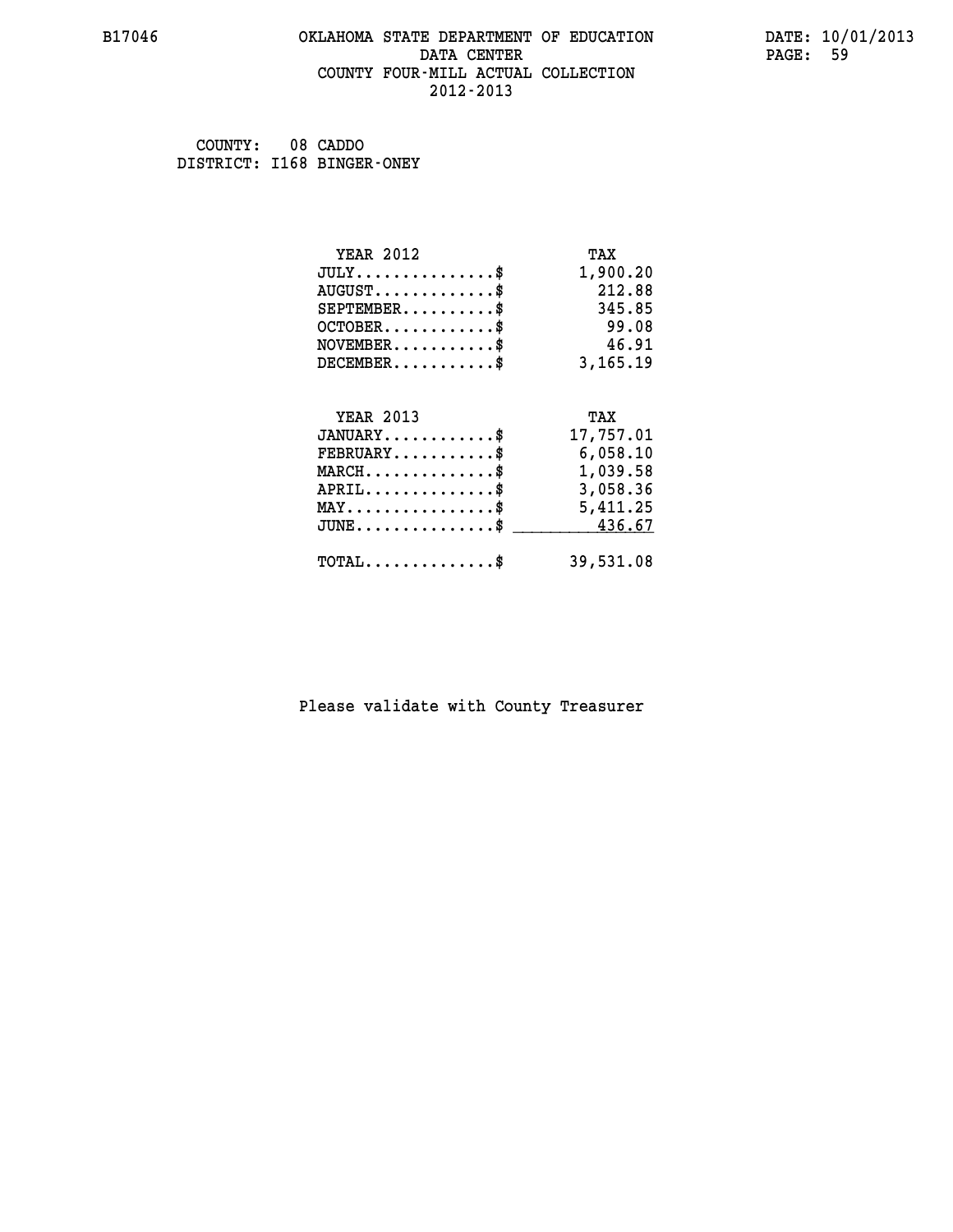#### **B17046 OKLAHOMA STATE DEPARTMENT OF EDUCATION DATE: 10/01/2013 DATA CENTER** PAGE: 60  **COUNTY FOUR-MILL ACTUAL COLLECTION 2012-2013**

 **COUNTY: 08 CADDO**

 **\*\*\*\*\*\* TOTALS \*\*\*\*\*\***

| <b>YEAR 2012</b>                 | TAX       |
|----------------------------------|-----------|
| $JULY$                           | 33,646.71 |
| $AUGUST \ldots \ldots \ldots$ \$ | 3,771.59  |
| $SEPTEMBER$ $\$                  | 6,138.80  |
| $OCTOBER$                        | 1,755.29  |
| $NOVEMBER.$ $\frac{\$}{}$        | 832.46    |
| $DECEMBER$ \$                    | 56,061.94 |

### **YEAR 2013**

| <b>YEAR 2013</b>                               | TAX        |
|------------------------------------------------|------------|
| $JANUARY$ \$                                   | 328,993.55 |
| $FEBRUARY$ \$                                  | 110,041.20 |
| $MARCH$ \$                                     | 18,783.36  |
| $APRIL$ \$                                     | 56,648.82  |
| $MAX \dots \dots \dots \dots \dots$            | 99,780.02  |
| $JUNE \ldots \ldots \ldots \ldots$ \$ 7,861.56 |            |
| $\texttt{TOTAL} \dots \dots \dots \dots \$     | 724,315.30 |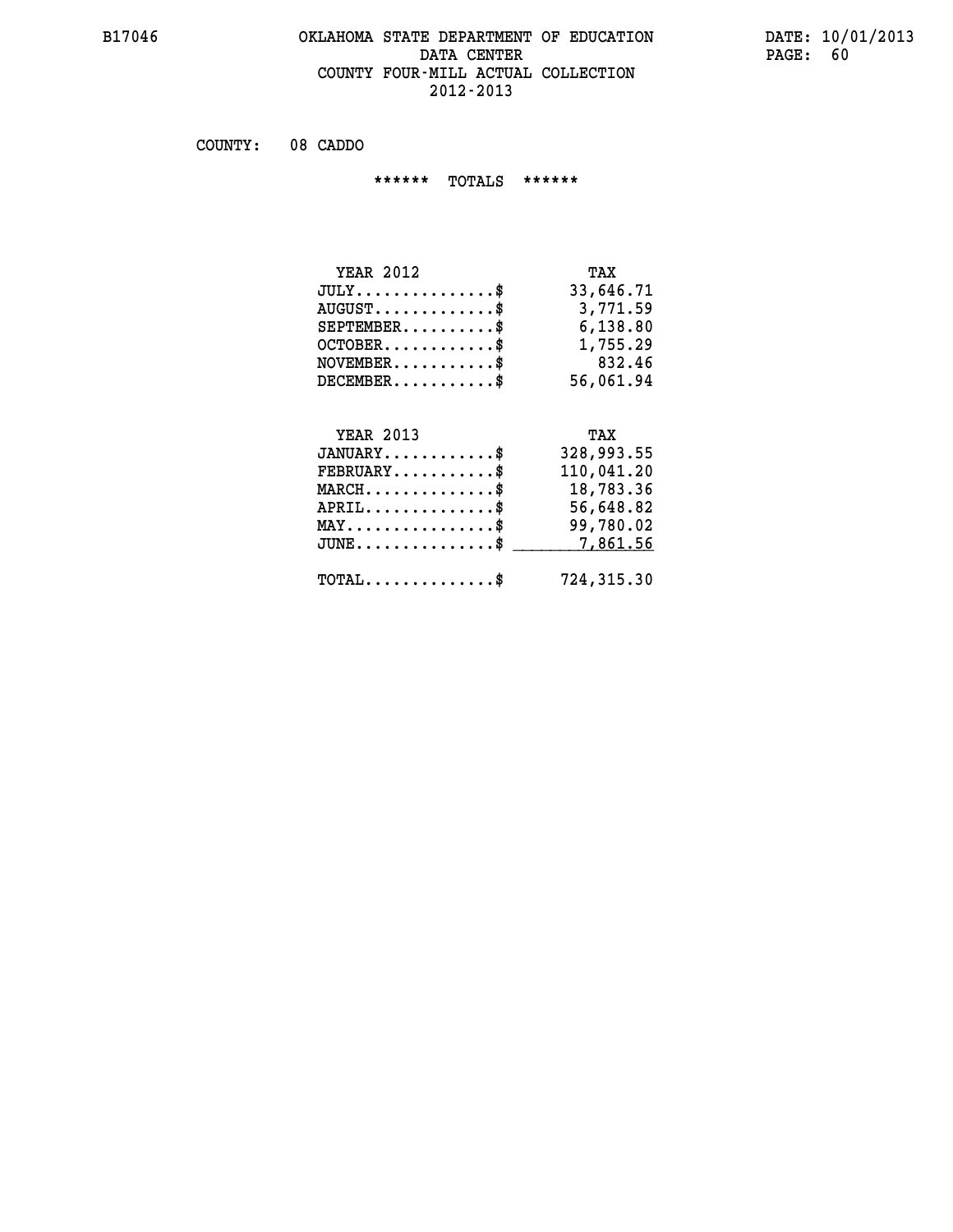#### **B17046 OKLAHOMA STATE DEPARTMENT OF EDUCATION DATE: 10/01/2013 DATA CENTER** PAGE: 61  **COUNTY FOUR-MILL ACTUAL COLLECTION 2012-2013**

| COUNTY: | 09 CANADIAN              |
|---------|--------------------------|
|         | DISTRICT: C029 RIVERSIDE |

| <b>YEAR 2012</b>                           | TAX       |
|--------------------------------------------|-----------|
| $JULY$ \$                                  | 341.46    |
| $AUGUST$ \$                                | 87.00     |
| $SEPTEMENT.$ \$                            | 44.32     |
| $OCTOBER$ \$                               | 38.54     |
| $NOVEMBER.$ \$                             | 1,032.59  |
| $DECEMBER$ \$                              | 17,626.35 |
|                                            |           |
| <b>YEAR 2013</b>                           | TAX       |
| $JANUARY$ \$                               | 5,507.93  |
| $FEBRUARY$                                 | 336.36    |
| $MARCH$ \$                                 | 3,454.42  |
| $APRIL$ \$                                 | 666.38    |
| $MAX \dots \dots \dots \dots \$            | 603.11    |
| $JUNE$                                     | 140.20    |
| $\texttt{TOTAL} \dots \dots \dots \dots \$ | 29,878.66 |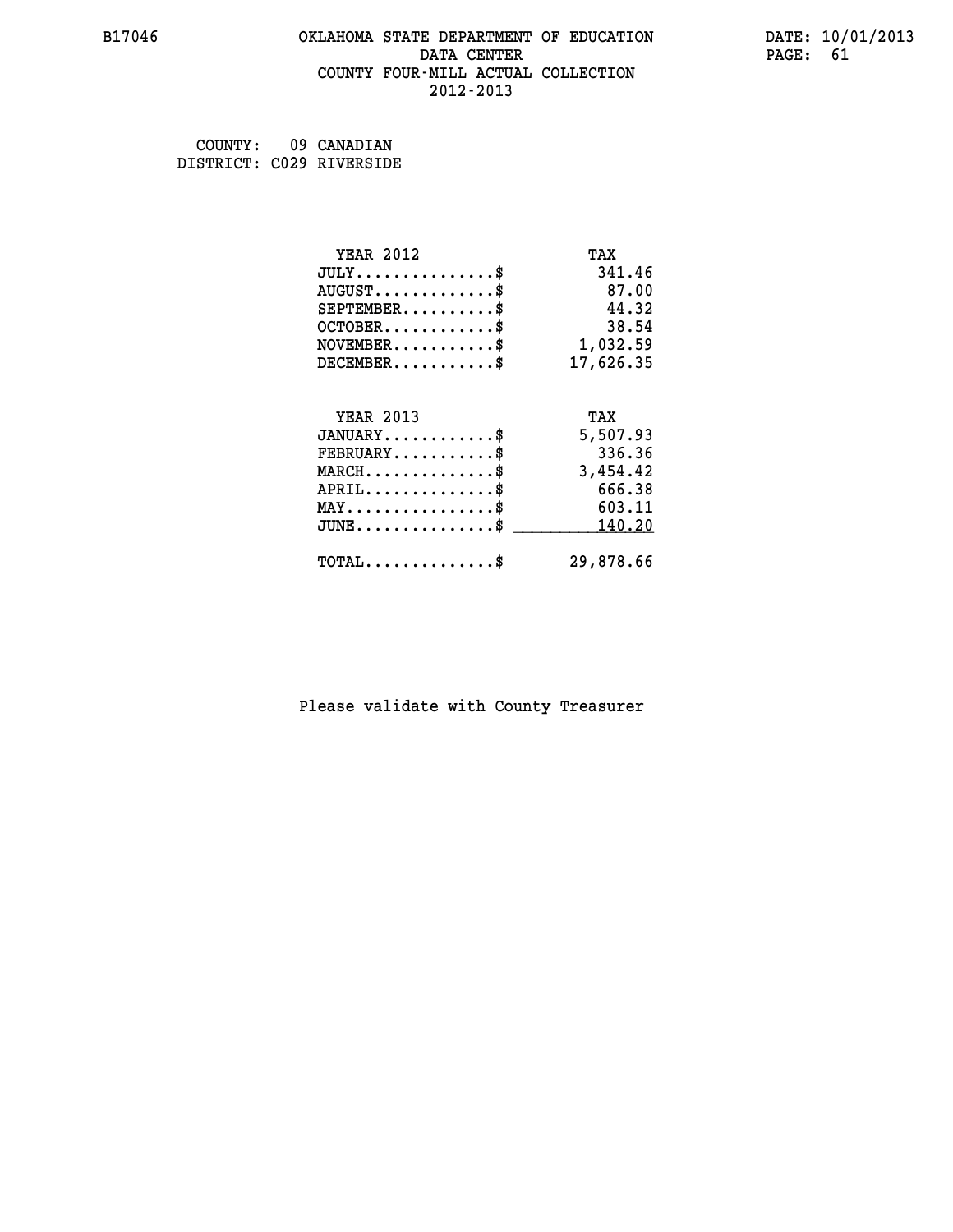#### **B17046 OKLAHOMA STATE DEPARTMENT OF EDUCATION DATE: 10/01/2013 DATA CENTER** PAGE: 62  **COUNTY FOUR-MILL ACTUAL COLLECTION 2012-2013**

 **COUNTY: 09 CANADIAN DISTRICT: C031 BANNER**

| <b>YEAR 2012</b>                        | TAX       |
|-----------------------------------------|-----------|
| $JULY$ \$                               | 186.80    |
| $AUGUST$ \$                             | 334.53    |
| $SEPTEMBER$ \$                          | 85.23     |
| $OCTOBER$ \$                            | 43.41     |
| $\texttt{NOVEMBER} \dots \dots \dots \$ | 37.76     |
| $DECEMBER$ \$                           | 1,011.62  |
|                                         |           |
| <b>YEAR 2013</b>                        | TAX       |
| $JANUARY$ \$                            | 17,268.68 |
| $FEBRUARY$                              | 5,396.17  |
| $MARCH$ \$                              | 329.52    |
| $APRIL$ \$                              | 3,384.33  |
| $MAX \dots \dots \dots \dots \dots$     | 652.85    |
| $JUNE$ \$                               | 590.89    |
| $TOTAL$ \$                              | 29,321.79 |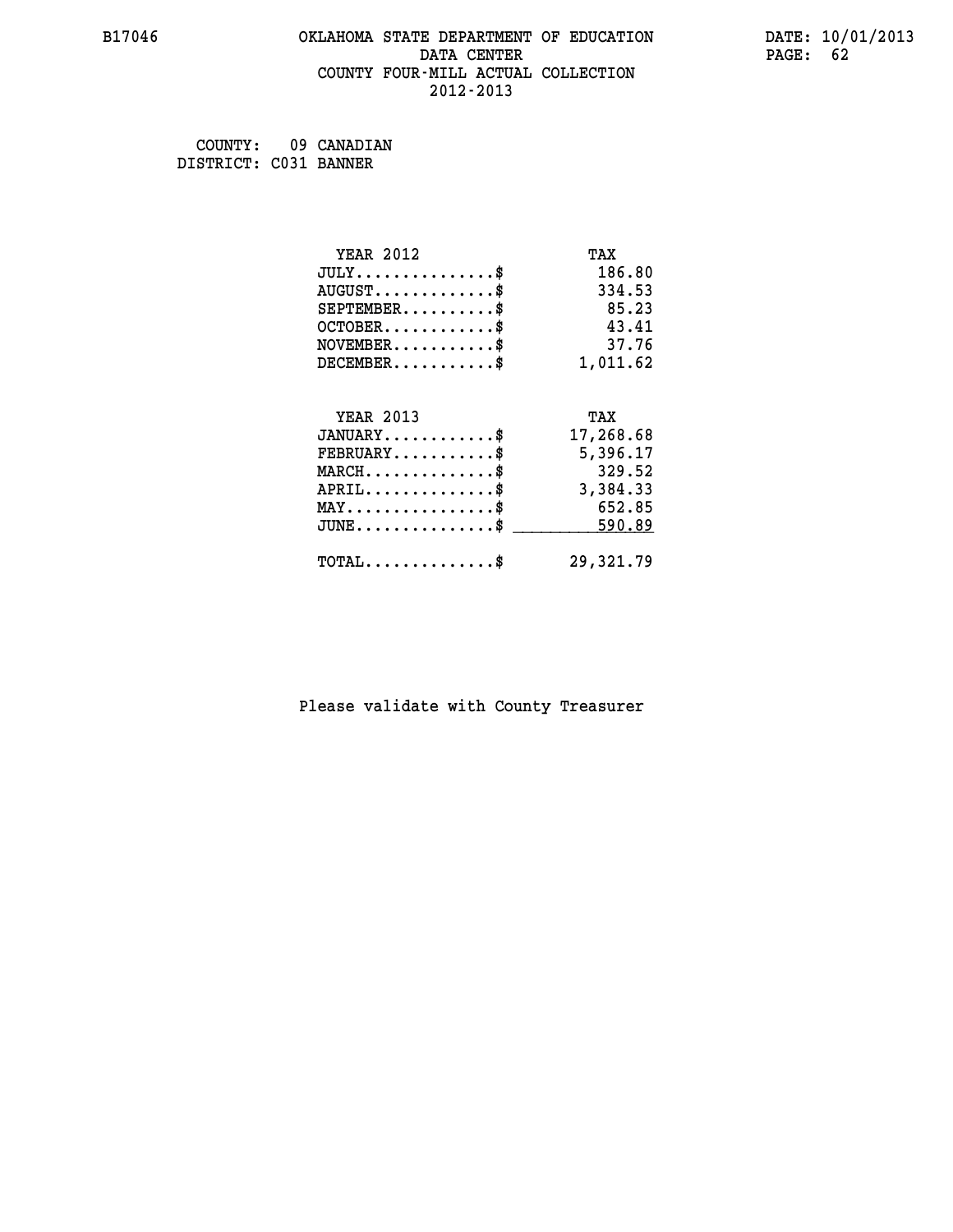#### **B17046 OKLAHOMA STATE DEPARTMENT OF EDUCATION DATE: 10/01/2013 DATA CENTER** PAGE: 63  **COUNTY FOUR-MILL ACTUAL COLLECTION 2012-2013**

 **COUNTY: 09 CANADIAN DISTRICT: C070 DARLINGTON**

| <b>YEAR 2012</b>                                | TAX        |
|-------------------------------------------------|------------|
| $JULY$ \$                                       | 448.93     |
| $AUGUST$ \$                                     | 114.38     |
| $SEPTEMENT.$ \$                                 | 58.26      |
| $OCTOBER$ \$                                    | 50.69      |
| $\texttt{NOVEMBER} \dots \dots \dots \$         | 1,357.54   |
| $DECEMBER$ \$                                   | 23, 173.39 |
|                                                 |            |
| <b>YEAR 2013</b>                                | TAX        |
| $JANUARY$ \$                                    | 7,241.29   |
| $FEBRUARY$                                      | 442.21     |
| $\texttt{MARCH}\ldots\ldots\ldots\ldots\cdots\$ | 4,541.52   |
| $APRIL$ \$                                      | 876.08     |
| $\texttt{MAX} \dots \dots \dots \dots \dots \$  | 792.91     |
| $JUNE$ \$                                       | 184.33     |
| $\texttt{TOTAL} \dots \dots \dots \dots \$      | 39,281.53  |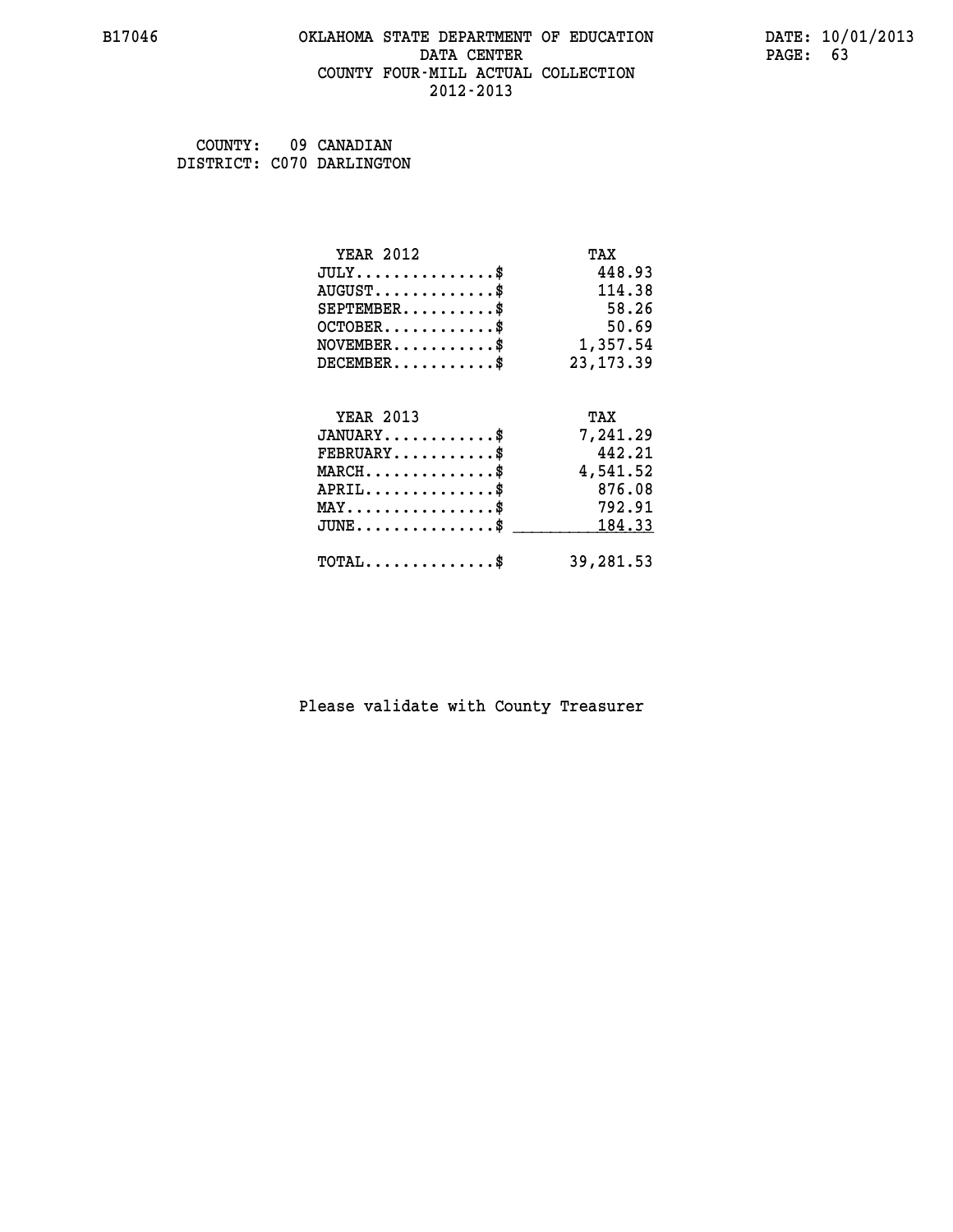#### **B17046 OKLAHOMA STATE DEPARTMENT OF EDUCATION DATE: 10/01/2013 DATA CENTER** PAGE: 64  **COUNTY FOUR-MILL ACTUAL COLLECTION 2012-2013**

 **COUNTY: 09 CANADIAN DISTRICT: C162 MAPLE**

| <b>YEAR 2012</b>                           | TAX       |
|--------------------------------------------|-----------|
| $JULY$ \$                                  | 314.35    |
| $AUGUST$ \$                                | 80.10     |
| $SEPTEMENT.$ \$                            | 40.79     |
| $OCTOBER$ \$                               | 35.48     |
| $\texttt{NOVEMBER} \dots \dots \dots \$    | 950.53    |
| $DECEMBER$ \$                              | 16,225.63 |
|                                            |           |
| <b>YEAR 2013</b>                           | TAX       |
| $JANUARY$ \$                               | 5,070.24  |
| $FEBRUARY$                                 | 309.63    |
| $MARCH$ \$                                 | 3,179.94  |
| $APRIL$ \$                                 | 613.39    |
| $MAX \dots \dots \dots \dots \dots$        | 555.19    |
| $JUNE$ \$                                  | 129.08    |
| $\texttt{TOTAL} \dots \dots \dots \dots \$ | 27,504.35 |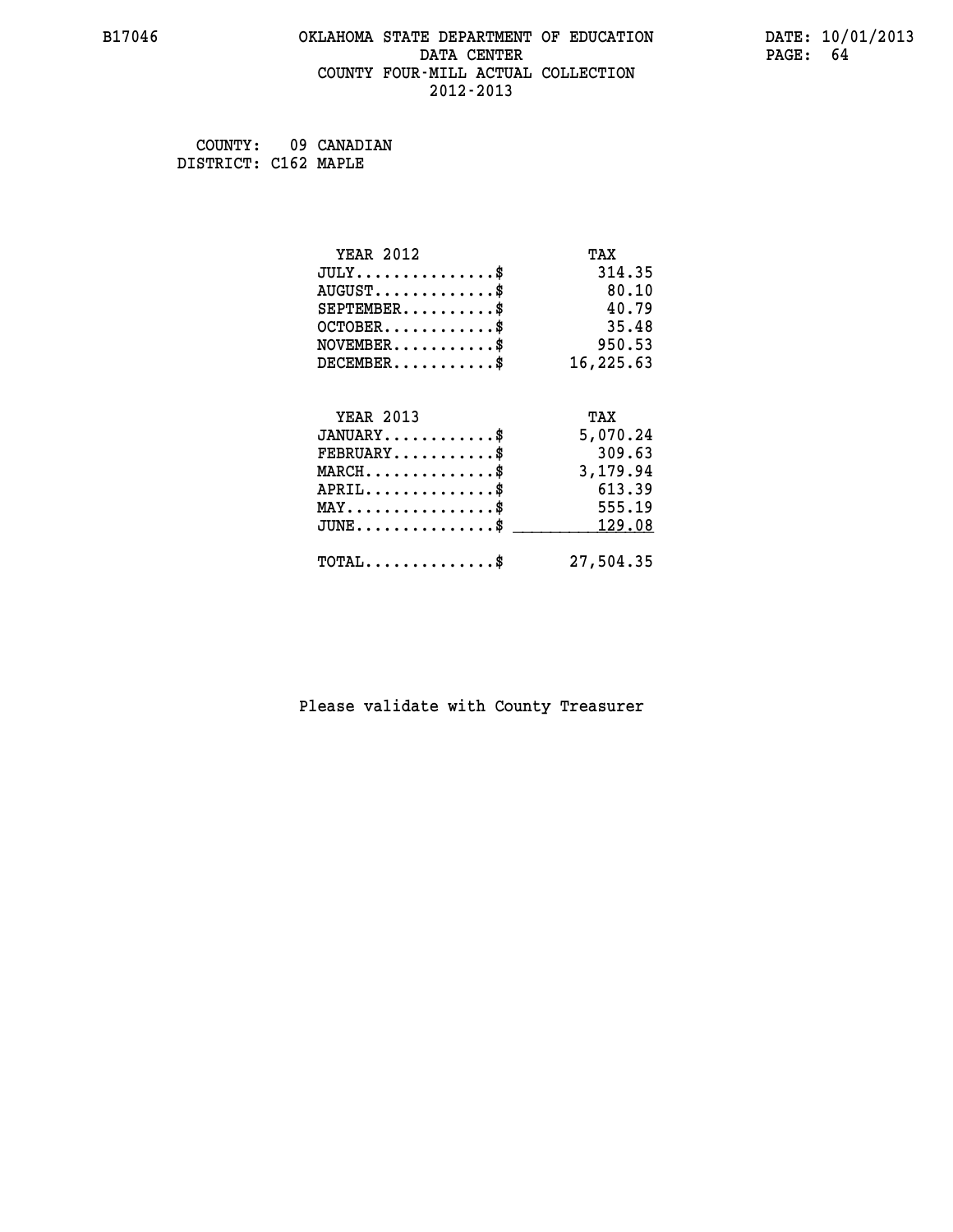#### **B17046 OKLAHOMA STATE DEPARTMENT OF EDUCATION DATE: 10/01/2013 DATA CENTER** PAGE: 65  **COUNTY FOUR-MILL ACTUAL COLLECTION 2012-2013**

 **COUNTY: 09 CANADIAN DISTRICT: I022 PIEDMONT**

| <b>YEAR 2012</b><br>$JULY$<br>$AUGUST$ \$<br>$SEPTEMBER$ \$                   | TAX<br>2,625.88<br>5,756.29<br>1,466.58                  |
|-------------------------------------------------------------------------------|----------------------------------------------------------|
| $OCTOBER$ \$                                                                  | 747.13                                                   |
| $NOVEMBER$ \$                                                                 | 649.88                                                   |
| $DECEMBER$ \$                                                                 | 17,406.61                                                |
| <b>YEAR 2013</b><br>$JANUARY$ \$<br>$FEBRUARY$ \$<br>$MARCH$ \$<br>$APRIL$ \$ | TAX<br>297, 133.42<br>92,849.24<br>5,670.13<br>58,232.32 |
| $MAX \dots \dots \dots \dots \$                                               | 11,233.26                                                |
| $JUNE$                                                                        | 10,166.82                                                |
| $TOTAL$ \$                                                                    | 503,937.56                                               |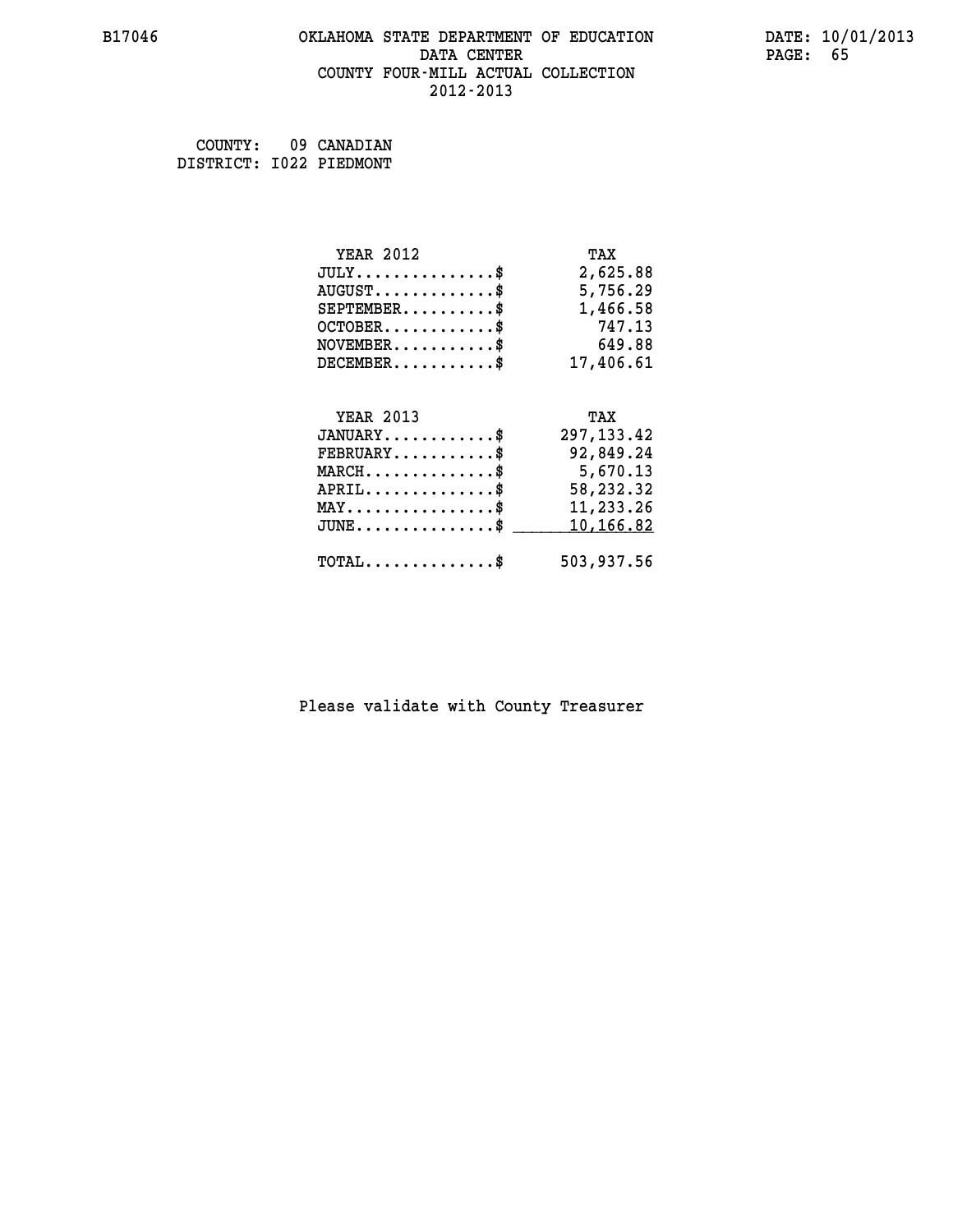#### **B17046 OKLAHOMA STATE DEPARTMENT OF EDUCATION DATE: 10/01/2013 DATA CENTER** PAGE: 66  **COUNTY FOUR-MILL ACTUAL COLLECTION 2012-2013**

 **COUNTY: 09 CANADIAN DISTRICT: I027 YUKON**

| <b>YEAR 2012</b>                                | TAX          |
|-------------------------------------------------|--------------|
| $JULY$ \$                                       | 6,968.35     |
| $AUGUST$ \$                                     | 15,036.10    |
| $SEPTEMBER$ \$                                  | 3,830.90     |
| $OCTOBER$ \$                                    | 1,951.59     |
| $NOVEMBER.$ \$                                  | 1,697.55     |
| $DECEMBER$ \$                                   | 45,468.22    |
|                                                 |              |
| <b>YEAR 2013</b>                                | TAX          |
| $JANUARY$ \$                                    | 776,149.05   |
| $\texttt{FEBRUARY} \dots \dots \dots \$         | 242,533.63   |
| $MARCH \ldots \ldots \ldots \ldots \$           | 14,811.06    |
| $APRIL$ \$                                      | 152,110.01   |
| $\texttt{MAX} \dots \dots \dots \dots \dots$ \$ | 29,342.67    |
| $JUNE$ \$                                       | 26,557.01    |
| $TOTAL$ \$                                      | 1,316,456.14 |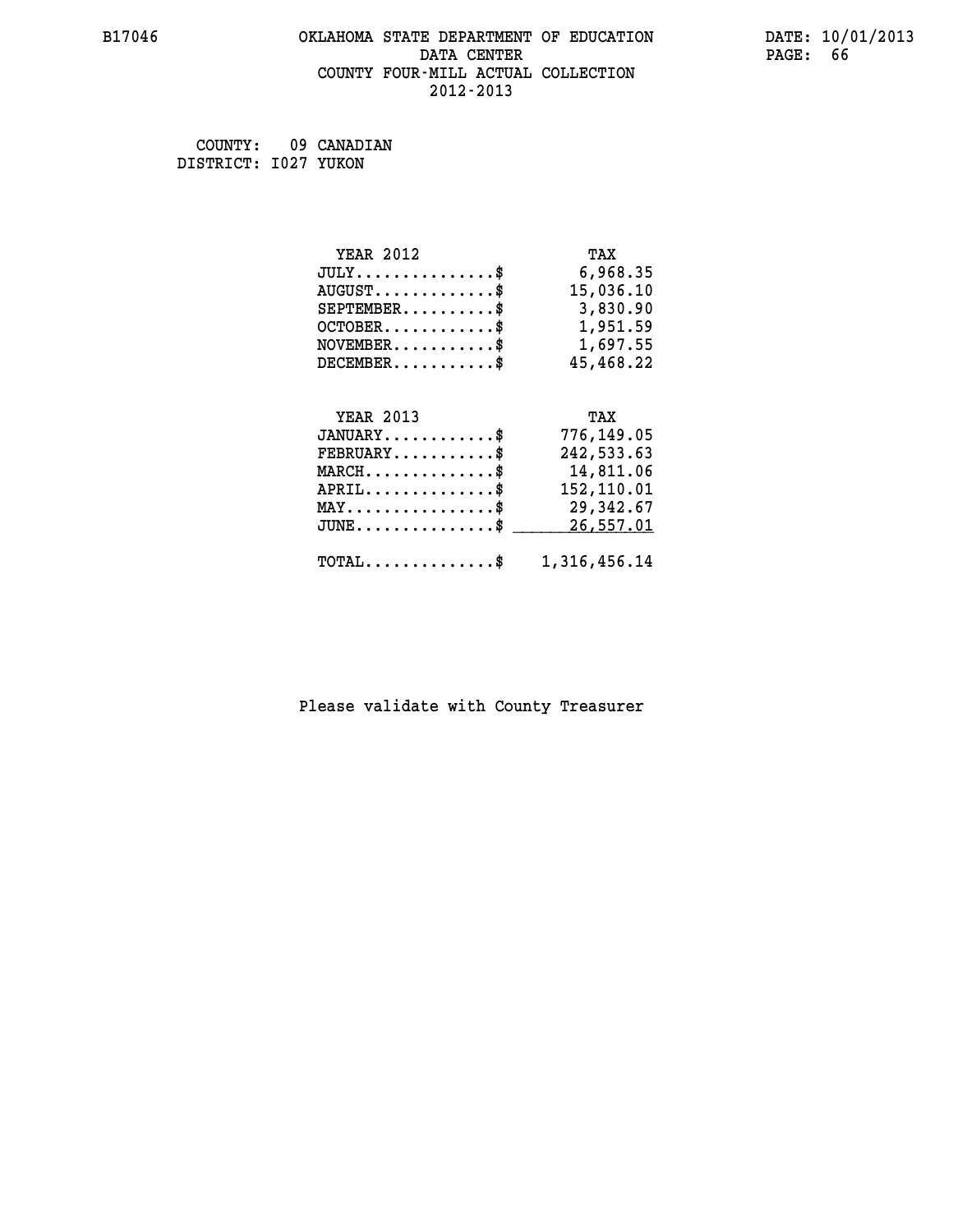#### **B17046 OKLAHOMA STATE DEPARTMENT OF EDUCATION DATE: 10/01/2013 DATA CENTER** PAGE: 67  **COUNTY FOUR-MILL ACTUAL COLLECTION 2012-2013**

 **COUNTY: 09 CANADIAN DISTRICT: I034 EL RENO**

| <b>YEAR 2012</b>                                 | TAX        |
|--------------------------------------------------|------------|
| $JULY$ \$                                        | 2,325.12   |
| $AUGUST$ \$                                      | 4,896.78   |
| $SEPTEMBER$ \$                                   | 1,247.60   |
| $OCTOBER$ \$                                     | 635.58     |
| $\texttt{NOVEMBER} \dots \dots \dots \$          | 552.83     |
| $DECEMBER$ \$                                    | 14,807.54  |
|                                                  |            |
| <b>YEAR 2013</b>                                 | TAX        |
| $JANUARY$ \$                                     | 252,766.65 |
| $FEBRUARY$                                       | 78,985.37  |
| $MARCH$ \$                                       | 4,823.48   |
| $APRIL$ \$                                       | 49,537.31  |
| $\texttt{MAX} \dots \dots \dots \dots \dots \$   | 9,555.96   |
| $\texttt{JUNE} \dots \dots \dots \dots \dots \$$ | 8,648.75   |
| $\texttt{TOTAL} \dots \dots \dots \dots \$       | 428,782.97 |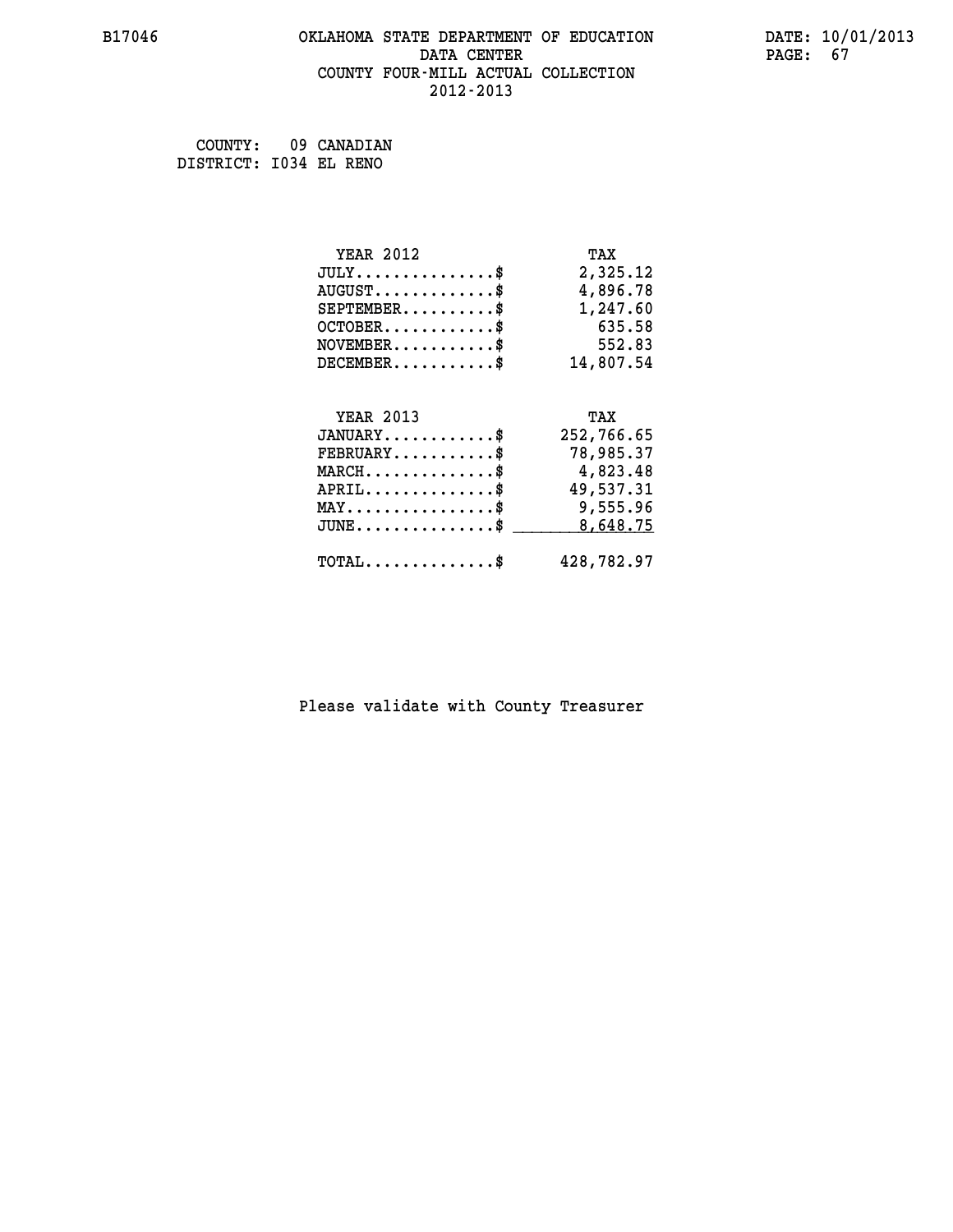#### **B17046 OKLAHOMA STATE DEPARTMENT OF EDUCATION DATE: 10/01/2013 DATA CENTER** PAGE: 68  **COUNTY FOUR-MILL ACTUAL COLLECTION 2012-2013**

 **COUNTY: 09 CANADIAN DISTRICT: I057 UNION CITY**

| <b>YEAR 2012</b>                                 | TAX       |
|--------------------------------------------------|-----------|
| $JULY$ \$                                        | 560.67    |
| $AUGUST$ \$                                      | 142.85    |
| $SEPTEMBER$ \$                                   | 72.78     |
| $OCTOBER$ \$                                     | 63.30     |
| $NOVEMBER.$ \$                                   | 1,695.43  |
| $DECEMBER$ \$                                    | 28,941.04 |
|                                                  |           |
| <b>YEAR 2013</b>                                 | TAX       |
| $JANUARY$ \$                                     | 9,043.60  |
| $FEBRUARY$                                       | 552.27    |
| $MARCH$ \$                                       | 5,671.87  |
| $APRIL$ \$                                       | 1,094.13  |
| $MAX \dots \dots \dots \dots \dots$              | 990.26    |
| $\texttt{JUNE} \dots \dots \dots \dots \dots \$$ | 230.21    |
| $\texttt{TOTAL} \dots \dots \dots \dots \$       | 49,058.41 |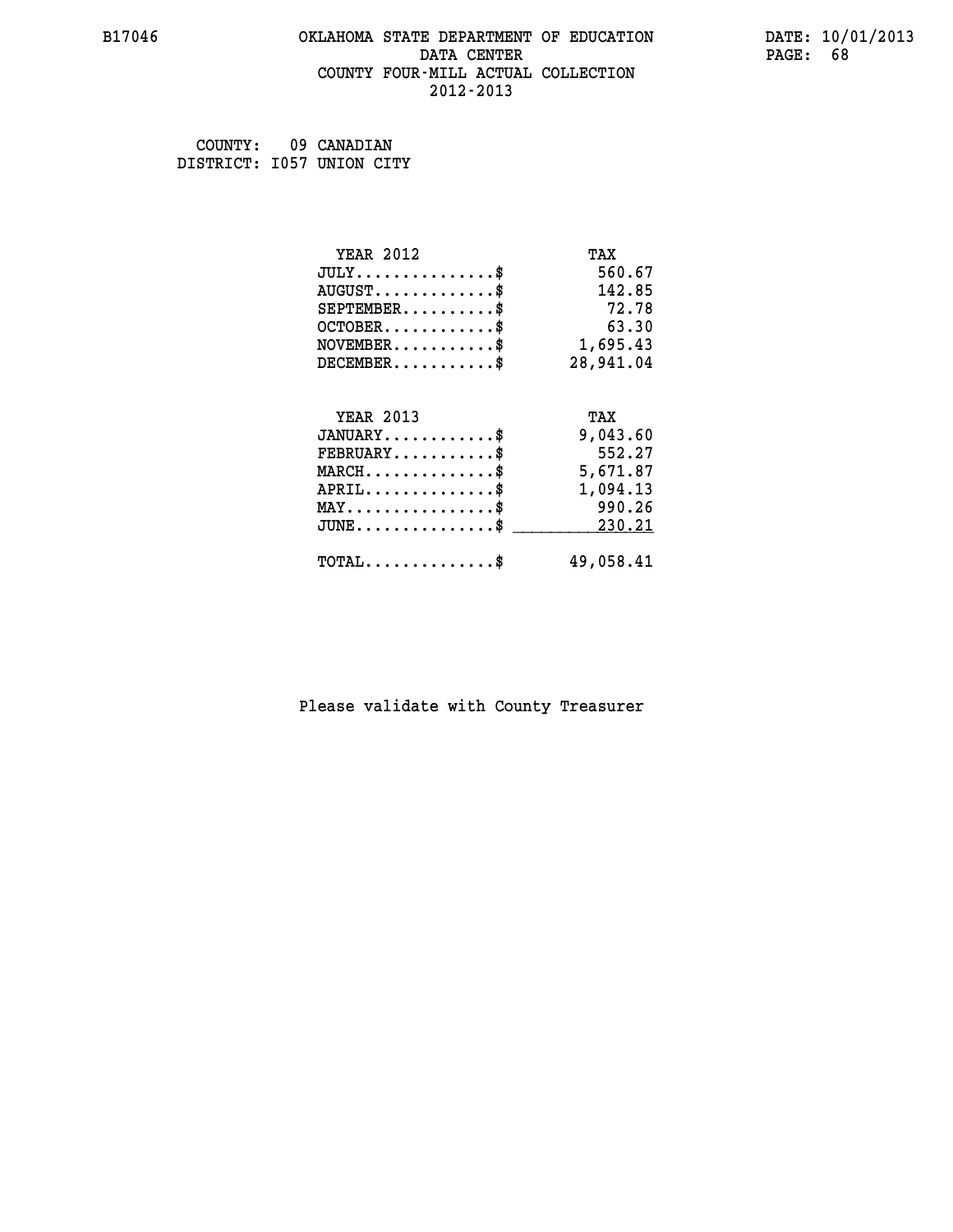#### **B17046 OKLAHOMA STATE DEPARTMENT OF EDUCATION DATE: 10/01/2013 DATA CENTER** PAGE: 69  **COUNTY FOUR-MILL ACTUAL COLLECTION 2012-2013**

 **COUNTY: 09 CANADIAN DISTRICT: I069 MUSTANG**

| <b>YEAR 2012</b>                               | TAX          |
|------------------------------------------------|--------------|
| $JULY$ \$                                      | 8,285.48     |
| $AUGUST$ \$                                    | 18,045.71    |
| $SEPTEMBER$ \$                                 | 4,597.69     |
| $OCTOBER$ \$                                   | 2,342.21     |
| $NOVEMBER$ \$                                  | 2,037.32     |
| $DECEMBER$ \$                                  | 54,569.06    |
|                                                |              |
| <b>YEAR 2013</b>                               | TAX          |
| $JANUARY$ \$                                   | 931,501.79   |
| $\texttt{FEBRUARY} \dots \dots \dots \$        | 291,078.77   |
| $\texttt{MARCH}\ldots\ldots\ldots\ldots\$      | 17,775.62    |
| $APRIL$ \$                                     | 182,556.09   |
| $\texttt{MAX} \dots \dots \dots \dots \dots \$ | 35,215.81    |
| $JUNE$ \$                                      | 31,872.60    |
| $\texttt{TOTAL} \dots \dots \dots \dots \$     | 1,579,878.15 |
|                                                |              |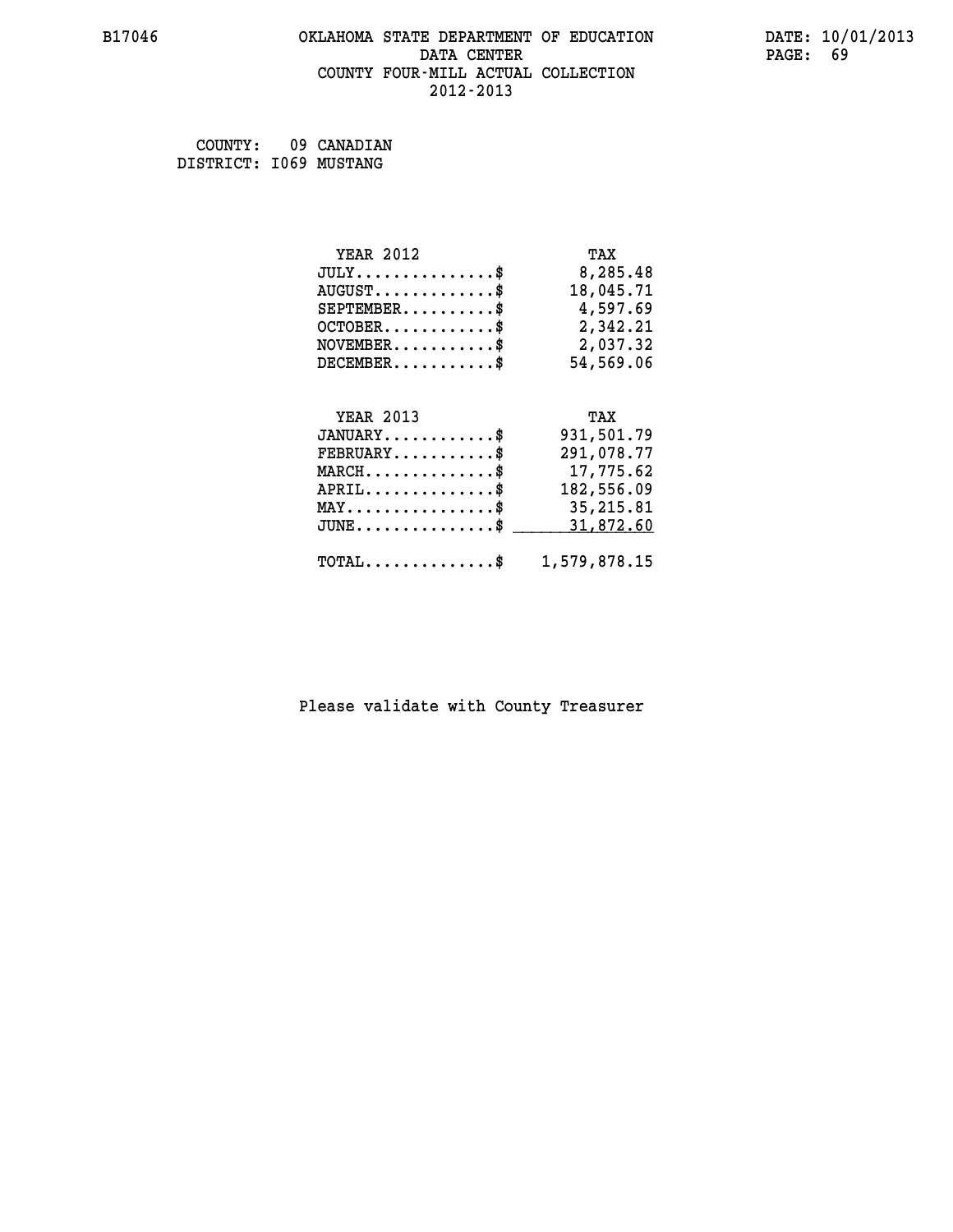#### **B17046 OKLAHOMA STATE DEPARTMENT OF EDUCATION DATE: 10/01/2013 DATA CENTER** PAGE: 70  **COUNTY FOUR-MILL ACTUAL COLLECTION 2012-2013**

| COUNTY:                | 09 CANADIAN |
|------------------------|-------------|
| DISTRICT: 1076 CALUMET |             |

| <b>YEAR 2012</b>                               | TAX       |
|------------------------------------------------|-----------|
| $JULY$ \$                                      | 269.31    |
| $AUGUST$ \$                                    | 608.38    |
| $SEPTEMBER$ \$                                 | 154.99    |
| $OCTOBER$ \$                                   | 78.97     |
| $NOVEMBER$ \$                                  | 68.69     |
| $DECEMBER$ \$                                  | 1,839.70  |
|                                                |           |
| <b>YEAR 2013</b>                               | TAX       |
| $JANUARY$ \$                                   | 31,404.02 |
| $FEBRUARY$                                     | 9,813.23  |
| $MARCH$ \$                                     | 599.28    |
| $APRIL \ldots \ldots \ldots \ldots$            | 6,154.57  |
| $\texttt{MAX} \dots \dots \dots \dots \dots \$ | 1,187.25  |
| $JUNE$ \$                                      | 1,074.53  |
| $\texttt{TOTAL} \dots \dots \dots \dots \$     | 53,252.92 |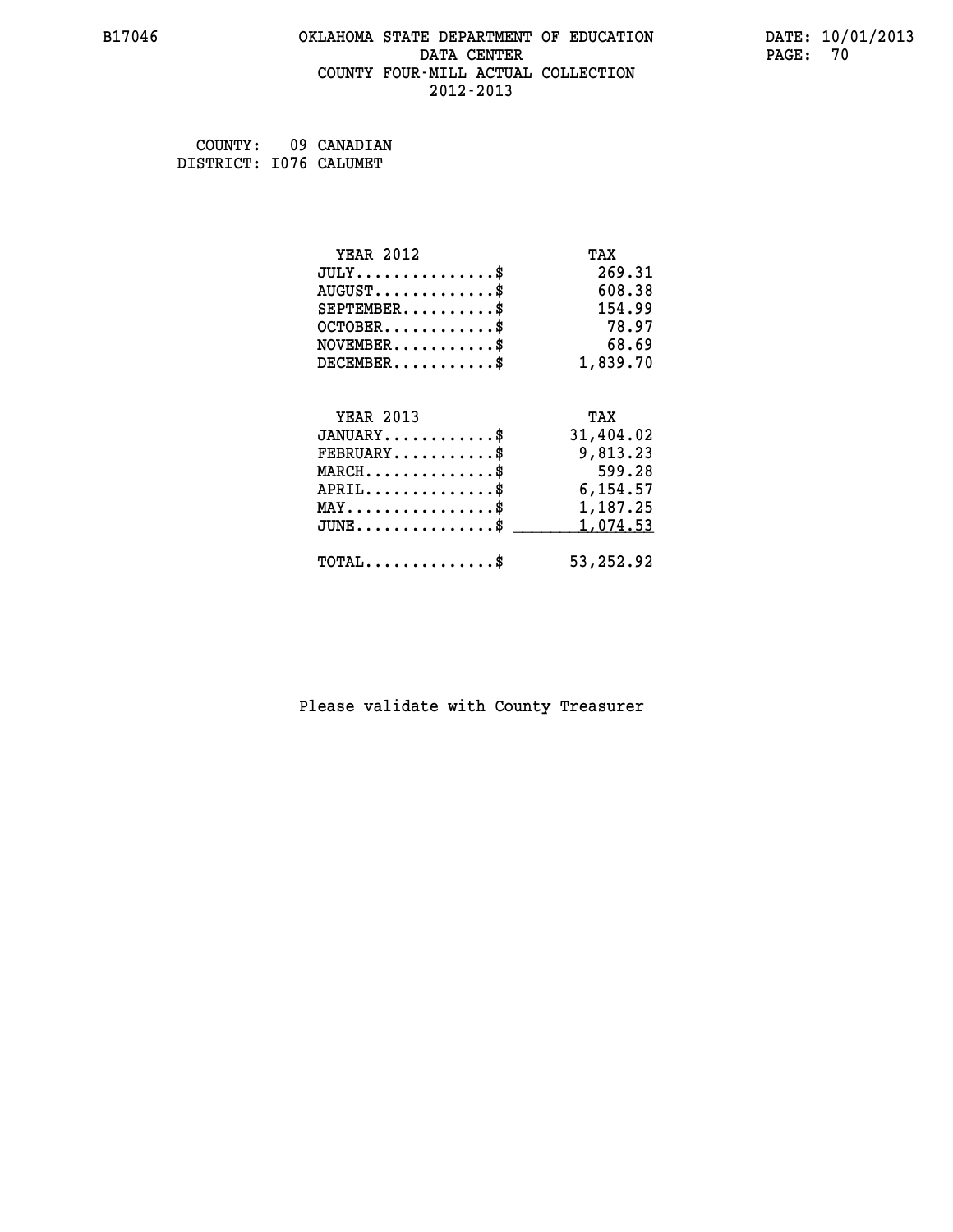## **B17046 OKLAHOMA STATE DEPARTMENT OF EDUCATION DATE: 10/01/2013 DATA CENTER PAGE: 71 COUNTY FOUR-MILL ACTUAL COLLECTION 2012-2013**

 **COUNTY: 09 CANADIAN**

 **\*\*\*\*\*\* TOTALS \*\*\*\*\*\***

| <b>YEAR 2012</b>        | TAX        |
|-------------------------|------------|
| $JULY$                  | 22,326.35  |
| $AUGUST$ $\$\$          | 45,102.12  |
| $SEPTEMENT.$ \$         | 11,599.14  |
| $OCTOBER$ $\frac{1}{2}$ | 5,986.90   |
| $NOVEMENTER$ \$         | 10,080.12  |
| $DECEMBER$              | 221,069.16 |

# **YEAR 2013 TAX**

| $JANUARY$                               | 2,333,086.67                                            |
|-----------------------------------------|---------------------------------------------------------|
| $\texttt{FEBRUARY} \dots \dots \dots \$ | 722,296.88                                              |
| $MARCH$ \$                              | 60,856.84                                               |
| $APRIL$ \$                              | 455,224.61                                              |
| $MAX \dots \dots \dots \dots \$         | 90,129.27                                               |
|                                         | $JUNE \dots \dots \dots \dots \$ 79,594.42              |
|                                         | $\texttt{TOTAL} \dots \dots \dots \dots \$ 4,057,352.48 |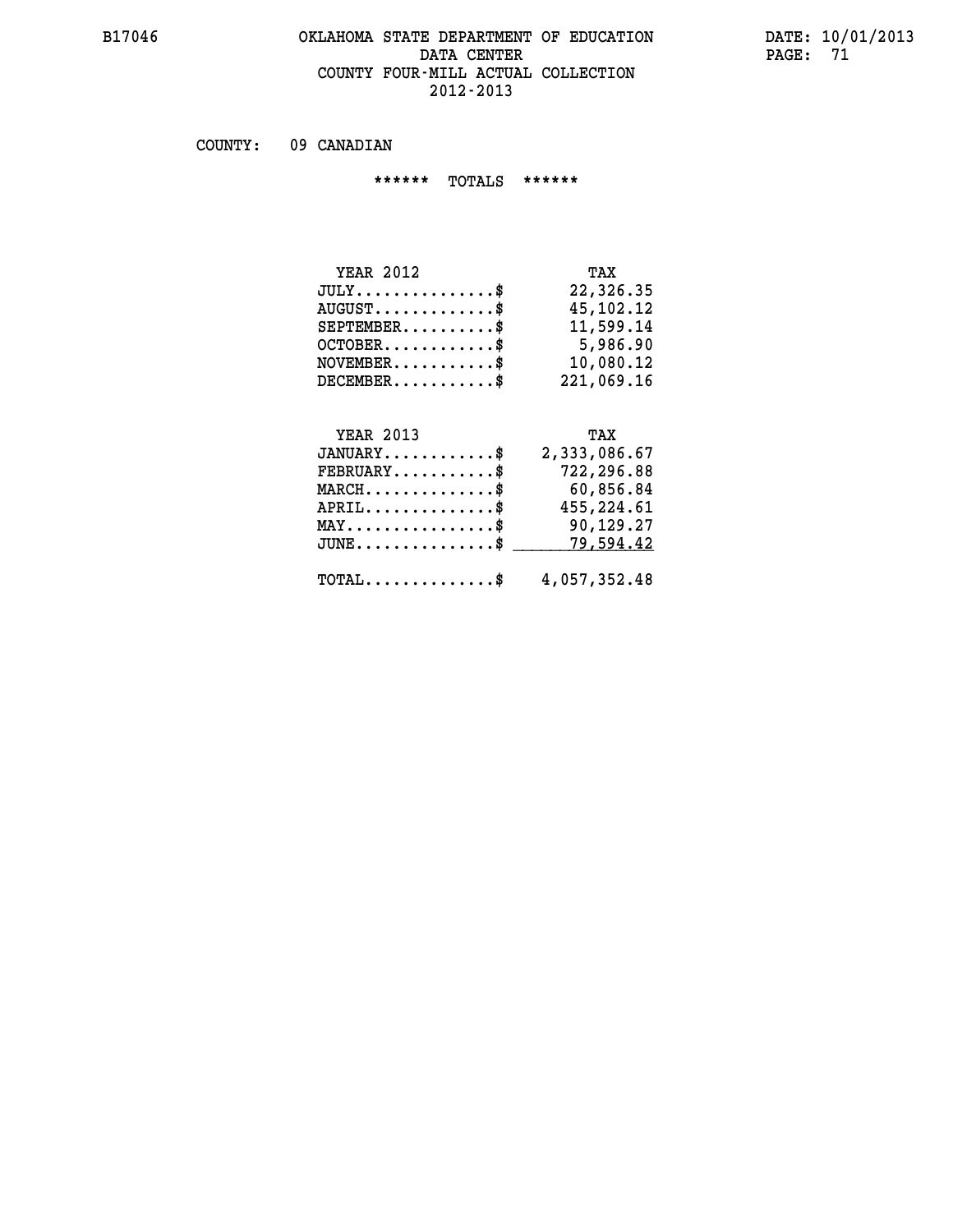#### **B17046 OKLAHOMA STATE DEPARTMENT OF EDUCATION DATE: 10/01/2013 DATA CENTER** PAGE: 72  **COUNTY FOUR-MILL ACTUAL COLLECTION 2012-2013**

 **COUNTY: 10 CARTER DISTRICT: C072 ZANEIS**

| <b>YEAR 2012</b>                               | TAX       |
|------------------------------------------------|-----------|
| $JULY$ \$                                      | 377.16    |
| $AUGUST$ \$                                    | 967.59    |
| $SEPTEMENT.$ \$                                | 479.19    |
| $OCTOBER$ \$                                   | 139.51    |
| $NOVEMBER$ \$                                  | 153.72    |
| $DECEMBER$ \$                                  | 8,773.21  |
|                                                |           |
| <b>YEAR 2013</b>                               | TAX       |
| $JANUARY$ \$                                   | 16,526.35 |
| $FEBRUARY$                                     | 6,935.33  |
| $MARCH$ \$                                     | 654.37    |
| $APRIL$ \$                                     | 3,687.77  |
| $\texttt{MAX} \dots \dots \dots \dots \dots \$ | 5,713.79  |
| $JUNE$ \$                                      | 1,831.21  |
| $\texttt{TOTAL} \dots \dots \dots \dots \$     | 46,239.20 |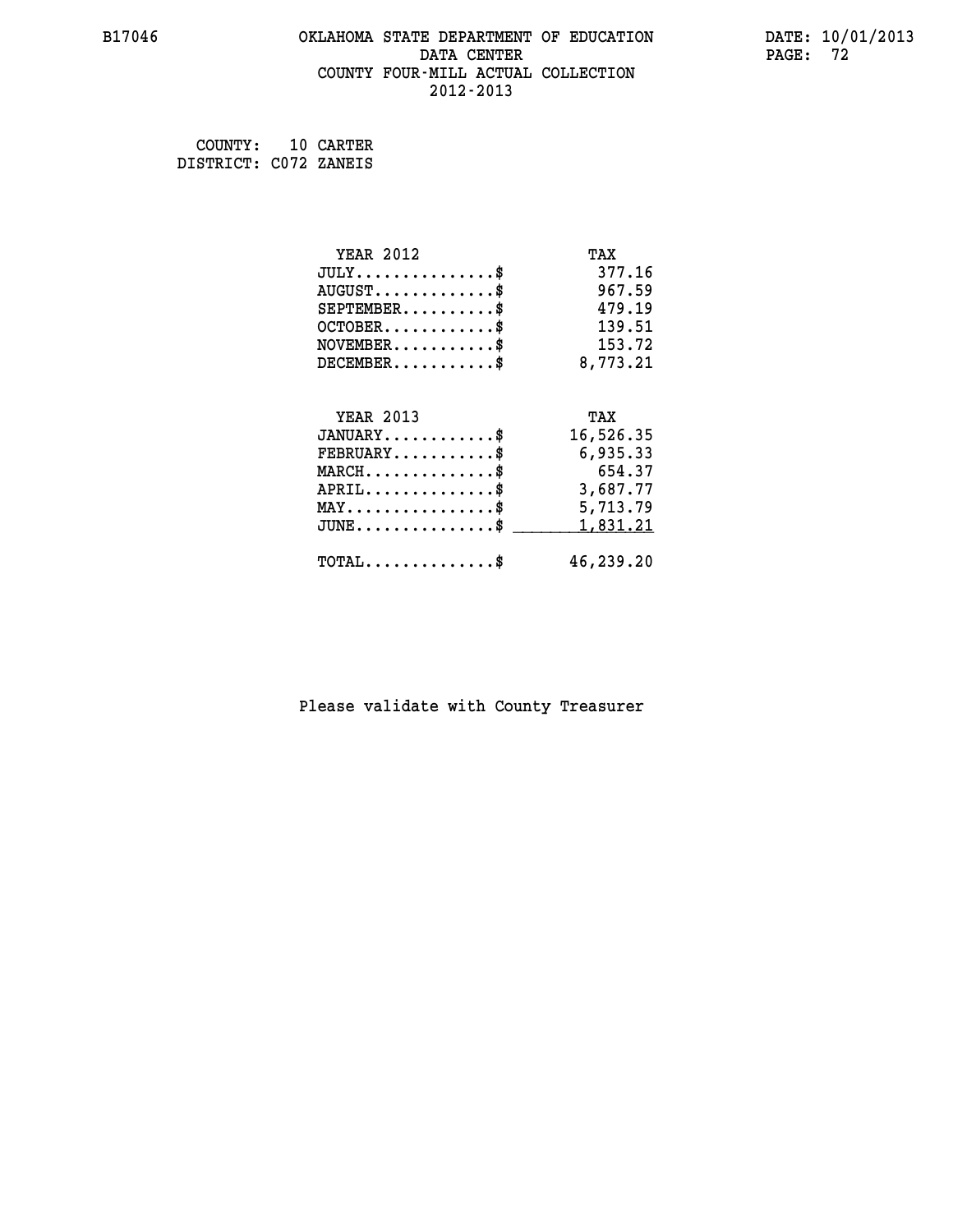## **B17046 OKLAHOMA STATE DEPARTMENT OF EDUCATION DATE: 10/01/2013 DATA CENTER** PAGE: 73  **COUNTY FOUR-MILL ACTUAL COLLECTION 2012-2013**

 **COUNTY: 10 CARTER DISTRICT: I019 ARDMORE**

| <b>YEAR 2012</b>                                 | TAX        |
|--------------------------------------------------|------------|
| $JULY$ \$                                        | 3,682.88   |
| $AUGUST$ \$                                      | 9,564.15   |
| $SEPTEMBER$ \$                                   | 5,184.99   |
| $OCTOBER$ \$                                     | 1,509.53   |
| $NOVEMBER.$ \$                                   | 1,663.29   |
| $DECEMBER$ \$                                    | 94,926.48  |
|                                                  |            |
| <b>YEAR 2013</b>                                 | TAX        |
| $JANUARY$ \$                                     | 178,815.54 |
| $FEBRUARY$ \$                                    | 75,040.62  |
| $MARCH$ \$                                       | 7,080.33   |
| $APRIL \ldots \ldots \ldots \ldots *$            | 39,901.71  |
| $\texttt{MAX} \dots \dots \dots \dots \dots \$   | 61,823.49  |
| $\texttt{JUNE} \dots \dots \dots \dots \dots \$$ | 19,813.67  |
| $\texttt{TOTAL} \dots \dots \dots \dots \$       | 499,006.68 |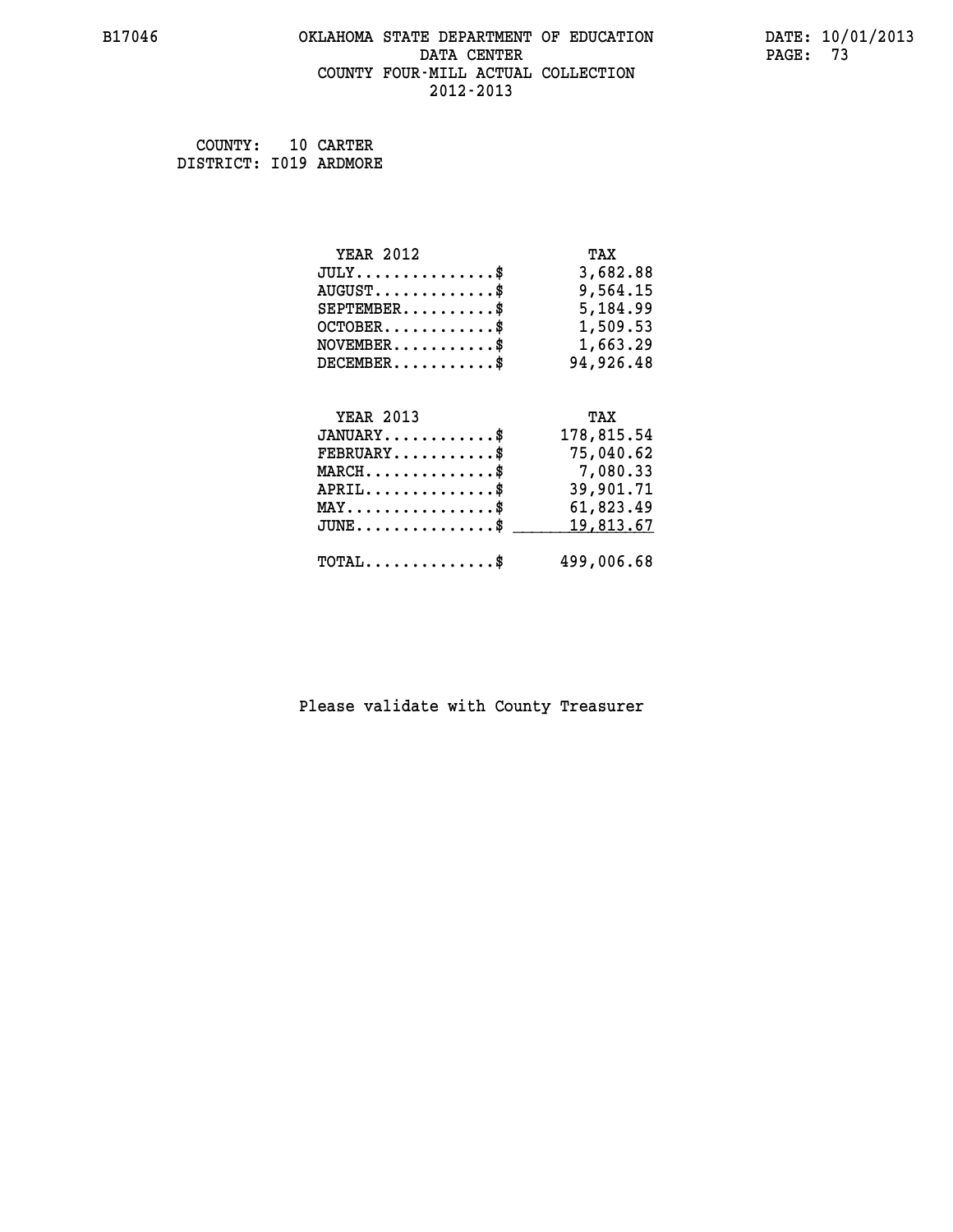## **B17046 OKLAHOMA STATE DEPARTMENT OF EDUCATION DATE: 10/01/2013 DATA CENTER PAGE: 74 COUNTY FOUR-MILL ACTUAL COLLECTION 2012-2013**

 **COUNTY: 10 CARTER DISTRICT: I021 SPRINGER**

| <b>YEAR 2012</b>                                 | TAX       |
|--------------------------------------------------|-----------|
| $JULY$ \$                                        | 293.99    |
| $AUGUST$ \$                                      | 761.74    |
| $SEPTEMBER$ \$                                   | 406.17    |
| $OCTOBER$ \$                                     | 118.25    |
| $\texttt{NOVEMBER} \dots \dots \dots \$          | 130.30    |
| $DECEMBER$ \$                                    | 7,436.14  |
|                                                  |           |
| <b>YEAR 2013</b>                                 | TAX       |
| $JANUARY$ \$                                     | 14,007.68 |
| $FEBRUARY$                                       | 5,878.37  |
| $MARCH$ \$                                       | 554.63    |
| $APRIL \ldots \ldots \ldots \ldots$              | 3,125.75  |
| $\texttt{MAX} \dots \dots \dots \dots \dots \$   | 4,843.01  |
| $\texttt{JUNE} \dots \dots \dots \dots \dots \$$ | 1,552.13  |
| $\texttt{TOTAL} \dots \dots \dots \dots$ \$      | 39,108.16 |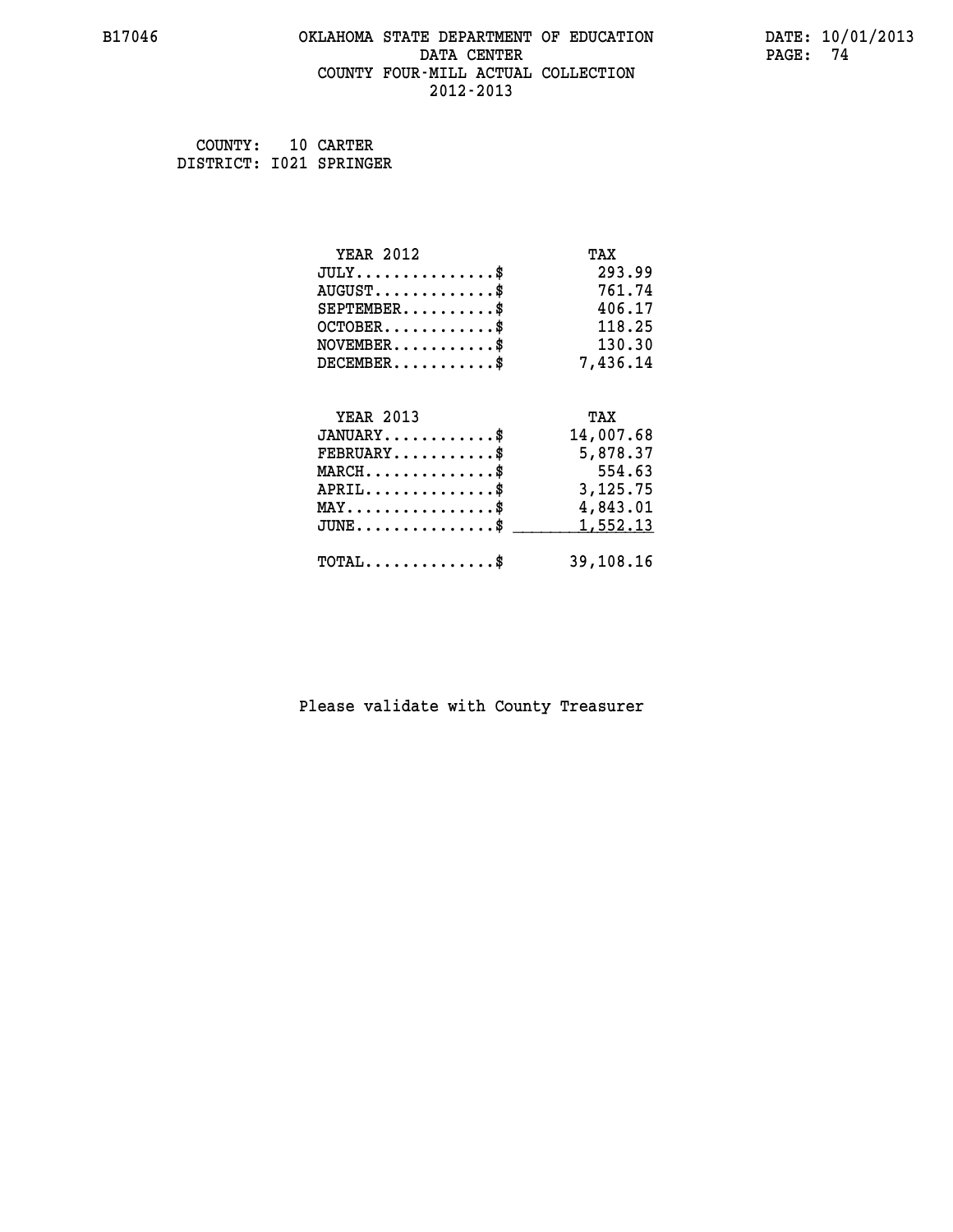## **B17046 OKLAHOMA STATE DEPARTMENT OF EDUCATION DATE: 10/01/2013 DATA CENTER** PAGE: 75  **COUNTY FOUR-MILL ACTUAL COLLECTION 2012-2013**

 **COUNTY: 10 CARTER DISTRICT: I027 PLAINVIEW**

| <b>YEAR 2012</b>                                       | TAX        |
|--------------------------------------------------------|------------|
| $JULY$ \$                                              | 1,771.10   |
| $AUGUST$ \$                                            | 4,607.85   |
| $SEPTEMBER$ \$                                         | 2,530.36   |
| $OCTOBER$ \$                                           | 736.67     |
| $\texttt{NOVEMBER} \dots \dots \dots \$                | 811.71     |
| $DECEMBER$ \$                                          | 46,325.63  |
|                                                        |            |
| <b>YEAR 2013</b>                                       | TAX        |
| $JANUARY$ \$                                           | 87,264.83  |
| $FEBRUARY$ \$                                          | 36,621.01  |
| $\texttt{MARCH}\ldots\ldots\ldots\ldots\overset{*}{*}$ | 3,455.32   |
| $APRIL$ \$                                             | 19,472.66  |
| $\texttt{MAX} \dots \dots \dots \dots \dots \$         | 30,170.84  |
| $JUNE$ \$                                              | 9,669.39   |
| $TOTAL$ \$                                             | 243,437.37 |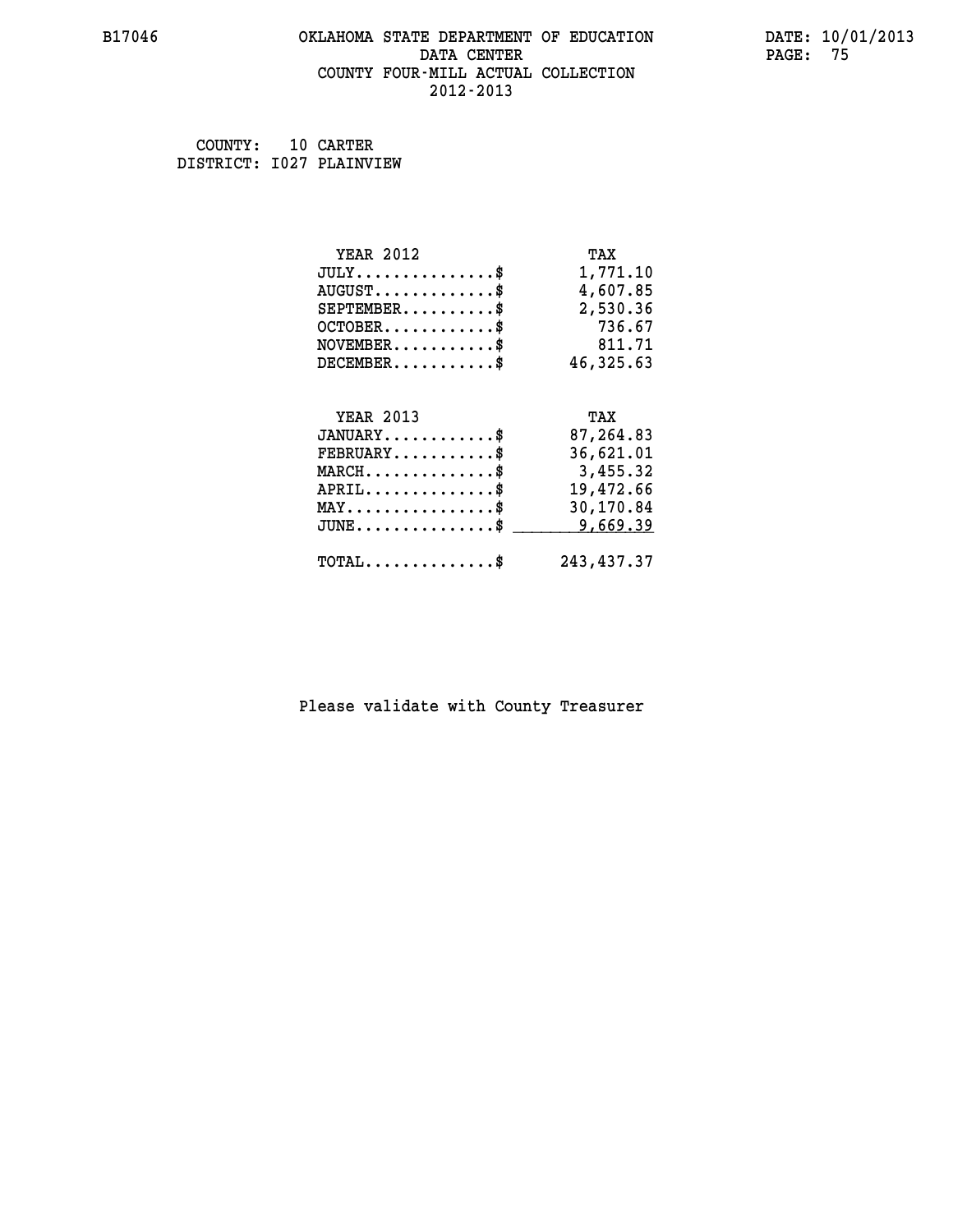### **B17046 OKLAHOMA STATE DEPARTMENT OF EDUCATION DATE: 10/01/2013 DATA CENTER** PAGE: 76  **COUNTY FOUR-MILL ACTUAL COLLECTION 2012-2013**

 **COUNTY: 10 CARTER DISTRICT: I032 LONE GROVE**

| <b>YEAR 2012</b>                               | TAX         |
|------------------------------------------------|-------------|
| $JULY$ \$                                      | 1,890.06    |
| $AUGUST$ \$                                    | 4,919.63    |
| $SEPTEMBER$ \$                                 | 2,710.21    |
| $OCTOBER$ \$                                   | 789.02      |
| $NOVEMBER$ \$                                  | 869.40      |
| $DECEMBER$ \$                                  | 49,618.36   |
|                                                |             |
| <b>YEAR 2013</b>                               | TAX         |
| $JANUARY$                                      | 93,467.46   |
| $FEBRUARY$                                     | 39,223.98   |
| $MARCH$ \$                                     | 3,700.90    |
| $APRIL \ldots \ldots \ldots \ldots$            | 20,856.76   |
| $\texttt{MAX} \dots \dots \dots \dots \dots \$ | 32, 315.34  |
| $JUNE$ \$                                      | 10,356.66   |
| $\texttt{TOTAL} \dots \dots \dots \dots \$     | 260, 717.78 |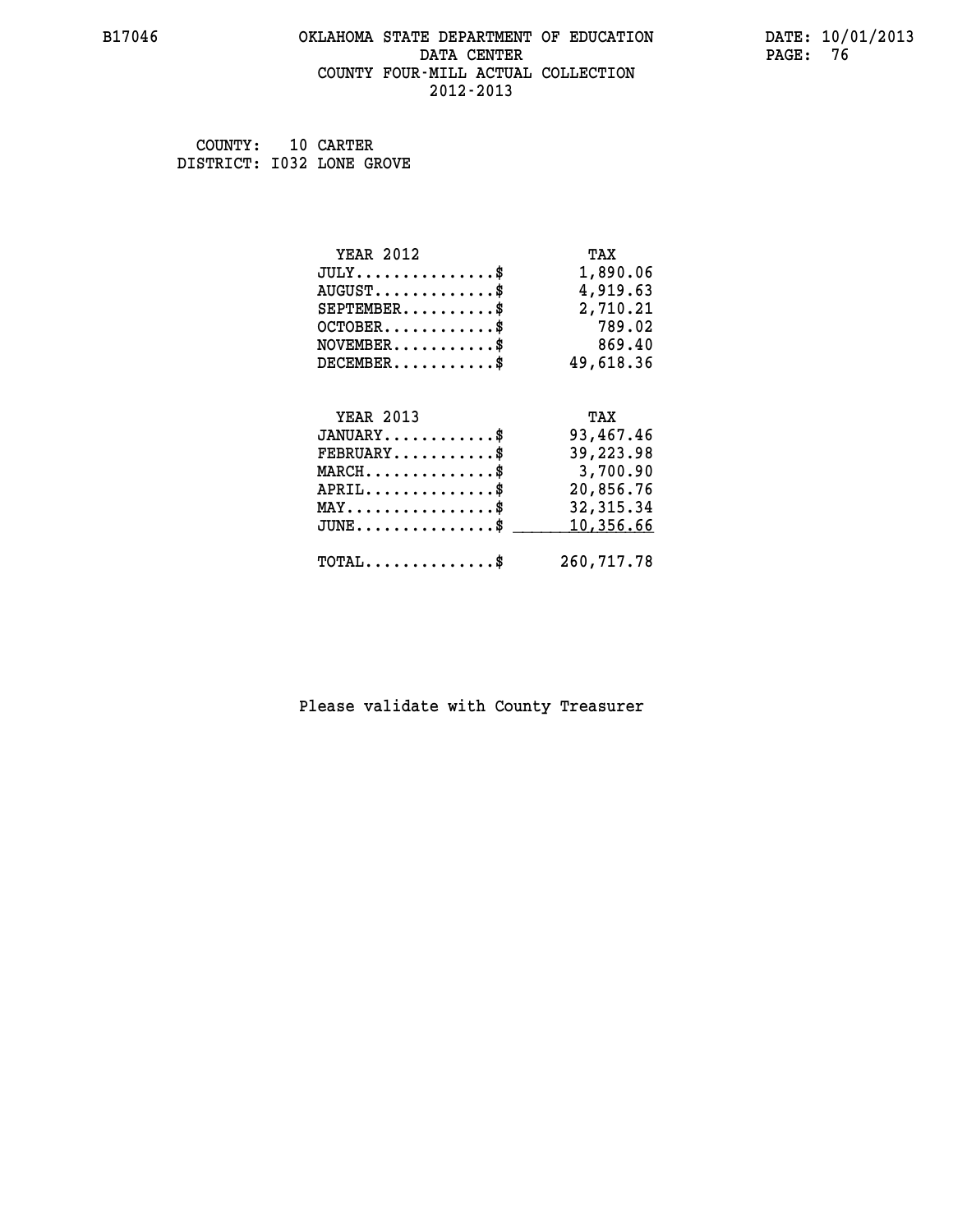## **B17046 OKLAHOMA STATE DEPARTMENT OF EDUCATION DATE: 10/01/2013 DATA CENTER** PAGE: 77  **COUNTY FOUR-MILL ACTUAL COLLECTION 2012-2013**

 **COUNTY: 10 CARTER DISTRICT: I043 WILSON**

| <b>YEAR 2012</b>                               | TAX       |
|------------------------------------------------|-----------|
| $JULY$ \$                                      | 562.95    |
| $AUGUST$ \$                                    | 1,476.57  |
| $SEPTEMENT.$ \$                                | 856.48    |
| $OCTOBER$ \$                                   | 249.35    |
| $NOVEMBER$ \$                                  | 274.74    |
| $DECEMBER$ \$                                  | 15,680.60 |
|                                                |           |
| <b>YEAR 2013</b>                               | TAX       |
| $JANUARY$ \$                                   | 29,537.94 |
| $FEBRUARY$                                     | 12,395.70 |
| $MARCH$ \$                                     | 1,169.57  |
| $APRIL$ \$                                     | 6,591.23  |
| $\texttt{MAX} \dots \dots \dots \dots \dots \$ | 10,212.41 |
| $JUNE$ \$                                      | 3, 272.97 |
|                                                |           |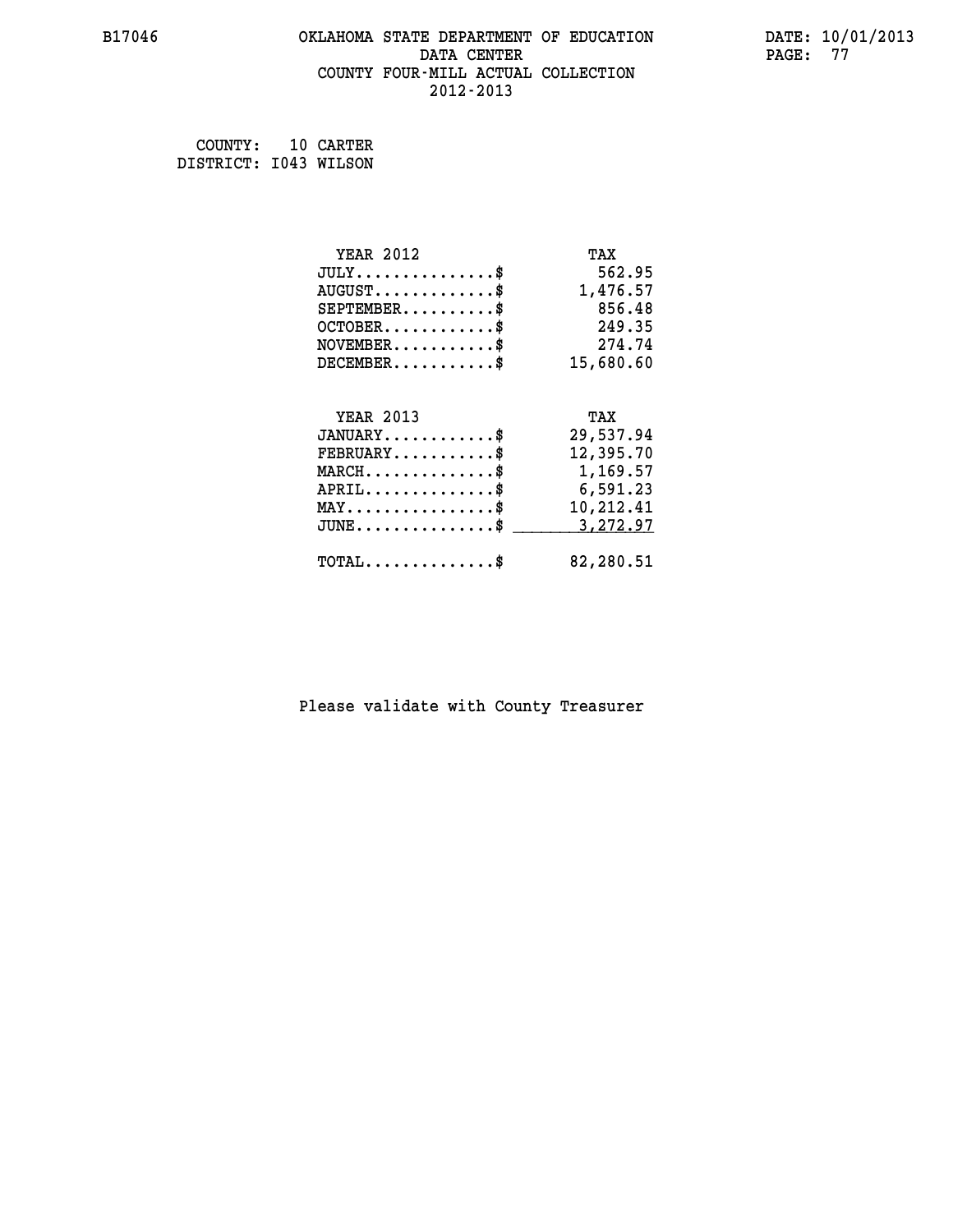## **B17046 OKLAHOMA STATE DEPARTMENT OF EDUCATION DATE: 10/01/2013 DATA CENTER** PAGE: 78  **COUNTY FOUR-MILL ACTUAL COLLECTION 2012-2013**

 **COUNTY: 10 CARTER DISTRICT: I055 HEALDTON**

| <b>YEAR 2012</b>                               | TAX       |
|------------------------------------------------|-----------|
| $JULY$ \$                                      | 628.92    |
| $AUGUST$ \$                                    | 1,631.87  |
| $SEPTEMBER$ \$                                 | 879.32    |
| $OCTOBER$ \$                                   | 255.99    |
| $\texttt{NOVEMBER} \dots \dots \dots \$        | 282.08    |
| $DECEMBER$ \$                                  | 16,098.69 |
|                                                |           |
| <b>YEAR 2013</b>                               | TAX       |
| $JANUARY$ \$                                   | 30,325.54 |
| $FEBRUARY$                                     | 12,726.23 |
| $MARCH$ \$                                     | 1,200.77  |
| $APRIL \ldots \ldots \ldots \ldots \$          | 6,766.98  |
| $\texttt{MAX} \dots \dots \dots \dots \dots \$ | 10,484.72 |
| $JUNE$ \$                                      | 3,360.21  |
| $\texttt{TOTAL} \dots \dots \dots \dots \$     | 84,641.32 |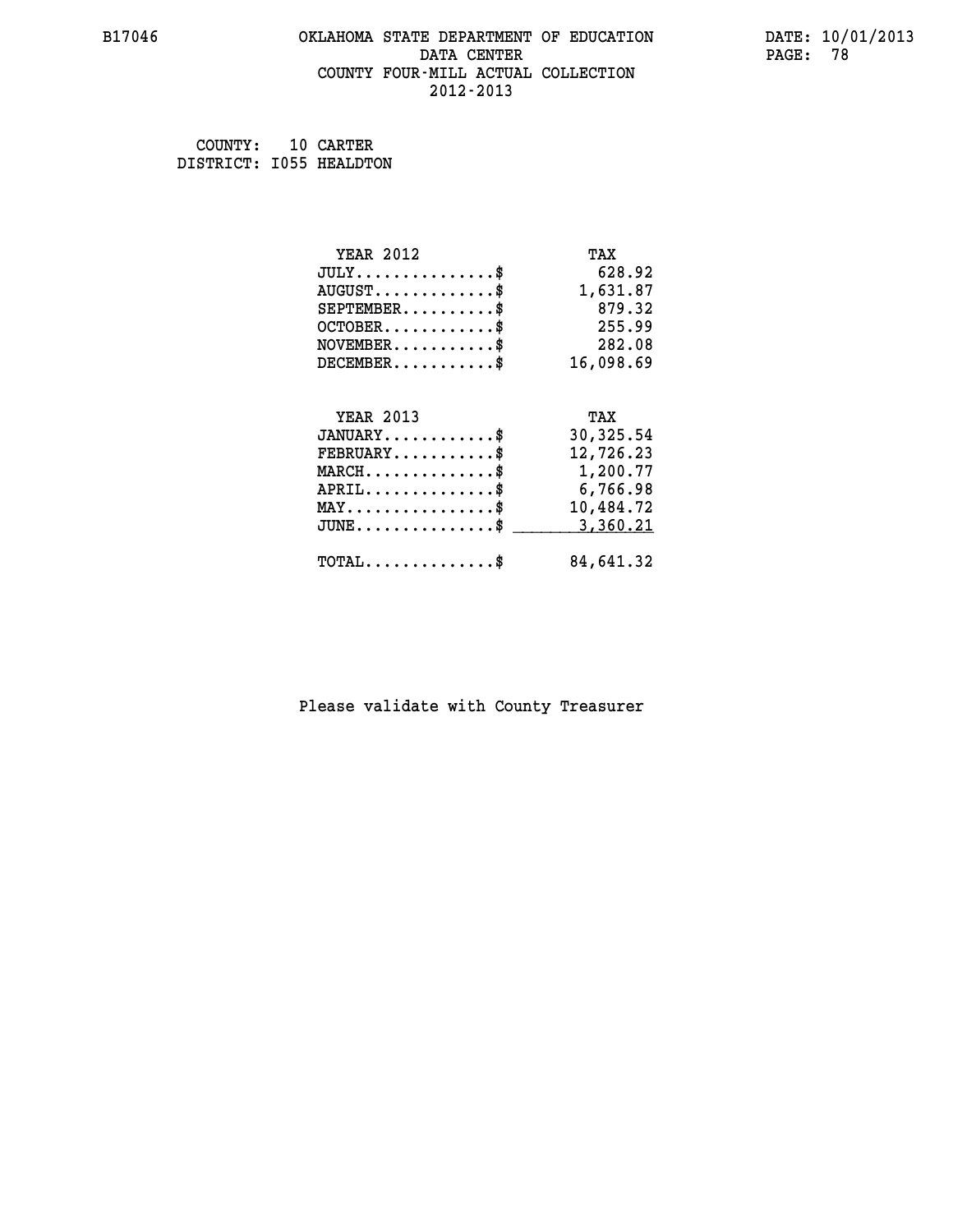### **B17046 OKLAHOMA STATE DEPARTMENT OF EDUCATION DATE: 10/01/2013 DATA CENTER** PAGE: 79  **COUNTY FOUR-MILL ACTUAL COLLECTION 2012-2013**

 **COUNTY: 10 CARTER DISTRICT: I074 FOX**

| <b>YEAR 2012</b>                               | TAX       |
|------------------------------------------------|-----------|
| $JULY$ \$                                      | 365.46    |
| $AUGUST$ \$                                    | 950.04    |
| $SEPTEMENT.$ \$                                | 518.74    |
| $OCTOBER$ \$                                   | 151.02    |
| $NOVEMBER$ \$                                  | 166.41    |
| $DECEMBER$ \$                                  | 9,497.08  |
|                                                |           |
| <b>YEAR 2013</b>                               | TAX       |
| $JANUARY$ \$                                   | 17,889.91 |
| $FEBRUARY$                                     | 7,507.57  |
| $MARCH$ \$                                     | 708.37    |
| $APRIL$ \$                                     | 3,992.04  |
| $\texttt{MAX} \dots \dots \dots \dots \dots \$ | 6,185.23  |
| $JUNE$ \$                                      | 1,982.30  |
|                                                |           |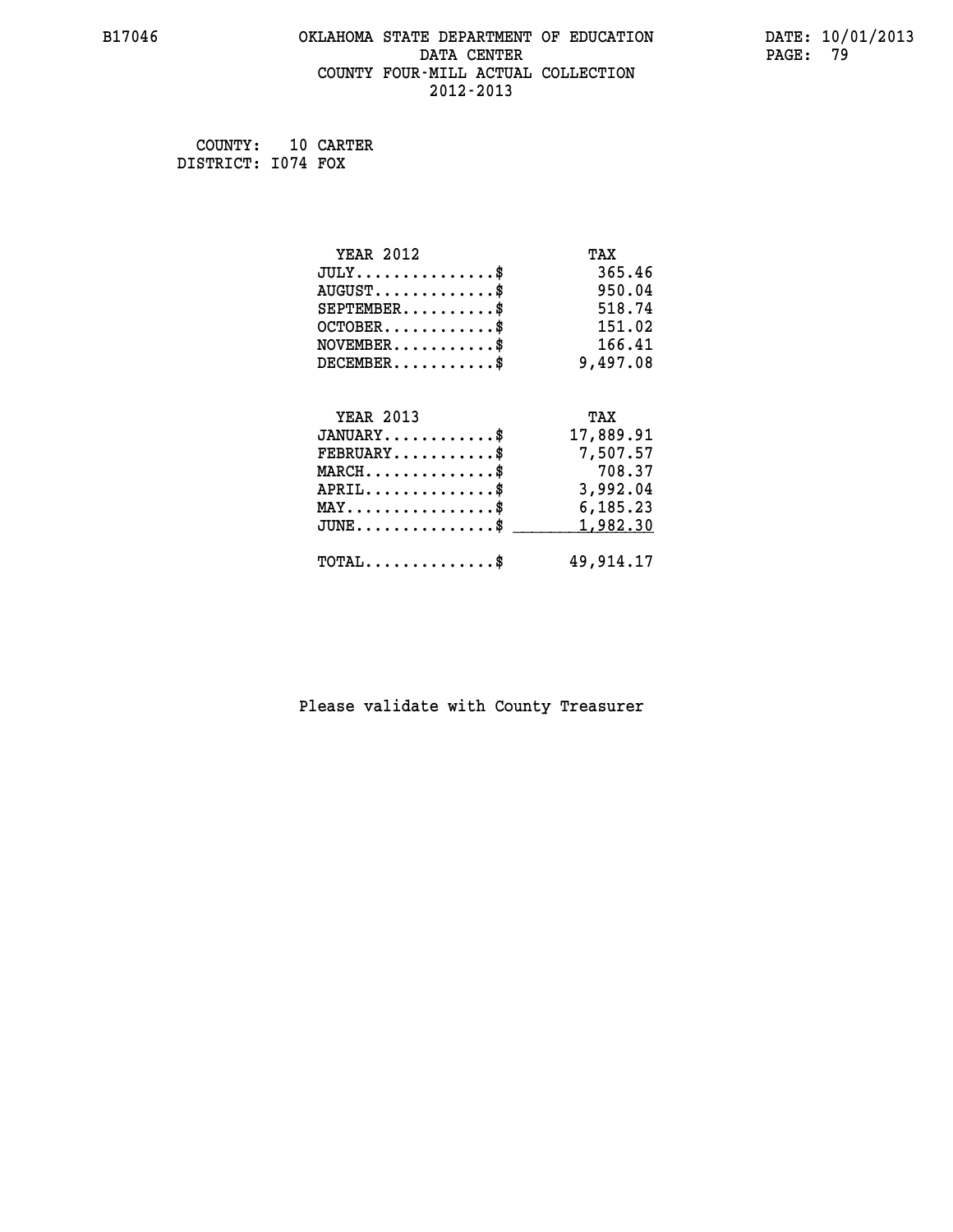## **B17046 OKLAHOMA STATE DEPARTMENT OF EDUCATION DATE: 10/01/2013 DATA CENTER** PAGE: 80  **COUNTY FOUR-MILL ACTUAL COLLECTION 2012-2013**

 **COUNTY: 10 CARTER DISTRICT: I077 DICKSON**

| <b>YEAR 2012</b>                                  | TAX         |
|---------------------------------------------------|-------------|
| $JULY$ \$                                         | 1,637.25    |
| $AUGUST$ \$                                       | 4,265.40    |
| $SEPTEMBER$ \$                                    | 2,364.22    |
| $OCTOBER$ \$                                      | 688.31      |
| $NOVEMBER$ \$                                     | 758.41      |
| $DECEMBER$ \$                                     | 43,283.18   |
|                                                   |             |
| <b>YEAR 2013</b>                                  | TAX         |
| $JANUARY$ \$                                      | 81,533.66   |
| $FEBRUARY$                                        | 34, 215.93  |
| $\texttt{MARCH}\ldots\ldots\ldots\ldots\$         | 3,228.38    |
| $APRIL \ldots \ldots \ldots \ldots$               | 18, 193. 79 |
| $\texttt{MAX} \dots \dots \dots \dots \texttt{*}$ | 28, 189. 37 |
| $\texttt{JUNE} \dots \dots \dots \dots \$$        | 9,034.32    |
| $\texttt{TOTAL} \dots \dots \dots \dots$ \$       | 227,392.22  |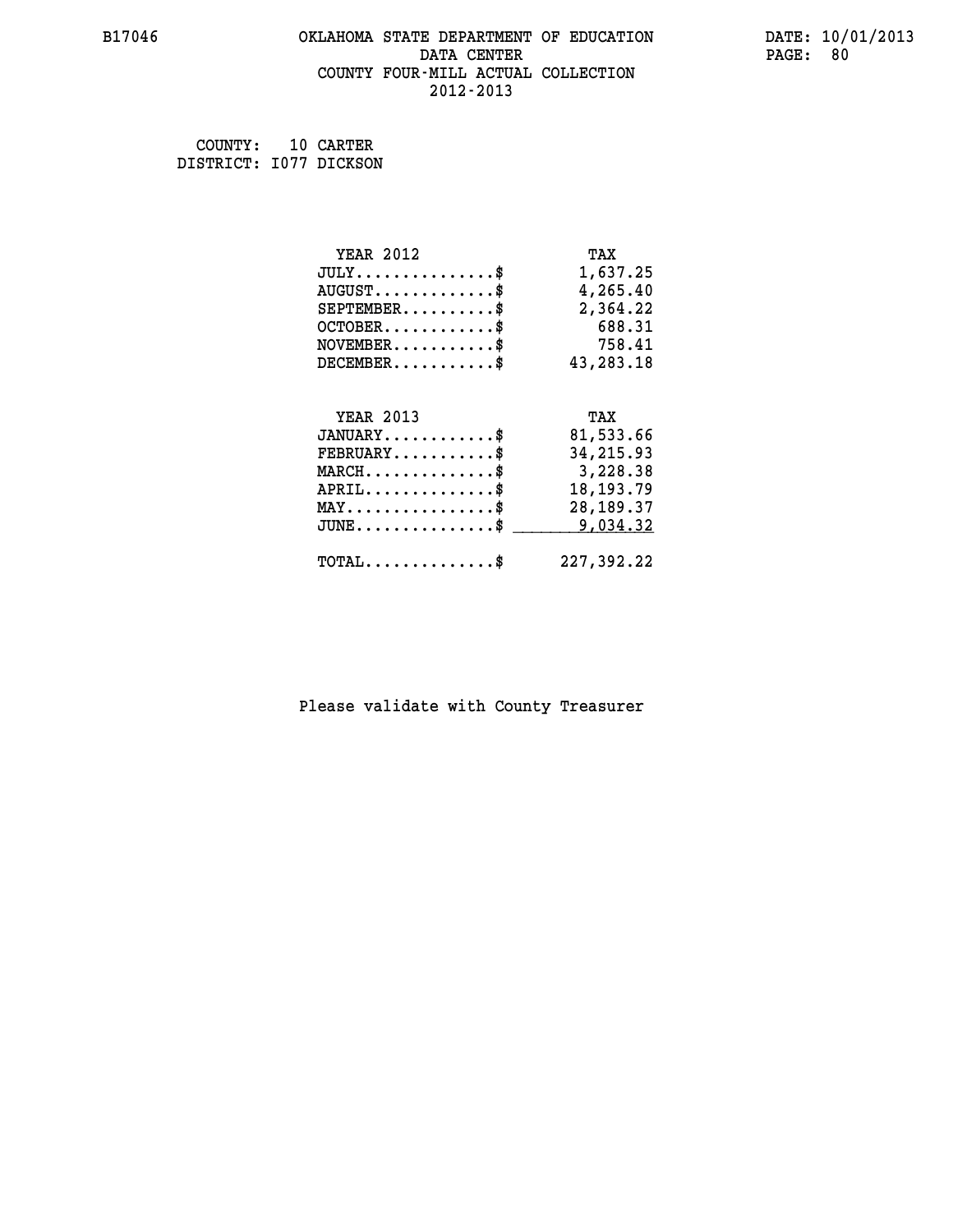### **B17046 OKLAHOMA STATE DEPARTMENT OF EDUCATION DATE: 10/01/2013 DATA CENTER** PAGE: 81  **COUNTY FOUR-MILL ACTUAL COLLECTION 2012-2013**

 **COUNTY: 10 CARTER**

 **\*\*\*\*\*\* TOTALS \*\*\*\*\*\***

| <b>YEAR 2012</b> | TAX        |
|------------------|------------|
| $JULY$           | 11,209.77  |
| $AUGUST$ \$      | 29,144.84  |
| $SEPTEMENT.$ \$  | 15,929.68  |
| $OCTOBER$ \$     | 4,637.65   |
| $NOVEMBER$ $\$\$ | 5,110.06   |
| $DECEMBER$       | 291,639.37 |

## **YEAR 2013**

| <b>YEAR 2013</b>                                        | TAX        |
|---------------------------------------------------------|------------|
| $JANUARY$ \$                                            | 549,368.91 |
| $FEBRUARY$                                              | 230,544.74 |
| $MARCH$ \$                                              | 21,752.64  |
| $APRIL$ \$                                              | 122,588.69 |
| $\texttt{MAX} \dots \dots \dots \dots \text{*}$         | 189,938.20 |
| JUNE\$ 60,872.86                                        |            |
| $\texttt{TOTAL} \dots \dots \dots \dots \$ 1,532,737.41 |            |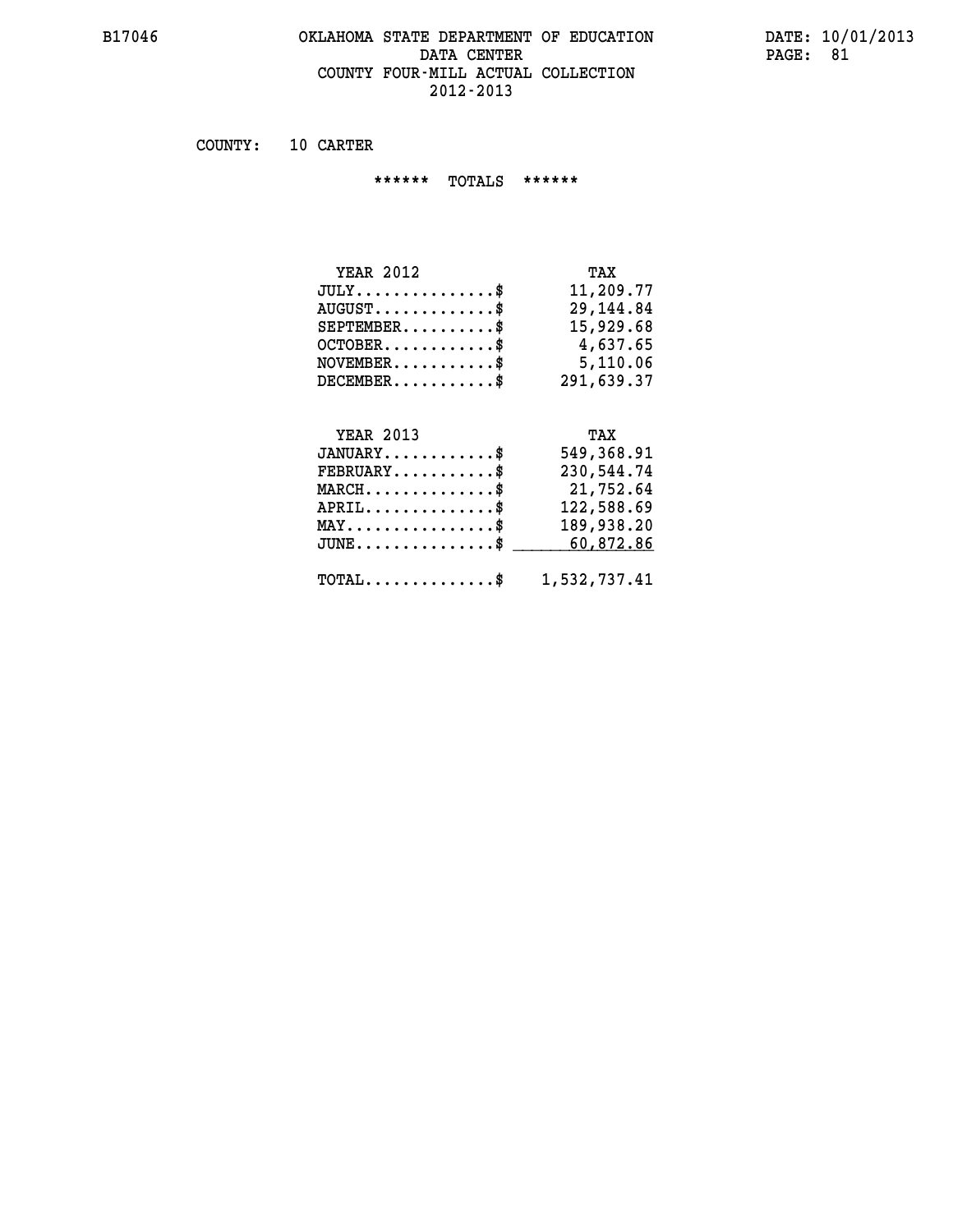### **B17046 OKLAHOMA STATE DEPARTMENT OF EDUCATION DATE: 10/01/2013 DATA CENTER** PAGE: 82  **COUNTY FOUR-MILL ACTUAL COLLECTION 2012-2013**

 **COUNTY: 11 CHEROKEE DISTRICT: C010 LOWREY**

| <b>YEAR 2012</b>                           | TAX       |
|--------------------------------------------|-----------|
| $JULY$ \$                                  | 97.01     |
| $AUGUST$ \$                                | 154.22    |
| $SEPTEMBER$ \$                             | 125.25    |
| $OCTOBER$ \$                               | 50.13     |
| $NOVEMBER$ \$                              | 30.64     |
| $DECEMBER$ \$                              | 74.77     |
|                                            |           |
| <b>YEAR 2013</b>                           | TAX       |
| $JANUARY$ \$                               | 6,008.32  |
| $FEBRUARY$                                 | 4,311.91  |
| $MARCH$ \$                                 | 437.29    |
| $APRIL \ldots \ldots \ldots$ \$            | 1,149.91  |
| $MAX \dots \dots \dots \dots \dots$        | 624.26    |
| $JUNE$ \$                                  | 123.28    |
| $\texttt{TOTAL} \dots \dots \dots \dots \$ | 13,186.99 |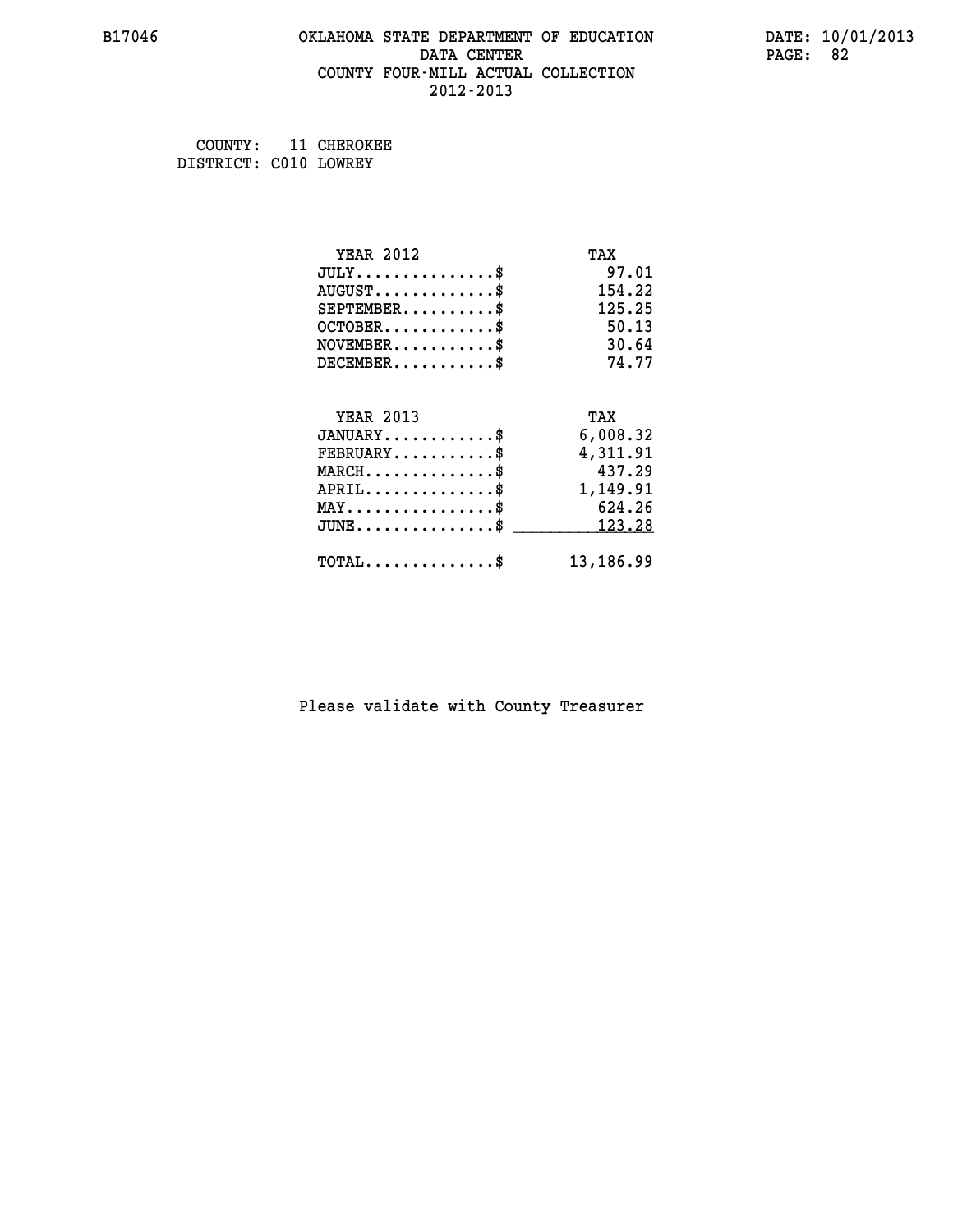### **B17046 OKLAHOMA STATE DEPARTMENT OF EDUCATION DATE: 10/01/2013 DATA CENTER** PAGE: 83  **COUNTY FOUR-MILL ACTUAL COLLECTION 2012-2013**

 **COUNTY: 11 CHEROKEE DISTRICT: C014 NORWOOD**

| <b>YEAR 2012</b>                    | TAX       |
|-------------------------------------|-----------|
| $JULY$ \$                           | 117.33    |
| $AUGUST$ \$                         | 556.41    |
| $SEPTEMBER$ \$                      | 154.06    |
| $OCTOBER$ \$                        | 61.66     |
| $NOVEMBER$ \$                       | 37.70     |
| $DECEMBER$ \$                       | 91.97     |
|                                     |           |
| <b>YEAR 2013</b>                    | TAX       |
| $JANUARY$ \$                        | 7,390.78  |
| $FEBRUARY$                          | 5,303.45  |
| $MARCH$ \$                          | 537.90    |
| $APRIL$ \$                          | 1,414.49  |
| $MAX \dots \dots \dots \dots \dots$ | 767.90    |
| $JUNE$ \$                           | 151.64    |
| $TOTAL$ \$                          | 16,585.29 |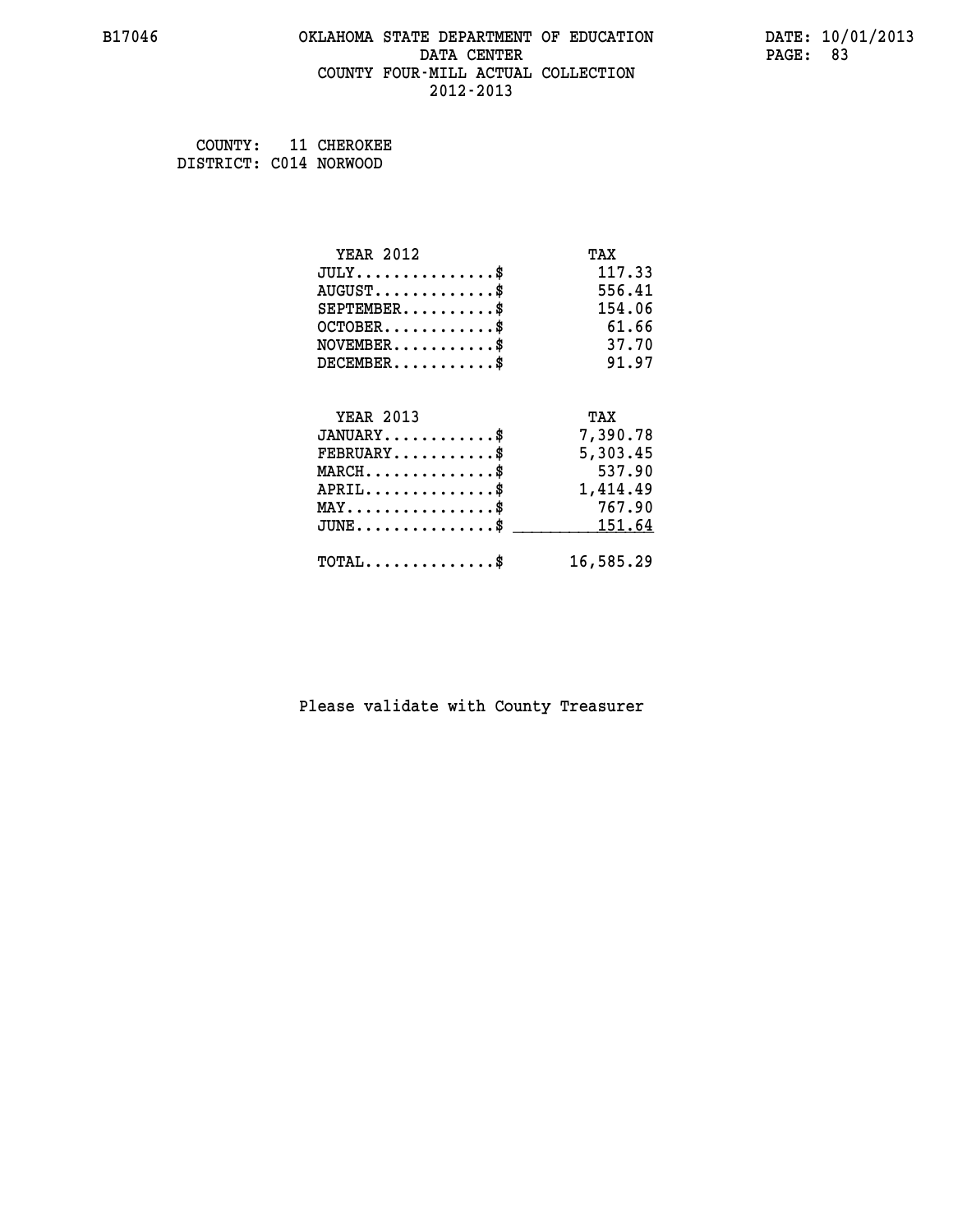## **B17046 OKLAHOMA STATE DEPARTMENT OF EDUCATION DATE: 10/01/2013 DATA CENTER** PAGE: 84  **COUNTY FOUR-MILL ACTUAL COLLECTION 2012-2013**

 **COUNTY: 11 CHEROKEE DISTRICT: C021 WOODALL**

| <b>YEAR 2012</b>                                                          | TAX       |
|---------------------------------------------------------------------------|-----------|
| $JULY$ \$                                                                 | 331.33    |
| $AUGUST$ \$                                                               | 537.25    |
| $SEPTEMBER$ \$                                                            | 436.31    |
| $OCTOBER$ \$                                                              | 174.62    |
| $\verb NOVEMBER , \verb , \verb , \verb , \verb , \verb , \verb + \verb $ | 106.76    |
| $DECEMBER$ \$                                                             | 260.49    |
|                                                                           |           |
| <b>YEAR 2013</b>                                                          | TAX       |
| $JANUARY$ \$                                                              | 20,931.31 |
| $FEBRUARY$                                                                | 15,019.62 |
| MARCH\$ 1,523.37                                                          |           |
| $APRIL \ldots \ldots \ldots \ldots \$                                     | 4,005.95  |
| $\texttt{MAX} \dots \dots \dots \dots \dots \$                            | 2,174.74  |
| $JUNE \ldots \ldots \ldots \ldots$ \$ 429.48                              |           |
| $\texttt{TOTAL} \dots \dots \dots \dots \$                                | 45,931.23 |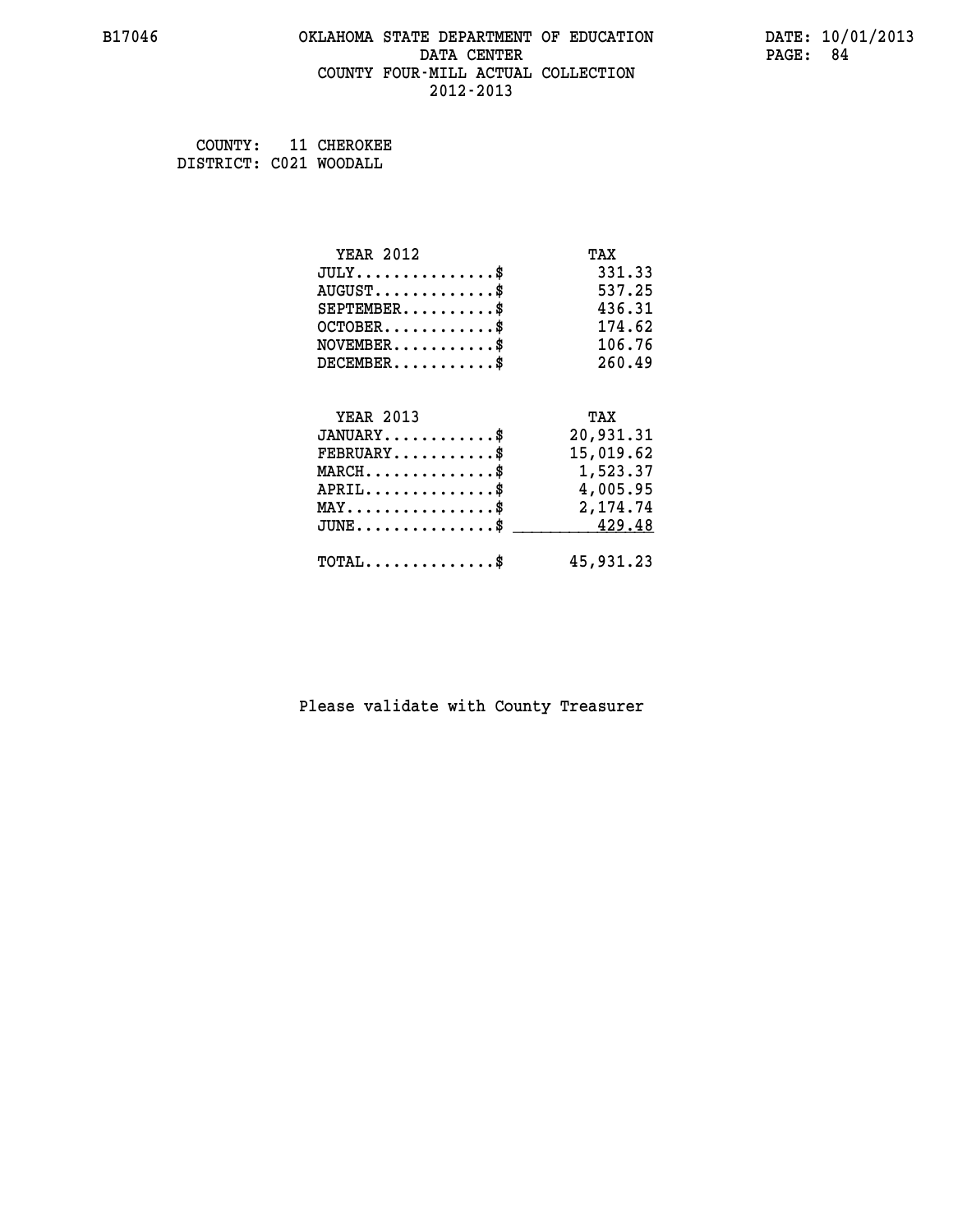### **B17046 OKLAHOMA STATE DEPARTMENT OF EDUCATION DATE: 10/01/2013 DATA CENTER** PAGE: 85  **COUNTY FOUR-MILL ACTUAL COLLECTION 2012-2013**

 **COUNTY: 11 CHEROKEE DISTRICT: C026 SHADY GROVE**

| <b>YEAR 2012</b>                           | TAX        |
|--------------------------------------------|------------|
| $JULY$ \$                                  | 97.47      |
| $AUGUST$ \$                                | 153.48     |
| $SEPTEMENT.$ \$                            | 124.66     |
| $OCTOBER$ \$                               | 49.88      |
| $NOVEMBER$ \$                              | 30.53      |
| $DECEMBER$ \$                              | 74.44      |
|                                            |            |
| <b>YEAR 2013</b>                           | TAX        |
| $JANUARY$ \$                               | 5,979.32   |
| $FEBRUARY$                                 | 4,290.57   |
| $MARCH$ \$                                 | 435.18     |
| $APRIL$ \$                                 | 1,144.39   |
| $MAX \dots \dots \dots \dots \dots$        | 621.21     |
| $JUNE$ \$                                  | 122.70     |
| $\texttt{TOTAL} \dots \dots \dots \dots \$ | 13, 123.83 |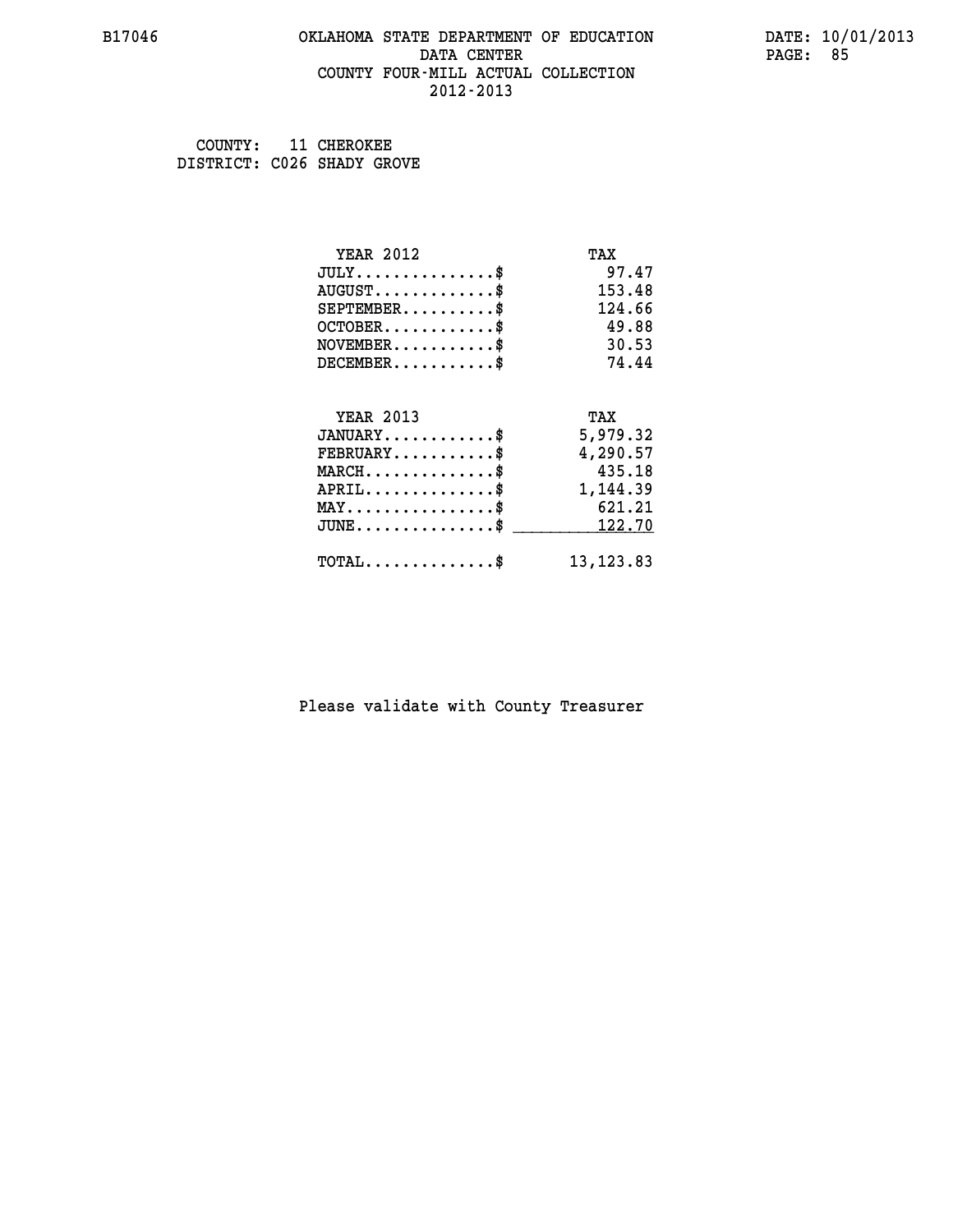### **B17046 OKLAHOMA STATE DEPARTMENT OF EDUCATION DATE: 10/01/2013 DATA CENTER** PAGE: 86  **COUNTY FOUR-MILL ACTUAL COLLECTION 2012-2013**

 **COUNTY: 11 CHEROKEE DISTRICT: C031 PEGGS**

| <b>YEAR 2012</b>                                 | TAX       |
|--------------------------------------------------|-----------|
| $JULY$ \$                                        | 160.63    |
| $AUGUST$ \$                                      | 272.12    |
| $SEPTEMENT.$ \$                                  | 220.99    |
| $OCTOBER$ \$                                     | 88.44     |
| $NOVEMBER$ \$                                    | 54.07     |
| $DECEMBER$ \$                                    | 143.72    |
|                                                  |           |
| <b>YEAR 2013</b>                                 | TAX       |
| $JANUARY$                                        | 10,601.78 |
| $FEBRUARY$                                       | 7,607.48  |
| $MARCH$ \$                                       | 771.60    |
| $APRIL$ \$                                       | 2,029.02  |
| $\texttt{MAX} \dots \dots \dots \dots \dots \$   | 1,101.51  |
| $\texttt{JUNE} \dots \dots \dots \dots \dots \$$ | 217.53    |
| $\texttt{TOTAL} \dots \dots \dots \dots \$       | 23,268.89 |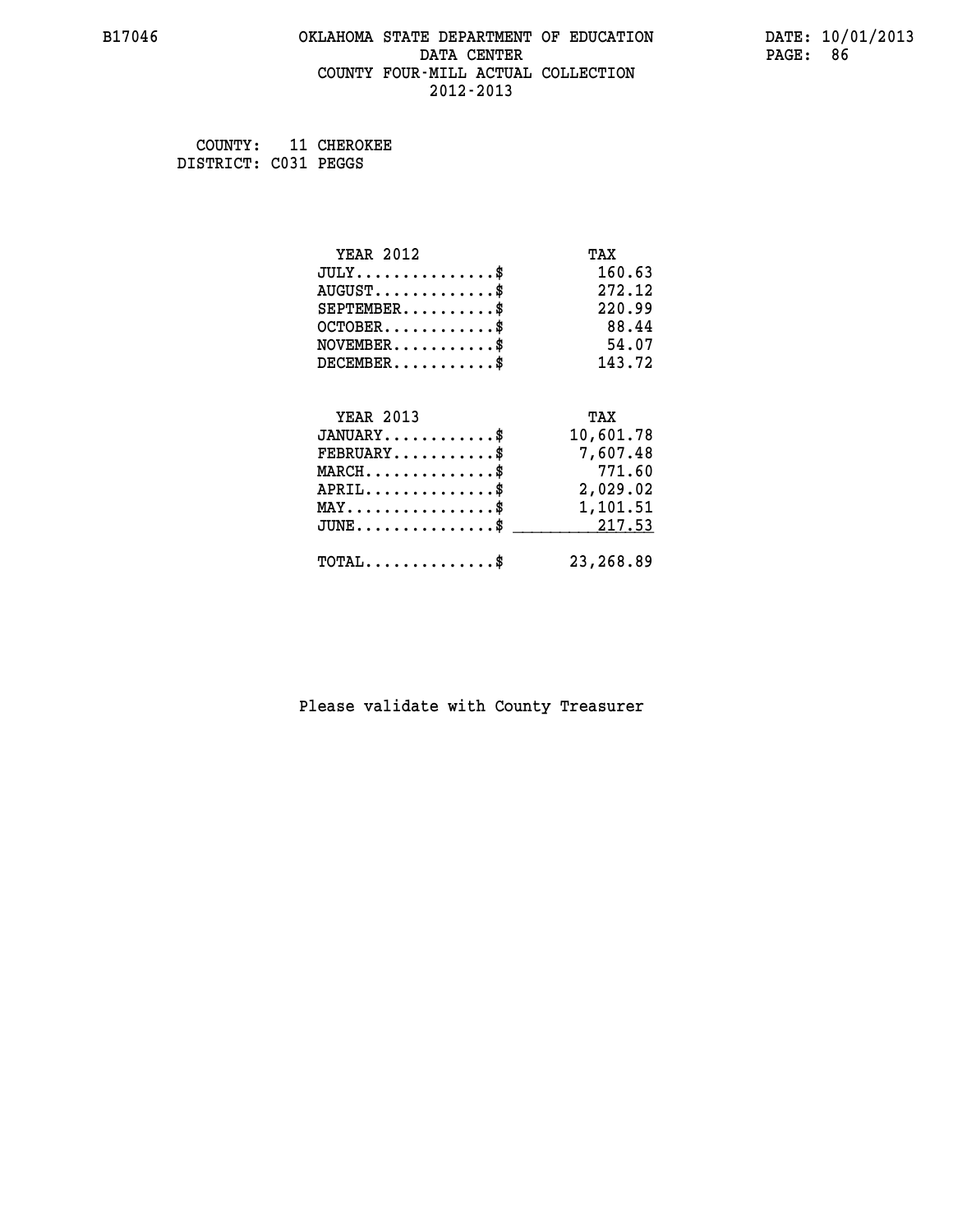### **B17046 OKLAHOMA STATE DEPARTMENT OF EDUCATION DATE: 10/01/2013 DATA CENTER** PAGE: 87  **COUNTY FOUR-MILL ACTUAL COLLECTION 2012-2013**

 **COUNTY: 11 CHEROKEE DISTRICT: C034 GRAND VIEW**

| <b>YEAR 2012</b>                                | TAX       |
|-------------------------------------------------|-----------|
| $JULY$ \$                                       | 268.43    |
| $AUGUST$ \$                                     | 496.71    |
| $SEPTEMBER$ \$                                  | 403.38    |
| $OCTOBER$ \$                                    | 161.44    |
| $NOVEMBER$ \$                                   | 98.70     |
| $DECEMBER$ \$                                   | 240.82    |
|                                                 |           |
| <b>YEAR 2013</b>                                | TAX       |
| $JANUARY$ \$                                    | 19,351.58 |
| $FEBRUARY$                                      | 13,886.46 |
| $MARCH$ \$                                      | 1,408.40  |
| $APRIL \ldots \ldots \ldots \ldots \$           | 3,703.61  |
| $\texttt{MAX} \dots \dots \dots \dots \dots \$$ | 2,010.61  |
| $JUNE$ \$                                       | 397.07    |
| $\texttt{TOTAL} \dots \dots \dots \dots \$      | 42,427.21 |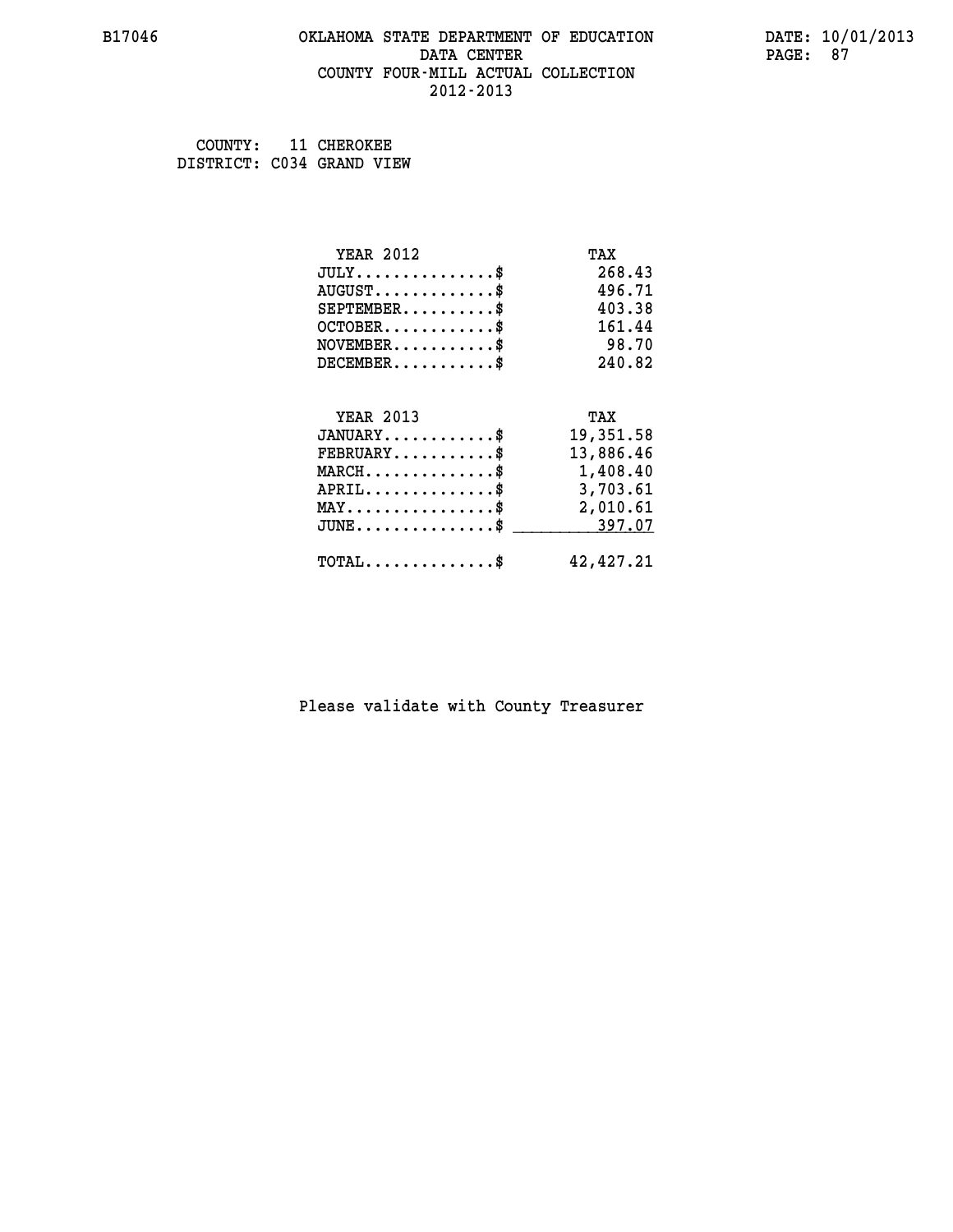### **B17046 OKLAHOMA STATE DEPARTMENT OF EDUCATION DATE: 10/01/2013 DATA CENTER** PAGE: 88  **COUNTY FOUR-MILL ACTUAL COLLECTION 2012-2013**

 **COUNTY: 11 CHEROKEE DISTRICT: C044 BRIGGS**

| <b>YEAR 2012</b>                                 | TAX         |
|--------------------------------------------------|-------------|
| $JULY$ \$                                        | 330.22      |
| $AUGUST$ \$                                      | 505.37      |
| $SEPTEMBER$ \$                                   | 410.42      |
| $OCTOBER$ \$                                     | 164.25      |
| $\texttt{NOVEMBER} \dots \dots \dots \$          | 100.42      |
| $DECEMBER$ \$                                    | 245.03      |
|                                                  |             |
| <b>YEAR 2013</b>                                 | TAX         |
| $JANUARY$ \$                                     | 19,689.01   |
| $FEBRUARY$                                       | 14,128.24   |
| $\texttt{MARCH}\ldots\ldots\ldots\ldots\text{*}$ | 1,432.97    |
| $APRIL \ldots \ldots \ldots \ldots \$            | 3,768.20    |
| $\texttt{MAX} \dots \dots \dots \dots \dots \$   | 2,045.67    |
| $JUNE \ldots \ldots \ldots \ldots \ast$          | 403.99      |
| $\texttt{TOTAL} \dots \dots \dots \dots \$       | 43, 223. 79 |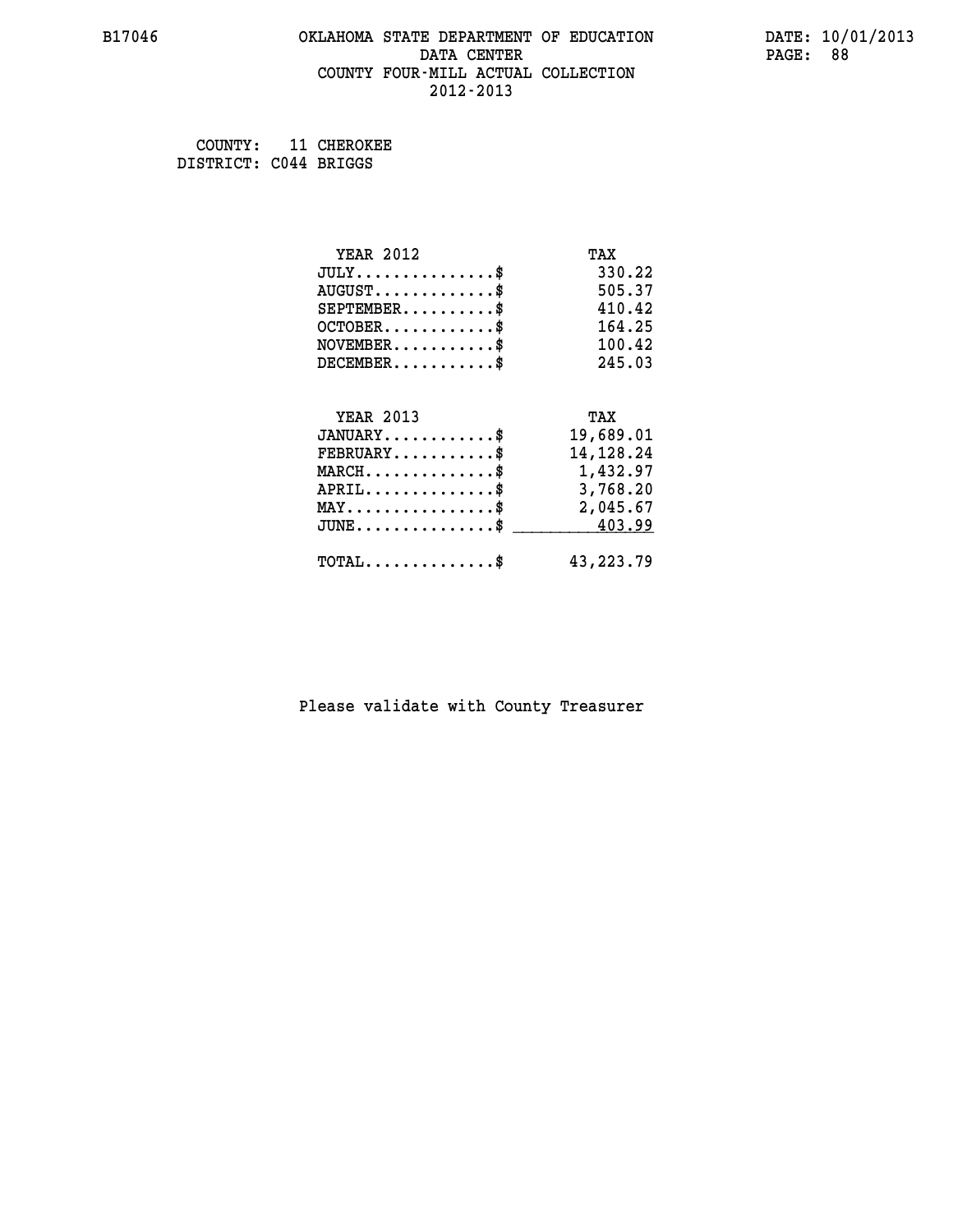### **B17046 OKLAHOMA STATE DEPARTMENT OF EDUCATION DATE: 10/01/2013 DATA CENTER** PAGE: 89  **COUNTY FOUR-MILL ACTUAL COLLECTION 2012-2013**

 **COUNTY: 11 CHEROKEE DISTRICT: C066 TENKILLER**

| <b>YEAR 2012</b>                               | TAX       |
|------------------------------------------------|-----------|
| $JULY$ \$                                      | 204.18    |
| $AUGUST$ \$                                    | 675.66    |
| $SEPTEMBER$ \$                                 | 276.62    |
| $OCTOBER$ \$                                   | 110.71    |
| $NOVEMBER$ \$                                  | 67.68     |
| $DECEMBER$ \$                                  | 165.15    |
|                                                |           |
| <b>YEAR 2013</b>                               | TAX       |
| $JANUARY$ \$                                   | 13,270.43 |
| $FEBRUARY$                                     | 9,544.86  |
| $MARCH$ \$                                     | 965.82    |
| $APRIL$ \$                                     | 2,539.77  |
| $\texttt{MAX} \dots \dots \dots \dots \dots \$ | 1,378.79  |
| $\texttt{JUNE}\dots\dots\dots\dots\dots\$      | 272.29    |
| $TOTAL$ \$                                     | 29,471.96 |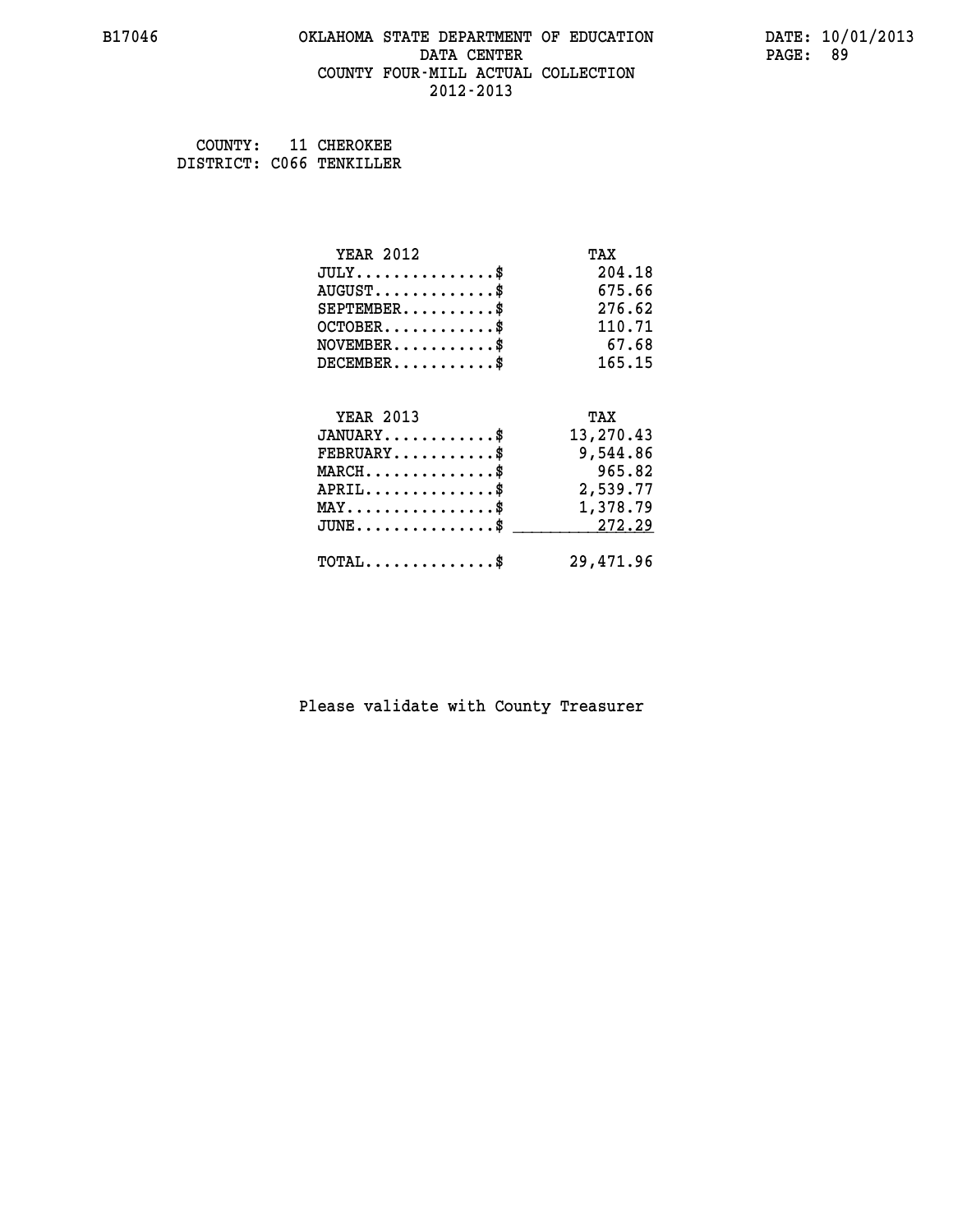## **B17046 OKLAHOMA STATE DEPARTMENT OF EDUCATION DATE: 10/01/2013 DATA CENTER** PAGE: 90  **COUNTY FOUR-MILL ACTUAL COLLECTION 2012-2013**

 **COUNTY: 11 CHEROKEE DISTRICT: I006 KEYS**

| <b>YEAR 2012</b>                                 | TAX       |
|--------------------------------------------------|-----------|
| $JULY$ \$                                        | 565.49    |
| $AUGUST$ \$                                      | 2,671.47  |
| $SEPTEMBER$ \$                                   | 749.64    |
| $OCTOBER$ \$                                     | 300.02    |
| $NOVEMBER$ \$                                    | 183.42    |
| $DECEMBER$ \$                                    | 447.56    |
|                                                  |           |
| <b>YEAR 2013</b>                                 | TAX       |
| $JANUARY$                                        | 35,962.95 |
| $FEBRUARY$                                       | 25,822.16 |
| $MARCH$ \$                                       | 2,617.37  |
| $APRIL \ldots \ldots \ldots \ldots$              | 6,882.80  |
| $\texttt{MAX} \dots \dots \dots \dots \dots \$   | 3,736.51  |
| $\texttt{JUNE} \dots \dots \dots \dots \dots \$$ | 737.90    |
| $\texttt{TOTAL} \dots \dots \dots \dots \$       | 80,677.29 |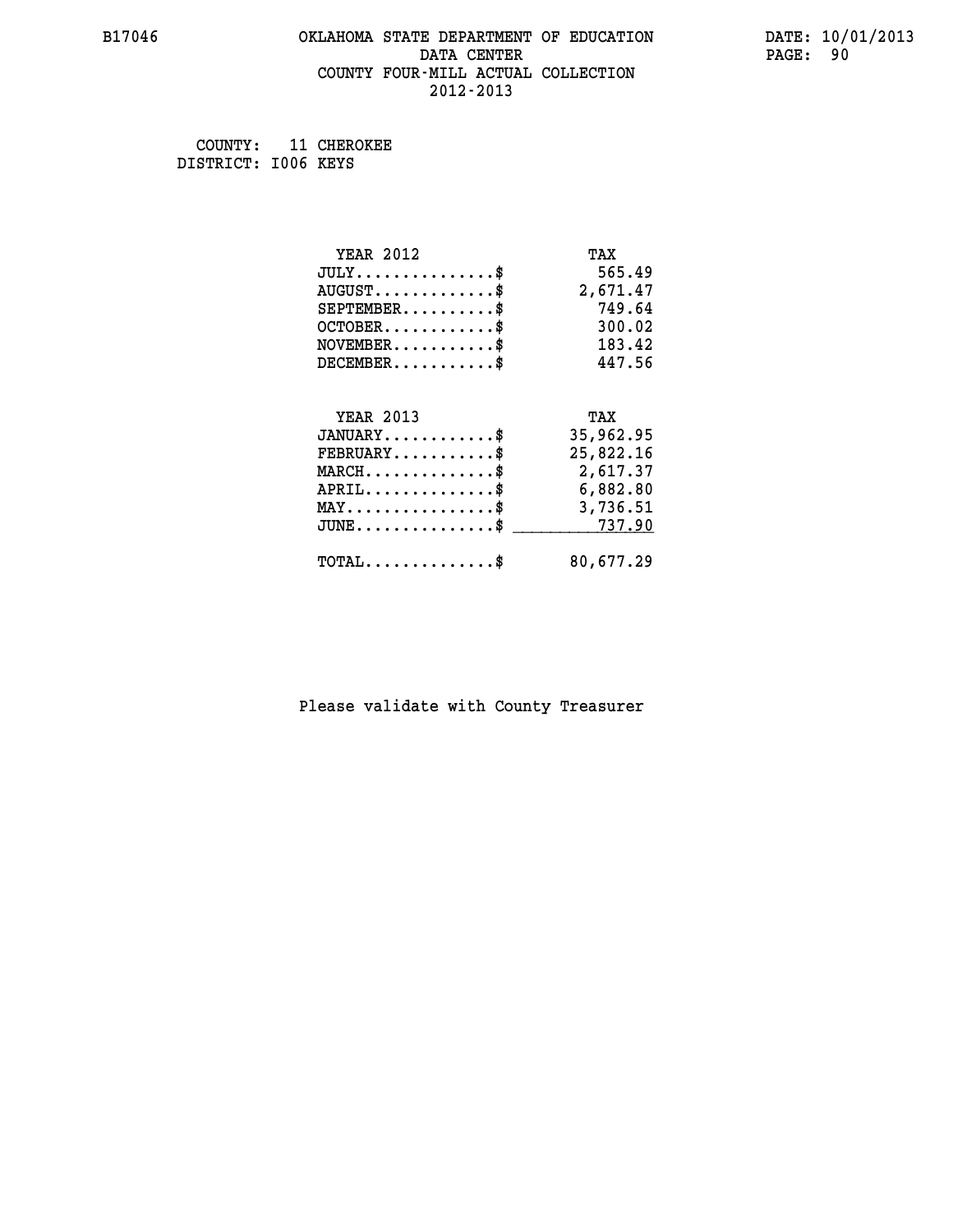### **B17046 OKLAHOMA STATE DEPARTMENT OF EDUCATION DATE: 10/01/2013 DATA CENTER** PAGE: 91  **COUNTY FOUR-MILL ACTUAL COLLECTION 2012-2013**

 **COUNTY: 11 CHEROKEE DISTRICT: I016 HULBERT**

| <b>YEAR 2012</b>                                   | TAX        |
|----------------------------------------------------|------------|
| $JULY$ \$                                          | 388.42     |
| $AUGUST$ \$                                        | 2,008.51   |
| $SEPTEMBER$ \$                                     | 505.56     |
| $OCTOBER$ \$                                       | 202.34     |
| $NOVEMBER$ \$                                      | 123.70     |
| $DECEMBER$ \$                                      | 301.83     |
|                                                    |            |
| <b>YEAR 2013</b>                                   | TAX        |
| $JANUARY$ \$                                       | 24, 253.49 |
| $FEBRUARY$                                         | 17,404.20  |
| $MARCH$ \$                                         | 1,765.17   |
| $APRIL$ \$                                         | 4,641.77   |
| $\texttt{MAX} \dots \dots \dots \dots \dots \$     | 2,519.91   |
| $\texttt{JUNE} \dots \dots \dots \dots \texttt{S}$ | 497.65     |
| $TOTAL$ \$                                         | 54,612.55  |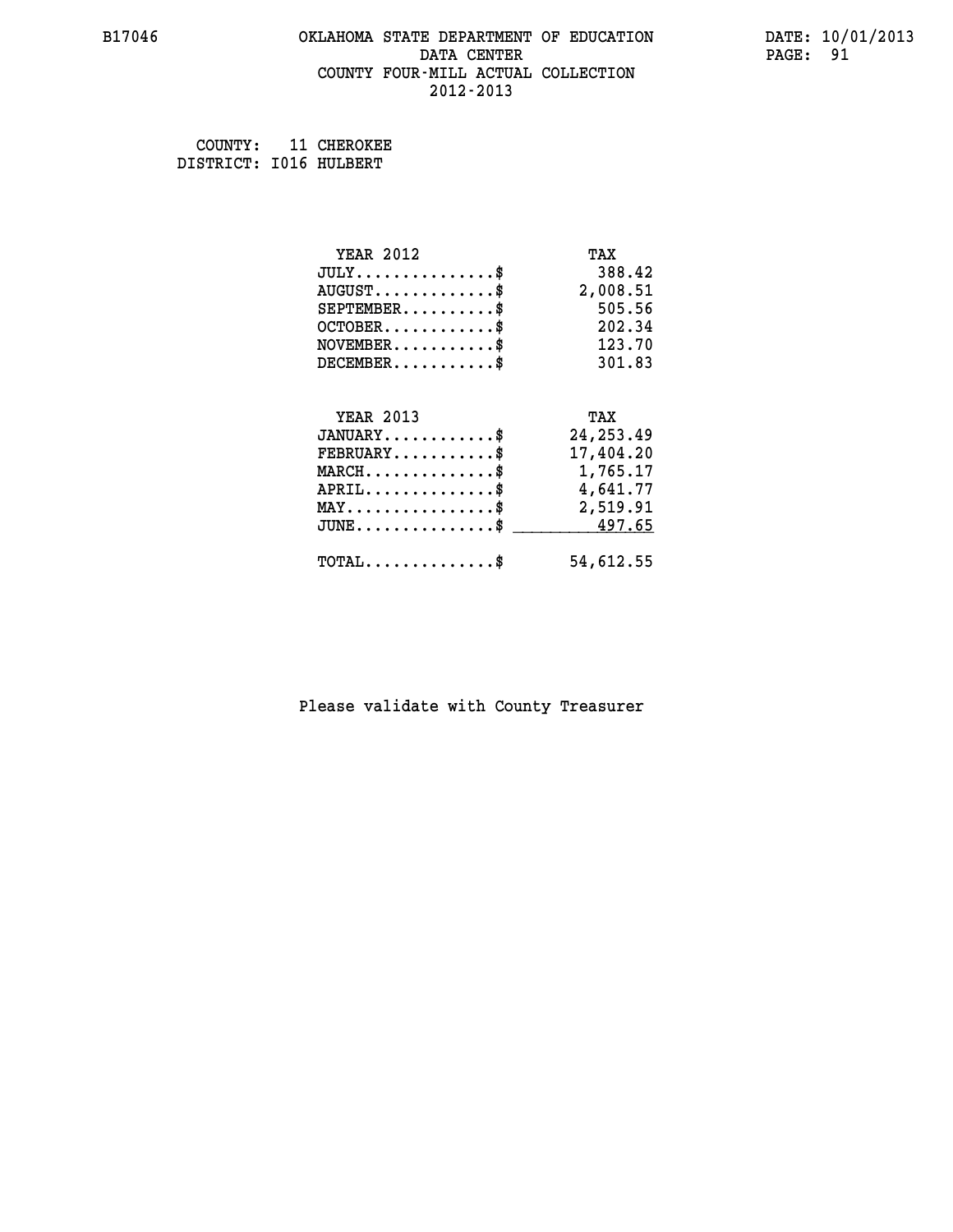### **B17046 OKLAHOMA STATE DEPARTMENT OF EDUCATION DATE: 10/01/2013 DATA CENTER** PAGE: 92  **COUNTY FOUR-MILL ACTUAL COLLECTION 2012-2013**

 **COUNTY: 11 CHEROKEE DISTRICT: I035 TAHLEQUAH**

| <b>YEAR 2012</b>                                   | TAX        |
|----------------------------------------------------|------------|
| $JULY$ \$                                          | 2,270.76   |
| $AUGUST$ \$                                        | 4,203.77   |
| $SEPTEMBER$ \$                                     | 2,932.71   |
| $OCTOBER$ \$                                       | 1,173.72   |
| $\texttt{NOVEMBER} \dots \dots \dots \$            | 717.58     |
| $DECEMBER$ \$                                      | 1,750.89   |
|                                                    |            |
| <b>YEAR 2013</b>                                   | TAX        |
| $JANUARY$ \$                                       | 140,691.50 |
| $FEBRUARY$ \$                                      | 100,958.32 |
| $MARCH \ldots \ldots \ldots \ldots$                | 10,239.51  |
| $APRIL \ldots \ldots \ldots \ldots$                | 26,926.36  |
| $\texttt{MAX} \dots \dots \dots \dots \dots \$     | 14,617.69  |
| $\texttt{JUNE} \dots \dots \dots \dots \texttt{S}$ | 2,886.77   |
| $\texttt{TOTAL} \dots \dots \dots \dots \$         | 309,369.58 |
|                                                    |            |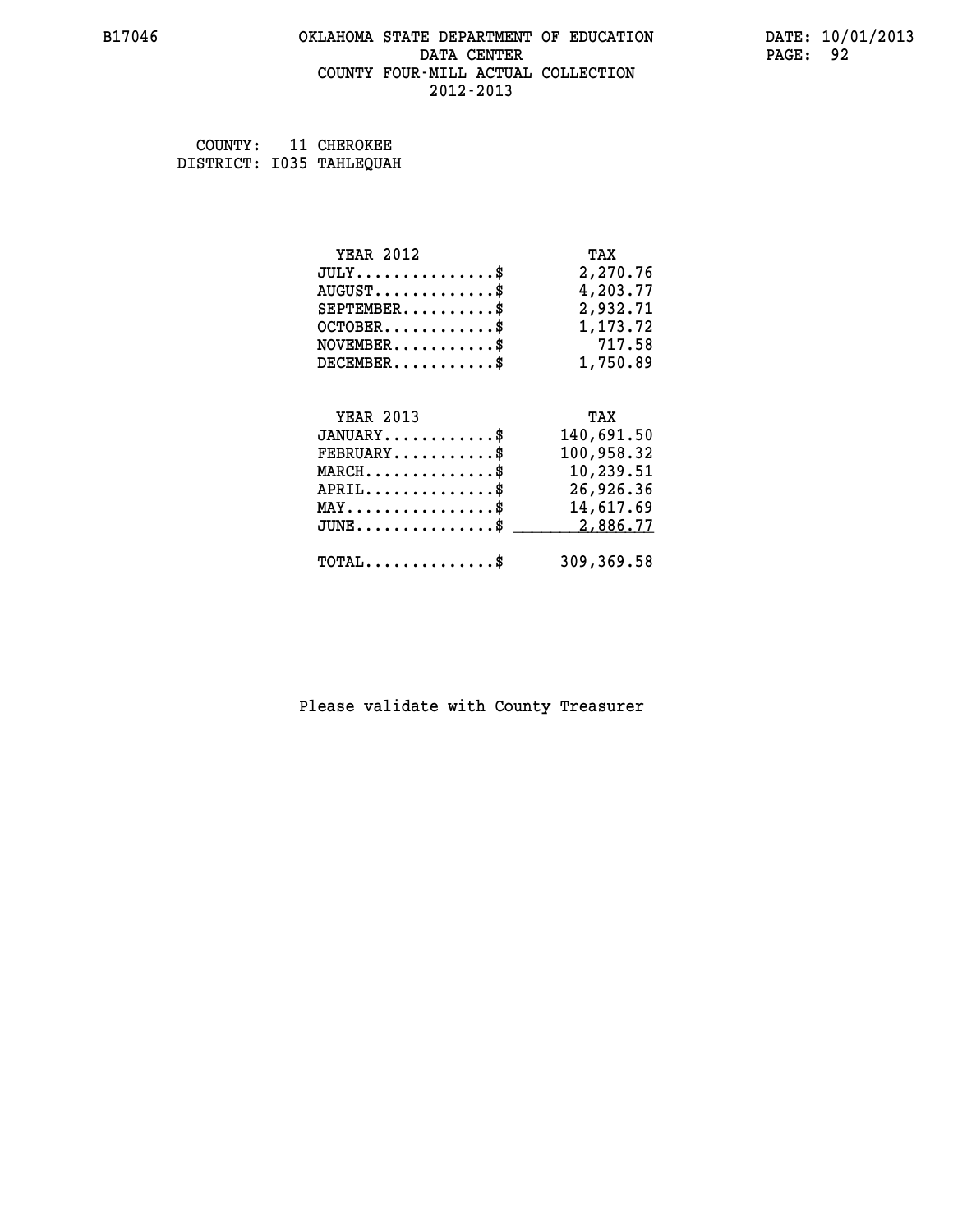### **B17046 OKLAHOMA STATE DEPARTMENT OF EDUCATION DATE: 10/01/2013 DATA CENTER** PAGE: 93  **COUNTY FOUR-MILL ACTUAL COLLECTION 2012-2013**

 **COUNTY: 11 CHEROKEE**

 **\*\*\*\*\*\* TOTALS \*\*\*\*\*\***

| <b>YEAR 2012</b>                 | TAX       |
|----------------------------------|-----------|
| $JULY$                           | 4,831.27  |
| $AUGUST \ldots \ldots \ldots$ \$ | 12,234.97 |
| $SEPTEMBER$ $\$                  | 6,339.60  |
| $OCTOBER$ \$                     | 2,537.21  |
| $NOVEMBER$ \$                    | 1,551.20  |
| $DECEMBER$ \$                    | 3,796.67  |

#### **YEAR 2013 TAX JANUARY............\$ 304,130.47**

| $\texttt{FEBRUARY} \dots \dots \dots \$               | 218,277.27 |
|-------------------------------------------------------|------------|
| $MARCH$ \$                                            | 22,134.58  |
| $APRIL$ \$                                            | 58,206.27  |
| $\texttt{MAX} \dots \dots \dots \dots \dots \text{*}$ | 31,598.80  |
| $JUNE \ldots \ldots \ldots \ldots$ \$ 6,240.30        |            |
| $\texttt{TOTAL} \dots \dots \dots \dots \texttt{S}$   | 671,878.61 |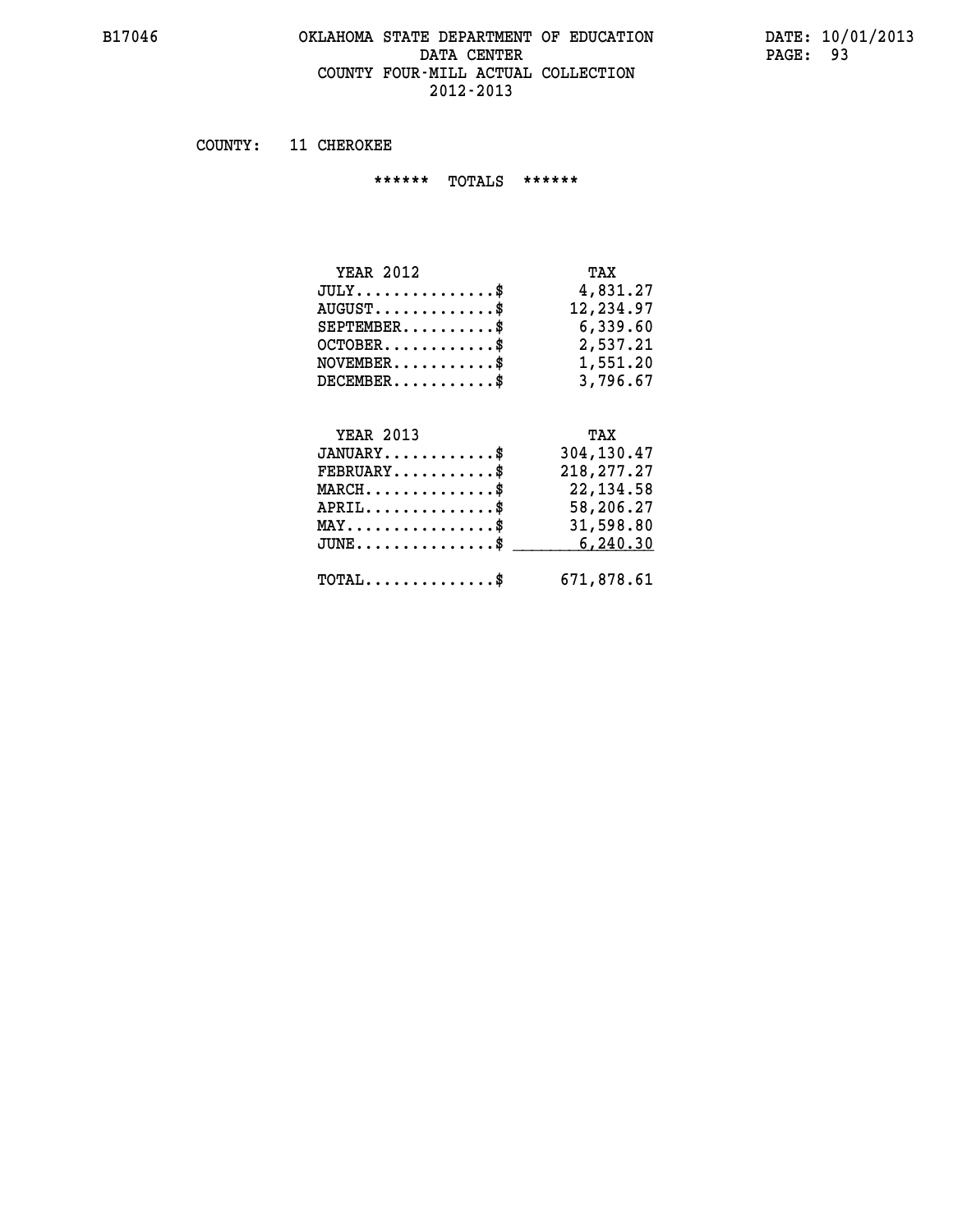## **B17046 OKLAHOMA STATE DEPARTMENT OF EDUCATION DATE: 10/01/2013 DATA CENTER** PAGE: 94  **COUNTY FOUR-MILL ACTUAL COLLECTION 2012-2013**

 **COUNTY: 12 CHOCTAW DISTRICT: C003 GRANT**

| <b>YEAR 2012</b>                               | TAX       |
|------------------------------------------------|-----------|
| $JULY$ \$                                      | 137.11    |
| $AUGUST$ \$                                    | 54.87     |
| $SEPTEMENT.$ \$                                | 248.91    |
| $OCTOBER$ \$                                   | 172.58    |
| $NOVEMBER$ \$                                  | 68.16     |
| $DECEMBER$ \$                                  | 59.31     |
|                                                |           |
| <b>YEAR 2013</b>                               | TAX       |
| $JANUARY$ \$                                   | 7,507.70  |
| $FEBRUARY$                                     | 5,459.91  |
| $MARCH$ \$                                     | 809.06    |
| $APRIL \ldots \ldots \ldots \$                 | 2,136.56  |
| $\texttt{MAX} \dots \dots \dots \dots \dots \$ | 1,975.53  |
| $JUNE$ \$                                      | 491.39    |
| $\texttt{TOTAL} \dots \dots \dots \dots \$     | 19,121.09 |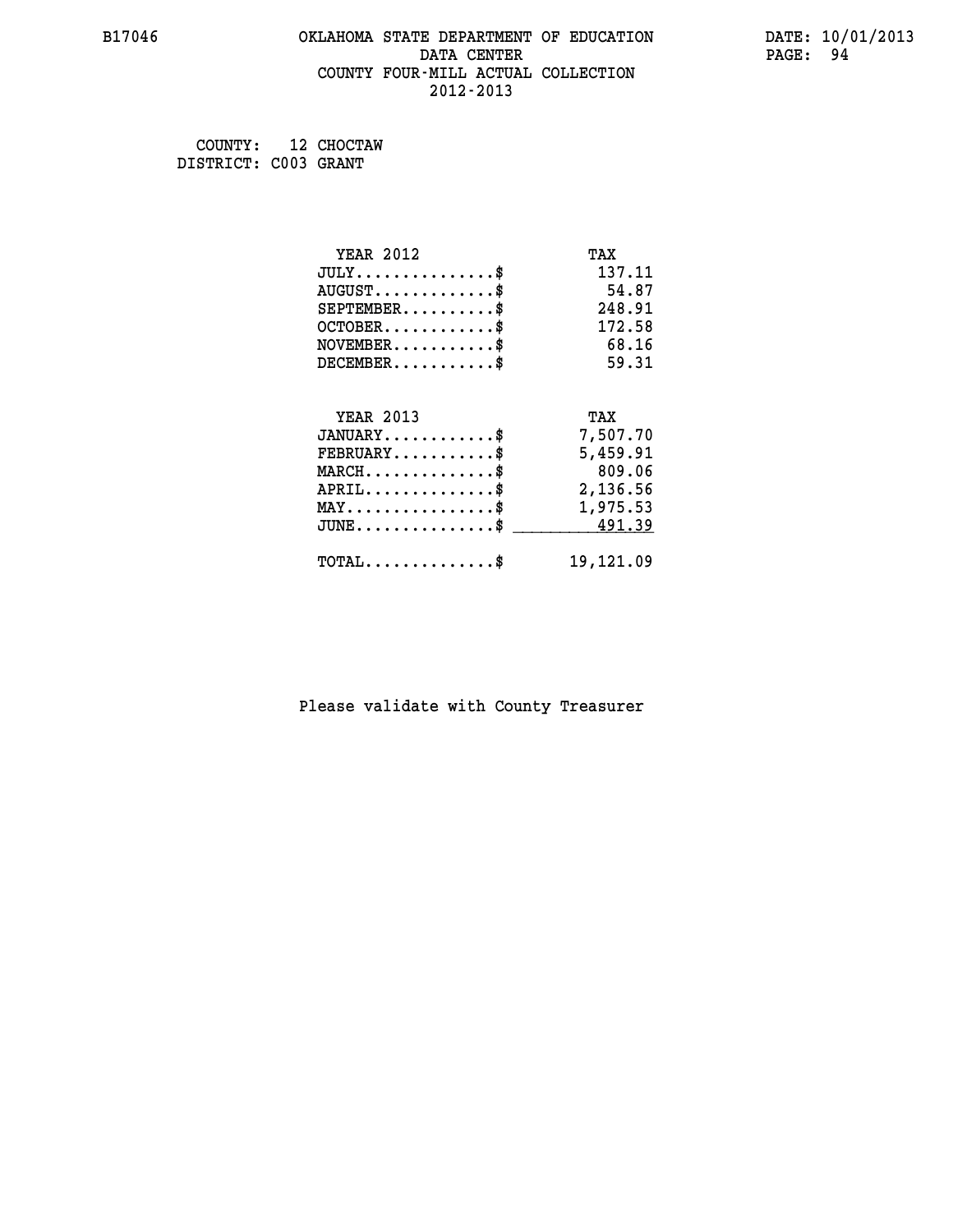## **B17046 OKLAHOMA STATE DEPARTMENT OF EDUCATION DATE: 10/01/2013 DATA CENTER** PAGE: 95  **COUNTY FOUR-MILL ACTUAL COLLECTION 2012-2013**

 **COUNTY: 12 CHOCTAW DISTRICT: C021 SWINK**

| <b>YEAR 2012</b>                                | TAX       |
|-------------------------------------------------|-----------|
| $JULY$ \$                                       | 46.30     |
| $AUGUST$ \$                                     | 17.96     |
| $SEPTEMBER$ \$                                  | 79.90     |
| $OCTOBER$ \$                                    | 56.95     |
| $NOVEMBER$ \$                                   | 22.40     |
| $DECEMBER$ \$                                   | 28.37     |
|                                                 |           |
| <b>YEAR 2013</b>                                | TAX       |
| $JANUARY$ \$                                    | 4,342.76  |
| $FEBRUARY$                                      | 3,168.55  |
| $MARCH$ \$                                      | 463.28    |
| $APRIL$ \$                                      | 1,235.67  |
| $\texttt{MAX} \dots \dots \dots \dots \dots \$$ | 1,141.82  |
| $J\text{UNE} \dots \dots \dots \dots \dots \$   | 254.77    |
| $\texttt{TOTAL} \dots \dots \dots \dots \$      | 10,858.73 |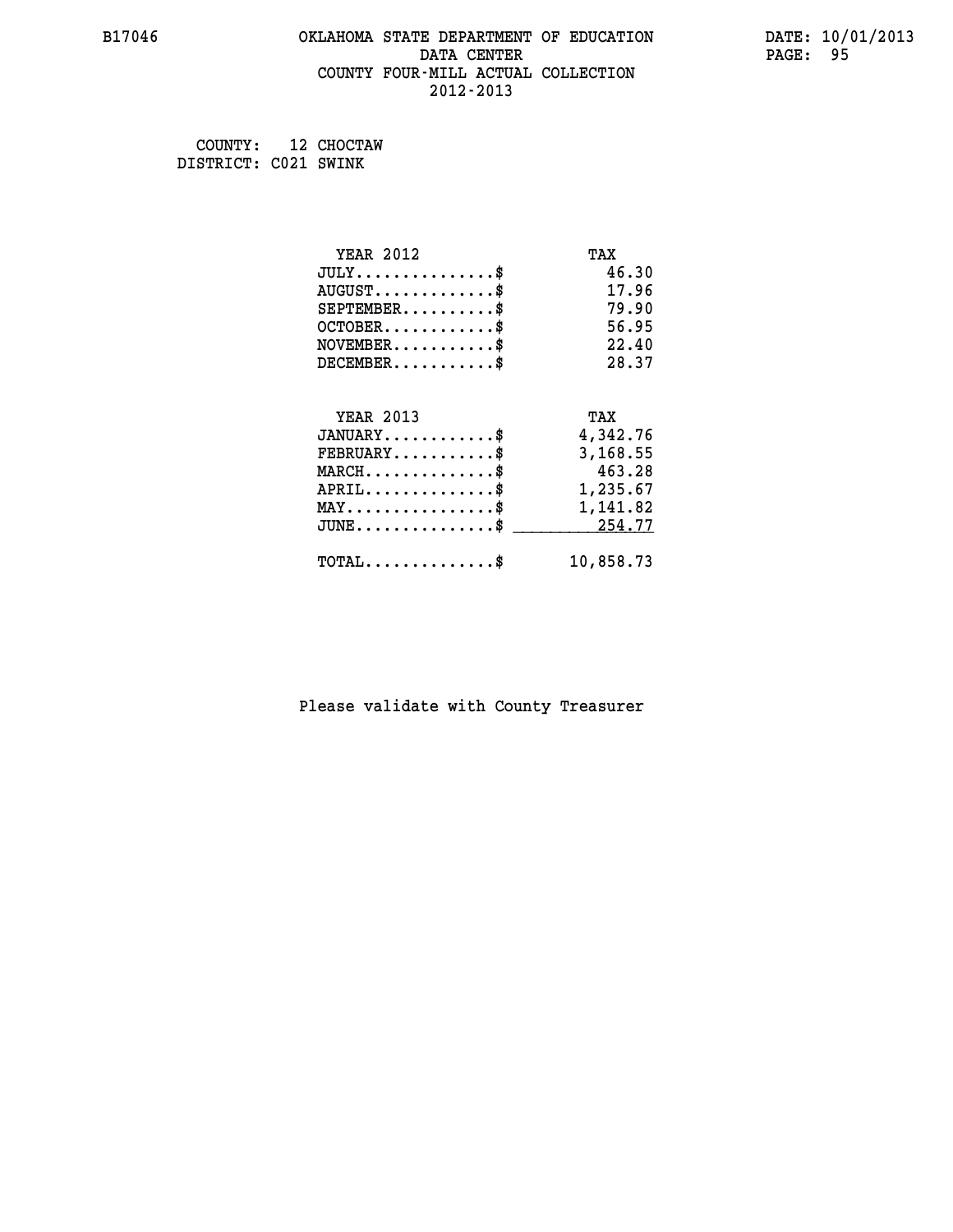### **B17046 OKLAHOMA STATE DEPARTMENT OF EDUCATION DATE: 10/01/2013 DATA CENTER** PAGE: 96  **COUNTY FOUR-MILL ACTUAL COLLECTION 2012-2013**

 **COUNTY: 12 CHOCTAW DISTRICT: I001 BOSWELL**

| <b>YEAR 2012</b>                                   | TAX       |
|----------------------------------------------------|-----------|
| $JULY$ \$                                          | 207.99    |
| $AUGUST$ \$                                        | 79.22     |
| $SEPTEMBER$ \$                                     | 368.91    |
| $OCTOBER$ \$                                       | 253.11    |
| $NOVEMBER$ \$                                      | 99.13     |
| $DECEMBER$ \$                                      | 90.14     |
|                                                    |           |
| <b>YEAR 2013</b>                                   | TAX       |
| $JANUARY$ \$                                       | 11,959.04 |
| $FEBRUARY$                                         | 8,981.77  |
| $\texttt{MARCH}\ldots\ldots\ldots\ldots\$          | 1,285.46  |
| $APRIL \ldots \ldots \ldots \ldots$                | 3,636.55  |
| $\texttt{MAX} \dots \dots \dots \dots \dots \$     | 3,197.69  |
| $\texttt{JUNE} \dots \dots \dots \dots \texttt{S}$ | 769.29    |
| $\texttt{TOTAL} \dots \dots \dots \dots \$         | 30,928.30 |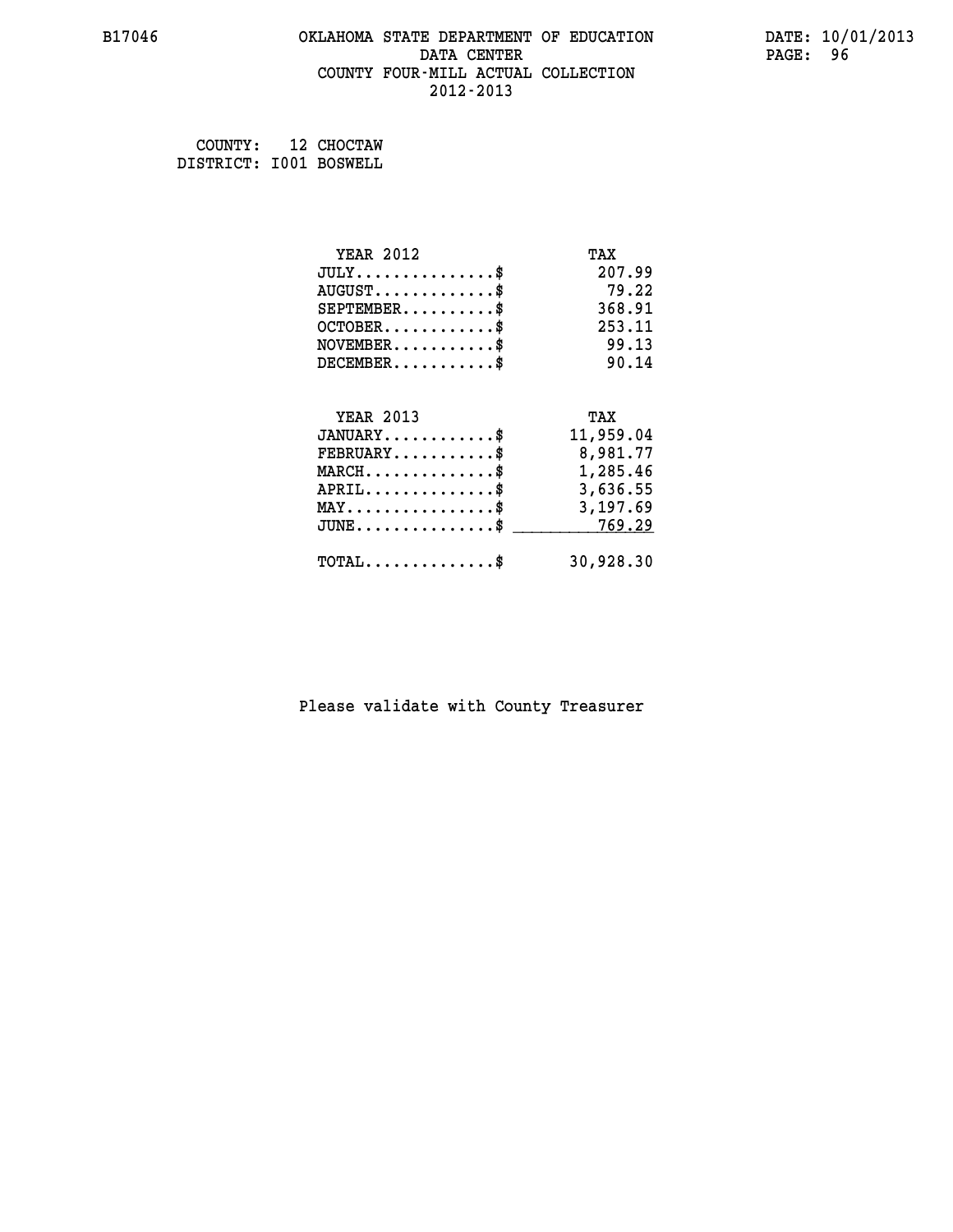### **B17046 OKLAHOMA STATE DEPARTMENT OF EDUCATION DATE: 10/01/2013 DATA CENTER** PAGE: 97  **COUNTY FOUR-MILL ACTUAL COLLECTION 2012-2013**

 **COUNTY: 12 CHOCTAW DISTRICT: I002 FORT TOWSON**

| <b>YEAR 2012</b>                               | TAX       |
|------------------------------------------------|-----------|
| $JULY$ \$                                      | 1,738.85  |
| $AUGUST$ \$                                    | 92.18     |
| $SEPTEMBER$ \$                                 | 425.79    |
| $OCTOBER$ \$                                   | 291.90    |
| $\texttt{NOVEMBER} \dots \dots \dots \$        | 116.22    |
| $DECEMBER$ \$                                  | 108.84    |
|                                                |           |
| <b>YEAR 2013</b>                               | TAX       |
| $JANUARY$ \$                                   | 14,707.05 |
| $FEBRUARY$                                     | 10,703.89 |
| $MARCH$ \$                                     | 1,579.40  |
| $APRIL \ldots \ldots \ldots \ldots \$          | 4,186.10  |
| $\texttt{MAX} \dots \dots \dots \dots \dots \$ | 3,869.41  |
| $JUNE$ \$                                      | 933.30    |
| $\texttt{TOTAL} \dots \dots \dots \dots \$     | 38,752.93 |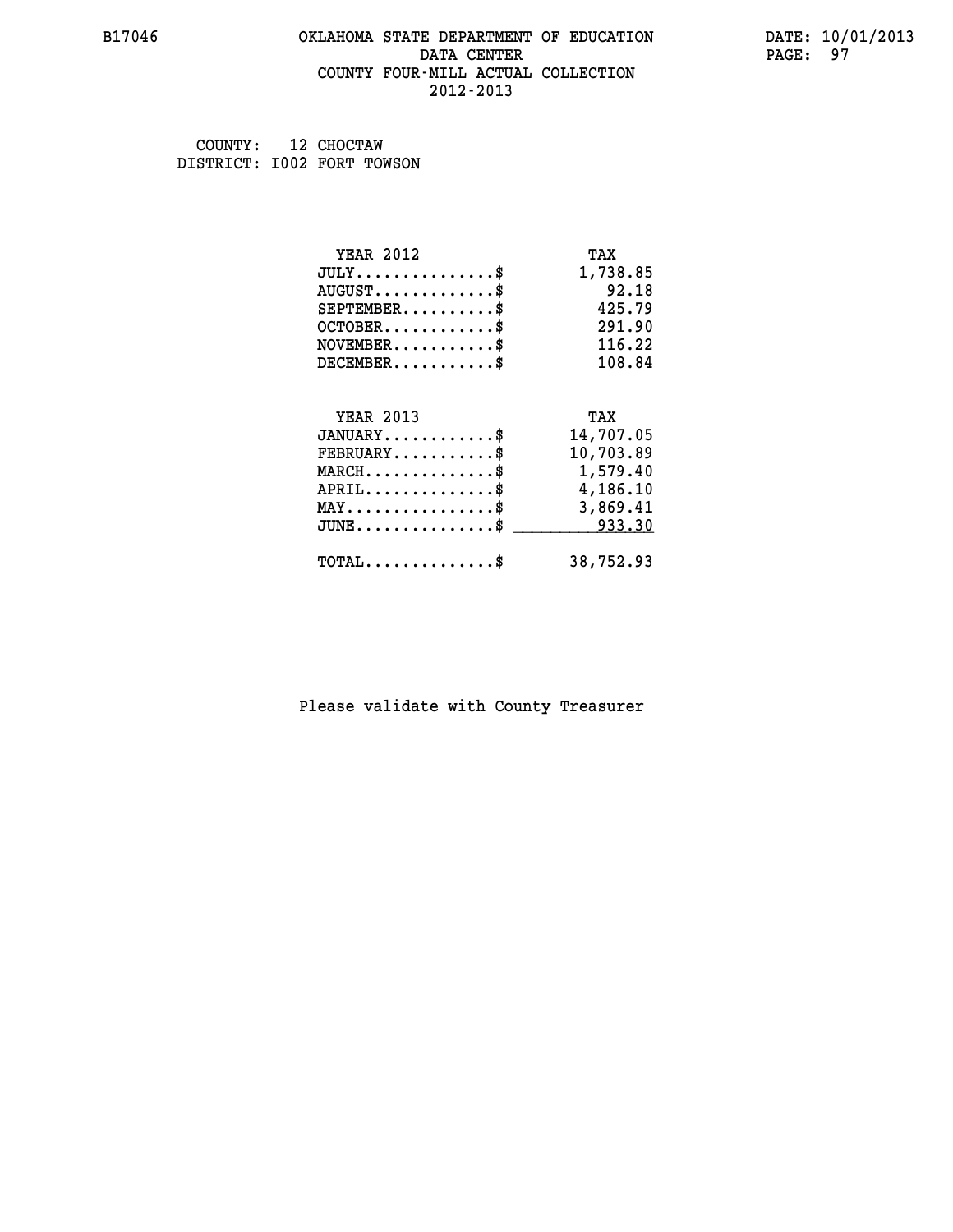## **B17046 OKLAHOMA STATE DEPARTMENT OF EDUCATION DATE: 10/01/2013 DATA CENTER** PAGE: 98  **COUNTY FOUR-MILL ACTUAL COLLECTION 2012-2013**

 **COUNTY: 12 CHOCTAW DISTRICT: I004 SOPER**

| <b>YEAR 2012</b>                               | TAX       |
|------------------------------------------------|-----------|
| $JULY$ \$                                      | 204.70    |
| $AUGUST$ \$                                    | 78.16     |
| $SEPTEMBER$ \$                                 | 362.19    |
| $OCTOBER$ \$                                   | 247.24    |
| $NOVEMBER$ \$                                  | 102.35    |
| $DECEMBER$ \$                                  | 95.25     |
|                                                |           |
| <b>YEAR 2013</b>                               | TAX       |
| $JANUARY$ \$                                   | 12,923.87 |
| $FEBRUARY$ \$                                  | 9,487.10  |
| $MARCH$ \$                                     | 1,375.53  |
| $APRIL \ldots \ldots \ldots \ldots \$          | 3,645.66  |
| $\texttt{MAX} \dots \dots \dots \dots \dots \$ | 3,373.04  |
| $JUNE$ \$                                      | 926.26    |
| $\texttt{TOTAL} \dots \dots \dots \dots$ \$    | 32,821.35 |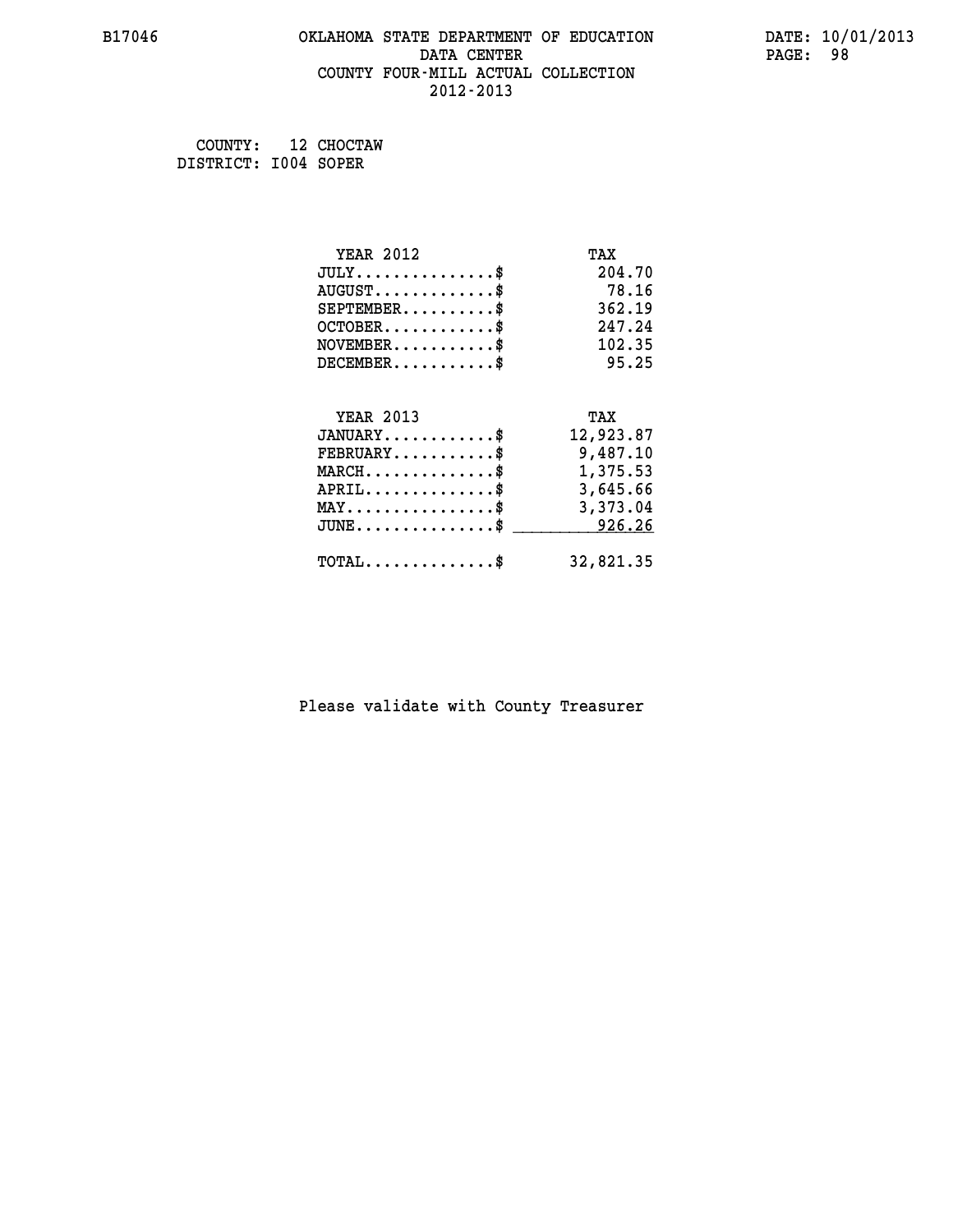## **B17046 OKLAHOMA STATE DEPARTMENT OF EDUCATION DATE: 10/01/2013 DATA CENTER** PAGE: 99  **COUNTY FOUR-MILL ACTUAL COLLECTION 2012-2013**

 **COUNTY: 12 CHOCTAW DISTRICT: I039 HUGO**

| <b>YEAR 2012</b>                               | TAX        |
|------------------------------------------------|------------|
| $JULY$ \$                                      | 3,057.64   |
| $AUGUST$ \$                                    | 256.70     |
| $SEPTEMBER$ \$                                 | 1,171.40   |
| $OCTOBER$ \$                                   | 810.15     |
| $\texttt{NOVEMBER} \dots \dots \dots \$        | 336.55     |
| $DECEMBER$ \$                                  | 305.77     |
|                                                |            |
| <b>YEAR 2013</b>                               | TAX        |
| $JANUARY$ \$                                   | 40,565.89  |
| $FEBRUARY$ \$                                  | 29,505.73  |
| $MARCH \ldots \ldots \ldots \ldots \$          | 4,357.84   |
| $APRIL$ \$                                     | 11,542.31  |
| $\texttt{MAX} \dots \dots \dots \dots \dots \$ | 10,672.69  |
| $JUNE$ \$                                      | 2,616.00   |
| $TOTAL$ \$                                     | 105,198.67 |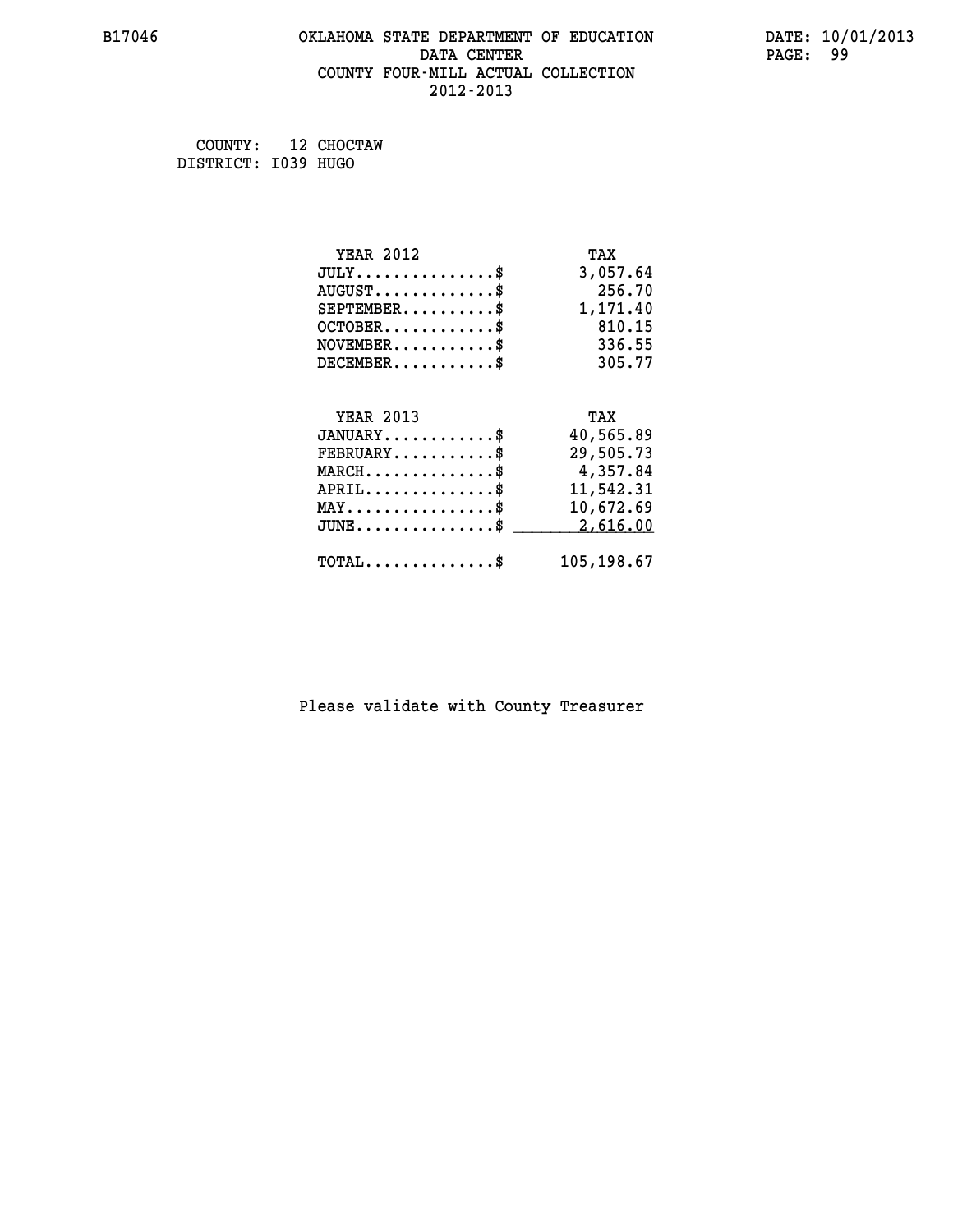### **B17046 OKLAHOMA STATE DEPARTMENT OF EDUCATION DATE: 10/01/2013 DATA CENTER** PAGE: 100  **COUNTY FOUR-MILL ACTUAL COLLECTION 2012-2013**

 **COUNTY: 12 CHOCTAW**

 **\*\*\*\*\*\* TOTALS \*\*\*\*\*\***

| TAX      |
|----------|
| 5,392.59 |
| 579.09   |
| 2,657.10 |
| 1,831.93 |
| 744.81   |
| 687.68   |
|          |

# **YEAR 2013 TAX**

| $JANUARY$                                        | 92,006.31  |
|--------------------------------------------------|------------|
| $FEBRUARY$ \$                                    | 67,306.95  |
| $MARCH$ \$                                       | 9,870.57   |
| $APRIL$                                          | 26,382.85  |
| $MAX \dots \dots \dots \dots \dots \$            | 24,230.18  |
| $JUNE \dots \dots \dots \dots \$ 5,991.01        |            |
| $\texttt{TOTAL} \dots \dots \dots \dots \dots \$ | 237,681.07 |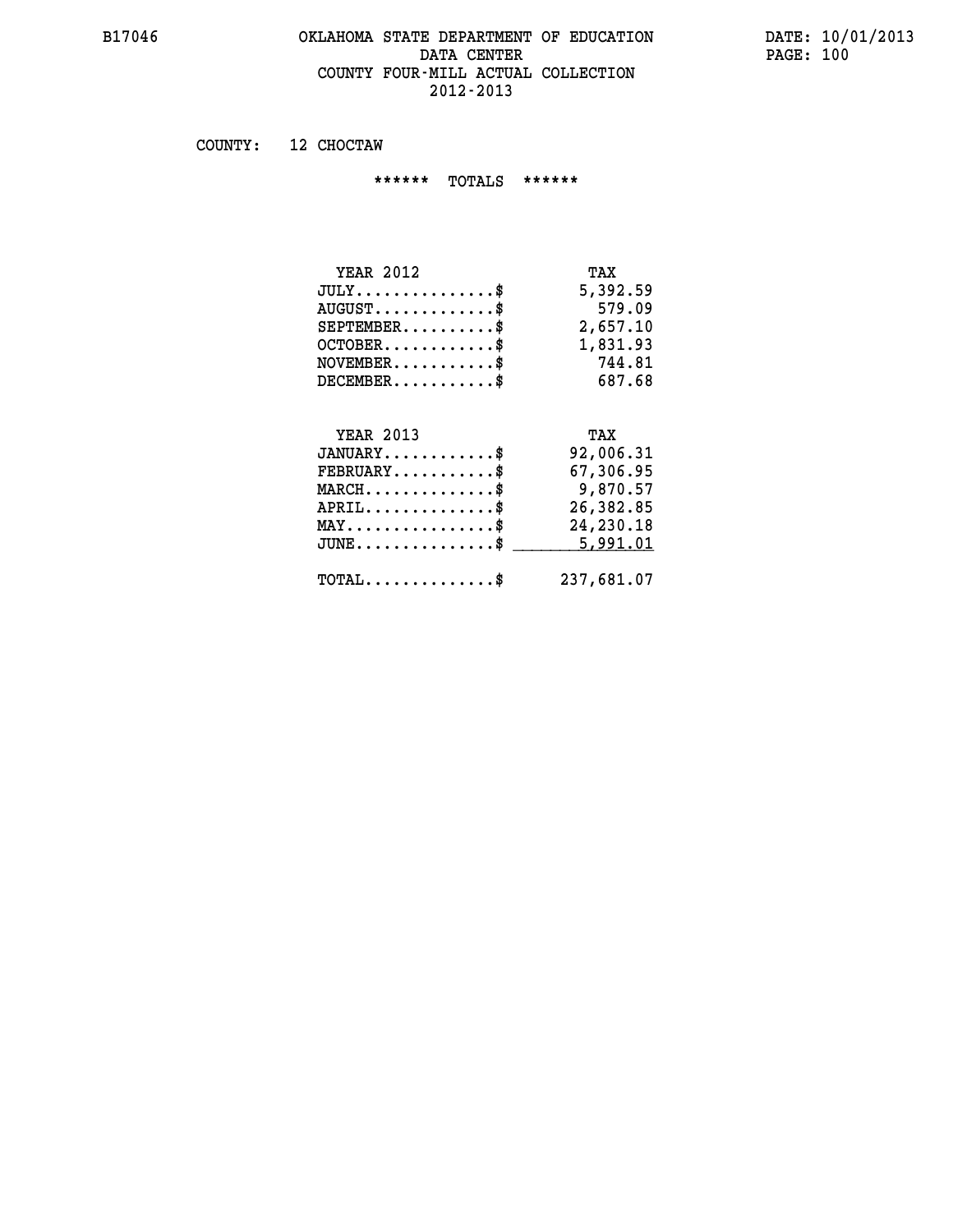### **B17046 OKLAHOMA STATE DEPARTMENT OF EDUCATION DATE: 10/01/2013 DATA CENTER** PAGE: 101  **COUNTY FOUR-MILL ACTUAL COLLECTION 2012-2013**

 **COUNTY: 13 CIMARRON DISTRICT: I002 BOISE CITY**

| <b>YEAR 2012</b>                           | TAX        |
|--------------------------------------------|------------|
| $JULY$ \$                                  | 237.62     |
| $AUGUST$ \$                                | 289.89     |
| $SEPTEMBER$ $\$                            | 40.60      |
| $OCTOBER$ \$                               | 32.18      |
| $NOVEMBER$ \$                              | 14,819.44  |
| $DECEMBER$ \$                              | 72,903.94  |
|                                            |            |
| <b>YEAR 2013</b>                           | TAX        |
| $JANUARY$ \$                               | 7,067.56   |
| $FEBRUARY$                                 | 2,095.41   |
| $MARCH$ \$                                 | 10,851.32  |
| $APRIL$ \$                                 | 12,057.21  |
| $MAX \dots \dots \dots \dots \dots$        | 472.83     |
| $JUNE$                                     | 1,526.98   |
| $\texttt{TOTAL} \dots \dots \dots \dots \$ | 122,394.98 |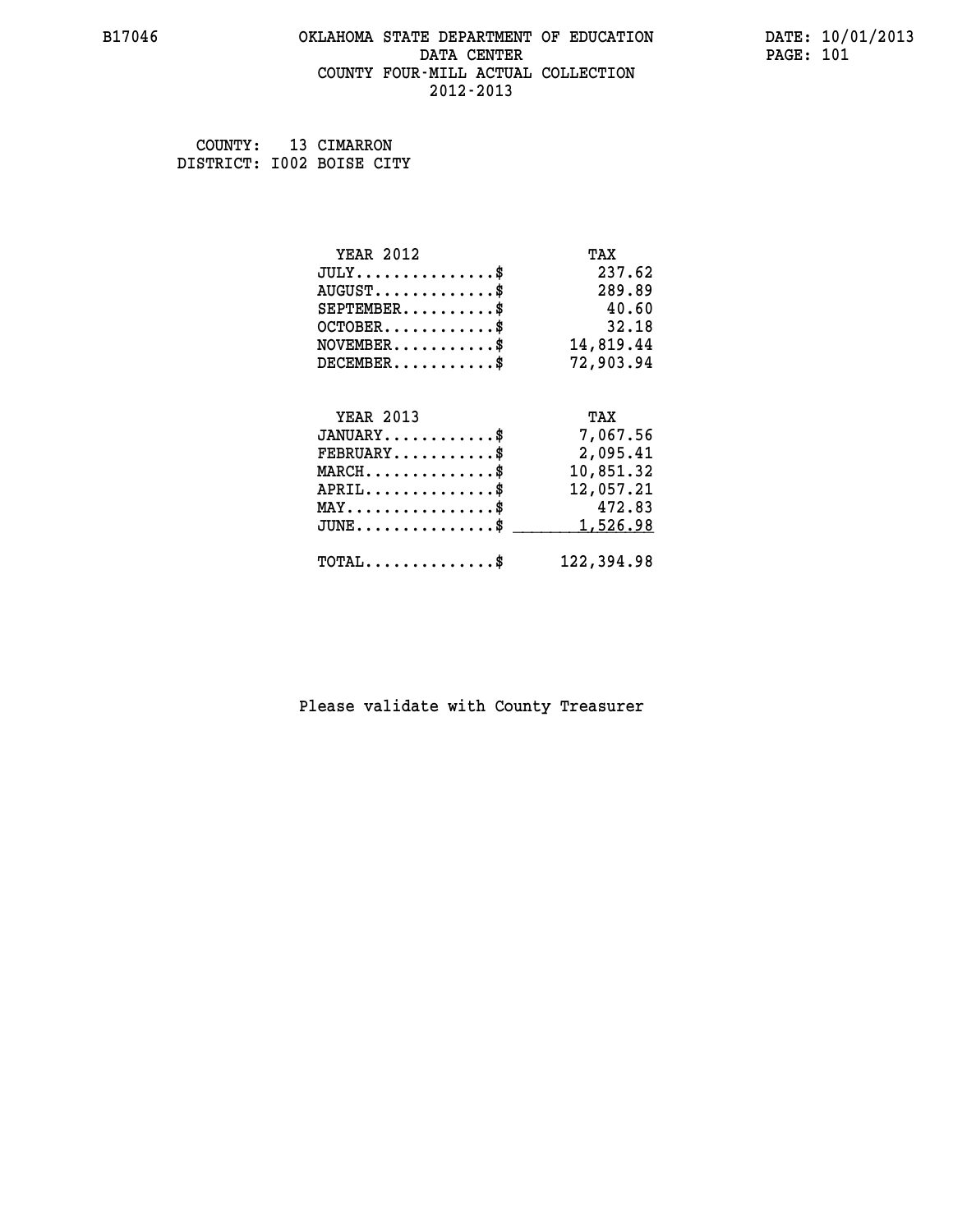### **B17046 OKLAHOMA STATE DEPARTMENT OF EDUCATION DATE: 10/01/2013 DATA CENTER** PAGE: 102  **COUNTY FOUR-MILL ACTUAL COLLECTION 2012-2013**

 **COUNTY: 13 CIMARRON DISTRICT: I010 FELT**

| <b>YEAR 2012</b>                           | TAX       |
|--------------------------------------------|-----------|
| $JULY$ \$                                  | 66.05     |
| $AUGUST$ \$                                | 80.19     |
| $SEPTEMENT.$ \$                            | 11.18     |
| $OCTOBER$ \$                               | 8.99      |
| $NOVEMBER.$ \$                             | 4,993.34  |
| $DECEMBER$ \$                              | 24,564.33 |
|                                            |           |
| <b>YEAR 2013</b>                           | TAX       |
| $JANUARY$ \$                               | 2,379.40  |
| $FEBRUARY$                                 | 705.60    |
| $MARCH$ \$                                 | 3,655.72  |
| $APRIL$ \$                                 | 4,055.95  |
| $MAX \dots \dots \dots \dots \dots$        | 153.14    |
| $\texttt{JUNE} \dots \dots \dots \dots \$  | 513.39    |
| $\texttt{TOTAL} \dots \dots \dots \dots \$ | 41,187.28 |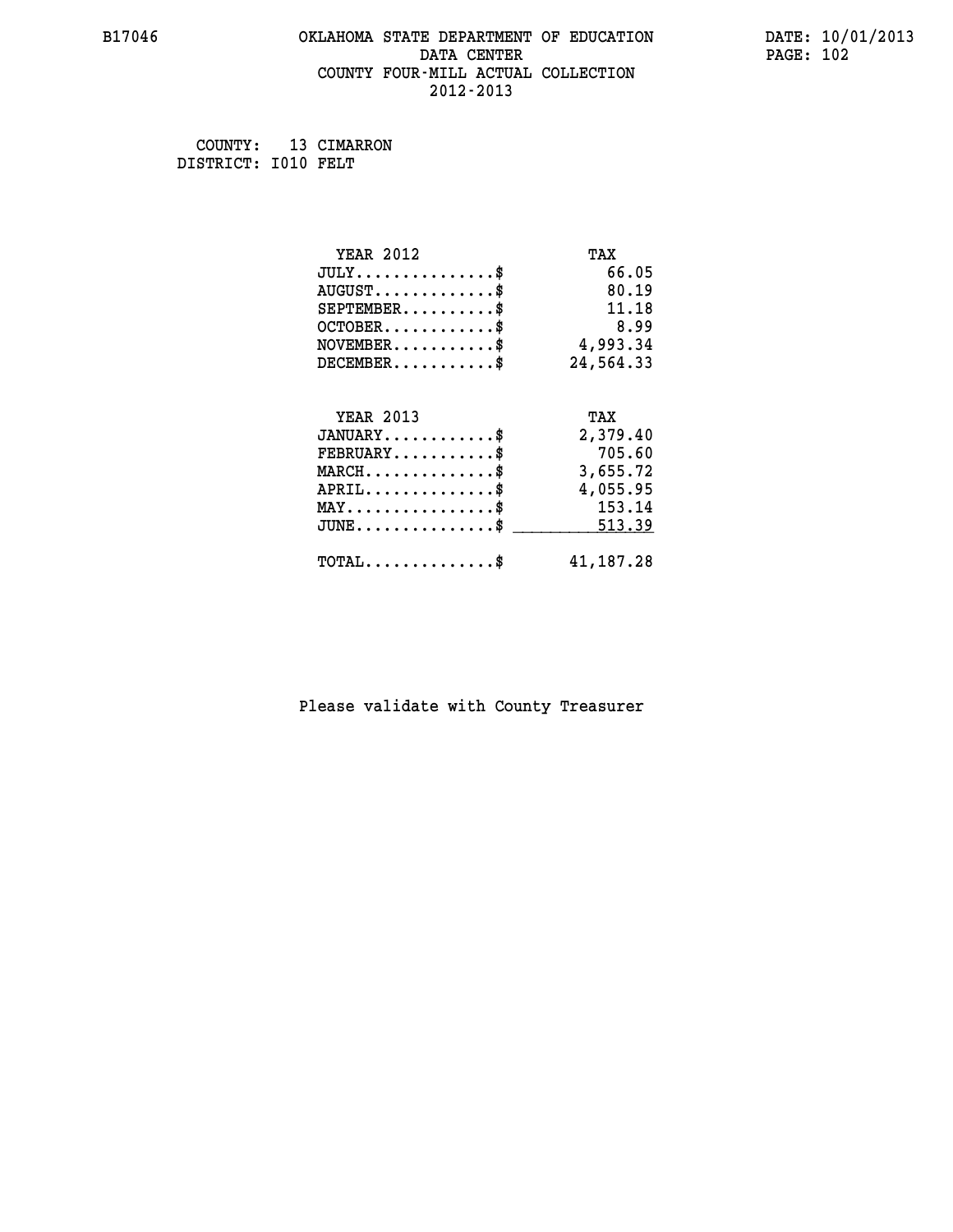### **B17046 OKLAHOMA STATE DEPARTMENT OF EDUCATION DATE: 10/01/2013 DATA CENTER** PAGE: 103  **COUNTY FOUR-MILL ACTUAL COLLECTION 2012-2013**

 **COUNTY: 13 CIMARRON**

 **DISTRICT: I011 KEYES**

| <b>YEAR 2012</b>                               | TAX       |
|------------------------------------------------|-----------|
| $JULY$ \$                                      | 464.65    |
| $AUGUST$ \$                                    | 64.80     |
| $SEPTEMENT.$ \$                                | 79.18     |
| $OCTOBER$ \$                                   | 11.13     |
| $NOVEMBER$ \$                                  | 8.76      |
| $DECEMBER$ \$                                  | 4,414.67  |
|                                                |           |
| <b>YEAR 2013</b>                               | TAX       |
| $JANUARY$ \$                                   | 21,718.34 |
| $FEBRUARY$                                     | 2,104.98  |
| $MARCH$ \$                                     | 624.03    |
| $APRIL \ldots \ldots \ldots \ldots \$          | 3,232.32  |
| $\texttt{MAX} \dots \dots \dots \dots \dots \$ | 3,590.89  |
| $JUNE$ \$                                      | 139.89    |
| $\texttt{TOTAL} \dots \dots \dots \dots \$     | 36,453.64 |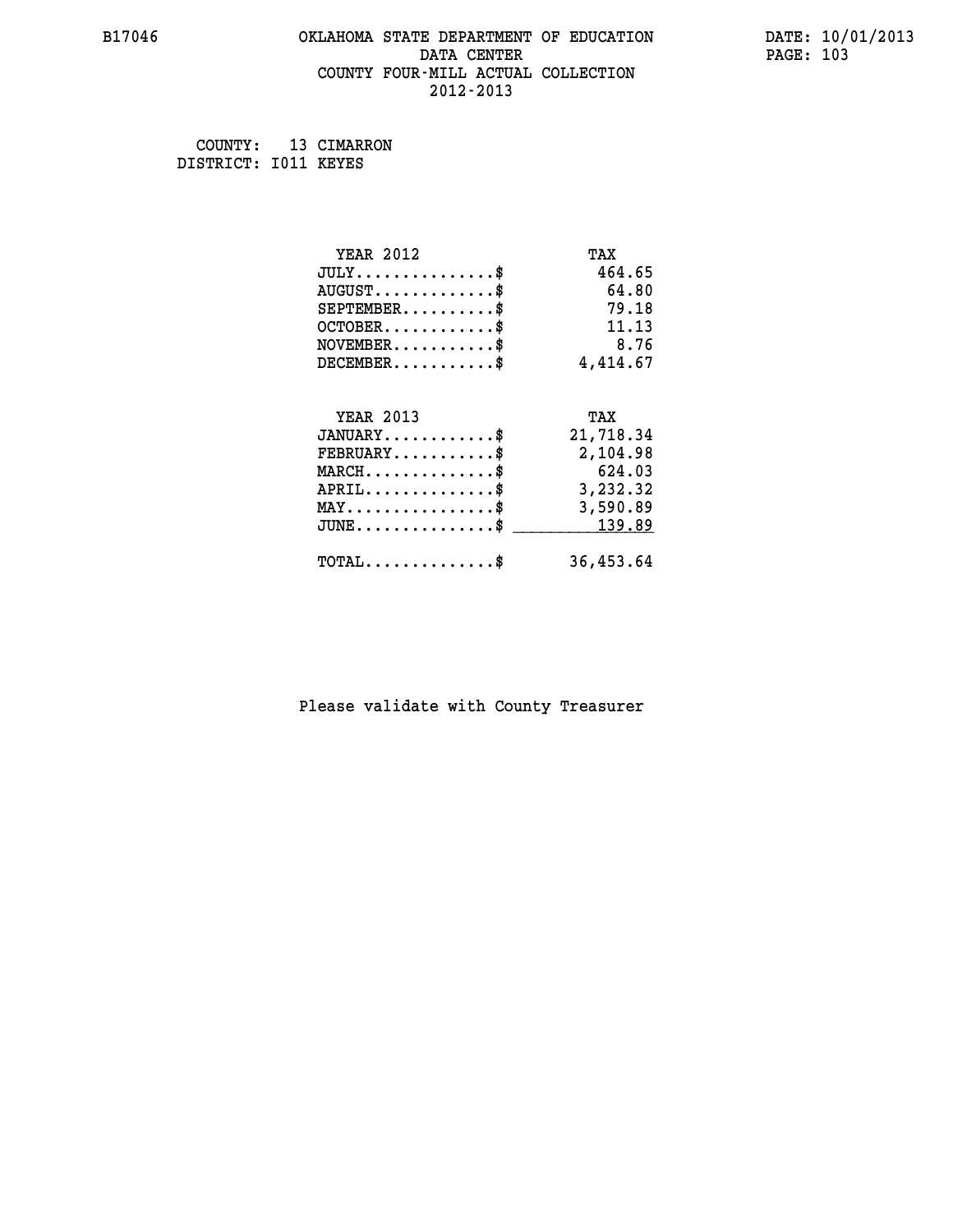### **B17046 OKLAHOMA STATE DEPARTMENT OF EDUCATION DATE: 10/01/2013 DATA CENTER** PAGE: 104  **COUNTY FOUR-MILL ACTUAL COLLECTION 2012-2013**

 **COUNTY: 13 CIMARRON**

 **\*\*\*\*\*\* TOTALS \*\*\*\*\*\***

| <b>YEAR 2012</b> | TAX        |
|------------------|------------|
| JULY             | 768.32     |
| $AUGUST$ \$      | 434.88     |
| $SEPTEMENT.$ \$  | 130.96     |
| $OCTOBER$        | 52.30      |
| $NOVEMENTER$ \$  | 19,821.54  |
| $DECEMBER$ \$    | 101,882.94 |
|                  |            |

#### **YEAR 2013 TAX JANUARY............\$ 31,165.30 FEBRUARY...........\$ 4,905.99**

| $\texttt{MARCH}\ldots\ldots\ldots\ldots\$  |  | 15,131.07<br>19,345.48 |
|--------------------------------------------|--|------------------------|
| $APRIL$ \$<br>MAY\$                        |  | 4,216.86               |
| $JUNE \dots \dots \dots \dots \$ 2,180.26  |  |                        |
| $\texttt{TOTAL} \dots \dots \dots \dots \$ |  | 200,035.90             |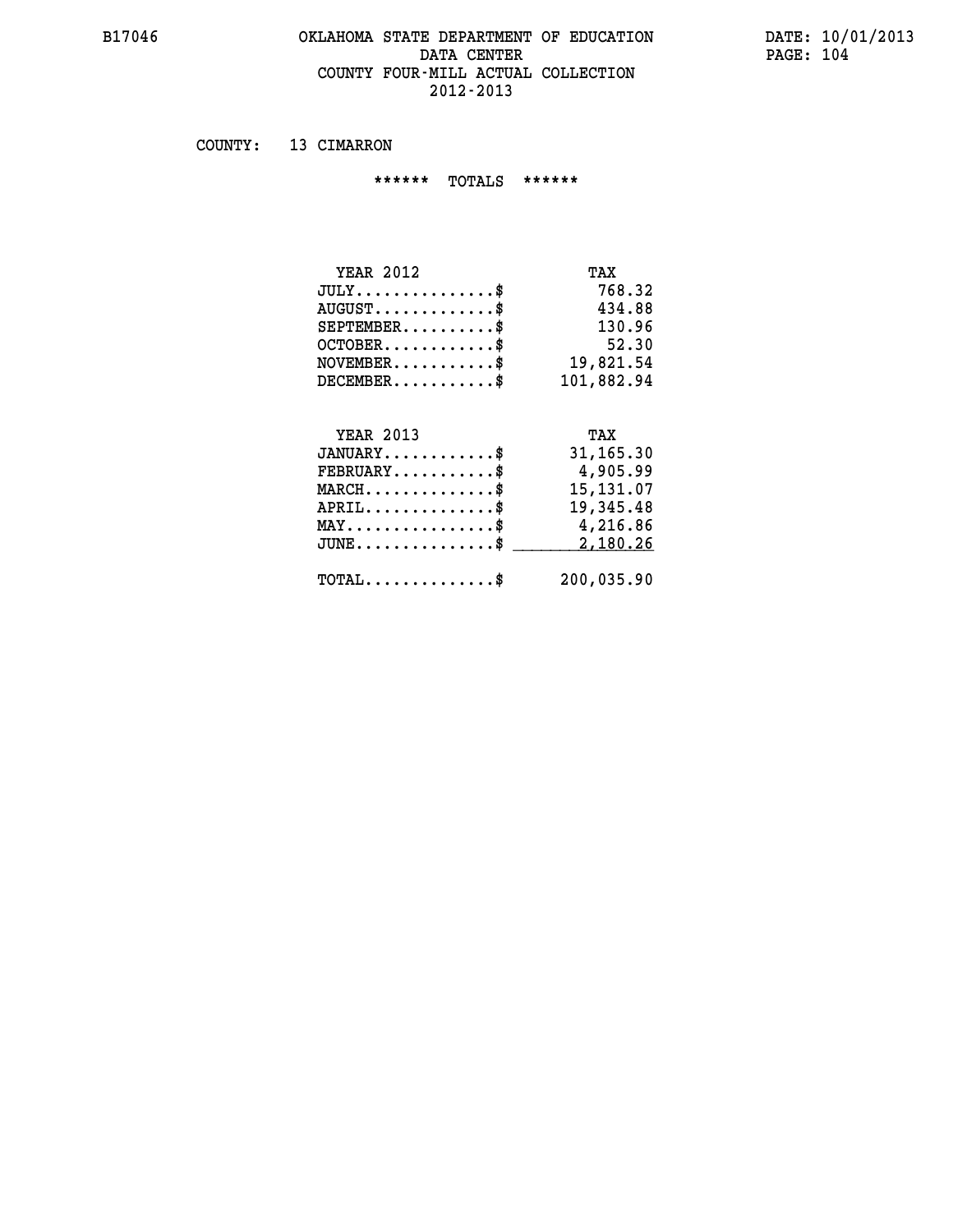### **B17046 OKLAHOMA STATE DEPARTMENT OF EDUCATION DATE: 10/01/2013 DATA CENTER** PAGE: 105  **COUNTY FOUR-MILL ACTUAL COLLECTION 2012-2013**

 **COUNTY: 14 CLEVELAND DISTRICT: C016 ROBIN HILL**

| <b>YEAR 2012</b>                           | TAX        |
|--------------------------------------------|------------|
| $JULY$ \$                                  | 61.84      |
| $AUGUST$ \$                                | 237.11     |
| $SEPTEMENT.$ \$                            | 85.20      |
| $OCTOBER$ \$                               | 59.02      |
| $NOVEMBER$ \$                              | 45.32      |
| $DECEMBER$ \$                              | 8,406.83   |
|                                            |            |
| <b>YEAR 2013</b>                           | TAX        |
| $JANUARY$                                  | 24,532.94  |
| $FEBRUARY$                                 | 491.53     |
| $MARCH$ \$                                 | 973.04     |
| $APRIL$ \$                                 | 2,779.40   |
| $MAX \dots \dots \dots \dots \dots$        | 340.78     |
| $JUNE$ \$                                  | 330.89     |
| $\texttt{TOTAL} \dots \dots \dots \dots \$ | 38, 343.90 |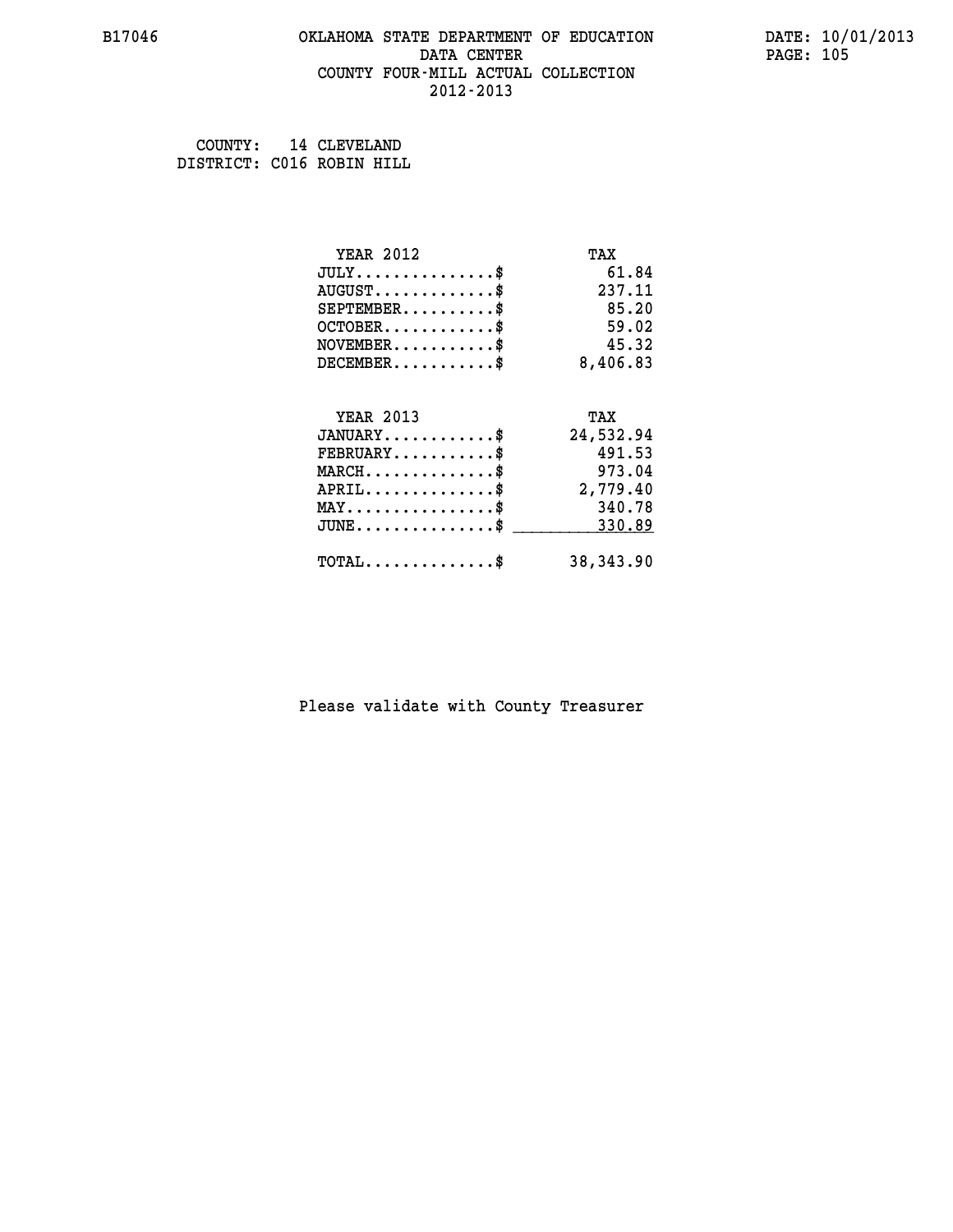## **B17046 OKLAHOMA STATE DEPARTMENT OF EDUCATION DATE: 10/01/2013** DATA CENTER PAGE: 106  **COUNTY FOUR-MILL ACTUAL COLLECTION 2012-2013**

 **COUNTY: 14 CLEVELAND DISTRICT: I002 MOORE**

| <b>YEAR 2012</b> | TAX          |
|------------------|--------------|
| $JULY$ \$        | 6,307.94     |
| $AUGUST$ \$      | 24,096.06    |
| $SEPTEMBER$ \$   | 8,692.76     |
| $OCTOBER$ \$     | 6,022.15     |
| $NOVEMBER.$ \$   | 4,610.81     |
| $DECEMBER$ \$    | 874,204.24   |
| <b>YEAR 2013</b> | TAX          |
| $JANUARY$ \$     | 2,551,058.46 |
| <b>FFREIIADV</b> | 51 117 25    |

| $\texttt{FEBRUARY} \dots \dots \dots \$                 | 51,117.25                |
|---------------------------------------------------------|--------------------------|
| $MARCH$<br>$APRIL$                                      | 101,145.92<br>288,951.42 |
| $\texttt{MAX} \dots \dots \dots \dots \dots \text{*}$   | 35,384.88                |
| $JUNE \dots \dots \dots \dots \dots \$ 34,360.54        |                          |
| $\texttt{TOTAL} \dots \dots \dots \dots \$ 3,985,952.43 |                          |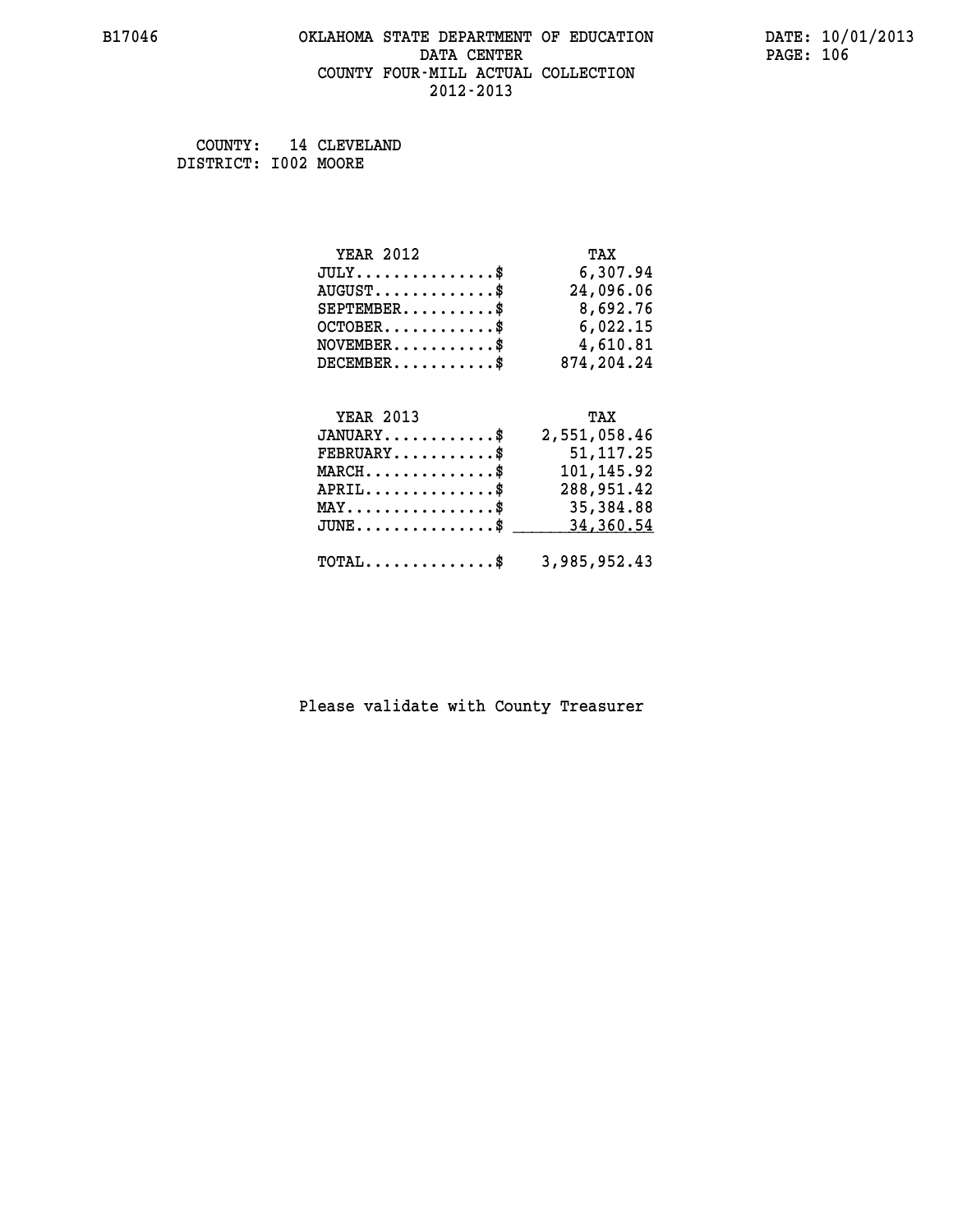## **B17046 OKLAHOMA STATE DEPARTMENT OF EDUCATION DATE: 10/01/2013 DATA CENTER PAGE: 107 COUNTY FOUR-MILL ACTUAL COLLECTION 2012-2013**

 **COUNTY: 14 CLEVELAND DISTRICT: I029 NORMAN**

| <b>YEAR 2012</b> | TAX          |
|------------------|--------------|
| JULY             | 4,138.24     |
| $AUGUST$ \$      | 15,810.11    |
| $SEPTEMBER$ \$   | 5,701.82     |
| $OCTOBER$ \$     | 3,953.20     |
| $NOVEMBER$ \$    | 3,026.03     |
| $DECEMBER$ \$    | 571,913.76   |
| <b>YEAR 2013</b> | TAX          |
| $JANUARY$        | 1,668,901.51 |

| UANUAKI                                                 | 1,008,901.51 |
|---------------------------------------------------------|--------------|
| $\texttt{FEBRUARY} \dots \dots \dots \$                 | 33,447.17    |
| $MARCH$ \$                                              | 66,177.18    |
| $APRIL$                                                 | 189,044.82   |
| $MAX \dots \dots \dots \dots \$                         | 23,158.12    |
| $JUNE \dots \dots \dots \dots \$ 22,500.74              |              |
|                                                         |              |
| $\texttt{TOTAL} \dots \dots \dots \dots \$ 2,607,772.70 |              |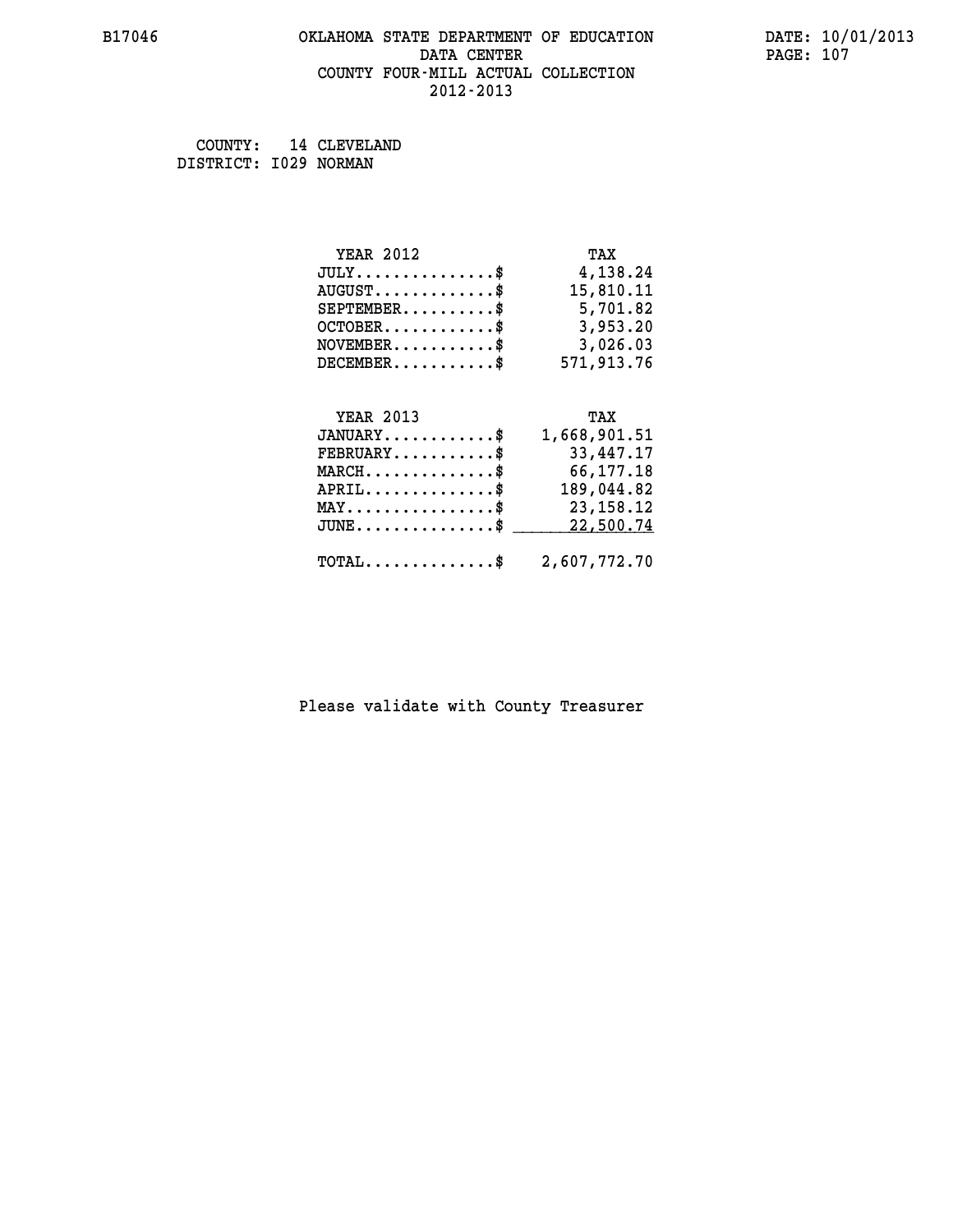### **B17046 OKLAHOMA STATE DEPARTMENT OF EDUCATION DATE: 10/01/2013 DATA CENTER** PAGE: 108  **COUNTY FOUR-MILL ACTUAL COLLECTION 2012-2013**

 **COUNTY: 14 CLEVELAND DISTRICT: I040 NOBLE**

| <b>YEAR 2012</b>                           | TAX         |
|--------------------------------------------|-------------|
| $JULY$ \$                                  | 816.38      |
| $AUGUST$ \$                                | 3,108.85    |
| $SEPTEMBER$ \$                             | 1,120.58    |
| $OCTOBER$ \$                               | 783.10      |
| $\texttt{NOVEMBER} \dots \dots \dots \$    | 597.07      |
| $DECEMBER$ \$                              | 107,702.40  |
|                                            |             |
| <b>YEAR 2013</b>                           | TAX         |
| $JANUARY$ \$                               | 314, 169.95 |
| $FEBRUARY$ \$                              | 6,319.23    |
| $MARCH$ \$                                 | 12,480.34   |
| $APRIL \ldots \ldots \ldots \ldots \$      | 35,624.88   |
| MAY\$ 4,387.00                             |             |
| $JUNE$ \$                                  | 4,313.93    |
| $\texttt{TOTAL} \dots \dots \dots \dots \$ | 491,423.71  |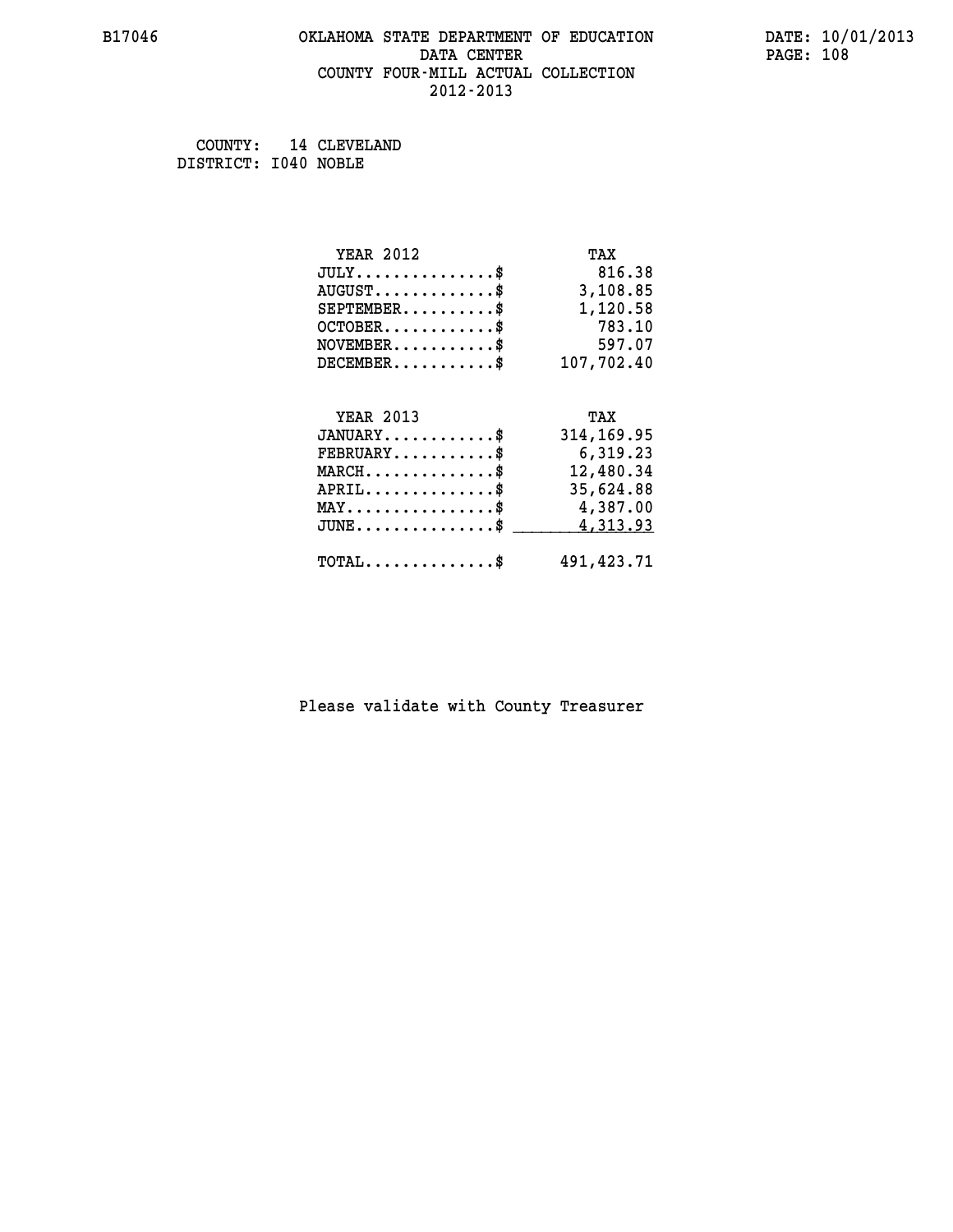#### **B17046 OKLAHOMA STATE DEPARTMENT OF EDUCATION DATE: 10/01/2013 DATA CENTER** PAGE: 109  **COUNTY FOUR-MILL ACTUAL COLLECTION 2012-2013**

 **COUNTY: 14 CLEVELAND DISTRICT: I057 LEXINGTON**

| <b>YEAR 2012</b>                           | TAX        |
|--------------------------------------------|------------|
| $JULY$ \$                                  | 304.45     |
| $AUGUST$ \$                                | 1,159.49   |
| $SEPTEMBER$ \$                             | 418.27     |
| $OCTOBER$ \$                               | 292.24     |
| $\texttt{NOVEMBER} \dots \dots \dots \$    | 222.65     |
| $DECEMBER$ \$                              | 40,697.45  |
|                                            |            |
| <b>YEAR 2013</b>                           | TAX        |
| $JANUARY$ \$                               | 118,716.00 |
| $FEBRUARY$ \$                              | 2,386.23   |
| $MARCH$ \$                                 | 4,713.72   |
| $APRIL$ \$                                 | 13,458.42  |
| MAY\$ 1,655.46                             |            |
| $JUNE$ \$                                  | 1,623.99   |
| $\texttt{TOTAL} \dots \dots \dots \dots \$ | 185,648.37 |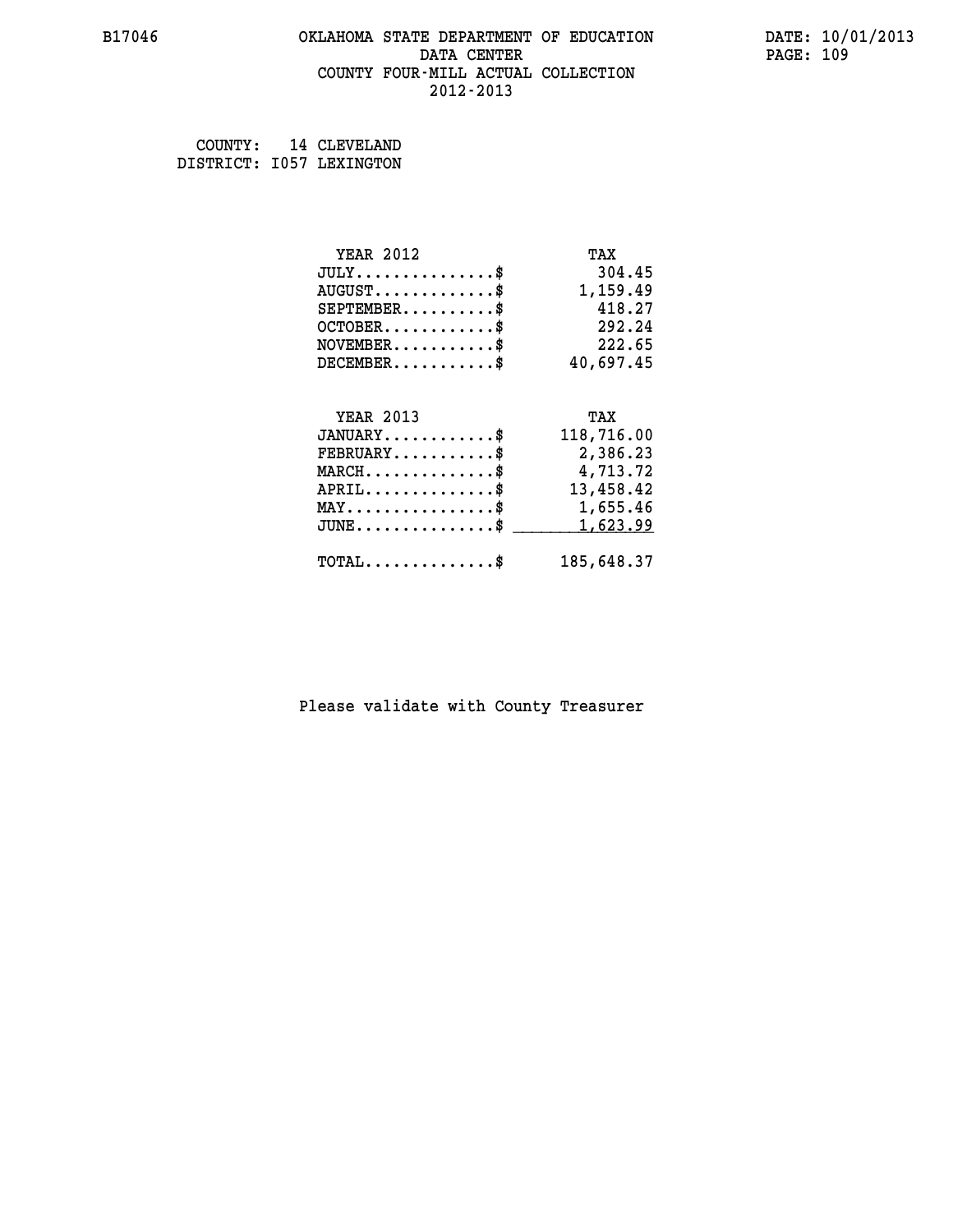#### **B17046 OKLAHOMA STATE DEPARTMENT OF EDUCATION DATE: 10/01/2013 DATA CENTER** PAGE: 110  **COUNTY FOUR-MILL ACTUAL COLLECTION 2012-2013**

 **COUNTY: 14 CLEVELAND DISTRICT: I070 LITTLE AXE**

| <b>YEAR 2012</b>                               | TAX         |
|------------------------------------------------|-------------|
| $JULY$ \$                                      | 347.12      |
| $AUGUST$ \$                                    | 1,322.87    |
| $SEPTEMBER$ \$                                 | 475.86      |
| $OCTOBER$ \$                                   | 332.79      |
| $NOVEMBER$ \$                                  | 253.71      |
| $DECEMBER$ \$                                  | 44,976.80   |
|                                                |             |
|                                                |             |
| <b>YEAR 2013</b>                               | TAX         |
| $JANUARY$ \$                                   | 131, 182.67 |
| $FEBRUARY$                                     | 2,640.62    |
| $MARCH$ \$                                     | 5,213.93    |
| $APRIL$ \$                                     | 14,879.88   |
| $\texttt{MAX} \dots \dots \dots \dots \dots \$ | 1,835.15    |
| $JUNE$ \$                                      | 1,809.08    |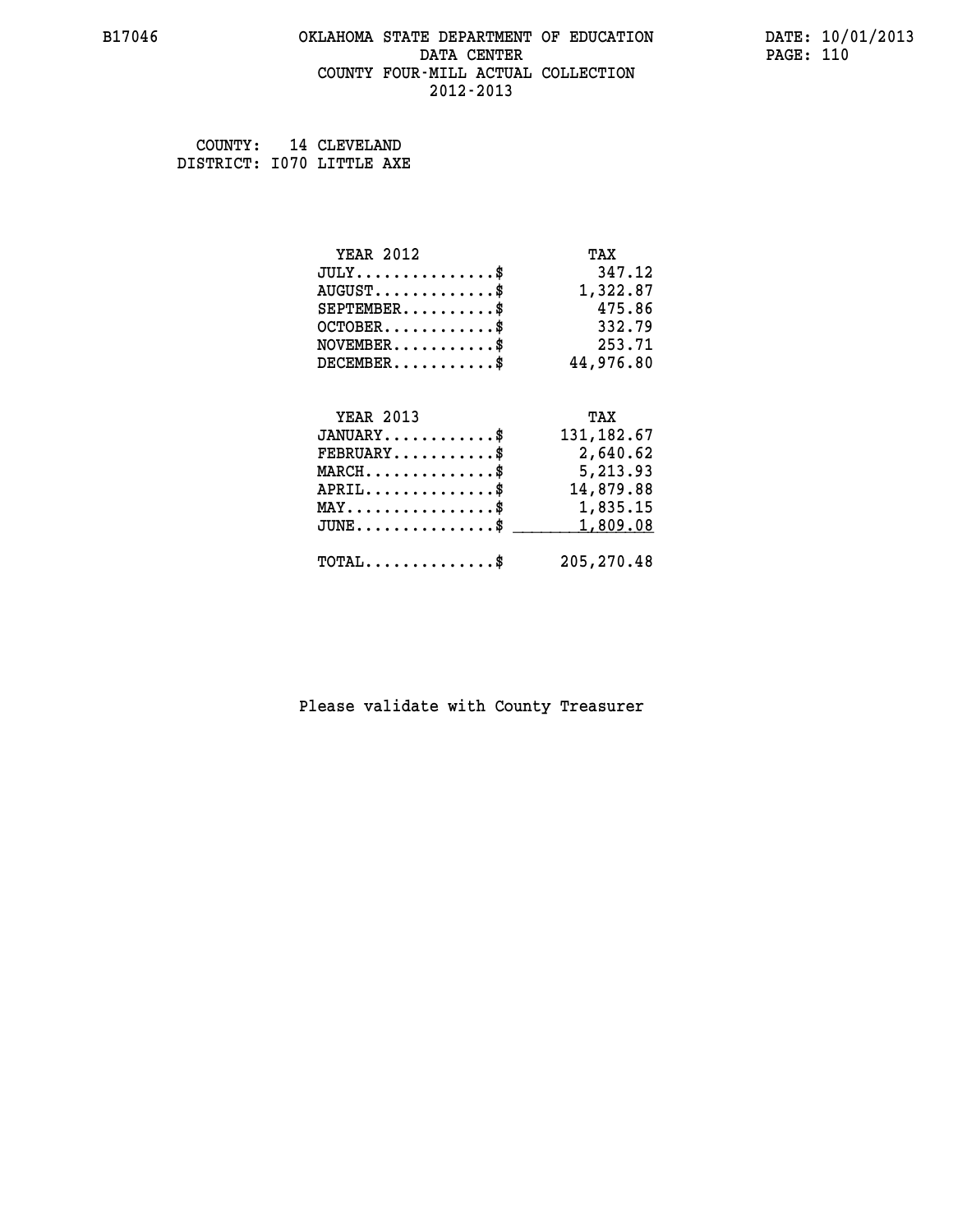#### **B17046 OKLAHOMA STATE DEPARTMENT OF EDUCATION DATE: 10/01/2013 DATA CENTER** PAGE: 111  **COUNTY FOUR-MILL ACTUAL COLLECTION 2012-2013**

 **COUNTY: 14 CLEVELAND**

 **\*\*\*\*\*\* TOTALS \*\*\*\*\*\***

| <b>YEAR 2012</b>                            | TAX          |
|---------------------------------------------|--------------|
| $JULY$                                      | 11,975.97    |
| $\texttt{AUGUST} \dots \dots \dots \dots \$ | 45,734.49    |
| $SEPTEMENT.$ \$                             | 16,494.49    |
| $OCTOBER$ \$                                | 11,442.50    |
| $NOVEMBER.$ $\text{\$}$                     | 8,755.59     |
| $DECEMENTER$ \$                             | 1,647,901.48 |

# **YEAR 2013 TAX**

| $JANUARY$ \$                                   | 4,808,561.53                                            |
|------------------------------------------------|---------------------------------------------------------|
| $\texttt{FEBRUARY} \dots \dots \dots \$        | 96,402.03                                               |
| $MARCH$ \$                                     | 190,704.13                                              |
| $APRIL$ \$                                     | 544,738.82                                              |
| $\texttt{MAX} \dots \dots \dots \dots \dots \$ | 66,761.39                                               |
|                                                | $JUNE \dots \dots \dots \dots \$ 64,939.17              |
|                                                | $\texttt{TOTAL} \dots \dots \dots \dots \$ 7,514,411.59 |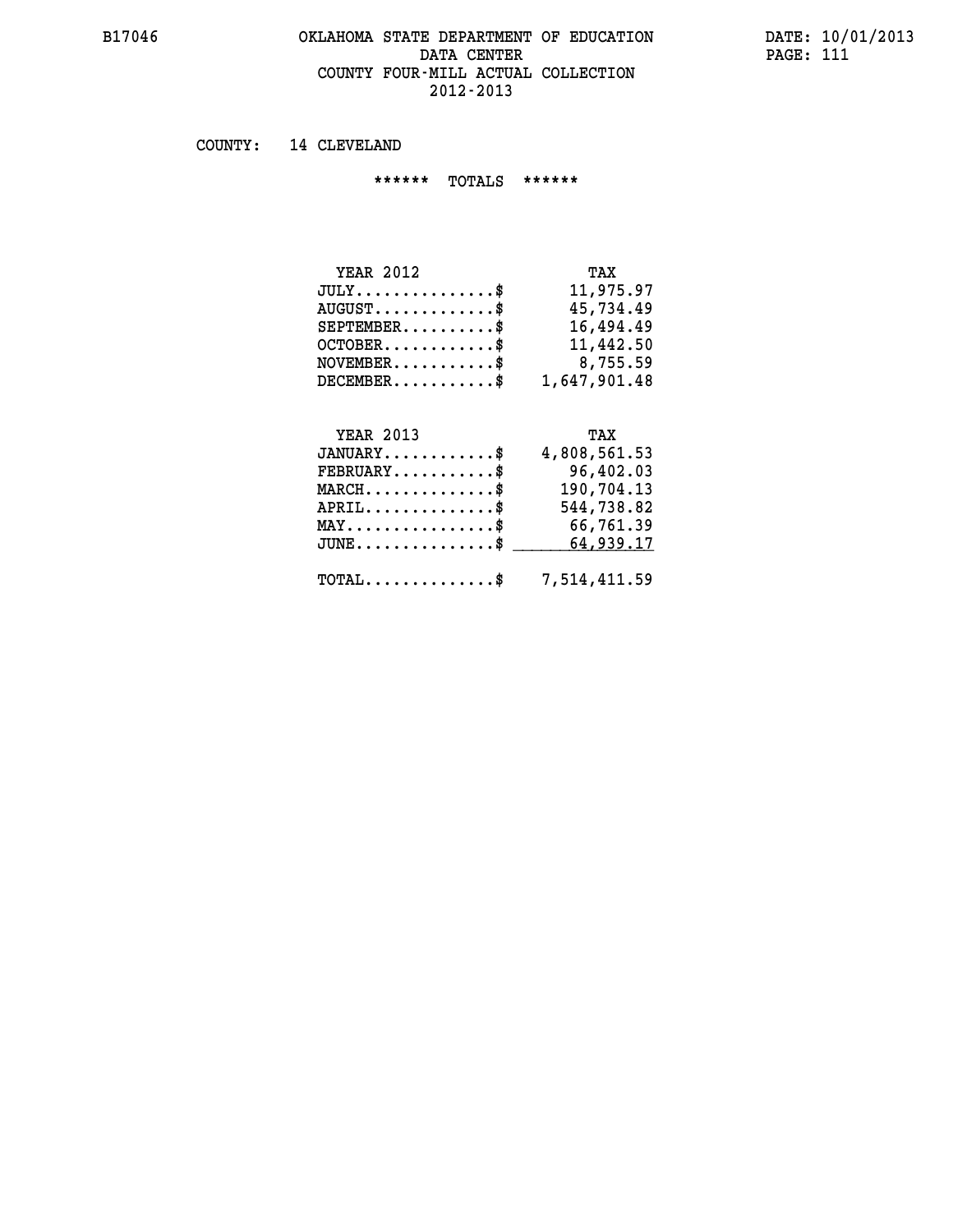### **B17046 OKLAHOMA STATE DEPARTMENT OF EDUCATION DATE: 10/01/2013 DATA CENTER PAGE: 112 COUNTY FOUR-MILL ACTUAL COLLECTION 2012-2013**

 **COUNTY: 15 COAL DISTRICT: C004 COTTONWOOD**

| <b>YEAR 2012</b>                               | TAX       |
|------------------------------------------------|-----------|
| $JULY$ \$                                      | 319.35    |
| $AUGUST$ \$                                    | 249.60    |
| $SEPTEMENT.$ \$                                | 54.07     |
| $OCTOBER$ \$                                   | 27.70     |
| $NOVEMBER$ \$                                  | 21.88     |
| $DECEMBER$ \$                                  | 9,153.36  |
|                                                |           |
| <b>YEAR 2013</b>                               | TAX       |
| $JANUARY$ \$                                   | 34,704.05 |
| $FEBRUARY$                                     | 2,828.98  |
| $MARCH$ \$                                     | 874.10    |
| $APRIL$ \$                                     | 13,322.61 |
| $\texttt{MAX} \dots \dots \dots \dots \dots \$ | 5,757.25  |
| $JUNE$ \$                                      | 2,000.25  |
|                                                |           |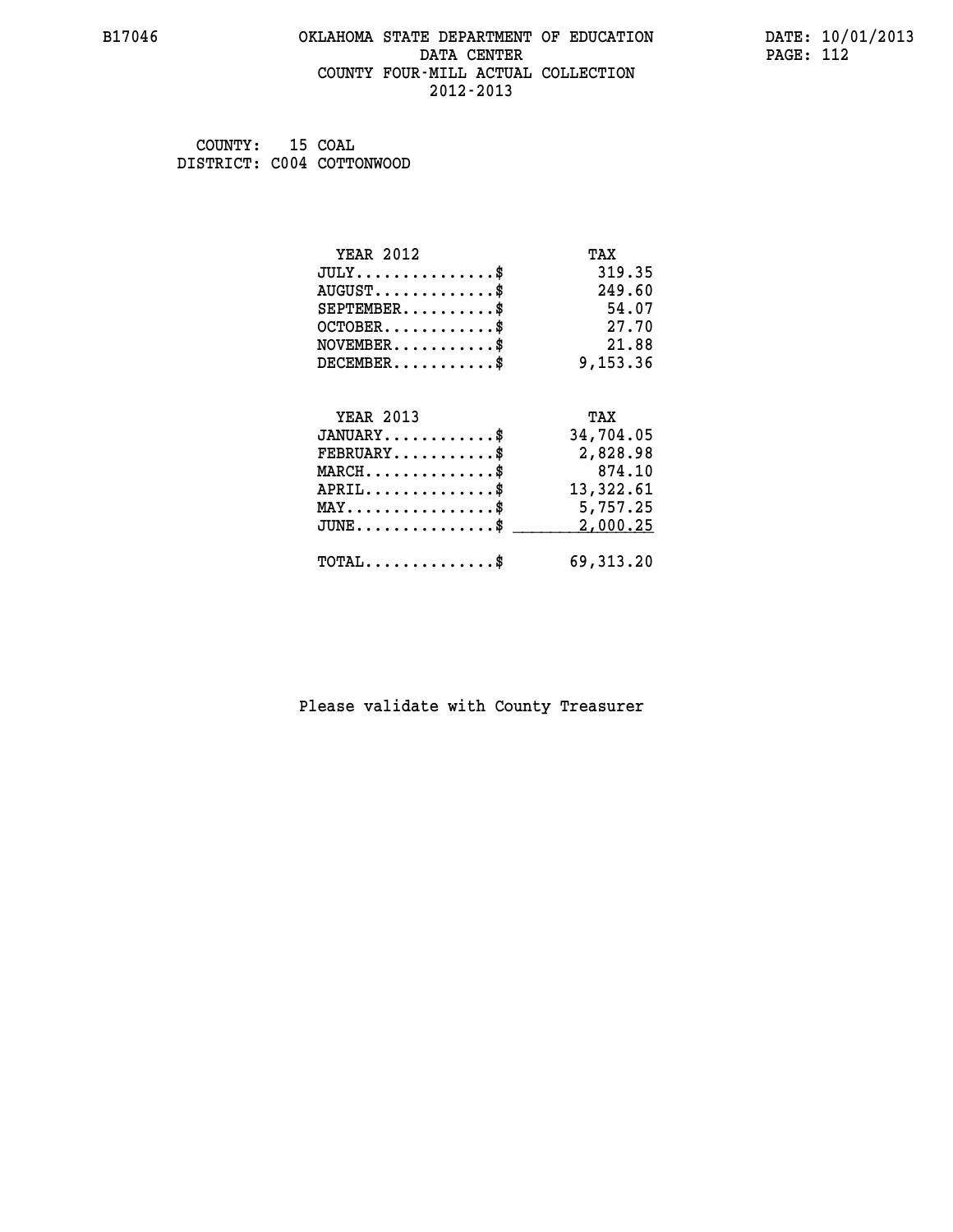#### **B17046 OKLAHOMA STATE DEPARTMENT OF EDUCATION DATE: 10/01/2013 DATA CENTER** PAGE: 113  **COUNTY FOUR-MILL ACTUAL COLLECTION 2012-2013**

 **COUNTY: 15 COAL DISTRICT: I001 COALGATE**

| <b>YEAR 2012</b>                                  | TAX        |
|---------------------------------------------------|------------|
| $JULY$ \$                                         | 970.44     |
| $AUGUST$ \$                                       | 748.15     |
| $SEPTEMENT.$ \$                                   | 161.71     |
| $OCTOBER$ \$                                      | 81.24      |
| $NOVEMBER$ \$                                     | 66.52      |
| $DECEMBER$ \$                                     | 27,100.34  |
|                                                   |            |
|                                                   |            |
| <b>YEAR 2013</b>                                  | TAX        |
| $JANUARY$ \$                                      | 102,744.92 |
| $FEBRUARY$                                        | 8,375.84   |
| $MARCH$ \$                                        | 2,587.96   |
| $APRIL$ \$                                        | 39,446.19  |
| $\texttt{MAX} \dots \dots \dots \dots \texttt{*}$ | 17,034.82  |
| $JUNE$ $\text{\$}$                                | 5,920.83   |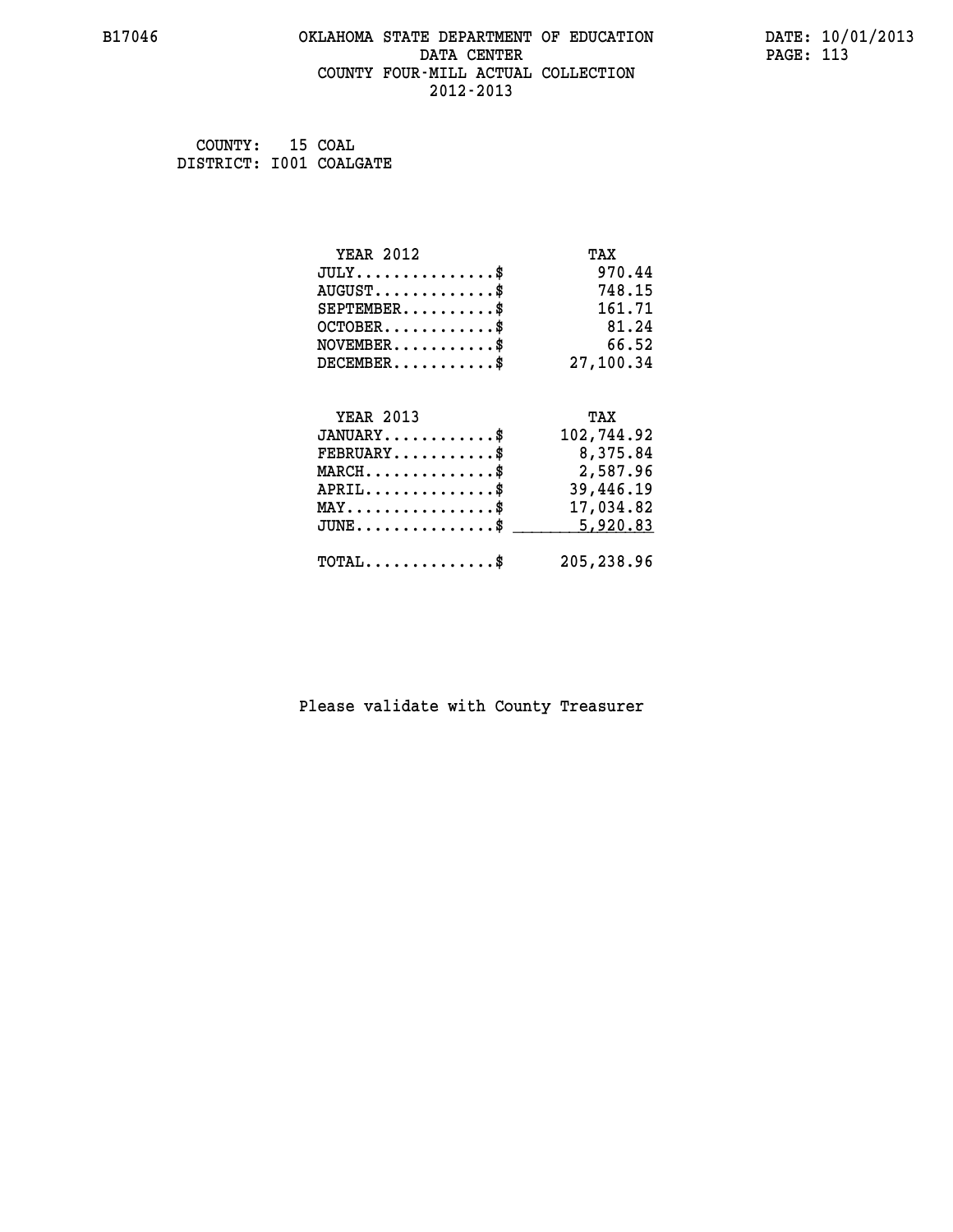#### **B17046 OKLAHOMA STATE DEPARTMENT OF EDUCATION DATE: 10/01/2013 DATA CENTER** PAGE: 114  **COUNTY FOUR-MILL ACTUAL COLLECTION 2012-2013**

 **COUNTY: 15 COAL DISTRICT: I002 TUPELO**

| <b>YEAR 2012</b>                               | TAX       |
|------------------------------------------------|-----------|
| $JULY$ \$                                      | 347.89    |
| $AUGUST$ \$                                    | 268.69    |
| $SEPTEMBER$                                    | 58.09     |
| $OCTOBER$ \$                                   | 30.15     |
| $NOVEMBER$ \$                                  | 24.08     |
| $DECEMBER$ \$                                  | 9,566.43  |
|                                                |           |
| <b>YEAR 2013</b>                               | TAX       |
| $JANUARY$                                      | 36,266.66 |
| $FEBRUARY$                                     | 2,956.75  |
| $MARCH$ \$                                     | 913.87    |
| $APRIL$ \$                                     | 13,924.79 |
| $\texttt{MAX} \dots \dots \dots \dots \dots \$ | 6,033.11  |
| $JUNE$ \$                                      | 2,092.29  |
| $\texttt{TOTAL} \dots \dots \dots \dots \$     | 72,482.80 |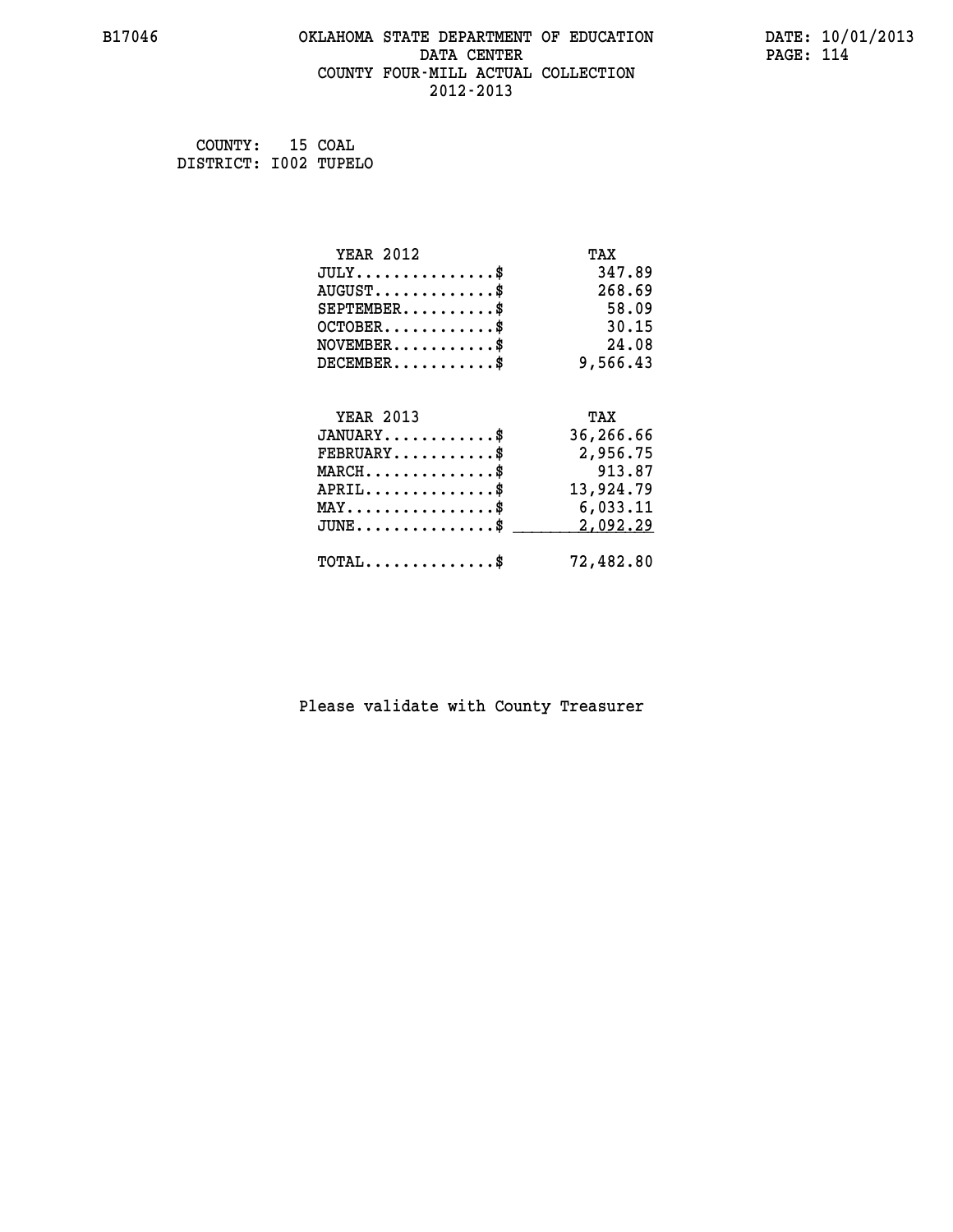#### **B17046 OKLAHOMA STATE DEPARTMENT OF EDUCATION DATE: 10/01/2013 DATA CENTER** PAGE: 115  **COUNTY FOUR-MILL ACTUAL COLLECTION 2012-2013**

 **COUNTY: 15 COAL**

 **\*\*\*\*\*\* TOTALS \*\*\*\*\*\***

| <b>YEAR 2012</b> | TAX       |
|------------------|-----------|
| $JULY$           | 1,637.68  |
| $AUGUST$         | 1,266.44  |
| $SEPTEMBER$ \$   | 273.87    |
| $OCTOBER$ \$     | 139.09    |
| $NOVEMBER$ \$    | 112.48    |
| $DECEMENTER$     | 45,820.13 |

#### **YEAR 2013 TAX JANUARY............\$ 173,715.63**

|                                                     | ---------                                       |
|-----------------------------------------------------|-------------------------------------------------|
| $FEBRUARY$ \$                                       | 14,161.57                                       |
| $MARCH$ \$                                          | 4,375.93                                        |
| $APRIL$ \$                                          | 66,693.59                                       |
| $MAX \dots \dots \dots \dots \$                     | 28,825.18                                       |
|                                                     | $JUNE \ldots \ldots \ldots \ldots$ \$ 10,013.37 |
|                                                     |                                                 |
| $\texttt{TOTAL} \dots \dots \dots \dots \texttt{S}$ | 347,034.96                                      |
|                                                     |                                                 |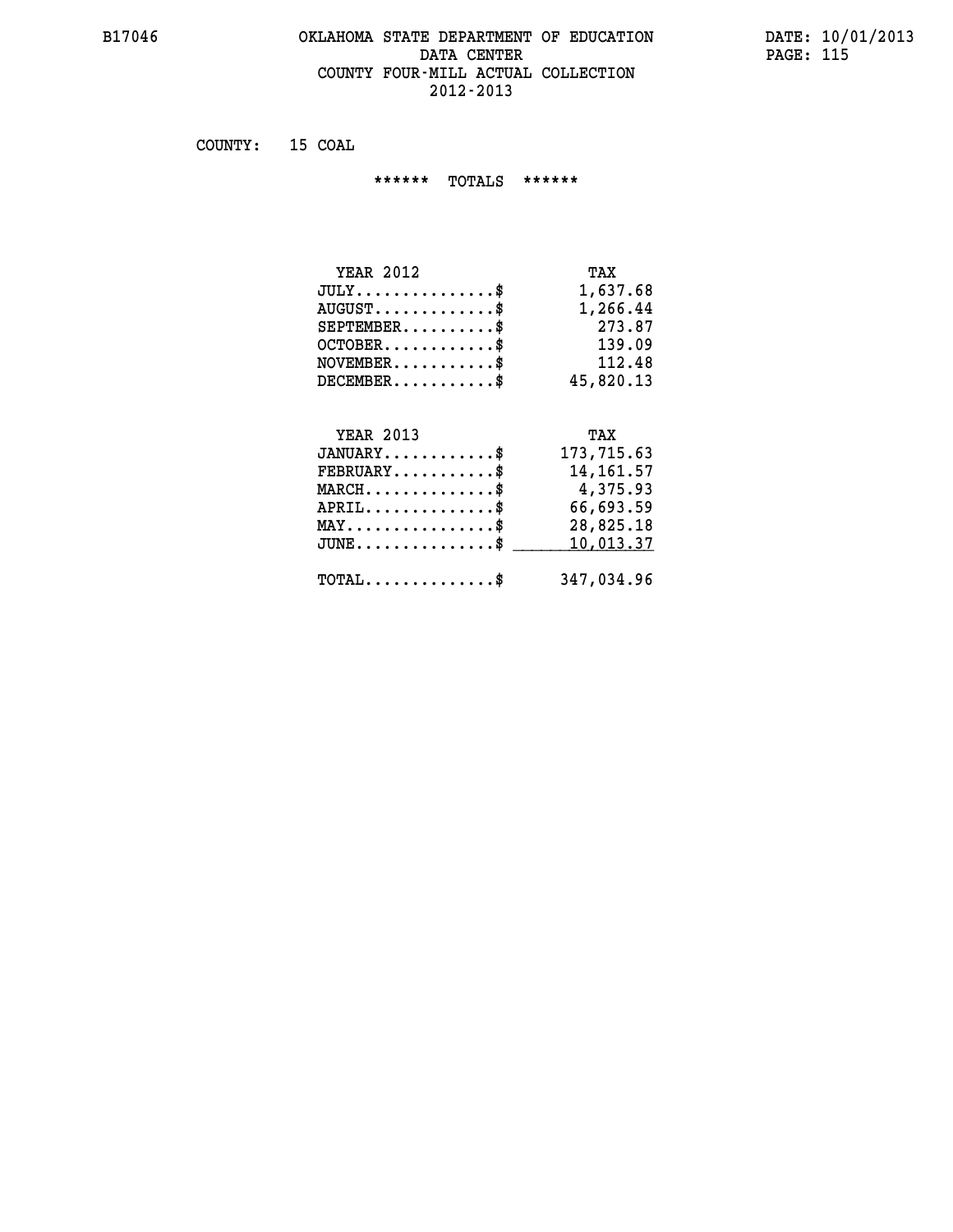#### **B17046 OKLAHOMA STATE DEPARTMENT OF EDUCATION DATE: 10/01/2013 DATA CENTER** PAGE: 116  **COUNTY FOUR-MILL ACTUAL COLLECTION 2012-2013**

 **COUNTY: 16 COMANCHE DISTRICT: C048 FLOWER MOUND**

| <b>YEAR 2012</b>                | TAX       |
|---------------------------------|-----------|
| $JULY$ \$                       | 135.40    |
| $AUGUST$ \$                     | 194.19    |
| $SEPTEMENT.$ \$                 | 99.08     |
| $OCTOBER$ \$                    | 65.55     |
| $NOVEMBER.$ \$                  | 2,386.31  |
| $DECEMBER$ \$                   | 27,875.49 |
|                                 |           |
| <b>YEAR 2013</b>                | TAX       |
| $JANUARY$ \$                    | 2,200.02  |
| $FEBRUARY$                      | 605.56    |
| $MARCH$ \$                      | 4,693.85  |
| $APRIL$ \$                      | 784.52    |
| $MAX \dots \dots \dots \dots \$ | 294.09    |
| $JUNE$                          | 145.86    |
| $TOTAL$ \$                      | 39,479.92 |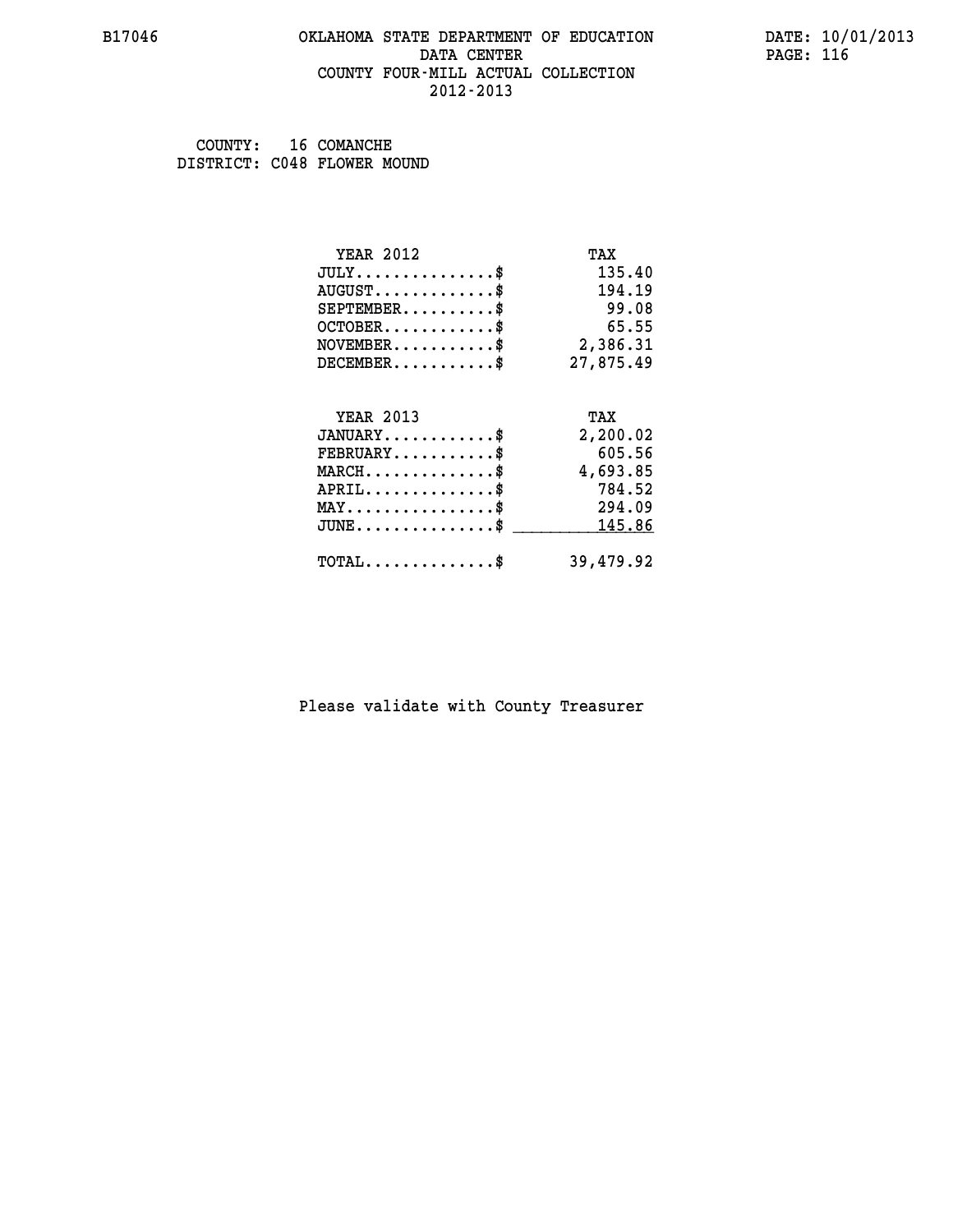#### **B17046 OKLAHOMA STATE DEPARTMENT OF EDUCATION DATE: 10/01/2013 DATA CENTER** PAGE: 117  **COUNTY FOUR-MILL ACTUAL COLLECTION 2012-2013**

 **COUNTY: 16 COMANCHE DISTRICT: C049 BISHOP**

| <b>YEAR 2012</b>                                | TAX       |
|-------------------------------------------------|-----------|
| $JULY$ \$                                       | 317.03    |
| $AUGUST$ \$                                     | 212.11    |
| $SEPTEMENT.$ \$                                 | 304.22    |
| $OCTOBER$ \$                                    | 155.22    |
| $\texttt{NOVEMBER} \dots \dots \dots \$         | 102.69    |
| $DECEMBER$ \$                                   | 3,738.43  |
|                                                 |           |
| <b>YEAR 2013</b>                                | TAX       |
| $JANUARY$ \$                                    | 43,670.13 |
| $FEBRUARY$                                      | 3,446.59  |
| $MARCH$ \$                                      | 948.70    |
| $APRIL \ldots \ldots \ldots \ldots \$           | 7,353.45  |
| $\texttt{MAX} \dots \dots \dots \dots \dots \$$ | 1,229.04  |
| $JUNE$ \$                                       | 3,072.22  |
| $\texttt{TOTAL} \dots \dots \dots \dots \$      | 64,549.83 |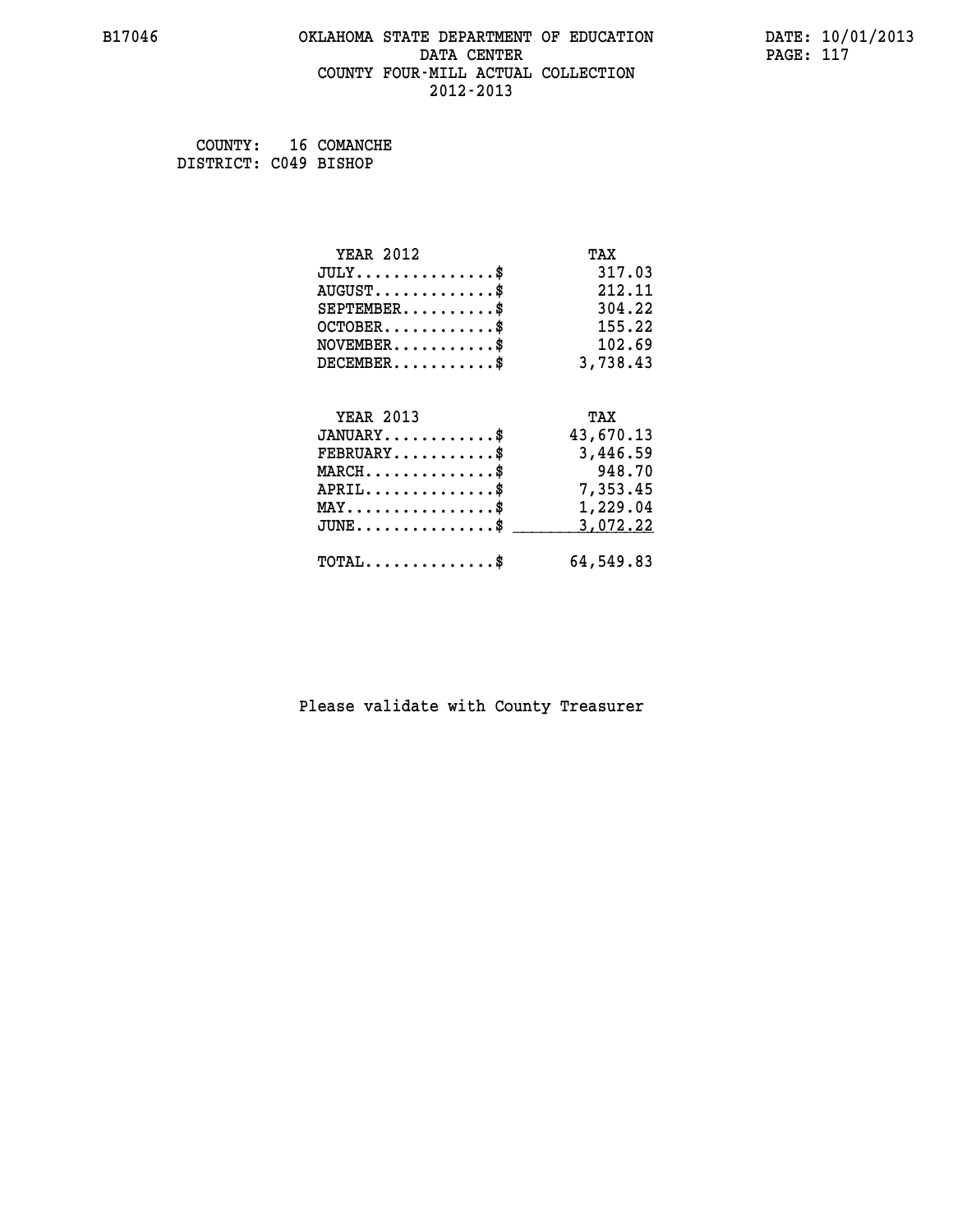#### **B17046 OKLAHOMA STATE DEPARTMENT OF EDUCATION DATE: 10/01/2013 DATA CENTER** PAGE: 118  **COUNTY FOUR-MILL ACTUAL COLLECTION 2012-2013**

 **COUNTY: 16 COMANCHE DISTRICT: I001 CACHE**

| <b>YEAR 2012</b>                               | TAX        |
|------------------------------------------------|------------|
| $JULY$ \$                                      | 1,099.15   |
| $AUGUST$ \$                                    | 716.14     |
| $SEPTEMBER$ \$                                 | 1,027.14   |
| $OCTOBER$ \$                                   | 524.07     |
| $NOVEMBER$ \$                                  | 346.72     |
| $DECEMBER$ \$                                  | 12,622.33  |
|                                                |            |
| <b>YEAR 2013</b>                               | TAX        |
|                                                |            |
| $JANUARY$ \$                                   | 147,446.74 |
| $FEBRUARY$                                     | 11,636.96  |
| $MARCH$ \$                                     | 3,203.14   |
| $APRIL$ \$                                     | 24,828.01  |
| $\texttt{MAX} \dots \dots \dots \dots \dots \$ | 4,149.70   |
| $JUNE$ \$                                      | 10,372.97  |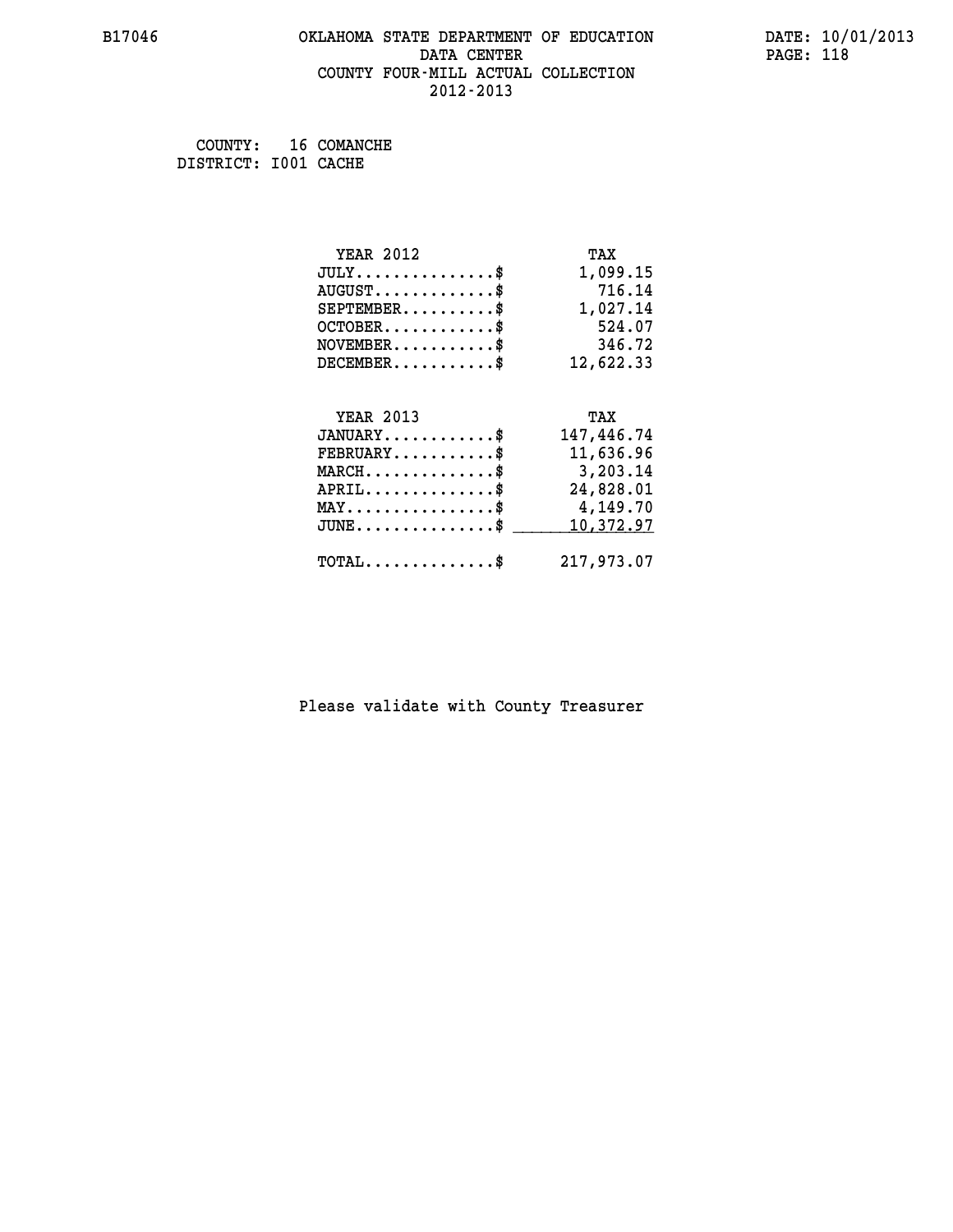#### **B17046 OKLAHOMA STATE DEPARTMENT OF EDUCATION DATE: 10/01/2013 DATA CENTER** PAGE: 119  **COUNTY FOUR-MILL ACTUAL COLLECTION 2012-2013**

| COUNTY: | 16 COMANCHE              |
|---------|--------------------------|
|         | DISTRICT: I002 INDIAHOMA |

| <b>YEAR 2012</b>                        | TAX       |
|-----------------------------------------|-----------|
| $JULY$ \$                               | 130.39    |
| $AUGUST$ \$                             | 93.57     |
| $SEPTEMBER$ \$                          | 134.21    |
| $OCTOBER$ \$                            | 68.49     |
| $NOVEMBER$ \$                           | 45.31     |
| $DECEMBER$ \$                           | 1,649.26  |
|                                         |           |
| <b>YEAR 2013</b>                        | TAX       |
| $JANUARY$ \$                            | 19,265.76 |
| $\texttt{FEBRUARY} \dots \dots \dots \$ | 1,520.55  |
| $MARCH$ \$                              | 418.54    |
| $APRIL$ \$                              | 3,244.08  |
| $MAX \dots \dots \dots \dots \$         | 542.22    |
| $JUNE$ \$                               | 1,355.34  |
| $TOTAL$ \$                              | 28,467.72 |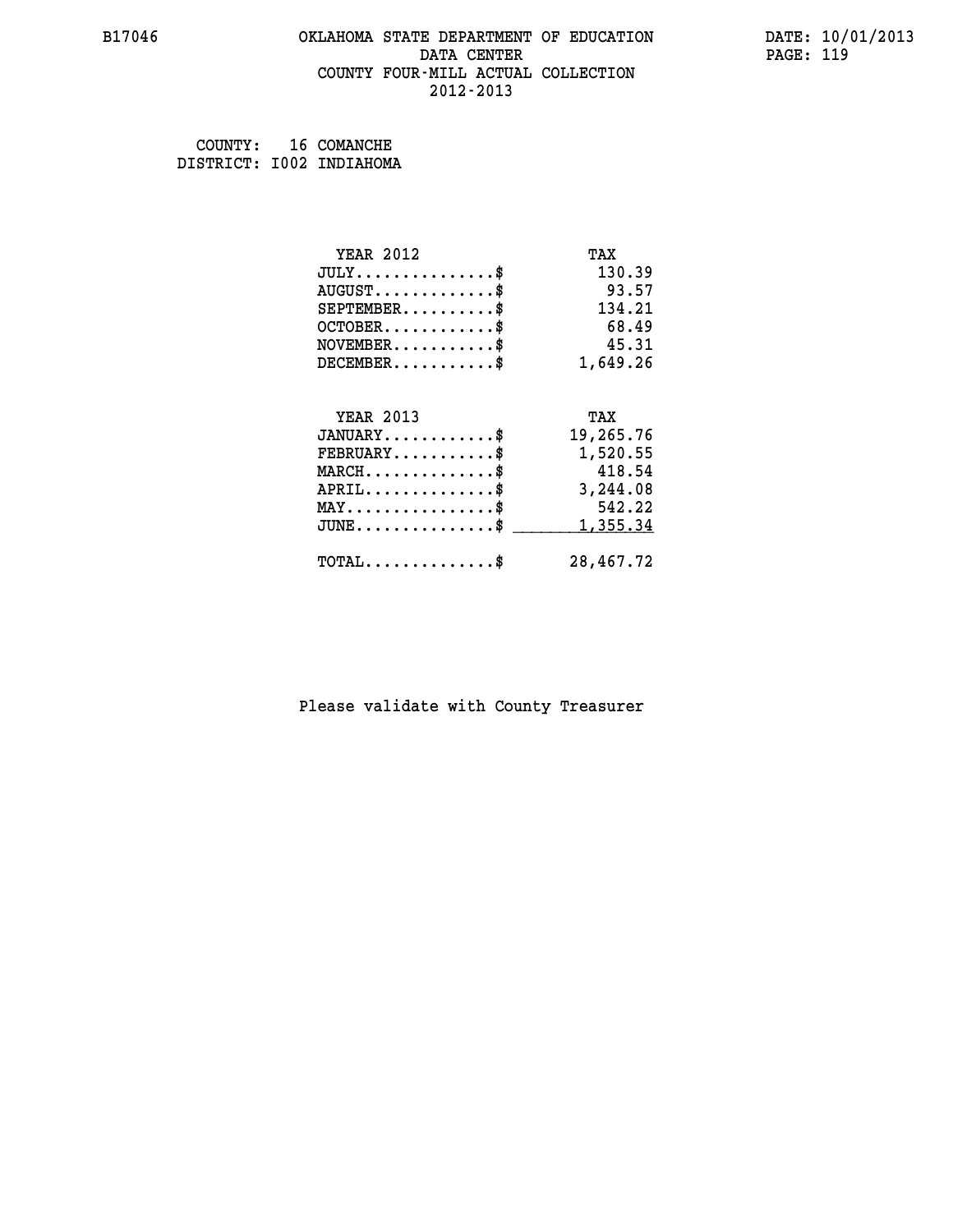#### **B17046 OKLAHOMA STATE DEPARTMENT OF EDUCATION DATE: 10/01/2013 DATA CENTER** PAGE: 120  **COUNTY FOUR-MILL ACTUAL COLLECTION 2012-2013**

 **COUNTY: 16 COMANCHE DISTRICT: I003 STERLING**

| <b>YEAR 2012</b>                           | TAX       |
|--------------------------------------------|-----------|
| $JULY$ \$                                  | 269.45    |
| $AUGUST$ \$                                | 170.15    |
| $SEPTEMENT.$ \$                            | 244.04    |
| $OCTOBER$ \$                               | 124.52    |
| $NOVEMBER$ \$                              | 82.37     |
| $DECEMBER$ \$                              | 2,999.07  |
|                                            |           |
| <b>YEAR 2013</b>                           | TAX       |
| $JANUARY$ \$                               | 35,033.36 |
| $FEBRUARY$                                 | 2,764.94  |
| $MARCH$ \$                                 | 761.06    |
| $APRIL$ \$                                 | 5,899.13  |
| $MAX \dots \dots \dots \dots \dots$        | 985.96    |
| $JUNE \ldots \ldots \ldots \ldots \$       | 2,464.63  |
| $\texttt{TOTAL} \dots \dots \dots \dots \$ | 51,798.68 |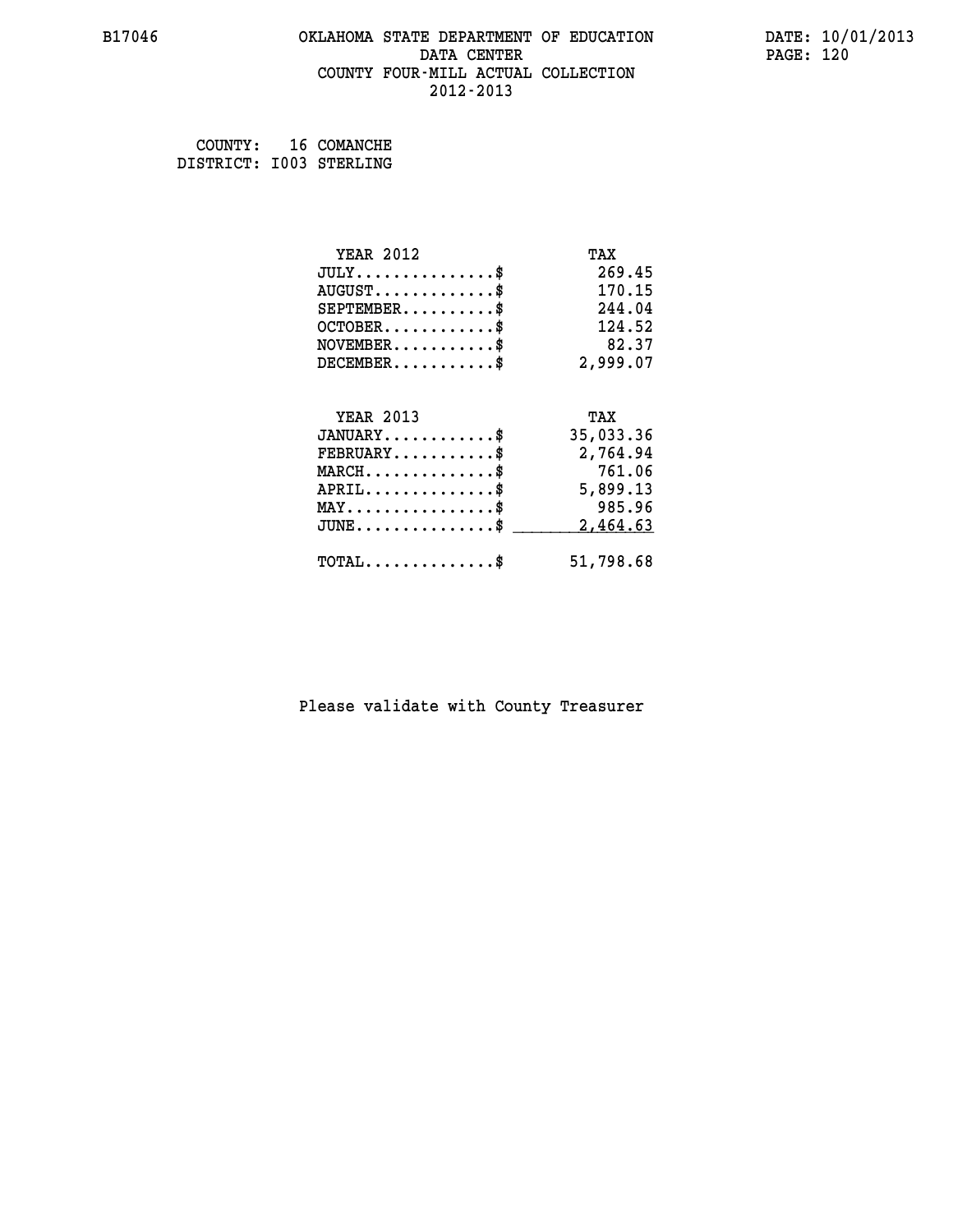#### **B17046 OKLAHOMA STATE DEPARTMENT OF EDUCATION DATE: 10/01/2013 DATA CENTER** PAGE: 121  **COUNTY FOUR-MILL ACTUAL COLLECTION 2012-2013**

 **COUNTY: 16 COMANCHE DISTRICT: I004 GERONIMO**

| <b>YEAR 2012</b>                           | TAX       |
|--------------------------------------------|-----------|
| $JULY$ \$                                  | 232.60    |
| $AUGUST$ \$                                | 134.17    |
| $SEPTEMBER$ \$                             | 192.44    |
| $OCTOBER$ \$                               | 98.18     |
| $NOVEMBER$ \$                              | 64.95     |
| $DECEMBER$ \$                              | 2,364.87  |
|                                            |           |
| <b>YEAR 2013</b>                           | TAX       |
| $JANUARY$ \$                               | 27,624.94 |
| $FEBRUARY$                                 | 2,180.25  |
| $MARCH$ \$                                 | 600.13    |
| $APRIL$ \$                                 | 4,651.66  |
| $MAX \dots \dots \dots \dots \dots$        | 777.47    |
| $JUNE$ \$                                  | 1,943.43  |
| $\texttt{TOTAL} \dots \dots \dots \dots \$ | 40,865.09 |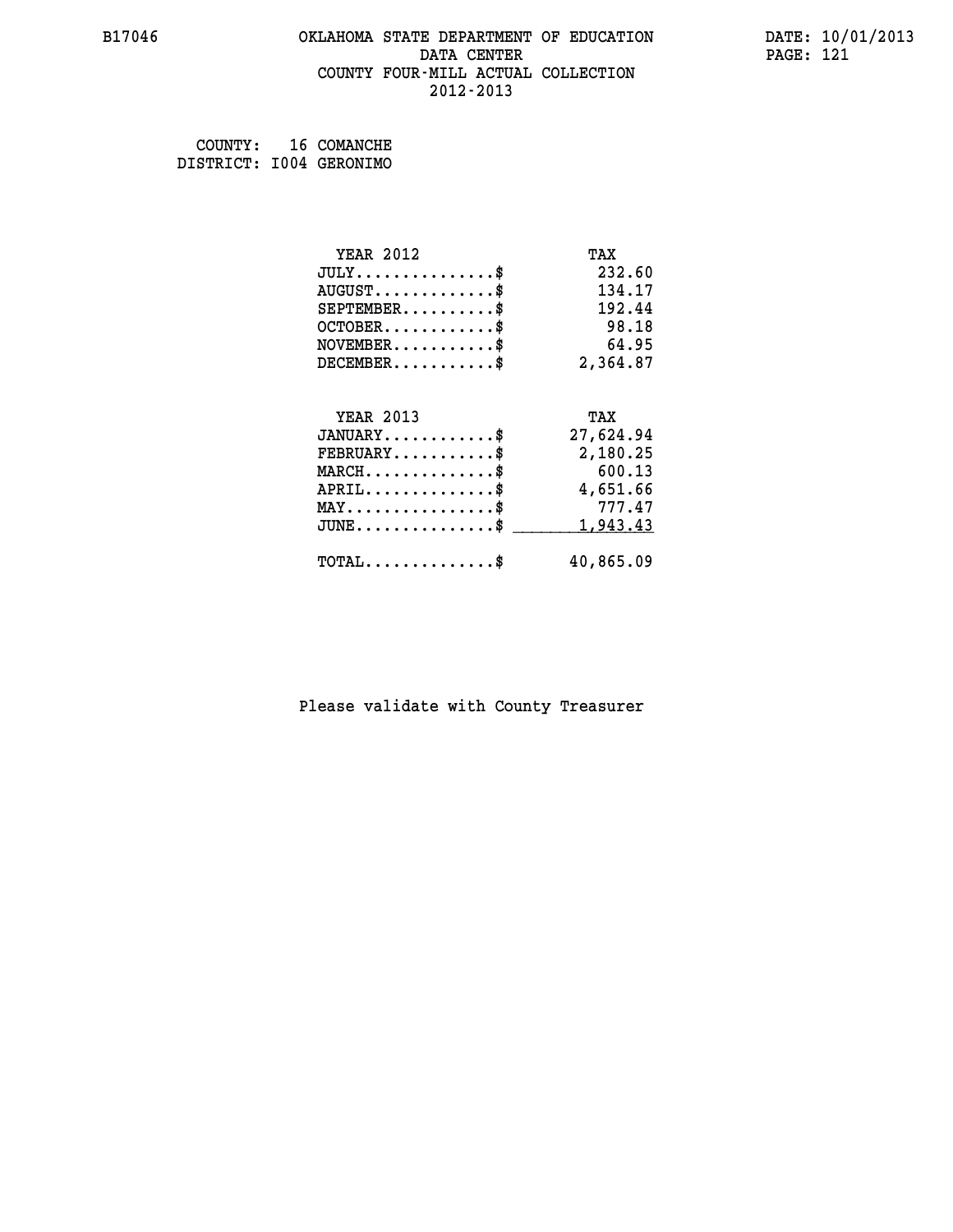#### **B17046 OKLAHOMA STATE DEPARTMENT OF EDUCATION DATE: 10/01/2013 DATA CENTER** PAGE: 122  **COUNTY FOUR-MILL ACTUAL COLLECTION 2012-2013**

 **COUNTY: 16 COMANCHE DISTRICT: I008 LAWTON**

| <b>YEAR 2012</b>       | TAX        |
|------------------------|------------|
| JULY                   | 10,283.57  |
| $AUGUST$ $\frac{1}{2}$ | 6,393.56   |
| $SEPTEMENT.$           | 9,170.02   |
| $OCTOBER$ \$           | 4,678.81   |
| $NOVEMBER$ \$          | 3,095.37   |
| $DECEMBER$ \$          | 112,688.48 |
|                        |            |
|                        |            |

| <b>YEAR 2013</b>                                        | TAX          |
|---------------------------------------------------------|--------------|
| $JANUARY$ \$                                            | 1,316,361.04 |
| $FEBRUARY$ \$                                           | 103,891.44   |
| $MARCH$ \$                                              | 28,596.71    |
| $APRIL$ \$                                              | 221,657.08   |
| $MAX \dots \dots \dots \dots \dots$ \$                  | 37,047.26    |
| JUNE\$ 92,606.92                                        |              |
| $\texttt{TOTAL} \dots \dots \dots \dots \$ 1,946,470.26 |              |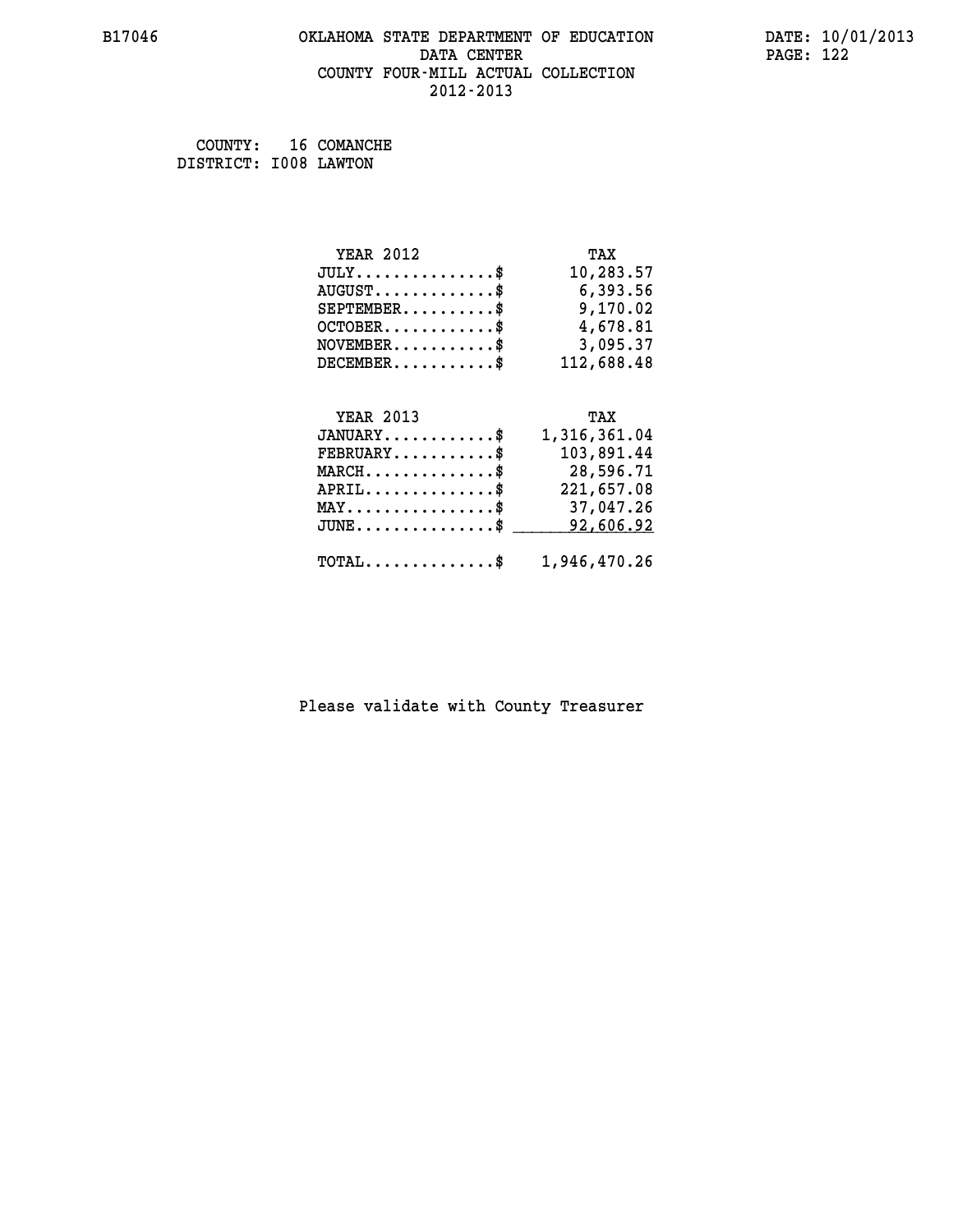#### **B17046 OKLAHOMA STATE DEPARTMENT OF EDUCATION DATE: 10/01/2013 DATA CENTER** PAGE: 123  **COUNTY FOUR-MILL ACTUAL COLLECTION 2012-2013**

 **COUNTY: 16 COMANCHE DISTRICT: I009 FLETCHER**

| <b>YEAR 2012</b>                           | TAX       |
|--------------------------------------------|-----------|
| $JULY$ \$                                  | 300.76    |
| $AUGUST$ \$                                | 182.22    |
| $SEPTEMENT.$ \$                            | 261.34    |
| $OCTOBER$                                  | 133.35    |
| NOVEMENT.                                  | 88.22     |
| $DECEMBER$ \$                              | 3,211.62  |
| <b>YEAR 2013</b>                           | TAX       |
| $JANUARY$ \$                               | 37,516.23 |
| $FEBRUARY$ \$                              | 2,960.90  |
| $MARCH$ \$                                 | 815.01    |
| $APRIL$ \$                                 | 6,317.21  |
| $MAX \dots \dots \dots \dots \dots$        | 1,055.85  |
| JUNE\$                                     | 2,639.30  |
| $\texttt{TOTAL} \dots \dots \dots \dots \$ | 55,482.01 |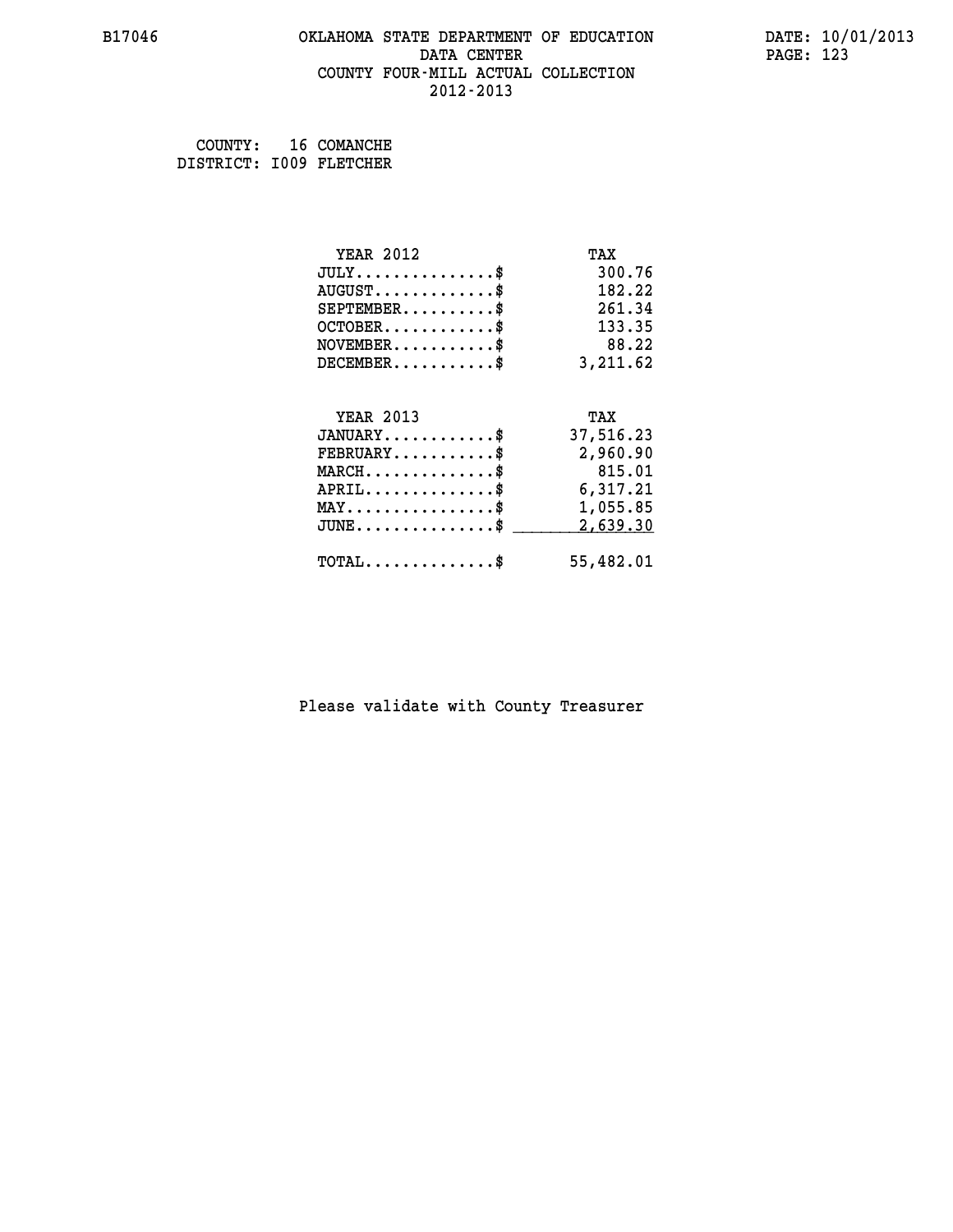#### **B17046 OKLAHOMA STATE DEPARTMENT OF EDUCATION DATE: 10/01/2013 DATA CENTER** PAGE: 124  **COUNTY FOUR-MILL ACTUAL COLLECTION 2012-2013**

 **COUNTY: 16 COMANCHE DISTRICT: I016 ELGIN**

| <b>YEAR 2012</b>                           | TAX          |
|--------------------------------------------|--------------|
| $JULY$ \$                                  | 1,191.52     |
| $AUGUST$ \$                                | 793.37       |
| $SEPTEMBER$ \$                             | 1,137.90     |
| $OCTOBER$ \$                               | 580.59       |
| $NOVEMBER$ \$                              | 384.10       |
| $DECEMBER$ \$                              | 13,983.42    |
|                                            |              |
| <b>YEAR 2013</b>                           | TAX          |
| $JANUARY$                                  | 163, 346. 16 |
| $FEBRUARY$                                 | 12,891.80    |
| $MARCH$ \$                                 | 3,548.54     |
|                                            |              |
| $APRIL$ \$                                 | 27,505.25    |
| $MAX \dots \dots \dots \dots \dots$        | 4,597.17     |
| $JUNE \ldots \ldots \ldots \ldots \bullet$ | 11,491.52    |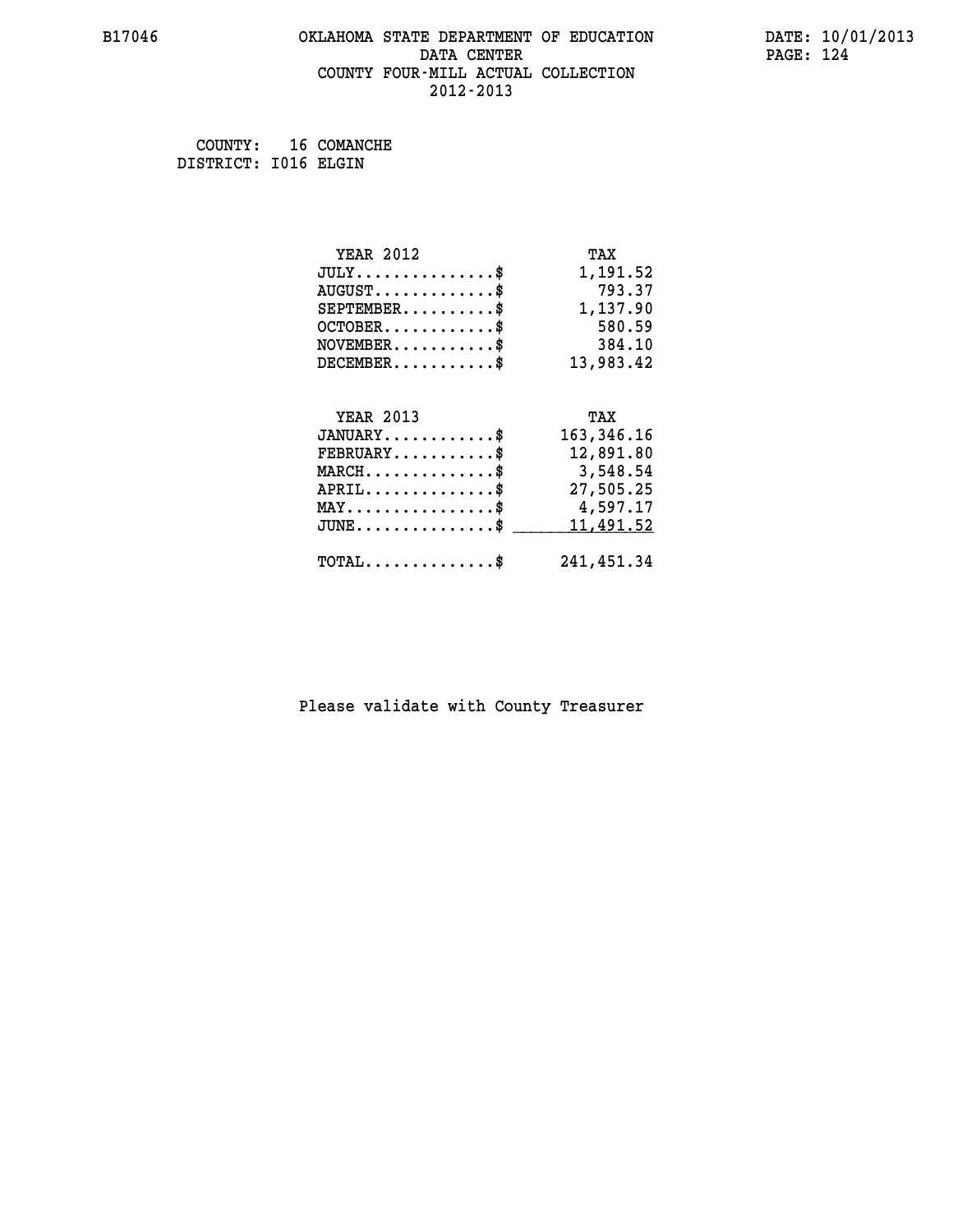#### **B17046 OKLAHOMA STATE DEPARTMENT OF EDUCATION DATE: 10/01/2013 DATA CENTER** PAGE: 125  **COUNTY FOUR-MILL ACTUAL COLLECTION 2012-2013**

 **COUNTY: 16 COMANCHE DISTRICT: I132 CHATTANOOGA**

| <b>YEAR 2012</b>                           | TAX       |
|--------------------------------------------|-----------|
| $JULY$ \$                                  | 176.57    |
| $AUGUST$ \$                                | 111.98    |
| $SEPTEMBER$ \$                             | 160.62    |
| $OCTOBER$ \$                               | 81.95     |
| $NOVEMBER$ \$                              | 54.21     |
| $DECEMBER$ \$                              | 1,973.69  |
|                                            |           |
| <b>YEAR 2013</b>                           | TAX       |
| $JANUARY$ \$                               | 23,055.55 |
| $FEBRUARY$ \$                              | 1,819.62  |
| $MARCH$ \$                                 | 500.86    |
| $APRIL$ \$                                 | 3,882.24  |
| $MAX \dots \dots \dots \dots \dots$        | 648.85    |
| $JUNE$ \$                                  | 1,621.99  |
| $\texttt{TOTAL} \dots \dots \dots \dots \$ | 34,088.13 |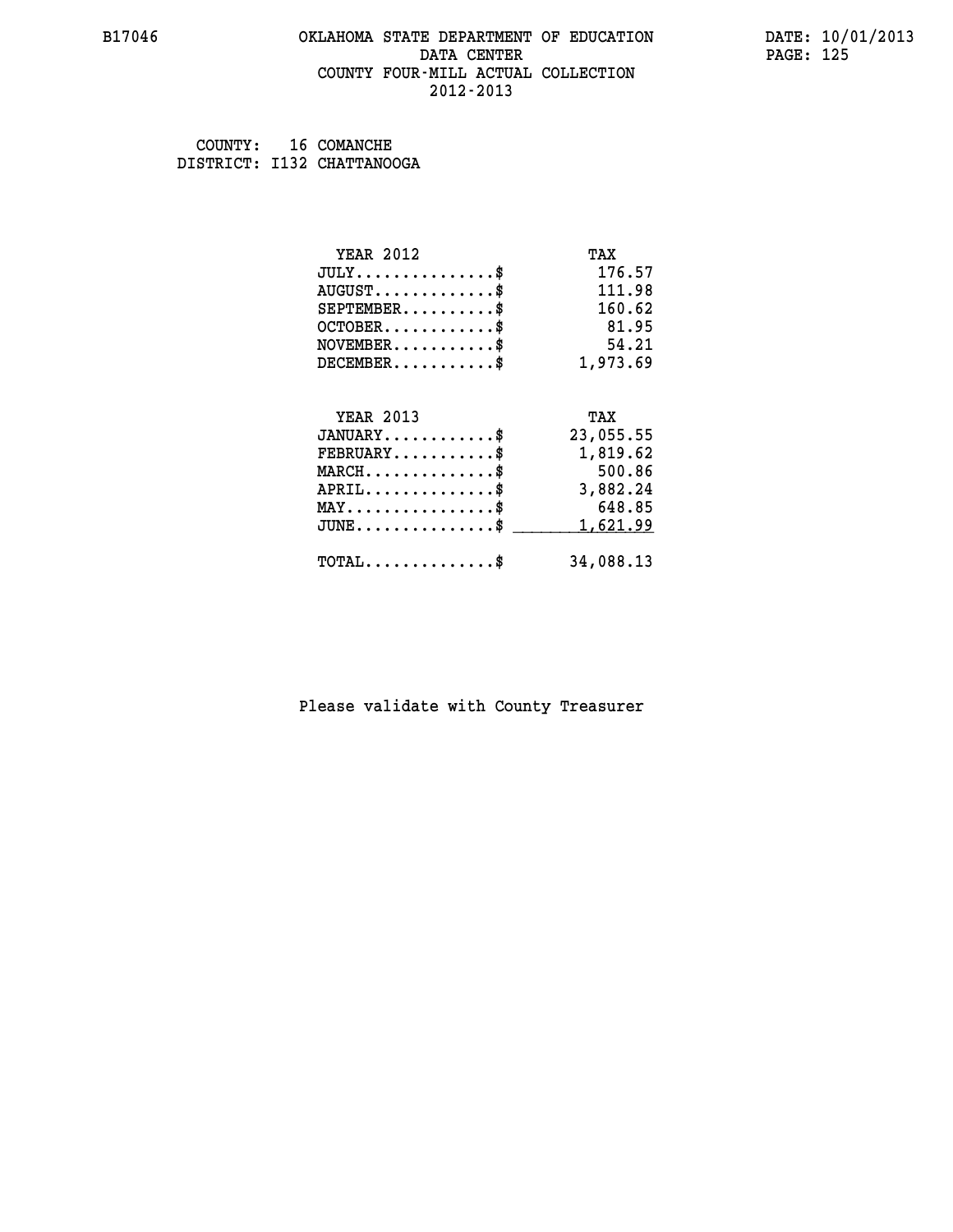### **B17046 OKLAHOMA STATE DEPARTMENT OF EDUCATION DATE: 10/01/2013 DATA CENTER** PAGE: 126  **COUNTY FOUR-MILL ACTUAL COLLECTION 2012-2013**

 **COUNTY: 16 COMANCHE**

 **\*\*\*\*\*\* TOTALS \*\*\*\*\*\***

| <b>YEAR 2012</b> | TAX        |
|------------------|------------|
| $JULY$           | 14,136.44  |
| $AUGUST$ $\$\$   | 9,001.46   |
| $SEPTEMBER$ $\$  | 12,731.01  |
| $OCTOBER$ \$     | 6,510.73   |
| $NOVEMBER$ \$    | 6,650.25   |
| $DECEMBER$       | 183,106.66 |

# **YEAR 2013 TAX**

| $JANUARY$ \$                        | 1,815,519.93                                            |
|-------------------------------------|---------------------------------------------------------|
| $FEBRUARY$                          | 143,718.61                                              |
| $MARCH$ \$                          | 44,086.54                                               |
| $APRIL$ \$                          | 306,122.63                                              |
| $MAX \dots \dots \dots \dots \dots$ | 51,327.61                                               |
|                                     | $JUNE \ldots \ldots \ldots \ldots$ \$ 127,714.18        |
|                                     | $\texttt{TOTAL} \dots \dots \dots \dots \$ 2,720,626.05 |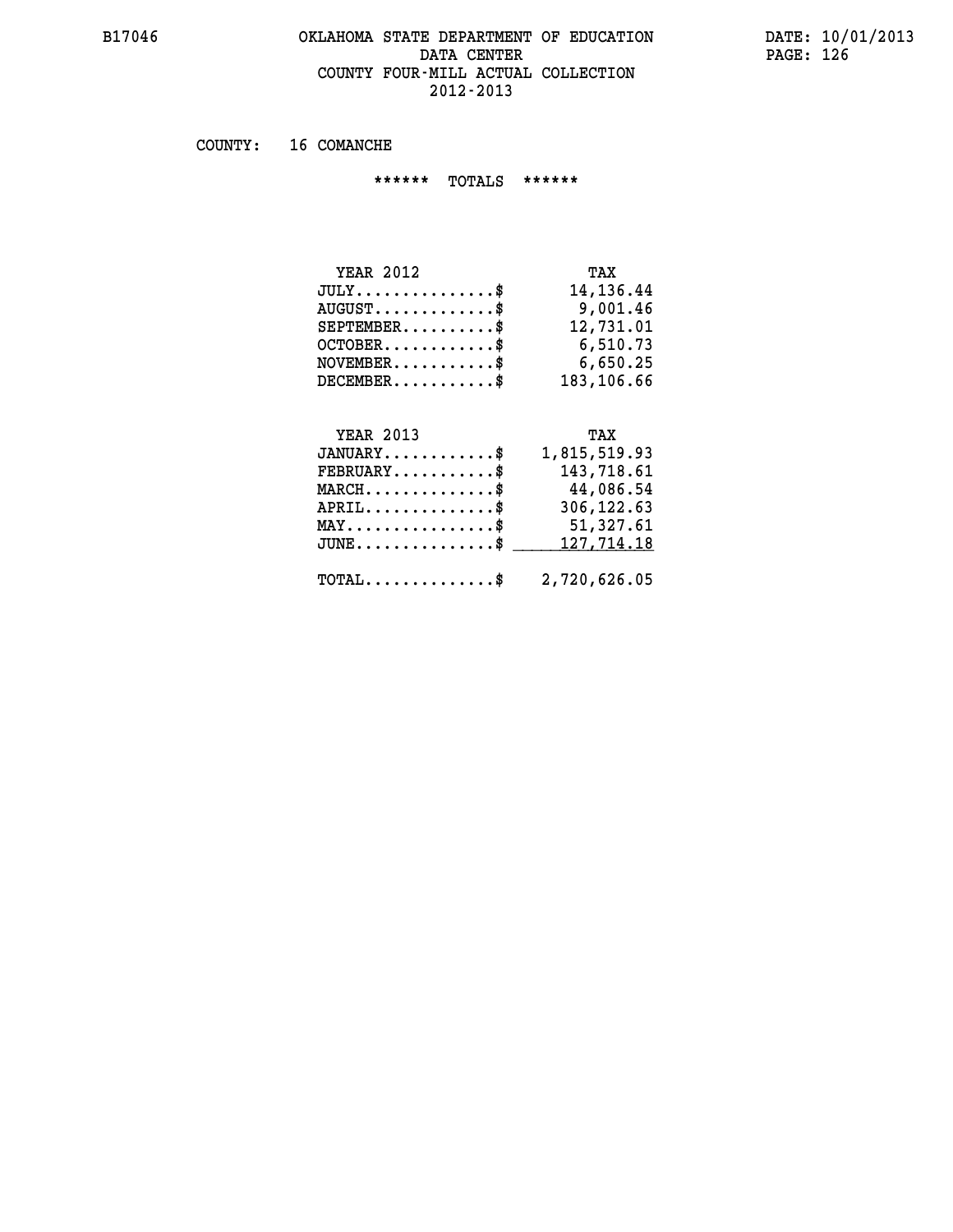#### **B17046 OKLAHOMA STATE DEPARTMENT OF EDUCATION DATE: 10/01/2013 DATA CENTER** PAGE: 127  **COUNTY FOUR-MILL ACTUAL COLLECTION 2012-2013**

 **COUNTY: 17 COTTON DISTRICT: I001 WALTERS**

| <b>YEAR 2012</b>                               | TAX       |
|------------------------------------------------|-----------|
| $JULY$ \$                                      | 1,501.72  |
| $AUGUST$ \$                                    | 1,129.31  |
| $SEPTEMBER$ \$                                 | 117.17    |
| $OCTOBER$ \$                                   | 115.70    |
| $\texttt{NOVEMBER} \dots \dots \dots \$        | 197.94    |
| $DECEMBER$ \$                                  | 3,434.62  |
|                                                |           |
| <b>YEAR 2013</b>                               | TAX       |
| $JANUARY$ \$                                   | 53,630.37 |
| $FEBRUARY$                                     | 11,591.88 |
| $MARCH$ \$                                     | 3,192.58  |
| $APRIL$ \$                                     | 7,276.11  |
| $\texttt{MAX} \dots \dots \dots \dots \dots \$ | 6,092.18  |
| $JUNE \ldots \ldots \ldots \ldots \ldots$ \$   | 1,267.87  |
| $\texttt{TOTAL} \dots \dots \dots \dots \$     | 89,547.45 |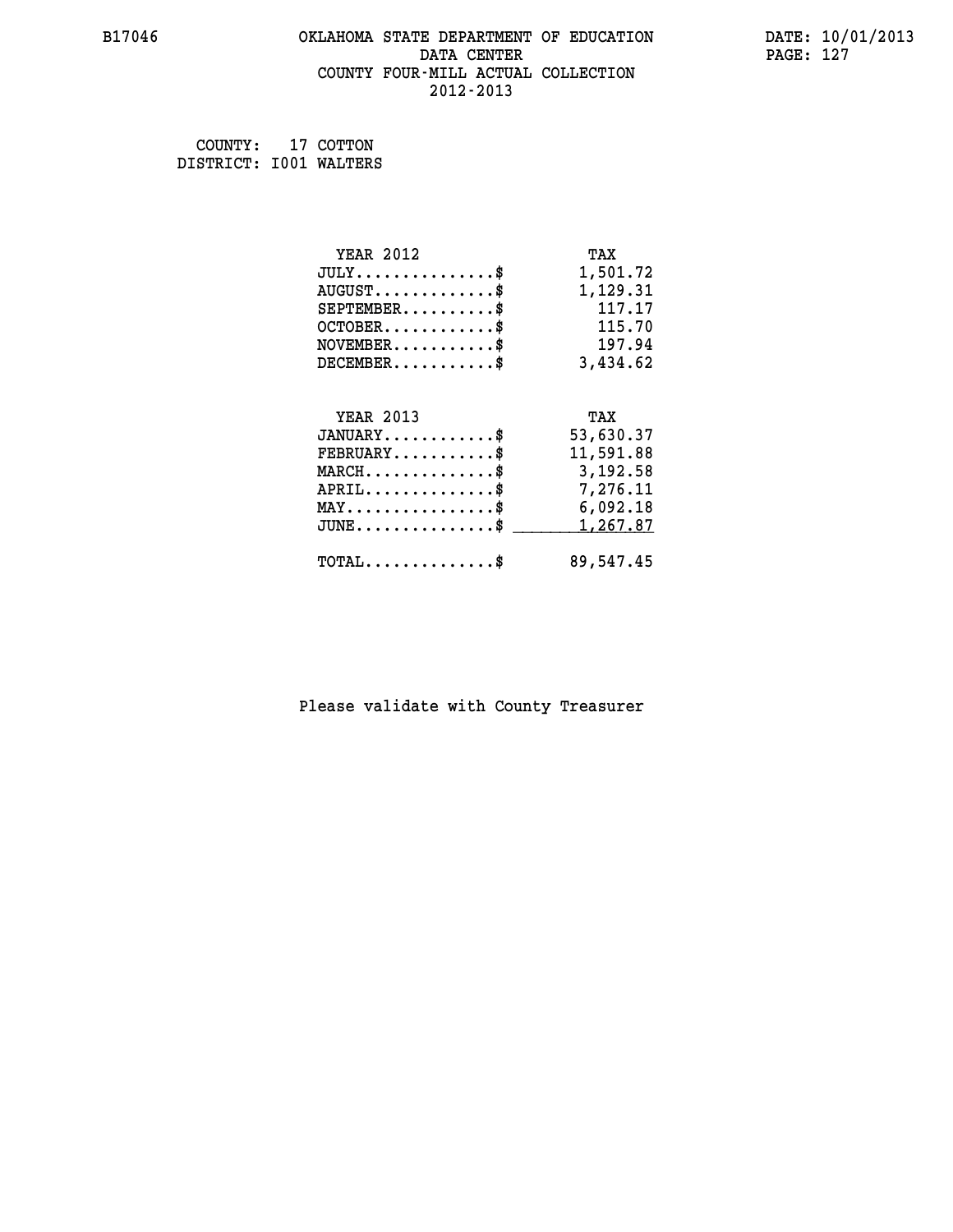#### **B17046 OKLAHOMA STATE DEPARTMENT OF EDUCATION DATE: 10/01/2013 DATA CENTER** PAGE: 128  **COUNTY FOUR-MILL ACTUAL COLLECTION 2012-2013**

 **COUNTY: 17 COTTON DISTRICT: I101 TEMPLE**

| <b>YEAR 2012</b>                               | TAX       |
|------------------------------------------------|-----------|
| $JULY$ \$                                      | 495.18    |
| $AUGUST$ \$                                    | 369.67    |
| $SEPTEMBER$ \$                                 | 38.12     |
| $OCTOBER$ \$                                   | 37.98     |
| $\texttt{NOVEMBER} \dots \dots \dots \$        | 63.90     |
| $DECEMBER$ \$                                  | 1,079.37  |
|                                                |           |
| <b>YEAR 2013</b>                               | TAX       |
| $JANUARY$ \$                                   | 16,844.16 |
| $FEBRUARY$                                     | 3,643.90  |
| $\texttt{MARCH}\ldots\ldots\ldots\ldots\$      | 1,007.04  |
| $APRIL \ldots \ldots \ldots \ldots \$          | 2,286.30  |
| $\texttt{MAX} \dots \dots \dots \dots \dots \$ | 1,915.24  |
| $JUNE \ldots \ldots \ldots \ldots \ast$        | 399.21    |
| $\texttt{TOTAL} \dots \dots \dots \dots \$     | 28,180.07 |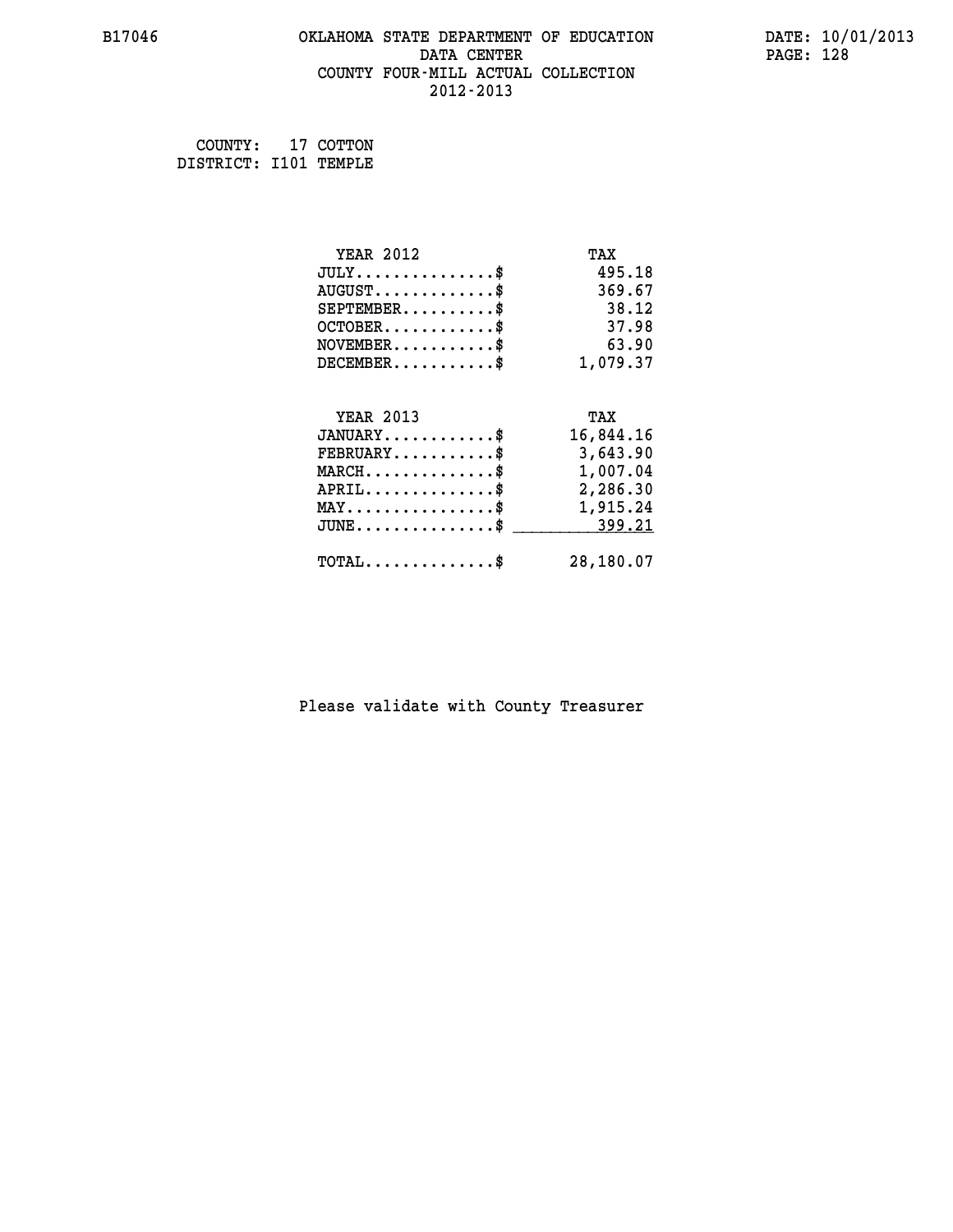#### **B17046 OKLAHOMA STATE DEPARTMENT OF EDUCATION DATE: 10/01/2013 DATA CENTER** PAGE: 129  **COUNTY FOUR-MILL ACTUAL COLLECTION 2012-2013**

 **COUNTY: 17 COTTON DISTRICT: I333 BIG PASTURE**

| <b>YEAR 2012</b>                               | TAX       |
|------------------------------------------------|-----------|
| $JULY$ \$                                      | 478.83    |
| $AUGUST$ \$                                    | 353.04    |
| $SEPTEMBER$                                    | 36.19     |
| $OCTOBER$ \$                                   | 36.41     |
| $NOVEMBER$ \$                                  | 62.51     |
| $DECEMBER$ \$                                  | 989.49    |
|                                                |           |
| <b>YEAR 2013</b>                               | TAX       |
| $JANUARY$ \$                                   | 15,434.01 |
| $FEBRUARY$                                     | 3,341.47  |
| $MARCH$ \$                                     | 928.78    |
| $APRIL$ \$                                     | 2,097.06  |
| $\texttt{MAX} \dots \dots \dots \dots \dots \$ | 1,759.24  |
| $JUNE$ \$                                      | 368.76    |
| $\texttt{TOTAL} \dots \dots \dots \dots \$     | 25,885.79 |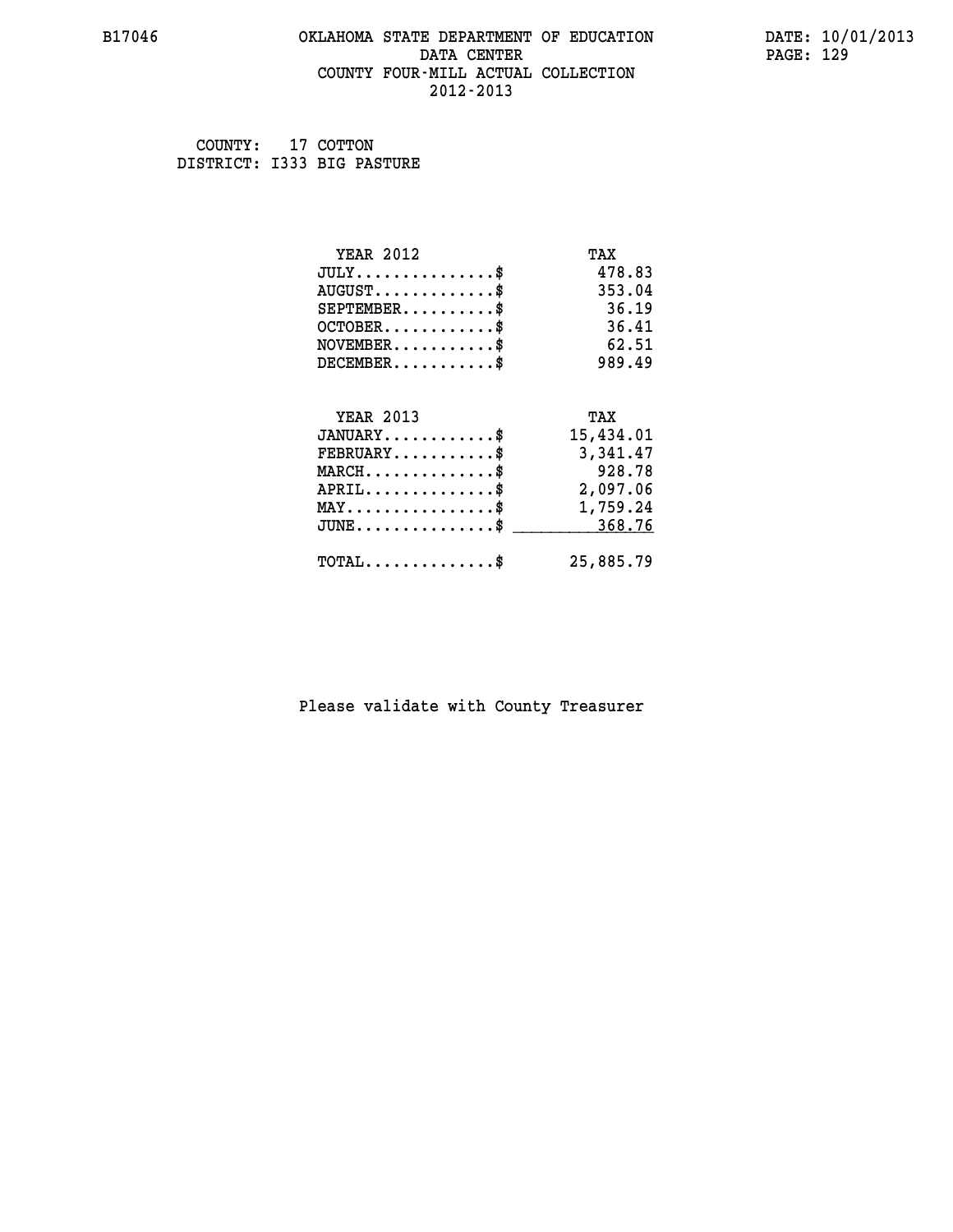#### **B17046 OKLAHOMA STATE DEPARTMENT OF EDUCATION DATE: 10/01/2013 DATA CENTER PAGE: 130 COUNTY FOUR-MILL ACTUAL COLLECTION 2012-2013**

 **COUNTY: 17 COTTON**

 **\*\*\*\*\*\* TOTALS \*\*\*\*\*\***

| <b>YEAR 2012</b>                       | TAX      |
|----------------------------------------|----------|
| $JULY \ldots \ldots \ldots \mathbb{S}$ | 2,475.73 |
| $AUGUST$ $\$\$                         | 1,852.02 |
| $SEPTEMBER$ $\$                        | 191.48   |
| $OCTOBER$ \$                           | 190.09   |
| $NOVEMBER$ \$                          | 324.35   |
| $DECEMENTER$                           | 5,503.48 |

### **YEAR 2013 TAX**

| $JANUARY$ \$                                  | 85,908.54  |
|-----------------------------------------------|------------|
| $FEBRUARY$ \$                                 | 18,577.25  |
| $MARCH$ \$                                    | 5,128.40   |
| $APRIL$ \$                                    | 11,659.47  |
| $MAX \dots \dots \dots \dots \$               | 9,766.66   |
| $JUNE \ldots \ldots \ldots \ldots \$ 2,035.84 |            |
| $\text{TOTAL} \dots \dots \dots \dots \dots$  | 143,613.31 |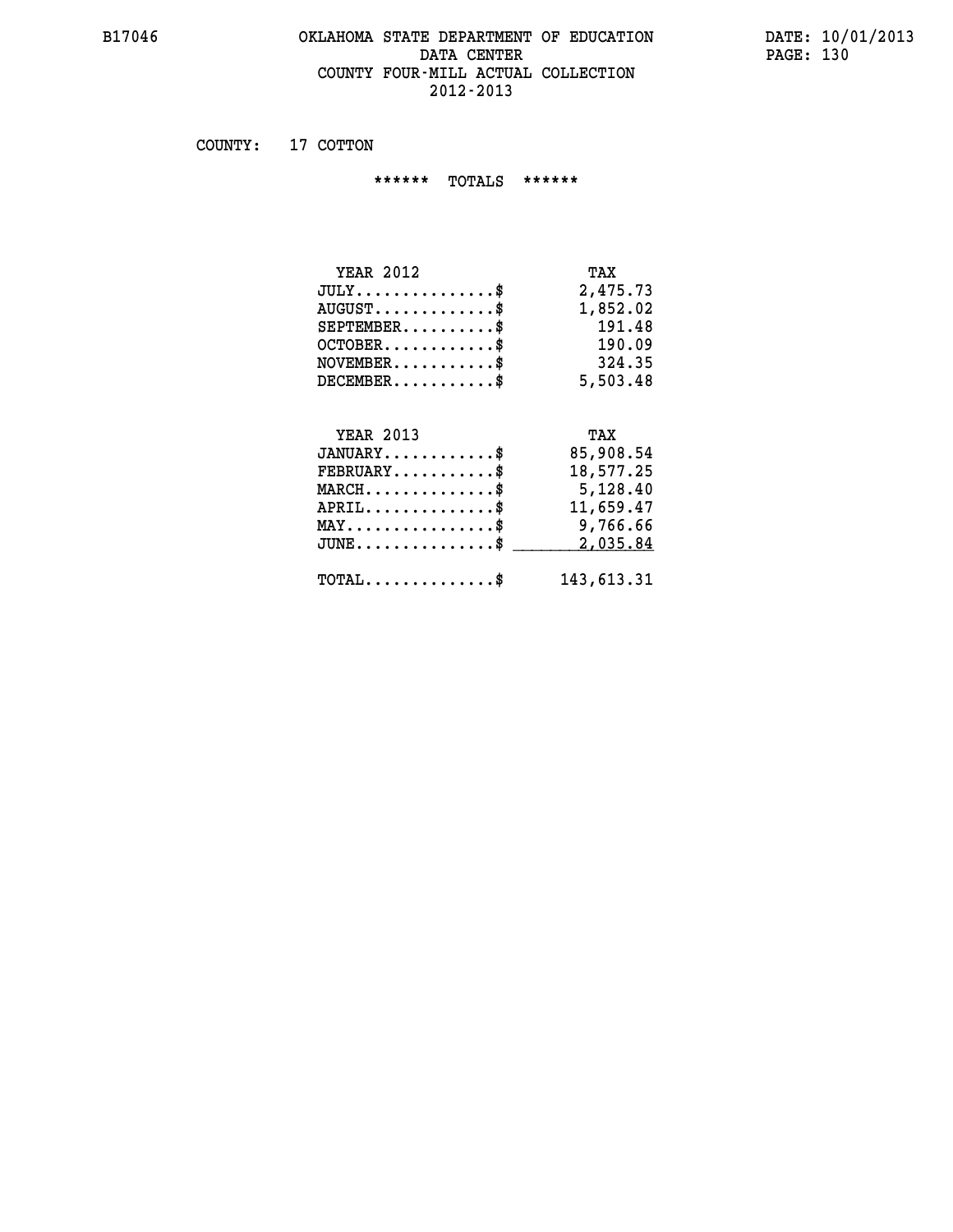#### **B17046 OKLAHOMA STATE DEPARTMENT OF EDUCATION DATE: 10/01/2013 DATA CENTER** PAGE: 131  **COUNTY FOUR-MILL ACTUAL COLLECTION 2012-2013**

 **COUNTY: 18 CRAIG DISTRICT: C001 WHITE OAK**

| <b>YEAR 2012</b>                               | TAX        |
|------------------------------------------------|------------|
| $JULY$ \$                                      | 617.70     |
| $AUGUST$ \$                                    | 1,034.58   |
| $SEPTEMBER$                                    | 1,116.15   |
| $OCTOBER$ \$                                   | 280.18     |
| $NOVEMBER$ \$                                  | 234.39     |
| $DECEMBER$ \$                                  | 5,173.61   |
|                                                |            |
| <b>YEAR 2013</b>                               | TAX        |
| $JANUARY$ \$                                   | 42,705.86  |
| $FEBRUARY$                                     | 27,368.31  |
| $MARCH$ \$                                     | 8,421.59   |
| $APRIL$ \$                                     | 10,329.32  |
| $\texttt{MAX} \dots \dots \dots \dots \dots \$ | 7,894.60   |
| $JUNE$ \$                                      | 3,424.55   |
| $\texttt{TOTAL} \dots \dots \dots \dots \$     | 108,600.84 |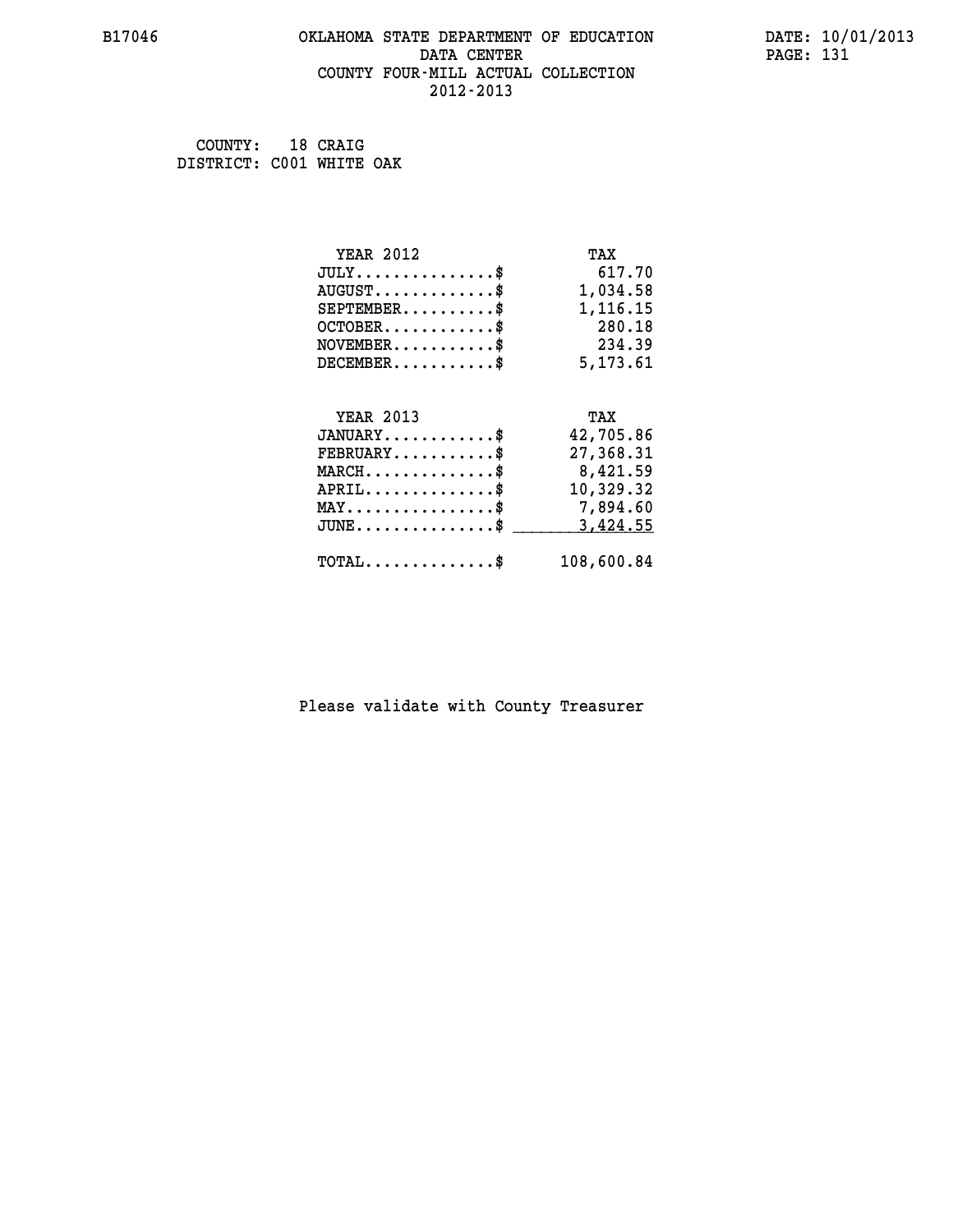#### **B17046 OKLAHOMA STATE DEPARTMENT OF EDUCATION DATE: 10/01/2013 DATA CENTER** PAGE: 132  **COUNTY FOUR-MILL ACTUAL COLLECTION 2012-2013**

| COUNTY:                | 18 CRAIG |
|------------------------|----------|
| DISTRICT: 1006 KETCHUM |          |

| <b>YEAR 2012</b>                               | TAX       |
|------------------------------------------------|-----------|
| $JULY$ \$                                      | 770.00    |
| $AUGUST$ \$                                    | 844.23    |
| $SEPTEMBER$ \$                                 | 910.79    |
| $OCTOBER$ \$                                   | 228.63    |
| $\texttt{NOVEMBER} \dots \dots \dots \$        | 191.27    |
| $DECEMBER$ \$                                  | 4,221.74  |
|                                                |           |
| <b>YEAR 2013</b>                               | TAX       |
| $JANUARY$                                      | 34,848.60 |
| $FEBRUARY$                                     | 22,332.95 |
| $MARCH$ \$                                     | 6,872.15  |
| $APRIL \ldots \ldots \ldots \ldots$            | 8,428.88  |
| $\texttt{MAX} \dots \dots \dots \dots \dots \$ | 6,442.12  |
| $JUNE$ \$                                      | 2,794.48  |
| $\texttt{TOTAL} \dots \dots \dots \dots \$     | 88,885.84 |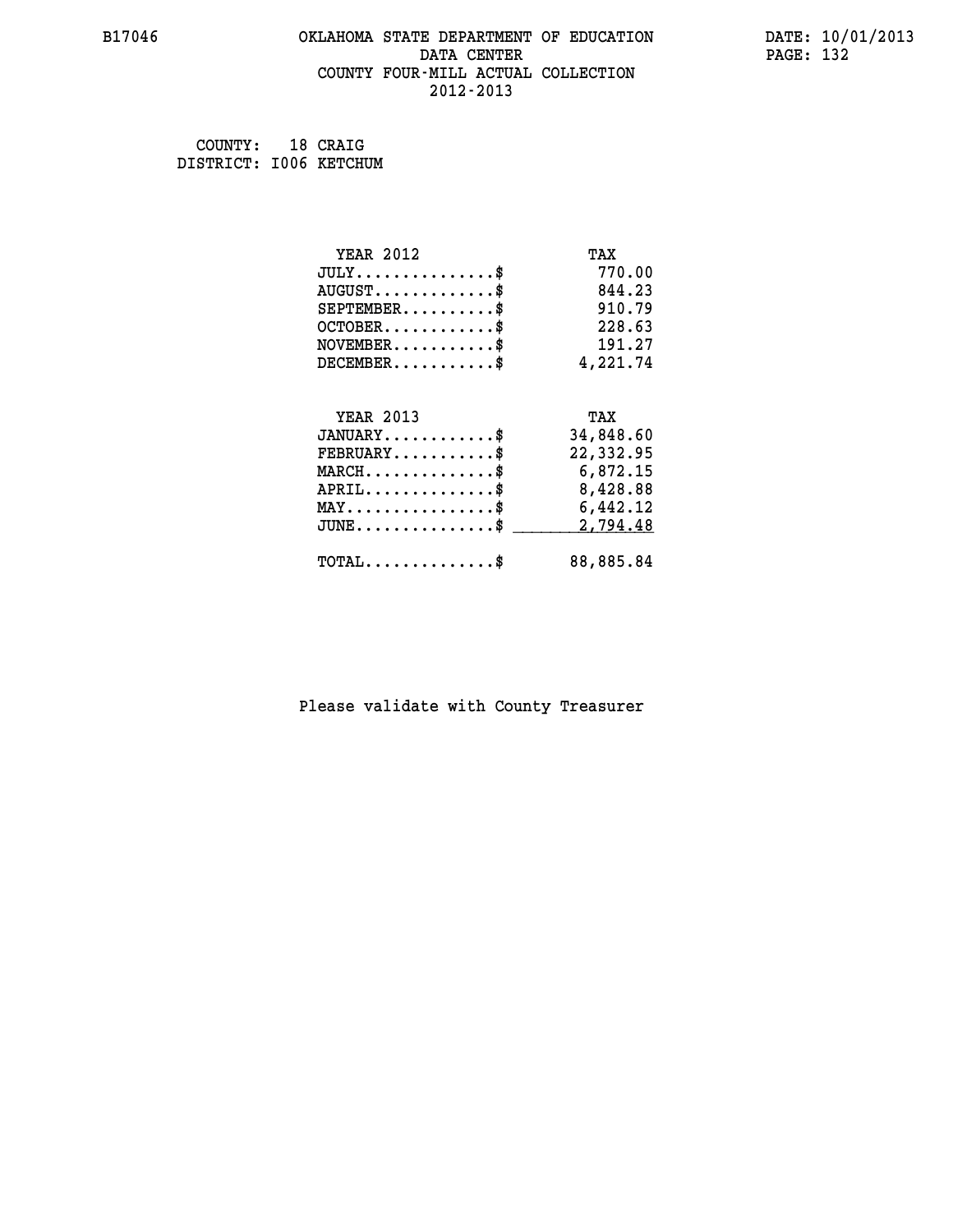#### **B17046 OKLAHOMA STATE DEPARTMENT OF EDUCATION DATE: 10/01/2013 DATA CENTER** PAGE: 133  **COUNTY FOUR-MILL ACTUAL COLLECTION 2012-2013**

 **COUNTY: 18 CRAIG DISTRICT: I017 WELCH**

| <b>YEAR 2012</b>                               | TAX       |
|------------------------------------------------|-----------|
| $JULY$ \$                                      | 474.49    |
| $AUGUST$ \$                                    | 488.99    |
| $SEPTEMENT.$ \$                                | 527.54    |
| $OCTOBER$ \$                                   | 132.43    |
| $\texttt{NOVEMBER} \dots \dots \dots \$        | 110.79    |
| $DECEMBER$ \$                                  | 2,445.27  |
|                                                |           |
| <b>YEAR 2013</b>                               | TAX       |
| $JANUARY$ \$                                   | 20,184.64 |
| $FEBRUARY$                                     | 12,935.44 |
| $MARCH$ \$                                     | 3,980.42  |
| $APRIL \ldots \ldots \ldots \ldots$            | 4,882.08  |
| $\texttt{MAX} \dots \dots \dots \dots \dots \$ | 3,731.33  |
| $JUNE$ \$                                      | 1,618.58  |
| $\texttt{TOTAL} \dots \dots \dots \dots \$     | 51,512.00 |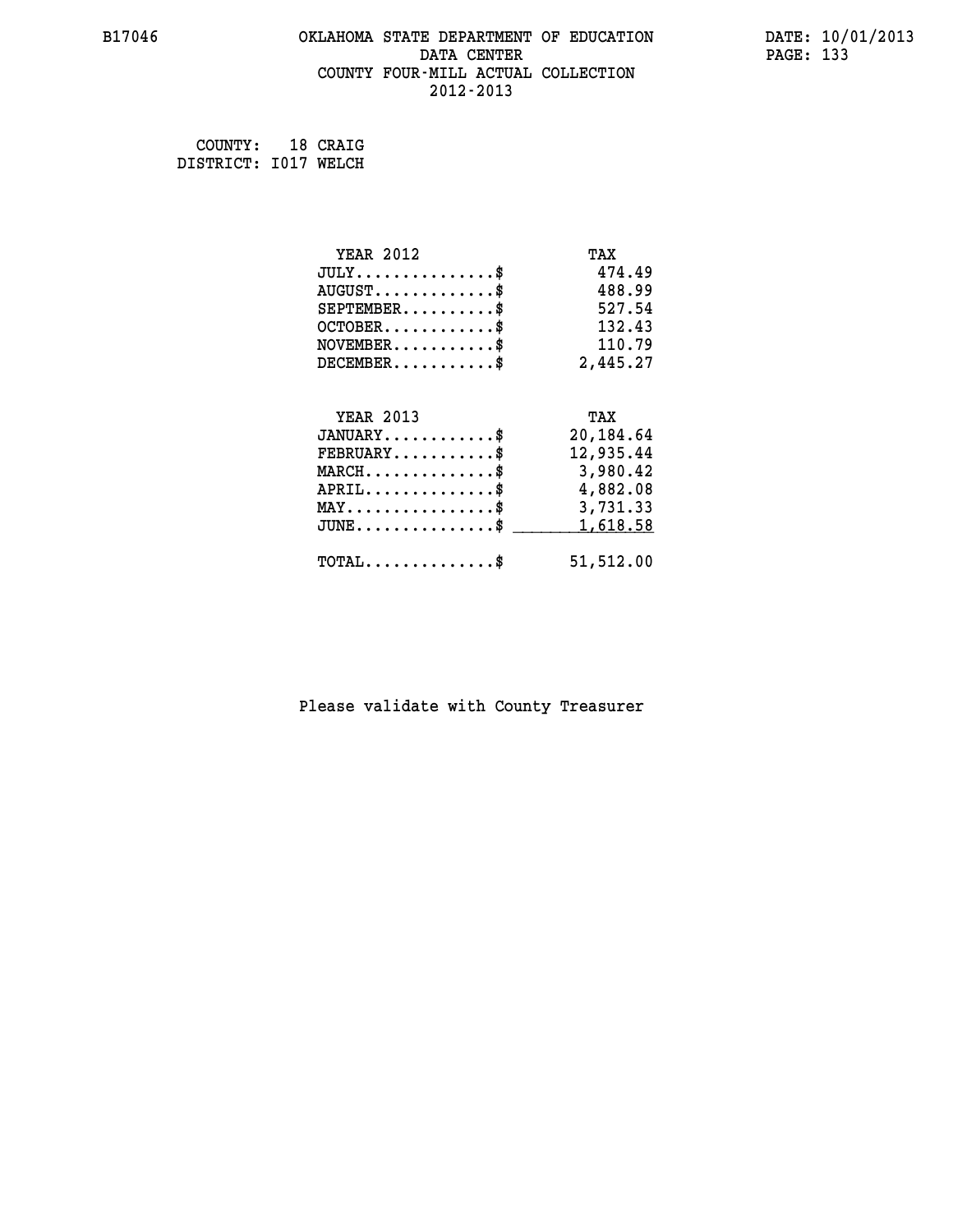#### **B17046 OKLAHOMA STATE DEPARTMENT OF EDUCATION DATE: 10/01/2013 DATA CENTER** PAGE: 134  **COUNTY FOUR-MILL ACTUAL COLLECTION 2012-2013**

 **COUNTY: 18 CRAIG DISTRICT: I020 BLUEJACKET**

| <b>YEAR 2012</b>                                 | TAX       |
|--------------------------------------------------|-----------|
| $JULY$ \$                                        | 238.21    |
| $AUGUST$ \$                                      | 301.06    |
| $SEPTEMBER$ \$                                   | 324.80    |
| $OCTOBER$ \$                                     | 81.53     |
| $NOVEMBER.$ \$                                   | 68.21     |
| $DECEMBER$ \$                                    | 1,505.50  |
|                                                  |           |
| <b>YEAR 2013</b>                                 | TAX       |
| $JANUARY$ \$                                     | 12,427.17 |
| $FEBRUARY$                                       | 7,964.02  |
| $MARCH$ \$                                       | 2,450.64  |
| $APRIL \ldots \ldots \ldots \ldots \$            | 3,005.78  |
| $\texttt{MAX} \dots \dots \dots \dots \dots \$   | 2,297.28  |
| $\texttt{JUNE} \dots \dots \dots \dots \dots \$$ | 996.53    |
| $\texttt{TOTAL} \dots \dots \dots \dots$ \$      | 31,660.73 |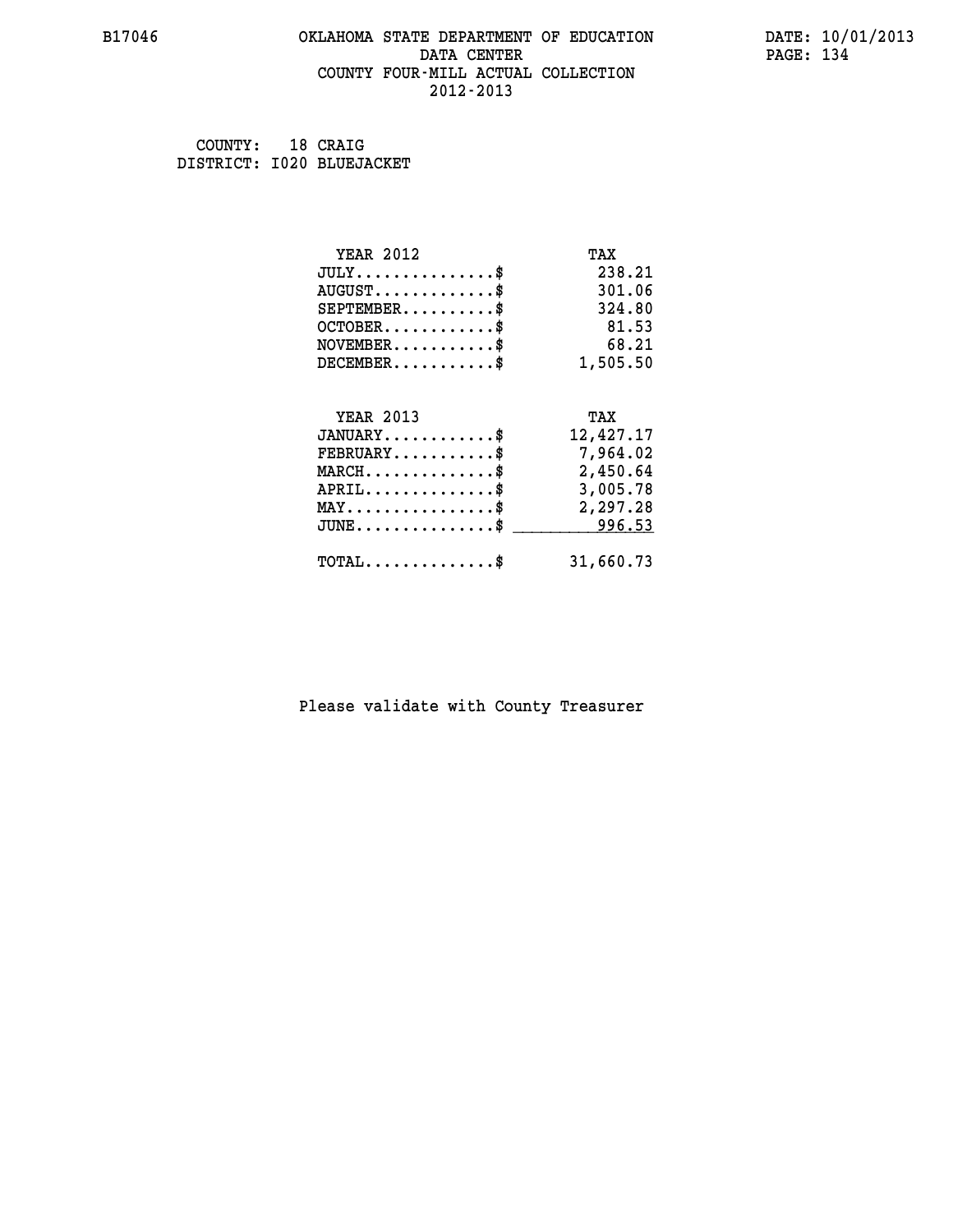#### **B17046 OKLAHOMA STATE DEPARTMENT OF EDUCATION DATE: 10/01/2013 DATA CENTER** PAGE: 135  **COUNTY FOUR-MILL ACTUAL COLLECTION 2012-2013**

 **COUNTY: 18 CRAIG DISTRICT: I065 VINITA**

| <b>YEAR 2012</b>                               | TAX        |
|------------------------------------------------|------------|
| $JULY$ \$                                      | 1,940.76   |
| $AUGUST$ \$                                    | 2,152.94   |
| $SEPTEMBER$ \$                                 | 2,322.68   |
| $OCTOBER$ \$                                   | 583.05     |
| $\texttt{NOVEMBER} \dots \dots \dots \$        | 487.77     |
| $DECEMBER$ \$                                  | 10,766.19  |
|                                                |            |
| <b>YEAR 2013</b>                               | TAX        |
| $JANUARY$ \$                                   | 88,870.18  |
| $FEBRUARY$                                     | 56,953.02  |
| $\texttt{MARCH}\ldots\ldots\ldots\ldots\ast$   | 17,525.20  |
| $APRIL \ldots \ldots \ldots \ldots \$          | 21,495.13  |
| $\texttt{MAX} \dots \dots \dots \dots \dots \$ | 16,428.56  |
| $JUNE$ \$                                      | 7,126.44   |
| $\texttt{TOTAL} \dots \dots \dots \dots \$     | 226,651.92 |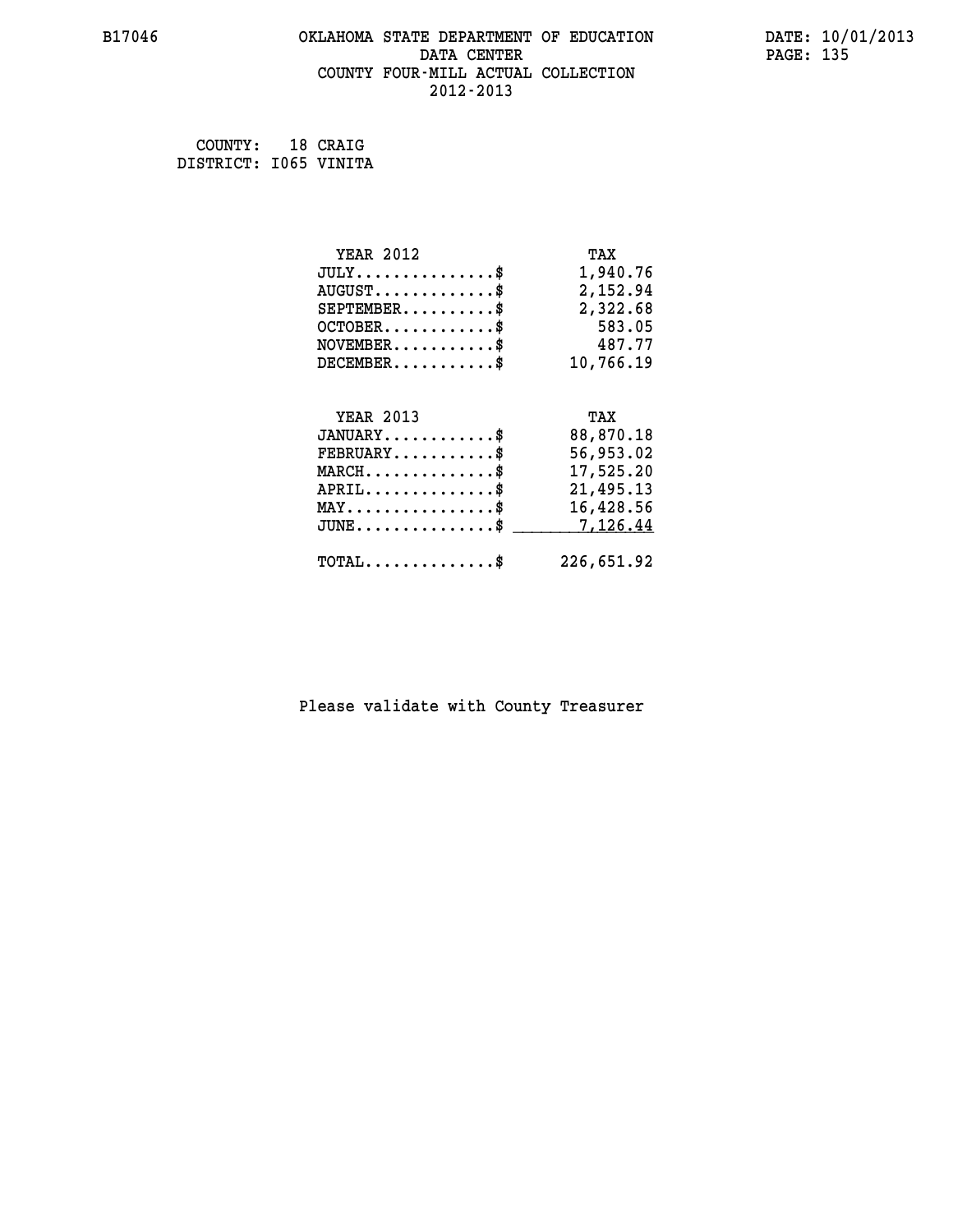#### **B17046 OKLAHOMA STATE DEPARTMENT OF EDUCATION DATE: 10/01/2013** DATA CENTER PAGE: 136  **COUNTY FOUR-MILL ACTUAL COLLECTION 2012-2013**

 **COUNTY: 18 CRAIG**

 **\*\*\*\*\*\* TOTALS \*\*\*\*\*\***

| <b>YEAR 2012</b>                       | TAX         |
|----------------------------------------|-------------|
| $JULY \ldots \ldots \ldots \mathbb{S}$ | 4,041.16    |
| $AUGUST$ \$                            | 4,821.80    |
| $SEPTEMBER$                            | 5,201.96    |
| $OCTOBER$ \$                           | 1,305.82    |
| $NOVEMBER$ \$                          | 1,092.43    |
| $DECEMBER$                             | 24, 112, 31 |

# **YEAR 2013 TAX**

| $JANUARY$ \$                                          | 199,036.45                                                   |
|-------------------------------------------------------|--------------------------------------------------------------|
| $FEBRUARY$                                            | 127,553.74                                                   |
| $MARCH$ \$                                            | 39,250.00                                                    |
| $APRIL \ldots \ldots \ldots \ldots \$                 | 48,141.19                                                    |
| $\texttt{MAX} \dots \dots \dots \dots \dots \text{*}$ | 36,793.89                                                    |
|                                                       | $JUNE \dots \dots \dots \dots \$ 15,960.58                   |
|                                                       | $\texttt{TOTAL} \dots \dots \dots \dots \text{*}$ 507,311.33 |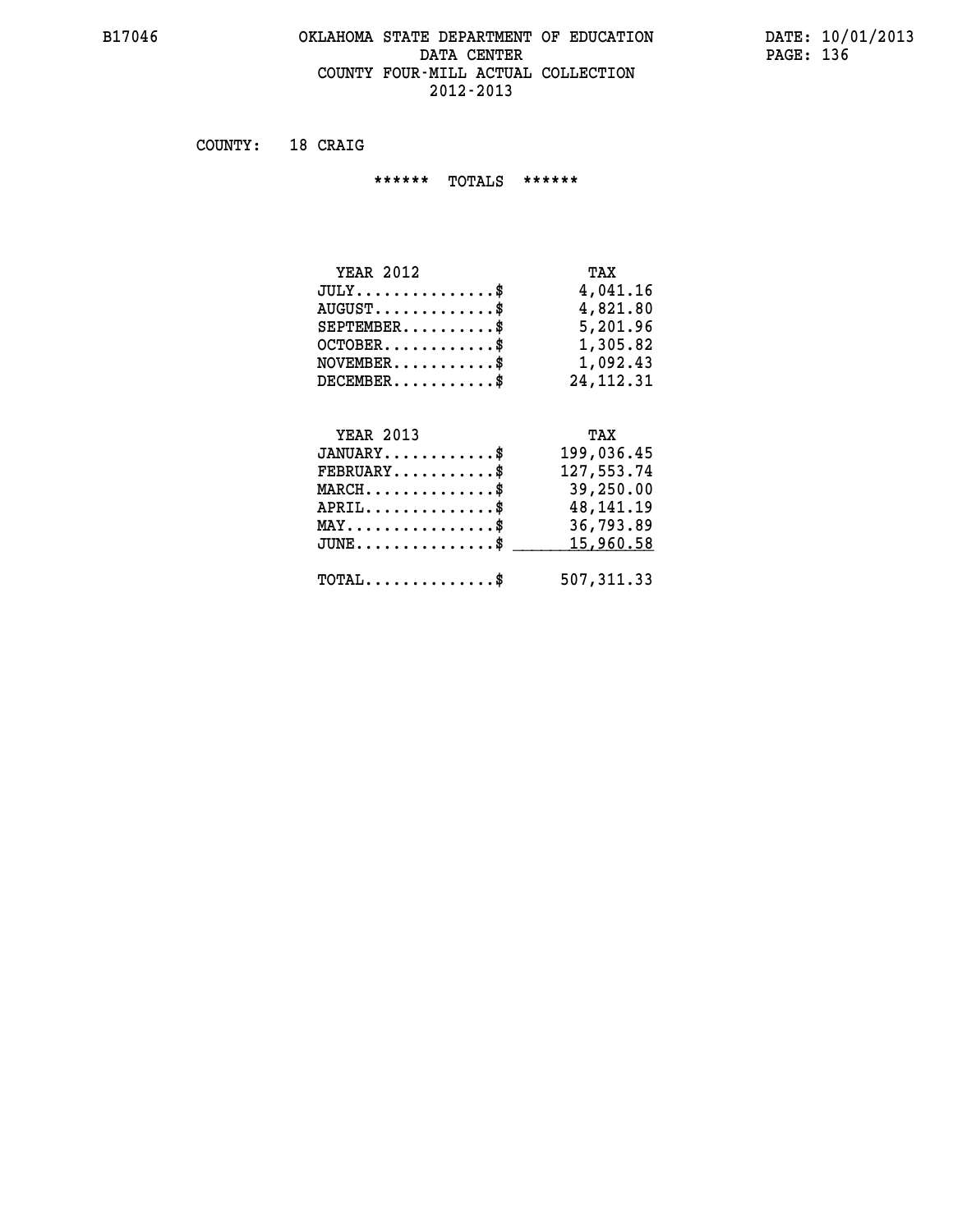#### **B17046 OKLAHOMA STATE DEPARTMENT OF EDUCATION DATE: 10/01/2013 DATA CENTER** PAGE: 137  **COUNTY FOUR-MILL ACTUAL COLLECTION 2012-2013**

 **COUNTY: 19 CREEK DISTRICT: C001 MILFAY**

| <b>YEAR 2012</b>                           | TAX      |
|--------------------------------------------|----------|
| $JULY$ \$                                  | 52.95    |
| $AUGUST$ \$                                | 48.65    |
| $SEPTEMBER$ \$                             | 46.99    |
| $OCTOBER$ \$                               | 79.84    |
| $NOVEMBER$ \$                              | 67.46    |
| $DECEMBER$ \$                              | 3,699.87 |
| <b>YEAR 2013</b>                           | TAX      |
| $JANUARY$ \$                               | 1,320.84 |
| $FEBRUARY$                                 | 160.48   |
| $MARCH$ \$                                 | 840.12   |
| $APRIL$ \$                                 | 372.72   |
| $MAX \dots \dots \dots \dots \dots$        | 157.96   |
| $JUNE$ \$                                  | 46.38    |
| $\texttt{TOTAL} \dots \dots \dots \dots \$ | 6,894.26 |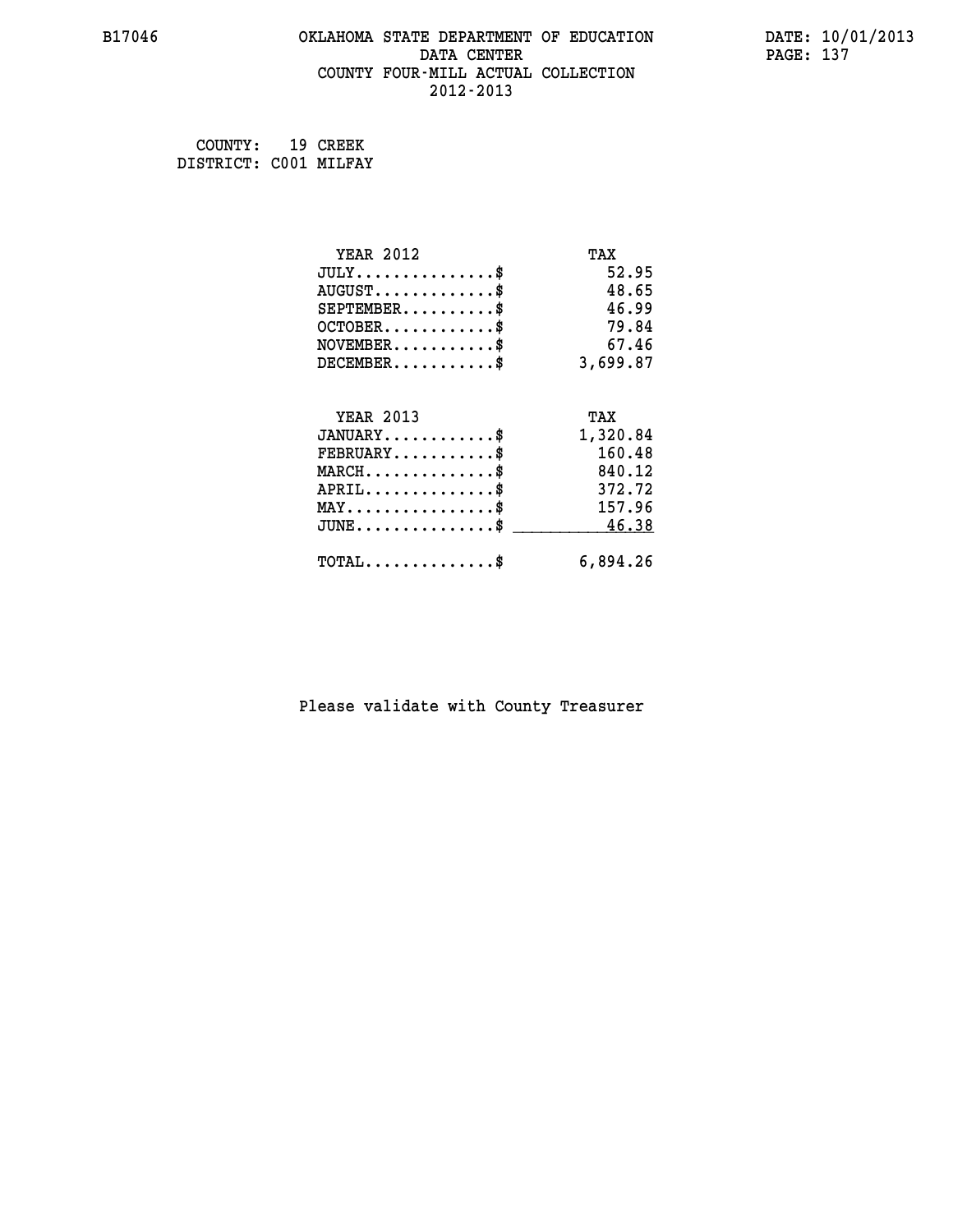#### **B17046 OKLAHOMA STATE DEPARTMENT OF EDUCATION DATE: 10/01/2013 DATA CENTER** PAGE: 138  **COUNTY FOUR-MILL ACTUAL COLLECTION 2012-2013**

 **COUNTY: 19 CREEK DISTRICT: C008 LONE STAR**

| <b>YEAR 2012</b>                           | TAX         |
|--------------------------------------------|-------------|
| $JULY$ \$                                  | 735.41      |
| $AUGUST$ \$                                | 821.48      |
| $SEPTEMBER$ \$                             | 793.38      |
| $OCTOBER$ \$                               | 413.29      |
| $NOVEMBER$ \$                              | 934.70      |
| $DECEMBER$ \$                              | 1,138.96    |
|                                            |             |
| <b>YEAR 2013</b>                           | TAX         |
| $JANUARY$ \$                               | 62,468.40   |
| $FEBRUARY$                                 | 22,301.01   |
| $MARCH$ \$                                 | 2,709.57    |
| $APRIL$ \$                                 | 14, 184. 49 |
| $MAX \dots \dots \dots \dots \dots$        | 6,293.02    |
| $JUNE$ \$                                  | 2,667.04    |
| $\texttt{TOTAL} \dots \dots \dots \dots \$ | 115,460.75  |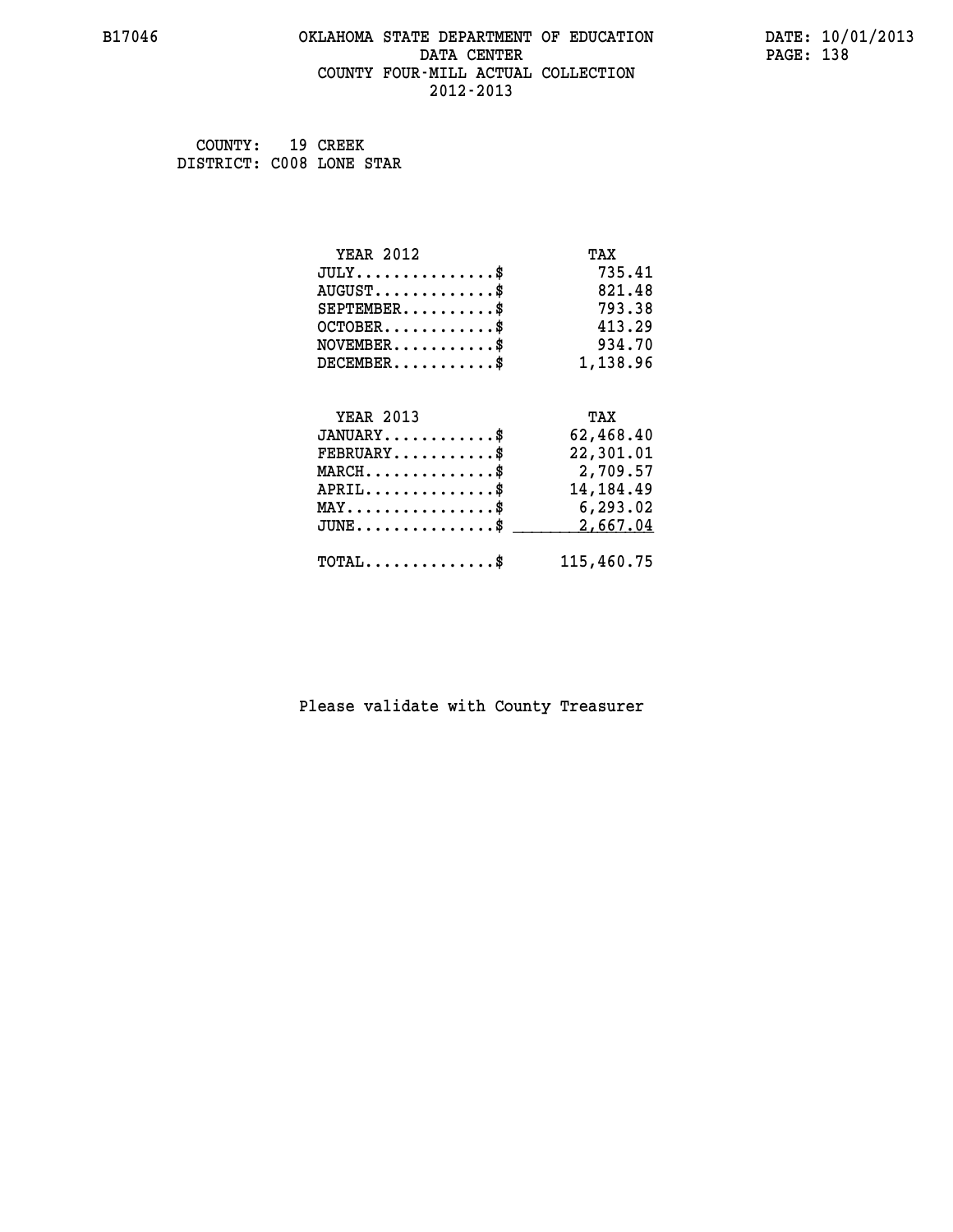#### **B17046 OKLAHOMA STATE DEPARTMENT OF EDUCATION DATE: 10/01/2013 DATA CENTER** PAGE: 139  **COUNTY FOUR-MILL ACTUAL COLLECTION 2012-2013**

 **COUNTY: 19 CREEK DISTRICT: C012 GYPSY**

| <b>YEAR 2012</b>                          | TAX       |
|-------------------------------------------|-----------|
| $JULY$ \$                                 | 104.65    |
| $AUGUST$ \$                               | 109.43    |
| $SEPTEMBER$ \$                            | 105.68    |
| $OCTOBER$ \$                              | 55.04     |
| $NOVEMBER.$ \$                            | 124.51    |
| $DECEMBER$ \$                             | 151.72    |
|                                           |           |
| <b>YEAR 2013</b>                          | TAX       |
| $JANUARY$ \$                              | 8,321.24  |
| $FEBRUARY$                                | 2,970.65  |
| $MARCH$ \$                                | 360.94    |
| $APRIL.$ \$                               | 1,889.48  |
| $MAX \dots \dots \dots \dots \dots$       | 838.27    |
| $\texttt{JUNE}\dots\dots\dots\dots\dots\$ | 355.26    |
| $\texttt{TOTAL} \dots \dots \dots \dots$  | 15,386.87 |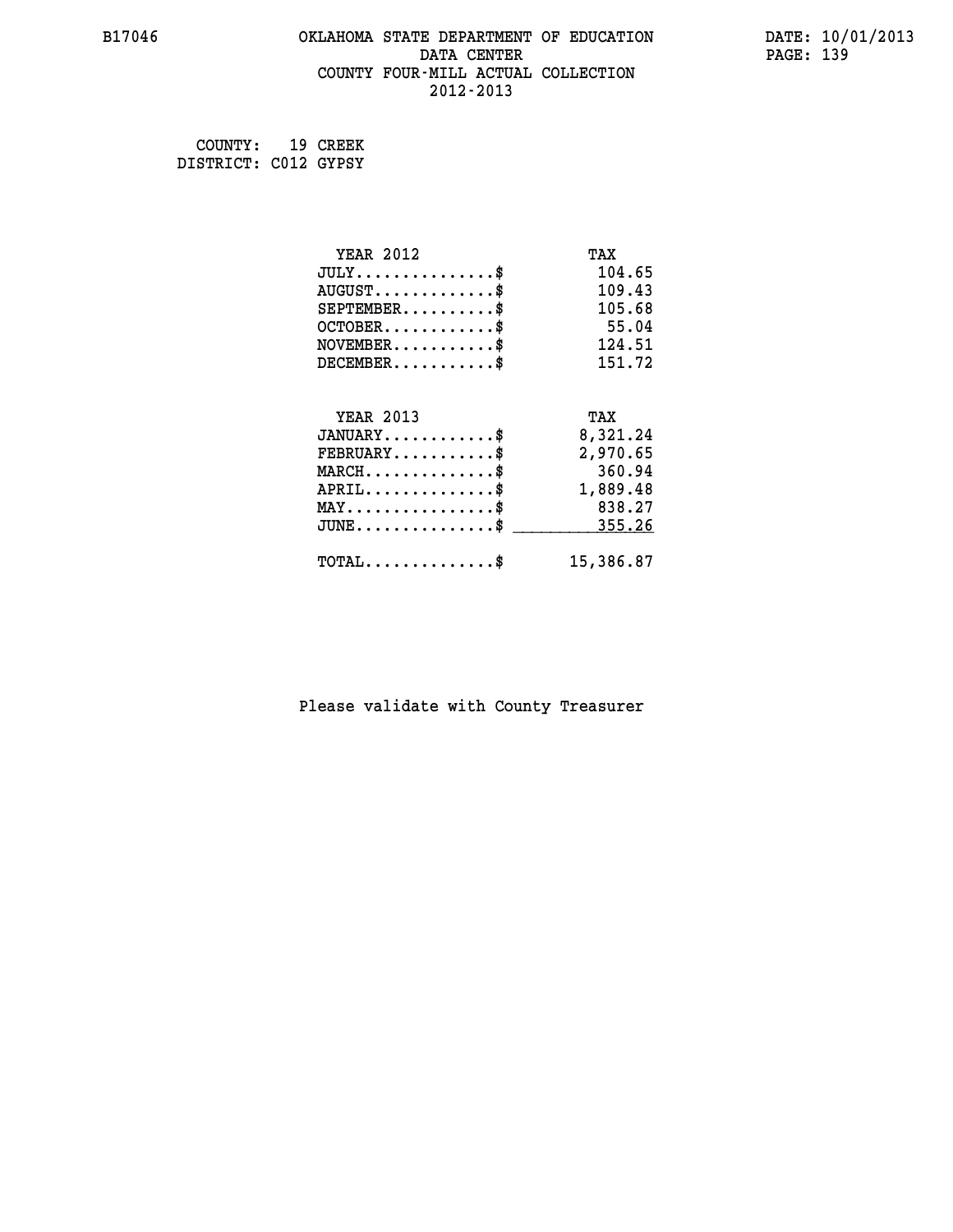#### **B17046 OKLAHOMA STATE DEPARTMENT OF EDUCATION DATE: 10/01/2013 DATA CENTER** PAGE: 140  **COUNTY FOUR-MILL ACTUAL COLLECTION 2012-2013**

 **COUNTY: 19 CREEK DISTRICT: C034 PRETTY WATER**

| <b>YEAR 2012</b>                                 | TAX       |
|--------------------------------------------------|-----------|
| $JULY$ \$                                        | 208.86    |
| $AUGUST$ \$                                      | 234.03    |
| $SEPTEMBER$ \$                                   | 226.02    |
| $OCTOBER$ \$                                     | 117.73    |
| $NOVEMBER.$ \$                                   | 266.27    |
| $DECEMBER$ \$                                    | 324.46    |
|                                                  |           |
| <b>YEAR 2013</b>                                 | TAX       |
| $JANUARY$                                        | 17,882.86 |
| $FEBRUARY$                                       | 6,418.44  |
| $MARCH$ \$                                       | 771.88    |
| $APRIL \ldots \ldots \ldots \ldots$ \$           | 4,113.23  |
| $\texttt{MAX} \dots \dots \dots \dots \dots \$   | 1,867.38  |
| $\texttt{JUNE} \dots \dots \dots \dots \dots \$$ | 759.79    |
| $\texttt{TOTAL} \dots \dots \dots \dots \$       | 33,190.95 |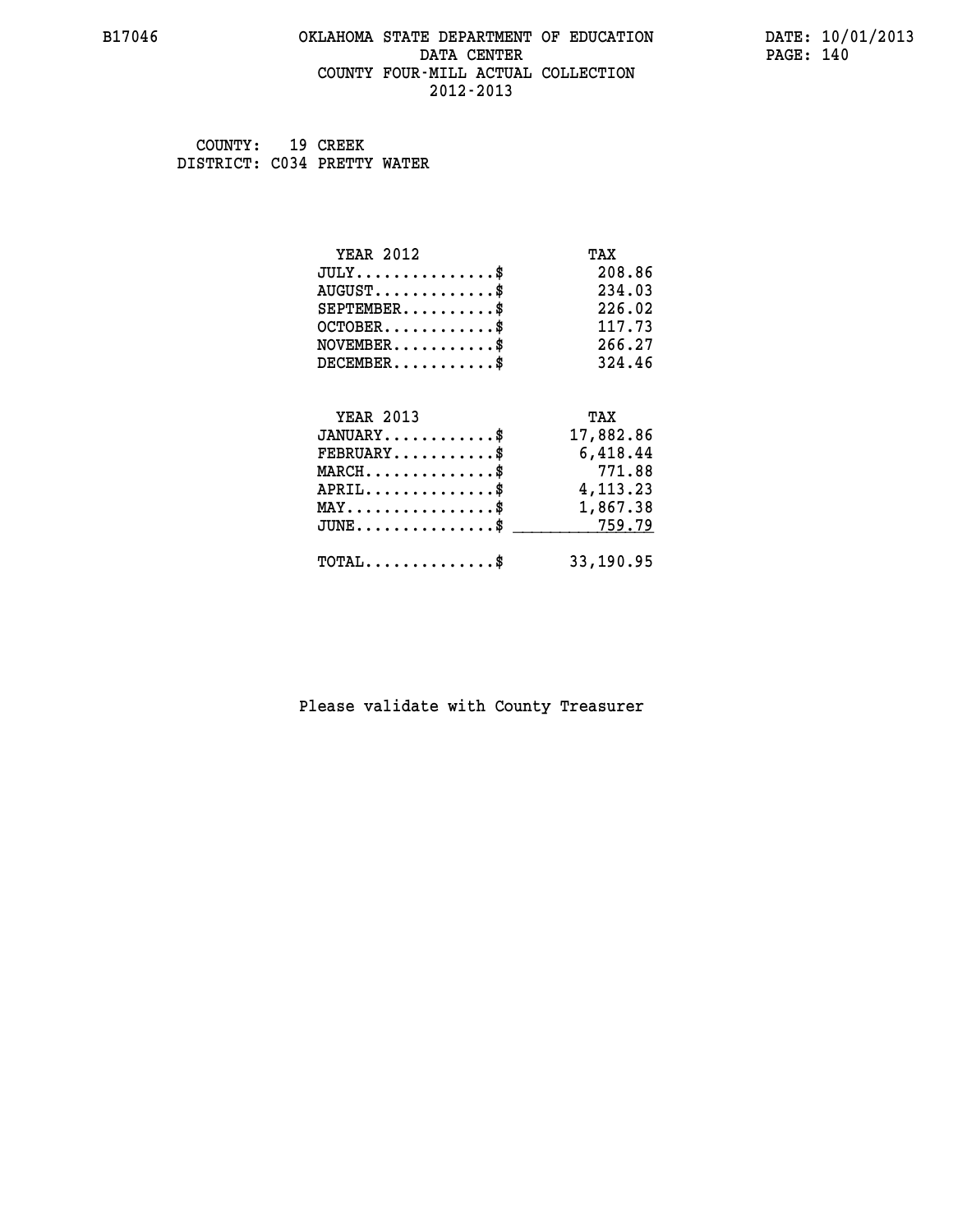#### **B17046 OKLAHOMA STATE DEPARTMENT OF EDUCATION DATE: 10/01/2013 DATA CENTER** PAGE: 141  **COUNTY FOUR-MILL ACTUAL COLLECTION 2012-2013**

 **COUNTY: 19 CREEK DISTRICT: C035 ALLEN-BOWDEN**

| <b>YEAR 2012</b>                               | TAX        |
|------------------------------------------------|------------|
| $JULY$ \$                                      | 297.18     |
| $AUGUST$ \$                                    | 331.61     |
| $SEPTEMBER$ \$                                 | 320.28     |
| $OCTOBER$ \$                                   | 166.84     |
| $NOVEMBER$ \$                                  | 377.32     |
| $DECEMBER$ \$                                  | 459.77     |
|                                                |            |
| <b>YEAR 2013</b>                               | TAX        |
| $JANUARY$                                      | 25, 217.09 |
| $FEBRUARY$                                     | 9,002.43   |
| $MARCH$ \$                                     | 1,093.80   |
| $APRIL$ \$                                     | 5,725.96   |
| $\texttt{MAX} \dots \dots \dots \dots \dots \$ | 2,540.36   |
| $JUNE \ldots \ldots \ldots \ldots \bullet$     | 1,076.62   |
| $\texttt{TOTAL} \dots \dots \dots \dots \$     | 46,609.26  |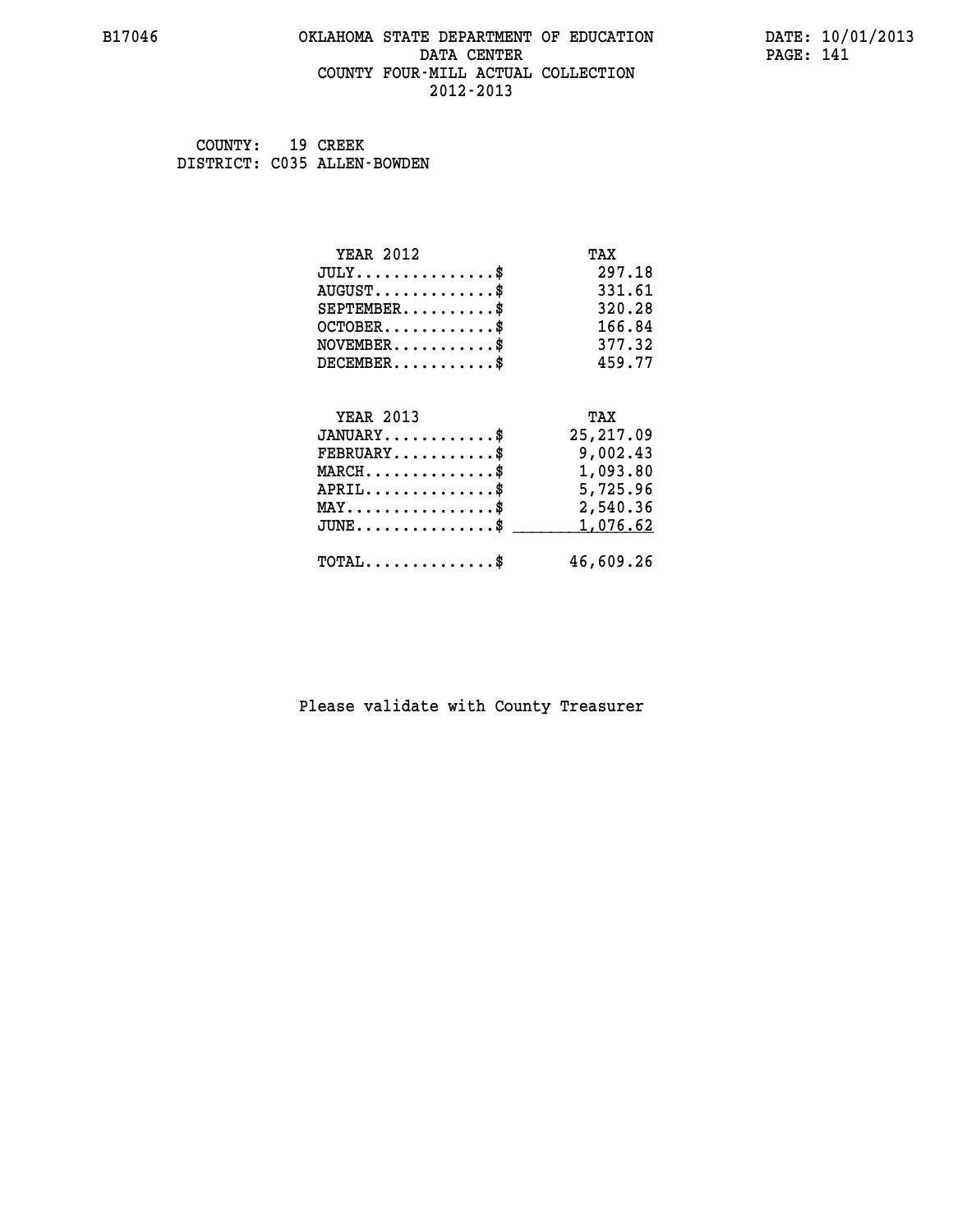#### **B17046 OKLAHOMA STATE DEPARTMENT OF EDUCATION DATE: 10/01/2013 DATA CENTER** PAGE: 142  **COUNTY FOUR-MILL ACTUAL COLLECTION 2012-2013**

 **COUNTY: 19 CREEK DISTRICT: I002 BRISTOW**

| <b>YEAR 2012</b>                                       | TAX        |
|--------------------------------------------------------|------------|
| $JULY$ \$                                              | 1,388.02   |
| $AUGUST$ \$                                            | 1,538.72   |
| $SEPTEMBER$ \$                                         | 1,486.09   |
| $OCTOBER$ \$                                           | 774.13     |
| $NOVEMBER.$ \$                                         | 1,750.81   |
| $DECEMBER$ \$                                          | 2,133.40   |
|                                                        |            |
| <b>YEAR 2013</b>                                       | TAX        |
| $JANUARY$ \$                                           | 117,009.88 |
| $FEBRUARY$ \$                                          | 41,772.15  |
| $\texttt{MARCH}\ldots\ldots\ldots\ldots\overset{*}{*}$ | 5,075.31   |
| $APRIL$ \$                                             | 26,569.05  |
| $\texttt{MAX} \dots \dots \dots \dots \dots \$         | 11,787.49  |
| $J\texttt{UNE} \dots \dots \dots \dots \dots \$$       | 4,995.64   |
| $\texttt{TOTAL} \dots \dots \dots \dots$               | 216,280.69 |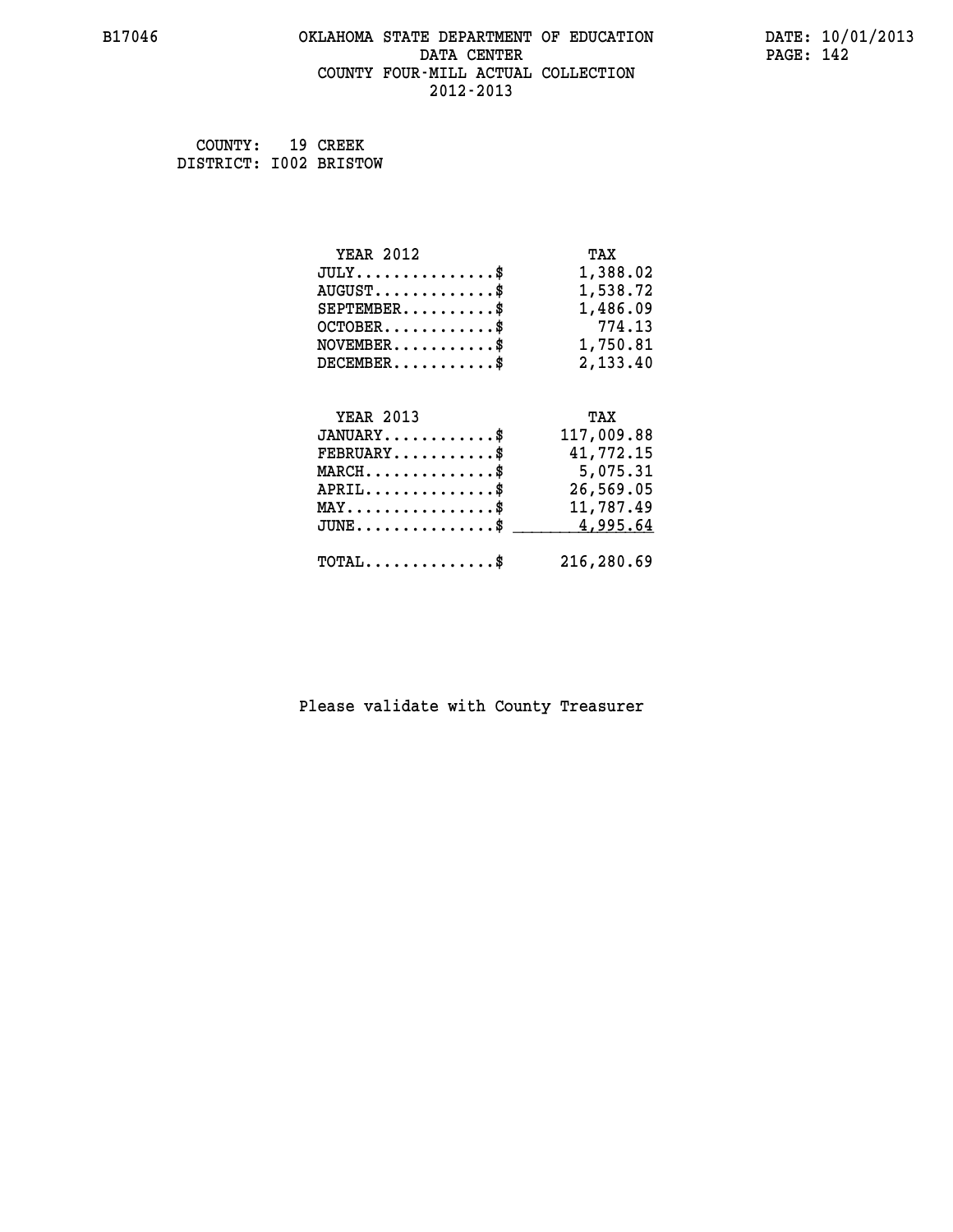#### **B17046 OKLAHOMA STATE DEPARTMENT OF EDUCATION DATE: 10/01/2013 DATA CENTER** PAGE: 143  **COUNTY FOUR-MILL ACTUAL COLLECTION 2012-2013**

| COUNTY: 19 CREEK        |  |
|-------------------------|--|
| DISTRICT: I003 MANNFORD |  |

| <b>YEAR 2012</b>                                   | TAX        |
|----------------------------------------------------|------------|
| $JULY$ \$                                          | 1,249.60   |
| $AUGUST$ \$                                        | 1,373.35   |
| $SEPTEMBER$ \$                                     | 1,326.39   |
| $OCTOBER$ \$                                       | 690.95     |
| $\texttt{NOVEMBER} \dots \dots \dots \$            | 1,562.65   |
| $DECEMBER$ \$                                      | 1,904.13   |
|                                                    |            |
| <b>YEAR 2013</b>                                   | TAX        |
| $JANUARY$ \$                                       | 104,435.29 |
| $FEBRUARY$                                         | 37,283.06  |
| $MARCH$ \$                                         | 4,529.90   |
| $APRIL$ \$                                         | 23,713.78  |
| $\texttt{MAX} \dots \dots \dots \dots \dots \$     | 10,520.74  |
| $\texttt{JUNE} \dots \dots \dots \dots \texttt{S}$ | 4,458.77   |
| $\texttt{TOTAL} \dots \dots \dots \dots$ \$        | 193,048.61 |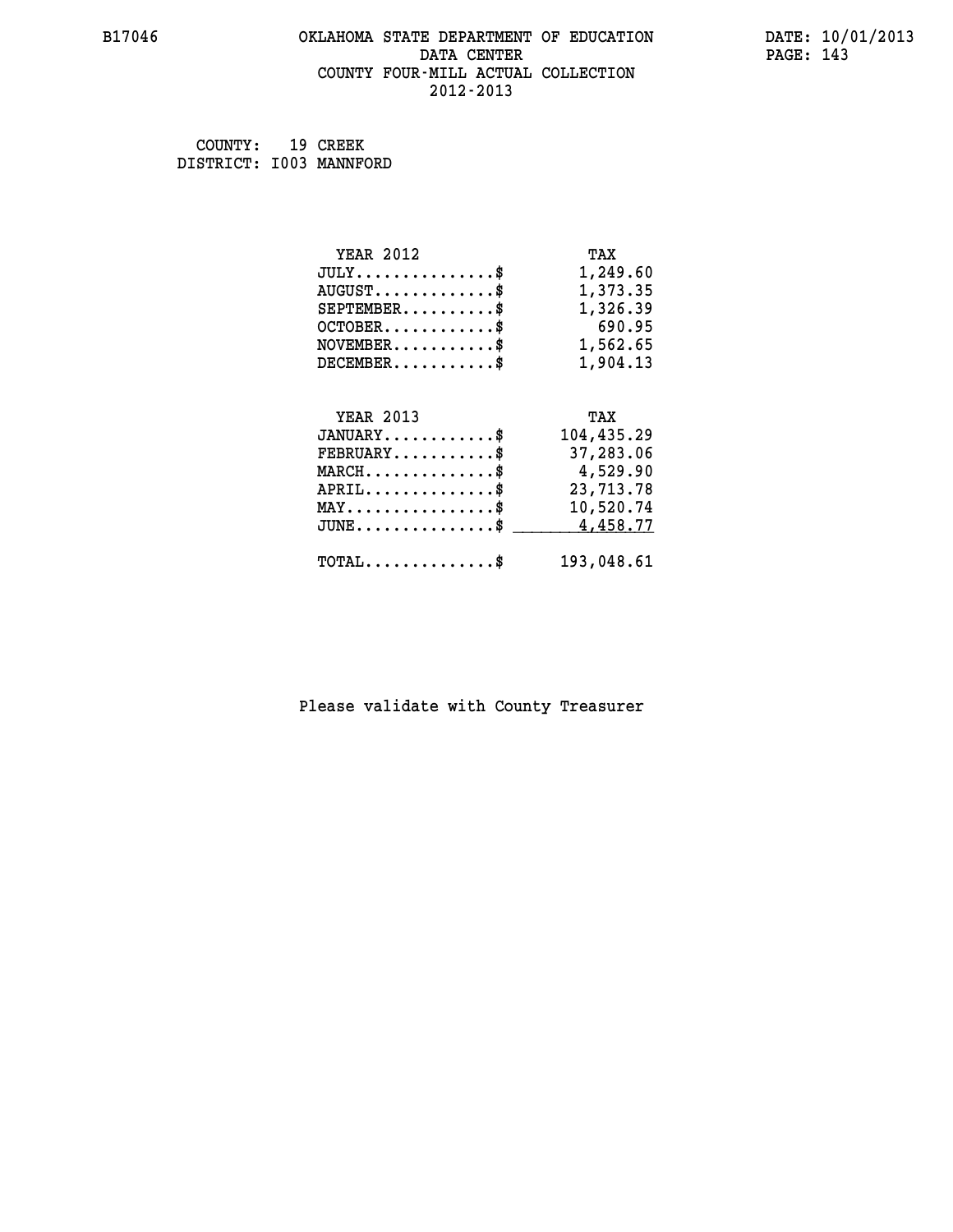#### **B17046 OKLAHOMA STATE DEPARTMENT OF EDUCATION DATE: 10/01/2013 DATA CENTER** PAGE: 144  **COUNTY FOUR-MILL ACTUAL COLLECTION 2012-2013**

 **COUNTY: 19 CREEK DISTRICT: I005 MOUNDS**

| <b>YEAR 2012</b>                               | TAX        |
|------------------------------------------------|------------|
| $JULY$ \$                                      | 549.99     |
| $AUGUST$ \$                                    | 544.60     |
| $SEPTEMBER$ \$                                 | 525.98     |
| $OCTOBER$ \$                                   | 273.99     |
| $NOVEMBER$ \$                                  | 619.66     |
| $DECEMBER$ \$                                  | 755.08     |
|                                                |            |
| <b>YEAR 2013</b>                               | TAX        |
| $JANUARY$ \$                                   | 41, 413.39 |
| $FEBRUARY$                                     | 14,784.45  |
| $MARCH$ \$                                     | 1,796.31   |
| $APRIL$ \$                                     | 9,403.61   |
| $\texttt{MAX} \dots \dots \dots \dots \dots \$ | 4,171.96   |
| $JUNE \ldots \ldots \ldots \ldots \ldots$ \$   | 1,768.12   |
| $\texttt{TOTAL} \dots \dots \dots \dots \$     | 76,607.14  |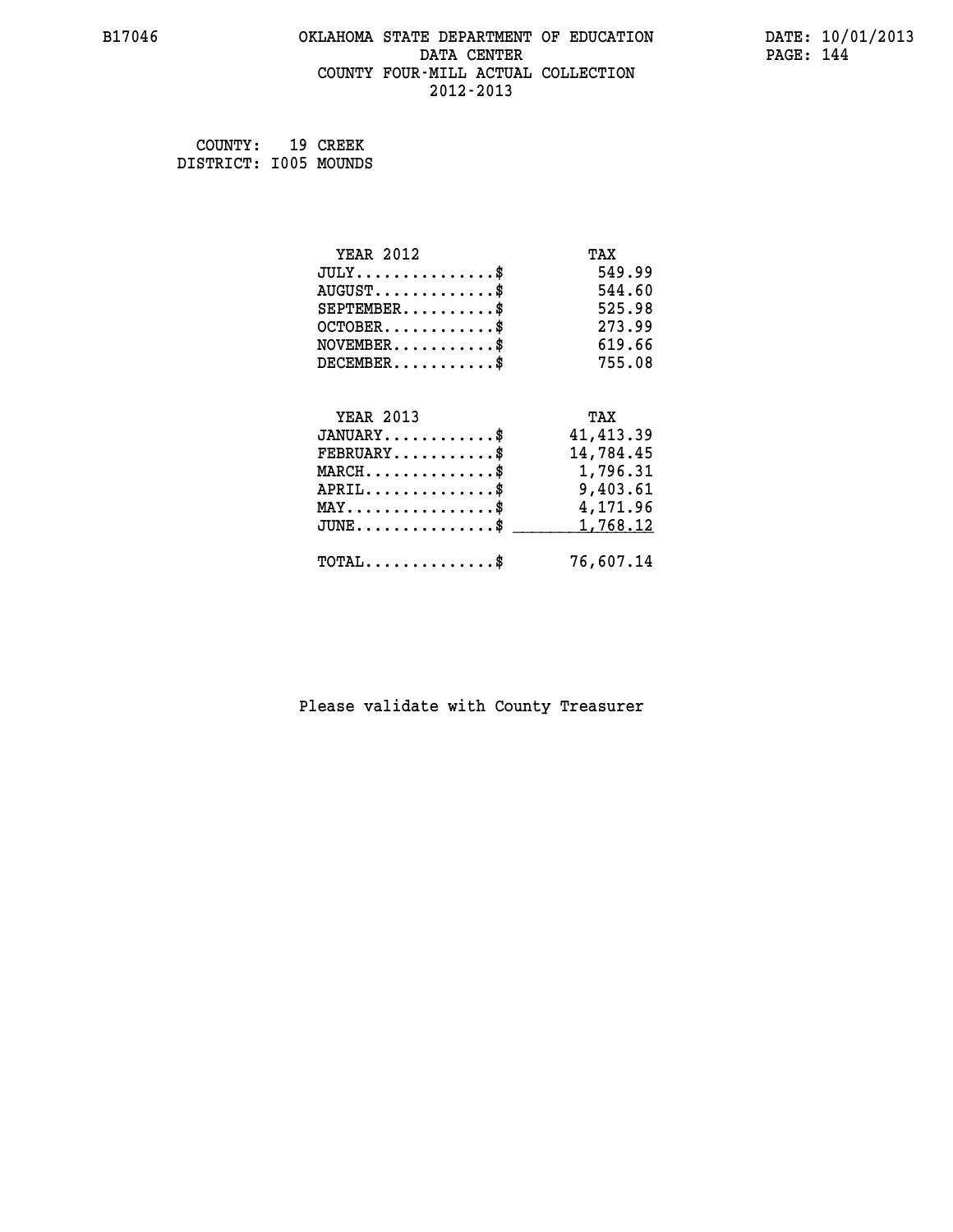#### **B17046 OKLAHOMA STATE DEPARTMENT OF EDUCATION DATE: 10/01/2013 DATA CENTER** PAGE: 145  **COUNTY FOUR-MILL ACTUAL COLLECTION 2012-2013**

 **COUNTY: 19 CREEK DISTRICT: I017 OLIVE**

| <b>YEAR 2012</b>                               | TAX       |
|------------------------------------------------|-----------|
| $JULY$ \$                                      | 321.62    |
| $AUGUST$ \$                                    | 362.64    |
| $SEPTEMBER$ \$                                 | 350.25    |
| $OCTOBER$ \$                                   | 182.46    |
| $NOVEMBER$ \$                                  | 412.63    |
| $DECEMBER$ \$                                  | 502.80    |
|                                                |           |
| <b>YEAR 2013</b>                               | TAX       |
| $JANUARY$ \$                                   | 27,577.05 |
| $FEBRUARY$                                     | 9,844.92  |
| $MARCH$ \$                                     | 1,196.14  |
| $APRIL$ \$                                     | 6,261.83  |
| $\texttt{MAX} \dots \dots \dots \dots \dots \$ | 2,778.10  |
| $JUNE$ \$                                      | 1,177.38  |
| $\texttt{TOTAL} \dots \dots \dots \dots \$     | 50,967.82 |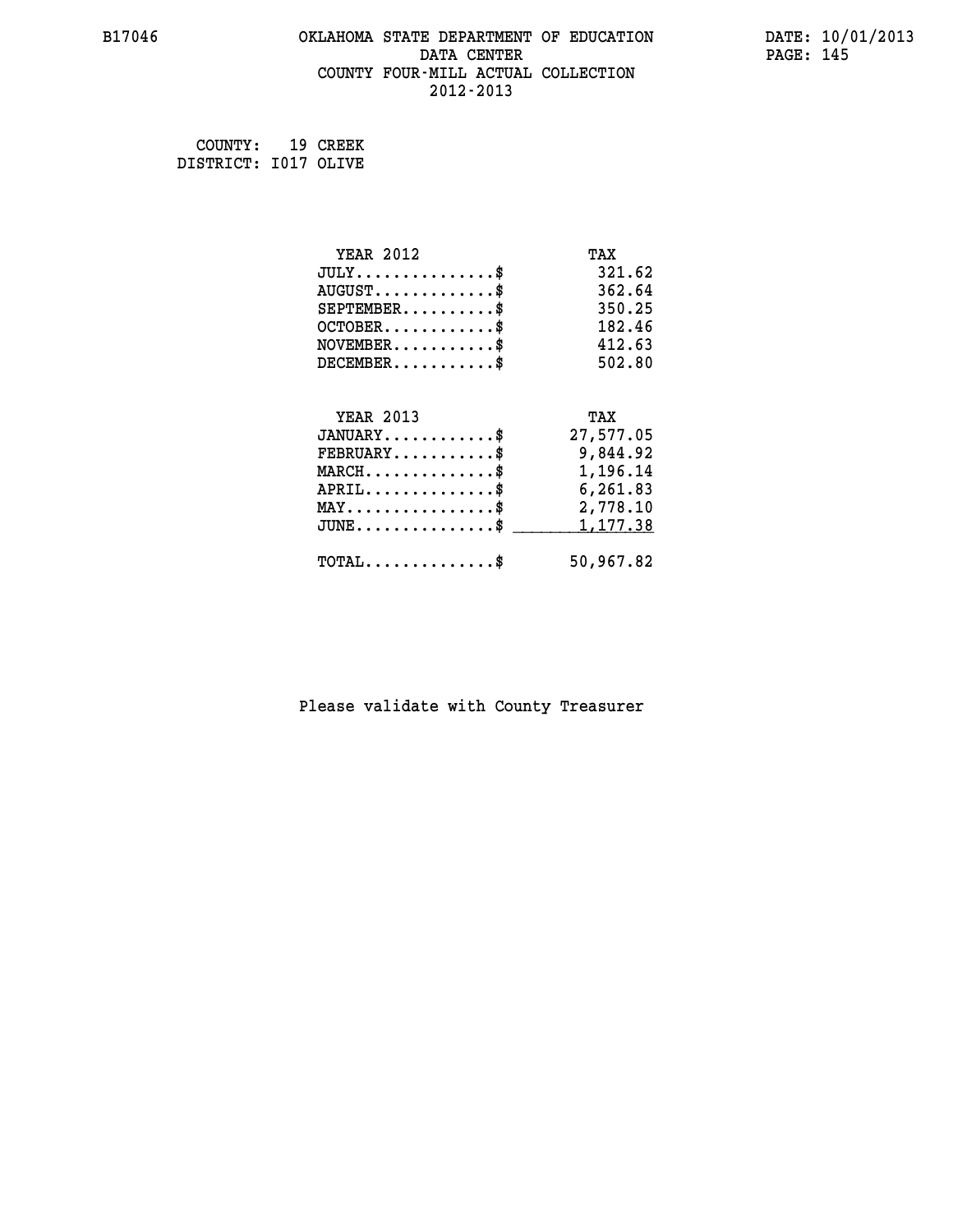#### **B17046 OKLAHOMA STATE DEPARTMENT OF EDUCATION DATE: 10/01/2013 DATA CENTER** PAGE: 146  **COUNTY FOUR-MILL ACTUAL COLLECTION 2012-2013**

 **COUNTY: 19 CREEK DISTRICT: I018 KIEFER**

| <b>YEAR 2012</b>                                 | TAX       |
|--------------------------------------------------|-----------|
| $JULY$ \$                                        | 433.28    |
| $AUGUST$ \$                                      | 525.75    |
| $SEPTEMBER$ \$                                   | 507.77    |
| $OCTOBER$ \$                                     | 264.51    |
| $\texttt{NOVEMBER} \dots \dots \dots \$          | 598.23    |
| $DECEMBER$ \$                                    | 728.96    |
|                                                  |           |
| <b>YEAR 2013</b>                                 | TAX       |
| $JANUARY$ \$                                     | 39,980.77 |
| $FEBRUARY$                                       | 14,273.01 |
| $\texttt{MARCH}\ldots\ldots\ldots\ldots\text{*}$ | 1,734.18  |
| $APRIL \ldots \ldots \ldots \ldots \$            | 9,078.31  |
| $\texttt{MAX} \dots \dots \dots \dots \dots \$   | 4,027.63  |
| $\texttt{JUNE} \dots \dots \dots \dots \dots \$$ | 1,706.94  |
| $\texttt{TOTAL} \dots \dots \dots \dots$         | 73,859.34 |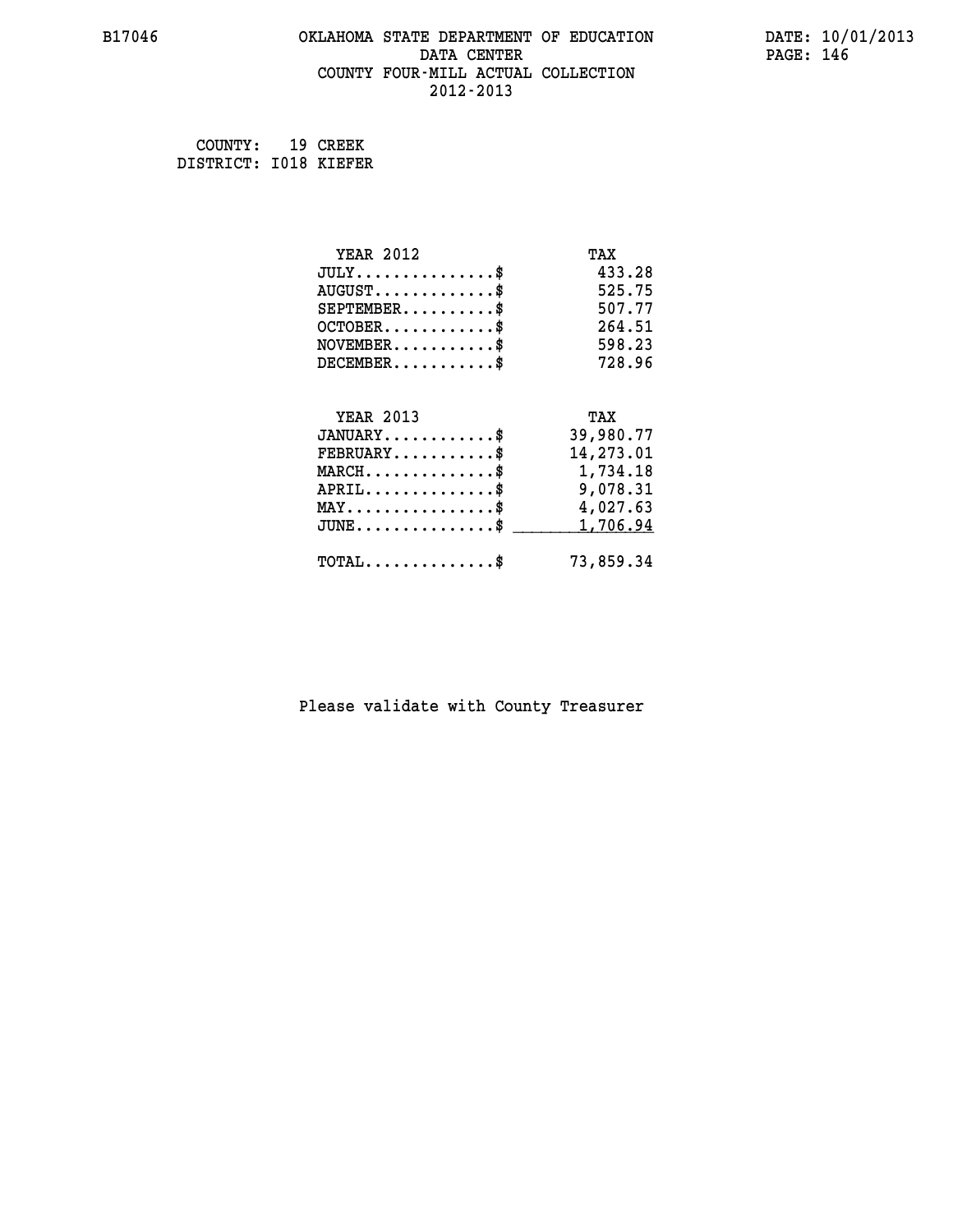#### **B17046 OKLAHOMA STATE DEPARTMENT OF EDUCATION DATE: 10/01/2013 DATA CENTER** PAGE: 147  **COUNTY FOUR-MILL ACTUAL COLLECTION 2012-2013**

 **COUNTY: 19 CREEK DISTRICT: I020 OILTON**

| <b>YEAR 2012</b>                               | TAX       |
|------------------------------------------------|-----------|
| $JULY$ \$                                      | 237.69    |
| $AUGUST$ \$                                    | 259.23    |
| $SEPTEMBER$ \$                                 | 250.37    |
| $OCTOBER$ \$                                   | 130.43    |
| $\texttt{NOVEMBER} \dots \dots \dots \$        | 294.96    |
| $DECEMBER$ \$                                  | 359.42    |
|                                                |           |
| <b>YEAR 2013</b>                               | TAX       |
| $JANUARY$                                      | 19,712.91 |
| $FEBRUARY$                                     | 7,037.44  |
| $MARCH$ \$                                     | 855.05    |
| $\texttt{APRIL} \dots \dots \dots \dots \$     | 4,476.15  |
| $\texttt{MAX} \dots \dots \dots \dots \dots \$ | 1,985.88  |
| $JUNE \ldots \ldots \ldots \ldots$ \$ 841.62   |           |
| $TOTAL$ \$                                     | 36,441.15 |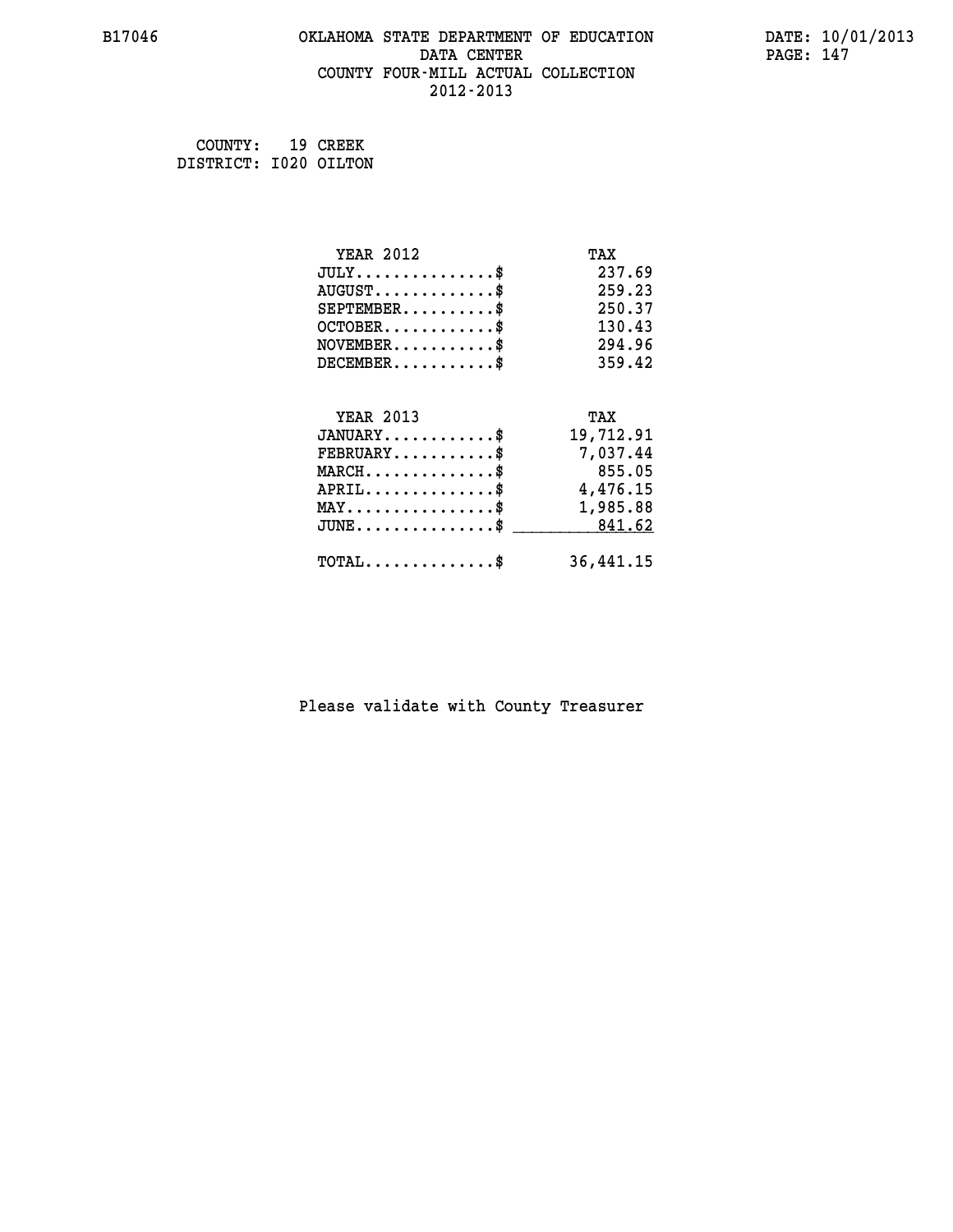#### **B17046 OKLAHOMA STATE DEPARTMENT OF EDUCATION DATE: 10/01/2013 DATA CENTER** PAGE: 148  **COUNTY FOUR-MILL ACTUAL COLLECTION 2012-2013**

 **COUNTY: 19 CREEK DISTRICT: I021 DEPEW**

| <b>YEAR 2012</b>                                 | TAX       |
|--------------------------------------------------|-----------|
| $JULY$ \$                                        | 303.15    |
| $AUGUST$ \$                                      | 337.25    |
| $SEPTEMENT.$ \$                                  | 325.70    |
| $OCTOBER$ \$                                     | 169.66    |
| $\texttt{NOVEMBER} \dots \dots \dots \$          | 383.73    |
| $DECEMBER$ \$                                    | 467.59    |
|                                                  |           |
| <b>YEAR 2013</b>                                 | TAX       |
| $JANUARY$ \$                                     | 25,644.97 |
| $FEBRUARY$                                       | 9,155.18  |
| $MARCH$ \$                                       | 1,112.35  |
| $APRIL \ldots \ldots \ldots \ldots \$            | 5,823.13  |
| $\texttt{MAX} \dots \dots \dots \dots \dots \$   | 2,583.46  |
| $\texttt{JUNE} \dots \dots \dots \dots \dots \$$ | 1,094.89  |
| $\texttt{TOTAL} \dots \dots \dots \dots \$       | 47,401.06 |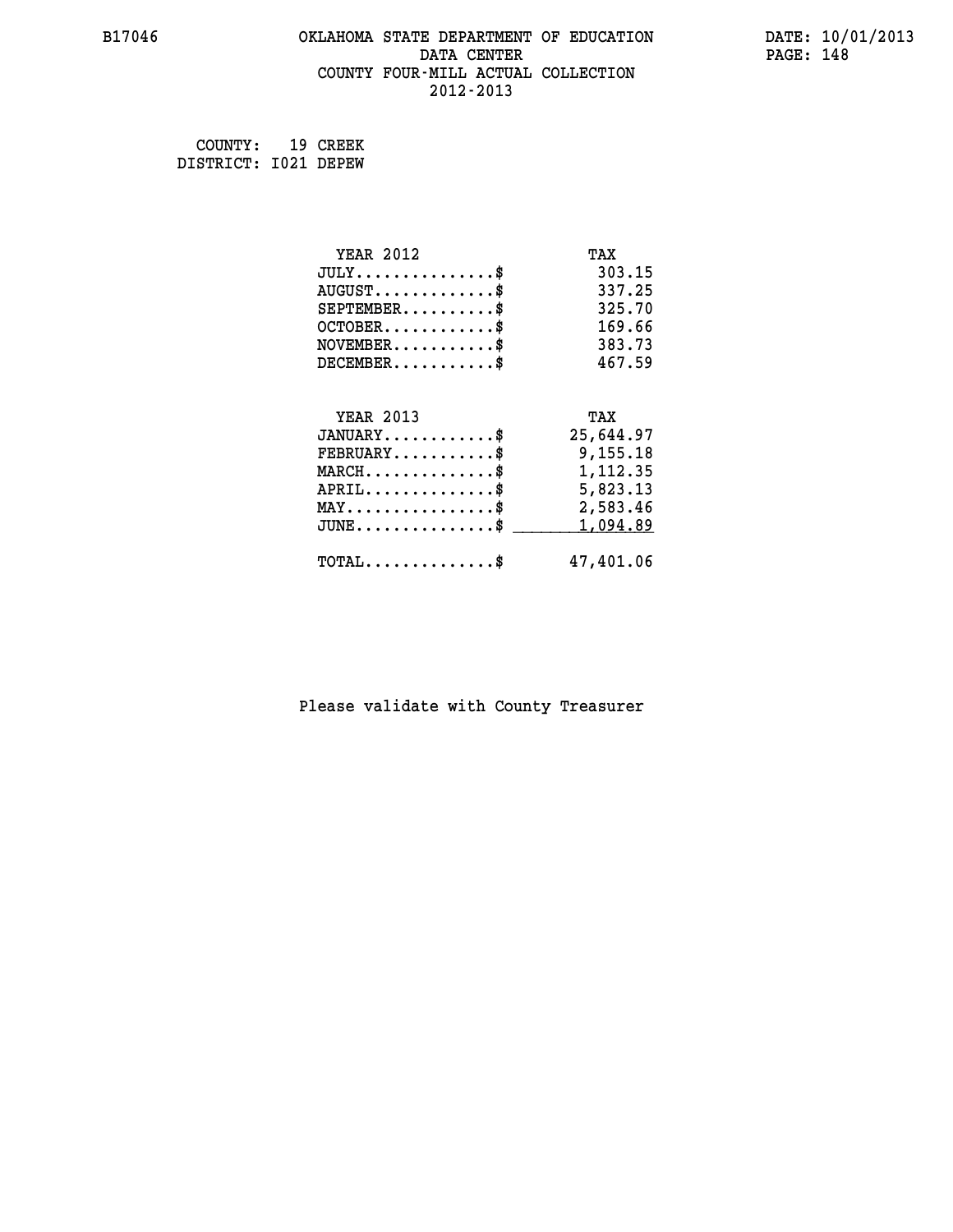#### **B17046 OKLAHOMA STATE DEPARTMENT OF EDUCATION DATE: 10/01/2013 DATA CENTER** PAGE: 149  **COUNTY FOUR-MILL ACTUAL COLLECTION 2012-2013**

 **COUNTY: 19 CREEK DISTRICT: I031 KELLYVILLE**

| <b>YEAR 2012</b>                                 | TAX        |
|--------------------------------------------------|------------|
| $JULY$ \$                                        | 966.18     |
| $AUGUST$ \$                                      | 1,045.80   |
| $SEPTEMBER$ \$                                   | 1,010.04   |
| $OCTOBER$ \$                                     | 919.75     |
| $\texttt{NOVEMBER} \dots \dots \dots \$          | 1,189.94   |
| $DECEMBER$ \$                                    | 1,512.29   |
|                                                  |            |
| <b>YEAR 2013</b>                                 | TAX        |
| $JANUARY$ \$                                     | 80,051.14  |
| $FEBRUARY$                                       | 28,398.45  |
| $\texttt{MARCH}\ldots\ldots\ldots\ldots\text{*}$ | 3,449.49   |
| $APRIL \ldots \ldots \ldots \ldots$ \$           | 18,576.58  |
| $\texttt{MAX} \dots \dots \dots \dots \dots \$   | 8,011.51   |
| $\texttt{JUNE} \dots \dots \dots \dots \$        | 3,395.36   |
| $\texttt{TOTAL} \dots \dots \dots \dots \$       | 148,526.53 |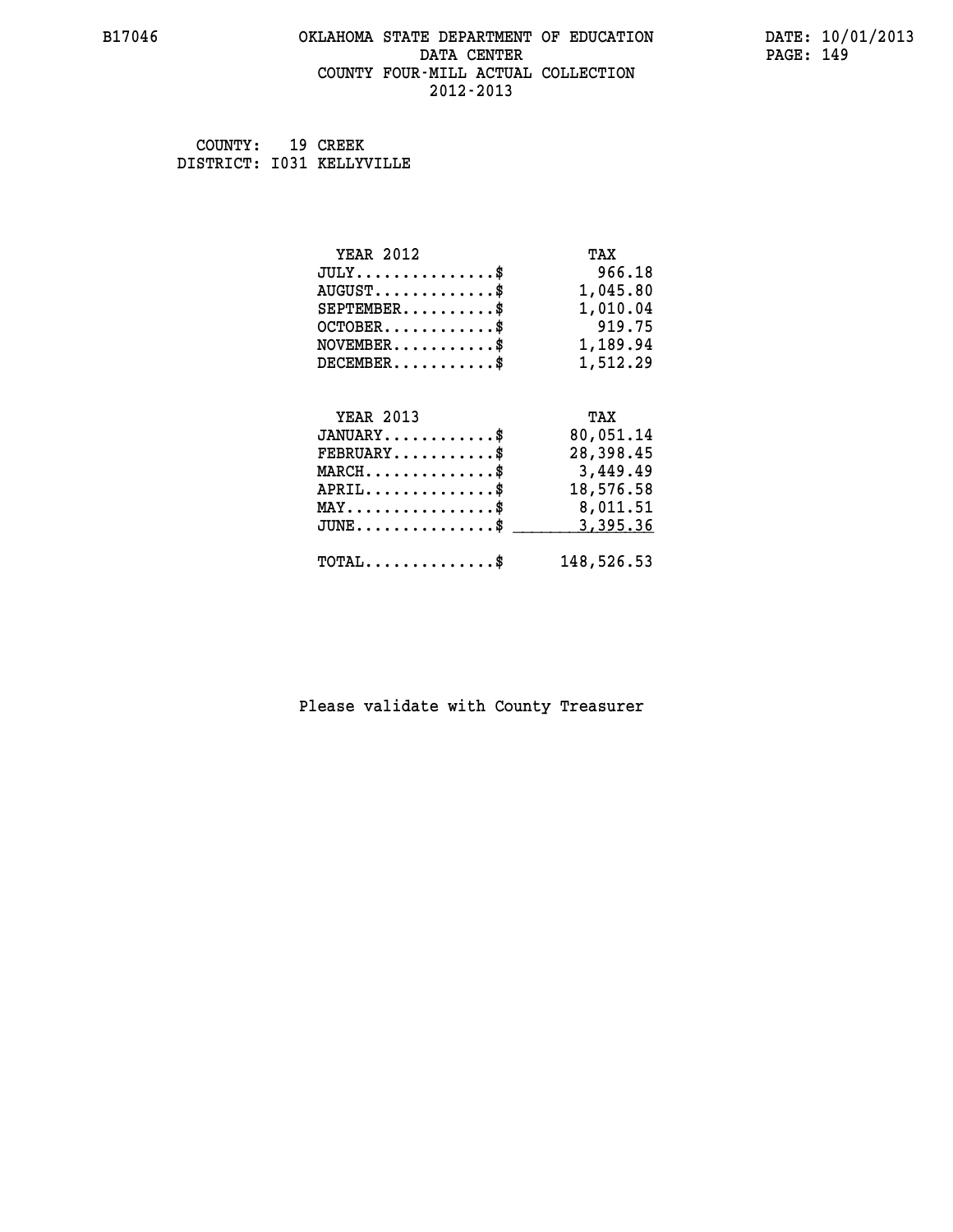#### **B17046 OKLAHOMA STATE DEPARTMENT OF EDUCATION DATE: 10/01/2013 DATA CENTER** PAGE: 150  **COUNTY FOUR-MILL ACTUAL COLLECTION 2012-2013**

 **COUNTY: 19 CREEK DISTRICT: I033 SAPULPA**

| <b>YEAR 2012</b>                                                          | TAX        |
|---------------------------------------------------------------------------|------------|
| $JULY$ \$                                                                 | 3,337.48   |
| $AUGUST$ \$                                                               | 3,678.59   |
| $SEPTEMENT.$ \$                                                           | 3,552.80   |
| $OCTOBER$ \$                                                              | 1,850.71   |
| $\verb NOVEMBER , \verb , \verb , \verb , \verb , \verb , \verb , \verb $ | 4,185.63   |
| $DECEMBER$ \$                                                             | 5,100.31   |
|                                                                           |            |
| <b>YEAR 2013</b>                                                          | TAX        |
| $JANUARY$ \$                                                              | 279,734.68 |
| $FEBRUARY$ \$                                                             | 99,864.39  |
| $MARCH$ \$                                                                | 12, 133.49 |
| $APRIL \ldots \ldots \ldots \ldots \$                                     | 63,518.44  |
| $\texttt{MAX} \dots \dots \dots \dots \dots \$                            | 28,180.28  |
| $\texttt{JUNE} \dots \dots \dots \dots \texttt{S}$                        | 11,943.04  |
| $\texttt{TOTAL} \dots \dots \dots \dots$                                  | 517,079.84 |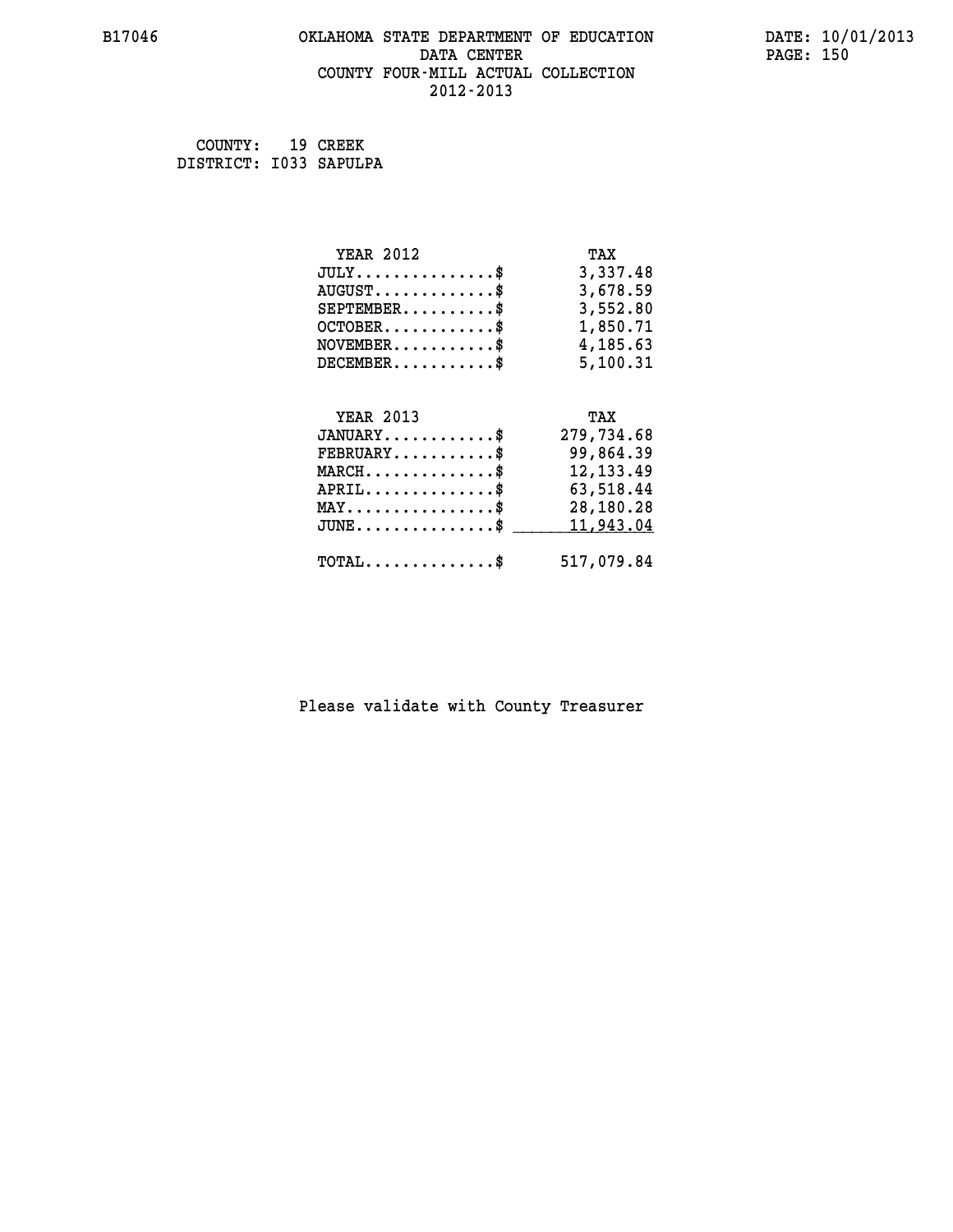#### **B17046 OKLAHOMA STATE DEPARTMENT OF EDUCATION DATE: 10/01/2013 DATA CENTER** PAGE: 151  **COUNTY FOUR-MILL ACTUAL COLLECTION 2012-2013**

| COUNTY:                  | 19 CREEK |
|--------------------------|----------|
| DISTRICT: 1039 DRUMRIGHT |          |

| <b>YEAR 2012</b>                                 | TAX        |
|--------------------------------------------------|------------|
| $JULY$ \$                                        | 517.10     |
| $AUGUST$ \$                                      | 562.86     |
| $SEPTEMBER$ \$                                   | 543.61     |
| $OCTOBER$ \$                                     | 283.17     |
| $\texttt{NOVEMBER} \dots \dots \dots \$          | 640.43     |
| $DECEMBER$ \$                                    | 780.39     |
|                                                  |            |
| <b>YEAR 2013</b>                                 | TAX        |
| $JANUARY$ \$                                     | 42,801.49  |
| $FEBRUARY$                                       | 15,279.99  |
| $\texttt{MARCH} \dots \dots \dots \dots \$$      | 1,856.52   |
| $APRIL \ldots \ldots \ldots \ldots \$            | 9,718.80   |
| $\texttt{MAX} \dots \dots \dots \dots \dots \$   | 4,311.79   |
| $\texttt{JUNE} \dots \dots \dots \dots \dots \$$ | 1,827.38   |
| $\texttt{TOTAL} \dots \dots \dots \dots \$       | 79, 123.53 |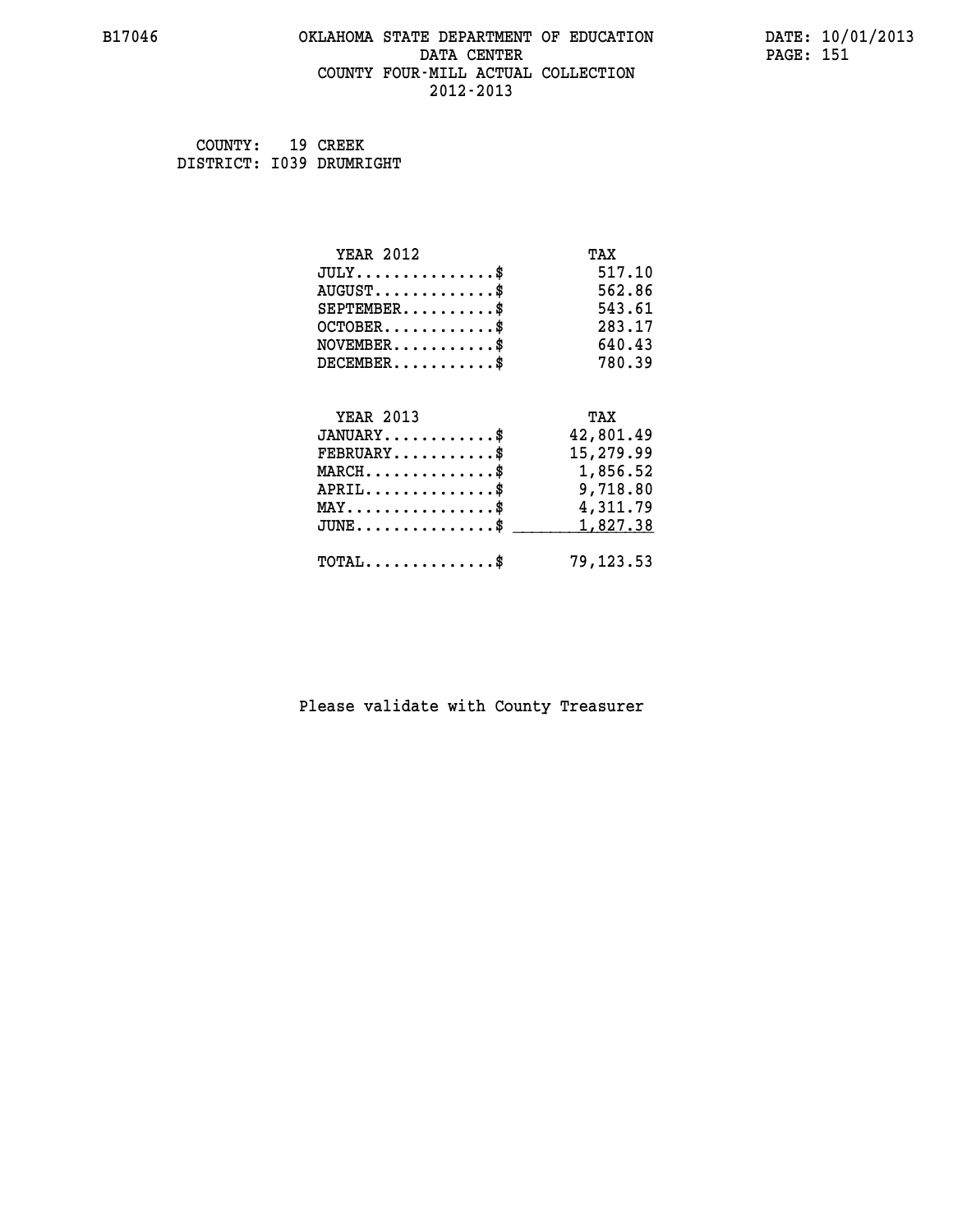#### **B17046 OKLAHOMA STATE DEPARTMENT OF EDUCATION DATE: 10/01/2013 DATA CENTER PAGE: 152 COUNTY FOUR-MILL ACTUAL COLLECTION 2012-2013**

 **COUNTY: 19 CREEK**

 **\*\*\*\*\*\* TOTALS \*\*\*\*\*\***

| <b>YEAR 2012</b>                 | TAX       |
|----------------------------------|-----------|
| $JULY$                           | 10,703.16 |
| $AUGUST \ldots \ldots \ldots$ \$ | 11,773.99 |
| $SEPTEMBER$ \$                   | 11,371.35 |
| $OCTOBER$ \$                     | 6,372.50  |
| $NOVEMBER$ \$                    | 13,408.93 |
| $DECEMBER$ \$                    | 20,019.15 |

#### **YEAR 2013 TAX JANUARY............\$ 893,572.00 FEBRUARY...........\$ 318,546.05 MARCH..............\$ 39,515.05 APRIL..............\$ 203,425.56 MAY................\$ 90,055.83 JUNE...............\$ 38,114.23 \_\_\_\_\_\_\_\_\_\_\_\_\_\_\_**

| $\texttt{TOTAL} \dots \dots \dots \dots \$ | 1,656,877.80 |  |
|--------------------------------------------|--------------|--|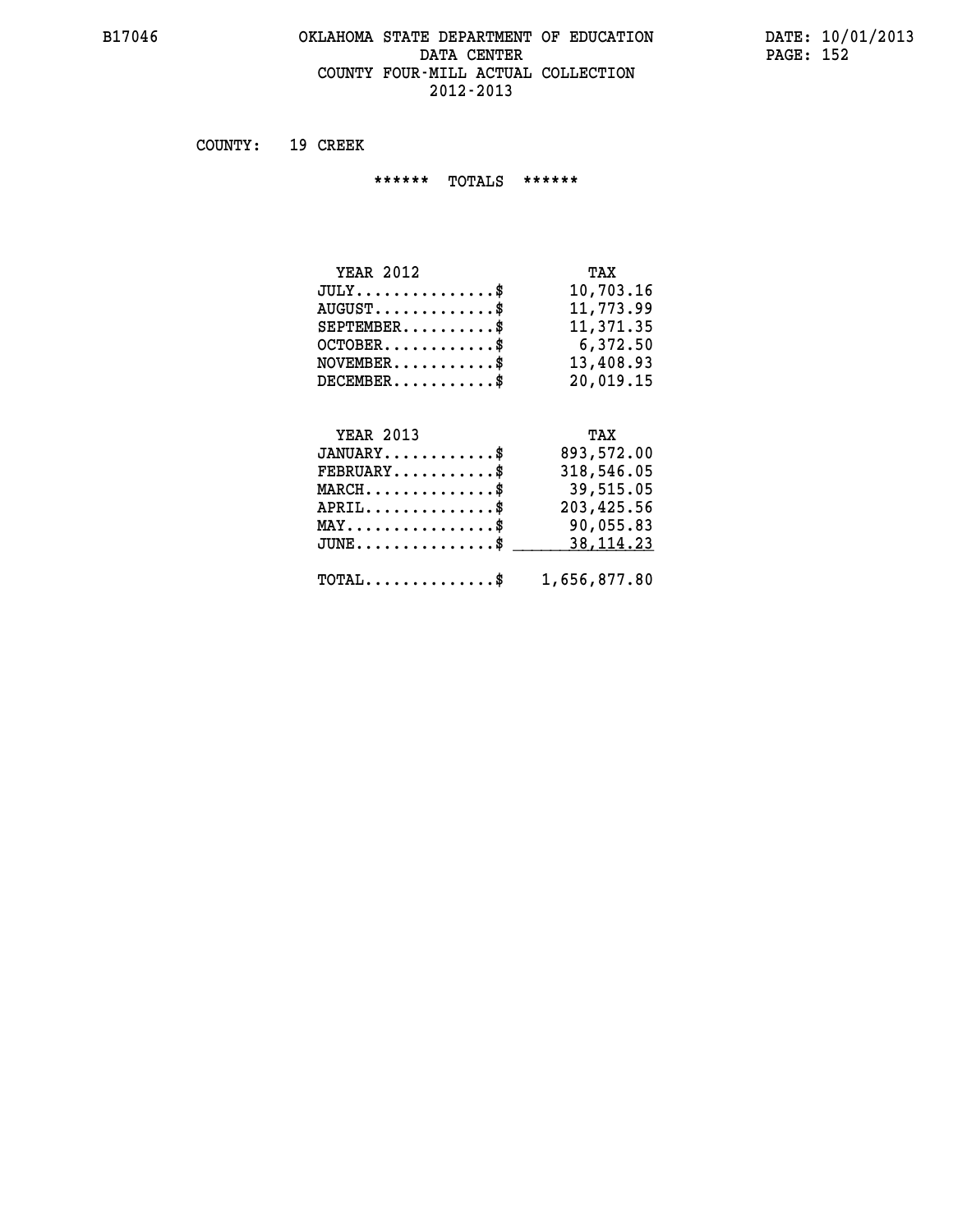#### **B17046 OKLAHOMA STATE DEPARTMENT OF EDUCATION DATE: 10/01/2013 DATA CENTER** PAGE: 153  **COUNTY FOUR-MILL ACTUAL COLLECTION 2012-2013**

 **COUNTY: 20 CUSTER DISTRICT: I005 ARAPAHO-BUTLER**

| <b>YEAR 2012</b>                                                          | TAX       |
|---------------------------------------------------------------------------|-----------|
| $JULY$ \$                                                                 | 355.31    |
| $AUGUST$ \$                                                               | 1,158.33  |
| $SEPTEMBER$ \$                                                            | 143.77    |
| $OCTOBER$ \$                                                              | 231.32    |
| $\verb NOVEMBER , \verb , \verb , \verb , \verb , \verb , \verb , \verb $ | 64.51     |
| $DECEMBER$ \$                                                             | 6,024.03  |
| <b>YEAR 2013</b>                                                          | TAX       |
| $JANUARY$                                                                 | 32,832.94 |
| $FEBRUARY$                                                                | 12,421.30 |
| $\texttt{MARCH}\ldots\ldots\ldots\ldots\text{*}$                          | 1,078.58  |
| $APRIL$ \$ 6,265.68                                                       |           |
| $\texttt{MAX} \dots \dots \dots \dots \dots \$                            | 5,957.62  |
| $\texttt{JUNE} \dots \dots \dots \dots \dots \$$                          | 3,418.75  |
|                                                                           |           |
| $TOTAL$ \$                                                                | 69,952.14 |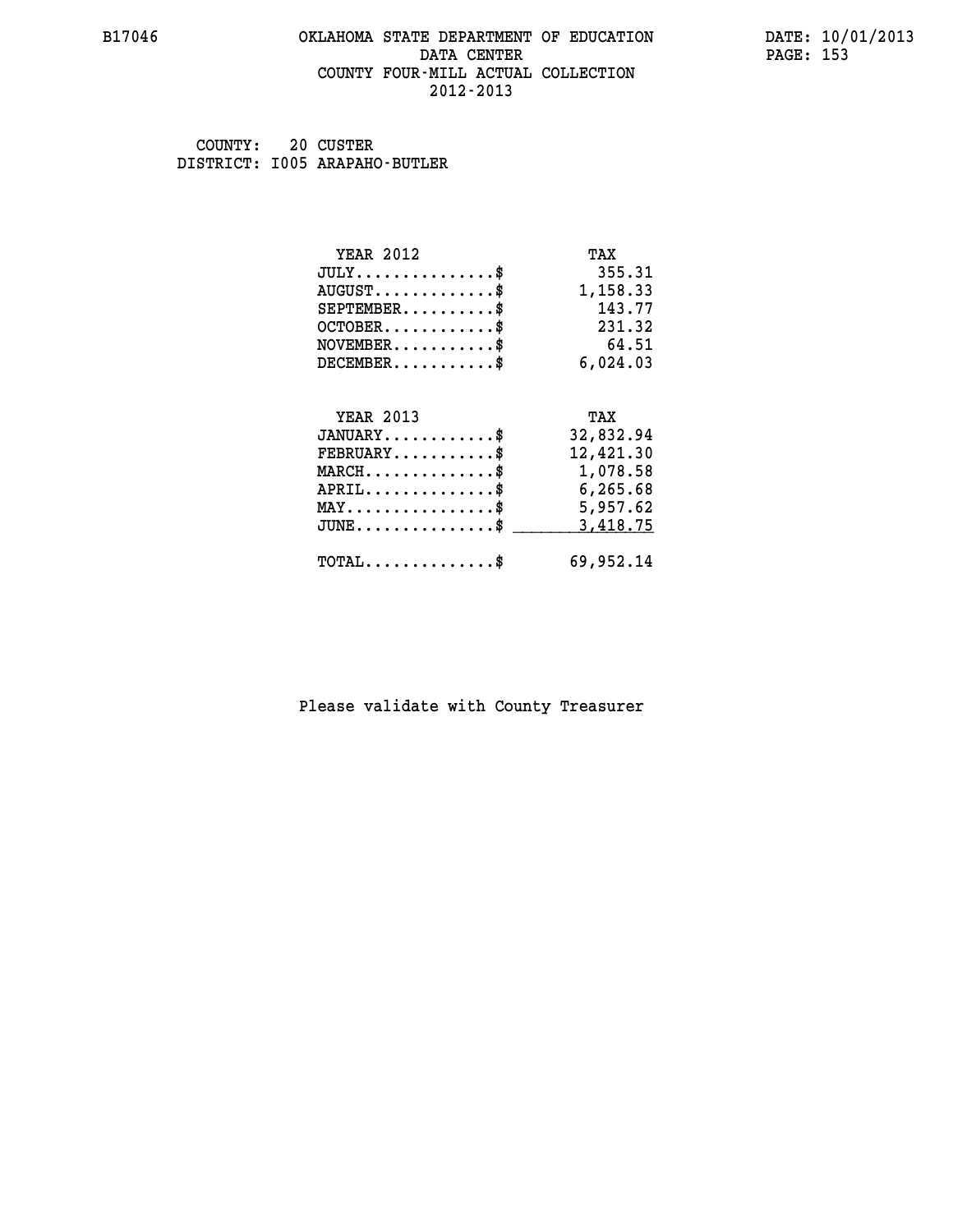#### **B17046 OKLAHOMA STATE DEPARTMENT OF EDUCATION DATE: 10/01/2013 DATA CENTER** PAGE: 154  **COUNTY FOUR-MILL ACTUAL COLLECTION 2012-2013**

 **COUNTY: 20 CUSTER DISTRICT: I007 THOMAS-FAY-CUSTER UNIFIED DIST**

| <b>YEAR 2012</b>                               | TAX       |
|------------------------------------------------|-----------|
| $JULY$ \$                                      | 470.21    |
| $AUGUST$ \$                                    | 1,528.46  |
| $SEPTEMBER$ \$                                 | 188.22    |
| $OCTOBER$ \$                                   | 302.86    |
| $NOVEMBER$ \$                                  | 84.45     |
| $DECEMBER$ \$                                  | 7,886.72  |
|                                                |           |
| <b>YEAR 2013</b>                               | TAX       |
| $JANUARY$                                      | 42,985.21 |
| $FEBRUARY$ \$                                  | 16,262.08 |
| $MARCH$ \$                                     | 1,412.09  |
| $APRIL$ \$                                     | 8,203.09  |
| $\texttt{MAX} \dots \dots \dots \dots \dots \$ | 7,799.78  |
| $JUNE$ \$                                      | 4,475.83  |
| $\texttt{TOTAL} \dots \dots \dots \dots \$     | 91,599.00 |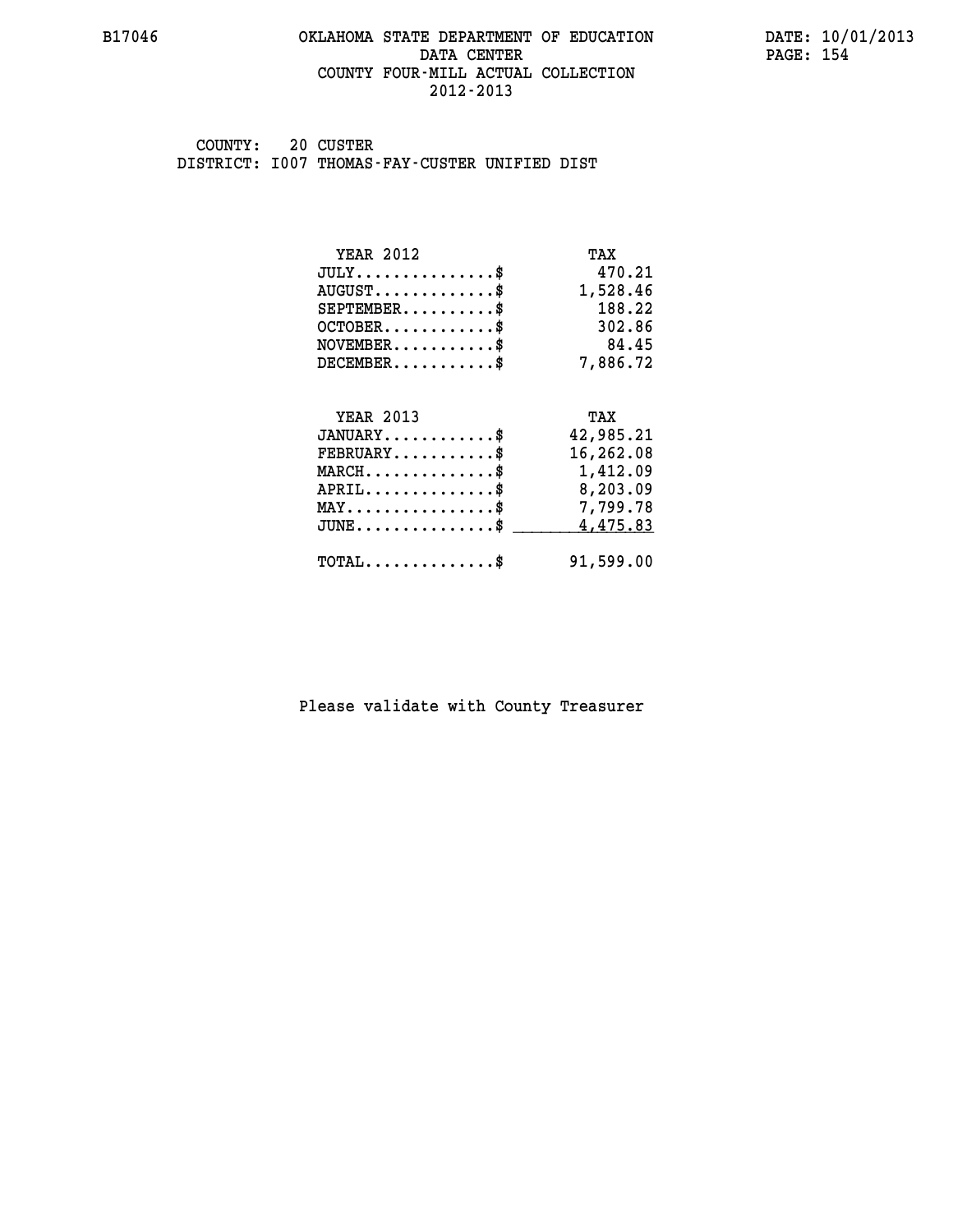#### **B17046 OKLAHOMA STATE DEPARTMENT OF EDUCATION DATE: 10/01/2013 DATA CENTER** PAGE: 155  **COUNTY FOUR-MILL ACTUAL COLLECTION 2012-2013**

 **COUNTY: 20 CUSTER DISTRICT: I026 WEATHERFORD**

| <b>YEAR 2012</b>                               | TAX        |
|------------------------------------------------|------------|
| $JULY$ \$                                      | 1,896.44   |
| $AUGUST$ \$                                    | 6,180.68   |
| $SEPTEMBER$ \$                                 | 766.51     |
| $OCTOBER$ \$                                   | 1,233.38   |
| $\texttt{NOVEMBER} \dots \dots \dots \$        | 343.89     |
| $DECEMBER$ \$                                  | 32, 118.13 |
|                                                |            |
| <b>YEAR 2013</b>                               | TAX        |
| $JANUARY$ \$                                   | 175,054.28 |
| $FEBRUARY$                                     | 66,226.21  |
| $MARCH$ \$                                     | 5,750.62   |
| $APRIL \ldots \ldots \ldots \ldots$ \$         | 33,406.49  |
| $\texttt{MAX} \dots \dots \dots \dots \dots \$ | 31,764.08  |
| $JUNE$ \$                                      | 18, 227.56 |
|                                                |            |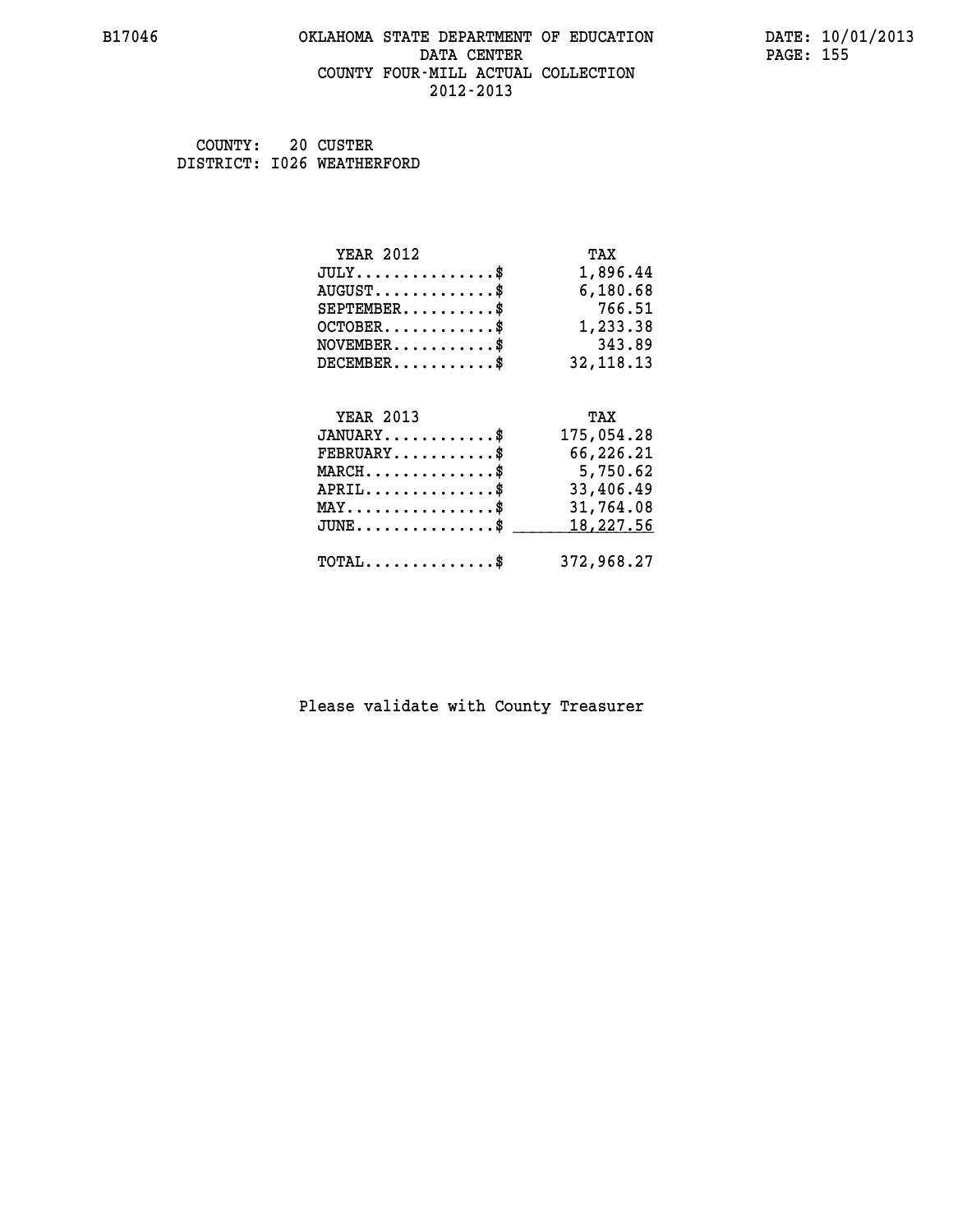#### **B17046 OKLAHOMA STATE DEPARTMENT OF EDUCATION DATE: 10/01/2013 DATA CENTER** PAGE: 156  **COUNTY FOUR-MILL ACTUAL COLLECTION 2012-2013**

 **COUNTY: 20 CUSTER DISTRICT: I099 CLINTON**

| <b>YEAR 2012</b>                                | TAX        |
|-------------------------------------------------|------------|
| $JULY$ \$                                       | 2,127.59   |
| $AUGUST$ \$                                     | 7,036.52   |
| $SEPTEMBER$ \$                                  | 906.72     |
| $OCTOBER$ \$                                    | 1,458.99   |
| $NOVEMBER.$ \$                                  | 406.81     |
| $DECEMBER$ \$                                   | 37,993.56  |
|                                                 |            |
| <b>YEAR 2013</b>                                | TAX        |
| $JANUARY$ \$                                    | 207,077.23 |
| $FEBRUARY$                                      | 78,341.06  |
| $MARCH$ \$                                      | 6,802.59   |
| $APRIL$ \$                                      | 39,517.60  |
| $\texttt{MAX} \dots \dots \dots \dots \dots \$  | 37,574.73  |
| $J\texttt{UNE} \dots \dots \dots \dots \dots \$ | 21,561.94  |
| $\texttt{TOTAL} \dots \dots \dots \dots \$      | 440,805.34 |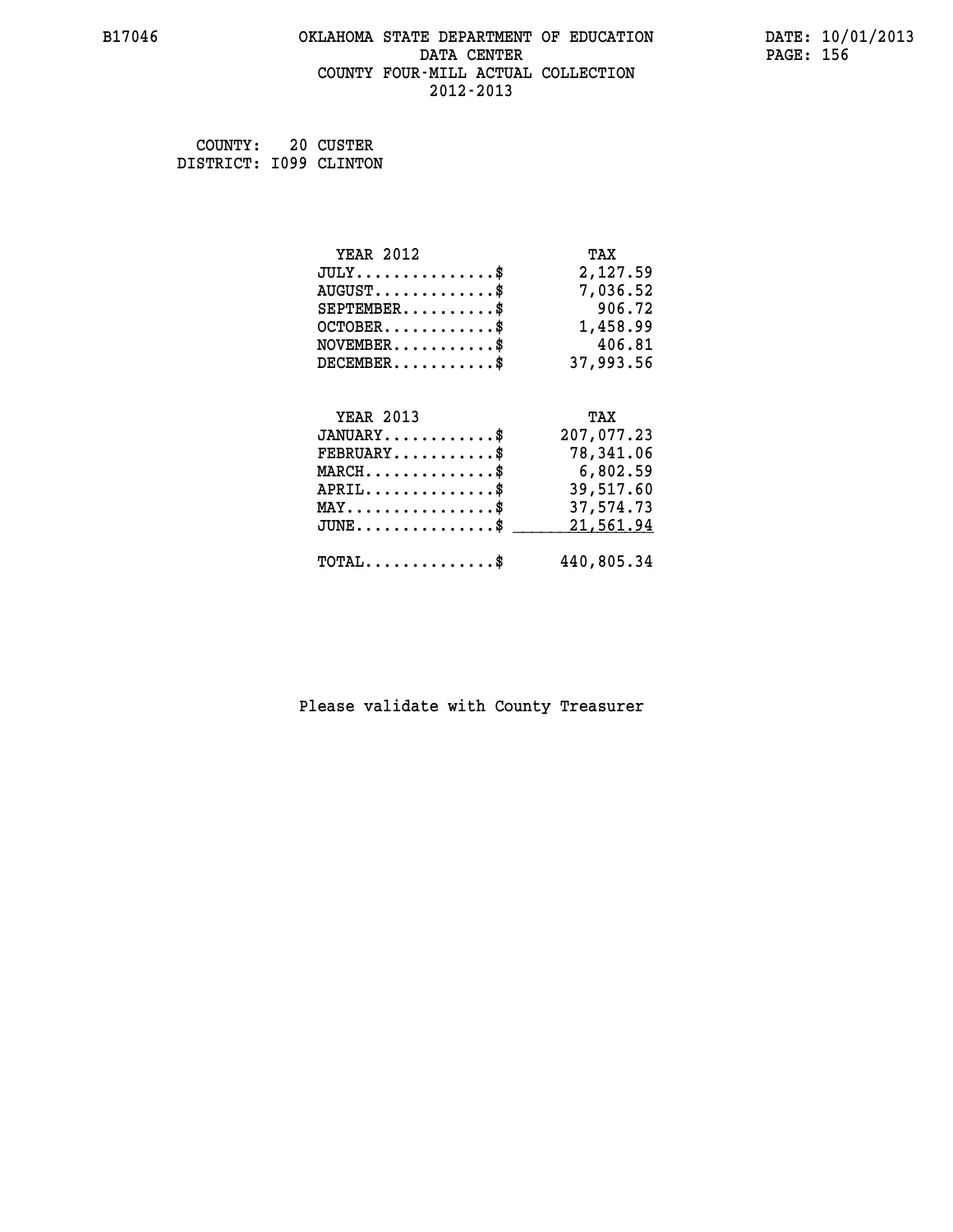#### **B17046 OKLAHOMA STATE DEPARTMENT OF EDUCATION DATE: 10/01/2013 DATA CENTER PAGE: 157 COUNTY FOUR-MILL ACTUAL COLLECTION 2012-2013**

 **COUNTY: 20 CUSTER**

 **\*\*\*\*\*\* TOTALS \*\*\*\*\*\***

| <b>YEAR 2012</b>       | TAX       |
|------------------------|-----------|
| $JULY$                 | 4,849.55  |
| $AUGUST$ $\frac{1}{2}$ | 15,903.99 |
| $SEPTEMBER$ $\$        | 2,005.22  |
| $OCTOBER$ \$           | 3,226.55  |
| $NOVEMBER$ $\$         | 899.66    |
| $DECEMBER$ \$          | 84,022.44 |

## **YEAR 2013 TAX**

| $JANUARY$                                           | 457,949.66 |
|-----------------------------------------------------|------------|
| $FEBRUARY$                                          | 173,250.65 |
| $MARCH$ \$                                          | 15,043.88  |
| $APRIL$ \$                                          | 87,392.86  |
| $MAX \dots \dots \dots \dots \dots \$               | 83,096.21  |
| $\mathtt{JUNE} \ldots \ldots \ldots \ldots \ast$    | 47,684.08  |
| $\texttt{TOTAL} \dots \dots \dots \dots \texttt{S}$ | 975,324.75 |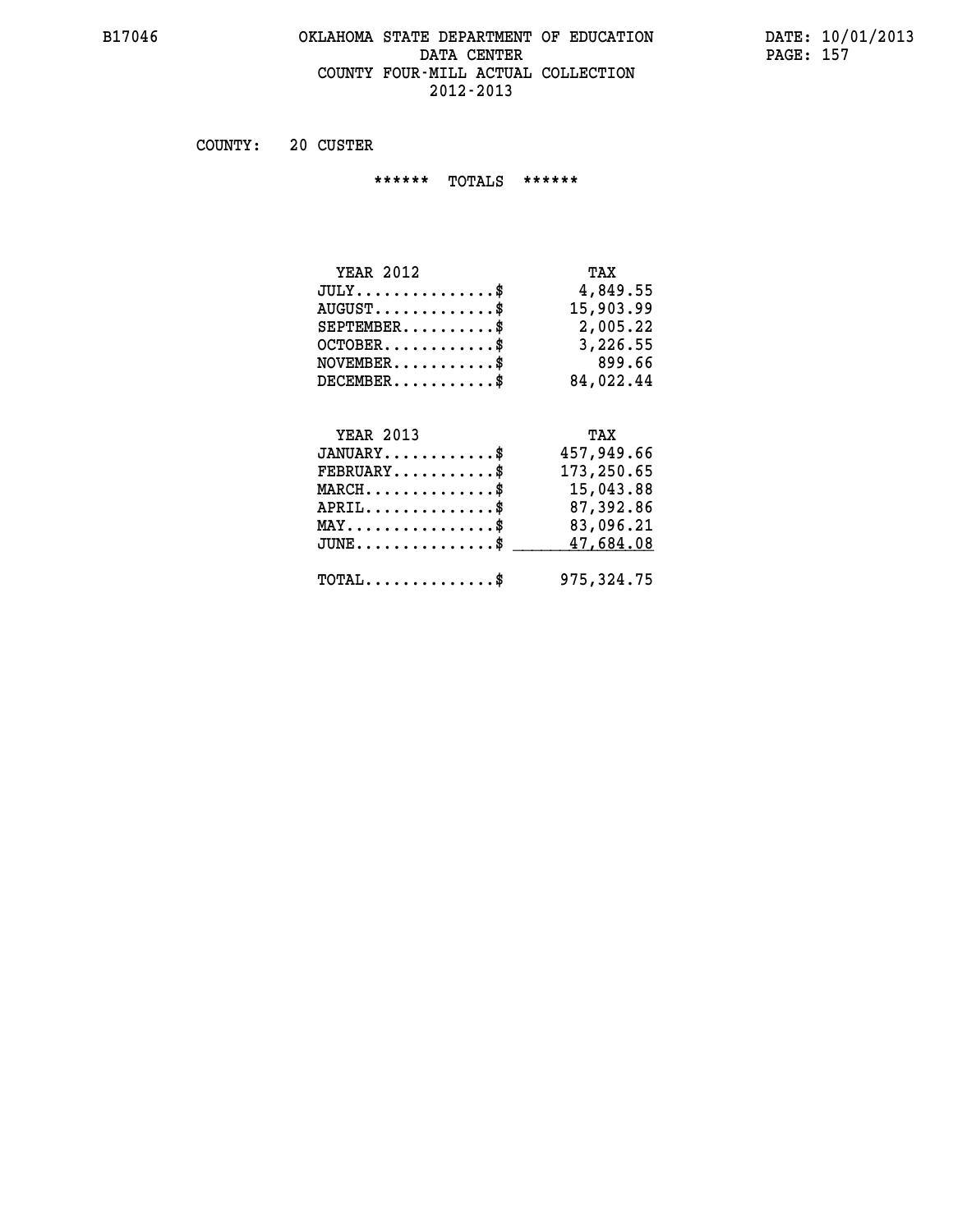#### **B17046 OKLAHOMA STATE DEPARTMENT OF EDUCATION DATE: 10/01/2013 DATA CENTER** PAGE: 158  **COUNTY FOUR-MILL ACTUAL COLLECTION 2012-2013**

 **COUNTY: 21 DELAWARE DISTRICT: C006 CLEORA**

| <b>YEAR 2012</b>                               | TAX       |
|------------------------------------------------|-----------|
| $JULY$ \$                                      | 175.69    |
| $AUGUST$ \$                                    | 333.87    |
| $SEPTEMENT.$ \$                                | 169.75    |
| $OCTOBER$ \$                                   | 76.70     |
| $NOVEMBER$ \$                                  | 52.54     |
| $DECEMBER$ \$                                  | 3,771.49  |
|                                                |           |
| <b>YEAR 2013</b>                               | TAX       |
| $JANUARY$ \$                                   | 8,361.46  |
| $FEBRUARY$ \$                                  | 3,964.46  |
| $MARCH$ \$                                     | 570.07    |
| $APRIL$ \$                                     | 1,890.09  |
| $\texttt{MAX} \dots \dots \dots \dots \dots \$ | 1,371.98  |
| $JUNE$ \$                                      | 287.47    |
| $\texttt{TOTAL} \dots \dots \dots \dots \$     | 21,025.57 |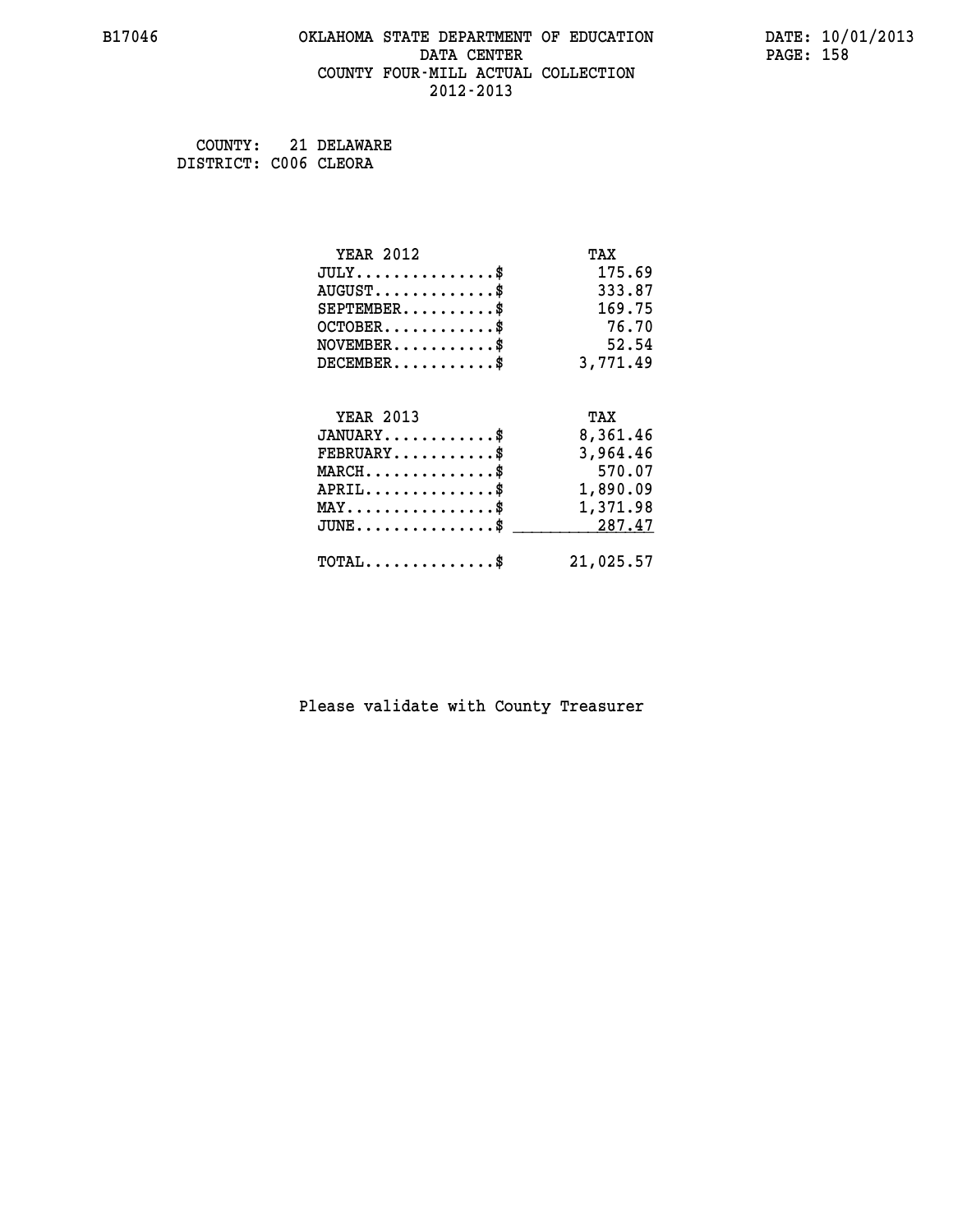#### **B17046 OKLAHOMA STATE DEPARTMENT OF EDUCATION DATE: 10/01/2013 DATA CENTER** PAGE: 159  **COUNTY FOUR-MILL ACTUAL COLLECTION 2012-2013**

 **COUNTY: 21 DELAWARE DISTRICT: C014 LEACH**

| <b>YEAR 2012</b>                               | TAX        |
|------------------------------------------------|------------|
| $JULY$ \$                                      | 237.43     |
| $AUGUST$ \$                                    | 451.18     |
| $SEPTEMENT.$ \$                                | 229.39     |
| $OCTOBER$ \$                                   | 103.65     |
| $NOVEMBER$ \$                                  | 78.52      |
| $DECEMBER$ \$                                  | 5,636.74   |
| <b>YEAR 2013</b>                               | TAX        |
| $JANUARY$ \$                                   | 12,496.74  |
|                                                |            |
| $FEBRUARY$ \$                                  | 5,925.14   |
| $MARCH$ \$                                     | 852.00     |
| $APRIL$ \$                                     | 2,824.86   |
| $\texttt{MAX} \dots \dots \dots \dots \dots \$ | 2,050.51   |
| $JUNE$ \$                                      | 429.64     |
| $\texttt{TOTAL} \dots \dots \dots \dots \$     | 31, 315.80 |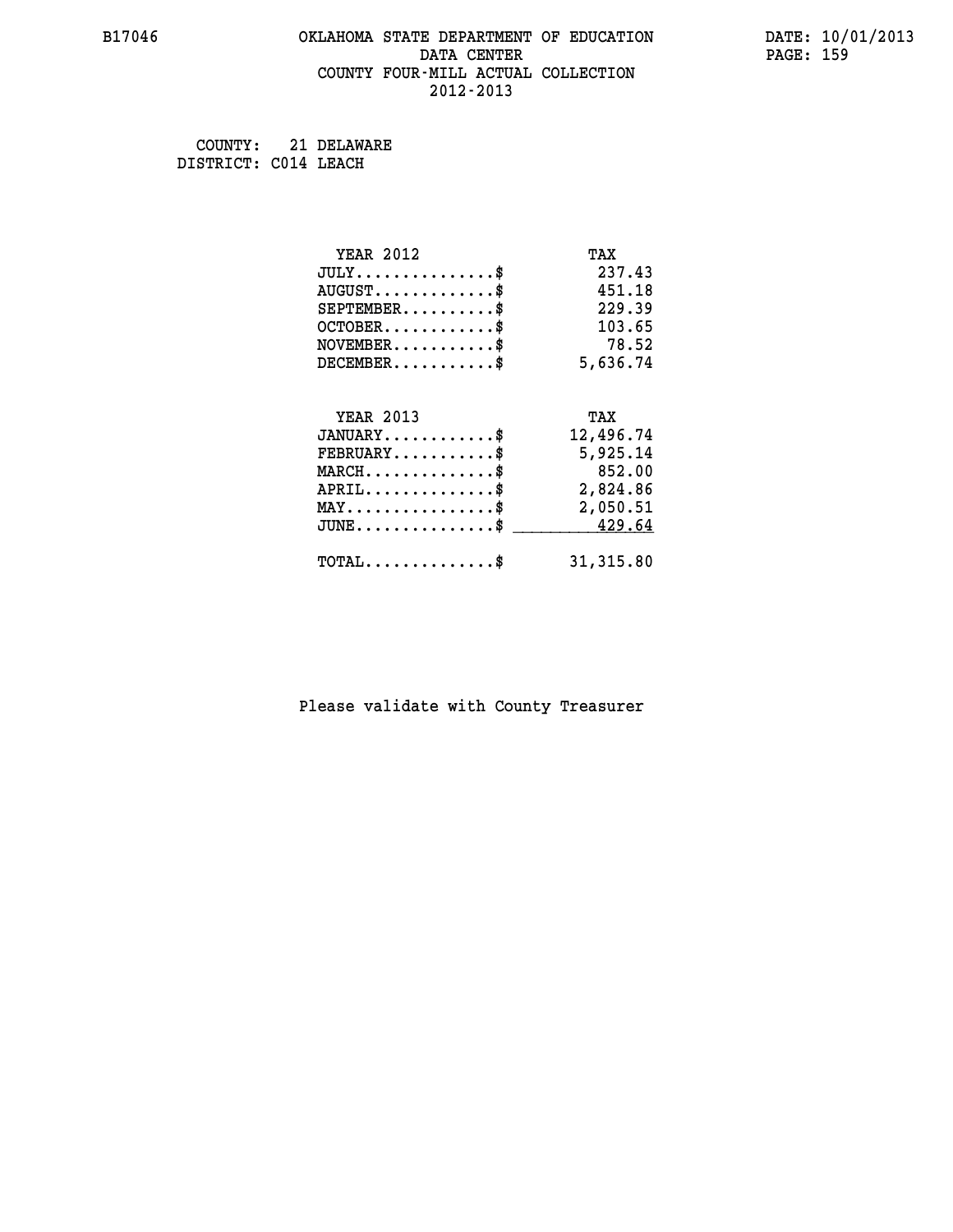#### **B17046 OKLAHOMA STATE DEPARTMENT OF EDUCATION DATE: 10/01/2013 DATA CENTER** PAGE: 160  **COUNTY FOUR-MILL ACTUAL COLLECTION 2012-2013**

 **COUNTY: 21 DELAWARE DISTRICT: C030 KENWOOD**

| <b>YEAR 2012</b>                                 | TAX       |
|--------------------------------------------------|-----------|
| $JULY$ \$                                        | 121.41    |
| $AUGUST$ \$                                      | 230.71    |
| $SEPTEMBER$ \$                                   | 117.30    |
| $OCTOBER$ \$                                     | 53.00     |
| $NOVEMBER$ \$                                    | 49.98     |
| $DECEMBER$ \$                                    | 3,587.92  |
| <b>YEAR 2013</b>                                 |           |
|                                                  | TAX       |
| $JANUARY$ \$                                     | 7,954.47  |
| $FEBRUARY$                                       | 3,771.49  |
| $MARCH$ \$                                       | 542.32    |
| $APRIL \ldots \ldots \ldots \ldots$              | 1,798.09  |
| $\texttt{MAX} \dots \dots \dots \dots \dots \$   | 1,305.20  |
| $\texttt{JUNE} \dots \dots \dots \dots \dots \$$ | 273.48    |
| $\texttt{TOTAL} \dots \dots \dots \dots \$       | 19,805.37 |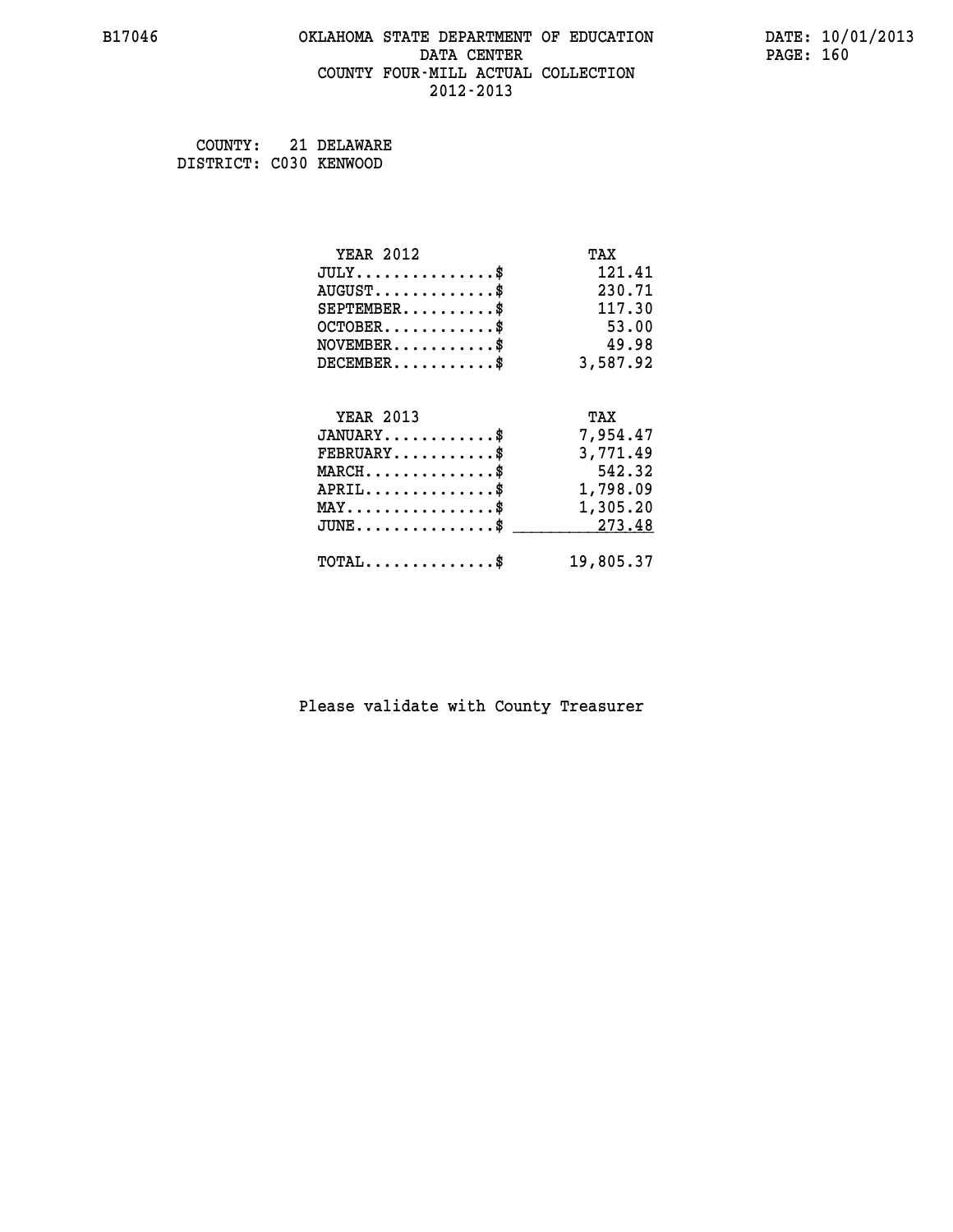#### **B17046 OKLAHOMA STATE DEPARTMENT OF EDUCATION DATE: 10/01/2013 DATA CENTER** PAGE: 161  **COUNTY FOUR-MILL ACTUAL COLLECTION 2012-2013**

 **COUNTY: 21 DELAWARE DISTRICT: C034 MOSELEY**

| <b>YEAR 2012</b>                                 | TAX         |
|--------------------------------------------------|-------------|
| $JULY$ \$                                        | 431.33      |
| $AUGUST$ \$                                      | 819.65      |
| $SEPTEMBER$ \$                                   | 416.72      |
| $OCTOBER$ \$                                     | 188.29      |
| $\texttt{NOVEMBER} \dots \dots \dots \$          | 120.38      |
| $DECEMBER$ \$                                    | 8,641.68    |
|                                                  |             |
| <b>YEAR 2013</b>                                 | TAX         |
| $JANUARY$ \$                                     | 19, 158. 74 |
| $FEBRUARY$                                       | 9,083.83    |
| $\texttt{MARCH}\ldots\ldots\ldots\ldots\text{*}$ | 1,306.20    |
| $APRIL \ldots \ldots \ldots \ldots$              | 4,330.79    |
| $\texttt{MAX} \dots \dots \dots \dots \dots \$   | 3, 143.63   |
| $JUNE \ldots \ldots \ldots \ldots$ \$ 658.68     |             |
| $\texttt{TOTAL} \dots \dots \dots \dots \$       | 48,299.92   |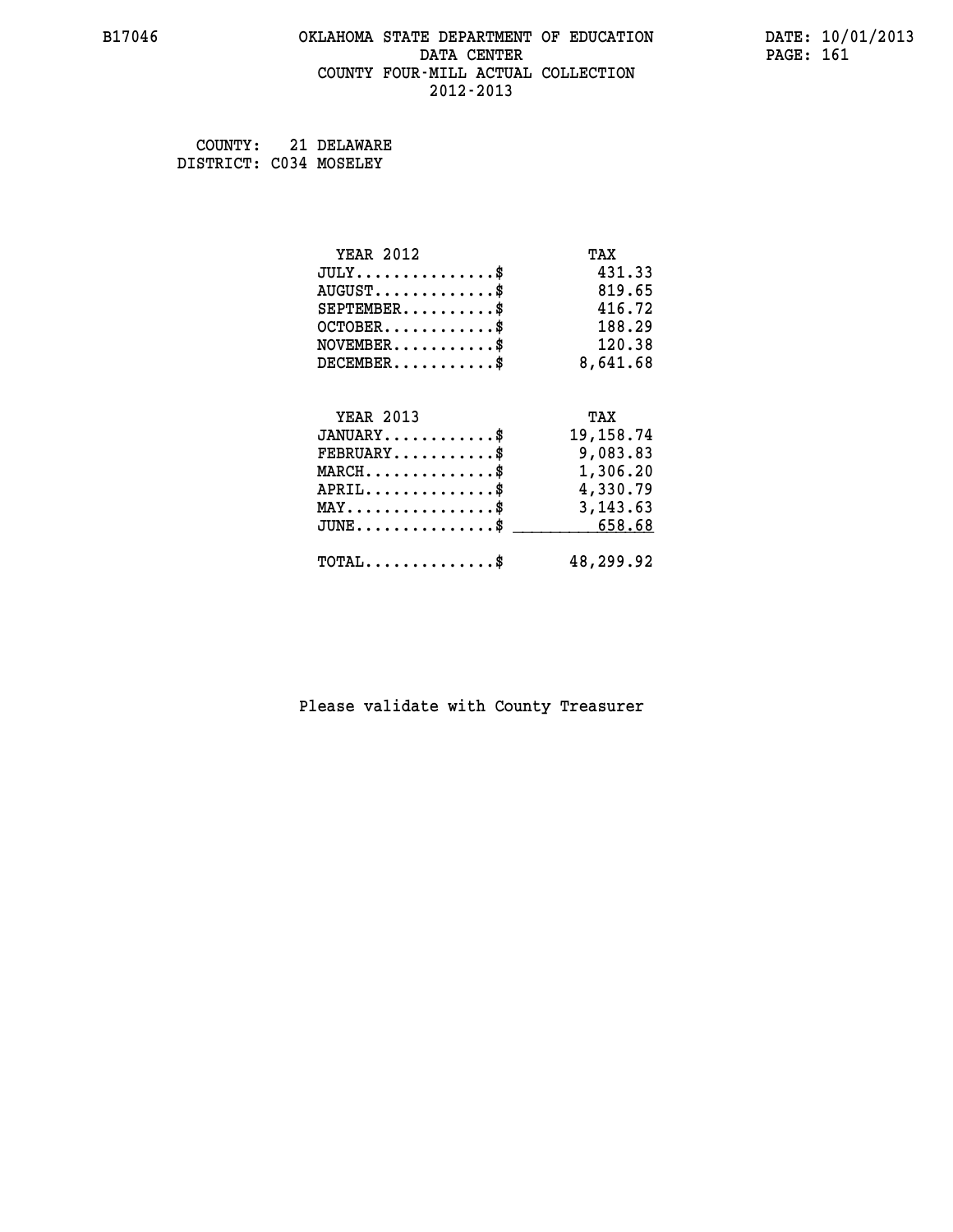#### **B17046 OKLAHOMA STATE DEPARTMENT OF EDUCATION DATE: 10/01/2013 DATA CENTER** PAGE: 162  **COUNTY FOUR-MILL ACTUAL COLLECTION 2012-2013**

 **COUNTY: 21 DELAWARE DISTRICT: I001 JAY**

| <b>YEAR 2012</b>                               | TAX        |
|------------------------------------------------|------------|
| $JULY$ \$                                      | 2,519.77   |
| $AUGUST$ \$                                    | 4,788.30   |
| $SEPTEMBER$ \$                                 | 2,434.44   |
| $OCTOBER$ \$                                   | 1,099.96   |
| $\texttt{NOVEMBER} \dots \dots \dots \$        | 844.58     |
| $DECEMBER$ \$                                  | 60,627.46  |
|                                                |            |
| <b>YEAR 2013</b>                               | TAX        |
| $JANUARY$ \$                                   | 134,411.94 |
| $FEBRUARY$                                     | 63,729.42  |
| $MARCH$ \$                                     | 9,163.91   |
| $APRIL$ \$                                     | 30,383.47  |
| $\texttt{MAX} \dots \dots \dots \dots \dots \$ | 22,054.76  |
| $JUNE$ \$                                      | 4,621.11   |
| $\texttt{TOTAL} \dots \dots \dots \dots \$     | 336,679.12 |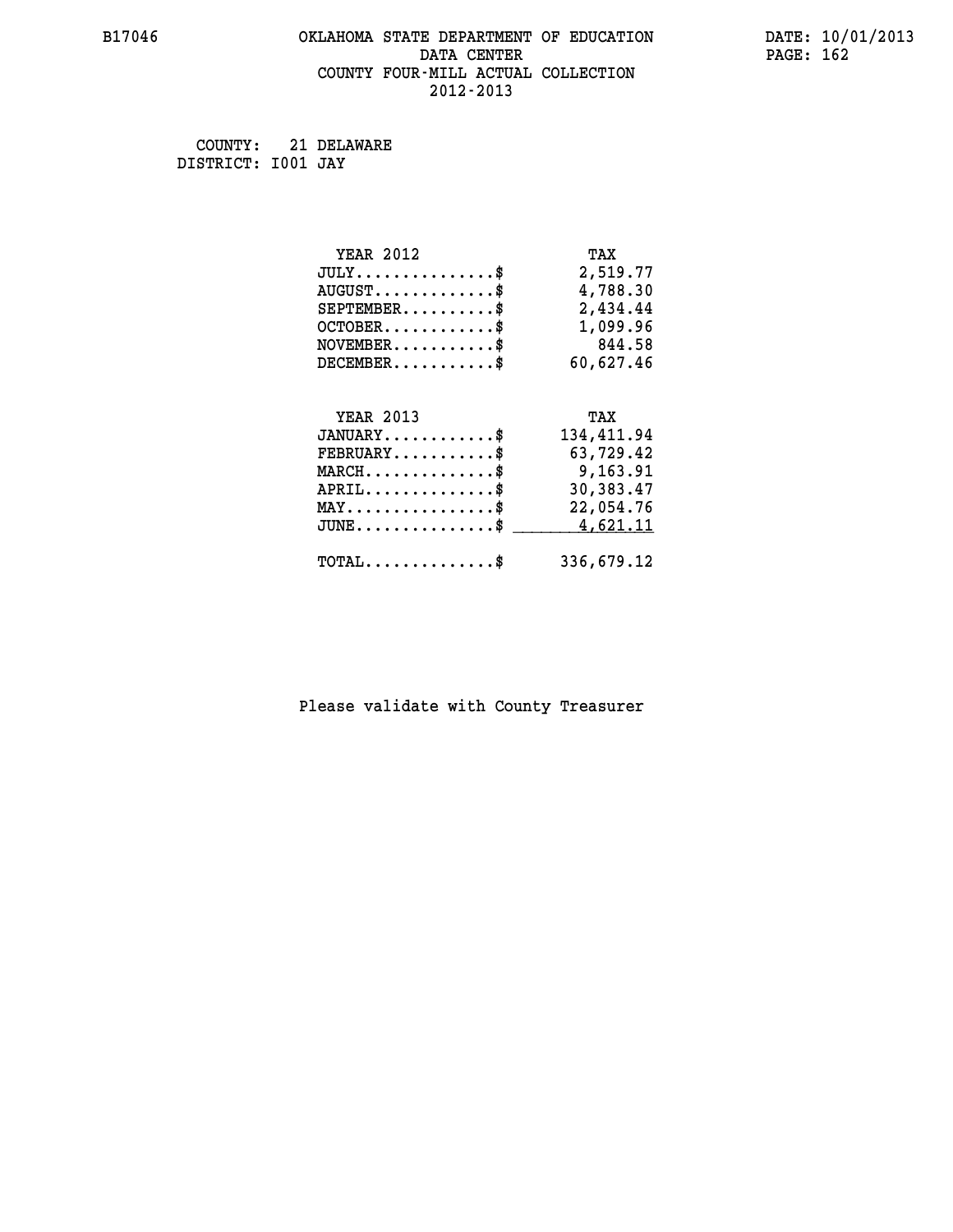#### **B17046 OKLAHOMA STATE DEPARTMENT OF EDUCATION DATE: 10/01/2013 DATA CENTER** PAGE: 163  **COUNTY FOUR-MILL ACTUAL COLLECTION 2012-2013**

 **COUNTY: 21 DELAWARE DISTRICT: I002 GROVE**

| <b>YEAR 2012</b>                                                          | TAX        |
|---------------------------------------------------------------------------|------------|
| $JULY$ \$                                                                 | 3,691.15   |
| $AUGUST$ \$                                                               | 7,014.25   |
| $SEPTEMBER$ \$                                                            | 3,566.15   |
| $OCTOBER$ \$                                                              | 1,611.33   |
| $\verb NOVEMBER , \verb , \verb , \verb , \verb , \verb , \verb , \verb $ | 1,190.95   |
| $DECEMBER$ \$                                                             | 85,492.05  |
|                                                                           |            |
| <b>YEAR 2013</b>                                                          | TAX        |
| $JANUARY$ \$                                                              | 188,981.90 |
| $FEBRUARY$                                                                | 89,743.92  |
| $MARCH$ \$                                                                | 12,922.23  |
| $APRIL \ldots \ldots \ldots \ldots \$                                     | 40,651.22  |
| $\texttt{MAX} \dots \dots \dots \dots \dots \$                            | 30,793.58  |
| $\texttt{JUNE} \dots \dots \dots \dots \dots \$$                          | 6,516.33   |
| $\texttt{TOTAL} \dots \dots \dots \dots \$                                | 472,175.06 |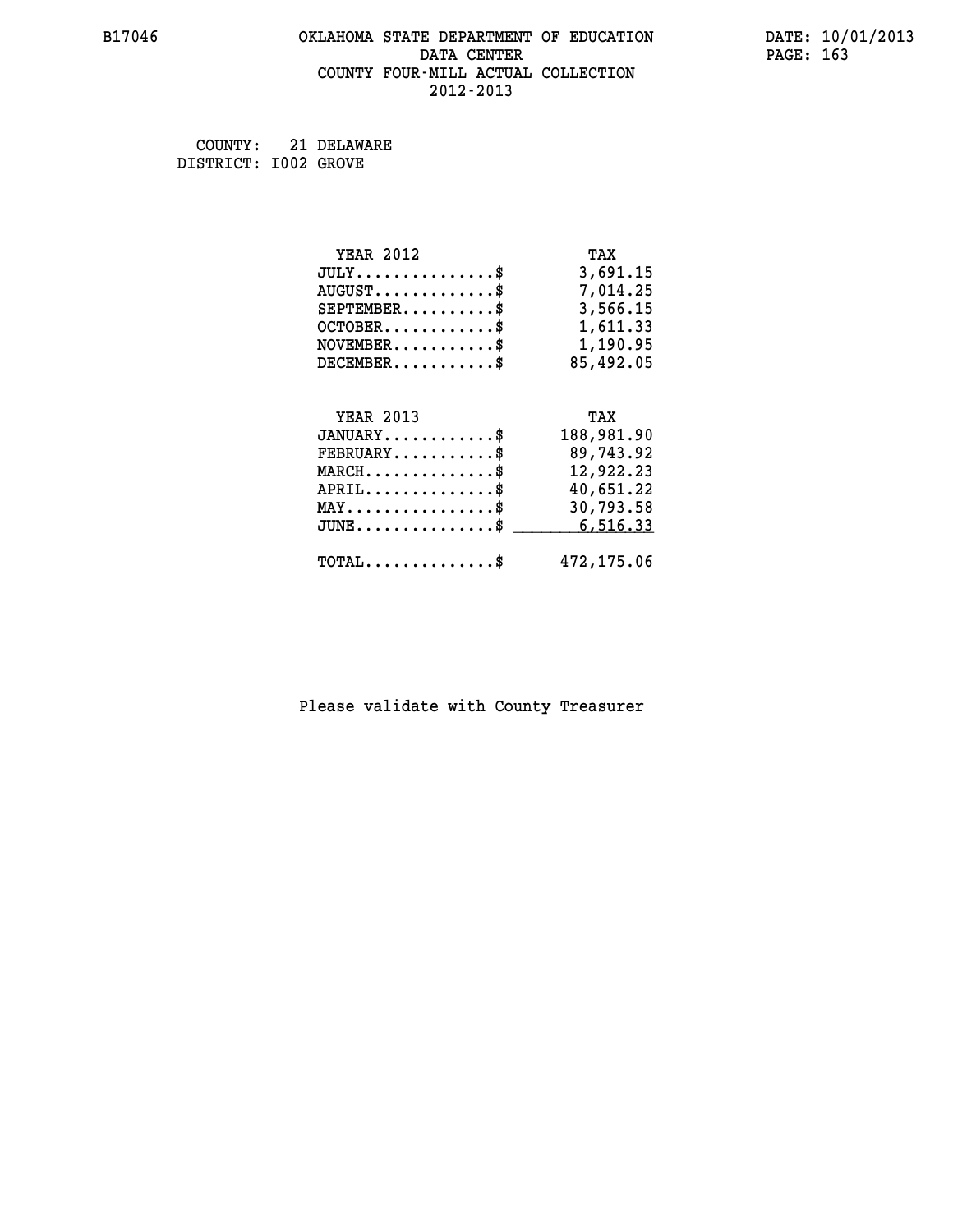#### **B17046 OKLAHOMA STATE DEPARTMENT OF EDUCATION DATE: 10/01/2013 DATA CENTER** PAGE: 164  **COUNTY FOUR-MILL ACTUAL COLLECTION 2012-2013**

 **COUNTY: 21 DELAWARE DISTRICT: I003 KANSAS**

| <b>YEAR 2012</b>                               | TAX        |
|------------------------------------------------|------------|
| $JULY$ \$                                      | 1,404.48   |
| $AUGUST$ \$                                    | 2,668.90   |
| $SEPTEMBER$ \$                                 | 1,356.91   |
| $OCTOBER$ \$                                   | 613.11     |
| $\texttt{NOVEMBER} \dots \dots \dots \$        | 458.01     |
| $DECEMBER$ \$                                  | 32,878.15  |
|                                                |            |
| <b>YEAR 2013</b>                               | TAX        |
| $JANUARY$ \$                                   | 72,891.35  |
| $FEBRUARY$ \$                                  | 34,560.34  |
| $MARCH$ \$                                     | 4,969.58   |
| $APRIL \ldots \ldots \ldots \ldots$ \$         | 16,476.91  |
| $\texttt{MAX} \dots \dots \dots \dots \dots \$ | 11,960.26  |
| $JUNE$ \$                                      | 2,506.02   |
| $\texttt{TOTAL} \dots \dots \dots \dots \$     | 182,744.02 |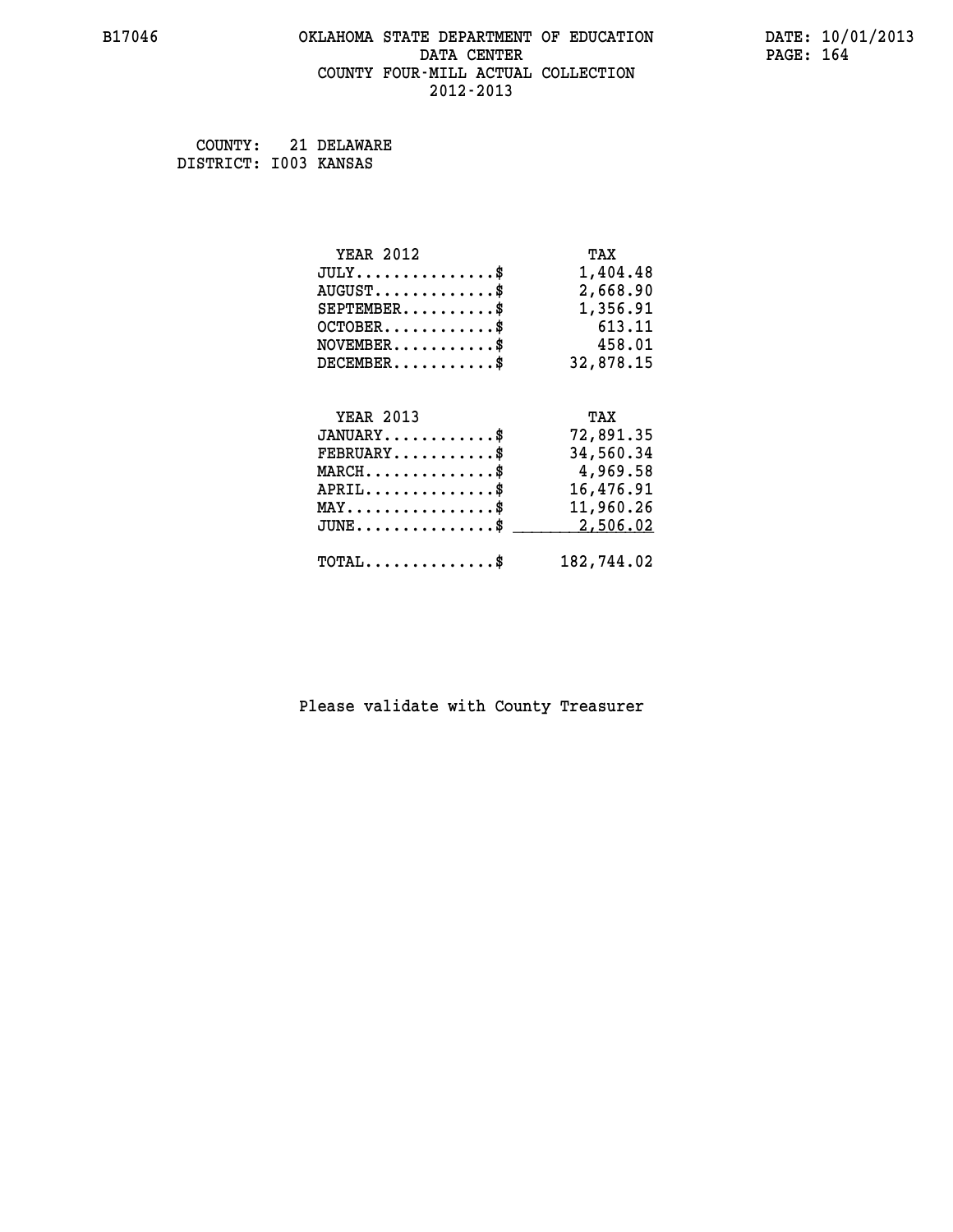#### **B17046 OKLAHOMA STATE DEPARTMENT OF EDUCATION DATE: 10/01/2013 DATA CENTER** PAGE: 165  **COUNTY FOUR-MILL ACTUAL COLLECTION 2012-2013**

 **COUNTY: 21 DELAWARE DISTRICT: I004 COLCORD**

| <b>YEAR 2012</b>                               | TAX         |
|------------------------------------------------|-------------|
| $JULY$ \$                                      | 881.98      |
| $AUGUST$ \$                                    | 1,676.01    |
| $SEPTEMENT.$ \$                                | 852.11      |
| $OCTOBER$ \$                                   | 385.02      |
| $NOVEMBER.$ \$                                 | 291.29      |
| $DECEMBER$ \$                                  | 20,909.98   |
|                                                |             |
| <b>YEAR 2013</b>                               | TAX         |
| $JANUARY$ \$                                   | 46,357.74   |
| $FEBRUARY$                                     | 21,979.83   |
| $MARCH$ \$                                     | 3,160.57    |
| $APRIL$                                        | 10,479.05   |
| $\texttt{MAX} \dots \dots \dots \dots \dots \$ | 7,606.53    |
| $JUNE$ \$                                      | 1,593.79    |
| $\texttt{TOTAL} \dots \dots \dots \dots \$     | 116, 173.90 |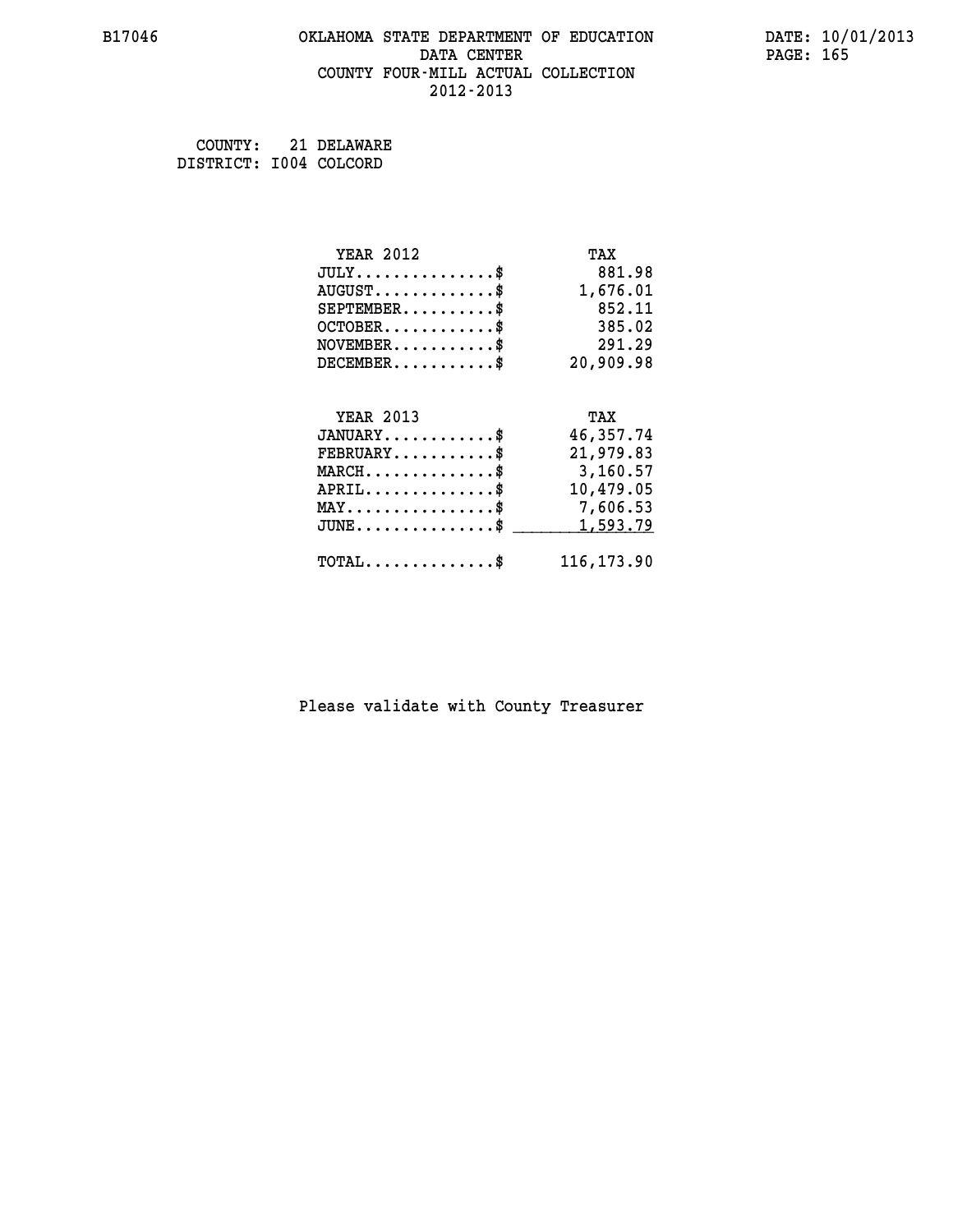#### **B17046 OKLAHOMA STATE DEPARTMENT OF EDUCATION DATE: 10/01/2013 DATA CENTER** PAGE: 166  **COUNTY FOUR-MILL ACTUAL COLLECTION 2012-2013**

 **COUNTY: 21 DELAWARE DISTRICT: I005 OAKS-MISSION**

| <b>YEAR 2012</b>                                   | TAX       |
|----------------------------------------------------|-----------|
| $JULY$ \$                                          | 398.40    |
| $AUGUST$ \$                                        | 757.07    |
| $SEPTEMBER$ \$                                     | 384.91    |
| $OCTOBER$ \$                                       | 173.92    |
| $\texttt{NOVEMBER} \dots \dots \dots \$            | 122.43    |
| $DECEMBER$ \$                                      | 8,788.87  |
|                                                    |           |
| <b>YEAR 2013</b>                                   | TAX       |
| $JANUARY$ \$                                       | 19,485.05 |
| $FEBRUARY$ \$                                      | 9,238.54  |
| $\texttt{MARCH}\ldots\ldots\ldots\ldots\text{*}$   | 1,328.45  |
| $APRIL \ldots \ldots \ldots \ldots \$              | 4,404.55  |
| $\texttt{MAX} \dots \dots \dots \dots \dots \$     | 3,197.17  |
| $\texttt{JUNE} \dots \dots \dots \dots \texttt{S}$ | 669.90    |
| $\texttt{TOTAL} \dots \dots \dots \dots \$         | 48,949.26 |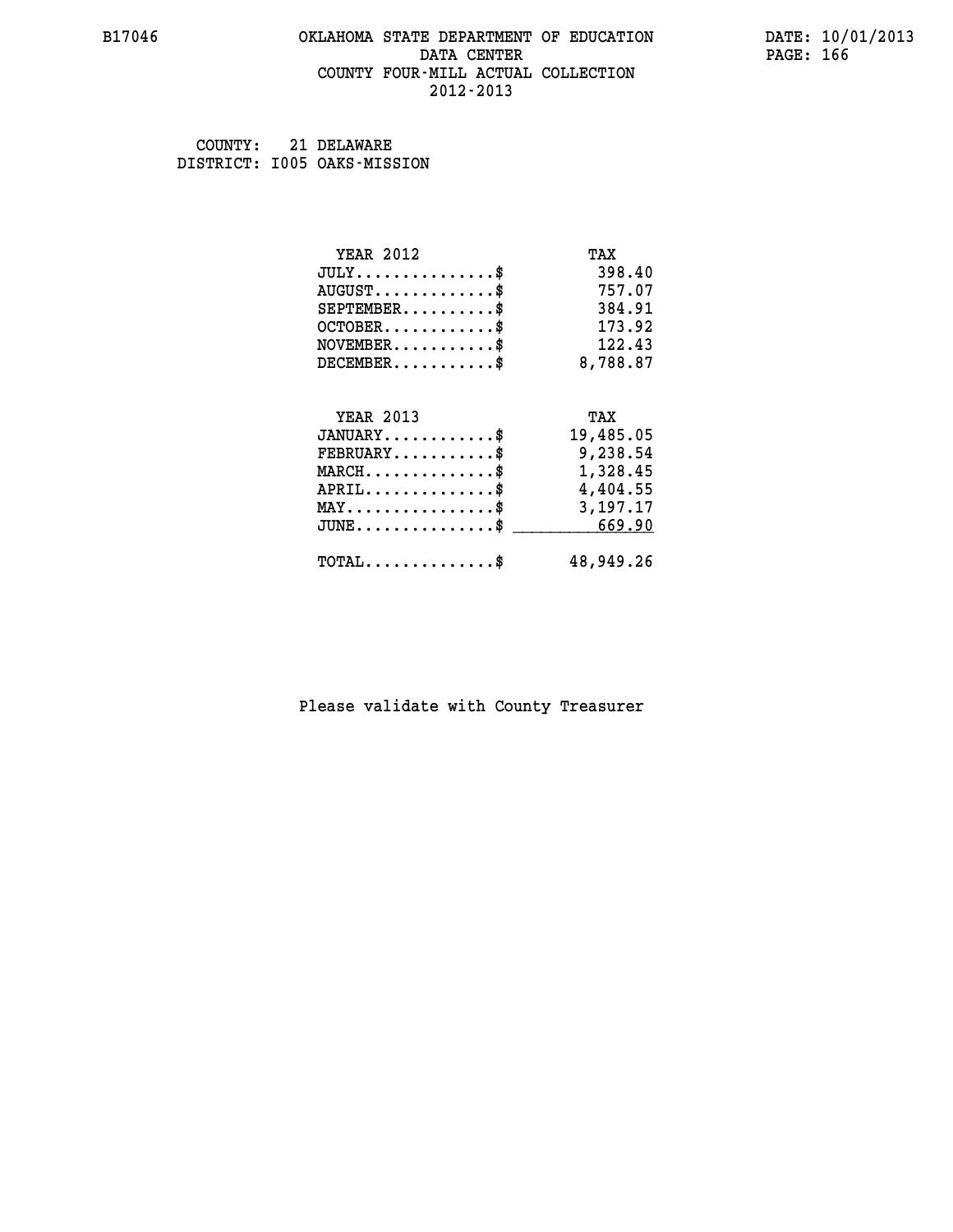#### **B17046 OKLAHOMA STATE DEPARTMENT OF EDUCATION DATE: 10/01/2013 DATA CENTER** PAGE: 167  **COUNTY FOUR-MILL ACTUAL COLLECTION 2012-2013**

 **COUNTY: 21 DELAWARE**

 **\*\*\*\*\*\* TOTALS \*\*\*\*\*\***

| <b>YEAR 2012</b>                | TAX        |
|---------------------------------|------------|
| $JULY$                          | 9,861.64   |
| $AUGUST \ldots \ldots \ldots \$ | 18,739.94  |
| $SEPTEMBER$                     | 9,527.68   |
| $OCTOBER$ \$                    | 4,304.98   |
| $NOVEMBER$ \$                   | 3,208.68   |
| $DECEMBER$ \$                   | 230,334.34 |

# **YEAR 2013**

| <b>YEAR 2013</b>                                        | TAX        |
|---------------------------------------------------------|------------|
| $JANUARY$ \$                                            | 510,099.39 |
| $FEBRUARY$ \$                                           | 241,996.97 |
| $MARCH$ \$                                              | 34,815.33  |
| $APRIL$ \$                                              | 113,239.03 |
| $MAX \dots \dots \dots \dots \$                         | 83,483.62  |
| JUNE\$ 17,556.42                                        |            |
|                                                         |            |
| $\texttt{TOTAL} \dots \dots \dots \dots \$ 1,277,168.02 |            |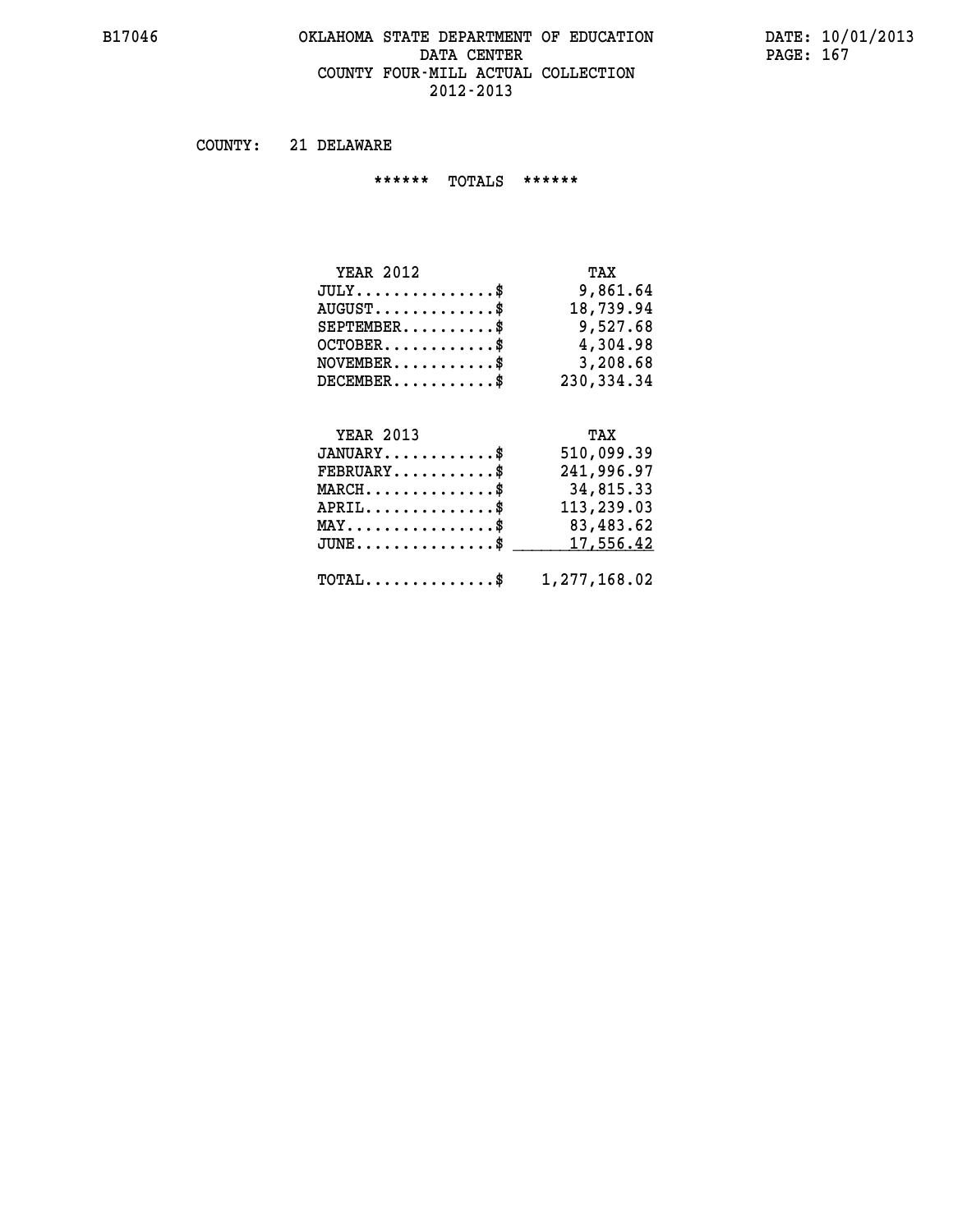#### **B17046 OKLAHOMA STATE DEPARTMENT OF EDUCATION DATE: 10/01/2013 DATA CENTER** PAGE: 168  **COUNTY FOUR-MILL ACTUAL COLLECTION 2012-2013**

 **COUNTY: 22 DEWEY DISTRICT: I005 VICI**

| <b>YEAR 2012</b>                               | TAX         |
|------------------------------------------------|-------------|
| $JULY$ \$                                      | 263.46      |
| $AUGUST$ \$                                    | 191.18      |
| $SEPTEMENT.$ \$                                | 183.66      |
| $OCTOBER$ \$                                   | 50.76       |
| $NOVEMBER$ \$                                  | 25.53       |
| $DECEMBER$ \$                                  | 9,034.51    |
|                                                |             |
| <b>YEAR 2013</b>                               | TAX         |
| $JANUARY$ \$                                   | 42,438.10   |
| $FEBRUARY$                                     | 37,306.22   |
| $MARCH$ \$                                     | 1,677.89    |
| $APRIL$ \$                                     | 10,259.01   |
| $\texttt{MAX} \dots \dots \dots \dots \dots \$ | 37,071.12   |
| $JUNE$ $$$                                     | 21,633.00   |
| $\texttt{TOTAL} \dots \dots \dots \dots \$     | 160, 134.44 |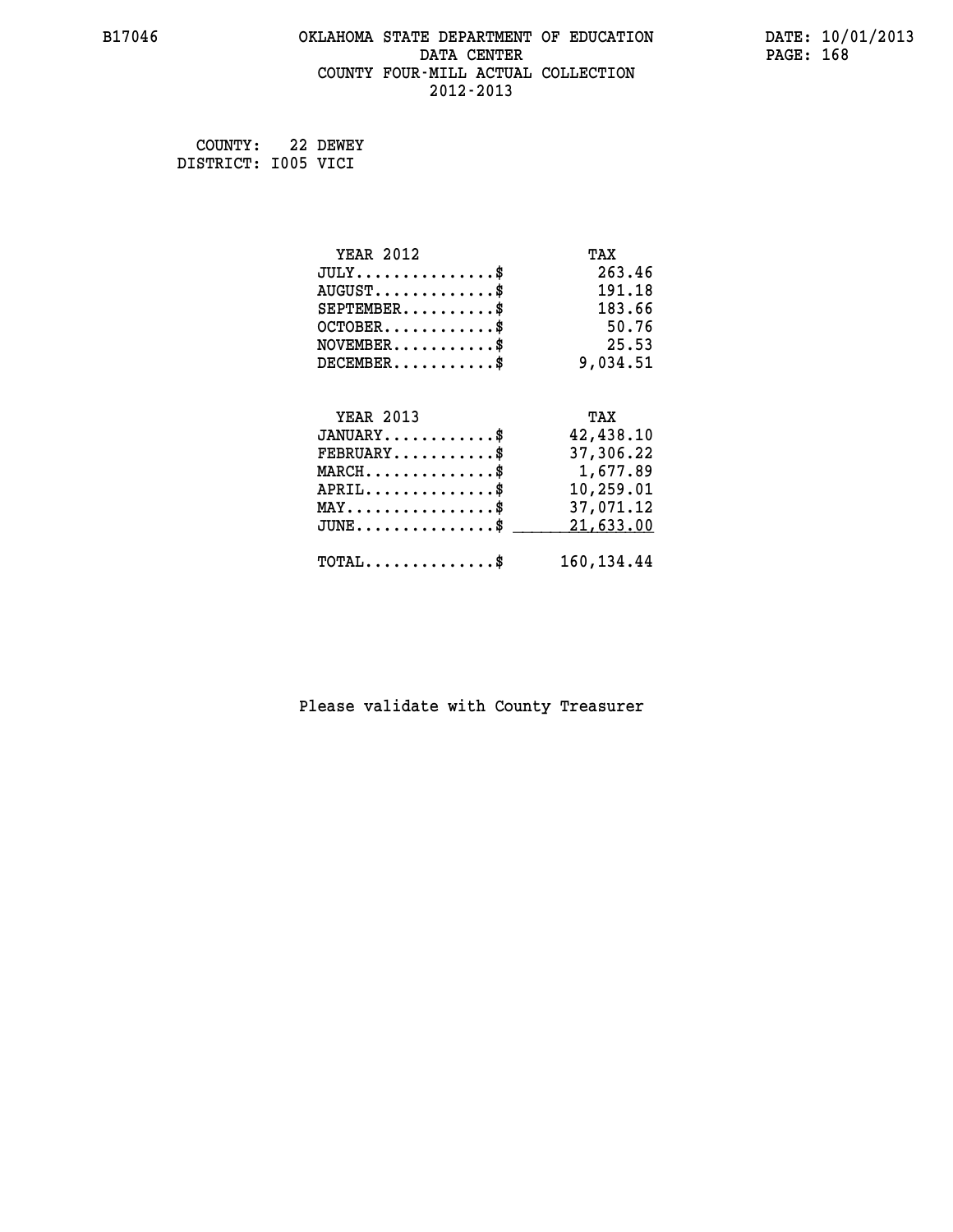#### **B17046 OKLAHOMA STATE DEPARTMENT OF EDUCATION DATE: 10/01/2013 DATA CENTER** PAGE: 169  **COUNTY FOUR-MILL ACTUAL COLLECTION 2012-2013**

 **COUNTY: 22 DEWEY DISTRICT: I008 SEILING**

| <b>YEAR 2012</b>                           | TAX        |
|--------------------------------------------|------------|
| $JULY$ \$                                  | 361.78     |
| $AUGUST$ \$                                | 261.86     |
| $SEPTEMBER$ \$                             | 251.26     |
| $OCTOBER$ \$                               | 69.19      |
| $\texttt{NOVEMBER} \dots \dots \dots \$    | 34.04      |
| $DECEMBER$ \$                              | 12,046.52  |
|                                            |            |
| <b>YEAR 2013</b>                           | TAX        |
| $JANUARY$ \$                               | 56,586.10  |
| $FEBRUARY$                                 | 49,742.76  |
| $MARCH$ \$                                 | 2,237.55   |
| $APRIL$ \$                                 | 13,679.42  |
| $MAX \dots \dots \dots \dots \dots$        | 49,429.43  |
| $JUNE$ \$                                  | 28,850.00  |
| $\texttt{TOTAL} \dots \dots \dots \dots \$ | 213,549.91 |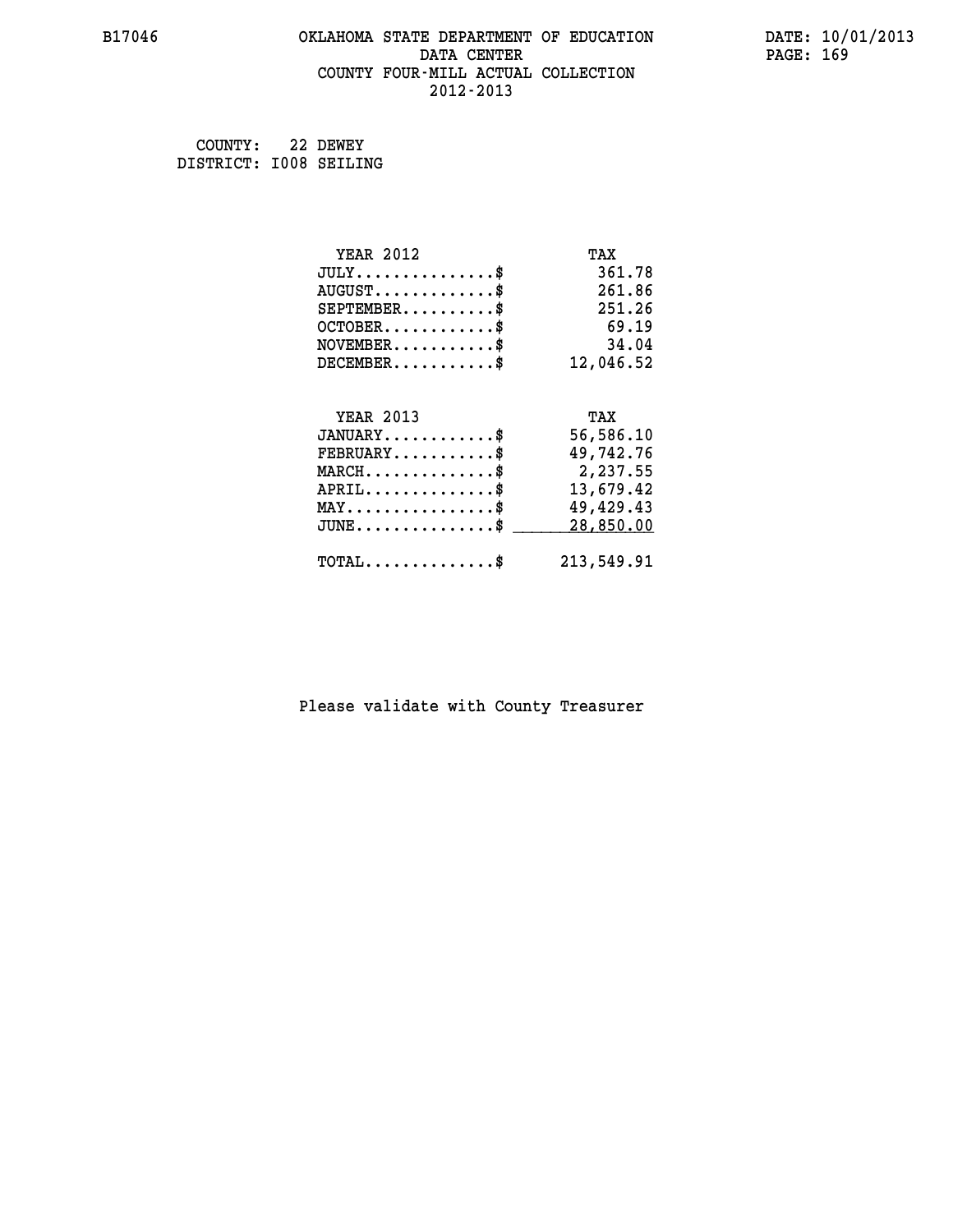#### **B17046 OKLAHOMA STATE DEPARTMENT OF EDUCATION DATE: 10/01/2013 DATA CENTER** PAGE: 170  **COUNTY FOUR-MILL ACTUAL COLLECTION 2012-2013**

 **COUNTY: 22 DEWEY DISTRICT: I010 TALOGA**

| <b>YEAR 2012</b>                           | TAX       |
|--------------------------------------------|-----------|
| $JULY$ \$                                  | 86.83     |
| $AUGUST$ \$                                | 62.56     |
| $SEPTEMBER$ \$                             | 60.03     |
| $OCTOBER$ \$                               | 16.32     |
| $NOVEMBER$ \$                              | 7.62      |
| $DECEMBER$ \$                              | 2,684.70  |
| <b>YEAR 2013</b>                           | TAX       |
| $JANUARY$ \$                               | 12,610.54 |
|                                            |           |
| $FEBRUARY$                                 | 11,085.26 |
| $MARCH$ \$                                 | 498.83    |
| $APRIL$ \$                                 | 3,048.68  |
| $MAX \dots \dots \dots \dots \dots$        | 11,015.36 |
| $JUNE$ \$                                  | 6,431.58  |
| $\texttt{TOTAL} \dots \dots \dots \dots \$ | 47,608.31 |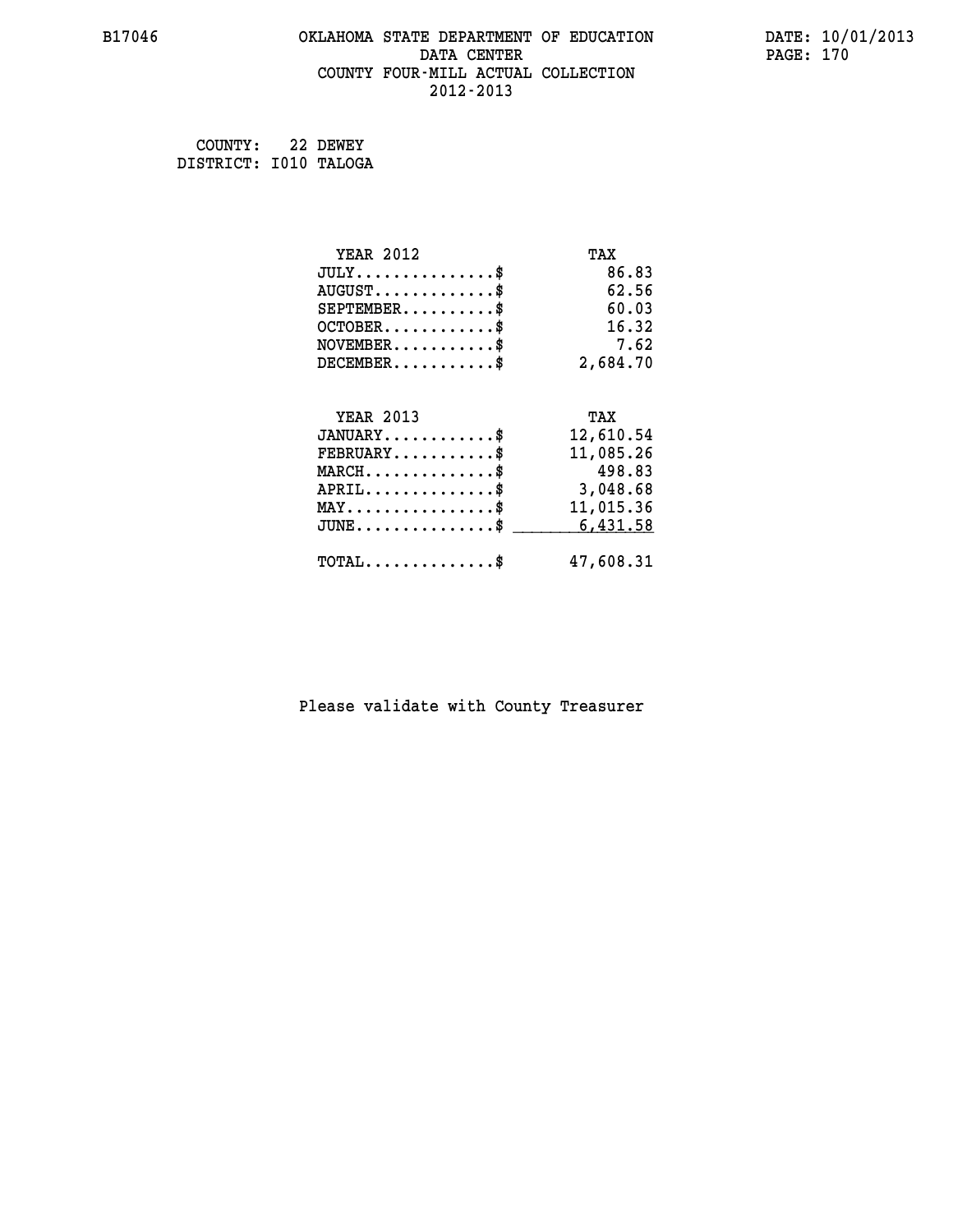#### **B17046 OKLAHOMA STATE DEPARTMENT OF EDUCATION DATE: 10/01/2013 DATA CENTER** PAGE: 171  **COUNTY FOUR-MILL ACTUAL COLLECTION 2012-2013**

 **COUNTY: 22 DEWEY**

 **\*\*\*\*\*\* TOTALS \*\*\*\*\*\***

| <b>YEAR 2012</b>              | TAX       |
|-------------------------------|-----------|
| $JULY \ldots \ldots \ldots \$ | 712.07    |
| $AUGUST$                      | 515.60    |
| $SEPTEMBER$                   | 494.95    |
| $OCTOBER$ \$                  | 136.27    |
| $NOVEMBER$ \$                 | 67.19     |
| $DECEMENTER$                  | 23,765.73 |

#### **YEAR 2013 TAX JANUARY............\$ 111,634.74**

| $FEBRUARY$ $$\$<br>$MARCH$ \$<br>$APRIL$ \$<br>$MAX \dots \dots \dots \dots \dots \$ | 98,134.24<br>4,414.27<br>26,987.11<br>97,515.91 |
|--------------------------------------------------------------------------------------|-------------------------------------------------|
| $\texttt{JUNE} \dots \dots \dots \dots \dots \$$                                     | 56,914.58<br>421,292.66                         |
| $\texttt{TOTAL} \dots \dots \dots \dots \texttt{S}$                                  |                                                 |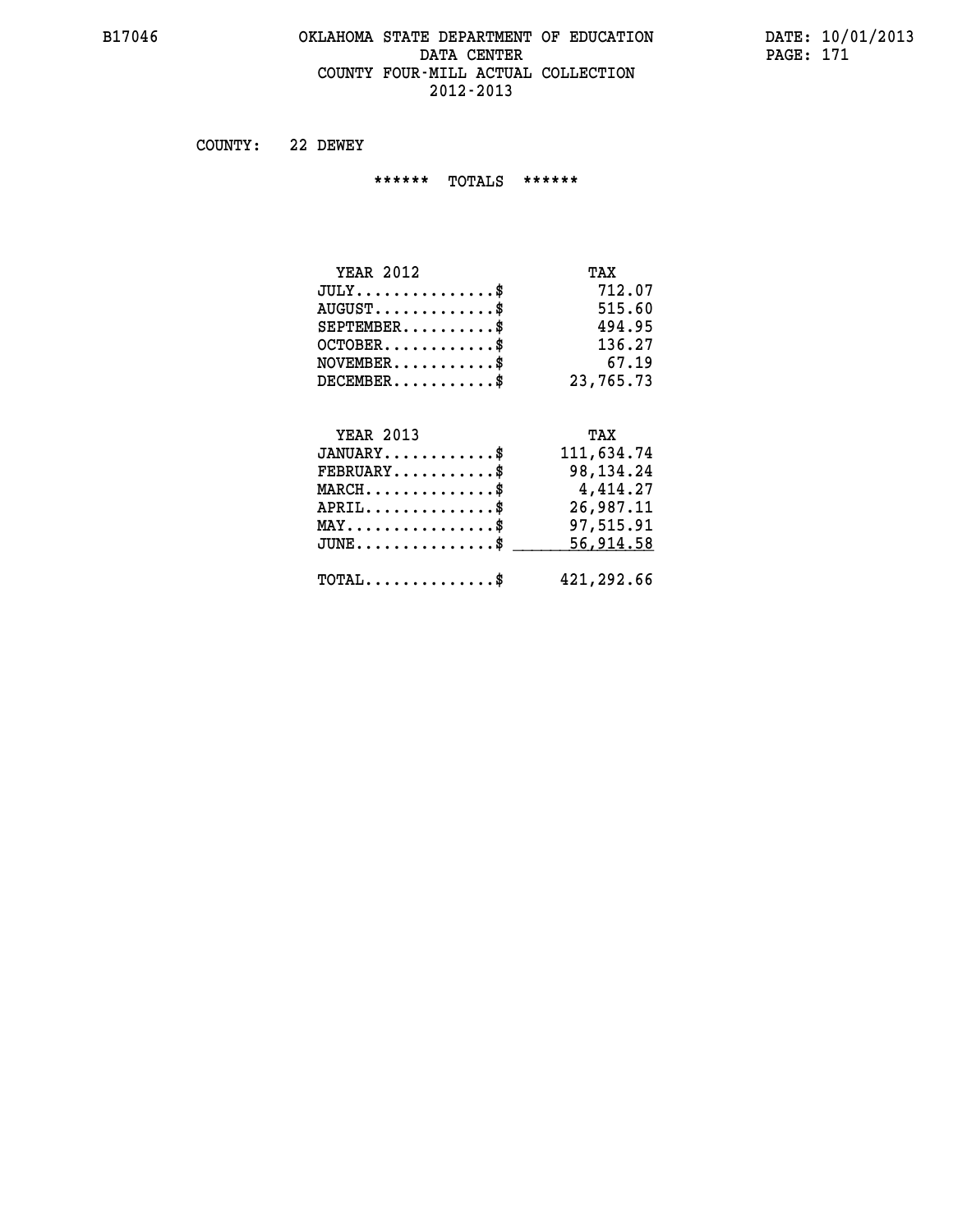#### **B17046 OKLAHOMA STATE DEPARTMENT OF EDUCATION DATE: 10/01/2013 DATA CENTER** PAGE: 172  **COUNTY FOUR-MILL ACTUAL COLLECTION 2012-2013**

 **COUNTY: 23 ELLIS DISTRICT: I002 FARGO**

| <b>YEAR 2012</b>                                 | TAX         |
|--------------------------------------------------|-------------|
| $JULY$ \$                                        | 11,409.65   |
| $AUGUST$ \$                                      | 146.54      |
| $SEPTEMBER$ \$                                   | 379.25      |
| $OCTOBER$ \$                                     | 77.13       |
| $\texttt{NOVEMBER} \dots \dots \dots \$          | 1,289.83    |
| $DECEMBER$ \$                                    | 7,292.49    |
|                                                  |             |
| <b>YEAR 2013</b>                                 | TAX         |
| $JANUARY$ \$                                     | 38, 131. 71 |
| $FEBRUARY$                                       | 12,366.66   |
| $MARCH$ \$                                       | 947.38      |
| $APRIL$ \$                                       | 11,713.87   |
| $\texttt{MAX} \dots \dots \dots \dots \dots \$   | 11,428.53   |
| $\texttt{JUNE} \dots \dots \dots \dots \dots \$$ | 485.08      |
| $\texttt{TOTAL} \dots \dots \dots \dots \$       | 95,668.12   |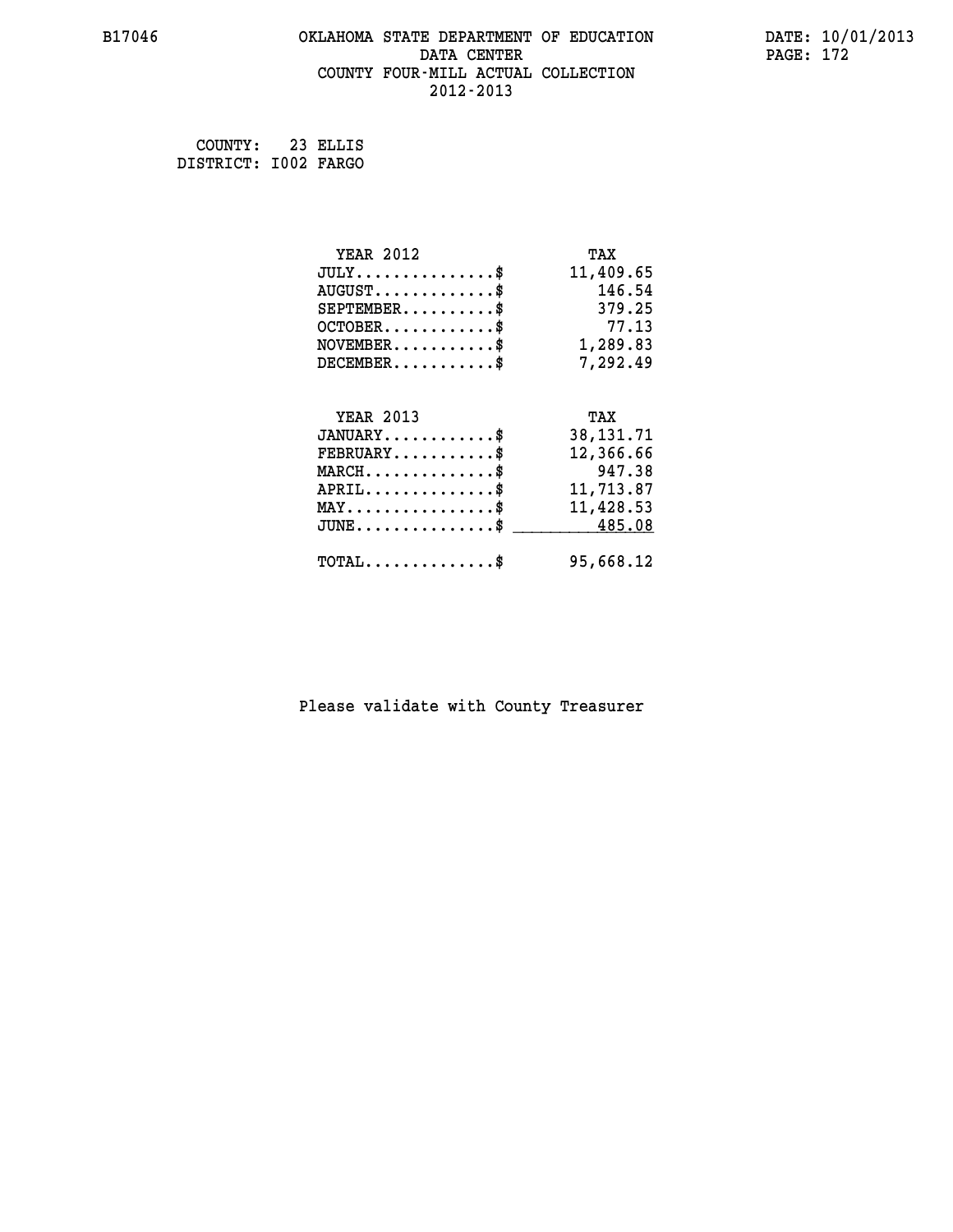#### **B17046 OKLAHOMA STATE DEPARTMENT OF EDUCATION DATE: 10/01/2013 DATA CENTER** PAGE: 173  **COUNTY FOUR-MILL ACTUAL COLLECTION 2012-2013**

 **COUNTY: 23 ELLIS DISTRICT: I003 ARNETT**

| <b>YEAR 2012</b>                                 | TAX       |
|--------------------------------------------------|-----------|
| $JULY$ \$                                        | 10,006.94 |
| $AUGUST$ \$                                      | 115.96    |
| $SEPTEMBER$ \$                                   | 294.81    |
| $OCTOBER$ \$                                     | 60.51     |
| $\texttt{NOVEMBER} \dots \dots \dots \$          | 1,221.01  |
| $DECEMBER$ \$                                    | 7,018.85  |
|                                                  |           |
| <b>YEAR 2013</b>                                 | TAX       |
| $JANUARY$ \$                                     | 36,728.61 |
| $FEBRUARY$ \$                                    | 11,063.88 |
| $MARCH$ \$                                       | 884.70    |
| $APRIL \ldots \ldots \ldots \ldots \$            | 11,291.15 |
| $\texttt{MAX} \dots \dots \dots \dots \dots \$   | 10,326.51 |
| $\texttt{JUNE} \dots \dots \dots \dots \dots \$$ | 449.99    |
| $\texttt{TOTAL} \dots \dots \dots \dots \$       | 89,462.92 |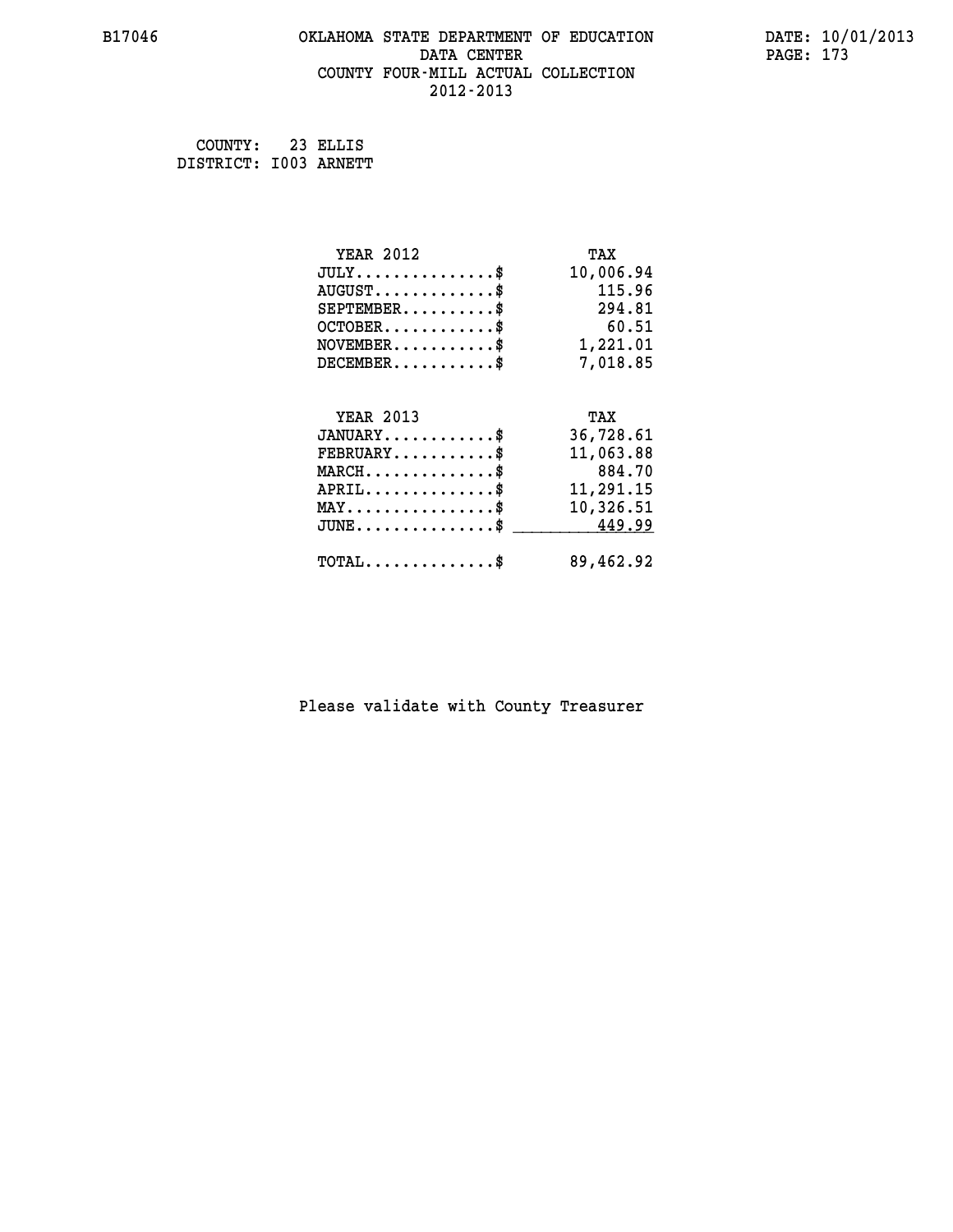#### **B17046 OKLAHOMA STATE DEPARTMENT OF EDUCATION DATE: 10/01/2013 DATA CENTER PAGE: 174 COUNTY FOUR-MILL ACTUAL COLLECTION 2012-2013**

 **COUNTY: 23 ELLIS DISTRICT: I039 GAGE**

| <b>YEAR 2012</b>                                 | TAX       |
|--------------------------------------------------|-----------|
| $JULY$ \$                                        | 9,217.68  |
| $AUGUST$ \$                                      | 79.22     |
| $SEPTEMBER$ \$                                   | 190.12    |
| $OCTOBER$ \$                                     | 40.06     |
| $NOVEMBER$ \$                                    | 593.27    |
| $DECEMBER$ \$                                    | 3,335.06  |
|                                                  |           |
| <b>YEAR 2013</b>                                 | TAX       |
| $JANUARY$                                        | 17,569.30 |
| $FEBRUARY$                                       | 9,197.70  |
| $MARCH$ \$                                       | 551.33    |
| $APRIL$ \$                                       | 5,362.97  |
| $\texttt{MAX} \dots \dots \dots \dots \dots \$   | 8,071.94  |
| $\texttt{JUNE} \dots \dots \dots \dots \dots \$$ | 294.69    |
| $TOTAL$ \$                                       | 54,503.34 |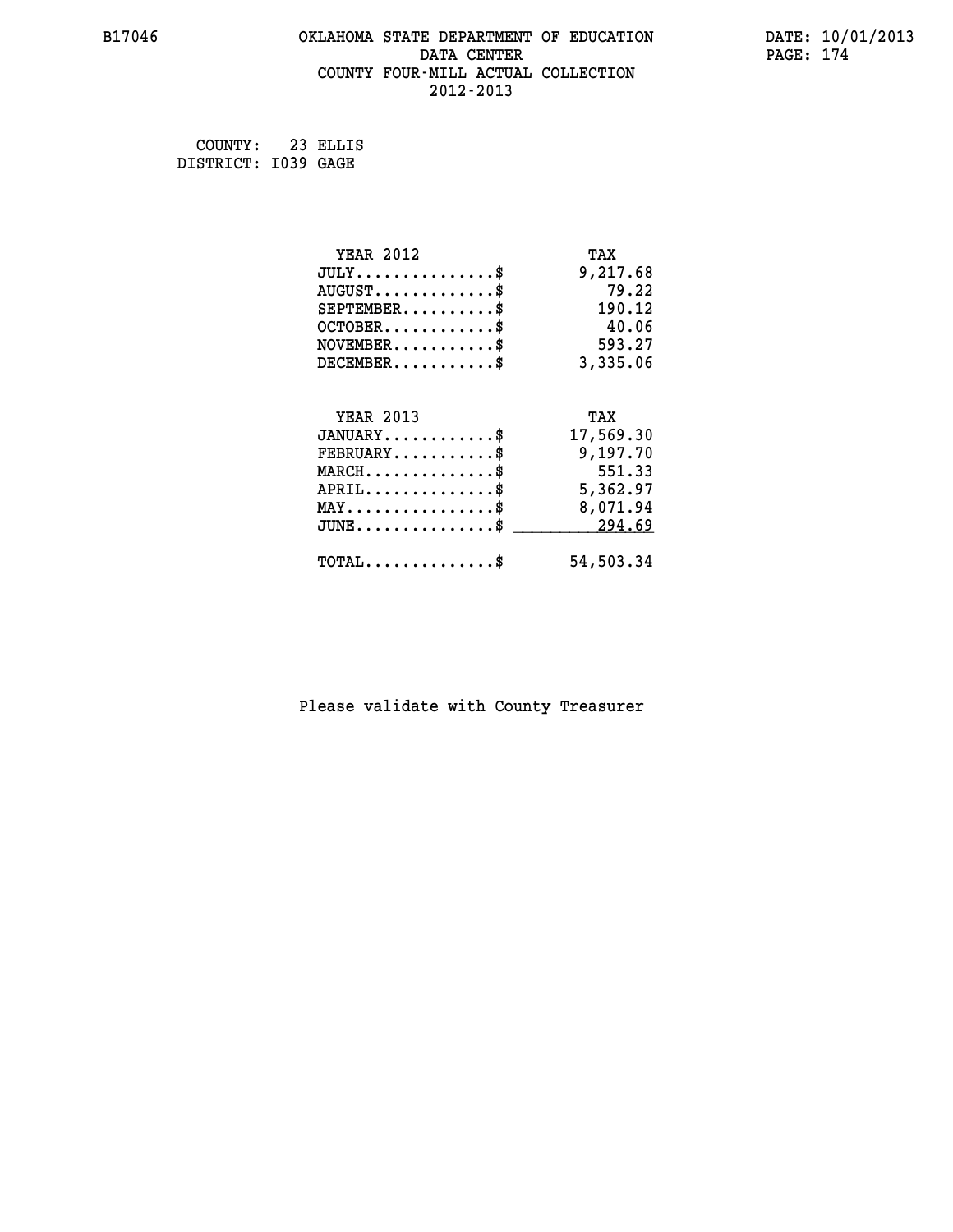### **B17046 OKLAHOMA STATE DEPARTMENT OF EDUCATION DATE: 10/01/2013** DATA CENTER PAGE: 175  **COUNTY FOUR-MILL ACTUAL COLLECTION 2012-2013**

 **COUNTY: 23 ELLIS DISTRICT: I042 SHATTUCK**

| <b>YEAR 2012</b>                                                                                                              | TAX        |
|-------------------------------------------------------------------------------------------------------------------------------|------------|
| $JULY$ \$                                                                                                                     | 13,799.88  |
| $AUGUST$ \$                                                                                                                   | 206.16     |
| $SEPTEMENT.$ \$                                                                                                               | 544.55     |
| $OCTOBER$ \$                                                                                                                  | 109.71     |
| $NOVEMBER.$ \$                                                                                                                | 2,170.44   |
| $DECEMBER$ \$                                                                                                                 | 12,427.58  |
|                                                                                                                               |            |
| <b>YEAR 2013</b>                                                                                                              | TAX        |
| $JANUARY$ \$                                                                                                                  | 64,863.91  |
| $FEBRUARY$ \$                                                                                                                 | 16,106.05  |
| $\texttt{MARCH}\ldots\ldots\ldots\ldots\overset{\hspace{0.1em}\mathsf{\scriptscriptstyle\$}}{\mathsf{\scriptscriptstyle\$}}}$ | 1,449.78   |
| $APRIL$ \$                                                                                                                    | 19,974.11  |
| $\texttt{MAX} \dots \dots \dots \dots \dots \$                                                                                | 15,485.13  |
| $JUNE$ \$                                                                                                                     | 724.86     |
| $\texttt{TOTAL} \dots \dots \dots \dots$                                                                                      | 147,862.16 |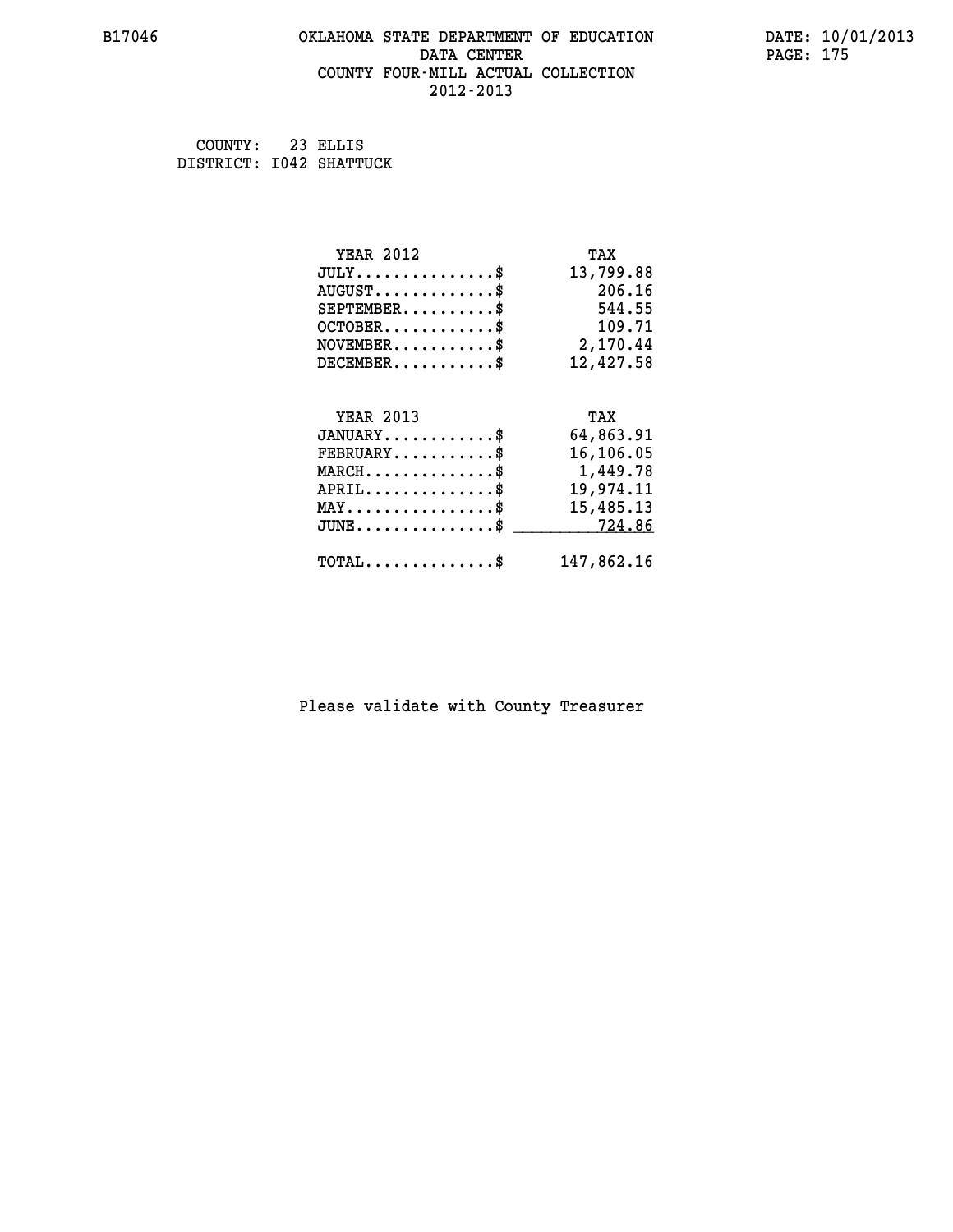#### **B17046 OKLAHOMA STATE DEPARTMENT OF EDUCATION DATE: 10/01/2013 DATA CENTER PAGE: 176 COUNTY FOUR-MILL ACTUAL COLLECTION 2012-2013**

 **COUNTY: 23 ELLIS**

 **\*\*\*\*\*\* TOTALS \*\*\*\*\*\***

| <b>YEAR 2012</b>              | TAX       |
|-------------------------------|-----------|
| $JULY \ldots \ldots \ldots \$ | 44,434.15 |
| $AUGUST$                      | 547.88    |
| $SEPTEMBER$ $\$               | 1,408.73  |
| $OCTOBER$ $\$                 | 287.41    |
| $NOVEMBER.$ $\frac{\$}{}$     | 5,274.55  |
| $DECEMBER$ \$                 | 30,073.98 |

## **YEAR 2013 TAX JANUARY............\$ 157,293.53 FEBRUARY...........\$ 48,734.29 MARCH..............\$ 3,833.19 APRIL..............\$ 48,342.10 MAY................\$ 45,312.11 JUNE................\$** <u>1,954.62</u>  **TOTAL..............\$ 387,496.54**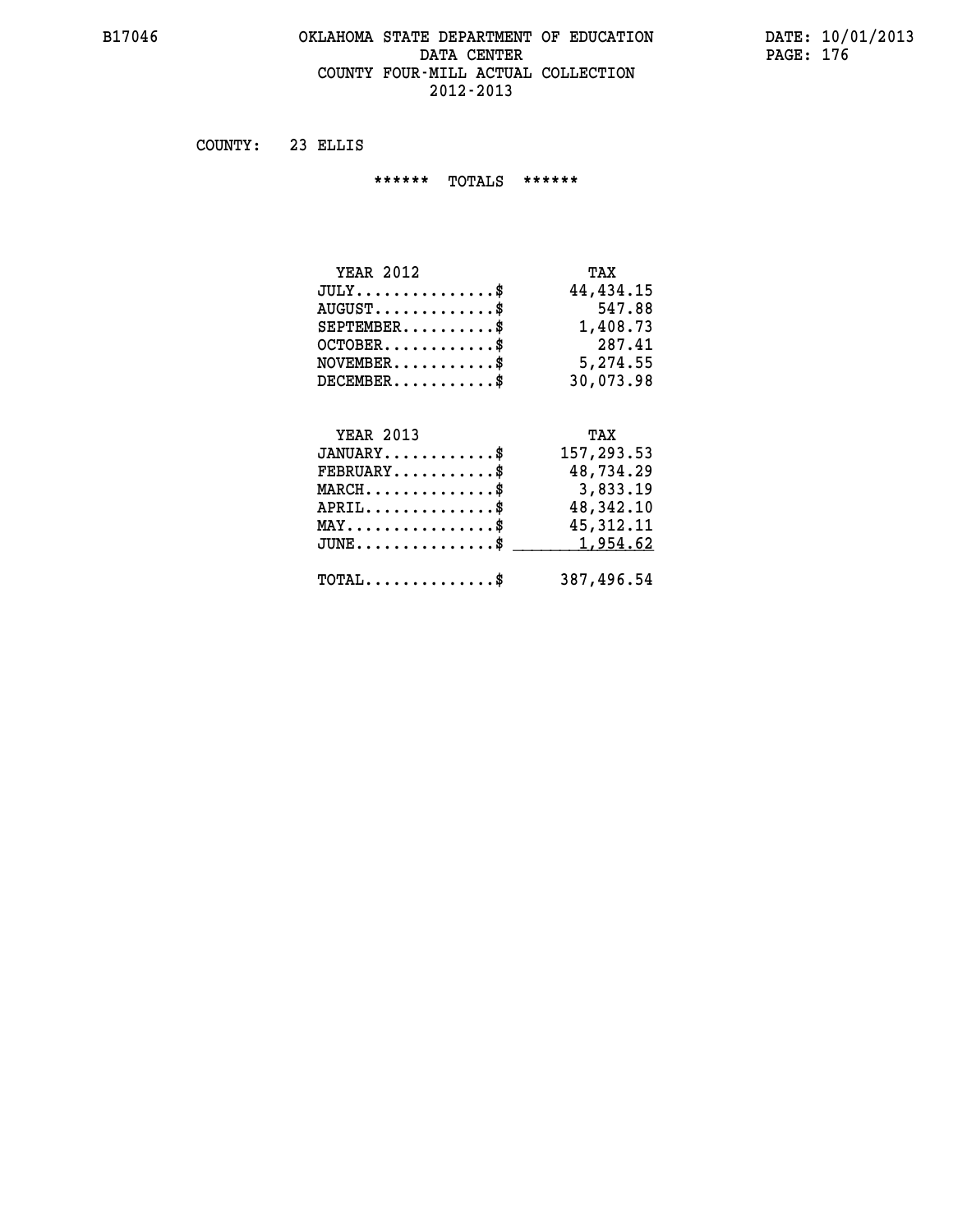#### **B17046 OKLAHOMA STATE DEPARTMENT OF EDUCATION DATE: 10/01/2013 DATA CENTER** PAGE: 177  **COUNTY FOUR-MILL ACTUAL COLLECTION 2012-2013**

 **COUNTY: 24 GARFIELD DISTRICT: I001 WAUKOMIS**

| <b>YEAR 2012</b>                               | TAX         |
|------------------------------------------------|-------------|
| $JULY$ \$                                      | 410.52      |
| $AUGUST$ \$                                    | 113.15      |
| $SEPTEMENT.$ \$                                | 151.16      |
| $OCTOBER$ \$                                   | 79.88       |
| $NOVEMBER$ \$                                  | 73.50       |
| $DECEMBER$ \$                                  | 13,885.44   |
|                                                |             |
| <b>YEAR 2013</b>                               | TAX         |
| $JANUARY$ \$                                   | 29, 133. 25 |
| $\texttt{FEBRUARY} \dots \dots \dots \$        | 6,056.77    |
| $MARCH$ \$                                     | 728.13      |
| $APRIL$ \$                                     | 7,302.04    |
| $\texttt{MAX} \dots \dots \dots \dots \dots \$ | 3,983.82    |
| $JUNE$ \$                                      | 425.73      |
| $\texttt{TOTAL} \dots \dots \dots \dots$ \$    | 62, 343.39  |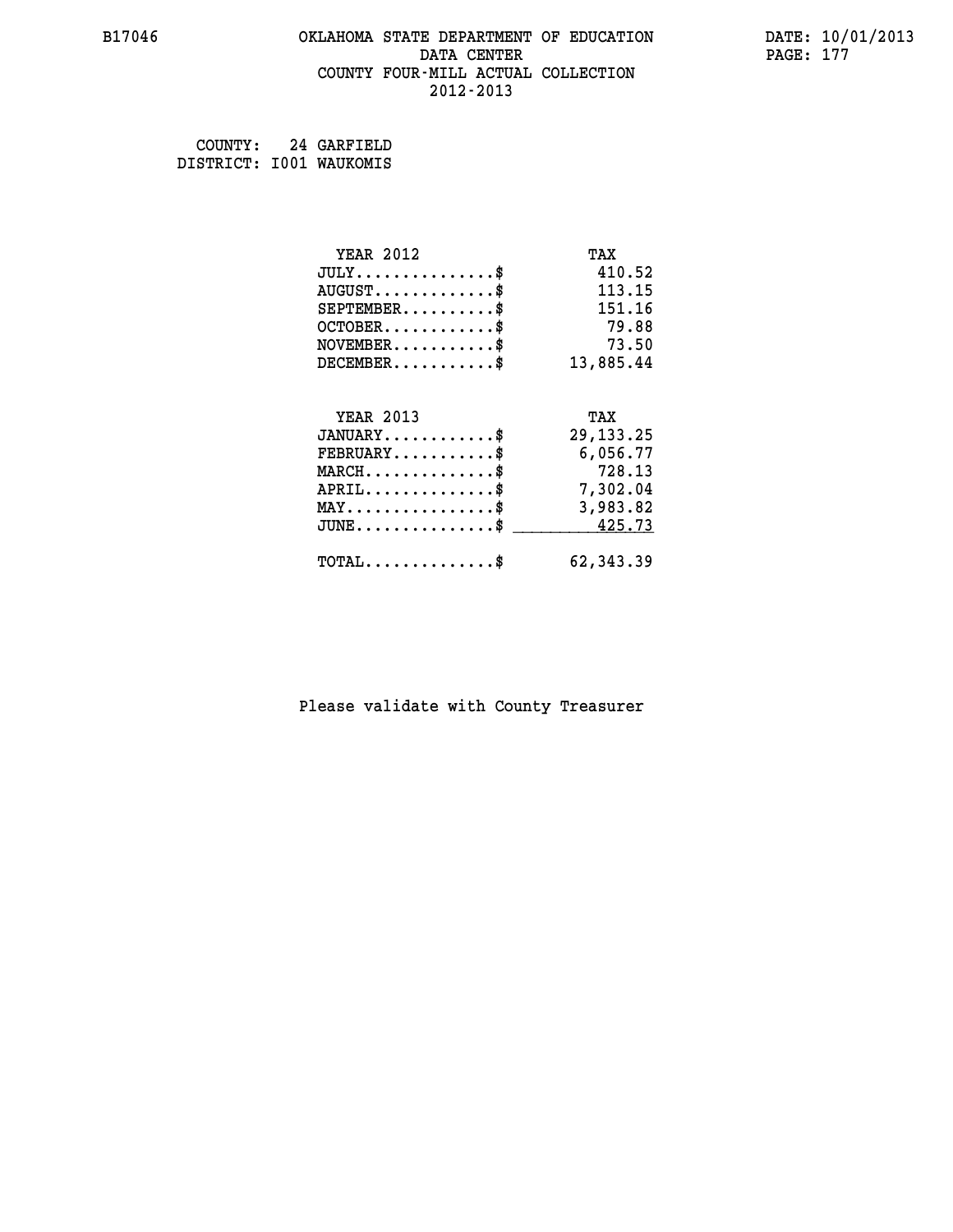#### **B17046 OKLAHOMA STATE DEPARTMENT OF EDUCATION DATE: 10/01/2013 DATA CENTER** PAGE: 178  **COUNTY FOUR-MILL ACTUAL COLLECTION 2012-2013**

 **COUNTY: 24 GARFIELD DISTRICT: I018 KREMLIN-HILLSDALE**

| <b>YEAR 2012</b>                                 | TAX       |
|--------------------------------------------------|-----------|
| $JULY$ \$                                        | 363.70    |
| $AUGUST$ \$                                      | 110.16    |
| $SEPTEMBER$ \$                                   | 147.17    |
| $OCTOBER$ \$                                     | 77.78     |
| $NOVEMBER$ \$                                    | 71.57     |
| $DECEMBER$ \$                                    | 13,518.65 |
|                                                  |           |
| <b>YEAR 2013</b>                                 | TAX       |
| $JANUARY$ \$                                     | 28,363.62 |
| $FEBRUARY$                                       | 5,896.77  |
| $MARCH$ \$                                       | 708.90    |
| $APRIL$ \$                                       | 7,109.13  |
| $\texttt{MAX} \dots \dots \dots \dots \dots \$   | 3,878.57  |
| $\texttt{JUNE} \dots \dots \dots \dots \dots \$$ | 414.50    |
| $\texttt{TOTAL} \dots \dots \dots \dots \$       | 60,660.52 |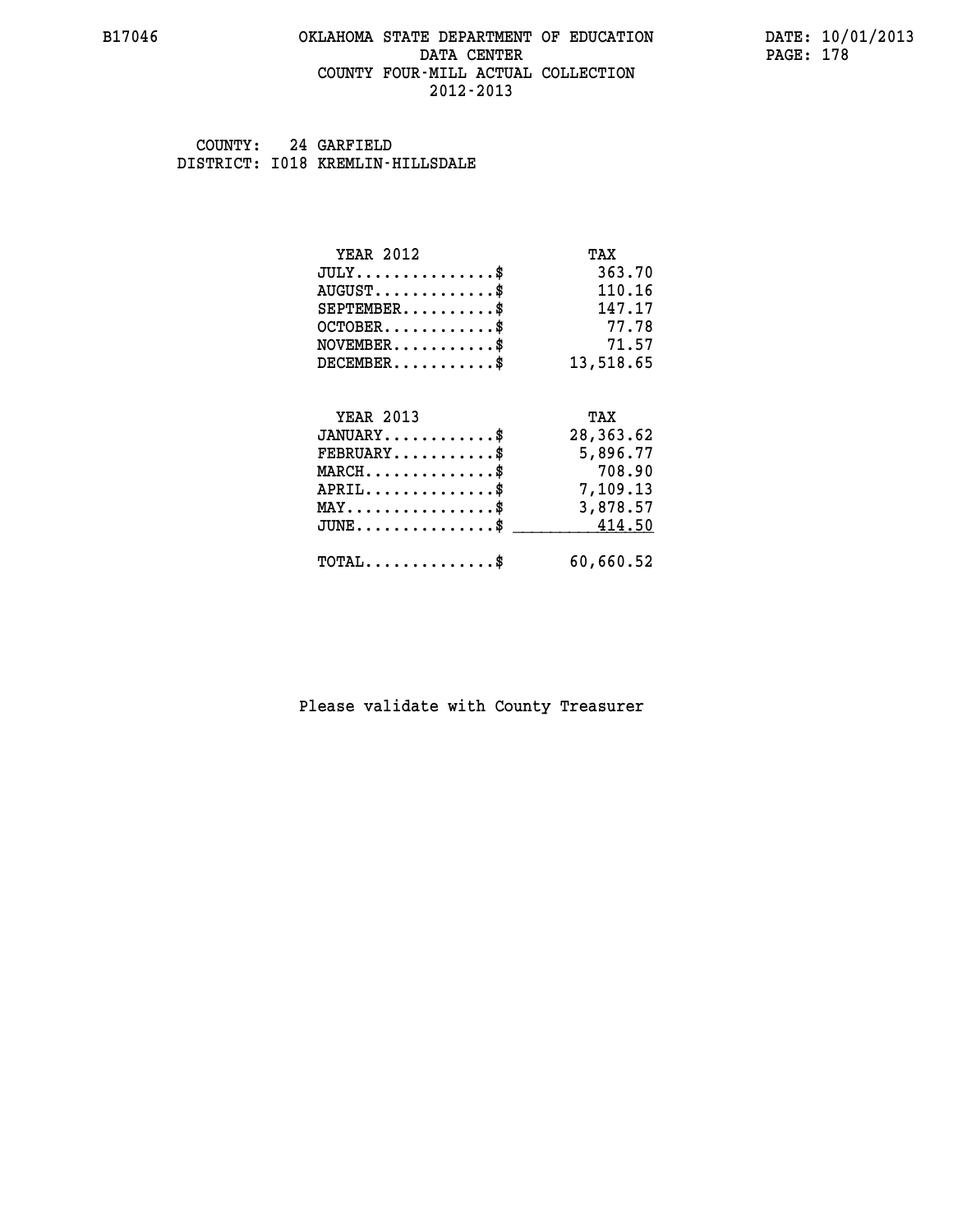#### **B17046 OKLAHOMA STATE DEPARTMENT OF EDUCATION DATE: 10/01/2013 DATA CENTER** PAGE: 179  **COUNTY FOUR-MILL ACTUAL COLLECTION 2012-2013**

 **COUNTY: 24 GARFIELD DISTRICT: I042 CHISHOLM**

| <b>YEAR 2012</b>                                 | TAX        |
|--------------------------------------------------|------------|
| $JULY$ \$                                        | 1,105.41   |
| $AUGUST$ \$                                      | 295.31     |
| $SEPTEMBER$ \$                                   | 394.51     |
| $OCTOBER$ \$                                     | 208.49     |
| $\texttt{NOVEMBER} \dots \dots \dots \$          | 191.83     |
| $DECEMBER$ \$                                    | 36,237.74  |
|                                                  |            |
| <b>YEAR 2013</b>                                 | TAX        |
| $JANUARY$                                        | 76,030.84  |
| $FEBRUARY$                                       | 15,806.73  |
| $\texttt{MARCH}\ldots\ldots\ldots\ldots\text{*}$ | 1,900.25   |
| $APRIL \ldots \ldots \ldots \ldots *$            | 19,056.57  |
| $\texttt{MAX} \dots \dots \dots \dots \dots \$   | 10,396.79  |
| $\texttt{JUNE} \dots \dots \dots \dots \$$       | 1,111.09   |
| $\texttt{TOTAL} \dots \dots \dots \dots$         | 162,735.56 |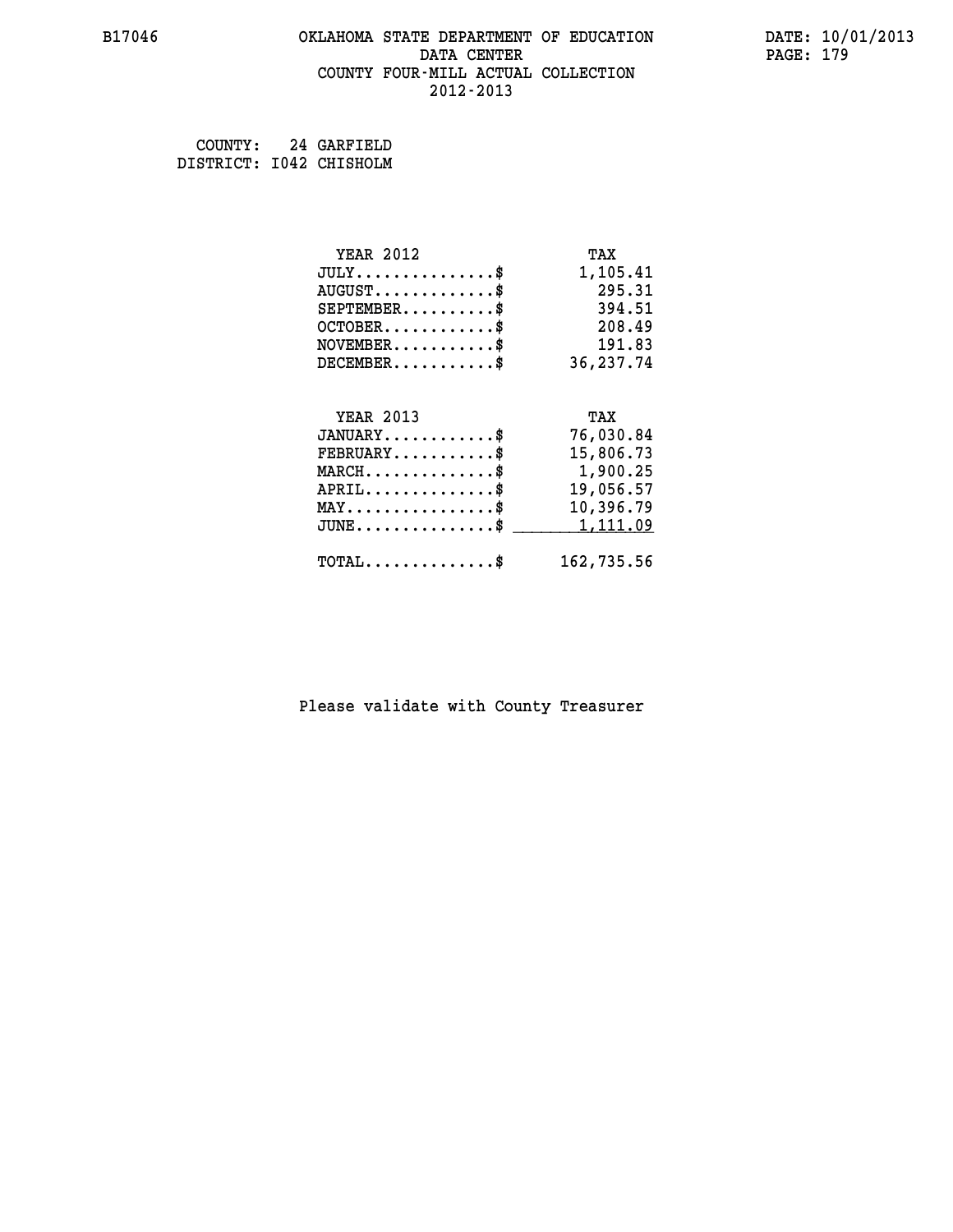#### **B17046 OKLAHOMA STATE DEPARTMENT OF EDUCATION DATE: 10/01/2013 DATA CENTER** PAGE: 180  **COUNTY FOUR-MILL ACTUAL COLLECTION 2012-2013**

 **COUNTY: 24 GARFIELD DISTRICT: I047 GARBER**

| <b>YEAR 2012</b>                               | TAX       |
|------------------------------------------------|-----------|
| $JULY$ \$                                      | .00       |
| $AUGUST$ \$                                    | 112.01    |
| $SEPTEMENT.$ \$                                | 149.63    |
| $OCTOBER$ \$                                   | 79.07     |
| $NOVEMBER$ \$                                  | 72.75     |
| $DECEMBER$ \$                                  | 13,744.55 |
|                                                |           |
| <b>YEAR 2013</b>                               | TAX       |
| $JANUARY$ \$                                   | 28,837.58 |
| $FEBRUARY$                                     | 5,995.30  |
| $MARCH$ \$                                     | 720.75    |
| $APRIL \ldots \ldots \ldots \ldots \$          | 7,227.93  |
| $\texttt{MAX} \dots \dots \dots \dots \dots \$ | 3,943.38  |
| $JUNE$ \$                                      | 421.42    |
| $\texttt{TOTAL} \dots \dots \dots \dots \$     | 61,304.37 |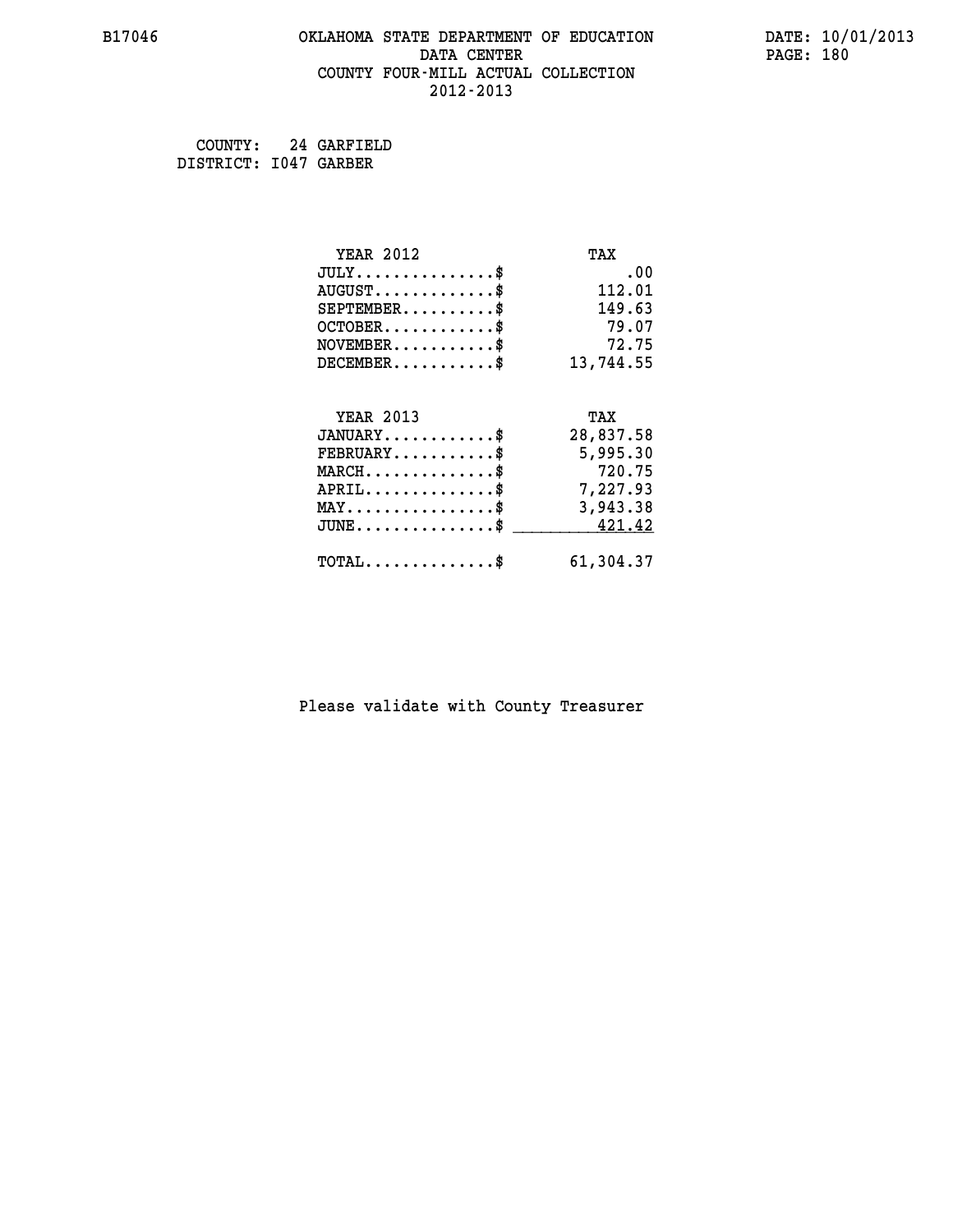#### **B17046 OKLAHOMA STATE DEPARTMENT OF EDUCATION DATE: 10/01/2013 DATA CENTER** PAGE: 181  **COUNTY FOUR-MILL ACTUAL COLLECTION 2012-2013**

 **COUNTY: 24 GARFIELD DISTRICT: I056 PIONEER-PLEASANT VALE**

| <b>YEAR 2012</b>                               | TAX            |
|------------------------------------------------|----------------|
| $JULY$ \$                                      | 693.45         |
| $AUGUST$ \$                                    | 190.60         |
| $SEPTEMBER$ \$                                 | 254.63         |
| $OCTOBER$ \$                                   | 134.56         |
| $NOVEMBER$ \$                                  | 123.82         |
| $DECEMBER$ \$                                  | 23,389.11      |
|                                                |                |
| <b>YEAR 2013</b>                               | TAX            |
| $JANUARY$ \$                                   | 49,072.99      |
| $FEBRUARY$                                     | 10,202.23      |
| $MARCH$ \$                                     | 1,226.49       |
| $APRIL$ \$                                     | 12,299.78      |
| $\texttt{MAX} \dots \dots \dots \dots \dots \$ | 6,710.46       |
| $JUNE \ldots \ldots \ldots \ldots \ldots$ \$   | 7 <u>17.13</u> |
| $\texttt{TOTAL} \dots \dots \dots \dots \$     | 105,015.25     |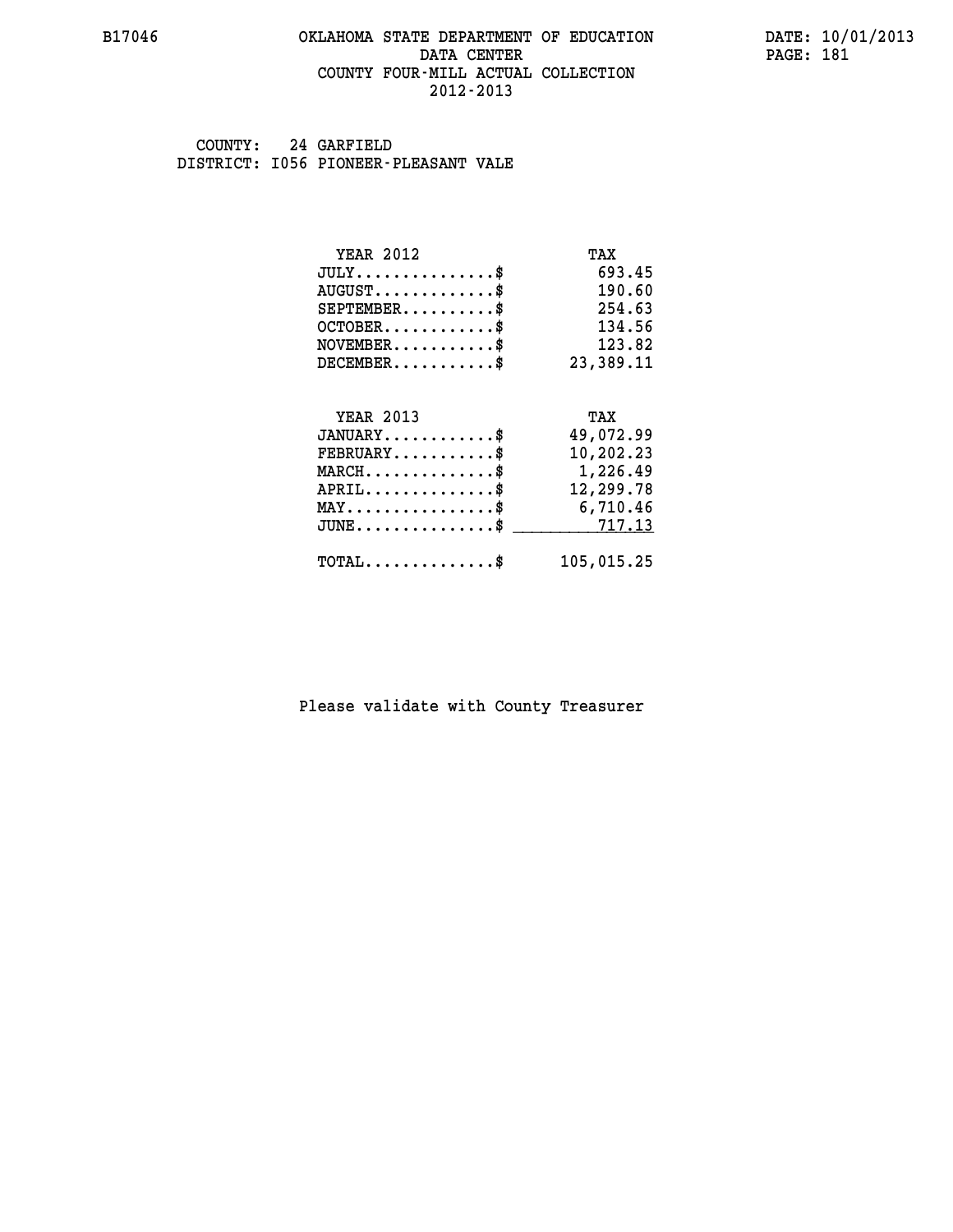# **B17046 OKLAHOMA STATE DEPARTMENT OF EDUCATION DATE: 10/01/2013 DATA CENTER** PAGE: 182  **COUNTY FOUR-MILL ACTUAL COLLECTION 2012-2013**

 **COUNTY: 24 GARFIELD DISTRICT: I057 ENID**

| <b>YEAR 2012</b>                                   | TAX          |
|----------------------------------------------------|--------------|
| $JULY$ \$                                          | 8,188.63     |
| $AUGUST$ \$                                        | 2,361.58     |
| $SEPTEMBER$ \$                                     | 3, 154.93    |
| $OCTOBER.$ \$                                      | 1,667.30     |
| $NOVEMBER.$ \$                                     | 1,534.11     |
| $DECEMBER$ \$                                      | 289,798.19   |
|                                                    |              |
| <b>YEAR 2013</b>                                   | TAX          |
| $JANUARY$ \$                                       | 608,029.01   |
| $FEBRUARY$ \$                                      | 126,408.61   |
| $MARCH$ \$                                         | 15,196.52    |
| $APRIL$ \$                                         | 152,398.01   |
| $\texttt{MAX} \dots \dots \dots \dots \dots \$     | 83,144.61    |
| $\texttt{JUNE} \dots \dots \dots \dots \texttt{S}$ | 8,885.45     |
| $\texttt{TOTAL} \dots \dots \dots \dots \$         | 1,300,766.95 |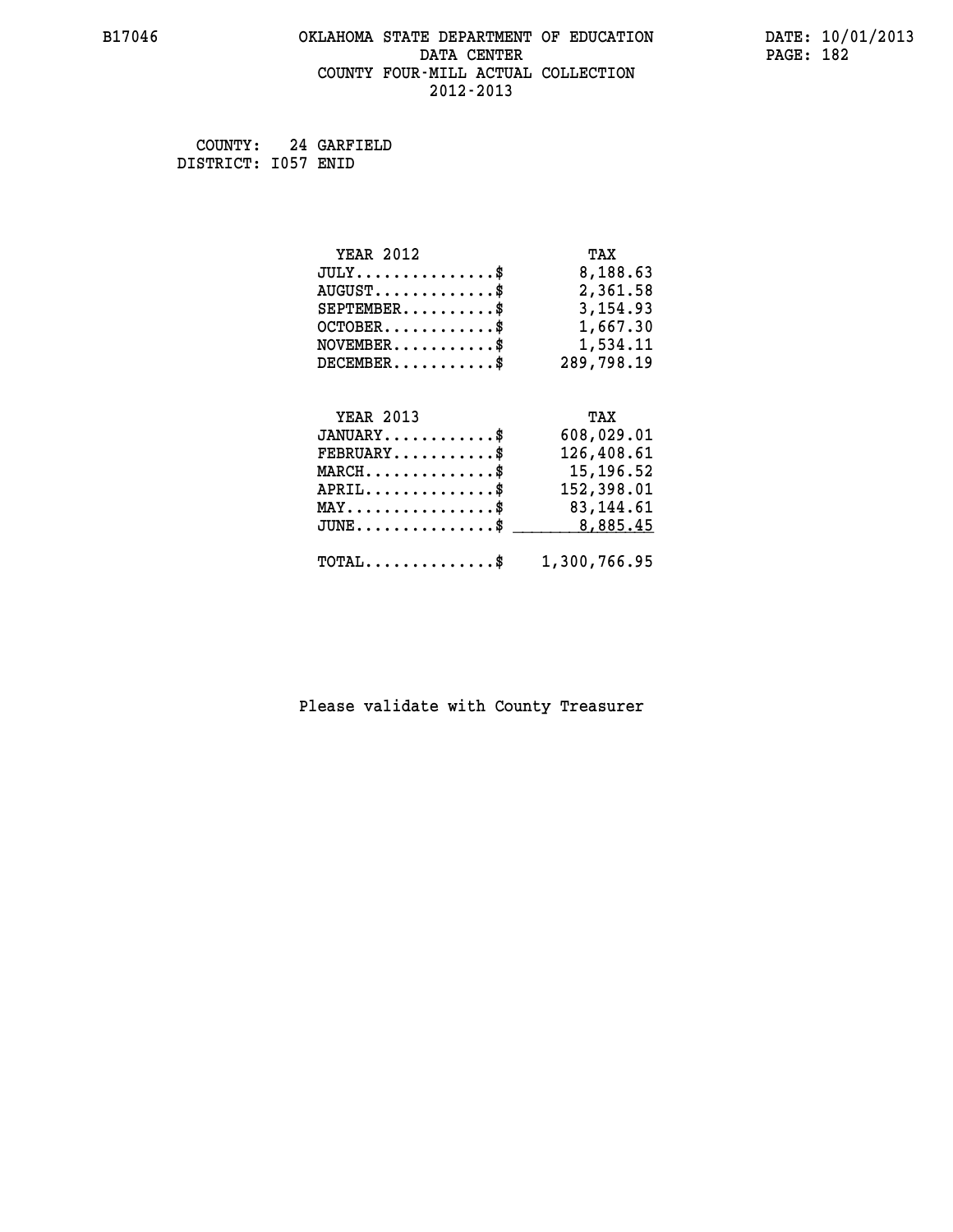#### **B17046 OKLAHOMA STATE DEPARTMENT OF EDUCATION DATE: 10/01/2013 DATA CENTER** PAGE: 183  **COUNTY FOUR-MILL ACTUAL COLLECTION 2012-2013**

| COUNTY:                 | 24 GARFIELD |
|-------------------------|-------------|
| DISTRICT: 1085 DRUMMOND |             |

| <b>YEAR 2012</b>                               | TAX        |
|------------------------------------------------|------------|
| $JULY$ \$                                      | 393.67     |
| $AUGUST$ \$                                    | 109.50     |
| $SEPTEMENT.$ \$                                | 146.28     |
| $OCTOBER$ \$                                   | 77.31      |
| $NOVEMBER$ \$                                  | 71.13      |
| $DECEMBER$ \$                                  | 13,437.09  |
|                                                |            |
| <b>YEAR 2013</b>                               | TAX        |
| $JANUARY$ \$                                   | 28, 192.49 |
| $\texttt{FEBRUARY} \dots \dots \dots \$        | 5,861.19   |
| $MARCH$ \$                                     | 704.61     |
| $APRIL$ \$                                     | 7,066.24   |
| $\texttt{MAX} \dots \dots \dots \dots \dots \$ | 3,855.17   |
| $JUNE$ \$                                      | 411.98     |
| $\texttt{TOTAL} \dots \dots \dots \dots \$     | 60,326.66  |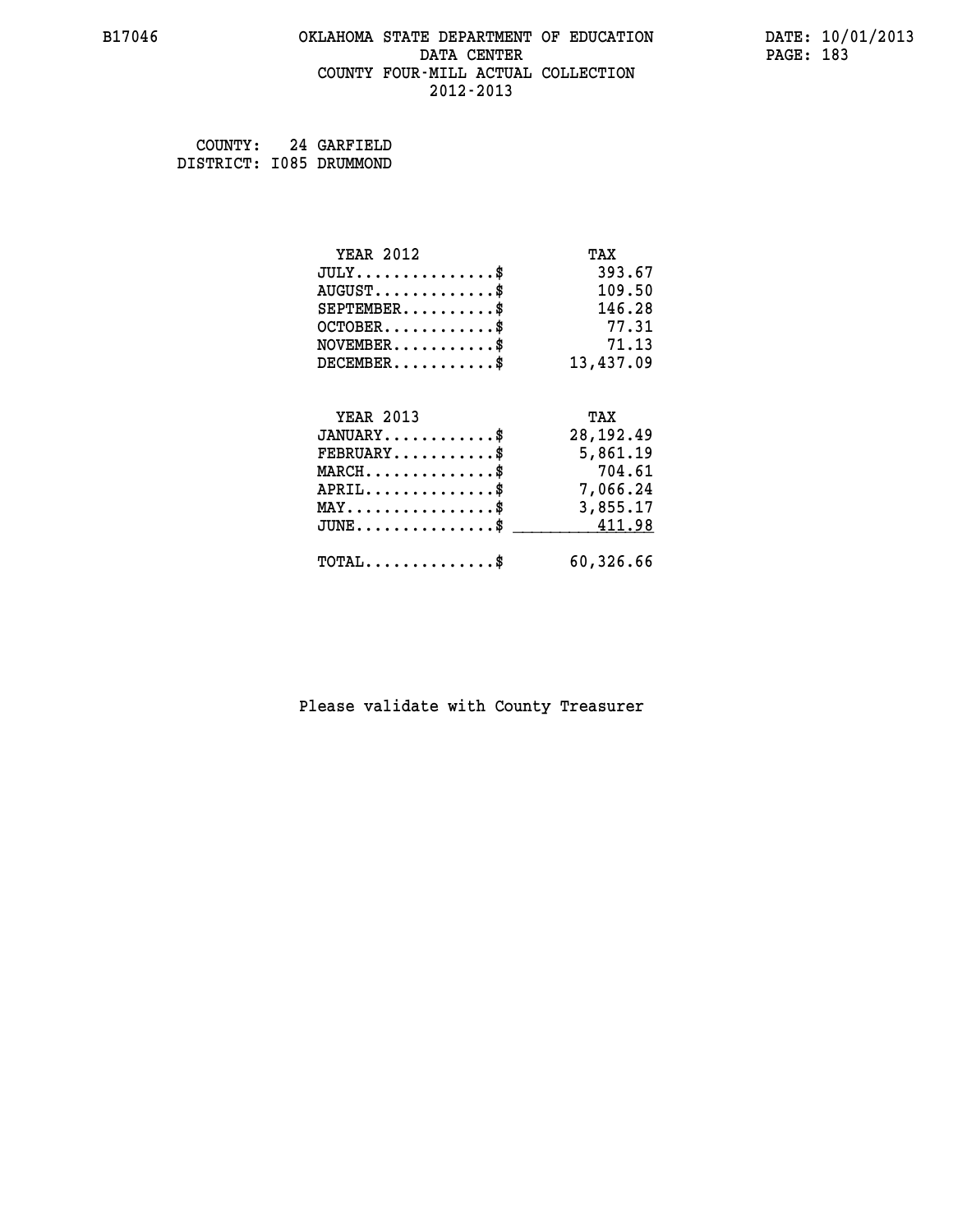#### **B17046 OKLAHOMA STATE DEPARTMENT OF EDUCATION DATE: 10/01/2013 DATA CENTER** PAGE: 184  **COUNTY FOUR-MILL ACTUAL COLLECTION 2012-2013**

 **COUNTY: 24 GARFIELD DISTRICT: I094 COVINGTON-DOUGLAS**

| <b>YEAR 2012</b>                           | TAX       |
|--------------------------------------------|-----------|
| $JULY$ \$                                  | 347.65    |
| $AUGUST$ \$                                | 95.37     |
| $SEPTEMBER$ \$                             | 127.43    |
| $OCTOBER$                                  | 67.36     |
| $NOVEMBER$                                 | 61.95     |
| $DECEMBER$ \$                              | 11,703.76 |
| <b>YEAR 2013</b>                           | TAX       |
| $JANUARY$ \$                               | 24,555.77 |
| $FEBRUARY$                                 | 5,105.11  |
| $MARCH$ \$                                 | 613.71    |
| $APRIL$ \$                                 | 6,154.72  |
| $MAX \dots \dots \dots \dots \dots$        | 3,357.86  |
| $JUNE$                                     | 358.87    |
| $\texttt{TOTAL} \dots \dots \dots \dots \$ | 52,549.56 |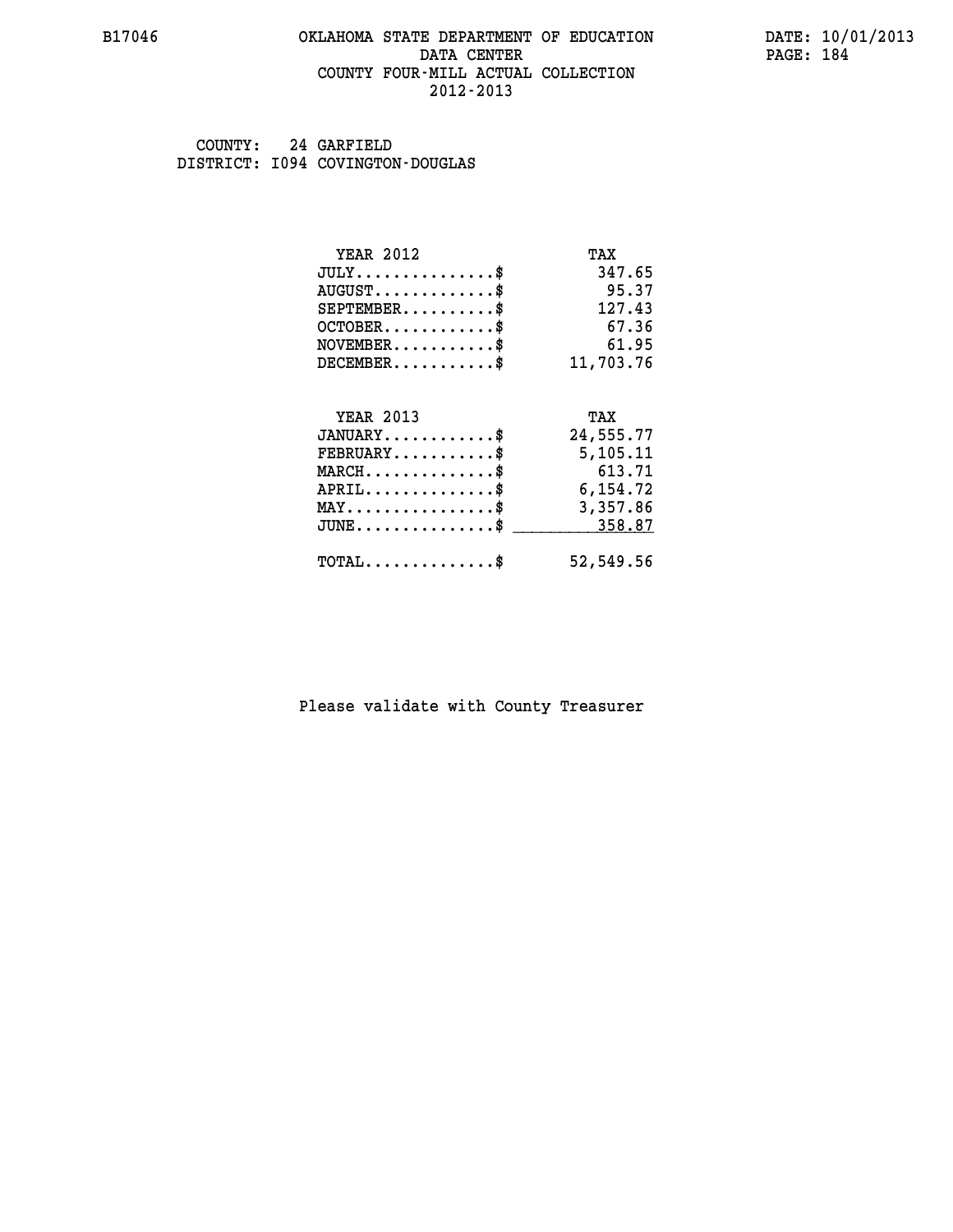#### **B17046 OKLAHOMA STATE DEPARTMENT OF EDUCATION DATE: 10/01/2013 DATA CENTER** PAGE: 185  **COUNTY FOUR-MILL ACTUAL COLLECTION 2012-2013**

 **COUNTY: 24 GARFIELD**

 **\*\*\*\*\*\* TOTALS \*\*\*\*\*\***

| <b>YEAR 2012</b>                            | TAX        |
|---------------------------------------------|------------|
| $JULY$                                      | 11,503.03  |
| $\texttt{AUGUST} \dots \dots \dots \dots \$ | 3,387.68   |
| $SEPTEMBER$ $\$                             | 4,525.74   |
| $OCTOBER$ \$                                | 2,391.75   |
| $NOVEMBER.$ $\frac{\$}{}$                   | 2,200.66   |
| $DECEMBER$                                  | 415,714.53 |

# **YEAR 2013**

| <b>YEAR 2013</b>                                        | TAX         |
|---------------------------------------------------------|-------------|
| $JANUARY$ \$                                            | 872, 215.55 |
| $FEBRUARY$ \$                                           | 181,332.71  |
| $MARCH$ \$                                              | 21,799.36   |
| $APRIL$ \$                                              | 218,614.42  |
| $MAX \dots \dots \dots \dots \$                         | 119,270.66  |
| JUNE\$ 12,746.17                                        |             |
|                                                         |             |
| $\texttt{TOTAL} \dots \dots \dots \dots \$ 1,865,702.26 |             |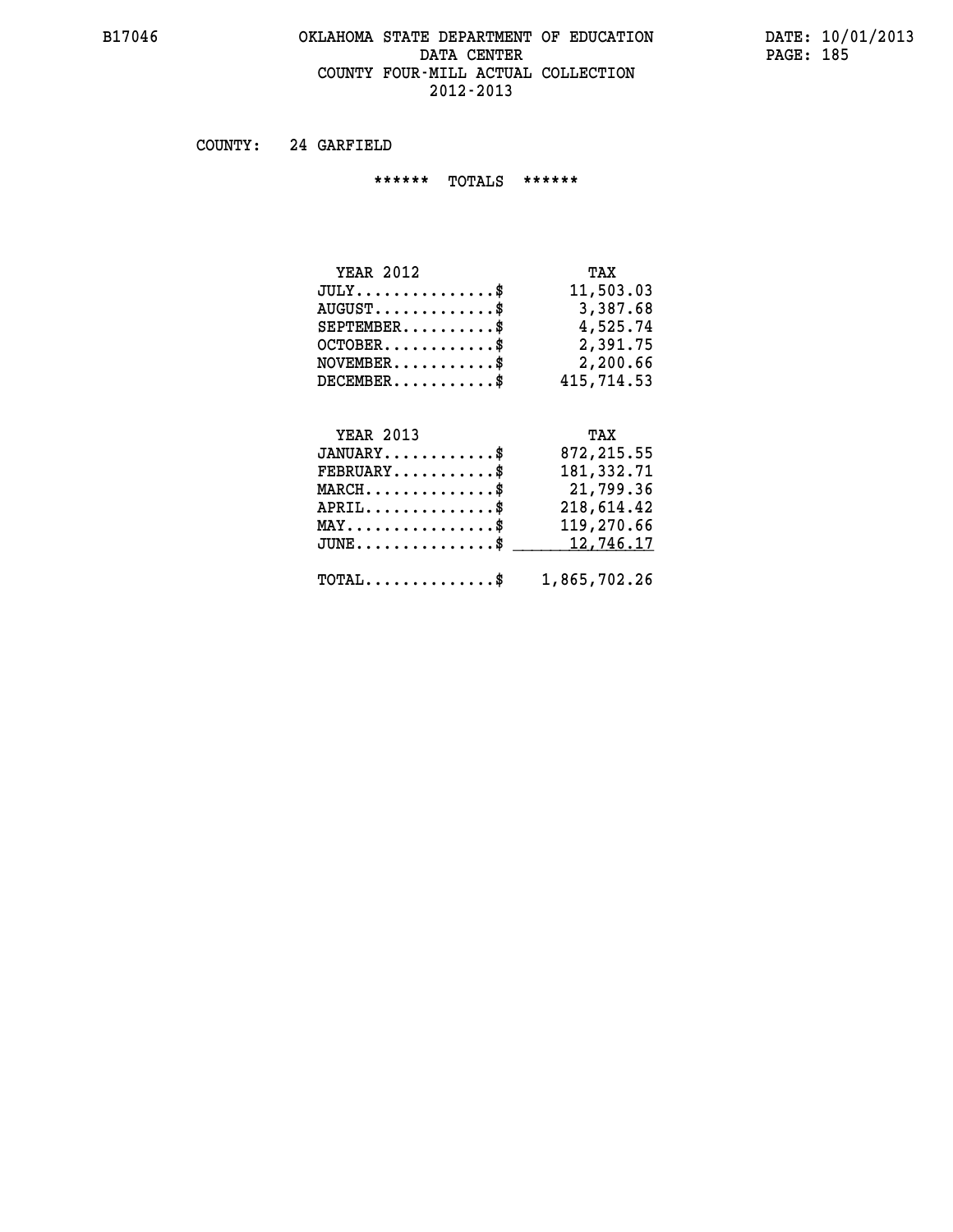#### **B17046 OKLAHOMA STATE DEPARTMENT OF EDUCATION DATE: 10/01/2013 DATA CENTER** PAGE: 186  **COUNTY FOUR-MILL ACTUAL COLLECTION 2012-2013**

| COUNTY:                  | 25 GARVIN |
|--------------------------|-----------|
| DISTRICT: C016 WHITEBEAD |           |

| <b>YEAR 2012</b>                               | TAX       |
|------------------------------------------------|-----------|
| $JULY$ \$                                      | 2,739.74  |
| $AUGUST$ \$                                    | 302.13    |
| $SEPTEMBER$ \$                                 | 378.13    |
| $OCTOBER$ \$                                   | 256.64    |
| $NOVEMBER.$ \$                                 | 1,745.74  |
| $DECEMBER$ \$                                  | 6,667.10  |
|                                                |           |
| <b>YEAR 2013</b>                               | TAX       |
| $JANUARY$ \$                                   | 22,764.17 |
| $FEBRUARY$ \$                                  | 12,538.04 |
| $MARCH$ \$                                     | 1,554.43  |
| $APRIL \ldots \ldots \ldots \ldots$            | 6,415.82  |
| $\texttt{MAX} \dots \dots \dots \dots \dots \$ | 10,407.10 |
| $JUNE$ \$                                      | 4,848.73  |
| $\texttt{TOTAL} \dots \dots \dots \dots \$     | 70,617.77 |
|                                                |           |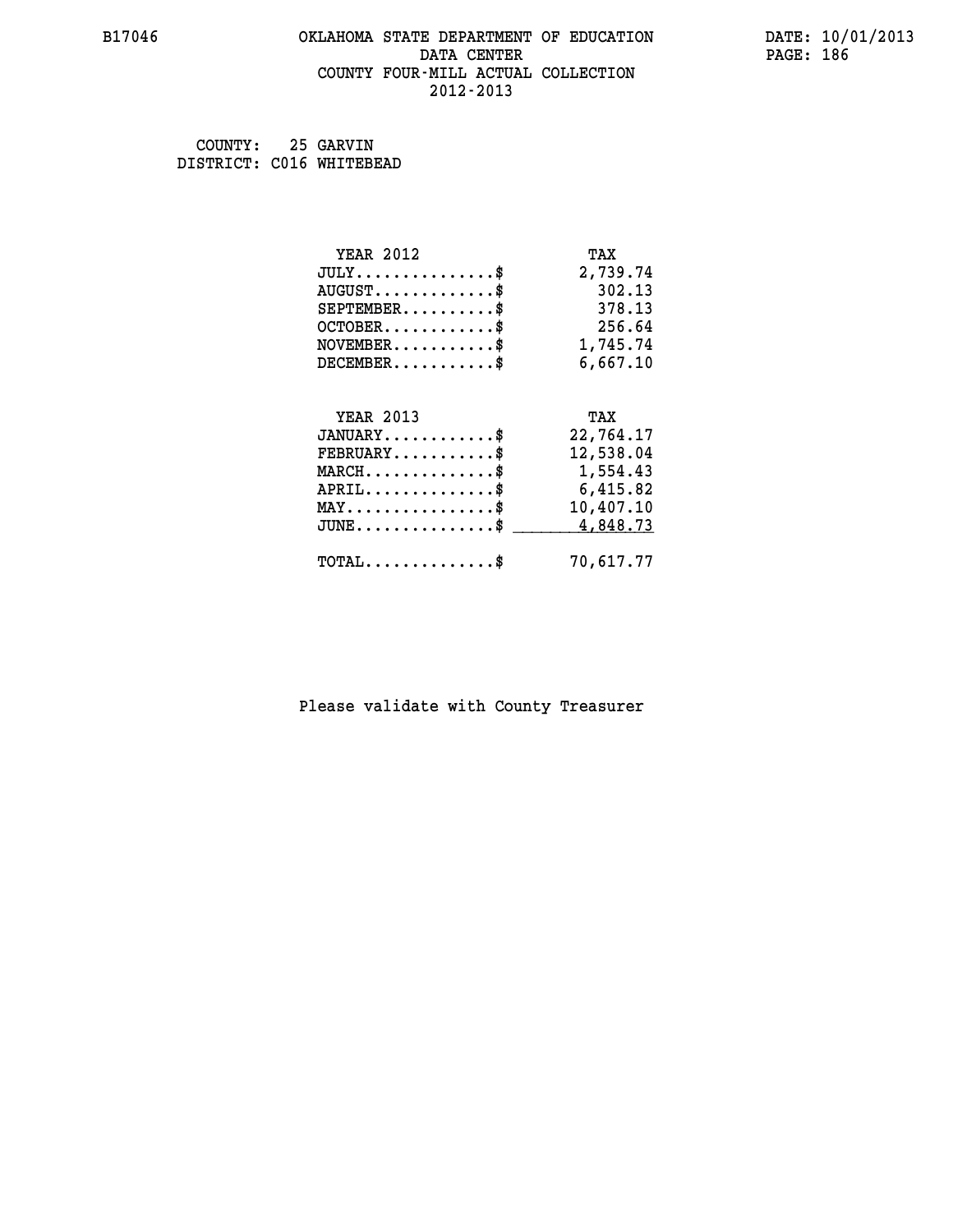#### **B17046 OKLAHOMA STATE DEPARTMENT OF EDUCATION DATE: 10/01/2013 DATA CENTER** PAGE: 187  **COUNTY FOUR-MILL ACTUAL COLLECTION 2012-2013**

| COUNTY:                  | 25 GARVIN |
|--------------------------|-----------|
| DISTRICT: I002 STRATFORD |           |

| <b>YEAR 2012</b>                                  | TAX        |
|---------------------------------------------------|------------|
| $JULY$ \$                                         | 4,149.87   |
| $AUGUST$ \$                                       | 458.17     |
| $SEPTEMBER$ \$                                    | 572.86     |
| $OCTOBER$ \$                                      | 384.60     |
| $\texttt{NOVEMBER} \dots \dots \dots \$           | 2,594.00   |
| $DECEMBER$ \$                                     | 9,900.87   |
|                                                   |            |
| <b>YEAR 2013</b>                                  | TAX        |
| $JANUARY$ \$                                      | 33,804.89  |
| $FEBRUARY$ \$                                     | 18,617.18  |
| $\texttt{MARCH}\ldots\ldots\ldots\ldots\clubsuit$ | 2,308.20   |
| $APRIL \ldots \ldots \ldots \ldots \$             | 9,527.97   |
| $\texttt{MAX} \dots \dots \dots \dots \dots \$    | 15,453.72  |
| $JUNE$ \$                                         | 7,199.37   |
| $\texttt{TOTAL} \dots \dots \dots \dots \$        | 104,971.70 |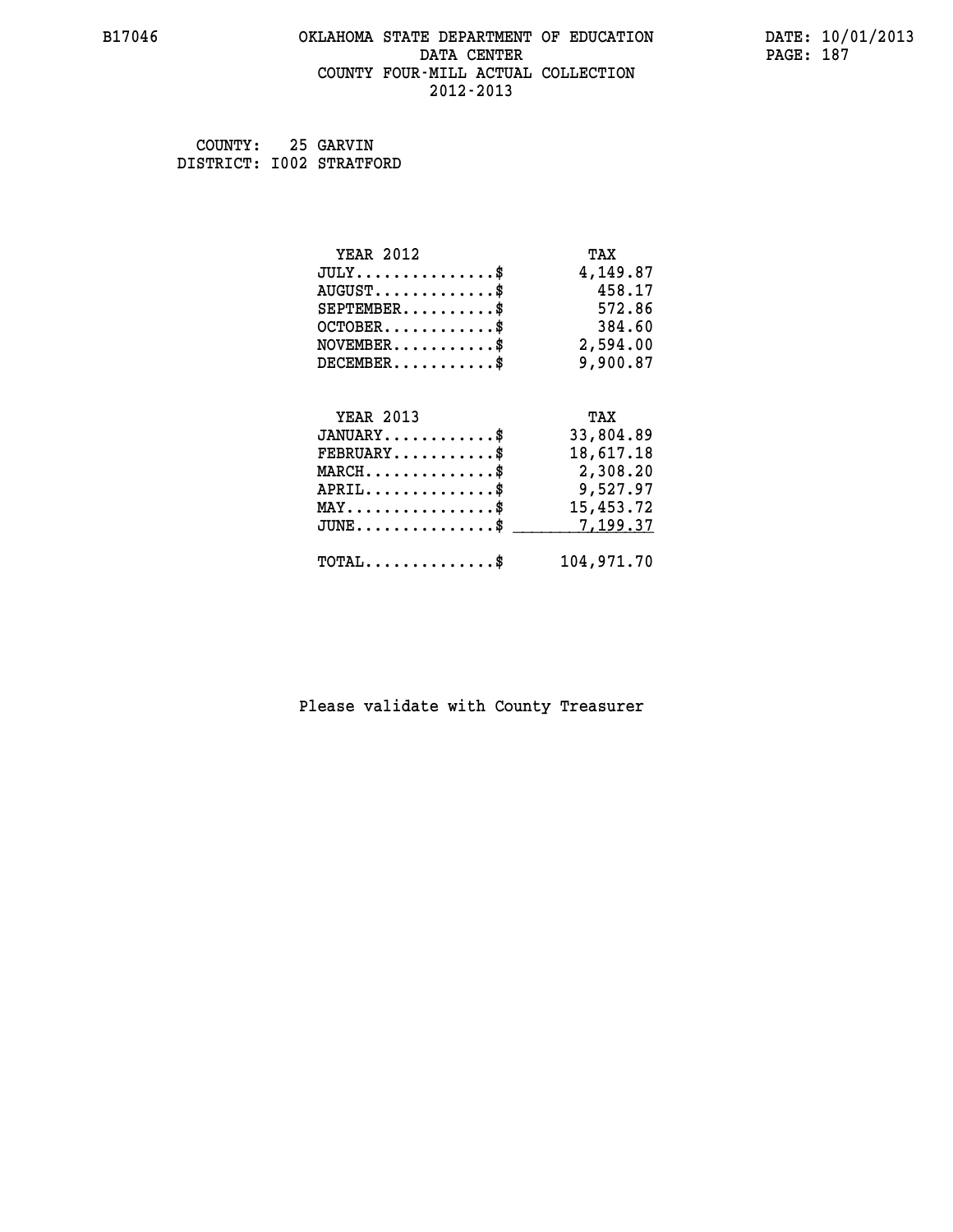# **B17046 OKLAHOMA STATE DEPARTMENT OF EDUCATION DATE: 10/01/2013 DATA CENTER** PAGE: 188  **COUNTY FOUR-MILL ACTUAL COLLECTION 2012-2013**

 **COUNTY: 25 GARVIN DISTRICT: I005 PAOLI**

| <b>YEAR 2012</b>                               | TAX       |
|------------------------------------------------|-----------|
| $JULY$ \$                                      | 1,728.10  |
| $AUGUST$ \$                                    | 190.81    |
| $SEPTEMBER$ \$                                 | 238.57    |
| $OCTOBER$ \$                                   | 150.98    |
| $\texttt{NOVEMBER} \dots \dots \dots \$        | 960.53    |
| $DECEMBER$ \$                                  | 3,651.73  |
|                                                |           |
| <b>YEAR 2013</b>                               | TAX       |
|                                                |           |
| $JANUARY$ \$                                   | 12,465.29 |
| $FEBRUARY$                                     | 6,867.36  |
| $MARCH$ \$                                     | 854.13    |
| $APRIL$ \$                                     | 3,516.76  |
| $\texttt{MAX} \dots \dots \dots \dots \dots \$ | 5,701.83  |
| $JUNE \ldots \ldots \ldots \ldots \bullet$     | 2,656.72  |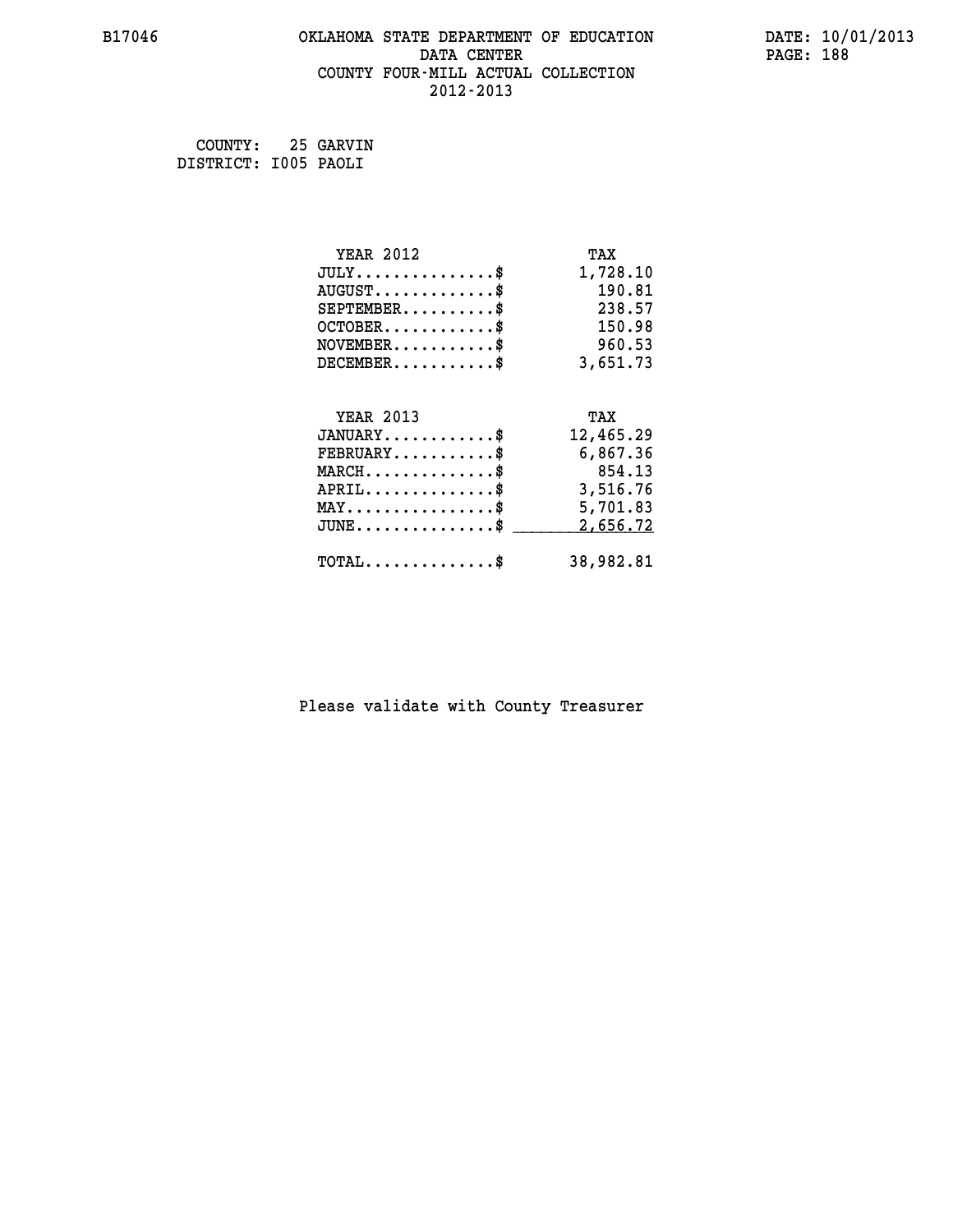#### **B17046 OKLAHOMA STATE DEPARTMENT OF EDUCATION DATE: 10/01/2013 DATA CENTER** PAGE: 189  **COUNTY FOUR-MILL ACTUAL COLLECTION 2012-2013**

 **COUNTY: 25 GARVIN DISTRICT: I007 MAYSVILLE**

| <b>YEAR 2012</b>                                                          | TAX       |
|---------------------------------------------------------------------------|-----------|
| $JULY$ \$                                                                 | 2,696.50  |
| $AUGUST$ \$                                                               | 298.99    |
| $SEPTEMBER$ \$                                                            | 373.50    |
| $OCTOBER$ \$                                                              | 236.36    |
| $\verb NOVEMBER , \verb , \verb , \verb , \verb , \verb , \verb + \verb $ | 1,498.31  |
| $DECEMBER$ \$                                                             | 5,695.46  |
|                                                                           |           |
| <b>YEAR 2013</b>                                                          | TAX       |
| $JANUARY$ \$                                                              | 19,441.98 |
| $FEBRUARY$                                                                | 10,711.03 |
| $MARCH$ \$                                                                | 1,332.55  |
| $APRIL$ \$                                                                | 5,485.63  |
| $\texttt{MAX} \dots \dots \dots \dots \dots \$                            | 8,893.55  |
| $JUNE$ \$                                                                 | 4,143.82  |
| $\texttt{TOTAL} \dots \dots \dots \dots \$                                | 60,807.68 |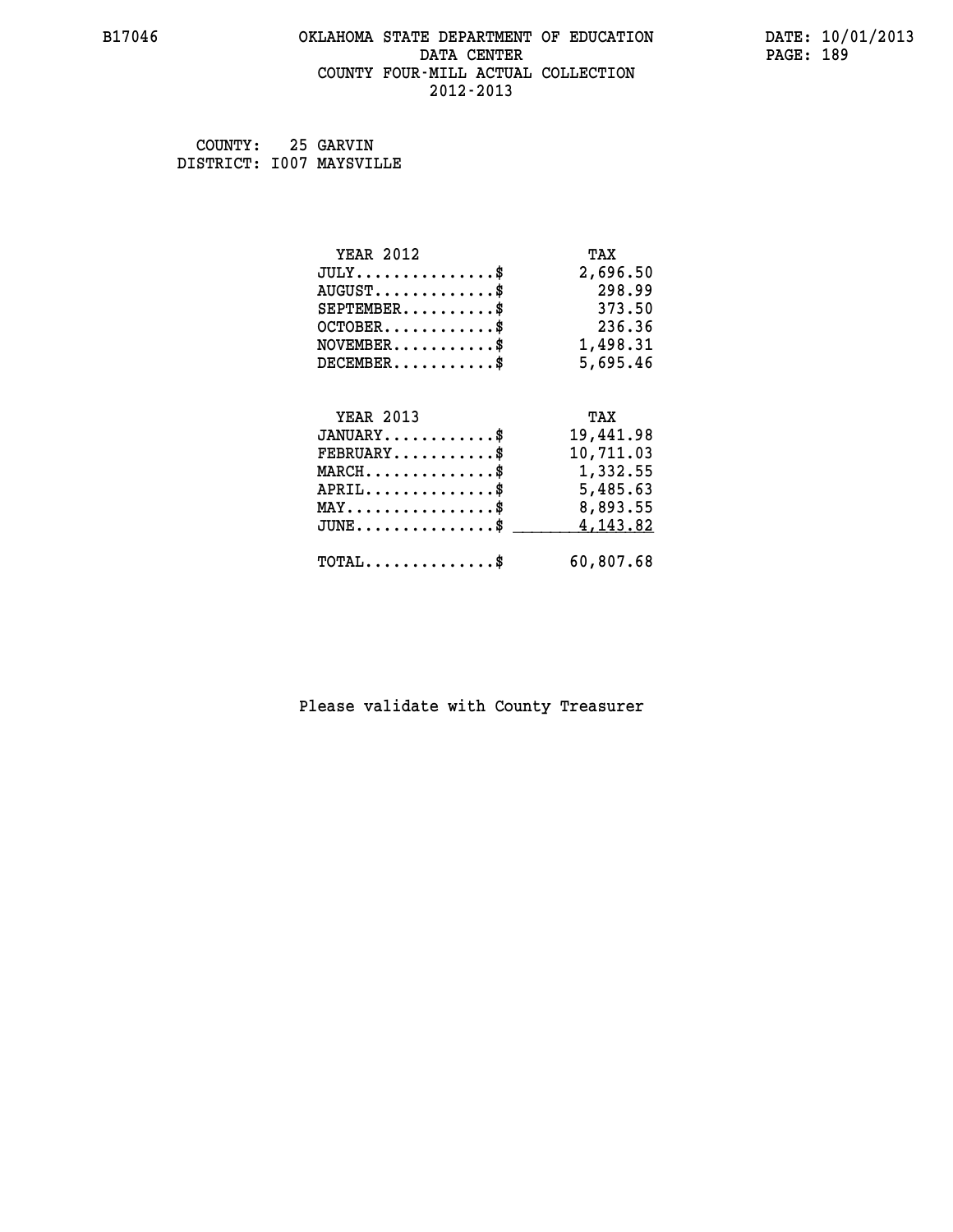# **B17046 OKLAHOMA STATE DEPARTMENT OF EDUCATION DATE: 10/01/2013 DATA CENTER** PAGE: 190  **COUNTY FOUR-MILL ACTUAL COLLECTION 2012-2013**

 **COUNTY: 25 GARVIN DISTRICT: I009 LINDSAY**

| <b>YEAR 2012</b>                               | TAX        |
|------------------------------------------------|------------|
| $JULY$ \$                                      | 7,703.73   |
| $AUGUST$ \$                                    | 852.04     |
| $SEPTEMBER$ \$                                 | 1,065.71   |
| $OCTOBER$ \$                                   | 707.84     |
| $NOVEMBER.$ \$                                 | 4,716.34   |
| $DECEMBER$ \$                                  | 17,988.44  |
|                                                |            |
| <b>YEAR 2013</b>                               | TAX        |
| $JANUARY$ \$                                   | 61,416.40  |
| $FEBRUARY$                                     | 33,827.81  |
| $MARCH$ \$                                     | 4,198.06   |
| $APRIL \ldots \ldots \ldots \ldots$            | 17,315.15  |
| $\texttt{MAX} \dots \dots \dots \dots \dots \$ | 28,082.17  |
| $JUNE$ \$                                      | 13,083.71  |
| $\texttt{TOTAL} \dots \dots \dots \dots \$     | 190,957.40 |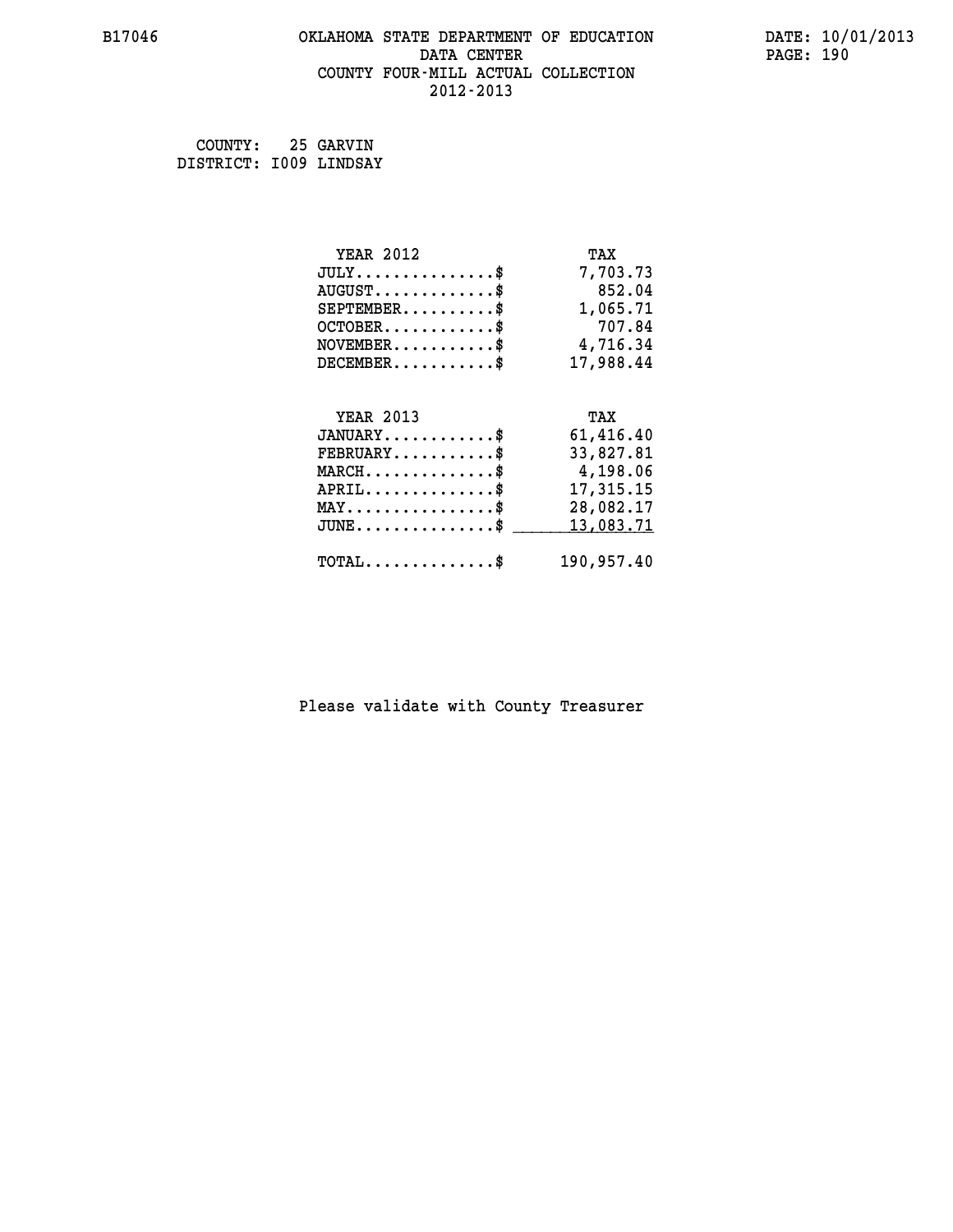#### **B17046 OKLAHOMA STATE DEPARTMENT OF EDUCATION DATE: 10/01/2013 DATA CENTER** PAGE: 191  **COUNTY FOUR-MILL ACTUAL COLLECTION 2012-2013**

 **COUNTY: 25 GARVIN DISTRICT: I018 PAULS VALLEY**

| <b>YEAR 2012</b>                               | TAX         |
|------------------------------------------------|-------------|
| $JULY$ \$                                      | 8,608.99    |
| $AUGUST$ \$                                    | 954.05      |
| $SEPTEMBER$ \$                                 | 1,193.58    |
| $OCTOBER$ \$                                   | 773.84      |
| $NOVEMBER$ \$                                  | 5,026.60    |
| $DECEMBER$ \$                                  | 19,140.51   |
|                                                |             |
| <b>YEAR 2013</b>                               | TAX         |
| $JANUARY$ \$                                   | 65, 344. 17 |
| $FEBRUARY$                                     | 35,997.51   |
| $MARCH$ \$                                     | 4,474.56    |
| $APRIL$ \$                                     | 18,431.48   |
| $\texttt{MAX} \dots \dots \dots \dots \dots \$ | 29,887.87   |
| $JUNE$ $\$\,$                                  | 13,926.56   |
| $\texttt{TOTAL} \dots \dots \dots \dots \$     | 203,759.72  |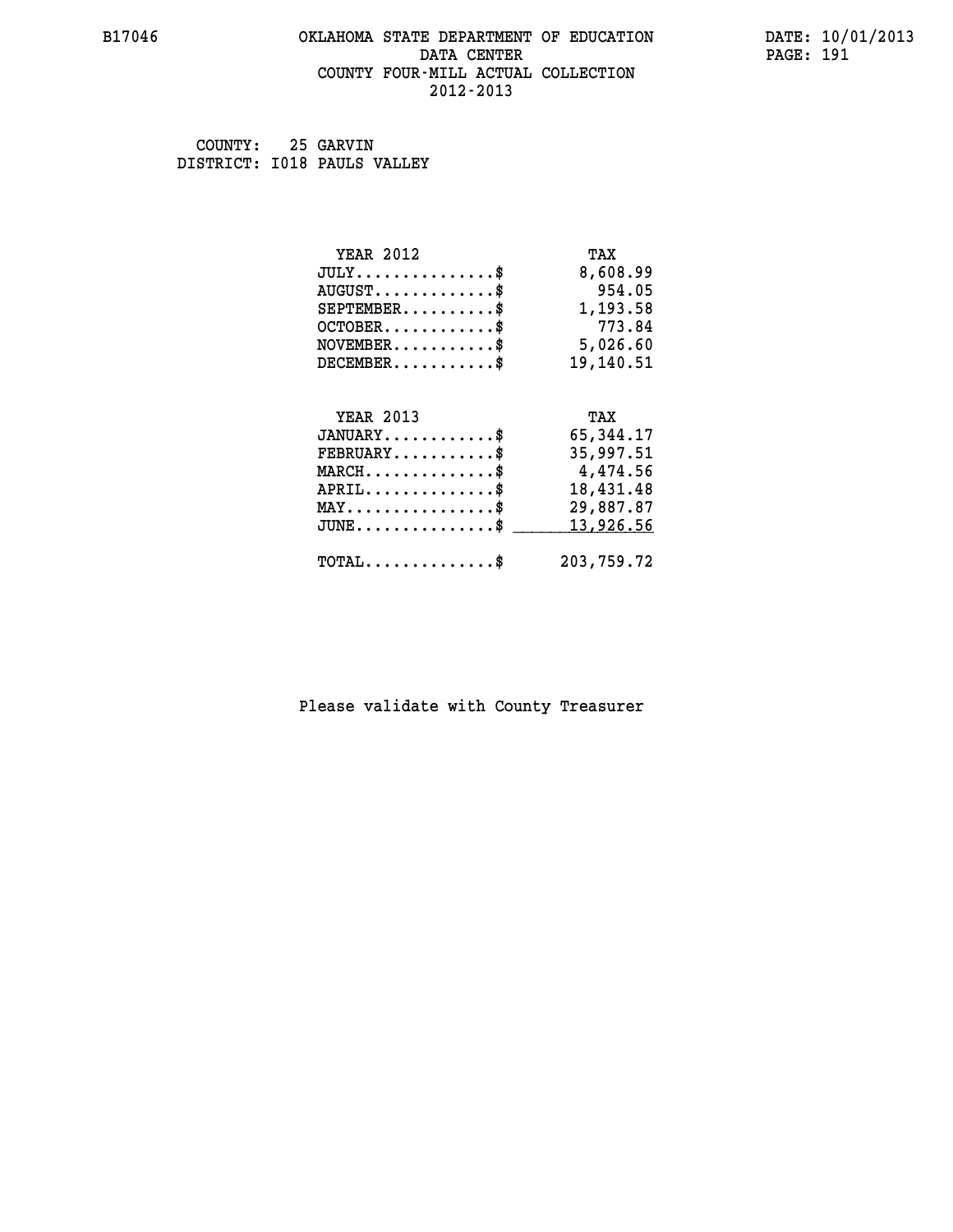#### **B17046 OKLAHOMA STATE DEPARTMENT OF EDUCATION DATE: 10/01/2013 DATA CENTER** PAGE: 192  **COUNTY FOUR-MILL ACTUAL COLLECTION 2012-2013**

 **COUNTY: 25 GARVIN DISTRICT: I038 WYNNEWOOD**

| <b>YEAR 2012</b>                                   | TAX        |
|----------------------------------------------------|------------|
| $JULY$ \$                                          | 4,444.64   |
| $AUGUST$ \$                                        | 489.55     |
| $SEPTEMBER$ \$                                     | 611.79     |
| $OCTOBER$ \$                                       | 401.05     |
| $\texttt{NOVEMBER} \dots \dots \dots \$            | 2,647.24   |
| $DECEMBER$ \$                                      | 10,088.61  |
|                                                    |            |
| <b>YEAR 2013</b>                                   | TAX        |
| $JANUARY$ \$                                       | 34,442.29  |
| $FEBRUARY$                                         | 18,970.58  |
| $MARCH$ \$                                         | 2,353.86   |
| $APRIL \ldots \ldots \ldots \ldots \$              | 9,710.09   |
| $\texttt{MAX} \dots \dots \dots \dots \dots \$     | 15,747.05  |
| $\texttt{JUNE} \dots \dots \dots \dots \texttt{S}$ | 7,335.96   |
| $\texttt{TOTAL} \dots \dots \dots \dots \$         | 107,242.71 |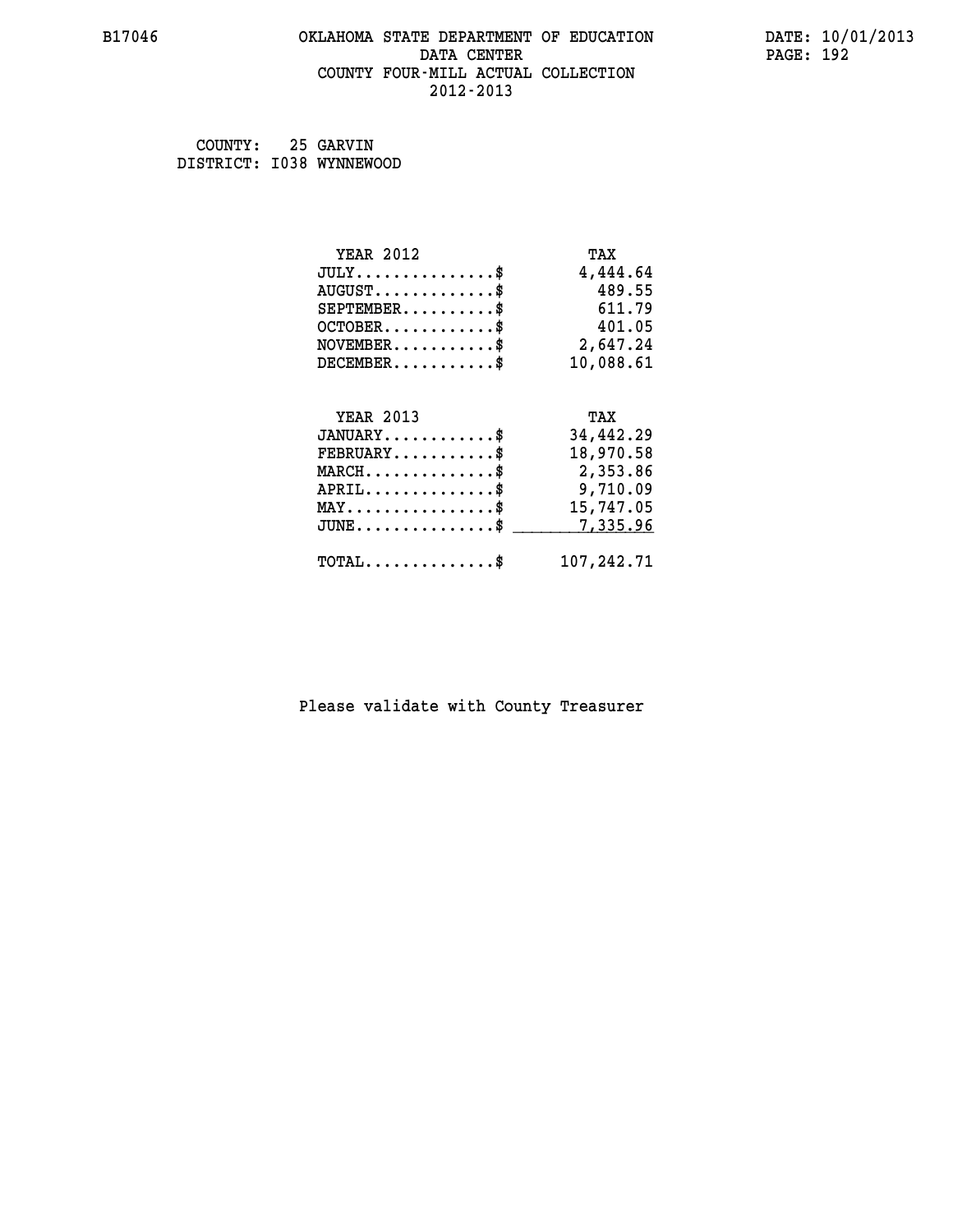#### **B17046 OKLAHOMA STATE DEPARTMENT OF EDUCATION DATE: 10/01/2013 DATA CENTER** PAGE: 193  **COUNTY FOUR-MILL ACTUAL COLLECTION 2012-2013**

 **COUNTY: 25 GARVIN DISTRICT: I072 ELMORE CITY-PERNELL**

| <b>YEAR 2012</b>                               | TAX        |
|------------------------------------------------|------------|
| $JULY$ \$                                      | 3,380.08   |
| $AUGUST$ \$                                    | 374.42     |
| $SEPTEMBER$ \$                                 | 468.45     |
| $OCTOBER$ \$                                   | 300.85     |
| $\texttt{NOVEMBER} \dots \dots \dots \$        | 1,938.41   |
| $DECEMBER$ \$                                  | 7,377.02   |
|                                                |            |
| <b>YEAR 2013</b>                               | TAX        |
| $JANUARY$ \$                                   | 25, 183.57 |
| $FEBRUARY$                                     | 13,873.49  |
|                                                |            |
| $MARCH$ \$                                     | 1,725.26   |
| $APRIL$ \$                                     | 7,104.32   |
| $\texttt{MAX} \dots \dots \dots \dots \dots \$ | 11,519.52  |
| $JUNE$ \$                                      | 5,367.72   |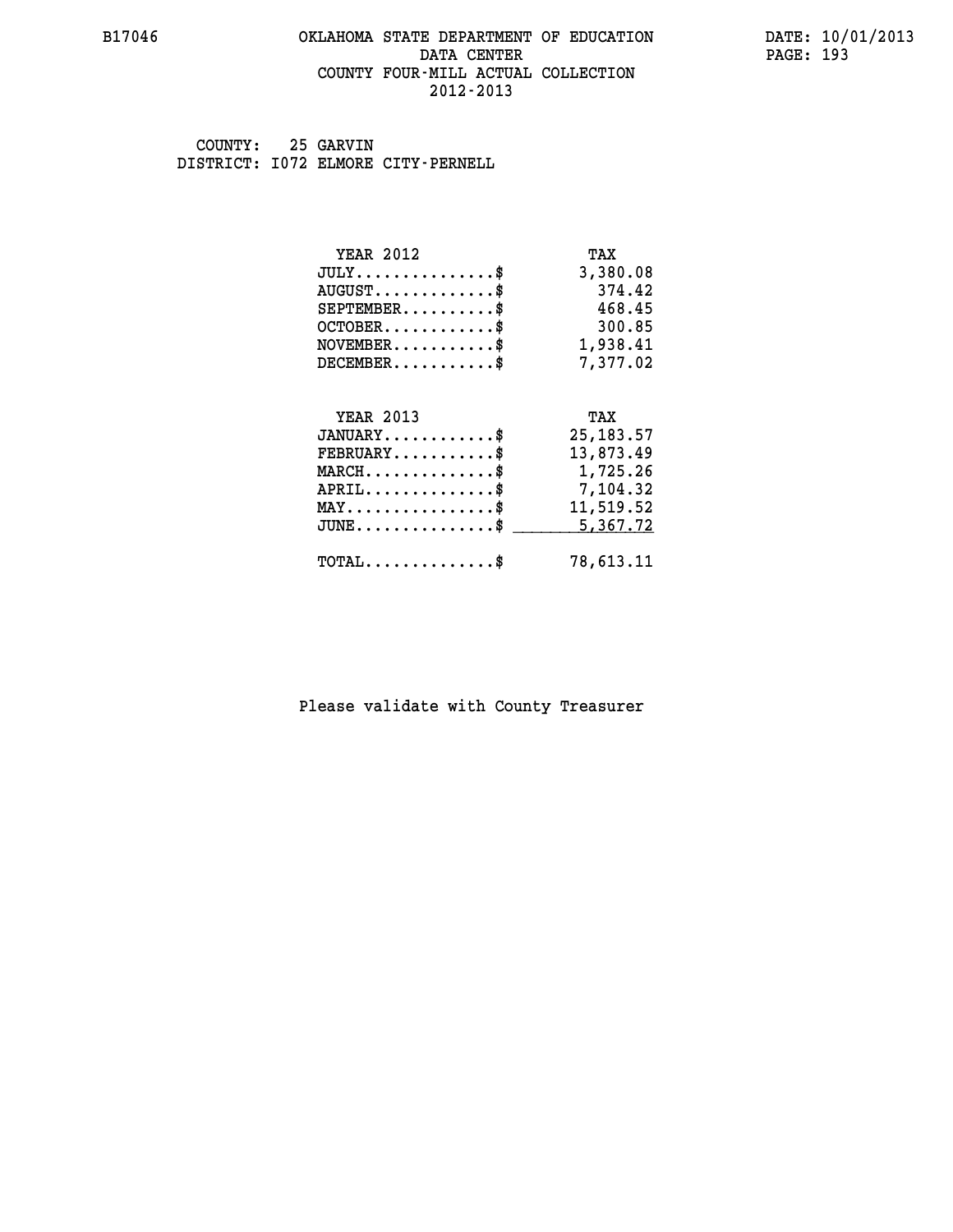#### **B17046 OKLAHOMA STATE DEPARTMENT OF EDUCATION DATE: 10/01/2013 DATA CENTER** PAGE: 194  **COUNTY FOUR-MILL ACTUAL COLLECTION 2012-2013**

 **COUNTY: 25 GARVIN**

 **\*\*\*\*\*\* TOTALS \*\*\*\*\*\***

| <b>YEAR 2012</b> | TAX         |
|------------------|-------------|
| $JULY$           | 35,451.65   |
| $AUGUST$ \$      | 3,920.16    |
| $SEPTEMBER$ $\$  | 4,902.59    |
| $OCTOBER$ \$     | 3,212,16    |
| $NOVEMBER$ \$    | 21, 127, 17 |
| $DECEMBER$       | 80,509.74   |

# **YEAR 2013**

| <b>YEAR 2013</b>                                    | TAX        |
|-----------------------------------------------------|------------|
| $JANUARY$ \$                                        | 274,862.76 |
| $FEBRUARY$                                          | 151,403.00 |
| $MARCH$ \$                                          | 18,801.05  |
| $APRIL$ \$                                          | 77,507.22  |
| $MAX \dots \dots \dots \dots \$                     | 125,692.81 |
| $\mathtt{JUNE} \dots \dots \dots \dots \dots \$     | 58,562.59  |
| $\texttt{TOTAL} \dots \dots \dots \dots \texttt{S}$ | 855,952.90 |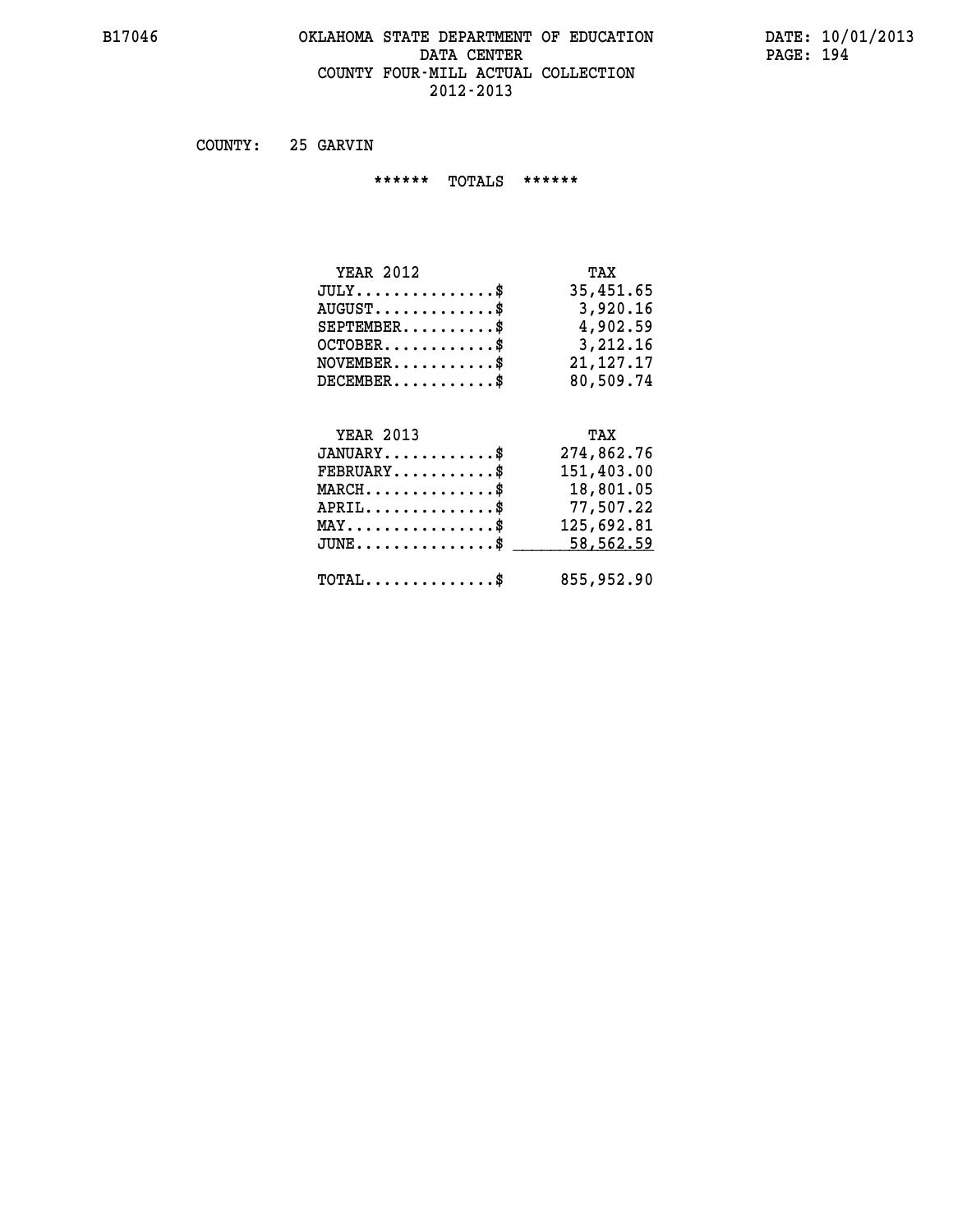# **B17046 OKLAHOMA STATE DEPARTMENT OF EDUCATION DATE: 10/01/2013 DATA CENTER** PAGE: 195  **COUNTY FOUR-MILL ACTUAL COLLECTION 2012-2013**

 **COUNTY: 26 GRADY DISTRICT: C037 FRIEND**

| <b>YEAR 2012</b>                                 | TAX       |
|--------------------------------------------------|-----------|
| $JULY$ \$                                        | 122.96    |
| $AUGUST$ \$                                      | 340.42    |
| $SEPTEMBER$ \$                                   | 1,233.38  |
| $OCTOBER$ \$                                     | 42.69     |
| $NOVEMBER$ \$                                    | 67.54     |
| $DECEMBER$ \$                                    | 2,121.38  |
|                                                  |           |
| <b>YEAR 2013</b>                                 | TAX       |
| $JANUARY$ \$                                     | 11,722.92 |
| $FEBRUARY$ \$                                    | 6,061.54  |
| $MARCH$ \$                                       | 647.23    |
| $APRIL \ldots \ldots \ldots \ldots \$            | 2,010.73  |
| $\texttt{MAX} \dots \dots \dots \dots \dots \$   | 2,670.81  |
| $\texttt{JUNE} \dots \dots \dots \dots \dots \$$ | 340.18    |
| $\texttt{TOTAL} \dots \dots \dots \dots \$       | 27,381.78 |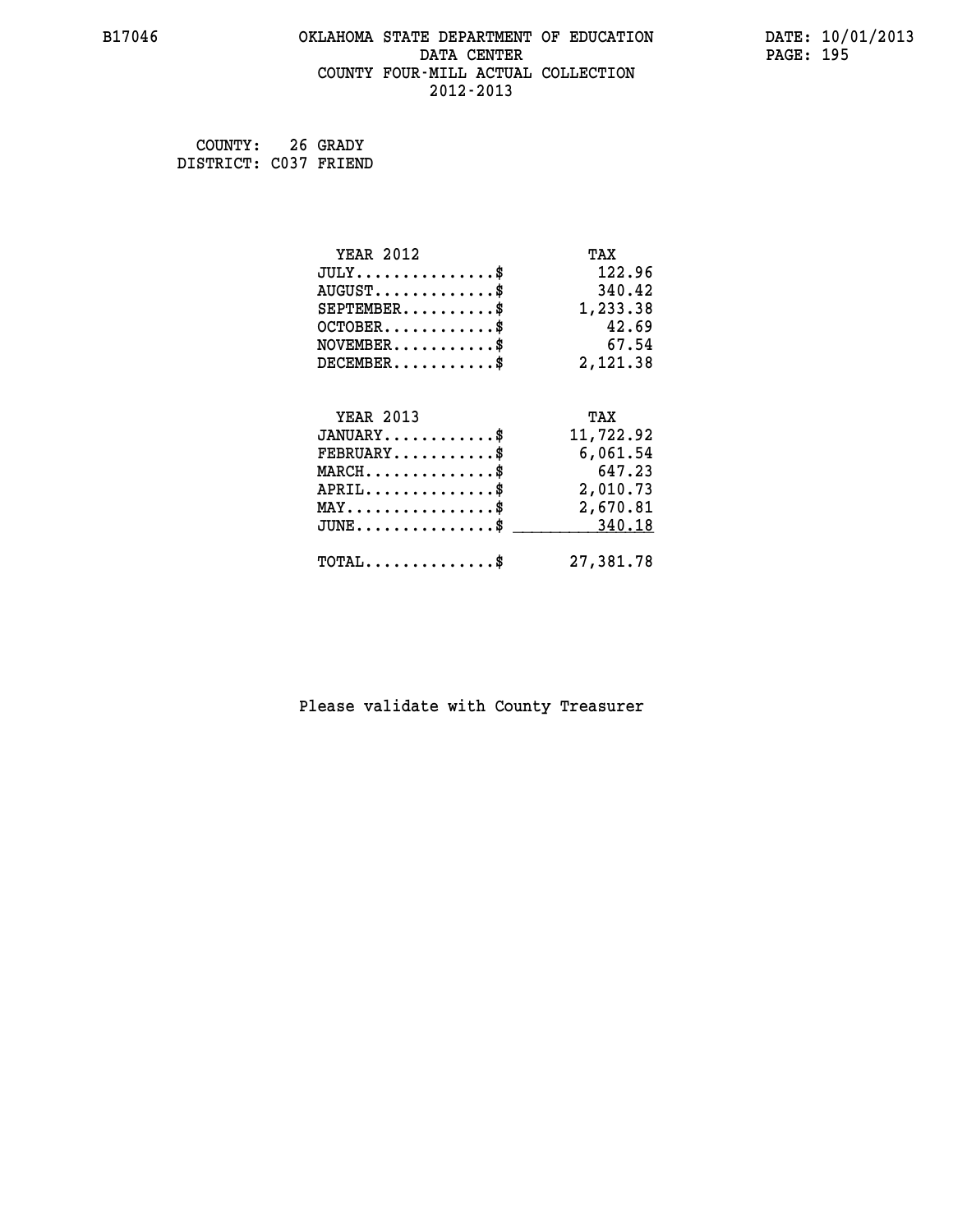#### **B17046 OKLAHOMA STATE DEPARTMENT OF EDUCATION DATE: 10/01/2013 DATA CENTER** PAGE: 196  **COUNTY FOUR-MILL ACTUAL COLLECTION 2012-2013**

 **COUNTY: 26 GRADY DISTRICT: C096 MIDDLEBERG**

| <b>YEAR 2012</b>                                 | TAX       |
|--------------------------------------------------|-----------|
| $JULY$ \$                                        | 128.00    |
| $AUGUST$ \$                                      | 352.98    |
| $SEPTEMENT.$ \$                                  | 122.48    |
| $OCTOBER$ \$                                     | 1,215.73  |
| $NOVEMBER$ \$                                    | 70.63     |
| $DECEMBER$ \$                                    | 2,201.34  |
|                                                  |           |
| <b>YEAR 2013</b>                                 | TAX       |
| $JANUARY$ \$                                     | 12,165.09 |
| $FEBRUARY$                                       | 6,290.40  |
| $MARCH$ \$                                       | 671.55    |
| $APRIL$ \$                                       | 2,085.82  |
| $\texttt{MAX} \dots \dots \dots \dots \dots \$   | 2,771.37  |
| $\texttt{JUNE} \dots \dots \dots \dots \dots \$$ | 353.03    |
| $TOTAL$ \$                                       | 28,428.42 |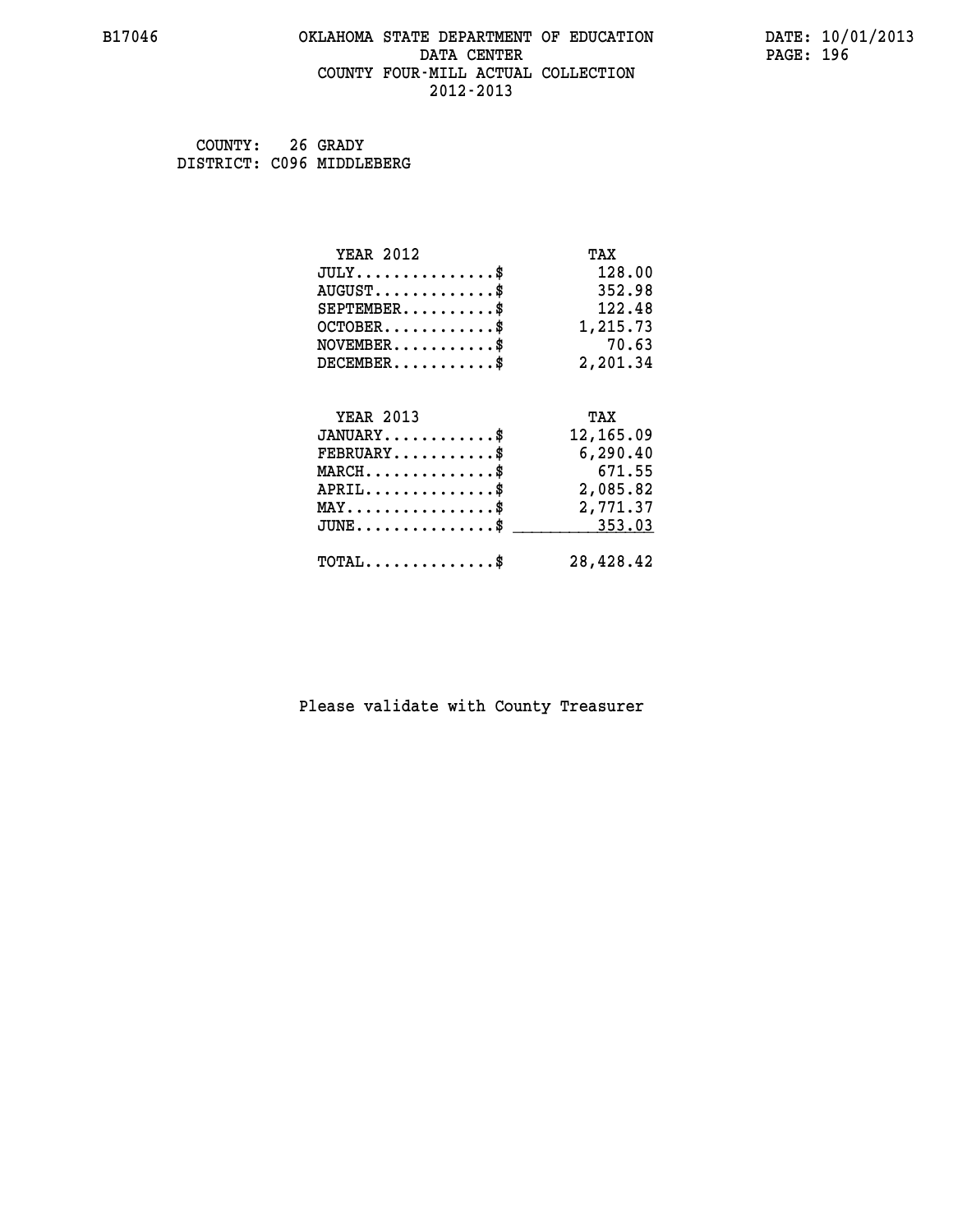# **B17046 OKLAHOMA STATE DEPARTMENT OF EDUCATION DATE: 10/01/2013 DATA CENTER** PAGE: 197  **COUNTY FOUR-MILL ACTUAL COLLECTION 2012-2013**

 **COUNTY: 26 GRADY DISTRICT: C131 PIONEER**

| <b>YEAR 2012</b>                                   | TAX        |
|----------------------------------------------------|------------|
| $JULY$ \$                                          | 232.02     |
| $AUGUST$ \$                                        | 632.45     |
| $SEPTEMBER$ \$                                     | 2,373.42   |
| $OCTOBER$ \$                                       | 81.90      |
| $\texttt{NOVEMBER} \dots \dots \dots \$            | 129.05     |
| $DECEMBER$ \$                                      | 4,141.02   |
|                                                    |            |
| <b>YEAR 2013</b>                                   | TAX        |
| $JANUARY$ \$                                       | 22,887.23  |
| $FEBRUARY$ \$                                      | 11,834.72  |
| $MARCH$ \$                                         | 1,262.22   |
| $APRIL \ldots \ldots \ldots \ldots \$              | 3,921.42   |
| $\texttt{MAX} \dots \dots \dots \dots \dots \$     | 5,211.86   |
| $\texttt{JUNE} \dots \dots \dots \dots \texttt{I}$ | 664.23     |
| $TOTAL$ \$                                         | 53, 371.54 |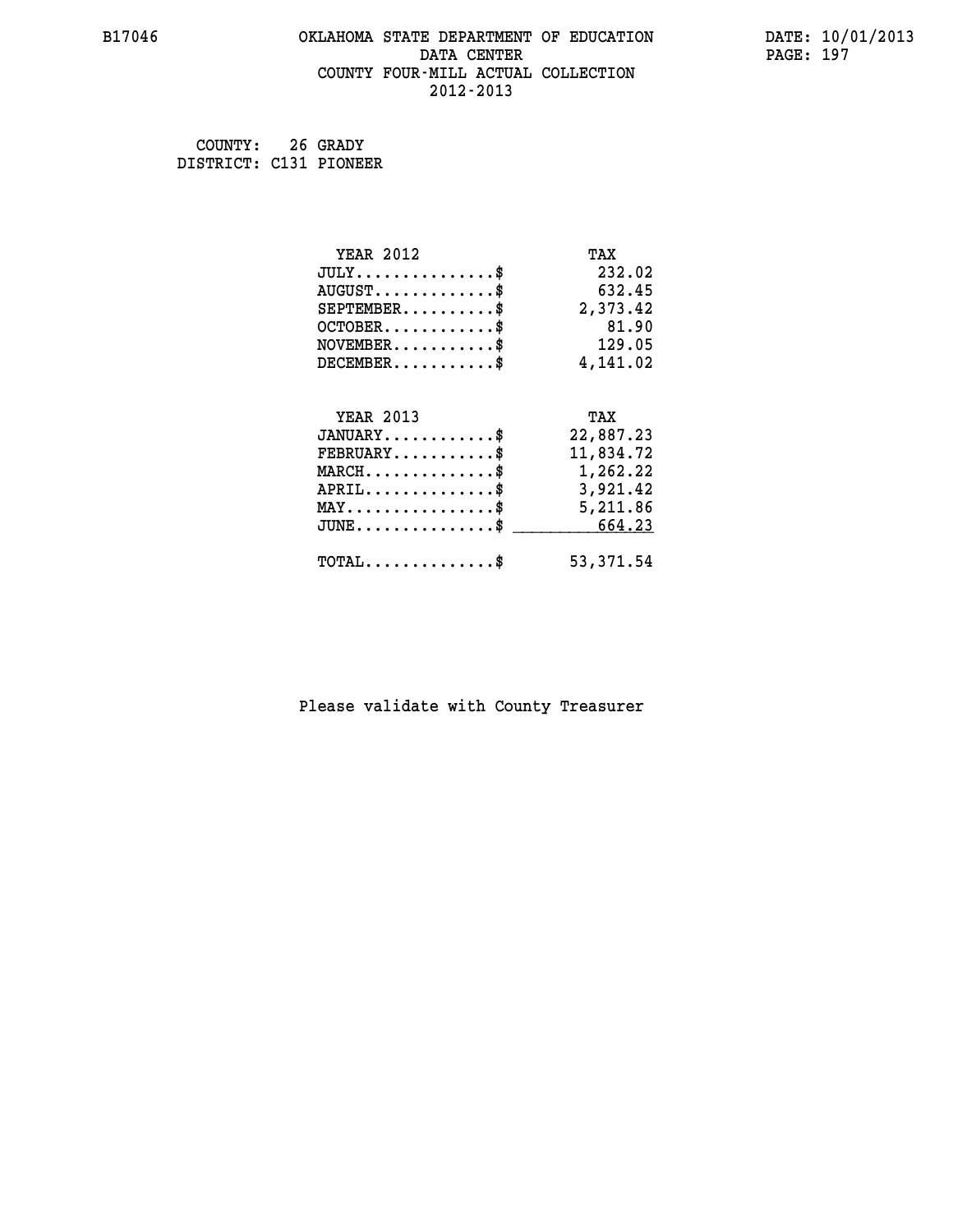#### **B17046 OKLAHOMA STATE DEPARTMENT OF EDUCATION DATE: 10/01/2013 DATA CENTER** PAGE: 198  **COUNTY FOUR-MILL ACTUAL COLLECTION 2012-2013**

 **COUNTY: 26 GRADY DISTRICT: I001 CHICKASHA**

| <b>YEAR 2012</b>                                   | TAX         |
|----------------------------------------------------|-------------|
| $JULY$ \$                                          | 1,540.18    |
| $AUGUST$ \$                                        | 4,246.18    |
| $SEPTEMBER$ \$                                     | 15,500.13   |
| $OCTOBER$ \$                                       | 534.76      |
| $NOVEMBER$ \$                                      | 847.61      |
| $DECEMBER$ \$                                      | 25,915.33   |
|                                                    |             |
| <b>YEAR 2013</b>                                   | TAX         |
| $JANUARY$ \$                                       | 143, 198.42 |
| $FEBRUARY$                                         | 74,045.79   |
| $MARCH$ \$                                         | 7,911.23    |
| $APRIL$ \$                                         | 24,564.90   |
| $\texttt{MAX} \dots \dots \dots \dots \dots \$     | 32,630.56   |
| $\texttt{JUNE} \dots \dots \dots \dots \texttt{S}$ | 4,155.29    |
| $\texttt{TOTAL} \dots \dots \dots \dots$ \$        | 335,090.38  |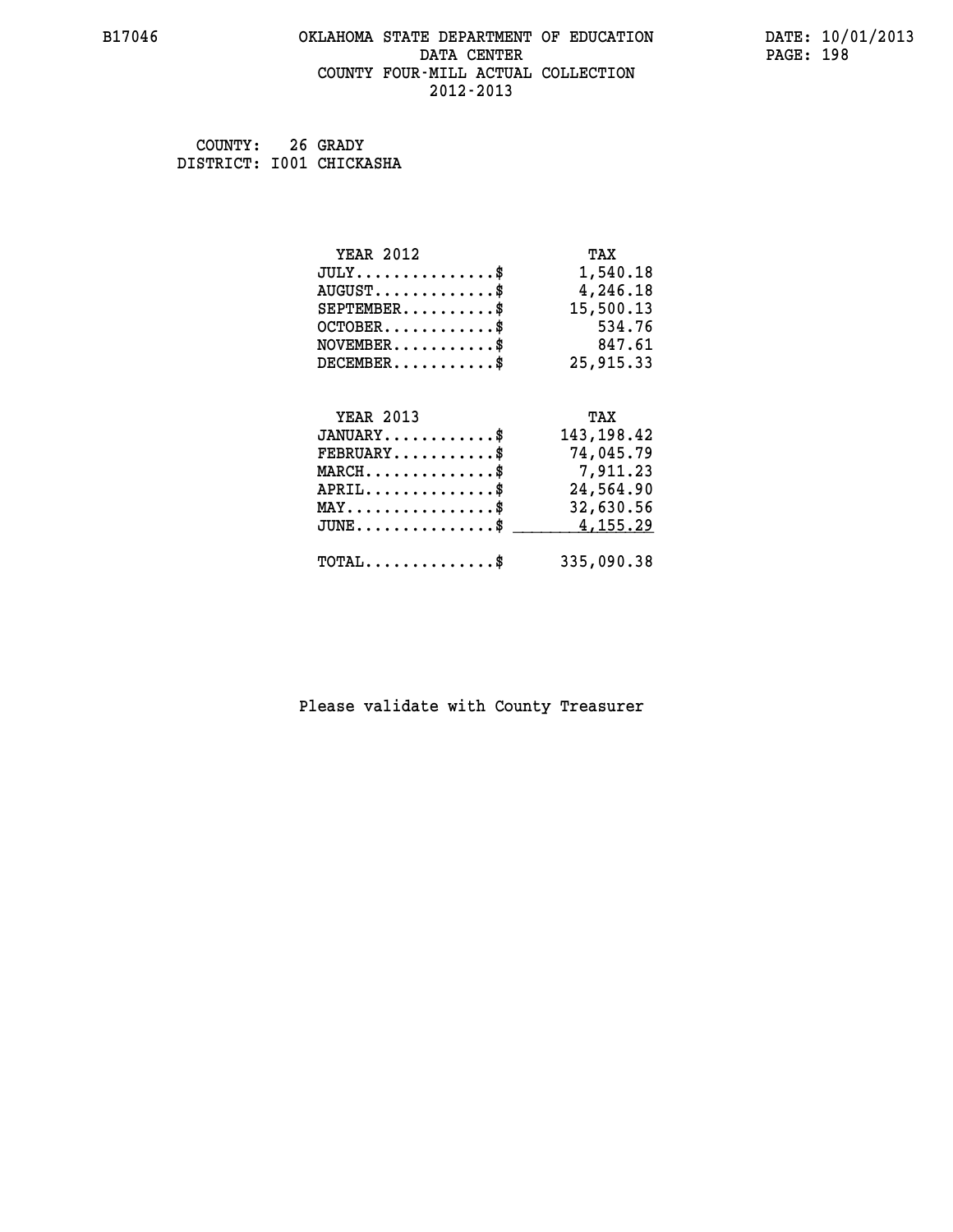# **B17046 OKLAHOMA STATE DEPARTMENT OF EDUCATION DATE: 10/01/2013 DATA CENTER** PAGE: 199  **COUNTY FOUR-MILL ACTUAL COLLECTION 2012-2013**

 **COUNTY: 26 GRADY DISTRICT: I002 MINCO**

| <b>YEAR 2012</b>                                                          | TAX       |
|---------------------------------------------------------------------------|-----------|
| $JULY$ \$                                                                 | 356.88    |
| $AUGUST$ \$                                                               | 978.43    |
| $SEPTEMBER$ \$                                                            | 3,624.27  |
| $OCTOBER$ \$                                                              | 125.20    |
| $\verb NOVEMBER , \verb , \verb , \verb , \verb , \verb , \verb , \verb $ | 197.61    |
| $DECEMBER$ \$                                                             | 6,278.38  |
|                                                                           |           |
| <b>YEAR 2013</b>                                                          | TAX       |
| $JANUARY$                                                                 | 34,698.09 |
| $FEBRUARY$                                                                | 17,941.78 |
| $MARCH$ \$                                                                | 1,914.43  |
| $APRIL \ldots \ldots \ldots \ldots \$                                     | 5,947.44  |
| $\texttt{MAX} \dots \dots \dots \dots \dots \$                            | 7,902.94  |
| $JUNE$ \$                                                                 | 1,006.96  |
| $\texttt{TOTAL} \dots \dots \dots \dots \$                                | 80,972.41 |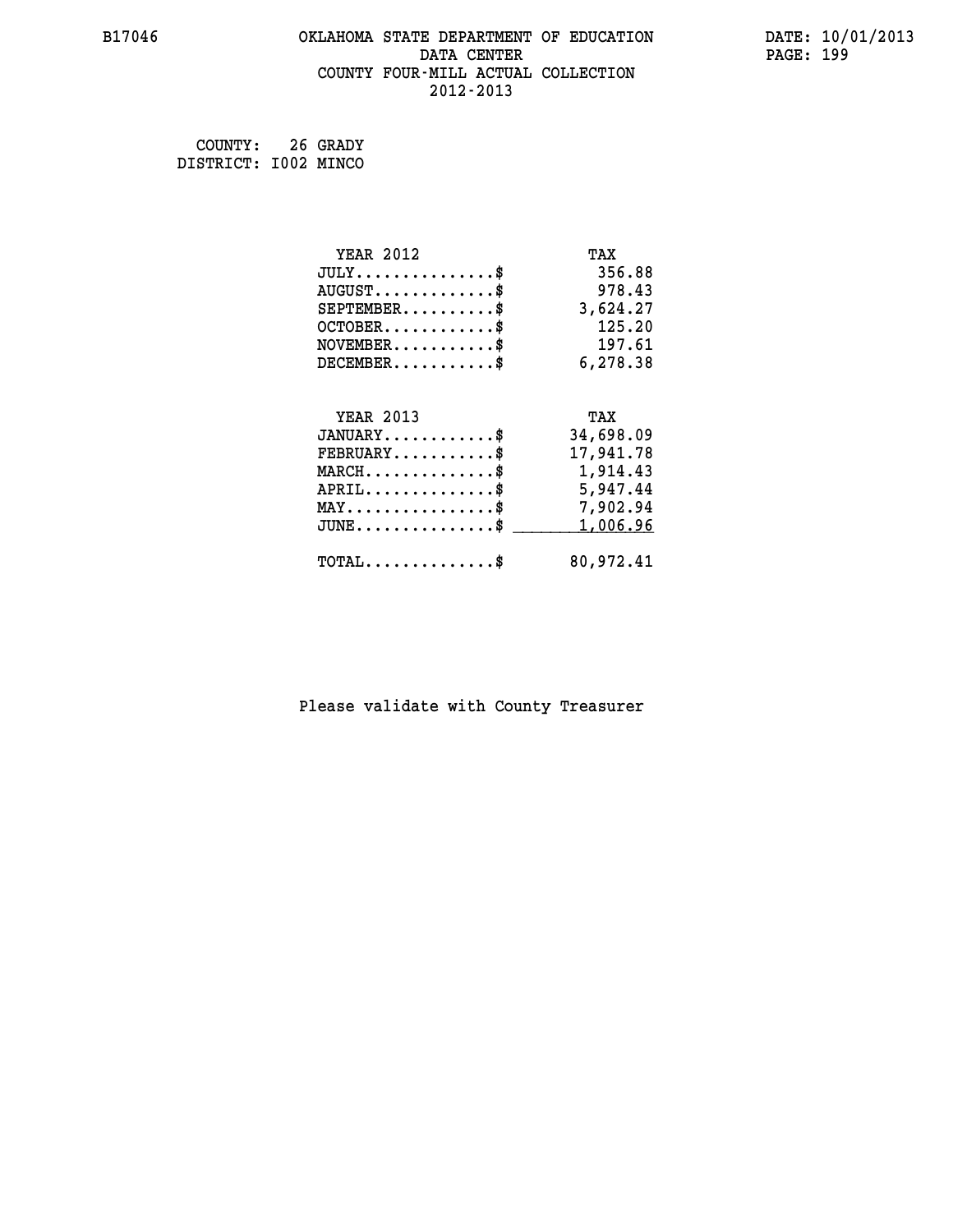#### **B17046 OKLAHOMA STATE DEPARTMENT OF EDUCATION DATE: 10/01/2013 DATA CENTER** PAGE: 200  **COUNTY FOUR-MILL ACTUAL COLLECTION 2012-2013**

 **COUNTY: 26 GRADY DISTRICT: I051 NINNEKAH**

| <b>YEAR 2012</b>                                 | TAX       |
|--------------------------------------------------|-----------|
| $JULY$ \$                                        | 328.03    |
| $AUGUST$ \$                                      | 899.55    |
| $SEPTEMBER$ \$                                   | 3,357.41  |
| $OCTOBER$ \$                                     | 115.25    |
| $NOVEMBER.$ \$                                   | 182.55    |
| $DECEMBER$ \$                                    | 5,474.99  |
|                                                  |           |
| <b>YEAR 2013</b>                                 | TAX       |
| $JANUARY$ \$                                     | 30,252.66 |
| $FEBRUARY$ \$                                    | 15,644.08 |
| $MARCH$ \$                                       | 1,671.52  |
| $APRIL \ldots \ldots \ldots \ldots \$            | 5,186.94  |
| $\texttt{MAX} \dots \dots \dots \dots \dots \$   | 6,893.48  |
| $\texttt{JUNE} \dots \dots \dots \dots \dots \$$ | 877.92    |
| $TOTAL$ \$                                       | 70,884.38 |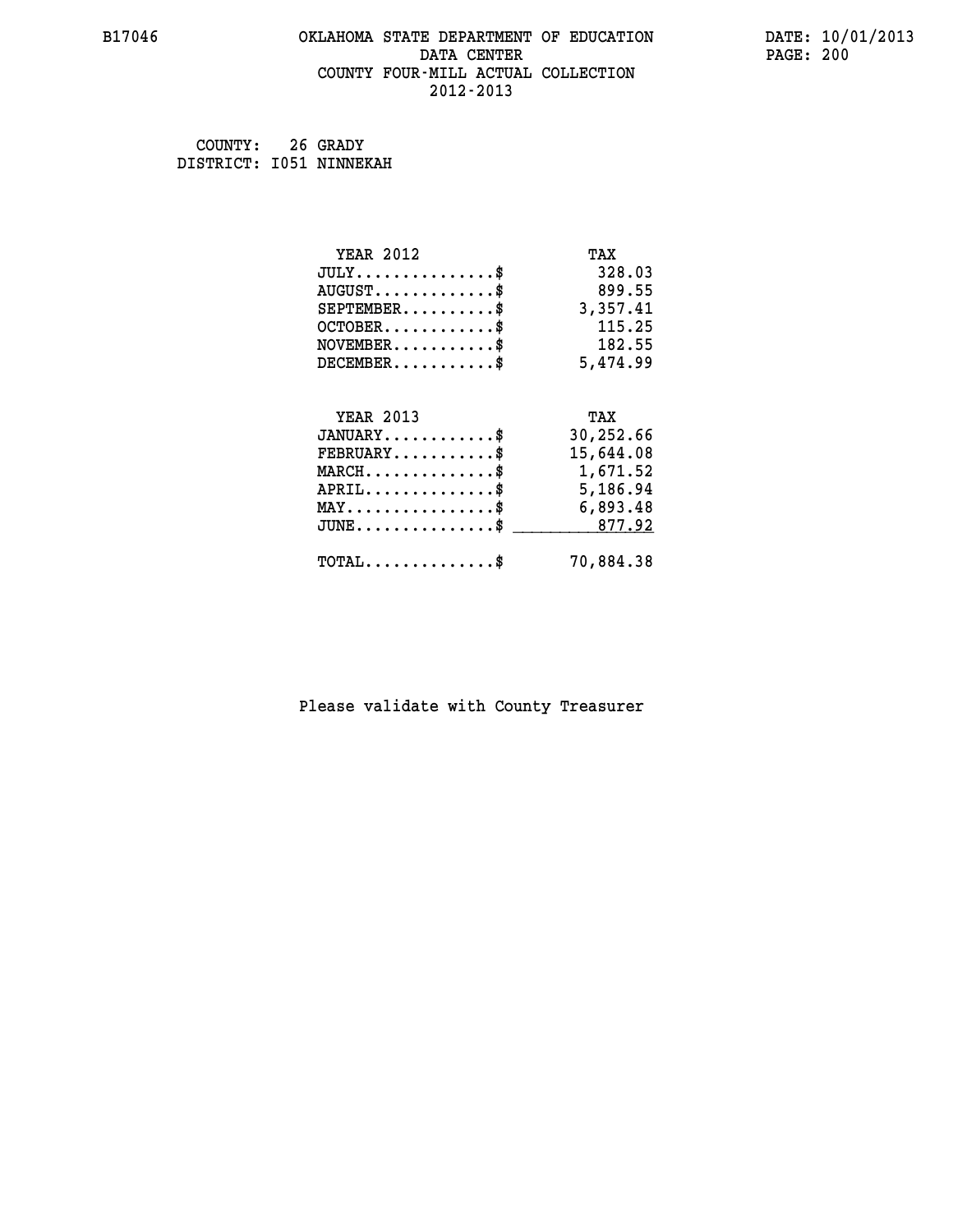# **B17046 OKLAHOMA STATE DEPARTMENT OF EDUCATION DATE: 10/01/2013 DATA CENTER** PAGE: 201  **COUNTY FOUR-MILL ACTUAL COLLECTION 2012-2013**

 **COUNTY: 26 GRADY DISTRICT: I056 ALEX**

| <b>YEAR 2012</b>                                 | TAX       |
|--------------------------------------------------|-----------|
| $JULY$ \$                                        | 211.61    |
| $AUGUST$ \$                                      | 587.60    |
| $SEPTEMBER$ \$                                   | 2,108.58  |
| $OCTOBER$ \$                                     | 72.24     |
| $NOVEMBER.$ \$                                   | 115.50    |
| $DECEMBER$ \$                                    | 3,150.67  |
|                                                  |           |
| <b>YEAR 2013</b>                                 | TAX       |
| $JANUARY$ \$                                     | 17,400.54 |
| $FEBRUARY$                                       | 8,998.00  |
| $MARCH$ \$                                       | 964.96    |
| $APRIL \ldots \ldots \ldots \ldots \$            | 2,990.75  |
| $\texttt{MAX} \dots \dots \dots \dots \dots \$   | 3,970.17  |
| $\texttt{JUNE} \dots \dots \dots \dots \dots \$$ | 504.77    |
| $\texttt{TOTAL} \dots \dots \dots \dots \$       | 41,075.39 |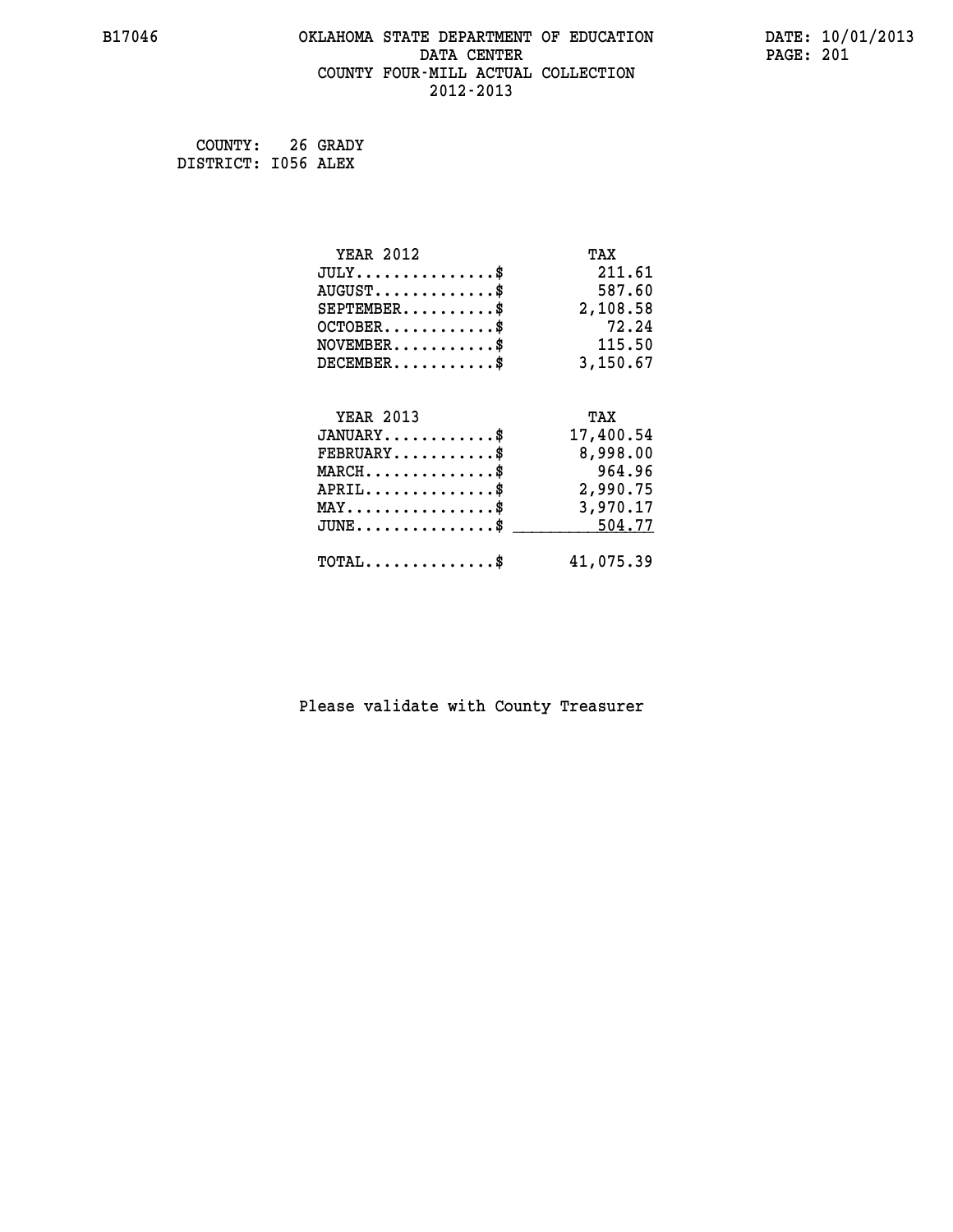#### **B17046 OKLAHOMA STATE DEPARTMENT OF EDUCATION DATE: 10/01/2013 DATA CENTER** PAGE: 202  **COUNTY FOUR-MILL ACTUAL COLLECTION 2012-2013**

 **COUNTY: 26 GRADY DISTRICT: I068 RUSH SPRINGS**

| <b>YEAR 2012</b>                                 | TAX       |
|--------------------------------------------------|-----------|
| $JULY$ \$                                        | 377.85    |
| $AUGUST$ \$                                      | 1,036.04  |
| $SEPTEMBER$ \$                                   | 3,823.86  |
| $OCTOBER$ \$                                     | 131.86    |
| $\texttt{NOVEMBER} \dots \dots \dots \$          | 208.61    |
| $DECEMBER$ \$                                    | 6,472.05  |
|                                                  |           |
| <b>YEAR 2013</b>                                 | TAX       |
| $JANUARY$ \$                                     | 35,764.97 |
| $FEBRUARY$                                       | 18,493.55 |
| $MARCH$ \$                                       | 1,974.79  |
| $APRIL$ \$ 6,132.88                              |           |
| $\texttt{MAX} \dots \dots \dots \dots \dots \$$  | 8,147.93  |
| $\texttt{JUNE} \dots \dots \dots \dots \dots \$$ | 1,037.86  |
| $TOTAL$ \$                                       | 83,602.25 |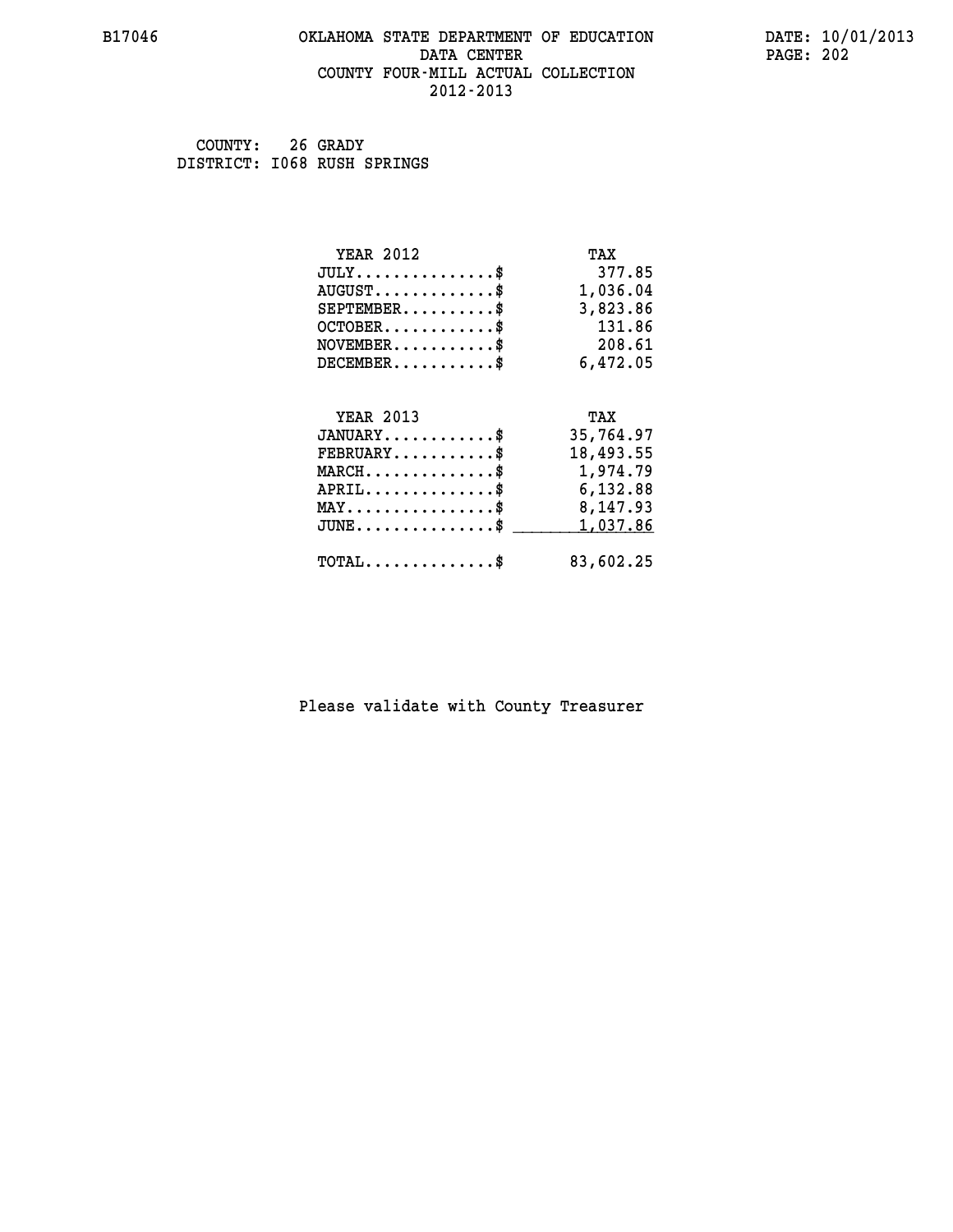#### **B17046 OKLAHOMA STATE DEPARTMENT OF EDUCATION DATE: 10/01/2013 DATA CENTER** PAGE: 203  **COUNTY FOUR-MILL ACTUAL COLLECTION 2012-2013**

 **COUNTY: 26 GRADY DISTRICT: I095 BRIDGE CREEK**

| <b>YEAR 2012</b>                               | TAX         |
|------------------------------------------------|-------------|
| $JULY$ \$                                      | 881.66      |
| $AUGUST$ \$                                    | 2,421.47    |
| $SEPTEMENT.$ \$                                | 8,574.12    |
| $OCTOBER$ \$                                   | 732.79      |
| $NOVEMBER$ \$                                  | 489.85      |
| $DECEMBER$ \$                                  | 15, 144. 38 |
|                                                |             |
| <b>YEAR 2013</b>                               | TAX         |
| $JANUARY$                                      | 83,689.72   |
| $FEBRUARY$                                     | 43,275.66   |
| $MARCH$ \$                                     | 4,620.69    |
| $APRIL \ldots \ldots \ldots \ldots \$          | 14,347.16   |
| $\texttt{MAX} \dots \dots \dots \dots \dots \$ | 19,065.46   |
| $JUNE$ \$                                      | 2,428.64    |
| $\texttt{TOTAL} \dots \dots \dots \dots \$     | 195,671.60  |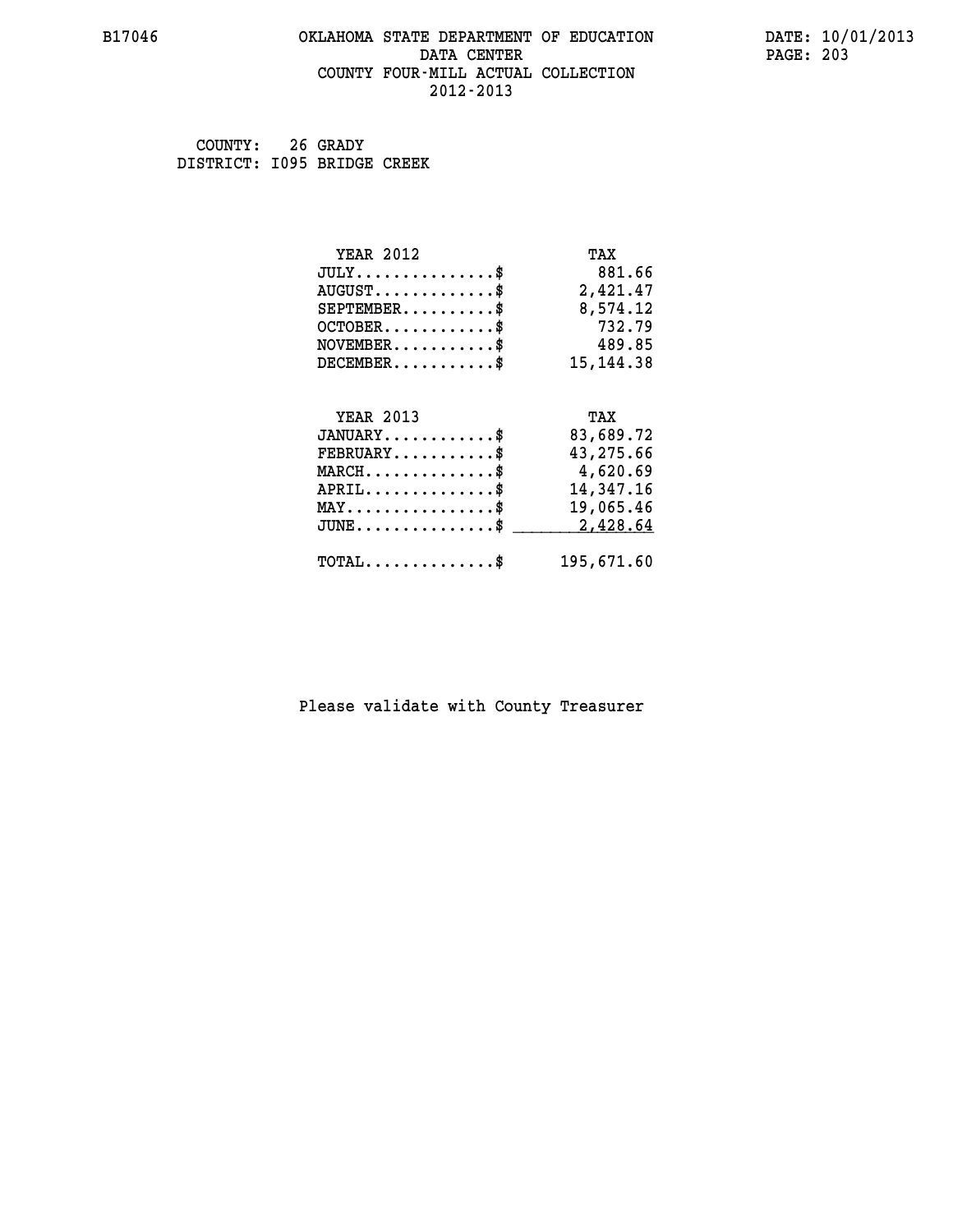# **B17046 OKLAHOMA STATE DEPARTMENT OF EDUCATION DATE: 10/01/2013 DATA CENTER** PAGE: 204  **COUNTY FOUR-MILL ACTUAL COLLECTION 2012-2013**

 **COUNTY: 26 GRADY DISTRICT: I097 TUTTLE**

| <b>YEAR 2012</b>                               | TAX         |
|------------------------------------------------|-------------|
| $JULY$ \$                                      | 1,100.04    |
| $AUGUST$ \$                                    | 3,028.84    |
| $SEPTEMBER$ \$                                 | 1,057.80    |
| $OCTOBER$ \$                                   | 10,510.29   |
| $NOVEMBER$ \$                                  | 609.87      |
| $DECEMBER$ \$                                  | 19,263.52   |
| <b>YEAR 2013</b>                               | TAX         |
| $JANUARY$ \$                                   | 106,459.18  |
| $\texttt{FEBRUARY} \dots \dots \dots \$        | 55,048.24   |
| $MARCH$ \$                                     | 5,874.96    |
| $APRIL$ \$                                     | 18,249.53   |
| $\texttt{MAX} \dots \dots \dots \dots \dots \$ | 24, 249. 20 |
| $JUNE$ \$                                      | 3,089.46    |
| $TOTAL$ \$                                     | 248,540.93  |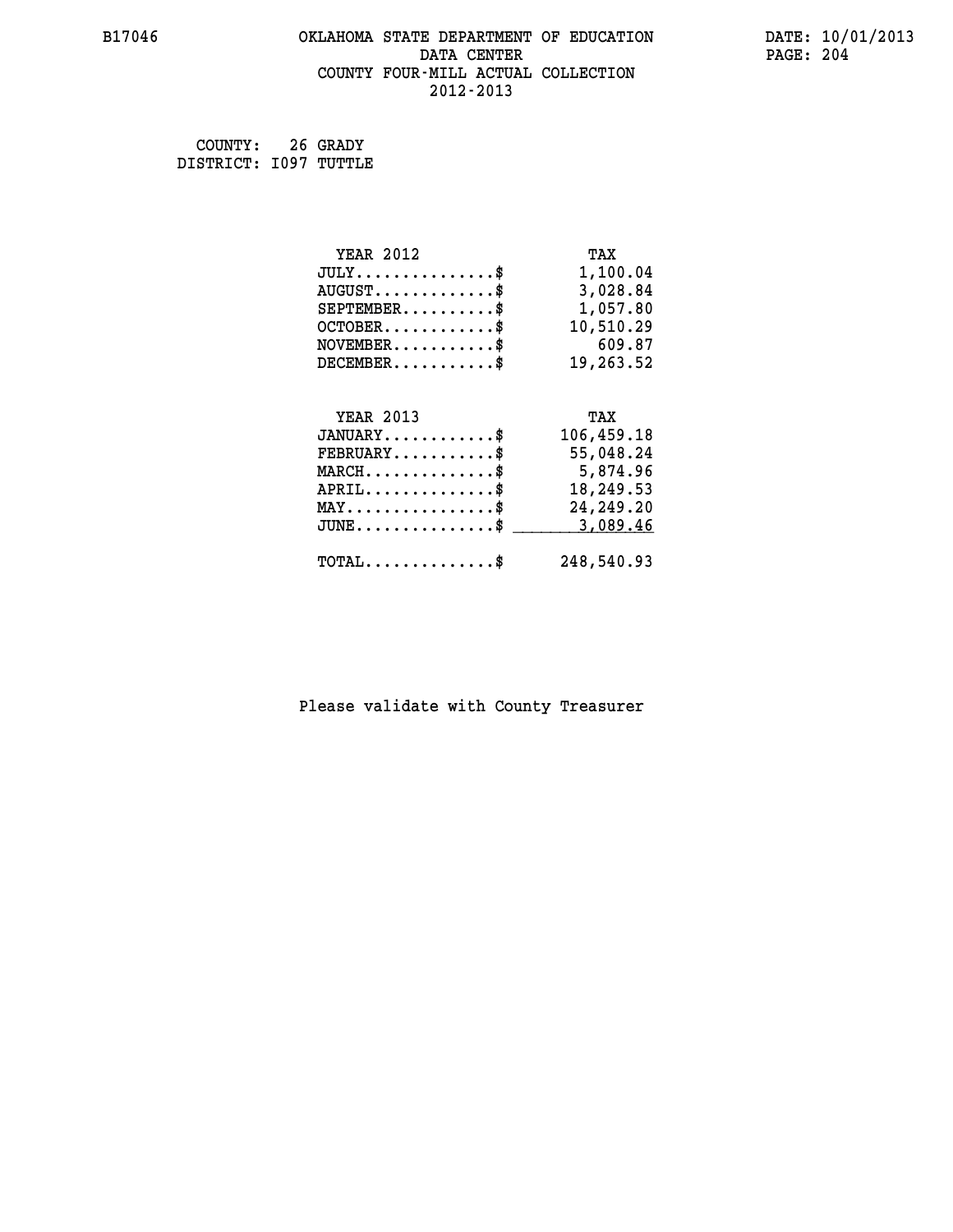#### **B17046 OKLAHOMA STATE DEPARTMENT OF EDUCATION DATE: 10/01/2013 DATA CENTER** PAGE: 205  **COUNTY FOUR-MILL ACTUAL COLLECTION 2012-2013**

 **COUNTY: 26 GRADY DISTRICT: I099 VERDEN**

| <b>YEAR 2012</b>                               | TAX       |
|------------------------------------------------|-----------|
| $JULY$ \$                                      | 175.47    |
| $AUGUST$ \$                                    | 473.78    |
| $SEPTEMBER$ \$                                 | 166.39    |
| $OCTOBER$ \$                                   | 1,656.71  |
| $NOVEMBER$ \$                                  | 96.09     |
| $DECEMBER$ \$                                  | 3,019.24  |
|                                                |           |
| <b>YEAR 2013</b>                               | TAX       |
| $JANUARY$ \$                                   | 16,685.18 |
| $FEBRUARY$ \$                                  | 8,627.60  |
| $MARCH$ \$                                     | 921.01    |
| $APRIL$ \$                                     | 2,861.20  |
| $\texttt{MAX} \dots \dots \dots \dots \dots \$ | 3,800.62  |
| $JUNE$ \$                                      | 484.19    |
| $\texttt{TOTAL} \dots \dots \dots \dots \$     | 38,967.48 |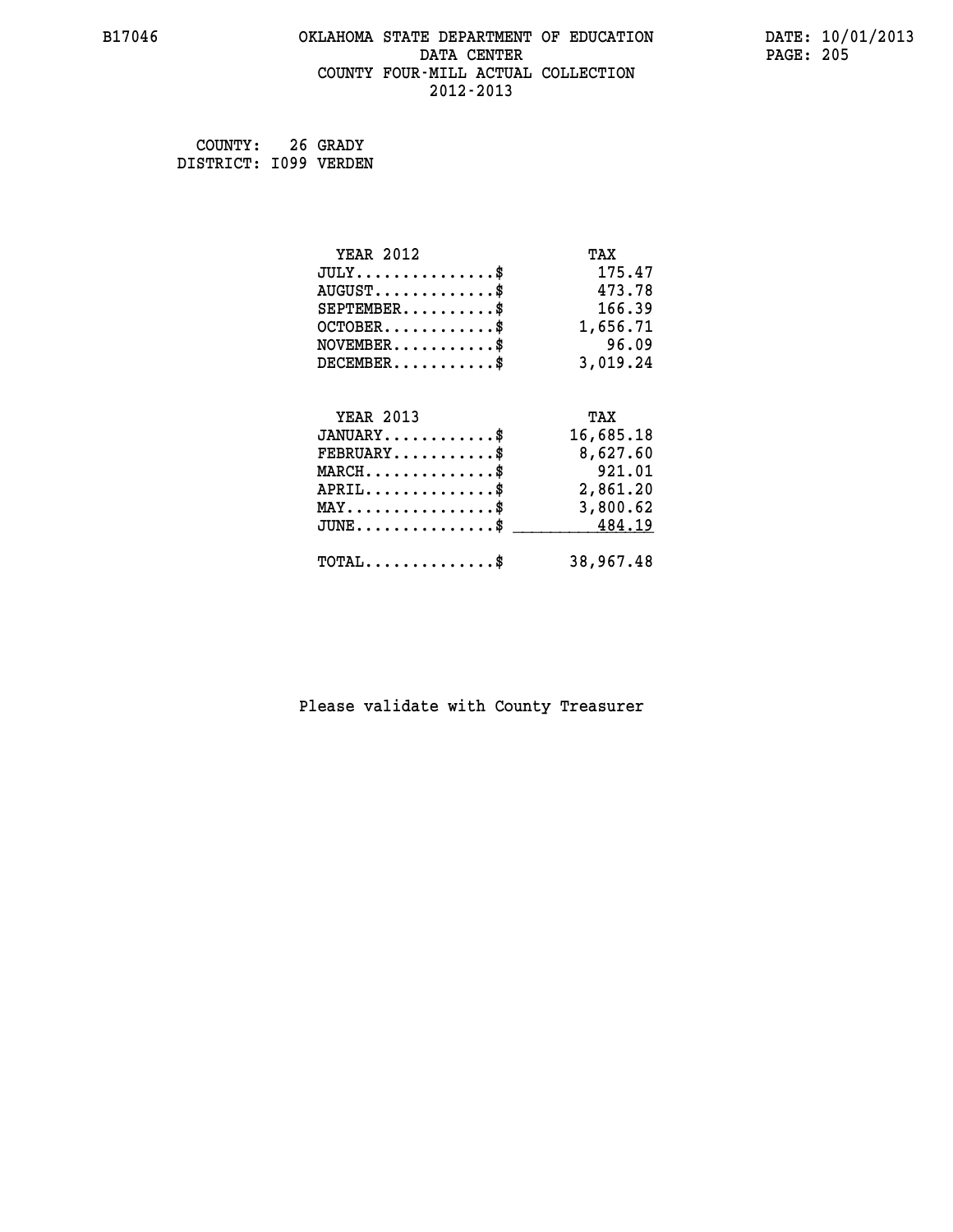#### **B17046 OKLAHOMA STATE DEPARTMENT OF EDUCATION DATE: 10/01/2013 DATA CENTER** PAGE: 206  **COUNTY FOUR-MILL ACTUAL COLLECTION 2012-2013**

 **COUNTY: 26 GRADY DISTRICT: I128 AMBER-POCASSET**

| <b>YEAR 2012</b>                                  | TAX       |
|---------------------------------------------------|-----------|
| $JULY$ \$                                         | 296.28    |
| $AUGUST$ \$                                       | 810.24    |
| $SEPTEMBER$ \$                                    | 3,006.99  |
| $OCTOBER$ \$                                      | 103.83    |
| $\texttt{NOVEMBER} \dots \dots \dots \$           | 163.91    |
| $DECEMBER$ \$                                     | 5,189.79  |
|                                                   |           |
| <b>YEAR 2013</b>                                  | TAX       |
| $JANUARY$ \$                                      | 28,681.52 |
| $FEBRUARY$                                        | 14,830.71 |
| $\texttt{MARCH}\ldots\ldots\ldots\ldots\clubsuit$ | 1,582.67  |
| $APRIL \ldots \ldots \ldots \ldots \$             | 4,916.54  |
| $\texttt{MAX} \dots \dots \dots \dots \dots \$    | 6,532.73  |
| $JUNE$ \$                                         | 832.35    |
| $\texttt{TOTAL} \dots \dots \dots \dots \$        | 66,947.56 |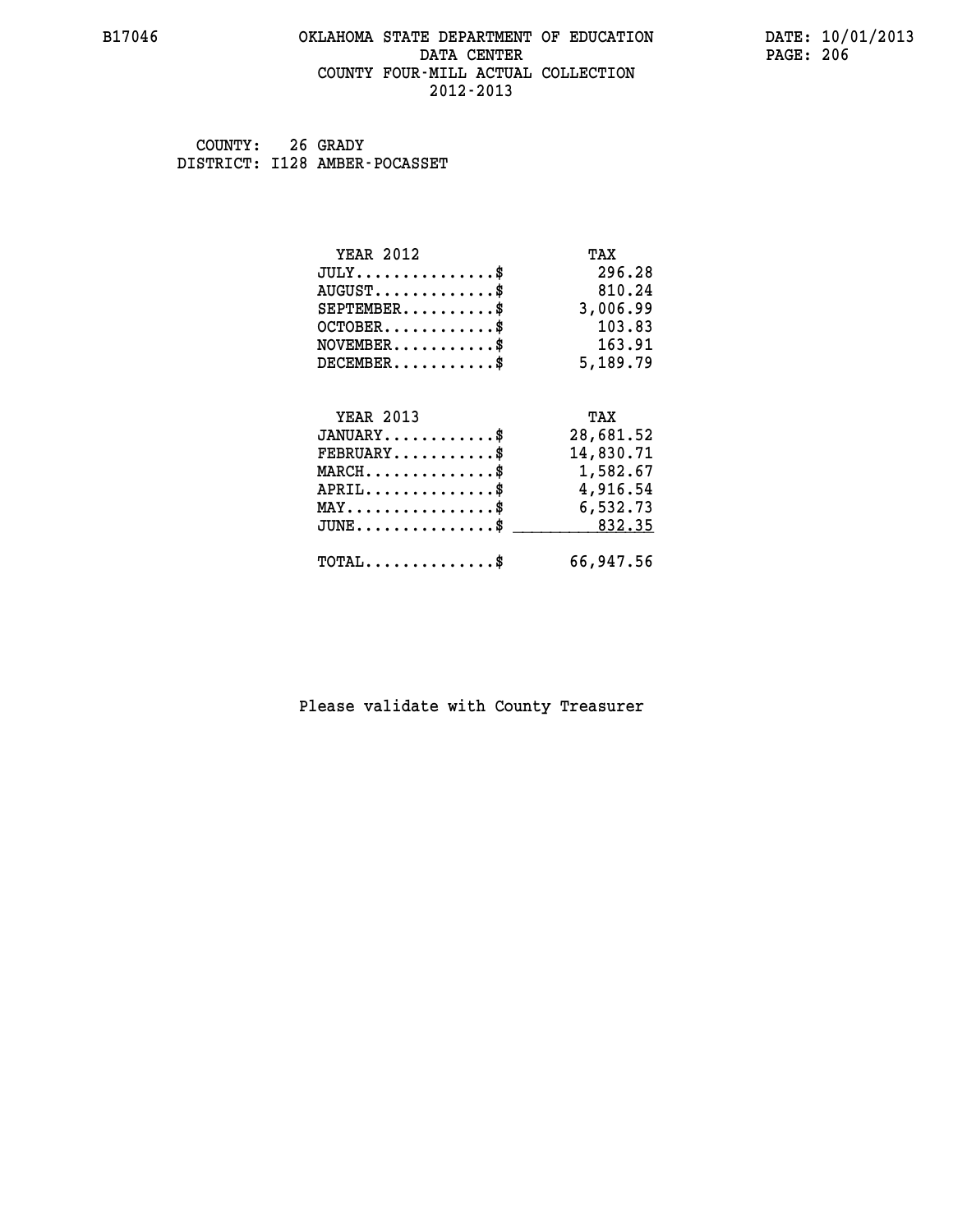# **B17046 OKLAHOMA STATE DEPARTMENT OF EDUCATION DATE: 10/01/2013 DATA CENTER PAGE: 207 COUNTY FOUR-MILL ACTUAL COLLECTION 2012-2013**

 **COUNTY: 26 GRADY**

 **\*\*\*\*\*\* TOTALS \*\*\*\*\*\***

| <b>YEAR 2012</b>                 | TAX       |
|----------------------------------|-----------|
| $JULY$                           | 5,750.98  |
| $AUGUST \ldots \ldots \ldots$ \$ | 15,807.98 |
| $SEPTEMBER$ $\$                  | 44,948.83 |
| $OCTOBER$ \$                     | 15,323.25 |
| $NOVEMBER.$ $\frac{\$}{}$        | 3,178.82  |
| $DECEMBER$ \$                    | 98,372.09 |

# **YEAR 2013 TAX**

| $JANUARY$                                               | 543,605.52 |
|---------------------------------------------------------|------------|
| $\texttt{FEBRUARY} \dots \dots \dots \$                 | 281,092.07 |
| $MARCH$ \$                                              | 30,017.26  |
| $APRIL$ \$                                              | 93,215.31  |
| $MAX \dots \dots \dots \dots \dots \$                   | 123,847.13 |
| $JUNE \ldots \ldots \ldots \ldots$ \$ 15,774.88         |            |
| $\texttt{TOTAL} \dots \dots \dots \dots \$ 1,270,934.12 |            |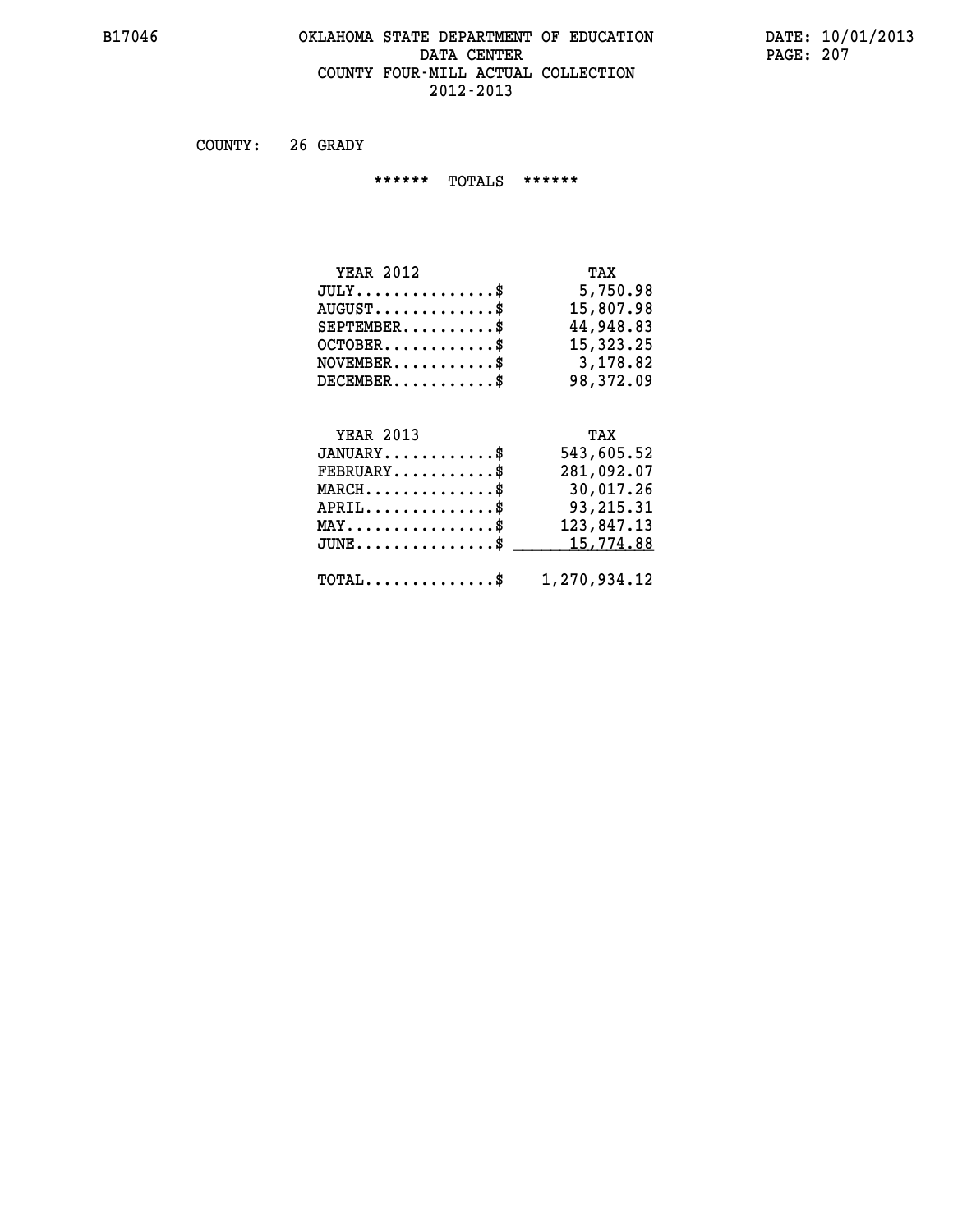# **B17046 OKLAHOMA STATE DEPARTMENT OF EDUCATION DATE: 10/01/2013 DATA CENTER PAGE: 208 COUNTY FOUR-MILL ACTUAL COLLECTION 2012-2013**

 **COUNTY: 27 GRANT DISTRICT: I054 MEDFORD**

| <b>YEAR 2012</b>                                   | TAX          |
|----------------------------------------------------|--------------|
| $JULY$ \$                                          | 71.94        |
| $AUGUST$ \$                                        | 146.55       |
| $SEPTEMENT.$ \$                                    | 102.31       |
| $OCTOBER$ \$                                       | 18.00        |
| $\texttt{NOVEMBER} \dots \dots \dots \$            | 29.32        |
| $DECEMBER$ \$                                      | 6,947.35     |
|                                                    |              |
| <b>YEAR 2013</b>                                   | TAX          |
| $JANUARY$                                          | 94,974.41    |
| $FEBRUARY$ \$                                      | 11,376.02    |
| $MARCH$ \$                                         | 4,056.22     |
| $APRIL \ldots \ldots \ldots \ldots$                | 16,830.33    |
| $\texttt{MAX} \dots \dots \dots \dots \dots \$$    | 27,786.43    |
| $\texttt{JUNE} \dots \dots \dots \dots \texttt{S}$ | $-92,800.57$ |
| $\texttt{TOTAL} \dots \dots \dots \dots \$         | 69,538.31    |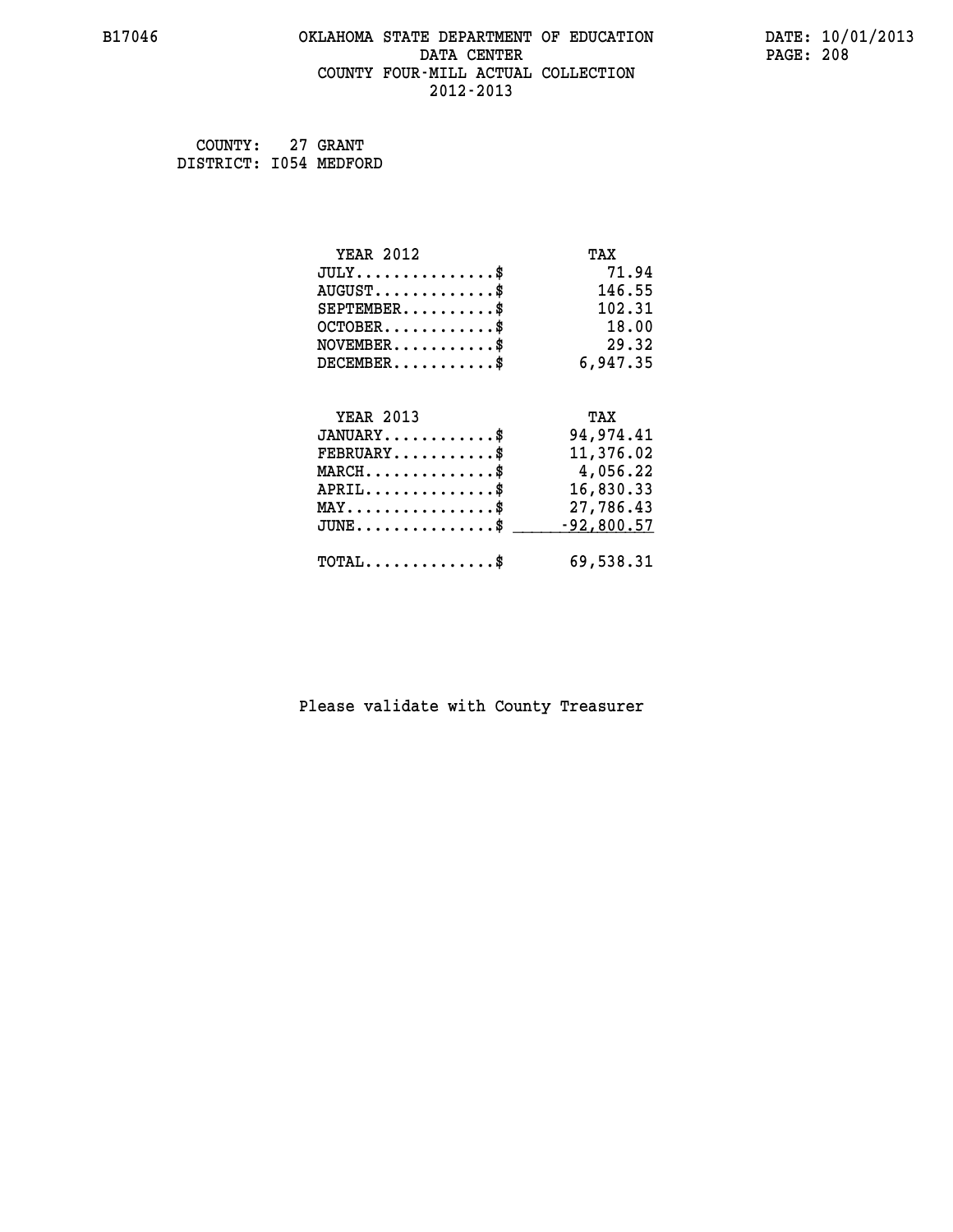#### **B17046 OKLAHOMA STATE DEPARTMENT OF EDUCATION DATE: 10/01/2013 DATA CENTER** PAGE: 209  **COUNTY FOUR-MILL ACTUAL COLLECTION 2012-2013**

 **COUNTY: 27 GRANT DISTRICT: I090 POND CREEK-HUNTER**

| <b>YEAR 2012</b>                                 | TAX        |
|--------------------------------------------------|------------|
| $JULY$ \$                                        | 69.61      |
| $AUGUST$ \$                                      | 148.67     |
| $SEPTEMBER$ \$                                   | 105.27     |
| $OCTOBER$ \$                                     | 17.50      |
| $NOVEMBER$ \$                                    | 30.61      |
| $DECEMBER$ \$                                    | 7,527.63   |
|                                                  |            |
| <b>YEAR 2013</b>                                 | TAX        |
| $JANUARY$ \$                                     | 102,901.12 |
| $FEBRUARY$                                       | 12,325.28  |
| $MARCH$ \$                                       | 4,366.74   |
| $APRIL$ \$                                       | 18,233.25  |
| $\texttt{MAX} \dots \dots \dots \dots \dots \$   | 29,862.68  |
| $\texttt{JUNE} \dots \dots \dots \dots \dots \$$ | 1,271.26   |
| $\texttt{TOTAL} \dots \dots \dots \dots \$       | 176,859.62 |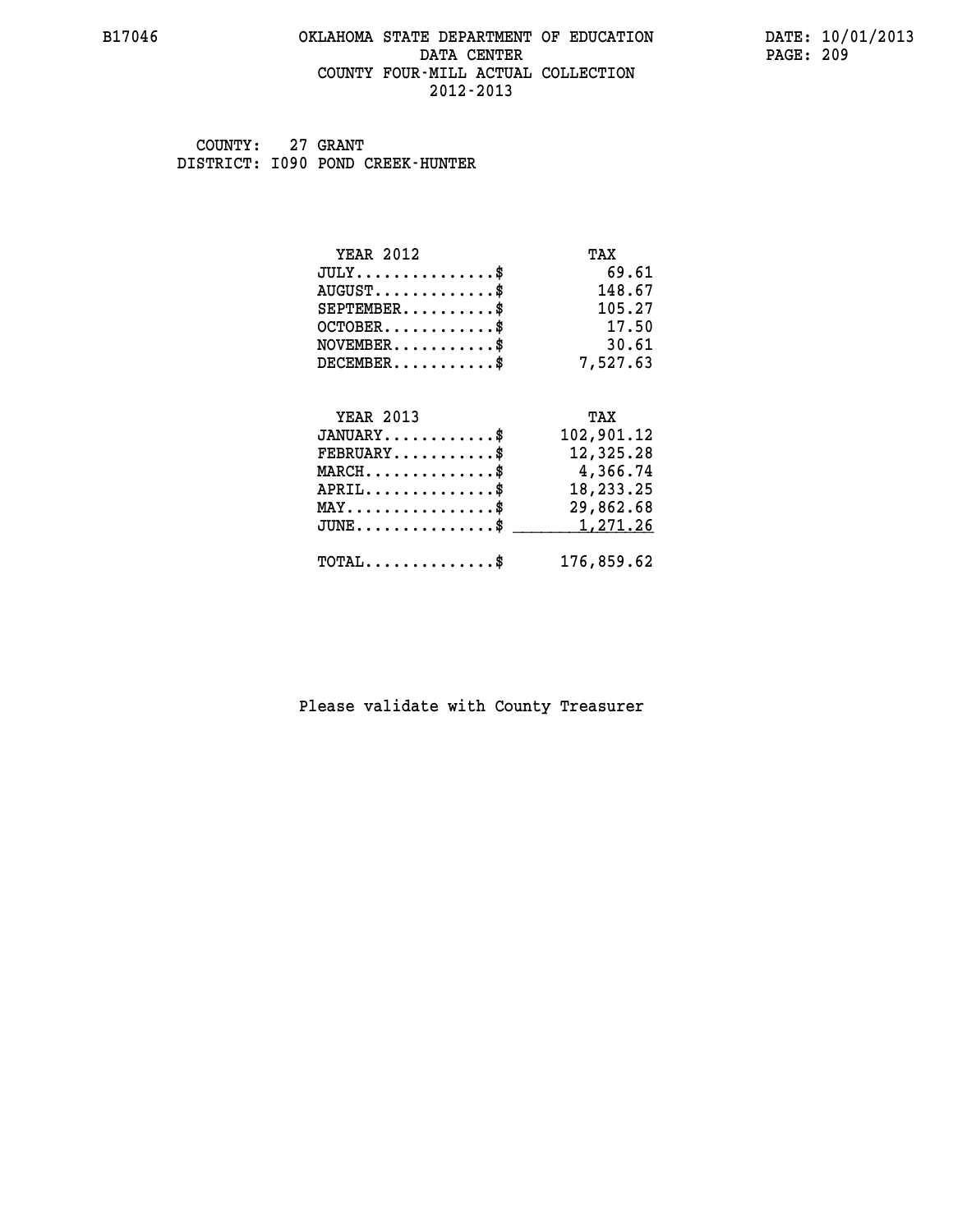#### **B17046 OKLAHOMA STATE DEPARTMENT OF EDUCATION DATE: 10/01/2013 DATA CENTER** PAGE: 210  **COUNTY FOUR-MILL ACTUAL COLLECTION 2012-2013**

 **COUNTY: 27 GRANT DISTRICT: I095 DEER CREEK-LAMONT**

| <b>YEAR 2012</b>                                   | TAX        |
|----------------------------------------------------|------------|
| $JULY$ \$                                          | 45.96      |
| $AUGUST$ \$                                        | 95.75      |
| $SEPTEMENT.$ \$                                    | 67.97      |
| $OCTOBER$ \$                                       | 11.41      |
| $\texttt{NOVEMBER} \dots \dots \dots \$            | 19.51      |
| $DECEMBER$ \$                                      | 4,760.83   |
|                                                    |            |
| <b>YEAR 2013</b>                                   | TAX        |
| $JANUARY$ \$                                       | 65,080.59  |
| $FEBRUARY$                                         | 7,795.32   |
| $MARCH$ \$                                         | 2,775.22   |
| $APRIL.$ \$                                        | 11,532.49  |
| $\texttt{MAX} \dots \dots \dots \dots \texttt{\$}$ | 18,918.58  |
| $JUNE \ldots \ldots \ldots \ldots \ast$            | 804.31     |
| $\texttt{TOTAL} \dots \dots \dots \dots \$         | 111,907.94 |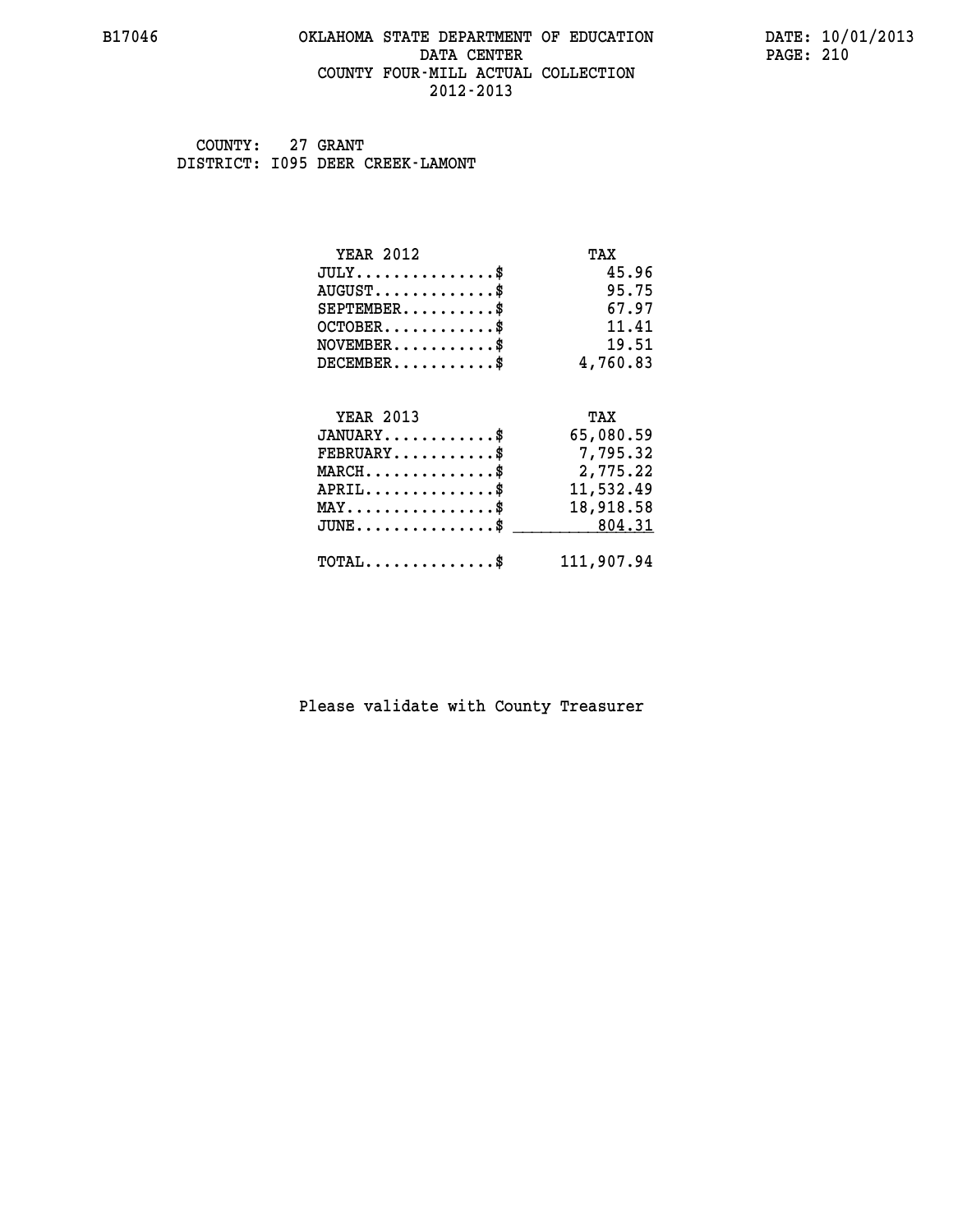#### **B17046 OKLAHOMA STATE DEPARTMENT OF EDUCATION DATE: 10/01/2013 DATA CENTER PAGE: 211 COUNTY FOUR-MILL ACTUAL COLLECTION 2012-2013**

 **COUNTY: 27 GRANT**

 **\*\*\*\*\*\* TOTALS \*\*\*\*\*\***

| <b>YEAR 2012</b> | TAX       |
|------------------|-----------|
| $JULY$           | 187.51    |
| $AUGUST$         | 390.97    |
| $SEPTEMBER$ \$   | 275.55    |
| $OCTOBER$ \$     | 46.91     |
| $NOVEMBER$ \$    | 79.44     |
| DECEMBER\$       | 19,235.81 |

# **YEAR 2013 TAX JANUARY............\$ 262,956.12 FEBRUARY...........\$ 31,496.62 MARCH..............\$ 11,198.18 APRIL..............\$ 46,596.07 MAY................\$ 76,567.69** JUNE..............\$ <u>-90,725.00</u>  **TOTAL..............\$ 358,305.87**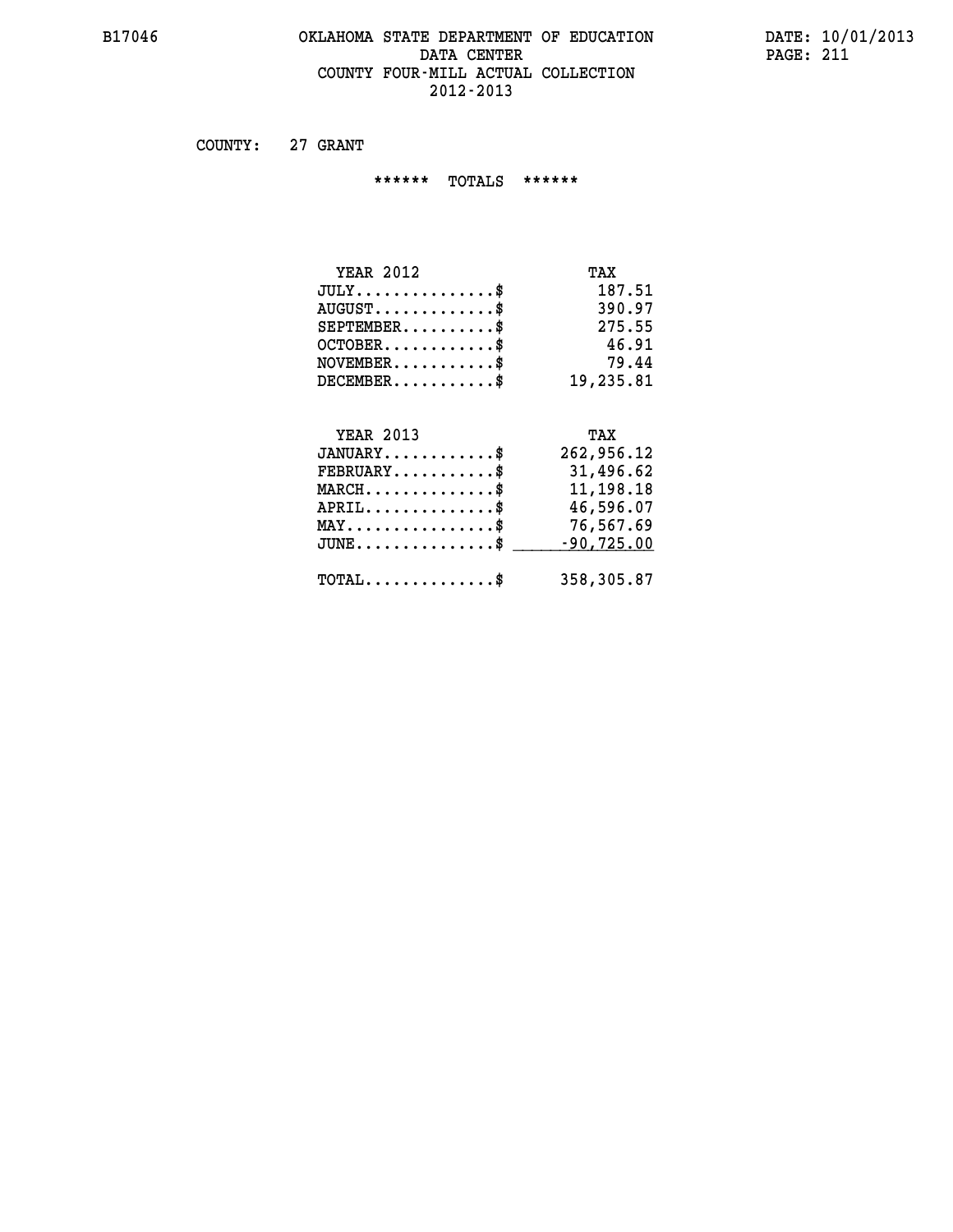#### **B17046 OKLAHOMA STATE DEPARTMENT OF EDUCATION DATE: 10/01/2013 DATA CENTER** PAGE: 212  **COUNTY FOUR-MILL ACTUAL COLLECTION 2012-2013**

 **COUNTY: 28 GREER DISTRICT: I001 MANGUM**

| <b>YEAR 2012</b>                               | TAX         |
|------------------------------------------------|-------------|
| $JULY$ \$                                      | 456.62      |
| $AUGUST$ \$                                    | 650.08      |
| $SEPTEMBER$ \$                                 | 836.60      |
| $OCTOBER$ \$                                   | 264.34      |
| $\texttt{NOVEMBER} \dots \dots \dots \$        | 132.57      |
| $DECEMBER$ \$                                  | 11,000.06   |
|                                                |             |
| <b>YEAR 2013</b>                               | TAX         |
| $JANUARY$ \$                                   | 44, 145. 98 |
| $FEBRUARY$                                     | 5,163.47    |
| $MARCH$ \$                                     | 1,583.15    |
| $APRIL$ \$                                     | 5,721.26    |
| $\texttt{MAX} \dots \dots \dots \dots \dots \$ | 4,454.97    |
| $JUNE$ \$                                      | 1,610.63    |
| $\texttt{TOTAL} \dots \dots \dots \dots \$     | 76,019.73   |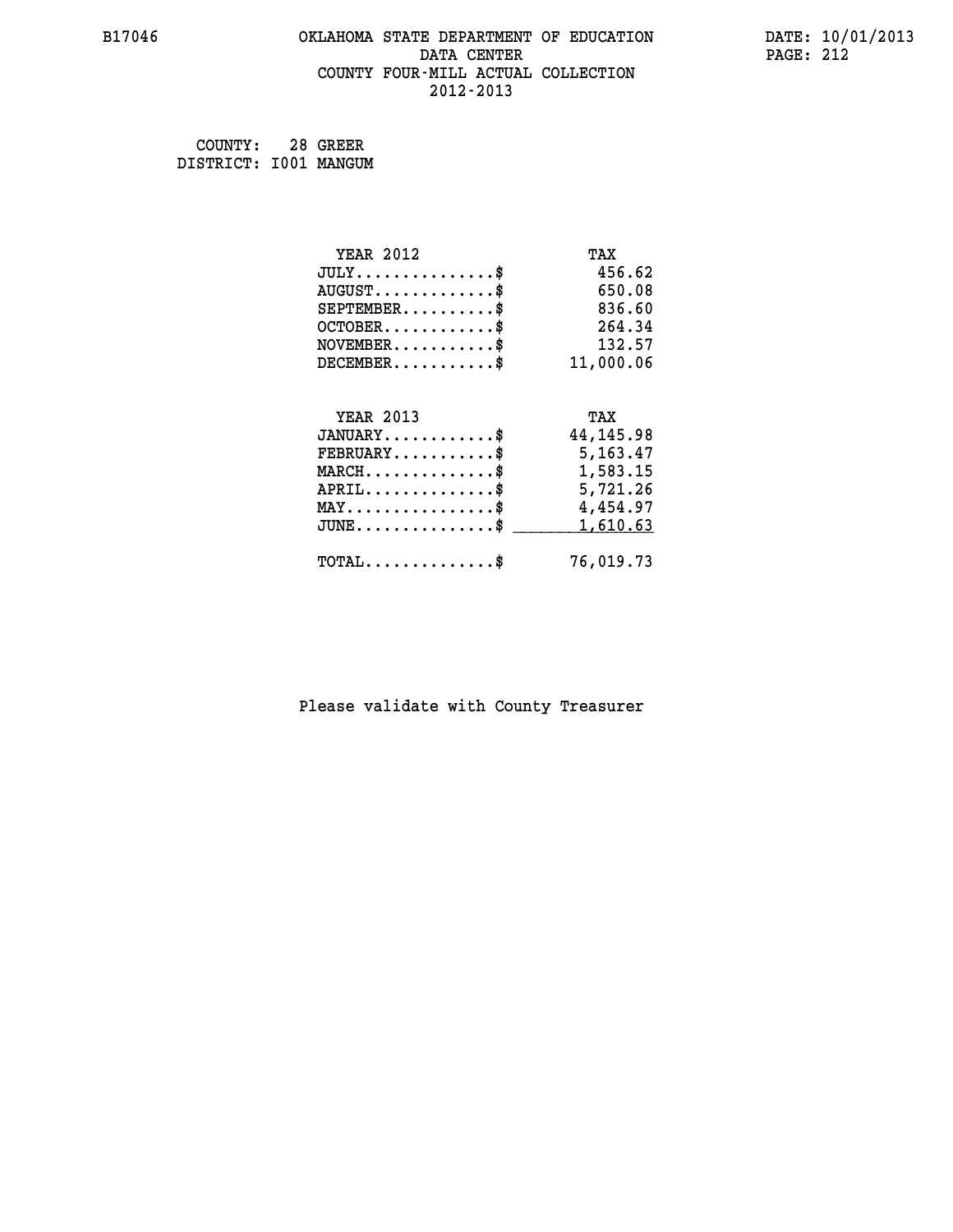#### **B17046 OKLAHOMA STATE DEPARTMENT OF EDUCATION DATE: 10/01/2013 DATA CENTER** PAGE: 213  **COUNTY FOUR-MILL ACTUAL COLLECTION 2012-2013**

 **COUNTY: 28 GREER DISTRICT: I003 GRANITE**

| <b>YEAR 2012</b>                               | TAX         |
|------------------------------------------------|-------------|
| $JULY$ \$                                      | 159.91      |
| $AUGUST$ \$                                    | 227.51      |
| $SEPTEMBER$ \$                                 | 294.29      |
| $OCTOBER$ \$                                   | 89.33       |
| $NOVEMBER$ \$                                  | 77.66       |
| $DECEMBER$ \$                                  | 4,093.38    |
|                                                |             |
| <b>YEAR 2013</b>                               | TAX         |
| $JANUARY$ \$                                   | 16,402.48   |
| $FEBRUARY$                                     | 1,954.34    |
| $MARCH$ \$                                     | 583.98      |
| $APRIL \ldots \ldots \ldots \ldots \$          | 2,117.98    |
| $\texttt{MAX} \dots \dots \dots \dots \dots \$ | 1,717.61    |
| $\texttt{JUNE}\dots\dots\dots\dots\dots\$      | 579.26      |
| $\texttt{TOTAL} \dots \dots \dots \dots \$     | 28, 297. 73 |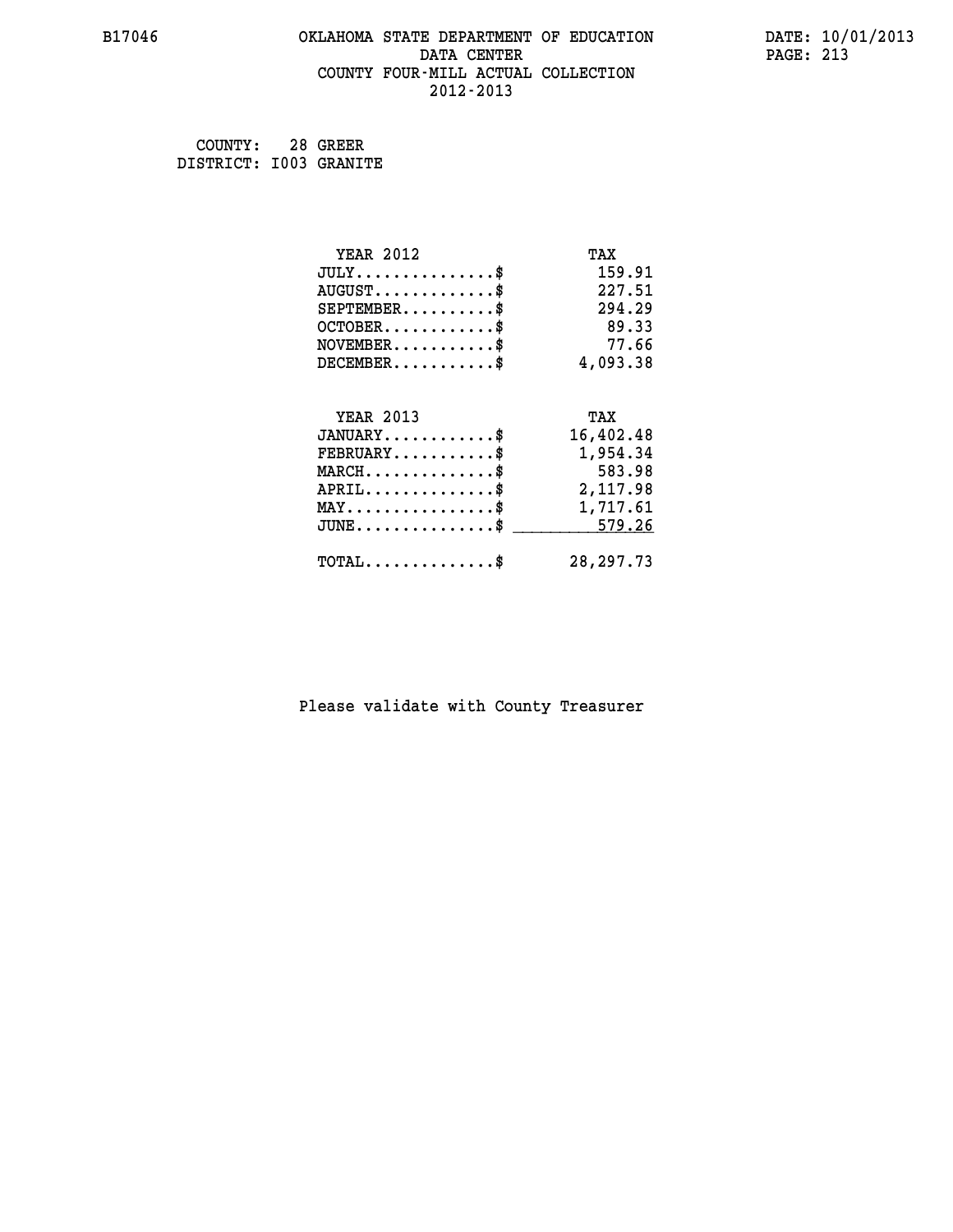#### **B17046 OKLAHOMA STATE DEPARTMENT OF EDUCATION DATE: 10/01/2013 DATA CENTER** PAGE: 214  **COUNTY FOUR-MILL ACTUAL COLLECTION 2012-2013**

 **COUNTY: 28 GREER**

 **\*\*\*\*\*\* TOTALS \*\*\*\*\*\***

| <b>YEAR 2012</b> | TAX       |
|------------------|-----------|
| JULY             | 616.53    |
| $AUGUST$ \$      | 877.59    |
| $SEPTEMENT.$     | 1,130.89  |
| $OCTOBER$ \$     | 353.67    |
| $NOVEMBER$ \$    | 210.23    |
| $DECEMBER$ \$    | 15,093.44 |
|                  |           |
|                  |           |

| <b>YEAR 2013</b>                           | TAX        |
|--------------------------------------------|------------|
| $JANUARY$                                  | 60,548.46  |
| $FEBRUARY$                                 | 7,117.81   |
| $MARCH$ \$                                 | 2,167.13   |
| $APRIL$ \$                                 | 7,839.24   |
| $MAX \dots \dots \dots \dots \$            | 6,172.58   |
| $JUNE \dots \dots \dots \dots \$ 2,189.89  |            |
| $\texttt{TOTAL} \dots \dots \dots \dots \$ | 104,317.46 |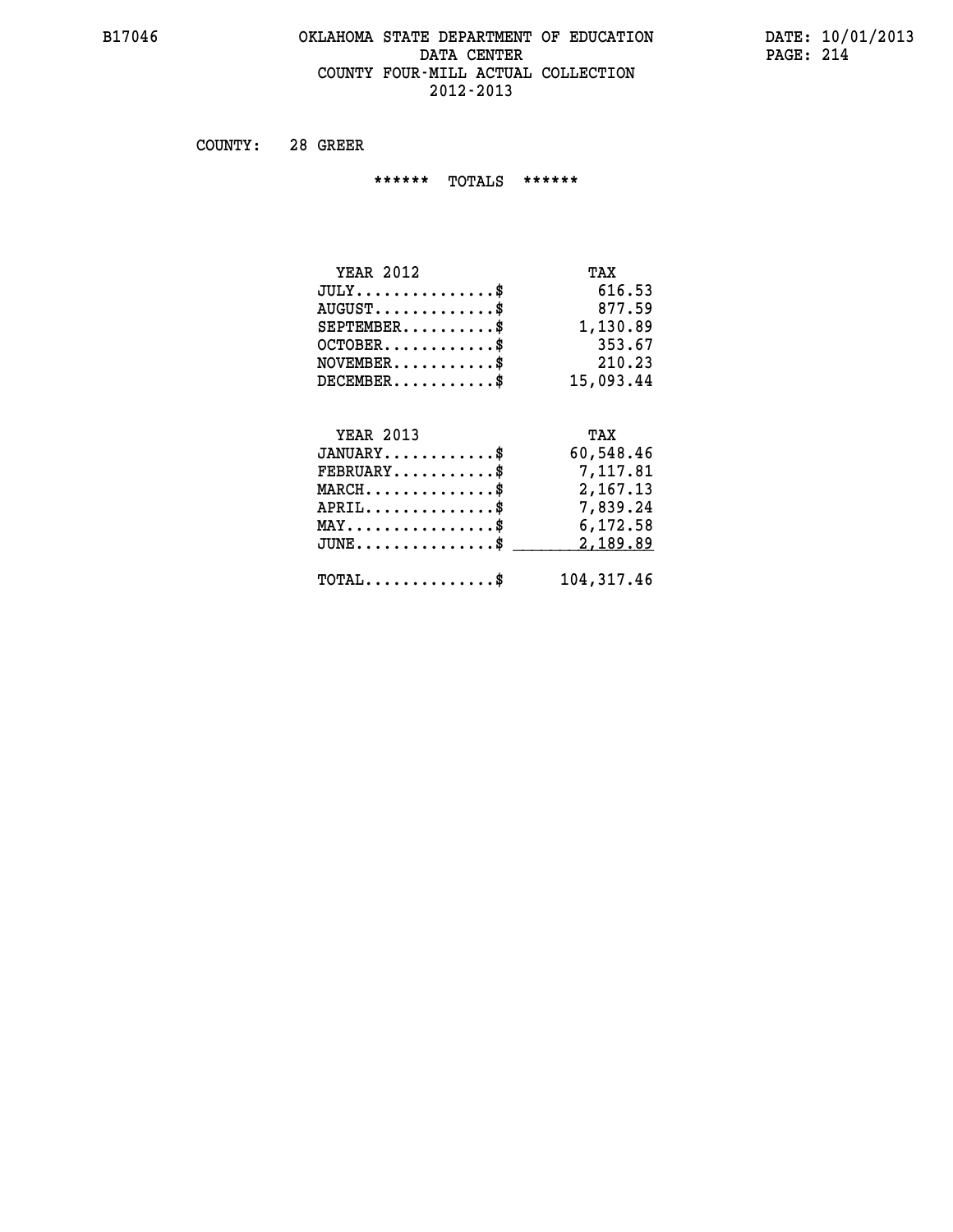#### **B17046 OKLAHOMA STATE DEPARTMENT OF EDUCATION DATE: 10/01/2013 DATA CENTER** PAGE: 215  **COUNTY FOUR-MILL ACTUAL COLLECTION 2012-2013**

 **COUNTY: 29 HARMON DISTRICT: I066 HOLLIS**

| <b>YEAR 2012</b>                                 | TAX         |
|--------------------------------------------------|-------------|
| $JULY$ \$                                        | 144.74      |
| $AUGUST$ \$                                      | 17.63       |
| $SEPTEMBER$ \$                                   | 72.86       |
| $OCTOBER$ \$                                     | 23.60       |
| $\texttt{NOVEMBER} \dots \dots \dots \$          | 13,439.34   |
| $DECEMBER$ \$                                    | 43, 124. 35 |
|                                                  |             |
| <b>YEAR 2013</b>                                 | TAX         |
| $JANUARY$ \$                                     | 5,792.87    |
| $FEBRUARY$                                       | 1,028.43    |
| $\texttt{MARCH} \dots \dots \dots \dots \$       | 10,406.85   |
| $APRIL \ldots \ldots \ldots \ldots \$            | 3,191.99    |
| $\texttt{MAX} \dots \dots \dots \dots \dots \$   | 260.02      |
| $\texttt{JUNE} \dots \dots \dots \dots \dots \$$ | 199.25      |
| $\texttt{TOTAL} \dots \dots \dots \dots \$       | 77,701.93   |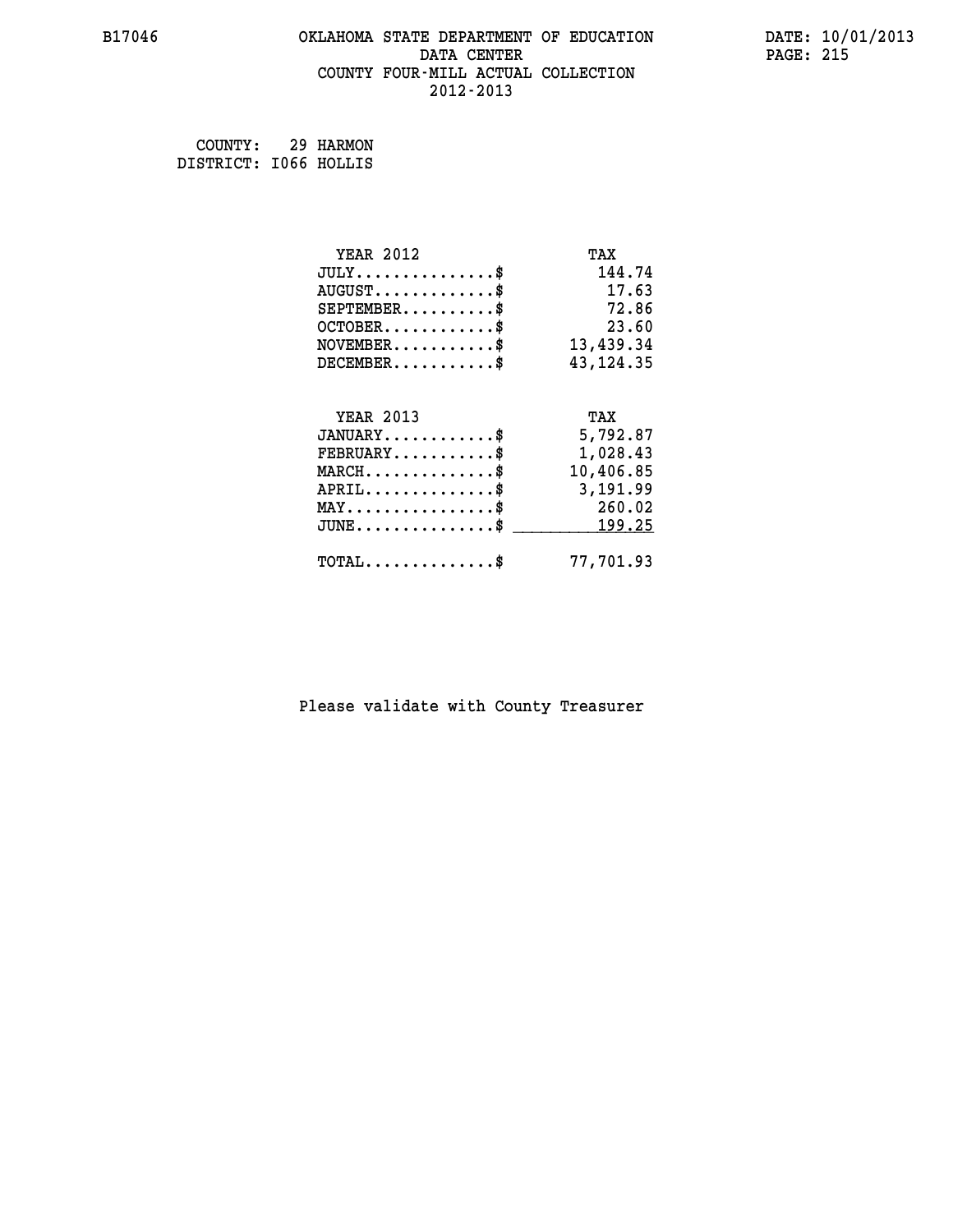#### **B17046 OKLAHOMA STATE DEPARTMENT OF EDUCATION DATE: 10/01/2013 DATA CENTER** PAGE: 216  **COUNTY FOUR-MILL ACTUAL COLLECTION 2012-2013**

 **COUNTY: 29 HARMON**

 **\*\*\*\*\*\* TOTALS \*\*\*\*\*\***

| <b>YEAR 2012</b>                                                          | TAX         |
|---------------------------------------------------------------------------|-------------|
| $JULY$ \$                                                                 | 144.74      |
| $AUGUST$ \$                                                               | 17.63       |
| $SEPTEMBER$ \$                                                            | 72.86       |
| $OCTOBER$ \$                                                              | 23.60       |
| $\verb NOVEMBER , \verb , \verb , \verb , \verb , \verb , \verb , \verb $ | 13,439.34   |
| $DECEMBER$ \$                                                             | 43, 124. 35 |
|                                                                           |             |
| <b>YEAR 2013</b>                                                          | TAX         |
| $JANUARY$                                                                 | 5,792.87    |
| $FEBRUARY$                                                                | 1,028.43    |
| $\texttt{MARCH}\ldots\ldots\ldots\ldots\text{*}$                          | 10,406.85   |
| $APRIL \ldots \ldots \ldots \ldots \$                                     | 3,191.99    |
| MAY\$ 260.02                                                              |             |
| $\texttt{JUNE} \dots \dots \dots \dots \$$                                | 199.25      |
| $\texttt{TOTAL} \dots \dots \dots \dots \$                                | 77,701.93   |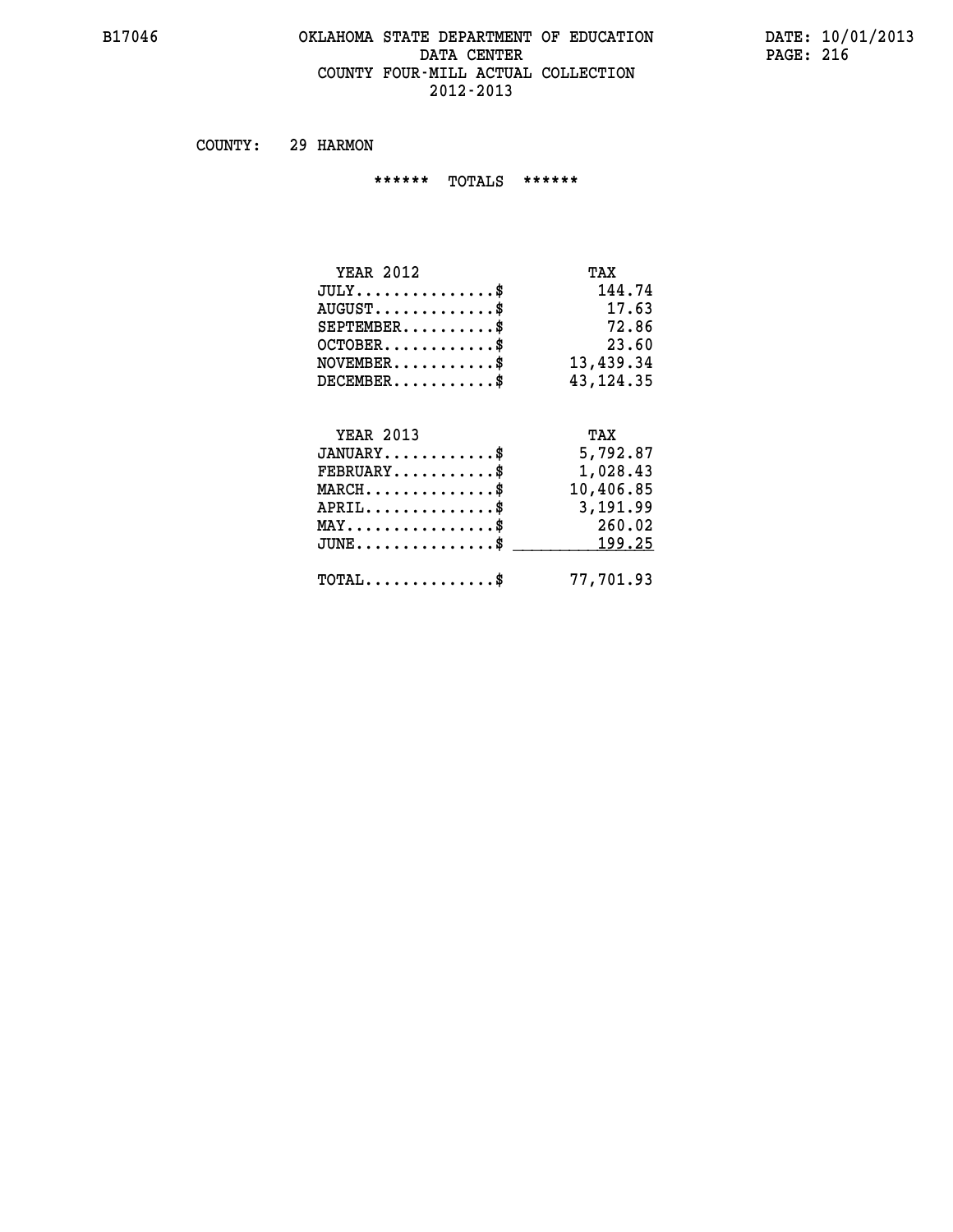#### **B17046 OKLAHOMA STATE DEPARTMENT OF EDUCATION DATE: 10/01/2013 DATA CENTER** PAGE: 217  **COUNTY FOUR-MILL ACTUAL COLLECTION 2012-2013**

 **COUNTY: 30 HARPER DISTRICT: I001 LAVERNE**

| <b>YEAR 2012</b>                                 | TAX        |
|--------------------------------------------------|------------|
| $JULY$ \$                                        | 15,980.56  |
| $AUGUST$ \$                                      | 13,668.86  |
| $SEPTEMBER$ \$                                   | 14,041.58  |
| $OCTOBER$ \$                                     | 271.73     |
| $NOVEMBER$ \$                                    | 26.42      |
| $DECEMBER$ \$                                    | 378.18     |
|                                                  |            |
| <b>YEAR 2013</b>                                 | TAX        |
| $JANUARY$                                        | 70,955.39  |
| $FEBRUARY$ \$                                    | 31,043.86  |
| $MARCH$ \$                                       | 16,202.32  |
| $APRIL$ \$                                       | 14,926.32  |
| $\texttt{MAX} \dots \dots \dots \dots \dots \$$  | 9,471.13   |
| $\texttt{JUNE} \dots \dots \dots \dots \dots \$$ | 20,778.24  |
| $\texttt{TOTAL} \dots \dots \dots \dots \$       | 207,744.59 |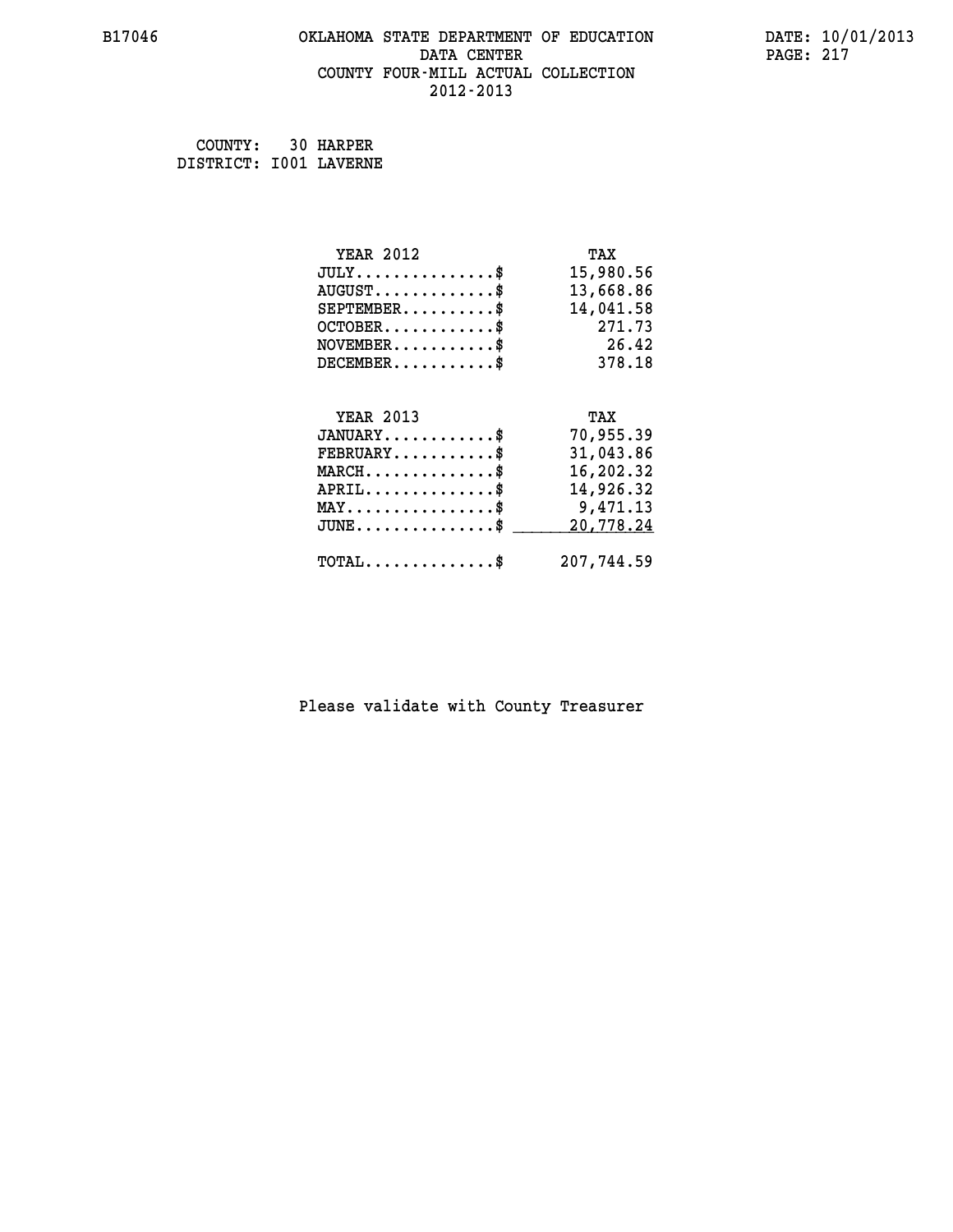#### **B17046 OKLAHOMA STATE DEPARTMENT OF EDUCATION DATE: 10/01/2013 DATA CENTER** PAGE: 218  **COUNTY FOUR-MILL ACTUAL COLLECTION 2012-2013**

 **COUNTY: 30 HARPER DISTRICT: I004 BUFFALO**

| <b>YEAR 2012</b>                                   | TAX        |
|----------------------------------------------------|------------|
| $JULY$ \$                                          | 9,999.48   |
| $AUGUST$ \$                                        | 8,565.58   |
| $SEPTEMBER$ \$                                     | 8,804.46   |
| $OCTOBER$ \$                                       | 167.04     |
| $\verb NOVEMBER , \verb .\ , \verb .\ , \verb .\ $ | 16.16      |
| $DECEMBER$ \$                                      | 227.04     |
|                                                    |            |
| <b>YEAR 2013</b>                                   | TAX        |
| $JANUARY$ \$                                       | 42,486.00  |
| $FEBRUARY$                                         | 18,638.37  |
| $\texttt{MARCH}\ldots\ldots\ldots\ldots\clubsuit$  | 9,733.87   |
| $APRIL \ldots \ldots \ldots \ldots \$              | 8,936.93   |
| $\texttt{MAX} \dots \dots \dots \dots \dots \$$    | 5,681.07   |
| $\texttt{JUNE} \dots \dots \dots \dots \texttt{S}$ | 12,459.86  |
| $\texttt{TOTAL} \dots \dots \dots \dots \$         | 125,715.86 |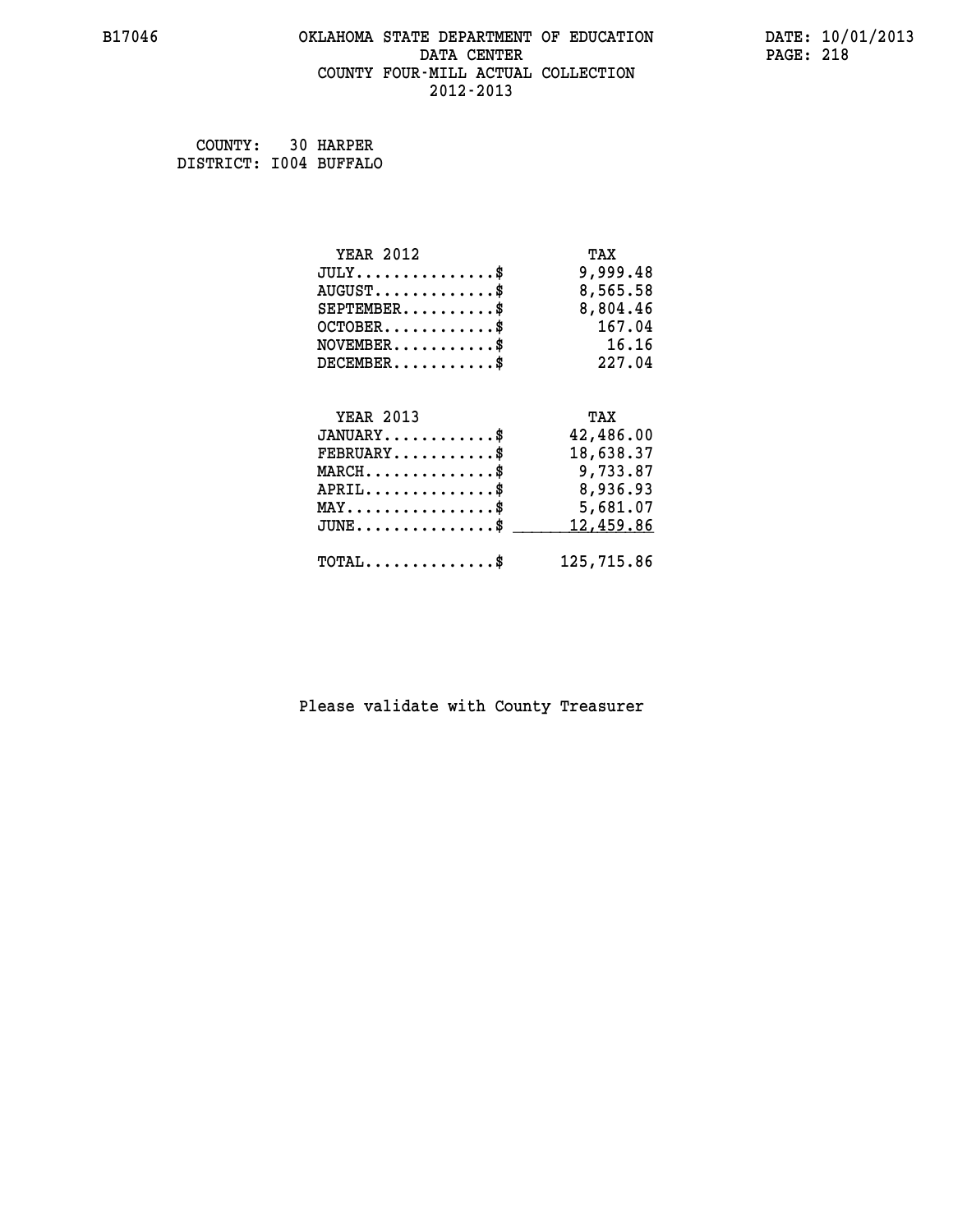#### **B17046 OKLAHOMA STATE DEPARTMENT OF EDUCATION DATE: 10/01/2013 DATA CENTER** PAGE: 219  **COUNTY FOUR-MILL ACTUAL COLLECTION 2012-2013**

 **COUNTY: 30 HARPER**

 **\*\*\*\*\*\* TOTALS \*\*\*\*\*\***

| <b>YEAR 2012</b>                            | TAX       |
|---------------------------------------------|-----------|
| $JULY$                                      | 25,980.04 |
| $\texttt{AUGUST} \dots \dots \dots \dots \$ | 22,234.44 |
| $SEPTEMBER$ $\$                             | 22,846.04 |
| $OCTOBER$ \$                                | 438.77    |
| $NOVEMBER$ \$                               | 42.58     |
| $DECEMBER$ \$                               | 605.22    |

### **YEAR 2013 TAX**

| $JANUARY$                                             | 113,441.39  |
|-------------------------------------------------------|-------------|
| $\texttt{FEBRUARY} \dots \dots \dots \$               | 49,682.23   |
| $MARCH$ \$                                            | 25,936.19   |
| $APRIL$                                               | 23,863.25   |
| $\texttt{MAX} \dots \dots \dots \dots \dots \text{*}$ | 15, 152. 20 |
| $JUNE$ \$                                             | 33,238.10   |
| $\texttt{TOTAL} \dots \dots \dots \dots \dots \$      | 333,460.45  |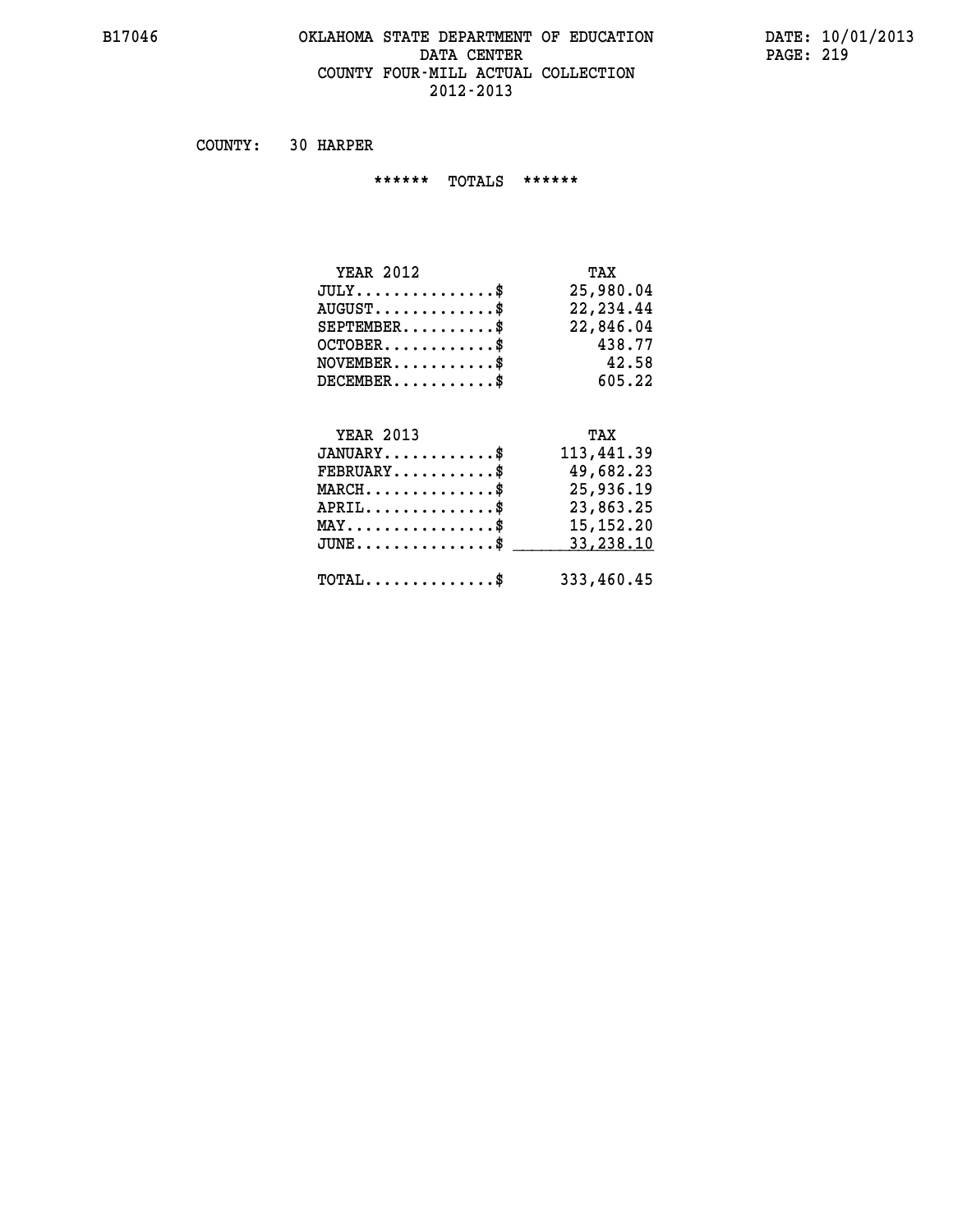#### **B17046 OKLAHOMA STATE DEPARTMENT OF EDUCATION DATE: 10/01/2013 DATA CENTER** PAGE: 220  **COUNTY FOUR-MILL ACTUAL COLLECTION 2012-2013**

 **COUNTY: 31 HASKELL DISTRICT: C010 WHITEFIELD**

| <b>YEAR 2012</b>                                   | TAX       |
|----------------------------------------------------|-----------|
| $JULY$ \$                                          | 39.54     |
| $AUGUST$ \$                                        | 36.59     |
| $SEPTEMBER$ \$                                     | 65.13     |
| $OCTOBER$ \$                                       | 10.71     |
| $NOVEMBER$ \$                                      | 21.82     |
| $DECEMBER$ \$                                      | 813.98    |
|                                                    |           |
| <b>YEAR 2013</b>                                   | TAX       |
| $JANUARY$ \$                                       | 7,111.97  |
| $FEBRUARY \ldots \ldots \ldots \$                  | 1,426.50  |
| $MARCH$ \$                                         | 260.65    |
| $APRIL$ \$                                         | 995.30    |
| $\texttt{MAX} \dots \dots \dots \dots \dots \$     | 832.63    |
| $\texttt{JUNE} \dots \dots \dots \dots \texttt{S}$ | 172.16    |
| $\texttt{TOTAL} \dots \dots \dots \dots \$         | 11,786.98 |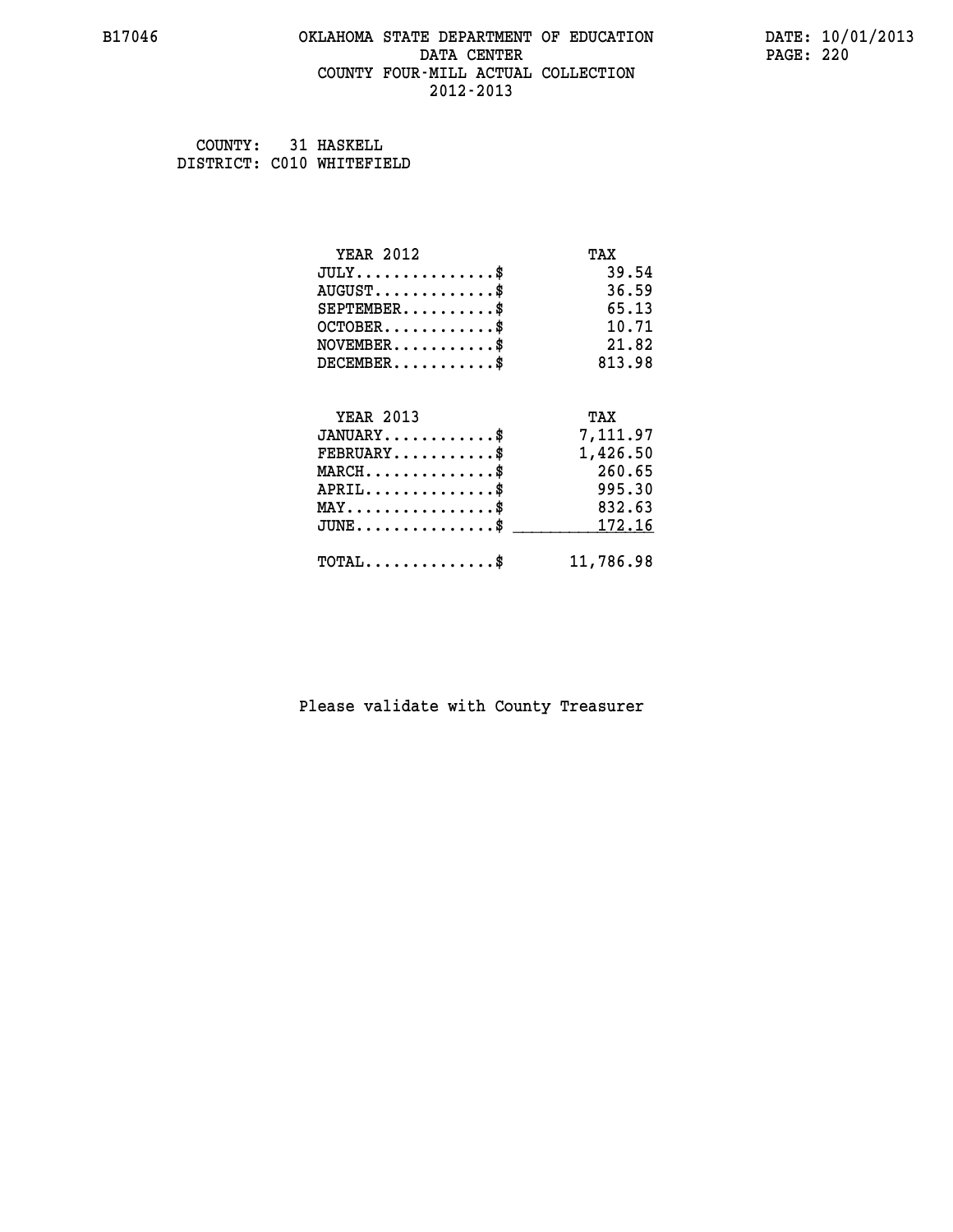#### **B17046 OKLAHOMA STATE DEPARTMENT OF EDUCATION DATE: 10/01/2013 DATA CENTER** PAGE: 221  **COUNTY FOUR-MILL ACTUAL COLLECTION 2012-2013**

 **COUNTY: 31 HASKELL DISTRICT: I013 KINTA**

| <b>YEAR 2012</b>                               | TAX        |
|------------------------------------------------|------------|
| $JULY$ \$                                      | 62.46      |
| $AUGUST$ \$                                    | 58.47      |
| $SEPTEMBER$ \$                                 | 104.07     |
| $OCTOBER$ \$                                   | 17.25      |
| $\texttt{NOVEMBER} \dots \dots \dots \$        | 34.84      |
| $DECEMBER$ \$                                  | 1,321.68   |
|                                                |            |
| <b>YEAR 2013</b>                               | TAX        |
| $JANUARY$ \$                                   | 11,548.21  |
| $FEBRUARY$                                     | 2,316.01   |
| $MARCH$ \$                                     | 423.49     |
| $APRIL \ldots \ldots \ldots \ldots *$          | 1,616.06   |
| $\texttt{MAX} \dots \dots \dots \dots \dots \$ | 1,352.31   |
| $\texttt{JUNE}\dots\dots\dots\dots\dots\$      | 279.00     |
| $\texttt{TOTAL} \dots \dots \dots \dots \$     | 19, 133.85 |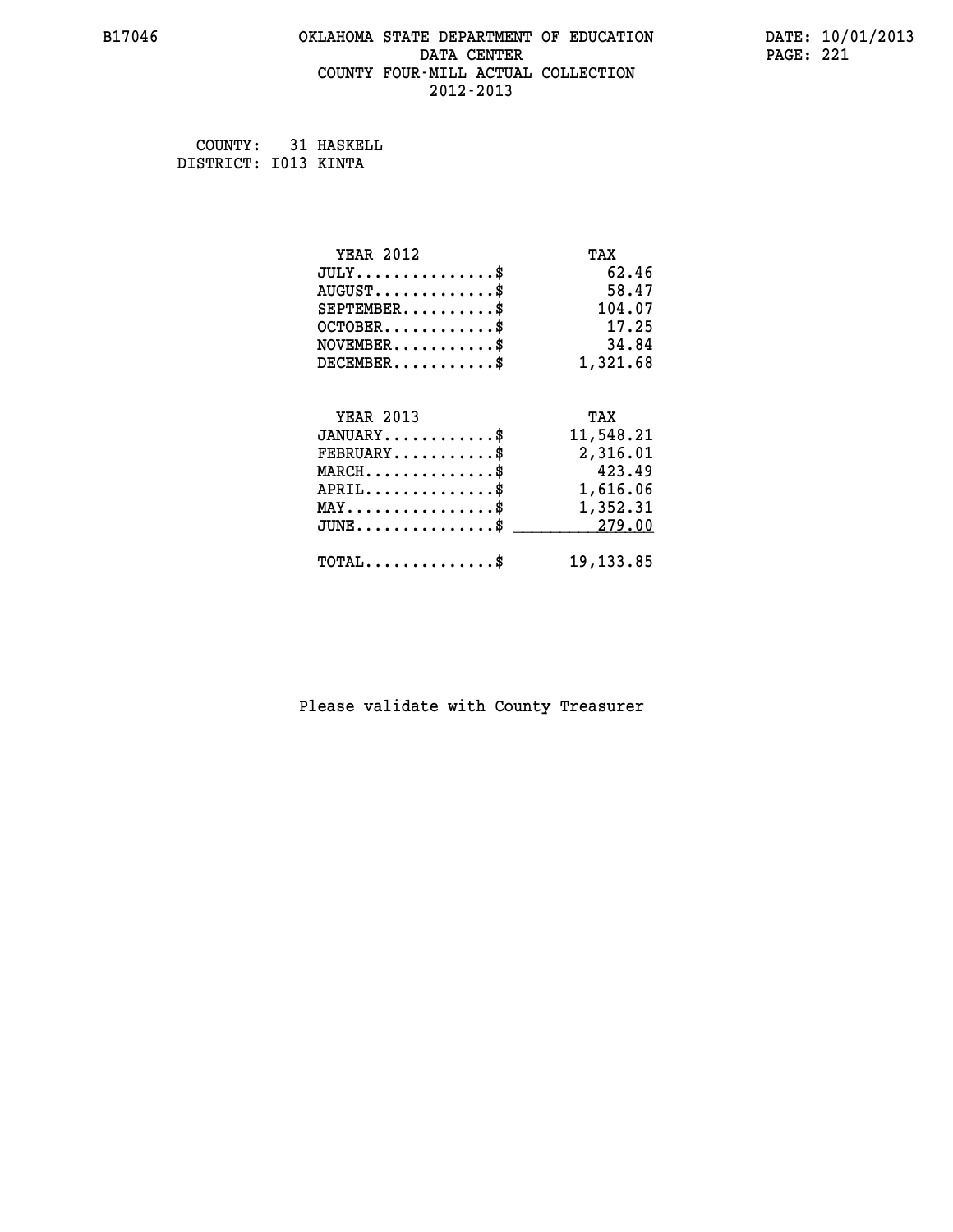#### **B17046 OKLAHOMA STATE DEPARTMENT OF EDUCATION DATE: 10/01/2013 DATA CENTER** PAGE: 222  **COUNTY FOUR-MILL ACTUAL COLLECTION 2012-2013**

 **COUNTY: 31 HASKELL DISTRICT: I020 STIGLER**

| <b>YEAR 2012</b>                           | TAX        |
|--------------------------------------------|------------|
| $JULY$ \$                                  | 1,798.28   |
| $AUGUST$ \$                                | 360.08     |
| $SEPTEMENT.$ \$                            | 645.52     |
| $OCTOBER$ \$                               | 107.81     |
| $NOVEMBER$ \$                              | 215.85     |
| $DECEMBER$ \$                              | 8,400.65   |
|                                            |            |
| <b>YEAR 2013</b>                           | TAX        |
| $JANUARY$                                  | 73,409.66  |
| $FEBRUARY$                                 | 14,719.77  |
| $MARCH$ \$                                 | 2,691.06   |
| $APRIL$ \$                                 | 10,271.41  |
| $MAX \dots \dots \dots \dots \dots$        | 8,597.19   |
| $JUNE$ \$                                  | 1,768.79   |
| $\texttt{TOTAL} \dots \dots \dots \dots \$ | 122,986.07 |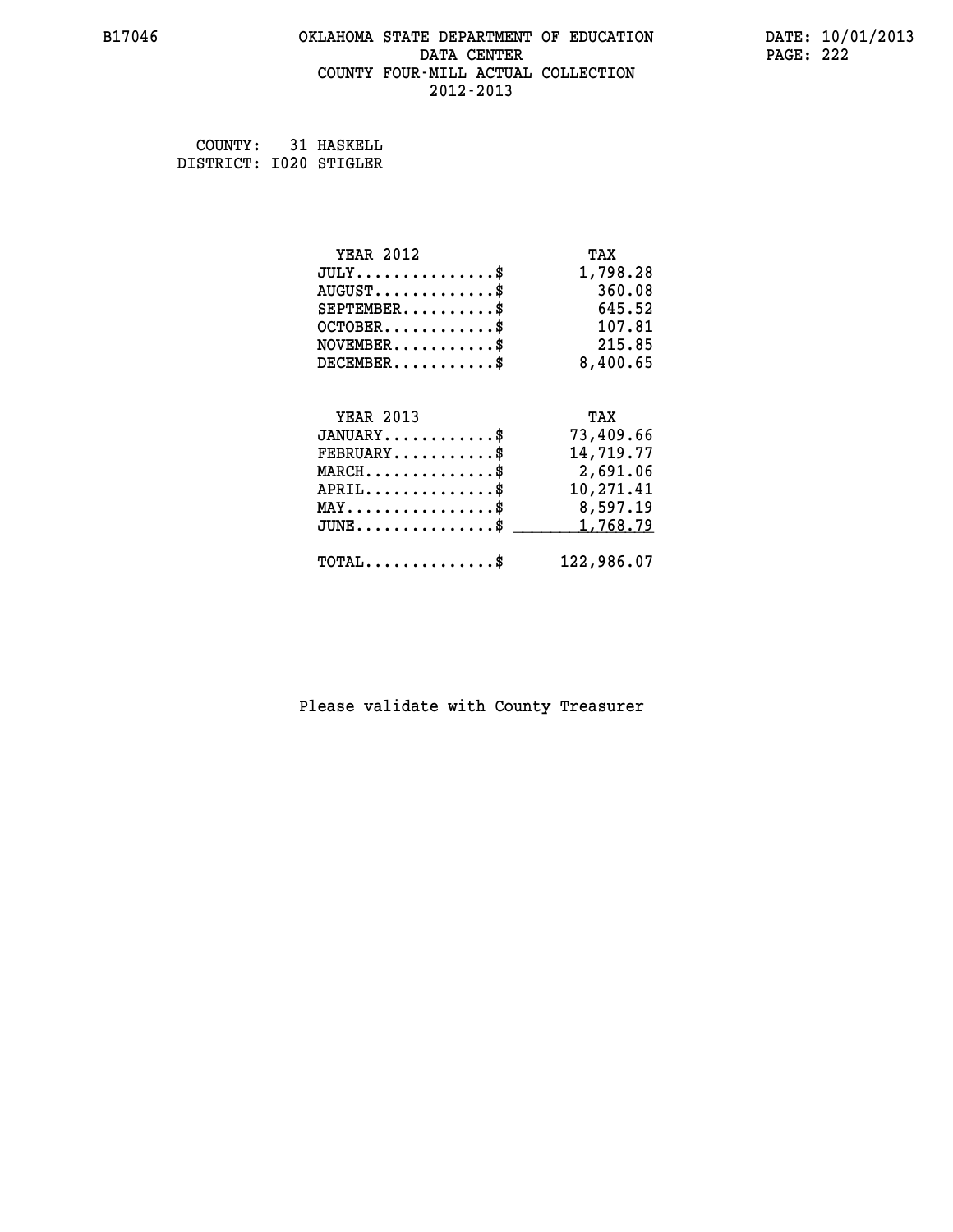#### **B17046 OKLAHOMA STATE DEPARTMENT OF EDUCATION DATE: 10/01/2013 DATA CENTER** PAGE: 223  **COUNTY FOUR-MILL ACTUAL COLLECTION 2012-2013**

 **COUNTY: 31 HASKELL DISTRICT: I037 MCCURTAIN**

| <b>YEAR 2012</b>                                 | TAX       |
|--------------------------------------------------|-----------|
| $JULY$ \$                                        | 128.17    |
| $AUGUST$ \$                                      | 64.70     |
| $SEPTEMBER$ \$                                   | 116.48    |
| $OCTOBER$ \$                                     | 19.56     |
| $NOVEMBER$ \$                                    | 38.94     |
| $DECEMBER$ \$                                    | 1,538.23  |
|                                                  |           |
| <b>YEAR 2013</b>                                 | TAX       |
| $JANUARY$ \$                                     | 13,442.60 |
| $FEBRUARY$                                       | 2,695.16  |
| $MARCH$ \$                                       | 492.83    |
| $APRIL \ldots \ldots \ldots \ldots \$            | 1,880.72  |
| $\texttt{MAX} \dots \dots \dots \dots \dots \$   | 1,574.43  |
| $\texttt{JUNE} \dots \dots \dots \dots \dots \$$ | 323.38    |
| $\texttt{TOTAL} \dots \dots \dots \dots \$       | 22,315.20 |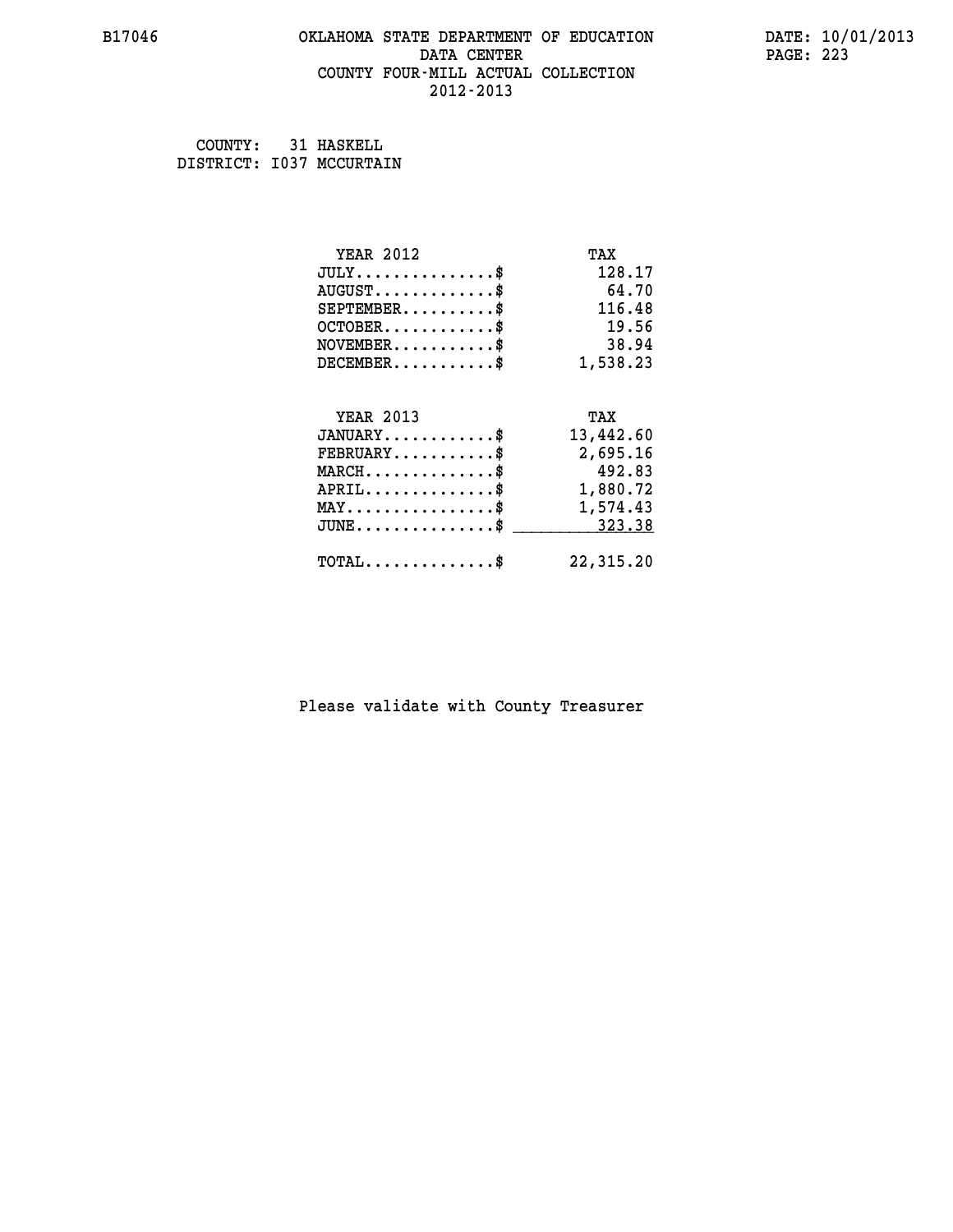#### **B17046 OKLAHOMA STATE DEPARTMENT OF EDUCATION DATE: 10/01/2013 DATA CENTER** PAGE: 224  **COUNTY FOUR-MILL ACTUAL COLLECTION 2012-2013**

 **COUNTY: 31 HASKELL DISTRICT: I043 KEOTA**

| <b>YEAR 2012</b>                               | TAX       |
|------------------------------------------------|-----------|
| $JULY$ \$                                      | 2,663.49  |
| $AUGUST$ \$                                    | 111.21    |
| $SEPTEMENT.$ \$                                | 199.57    |
| $OCTOBER$ \$                                   | 33.70     |
| $NOVEMBER$ \$                                  | 67.08     |
| $DECEMBER$ \$                                  | 2,677.65  |
|                                                |           |
| <b>YEAR 2013</b>                               | TAX       |
| $JANUARY$ \$                                   | 23,402.43 |
| $FEBRUARY$                                     | 4,691.62  |
| $MARCH$ \$                                     | 857.04    |
| $APRIL$ \$                                     | 3,273.57  |
| $\texttt{MAX} \dots \dots \dots \dots \dots \$ | 2,740.47  |
| $JUNE$ \$                                      | 562.30    |
| $\texttt{TOTAL} \dots \dots \dots \dots \$     | 41,280.13 |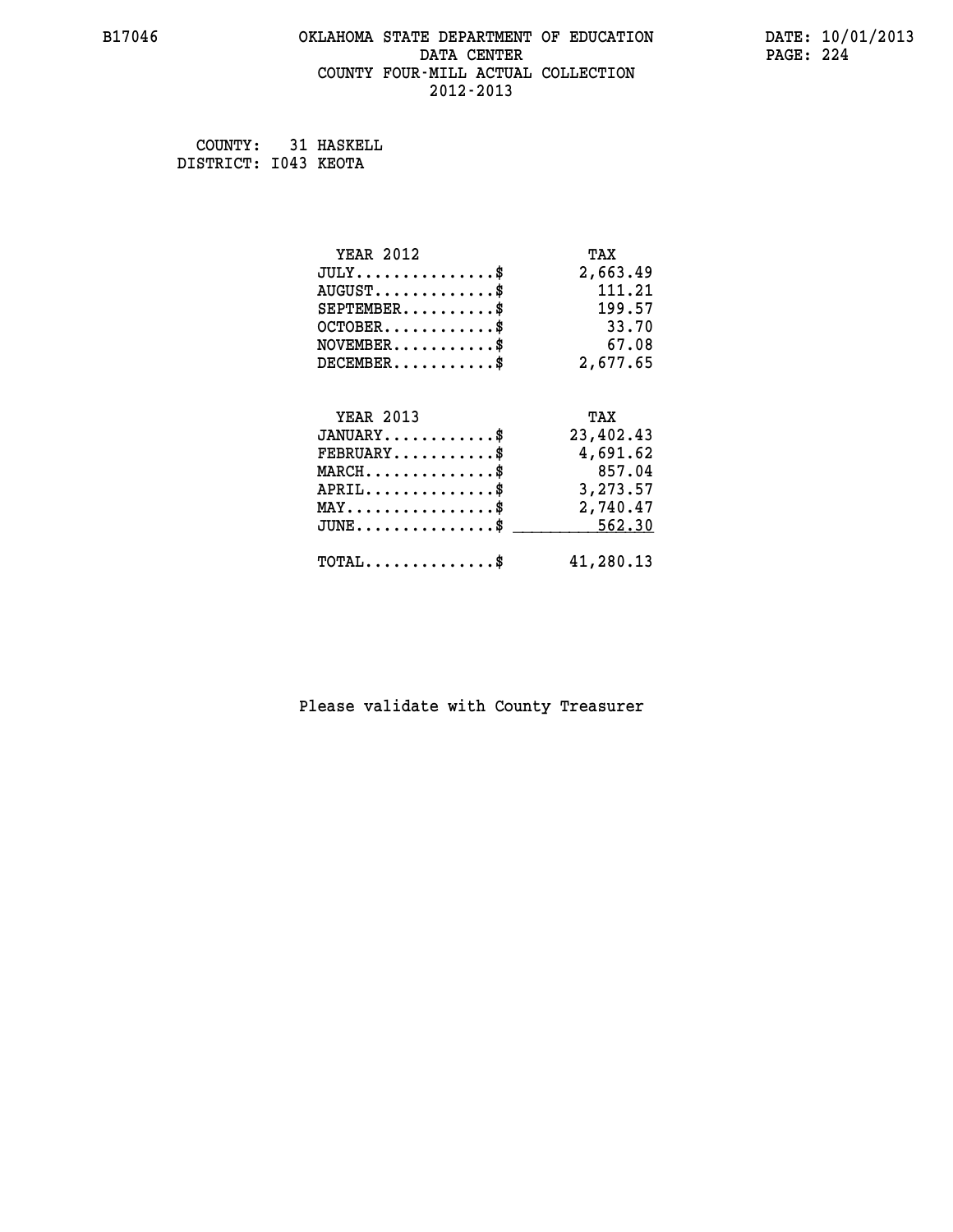#### **B17046 OKLAHOMA STATE DEPARTMENT OF EDUCATION DATE: 10/01/2013 DATA CENTER** PAGE: 225  **COUNTY FOUR-MILL ACTUAL COLLECTION 2012-2013**

 **COUNTY: 31 HASKELL**

 **\*\*\*\*\*\* TOTALS \*\*\*\*\*\***

| <b>YEAR 2012</b>                 | TAX       |
|----------------------------------|-----------|
| $JULY \ldots \ldots \ldots \$    | 4,691.94  |
| $AUGUST \ldots \ldots \ldots$ \$ | 631.05    |
| $SEPTEMBER$ $\$                  | 1,130.77  |
| $OCTOBER$ \$                     | 189.03    |
| $NOVEMBER$ \$                    | 378.53    |
| $DECEMBER$ \$                    | 14,752.19 |

## **YEAR 2013 TAX**

| $JANUARY$ \$                                     | 128,914.87 |
|--------------------------------------------------|------------|
| $\texttt{FEBRUARY} \dots \dots \dots \$          | 25,849.06  |
| $MARCH$ \$                                       | 4,725.07   |
| $APRIL$ \$                                       | 18,037.06  |
| $MAX \dots \dots \dots \dots \dots \$            | 15,097.03  |
| JUNE\$ 3,105.63                                  |            |
| $\texttt{TOTAL} \dots \dots \dots \dots \dots \$ | 217,502.23 |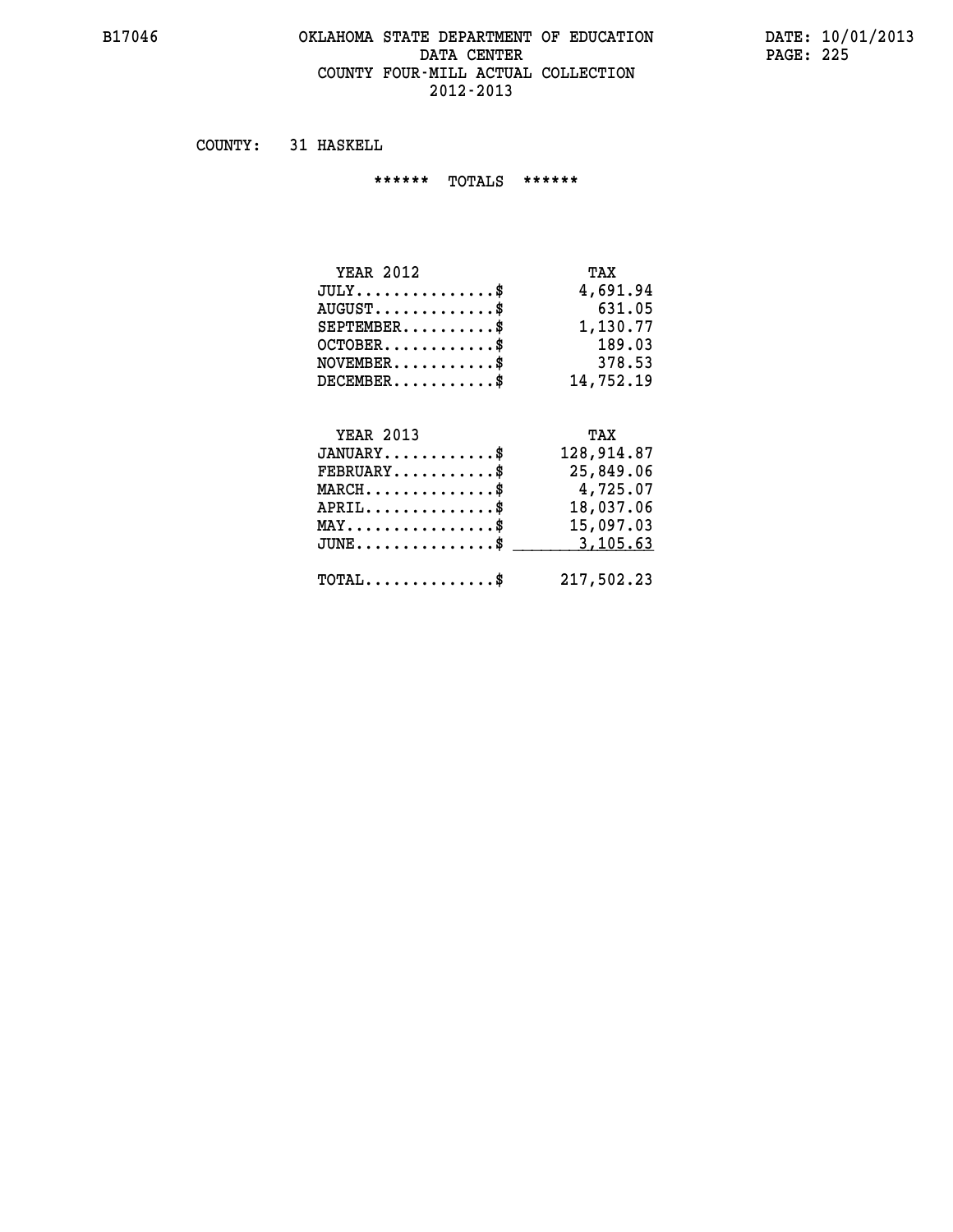#### **B17046 OKLAHOMA STATE DEPARTMENT OF EDUCATION DATE: 10/01/2013 DATA CENTER** PAGE: 226  **COUNTY FOUR-MILL ACTUAL COLLECTION 2012-2013**

 **COUNTY: 32 HUGHES DISTRICT: C009 DUSTIN**

| <b>YEAR 2012</b>                                 | TAX       |
|--------------------------------------------------|-----------|
| $JULY$ \$                                        | 624.78    |
| $AUGUST$ \$                                      | 320.61    |
| $SEPTEMENT.$ \$                                  | 60.13     |
| $OCTOBER$ \$                                     | 60.28     |
| $NOVEMBER.$ \$                                   | 44.72     |
| $DECEMBER$ \$                                    | 1,075.77  |
| <b>YEAR 2013</b>                                 |           |
|                                                  | TAX       |
| $JANUARY$                                        | 6,995.53  |
| $FEBRUARY$                                       | 1,241.47  |
| $MARCH$ \$                                       | 628.38    |
| $APRIL \ldots \ldots \ldots \ldots \$            | 1,904.28  |
| $\texttt{MAX} \dots \dots \dots \dots \dots \$   | 2,876.91  |
| $\texttt{JUNE} \dots \dots \dots \dots \dots \$$ | 601.27    |
| $\texttt{TOTAL} \dots \dots \dots \dots \$       | 16,434.13 |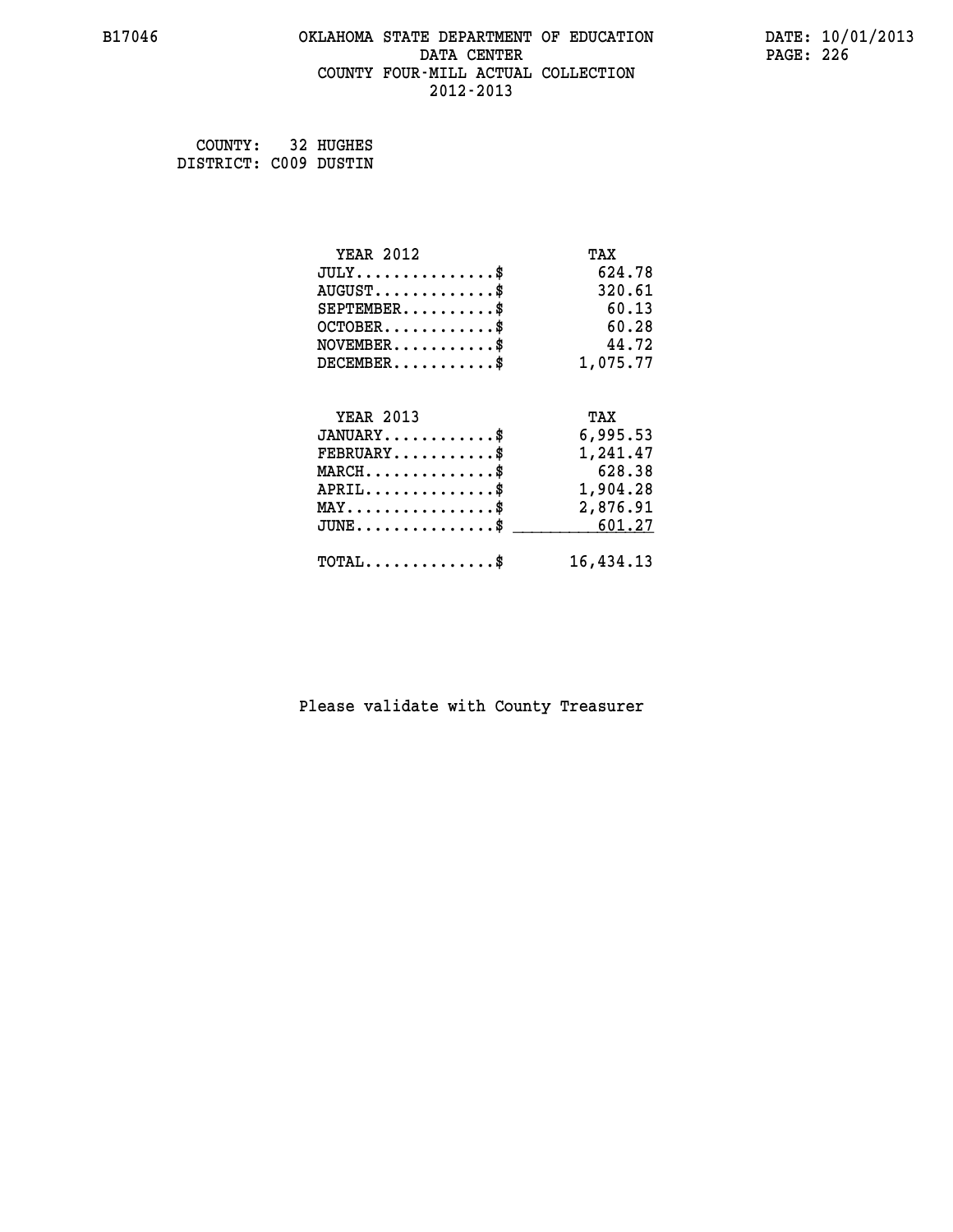#### **B17046 OKLAHOMA STATE DEPARTMENT OF EDUCATION DATE: 10/01/2013 DATA CENTER** PAGE: 227  **COUNTY FOUR-MILL ACTUAL COLLECTION 2012-2013**

 **COUNTY: 32 HUGHES DISTRICT: I001 MOSS**

| <b>YEAR 2012</b>                               | TAX         |
|------------------------------------------------|-------------|
| $JULY$ \$                                      | 1,900.10    |
| $AUGUST$ \$                                    | 1,028.10    |
| $SEPTEMBER$ \$                                 | 191.79      |
| $OCTOBER$ \$                                   | 178.64      |
| $\texttt{NOVEMBER} \dots \dots \dots \$        | 124.92      |
| $DECEMBER$ \$                                  | 4,205.25    |
|                                                |             |
| <b>YEAR 2013</b>                               | TAX         |
| $JANUARY$                                      | 27,269.33   |
| $FEBRUARY$                                     | 4,853.79    |
| $MARCH$ \$                                     | 2,416.67    |
| $APRIL$ \$                                     | 7,445.15    |
| $\texttt{MAX} \dots \dots \dots \dots \dots \$ | 11,247.80   |
| $JUNE$ \$                                      | 2,350.84    |
| $\texttt{TOTAL} \dots \dots \dots \dots \$     | 63, 212, 38 |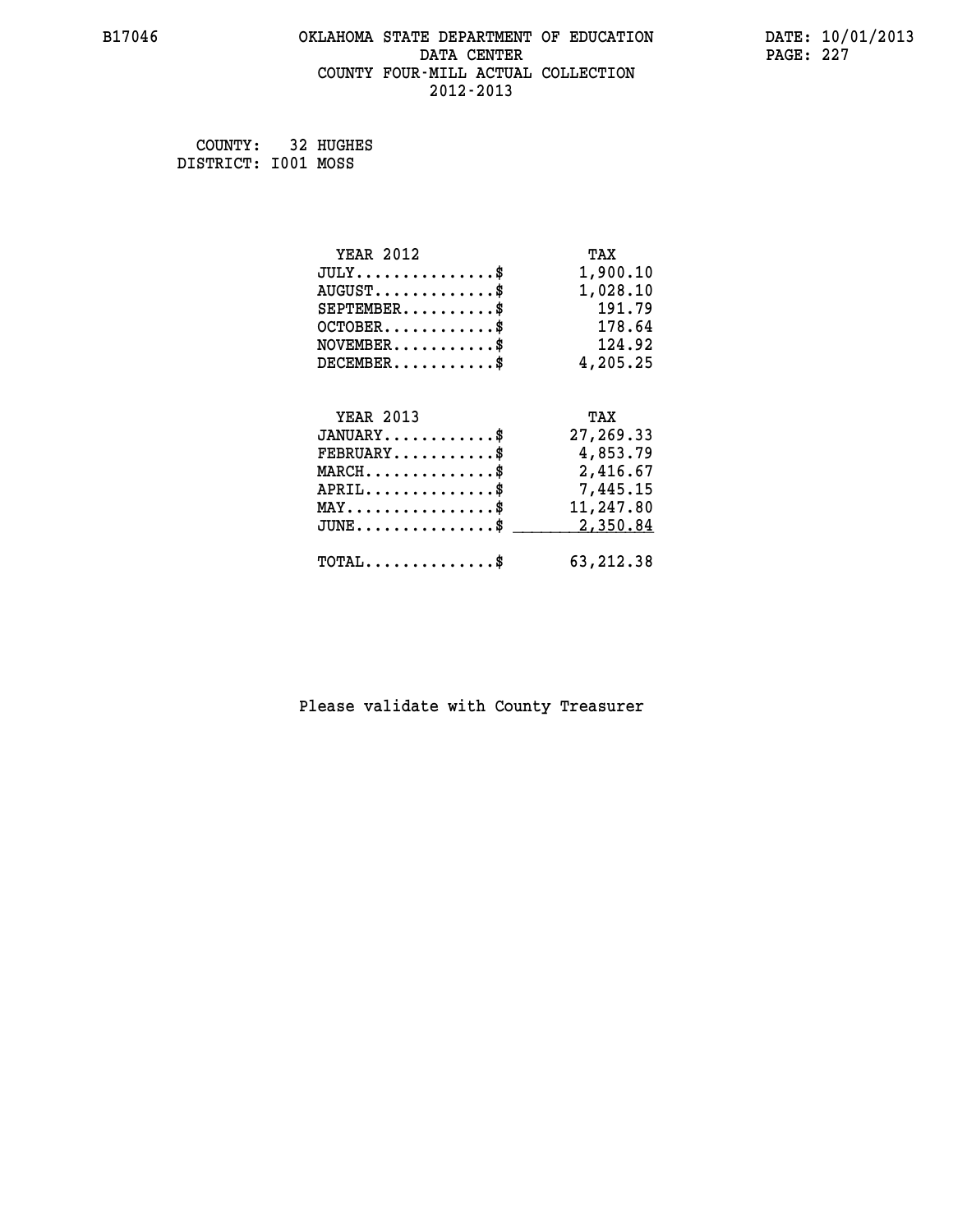#### **B17046 OKLAHOMA STATE DEPARTMENT OF EDUCATION DATE: 10/01/2013 DATA CENTER PAGE: 228 COUNTY FOUR-MILL ACTUAL COLLECTION 2012-2013**

 **COUNTY: 32 HUGHES DISTRICT: I005 WETUMKA**

| <b>YEAR 2012</b>                               | TAX        |
|------------------------------------------------|------------|
| $JULY$ \$                                      | 3,201.48   |
| $AUGUST$ \$                                    | 1,748.55   |
| $SEPTEMBER$ \$                                 | 325.02     |
| $OCTOBER$ \$                                   | 299.74     |
| $\texttt{NOVEMBER} \dots \dots \dots \$        | 209.69     |
| $DECEMBER$ \$                                  | 7,866.35   |
|                                                |            |
| <b>YEAR 2013</b>                               | TAX        |
| $JANUARY$ \$                                   | 50,959.77  |
| $\texttt{FEBRUARY} \dots \dots \dots \$        | 9,080.14   |
| $MARCH$ \$                                     | 4,502.28   |
| $APRIL \ldots \ldots \ldots \ldots$            | 13,927.91  |
| $\texttt{MAX} \dots \dots \dots \dots \dots \$ | 21,041.66  |
| $JUNE$ \$                                      | 4,397.79   |
| $\texttt{TOTAL} \dots \dots \dots \dots$       | 117,560.38 |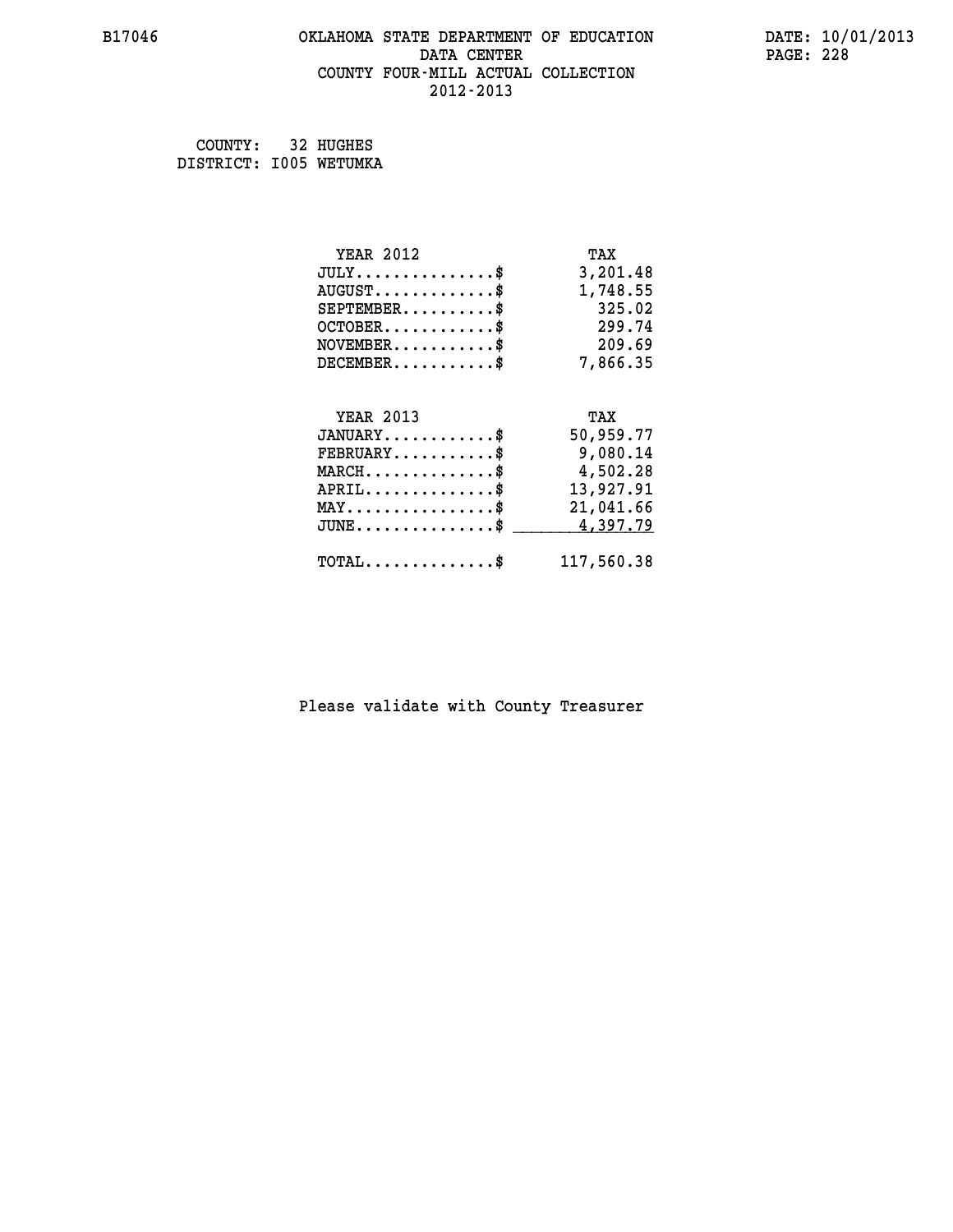#### **B17046 OKLAHOMA STATE DEPARTMENT OF EDUCATION DATE: 10/01/2013 DATA CENTER** PAGE: 229  **COUNTY FOUR-MILL ACTUAL COLLECTION 2012-2013**

 **COUNTY: 32 HUGHES DISTRICT: I035 HOLDENVILLE**

| <b>YEAR 2012</b>                               | TAX        |
|------------------------------------------------|------------|
| $JULY$ \$                                      | 7,386.18   |
| $AUGUST$ \$                                    | 3,964.97   |
| $SEPTEMBER$ \$                                 | 737.98     |
| $OCTOBER$ \$                                   | 694.56     |
| $NOVEMBER.$ \$                                 | 494.60     |
| $DECEMBER$ \$                                  | 17,400.08  |
|                                                |            |
| <b>YEAR 2013</b>                               | TAX        |
| $JANUARY$ \$                                   | 112,759.17 |
| $FEBRUARY$                                     | 20,084.70  |
| $MARCH$ \$                                     | 9,983.22   |
| $APRIL \ldots \ldots \ldots \ldots$            | 30,807.59  |
| $\texttt{MAX} \dots \dots \dots \dots \dots \$ | 46,542.75  |
| $JUNE$ \$                                      | 9,727.64   |
| $\texttt{TOTAL} \dots \dots \dots \dots \$     | 260,583.44 |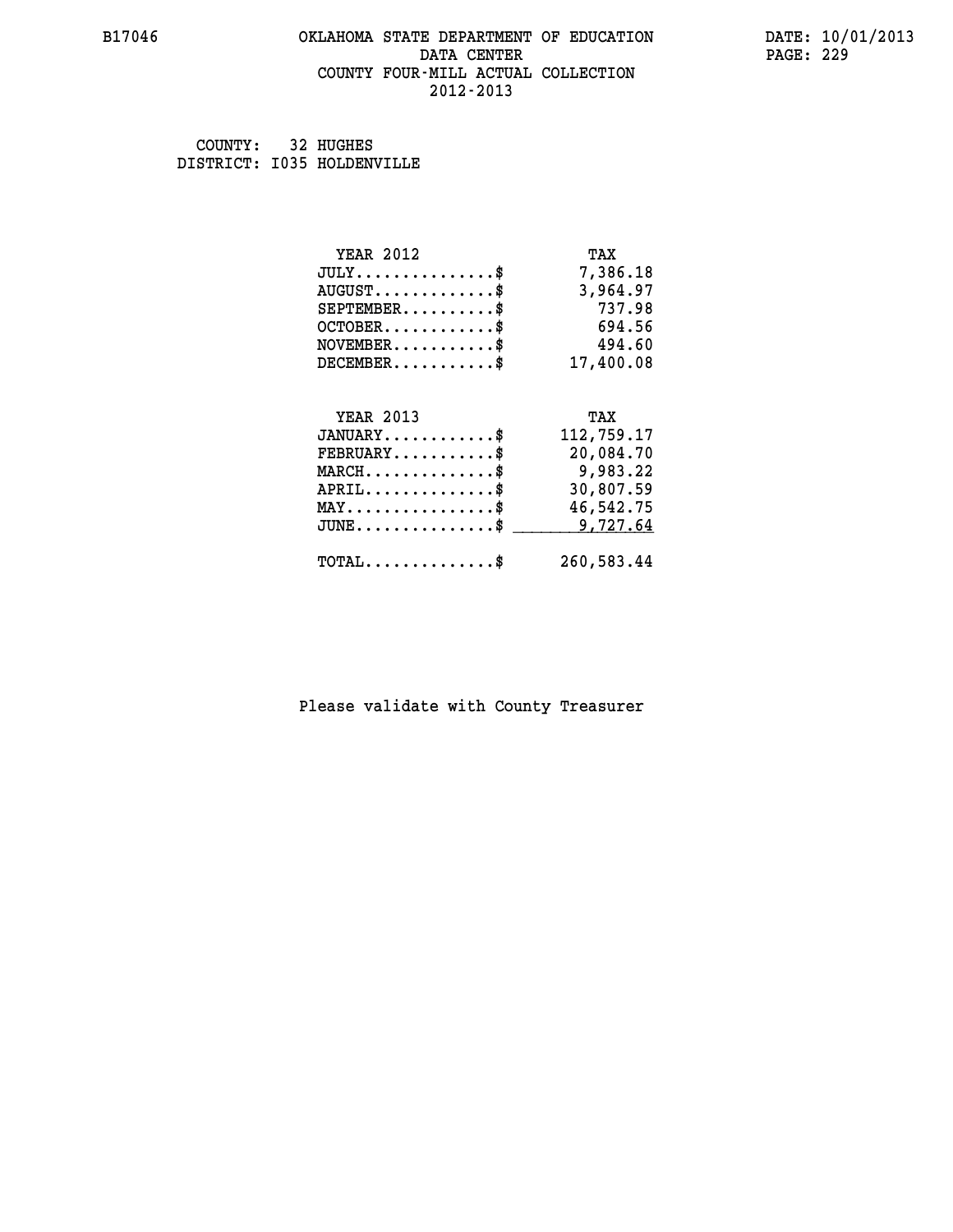#### **B17046 OKLAHOMA STATE DEPARTMENT OF EDUCATION DATE: 10/01/2013 DATA CENTER** PAGE: 230  **COUNTY FOUR-MILL ACTUAL COLLECTION 2012-2013**

 **COUNTY: 32 HUGHES DISTRICT: I048 CALVIN**

| <b>YEAR 2012</b>                               | TAX       |
|------------------------------------------------|-----------|
| $JULY$ \$                                      | 1,217.55  |
| $AUGUST$ \$                                    | 651.31    |
| $SEPTEMENT.$ \$                                | 120.20    |
| $OCTOBER$ \$                                   | 110.58    |
| $NOVEMBER$ \$                                  | 79.09     |
| $DECEMBER$ \$                                  | 2,667.92  |
|                                                |           |
| <b>YEAR 2013</b>                               | TAX       |
| $JANUARY$ \$                                   | 17,299.16 |
| $FEBRUARY$                                     | 3,079.36  |
| $MARCH$ \$                                     | 1,532.35  |
|                                                |           |
| $APRIL$ \$                                     | 4,723.40  |
| $\texttt{MAX} \dots \dots \dots \dots \dots \$ | 7,135.90  |
| $JUNE$ \$                                      | 1,491.43  |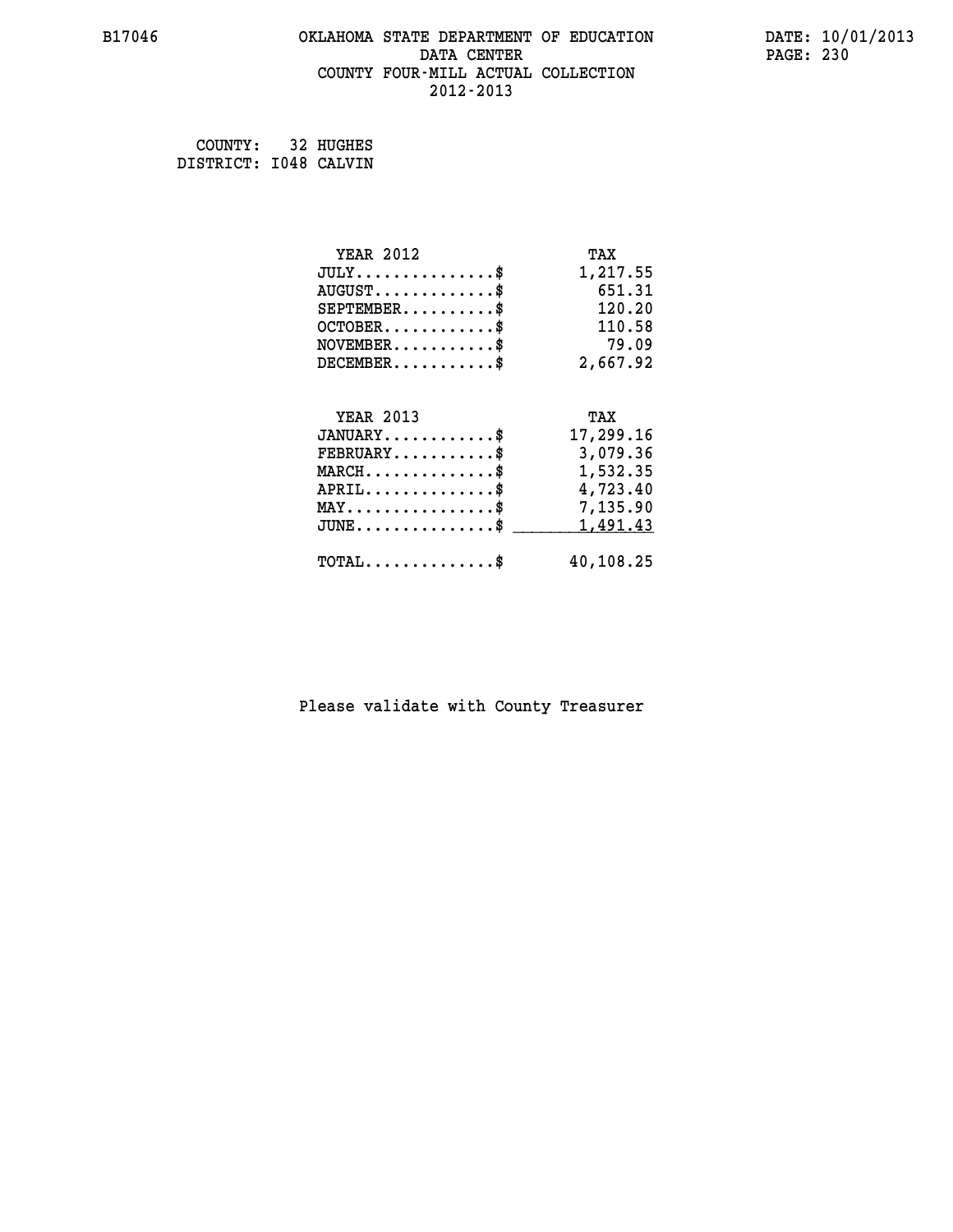#### **B17046 OKLAHOMA STATE DEPARTMENT OF EDUCATION DATE: 10/01/2013 DATA CENTER** PAGE: 231  **COUNTY FOUR-MILL ACTUAL COLLECTION 2012-2013**

 **COUNTY: 32 HUGHES DISTRICT: I054 STUART**

| <b>YEAR 2012</b>                                 | TAX        |
|--------------------------------------------------|------------|
| $JULY$ \$                                        | 1,774.72   |
| $AUGUST$ \$                                      | 938.59     |
| $SEPTEMBER$ \$                                   | 174.90     |
| $OCTOBER$ \$                                     | 166.96     |
| $\texttt{NOVEMBER} \dots \dots \dots \$          | 120.16     |
| $DECEMBER$ \$                                    | 4,521.61   |
|                                                  |            |
| <b>YEAR 2013</b>                                 | TAX        |
| $JANUARY$ \$                                     | 29, 277.80 |
| $FEBRUARY$                                       | 5,219.60   |
| $\texttt{MARCH}\ldots\ldots\ldots\ldots\text{*}$ | 2,588.16   |
| $APRIL \ldots \ldots \ldots \ldots$ \$           | 8,006.26   |
| $\texttt{MAX} \dots \dots \dots \dots \dots \$   | 12,095.51  |
| $JUNE$ \$                                        | 2,528.00   |
| $\texttt{TOTAL} \dots \dots \dots \dots \$       | 67,412.27  |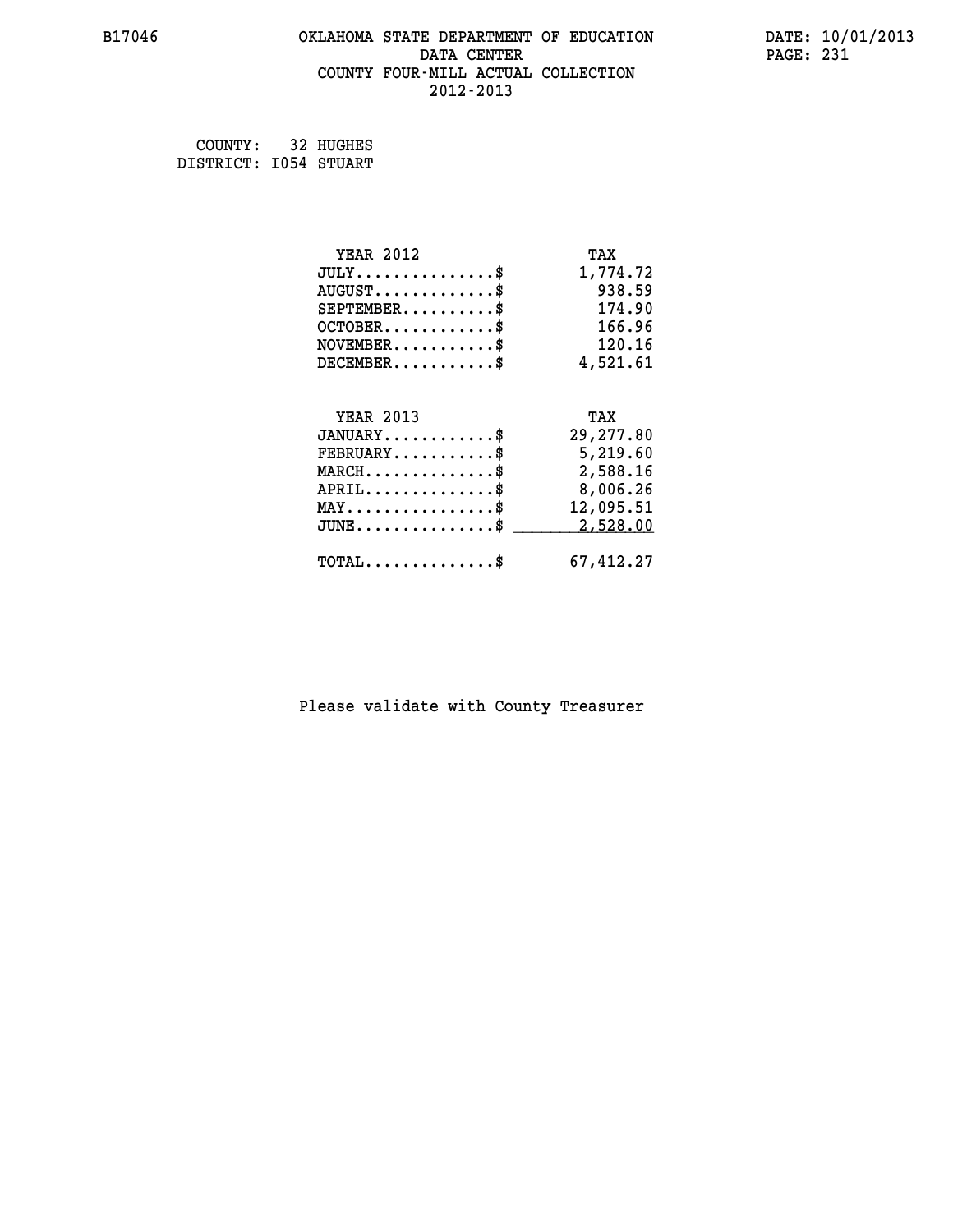#### **B17046 OKLAHOMA STATE DEPARTMENT OF EDUCATION DATE: 10/01/2013 DATA CENTER PAGE: 232 COUNTY FOUR-MILL ACTUAL COLLECTION 2012-2013**

 **COUNTY: 32 HUGHES**

 **\*\*\*\*\*\* TOTALS \*\*\*\*\*\***

| <b>YEAR 2012</b>                 | TAX       |
|----------------------------------|-----------|
| $JULY$                           | 16,104.81 |
| $AUGUST \ldots \ldots \ldots$ \$ | 8,652.13  |
| $SEPTEMENT.$ \$                  | 1,610.02  |
| $OCTOBER$ \$                     | 1,510.76  |
| $NOVEMBER$ \$                    | 1,073.18  |
| $DECEMBER$                       | 37,736.98 |

## **YEAR 2013 TAX**

| $JANUARY$                                    | 244,560.76 |
|----------------------------------------------|------------|
| $\texttt{FEBRUARY} \dots \dots \dots \$      | 43,559.06  |
| $MARCH$ \$                                   | 21,651.06  |
| $APRIL$                                      | 66,814.59  |
| $MAX \dots \dots \dots \dots \dots \$        | 100,940.53 |
| $JUNE$ \$                                    | 21,096.97  |
|                                              |            |
| $\text{TOTAL} \dots \dots \dots \dots \dots$ | 565,310.85 |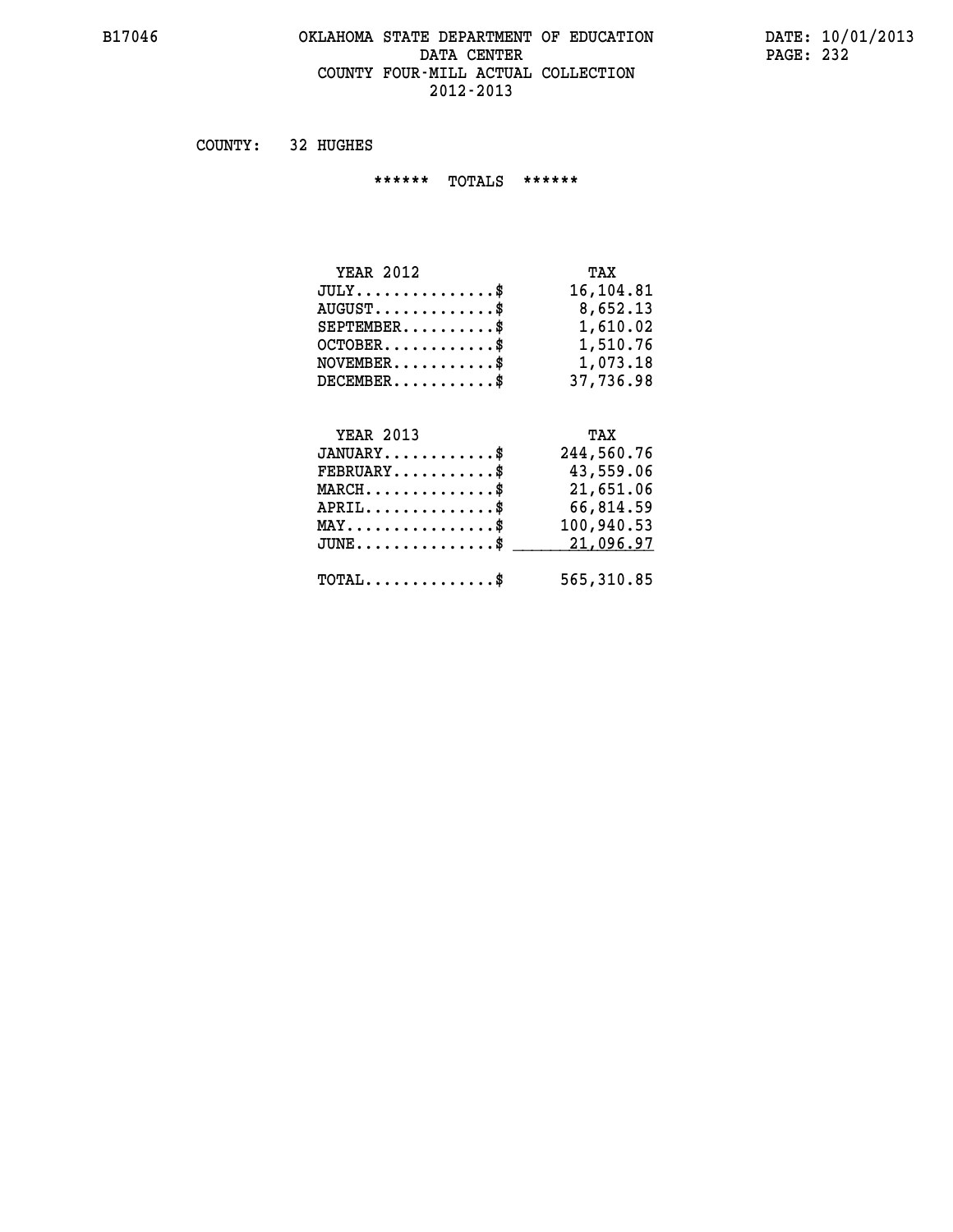#### **B17046 OKLAHOMA STATE DEPARTMENT OF EDUCATION DATE: 10/01/2013 DATA CENTER** PAGE: 233  **COUNTY FOUR-MILL ACTUAL COLLECTION 2012-2013**

 **COUNTY: 33 JACKSON DISTRICT: I001 NAVAJO**

| <b>YEAR 2012</b>                               | TAX       |
|------------------------------------------------|-----------|
| $JULY$ \$                                      | 390.65    |
| $AUGUST$ \$                                    | 679.99    |
| $SEPTEMBER$ \$                                 | 287.76    |
| $OCTOBER$ \$                                   | 61.42     |
| $NOVEMBER$ \$                                  | 83.82     |
| $DECEMBER$ \$                                  | 4,095.08  |
|                                                |           |
| <b>YEAR 2013</b>                               | TAX       |
| $JANUARY$ \$                                   | 33,399.64 |
| $FEBRUARY$                                     | 2,399.74  |
| $MARCH$ \$                                     | 768.51    |
| $APRIL$ \$                                     | 4,568.43  |
| $\texttt{MAX} \dots \dots \dots \dots \dots \$ | 2,426.71  |
| $JUNE \ldots \ldots \ldots \ldots \ast$        | 878.68    |
| $\texttt{TOTAL} \dots \dots \dots \dots \$     | 50,040.43 |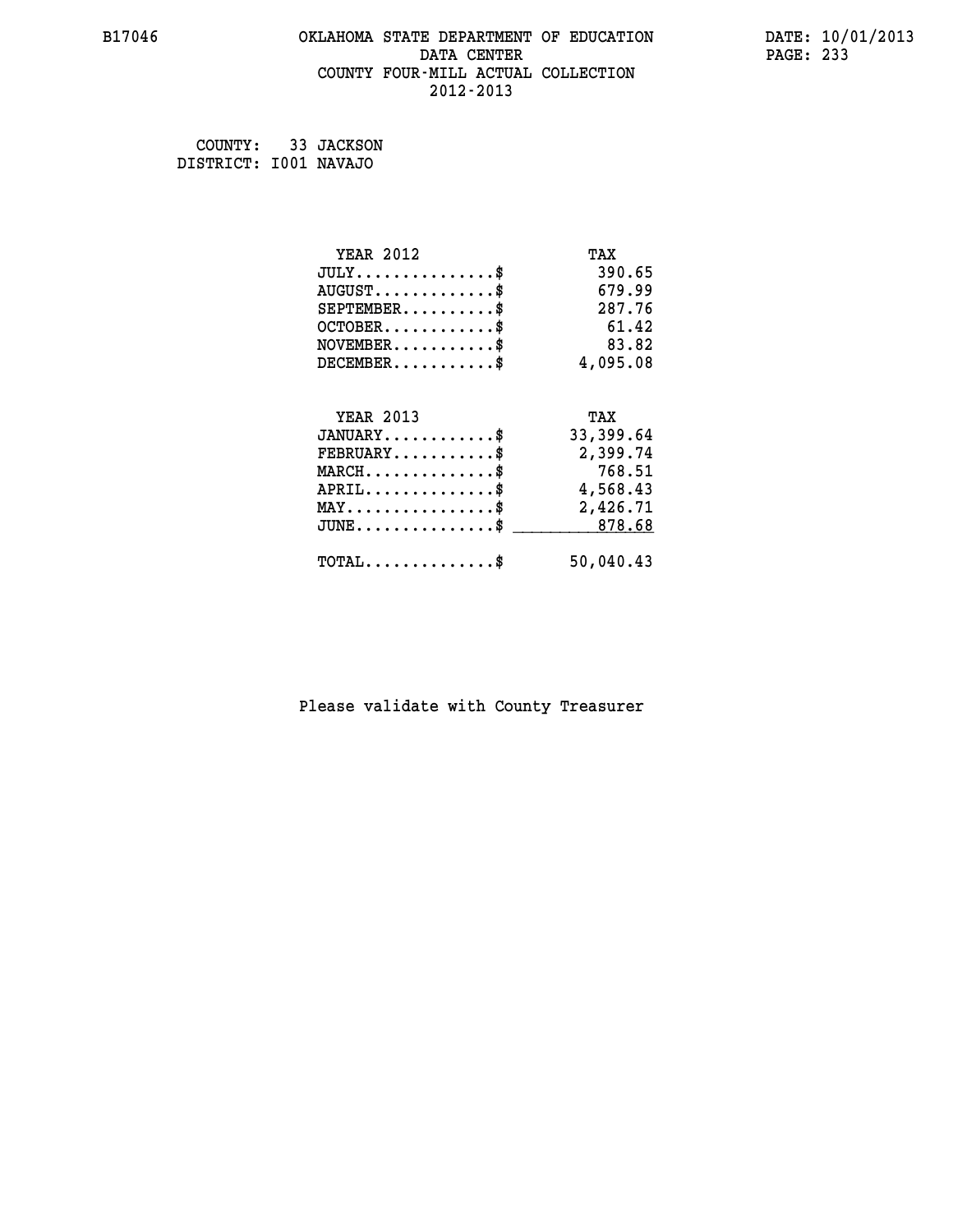#### **B17046 OKLAHOMA STATE DEPARTMENT OF EDUCATION DATE: 10/01/2013 DATA CENTER** PAGE: 234  **COUNTY FOUR-MILL ACTUAL COLLECTION 2012-2013**

 **COUNTY: 33 JACKSON DISTRICT: I014 DUKE**

| <b>YEAR 2012</b>                                   | TAX       |
|----------------------------------------------------|-----------|
| $JULY$ \$                                          | 147.90    |
| $AUGUST$ \$                                        | 257.14    |
| $SEPTEMBER$ \$                                     | 110.81    |
| $OCTOBER$ \$                                       | 23.23     |
| $NOVEMBER$ \$                                      | 31.80     |
| $DECEMBER$ \$                                      | 1,800.70  |
| <b>YEAR 2013</b>                                   | TAX       |
| $JANUARY$ \$                                       | 14,702.01 |
| $FEBRUARY$                                         | 1,055.75  |
| $MARCH$ \$                                         | 336.27    |
| $APRIL$ \$                                         | 2,007.92  |
| $\texttt{MAX} \dots \dots \dots \dots \dots \$     | 1,067.31  |
| $\texttt{JUNE} \dots \dots \dots \dots \texttt{S}$ | 386.03    |
| $\texttt{TOTAL} \dots \dots \dots \dots \$         | 21,926.87 |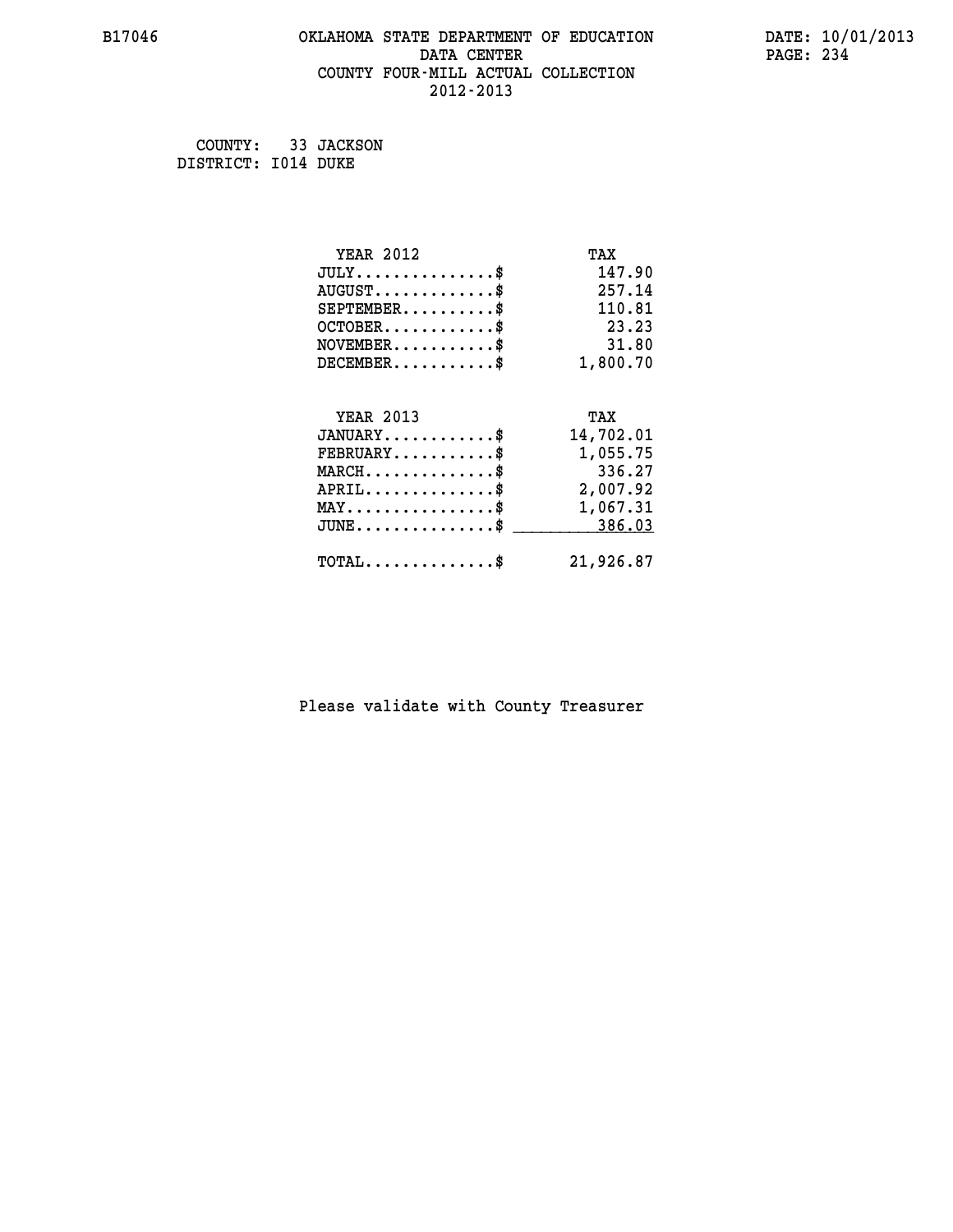#### **B17046 OKLAHOMA STATE DEPARTMENT OF EDUCATION DATE: 10/01/2013 DATA CENTER** PAGE: 235  **COUNTY FOUR-MILL ACTUAL COLLECTION 2012-2013**

 **COUNTY: 33 JACKSON DISTRICT: I018 ALTUS**

| <b>YEAR 2012</b>                               | TAX        |
|------------------------------------------------|------------|
| $JULY$ \$                                      | 2,543.30   |
| $AUGUST$ \$                                    | 2,789.17   |
| $SEPTEMENT.$ \$                                | 2,256.85   |
| $OCTOBER$ \$                                   | 478.00     |
| $\texttt{NOVEMBER} \dots \dots \dots \$        | 654.49     |
| $DECEMBER$ \$                                  | 33,858.88  |
|                                                |            |
|                                                |            |
| <b>YEAR 2013</b>                               | TAX        |
| $JANUARY$ \$                                   | 271,890.11 |
| $FEBRUARY$                                     | 19,845.20  |
| $MARCH$ \$                                     | 5,835.66   |
| $APRIL$ \$                                     | 35, 331.04 |
| $\texttt{MAX} \dots \dots \dots \dots \dots \$ | 20,054.40  |
| $JUNE$ $\text{\$}$                             | 2,794.76   |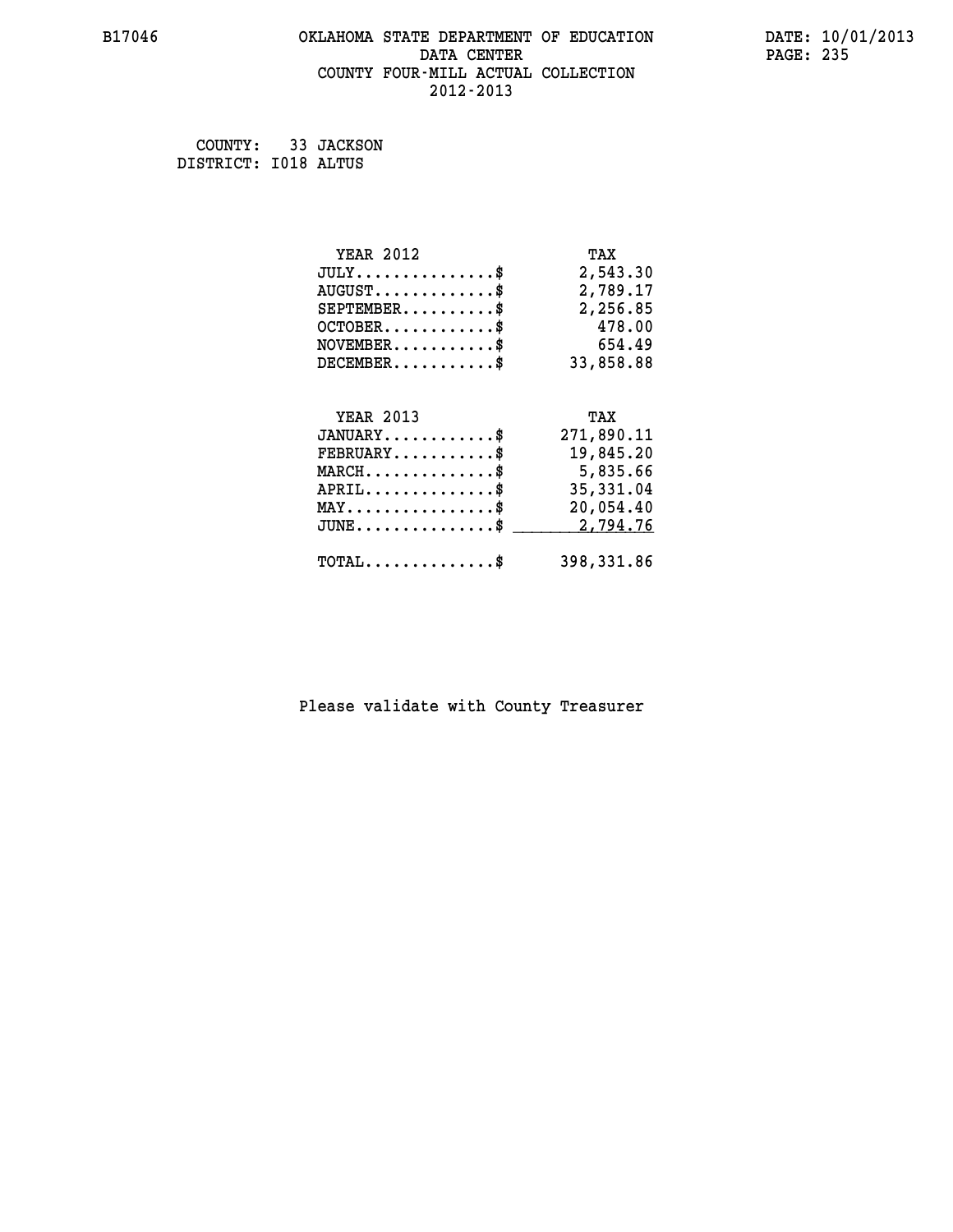#### **B17046 OKLAHOMA STATE DEPARTMENT OF EDUCATION DATE: 10/01/2013 DATA CENTER** PAGE: 236  **COUNTY FOUR-MILL ACTUAL COLLECTION 2012-2013**

 **COUNTY: 33 JACKSON DISTRICT: I025 ELDORADO**

| <b>YEAR 2012</b>                            | TAX       |
|---------------------------------------------|-----------|
| $JULY$ \$                                   | 101.85    |
| $AUGUST$ \$                                 | 181.44    |
| $SEPTEMENT.$ \$                             | 75.82     |
| $OCTOBER$ \$                                | 90.80     |
| $NOVEMBER$ \$                               | 21.88     |
| $DECEMBER$ \$                               | 1,162.85  |
| <b>YEAR 2013</b>                            | TAX       |
| $JANUARY$ \$                                |           |
|                                             | 9,491.12  |
| $FEBRUARY$                                  | 681.68    |
| $MARCH$ \$                                  | 217.34    |
| $APRIL$ \$                                  | 1,296.43  |
| $MAX \dots \dots \dots \dots \dots$         | 689.19    |
| $JUNE$ \$                                   | 249.27    |
| $\texttt{TOTAL} \dots \dots \dots \dots$ \$ | 14,259.67 |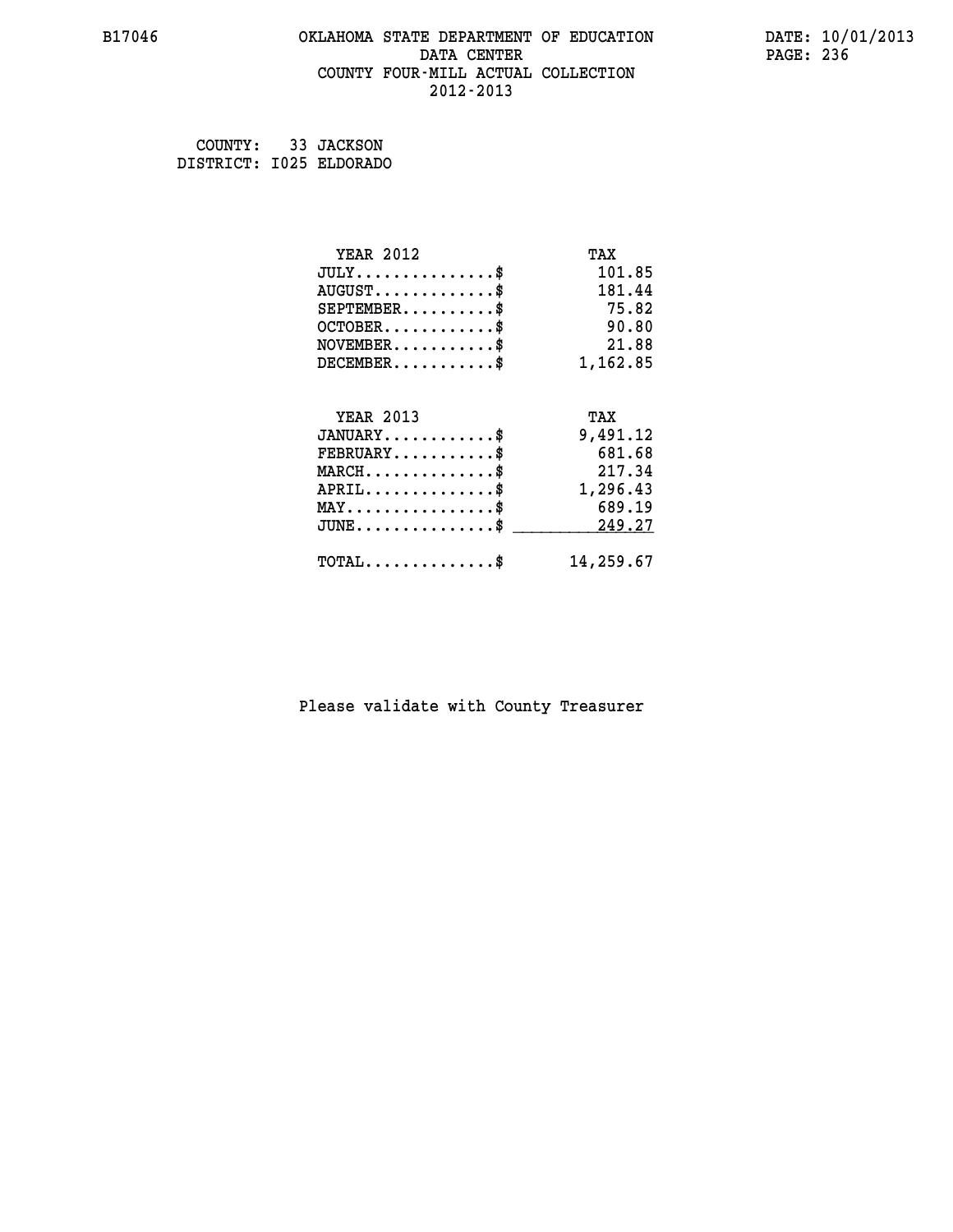#### **B17046 OKLAHOMA STATE DEPARTMENT OF EDUCATION DATE: 10/01/2013 DATA CENTER** PAGE: 237  **COUNTY FOUR-MILL ACTUAL COLLECTION 2012-2013**

 **COUNTY: 33 JACKSON DISTRICT: I035 OLUSTEE**

| <b>YEAR 2012</b>                    | TAX       |
|-------------------------------------|-----------|
| $JULY$ \$                           | 130.98    |
| $AUGUST$ \$                         | 227.83    |
| $SEPTEMBER$                         | 96.86     |
| $OCTOBER$ \$                        | 20.59     |
| $NOVEMBER$ \$                       | 28.35     |
| $DECEMBER$ \$                       | 1,392.06  |
|                                     |           |
| <b>YEAR 2013</b>                    | TAX       |
| $JANUARY$ \$                        | 11,353.47 |
|                                     |           |
| $FEBRUARY$ \$                       | 815.70    |
| $MARCH$ \$                          | 261.29    |
| $APRIL$ \$                          | 1,552.96  |
| $MAX \dots \dots \dots \dots \dots$ | 824.84    |
| $JUNE$ \$                           | 298.66    |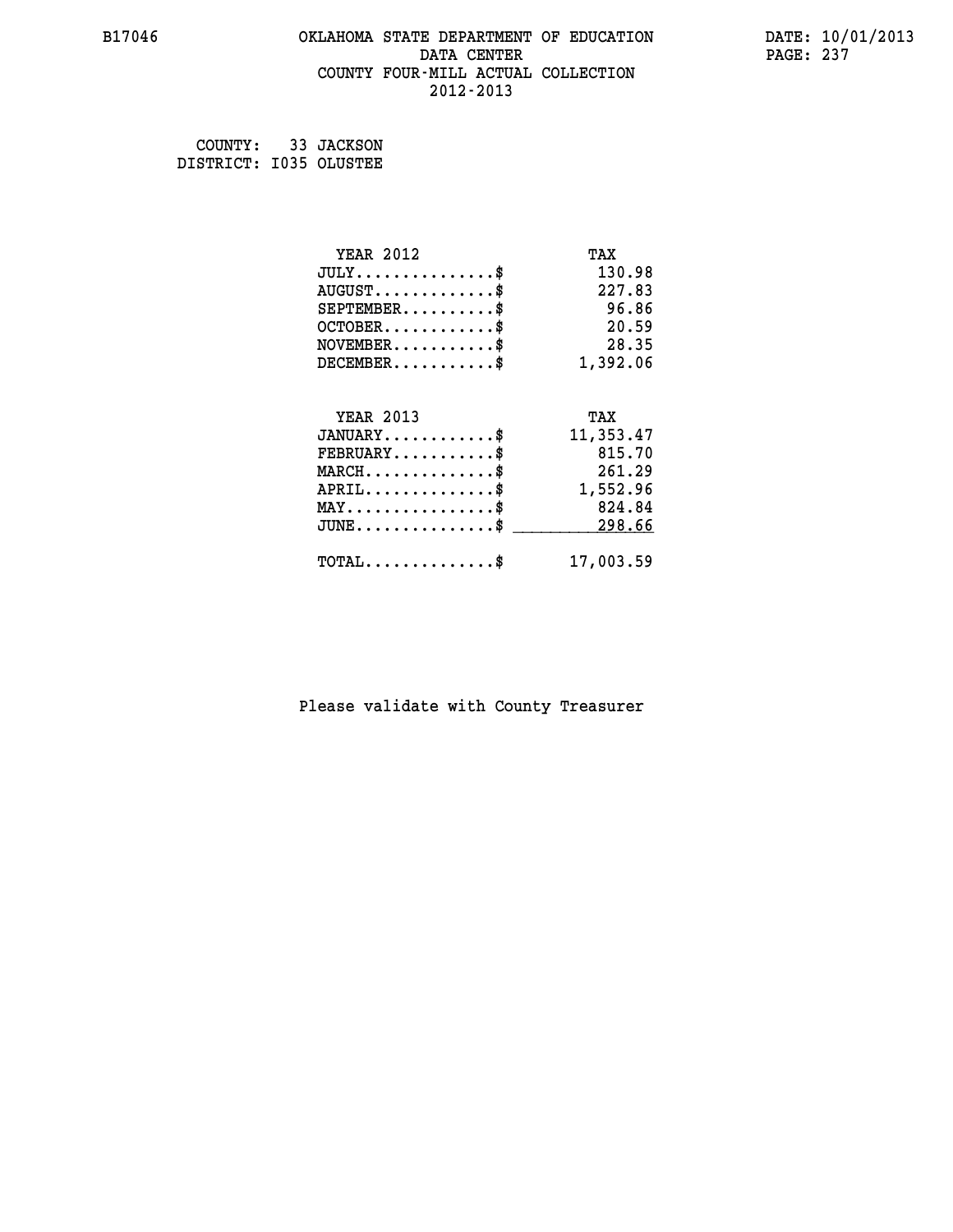#### **B17046 OKLAHOMA STATE DEPARTMENT OF EDUCATION DATE: 10/01/2013 DATA CENTER** PAGE: 238  **COUNTY FOUR-MILL ACTUAL COLLECTION 2012-2013**

 **COUNTY: 33 JACKSON DISTRICT: I054 BLAIR**

| <b>YEAR 2012</b>                               | TAX       |
|------------------------------------------------|-----------|
| $JULY$ \$                                      | 241.87    |
| $AUGUST$ \$                                    | 429.34    |
| $SEPTEMBER$ \$                                 | 179.90    |
| $OCTOBER$ \$                                   | 38.41     |
| $\texttt{NOVEMBER} \dots \dots \dots \$        | 52.26     |
| $DECEMBER$ \$                                  | 2,644.47  |
|                                                |           |
| <b>YEAR 2013</b>                               | TAX       |
| $JANUARY$ \$                                   | 21,574.13 |
| $FEBRUARY$                                     | 1,549.85  |
| $MARCH$ \$                                     | 495.32    |
| $APRIL \ldots \ldots \ldots \ldots \$          | 2,948.82  |
| $\texttt{MAX} \dots \dots \dots \dots \dots \$ | 1,567.07  |
| $JUNE \ldots \ldots \ldots \ldots \ast$        | 567.08    |
| $\texttt{TOTAL} \dots \dots \dots \dots \$     | 32,288.52 |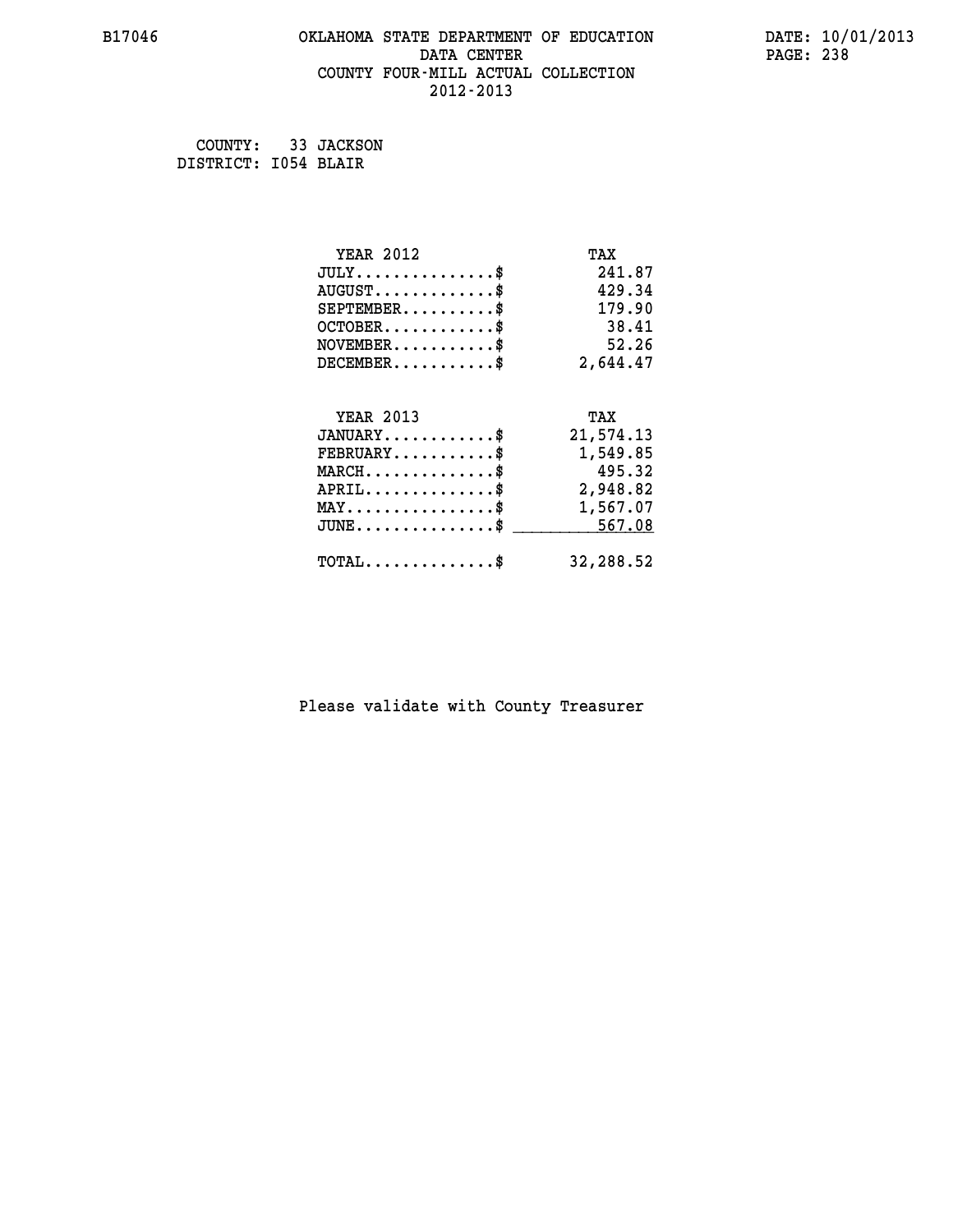#### **B17046 OKLAHOMA STATE DEPARTMENT OF EDUCATION DATE: 10/01/2013** DATA CENTER PAGE: 239  **COUNTY FOUR-MILL ACTUAL COLLECTION 2012-2013**

 **COUNTY: 33 JACKSON**

 **\*\*\*\*\*\* TOTALS \*\*\*\*\*\***

| <b>YEAR 2012</b>                | TAX       |
|---------------------------------|-----------|
| $JULY$                          | 3,556.55  |
| $AUGUST \ldots \ldots \ldots \$ | 4,564.91  |
| $SEPTEMBER$ $\$                 | 3,008.00  |
| $OCTOBER$ \$                    | 712.45    |
| $NOVEMBER$ \$                   | 872.60    |
| $DECEMBER$ \$                   | 44,954.04 |

## **YEAR 2013 TAX JANUARY............\$ 362,410.48 FEBRUARY...........\$ 26,347.92 MARCH..............\$ 7,914.39 APRIL..............\$ 47,705.60 MAY................\$ 26,629.52 JUNE................\$** \_\_\_\_\_\_\_\_\_\_<u>5,174.48</u>  **TOTAL..............\$ 533,850.94**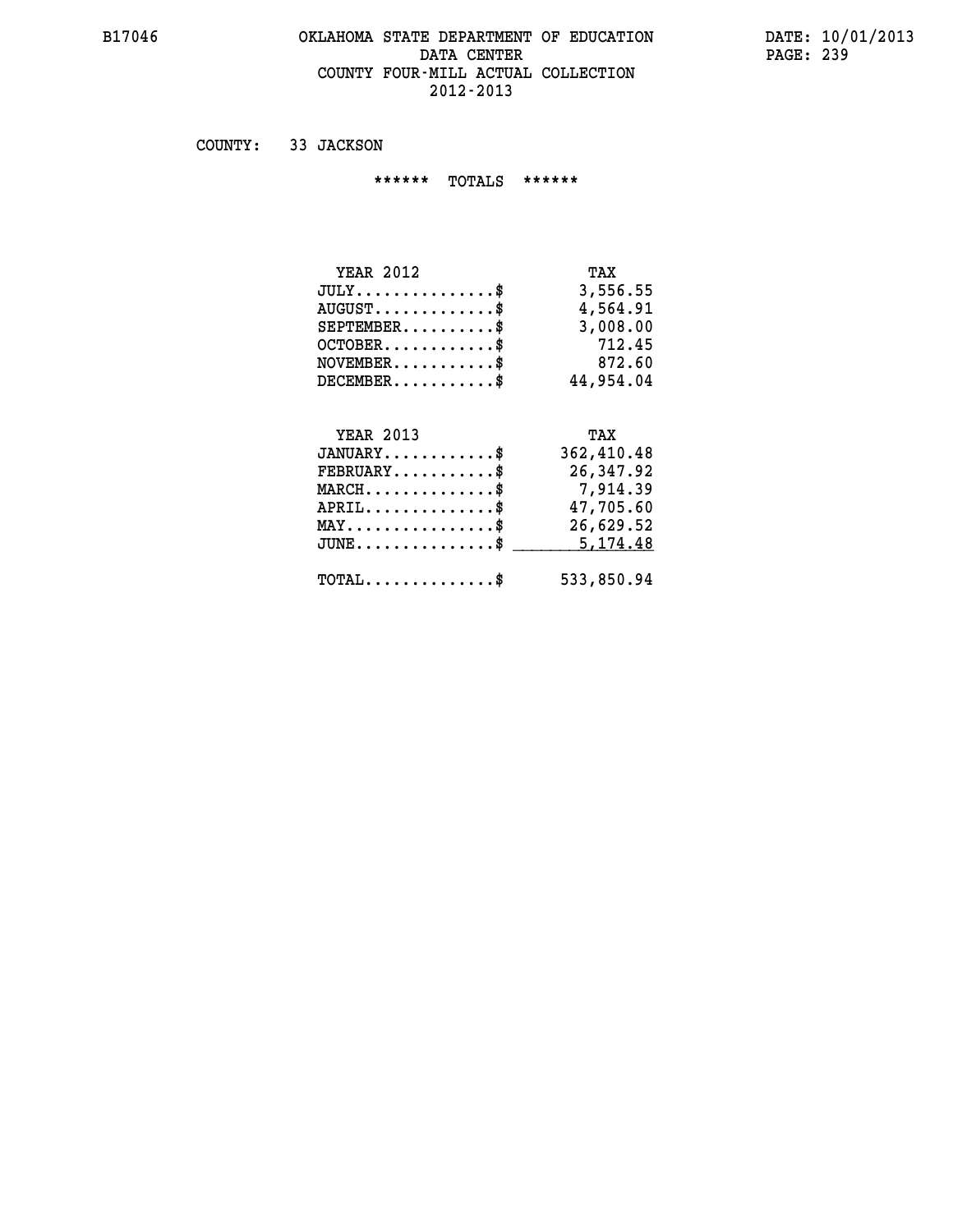#### **B17046 OKLAHOMA STATE DEPARTMENT OF EDUCATION DATE: 10/01/2013 DATA CENTER** PAGE: 240  **COUNTY FOUR-MILL ACTUAL COLLECTION 2012-2013**

 **COUNTY: 34 JEFFERSON DISTRICT: C003 TERRAL**

| <b>YEAR 2012</b>                    | TAX      |
|-------------------------------------|----------|
| $JULY$ \$                           | 282.46   |
| $AUGUST$ \$                         | 27.71    |
| $SEPTEMENT.$ \$                     | 97.09    |
| $OCTOBER$ \$                        | 27.92    |
| $NOVEMBER$ \$                       | 20.20    |
| $DECEMBER$ \$                       | 928.75   |
|                                     |          |
| <b>YEAR 2013</b>                    | TAX      |
| $JANUARY$                           | 4,516.88 |
|                                     |          |
| $FEBRUARY$                          | 1,214.01 |
| $MARCH$ \$                          | 241.13   |
| $APRIL$ \$                          | 1,014.18 |
| $MAX \dots \dots \dots \dots \dots$ | 765.33   |
| $JUNE$ \$                           | 170.43   |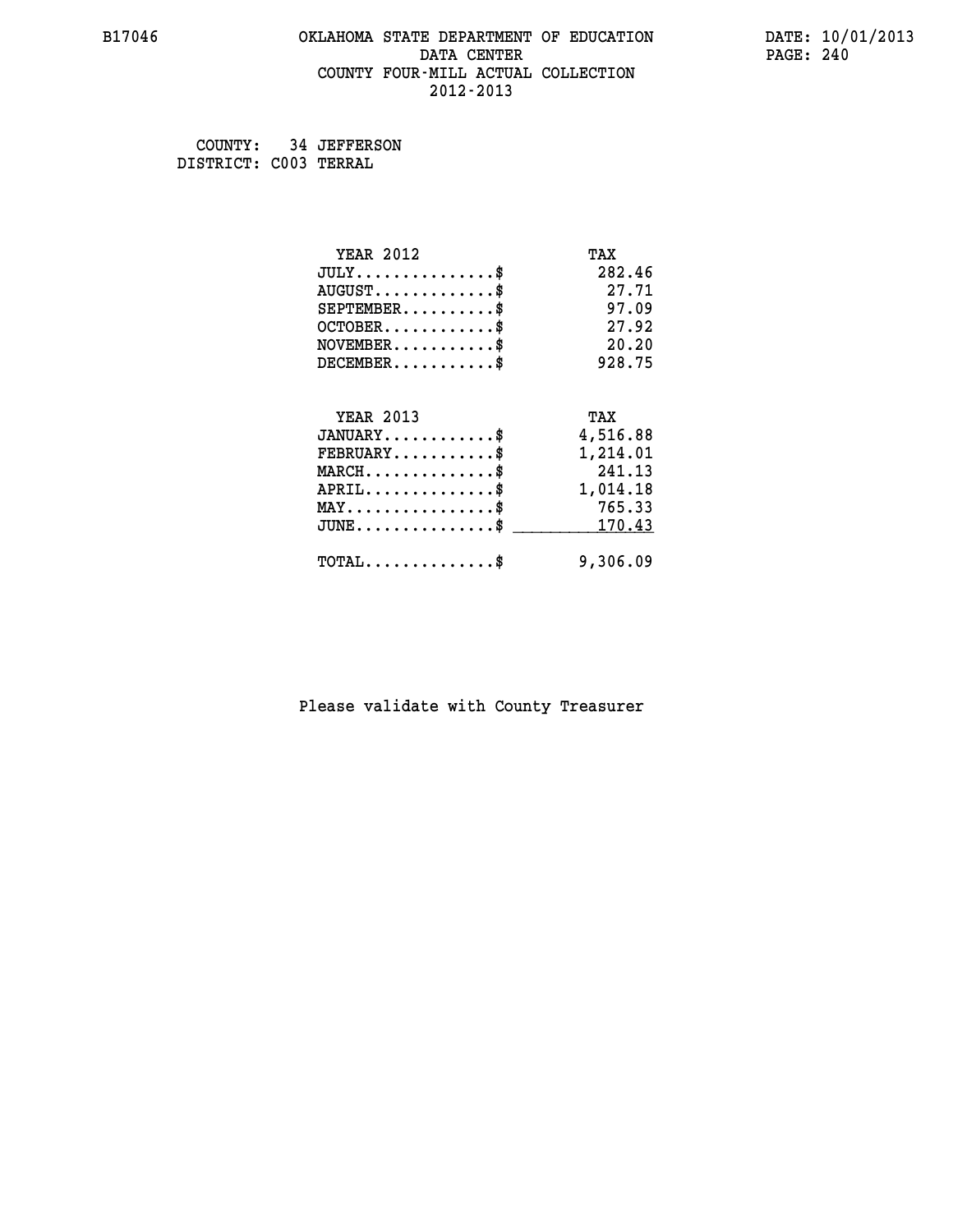#### **B17046 OKLAHOMA STATE DEPARTMENT OF EDUCATION DATE: 10/01/2013 DATA CENTER** PAGE: 241  **COUNTY FOUR-MILL ACTUAL COLLECTION 2012-2013**

 **COUNTY: 34 JEFFERSON DISTRICT: I001 RYAN**

| <b>YEAR 2012</b>                                 | TAX       |
|--------------------------------------------------|-----------|
| $JULY$ \$                                        | 920.06    |
| $AUGUST$ \$                                      | 90.26     |
| $SEPTEMBER$ \$                                   | 316.10    |
| $OCTOBER$ \$                                     | 90.89     |
| $NOVEMBER$ \$                                    | 65.70     |
| $DECEMBER$ \$                                    | 2,845.73  |
|                                                  |           |
| <b>YEAR 2013</b>                                 | TAX       |
| $JANUARY$ \$                                     | 13,835.09 |
| $FEBRUARY$                                       | 3,726.07  |
| $MARCH$ \$                                       | 740.06    |
| $APRIL$ \$                                       | 3,108.47  |
| $\texttt{MAX} \dots \dots \dots \dots \dots \$   | 2,345.58  |
| $\texttt{JUNE} \dots \dots \dots \dots \dots \$$ | 525.36    |
| $\texttt{TOTAL} \dots \dots \dots \dots \$       | 28,609.37 |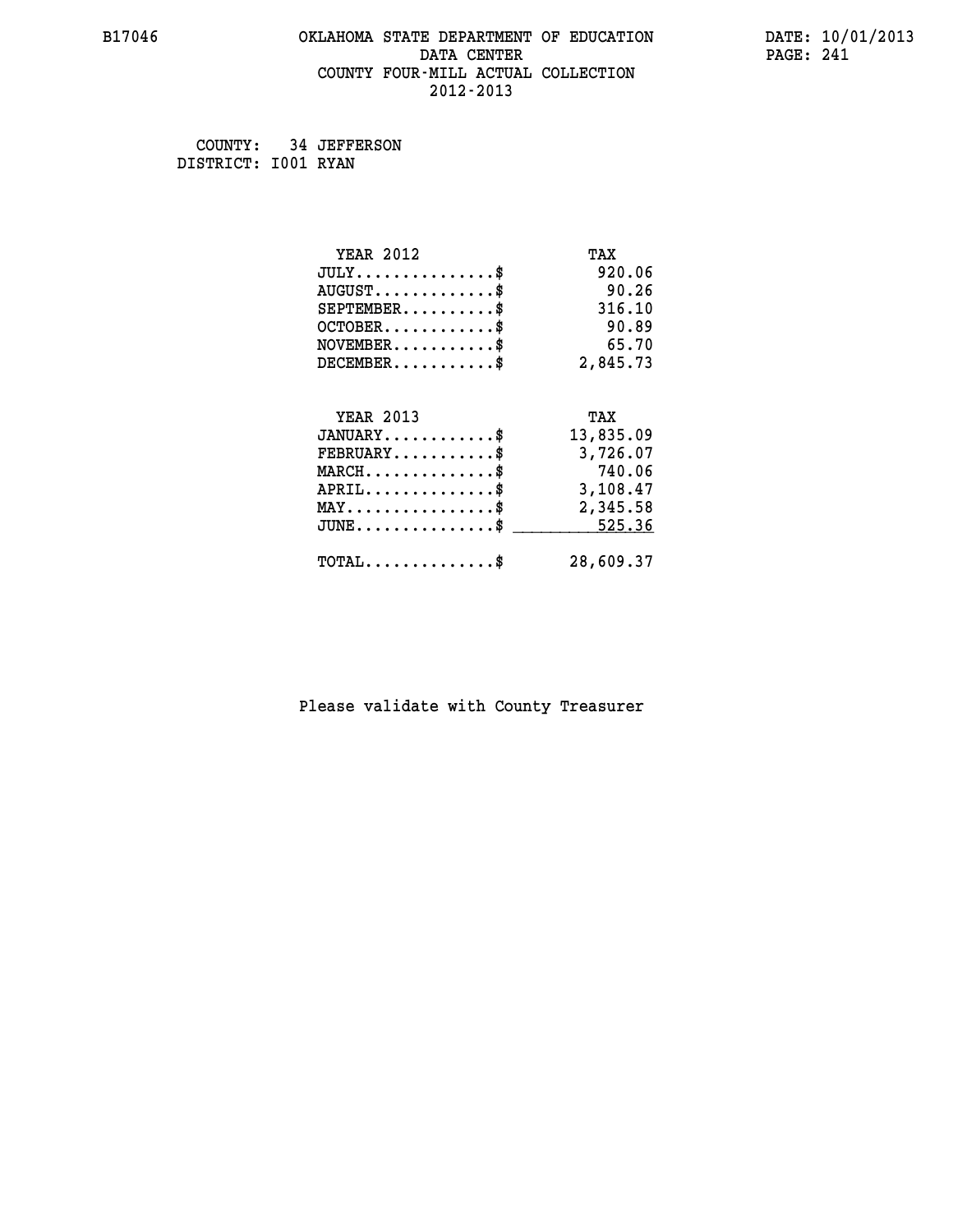#### **B17046 OKLAHOMA STATE DEPARTMENT OF EDUCATION DATE: 10/01/2013 DATA CENTER** PAGE: 242  **COUNTY FOUR-MILL ACTUAL COLLECTION 2012-2013**

 **COUNTY: 34 JEFFERSON DISTRICT: I014 RINGLING**

| <b>YEAR 2012</b>                               | TAX       |
|------------------------------------------------|-----------|
| $JULY$ \$                                      | 1,647.42  |
| $AUGUST$ \$                                    | 162.38    |
| $SEPTEMBER$ \$                                 | 563.62    |
| $OCTOBER$ \$                                   | 161.95    |
| $NOVEMBER$ \$                                  | 121.35    |
| $DECEMBER$ \$                                  | 4,861.30  |
|                                                |           |
| <b>YEAR 2013</b>                               | TAX       |
| $JANUARY$ \$                                   | 23,618.87 |
| $FEBRUARY$                                     | 6,371.20  |
| $MARCH$ \$                                     | 1,267.14  |
| $APRIL$ \$                                     | 5,309.73  |
| $\texttt{MAX} \dots \dots \dots \dots \dots \$ | 4,006.67  |
| $JUNE$ \$                                      | 902.01    |
|                                                | 48,993.64 |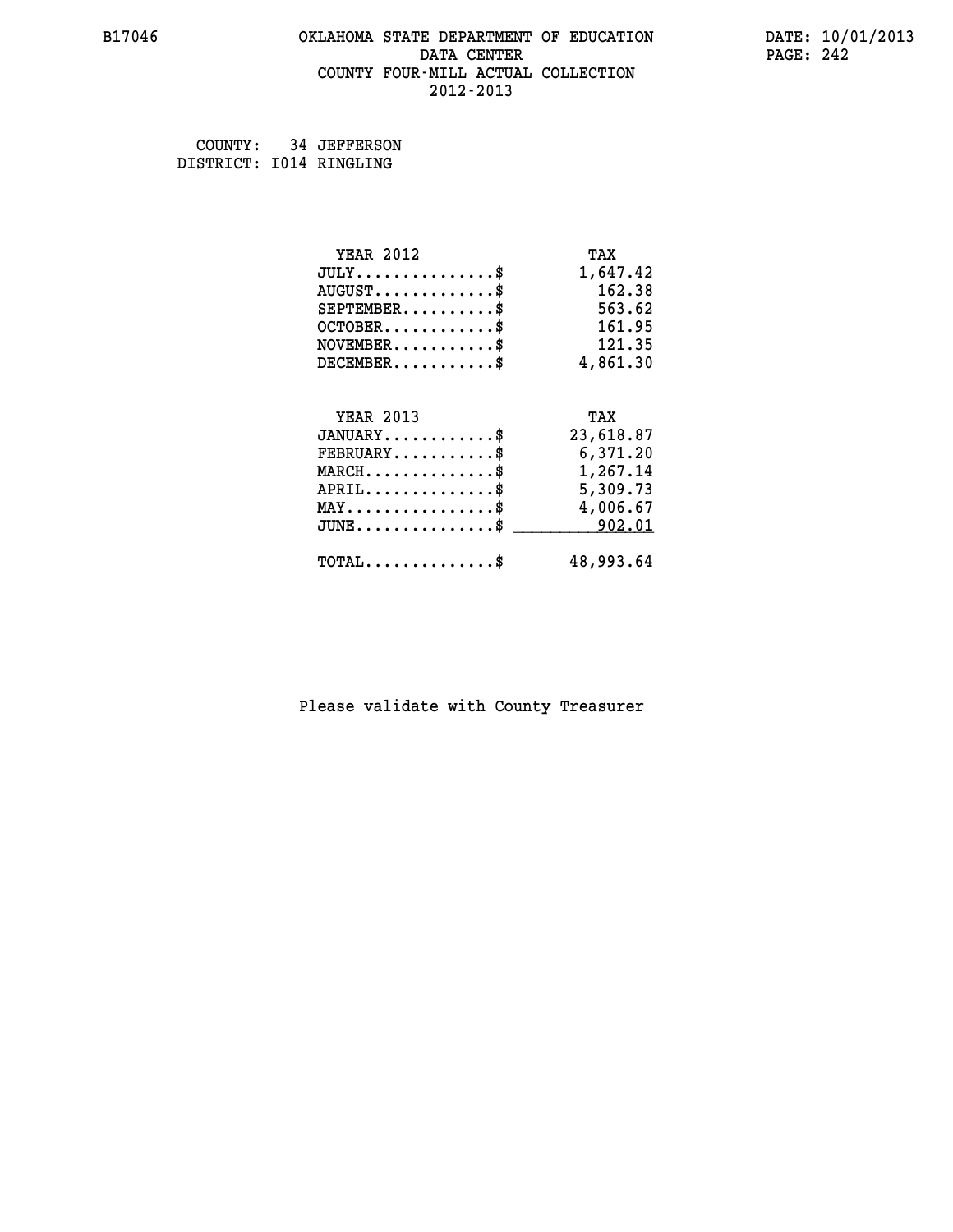#### **B17046 OKLAHOMA STATE DEPARTMENT OF EDUCATION DATE: 10/01/2013 DATA CENTER** PAGE: 243  **COUNTY FOUR-MILL ACTUAL COLLECTION 2012-2013**

 **COUNTY: 34 JEFFERSON DISTRICT: I023 WAURIKA**

| <b>YEAR 2012</b>                                 | TAX       |
|--------------------------------------------------|-----------|
| $JULY$ \$                                        | 1,508.08  |
| $AUGUST$ \$                                      | 149.05    |
| $SEPTEMBER$ \$                                   | 514.95    |
| $OCTOBER$ \$                                     | 147.90    |
| $\texttt{NOVEMBER} \dots \dots \dots \$          | 112.85    |
| $DECEMBER$ \$                                    | 4,603.54  |
|                                                  |           |
| <b>YEAR 2013</b>                                 | TAX       |
| $JANUARY$ \$                                     | 22,366.11 |
| $FEBRUARY$                                       | 6,025.64  |
| $\texttt{MARCH}\ldots\ldots\ldots\ldots\text{*}$ | 1,199.03  |
| $APRIL \ldots \ldots \ldots \ldots \$            | 5,026.15  |
| $\texttt{MAX} \dots \dots \dots \dots \dots \$   | 3,792.91  |
| $JUNE \ldots \ldots \ldots \ldots$ \$ 851.18     |           |
| $\texttt{TOTAL} \dots \dots \dots \dots$         | 46,297.39 |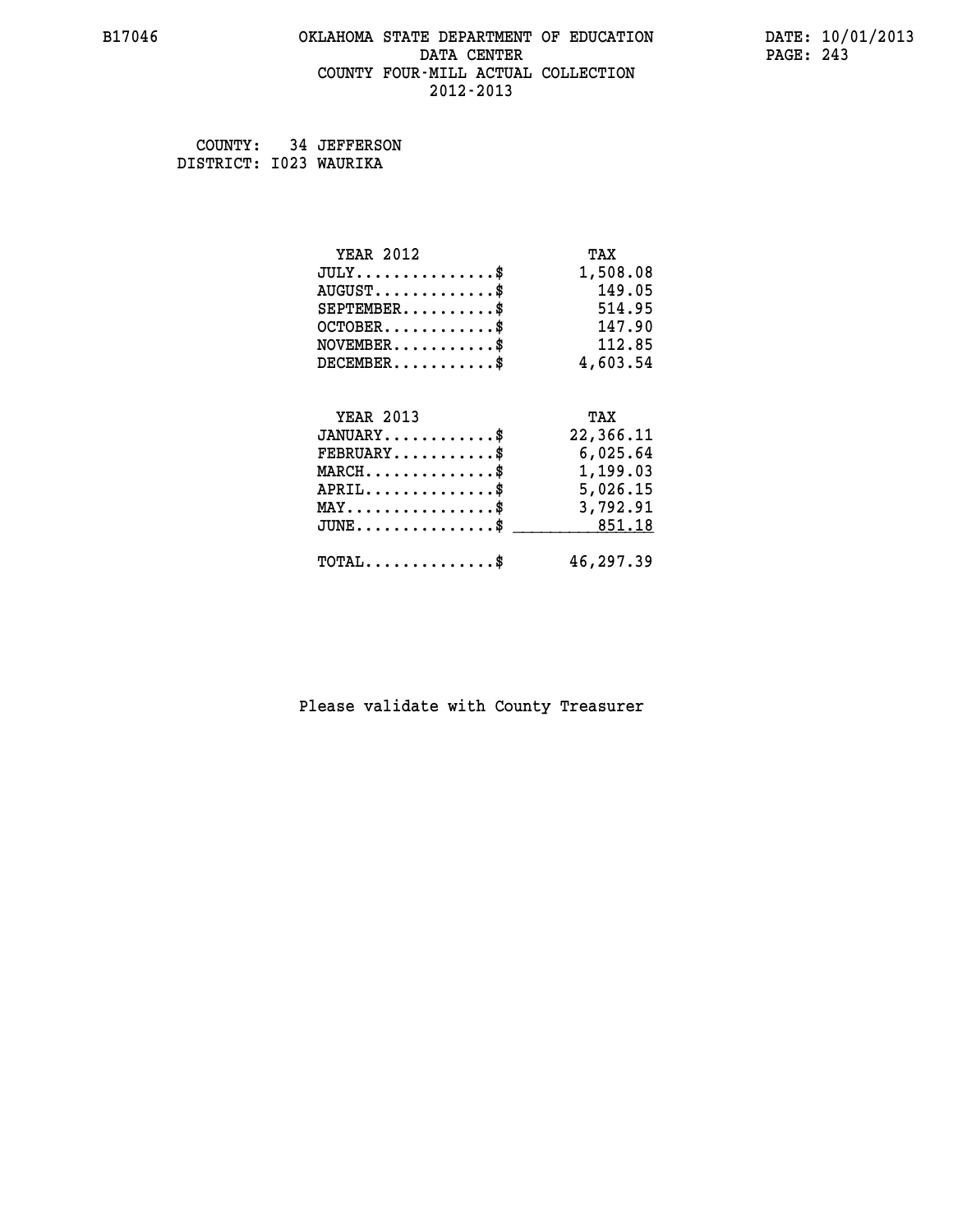#### **B17046 OKLAHOMA STATE DEPARTMENT OF EDUCATION DATE: 10/01/2013 DATA CENTER** PAGE: 244  **COUNTY FOUR-MILL ACTUAL COLLECTION 2012-2013**

 **COUNTY: 34 JEFFERSON**

 **\*\*\*\*\*\* TOTALS \*\*\*\*\*\***

| <b>YEAR 2012</b>                   | TAX       |
|------------------------------------|-----------|
| $JULY \ldots \ldots \ldots \ldots$ | 4,358.02  |
| $AUGUST$ \$                        | 429.40    |
| $SEPTEMBER$ \$                     | 1,491.76  |
| $OCTOBER$ \$                       | 428.66    |
| $NOVEMBER$ \$                      | 320.10    |
| $DECEMBER$ \$                      | 13,239.32 |

### **YEAR 2013 TAX**

| $JANUARY$                                           | 64,336.95  |
|-----------------------------------------------------|------------|
| $\texttt{FEBRUARY} \dots \dots \dots \$             | 17,336.92  |
| $MARCH$ \$                                          | 3,447.36   |
| $APRIL$ \$                                          | 14,458.53  |
| $MAX \dots \dots \dots \dots \dots \$               | 10,910.49  |
| $JUNE \ldots \ldots \ldots \ldots \$ 2,448.98       |            |
| $\texttt{TOTAL} \dots \dots \dots \dots \texttt{S}$ | 133,206.49 |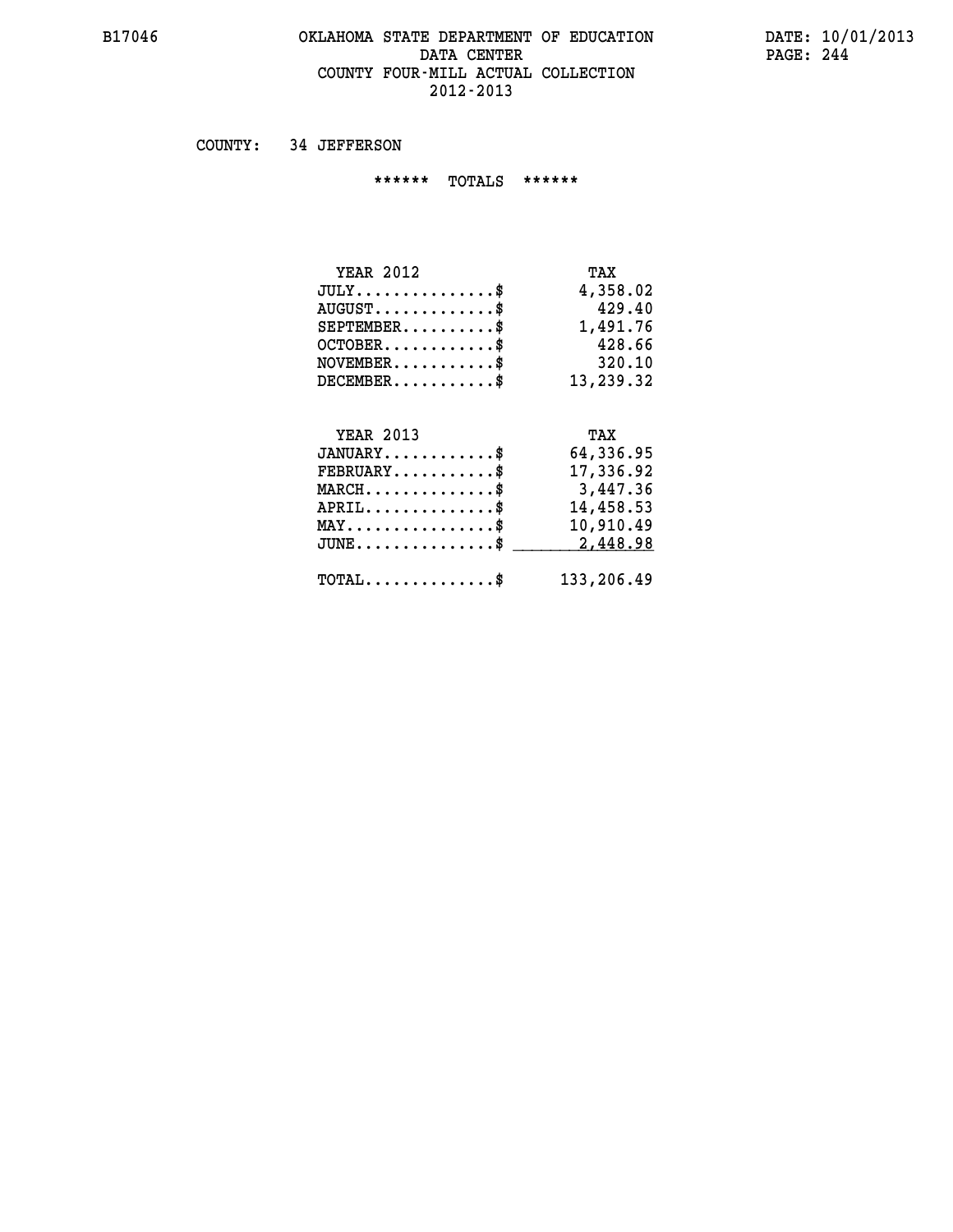#### **B17046 OKLAHOMA STATE DEPARTMENT OF EDUCATION DATE: 10/01/2013 DATA CENTER** PAGE: 245  **COUNTY FOUR-MILL ACTUAL COLLECTION 2012-2013**

 **COUNTY: 35 JOHNSTON DISTRICT: C007 MANNSVILLE**

| <b>YEAR 2012</b>                                  | TAX         |
|---------------------------------------------------|-------------|
| $JULY$ \$                                         | 284.69      |
| $AUGUST$ \$                                       | 200.25      |
| $SEPTEMBER$ \$                                    | 125.63      |
| $OCTOBER$ \$                                      | 59.79       |
| $NOVEMBER$ \$                                     | 49.33       |
| $DECEMBER$ \$                                     | 1,284.89    |
| <b>YEAR 2013</b>                                  |             |
|                                                   | TAX         |
| $JANUARY$ \$                                      | 7,097.43    |
| $FEBRUARY$                                        | 1,804.18    |
| $\texttt{MARCH}\ldots\ldots\ldots\ldots\clubsuit$ | 1,580.49    |
| $APRIL \ldots \ldots \ldots \ldots \$             | 1,684.74    |
| $\texttt{MAX} \dots \dots \dots \dots \dots \$    | 1,741.31    |
| $\texttt{JUNE} \dots \dots \dots \dots \dots \$$  | 253.98      |
| $\texttt{TOTAL} \dots \dots \dots \dots$          | 16, 166. 71 |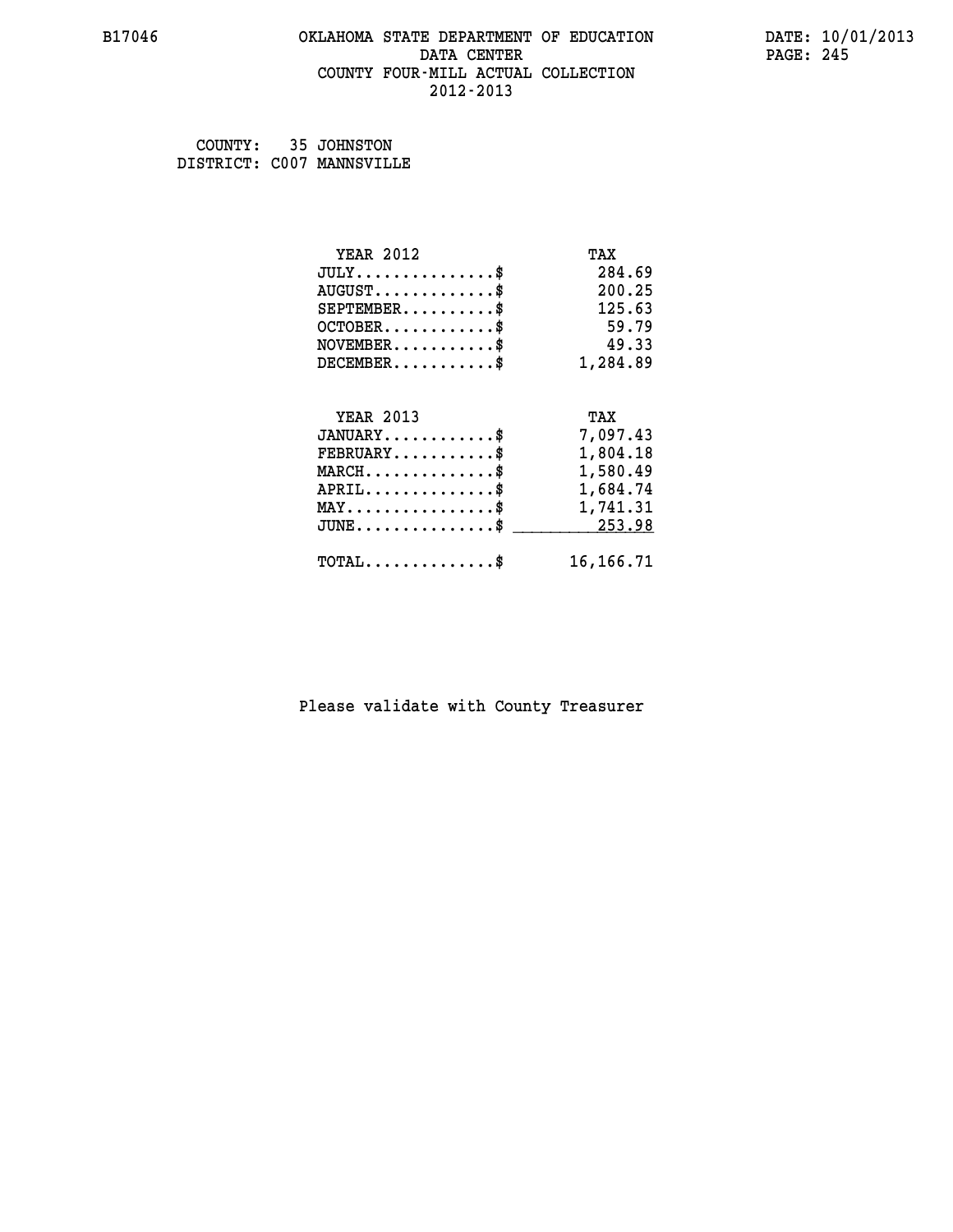#### **B17046 OKLAHOMA STATE DEPARTMENT OF EDUCATION DATE: 10/01/2013 DATA CENTER** PAGE: 246  **COUNTY FOUR-MILL ACTUAL COLLECTION 2012-2013**

 **COUNTY: 35 JOHNSTON DISTRICT: C010 RAVIA**

| <b>YEAR 2012</b>                                | TAX       |
|-------------------------------------------------|-----------|
| $JULY$ \$                                       | 247.92    |
| $AUGUST$ \$                                     | 174.60    |
| $SEPTEMENT.$ \$                                 | 112.47    |
| $OCTOBER$ \$                                    | 53.43     |
| $\texttt{NOVEMBER} \dots \dots \dots \$         | 43.58     |
| $DECEMBER$ \$                                   | 1,145.90  |
|                                                 |           |
| <b>YEAR 2013</b>                                | TAX       |
| $JANUARY$ \$                                    | 6,329.62  |
| $FEBRUARY$                                      | 1,609.37  |
| $MARCH$ \$                                      | 1,408.25  |
| $APRIL \ldots \ldots \ldots \ldots$             | 1,502.64  |
| $\texttt{MAX} \dots \dots \dots \dots \dots \$$ | 1,553.59  |
| $JUNE$ \$                                       | 226.03    |
| $\texttt{TOTAL} \dots \dots \dots \dots$        | 14,407.40 |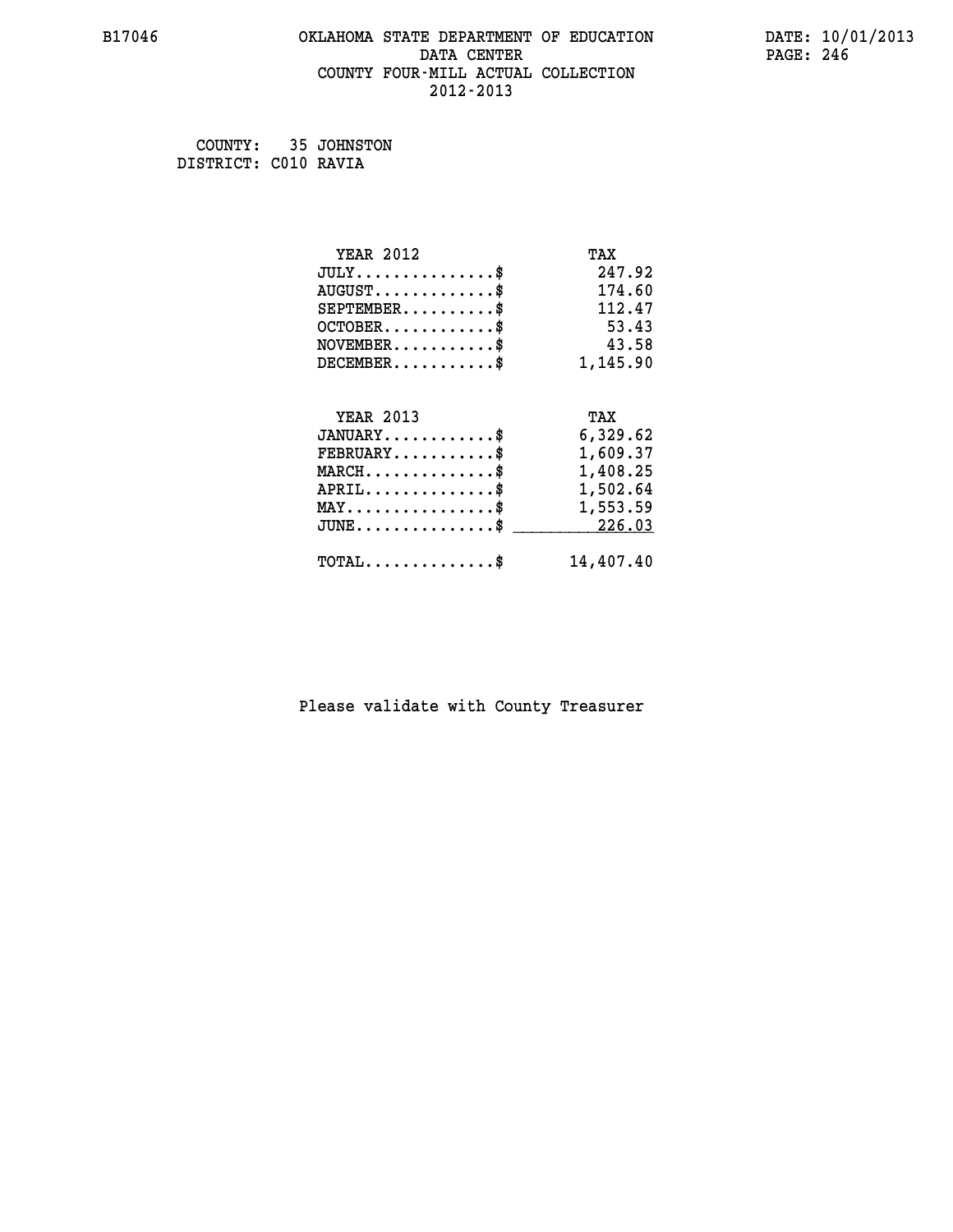#### **B17046 OKLAHOMA STATE DEPARTMENT OF EDUCATION DATE: 10/01/2013 DATA CENTER** PAGE: 247  **COUNTY FOUR-MILL ACTUAL COLLECTION 2012-2013**

 **COUNTY: 35 JOHNSTON DISTRICT: I002 MILL CREEK**

| <b>YEAR 2012</b>                                  | TAX       |
|---------------------------------------------------|-----------|
| $JULY$ \$                                         | 428.77    |
| $AUGUST$ \$                                       | 303.23    |
| $SEPTEMBER$ \$                                    | 195.12    |
| $OCTOBER$ \$                                      | 93.46     |
| $\texttt{NOVEMBER} \dots \dots \dots \$           | 70.47     |
| $DECEMBER$ \$                                     | 1,809.18  |
| <b>YEAR 2013</b>                                  | TAX       |
| $JANUARY$ \$                                      | 9,979.82  |
| $FEBRUARY$ \$                                     | 2,538.28  |
| $\texttt{MARCH}\ldots\ldots\ldots\ldots\clubsuit$ | 2,231.20  |
| $APRIL \ldots \ldots \ldots \ldots \$             | 2,369.18  |
| $\texttt{MAX} \dots \dots \dots \dots \dots \$    | 2,451.41  |
| $\texttt{JUNE} \dots \dots \dots \dots \dots \$$  | 361.66    |
| $TOTAL$ \$                                        | 22,831.78 |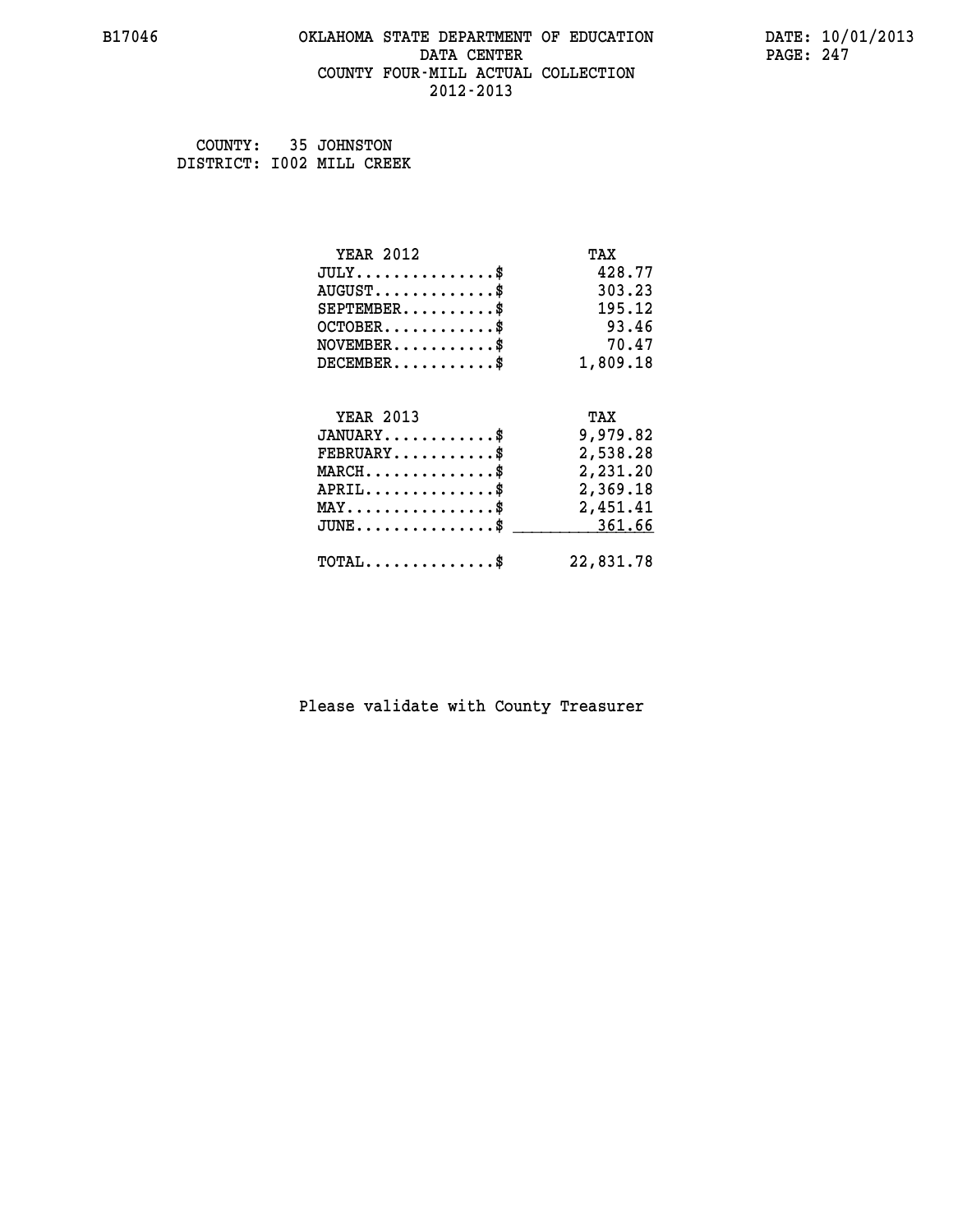#### **B17046 OKLAHOMA STATE DEPARTMENT OF EDUCATION DATE: 10/01/2013 DATA CENTER** PAGE: 248  **COUNTY FOUR-MILL ACTUAL COLLECTION 2012-2013**

 **COUNTY: 35 JOHNSTON DISTRICT: I020 TISHOMINGO**

| <b>YEAR 2012</b>                                 | TAX       |
|--------------------------------------------------|-----------|
| $JULY$ \$                                        | 2,568.87  |
| $AUGUST$ \$                                      | 1,808.29  |
| $SEPTEMENT.$ \$                                  | 1,160.00  |
| $OCTOBER$ \$                                     | 553.00    |
| $\texttt{NOVEMBER} \dots \dots \dots \$          | 450.90    |
| $DECEMBER$ \$                                    | 11,847.43 |
|                                                  |           |
| <b>YEAR 2013</b>                                 | TAX       |
| $JANUARY$ \$                                     | 65,442.89 |
| $FEBRUARY$ \$                                    | 16,638.92 |
|                                                  | 14,561.90 |
| $MARCH$ \$                                       |           |
| $APRIL \ldots \ldots \ldots \ldots *$            | 15,535.87 |
| $\texttt{MAX} \dots \dots \dots \dots \dots \$$  | 16,060.72 |
| $\texttt{JUNE} \dots \dots \dots \dots \dots \$$ | 2,336.74  |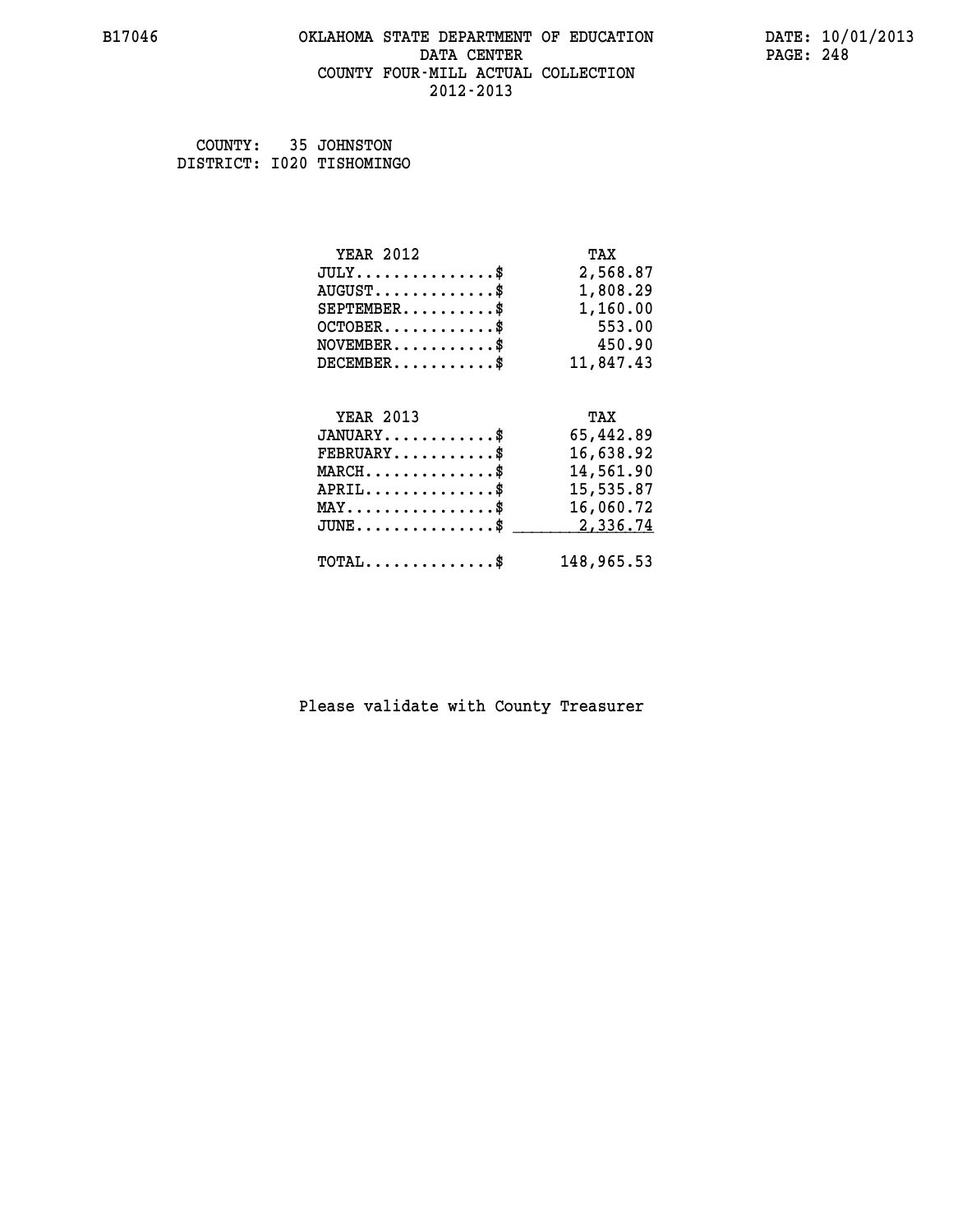#### **B17046 OKLAHOMA STATE DEPARTMENT OF EDUCATION DATE: 10/01/2013 DATA CENTER** PAGE: 249  **COUNTY FOUR-MILL ACTUAL COLLECTION 2012-2013**

 **COUNTY: 35 JOHNSTON DISTRICT: I029 MILBURN**

| <b>YEAR 2012</b>                                   | TAX        |
|----------------------------------------------------|------------|
| $JULY$ \$                                          | 553.34     |
| $AUGUST$ \$                                        | 390.36     |
| $SEPTEMBER$ \$                                     | 251.28     |
| $OCTOBER$ \$                                       | 119.95     |
| $\texttt{NOVEMBER} \dots \dots \dots \$            | 95.42      |
| $DECEMBER$ \$                                      | 2,492.69   |
| <b>YEAR 2013</b>                                   | TAX        |
| $JANUARY$                                          | 13,763.75  |
| $\texttt{FEBRUARY} \dots \dots \dots \$            | 3,499.86   |
| $\texttt{MARCH}\ldots\ldots\ldots\ldots\clubsuit$  | 3,066.56   |
| $APRIL \ldots \ldots \ldots \ldots \$              | 3,267.50   |
| $\texttt{MAX} \dots \dots \dots \dots \dots \$     | 3,378.80   |
| $\texttt{JUNE} \dots \dots \dots \dots \texttt{*}$ | 493.48     |
| $\texttt{TOTAL} \dots \dots \dots \dots \$         | 31, 372.99 |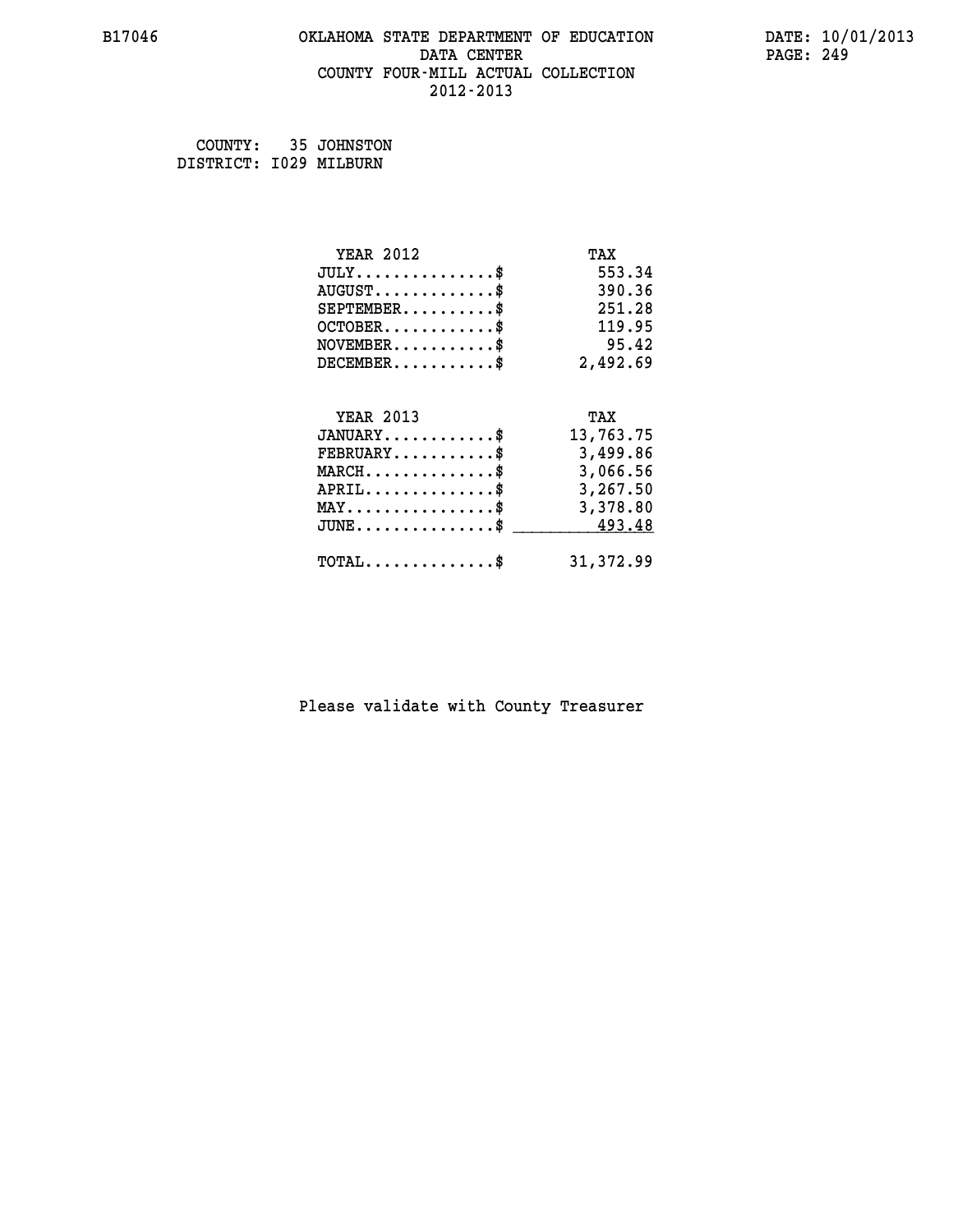#### **B17046 OKLAHOMA STATE DEPARTMENT OF EDUCATION DATE: 10/01/2013 DATA CENTER** PAGE: 250  **COUNTY FOUR-MILL ACTUAL COLLECTION 2012-2013**

 **COUNTY: 35 JOHNSTON DISTRICT: I035 COLEMAN**

| <b>YEAR 2012</b>                                 | TAX       |
|--------------------------------------------------|-----------|
| $JULY$ \$                                        | 580.75    |
| $AUGUST$ \$                                      | 408.57    |
| $SEPTEMBER$ \$                                   | 261.25    |
| $OCTOBER$                                        | 124.41    |
| $NOVEMBER$ \$                                    | 104.90    |
| $DECEMBER$ \$                                    | 2,780.84  |
| <b>YEAR 2013</b>                                 | TAX       |
| $JANUARY$ \$                                     | 15,368.56 |
| $FEBRUARY$ \$                                    | 3,907.02  |
| $MARCH$ \$                                       | 3,413.38  |
| $APRIL$ \$                                       | 3,648.45  |
| $\texttt{MAX} \dots \dots \dots \dots \dots \$   | 3,770.61  |
| $\texttt{JUNE} \dots \dots \dots \dots \dots \$$ | 552.30    |
| $\texttt{TOTAL} \dots \dots \dots \dots \$       | 34,921.04 |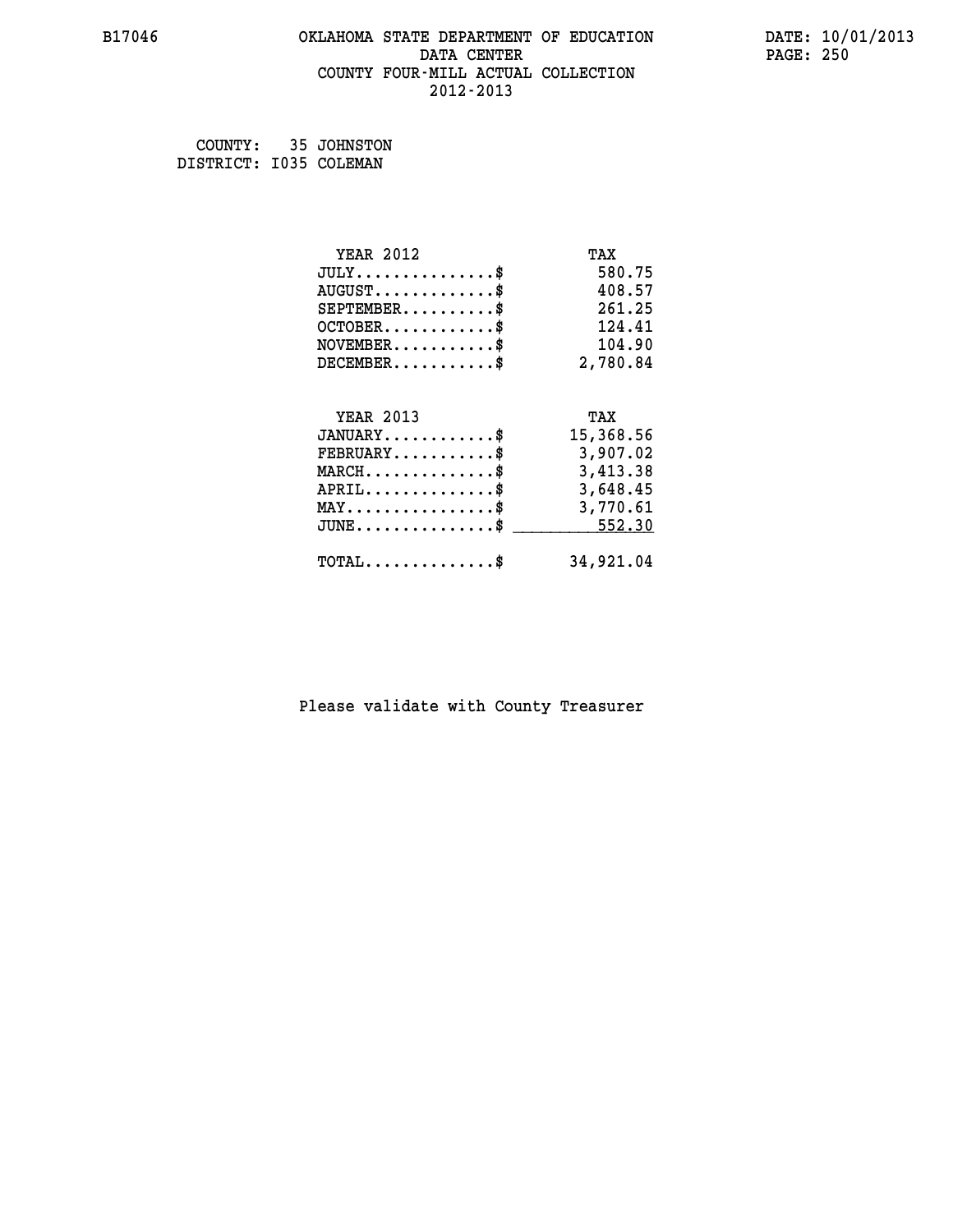#### **B17046 OKLAHOMA STATE DEPARTMENT OF EDUCATION DATE: 10/01/2013 DATA CENTER** PAGE: 251  **COUNTY FOUR-MILL ACTUAL COLLECTION 2012-2013**

| COUNTY: | 35 JOHNSTON              |
|---------|--------------------------|
|         | DISTRICT: I037 WAPANUCKA |

| <b>YEAR 2012</b>                                   | TAX       |
|----------------------------------------------------|-----------|
| $JULY$ \$                                          | 691.65    |
| $AUGUST$ \$                                        | 486.53    |
| $SEPTEMBER$ \$                                     | 310.36    |
| $OCTOBER$ \$                                       | 148.00    |
| $\texttt{NOVEMBER} \dots \dots \dots \$            | 110.52    |
| $DECEMBER$ \$                                      | 2,804.57  |
|                                                    |           |
| <b>YEAR 2013</b>                                   | TAX       |
| $JANUARY$ \$                                       | 15,467.26 |
| $\texttt{FEBRUARY} \dots \dots \dots \$            | 3,933.29  |
| $\texttt{MARCH}\ldots\ldots\ldots\ldots\text{*}$   | 3,464.35  |
| $APRIL \ldots \ldots \ldots \ldots$                | 3,671.50  |
| $\texttt{MAX} \dots \dots \dots \dots \dots \$     | 3,798.09  |
| $\texttt{JUNE} \dots \dots \dots \dots \texttt{S}$ | 595.57    |
| $\texttt{TOTAL} \dots \dots \dots \dots \$         | 35,481.69 |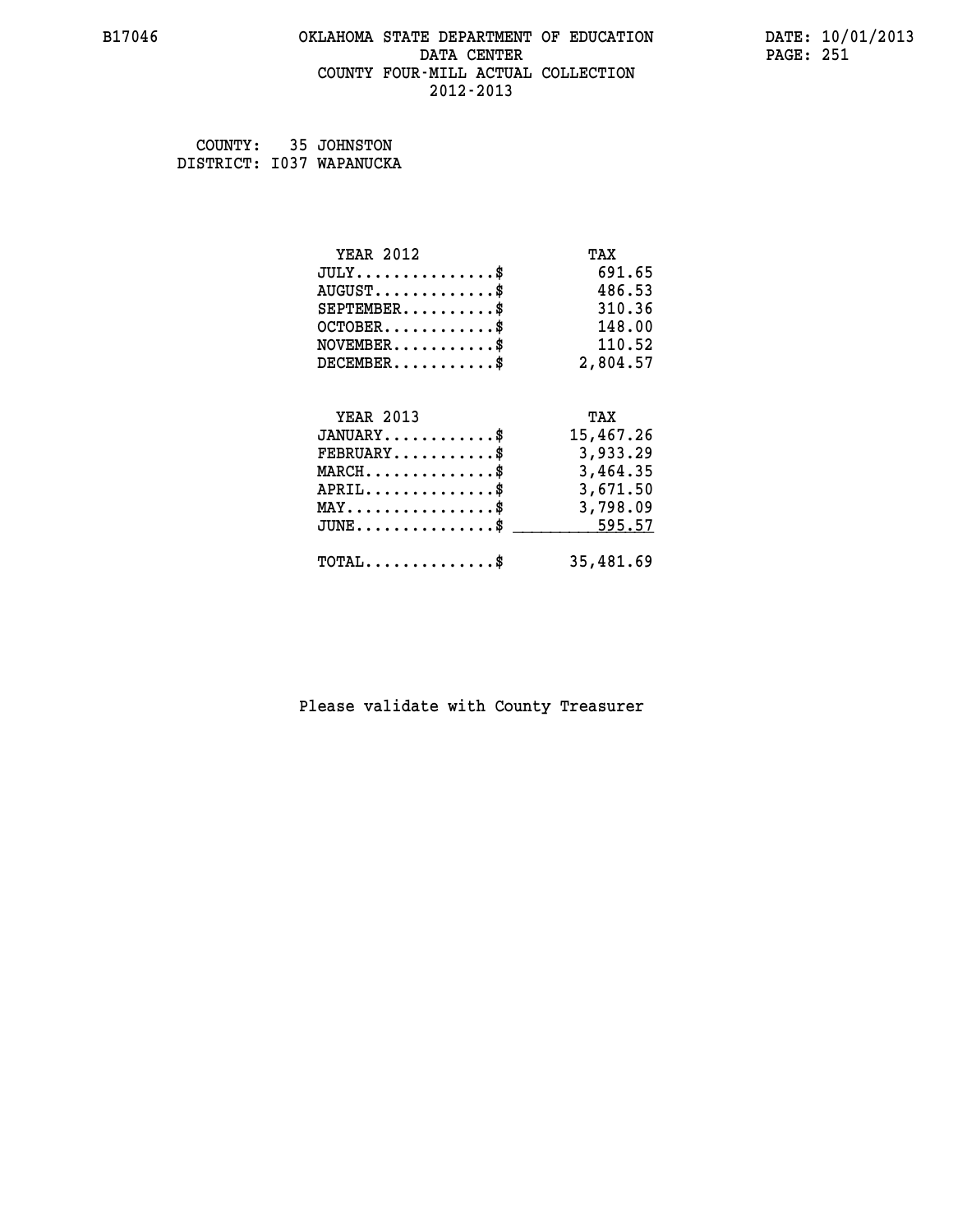#### **B17046 OKLAHOMA STATE DEPARTMENT OF EDUCATION DATE: 10/01/2013 DATA CENTER PAGE: 252 COUNTY FOUR-MILL ACTUAL COLLECTION 2012-2013**

 **COUNTY: 35 JOHNSTON**

 **\*\*\*\*\*\* TOTALS \*\*\*\*\*\***

| <b>YEAR 2012</b>                    | TAX       |
|-------------------------------------|-----------|
| $JULY \ldots \ldots \ldots \bullet$ | 5,355.99  |
| $AUGUST$                            | 3,771.83  |
| $SEPTEMBER$                         | 2,416.11  |
| $OCTOBER$ \$                        | 1,152.04  |
| $NOVEMBER$ \$                       | 925.12    |
| $DECEMBER$ $\$                      | 24,165.50 |

# **YEAR 2013 TAX**

| $JANUARY$                                           | 133,449.33 |
|-----------------------------------------------------|------------|
| $\texttt{FEBRUARY} \dots \dots \dots \$             | 33,930.92  |
| $MARCH$ \$                                          | 29,726.13  |
| $APRIL$ \$                                          | 31,679.88  |
| $\texttt{MAX} \dots \dots \dots \dots \dots \$      | 32,754.53  |
| JUNE\$ 4,819.76                                     |            |
| $\texttt{TOTAL} \dots \dots \dots \dots \texttt{S}$ | 304,147.14 |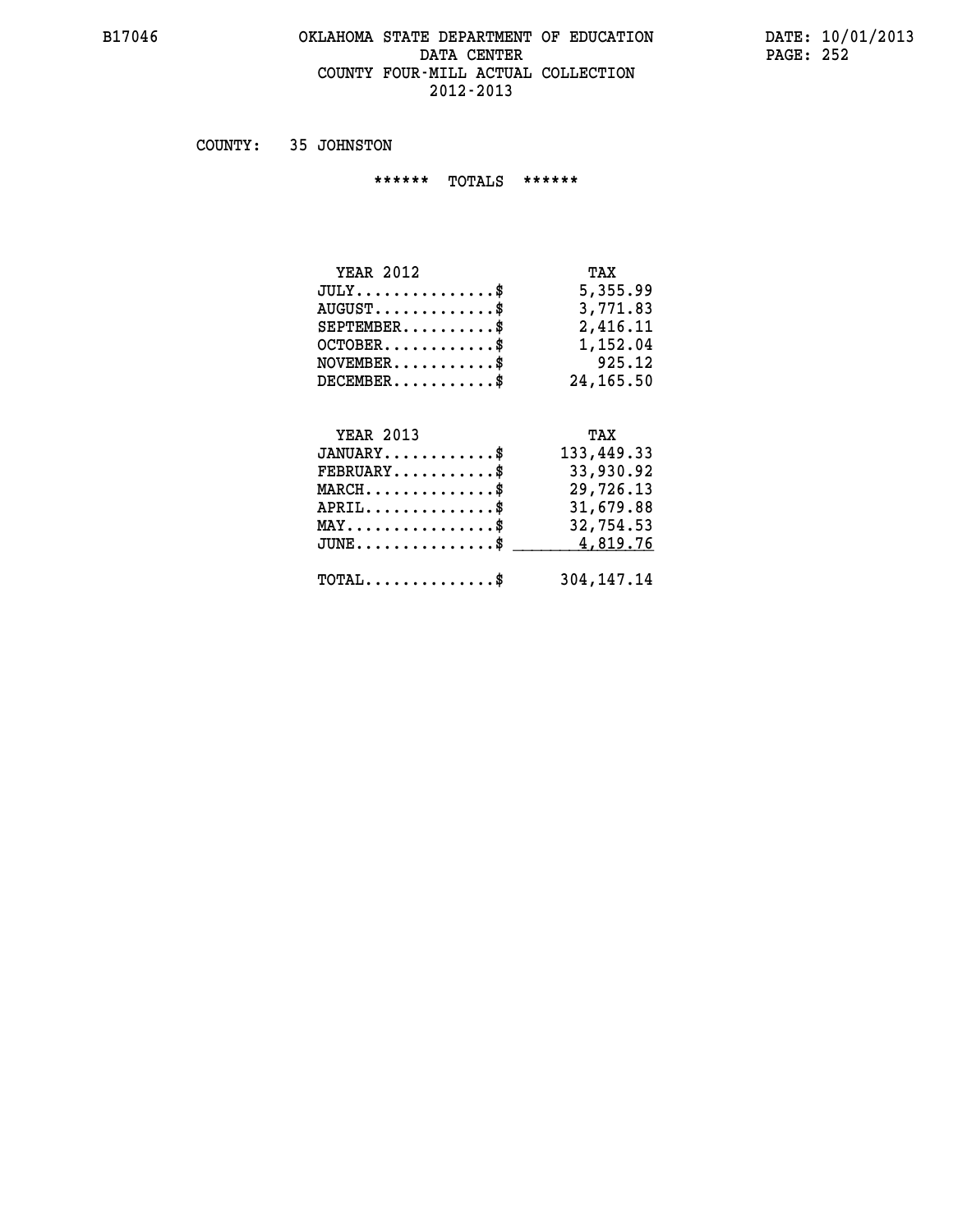### **B17046 OKLAHOMA STATE DEPARTMENT OF EDUCATION DATE: 10/01/2013 DATA CENTER** PAGE: 253  **COUNTY FOUR-MILL ACTUAL COLLECTION 2012-2013**

 **COUNTY: 36 KAY DISTRICT: C027 PECKHAM**

| <b>YEAR 2012</b>                           | TAX        |
|--------------------------------------------|------------|
| $JULY$ \$                                  | 205.75     |
| $AUGUST$ \$                                | 406.11     |
| $SEPTEMBER$ \$                             | 299.22     |
| $OCTOBER$ \$                               | 25.81      |
| $NOVEMBER$ \$                              | 35.62      |
| $DECEMBER$ \$                              | 983.07     |
|                                            |            |
| <b>YEAR 2013</b>                           | TAX        |
| $JANUARY$ \$                               | 6,622.44   |
| $FEBRUARY$                                 | 1,684.39   |
| $MARCH$ \$                                 | 209.68     |
| $APRIL$ \$                                 | 3, 145. 24 |
| $MAX \dots \dots \dots \dots \$            | 717.35     |
| $JUNE$ \$                                  | 557.51     |
| $\texttt{TOTAL} \dots \dots \dots \dots \$ | 14,892.19  |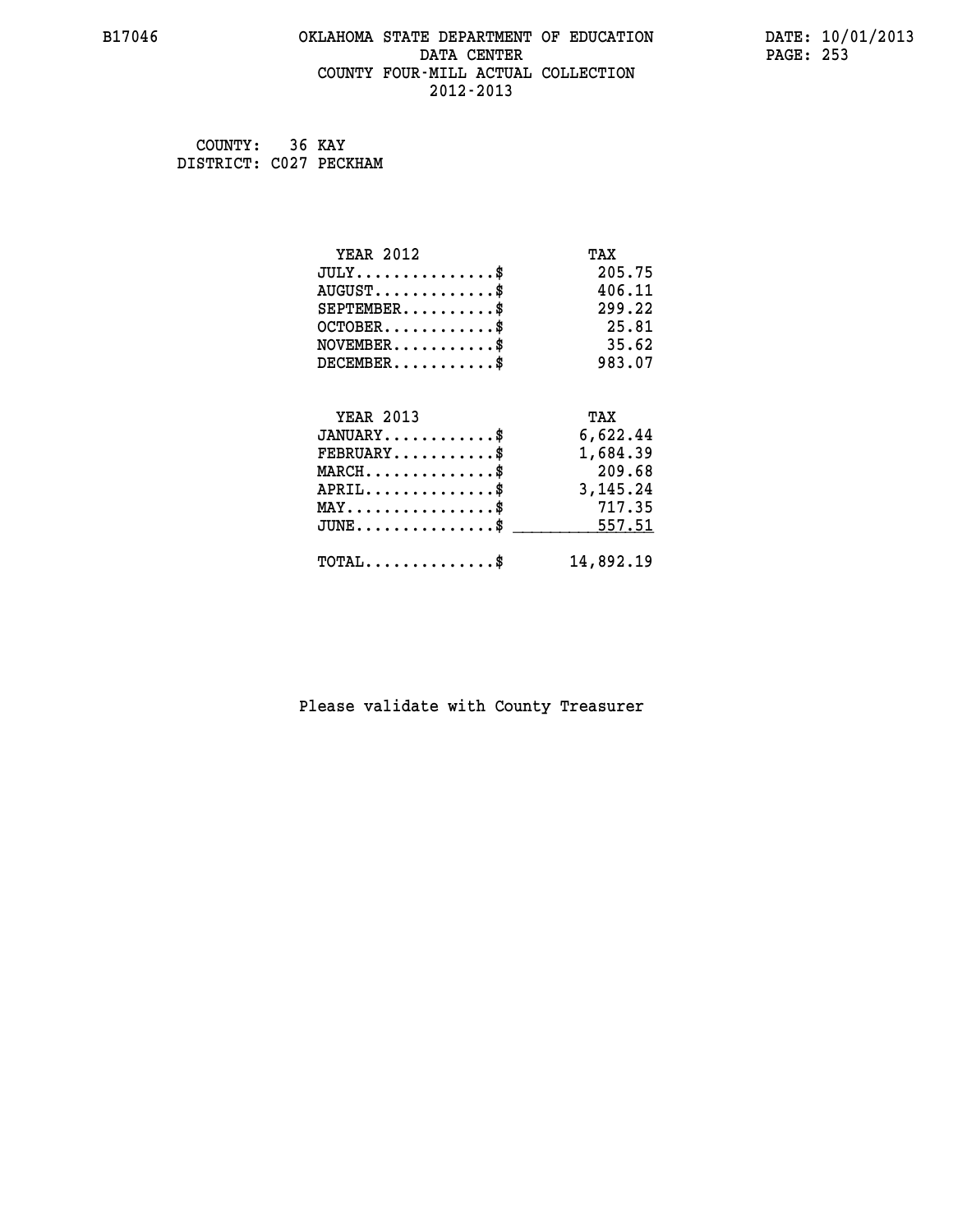# **B17046 OKLAHOMA STATE DEPARTMENT OF EDUCATION DATE: 10/01/2013 DATA CENTER PAGE: 254 COUNTY FOUR-MILL ACTUAL COLLECTION 2012-2013**

 **COUNTY: 36 KAY DISTRICT: C050 KILDARE**

| <b>YEAR 2012</b>                               | TAX       |
|------------------------------------------------|-----------|
| $JULY$ \$                                      | 123.31    |
| $AUGUST$ \$                                    | 253.14    |
| $SEPTEMBER$ \$                                 | 191.83    |
| $OCTOBER$ \$                                   | 21.07     |
| $NOVEMBER$ \$                                  | 29.09     |
| $DECEMBER$ \$                                  | 802.74    |
| <b>YEAR 2013</b>                               | TAX       |
| $JANUARY$ \$                                   | 5,407.67  |
| $FEBRUARY$                                     | 1,375.40  |
| $MARCH$ \$                                     | 171.22    |
| $APRIL$ \$                                     | 2,568.29  |
| $\texttt{MAX} \dots \dots \dots \dots \dots \$ | 585.78    |
| $JUNE$ \$                                      | 455.24    |
|                                                |           |
| $TOTAL$ \$                                     | 11,984.78 |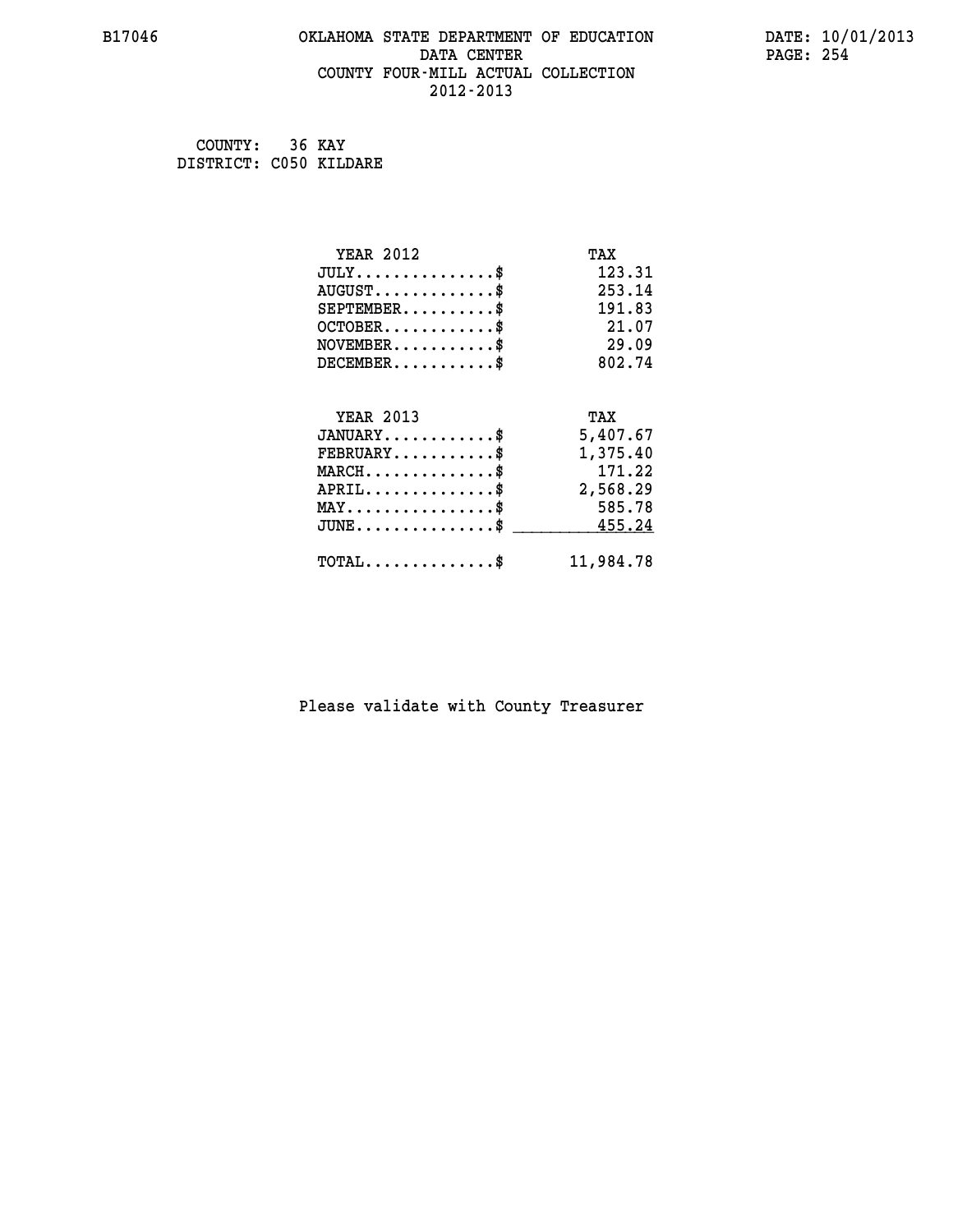### **B17046 OKLAHOMA STATE DEPARTMENT OF EDUCATION DATE: 10/01/2013 DATA CENTER** PAGE: 255  **COUNTY FOUR-MILL ACTUAL COLLECTION 2012-2013**

 **COUNTY: 36 KAY DISTRICT: I045 BLACKWELL**

| <b>YEAR 2012</b>                               | TAX        |
|------------------------------------------------|------------|
| $JULY$ \$                                      | 3,371.05   |
| $AUGUST$ \$                                    | 6,694.21   |
| $SEPTEMBER$ \$                                 | 4,954.26   |
| $OCTOBER$ \$                                   | 445.74     |
| $\texttt{NOVEMBER} \dots \dots \dots \$        | 615.51     |
| $DECEMBER$ \$                                  | 16,981.07  |
|                                                |            |
| <b>YEAR 2013</b>                               | TAX        |
| $JANUARY$ \$                                   | 114,392.71 |
| $FEBRUARY$                                     | 29,095.07  |
| $MARCH$ \$                                     | 3,621.90   |
| $APRIL \ldots \ldots \ldots \ldots \$          | 54,329.25  |
| $\texttt{MAX} \dots \dots \dots \dots \dots \$ | 12,391.18  |
| $JUNE$ \$                                      | 9,630.17   |
| $\texttt{TOTAL} \dots \dots \dots \dots \$     | 256,522.12 |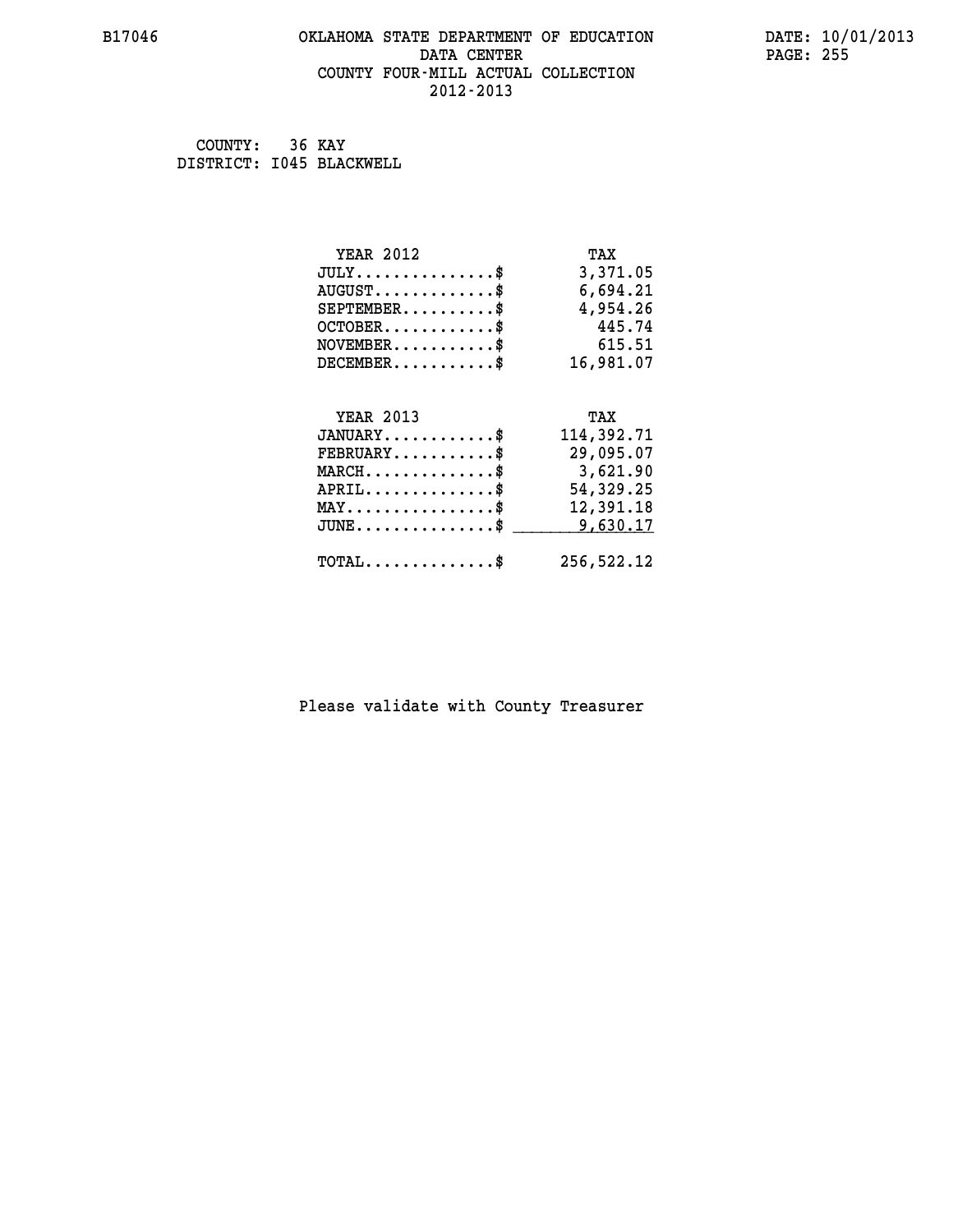### **B17046 OKLAHOMA STATE DEPARTMENT OF EDUCATION DATE: 10/01/2013 DATA CENTER** PAGE: 256  **COUNTY FOUR-MILL ACTUAL COLLECTION 2012-2013**

 **COUNTY: 36 KAY DISTRICT: I071 PONCA CITY**

| <b>YEAR 2012</b>                               | TAX         |
|------------------------------------------------|-------------|
| $JULY$ \$                                      | 11,433.95   |
| $AUGUST$ \$                                    | 22,822.54   |
| $SEPTEMBER$ \$                                 | 16,954.16   |
| $OCTOBER$ \$                                   | 1,579.57    |
| $\texttt{NOVEMBER} \dots \dots \dots \$        | 2,181.19    |
| $DECEMBER$ \$                                  | 60,176.32   |
|                                                |             |
|                                                |             |
| <b>YEAR 2013</b>                               | TAX         |
| $JANUARY$ \$                                   | 405,376.77  |
| $FEBRUARY$                                     | 103,105.05  |
| $MARCH$ \$                                     | 12,835.02   |
| $APRIL$ \$                                     | 192,528.15  |
| $\texttt{MAX} \dots \dots \dots \dots \dots \$ | 43,910.97   |
| $JUNE$ $$$                                     | 34, 126. 72 |
| $\texttt{TOTAL} \dots \dots \dots \dots \$     | 907,030.41  |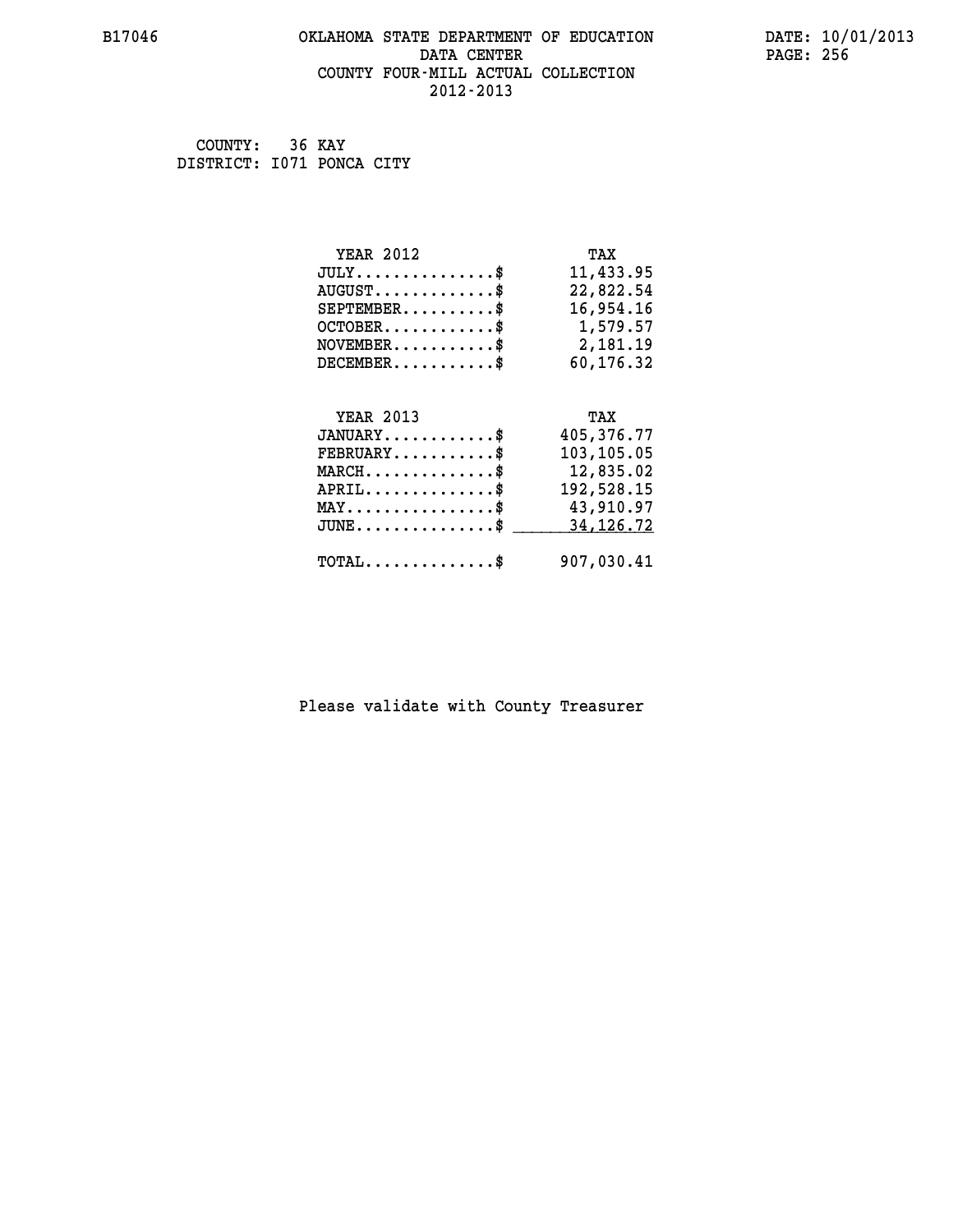# **B17046 OKLAHOMA STATE DEPARTMENT OF EDUCATION DATE: 10/01/2013 DATA CENTER PAGE: 257 COUNTY FOUR-MILL ACTUAL COLLECTION 2012-2013**

 **COUNTY: 36 KAY DISTRICT: I087 TONKAWA**

| <b>YEAR 2012</b>                                 | TAX        |
|--------------------------------------------------|------------|
| $JULY$ \$                                        | 1,713.12   |
| $AUGUST$ \$                                      | 3,406.23   |
| $SEPTEMBER$ $\$                                  | 2,523.25   |
| $OCTOBER$ \$                                     | 229.02     |
| $NOVEMBER.$ \$                                   | 316.23     |
| $DECEMBER$ \$                                    | 8,724.67   |
|                                                  |            |
| <b>YEAR 2013</b>                                 | TAX        |
| $JANUARY$ \$                                     | 58,773.62  |
| $FEBRUARY$ \$                                    | 14,948.71  |
| $MARCH$ \$                                       | 1,860.89   |
| $APRIL$ \$                                       | 27,913.72  |
| $\texttt{MAX} \dots \dots \dots \dots \dots \$   | 6,366.45   |
| $\texttt{JUNE} \dots \dots \dots \dots \dots \$$ | 4,947.87   |
| $\texttt{TOTAL} \dots \dots \dots \dots$         | 131,723.78 |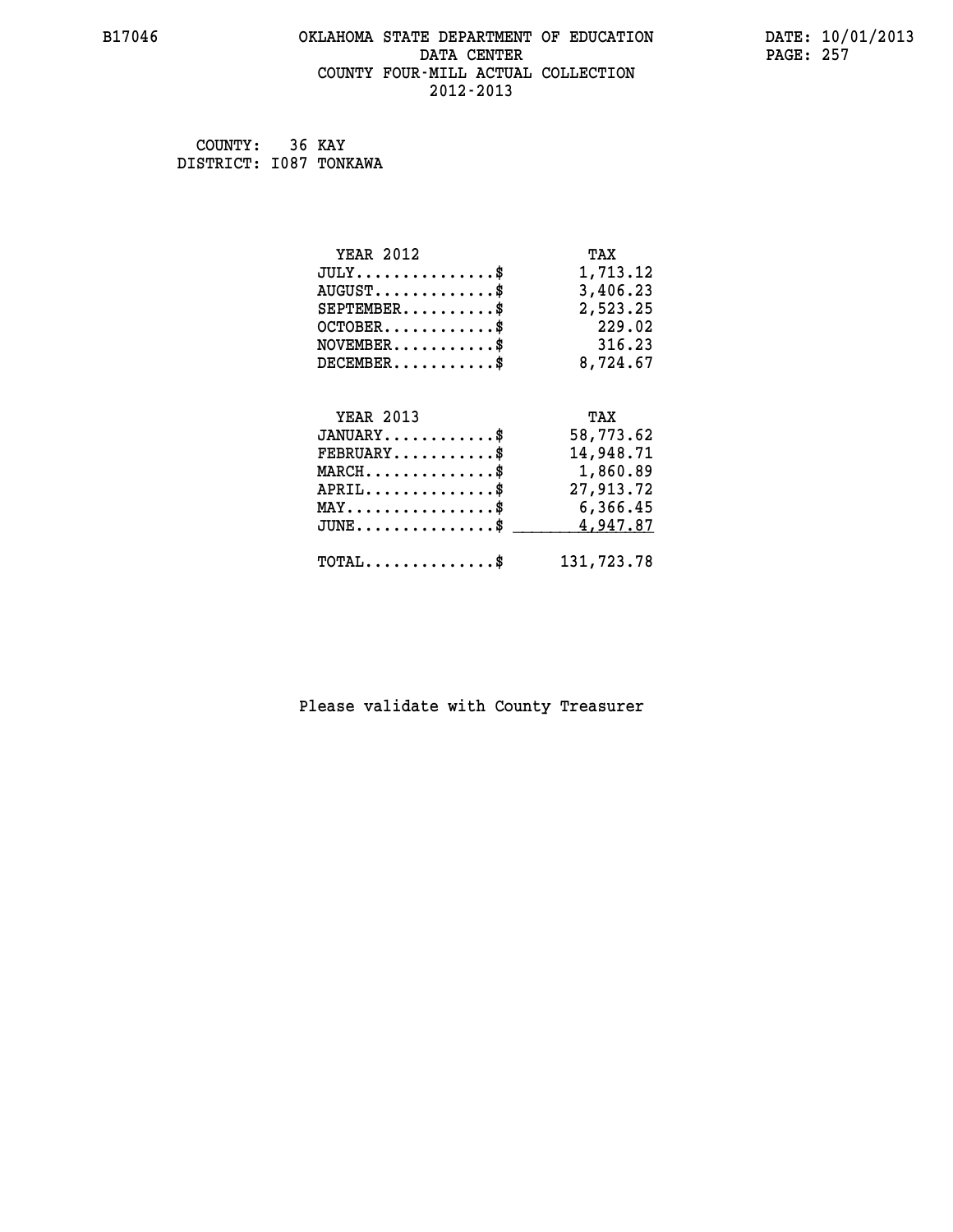### **B17046 OKLAHOMA STATE DEPARTMENT OF EDUCATION DATE: 10/01/2013 DATA CENTER** PAGE: 258  **COUNTY FOUR-MILL ACTUAL COLLECTION 2012-2013**

 **COUNTY: 36 KAY DISTRICT: I125 NEWKIRK**

| <b>YEAR 2012</b>                                   | TAX        |
|----------------------------------------------------|------------|
| $JULY$ \$                                          | 1,905.39   |
| $AUGUST$ \$                                        | 3,792.55   |
| $SEPTEMBER$ \$                                     | 2,811.55   |
| $OCTOBER$ \$                                       | 257.03     |
| $\texttt{NOVEMBER} \dots \dots \dots \$            | 354.95     |
| $DECEMBER$ \$                                      | 9,792.31   |
|                                                    |            |
| <b>YEAR 2013</b>                                   | TAX        |
| $JANUARY$ \$                                       | 65,965.64  |
| $FEBRUARY$                                         | 16,777.95  |
| $\texttt{MARCH}\ldots\ldots\ldots\ldots\text{*}$   | 2,088.60   |
| $APRIL \ldots \ldots \ldots \ldots \$              | 31,329.49  |
| $\texttt{MAX} \dots \dots \dots \dots \dots \$     | 7,145.48   |
| $\texttt{JUNE} \dots \dots \dots \dots \texttt{S}$ | 5,553.32   |
| $\texttt{TOTAL} \dots \dots \dots \dots \$         | 147,774.26 |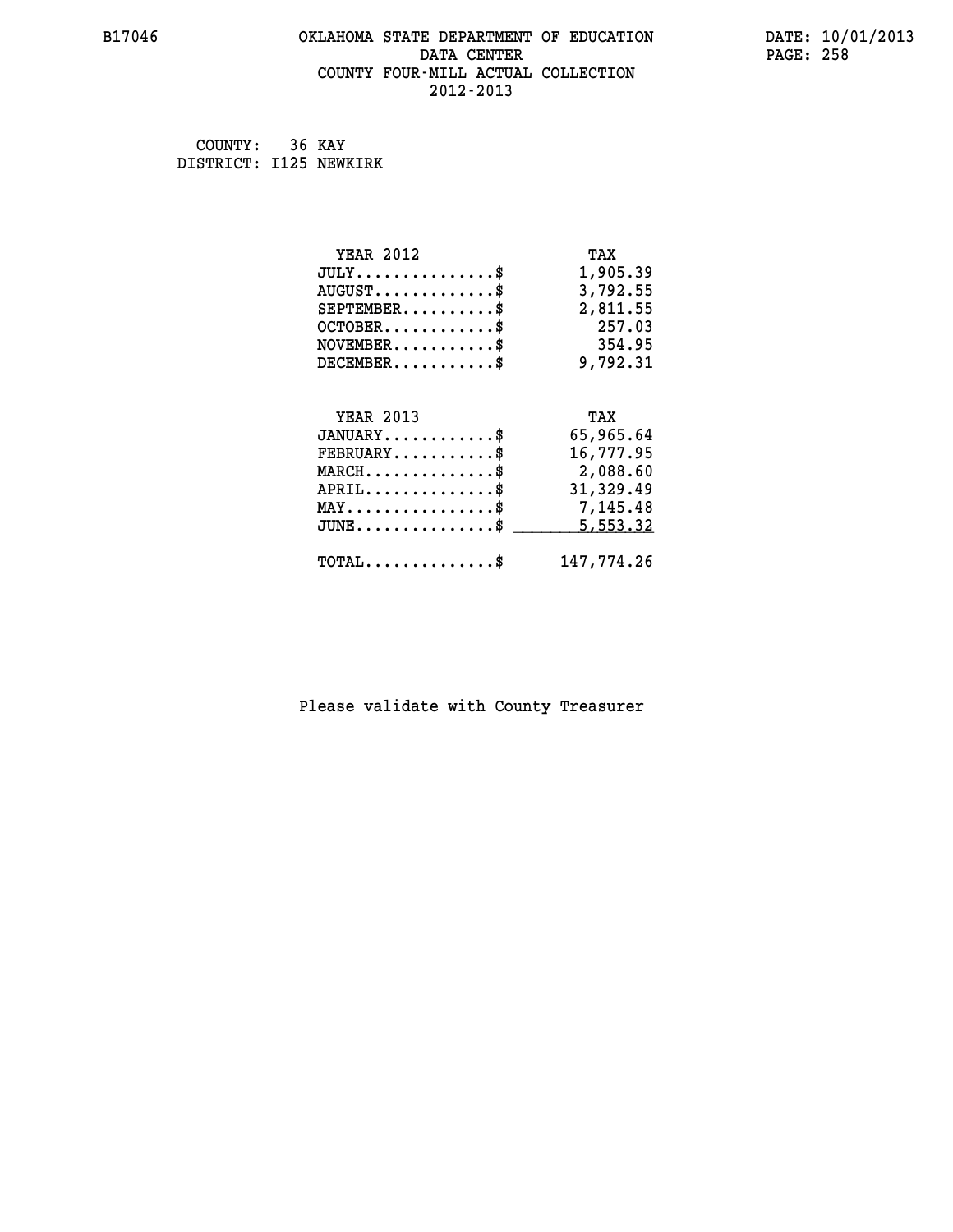# **B17046 OKLAHOMA STATE DEPARTMENT OF EDUCATION DATE: 10/01/2013** DATA CENTER PAGE: 259  **COUNTY FOUR-MILL ACTUAL COLLECTION 2012-2013**

 **COUNTY: 36 KAY**

 **\*\*\*\*\*\* TOTALS \*\*\*\*\*\***

| <b>YEAR 2012</b>                 | TAX       |
|----------------------------------|-----------|
| $JULY$                           | 18,752.57 |
| $AUGUST \ldots \ldots \ldots$ \$ | 37,374.78 |
| $SEPTEMENT.$ \$                  | 27,734.27 |
| $OCTOBER$ \$                     | 2,558.24  |
| $NOVEMBER$ $\$\$                 | 3,532.59  |
| $DECEMBER$ \$                    | 97,460.18 |

# **YEAR 2013 TAX**

| $JANUARY$                                               | 656,538.85 |
|---------------------------------------------------------|------------|
| $\texttt{FEBRUARY} \dots \dots \dots \$                 | 166,986.57 |
| $MARCH$ \$                                              | 20,787.31  |
| $APRIL$                                                 | 311,814.14 |
| $MAX \dots \dots \dots \dots \dots \$                   | 71,117.21  |
| JUNE\$ 55,270.83                                        |            |
| $\texttt{TOTAL} \dots \dots \dots \dots \$ 1,469,927.54 |            |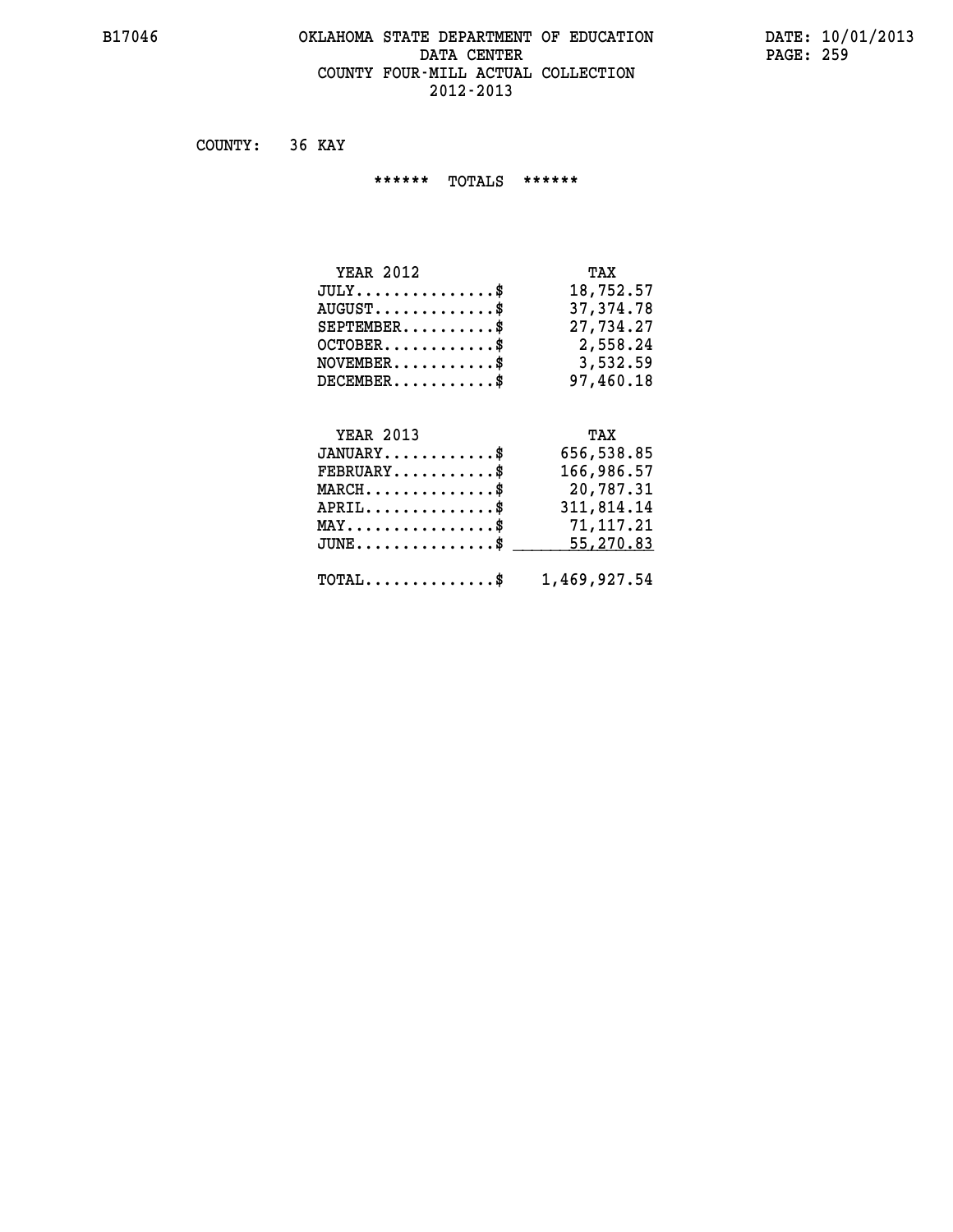### **B17046 OKLAHOMA STATE DEPARTMENT OF EDUCATION DATE: 10/01/2013 DATA CENTER** PAGE: 260  **COUNTY FOUR-MILL ACTUAL COLLECTION 2012-2013**

 **COUNTY: 37 KINGFISHER DISTRICT: I002 DOVER**

| <b>YEAR 2012</b>                           | TAX       |
|--------------------------------------------|-----------|
| $JULY$ \$                                  | 55.09     |
| $AUGUST$ \$                                | 110.91    |
| $SEPTEMENT.$ \$                            | 83.63     |
| $OCTOBER$ \$                               | 31.42     |
| $NOVEMBER$ \$                              | 2,933.98  |
| $DECEMBER$ \$                              | 20,838.43 |
|                                            |           |
| <b>YEAR 2013</b>                           | TAX       |
| $JANUARY$ \$                               | 10,310.96 |
| $FEBRUARY$                                 | 1,116.96  |
| $MARCH$ \$                                 | 6,384.06  |
| $APRIL$ \$                                 | 5,707.86  |
| $MAX \dots \dots \dots \dots \dots$        | 289.46    |
| $JUNE$ \$                                  | 169.17    |
| $\texttt{TOTAL} \dots \dots \dots \dots \$ | 48,031.93 |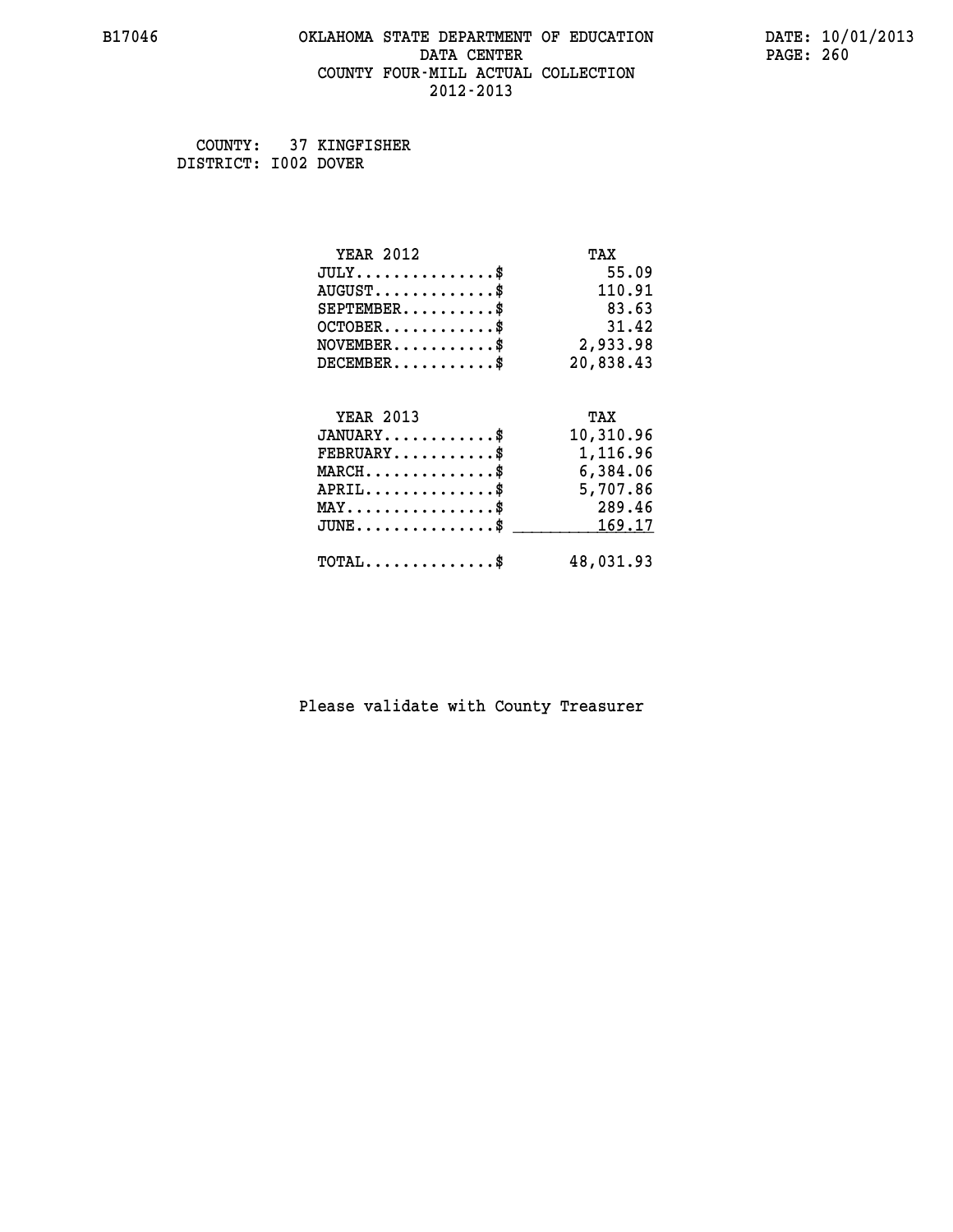### **B17046 OKLAHOMA STATE DEPARTMENT OF EDUCATION DATE: 10/01/2013 DATA CENTER** PAGE: 261  **COUNTY FOUR-MILL ACTUAL COLLECTION 2012-2013**

 **COUNTY: 37 KINGFISHER DISTRICT: I003 LOMEGA**

| <b>YEAR 2012</b>                                   | TAX       |
|----------------------------------------------------|-----------|
| $JULY$ \$                                          | 54.69     |
| $AUGUST$ \$                                        | 110.10    |
| $SEPTEMBER$ \$                                     | 83.02     |
| $OCTOBER$ \$                                       | 31.19     |
| $NOVEMBER$ \$                                      | 2,912.74  |
| $DECEMBER$ \$                                      | 20,687.42 |
|                                                    |           |
| <b>YEAR 2013</b>                                   | TAX       |
| $JANUARY$                                          | 10,236.23 |
| $FEBRUARY$                                         | 1,108.90  |
| $MARCH$ \$                                         | 6,337.78  |
| $APRIL \ldots \ldots \ldots \ldots \$              | 5,666.50  |
| $MAX \dots \dots \dots \dots \dots$                | 287.35    |
| $\texttt{JUNE} \dots \dots \dots \dots \texttt{S}$ | 167.94    |
| $TOTAL$ \$                                         | 47,683.86 |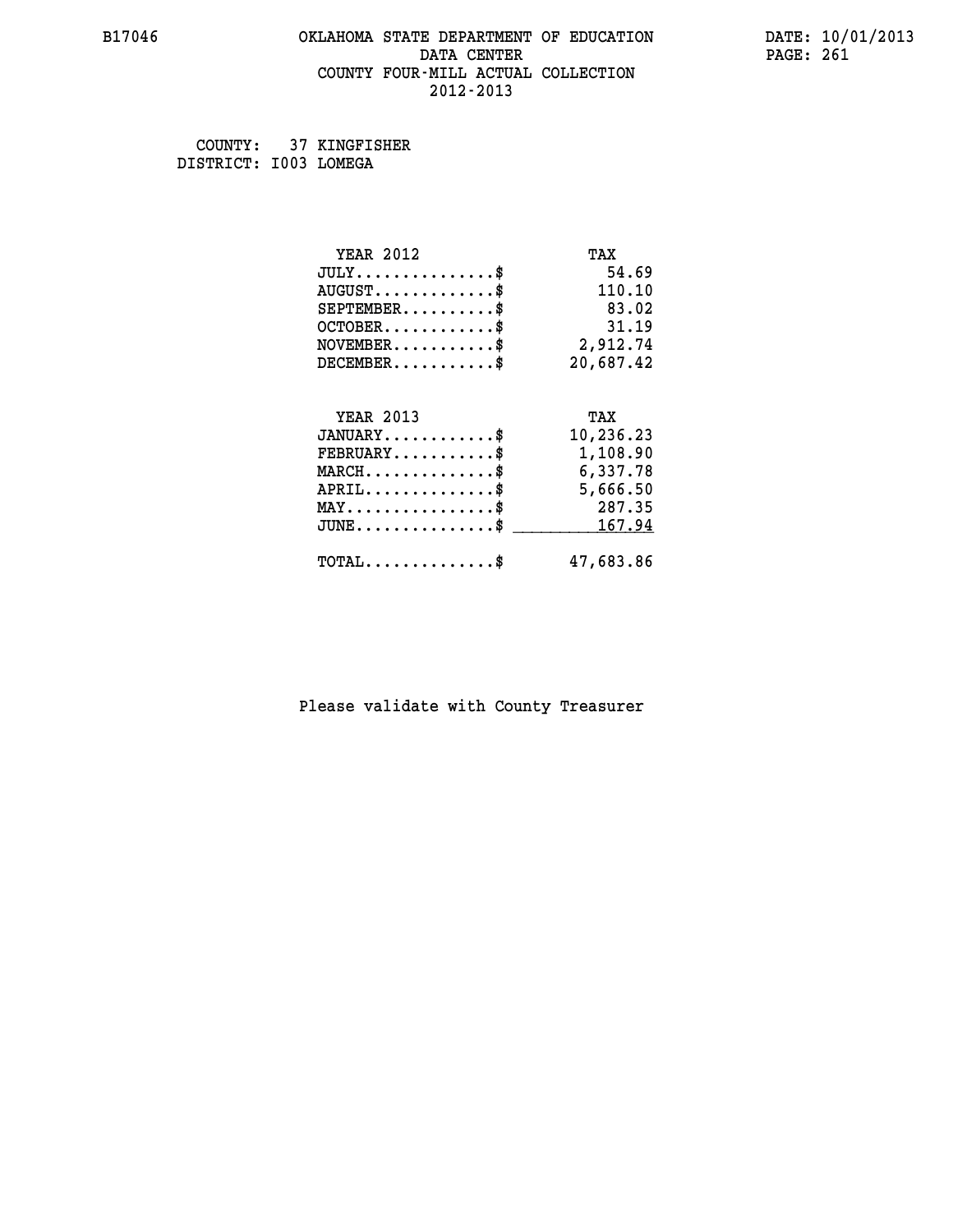### **B17046 OKLAHOMA STATE DEPARTMENT OF EDUCATION DATE: 10/01/2013 DATA CENTER** PAGE: 262  **COUNTY FOUR-MILL ACTUAL COLLECTION 2012-2013**

 **COUNTY: 37 KINGFISHER DISTRICT: I007 KINGFISHER**

| <b>YEAR 2012</b>                               | TAX        |
|------------------------------------------------|------------|
| $JULY$ \$                                      | 722.03     |
| $AUGUST$ \$                                    | 346.34     |
| $SEPTEMBER$                                    | 697.25     |
| $OCTOBER$ \$                                   | 525.77     |
| $\texttt{NOVEMBER} \dots \dots \dots \$        | 197.53     |
| $DECEMBER$ \$                                  | 18,446.08  |
|                                                |            |
| <b>YEAR 2013</b>                               | TAX        |
| $JANUARY$ \$                                   | 131,011.76 |
| $FEBRUARY$                                     | 64,825.50  |
| $MARCH$ \$                                     | 7,022.62   |
| $APRIL$ \$                                     | 40,136.72  |
| $\texttt{MAX} \dots \dots \dots \dots \dots \$ | 35,885.68  |
| $JUNE$ \$                                      | 1,819.94   |
| $\texttt{TOTAL} \dots \dots \dots \dots \$     | 301,637.22 |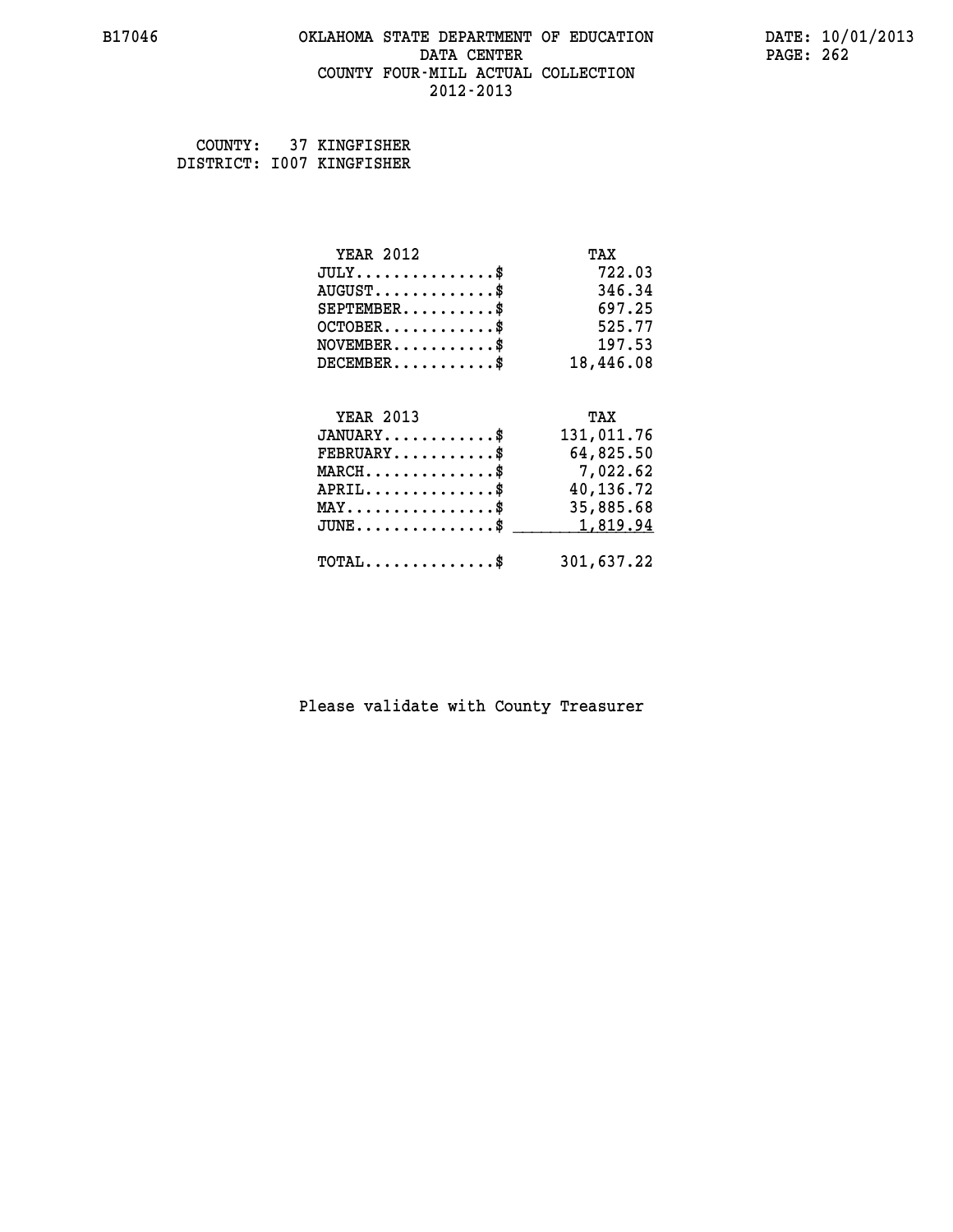### **B17046 OKLAHOMA STATE DEPARTMENT OF EDUCATION DATE: 10/01/2013 DATA CENTER** PAGE: 263  **COUNTY FOUR-MILL ACTUAL COLLECTION 2012-2013**

 **COUNTY: 37 KINGFISHER DISTRICT: I016 HENNESSEY**

| <b>YEAR 2012</b>                                 | TAX         |
|--------------------------------------------------|-------------|
| $JULY$ \$                                        | 440.23      |
| $AUGUST$ \$                                      | 207.07      |
| $SEPTEMBER$ \$                                   | 416.86      |
| $OCTOBER$ \$                                     | 314.36      |
| $NOVEMBER.$ \$                                   | 118.10      |
| $DECEMBER$ \$                                    | 11,028.18   |
|                                                  |             |
| <b>YEAR 2013</b>                                 | TAX         |
| $JANUARY$ \$                                     | 78,326.64   |
| $FEBRUARY$                                       | 38,756.54   |
| $MARCH$ \$                                       | 4,198.54    |
| $APRIL$ \$                                       | 23,996.13   |
| $\texttt{MAX} \dots \dots \dots \dots \dots \$   | 21,454.59   |
| $\texttt{JUNE} \dots \dots \dots \dots \dots \$$ | 1,087.99    |
| $\texttt{TOTAL} \dots \dots \dots \dots \$       | 180, 345.23 |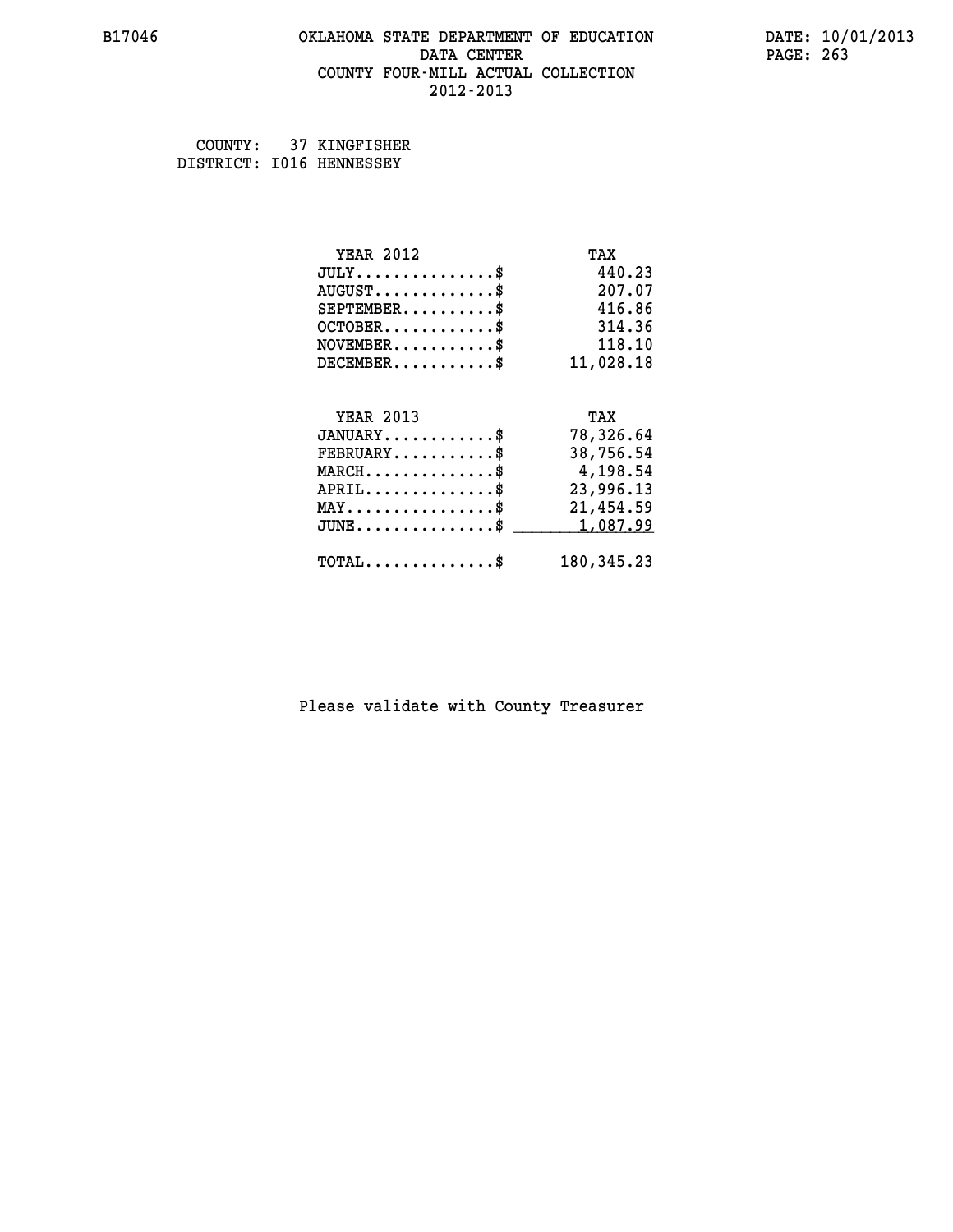### **B17046 OKLAHOMA STATE DEPARTMENT OF EDUCATION DATE: 10/01/2013 DATA CENTER** PAGE: 264  **COUNTY FOUR-MILL ACTUAL COLLECTION 2012-2013**

 **COUNTY: 37 KINGFISHER DISTRICT: I089 CASHION**

| <b>YEAR 2012</b>                                   | TAX        |
|----------------------------------------------------|------------|
| $JULY$ \$                                          | 119.76     |
| $AUGUST$ \$                                        | 241.11     |
| $SEPTEMBER$ \$                                     | 181.81     |
| $OCTOBER$ \$                                       | 68.31      |
| $\texttt{NOVEMBER} \dots \dots \dots \$            | 6,378.34   |
| $DECEMBER$ \$                                      | 45,301.74  |
|                                                    |            |
| <b>YEAR 2013</b>                                   | TAX        |
| $JANUARY$ \$                                       | 22,415.52  |
| $FEBRUARY$                                         | 2,428.22   |
| $\texttt{MARCH}\ldots\ldots\ldots\ldots\text{*}$   | 13,878.64  |
| $APRIL \ldots \ldots \ldots \ldots$                | 12,408.62  |
| $\texttt{MAX} \dots \dots \dots \dots \dots \$     | 629.27     |
| $\texttt{JUNE} \dots \dots \dots \dots \texttt{S}$ | 367.71     |
| $\texttt{TOTAL} \dots \dots \dots \dots \$         | 104,419.05 |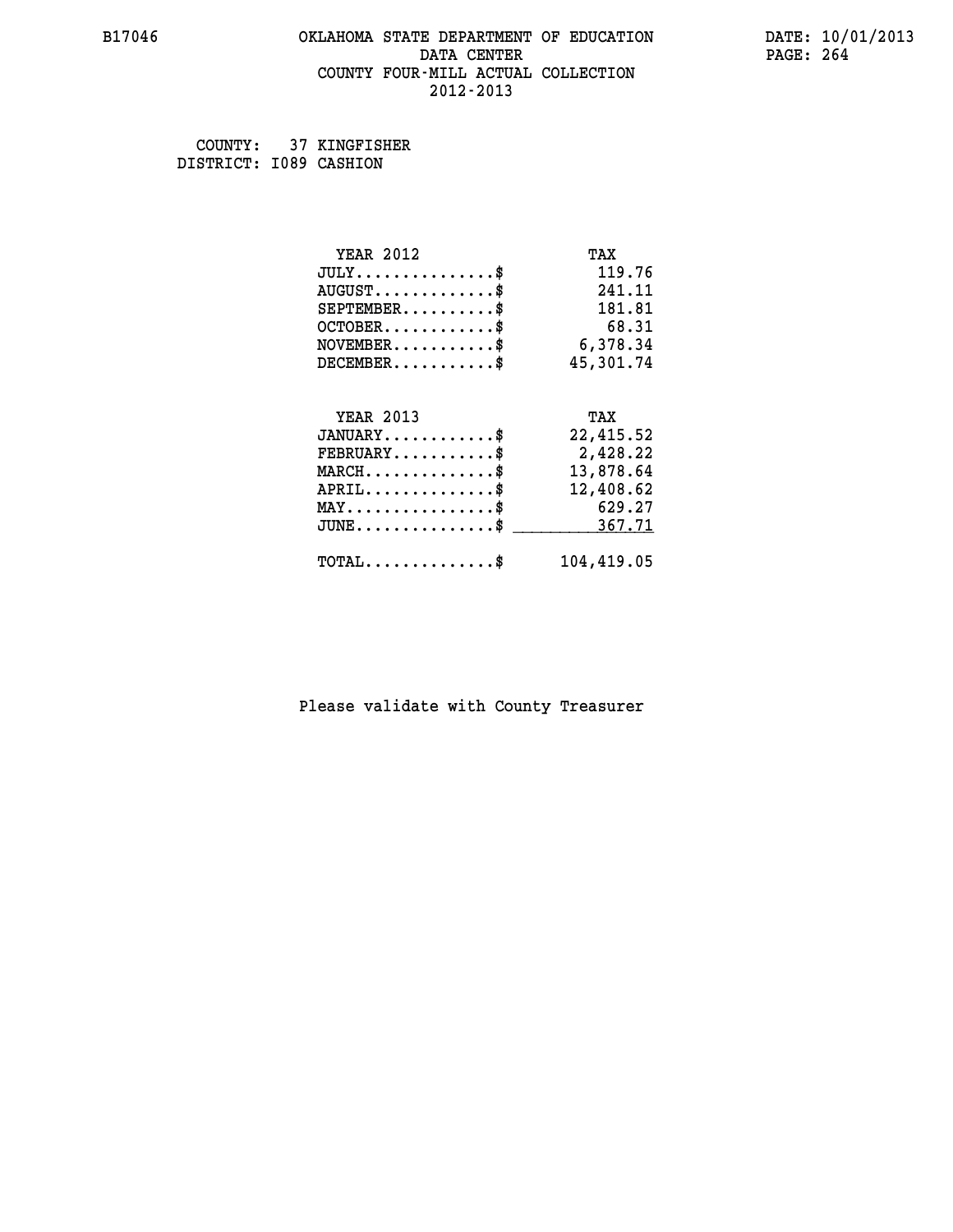### **B17046 OKLAHOMA STATE DEPARTMENT OF EDUCATION DATE: 10/01/2013 DATA CENTER** PAGE: 265  **COUNTY FOUR-MILL ACTUAL COLLECTION 2012-2013**

 **COUNTY: 37 KINGFISHER DISTRICT: I105 OKARCHE**

| <b>YEAR 2012</b>                               | TAX       |
|------------------------------------------------|-----------|
| $JULY$ \$                                      | 72.32     |
| $AUGUST$ \$                                    | 145.58    |
| $SEPTEMBER$ \$                                 | 109.78    |
| $OCTOBER$ \$                                   | 41.24     |
| $\texttt{NOVEMBER} \dots \dots \dots \$        | 3,851.49  |
| $DECEMBER$ \$                                  | 27,354.84 |
|                                                |           |
| <b>YEAR 2013</b>                               | TAX       |
| $JANUARY$ \$                                   | 13,535.31 |
| $FEBRUARY$                                     | 1,466.30  |
| $MARCH$ \$                                     | 8,380.42  |
| $APRIL \ldots \ldots \ldots \ldots \$          | 7,492.78  |
| $\texttt{MAX} \dots \dots \dots \dots \dots \$ | 379.99    |
| $JUNE$ \$                                      | 222.05    |
| $\texttt{TOTAL} \dots \dots \dots \dots \$     | 63,052.10 |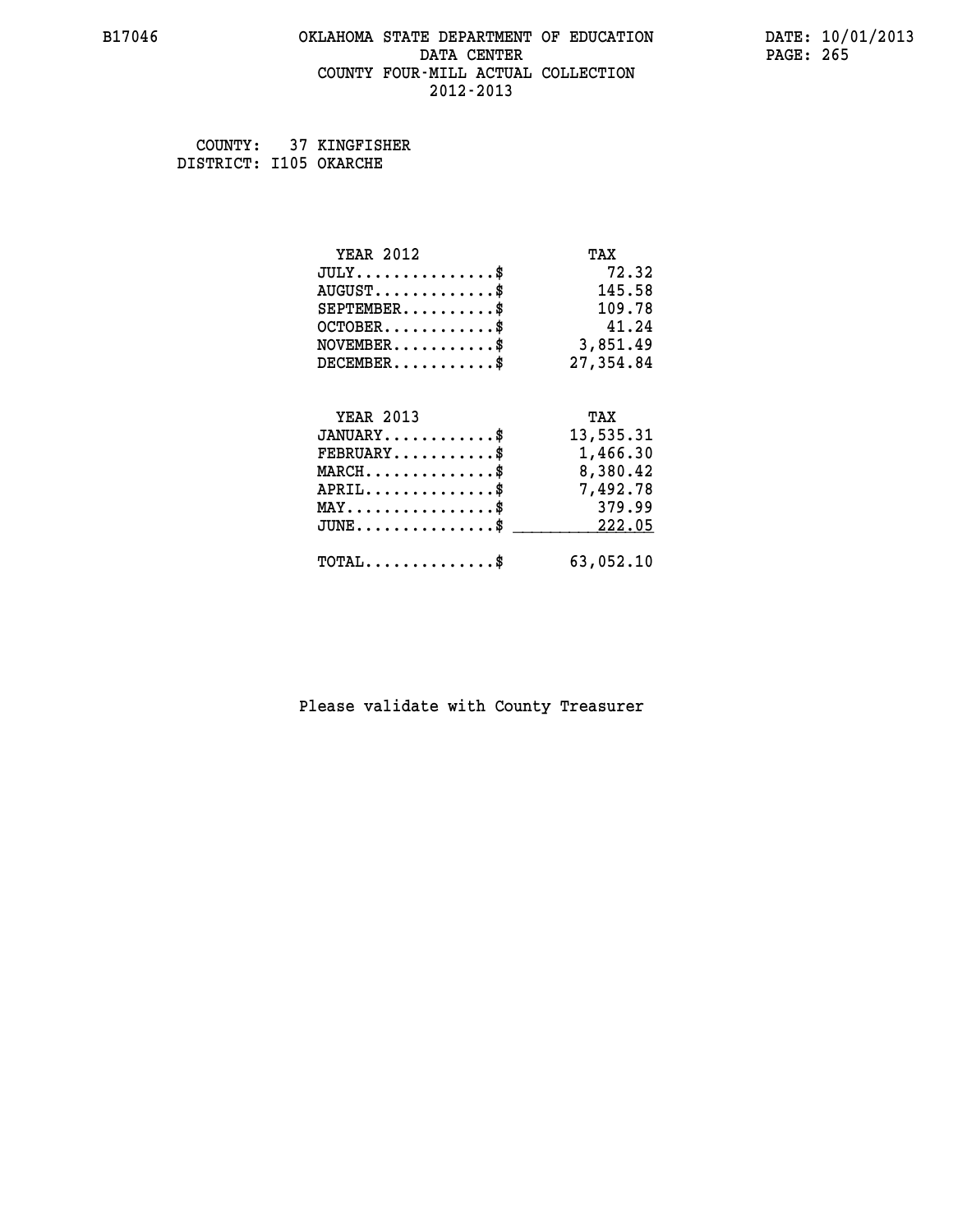# **B17046 OKLAHOMA STATE DEPARTMENT OF EDUCATION DATE: 10/01/2013** DATA CENTER PAGE: 266  **COUNTY FOUR-MILL ACTUAL COLLECTION 2012-2013**

 **COUNTY: 37 KINGFISHER**

 **\*\*\*\*\*\* TOTALS \*\*\*\*\*\***

| <b>YEAR 2012</b>                     | TAX        |
|--------------------------------------|------------|
| $JULY \ldots \ldots \ldots \ldots \$ | 1,464.12   |
| $AUGUST$                             | 1,161.11   |
| $SEPTEMBER$                          | 1,572.35   |
| $OCTOBER$ \$                         | 1,012.29   |
| $NOVEMBER$ \$                        | 16,392.18  |
| $DECEMBER$                           | 143,656.69 |

# **YEAR 2013 TAX**

| $JANUARY$                                        | 265,836.42 |
|--------------------------------------------------|------------|
| $FEBRUARY$ \$                                    | 109,702.42 |
| $MARCH$ \$                                       | 46,202.06  |
| $APRIL$ \$                                       | 95,408.61  |
| $MAX \dots \dots \dots \dots \dots \$            | 58,926.34  |
| $JUNE \dots \dots \dots \dots \$ 3,834.80        |            |
| $\text{TOTAL} \dots \dots \dots \dots \text{``}$ | 745,169.39 |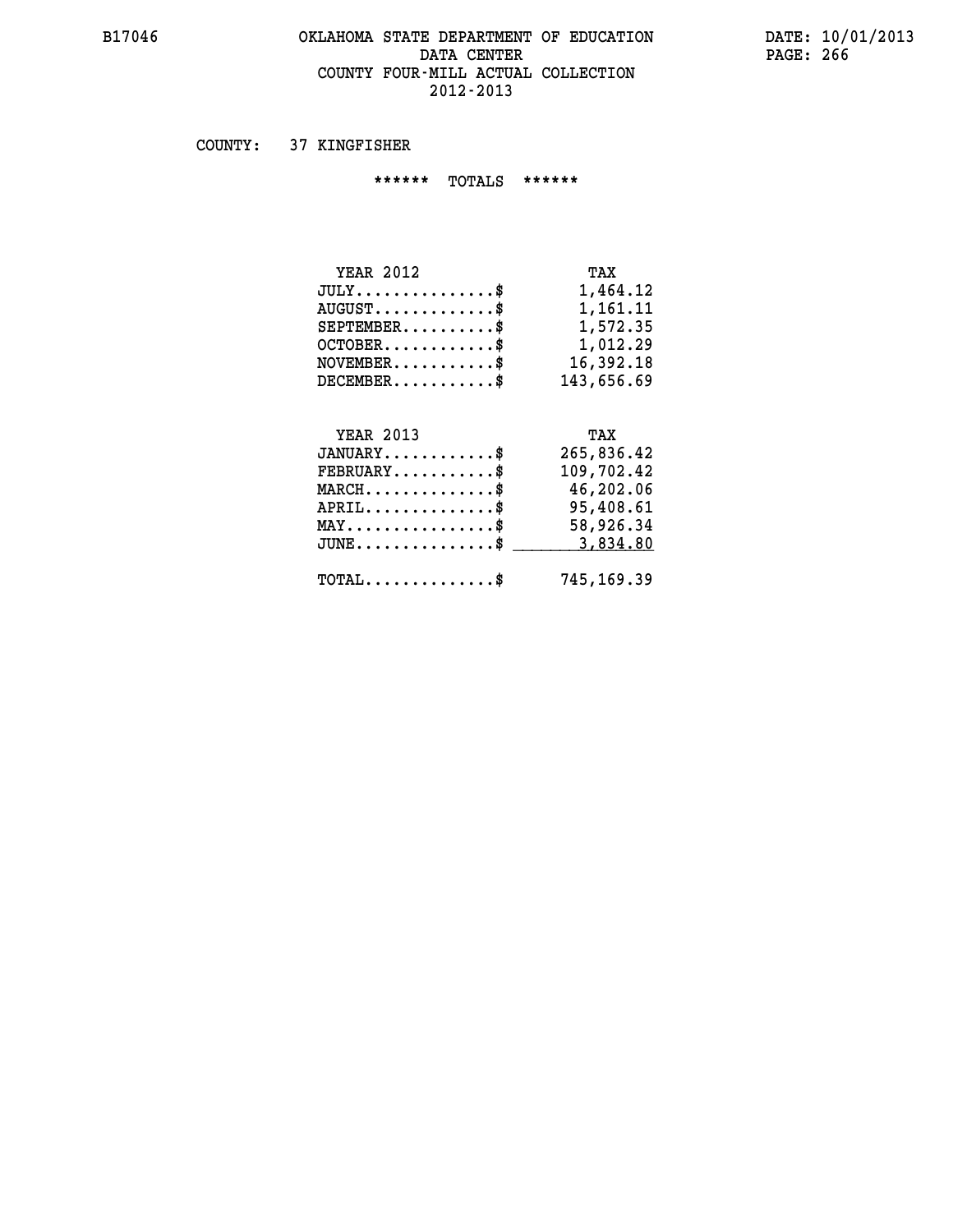# **B17046 OKLAHOMA STATE DEPARTMENT OF EDUCATION DATE: 10/01/2013 DATA CENTER** PAGE: 267  **COUNTY FOUR-MILL ACTUAL COLLECTION 2012-2013**

 **COUNTY: 38 KIOWA DISTRICT: I001 HOBART**

| <b>YEAR 2012</b>                               | TAX        |
|------------------------------------------------|------------|
| $JULY$ \$                                      | 586.10     |
| $AUGUST$ \$                                    | 270.48     |
| $SEPTEMBER$ \$                                 | 580.97     |
| $OCTOBER$ \$                                   | 281.44     |
| $\texttt{NOVEMBER} \dots \dots \dots \$        | 228.30     |
| $DECEMBER$ \$                                  | 11, 171.62 |
|                                                |            |
| <b>YEAR 2013</b>                               | TAX        |
| $JANUARY$ \$                                   | 76,892.43  |
| $FEBRUARY$                                     | 12,593.96  |
| $MARCH$ \$                                     | 3,895.29   |
| $APRIL$ \$                                     | 12,825.14  |
| $\texttt{MAX} \dots \dots \dots \dots \dots \$ | 18,073.56  |
| $JUNE$ \$                                      | 1,577.40   |
| $\texttt{TOTAL} \dots \dots \dots \dots \$     | 138,976.69 |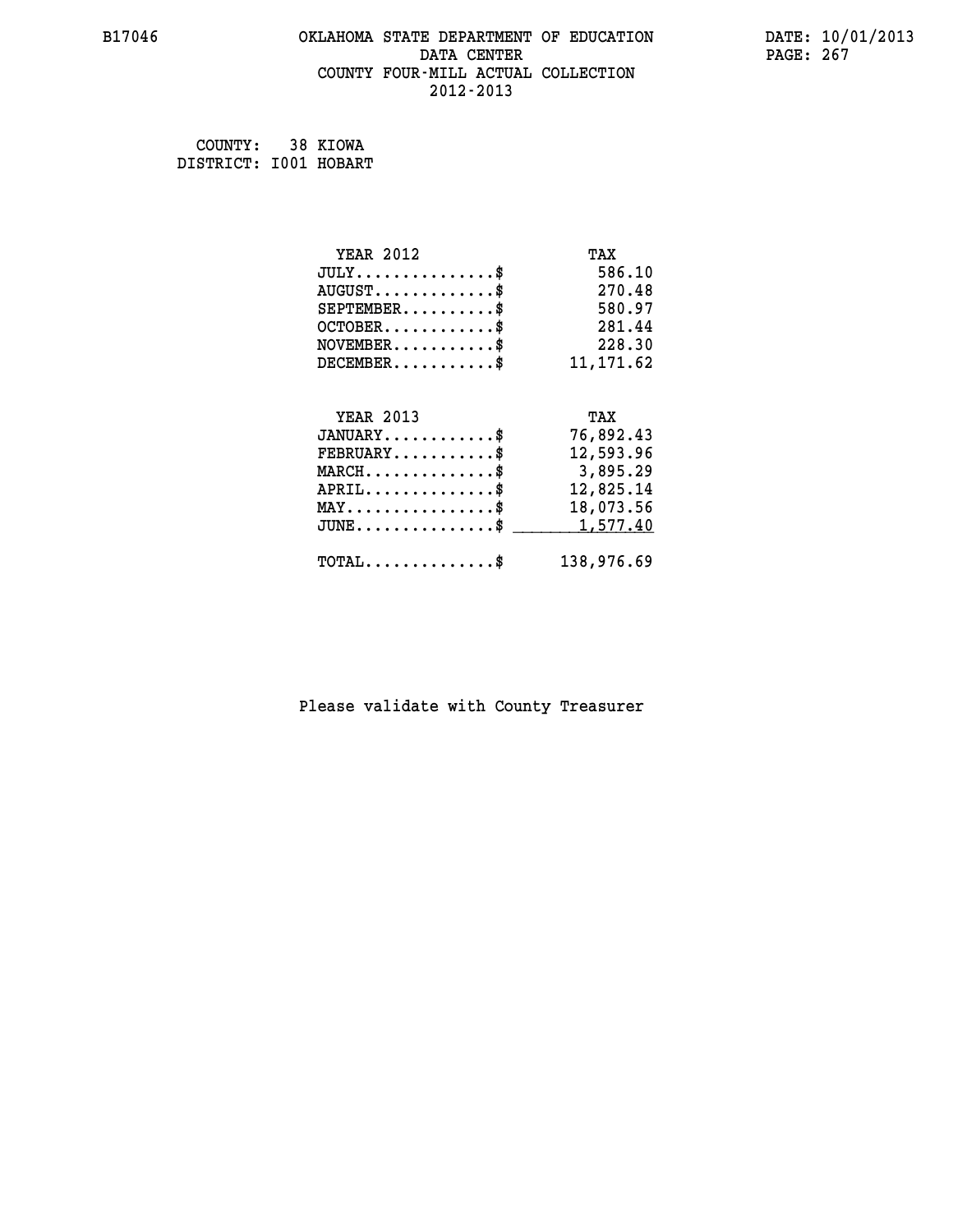# **B17046 OKLAHOMA STATE DEPARTMENT OF EDUCATION DATE: 10/01/2013** DATA CENTER PAGE: 268  **COUNTY FOUR-MILL ACTUAL COLLECTION 2012-2013**

 **COUNTY: 38 KIOWA DISTRICT: I002 LONE WOLF**

| <b>YEAR 2012</b>                                                          | TAX       |
|---------------------------------------------------------------------------|-----------|
| $JULY$ \$                                                                 | 70.08     |
| $AUGUST$ \$                                                               | 31.47     |
| $SEPTEMBER$ \$                                                            | 67.24     |
| $OCTOBER$ \$                                                              | 25.16     |
| $\verb NOVEMBER , \verb , \verb , \verb , \verb , \verb , \verb , \verb $ | 25.66     |
| $DECEMBER$ \$                                                             | 1,119.66  |
|                                                                           |           |
| <b>YEAR 2013</b>                                                          | TAX       |
| $JANUARY$ \$                                                              | 7,696.38  |
| $FEBRUARY$                                                                | 1,261.54  |
| $MARCH$ \$                                                                | 391.51    |
| $APRIL$ \$ 1,284.25                                                       |           |
| $\texttt{MAX} \dots \dots \dots \dots \dots \$                            | 1,810.58  |
| $JUNE \ldots \ldots \ldots \ldots \ast$                                   | 161.35    |
| $\texttt{TOTAL} \dots \dots \dots \dots \$                                | 13,944.88 |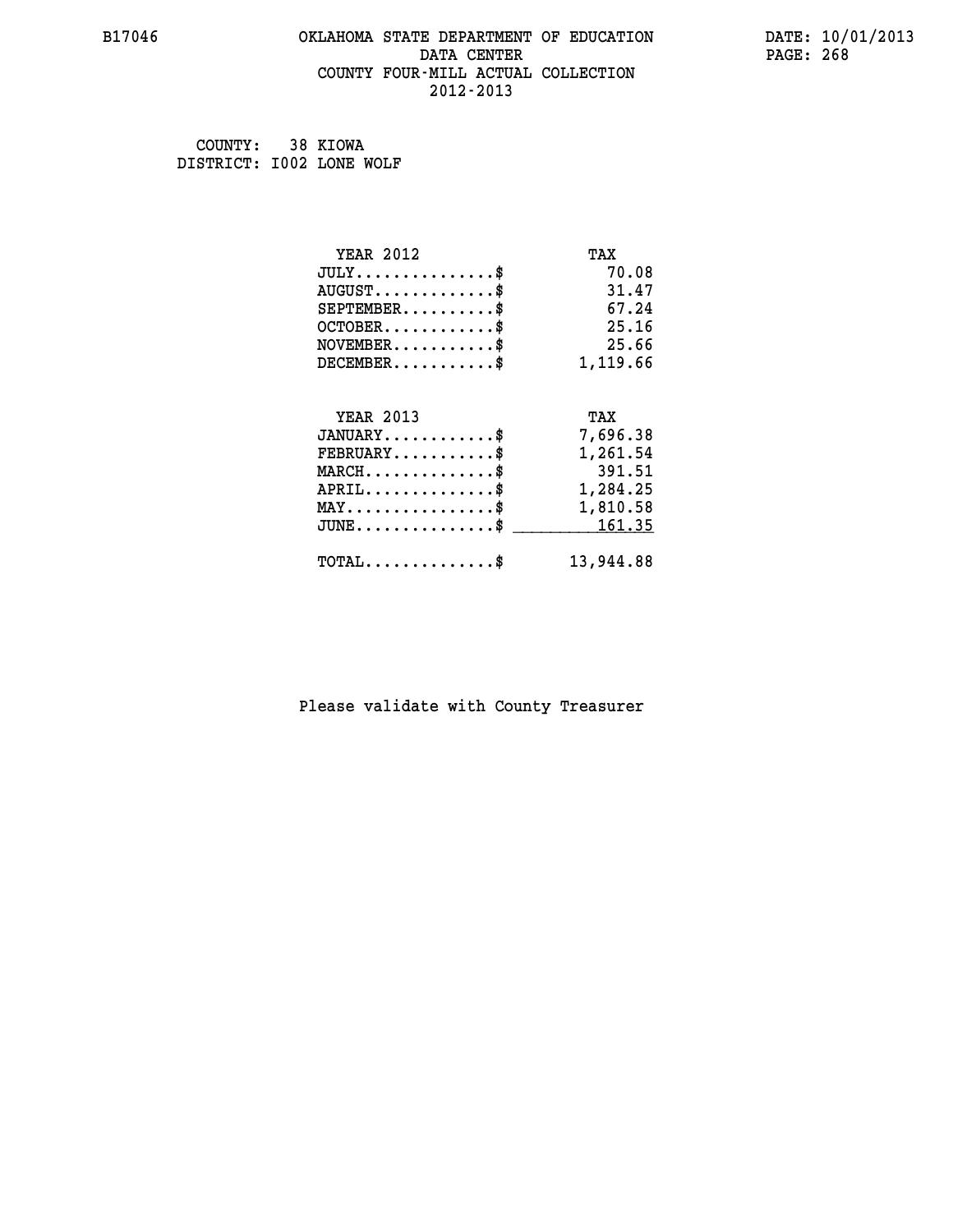### **B17046 OKLAHOMA STATE DEPARTMENT OF EDUCATION DATE: 10/01/2013 DATA CENTER** PAGE: 269  **COUNTY FOUR-MILL ACTUAL COLLECTION 2012-2013**

 **COUNTY: 38 KIOWA DISTRICT: I003 MOUNTAIN VIEW-GOTEBO**

| <b>YEAR 2012</b>                                 | TAX       |
|--------------------------------------------------|-----------|
| $JULY$ \$                                        | 169.42    |
| $AUGUST$ \$                                      | 78.44     |
| $SEPTEMBER$ \$                                   | 169.25    |
| $OCTOBER$ \$                                     | 64.24     |
| $NOVEMBER$ \$                                    | 68.29     |
| $DECEMBER$ \$                                    | 3,549.19  |
|                                                  |           |
| <b>YEAR 2013</b>                                 | TAX       |
| $JANUARY$ \$                                     | 24,444.88 |
| $FEBRUARY$                                       | 4,002.63  |
| $MARCH$ \$                                       | 1,236.16  |
| $APRIL$ \$                                       | 4,076.74  |
| $\texttt{MAX} \dots \dots \dots \dots \dots \$   | 5,744.28  |
| $\texttt{JUNE} \dots \dots \dots \dots \dots \$$ | 497.98    |
| $\texttt{TOTAL} \dots \dots \dots \dots \$       | 44,101.50 |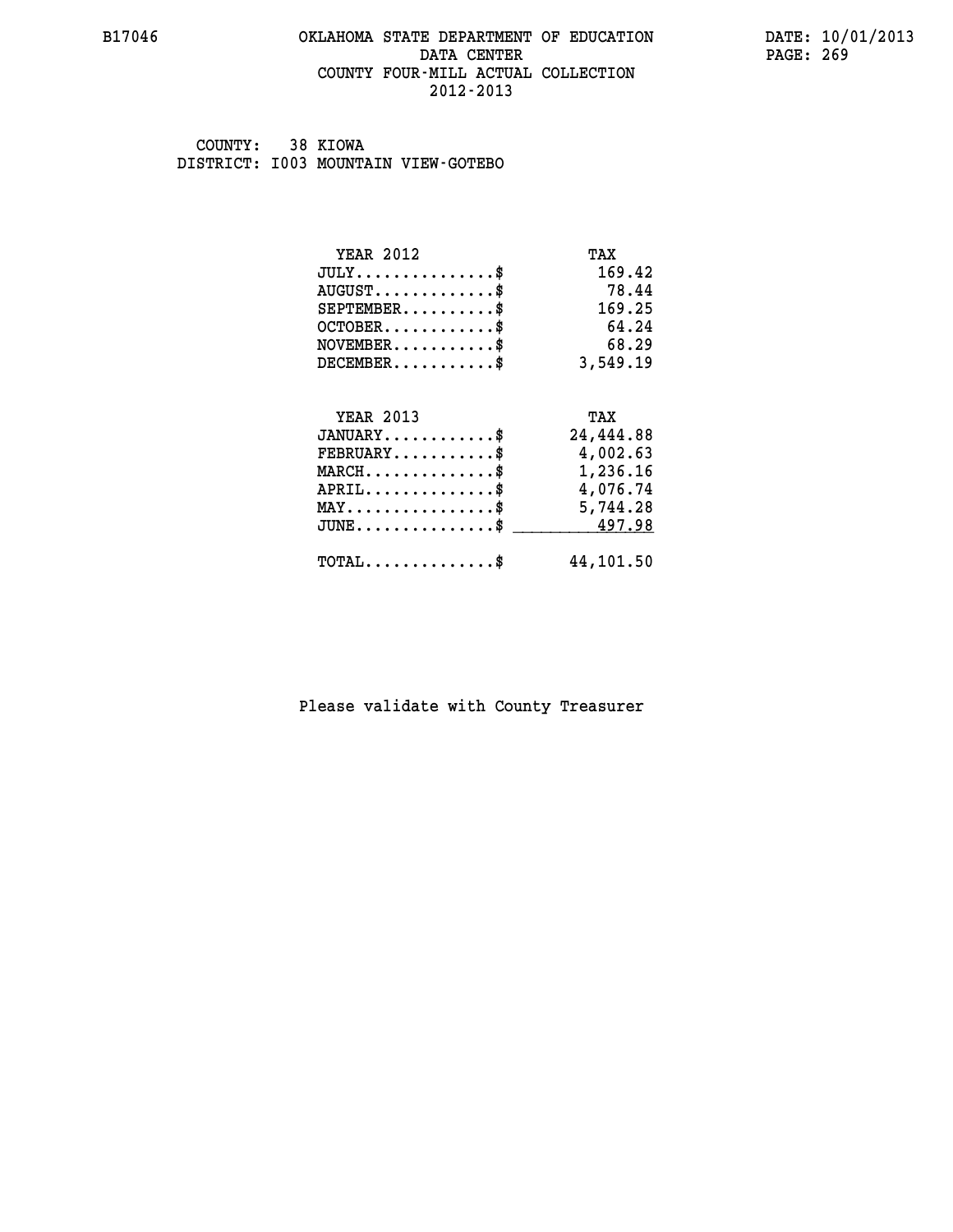# **B17046 OKLAHOMA STATE DEPARTMENT OF EDUCATION DATE: 10/01/2013 DATA CENTER** PAGE: 270  **COUNTY FOUR-MILL ACTUAL COLLECTION 2012-2013**

 **COUNTY: 38 KIOWA DISTRICT: I004 SNYDER**

| <b>YEAR 2012</b>                                   | TAX       |
|----------------------------------------------------|-----------|
| $JULY$ \$                                          | 379.00    |
| $AUGUST$ \$                                        | 174.70    |
| $SEPTEMBER$ \$                                     | 374.85    |
| $OCTOBER$ \$                                       | 140.59    |
| $\texttt{NOVEMBER} \dots \dots \dots \$            | 146.30    |
| $DECEMBER$ \$                                      | 7,046.35  |
|                                                    |           |
| <b>YEAR 2013</b>                                   | TAX       |
| $JANUARY$ \$                                       | 48,489.75 |
| $FEBRUARY$ \$                                      | 7,942.62  |
| $\texttt{MARCH}\ldots\ldots\ldots\ldots\text{*}$   | 2,457.66  |
| $APRIL \ldots \ldots \ldots \ldots \$              | 8,087.99  |
| $\texttt{MAX} \dots \dots \dots \dots \dots \$     | 11,398.28 |
| $\texttt{JUNE} \dots \dots \dots \dots \texttt{S}$ | 996.45    |
| $\texttt{TOTAL} \dots \dots \dots \dots \$         | 87,634.54 |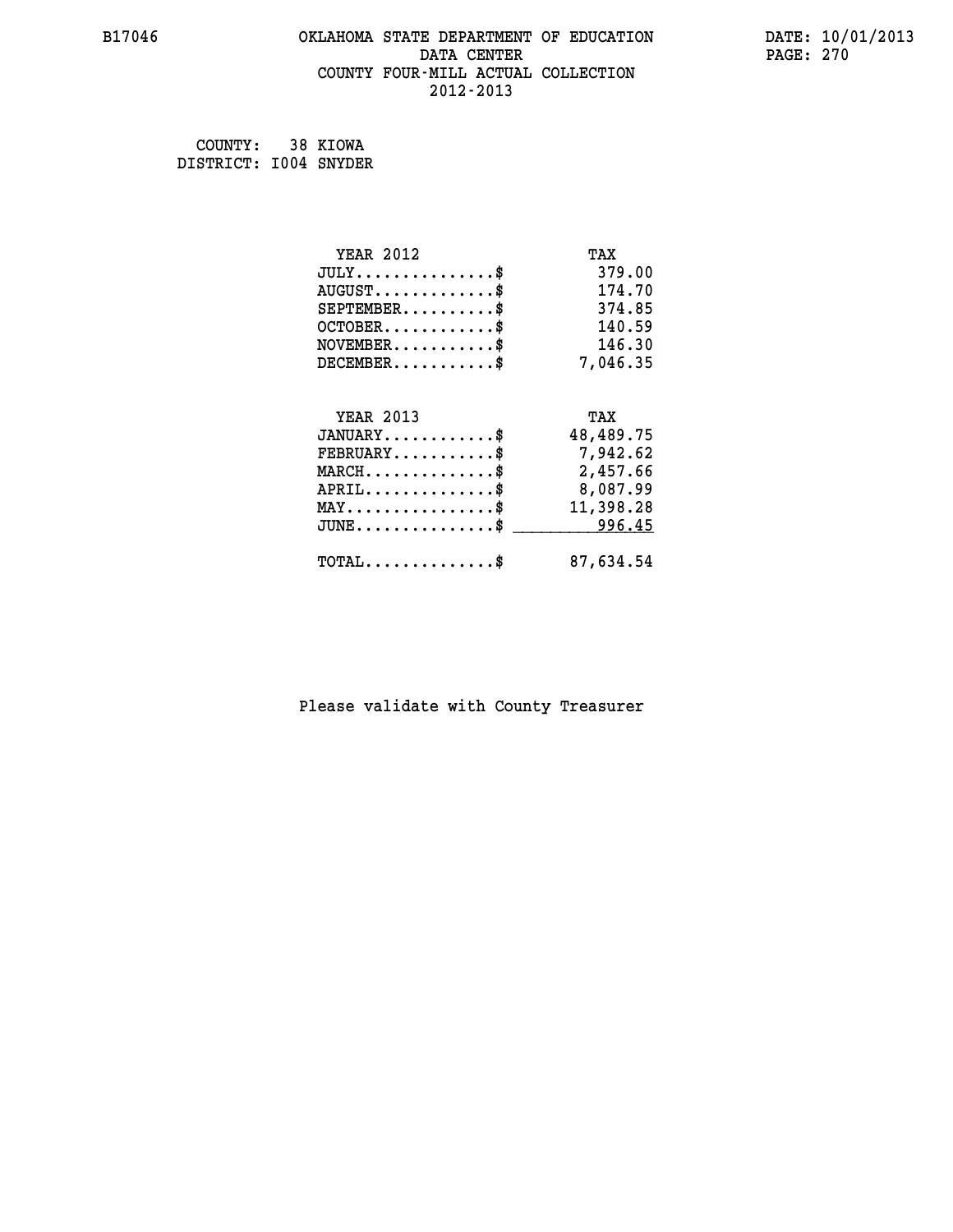### **B17046 OKLAHOMA STATE DEPARTMENT OF EDUCATION DATE: 10/01/2013 DATA CENTER** PAGE: 271  **COUNTY FOUR-MILL ACTUAL COLLECTION 2012-2013**

 **COUNTY: 38 KIOWA**

 **\*\*\*\*\*\* TOTALS \*\*\*\*\*\***

| <b>YEAR 2012</b>                     | TAX       |
|--------------------------------------|-----------|
| $JULY \ldots \ldots \ldots \ldots \$ | 1,204.60  |
| $AUGUST$                             | 555.09    |
| $SEPTEMBER$ $\$                      | 1,192.31  |
| $OCTOBER$ $\frac{1}{2}$              | 511.43    |
| $NOVEMBER$ \$                        | 468.55    |
| $DECEMBER$ \$                        | 22,886.82 |

# **YEAR 2013 TAX JANUARY............\$ 157,523.44 FEBRUARY...........\$ 25,800.75 MARCH..............\$ 7,980.62 APRIL..............\$ 26,274.12 MAY................\$ 37,026.70 JUNE...............\$ 3,233.18 \_\_\_\_\_\_\_\_\_\_\_\_\_\_\_ TOTAL..............\$ 284,657.61**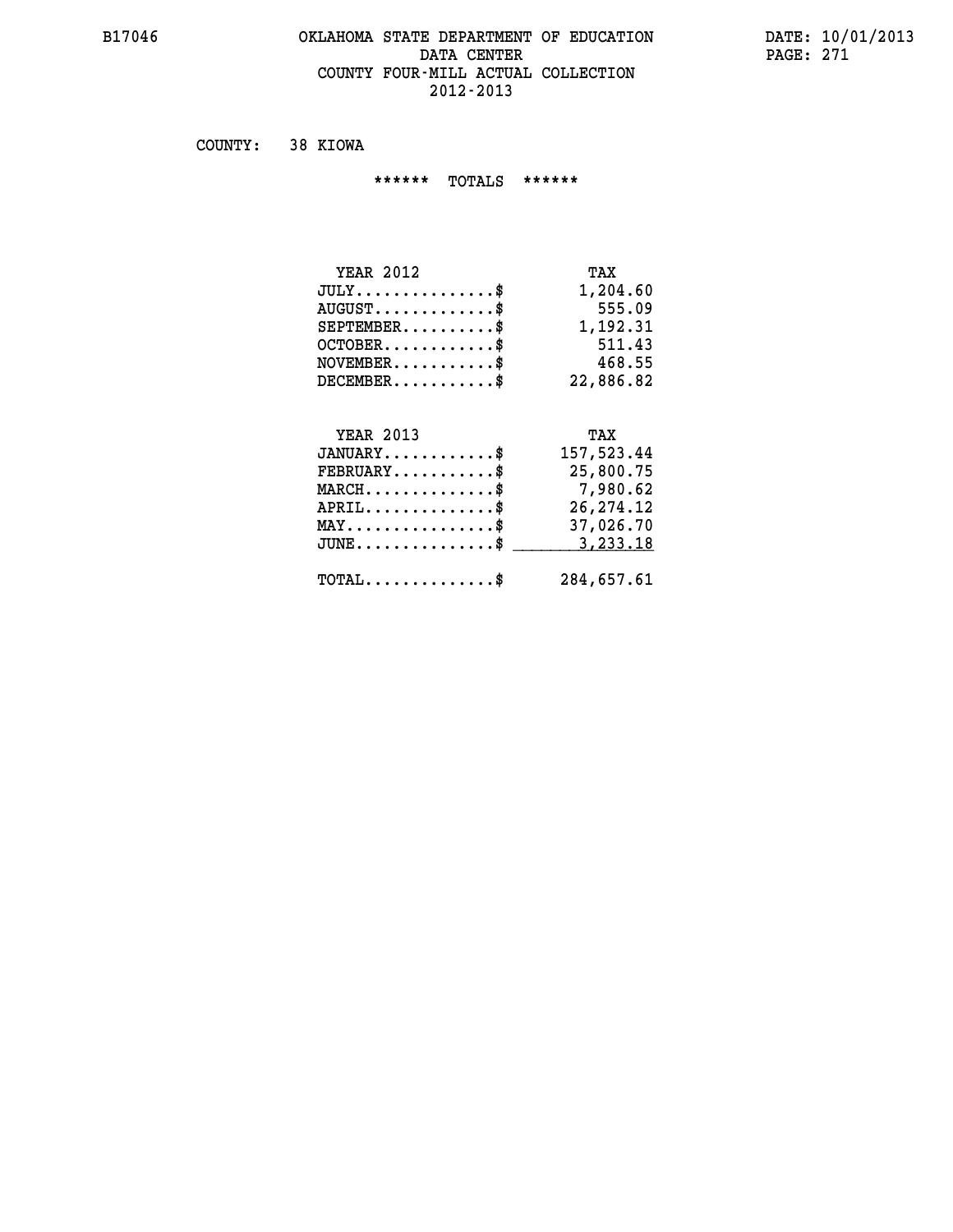### **B17046 OKLAHOMA STATE DEPARTMENT OF EDUCATION DATE: 10/01/2013 DATA CENTER** PAGE: 272  **COUNTY FOUR-MILL ACTUAL COLLECTION 2012-2013**

| COUNTY:                  | 39 LATIMER |
|--------------------------|------------|
| DISTRICT: 1001 WILBURTON |            |

| <b>YEAR 2012</b>                               | TAX          |
|------------------------------------------------|--------------|
| $JULY$ \$                                      | 984.58       |
| $AUGUST$ \$                                    | 1,156.83     |
| $SEPTEMBER$ \$                                 | 173.75       |
| $OCTOBER$ \$                                   | 46.77        |
| $\texttt{NOVEMBER} \dots \dots \dots \$        | 14,645.50    |
| $DECEMBER$ \$                                  | 82,414.18    |
|                                                |              |
| <b>YEAR 2013</b>                               | TAX          |
| $JANUARY$ \$                                   | 9,341.48     |
| $FEBRUARY$                                     | 2,264.06     |
| $MARCH$ \$                                     | 13,007.72    |
| $APRIL \ldots \ldots \ldots \ldots$ \$         | 13,522.64    |
| $\texttt{MAX} \dots \dots \dots \dots \dots \$ | 4,072.21     |
| $JUNE$ \$                                      | 624.56       |
| $\texttt{TOTAL} \dots \dots \dots \dots \$     | 142, 254. 28 |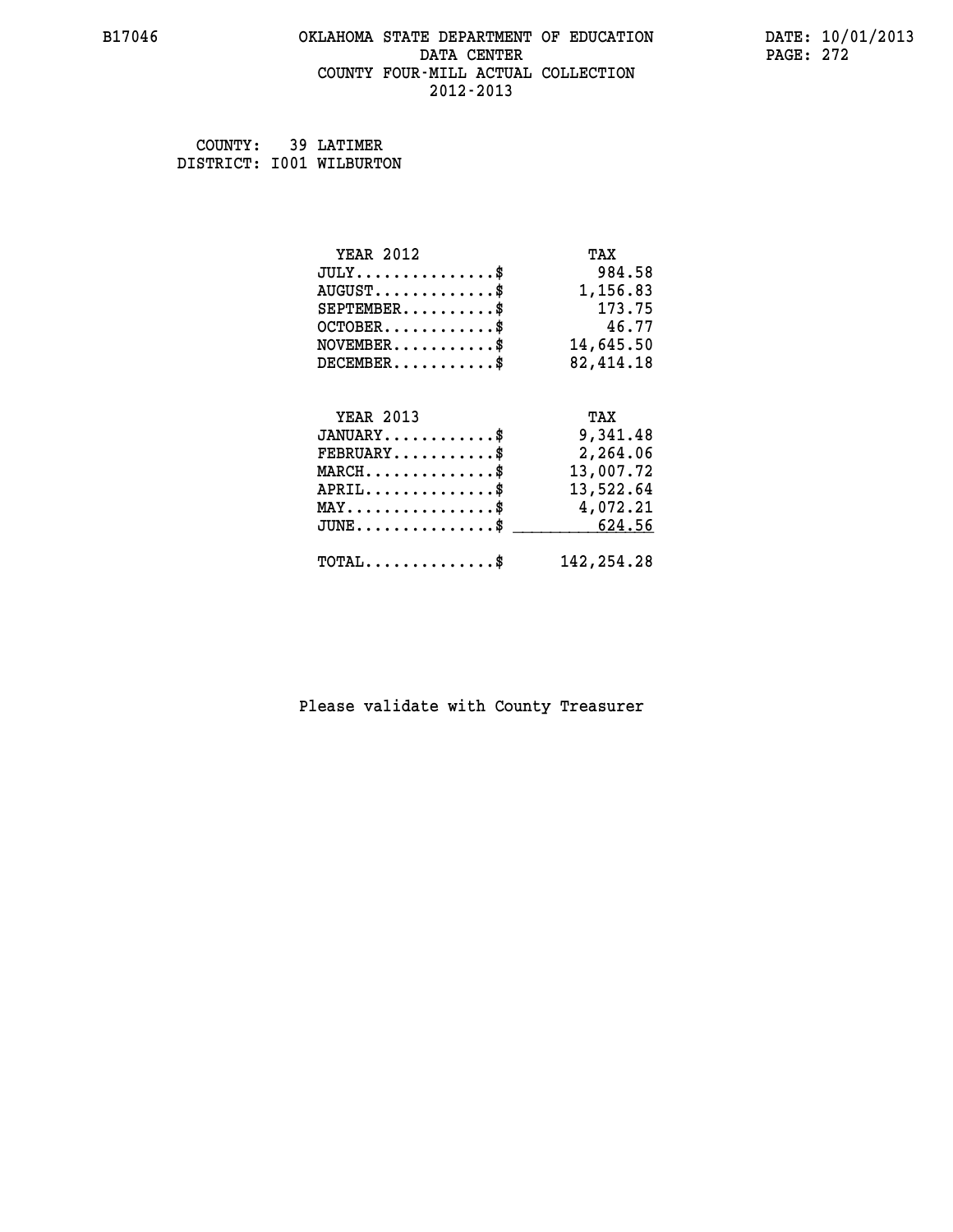### **B17046 OKLAHOMA STATE DEPARTMENT OF EDUCATION DATE: 10/01/2013 DATA CENTER** PAGE: 273  **COUNTY FOUR-MILL ACTUAL COLLECTION 2012-2013**

 **COUNTY: 39 LATIMER**

 **DISTRICT: I002 RED OAK**

| <b>YEAR 2012</b>                                 | TAX       |
|--------------------------------------------------|-----------|
| $JULY$ \$                                        | 37.98     |
| $AUGUST$ \$                                      | 234.93    |
| $SEPTEMBER$ \$                                   | 274.99    |
| $OCTOBER$ \$                                     | 40.04     |
| $NOVEMBER$ \$                                    | 11.13     |
| $DECEMBER$ \$                                    | 3,706.64  |
|                                                  |           |
| <b>YEAR 2013</b>                                 | TAX       |
| $JANUARY$ \$                                     | 20,859.17 |
| $FEBRUARY$                                       | 2,363.64  |
| $MARCH$ \$                                       | 570.99    |
| $APRIL \ldots \ldots \ldots \ldots \$            | 3,289.55  |
| $\texttt{MAX} \dots \dots \dots \dots \dots \$   | 3,422.05  |
| $\texttt{JUNE} \dots \dots \dots \dots \dots \$$ | 936.03    |
| $\texttt{TOTAL} \dots \dots \dots \dots \$       | 35,747.14 |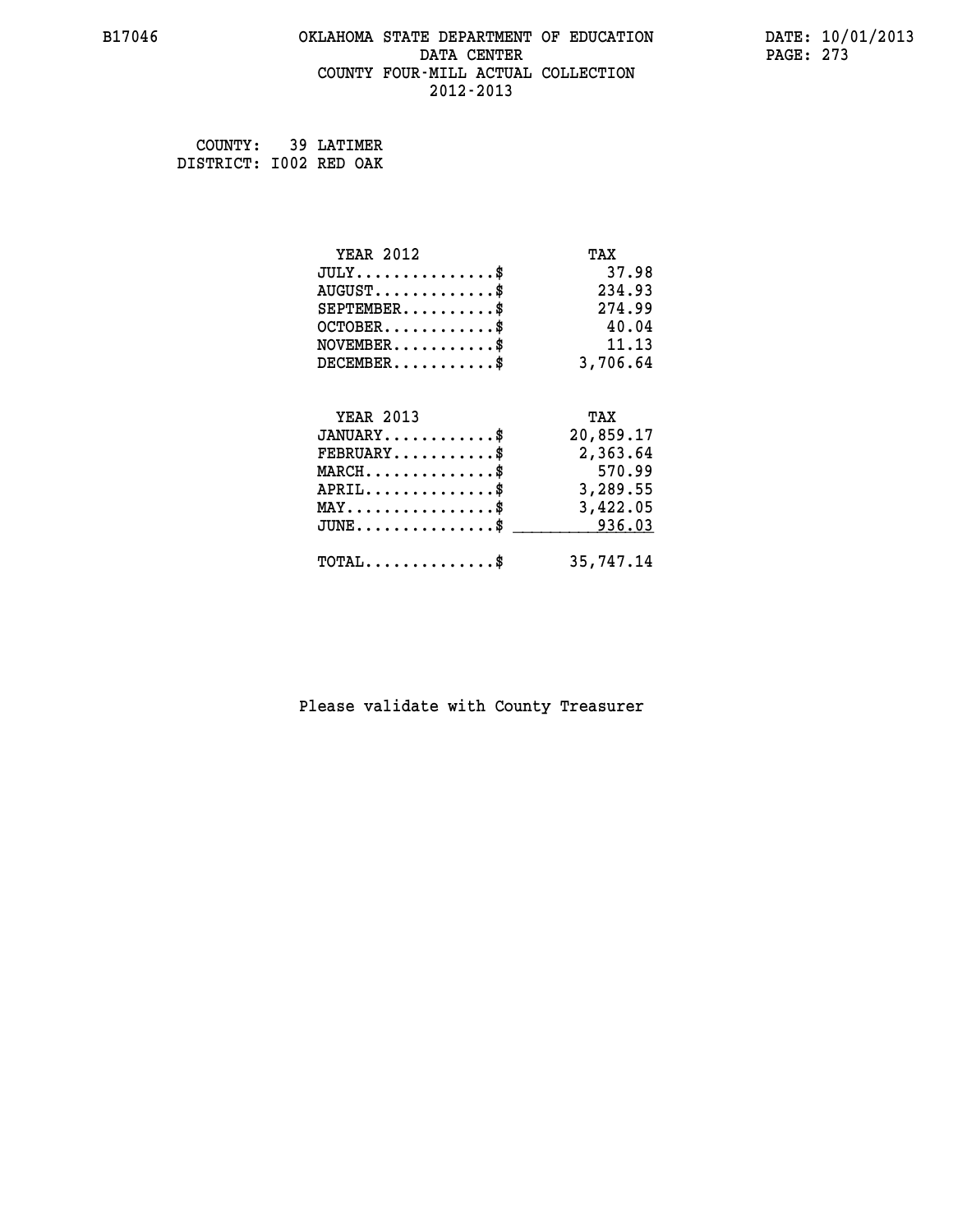### **B17046 OKLAHOMA STATE DEPARTMENT OF EDUCATION DATE: 10/01/2013 DATA CENTER** PAGE: 274  **COUNTY FOUR-MILL ACTUAL COLLECTION 2012-2013**

 **COUNTY: 39 LATIMER DISTRICT: I003 BUFFALO VALLEY**

| <b>YEAR 2012</b>                                 | TAX       |
|--------------------------------------------------|-----------|
| $JULY$ \$                                        | 28.75     |
| $AUGUST$ \$                                      | 175.94    |
| $SEPTEMENT.$ \$                                  | 206.76    |
| $OCTOBER$ \$                                     | 30.82     |
| $NOVEMBER$ \$                                    | 8.33      |
| $DECEMBER$ \$                                    | 2,671.04  |
| <b>YEAR 2013</b>                                 | TAX       |
| $JANUARY$                                        | 15,031.22 |
| $FEBRUARY$                                       | 1,703.74  |
| $MARCH$ \$                                       | 412.60    |
| $APRIL$ \$                                       | 2,371.71  |
| $\texttt{MAX} \dots \dots \dots \dots \dots \$   | 2,466.22  |
| $\texttt{JUNE} \dots \dots \dots \dots \dots \$$ | 733.79    |
| $\texttt{TOTAL} \dots \dots \dots \dots \$       | 25,840.92 |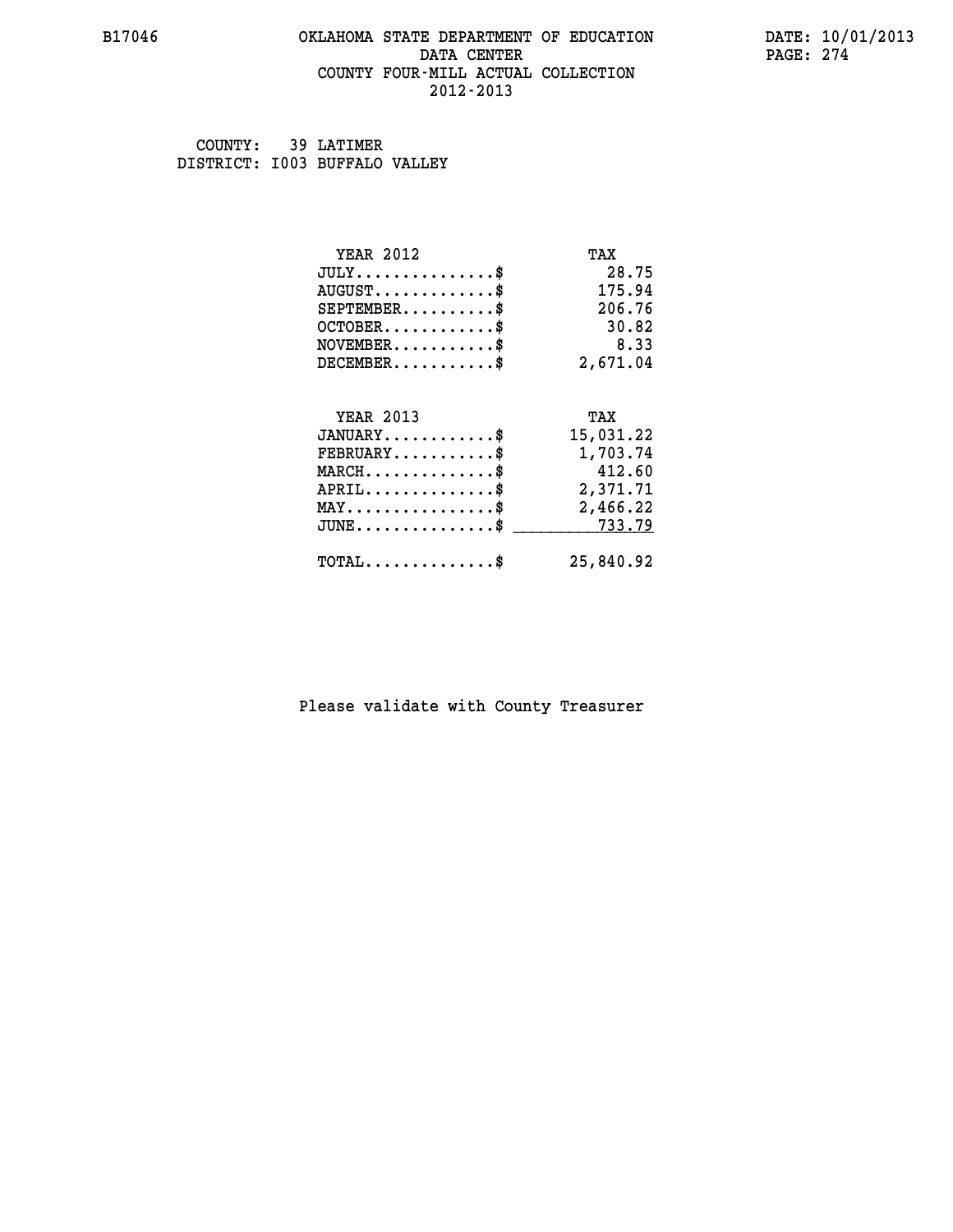# **B17046 OKLAHOMA STATE DEPARTMENT OF EDUCATION DATE: 10/01/2013 DATA CENTER** PAGE: 275  **COUNTY FOUR-MILL ACTUAL COLLECTION 2012-2013**

 **COUNTY: 39 LATIMER DISTRICT: I004 PANOLA**

| <b>YEAR 2012</b>                                 | TAX       |
|--------------------------------------------------|-----------|
| $JULY$ \$                                        | 40.51     |
| $AUGUST$ \$                                      | 242.07    |
| $SEPTEMBER$ \$                                   | 285.95    |
| $OCTOBER$ \$                                     | 44.76     |
| $\texttt{NOVEMBER} \dots \dots \dots \$          | 11.57     |
| $DECEMBER$ \$                                    | 3,532.93  |
|                                                  |           |
| <b>YEAR 2013</b>                                 | TAX       |
| $JANUARY$ \$                                     | 19,880.01 |
| $FEBRUARY$                                       | 2,253.93  |
| $MARCH$ \$                                       | 547.73    |
| $APRIL \ldots \ldots \ldots \ldots \$            | 3,140.07  |
| $\texttt{MAX} \dots \dots \dots \dots \dots \$   | 3,262.32  |
| $\texttt{JUNE} \dots \dots \dots \dots \dots \$$ | 1,055.85  |
| $\texttt{TOTAL} \dots \dots \dots \dots$ \$      | 34,297.70 |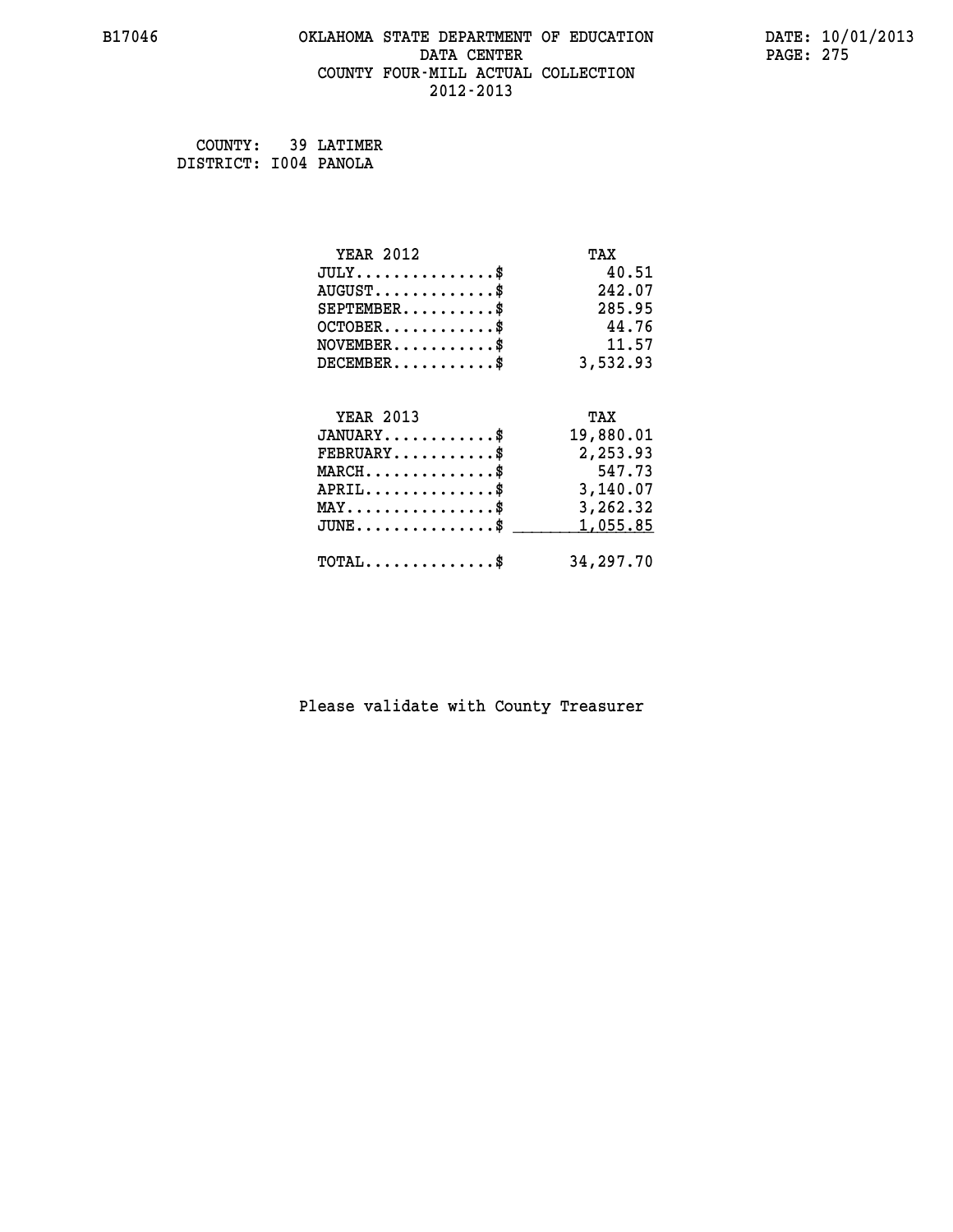### **B17046 OKLAHOMA STATE DEPARTMENT OF EDUCATION DATE: 10/01/2013 DATA CENTER** PAGE: 276  **COUNTY FOUR-MILL ACTUAL COLLECTION 2012-2013**

 **COUNTY: 39 LATIMER**

 **\*\*\*\*\*\* TOTALS \*\*\*\*\*\***

| <b>YEAR 2012</b>                   | TAX       |
|------------------------------------|-----------|
| $JULY \ldots \ldots \ldots \ldots$ | 1,091.82  |
| $AUGUST$ $\$\$                     | 1,809.77  |
| $SEPTEMENT.$ \$                    | 941.45    |
| $OCTOBER$ \$                       | 162.39    |
| $NOVEMENTER$ \$                    | 14,676.53 |
| $DECEMBER$ \$                      | 92,324.79 |
|                                    |           |

# **YEAR 2013 TAX**

| $JANUARY$                                         | 65,111.88  |
|---------------------------------------------------|------------|
| $FEBRUARY$                                        | 8,585.37   |
| $MARCH$ \$                                        | 14,539.04  |
| $APRIL$ \$                                        | 22,323.97  |
| $MAX \dots \dots \dots \dots \dots \$             | 13,222.80  |
| $JUNE \dots \dots \dots \dots \$ 3,350.23         |            |
| $\texttt{TOTAL} \dots \dots \dots \dots \text{*}$ | 238,140.04 |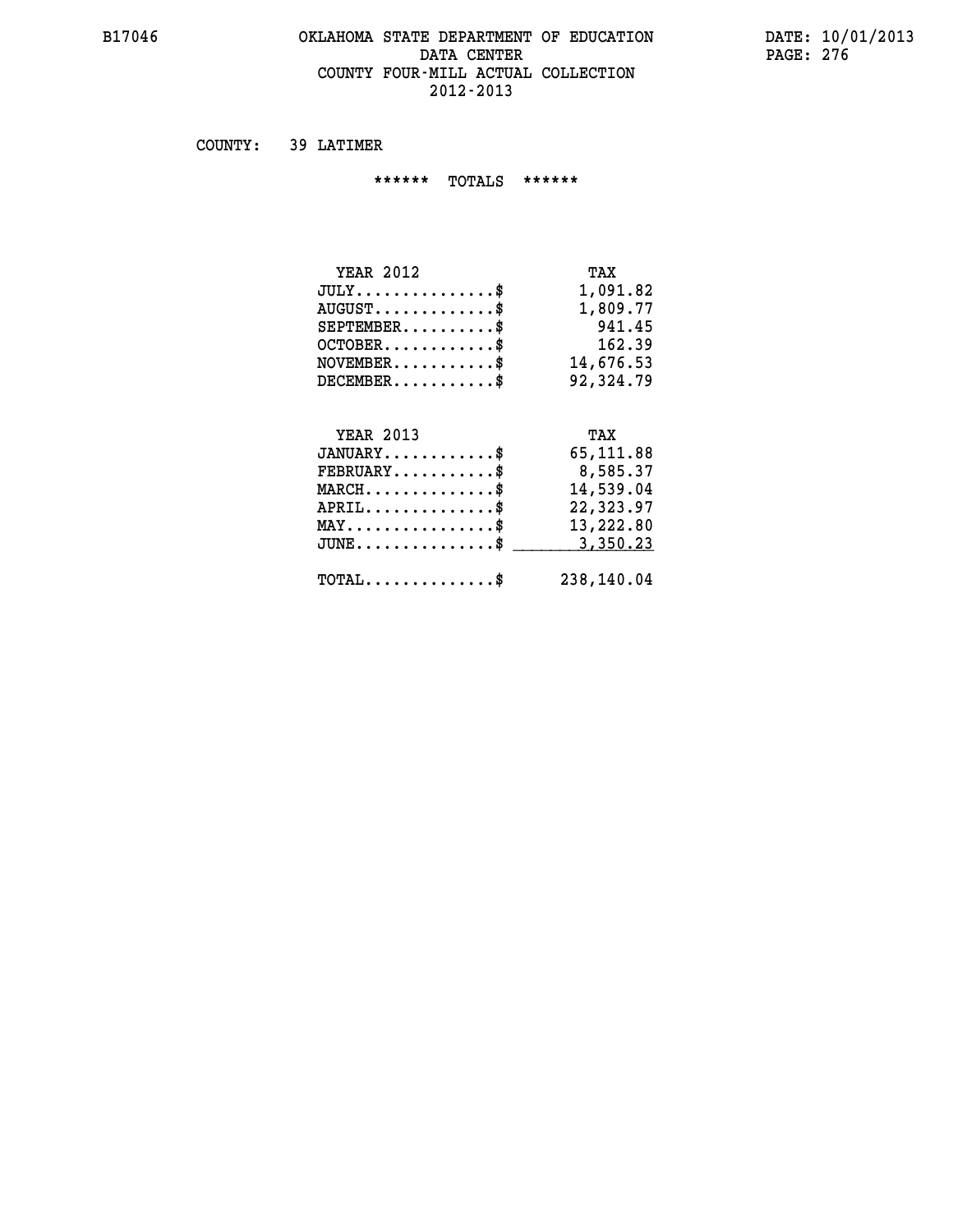### **B17046 OKLAHOMA STATE DEPARTMENT OF EDUCATION DATE: 10/01/2013 DATA CENTER** PAGE: 277  **COUNTY FOUR-MILL ACTUAL COLLECTION 2012-2013**

 **COUNTY: 40 LE FLORE DISTRICT: C004 SHADY POINT**

| <b>YEAR 2012</b>                           | TAX        |
|--------------------------------------------|------------|
| $JULY$ \$                                  | 85.03      |
| $AUGUST$ \$                                | 87.09      |
| $SEPTEMENT.$ \$                            | 106.93     |
| $OCTOBER$ \$                               | 57.51      |
| $NOVEMBER$ \$                              | 48.02      |
| $DECEMBER$ \$                              | 629.08     |
|                                            |            |
| <b>YEAR 2013</b>                           | TAX        |
| $JANUARY$ \$                               | 6,631.42   |
| $FEBRUARY$                                 | 1,280.73   |
| $MARCH$ \$                                 | 209.07     |
| $APRIL$ \$                                 | 1,291.95   |
| $MAX \dots \dots \dots \dots \dots$        | 595.78     |
| $JUNE$ \$                                  | 138.94     |
| $\texttt{TOTAL} \dots \dots \dots \dots \$ | 11, 161.55 |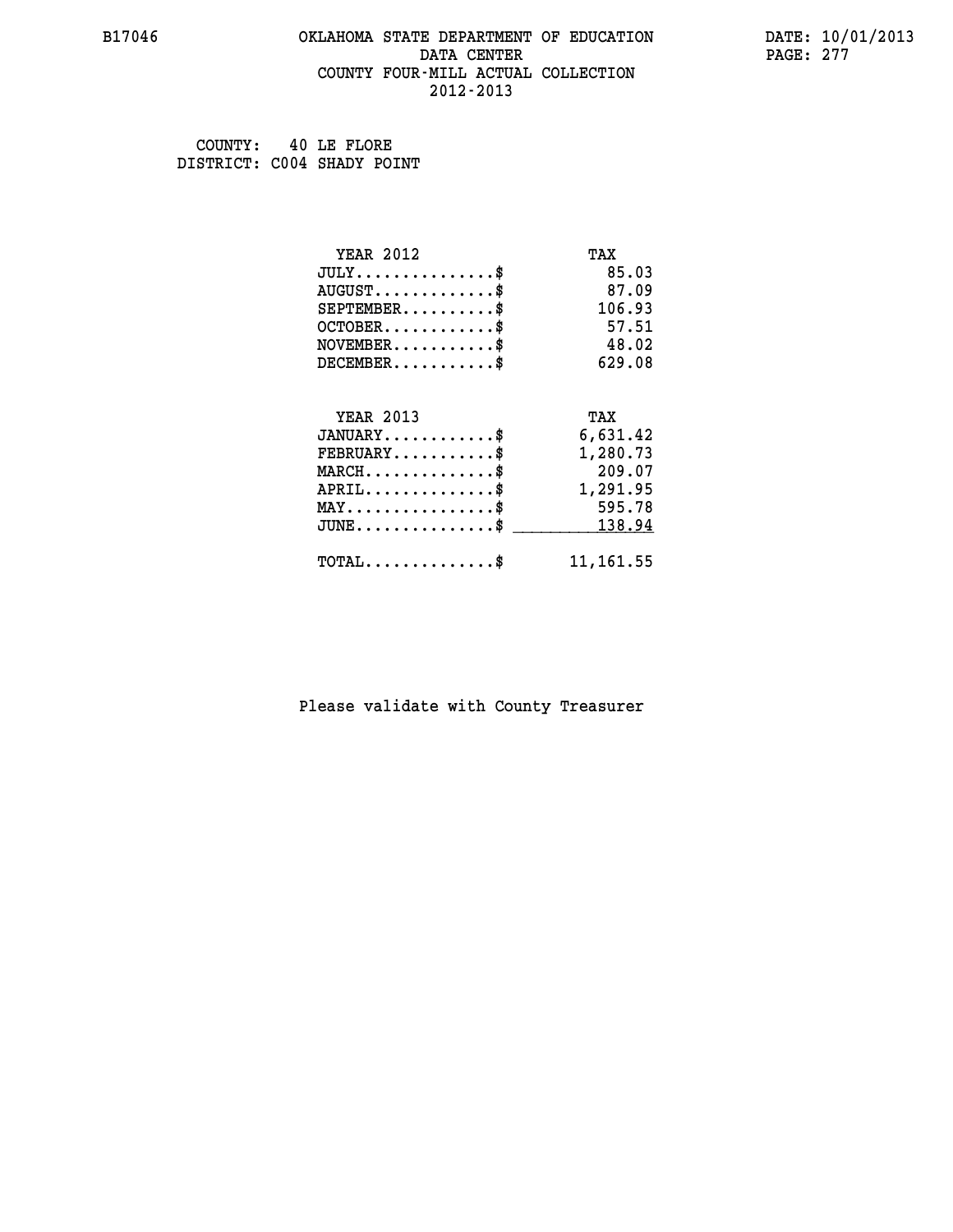# **B17046 OKLAHOMA STATE DEPARTMENT OF EDUCATION DATE: 10/01/2013 DATA CENTER** PAGE: 278  **COUNTY FOUR-MILL ACTUAL COLLECTION 2012-2013**

 **COUNTY: 40 LE FLORE DISTRICT: C011 MONROE**

| <b>YEAR 2012</b>                               | TAX       |
|------------------------------------------------|-----------|
| $JULY$ \$                                      | 99.11     |
| $AUGUST$ \$                                    | 105.37    |
| $SEPTEMBER$ \$                                 | 133.34    |
| $OCTOBER$ \$                                   | 69.97     |
| $NOVEMBER$ \$                                  | 60.40     |
| $DECEMBER$ \$                                  | 644.12    |
|                                                |           |
| <b>YEAR 2013</b>                               | TAX       |
| $JANUARY$ \$                                   | 6,771.59  |
| $FEBRUARY$                                     | 1,309.70  |
| $MARCH$ \$                                     | 215.23    |
| $APRIL \ldots \ldots \ldots \ldots$            | 1,321.01  |
| $\texttt{MAX} \dots \dots \dots \dots \dots \$ | 609.79    |
| $\texttt{JUNE}\dots\dots\dots\dots\dots\$      | 143.02    |
| $\texttt{TOTAL} \dots \dots \dots \dots \$     | 11,482.65 |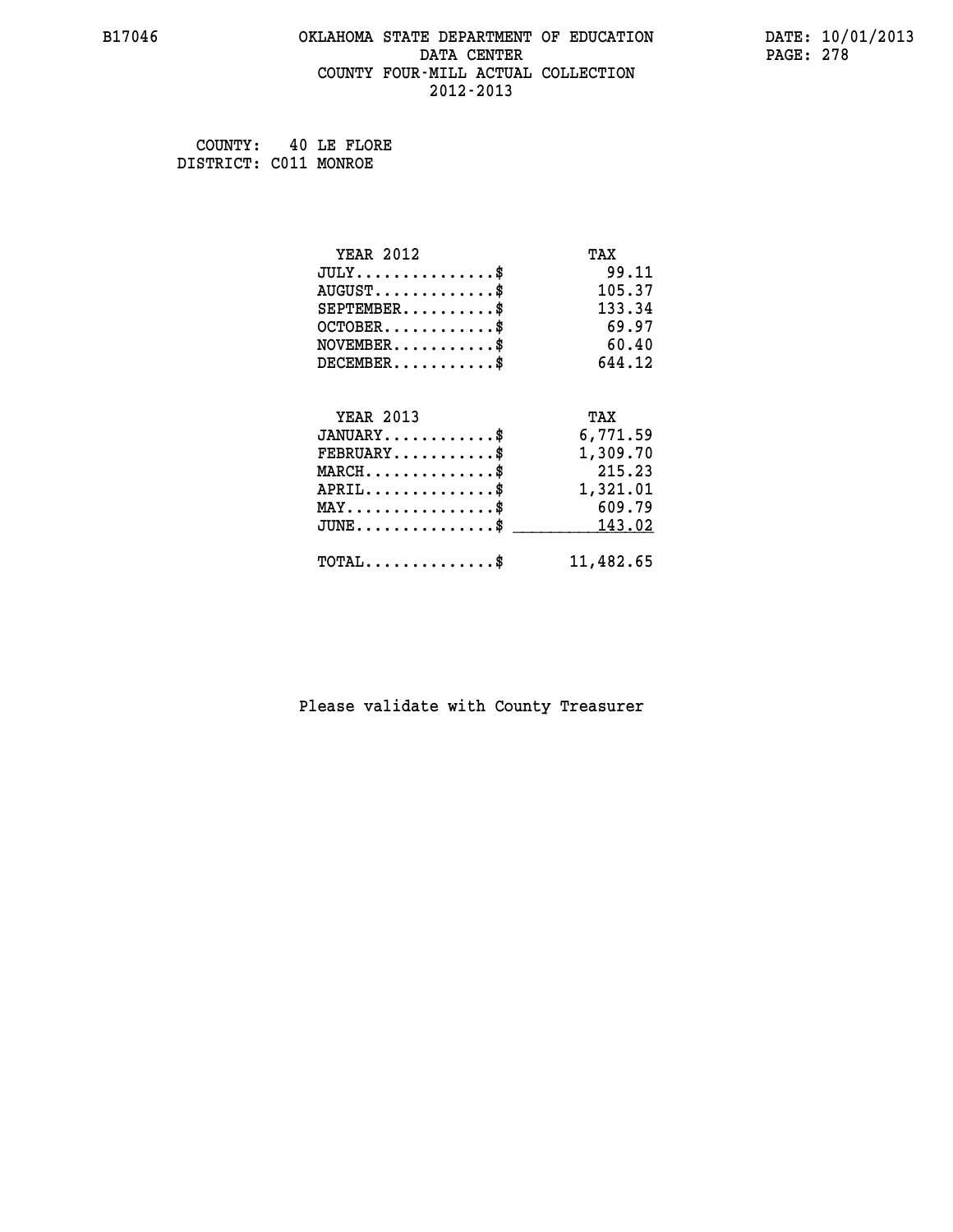# **B17046 OKLAHOMA STATE DEPARTMENT OF EDUCATION DATE: 10/01/2013 DATA CENTER** PAGE: 279  **COUNTY FOUR-MILL ACTUAL COLLECTION 2012-2013**

 **COUNTY: 40 LE FLORE DISTRICT: C014 HODGEN**

| <b>YEAR 2012</b>                                | TAX       |
|-------------------------------------------------|-----------|
| $JULY$ \$                                       | 221.71    |
| $AUGUST$ \$                                     | 227.88    |
| $SEPTEMBER$ \$                                  | 283.67    |
| $OCTOBER$ \$                                    | 151.25    |
| $\texttt{NOVEMBER} \dots \dots \dots \$         | 127.80    |
| $DECEMBER$ \$                                   | 1,446.37  |
|                                                 |           |
| <b>YEAR 2013</b>                                | TAX       |
| $JANUARY$ \$                                    | 15,212.63 |
| $FEBRUARY$                                      | 2,941.47  |
| $MARCH$ \$                                      | 485.33    |
| $APRIL \ldots \ldots \ldots \ldots \$           | 2,968.05  |
| $\texttt{MAX} \dots \dots \dots \dots \dots \$$ | 1,370.21  |
| $JUNE$ \$                                       | 325.52    |
| $\texttt{TOTAL} \dots \dots \dots \dots \$      | 25,761.89 |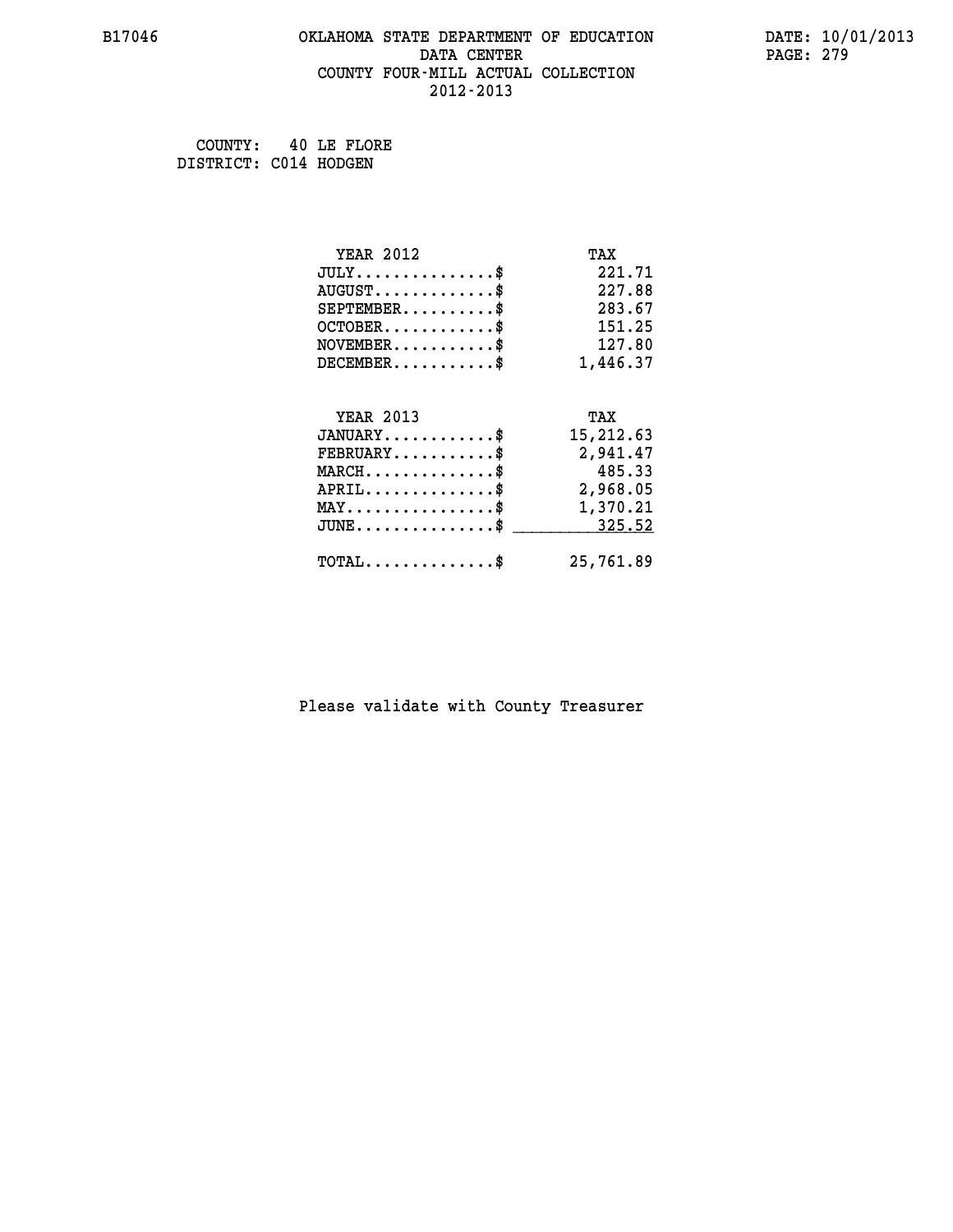### **B17046 OKLAHOMA STATE DEPARTMENT OF EDUCATION DATE: 10/01/2013 DATA CENTER** PAGE: 280  **COUNTY FOUR-MILL ACTUAL COLLECTION 2012-2013**

 **COUNTY: 40 LE FLORE DISTRICT: C039 FANSHAWE**

| <b>YEAR 2012</b>                           | TAX       |
|--------------------------------------------|-----------|
| $JULY$ \$                                  | 51.11     |
| $AUGUST$ \$                                | 50.69     |
| $SEPTEMBER$ \$                             | 62.29     |
| $OCTOBER$ \$                               | 33.81     |
| $NOVEMBER$ \$                              | 27.98     |
| $DECEMBER$                                 | 346.23    |
|                                            |           |
| <b>YEAR 2013</b>                           | TAX       |
| $JANUARY$                                  | 3,645.79  |
| $FEBRUARY$                                 | 704.50    |
| $MARCH$ \$                                 | 116.06    |
| $APRIL$ \$                                 | 710.99    |
| $MAX \dots \dots \dots \dots \dots$        | 328.08    |
| $JUNE$ \$                                  | 77.98     |
| $\texttt{TOTAL} \dots \dots \dots \dots \$ | 6, 155.51 |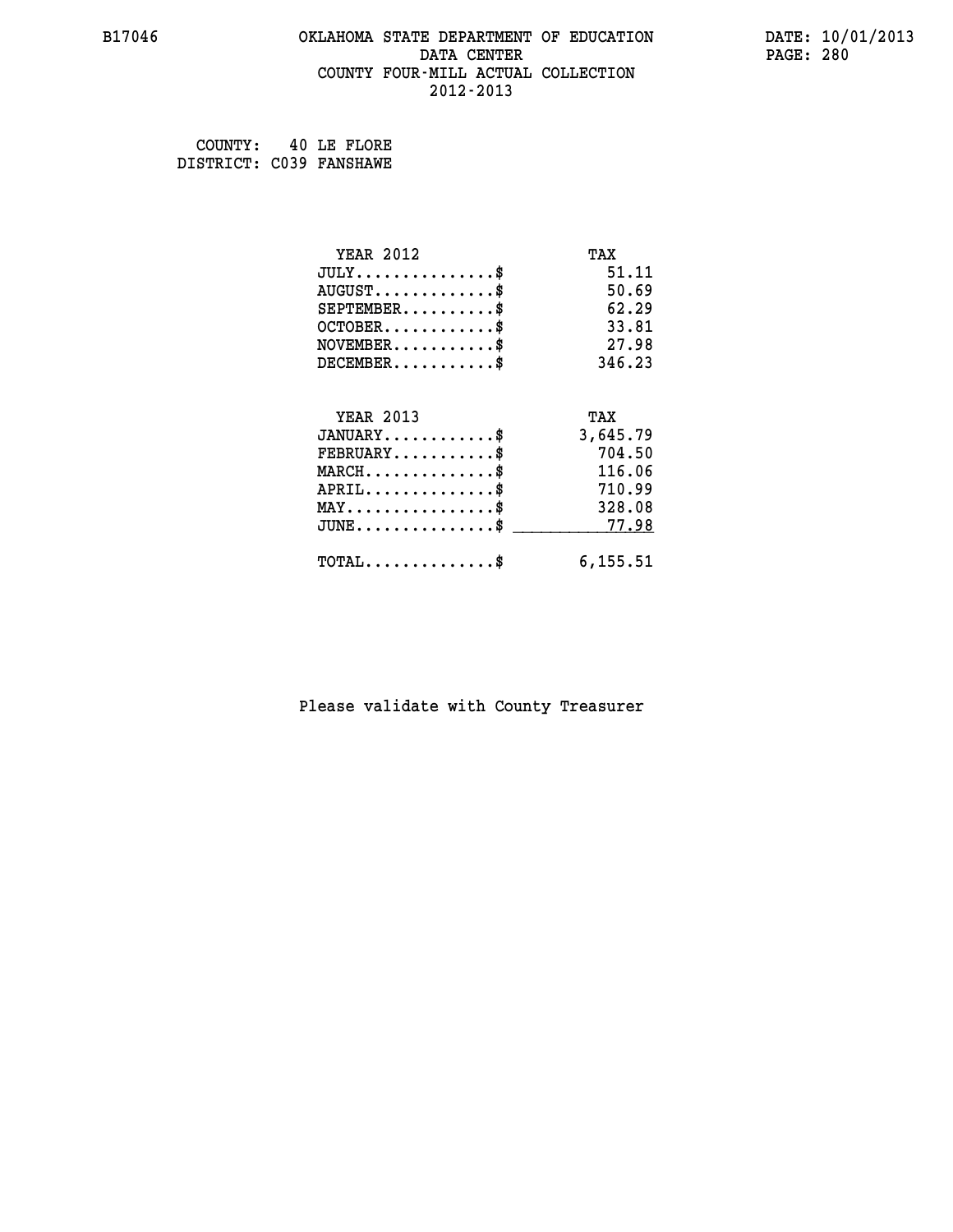# **B17046 OKLAHOMA STATE DEPARTMENT OF EDUCATION DATE: 10/01/2013 DATA CENTER** PAGE: 281  **COUNTY FOUR-MILL ACTUAL COLLECTION 2012-2013**

 **COUNTY: 40 LE FLORE DISTRICT: I002 SPIRO**

| <b>YEAR 2012</b>                                 | TAX        |
|--------------------------------------------------|------------|
| $JULY$ \$                                        | 916.87     |
| $AUGUST$ \$                                      | 951.20     |
| $SEPTEMBER$ \$                                   | 1,183.03   |
| $OCTOBER$ \$                                     | 629.99     |
| $\texttt{NOVEMBER} \dots \dots \dots \$          | 533.17     |
| $DECEMBER$ \$                                    | 6,131.45   |
|                                                  |            |
| <b>YEAR 2013</b>                                 | TAX        |
| $JANUARY$ \$                                     | 64,512.65  |
| $FEBRUARY$ \$                                    | 12,471.53  |
| $\texttt{MARCH}\ldots\ldots\ldots\ldots\text{*}$ | 2,050.92   |
| $APRIL \ldots \ldots \ldots \ldots$              | 12,582.53  |
| $\texttt{MAX} \dots \dots \dots \dots \dots \$   | 5,807.27   |
| $JUNE$ \$                                        | 1,369.29   |
| $\texttt{TOTAL} \dots \dots \dots \dots \$       | 109,139.90 |
|                                                  |            |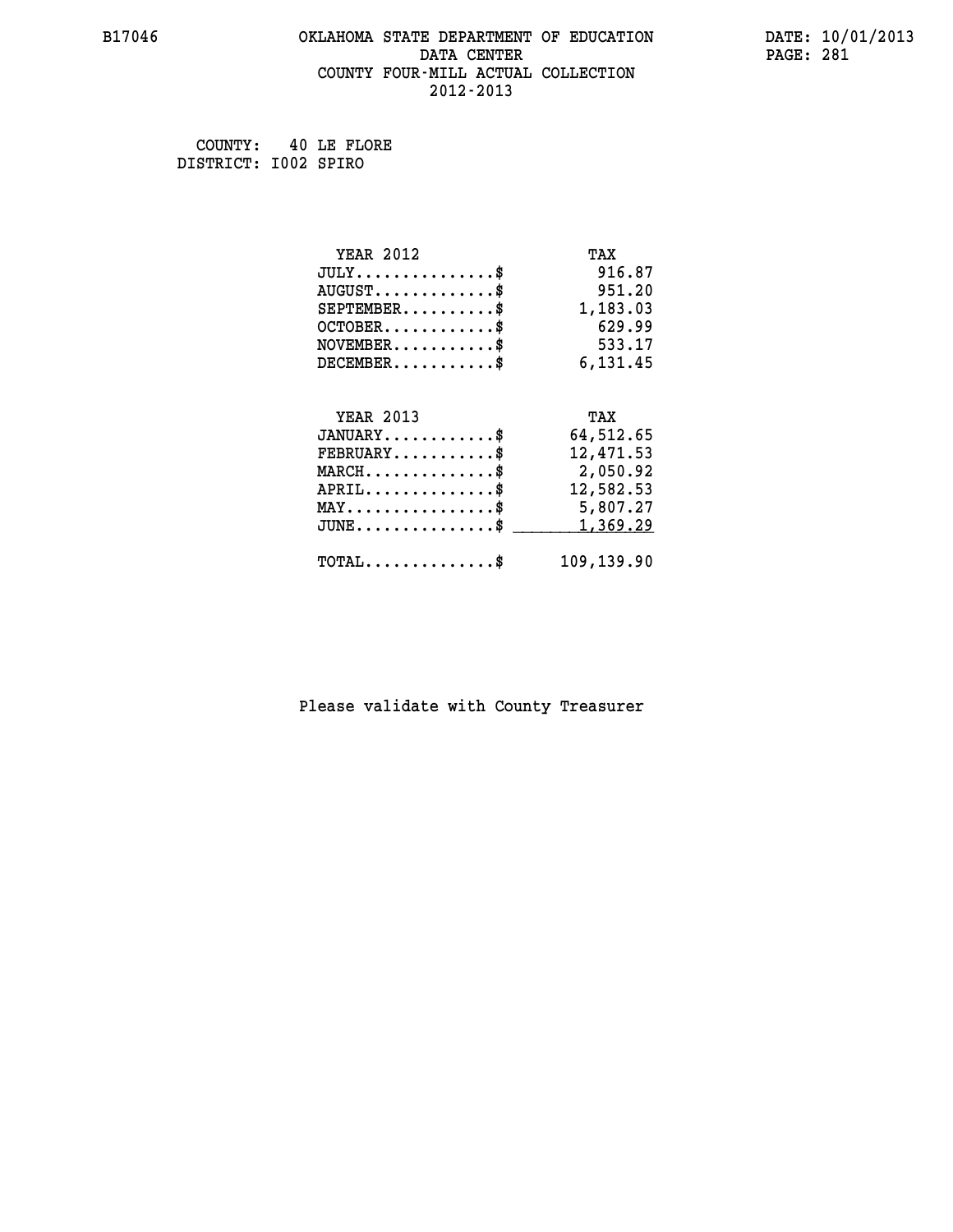### **B17046 OKLAHOMA STATE DEPARTMENT OF EDUCATION DATE: 10/01/2013 DATA CENTER** PAGE: 282  **COUNTY FOUR-MILL ACTUAL COLLECTION 2012-2013**

 **COUNTY: 40 LE FLORE DISTRICT: I003 HEAVENER**

| <b>YEAR 2012</b>                               | TAX       |
|------------------------------------------------|-----------|
| $JULY$ \$                                      | 826.16    |
| $AUGUST$ \$                                    | 870.91    |
| $SEPTEMBER$ \$                                 | 1,094.28  |
| $OCTOBER$ \$                                   | 576.87    |
| $NOVEMBER$ \$                                  | 494.13    |
| $DECEMBER$ \$                                  | 5,308.51  |
|                                                |           |
| <b>YEAR 2013</b>                               | TAX       |
| $JANUARY$ \$                                   | 55,797.37 |
| $FEBRUARY$                                     | 10,792.32 |
| $MARCH$ \$                                     | 1,780.41  |
| $APRIL$ \$                                     | 10,888.31 |
| $\texttt{MAX} \dots \dots \dots \dots \dots \$ | 5,027.76  |
| $JUNE$ \$                                      | 1, 191.35 |
| $\texttt{TOTAL} \dots \dots \dots \dots \$     | 94,648.38 |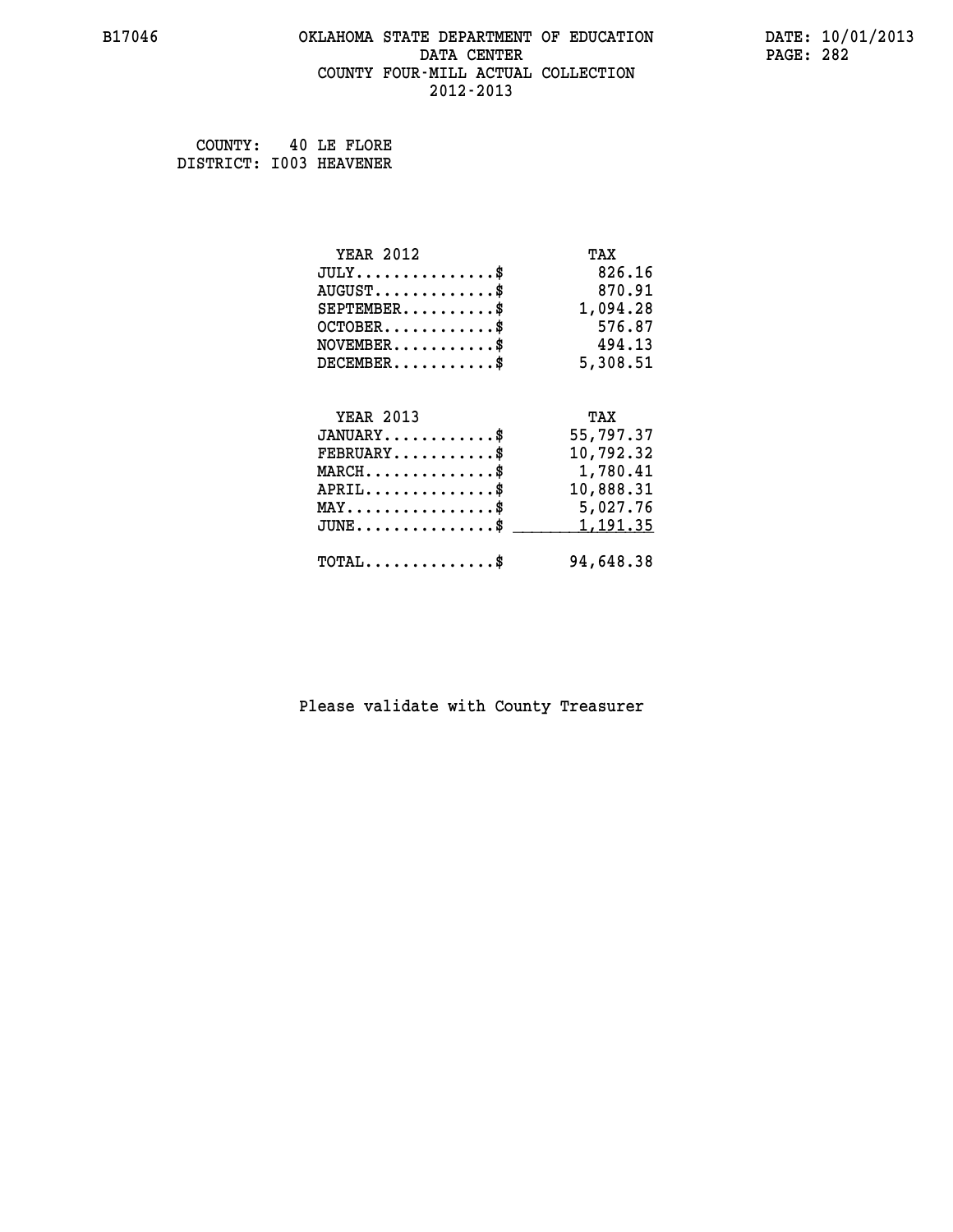# **B17046 OKLAHOMA STATE DEPARTMENT OF EDUCATION DATE: 10/01/2013 DATA CENTER** PAGE: 283  **COUNTY FOUR-MILL ACTUAL COLLECTION 2012-2013**

 **COUNTY: 40 LE FLORE DISTRICT: I007 POCOLA**

| <b>YEAR 2012</b>                                 | TAX       |
|--------------------------------------------------|-----------|
| $JULY$ \$                                        | 647.77    |
| $AUGUST$ \$                                      | 669.46    |
| $SEPTEMBER$ \$                                   | 833.73    |
| $OCTOBER$ \$                                     | 443.98    |
| $\texttt{NOVEMBER} \dots \dots \dots \$          | 375.81    |
| $DECEMBER$ \$                                    | 4,350.85  |
|                                                  |           |
| <b>YEAR 2013</b>                                 | TAX       |
| $JANUARY$ \$                                     | 45,783.89 |
| $FEBRUARY$ \$                                    | 8,850.46  |
| $\texttt{MARCH}\ldots\ldots\ldots\ldots\text{*}$ | 1,454.79  |
| $APRIL \ldots \ldots \ldots \ldots \$            | 8,928.85  |
| $\texttt{MAX} \dots \dots \dots \dots \dots \$   | 4,120.67  |
| $\texttt{JUNE} \dots \dots \dots \dots \dots \$$ | 970.71    |
| $\texttt{TOTAL} \dots \dots \dots \dots \$       | 77,430.97 |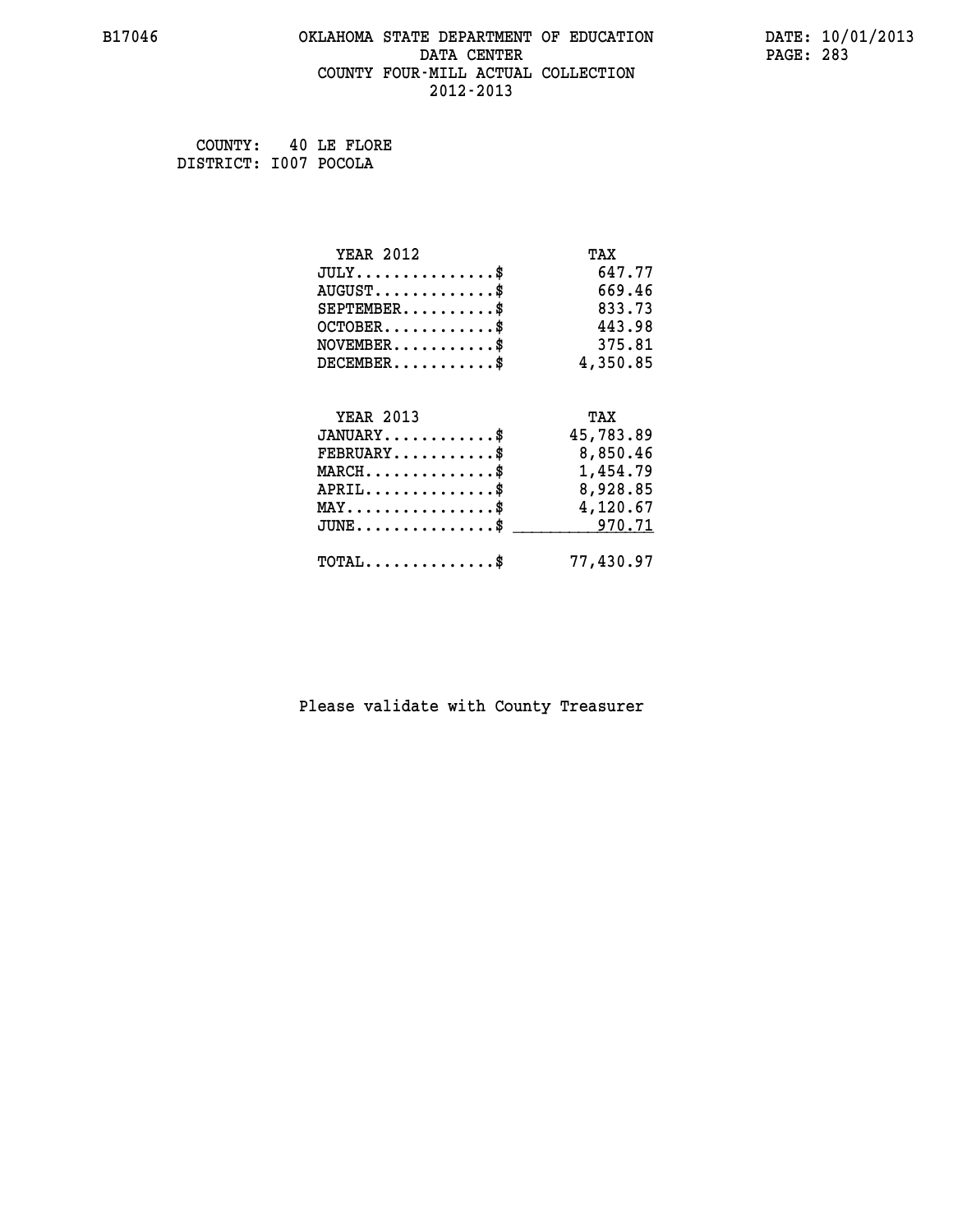### **B17046 OKLAHOMA STATE DEPARTMENT OF EDUCATION DATE: 10/01/2013 DATA CENTER** PAGE: 284  **COUNTY FOUR-MILL ACTUAL COLLECTION 2012-2013**

 **COUNTY: 40 LE FLORE DISTRICT: I016 LE FLORE**

| <b>YEAR 2012</b>                                 | TAX       |
|--------------------------------------------------|-----------|
| $JULY$ \$                                        | 166.24    |
| $AUGUST$ \$                                      | 170.79    |
| $SEPTEMBER$ \$                                   | 212.84    |
| $OCTOBER$ \$                                     | 113.60    |
| $\texttt{NOVEMBER} \dots \dots \dots \$          | 96.04     |
| $DECEMBER$ \$                                    | 1,095.44  |
|                                                  |           |
| <b>YEAR 2013</b>                                 | TAX       |
| $JANUARY$ \$                                     | 11,525.16 |
| $FEBRUARY$                                       | 2,228.22  |
| $MARCH$ \$                                       | 366.52    |
| $APRIL$ \$ 2,248.01                              |           |
| $\texttt{MAX} \dots \dots \dots \dots \dots \$   | 1,037.45  |
| $\texttt{JUNE} \dots \dots \dots \dots \dots \$$ | 244.26    |
| $\texttt{TOTAL} \dots \dots \dots \dots \$       | 19,504.57 |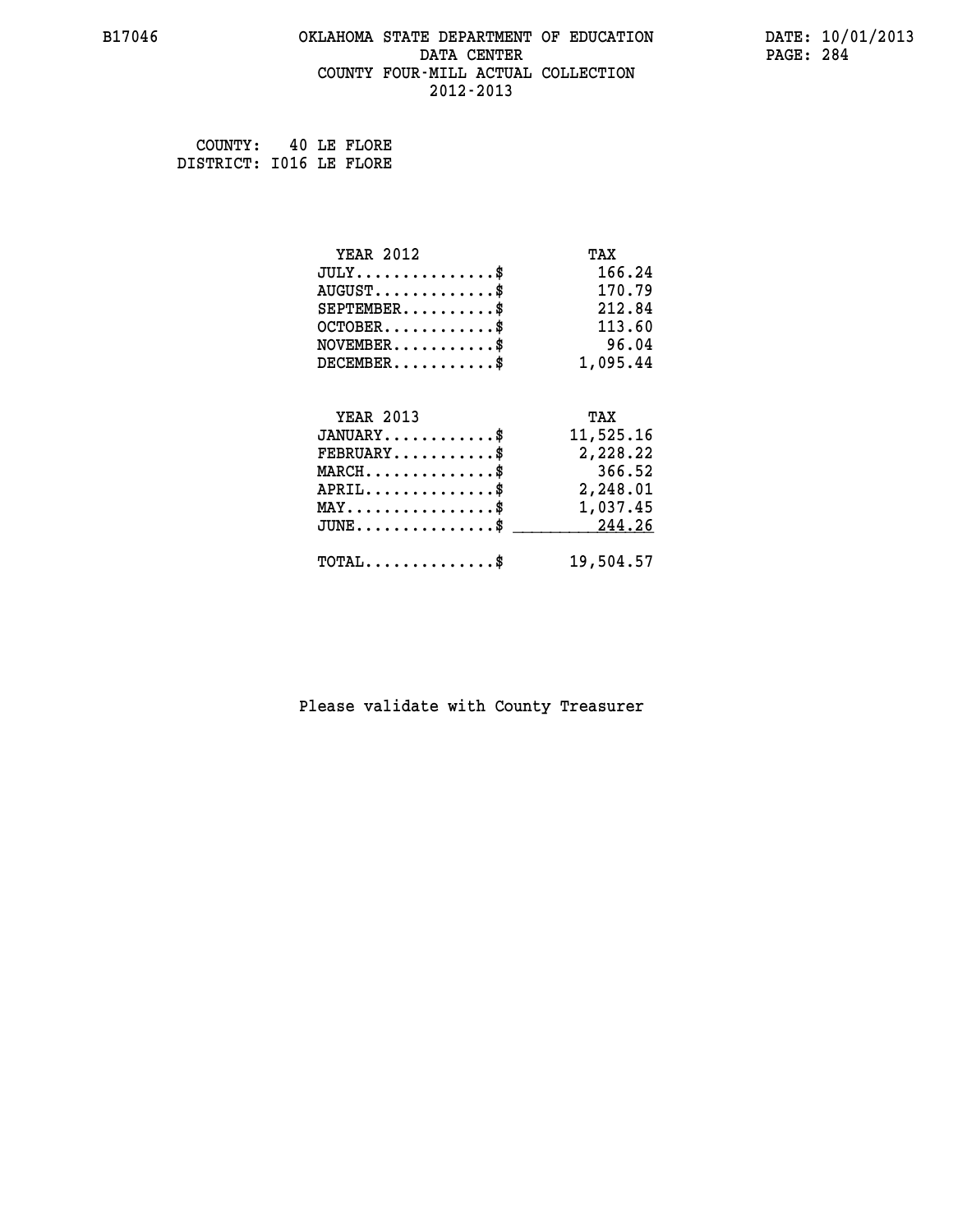### **B17046 OKLAHOMA STATE DEPARTMENT OF EDUCATION DATE: 10/01/2013 DATA CENTER** PAGE: 285  **COUNTY FOUR-MILL ACTUAL COLLECTION 2012-2013**

 **COUNTY: 40 LE FLORE DISTRICT: I017 CAMERON**

| <b>YEAR 2012</b>                                                          | TAX       |
|---------------------------------------------------------------------------|-----------|
| $JULY$ \$                                                                 | 278.26    |
| $AUGUST$ \$                                                               | 282.10    |
| $SEPTEMBER$ \$                                                            | 352.11    |
| $OCTOBER$ \$                                                              | 188.58    |
| $\verb NOVEMBER , \verb , \verb , \verb , \verb , \verb , \verb , \verb $ | 158.79    |
| $DECEMBER$ \$                                                             | 1,565.46  |
|                                                                           |           |
| <b>YEAR 2013</b>                                                          | TAX       |
| $JANUARY$ \$                                                              | 16,418.79 |
| $FEBRUARY$                                                                | 3,179.27  |
| $MARCH$ \$                                                                | 534.04    |
| $APRIL \ldots \ldots \ldots \ldots \$                                     | 3,210.96  |
| $\texttt{MAX} \dots \dots \dots \dots \dots \$                            | 1,484.38  |
| $\texttt{JUNE} \dots \dots \dots \dots \texttt{S}$                        | 364.95    |
| $\texttt{TOTAL} \dots \dots \dots \dots \$                                |           |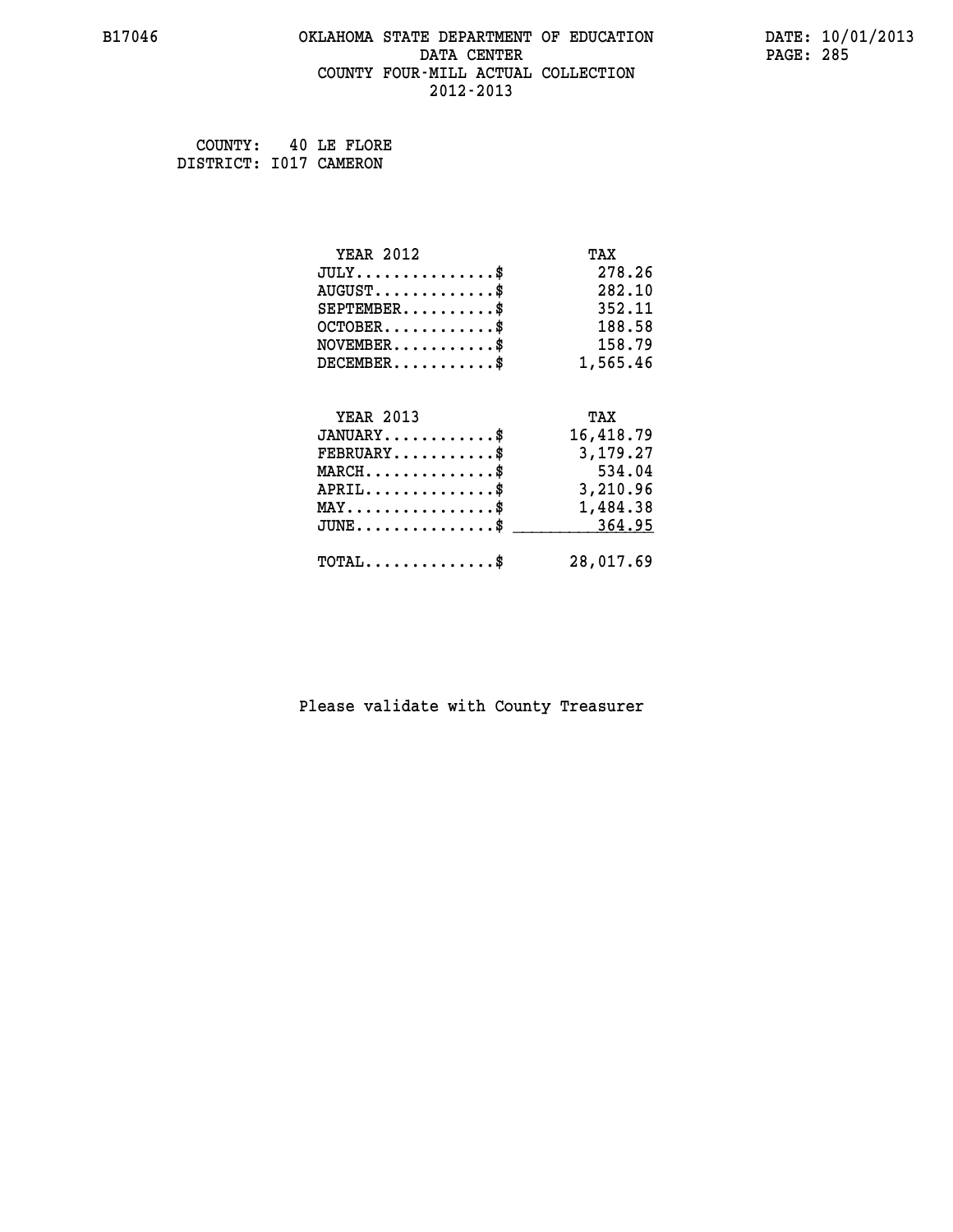# **B17046 OKLAHOMA STATE DEPARTMENT OF EDUCATION DATE: 10/01/2013 DATA CENTER** PAGE: 286  **COUNTY FOUR-MILL ACTUAL COLLECTION 2012-2013**

 **COUNTY: 40 LE FLORE DISTRICT: I020 PANAMA**

| <b>YEAR 2012</b>                                 | TAX       |
|--------------------------------------------------|-----------|
| $JULY$ \$                                        | 545.81    |
| $AUGUST$ \$                                      | 563.01    |
| $SEPTEMBER$ \$                                   | 696.75    |
| $OCTOBER$ \$                                     | 372.56    |
| $\texttt{NOVEMBER} \dots \dots \dots \$          | 313.53    |
| $DECEMBER$ \$                                    | 3,423.35  |
|                                                  |           |
| <b>YEAR 2013</b>                                 | TAX       |
| $JANUARY$ \$                                     | 35,976.33 |
| $FEBRUARY$                                       | 6,958.81  |
| $\texttt{MARCH}\ldots\ldots\ldots\ldots\text{*}$ | 1,154.36  |
| $APRIL \ldots \ldots \ldots \ldots \$            | 7,024.00  |
| $\texttt{MAX} \dots \dots \dots \dots \dots \$$  | 3,244.25  |
| $JUNE \ldots \ldots \ldots \ldots$ \$ 779.22     |           |
| $\texttt{TOTAL} \dots \dots \dots \dots \$       | 61,051.98 |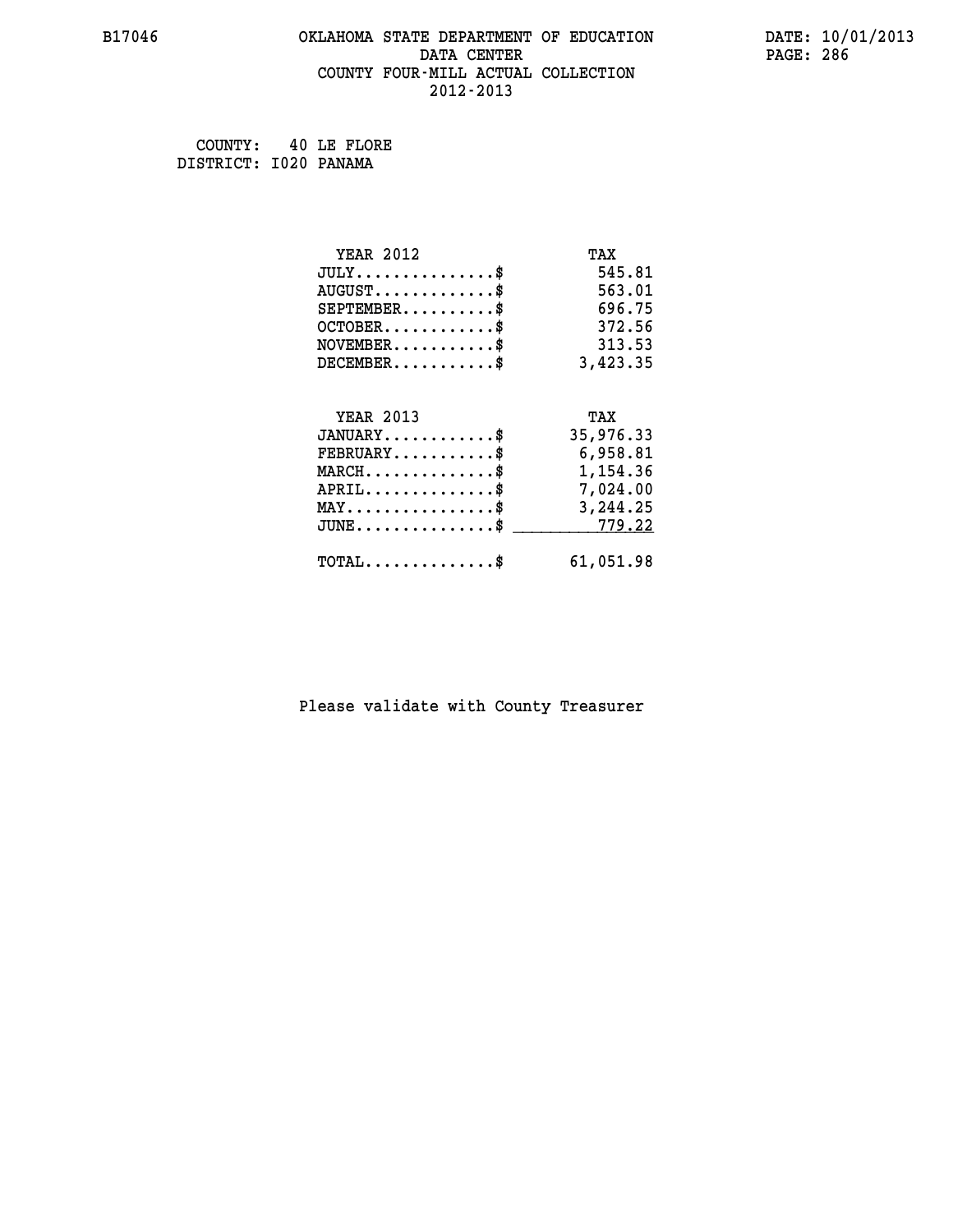### **B17046 OKLAHOMA STATE DEPARTMENT OF EDUCATION DATE: 10/01/2013 DATA CENTER** PAGE: 287  **COUNTY FOUR-MILL ACTUAL COLLECTION 2012-2013**

 **COUNTY: 40 LE FLORE DISTRICT: I026 BOKOSHE**

| <b>YEAR 2012</b>                           | TAX         |
|--------------------------------------------|-------------|
| $JULY$ \$                                  | 167.09      |
| $AUGUST$ \$                                | 169.49      |
| $SEPTEMENT.$ \$                            | 210.37      |
| $OCTOBER$ \$                               | 112.82      |
| $NOVEMBER$ \$                              | 94.77       |
| $DECEMBER$ \$                              | 1,018.69    |
|                                            |             |
| <b>YEAR 2013</b>                           | TAX         |
| $JANUARY$ \$                               | 10,702.63   |
| $FEBRUARY$ \$                              | 2,070.62    |
| $MARCH$ \$                                 | 344.37      |
| $APRIL$ \$                                 | 2,090.18    |
| $MAX \dots \dots \dots \dots \dots$        | 965.45      |
| $JUNE$ \$                                  | 232.71      |
| $\texttt{TOTAL} \dots \dots \dots \dots \$ | 18, 179. 19 |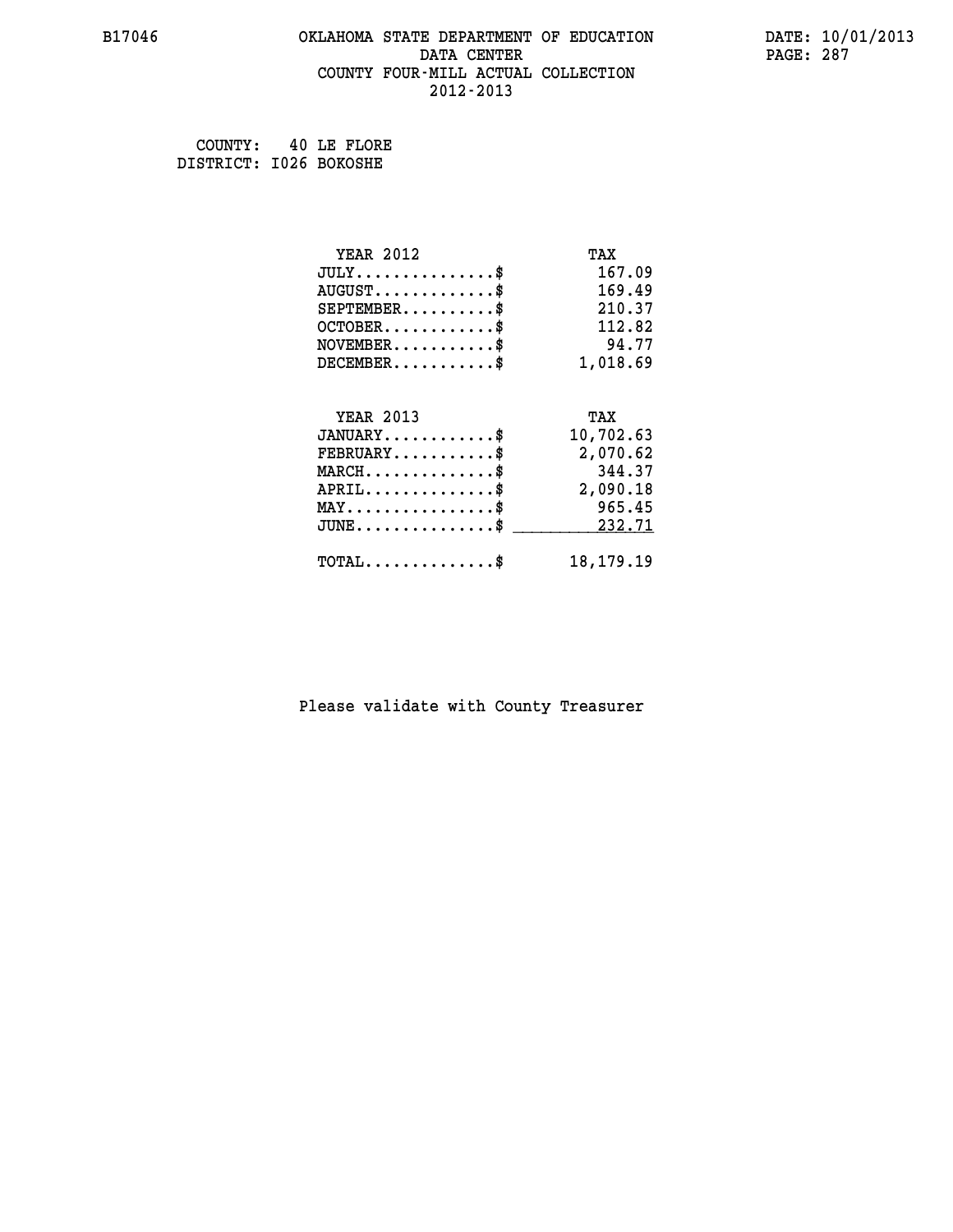### **B17046 OKLAHOMA STATE DEPARTMENT OF EDUCATION DATE: 10/01/2013 DATA CENTER** PAGE: 288  **COUNTY FOUR-MILL ACTUAL COLLECTION 2012-2013**

 **COUNTY: 40 LE FLORE DISTRICT: I029 POTEAU**

| <b>YEAR 2012</b>                                 | TAX        |
|--------------------------------------------------|------------|
| $JULY$ \$                                        | 1,751.91   |
| $AUGUST$ \$                                      | 1,833.01   |
| $SEPTEMBER$ \$                                   | 2,287.65   |
| $OCTOBER$ \$                                     | 1,212.41   |
| $\texttt{NOVEMBER} \dots \dots \dots \$          | 1,031.67   |
| $DECEMBER$ \$                                    | 12,086.49  |
|                                                  |            |
| <b>YEAR 2013</b>                                 | TAX        |
| $JANUARY$ \$                                     | 127,227.90 |
| $FEBRUARY$ \$                                    | 24,590.09  |
| $MARCH$ \$                                       | 4,027.56   |
| $APRIL$ \$                                       | 24,802.42  |
|                                                  |            |
| $\texttt{MAX} \dots \dots \dots \dots \dots \$   | 11,444.23  |
| $\texttt{JUNE} \dots \dots \dots \dots \dots \$$ | 2,675.34   |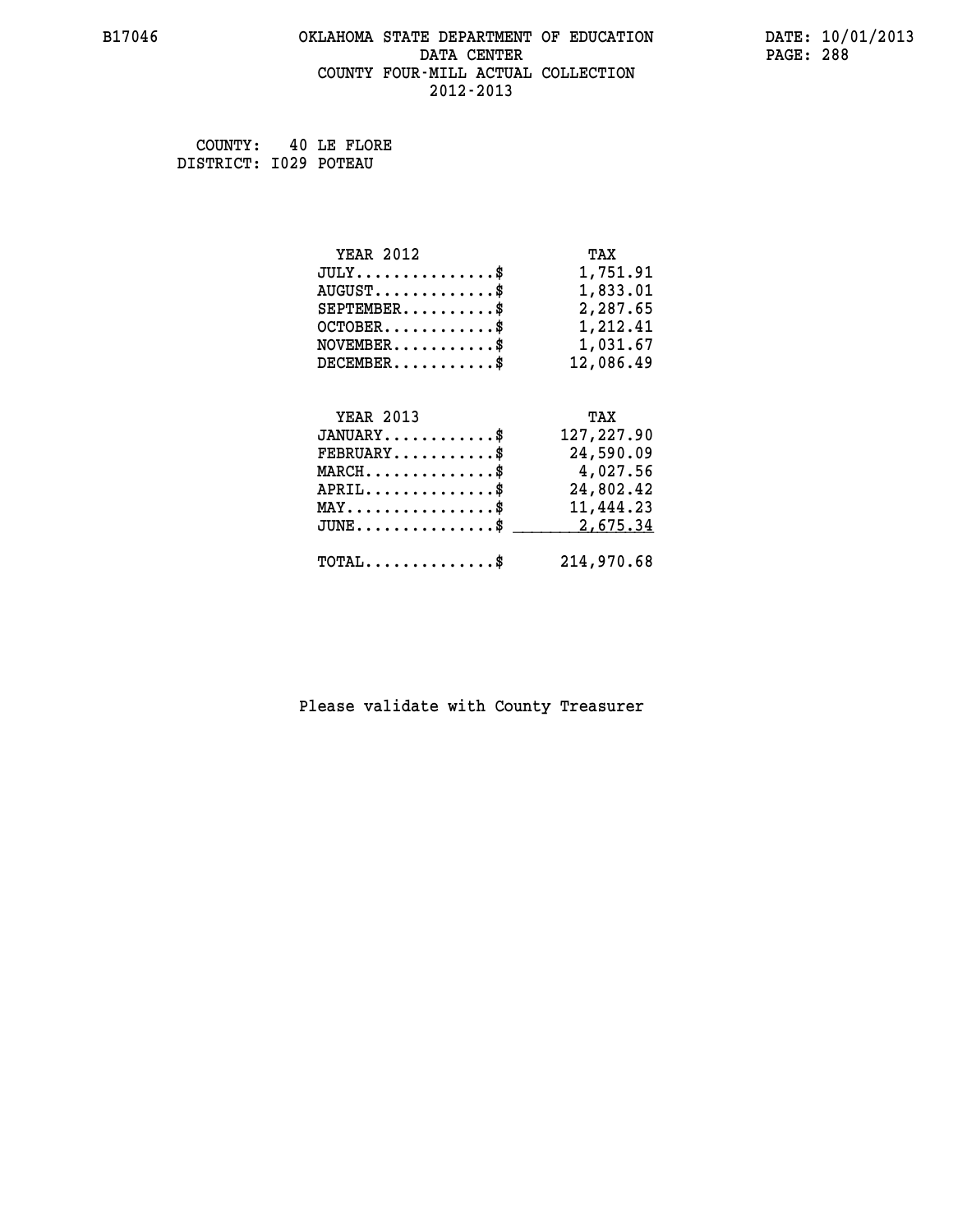# **B17046 OKLAHOMA STATE DEPARTMENT OF EDUCATION DATE: 10/01/2013 DATA CENTER** PAGE: 289  **COUNTY FOUR-MILL ACTUAL COLLECTION 2012-2013**

 **COUNTY: 40 LE FLORE DISTRICT: I049 WISTER**

| <b>YEAR 2012</b>                                | TAX       |
|-------------------------------------------------|-----------|
| $JULY$ \$                                       | 433.75    |
| $AUGUST$ \$                                     | 451.33    |
| $SEPTEMENT.$ \$                                 | 564.22    |
| $OCTOBER$ \$                                    | 299.28    |
| $\texttt{NOVEMBER} \dots \dots \dots \$         | 254.39    |
| $DECEMBER$ \$                                   | 2,863.88  |
|                                                 |           |
| <b>YEAR 2013</b>                                | TAX       |
| $JANUARY$ \$                                    | 30,122.11 |
| $FEBRUARY$                                      | 5,824.18  |
| $MARCH$ \$                                      | 959.52    |
| $APRIL$ \$                                      | 5,876.28  |
| $\texttt{MAX} \dots \dots \dots \dots \dots \$$ | 2,712.69  |
| $JUNE \ldots \ldots \ldots \ldots$ \$ 642.65    |           |
|                                                 |           |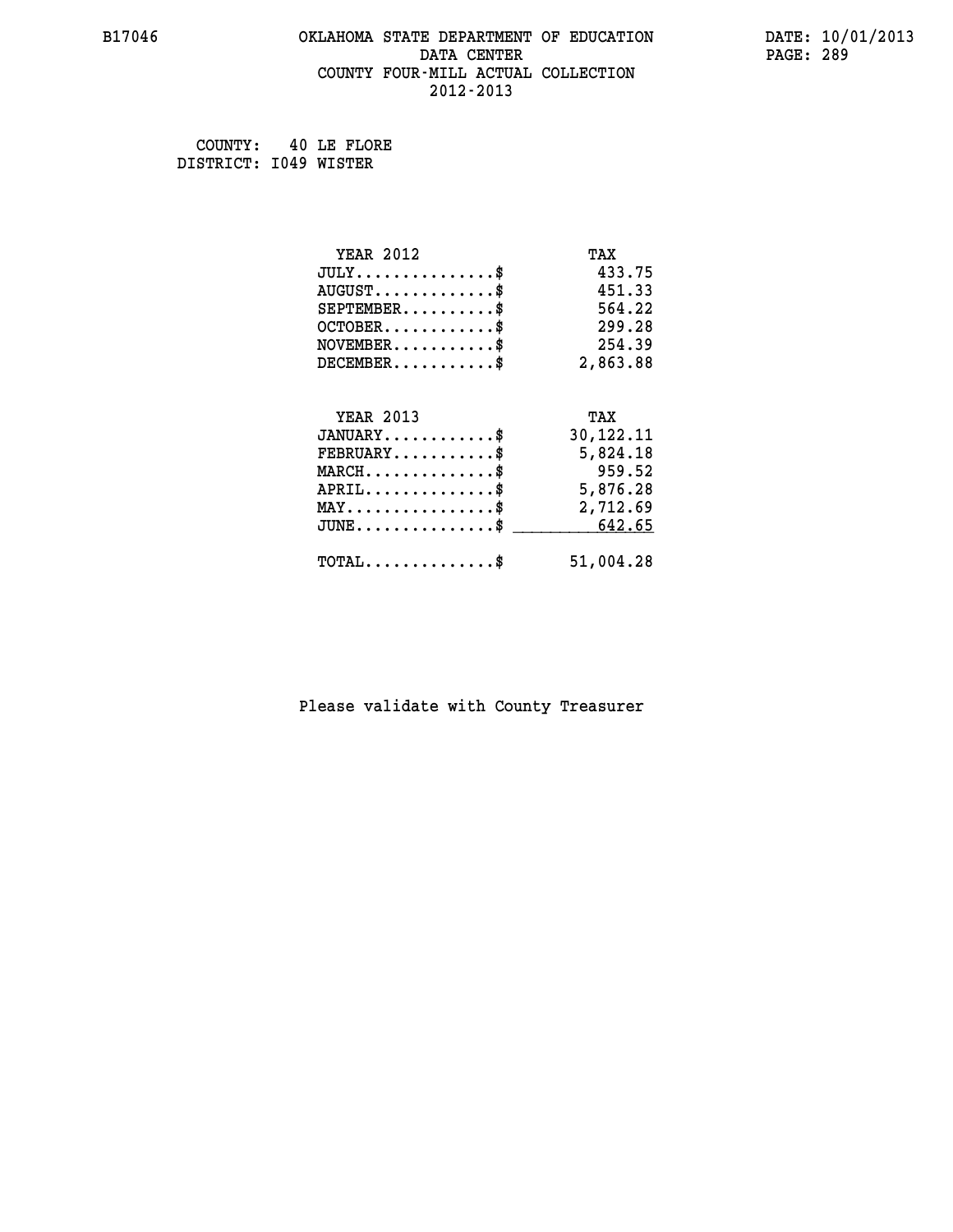# **B17046 OKLAHOMA STATE DEPARTMENT OF EDUCATION DATE: 10/01/2013 DATA CENTER** PAGE: 290  **COUNTY FOUR-MILL ACTUAL COLLECTION 2012-2013**

 **COUNTY: 40 LE FLORE DISTRICT: I052 TALIHINA**

| <b>YEAR 2012</b>                               | TAX       |
|------------------------------------------------|-----------|
| $JULY$ \$                                      | 493.80    |
| $AUGUST$ \$                                    | 515.40    |
| $SEPTEMENT.$ \$                                | 640.57    |
| $OCTOBER$ \$                                   | 340.61    |
| $\texttt{NOVEMBER} \dots \dots \dots \$        | 288.41    |
| $DECEMBER$ \$                                  | 3,293.18  |
|                                                |           |
| <b>YEAR 2013</b>                               | TAX       |
| $JANUARY$ \$                                   | 34,641.99 |
| $FEBRUARY$                                     | 6,697.44  |
| $MARCH$ \$                                     | 1,103.37  |
| $APRIL \ldots \ldots \ldots \$                 | 6,757.84  |
| $\texttt{MAX} \dots \dots \dots \dots \dots \$ | 3,119.65  |
| $JUNE \dots \dots \dots \dots \$ 739.62        |           |
| $\texttt{TOTAL} \dots \dots \dots \dots \$     | 58,631.88 |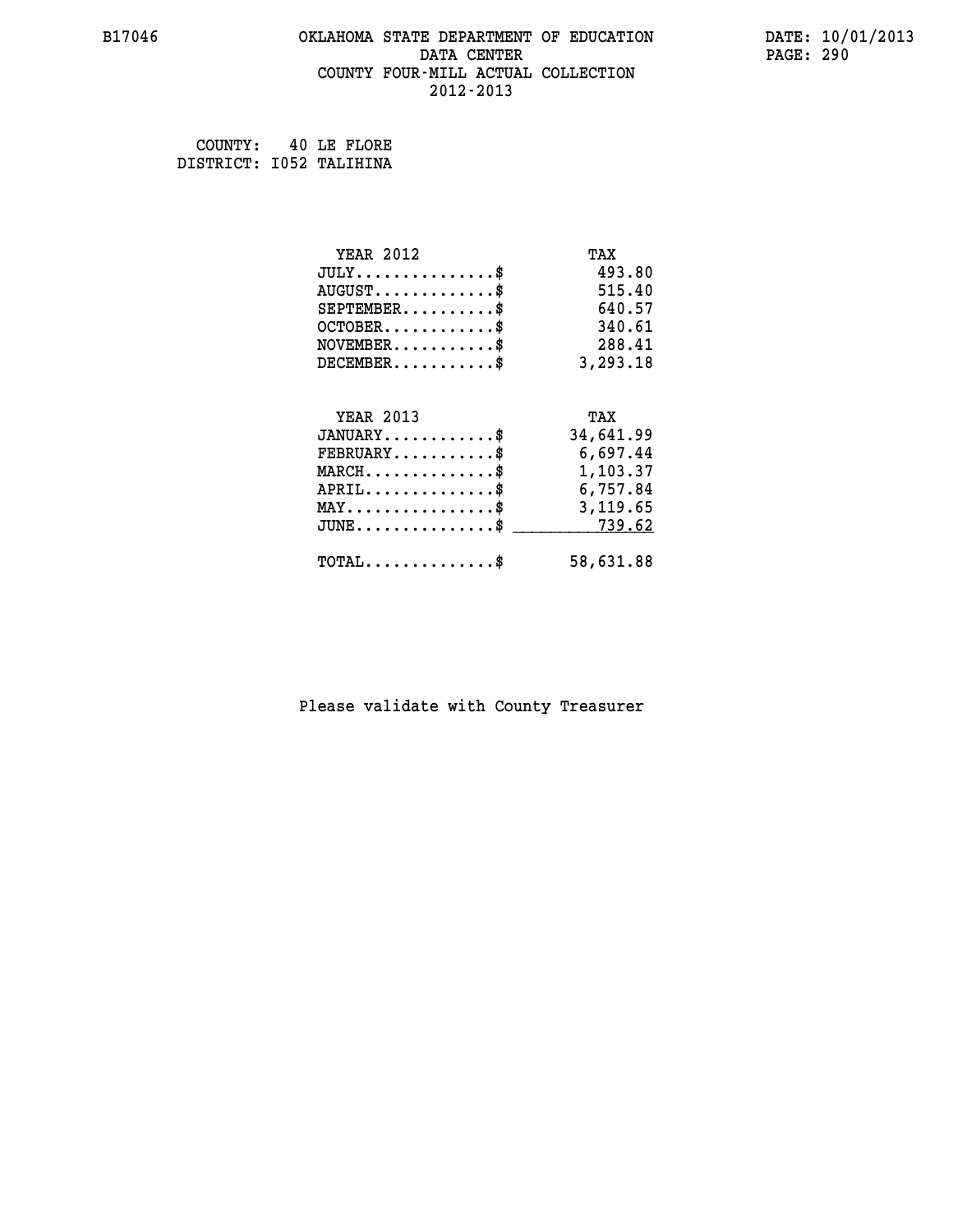### **B17046 OKLAHOMA STATE DEPARTMENT OF EDUCATION DATE: 10/01/2013 DATA CENTER** PAGE: 291  **COUNTY FOUR-MILL ACTUAL COLLECTION 2012-2013**

 **COUNTY: 40 LE FLORE DISTRICT: I062 WHITESBORO**

| <b>YEAR 2012</b>                        | TAX       |
|-----------------------------------------|-----------|
| $JULY$ \$                               | 143.56    |
| $AUGUST$ \$                             | 149.53    |
| $SEPTEMENT.$ \$                         | 184.30    |
| $OCTOBER$ \$                            | 98.56     |
| $NOVEMBER$ \$                           | 82.86     |
| $DECEMBER$ \$                           | 1,032.32  |
|                                         |           |
| <b>YEAR 2013</b>                        | TAX       |
| $JANUARY$ \$                            | 10,875.01 |
| $\texttt{FEBRUARY} \dots \dots \dots \$ | 2,100.95  |
| $MARCH$ \$                              | 343.34    |
| $APRIL$ \$                              | 2,119.27  |
| $MAX \dots \dots \dots \dots \$         | 977.60    |
| $JUNE$ \$                               | 228.24    |
| $TOTAL$ \$                              | 18,335.54 |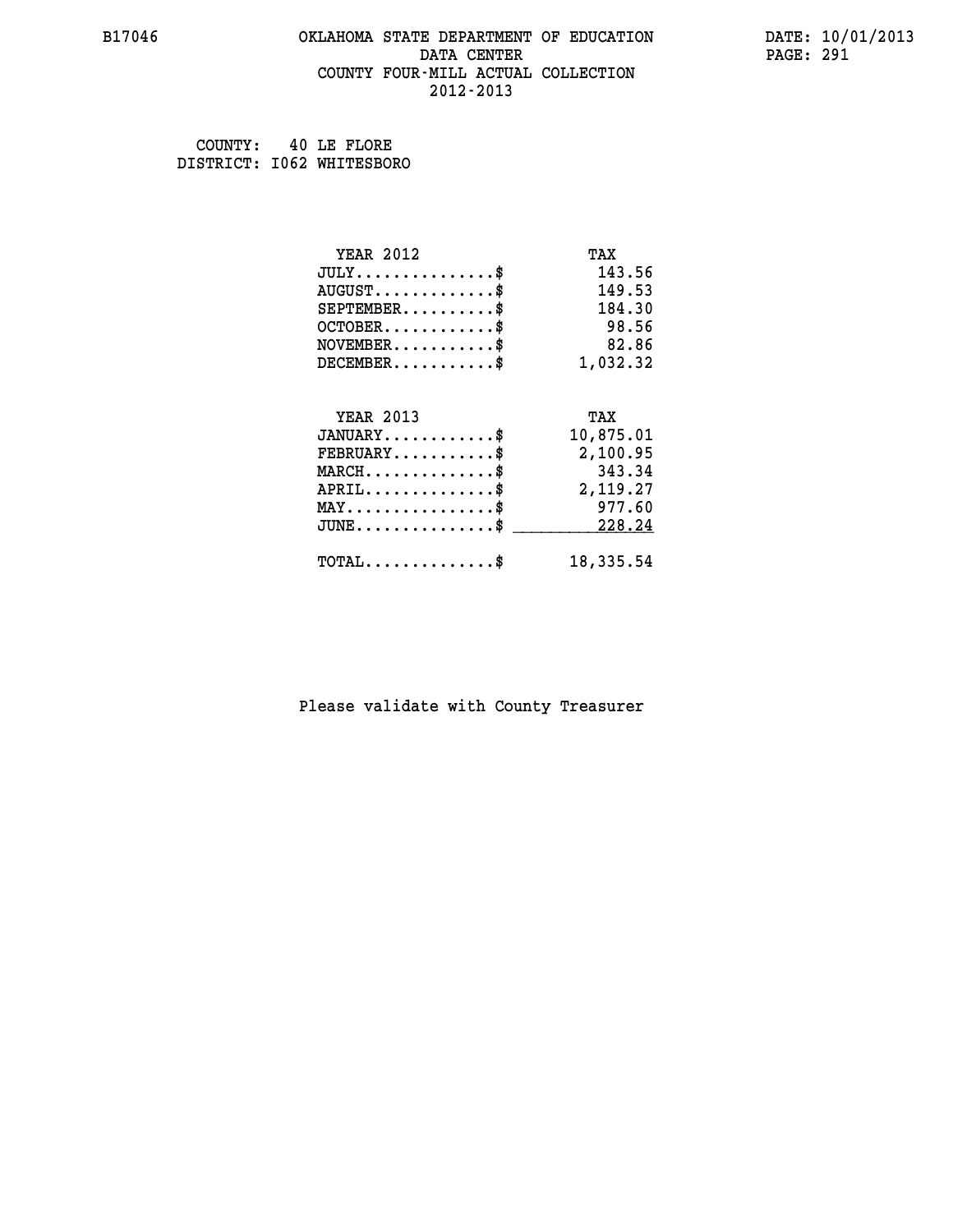# **B17046 OKLAHOMA STATE DEPARTMENT OF EDUCATION DATE: 10/01/2013 DATA CENTER** PAGE: 292  **COUNTY FOUR-MILL ACTUAL COLLECTION 2012-2013**

 **COUNTY: 40 LE FLORE DISTRICT: I067 HOWE**

| <b>YEAR 2012</b>                                   | TAX       |
|----------------------------------------------------|-----------|
| $JULY$ \$                                          | 376.68    |
| $AUGUST$ \$                                        | 396.07    |
| $SEPTEMBER$ \$                                     | 497.43    |
| $OCTOBER$ \$                                       | 262.36    |
| $\texttt{NOVEMBER} \dots \dots \dots \$            | 224.64    |
| $DECEMBER$ \$                                      | 2,648.39  |
|                                                    |           |
| <b>YEAR 2013</b>                                   | TAX       |
| $JANUARY$ \$                                       | 27,886.10 |
| $FEBRUARY$ \$                                      | 5,389.06  |
| $MARCH$ \$                                         | 879.94    |
| $APRIL \ldots \ldots \ldots \ldots$                | 5,434.45  |
| $\texttt{MAX} \dots \dots \dots \dots \dots \$     | 2,506.98  |
| $\texttt{JUNE} \dots \dots \dots \dots \texttt{S}$ | 581.95    |
| $\texttt{TOTAL} \dots \dots \dots \dots \$         | 47,084.05 |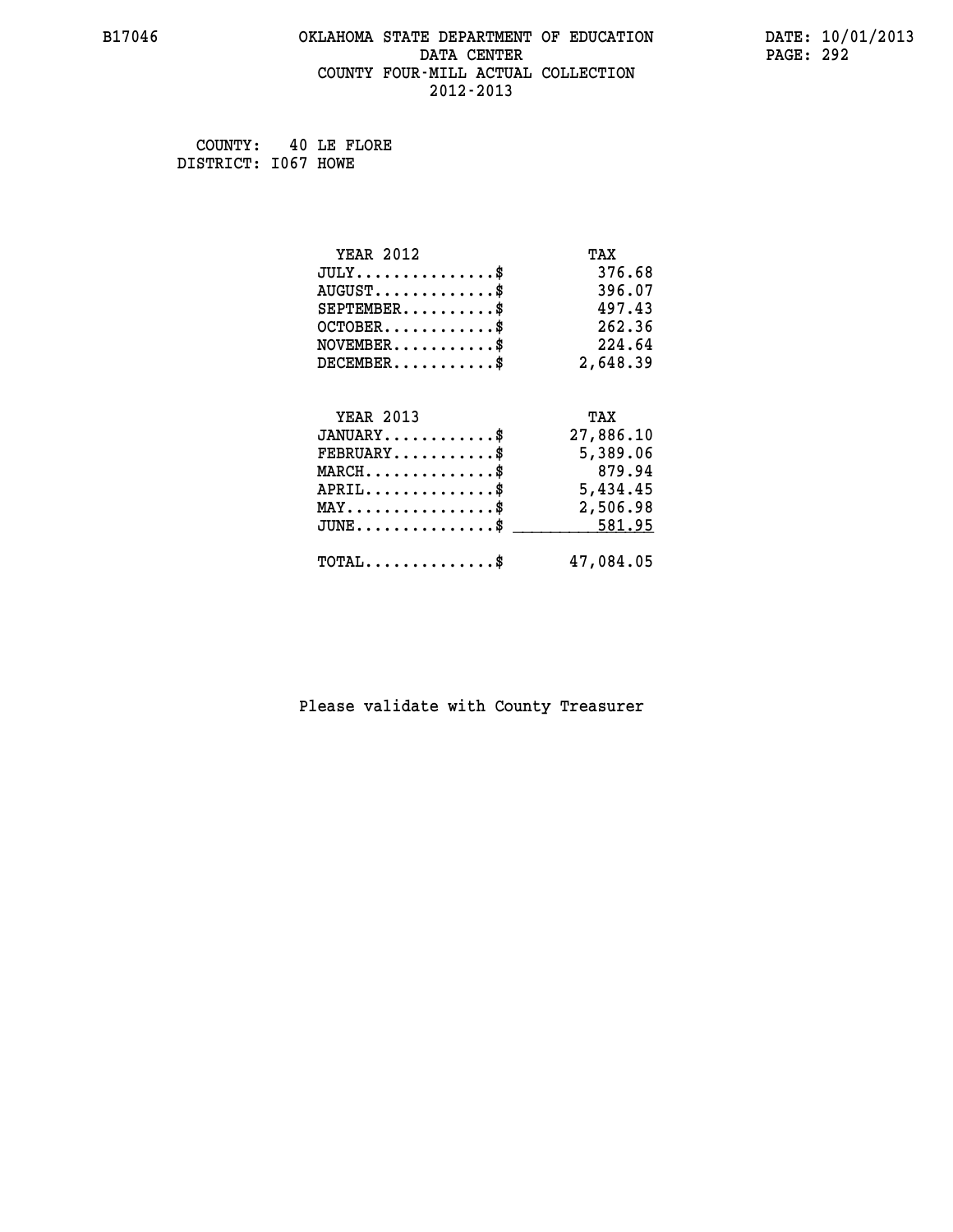# **B17046 OKLAHOMA STATE DEPARTMENT OF EDUCATION DATE: 10/01/2013 DATA CENTER** PAGE: 293  **COUNTY FOUR-MILL ACTUAL COLLECTION 2012-2013**

 **COUNTY: 40 LE FLORE DISTRICT: I091 ARKOMA**

| <b>YEAR 2012</b>                               | TAX       |
|------------------------------------------------|-----------|
| $JULY$ \$                                      | 273.13    |
| $AUGUST$ \$                                    | 281.41    |
| $SEPTEMBER$ \$                                 | 355.04    |
| $OCTOBER$ \$                                   | 188.01    |
| $\texttt{NOVEMBER} \dots \dots \dots \$        | 160.59    |
| $DECEMBER$ \$                                  | 1,918.80  |
|                                                |           |
| <b>YEAR 2013</b>                               | TAX       |
| $JANUARY$ \$                                   | 20,210.18 |
| $FEBRUARY$                                     | 3,905.37  |
| $MARCH$ \$                                     | 637.11    |
| $APRIL \ldots \ldots \ldots \ldots \$          | 3,938.15  |
| $\texttt{MAX} \dots \dots \dots \dots \dots \$ | 1,816.16  |
| $\texttt{JUNE} \dots \dots \dots \dots \$$     | 420.41    |
| $\texttt{TOTAL} \dots \dots \dots \dots \$     | 34,104.36 |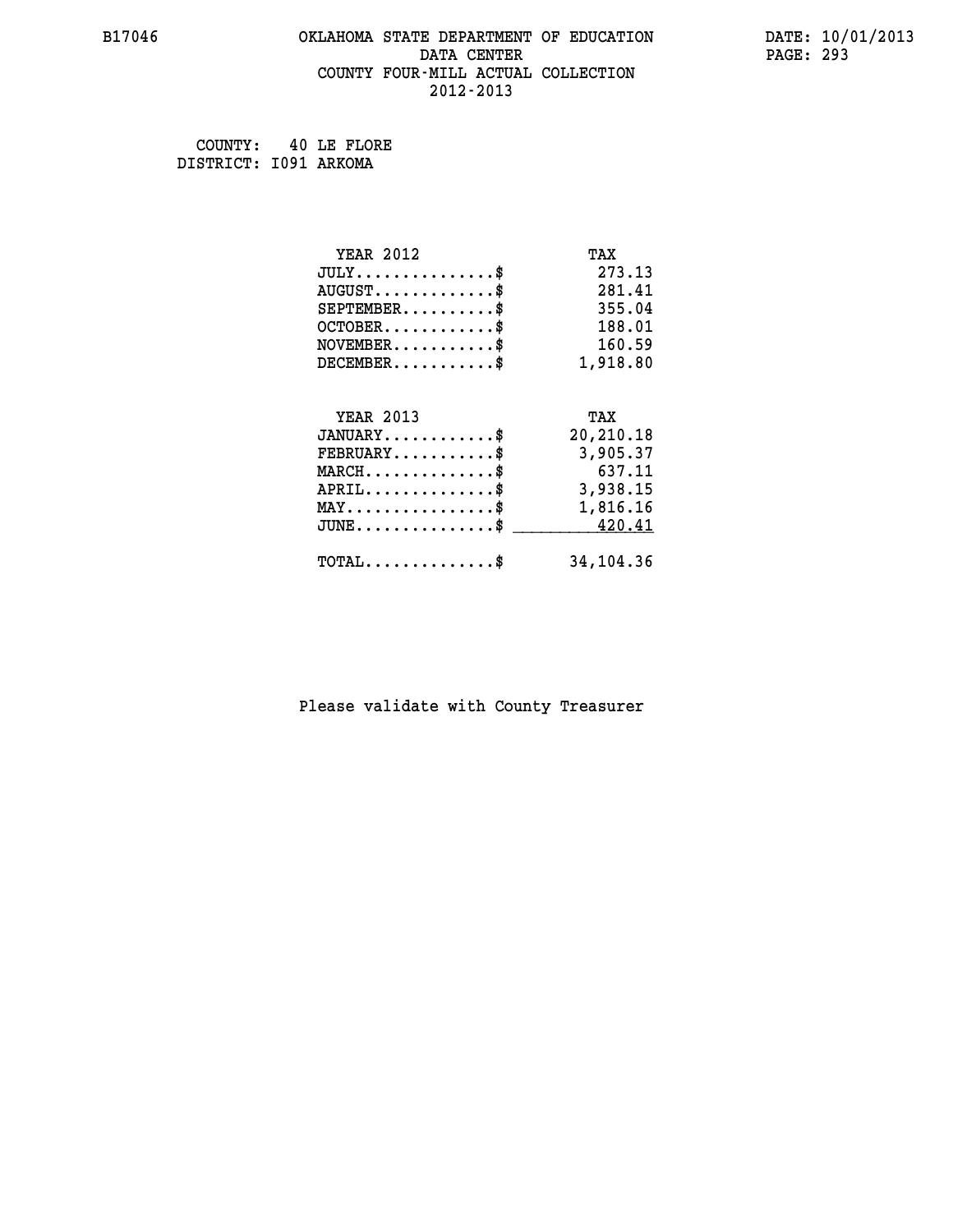### **B17046 OKLAHOMA STATE DEPARTMENT OF EDUCATION DATE: 10/01/2013 DATA CENTER** PAGE: 294  **COUNTY FOUR-MILL ACTUAL COLLECTION 2012-2013**

 **COUNTY: 40 LE FLORE**

 **\*\*\*\*\*\* TOTALS \*\*\*\*\*\***

| <b>YEAR 2012</b>                       | TAX        |
|----------------------------------------|------------|
| $JULY \ldots \ldots \ldots \mathbb{S}$ | 7,477.99   |
| $AUGUST$ \$                            | 7.774.74   |
| $SEPTEMBER$                            | 9,698.55   |
| $OCTOBER$ \$                           | 5, 152, 17 |
| $NOVEMBER$ \$                          | 4,373.00   |
| $DECEMBER$                             | 49,802.61  |

# **YEAR 2013 TAX**

| $JANUARY$<br>$FEBRUARY$ \$                   | 523,941.54<br>101,294.72 |
|----------------------------------------------|--------------------------|
| $MARCH$ \$                                   | 16,661.94                |
| $APRIL$                                      | 102, 193. 25             |
| $MAX \dots \dots \dots \dots \$              | 47,168.40                |
| JUNE\$ 11,126.16                             |                          |
| $\text{TOTAL} \dots \dots \dots \dots \dots$ | 886,665.07               |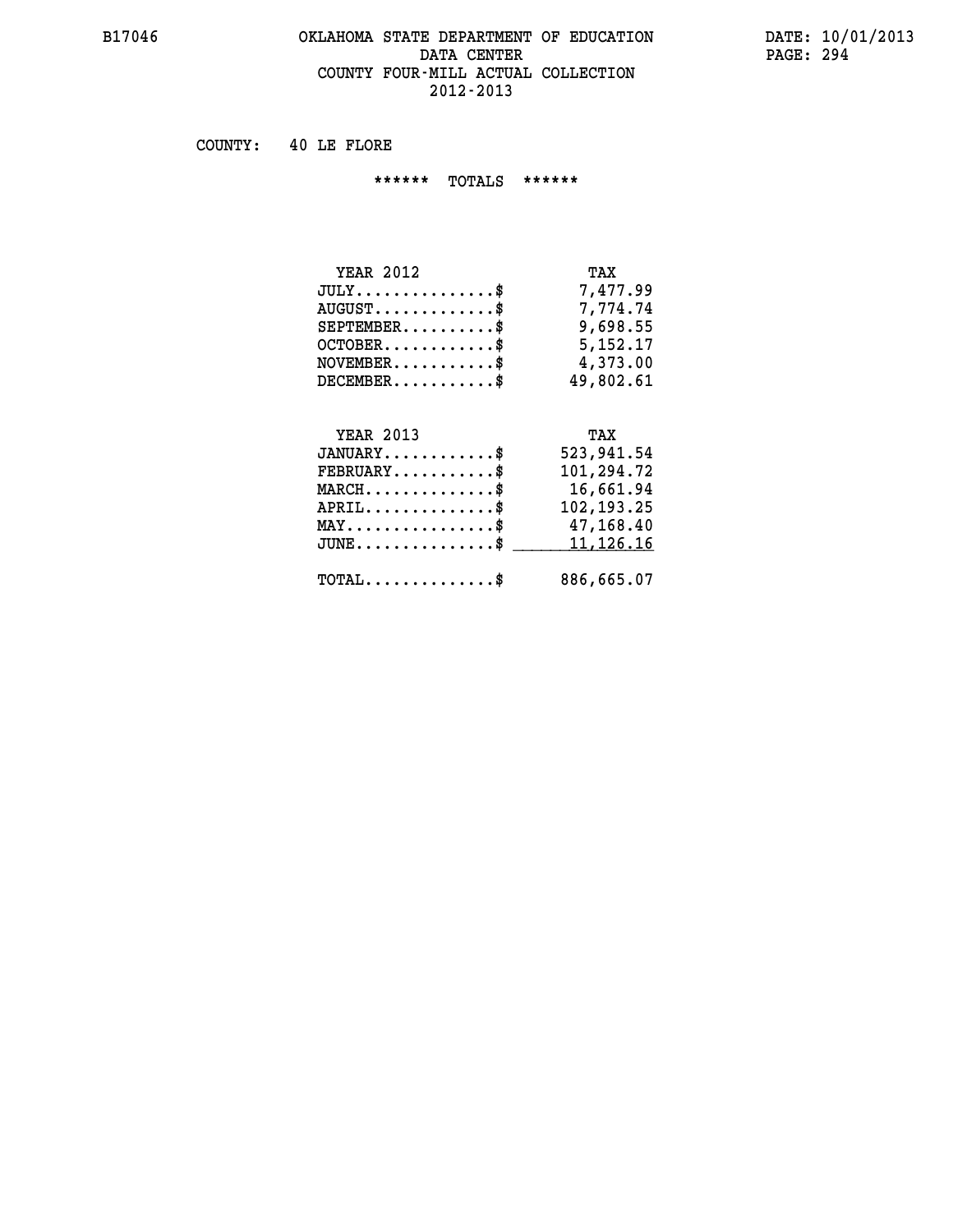### **B17046 OKLAHOMA STATE DEPARTMENT OF EDUCATION DATE: 10/01/2013 DATA CENTER** PAGE: 295  **COUNTY FOUR-MILL ACTUAL COLLECTION 2012-2013**

 **COUNTY: 41 LINCOLN DISTRICT: C005 WHITE ROCK**

| <b>YEAR 2012</b>                            | TAX       |
|---------------------------------------------|-----------|
| $JULY$ \$                                   | 146.25    |
| $AUGUST$ \$                                 | 73.51     |
| $SEPTEMENT.$ \$                             | 49.27     |
| $OCTOBER$ \$                                | 27.73     |
| $NOVEMBER$ \$                               | 971.46    |
| $DECEMBER$ \$                               | 10,396.95 |
|                                             |           |
| <b>YEAR 2013</b>                            | TAX       |
| $JANUARY$ \$                                | 1,371.68  |
| $FEBRUARY$                                  | 322.38    |
| $MARCH$ \$                                  | 2,607.42  |
| $APRIL$ \$                                  | 1,786.46  |
| $MAX \dots \dots \dots \dots \dots$         | 133.01    |
| $JUNE$ \$                                   | 165.71    |
| $\texttt{TOTAL} \dots \dots \dots \dots$ \$ | 18,051.83 |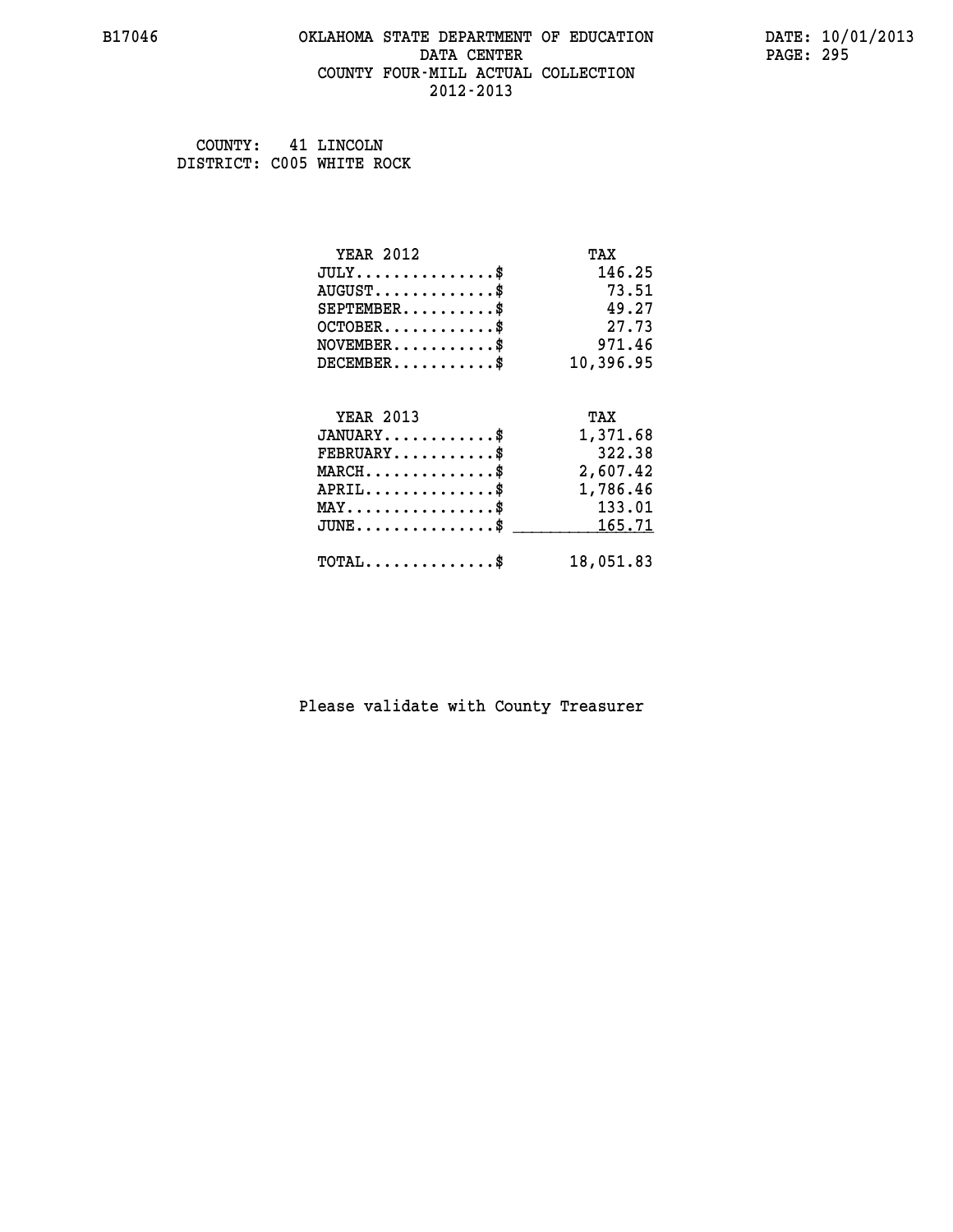### **B17046 OKLAHOMA STATE DEPARTMENT OF EDUCATION DATE: 10/01/2013 DATA CENTER** PAGE: 296  **COUNTY FOUR-MILL ACTUAL COLLECTION 2012-2013**

 **COUNTY: 41 LINCOLN DISTRICT: I001 CHANDLER**

| <b>YEAR 2012</b>                                 | TAX        |
|--------------------------------------------------|------------|
| $JULY$ \$                                        | 661.07     |
| $AUGUST$ \$                                      | 1,347.27   |
| $SEPTEMBER$ \$                                   | 677.12     |
| $OCTOBER$ \$                                     | 453.87     |
| $\texttt{NOVEMBER} \dots \dots \dots \$          | 255.41     |
| $DECEMBER$ \$                                    | 8,949.23   |
|                                                  |            |
| <b>YEAR 2013</b>                                 | TAX        |
| $JANUARY$ \$                                     | 95,778.85  |
| $FEBRUARY$                                       | 12,636.14  |
| $\texttt{MARCH}\ldots\ldots\ldots\ldots\text{*}$ | 2,969.91   |
| $APRIL \ldots \ldots \ldots \ldots \$            | 24,020.14  |
| $\texttt{MAX} \dots \dots \dots \dots \dots \$   | 16,457.16  |
| $JUNE$ \$                                        | 1,225.32   |
| $\texttt{TOTAL} \dots \dots \dots \dots \$       | 165,431.49 |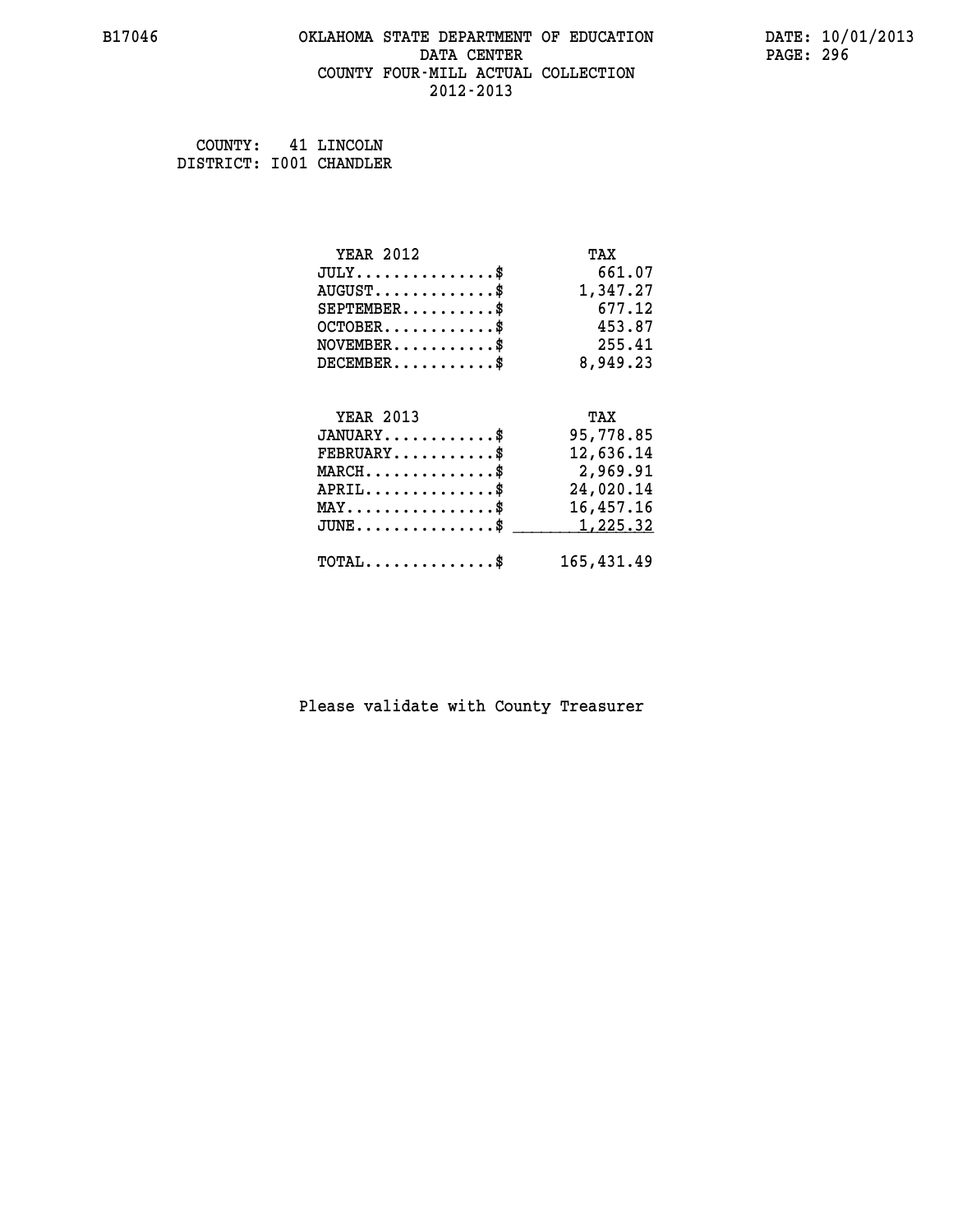### **B17046 OKLAHOMA STATE DEPARTMENT OF EDUCATION DATE: 10/01/2013 DATA CENTER** PAGE: 297  **COUNTY FOUR-MILL ACTUAL COLLECTION 2012-2013**

 **COUNTY: 41 LINCOLN DISTRICT: I003 DAVENPORT**

| <b>YEAR 2012</b>                                 | TAX       |
|--------------------------------------------------|-----------|
| $JULY$ \$                                        | 209.13    |
| $AUGUST$ \$                                      | 421.32    |
| $SEPTEMBER$ \$                                   | 211.75    |
| $OCTOBER$ \$                                     | 141.93    |
| $NOVEMBER$ \$                                    | 79.86     |
| $DECEMBER$ \$                                    | 2,798.57  |
|                                                  |           |
| <b>YEAR 2013</b>                                 | TAX       |
| $JANUARY$ \$                                     | 29,951.66 |
| $FEBRUARY$                                       | 3,951.53  |
| $MARCH$ \$                                       | 928.73    |
| $APRIL$ \$                                       | 7,511.51  |
| $\texttt{MAX} \dots \dots \dots \dots \dots \$   | 5,146.42  |
| $\texttt{JUNE} \dots \dots \dots \dots \dots \$$ | 383.18    |
| $\texttt{TOTAL} \dots \dots \dots \dots$         | 51,735.59 |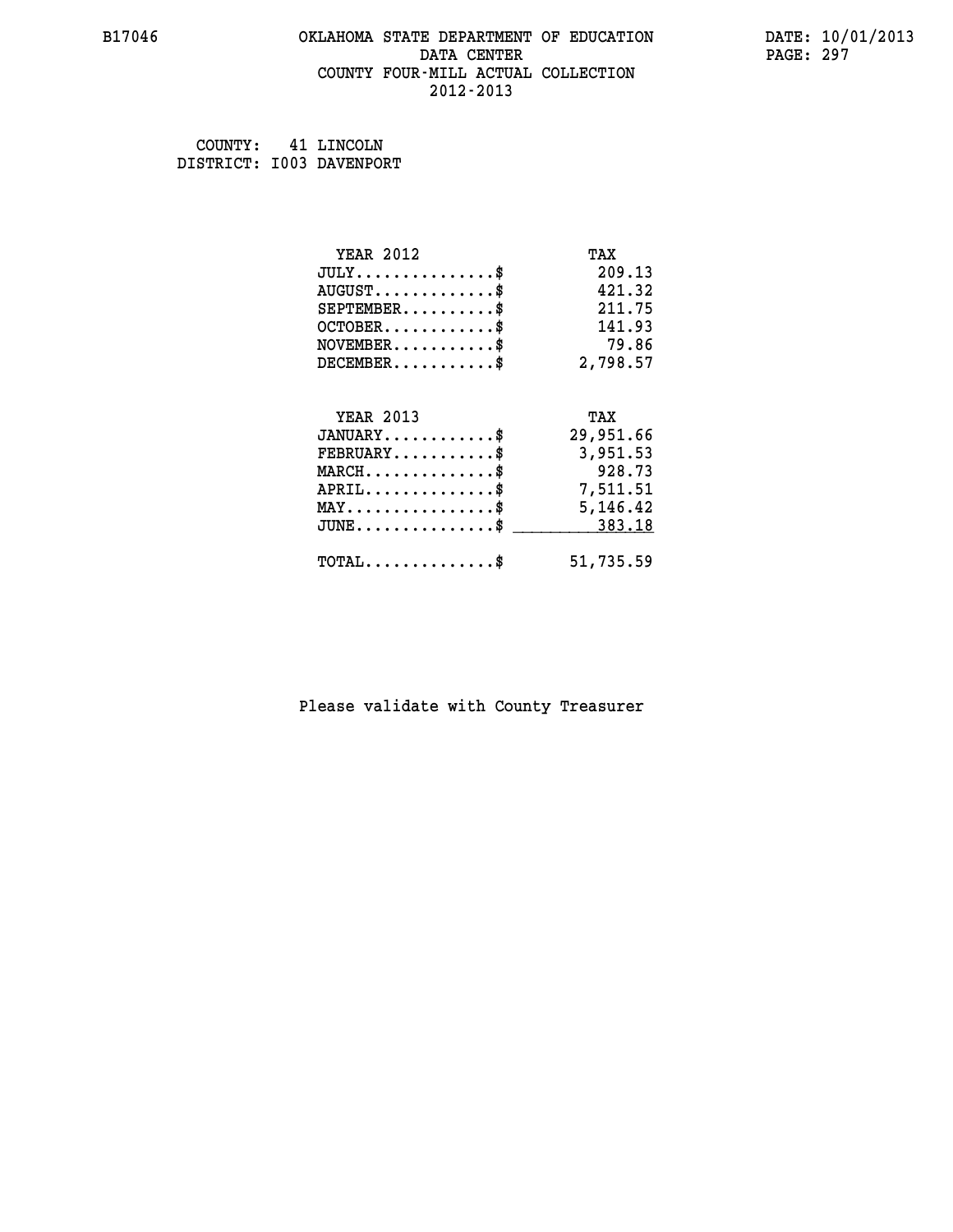# **B17046 OKLAHOMA STATE DEPARTMENT OF EDUCATION DATE: 10/01/2013 DATA CENTER PAGE: 298 COUNTY FOUR-MILL ACTUAL COLLECTION 2012-2013**

 **COUNTY: 41 LINCOLN DISTRICT: I004 WELLSTON**

| <b>YEAR 2012</b>                                 | TAX       |
|--------------------------------------------------|-----------|
| $JULY$ \$                                        | 377.30    |
| $AUGUST$ \$                                      | 808.36    |
| $SEPTEMBER$ \$                                   | 406.28    |
| $OCTOBER$ \$                                     | 272.32    |
| $NOVEMBER$ \$                                    | 153.24    |
| $DECEMBER$ \$                                    | 5,369.54  |
|                                                  |           |
| <b>YEAR 2013</b>                                 | TAX       |
| $JANUARY$ \$                                     | 57,467.31 |
| $FEBRUARY$ \$                                    | 7,581.70  |
| $MARCH$ \$                                       | 1,781.94  |
| $APRIL \ldots \ldots \ldots \ldots$              | 14,412.10 |
| $\texttt{MAX} \dots \dots \dots \dots \dots \$   | 9,874.29  |
| $\texttt{JUNE} \dots \dots \dots \dots \dots \$$ | 735.19    |
| $\texttt{TOTAL} \dots \dots \dots \dots \$       | 99,239.57 |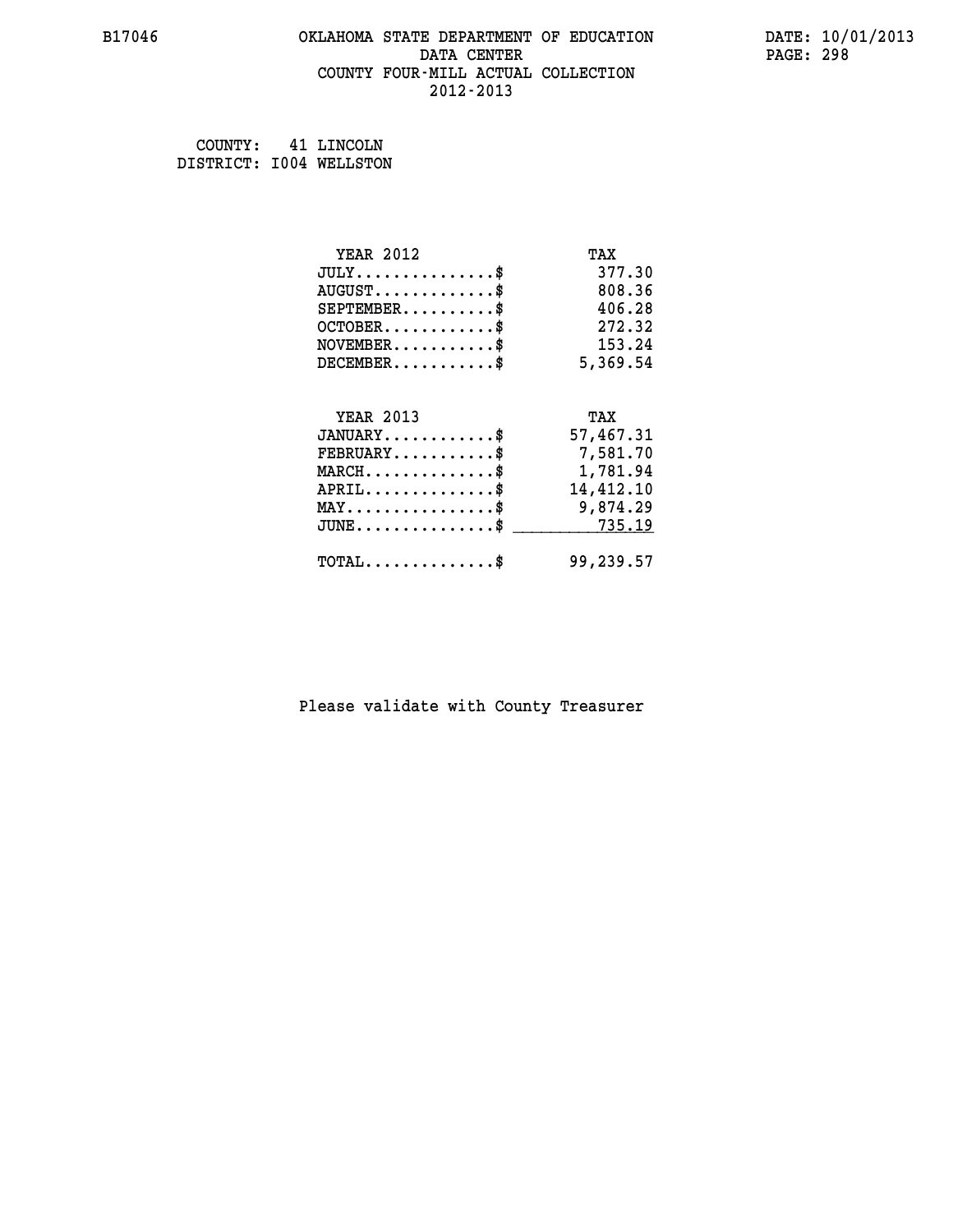# **B17046 OKLAHOMA STATE DEPARTMENT OF EDUCATION DATE: 10/01/2013 DATA CENTER** PAGE: 299  **COUNTY FOUR-MILL ACTUAL COLLECTION 2012-2013**

 **COUNTY: 41 LINCOLN DISTRICT: I054 STROUD**

| <b>YEAR 2012</b>                                 | TAX        |
|--------------------------------------------------|------------|
| $JULY$ \$                                        | 499.49     |
| $AUGUST$ \$                                      | 1,053.12   |
| $SEPTEMBER$ \$                                   | 529.29     |
| $OCTOBER$ \$                                     | 354.78     |
| $NOVEMBER.$ \$                                   | 199.65     |
| $DECEMBER$ \$                                    | 6,995.39   |
|                                                  |            |
| <b>YEAR 2013</b>                                 | TAX        |
| $JANUARY$ \$                                     | 74,867.90  |
| $FEBRUARY$ \$                                    | 9,877.35   |
| $\texttt{MARCH}\ldots\ldots\ldots\ldots\text{*}$ | 2,321.50   |
| $APRIL \ldots \ldots \ldots \ldots$ \$           | 18,775.93  |
| $\texttt{MAX} \dots \dots \dots \dots \dots \$   | 12,864.13  |
| $\texttt{JUNE} \dots \dots \dots \dots \dots \$$ | 957.80     |
| $\texttt{TOTAL} \dots \dots \dots \dots \$       | 129,296.33 |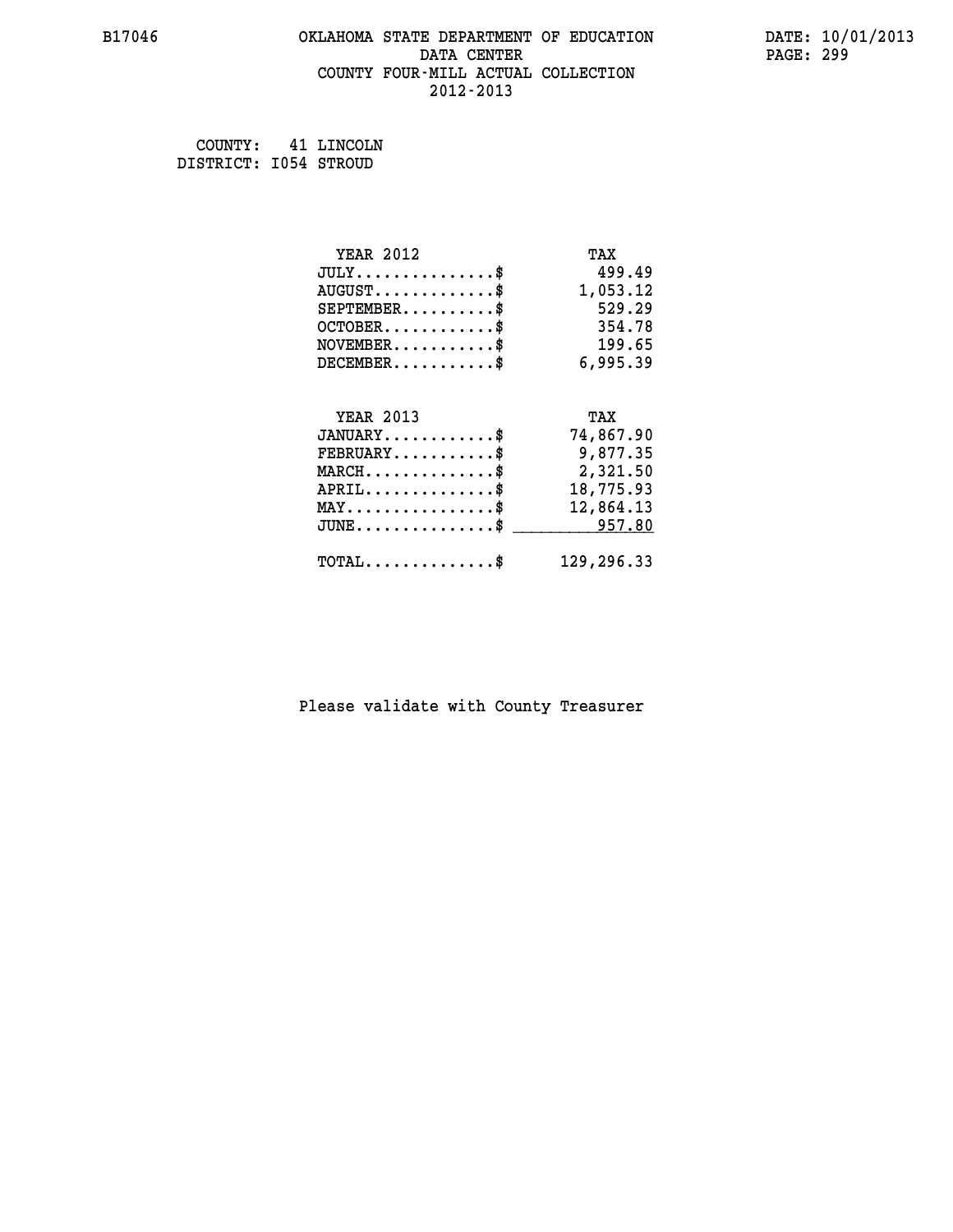### **B17046 OKLAHOMA STATE DEPARTMENT OF EDUCATION DATE: 10/01/2013 DATA CENTER** PAGE: 300  **COUNTY FOUR-MILL ACTUAL COLLECTION 2012-2013**

 **COUNTY: 41 LINCOLN DISTRICT: I095 MEEKER**

| <b>YEAR 2012</b>                               | TAX        |
|------------------------------------------------|------------|
| $JULY$ \$                                      | 510.28     |
| $AUGUST$ \$                                    | 1,070.88   |
| $SEPTEMBER$ \$                                 | 538.21     |
| $OCTOBER$ \$                                   | 360.75     |
| $\texttt{NOVEMBER} \dots \dots \dots \$        | 203.00     |
| $DECEMBER$ \$                                  | 7,113.27   |
|                                                |            |
| <b>YEAR 2013</b>                               | TAX        |
| $JANUARY$ \$                                   | 76,129.58  |
| $FEBRUARY$                                     | 10,043.82  |
| $MARCH$ \$                                     | 2,360.62   |
| $APRIL$ \$                                     | 19,092.35  |
| $\texttt{MAX} \dots \dots \dots \dots \dots \$ | 13,080.93  |
| $JUNE$ \$                                      | 973.95     |
| $\texttt{TOTAL} \dots \dots \dots \dots \$     | 131,477.64 |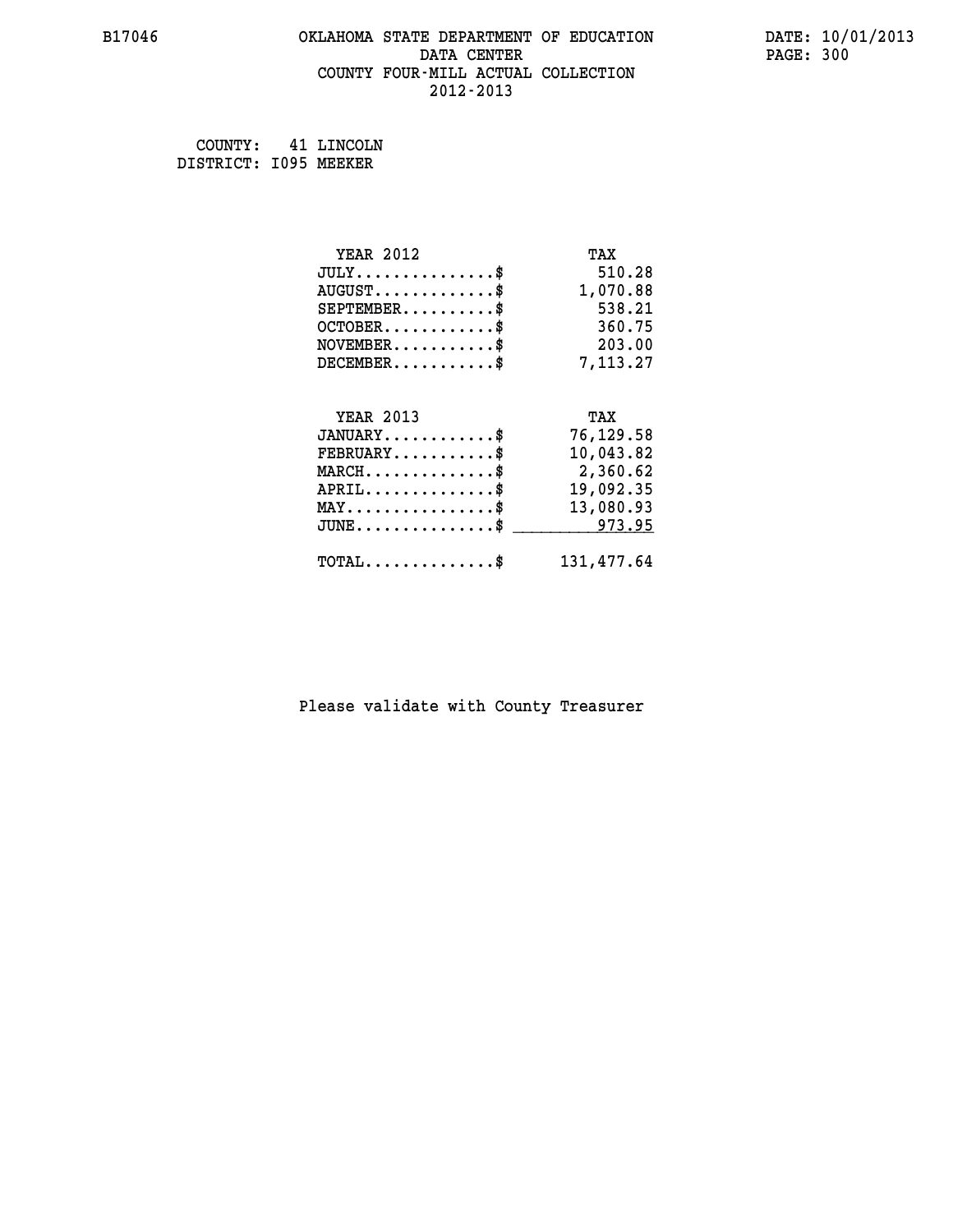### **B17046 OKLAHOMA STATE DEPARTMENT OF EDUCATION DATE: 10/01/2013 DATA CENTER** PAGE: 301  **COUNTY FOUR-MILL ACTUAL COLLECTION 2012-2013**

 **COUNTY: 41 LINCOLN DISTRICT: I103 PRAGUE**

| <b>YEAR 2012</b>                                 | TAX         |
|--------------------------------------------------|-------------|
| $JULY$ \$                                        | 634.15      |
| $AUGUST$ \$                                      | 1,314.33    |
| $SEPTEMBER$ \$                                   | 660.56      |
| $OCTOBER$ \$                                     | 442.78      |
| $\texttt{NOVEMBER} \dots \dots \dots \$          | 249.16      |
| $DECEMBER$ \$                                    | 8,730.37    |
|                                                  |             |
| <b>YEAR 2013</b>                                 | TAX         |
| $JANUARY$ \$                                     | 93,436.50   |
| $FEBRUARY$                                       | 12,327.11   |
| $\texttt{MARCH}\ldots\ldots\ldots\ldots\text{*}$ | 2,897.27    |
| $APRIL \ldots \ldots \ldots \ldots$              | 23, 432. 71 |
| $\texttt{MAX} \dots \dots \dots \dots \dots \$   | 16,054.67   |
| $JUNE$ \$                                        | 1,195.35    |
| $\texttt{TOTAL} \dots \dots \dots \dots \$       | 161, 374.96 |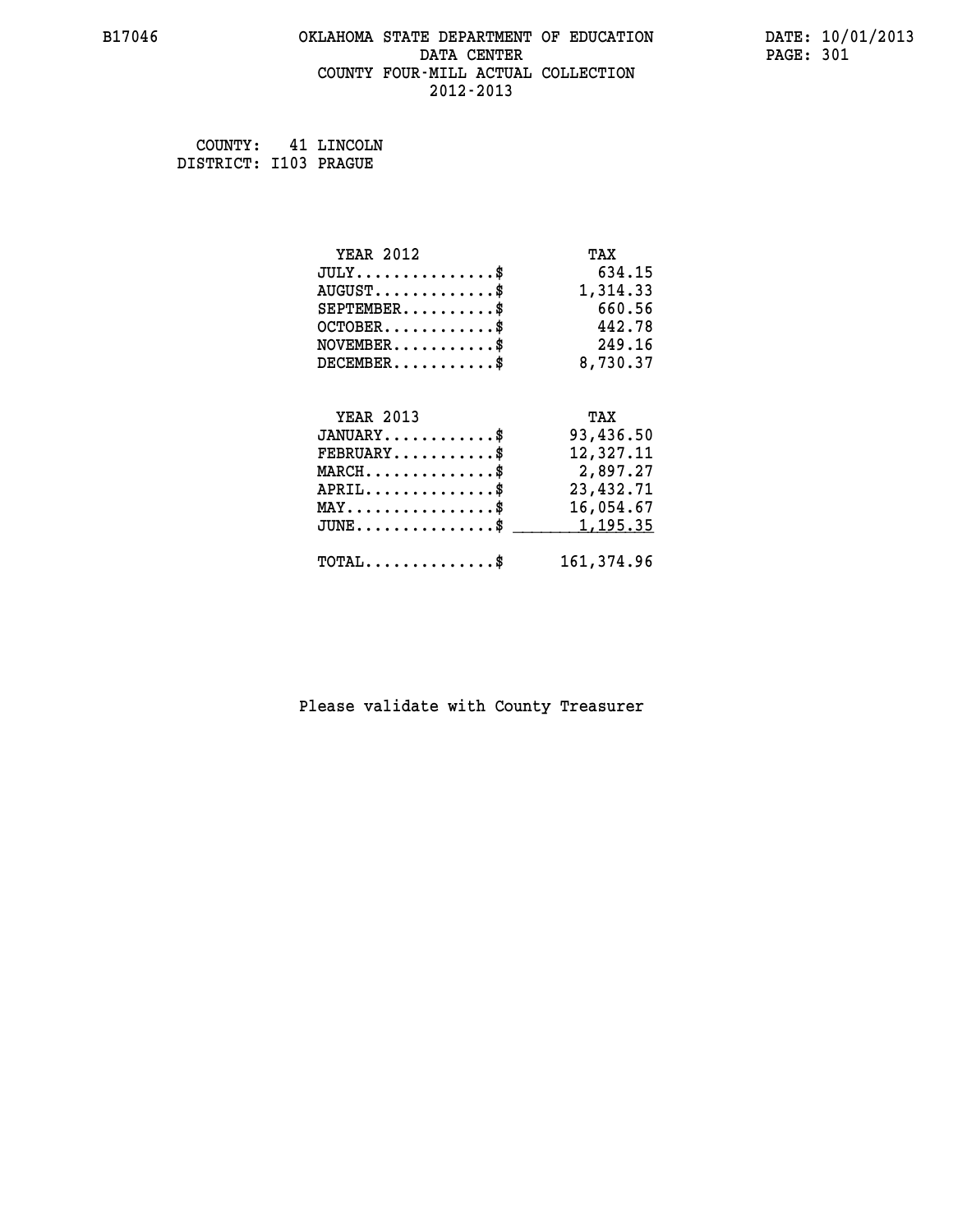### **B17046 OKLAHOMA STATE DEPARTMENT OF EDUCATION DATE: 10/01/2013 DATA CENTER** PAGE: 302  **COUNTY FOUR-MILL ACTUAL COLLECTION 2012-2013**

 **COUNTY: 41 LINCOLN DISTRICT: I105 CARNEY**

| <b>YEAR 2012</b>                                 | TAX       |
|--------------------------------------------------|-----------|
| $JULY$ \$                                        | 119.00    |
| $AUGUST$ \$                                      | 260.14    |
| $SEPTEMBER$ \$                                   | 130.74    |
| $OCTOBER$ \$                                     | 87.63     |
| $NOVEMBER$ \$                                    | 49.31     |
| $DECEMBER$ \$                                    | 1,727.91  |
|                                                  |           |
| <b>YEAR 2013</b>                                 | TAX       |
| $JANUARY$ \$                                     | 18,492.95 |
| $FEBRUARY$                                       | 2,439.78  |
| $MARCH$ \$                                       | 573.44    |
| $APRIL \ldots \ldots \ldots \ldots$ \$           | 4,637.81  |
| $\texttt{MAX} \dots \dots \dots \dots \dots \$   | 3,177.54  |
| $\texttt{JUNE} \dots \dots \dots \dots \dots \$$ | 236.58    |
| $\texttt{TOTAL} \dots \dots \dots \dots \$       | 31,932.83 |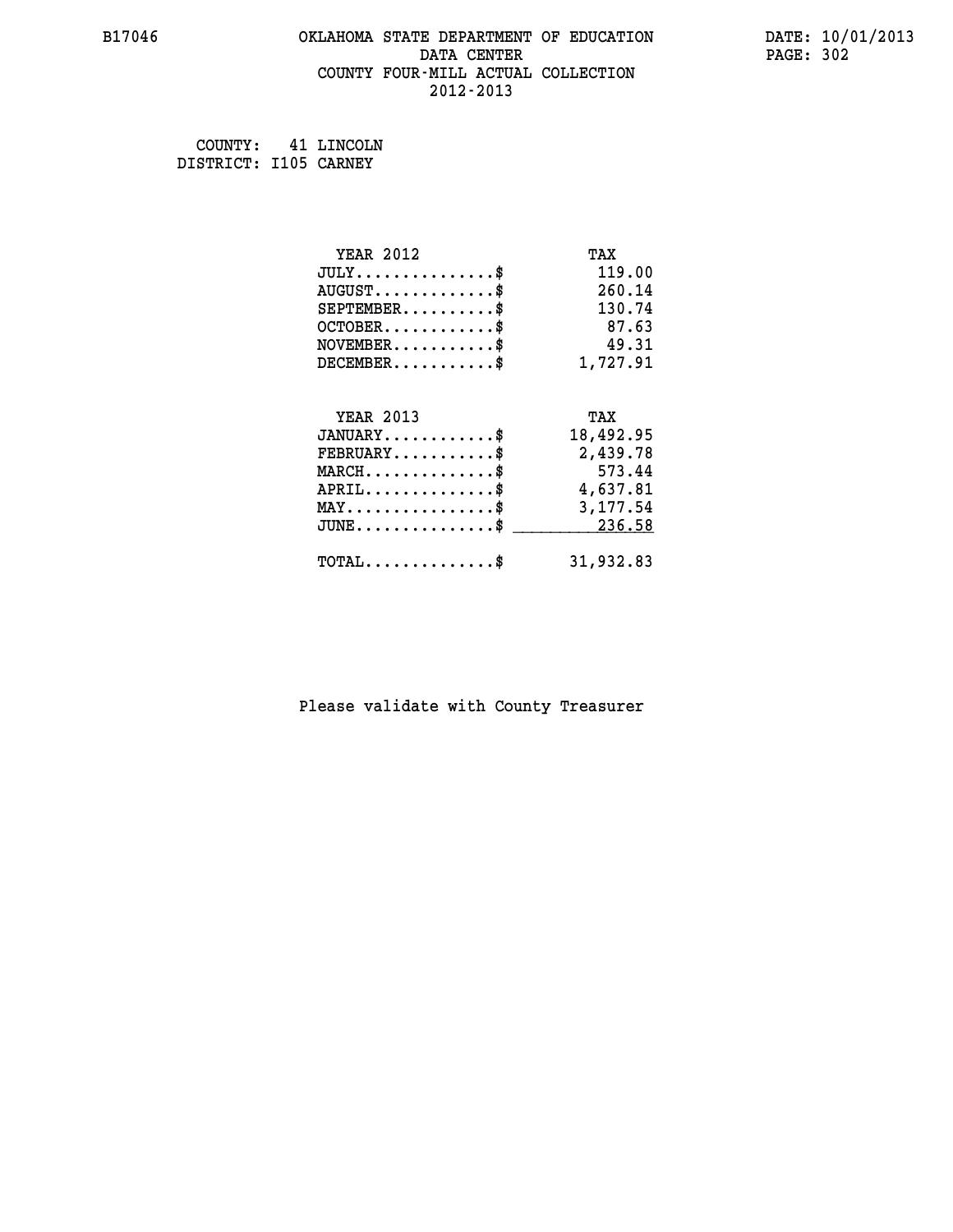# **B17046 OKLAHOMA STATE DEPARTMENT OF EDUCATION DATE: 10/01/2013 DATA CENTER** PAGE: 303  **COUNTY FOUR-MILL ACTUAL COLLECTION 2012-2013**

 **COUNTY: 41 LINCOLN DISTRICT: I134 AGRA**

| <b>YEAR 2012</b>                                   | TAX       |
|----------------------------------------------------|-----------|
| $JULY$ \$                                          | 244.43    |
| $AUGUST$ \$                                        | 525.73    |
| $SEPTEMBER$ \$                                     | 264.23    |
| $OCTOBER$ \$                                       | 177.13    |
| $\texttt{NOVEMBER} \dots \dots \dots \$            | 99.65     |
| $DECEMBER$ \$                                      | 3,492.35  |
|                                                    |           |
| <b>YEAR 2013</b>                                   | TAX       |
| $JANUARY$ \$                                       | 37,376.75 |
| $FEBRUARY$ \$                                      | 4,931.13  |
| $\texttt{MARCH}\ldots\ldots\ldots\ldots\text{*}$   | 1,158.97  |
| $APRIL \ldots \ldots \ldots \ldots *$              | 9,373.62  |
| $\texttt{MAX} \dots \dots \dots \dots \dots \$     | 6,422.24  |
| $\texttt{JUNE} \dots \dots \dots \dots \texttt{S}$ | 478.18    |
| $\texttt{TOTAL} \dots \dots \dots \dots \$         | 64,544.41 |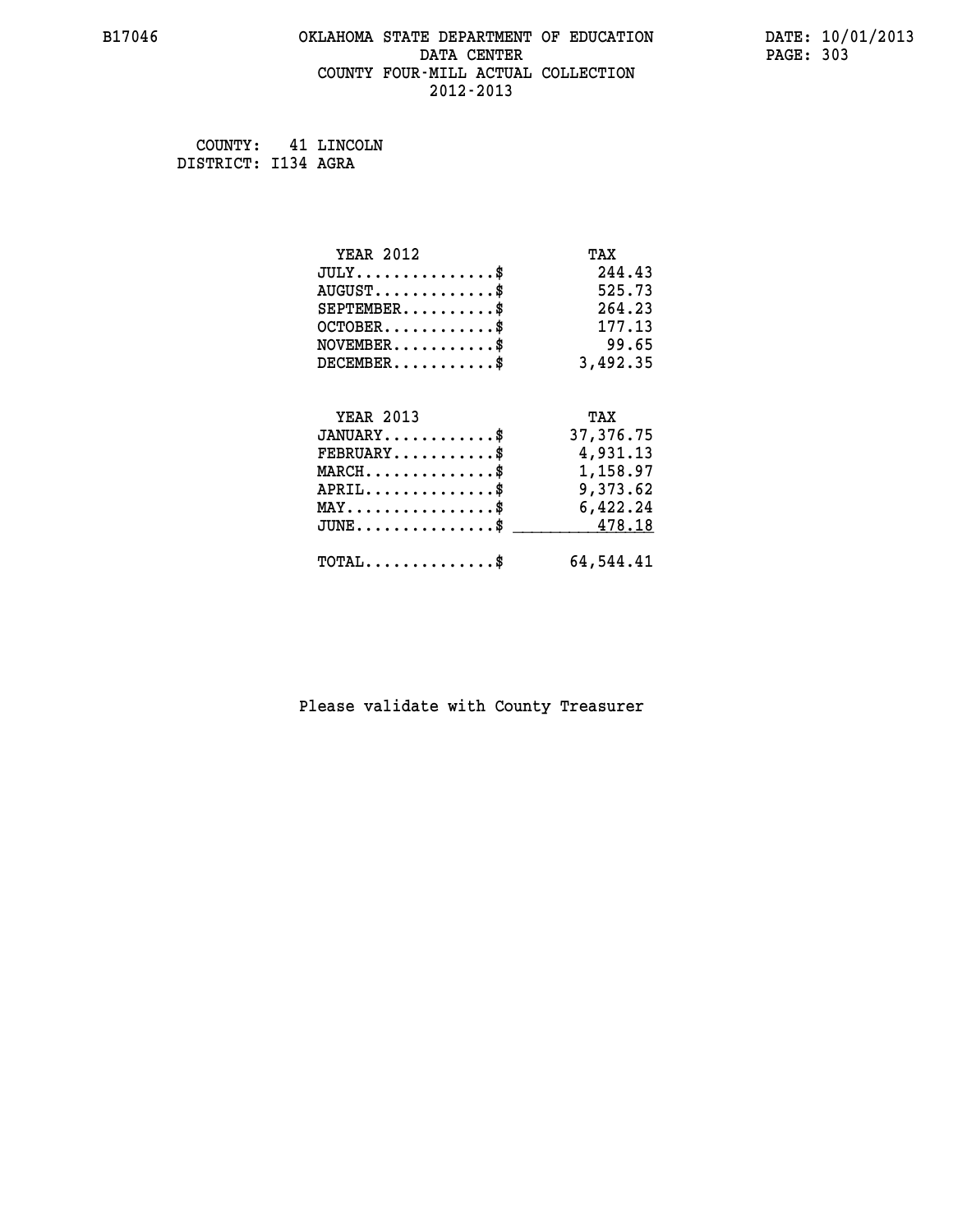### **B17046 OKLAHOMA STATE DEPARTMENT OF EDUCATION DATE: 10/01/2013 DATA CENTER PAGE: 304 COUNTY FOUR-MILL ACTUAL COLLECTION 2012-2013**

 **COUNTY: 41 LINCOLN**

 **\*\*\*\*\*\* TOTALS \*\*\*\*\*\***

| <b>YEAR 2012</b>                | TAX       |
|---------------------------------|-----------|
| $JULY \ldots \ldots \ldots \$   | 3,401.10  |
| $AUGUST \ldots \ldots \ldots \$ | 6,874.66  |
| $SEPTEMBER$ \$                  | 3,467.45  |
| $OCTOBER$                       | 2,318.92  |
| $NOVEMBER$ \$                   | 2,260.74  |
| $DECEMBER$                      | 55,573.58 |

# **YEAR 2013 TAX JANUARY............\$ 484,873.18 FEBRUARY...........\$ 64,110.94 MARCH..............\$ 17,599.80 APRIL..............\$ 123,042.63 MAY................\$ 83,210.39 JUNE................\$** \_\_\_\_\_\_\_\_\_\_6,351.26  **TOTAL..............\$ 853,084.65**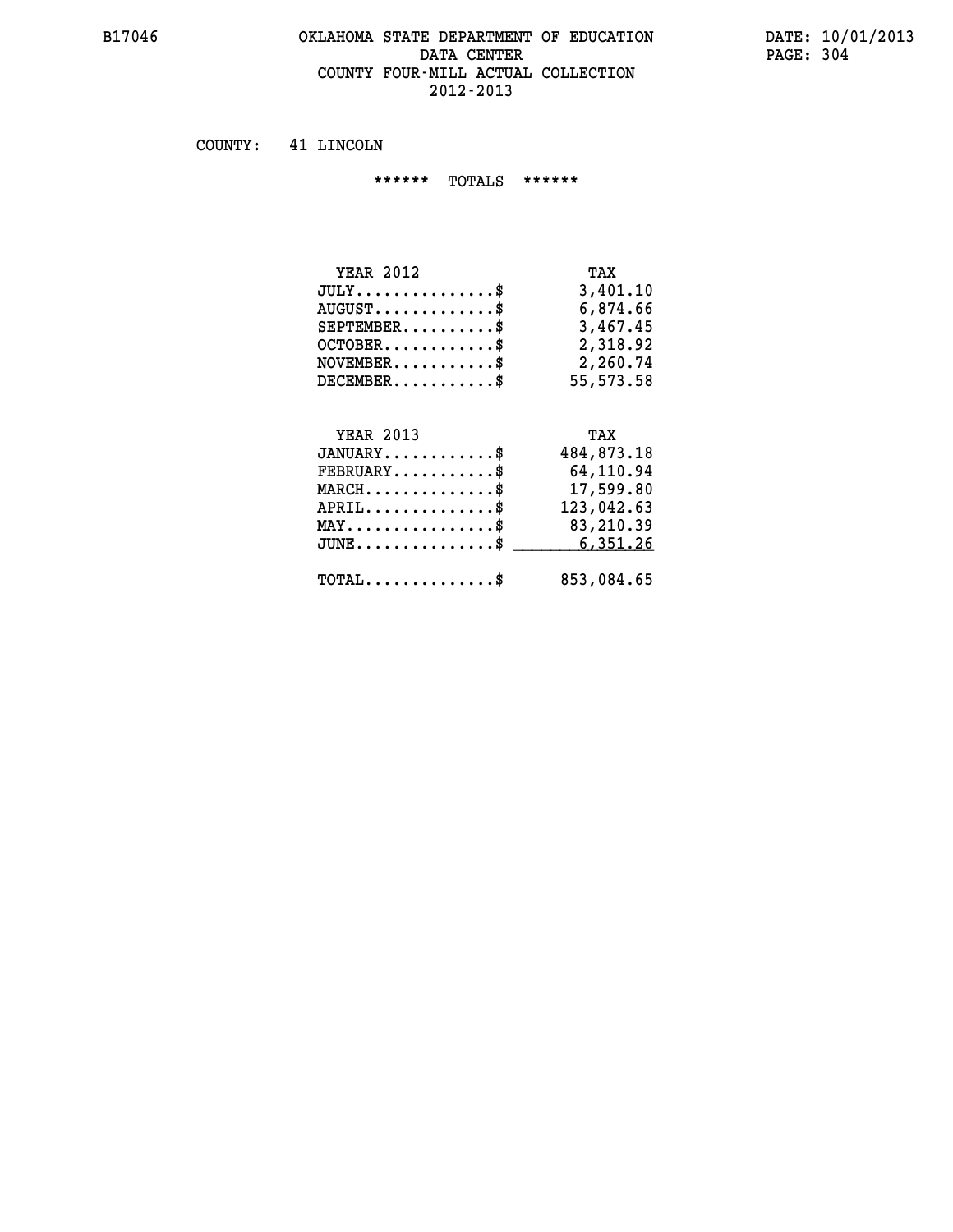### **B17046 OKLAHOMA STATE DEPARTMENT OF EDUCATION DATE: 10/01/2013 DATA CENTER** PAGE: 305  **COUNTY FOUR-MILL ACTUAL COLLECTION 2012-2013**

 **COUNTY: 42 LOGAN DISTRICT: I001 GUTHRIE**

| <b>YEAR 2012</b>                                                          | TAX        |
|---------------------------------------------------------------------------|------------|
| $JULY$ \$                                                                 | 2,291.97   |
| $AUGUST$ \$                                                               | 2,252.70   |
| $SEPTEMBER$ \$                                                            | 952.80     |
| $OCTOBER$ \$                                                              | 1,508.89   |
| $\verb NOVEMBER , \verb , \verb , \verb , \verb , \verb , \verb , \verb $ | 26,767.67  |
| $DECEMBER$ \$                                                             | 304,201.86 |
|                                                                           |            |
| <b>YEAR 2013</b>                                                          | TAX        |
| $JANUARY$ \$                                                              | 66,471.88  |
| $FEBRUARY$                                                                | 13,326.53  |
|                                                                           | 60,746.28  |
| $MARCH$ \$                                                                |            |
| $APRIL \ldots \ldots \ldots \ldots \$                                     | 22,524.12  |
| MAY\$ 5,517.82                                                            |            |
| $\texttt{JUNE} \dots \dots \dots \dots \$$                                | 3,926.96   |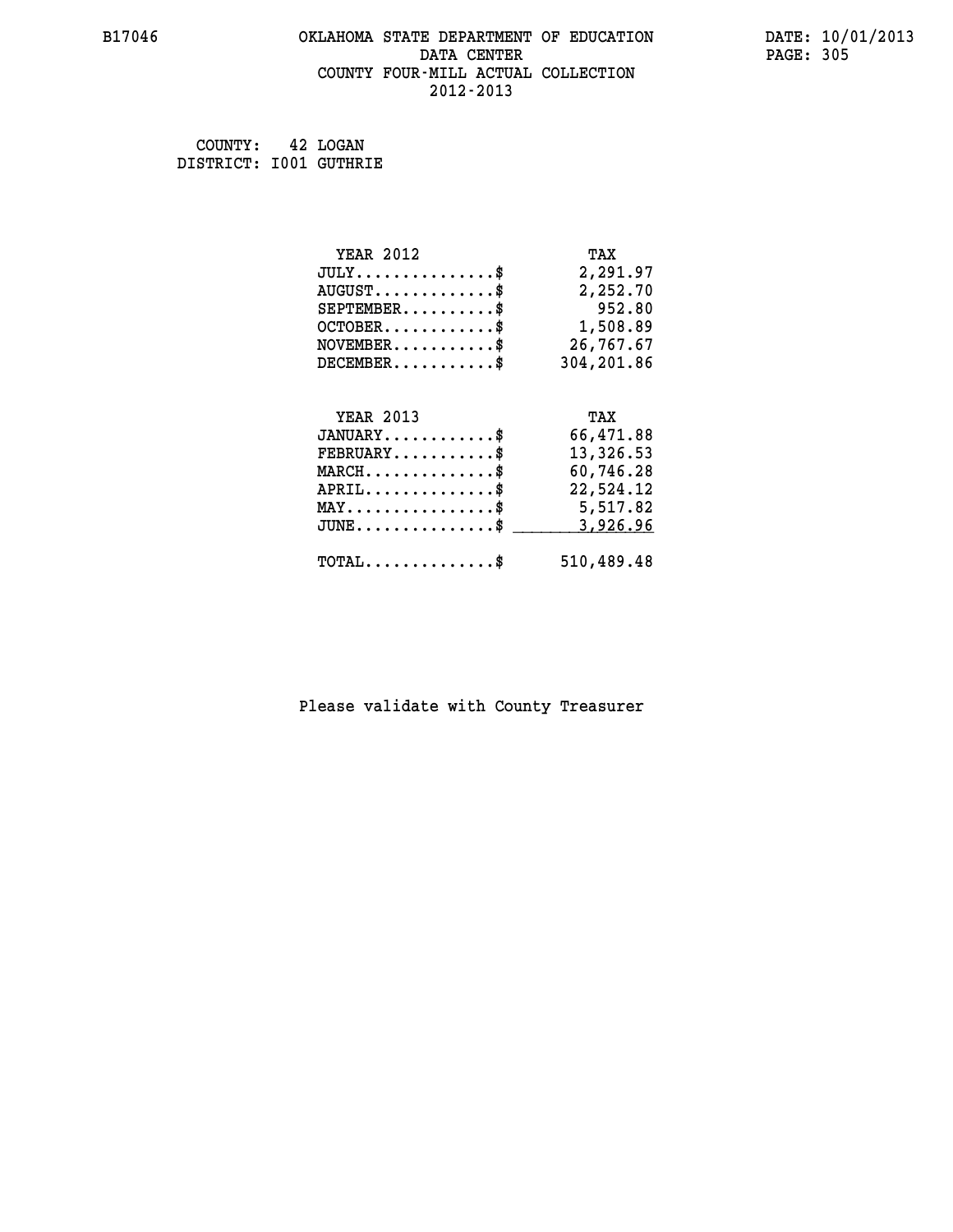### **B17046 OKLAHOMA STATE DEPARTMENT OF EDUCATION DATE: 10/01/2013 DATA CENTER** PAGE: 306  **COUNTY FOUR-MILL ACTUAL COLLECTION 2012-2013**

 **COUNTY: 42 LOGAN DISTRICT: I002 CRESCENT**

| <b>YEAR 2012</b>                                                          | TAX        |
|---------------------------------------------------------------------------|------------|
| $JULY$ \$                                                                 | 439.55     |
| $AUGUST$ \$                                                               | 432.02     |
| $SEPTEMBER$ \$                                                            | 182.73     |
| $OCTOBER$ \$                                                              | 289.38     |
| $\verb NOVEMBER , \verb , \verb , \verb , \verb , \verb , \verb , \verb $ | 5, 133, 43 |
| $DECEMBER$ \$                                                             | 58,339.00  |
|                                                                           |            |
| <b>YEAR 2013</b>                                                          | TAX        |
| $JANUARY$                                                                 | 12,747.79  |
| $FEBRUARY$                                                                | 2,555.73   |
| $\texttt{MARCH}\ldots\ldots\ldots\ldots\clubsuit$                         | 11,649.76  |
| $APRIL \ldots \ldots \ldots \ldots \$                                     | 4,319.62   |
| MAY\$ 1,058.19                                                            |            |
| $JUNE \dots \dots \dots \dots \$ 753.10                                   |            |
| $\texttt{TOTAL} \dots \dots \dots \dots$ \$                               | 97,900.30  |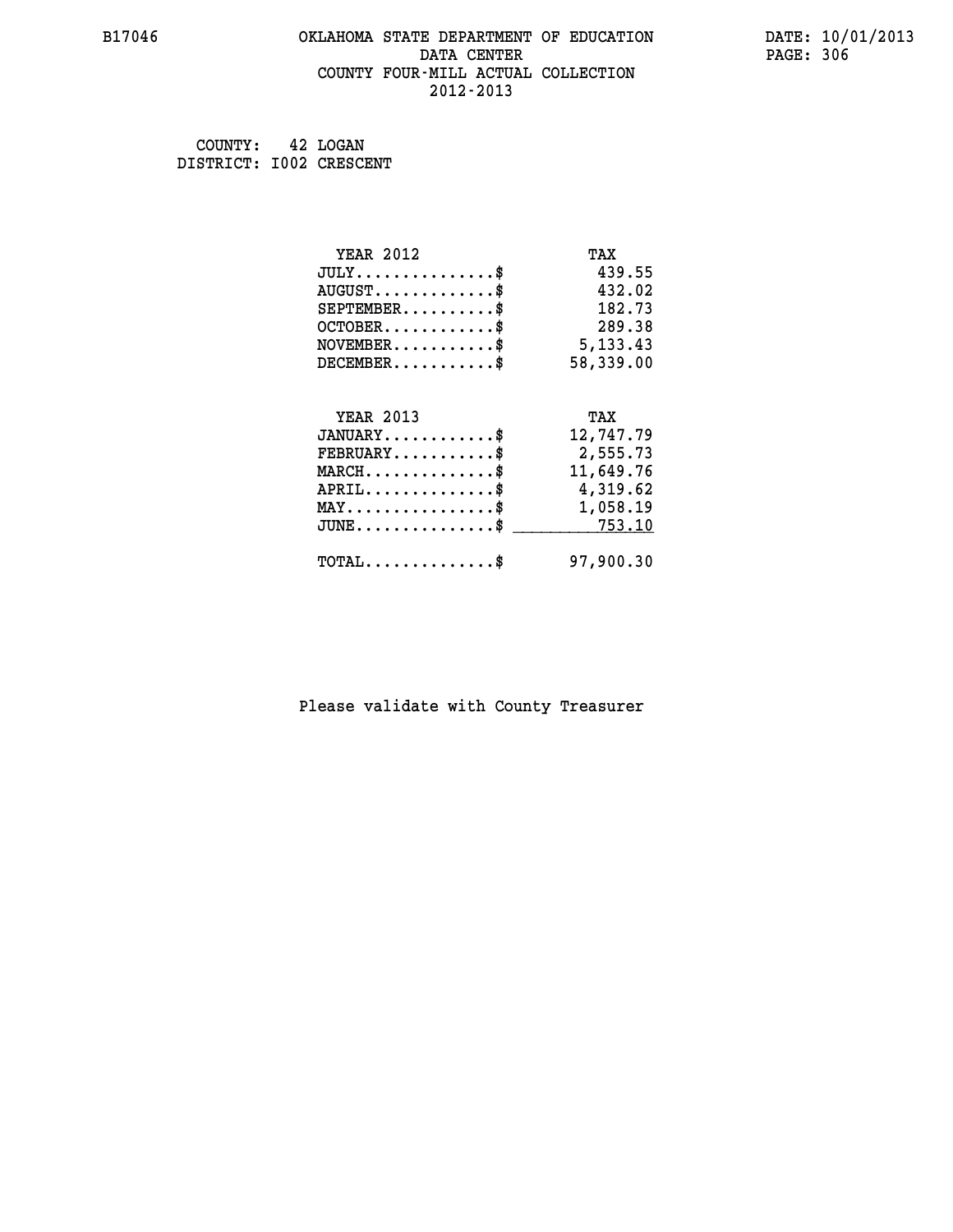### **B17046 OKLAHOMA STATE DEPARTMENT OF EDUCATION DATE: 10/01/2013 DATA CENTER** PAGE: 307  **COUNTY FOUR-MILL ACTUAL COLLECTION 2012-2013**

 **COUNTY: 42 LOGAN DISTRICT: I003 MULHALL-ORLANDO**

| <b>YEAR 2012</b>                                 | TAX         |
|--------------------------------------------------|-------------|
| $JULY$ \$                                        | 175.63      |
| $AUGUST$ \$                                      | 172.63      |
| $SEPTEMBER$ \$                                   | 73.01       |
| $OCTOBER$ \$                                     | 115.63      |
| $\texttt{NOVEMBER} \dots \dots \dots \$          | 2,051.31    |
| $DECEMBER$ \$                                    | 23, 312. 14 |
|                                                  |             |
| <b>YEAR 2013</b>                                 | TAX         |
| $JANUARY$ \$                                     | 5,093.98    |
| $FEBRUARY$                                       | 1,021.25    |
| $MARCH$ \$                                       | 4,655.22    |
| $APRIL$ \$                                       | 1,726.11    |
| $MAX \dots \dots \dots \dots \$                  | 422.85      |
| $\texttt{JUNE} \dots \dots \dots \dots \dots \$$ | 300.94      |
| $TOTAL$ \$                                       | 39,120.70   |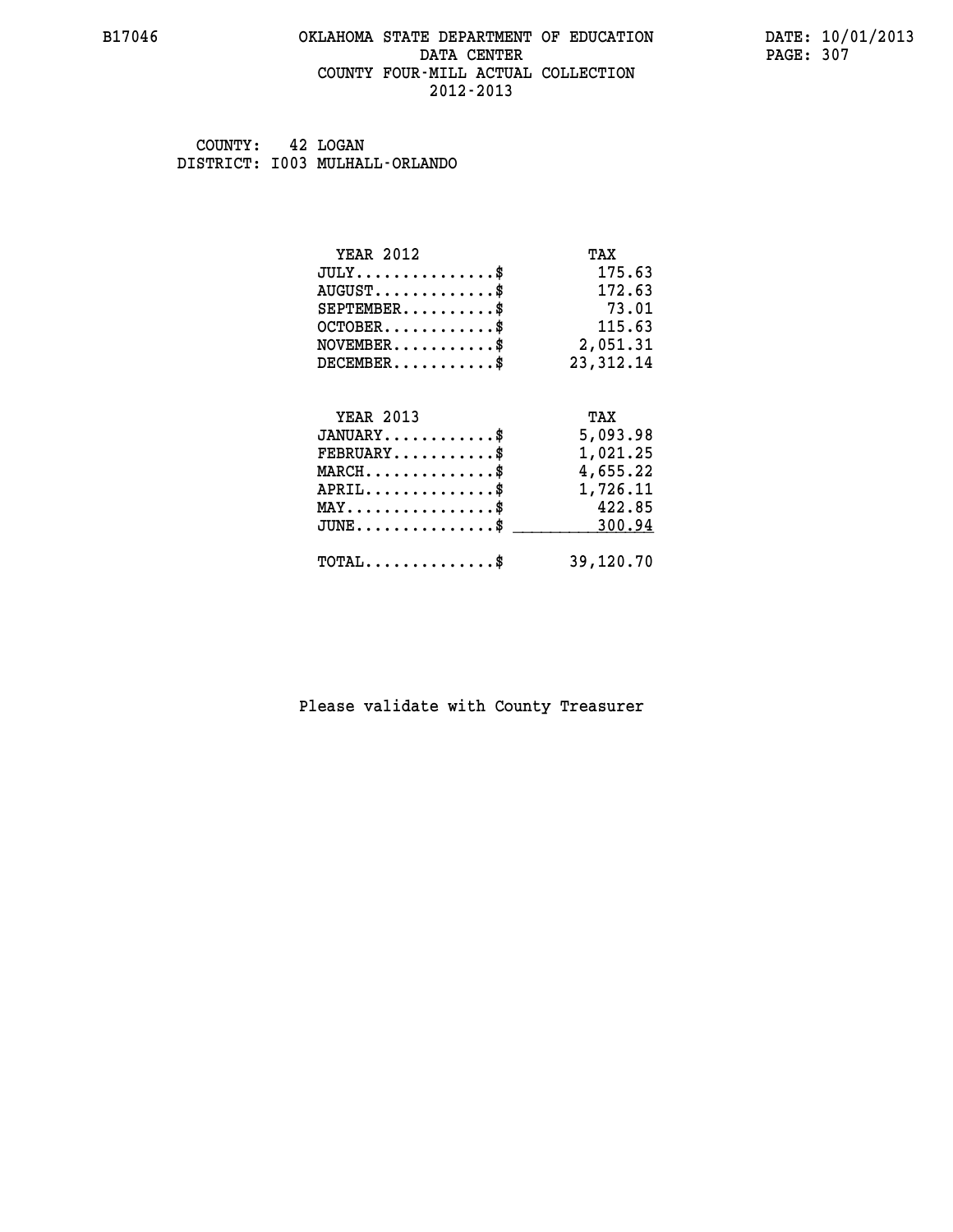# **B17046 OKLAHOMA STATE DEPARTMENT OF EDUCATION DATE: 10/01/2013 DATA CENTER** PAGE: 308  **COUNTY FOUR-MILL ACTUAL COLLECTION 2012-2013**

 **COUNTY: 42 LOGAN DISTRICT: I014 COYLE**

| <b>YEAR 2012</b>                               | TAX       |
|------------------------------------------------|-----------|
| $JULY$ \$                                      | 229.33    |
| $AUGUST$ \$                                    | 225.41    |
| $SEPTEMENT.$ \$                                | 95.33     |
| $OCTOBER$ \$                                   | 150.98    |
| $\texttt{NOVEMBER} \dots \dots \dots \$        | 2,678.40  |
| $DECEMBER$ \$                                  | 30,438.69 |
|                                                |           |
| <b>YEAR 2013</b>                               | TAX       |
| $JANUARY$ \$                                   | 6,651.25  |
| $FEBRUARY$                                     | 1,333.46  |
| $MARCH$ \$                                     | 6,078.32  |
| $APRIL \ldots \ldots \ldots \ldots \$          | 2,253.78  |
| $\texttt{MAX} \dots \dots \dots \dots \dots \$ | 552.12    |
| $JUNE \ldots \ldots \ldots \ldots \ast$        | 392.92    |
|                                                |           |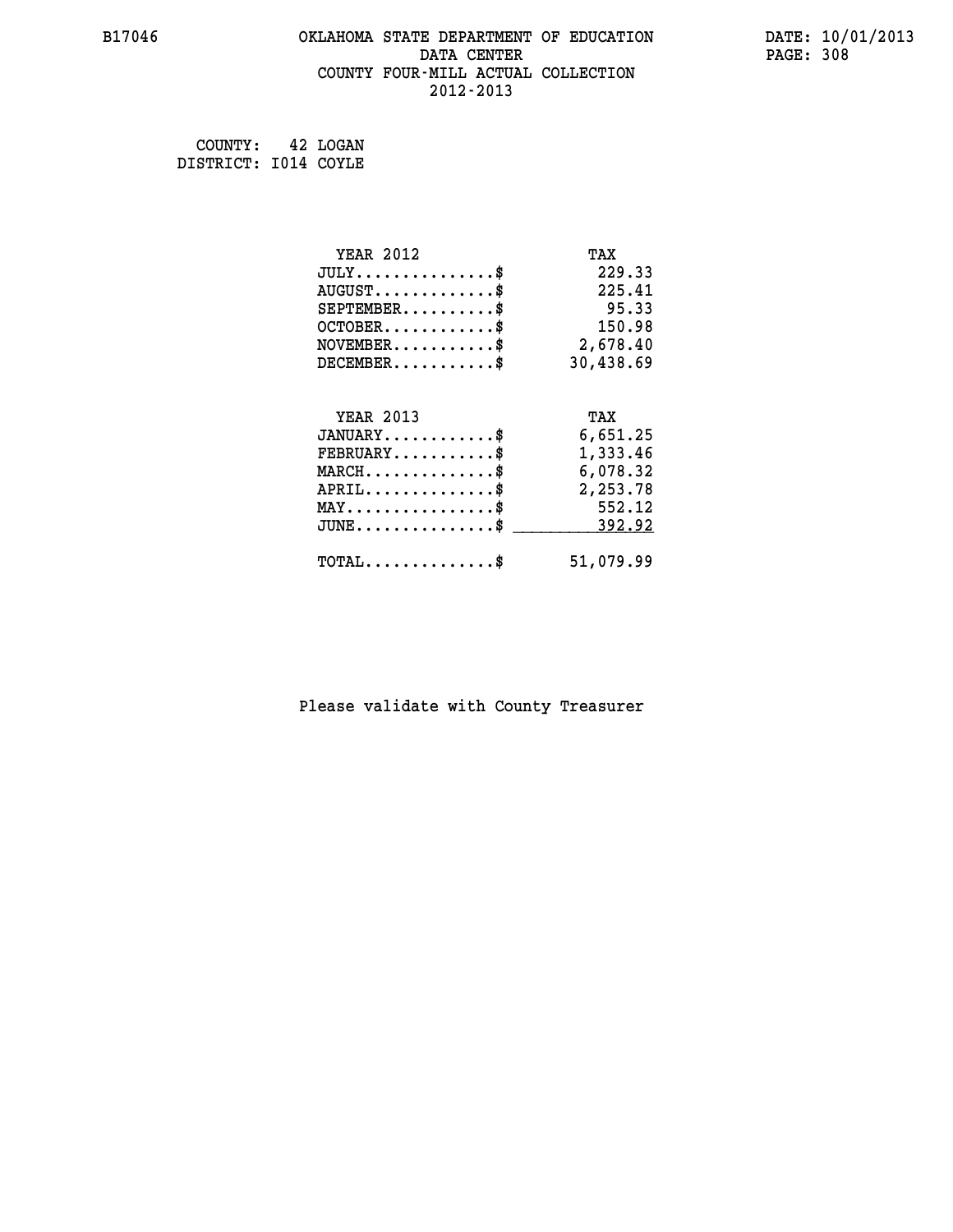### **B17046 OKLAHOMA STATE DEPARTMENT OF EDUCATION DATE: 10/01/2013** DATA CENTER PAGE: 309  **COUNTY FOUR-MILL ACTUAL COLLECTION 2012-2013**

 **COUNTY: 42 LOGAN**

 **\*\*\*\*\*\* TOTALS \*\*\*\*\*\***

| TAX        |
|------------|
| 3,136.48   |
| 3,082.76   |
| 1,303.87   |
| 2,064.88   |
| 36,630.81  |
| 416,291.69 |
|            |

# **YEAR 2013 TAX JANUARY............\$ 90,964.90 FEBRUARY...........\$ 18,236.97 MARCH..............\$ 83,129.58 APRIL..............\$ 30,823.63 MAY................\$ 7,550.98 JUNE...............\$ 5,373.92 \_\_\_\_\_\_\_\_\_\_\_\_\_\_\_ TOTAL..............\$ 698,590.47**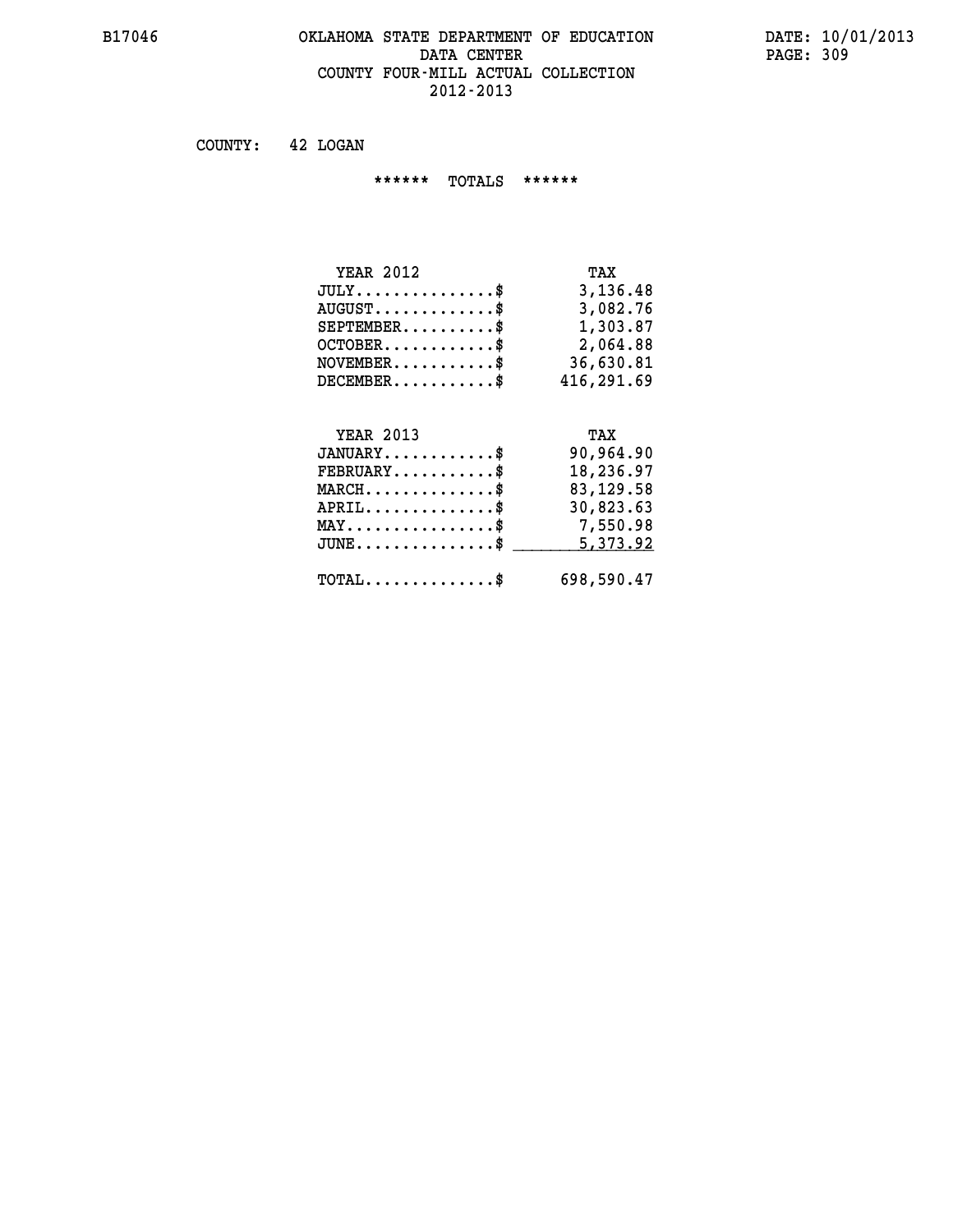### **B17046 OKLAHOMA STATE DEPARTMENT OF EDUCATION DATE: 10/01/2013 DATA CENTER** PAGE: 310  **COUNTY FOUR-MILL ACTUAL COLLECTION 2012-2013**

 **COUNTY: 43 LOVE DISTRICT: C003 GREENVILLE**

| <b>YEAR 2012</b>                | TAX        |
|---------------------------------|------------|
| $JULY$ \$                       | 174.82     |
| $AUGUST$ \$                     | 218.50     |
| $SEPTEMBER$ \$                  | 99.09      |
| $OCTOBER$ \$                    | 206.39     |
| $NOVEMBER$ \$                   | 69.97      |
| $DECEMBER$ \$                   | 705.71     |
| <b>YEAR 2013</b>                | TAX        |
| $JANUARY$ \$                    | 6,965.77   |
| $FEBRUARY$                      | 4,059.56   |
| $MARCH$ \$                      | 603.91     |
| $APRIL \ldots \ldots \ldots$ \$ | 2,883.74   |
| $MAX \dots \dots \dots \dots \$ | 972.76     |
|                                 |            |
| $JUNE$ \$                       | 175.44     |
| $TOTAL$ \$                      | 17, 135.66 |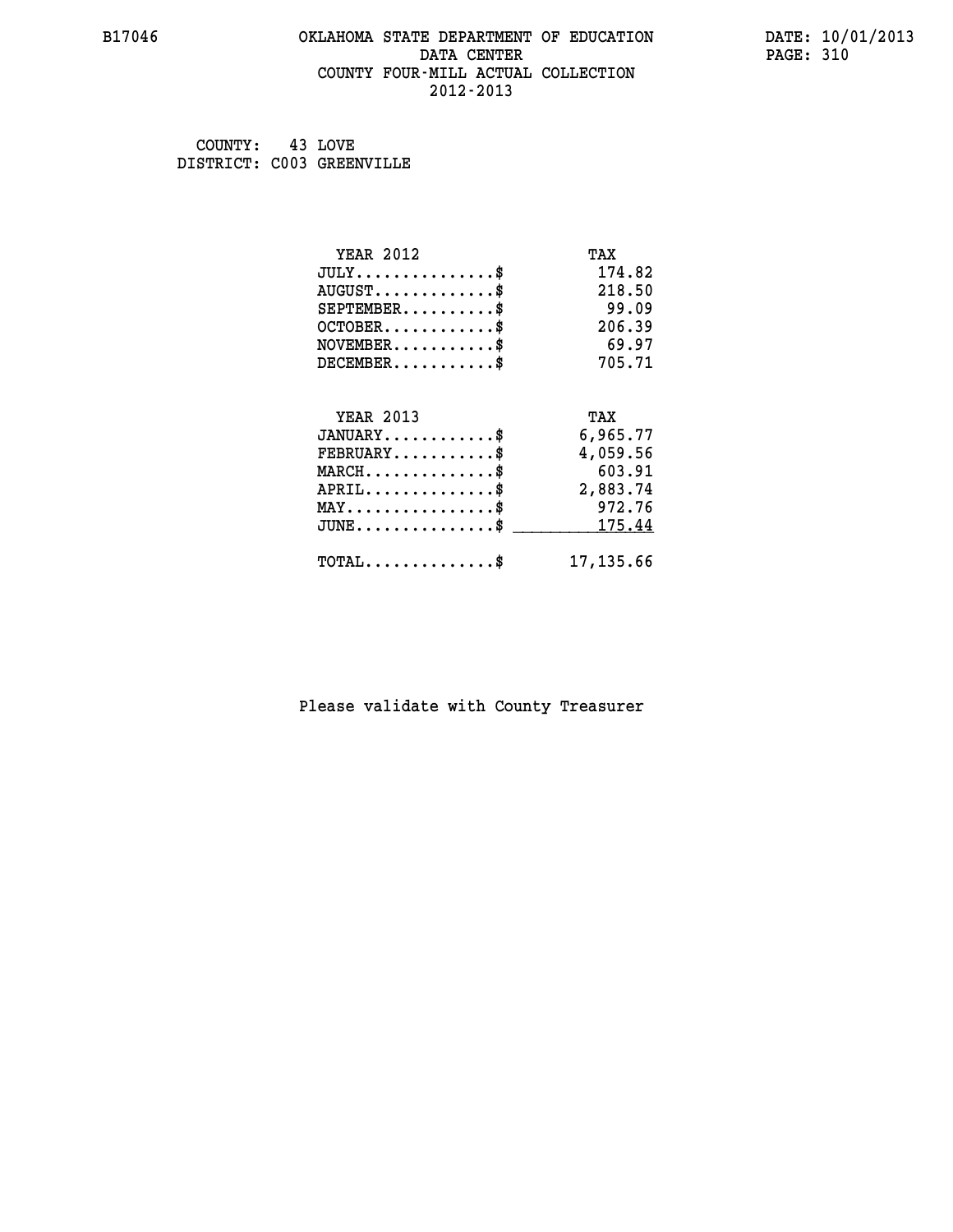### **B17046 OKLAHOMA STATE DEPARTMENT OF EDUCATION DATE: 10/01/2013 DATA CENTER** PAGE: 311  **COUNTY FOUR-MILL ACTUAL COLLECTION 2012-2013**

 **COUNTY: 43 LOVE DISTRICT: I004 THACKERVILLE**

| <b>YEAR 2012</b>                                 | TAX         |
|--------------------------------------------------|-------------|
| $JULY$ \$                                        | 496.56      |
| $AUGUST$ \$                                      | 614.29      |
| $SEPTEMBER$ \$                                   | 277.29      |
| $OCTOBER$ \$                                     | 574.37      |
| $\texttt{NOVEMBER} \dots \dots \dots \$          | 196.03      |
| $DECEMBER$ \$                                    | 1,646.33    |
| <b>YEAR 2013</b>                                 | TAX         |
|                                                  |             |
| $JANUARY$ \$                                     | 16, 118. 41 |
| $FEBRUARY$                                       | 9,347.38    |
| $\texttt{MARCH}\ldots\ldots\ldots\ldots\text{*}$ | 1,408.96    |
| $APRIL \ldots \ldots \ldots \ldots \$            | 6,673.84    |
| $\texttt{MAX} \dots \dots \dots \dots \dots \$   | 2,284.23    |
| $J\texttt{UNE} \dots \dots \dots \dots \dots \$  | 429.71      |
| $\texttt{TOTAL} \dots \dots \dots \dots \$       | 40,067.40   |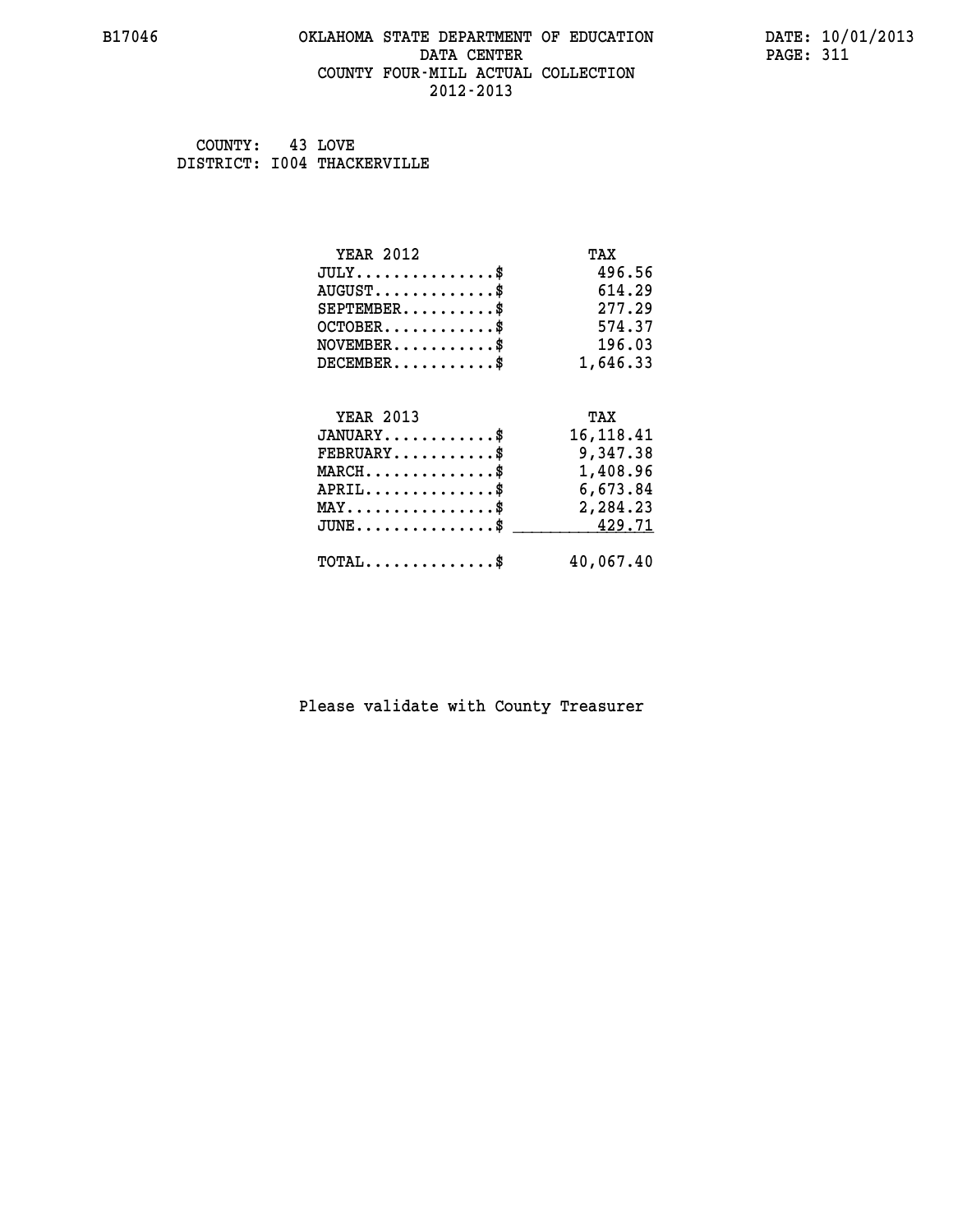### **B17046 OKLAHOMA STATE DEPARTMENT OF EDUCATION DATE: 10/01/2013 DATA CENTER** PAGE: 312  **COUNTY FOUR-MILL ACTUAL COLLECTION 2012-2013**

 **COUNTY: 43 LOVE DISTRICT: I005 TURNER**

| <b>YEAR 2012</b>                               | TAX        |
|------------------------------------------------|------------|
| $JULY$ \$                                      | 506.40     |
| $AUGUST$ \$                                    | 640.92     |
| $SEPTEMBER$ \$                                 | 292.41     |
| $OCTOBER$ \$                                   | 612.83     |
| $\texttt{NOVEMBER} \dots \dots \dots \$        | 206.20     |
| $DECEMBER$ \$                                  | 1,948.60   |
|                                                |            |
| <b>YEAR 2013</b>                               | TAX        |
| $JANUARY$ \$                                   | 19,196.95  |
| $FEBRUARY$                                     | 11, 117.03 |
| MARCH\$ 1,710.93                               |            |
| $APRIL \ldots \ldots \ldots \ldots \$          | 7,945.66   |
| $\texttt{MAX} \dots \dots \dots \dots \dots \$ | 2,686.54   |
| $JUNE \ldots \ldots \ldots \ldots \ast$        | 487.69     |
| $\texttt{TOTAL} \dots \dots \dots \dots \$     | 47,352.16  |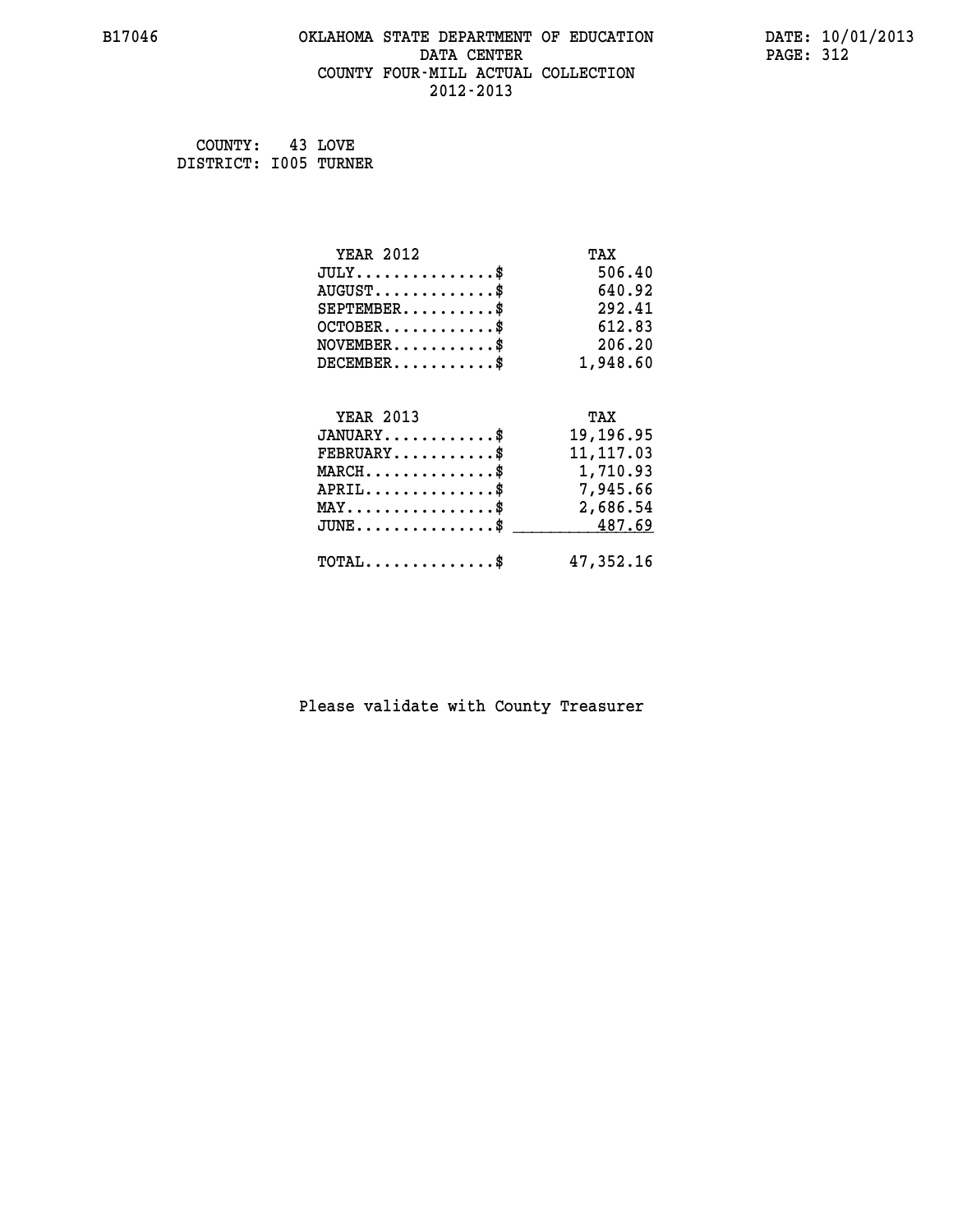### **B17046 OKLAHOMA STATE DEPARTMENT OF EDUCATION DATE: 10/01/2013 DATA CENTER** PAGE: 313  **COUNTY FOUR-MILL ACTUAL COLLECTION 2012-2013**

 **COUNTY: 43 LOVE DISTRICT: I016 MARIETTA**

| <b>YEAR 2012</b>                                   | TAX         |
|----------------------------------------------------|-------------|
| $JULY$ \$                                          | 1,550.91    |
| $AUGUST$ \$                                        | 1,950.33    |
| $SEPTEMBER$ \$                                     | 886.84      |
| $OCTOBER$ \$                                       | 1,852.19    |
| $\texttt{NOVEMBER} \dots \dots \dots \$            | 625.79      |
| $DECEMBER$ \$                                      | 5,820.83    |
|                                                    |             |
| <b>YEAR 2013</b>                                   | TAX         |
| $JANUARY$ \$                                       | 57,289.67   |
| $FEBRUARY$                                         | 33, 247. 38 |
| $MARCH$ \$                                         | 4,982.81    |
| $APRIL$ \$                                         | 23,714.68   |
| $\texttt{MAX} \dots \dots \dots \dots \dots \$     | 8,035.23    |
| $\texttt{JUNE} \dots \dots \dots \dots \texttt{S}$ | 1,467.82    |
| $\texttt{TOTAL} \dots \dots \dots \dots \$         | 141,424.48  |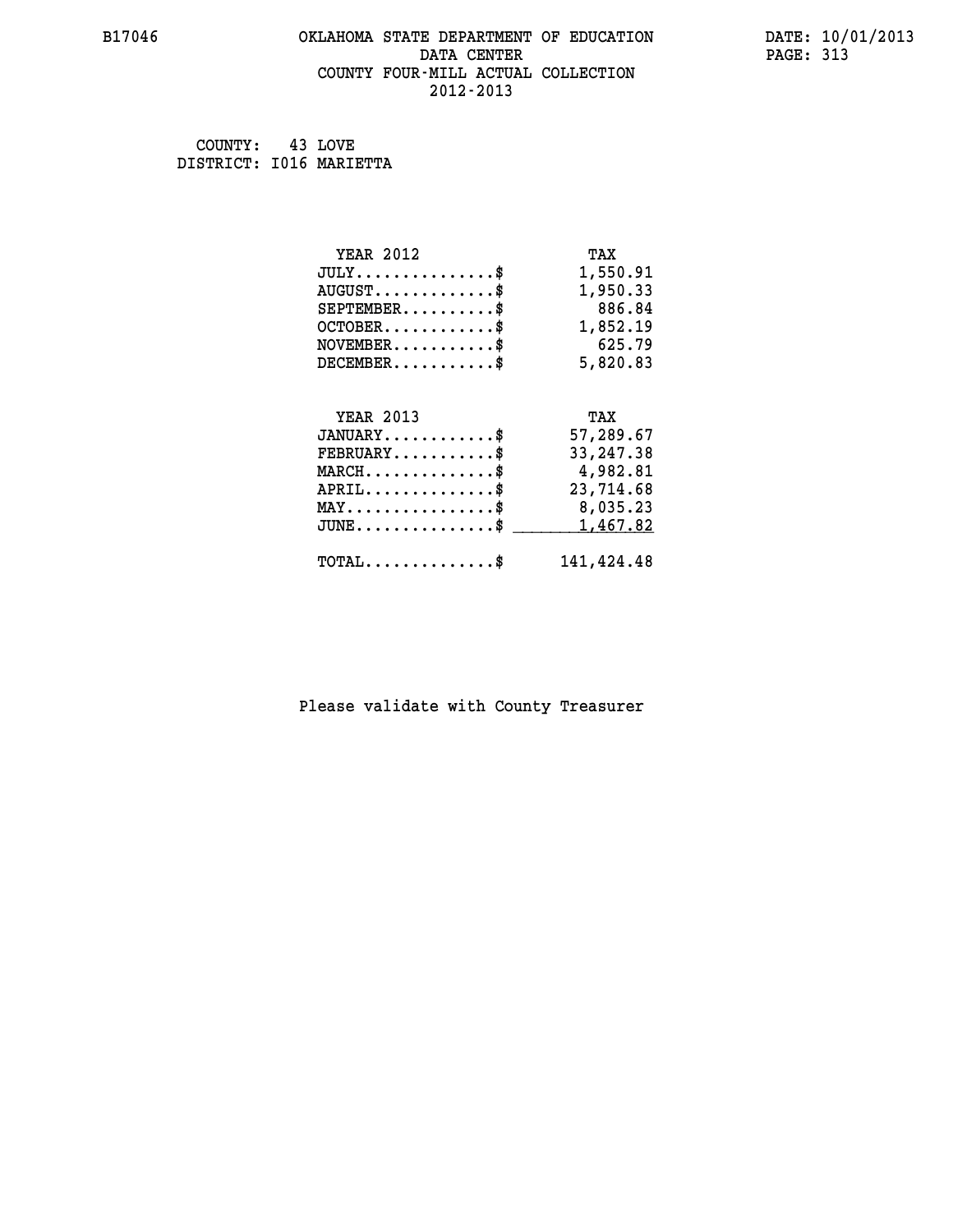### **B17046 OKLAHOMA STATE DEPARTMENT OF EDUCATION DATE: 10/01/2013 DATA CENTER** PAGE: 314  **COUNTY FOUR-MILL ACTUAL COLLECTION 2012-2013**

 **COUNTY: 43 LOVE**

 **\*\*\*\*\*\* TOTALS \*\*\*\*\*\***

| <b>YEAR 2012</b>                       | TAX       |
|----------------------------------------|-----------|
| $JULY \ldots \ldots \ldots \mathbb{S}$ | 2,728.69  |
| $AUGUST$ $\frac{1}{2}$                 | 3,424.04  |
| $SEPTEMBER$ $\$                        | 1,555.63  |
| $OCTOBER$ \$                           | 3,245.78  |
| $NOVEMBER$ \$                          | 1,097.99  |
| $DECEMBER$ \$                          | 10,121.47 |
|                                        |           |

#### **YEAR 2013 TAX JANUARY............\$ 99,570.80**

| $\texttt{FEBRUARY} \dots \dots \dots \$               | 57,771.35                                 |
|-------------------------------------------------------|-------------------------------------------|
| $MARCH$ \$                                            | 8,706.61                                  |
| $APRIL$ \$                                            | 41,217.92                                 |
| $\texttt{MAX} \dots \dots \dots \dots \dots \text{*}$ | 13,978.76                                 |
|                                                       |                                           |
| $\texttt{TOTAL} \dots \dots \dots \dots \$            | 245,979.70                                |
|                                                       | $JUNE \dots \dots \dots \dots \$ 2,560.66 |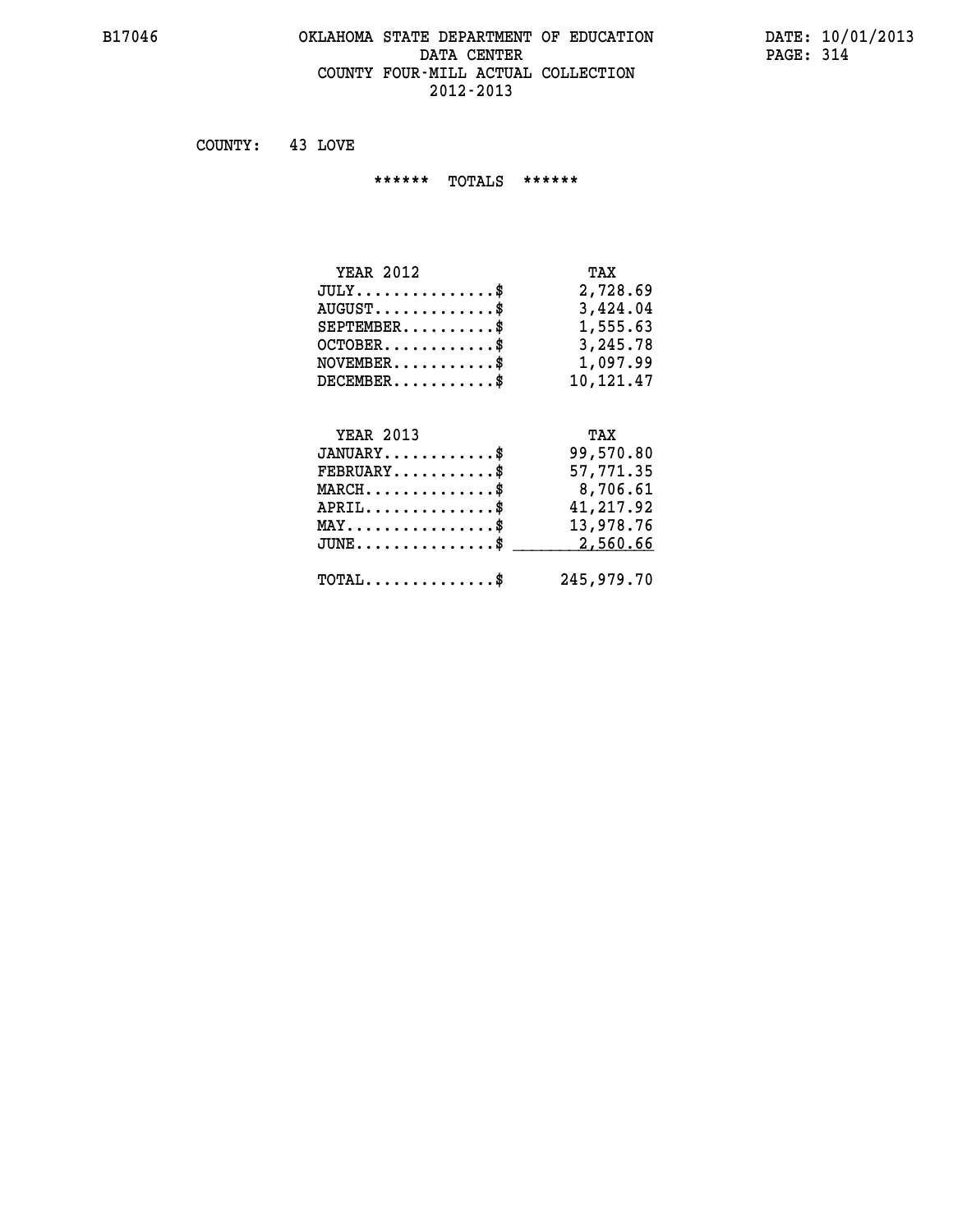### **B17046 OKLAHOMA STATE DEPARTMENT OF EDUCATION DATE: 10/01/2013 DATA CENTER** PAGE: 315  **COUNTY FOUR-MILL ACTUAL COLLECTION 2012-2013**

 **COUNTY: 44 MAJOR DISTRICT: I001 RINGWOOD**

| <b>YEAR 2012</b>                           | TAX       |
|--------------------------------------------|-----------|
| $JULY$ \$                                  | 337.61    |
| $AUGUST$ \$                                | 299.31    |
| $SEPTEMBER$ \$                             | 141.24    |
| $OCTOBER$ \$                               | 124.12    |
| $NOVEMBER$ \$                              | 40.56     |
| $DECEMBER$ \$                              | 4,168.54  |
| <b>YEAR 2013</b>                           | TAX       |
| $JANUARY$ \$                               | 40,649.85 |
| $FEBRUARY$ \$                              | 18,322.77 |
| $MARCH$ \$                                 | 1,726.66  |
| $APRIL$ \$                                 | 11,219.94 |
| $MAX \dots \dots \dots \dots \dots$        | 9,217.99  |
| $JUNE$ \$                                  | 1,853.01  |
| $\texttt{TOTAL} \dots \dots \dots \dots \$ | 88,101.60 |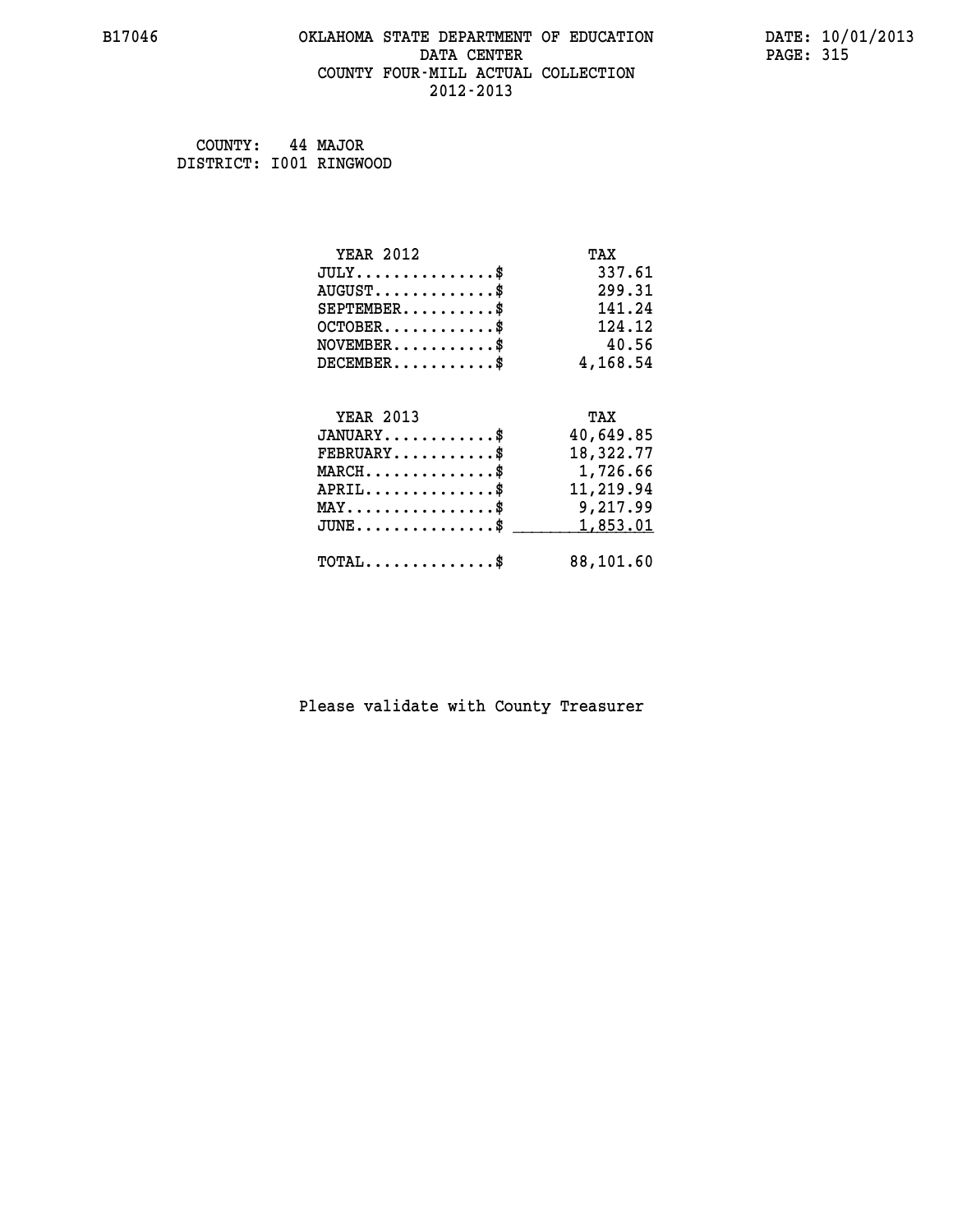### **B17046 OKLAHOMA STATE DEPARTMENT OF EDUCATION DATE: 10/01/2013 DATA CENTER** PAGE: 316  **COUNTY FOUR-MILL ACTUAL COLLECTION 2012-2013**

 **COUNTY: 44 MAJOR DISTRICT: I004 ALINE-CLEO**

| <b>YEAR 2012</b>                                 | TAX       |
|--------------------------------------------------|-----------|
| $JULY$ \$                                        | 137.96    |
| $AUGUST$ \$                                      | 121.78    |
| $SEPTEMBER$ \$                                   | 57.37     |
| $OCTOBER$ \$                                     | 51.36     |
| $NOVEMBER$ \$                                    | 16.89     |
| $DECEMBER$ \$                                    | 1,675.97  |
|                                                  |           |
| <b>YEAR 2013</b>                                 | TAX       |
| $JANUARY$ \$                                     | 16,342.64 |
| $FEBRUARY$                                       | 7,366.53  |
| $MARCH$ \$                                       | 694.29    |
| $APRIL$ \$                                       | 4,510.97  |
| $\texttt{MAX} \dots \dots \dots \dots \dots \$   | 3,707.74  |
| $\texttt{JUNE} \dots \dots \dots \dots \dots \$$ | 745.43    |
| $\texttt{TOTAL} \dots \dots \dots \dots \$       | 35,428.93 |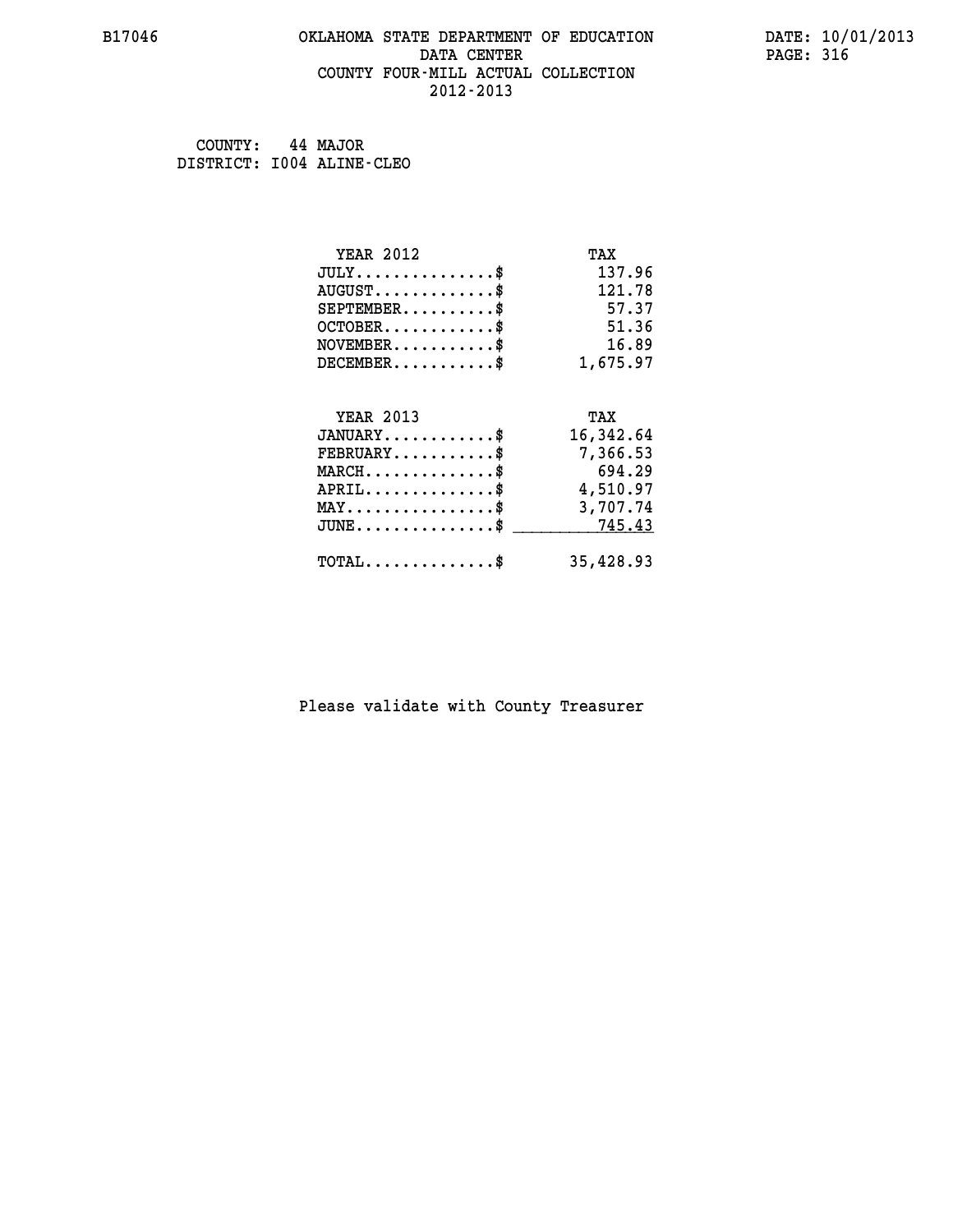# **B17046 OKLAHOMA STATE DEPARTMENT OF EDUCATION DATE: 10/01/2013 DATA CENTER** PAGE: 317  **COUNTY FOUR-MILL ACTUAL COLLECTION 2012-2013**

 **COUNTY: 44 MAJOR DISTRICT: I084 FAIRVIEW**

| <b>YEAR 2012</b>                               | TAX        |
|------------------------------------------------|------------|
| $JULY$ \$                                      | 552.70     |
| $AUGUST$ \$                                    | 491.63     |
| $SEPTEMBER$ \$                                 | 233.06     |
| $OCTOBER$ \$                                   | 204.44     |
| $\texttt{NOVEMBER} \dots \dots \dots \$        | 66.47      |
| $DECEMBER$ \$                                  | 7,031.27   |
|                                                |            |
| <b>YEAR 2013</b>                               | TAX        |
| $JANUARY$ \$                                   | 68,573.06  |
| $FEBRUARY$ \$                                  | 30,909.35  |
| $MARCH$ \$                                     | 2,912.44   |
| $APRIL \ldots \ldots \ldots \ldots \$          | 18,926.60  |
| $\texttt{MAX} \dots \dots \dots \dots \dots \$ | 15,543.42  |
| $\texttt{JUNE} \dots \dots \dots \dots \$      | 3,123.36   |
| $\texttt{TOTAL} \dots \dots \dots \dots \$     | 148,567.80 |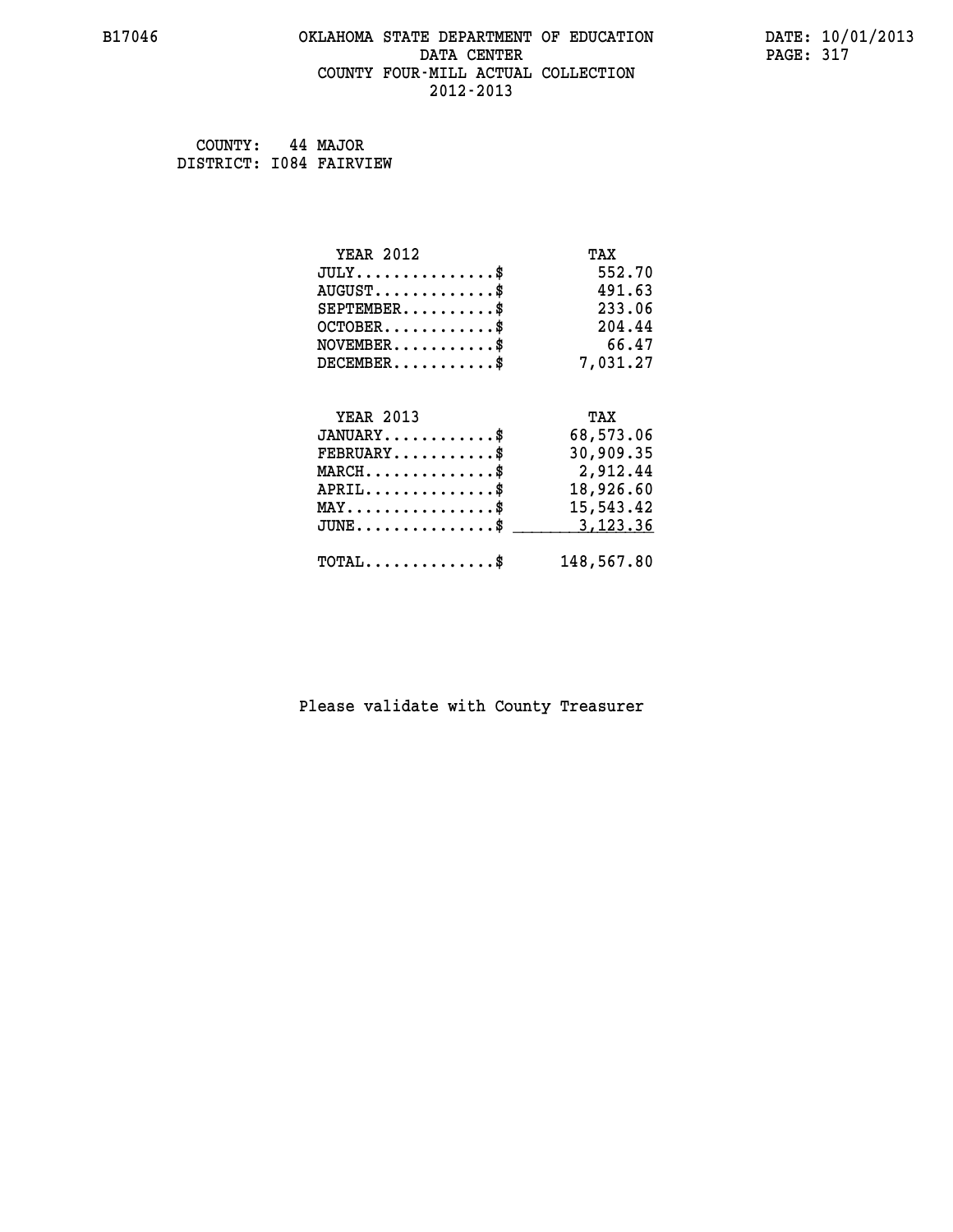# **B17046 OKLAHOMA STATE DEPARTMENT OF EDUCATION DATE: 10/01/2013 DATA CENTER PAGE: 318 COUNTY FOUR-MILL ACTUAL COLLECTION 2012-2013**

 **COUNTY: 44 MAJOR DISTRICT: I092 CIMARRON**

| <b>YEAR 2012</b>                                                          | TAX       |
|---------------------------------------------------------------------------|-----------|
| $JULY$ \$                                                                 | 248.93    |
| $AUGUST$ \$                                                               | 221.21    |
| $SEPTEMBER$ \$                                                            | 104.80    |
| $OCTOBER$ \$                                                              | 92.35     |
| $\verb NOVEMBER , \verb , \verb , \verb , \verb , \verb , \verb , \verb $ | 30.08     |
| $DECEMBER$ \$                                                             | 3,152.75  |
|                                                                           |           |
| <b>YEAR 2013</b>                                                          | TAX       |
| $JANUARY$                                                                 | 30,747.17 |
| $FEBRUARY$ \$                                                             | 13,859.39 |
| MARCH\$ 1,305.94                                                          |           |
| $APRIL \ldots \ldots \ldots \ldots *$                                     | 8,486.27  |
| $\texttt{MAX} \dots \dots \dots \dots \dots \$                            | 6,970.15  |
| $\texttt{JUNE} \dots \dots \dots \dots \dots \$$                          | 1,399.97  |
| $\texttt{TOTAL} \dots \dots \dots \dots$                                  | 66,619.01 |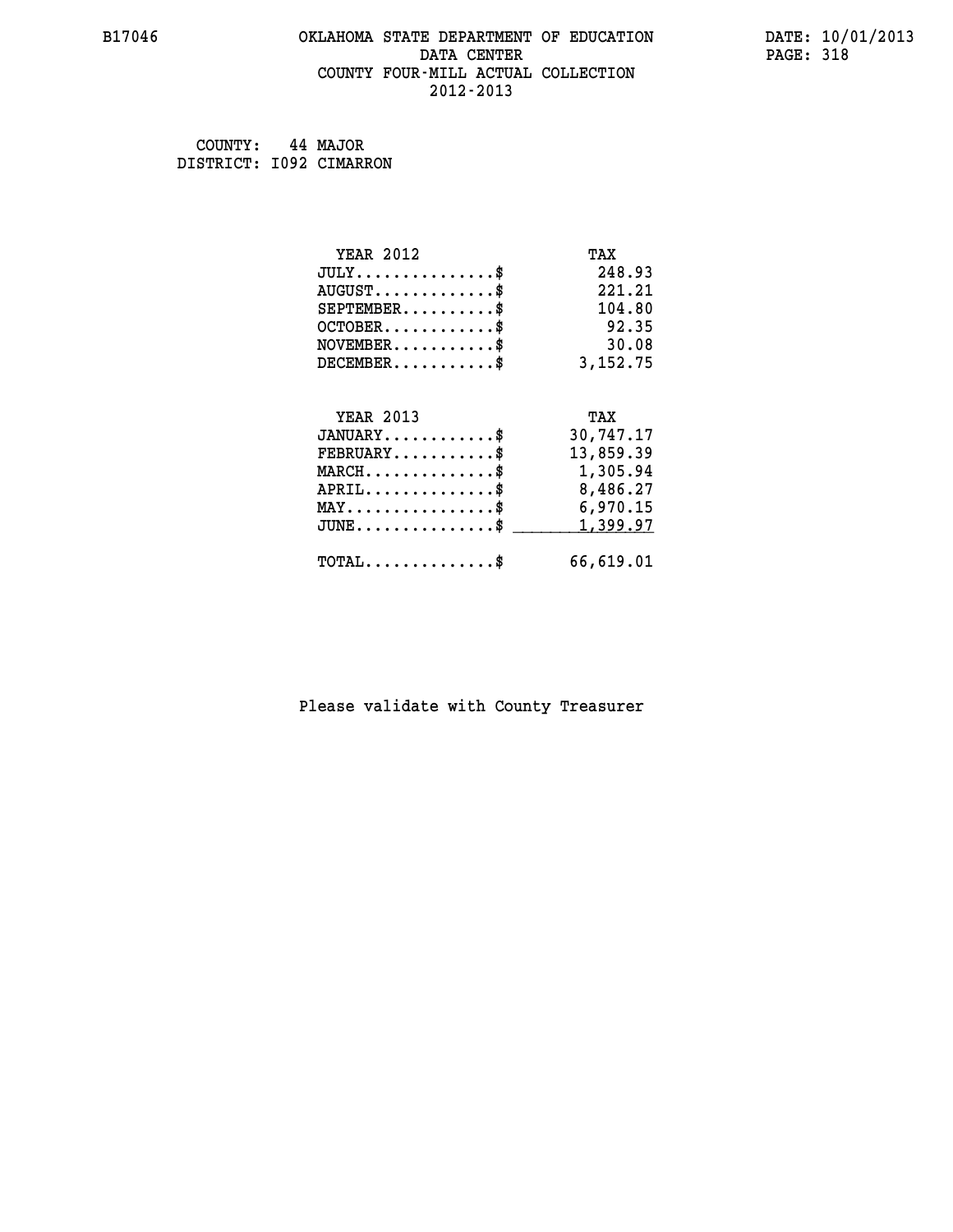# **B17046 OKLAHOMA STATE DEPARTMENT OF EDUCATION DATE: 10/01/2013 DATA CENTER** PAGE: 319  **COUNTY FOUR-MILL ACTUAL COLLECTION 2012-2013**

 **COUNTY: 44 MAJOR**

 **\*\*\*\*\*\* TOTALS \*\*\*\*\*\***

| <b>YEAR 2012</b>                     | TAX       |
|--------------------------------------|-----------|
| $JULY \ldots \ldots \ldots \ldots \$ | 1,277.20  |
| $AUGUST \ldots \ldots \ldots \$      | 1,133.93  |
| $SEPTEMBER$                          | 536.47    |
| $OCTOBER$ $\$                        | 472.27    |
| $NOVEMBER$ \$                        | 154.00    |
| $DECEMBER$ \$                        | 16,028.53 |

# **YEAR 2013 TAX**

| $JANUARY$                                             | 156,312.72            |
|-------------------------------------------------------|-----------------------|
| $\texttt{FEBRUARY} \dots \dots \dots \$<br>$MARCH$ \$ | 70,458.04<br>6,639.33 |
| $APRIL \ldots \ldots \ldots$ \$                       | 43, 143. 78           |
| $\texttt{MAX} \dots \dots \dots \dots \dots \$        | 35,439.30             |
| $JUNE \dots \dots \dots \dots \$ 7,121.77             |                       |
| $\texttt{TOTAL} \dots \dots \dots \dots \dots$        | 338,717.34            |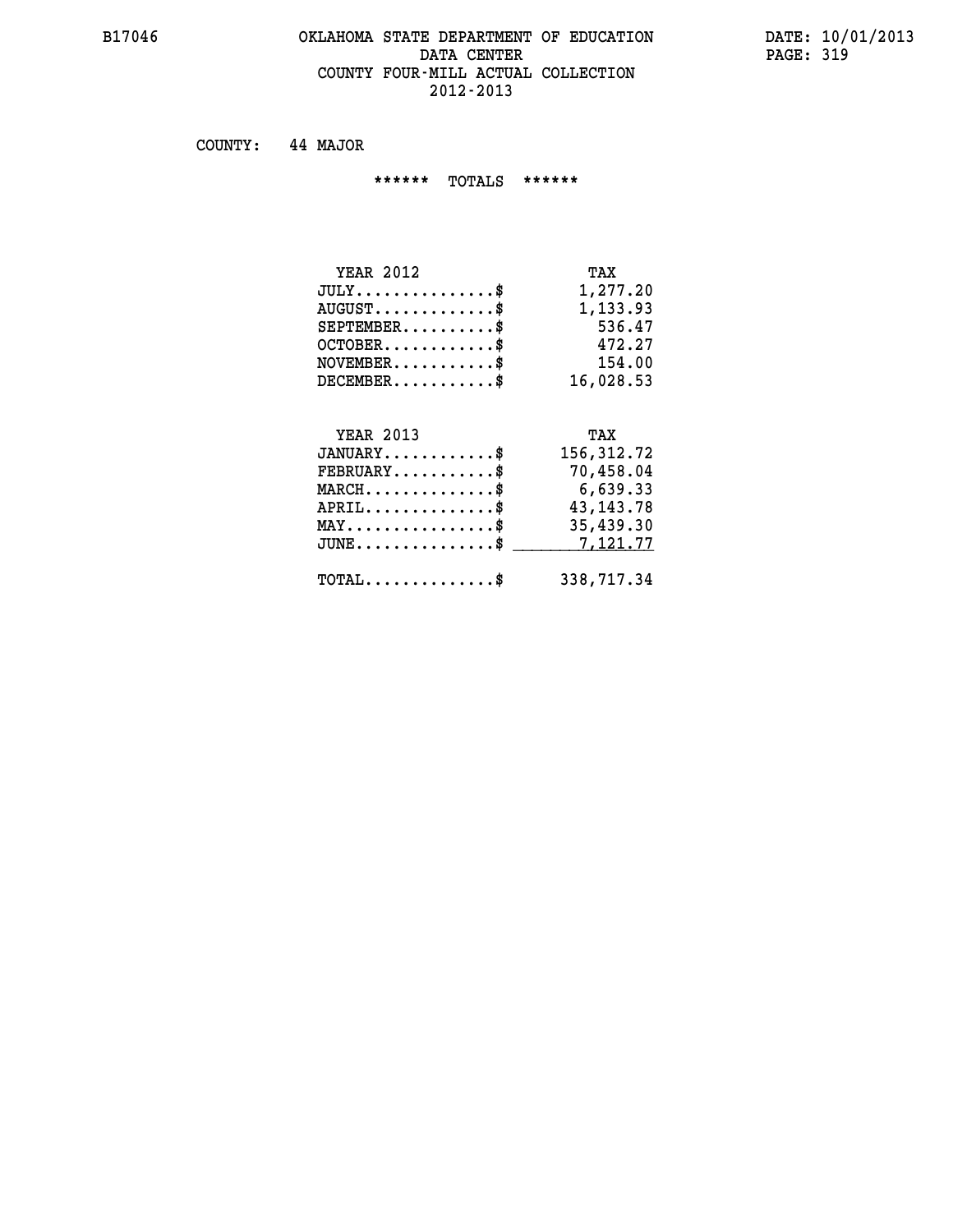# **B17046 OKLAHOMA STATE DEPARTMENT OF EDUCATION DATE: 10/01/2013 DATA CENTER** PAGE: 320  **COUNTY FOUR-MILL ACTUAL COLLECTION 2012-2013**

 **COUNTY: 45 MARSHALL DISTRICT: I002 MADILL**

| <b>YEAR 2012</b>                               | TAX        |
|------------------------------------------------|------------|
| $JULY$ \$                                      | 2,189.76   |
| $AUGUST$ \$                                    | 3,589.24   |
| $SEPTEMBER$ \$                                 | 3,173.65   |
| $OCTOBER$ \$                                   | 970.32     |
| $\texttt{NOVEMBER} \dots \dots \dots \$        | 17,906.19  |
| $DECEMBER$ \$                                  | 39,527.63  |
|                                                |            |
|                                                |            |
| <b>YEAR 2013</b>                               | TAX        |
| $JANUARY$ \$                                   | 102,941.61 |
| $FEBRUARY$                                     | 37,074.31  |
| $MARCH$ \$                                     | 5,628.74   |
| $APRIL$ \$                                     | 20,532.21  |
| $\texttt{MAX} \dots \dots \dots \dots \dots \$ | 26,853.70  |
| $JUNE$ $\text{\$}$                             | 9,537.90   |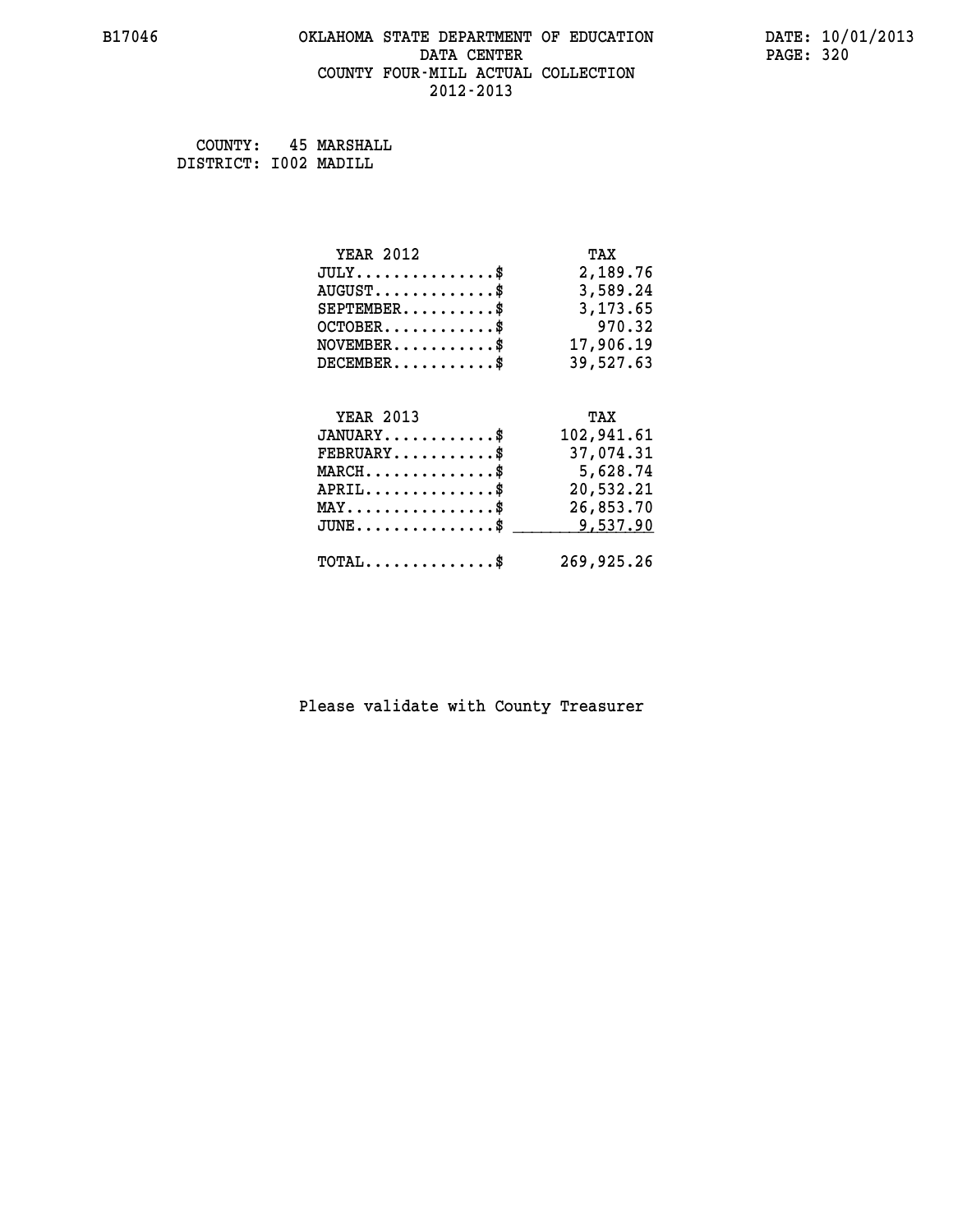### **B17046 OKLAHOMA STATE DEPARTMENT OF EDUCATION DATE: 10/01/2013 DATA CENTER** PAGE: 321  **COUNTY FOUR-MILL ACTUAL COLLECTION 2012-2013**

 **COUNTY: 45 MARSHALL DISTRICT: I003 KINGSTON**

| <b>YEAR 2012</b>                                 | TAX         |
|--------------------------------------------------|-------------|
| $JULY$ \$                                        | 1,354.58    |
| $AUGUST$ \$                                      | 2,217.63    |
| $SEPTEMBER$ \$                                   | 1,963.40    |
| $OCTOBER$ \$                                     | 597.70      |
| $\texttt{NOVEMBER} \dots \dots \dots \$          | 11,239.33   |
| $DECEMBER$ \$                                    | 24,822.20   |
|                                                  |             |
| <b>YEAR 2013</b>                                 | TAX         |
| $JANUARY$ \$                                     | 64,661.55   |
| $\texttt{FEBRUARY} \dots \dots \dots \$          | 23, 285. 38 |
| $MARCH$ \$                                       | 3,528.75    |
| $APRIL \ldots \ldots \ldots \ldots \$            | 12,894.18   |
| $\texttt{MAX} \dots \dots \dots \dots \dots \$   | 16,863.41   |
| $\texttt{JUNE} \dots \dots \dots \dots \dots \$$ | 5,987.56    |
| $\texttt{TOTAL} \dots \dots \dots \dots$         | 169,415.67  |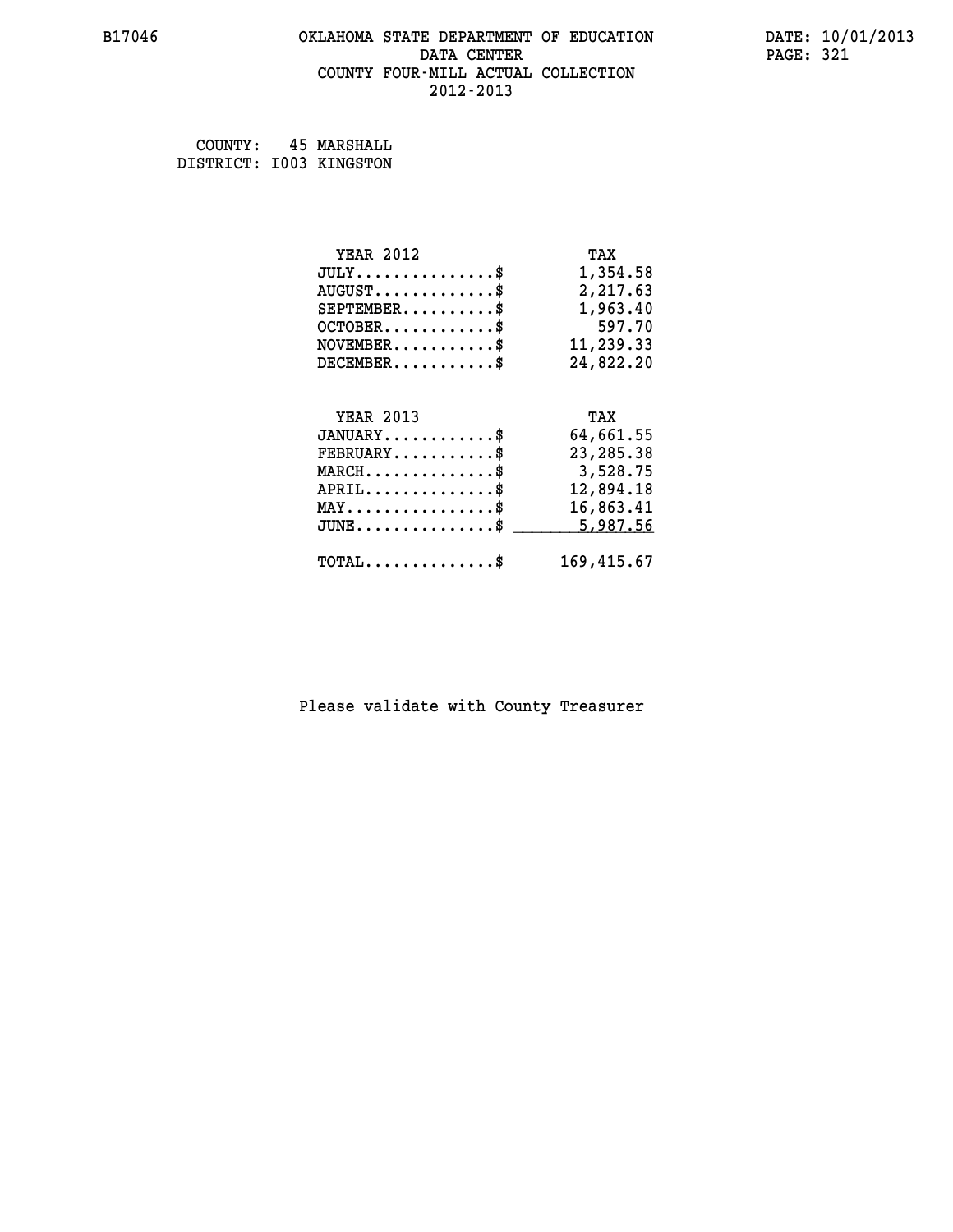### **B17046 OKLAHOMA STATE DEPARTMENT OF EDUCATION DATE: 10/01/2013 DATA CENTER** PAGE: 322  **COUNTY FOUR-MILL ACTUAL COLLECTION 2012-2013**

 **COUNTY: 45 MARSHALL**

 **\*\*\*\*\*\* TOTALS \*\*\*\*\*\***

| <b>YEAR 2012</b> | TAX       |
|------------------|-----------|
| $JULY$           | 3,544.34  |
| $AUGUST$ \$      | 5,806.87  |
| $SEPTEMBER$ $\$  | 5,137.05  |
| $OCTOBER$ \$     | 1,568.02  |
| $NOVEMBER$ \$    | 29,145.52 |
| $DECEMBER$ \$    | 64,349.83 |

#### **YEAR 2013 TAX JANUARY............\$ 167,603.16**

| $FEBRUARY$ \$                                            | 60,359.69  |
|----------------------------------------------------------|------------|
| $MARCH$ \$                                               | 9,157.49   |
| $APRIL$ \$                                               | 33,426.39  |
| $MAX \dots \dots \dots \dots \dots \$                    | 43,717.11  |
| $\texttt{JUNE} \dots \dots \dots \dots \dots \texttt{S}$ | 15,525.46  |
|                                                          |            |
| $\texttt{TOTAL} \dots \dots \dots \dots \$               | 439,340.93 |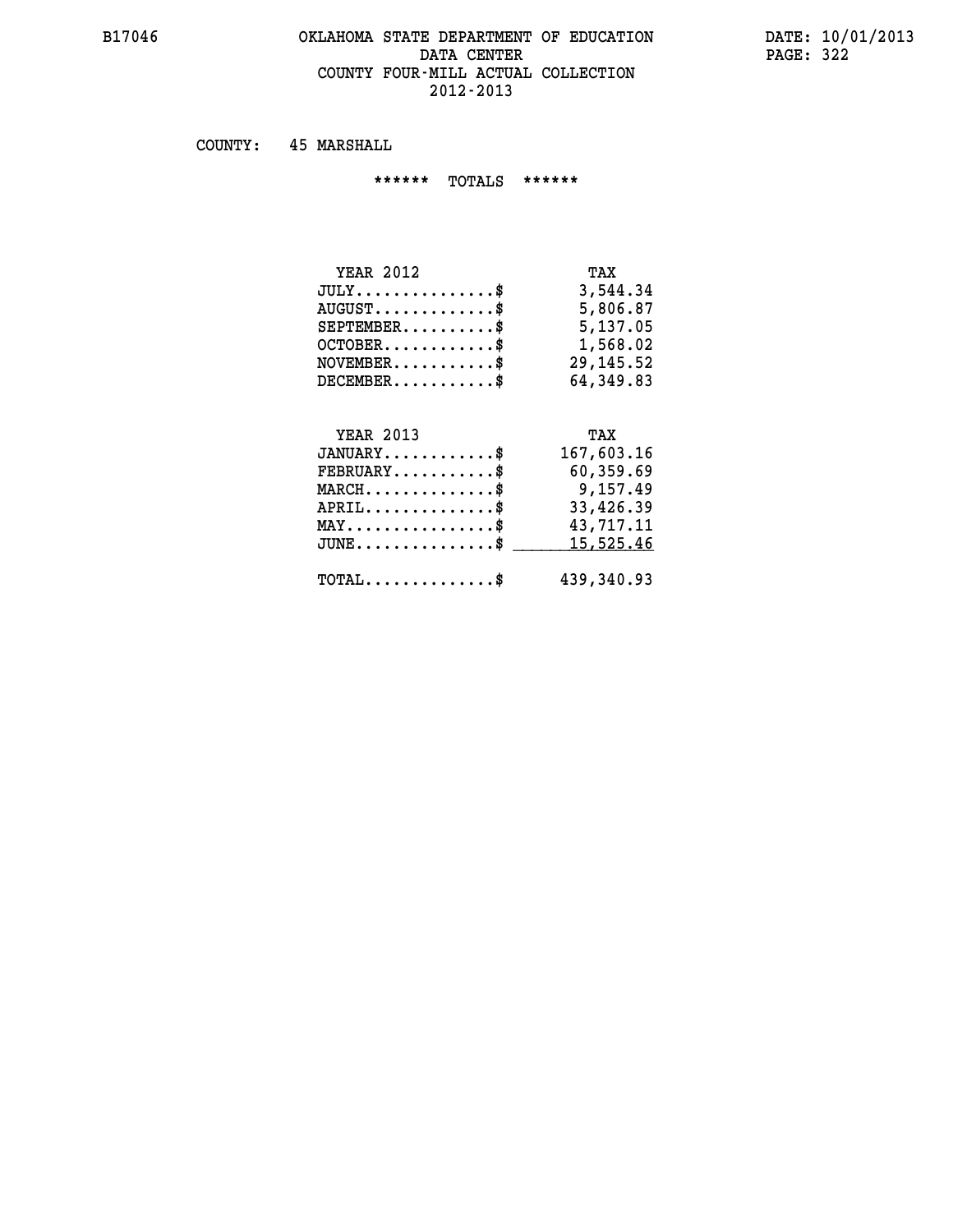# **B17046 OKLAHOMA STATE DEPARTMENT OF EDUCATION DATE: 10/01/2013 DATA CENTER** PAGE: 323  **COUNTY FOUR-MILL ACTUAL COLLECTION 2012-2013**

 **COUNTY: 46 MAYES DISTRICT: C021 SPAVINAW**

| <b>YEAR 2012</b>                               | TAX       |
|------------------------------------------------|-----------|
| $JULY$ \$                                      | 655.01    |
| $AUGUST$ \$                                    | 90.36     |
| $SEPTEMBER$ \$                                 | 54.51     |
| $OCTOBER$ \$                                   | 43.14     |
| $\texttt{NOVEMBER} \dots \dots \dots \$        | 36.55     |
| $DECEMBER$ \$                                  | 1,046.16  |
|                                                |           |
| <b>YEAR 2013</b>                               | TAX       |
| $JANUARY$ \$                                   | 5,402.82  |
| $FEBRUARY$                                     | 1,912.51  |
| $MARCH$ \$                                     | 366.99    |
| $APRIL \ldots \ldots \ldots \ldots \$          | 1,283.66  |
| $\texttt{MAX} \dots \dots \dots \dots \dots \$ | 906.08    |
| $JUNE$ \$                                      | 1,834.15  |
| $\texttt{TOTAL} \dots \dots \dots \dots$ \$    | 13,631.94 |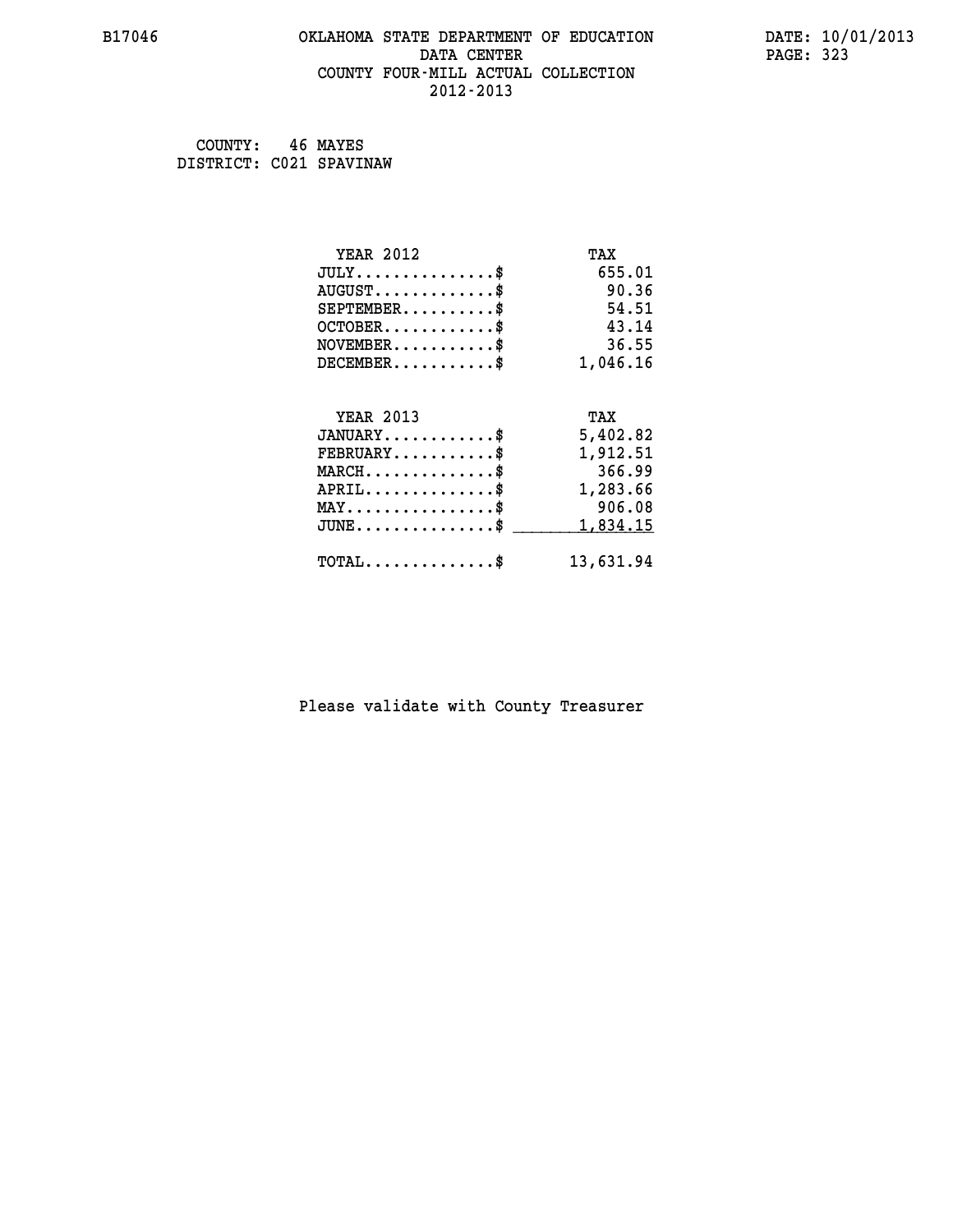### **B17046 OKLAHOMA STATE DEPARTMENT OF EDUCATION DATE: 10/01/2013 DATA CENTER** PAGE: 324  **COUNTY FOUR-MILL ACTUAL COLLECTION 2012-2013**

 **COUNTY: 46 MAYES DISTRICT: C035 WICKLIFFE**

| <b>YEAR 2012</b>                                   | TAX       |
|----------------------------------------------------|-----------|
| $JULY$ \$                                          | 780.26    |
| $AUGUST$ \$                                        | 143.95    |
| $SEPTEMBER$ \$                                     | 86.81     |
| $OCTOBER$ \$                                       | 68.75     |
| $NOVEMBER.$ \$                                     | 58.21     |
| $DECEMBER$ \$                                      | 1,666.60  |
|                                                    |           |
| <b>YEAR 2013</b>                                   | TAX       |
| $JANUARY$ \$                                       | 8,606.98  |
| $FEBRUARY$                                         | 3,046.73  |
| $MARCH$ \$                                         | 584.63    |
| $APRIL \ldots \ldots \ldots \ldots$                | 2,044.94  |
| $\texttt{MAX} \dots \dots \dots \dots \dots \$     | 1,443.44  |
| $J\texttt{UNE} \dots \dots \dots \dots \texttt{S}$ | 2,921.91  |
| $\texttt{TOTAL} \dots \dots \dots \dots$ \$        | 21,453.21 |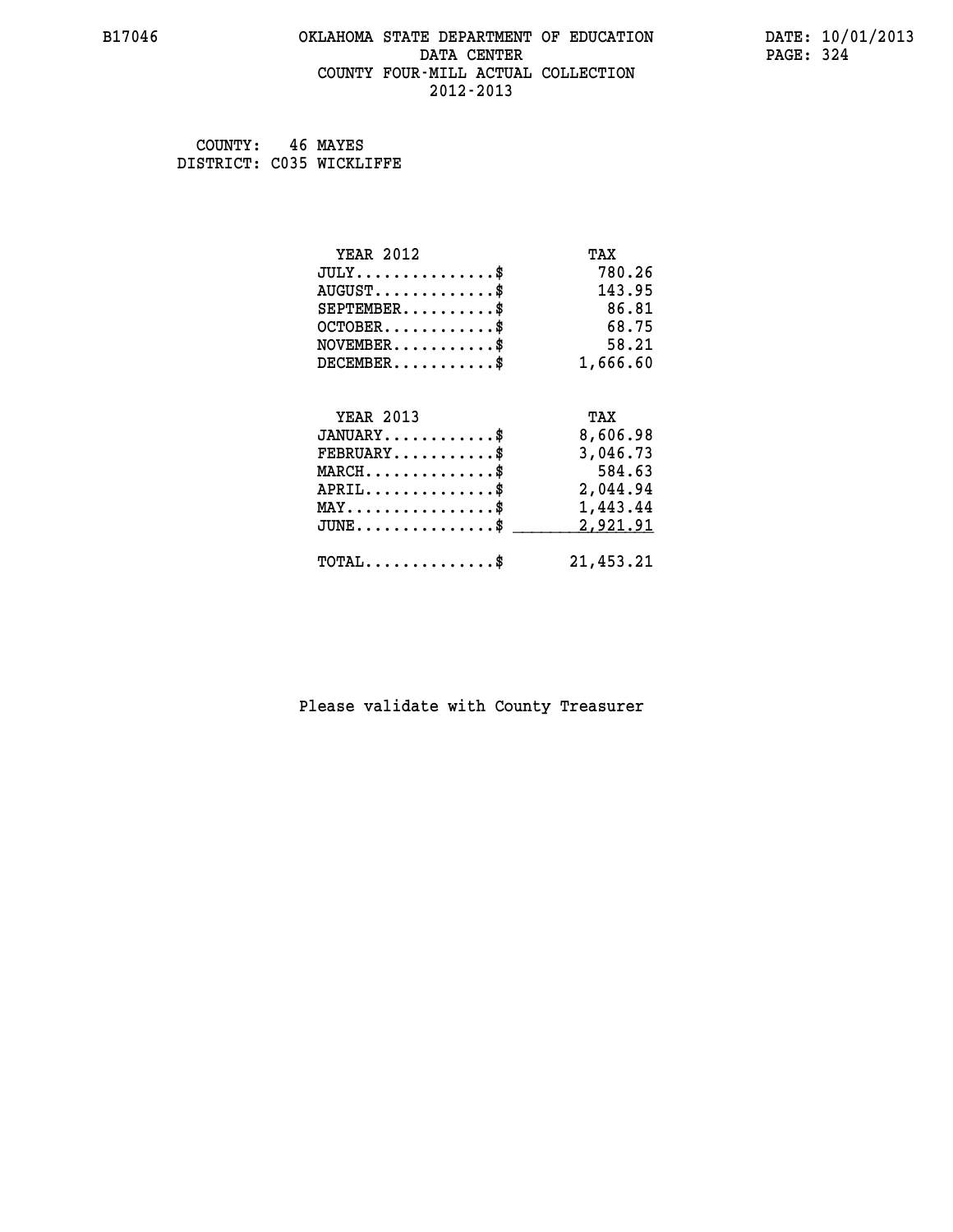# **B17046 OKLAHOMA STATE DEPARTMENT OF EDUCATION DATE: 10/01/2013 DATA CENTER** PAGE: 325  **COUNTY FOUR-MILL ACTUAL COLLECTION 2012-2013**

 **COUNTY: 46 MAYES DISTRICT: C043 OSAGE**

| <b>YEAR 2012</b>                    | TAX       |
|-------------------------------------|-----------|
| $JULY$ \$                           | 1,290.57  |
| $AUGUST$ \$                         | 220.09    |
| $SEPTEMBER$ \$                      | 132.78    |
| $OCTOBER$ \$                        | 105.09    |
| $NOVEMBER$ \$                       | 89.00     |
| $DECEMBER$ \$                       | 2,548.34  |
|                                     |           |
| <b>YEAR 2013</b>                    | TAX       |
| $JANUARY$ \$                        | 13,160.72 |
| $FEBRUARY$                          | 4,658.69  |
|                                     |           |
| $MARCH$ \$                          | 893.94    |
| $APRIL$ \$                          | 3,126.87  |
| $MAX \dots \dots \dots \dots \dots$ | 2,207.12  |
| $JUNE$ \$                           | 4,467.79  |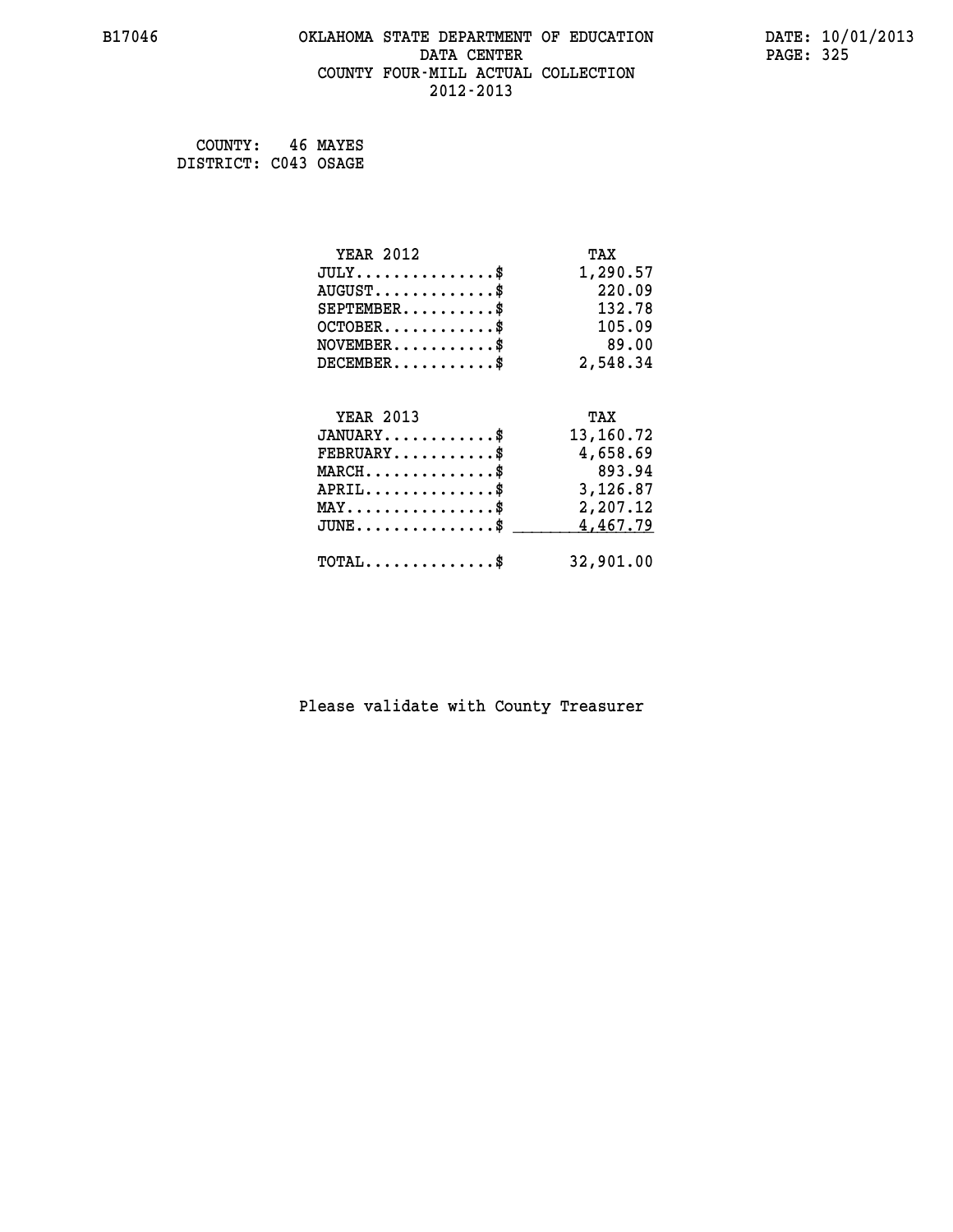# **B17046 OKLAHOMA STATE DEPARTMENT OF EDUCATION DATE: 10/01/2013 DATA CENTER PAGE: 326 COUNTY FOUR-MILL ACTUAL COLLECTION 2012-2013**

 **COUNTY: 46 MAYES DISTRICT: I001 PRYOR**

| <b>YEAR 2012</b>                                 | TAX         |
|--------------------------------------------------|-------------|
| $JULY$ \$                                        | 14,304.81   |
| $AUGUST$ \$                                      | 2,787.50    |
| $SEPTEMBER$ \$                                   | 1,681.42    |
| $OCTOBER$ \$                                     | 1,330.98    |
| $\texttt{NOVEMBER} \dots \dots \dots \$          | 1,127.25    |
| $DECEMBER$ \$                                    | 32, 273. 28 |
|                                                  |             |
| <b>YEAR 2013</b>                                 | TAX         |
| $JANUARY$ \$                                     | 166,673.07  |
| $FEBRUARY$ \$                                    | 58,999.64   |
| $MARCH$ \$                                       | 11,321.16   |
| $APRIL \ldots \ldots \ldots \ldots \$            | 39,600.01   |
| $\texttt{MAX} \dots \dots \dots \dots \dots \$$  | 27,952.00   |
| $\texttt{JUNE} \dots \dots \dots \dots \dots \$$ | 56,582.09   |
|                                                  |             |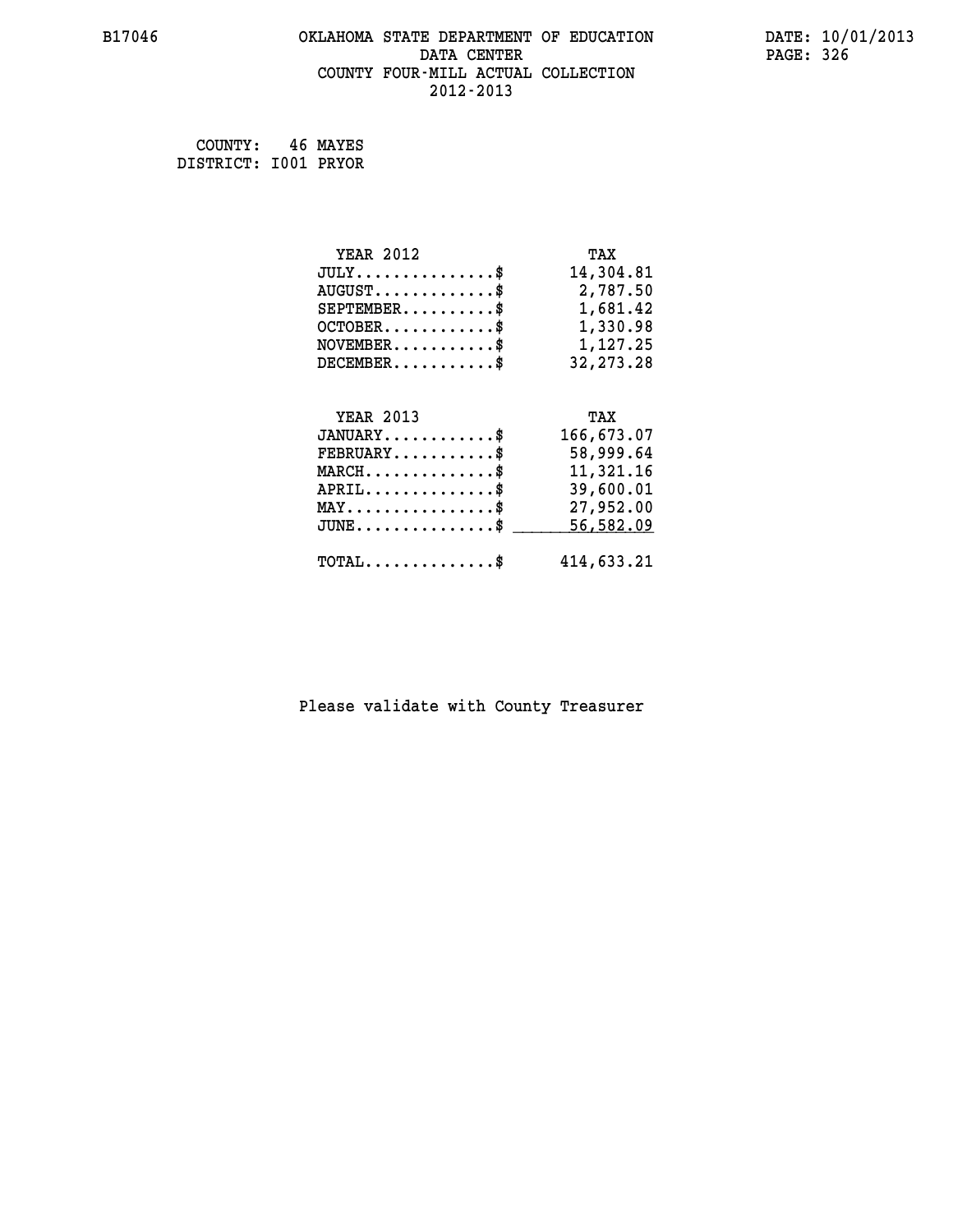# **B17046 OKLAHOMA STATE DEPARTMENT OF EDUCATION DATE: 10/01/2013 DATA CENTER** PAGE: 327  **COUNTY FOUR-MILL ACTUAL COLLECTION 2012-2013**

 **COUNTY: 46 MAYES DISTRICT: I002 ADAIR**

| <b>YEAR 2012</b>                               | TAX         |
|------------------------------------------------|-------------|
| $JULY$ \$                                      | 5,703.03    |
| $AUGUST$ \$                                    | 1,048.44    |
| $SEPTEMBER$ \$                                 | 632.43      |
| $OCTOBER$ \$                                   | 500.62      |
| $\texttt{NOVEMBER} \dots \dots \dots \$        | 423.98      |
| $DECEMBER$ \$                                  | 12, 138.79  |
|                                                |             |
| <b>YEAR 2013</b>                               | TAX         |
| $JANUARY$ \$                                   | 62,690.00   |
| $FEBRUARY$                                     | 22, 191. 28 |
| $MARCH$ \$                                     | 4,258.17    |
| $APRIL$ \$                                     | 14,894.59   |
| $\texttt{MAX} \dots \dots \dots \dots \dots \$ | 10,513.47   |
| $JUNE$ $$$                                     | 21,281.98   |
| $\texttt{TOTAL} \dots \dots \dots \dots \$     | 156,276.78  |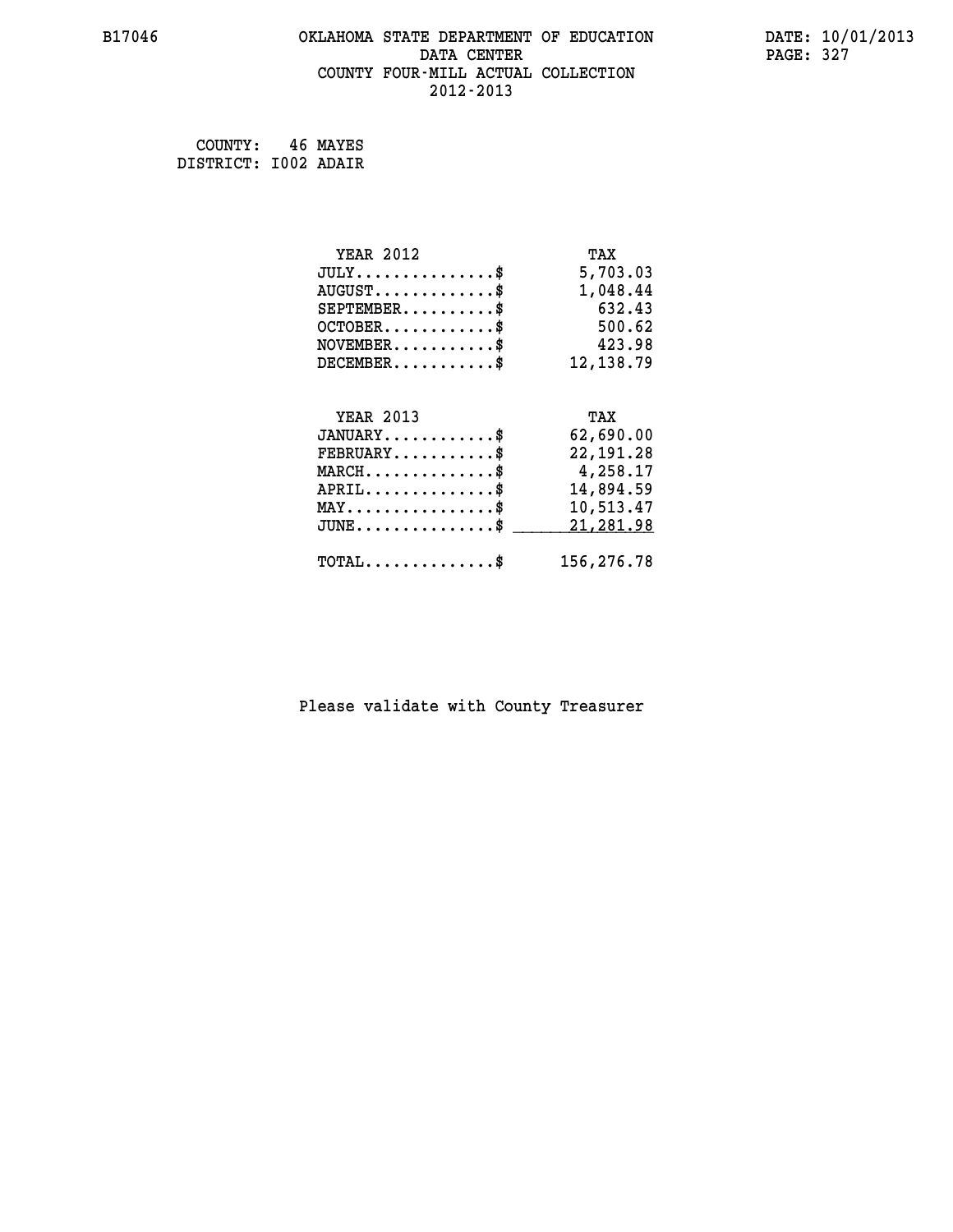# **B17046 OKLAHOMA STATE DEPARTMENT OF EDUCATION DATE: 10/01/2013 DATA CENTER** PAGE: 328  **COUNTY FOUR-MILL ACTUAL COLLECTION 2012-2013**

 **COUNTY: 46 MAYES DISTRICT: I016 SALINA**

| <b>YEAR 2012</b>                               | TAX         |
|------------------------------------------------|-------------|
| $JULY$ \$                                      | 4,919.55    |
| $AUGUST$ \$                                    | 906.27      |
| $SEPTEMBER$ \$                                 | 546.66      |
| $OCTOBER$ \$                                   | 432.73      |
| $NOVEMBER$ \$                                  | 366.50      |
| $DECEMBER$ \$                                  | 10,492.78   |
|                                                |             |
| <b>YEAR 2013</b>                               | TAX         |
| $JANUARY$                                      | 54, 189. 23 |
| $FEBRUARY$                                     | 19,182.12   |
| $MARCH$ \$                                     | 3,680.77    |
| $APRIL$ \$                                     | 12,874.87   |
| $\texttt{MAX} \dots \dots \dots \dots \dots \$ | 9,087.84    |
| $JUNE \ldots \ldots \ldots \ldots \bullet$     | 18,396.14   |
| $\texttt{TOTAL} \dots \dots \dots \dots \$     | 135,075.46  |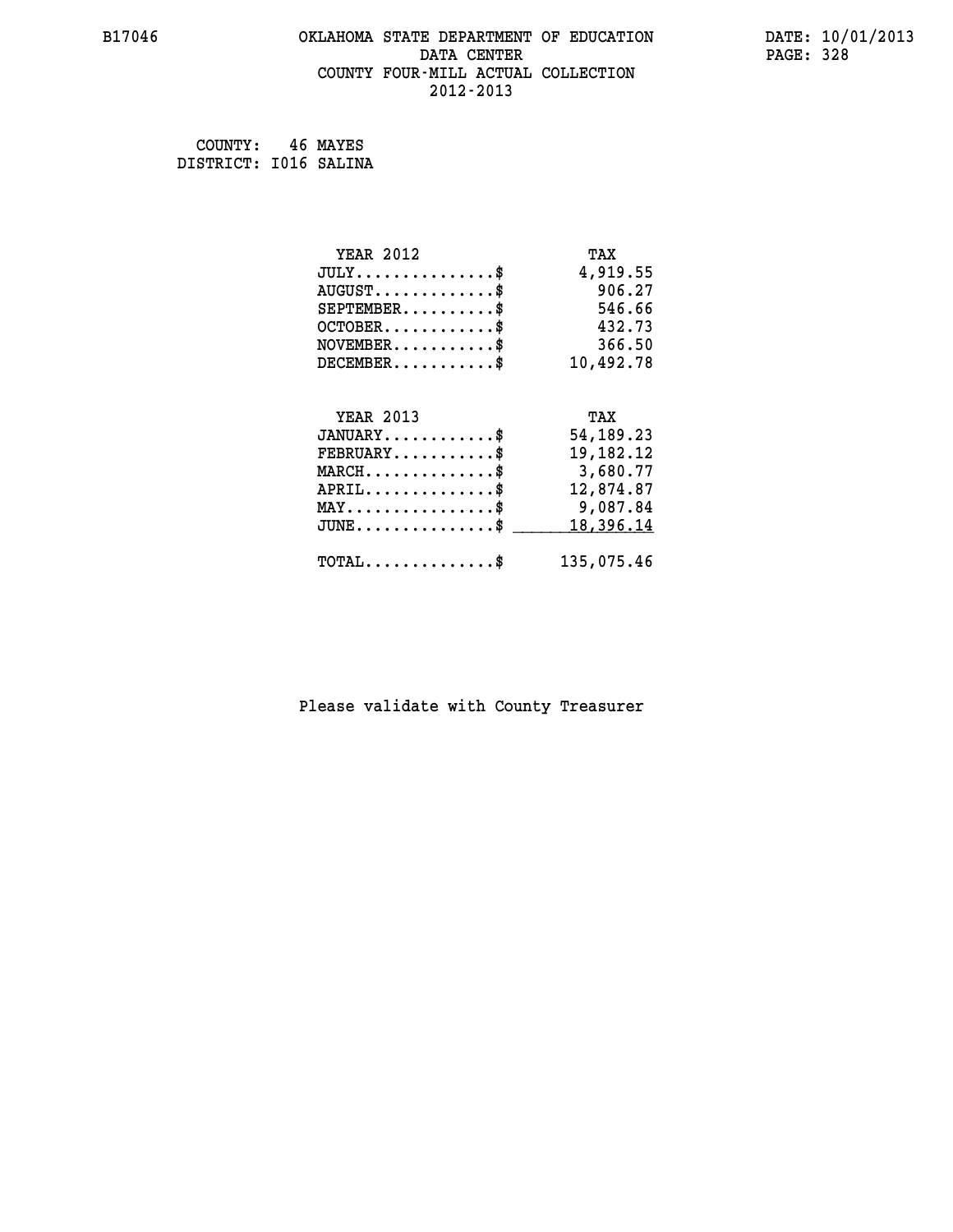#### **B17046 OKLAHOMA STATE DEPARTMENT OF EDUCATION DATE: 10/01/2013 DATA CENTER** PAGE: 329  **COUNTY FOUR-MILL ACTUAL COLLECTION 2012-2013**

 **COUNTY: 46 MAYES DISTRICT: I017 LOCUST GROVE**

| <b>YEAR 2012</b>                           | TAX         |
|--------------------------------------------|-------------|
| $JULY$ \$                                  | 8,718.79    |
| $AUGUST$ \$                                | 1,564.56    |
| $SEPTEMBER$ \$                             | 943.75      |
| $OCTOBER$ \$                               | 747.05      |
| $NOVEMBER$ \$                              | 632.69      |
| $DECEMBER$ \$                              | 18, 114. 20 |
|                                            |             |
| <b>YEAR 2013</b>                           | TAX         |
| $JANUARY$ \$                               | 93,549.51   |
| $FEBRUARY$                                 | 33, 115.06  |
| $MARCH$ \$                                 | 6,354.28    |
| $APRIL$ \$                                 | 22, 226.51  |
| $MAX \dots \dots \dots \dots \dots$        | 15,688.78   |
| $JUNE$ \$                                  | 31,758.13   |
| $\texttt{TOTAL} \dots \dots \dots \dots \$ | 233, 413.31 |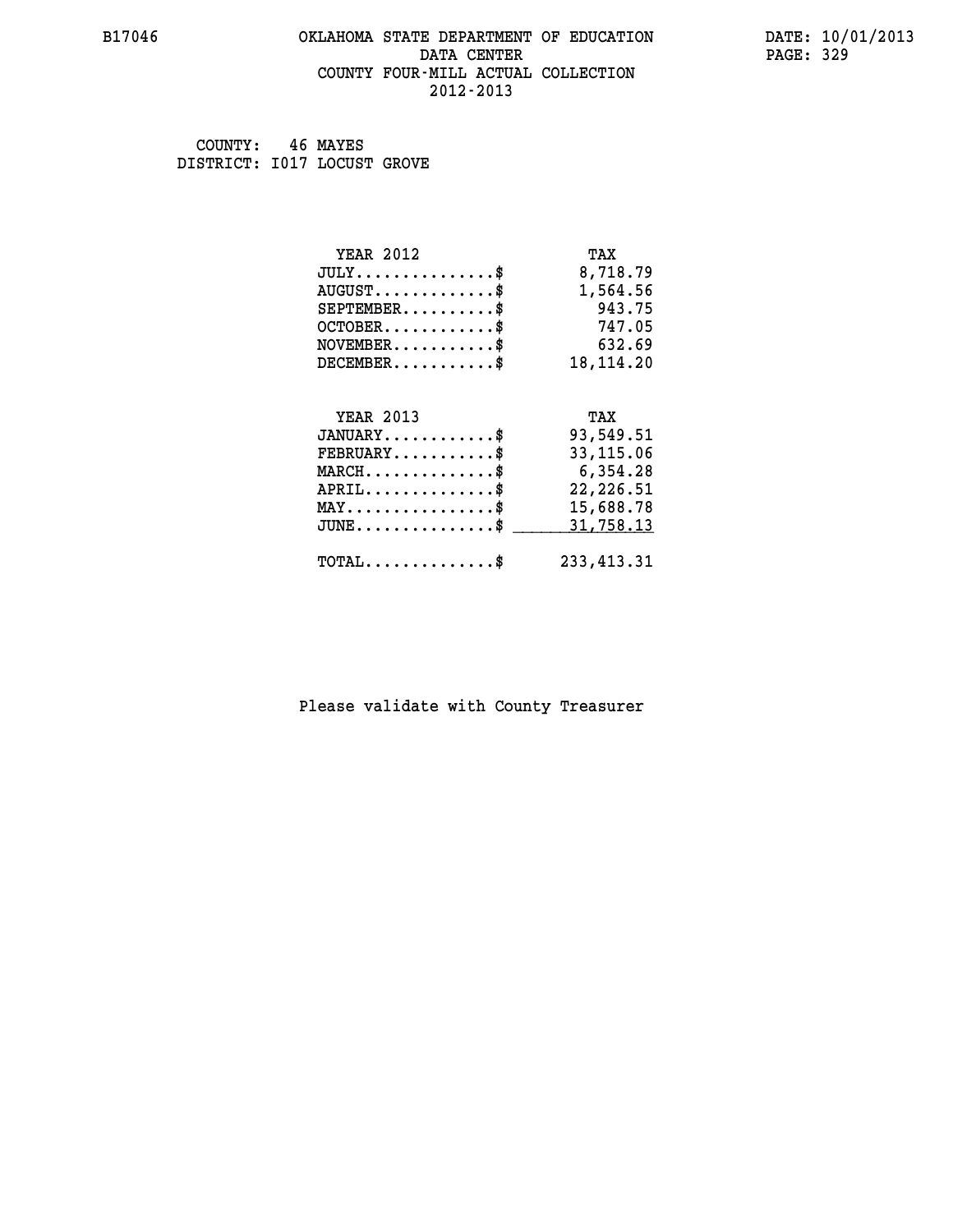#### **B17046 OKLAHOMA STATE DEPARTMENT OF EDUCATION DATE: 10/01/2013 DATA CENTER** PAGE: 330  **COUNTY FOUR-MILL ACTUAL COLLECTION 2012-2013**

 **COUNTY: 46 MAYES DISTRICT: I032 CHOUTEAU-MAZIE**

| <b>YEAR 2012</b>                           | TAX        |
|--------------------------------------------|------------|
| $JULY$ \$                                  | 5,007.37   |
| $AUGUST$ \$                                | 882.50     |
| $SEPTEMBER$                                | 532.34     |
| $OCTOBER$ \$                               | 421.38     |
| $NOVEMBER$ \$                              | 356.90     |
| $DECEMBER$ \$                              | 10,217.57  |
|                                            |            |
| <b>YEAR 2013</b>                           | TAX        |
| $JANUARY$ \$                               | 52,767.97  |
| $FEBRUARY$                                 | 18,679.03  |
| $MARCH$ \$                                 | 3,584.23   |
| $APRIL$ \$                                 | 12,537.19  |
| $MAX \dots \dots \dots \dots \dots$        | 8,849.48   |
| $JUNE$                                     | 17,913.64  |
| $\texttt{TOTAL} \dots \dots \dots \dots \$ | 131,749.60 |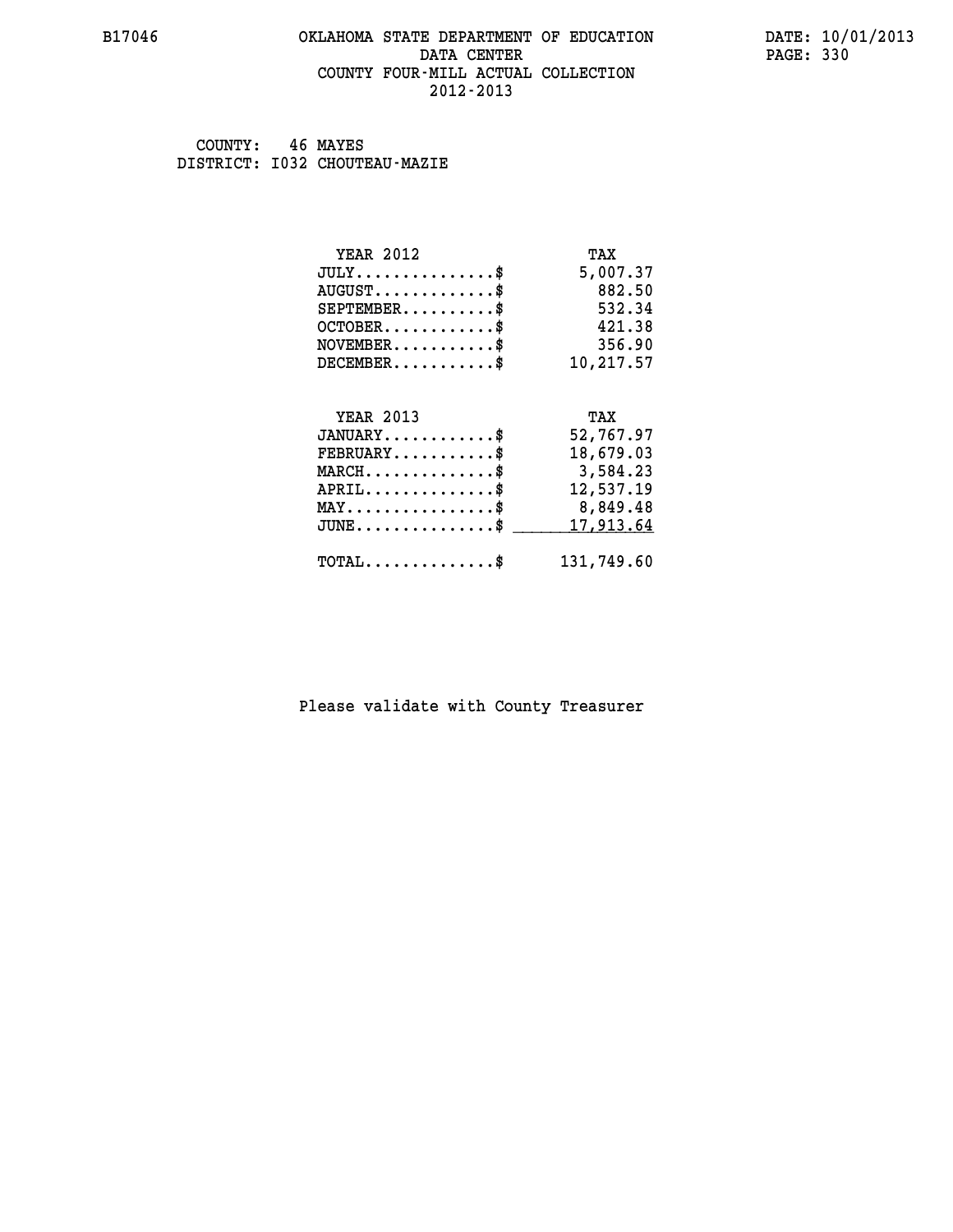#### **B17046 OKLAHOMA STATE DEPARTMENT OF EDUCATION DATE: 10/01/2013 DATA CENTER** PAGE: 331  **COUNTY FOUR-MILL ACTUAL COLLECTION 2012-2013**

 **COUNTY: 46 MAYES**

 **\*\*\*\*\*\* TOTALS \*\*\*\*\*\***

| <b>YEAR 2012</b>                 | TAX       |
|----------------------------------|-----------|
| $JULY$                           | 41,379.39 |
| $AUGUST \ldots \ldots \ldots$ \$ | 7,643.67  |
| $SEPTEMBER$                      | 4,610.70  |
| $OCTOBER$ \$                     | 3,649.74  |
| $NOVEMBER$ \$                    | 3,091.08  |
| $DECEMBER$                       | 88,497.72 |

# **YEAR 2013 TAX**

| $JANUARY$                                                 | 457,040.30 |
|-----------------------------------------------------------|------------|
| $FEBRUARY$                                                | 161,785.06 |
| $MARCH$ \$                                                | 31,044.17  |
| $APRIL$                                                   | 108,588.64 |
| $MAX \dots \dots \dots \dots \dots \$                     | 76,648.21  |
| $JUNE \dots \dots \dots \dots \$ 155,155.83               |            |
| $\texttt{TOTAL} \dots \dots \dots \dots \$ 1, 139, 134.51 |            |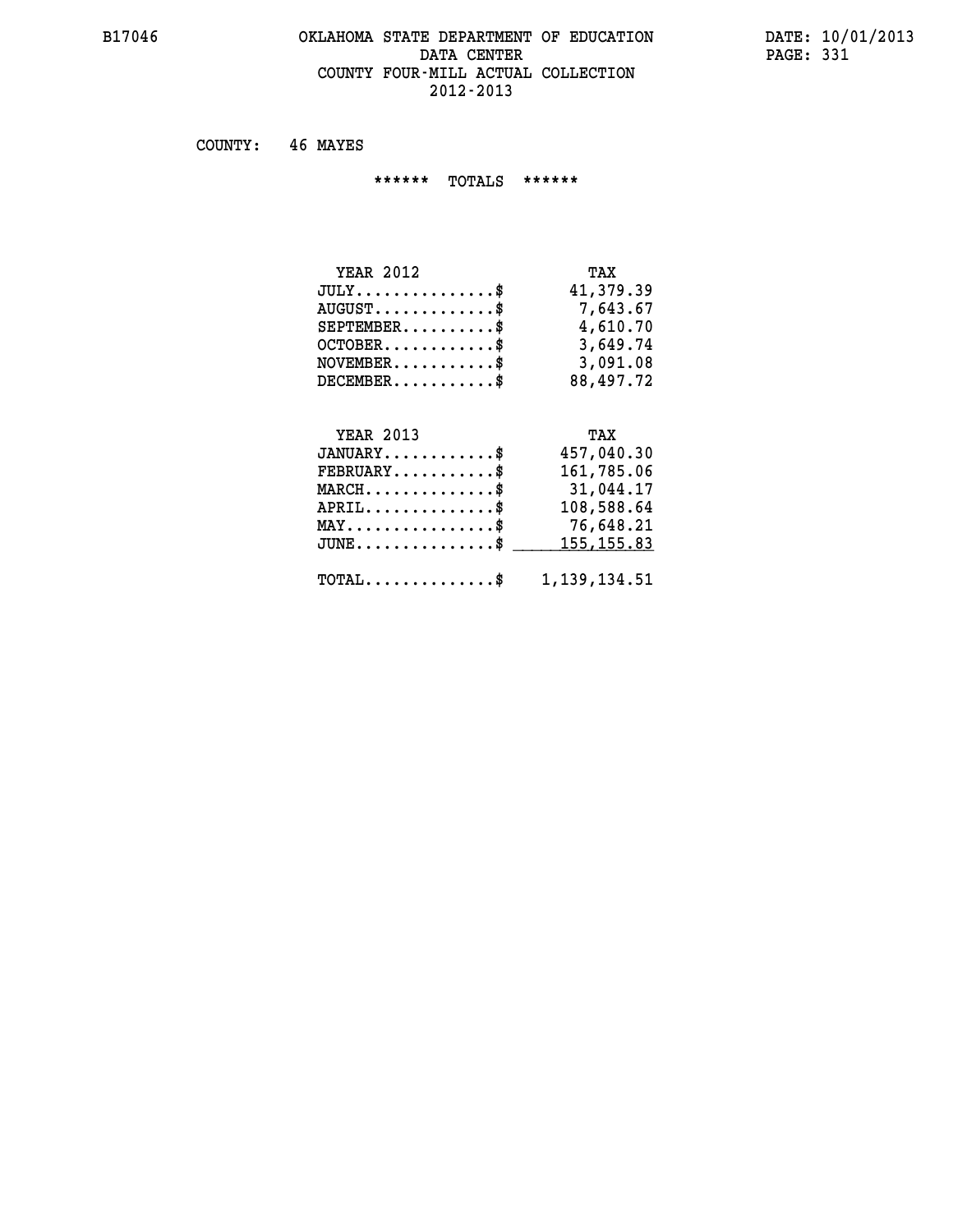# **B17046 OKLAHOMA STATE DEPARTMENT OF EDUCATION DATE: 10/01/2013 DATA CENTER** PAGE: 332  **COUNTY FOUR-MILL ACTUAL COLLECTION 2012-2013**

 **COUNTY: 47 MCCLAIN DISTRICT: C004 BYARS**

| <b>YEAR 2012</b>                           | TAX      |
|--------------------------------------------|----------|
| $JULY$ \$                                  | 33.00    |
| $AUGUST$ \$                                | 40.92    |
| $SEPTEMENT.$ \$                            | 38.93    |
| $OCTOBER$ \$                               | 18.01    |
| $NOVEMBER$ \$                              | 9.07     |
| $DECEMBER$ \$                              | 3,041.98 |
| <b>YEAR 2013</b>                           | TAX      |
| $JANUARY$                                  | 1,822.46 |
|                                            |          |
| $FEBRUARY$ \$                              | 542.90   |
| $MARCH$ \$                                 | 218.92   |
| $APRIL$ \$                                 | 520.11   |
| $MAX \dots \dots \dots \dots \$            | 807.99   |
| $JUNE$ \$                                  | 88.66    |
| $\texttt{TOTAL} \dots \dots \dots \dots \$ | 7,182.95 |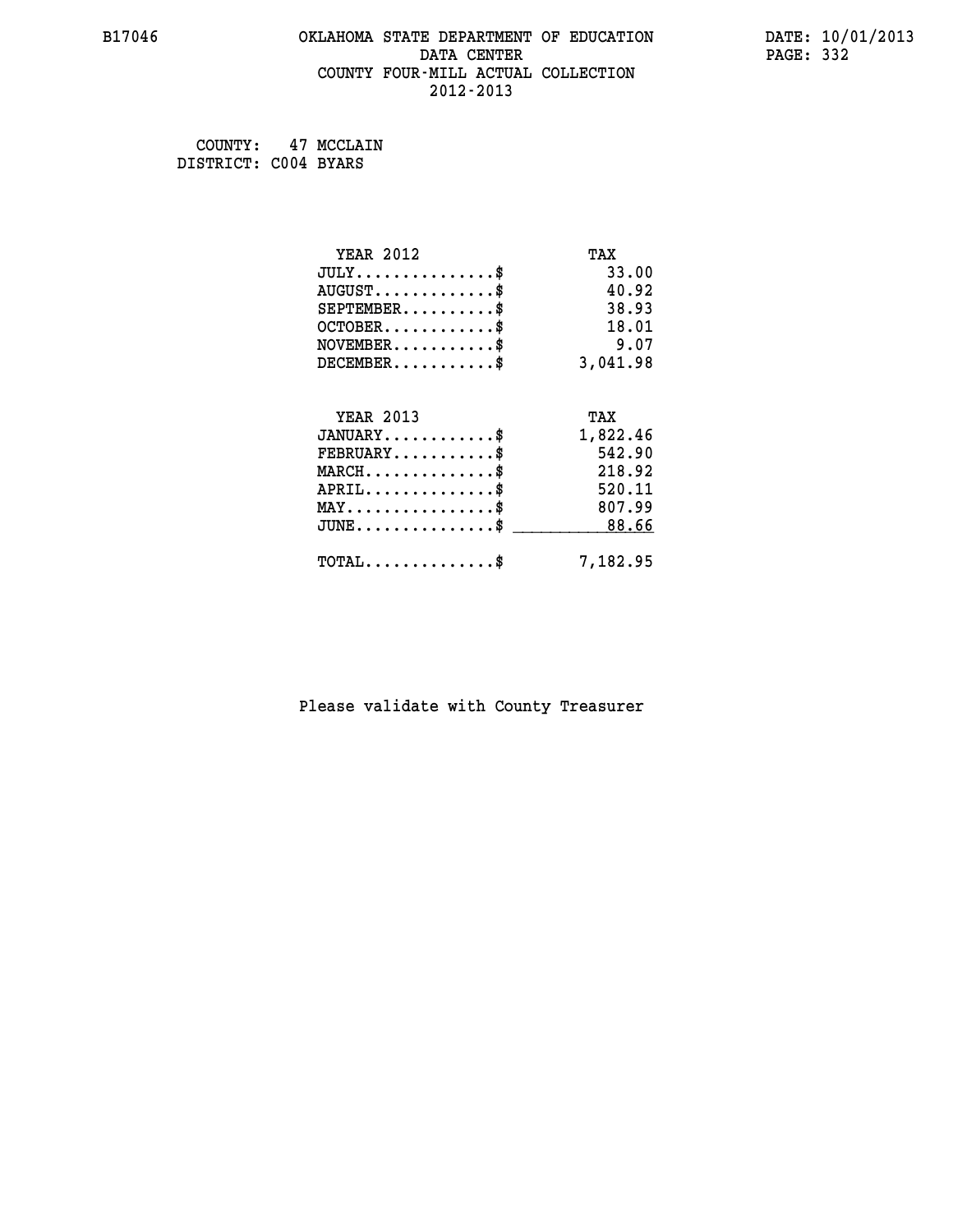#### **B17046 OKLAHOMA STATE DEPARTMENT OF EDUCATION DATE: 10/01/2013 DATA CENTER** PAGE: 333  **COUNTY FOUR-MILL ACTUAL COLLECTION 2012-2013**

 **COUNTY: 47 MCCLAIN DISTRICT: I001 NEWCASTLE**

| <b>YEAR 2012</b>                            | TAX        |
|---------------------------------------------|------------|
| $JULY$ \$                                   | 1,087.26   |
| $AUGUST$ \$                                 | 1,234.57   |
| $SEPTEMBER$ \$                              | 1,178.47   |
| $OCTOBER$ \$                                | 546.46     |
| $NOVEMBER.$ \$                              | 272.03     |
| $DECEMBER$ \$                               | 91,332.91  |
|                                             |            |
| <b>YEAR 2013</b>                            | TAX        |
| $JANUARY$ \$                                | 54,718.16  |
| $\texttt{FEBRUARY} \dots \dots \dots \$     | 16,257.31  |
| $MARCH$ \$                                  | 6,572.48   |
| $APRIL \ldots \ldots \ldots \ldots$         | 15,615.69  |
| $\texttt{MAY}\dots\dots\dots\dots\dots\$    | 24,258.95  |
| $JUNE$ \$                                   | 2,661.71   |
| $\texttt{TOTAL} \dots \dots \dots \dots$ \$ | 215,736.00 |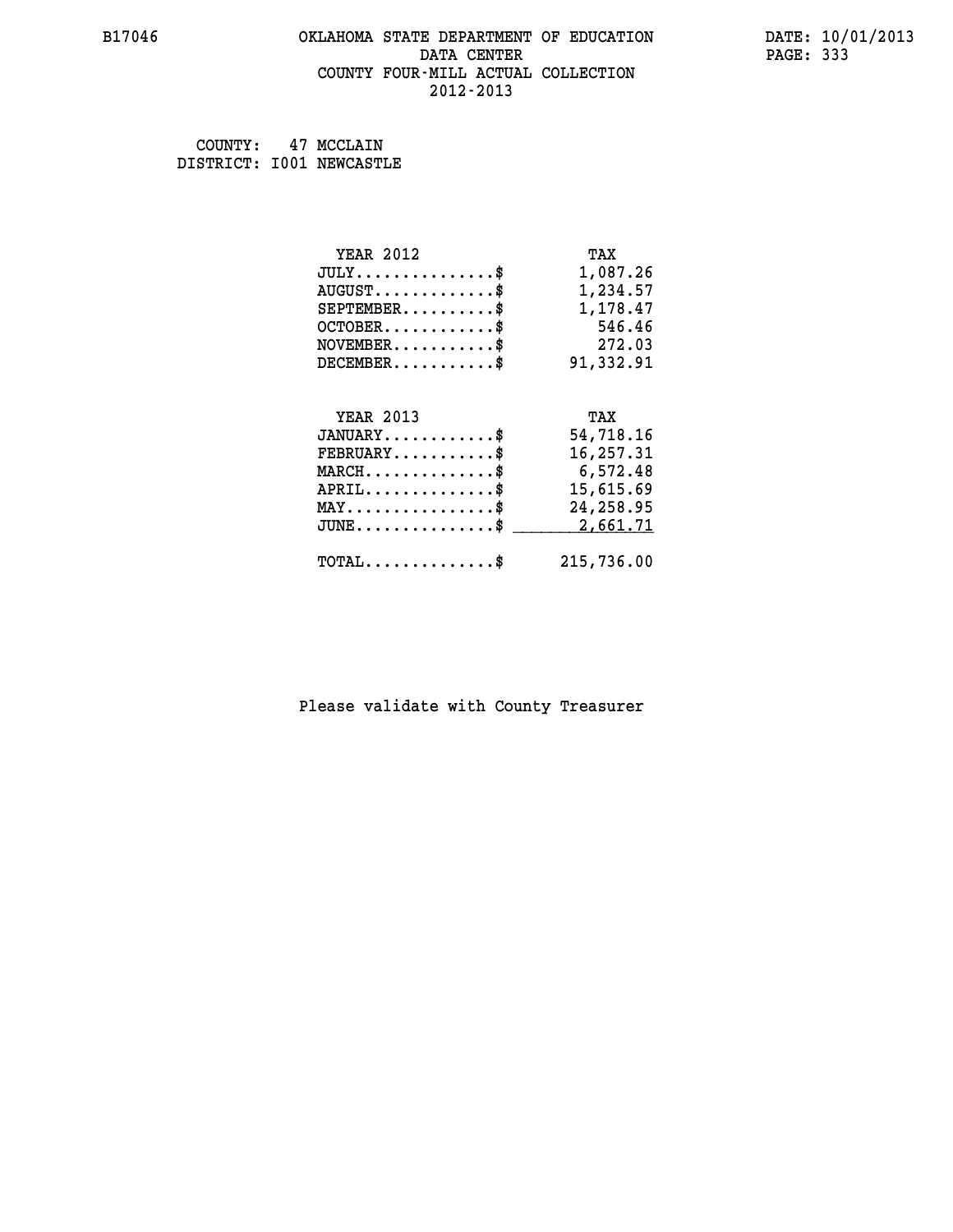# **B17046 OKLAHOMA STATE DEPARTMENT OF EDUCATION DATE: 10/01/2013 DATA CENTER** PAGE: 334  **COUNTY FOUR-MILL ACTUAL COLLECTION 2012-2013**

 **COUNTY: 47 MCCLAIN DISTRICT: I002 DIBBLE**

| <b>YEAR 2012</b>                           | TAX       |
|--------------------------------------------|-----------|
| $JULY$ \$                                  | 435.44    |
| $AUGUST$ \$                                | 497.75    |
| $SEPTEMBER$ \$                             | 475.01    |
| $OCTOBER$ \$                               | 220.23    |
| $NOVEMBER$ \$                              | 109.72    |
| $DECEMBER$ \$                              | 36,837.75 |
|                                            |           |
| <b>YEAR 2013</b>                           | TAX       |
| $JANUARY$ \$                               | 22,069.74 |
| $FEBRUARY$                                 | 6,557.74  |
| $MARCH$ \$                                 | 2,650.92  |
| $APRIL$ \$                                 | 6,298.36  |
| $MAX \dots \dots \dots \dots \dots$        | 9,784.47  |
| $JUNE$                                     | 1,073.56  |
| $\texttt{TOTAL} \dots \dots \dots \dots \$ | 87,010.69 |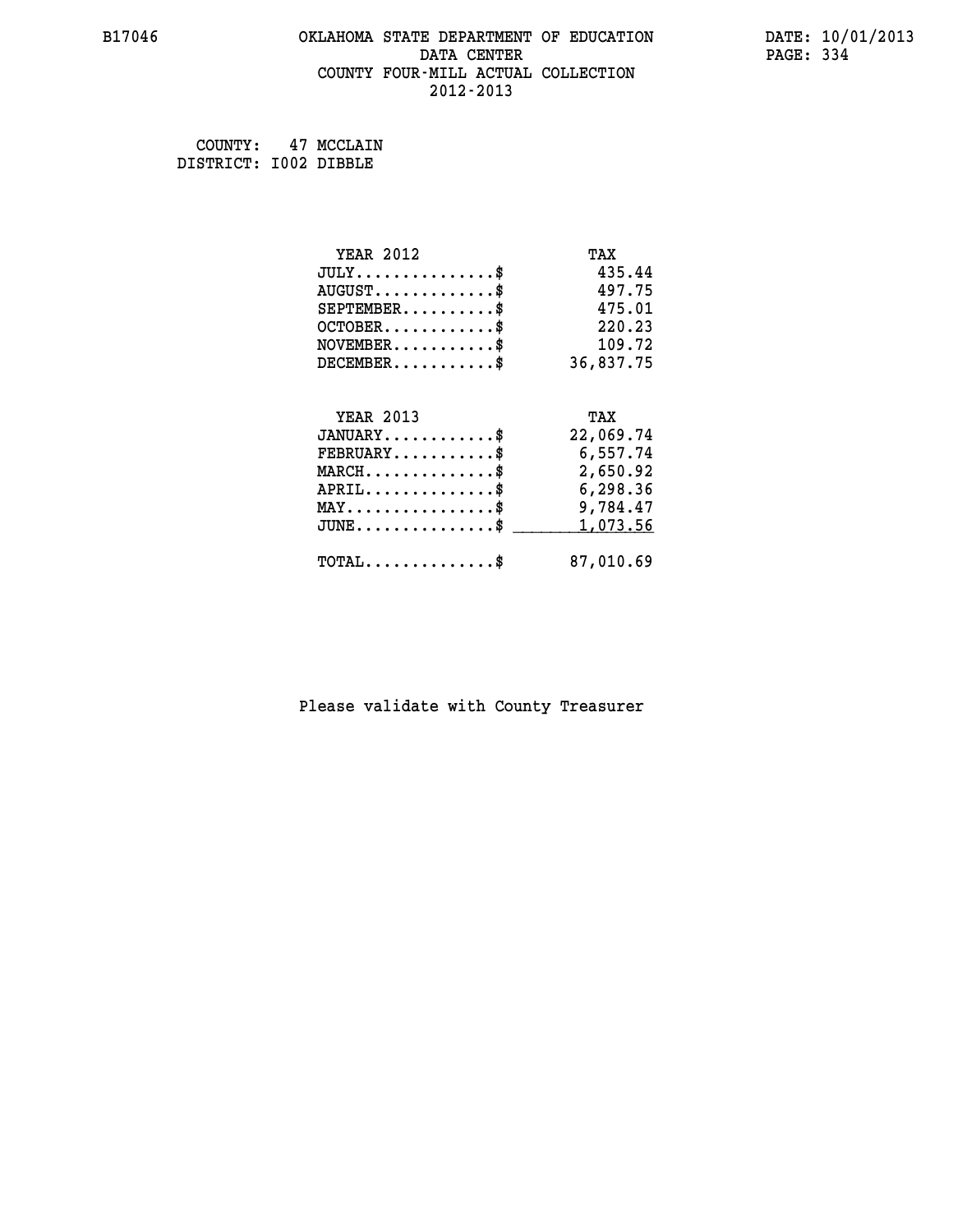#### **B17046 OKLAHOMA STATE DEPARTMENT OF EDUCATION DATE: 10/01/2013 DATA CENTER** PAGE: 335  **COUNTY FOUR-MILL ACTUAL COLLECTION 2012-2013**

 **COUNTY: 47 MCCLAIN DISTRICT: I005 WASHINGTON**

| <b>YEAR 2012</b>                               | TAX        |
|------------------------------------------------|------------|
| $JULY$ \$                                      | 609.23     |
| $AUGUST$ \$                                    | 687.21     |
| $SEPTEMBER$ \$                                 | 656.17     |
| $OCTOBER$ \$                                   | 304.32     |
| $NOVEMBER$ \$                                  | 151.36     |
| $DECEMBER$ \$                                  | 50,820.77  |
|                                                |            |
| <b>YEAR 2013</b>                               | TAX        |
| $JANUARY$ \$                                   | 30,447.08  |
| $FEBRUARY$ \$                                  | 9,045.69   |
| $MARCH$ \$                                     | 3,657.15   |
| $APRIL \ldots \ldots \ldots \ldots$ \$         | 8,689.11   |
| $\texttt{MAX} \dots \dots \dots \dots \dots \$ | 13,498.51  |
| $JUNE$ \$                                      | 1,481.06   |
| $\texttt{TOTAL} \dots \dots \dots \dots \$     | 120,047.66 |
|                                                |            |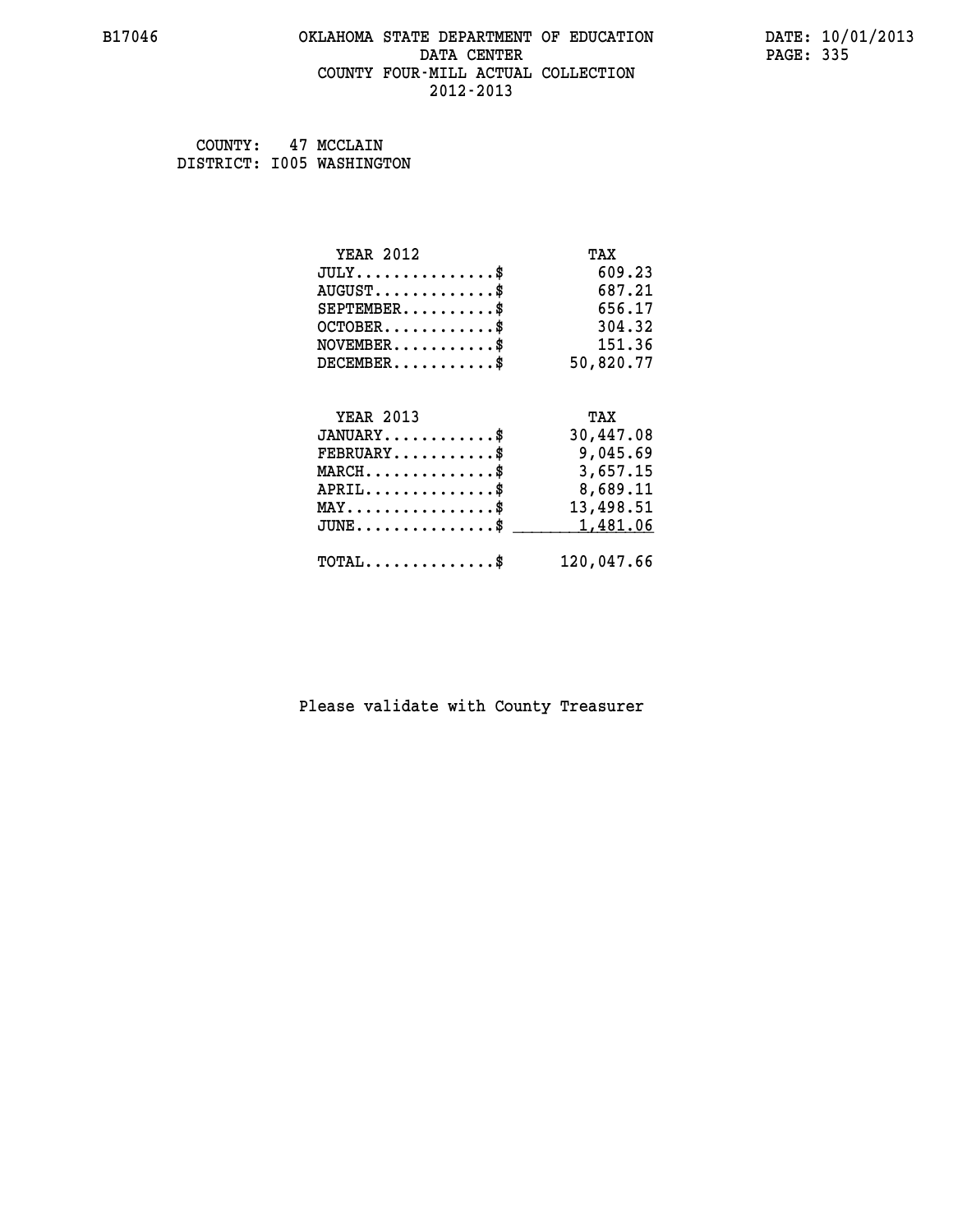# **B17046 OKLAHOMA STATE DEPARTMENT OF EDUCATION DATE: 10/01/2013 DATA CENTER** PAGE: 336  **COUNTY FOUR-MILL ACTUAL COLLECTION 2012-2013**

 **COUNTY: 47 MCCLAIN DISTRICT: I010 WAYNE**

| <b>YEAR 2012</b>                                 | TAX       |
|--------------------------------------------------|-----------|
| $JULY$ \$                                        | 333.48    |
| $AUGUST$ \$                                      | 369.67    |
| $SEPTEMBER$ \$                                   | 353.22    |
| $OCTOBER$ \$                                     | 163.89    |
| $\texttt{NOVEMBER} \dots \dots \dots \$          | 81.34     |
| $DECEMBER$ \$                                    | 27,310.43 |
|                                                  |           |
| <b>YEAR 2013</b>                                 | TAX       |
| $JANUARY$                                        | 16,361.86 |
| $FEBRUARY$                                       | 4,862.46  |
| $\texttt{MARCH}\ldots\ldots\ldots\ldots\text{*}$ | 1,965.31  |
| $APRIL \ldots \ldots \ldots \ldots$              | 4,669.42  |
| MAY\$ 7,253.92                                   |           |
| $JUNE$ \$                                        | 795.91    |
| $\texttt{TOTAL} \dots \dots \dots \dots \$       | 64,520.91 |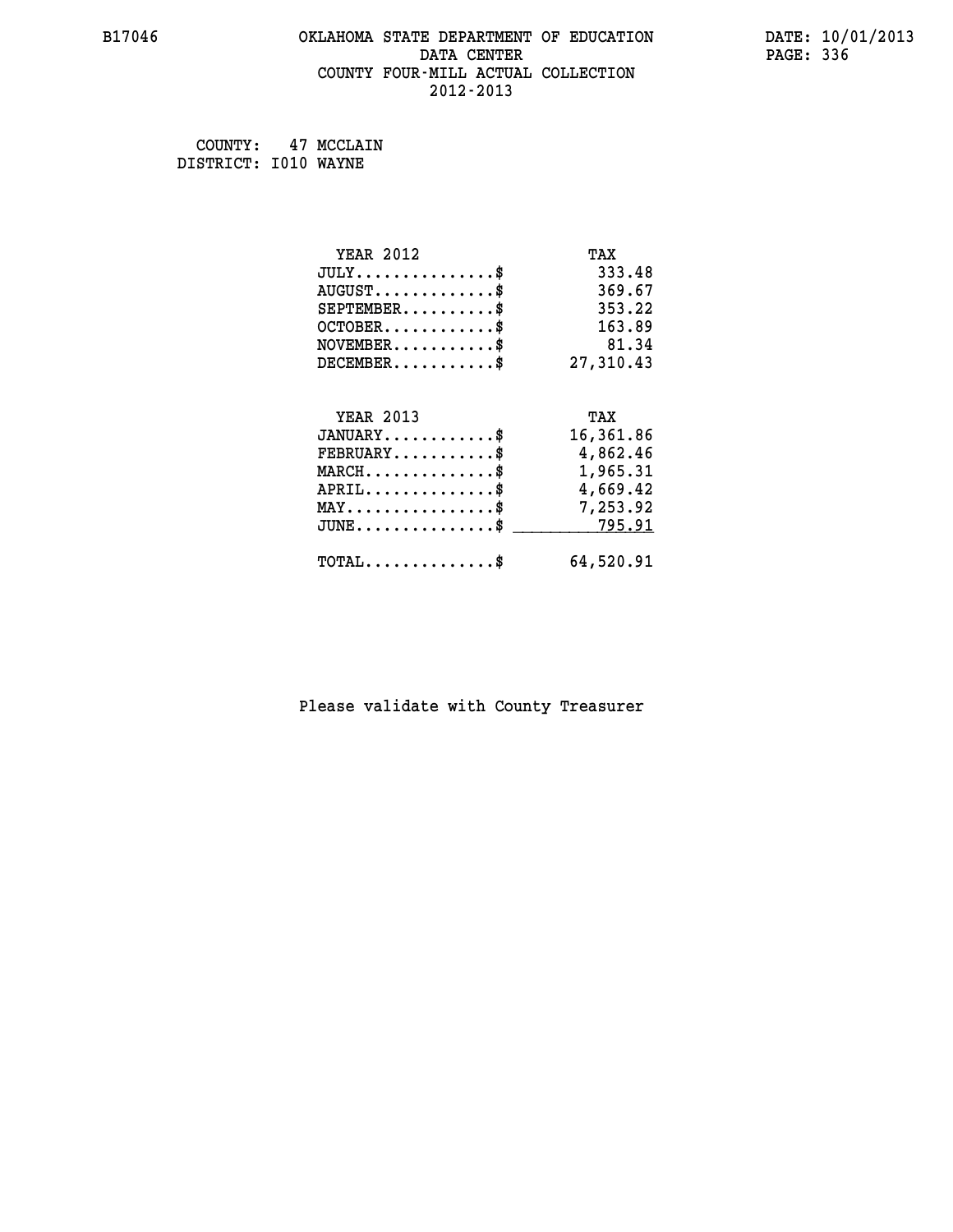#### **B17046 OKLAHOMA STATE DEPARTMENT OF EDUCATION DATE: 10/01/2013 DATA CENTER** PAGE: 337  **COUNTY FOUR-MILL ACTUAL COLLECTION 2012-2013**

 **COUNTY: 47 MCCLAIN DISTRICT: I015 PURCELL**

| <b>YEAR 2012</b>                             | TAX        |
|----------------------------------------------|------------|
| $JULY$ \$                                    | 932.52     |
| $AUGUST$ \$                                  | 1,052.00   |
| $SEPTEMBER$ \$                               | 1,004.47   |
| $OCTOBER$ \$                                 | 465.85     |
| $NOVEMBER.$ \$                               | 231.72     |
| $DECEMBER$ \$                                | 77,798.29  |
|                                              |            |
| <b>YEAR 2013</b>                             | TAX        |
| $JANUARY$ \$                                 | 46,609.48  |
| $\texttt{FEBRUARY} \dots \dots \dots \$      | 13,848.33  |
| $MARCH$ \$                                   | 5,598.51   |
| $APRIL \ldots \ldots \ldots \ldots *$        | 13,301.61  |
| $\texttt{MAX} \dots \dots \dots \dots \dots$ | 20,664.00  |
| $JUNE$ \$                                    | 2,267.26   |
| $TOTAL$ \$                                   | 183,774.04 |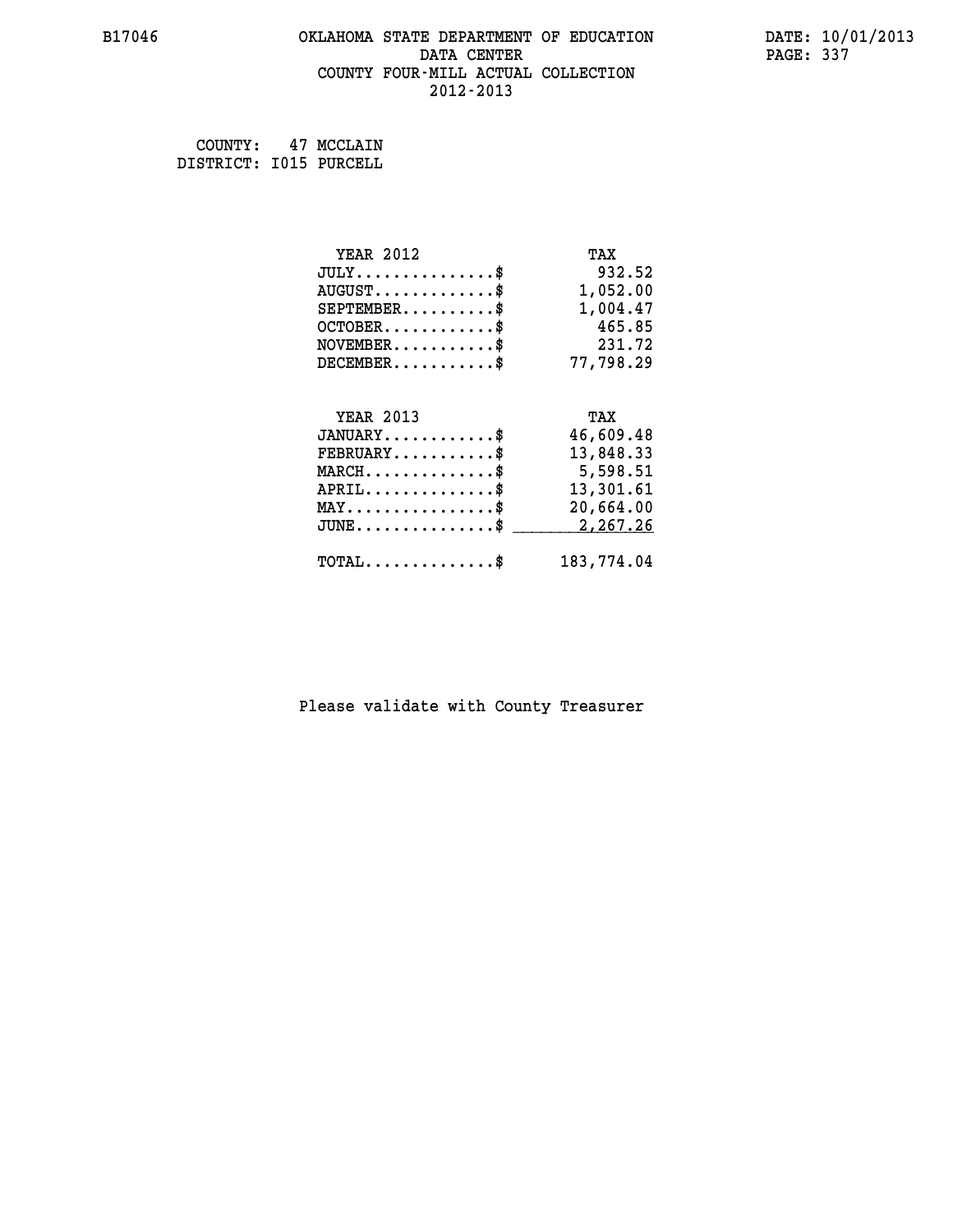#### **B17046 OKLAHOMA STATE DEPARTMENT OF EDUCATION DATE: 10/01/2013 DATA CENTER** PAGE: 338  **COUNTY FOUR-MILL ACTUAL COLLECTION 2012-2013**

 **COUNTY: 47 MCCLAIN DISTRICT: I029 BLANCHARD**

| <b>YEAR 2012</b>                               | TAX         |
|------------------------------------------------|-------------|
| $JULY$ \$                                      | 1,104.57    |
| $AUGUST$ \$                                    | 1,277.37    |
| $SEPTEMBER$ \$                                 | 1,218.44    |
| $OCTOBER$ \$                                   | 564.72      |
| $NOVEMBER.$ \$                                 | 281.75      |
| $DECEMBER$ \$                                  | 94,596.24   |
|                                                |             |
| <b>YEAR 2013</b>                               | TAX         |
| $JANUARY$ \$                                   | 56,673.25   |
| $\texttt{FEBRUARY} \dots \dots \dots \$        | 16,838.71   |
| $MARCH$ \$                                     | 6,807.31    |
| $APRIL \ldots \ldots \ldots \ldots$            | 16, 173.65  |
| $\texttt{MAX} \dots \dots \dots \dots \dots \$ | 25, 125. 72 |
| $JUNE$ \$                                      | 2,756.81    |
| $TOTAL$ \$                                     | 223, 418.54 |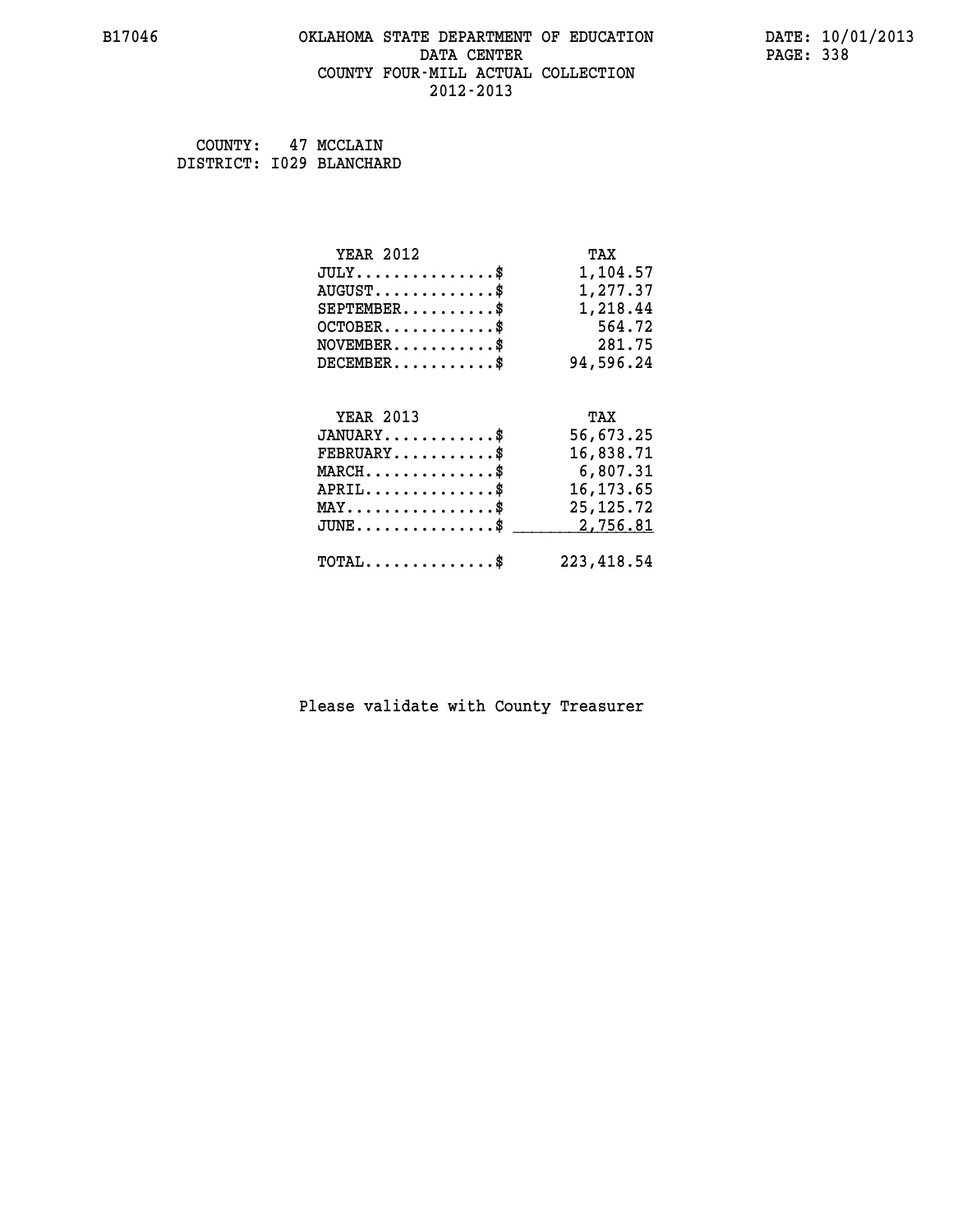#### **B17046 OKLAHOMA STATE DEPARTMENT OF EDUCATION DATE: 10/01/2013** DATA CENTER PAGE: 339  **COUNTY FOUR-MILL ACTUAL COLLECTION 2012-2013**

 **COUNTY: 47 MCCLAIN**

 **\*\*\*\*\*\* TOTALS \*\*\*\*\*\***

| <b>YEAR 2012</b>                | TAX        |
|---------------------------------|------------|
| $JULY$                          | 4,535.50   |
| $AUGUST \ldots \ldots \ldots \$ | 5,159.49   |
| $SEPTEMBER$                     | 4,924.71   |
| $OCTOBER$ \$                    | 2,283.48   |
| $NOVEMBER$ \$                   | 1,136.99   |
| DECEMENT.                       | 381,738.37 |

# **YEAR 2013 TAX JANUARY............\$ 228,702.03 FEBRUARY...........\$ 67,953.14 MARCH..............\$ 27,470.60 APRIL..............\$ 65,267.95 MAY................\$ 101,393.56** JUNE..............\$ <u>\_\_\_\_\_\_\_11,124.97</u>

 **TOTAL..............\$ 901,690.79**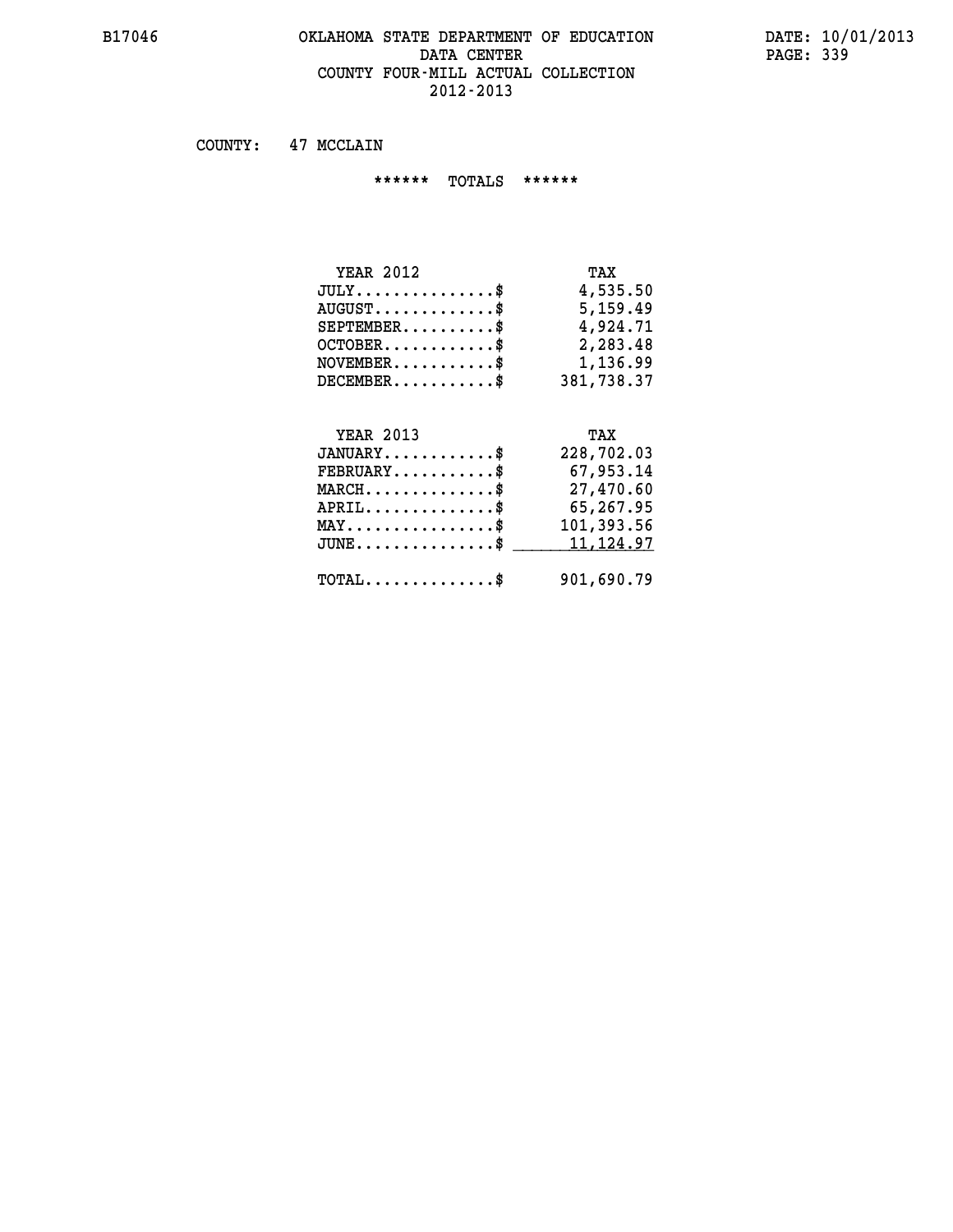#### **B17046 OKLAHOMA STATE DEPARTMENT OF EDUCATION DATE: 10/01/2013 DATA CENTER** PAGE: 340  **COUNTY FOUR-MILL ACTUAL COLLECTION 2012-2013**

 **COUNTY: 48 MCCURTAIN DISTRICT: C001 FOREST GROVE**

| <b>YEAR 2012</b>                           | TAX       |
|--------------------------------------------|-----------|
| $JULY$ \$                                  | 88.21     |
| $AUGUST$ \$                                | 60.65     |
| $SEPTEMBER$ \$                             | 205.83    |
| $OCTOBER$ \$                               | 129.52    |
| $NOVEMBER$ \$                              | 56.05     |
| $DECEMBER$ \$                              | 28.58     |
|                                            |           |
| <b>YEAR 2013</b>                           | TAX       |
| $JANUARY$ \$                               | 9,184.04  |
| $FEBRUARY$ \$                              | 1,789.06  |
| $MARCH$ \$                                 | 356.67    |
| $APRIL$ \$                                 | 3,427.50  |
| $MAX \dots \dots \dots \dots \$            | 970.53    |
| $JUNE$ \$                                  | 477.78    |
| $\texttt{TOTAL} \dots \dots \dots \dots \$ | 16,774.42 |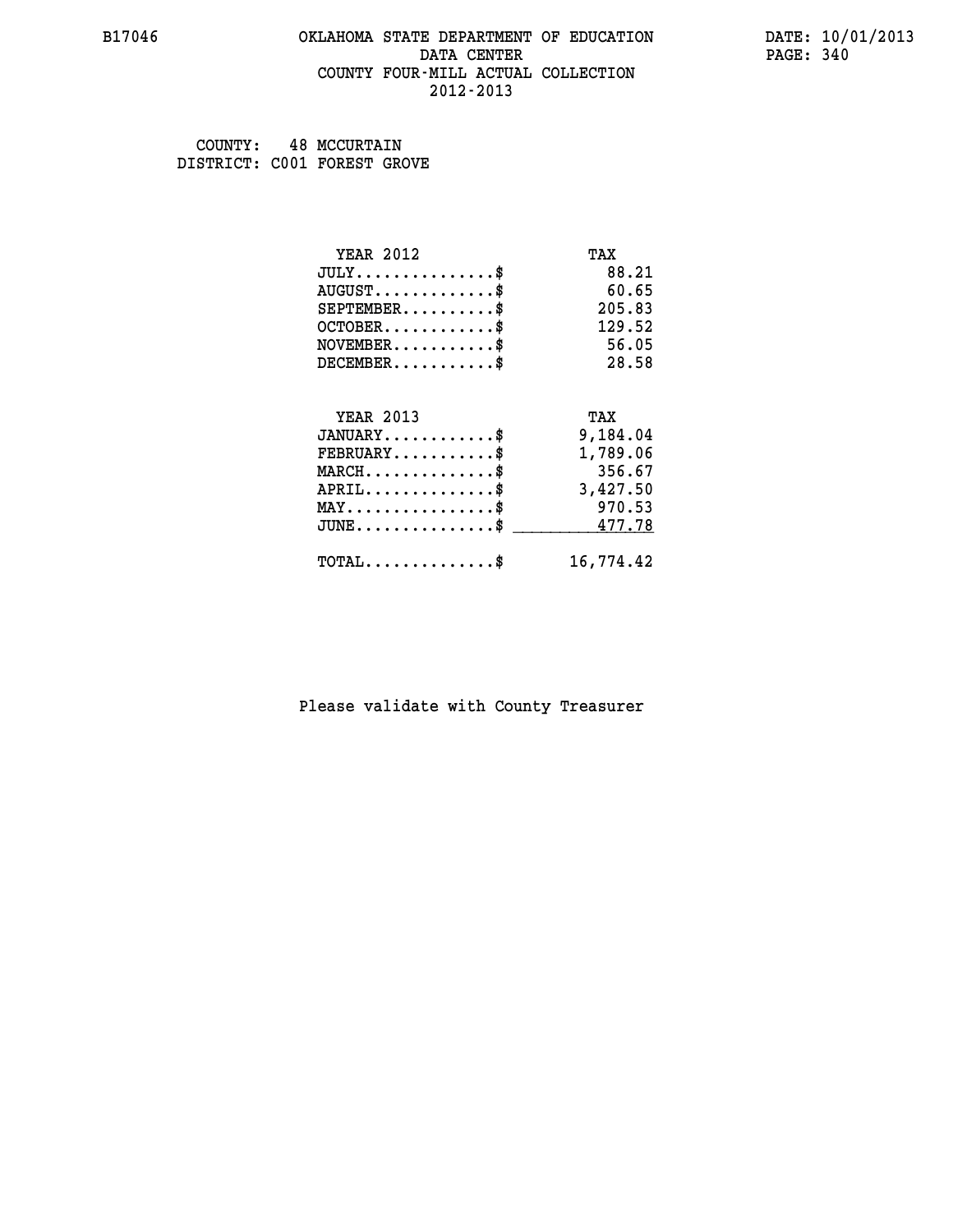#### **B17046 OKLAHOMA STATE DEPARTMENT OF EDUCATION DATE: 10/01/2013 DATA CENTER** PAGE: 341  **COUNTY FOUR-MILL ACTUAL COLLECTION 2012-2013**

 **COUNTY: 48 MCCURTAIN DISTRICT: C009 LUKFATA**

| <b>YEAR 2012</b>                               | TAX       |
|------------------------------------------------|-----------|
| $JULY$ \$                                      | 207.76    |
| $AUGUST$ \$                                    | 124.69    |
| $SEPTEMBER$ \$                                 | 423.26    |
| $OCTOBER$ \$                                   | 266.33    |
| $NOVEMBER$ \$                                  | 115.28    |
| $DECEMBER$ \$                                  | 58.77     |
|                                                |           |
| <b>YEAR 2013</b>                               | TAX       |
| $JANUARY$ \$                                   | 18,885.23 |
| $FEBRUARY$                                     | 3,678.87  |
| $MARCH$ \$                                     | 733.43    |
| $APRIL$ \$                                     | 7,047.99  |
| $\texttt{MAX} \dots \dots \dots \dots \dots \$ | 1,995.73  |
| $JUNE$ \$                                      | 982.44    |
| $TOTAL$ \$                                     | 34,519.78 |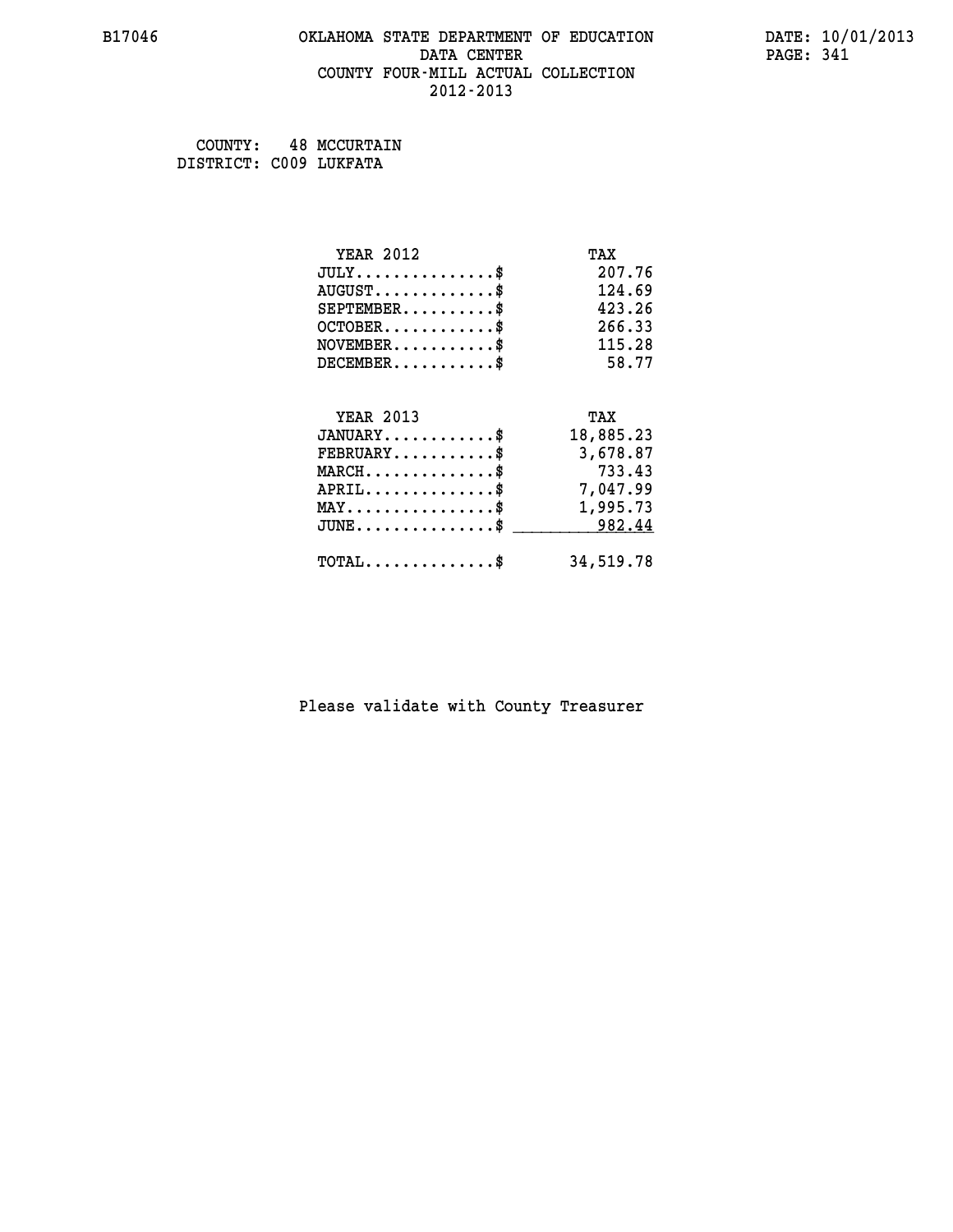#### **B17046 OKLAHOMA STATE DEPARTMENT OF EDUCATION DATE: 10/01/2013 DATA CENTER** PAGE: 342  **COUNTY FOUR-MILL ACTUAL COLLECTION 2012-2013**

 **COUNTY: 48 MCCURTAIN DISTRICT: C023 GLOVER**

| <b>YEAR 2012</b>                           | TAX      |
|--------------------------------------------|----------|
| $JULY$ \$                                  | 56.45    |
| $AUGUST$ \$                                | 29.84    |
| $SEPTEMENT.$ \$                            | 101.27   |
| $OCTOBER$ \$                               | 63.71    |
| $NOVEMBER$ \$                              | 27.58    |
| $DECEMBER$ \$                              | 14.07    |
|                                            |          |
| <b>YEAR 2013</b>                           | TAX      |
| $JANUARY$ \$                               | 4,518.34 |
| $FEBRUARY$                                 | 880.17   |
| $MARCH$ \$                                 | 175.47   |
| $APRIL$ \$                                 | 1,686.25 |
| $MAX \dots \dots \dots \dots \dots$        | 477.48   |
| $JUNE$                                     | 235.06   |
| $\texttt{TOTAL} \dots \dots \dots \dots \$ | 8,265.69 |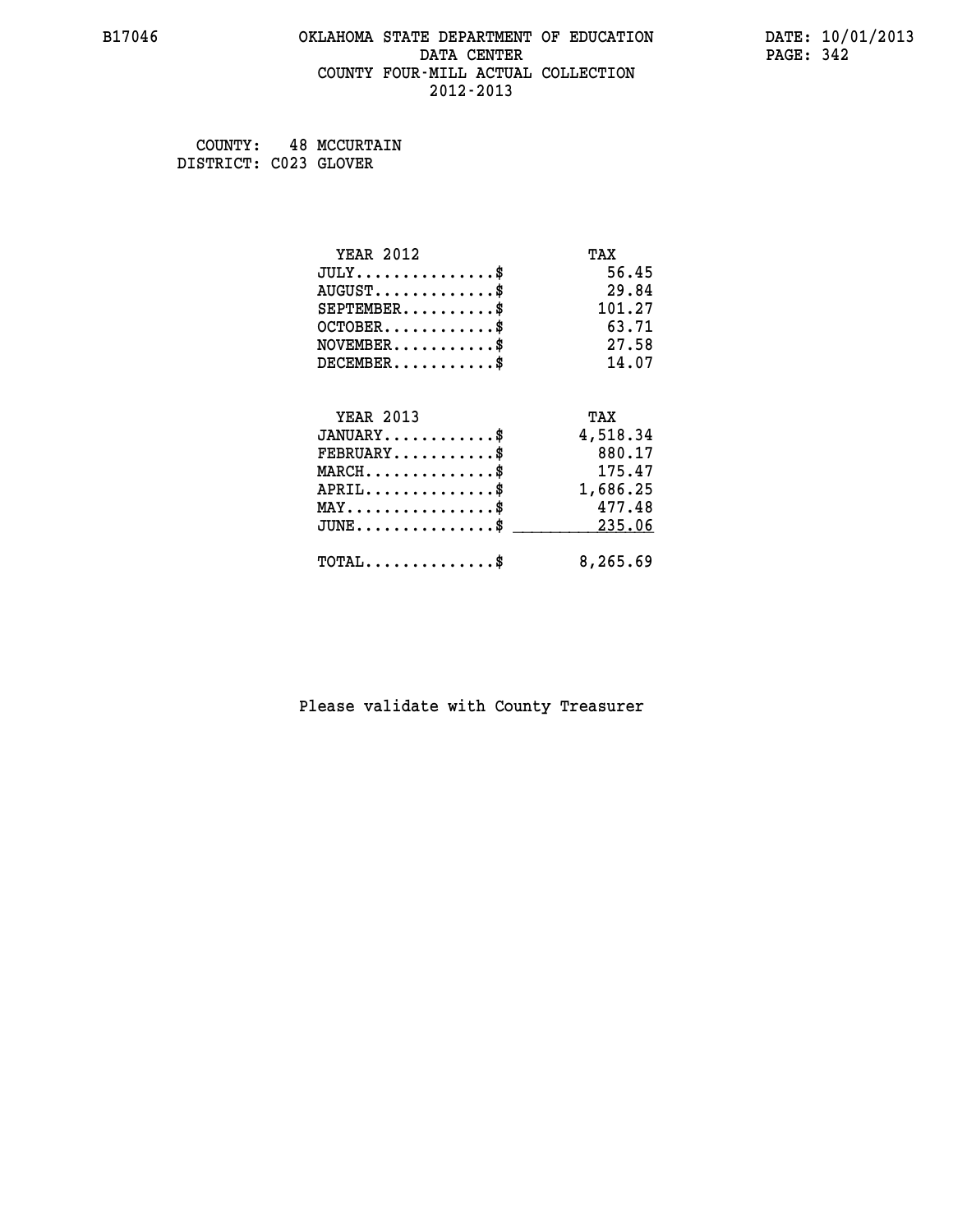#### **B17046 OKLAHOMA STATE DEPARTMENT OF EDUCATION DATE: 10/01/2013 DATA CENTER** PAGE: 343  **COUNTY FOUR-MILL ACTUAL COLLECTION 2012-2013**

 **COUNTY: 48 MCCURTAIN DISTRICT: C037 DENISON**

| <b>YEAR 2012</b>                               | TAX        |
|------------------------------------------------|------------|
| $JULY$ \$                                      | 195.86     |
| $AUGUST$ \$                                    | 116.73     |
| $SEPTEMBER$ \$                                 | 396.22     |
| $OCTOBER$ \$                                   | 249.32     |
| $NOVEMBER$ \$                                  | 107.91     |
| $DECEMBER$ \$                                  | 55.01      |
|                                                |            |
| <b>YEAR 2013</b>                               | TAX        |
| $JANUARY$ \$                                   | 17,678.89  |
| $FEBRUARY$                                     | 3,443.87   |
| $MARCH$ \$                                     | 686.57     |
| $APRIL$ \$                                     | 6,597.79   |
| $\texttt{MAX} \dots \dots \dots \dots \dots \$ | 1,868.26   |
| $\texttt{JUNE}\dots\dots\dots\dots\dots\$      | 919.68     |
| $TOTAL$ \$                                     | 32, 316.11 |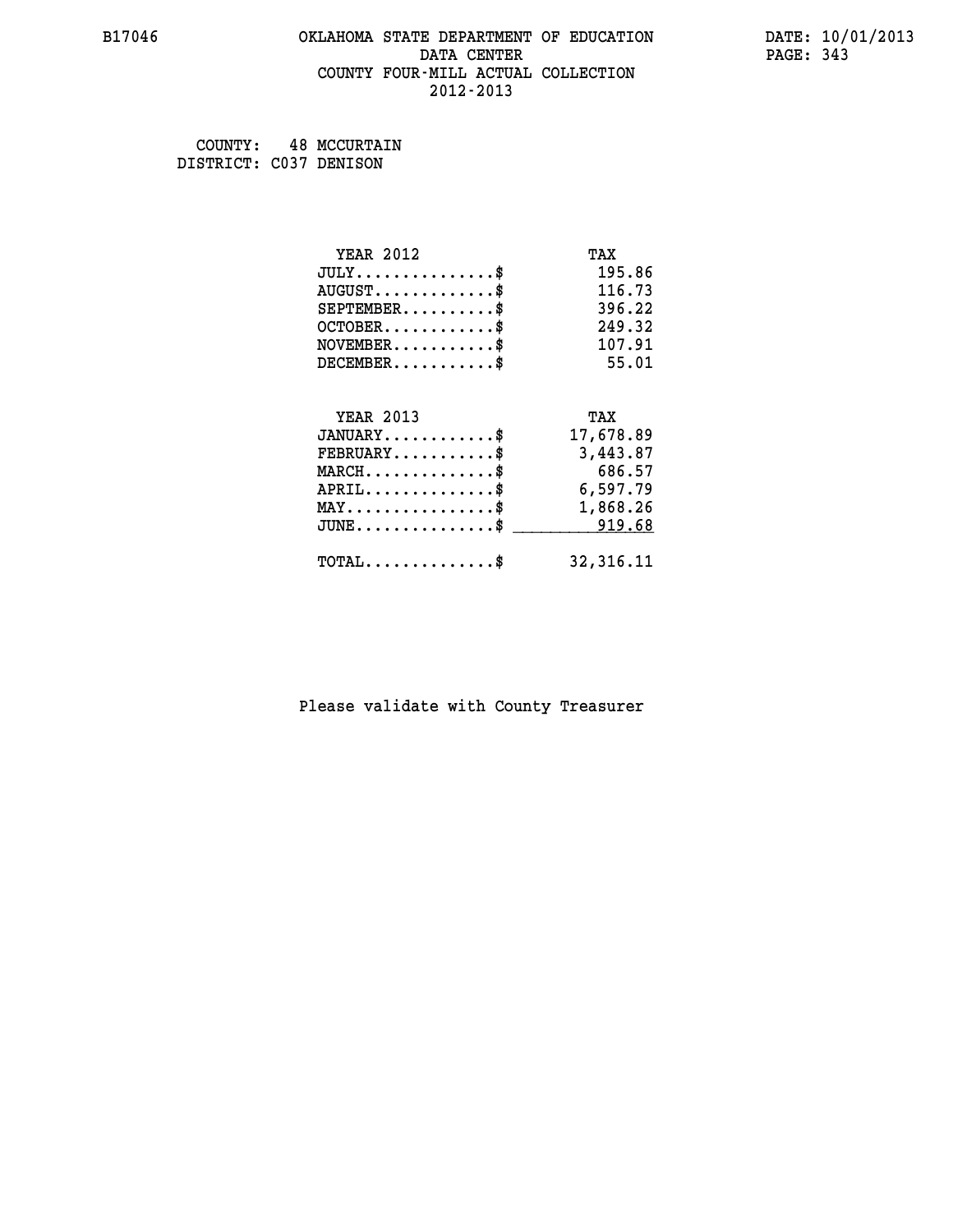#### **B17046 OKLAHOMA STATE DEPARTMENT OF EDUCATION DATE: 10/01/2013 DATA CENTER** PAGE: 344  **COUNTY FOUR-MILL ACTUAL COLLECTION 2012-2013**

 **COUNTY: 48 MCCURTAIN DISTRICT: C072 HOLLY CREEK**

| <b>YEAR 2012</b>                               | TAX       |
|------------------------------------------------|-----------|
| $JULY$ \$                                      | 131.73    |
| $AUGUST$ \$                                    | 80.67     |
| $SEPTEMBER$ \$                                 | 273.85    |
| $OCTOBER$ \$                                   | 172.32    |
| $NOVEMBER$ \$                                  | 74.58     |
| $DECEMBER$ \$                                  | 38.03     |
|                                                |           |
| <b>YEAR 2013</b>                               | TAX       |
| $JANUARY$ \$                                   | 12,218.96 |
| $FEBRUARY$                                     | 2,380.28  |
| $MARCH$ \$                                     | 474.53    |
| $APRIL$ \$                                     | 4,560.13  |
| $\texttt{MAX} \dots \dots \dots \dots \dots \$ | 1,291.25  |
| $JUNE \ldots \ldots \ldots \ldots$ \$ 635.64   |           |
| $\texttt{TOTAL} \dots \dots \dots \dots$ \$    | 22,331.97 |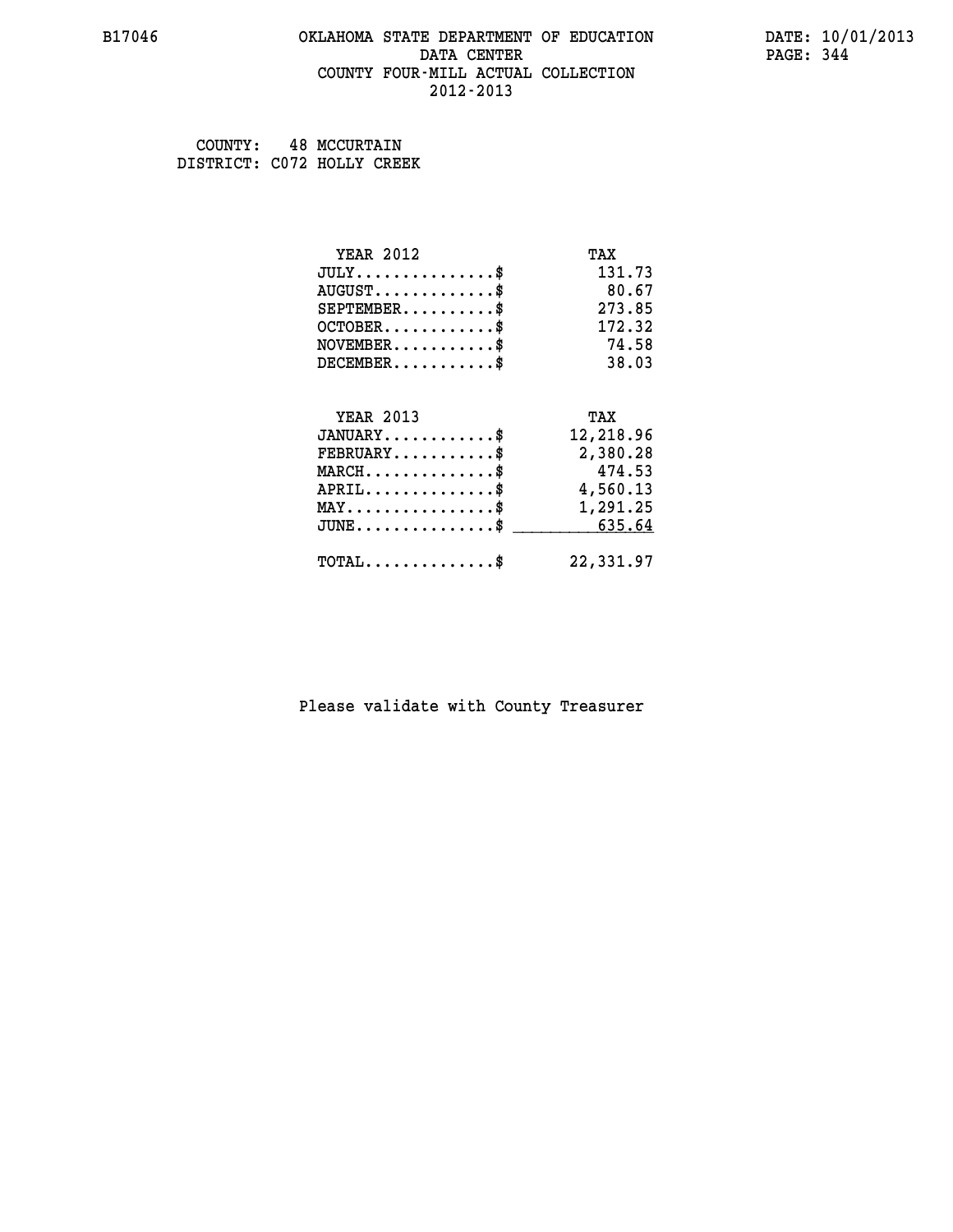#### **B17046 OKLAHOMA STATE DEPARTMENT OF EDUCATION DATE: 10/01/2013 DATA CENTER** PAGE: 345  **COUNTY FOUR-MILL ACTUAL COLLECTION 2012-2013**

 **COUNTY: 48 MCCURTAIN DISTRICT: I005 IDABEL**

| <b>YEAR 2012</b>                                                                                                              | TAX        |
|-------------------------------------------------------------------------------------------------------------------------------|------------|
| $JULY$ \$                                                                                                                     | 848.68     |
| $AUGUST$ \$                                                                                                                   | 476.84     |
| $SEPTEMBER$ \$                                                                                                                | 1,618.66   |
| $OCTOBER$ \$                                                                                                                  | 1,018.51   |
| $\texttt{NOVEMBER} \dots \dots \dots \$                                                                                       | 440.84     |
| $DECEMBER$ \$                                                                                                                 | 224.75     |
|                                                                                                                               |            |
| <b>YEAR 2013</b>                                                                                                              | TAX        |
| $JANUARY$ \$                                                                                                                  | 72,221.90  |
| $FEBRUARY$ \$                                                                                                                 | 14,068.88  |
| $\texttt{MARCH}\ldots\ldots\ldots\ldots\overset{\hspace{0.1em}\mathsf{\scriptscriptstyle\$}}{\mathsf{\scriptscriptstyle\$}}}$ | 2,804.80   |
| $APRIL$ \$                                                                                                                    | 26,953.32  |
| $\texttt{MAX} \dots \dots \dots \dots \dots \$                                                                                | 7,632.17   |
| $JUNE$ \$                                                                                                                     | 3,757.09   |
| $\texttt{TOTAL} \dots \dots \dots \dots \$                                                                                    | 132,066.44 |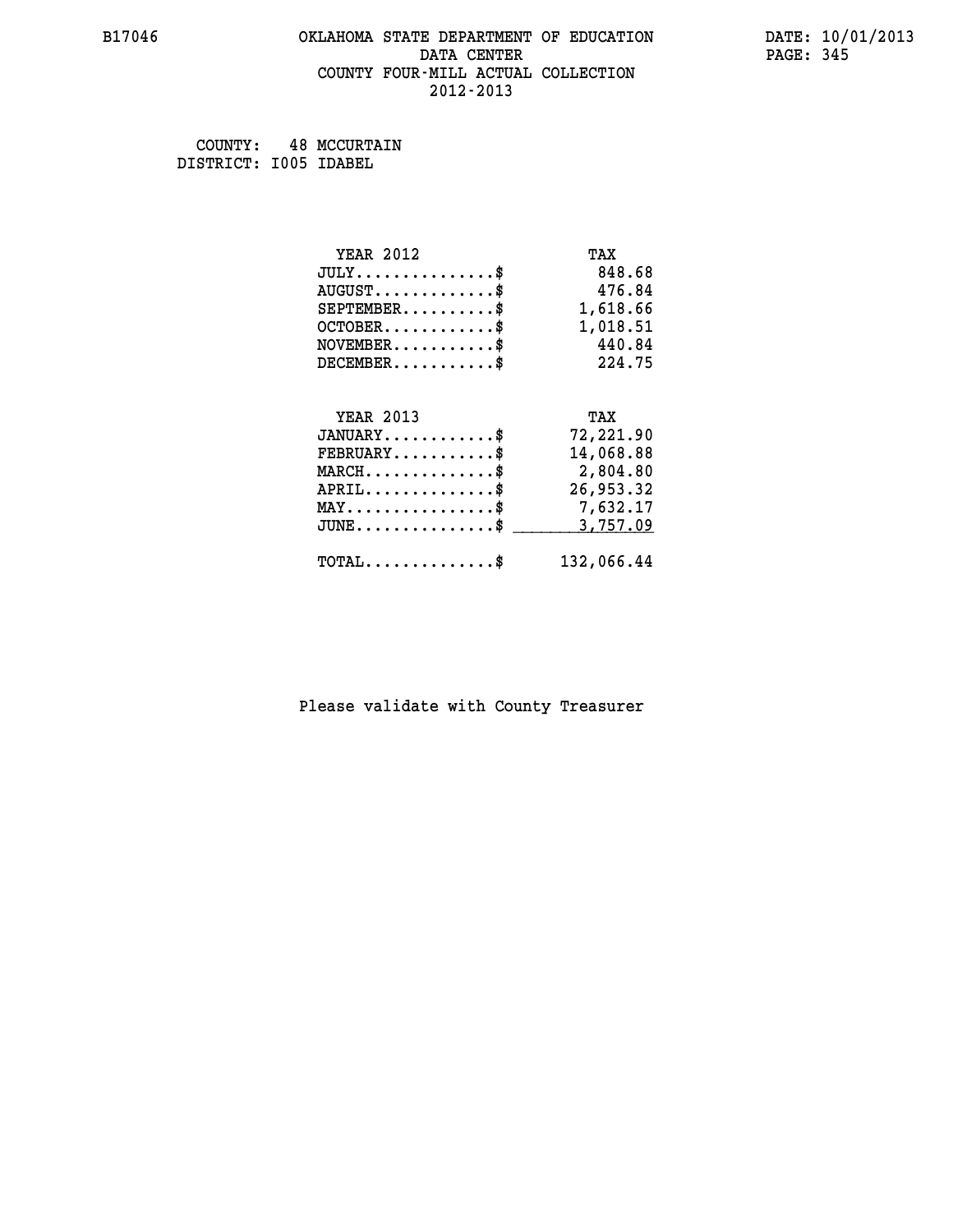#### **B17046 OKLAHOMA STATE DEPARTMENT OF EDUCATION DATE: 10/01/2013 DATA CENTER** PAGE: 346  **COUNTY FOUR-MILL ACTUAL COLLECTION 2012-2013**

 **COUNTY: 48 MCCURTAIN DISTRICT: I006 HAWORTH**

| <b>YEAR 2012</b>                                 | TAX       |
|--------------------------------------------------|-----------|
| $JULY$ \$                                        | 370.67    |
| $AUGUST$ \$                                      | 201.63    |
| $SEPTEMBER$ \$                                   | 684.42    |
| $OCTOBER$ \$                                     | 430.67    |
| $\texttt{NOVEMBER} \dots \dots \dots \$          | 186.42    |
| $DECEMBER$ \$                                    | 95.04     |
|                                                  |           |
| <b>YEAR 2013</b>                                 | TAX       |
| $JANUARY$                                        | 30,538.30 |
| $FEBRUARY$                                       | 5,948.90  |
| $\texttt{MARCH}\ldots\ldots\ldots\ldots\text{*}$ | 1,185.99  |
| $APRIL \ldots \ldots \ldots \ldots \$            | 11,396.93 |
| MAY\$ 3,227.19                                   |           |
| $\texttt{JUNE} \dots \dots \dots \dots \dots \$$ | 1,588.66  |
| $\texttt{TOTAL} \dots \dots \dots \dots \$       | 55,854.82 |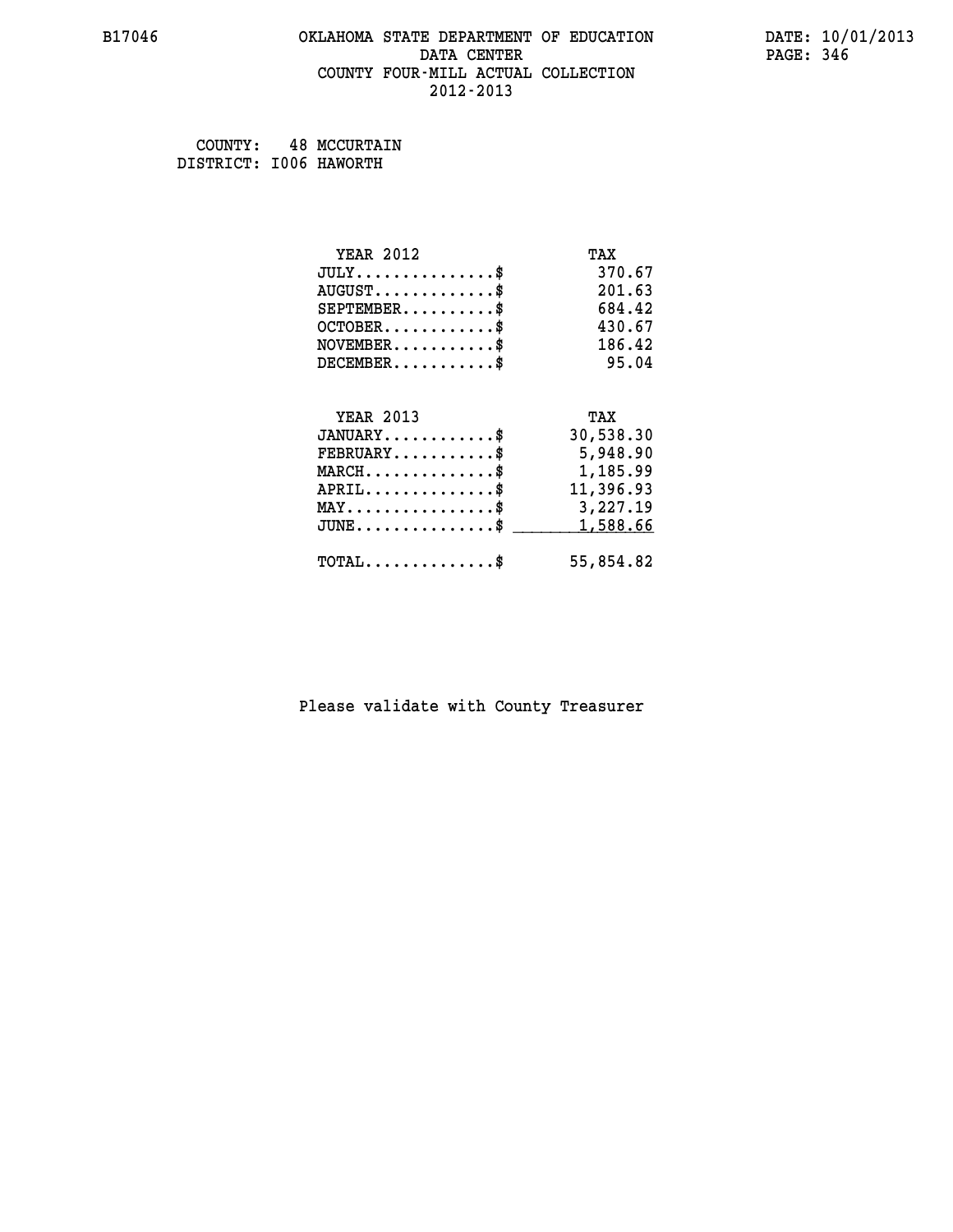# **B17046 OKLAHOMA STATE DEPARTMENT OF EDUCATION DATE: 10/01/2013 DATA CENTER** PAGE: 347  **COUNTY FOUR-MILL ACTUAL COLLECTION 2012-2013**

 **COUNTY: 48 MCCURTAIN DISTRICT: I011 VALLIANT**

| <b>YEAR 2012</b>                                   | TAX       |
|----------------------------------------------------|-----------|
| $JULY$ \$                                          | 631.51    |
| $AUGUST$ \$                                        | 358.40    |
| $SEPTEMBER$ \$                                     | 1,216.59  |
| $OCTOBER$ \$                                       | 765.53    |
| $NOVEMBER.$ \$                                     | 331.34    |
| $DECEMBER$ \$                                      | 168.92    |
|                                                    |           |
| <b>YEAR 2013</b>                                   | TAX       |
| $JANUARY$ \$                                       | 54,282.36 |
| $FEBRUARY$                                         | 10,834.78 |
| $\texttt{MARCH}\ldots\ldots\ldots\ldots\text{*}$   | 2,108.09  |
| $APRIL \ldots \ldots \ldots \ldots$                | 20,258.26 |
| $\texttt{MAX} \dots \dots \dots \dots \dots \$     | 5,736.37  |
| $\texttt{JUNE} \dots \dots \dots \dots \texttt{S}$ | 2,823.84  |
| $\texttt{TOTAL} \dots \dots \dots \dots \$         | 99,515.99 |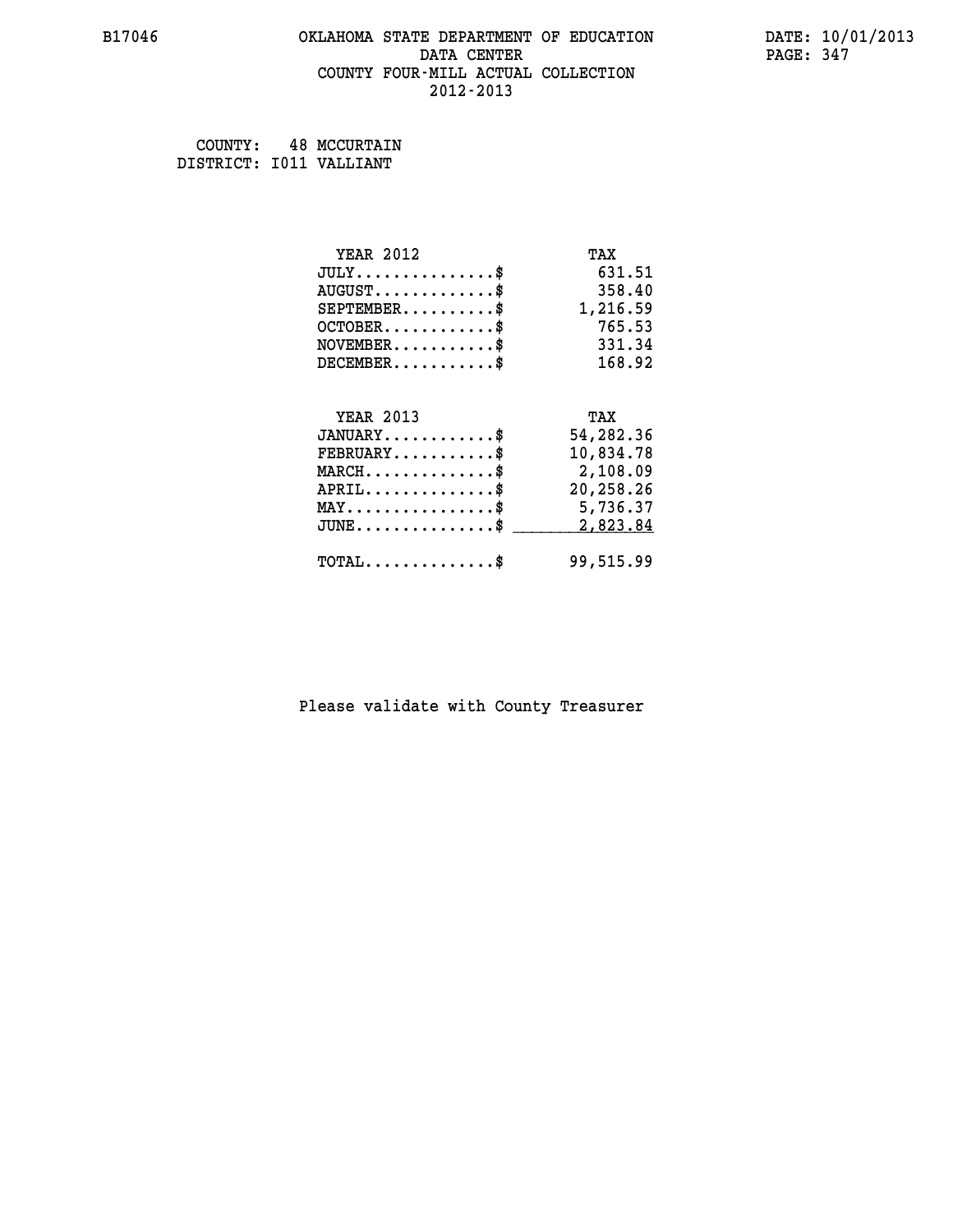#### **B17046 OKLAHOMA STATE DEPARTMENT OF EDUCATION DATE: 10/01/2013 DATA CENTER** PAGE: 348  **COUNTY FOUR-MILL ACTUAL COLLECTION 2012-2013**

 **COUNTY: 48 MCCURTAIN DISTRICT: I013 EAGLETOWN**

| <b>YEAR 2012</b>                                   | TAX       |
|----------------------------------------------------|-----------|
| $JULY$ \$                                          | 145.71    |
| $AUGUST$ \$                                        | 79.66     |
| $SEPTEMBER$ \$                                     | 270.41    |
| $OCTOBER$ \$                                       | 170.15    |
| $NOVEMBER$ \$                                      | 73.65     |
| $DECEMBER$ \$                                      | 37.55     |
| <b>YEAR 2013</b>                                   |           |
|                                                    | TAX       |
| $JANUARY$ \$                                       | 12,065.16 |
| $FEBRUARY$                                         | 2,350.31  |
| $MARCH$ \$                                         | 468.56    |
| $APRIL$ \$                                         | 4,502.74  |
| $\texttt{MAX} \dots \dots \dots \dots \dots \$     | 1,275.01  |
| $\texttt{JUNE} \dots \dots \dots \dots \texttt{S}$ | 627.66    |
| $TOTAL$ \$                                         | 22,066.57 |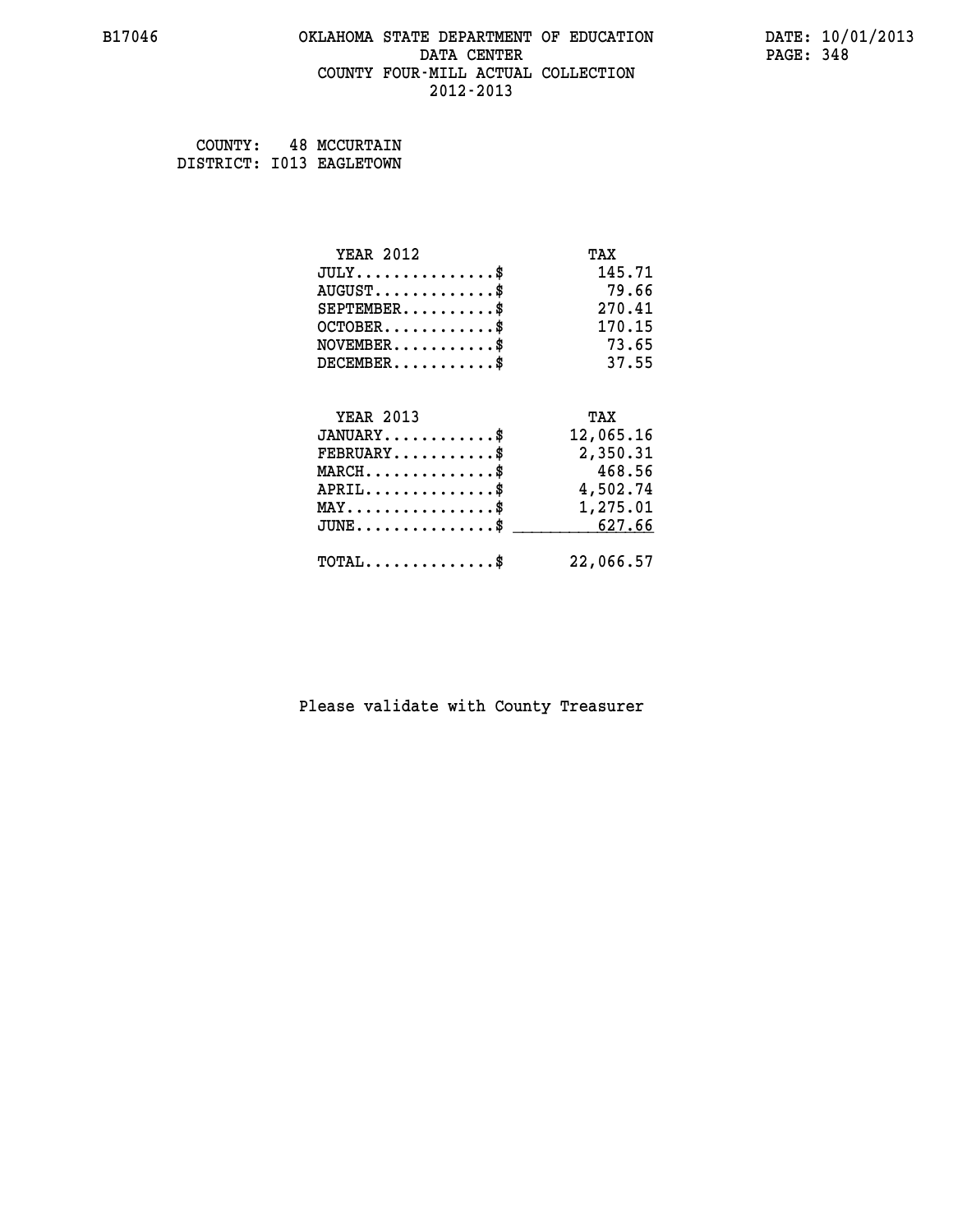#### **B17046 OKLAHOMA STATE DEPARTMENT OF EDUCATION DATE: 10/01/2013 DATA CENTER** PAGE: 349  **COUNTY FOUR-MILL ACTUAL COLLECTION 2012-2013**

| COUNTY: | <b>48 MCCURTAIN</b>       |
|---------|---------------------------|
|         | DISTRICT: I014 SMITHVILLE |

| <b>YEAR 2012</b>                               | TAX       |
|------------------------------------------------|-----------|
| $JULY$ \$                                      | 208.44    |
| $AUGUST$ \$                                    | 106.76    |
| $SEPTEMENT.$ \$                                | 362.40    |
| $OCTOBER$ \$                                   | 228.04    |
| $NOVEMBER$ \$                                  | 98.70     |
| $DECEMBER$ \$                                  | 50.33     |
|                                                |           |
| <b>YEAR 2013</b>                               | TAX       |
| $JANUARY$ \$                                   | 16,170.23 |
| $\texttt{FEBRUARY}\dots\dots\dots\dots\$       | 3,149.98  |
| $MARCH$ \$                                     | 627.99    |
| $APRIL$ \$                                     | 6,034.76  |
| $\texttt{MAX} \dots \dots \dots \dots \dots \$ | 1,708.82  |
| $JUNE$ \$                                      | 841.20    |
| $TOTAL$ \$                                     | 29,587.65 |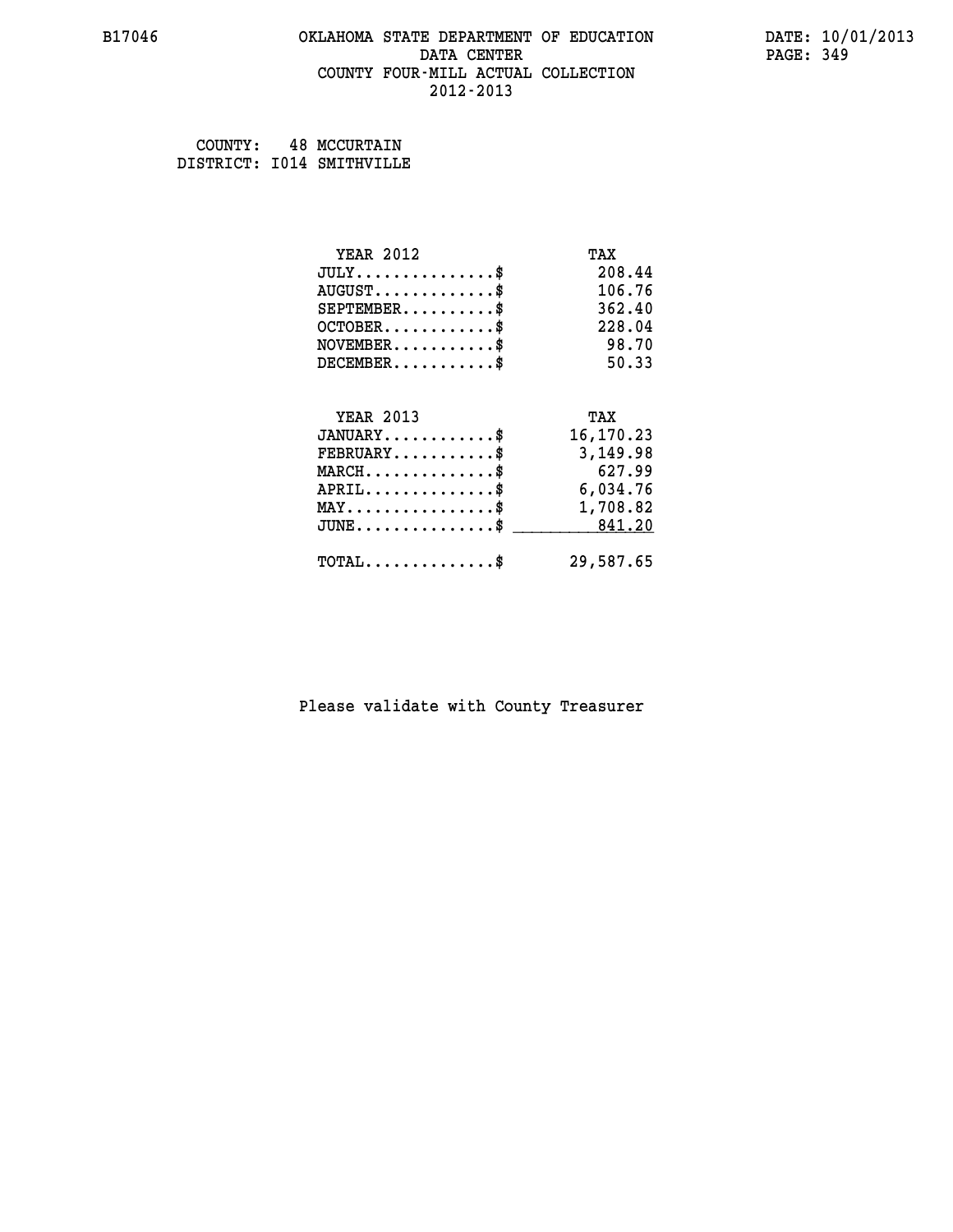#### **B17046 OKLAHOMA STATE DEPARTMENT OF EDUCATION DATE: 10/01/2013 DATA CENTER** PAGE: 350  **COUNTY FOUR-MILL ACTUAL COLLECTION 2012-2013**

 **COUNTY: 48 MCCURTAIN DISTRICT: I039 WRIGHT CITY**

| <b>YEAR 2012</b>                               | TAX       |
|------------------------------------------------|-----------|
| $JULY$ \$                                      | 290.21    |
| $AUGUST$ \$                                    | 155.55    |
| $SEPTEMBER$ \$                                 | 528.02    |
| $OCTOBER$ \$                                   | 332.25    |
| $NOVEMBER$ \$                                  | 143.81    |
| $DECEMBER$ \$                                  | 73.32     |
|                                                |           |
| <b>YEAR 2013</b>                               | TAX       |
| $JANUARY$ \$                                   | 23,559.14 |
| $FEBRUARY$                                     | 4,589.35  |
| $MARCH$ \$                                     | 914.94    |
| $APRIL$ \$                                     | 8,792.31  |
| $\texttt{MAX} \dots \dots \dots \dots \dots \$ | 2,489.64  |
| $JUNE$ \$                                      | 1,225.59  |
| $\texttt{TOTAL} \dots \dots \dots \dots \$     | 43,094.13 |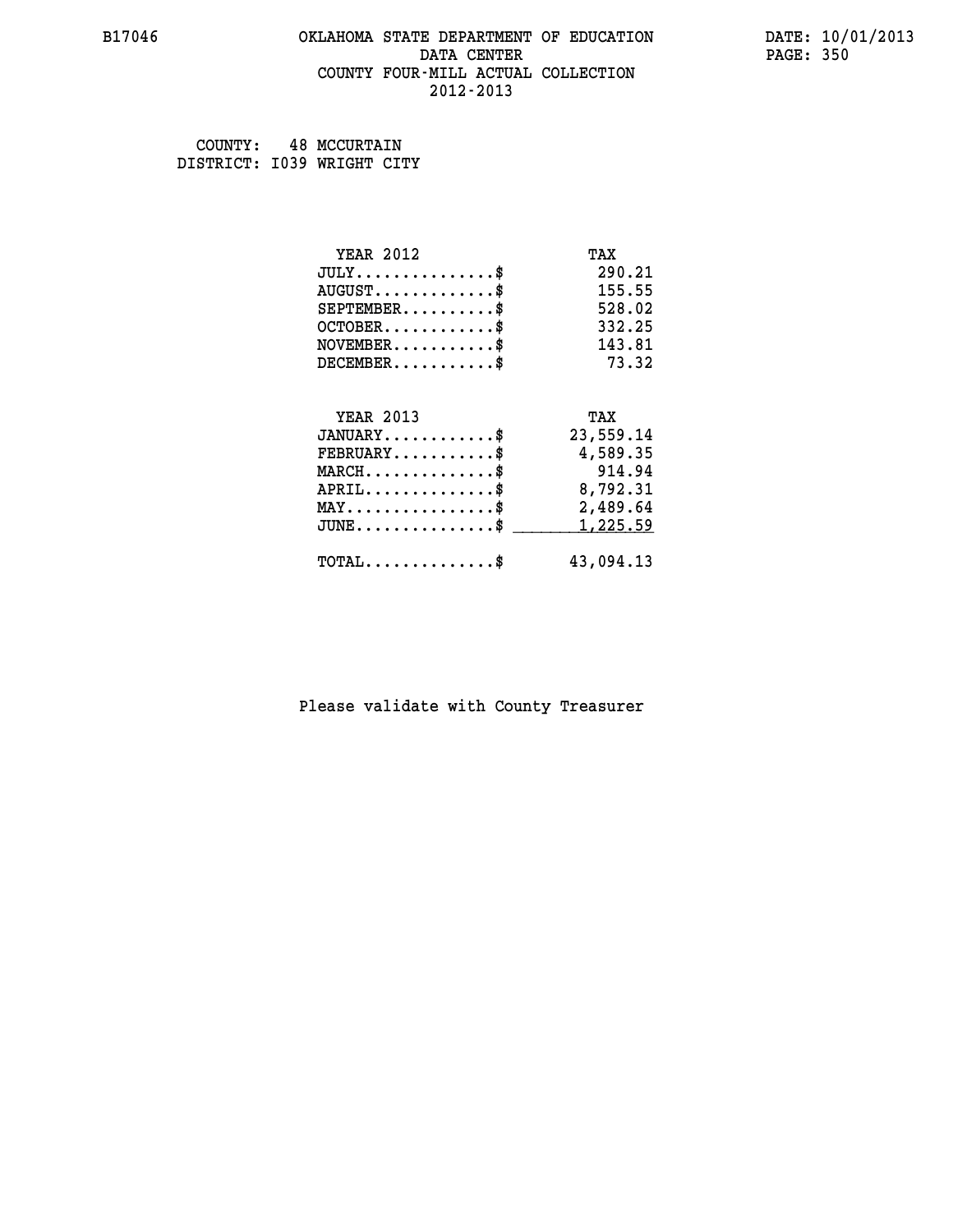#### **B17046 OKLAHOMA STATE DEPARTMENT OF EDUCATION DATE: 10/01/2013 DATA CENTER** PAGE: 351  **COUNTY FOUR-MILL ACTUAL COLLECTION 2012-2013**

 **COUNTY: 48 MCCURTAIN DISTRICT: I071 BATTIEST**

| <b>YEAR 2012</b>                                   | TAX       |
|----------------------------------------------------|-----------|
| $JULY$ \$                                          | 164.71    |
| $AUGUST$ \$                                        | 95.71     |
| $SEPTEMBER$ \$                                     | 324.91    |
| $OCTOBER$ \$                                       | 204.44    |
| $NOVEMBER$ \$                                      | 88.50     |
| $DECEMBER$ \$                                      | 45.12     |
|                                                    |           |
| <b>YEAR 2013</b>                                   | TAX       |
| $JANUARY$                                          | 14,497.20 |
| $FEBRUARY$                                         | 2,824.07  |
| $MARCH$ \$                                         | 563.02    |
| $APRIL \ldots \ldots \ldots \ldots$                | 5,410.38  |
| $\texttt{MAX} \dots \dots \dots \dots \dots \$     | 1,532.02  |
| $\texttt{JUNE} \dots \dots \dots \dots \texttt{S}$ | 754.16    |
| $\texttt{TOTAL} \dots \dots \dots \dots \$         | 26,504.24 |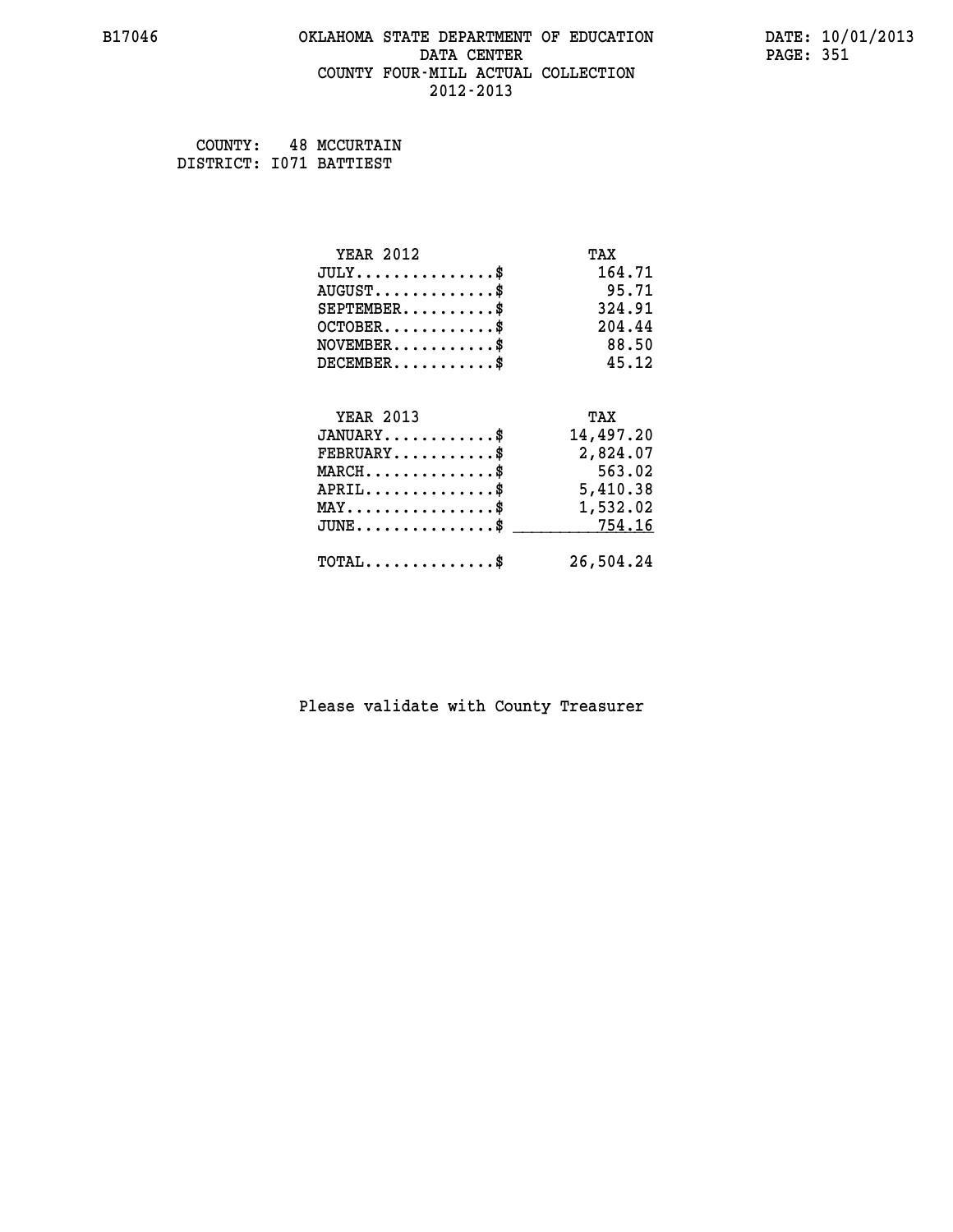#### **B17046 OKLAHOMA STATE DEPARTMENT OF EDUCATION DATE: 10/01/2013 DATA CENTER** PAGE: 352  **COUNTY FOUR-MILL ACTUAL COLLECTION 2012-2013**

 **COUNTY: 48 MCCURTAIN DISTRICT: I074 BROKEN BOW**

| <b>YEAR 2012</b>                               | TAX        |
|------------------------------------------------|------------|
| $JULY$ \$                                      | 1,103.41   |
| $AUGUST$ \$                                    | 628.58     |
| $SEPTEMBER$ \$                                 | 2,133.72   |
| $OCTOBER$ \$                                   | 1,342.61   |
| $NOVEMBER.$ \$                                 | 581.13     |
| $DECEMBER$ \$                                  | 296.26     |
|                                                |            |
| <b>YEAR 2013</b>                               | TAX        |
| $JANUARY$ \$                                   | 95,202.24  |
| $FEBRUARY$                                     | 18,545.43  |
| $MARCH$ \$                                     | 3,697.25   |
| $APRIL$ \$                                     | 35,529.60  |
| $\texttt{MAX} \dots \dots \dots \dots \dots \$ | 10,060.70  |
| $JUNE$ \$                                      | 4,952.53   |
| $\texttt{TOTAL} \dots \dots \dots \dots$       | 174,073.46 |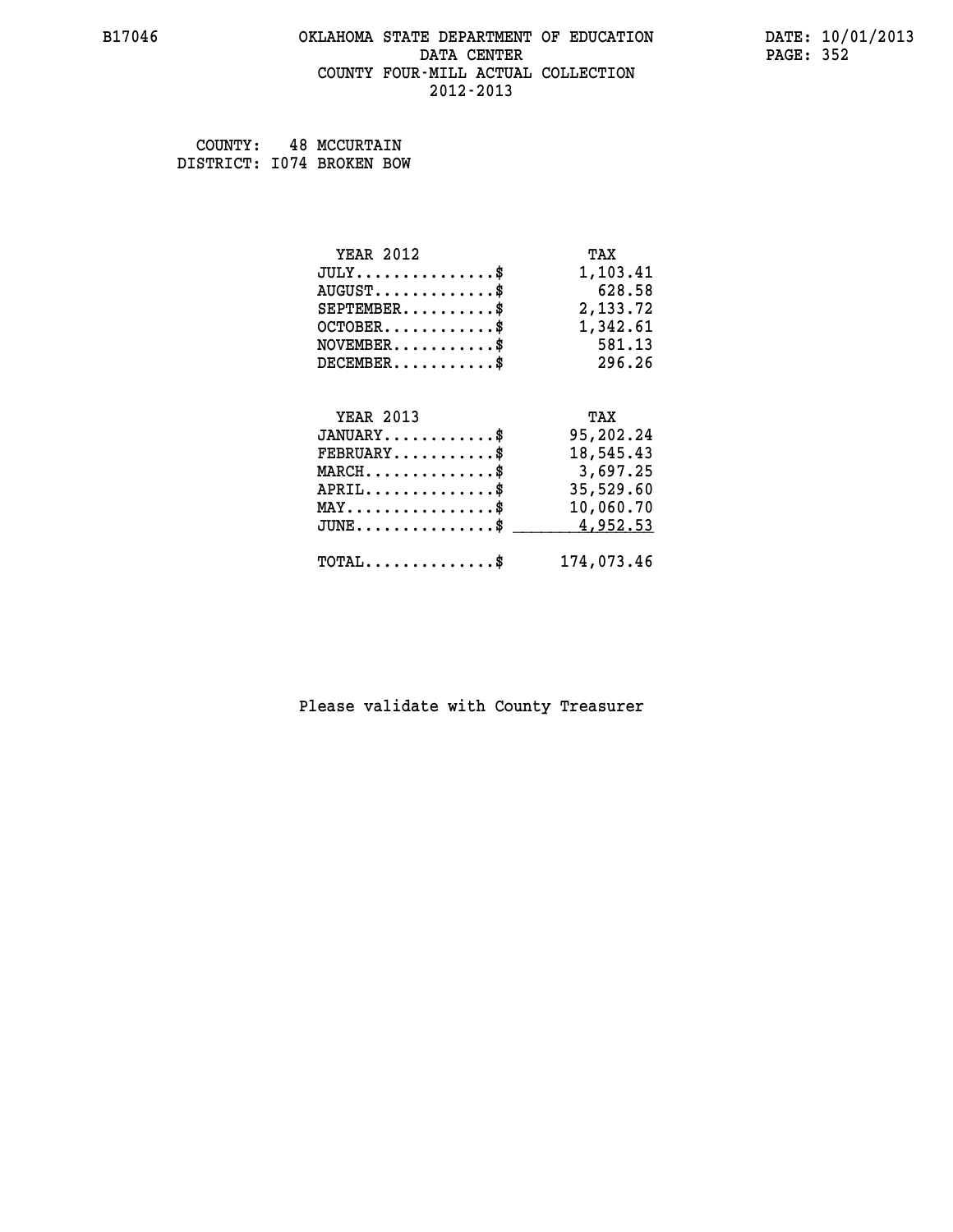#### **B17046 OKLAHOMA STATE DEPARTMENT OF EDUCATION DATE: 10/01/2013** DATA CENTER PAGE: 353  **COUNTY FOUR-MILL ACTUAL COLLECTION 2012-2013**

 **COUNTY: 48 MCCURTAIN**

 **\*\*\*\*\*\* TOTALS \*\*\*\*\*\***

| TAX      |
|----------|
| 4,443.35 |
| 2,515.71 |
| 8,539.56 |
| 5,373.40 |
| 2,325.79 |
| 1,185.75 |
|          |

# **YEAR 2013 TAX JANUARY............\$ 381,021.99 FEBRUARY...........\$ 74,483.95 MARCH..............\$ 14,797.31 APRIL..............\$ 142,197.96 MAY................\$ 40,265.17** JUNE..............\$ <u>\_\_\_\_\_\_\_ 19,821.33</u>  **TOTAL..............\$ 696,971.27**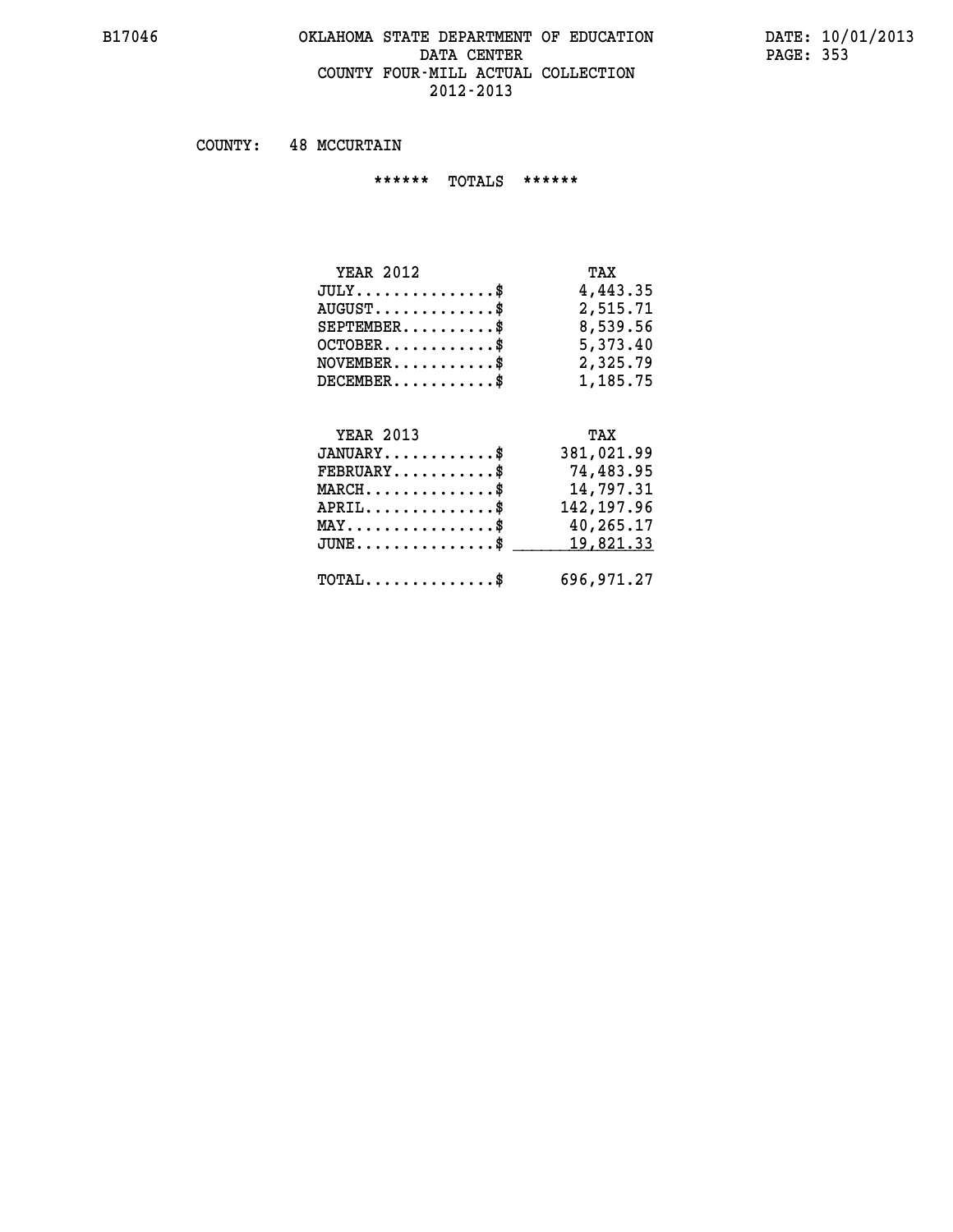# **B17046 OKLAHOMA STATE DEPARTMENT OF EDUCATION DATE: 10/01/2013 DATA CENTER** PAGE: 354  **COUNTY FOUR-MILL ACTUAL COLLECTION 2012-2013**

 **COUNTY: 49 MCINTOSH DISTRICT: C003 RYAL**

| <b>YEAR 2012</b>                           | TAX      |
|--------------------------------------------|----------|
| $JULY$ \$                                  | 149.32   |
| $AUGUST$ \$                                | 71.77    |
| $SEPTEMBER$ \$                             | 36.86    |
| $OCTOBER$ \$                               | 24.55    |
| $NOVEMBER$ \$                              | 21.96    |
| $DECEMBER$ \$                              | 15.14    |
|                                            |          |
| <b>YEAR 2013</b>                           | TAX      |
| $JANUARY$                                  | 4,789.70 |
| $FEBRUARY$                                 | 1,771.29 |
| $MARCH$ \$                                 | 256.07   |
| $APRIL$ \$                                 | 774.37   |
| $MAX \dots \dots \dots \dots \$            | 681.52   |
| $JUNE$ \$                                  | 301.37   |
| $\texttt{TOTAL} \dots \dots \dots \dots \$ | 8,893.92 |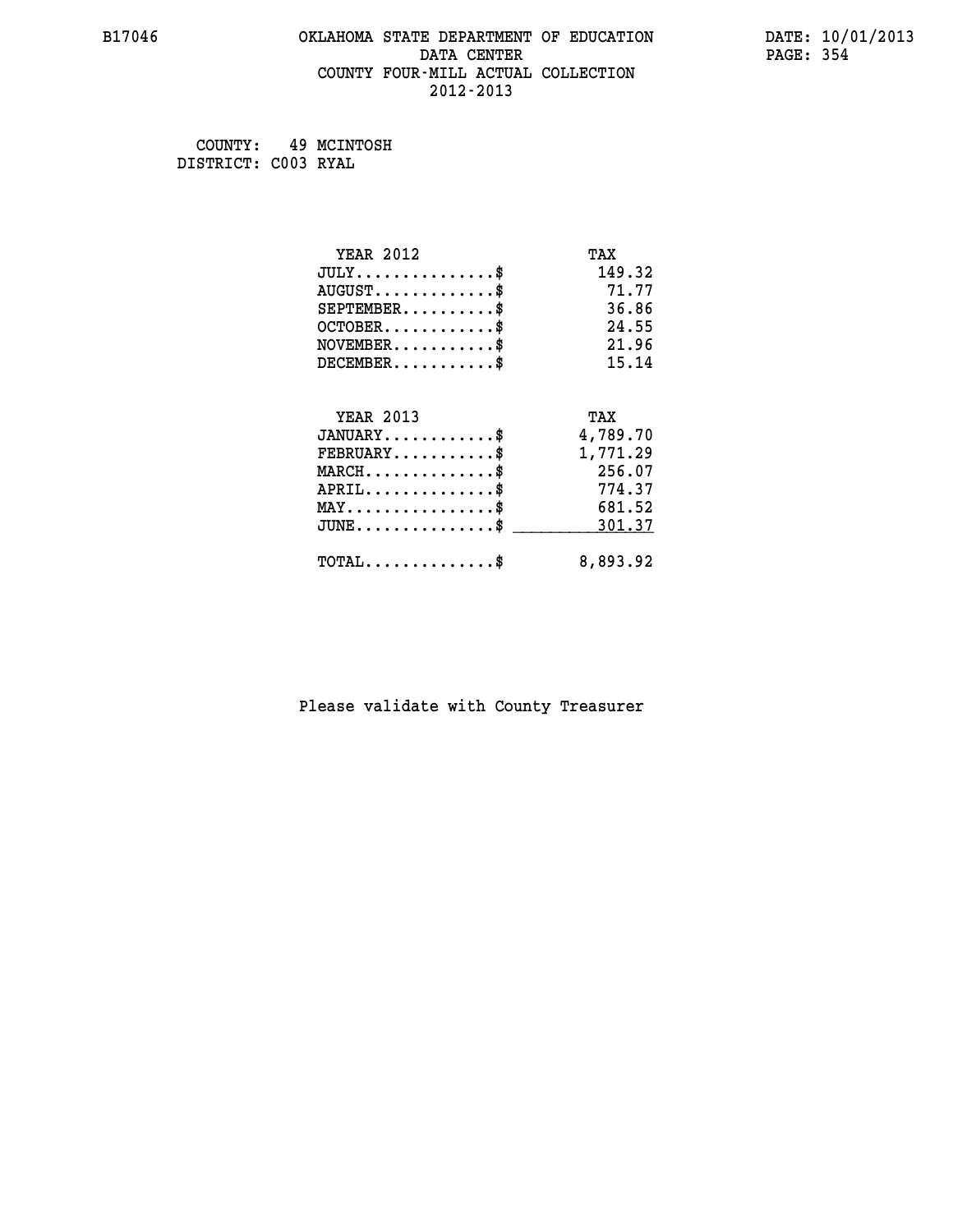#### **B17046 OKLAHOMA STATE DEPARTMENT OF EDUCATION DATE: 10/01/2013 DATA CENTER** PAGE: 355  **COUNTY FOUR-MILL ACTUAL COLLECTION 2012-2013**

 **COUNTY: 49 MCINTOSH DISTRICT: C016 STIDHAM**

| <b>YEAR 2012</b>                               | TAX       |
|------------------------------------------------|-----------|
| $JULY$ \$                                      | 136.62    |
| $AUGUST$ \$                                    | 71.00     |
| $SEPTEMBER$ \$                                 | 47.25     |
| $OCTOBER$ \$                                   | 43.53     |
| $NOVEMBER$ \$                                  | 26.35     |
| $DECEMBER$ \$                                  | 10,231.23 |
|                                                |           |
| <b>YEAR 2013</b>                               | TAX       |
| $JANUARY$ \$                                   | 3,775.22  |
| $FEBRUARY$ \$                                  | 538.89    |
| $MARCH$ \$                                     | 1,640.89  |
| $APRIL$ \$                                     | 1,438.63  |
| $\texttt{MAX} \dots \dots \dots \dots \dots \$ | 629.10    |
| $JUNE$ \$                                      | 243.88    |
| $\texttt{TOTAL} \dots \dots \dots \dots \$     | 18,822.59 |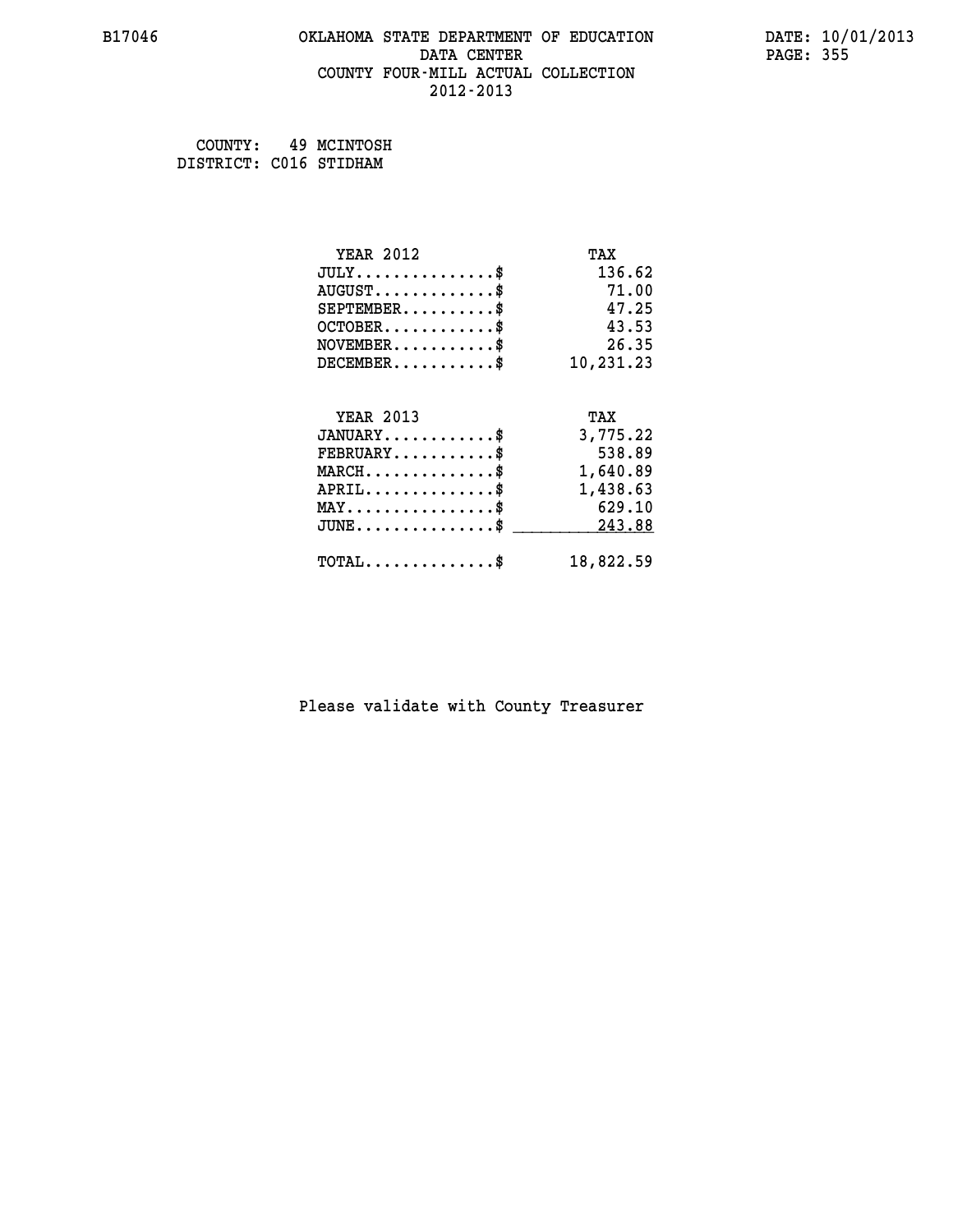# **B17046 OKLAHOMA STATE DEPARTMENT OF EDUCATION DATE: 10/01/2013 DATA CENTER** PAGE: 356  **COUNTY FOUR-MILL ACTUAL COLLECTION 2012-2013**

 **COUNTY: 49 MCINTOSH DISTRICT: I001 EUFAULA**

| <b>YEAR 2012</b>                               | TAX        |
|------------------------------------------------|------------|
| $JULY$ \$                                      | 2,148.17   |
| $AUGUST$ \$                                    | 1,051.90   |
| $SEPTEMBER$ \$                                 | 537.34     |
| $OCTOBER$ \$                                   | 358.07     |
| $\texttt{NOVEMBER} \dots \dots \dots \$        | 328.07     |
| $DECEMBER$ \$                                  | 222.82     |
|                                                |            |
| <b>YEAR 2013</b>                               | TAX        |
| $JANUARY$ \$                                   | 79,560.38  |
| $FEBRUARY$                                     | 29,398.53  |
| $MARCH$ \$                                     | 4,208.78   |
| $APRIL \ldots \ldots \ldots \ldots \$          | 12,824.21  |
| $\texttt{MAX} \dots \dots \dots \dots \dots \$ | 11,255.62  |
| $JUNE$ \$                                      | 4,931.07   |
| $\texttt{TOTAL} \dots \dots \dots \dots$ \$    | 146,824.96 |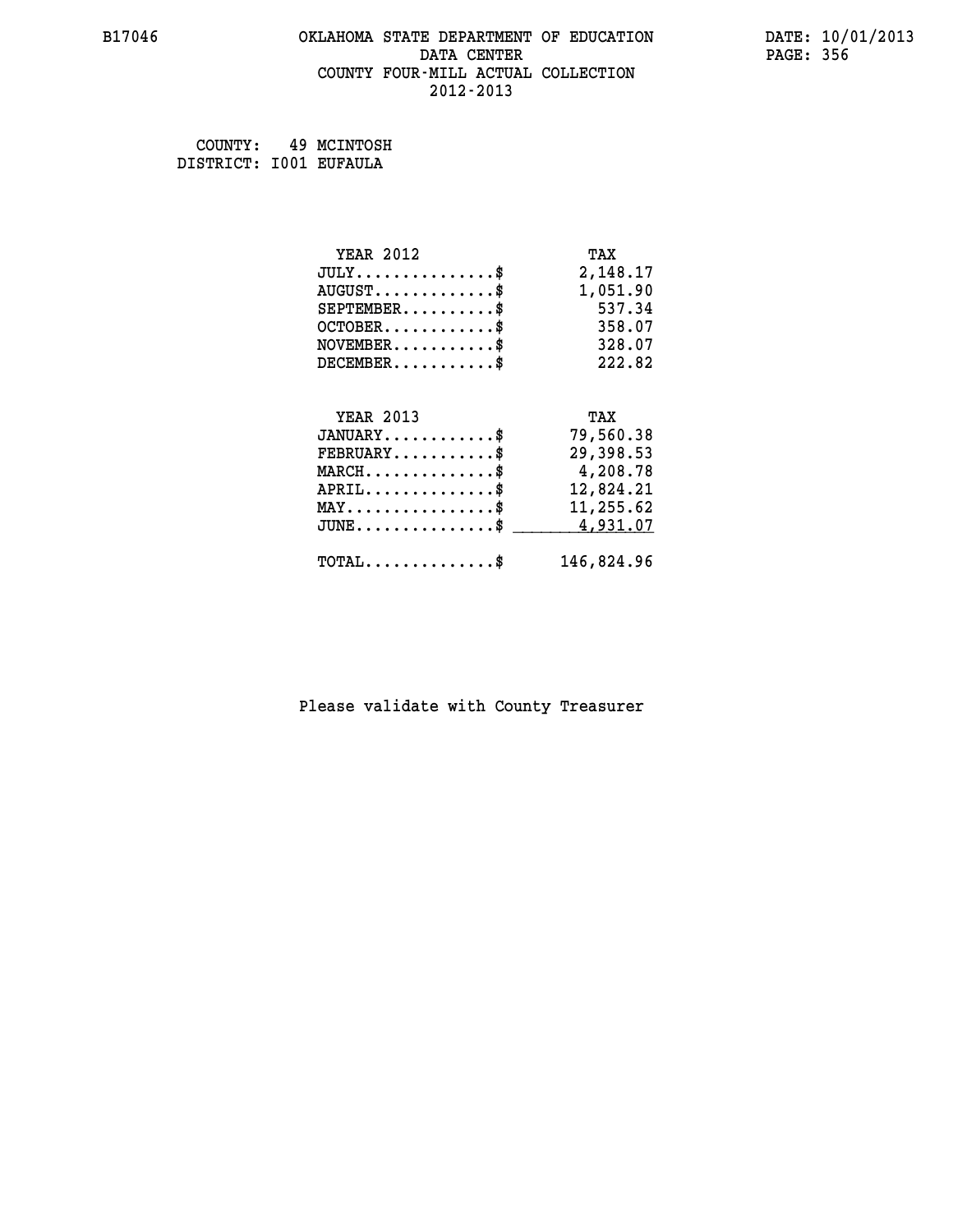#### **B17046 OKLAHOMA STATE DEPARTMENT OF EDUCATION DATE: 10/01/2013 DATA CENTER** PAGE: 357  **COUNTY FOUR-MILL ACTUAL COLLECTION 2012-2013**

 **COUNTY: 49 MCINTOSH DISTRICT: I019 CHECOTAH**

| <b>YEAR 2012</b>                                | TAX        |
|-------------------------------------------------|------------|
| $JULY$ \$                                       | 2,527.43   |
| $AUGUST$ \$                                     | 1,248.59   |
| $SEPTEMBER$ \$                                  | 634.93     |
| $OCTOBER$ \$                                    | 423.24     |
| $NOVEMBER.$ \$                                  | 395.28     |
| $DECEMBER$ \$                                   | 267.11     |
|                                                 |            |
| <b>YEAR 2013</b>                                | TAX        |
| $JANUARY$ \$                                    | 102,392.54 |
| $FEBRUARY$                                      | 37,817.27  |
| $\texttt{MARCH}\ldots\ldots\ldots\ldots\cdots\$ | 5,382.48   |
| $APRIL \ldots \ldots \ldots \ldots \$           | 16,477.07  |
| $\texttt{MAX} \dots \dots \dots \dots \dots \$  | 14,435.62  |
| $JUNE$ \$                                       | 6,289.21   |
| $\texttt{TOTAL} \dots \dots \dots \dots$ \$     | 188,290.77 |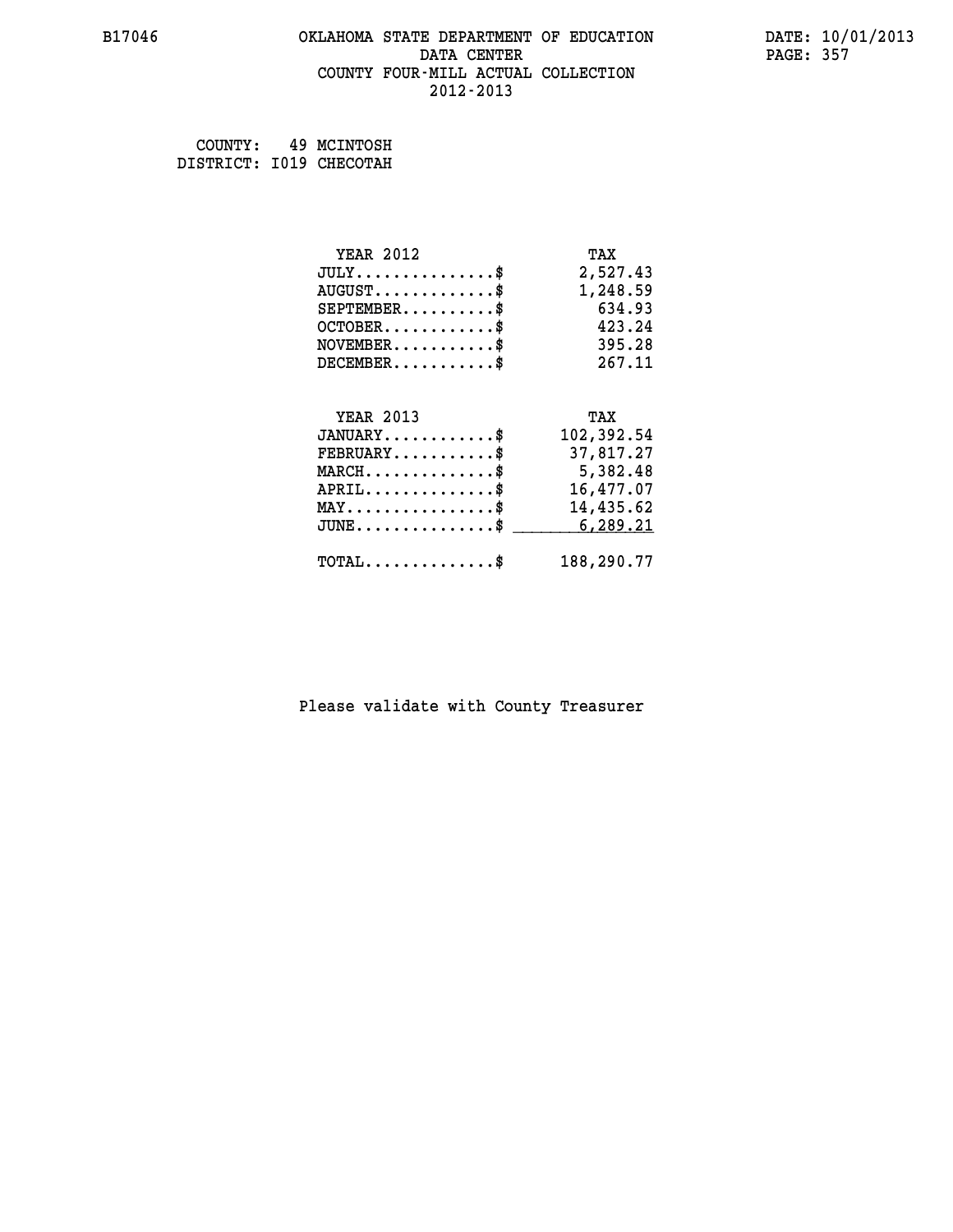# **B17046 OKLAHOMA STATE DEPARTMENT OF EDUCATION DATE: 10/01/2013 DATA CENTER** PAGE: 358  **COUNTY FOUR-MILL ACTUAL COLLECTION 2012-2013**

 **COUNTY: 49 MCINTOSH DISTRICT: I027 MIDWAY**

| <b>YEAR 2012</b>                                   | TAX       |
|----------------------------------------------------|-----------|
| $JULY$ \$                                          | 376.36    |
| $AUGUST$ \$                                        | 182.41    |
| $SEPTEMBER$ \$                                     | 92.51     |
| $OCTOBER$ \$                                       | 61.54     |
| $NOVEMBER$ \$                                      | 57.57     |
| $DECEMBER$ \$                                      | 38.96     |
|                                                    |           |
| <b>YEAR 2013</b>                                   | TAX       |
| $JANUARY$ \$                                       | 14,552.81 |
| $FEBRUARY$                                         | 5,374.96  |
| $MARCH$ \$                                         | 767.51    |
| $APRIL$ \$                                         | 2,343.60  |
| $\texttt{MAX} \dots \dots \dots \dots \dots \$     | 2,053.82  |
| $\texttt{JUNE} \dots \dots \dots \dots \texttt{S}$ | 895.55    |
| $\texttt{TOTAL} \dots \dots \dots \dots \$         | 26,797.60 |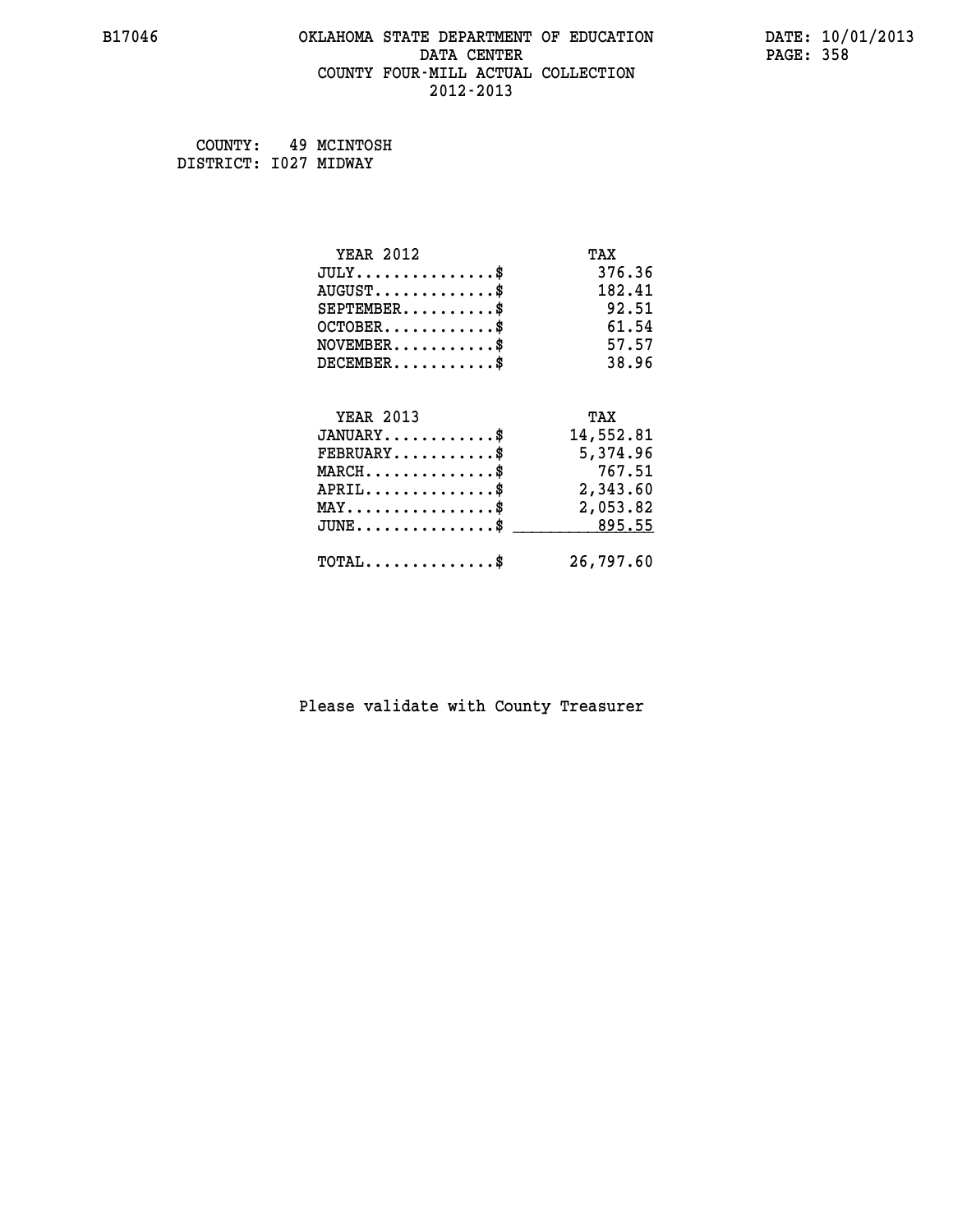#### **B17046 OKLAHOMA STATE DEPARTMENT OF EDUCATION DATE: 10/01/2013 DATA CENTER** PAGE: 359  **COUNTY FOUR-MILL ACTUAL COLLECTION 2012-2013**

 **COUNTY: 49 MCINTOSH DISTRICT: I064 HANNA**

| <b>YEAR 2012</b>                               | TAX       |
|------------------------------------------------|-----------|
| $JULY$ \$                                      | 555.53    |
| $AUGUST$ \$                                    | 274.78    |
| $SEPTEMENT.$ \$                                | 145.42    |
| $OCTOBER$ \$                                   | 97.22     |
| $NOVEMBER$ \$                                  | 85.67     |
| $DECEMBER$ \$                                  | 51.35     |
|                                                |           |
| <b>YEAR 2013</b>                               | TAX       |
| $JANUARY$ \$                                   | 18,126.48 |
| $FEBRUARY$                                     | 6,692.49  |
| $MARCH$ \$                                     | 959.37    |
| $APRIL$ \$                                     | 2,907.80  |
| $\texttt{MAX} \dots \dots \dots \dots \dots \$ | 2,557.24  |
| $JUNE$ \$                                      | 1,131.07  |
| $\texttt{TOTAL} \dots \dots \dots \dots \$     | 33,584.42 |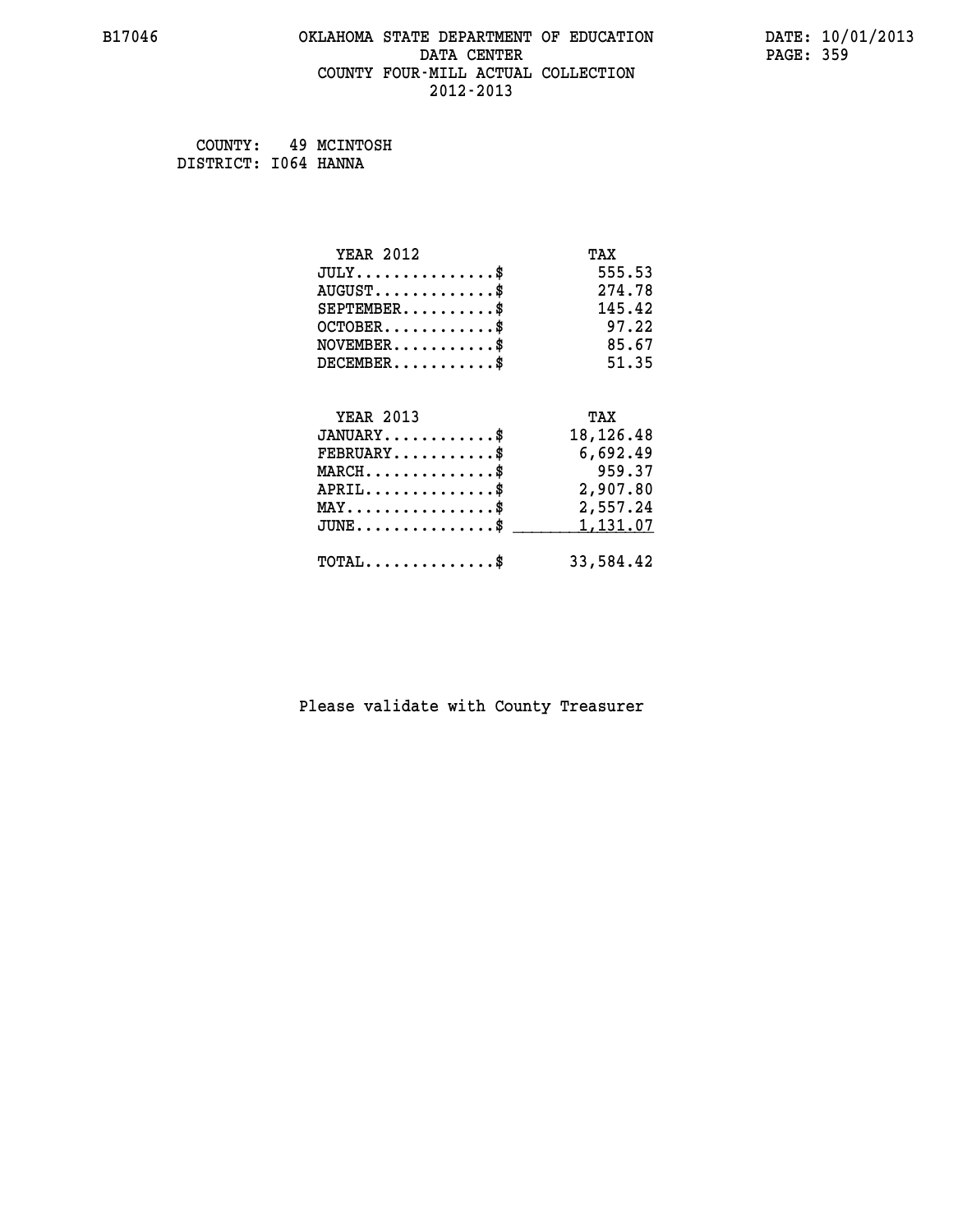#### **B17046 OKLAHOMA STATE DEPARTMENT OF EDUCATION DATE: 10/01/2013** DATA CENTER PAGE: 360  **COUNTY FOUR-MILL ACTUAL COLLECTION 2012-2013**

 **COUNTY: 49 MCINTOSH**

 **\*\*\*\*\*\* TOTALS \*\*\*\*\*\***

| <b>YEAR 2012</b>                 | TAX       |
|----------------------------------|-----------|
| $JULY$                           | 5,893.43  |
| $AUGUST \ldots \ldots \ldots$ \$ | 2,900.45  |
| $SEPTEMBER$ $\$                  | 1,494.31  |
| $OCTOBER$ \$                     | 1,008.15  |
| $NOVEMBER$ \$                    | 914.90    |
| $DECEMBER$ \$                    | 10,826.61 |

#### **YEAR 2013 TAX JANUARY............\$ 223,197.13 FEBRUARY...........\$ 81,593.43 MARCH..............\$ 13,215.10 APRIL..............\$ 36,765.68 MAY................\$ 31,612.92** JUNE..............\$ <u>\_\_\_\_\_\_\_ 13,792.15</u>

 **TOTAL..............\$ 423,214.26**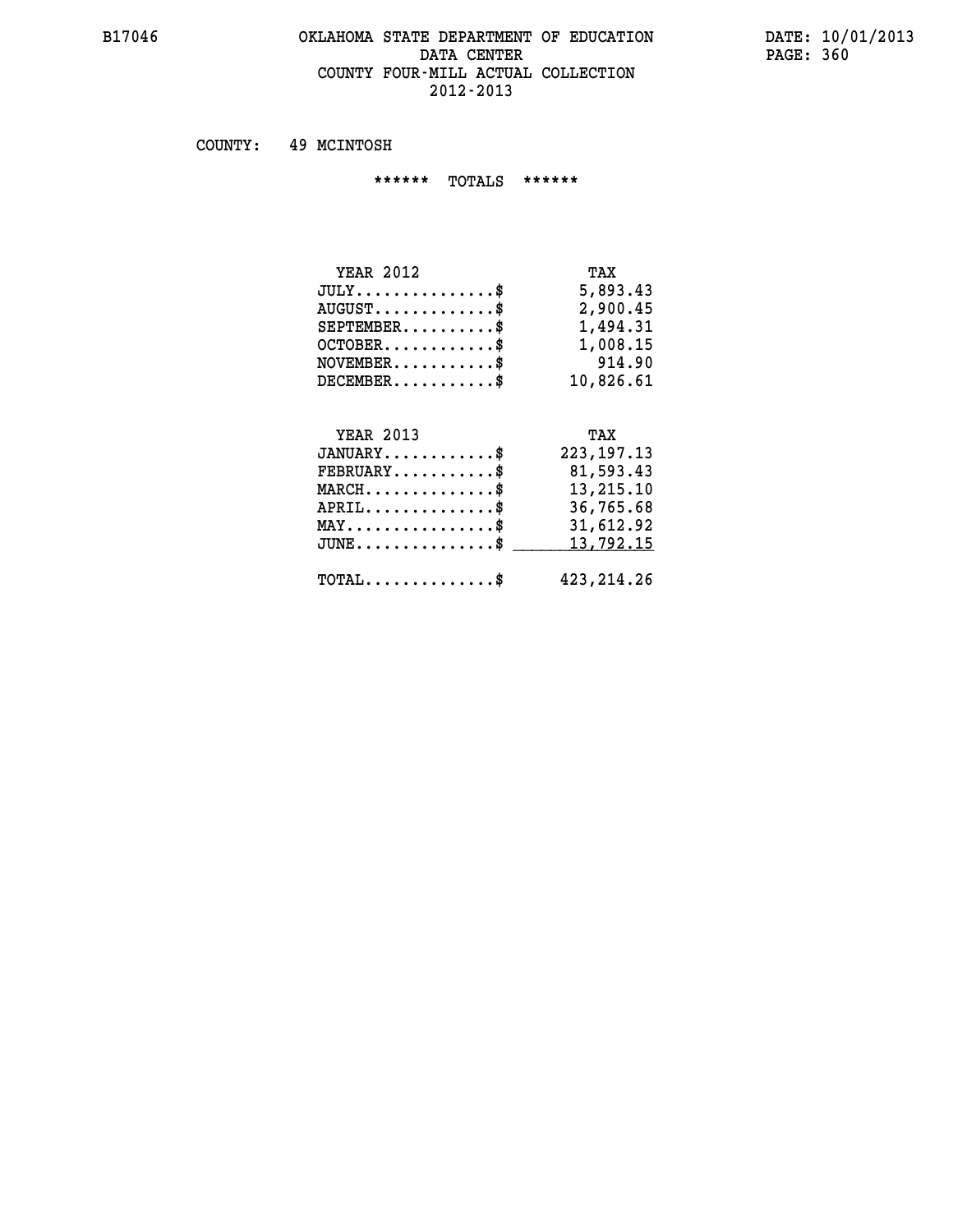#### **B17046 OKLAHOMA STATE DEPARTMENT OF EDUCATION DATE: 10/01/2013 DATA CENTER** PAGE: 361  **COUNTY FOUR-MILL ACTUAL COLLECTION 2012-2013**

 **COUNTY: 50 MURRAY DISTRICT: I001 SULPHUR**

| <b>YEAR 2012</b>                           | TAX         |
|--------------------------------------------|-------------|
| $JULY$ \$                                  | 1,335.69    |
| $AUGUST$ \$                                | 945.01      |
| $SEPTEMBER$ \$                             | 1,553.70    |
| $OCTOBER$ \$                               | 321.44      |
| $NOVEMBER$ \$                              | 87.20       |
| $DECEMBER$ \$                              | 15,817.90   |
|                                            |             |
| <b>YEAR 2013</b>                           | TAX         |
| $JANUARY$                                  | 76,550.13   |
| $FEBRUARY$                                 | 13,330.13   |
| $MARCH$ \$                                 | 4,113.74    |
| $APRIL$ \$                                 | 21,771.14   |
| $MAX \dots \dots \dots \dots \dots$        | 9,034.81    |
| $JUNE$                                     | 1,556.68    |
| $\texttt{TOTAL} \dots \dots \dots \dots \$ | 146, 417.57 |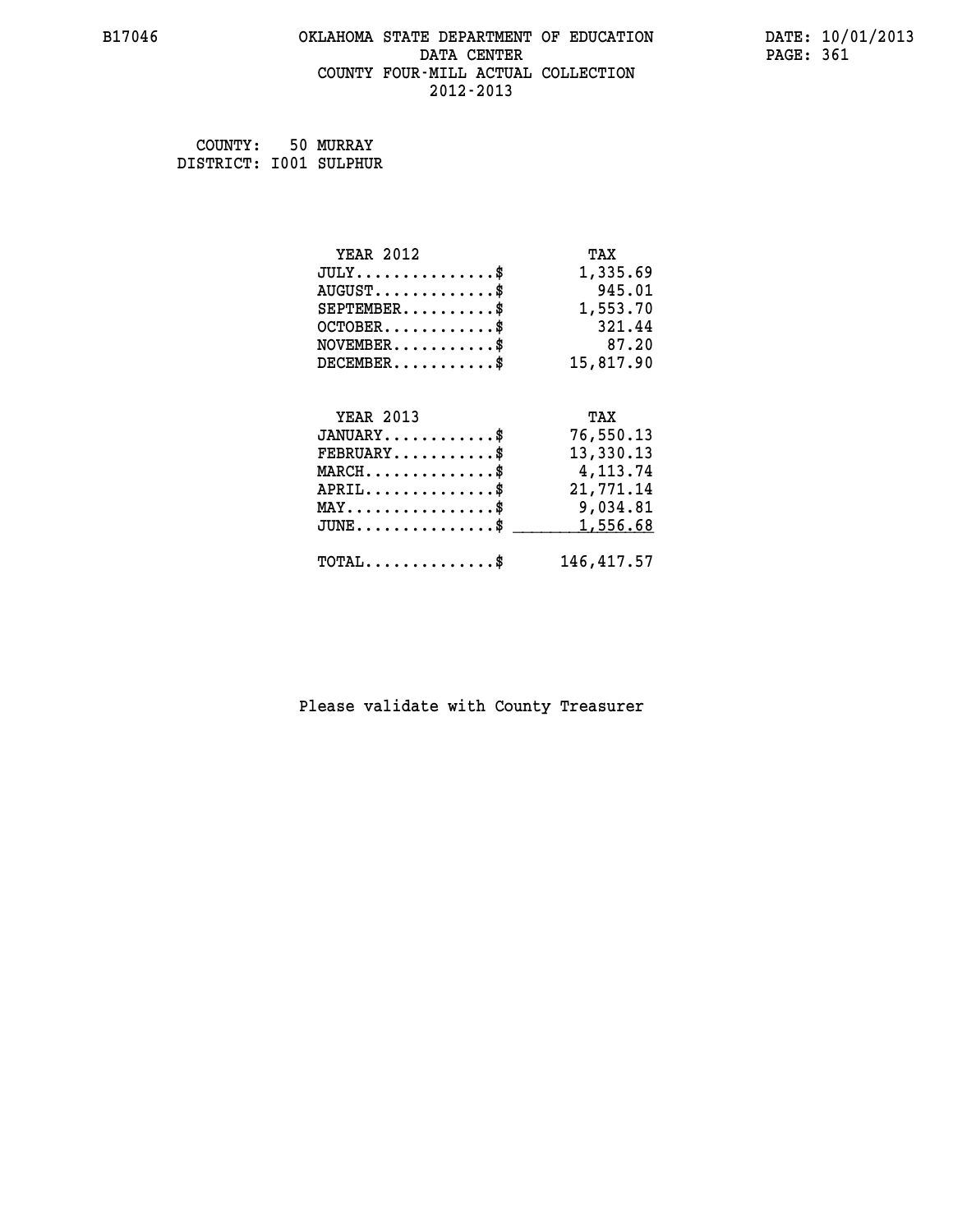# **B17046 OKLAHOMA STATE DEPARTMENT OF EDUCATION DATE: 10/01/2013 DATA CENTER** PAGE: 362  **COUNTY FOUR-MILL ACTUAL COLLECTION 2012-2013**

 **COUNTY: 50 MURRAY DISTRICT: I010 DAVIS**

| <b>YEAR 2012</b>                               | TAX        |
|------------------------------------------------|------------|
| $JULY$ \$                                      | 979.24     |
| $AUGUST$ \$                                    | 690.45     |
| $SEPTEMBER$ \$                                 | 1,144.63   |
| $OCTOBER$ \$                                   | 236.79     |
| $NOVEMBER.$ \$                                 | 63.17      |
| $DECEMBER$ \$                                  | 11,649.64  |
|                                                |            |
| <b>YEAR 2013</b>                               | TAX        |
| $JANUARY$ \$                                   | 56,381.44  |
| $FEBRUARY$ \$                                  | 9,818.39   |
| $MARCH$ \$                                     | 3,029.63   |
| $APRIL$ \$                                     | 16,030.73  |
| $\texttt{MAX} \dots \dots \dots \dots \dots \$ | 6,652.26   |
| $\texttt{JUNE} \dots \dots \dots \dots \$      | 1, 137.91  |
| $\texttt{TOTAL} \dots \dots \dots \dots \$     | 107,814.28 |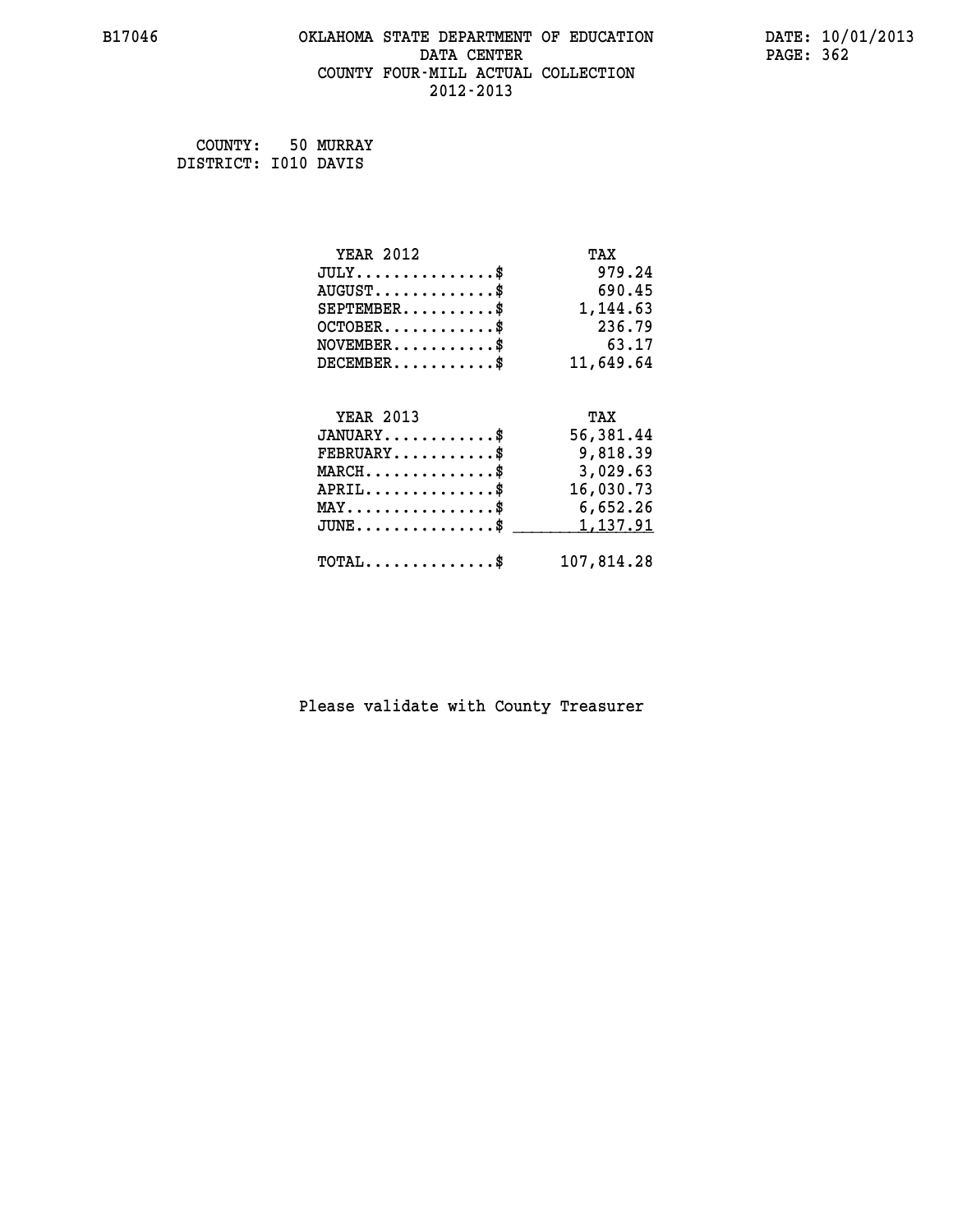#### **B17046 OKLAHOMA STATE DEPARTMENT OF EDUCATION DATE: 10/01/2013** DATA CENTER PAGE: 363  **COUNTY FOUR-MILL ACTUAL COLLECTION 2012-2013**

 **COUNTY: 50 MURRAY**

 **\*\*\*\*\*\* TOTALS \*\*\*\*\*\***

| <b>YEAR 2012</b>                | TAX       |
|---------------------------------|-----------|
| $JULY$                          | 2,314.93  |
| $AUGUST \ldots \ldots \ldots \$ | 1,635.46  |
| $SEPTEMBER$                     | 2,698.33  |
| $OCTOBER$ $\$                   | 558.23    |
| $NOVEMBER$ \$                   | 150.37    |
| $DECEMBER$ \$                   | 27,467.54 |

# **YEAR 2013 TAX JANUARY............\$ 132,931.57 FEBRUARY...........\$ 23,148.52 MARCH..............\$ 7,143.37 APRIL..............\$ 37,801.87 MAY................\$ 15,687.07 JUNE...............\$ 2,694.59 \_\_\_\_\_\_\_\_\_\_\_\_\_\_\_ TOTAL..............\$ 254,231.85**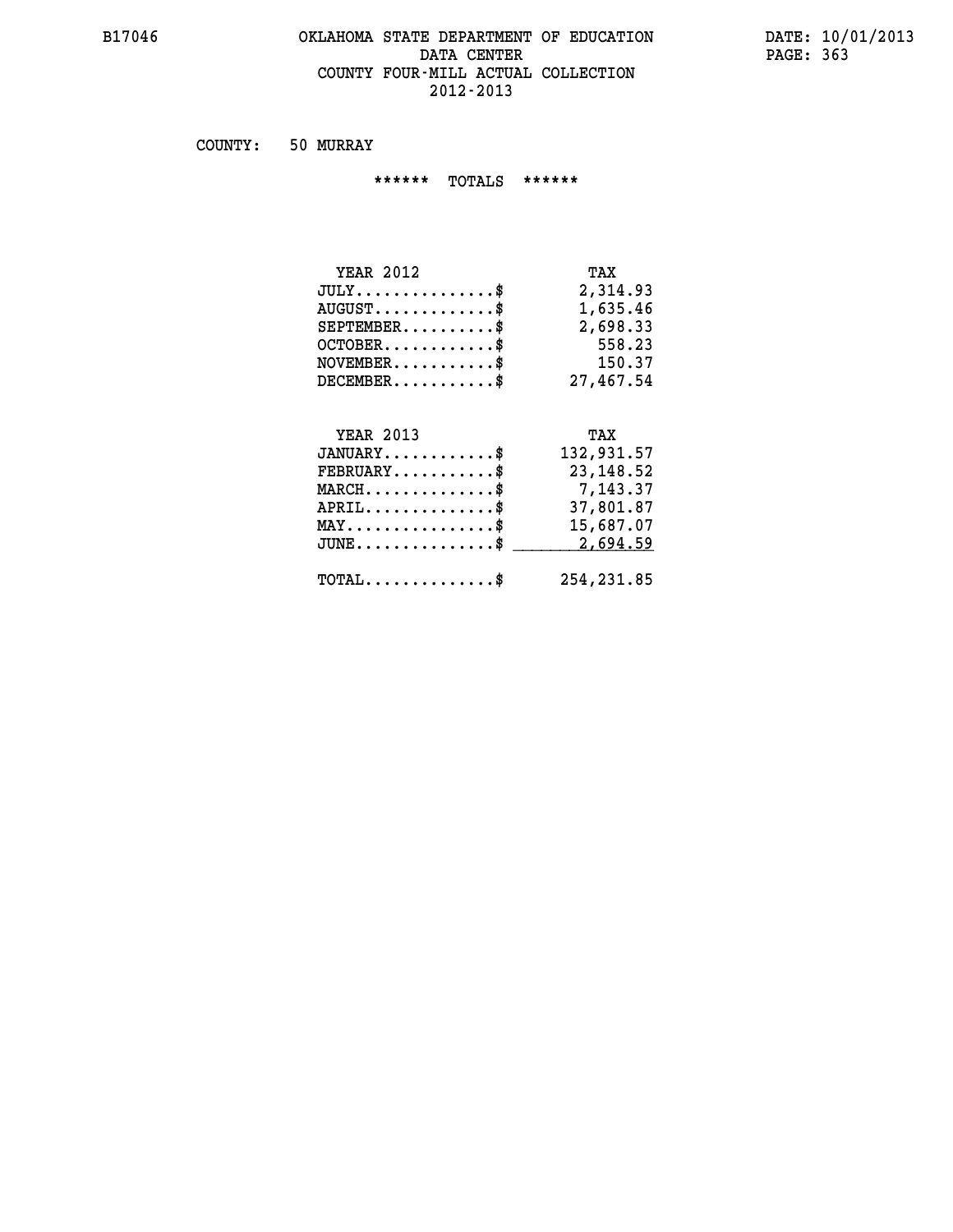#### **B17046 OKLAHOMA STATE DEPARTMENT OF EDUCATION DATE: 10/01/2013 DATA CENTER** PAGE: 364  **COUNTY FOUR-MILL ACTUAL COLLECTION 2012-2013**

 **COUNTY: 51 MUSKOGEE DISTRICT: C009 WAINWRIGHT**

| <b>YEAR 2012</b>                                 | TAX       |
|--------------------------------------------------|-----------|
| $JULY$ \$                                        | 313.59    |
| $AUGUST$ \$                                      | 46.49     |
| $SEPTEMENT.$ \$                                  | 39.98     |
| $OCTOBER$ \$                                     | 38.69     |
| $NOVEMBER.$ \$                                   | 69.41     |
| $DECEMBER$ \$                                    | 10,093.97 |
|                                                  |           |
| <b>YEAR 2013</b>                                 | TAX       |
| $JANUARY$ \$                                     | 3,681.36  |
| $FEBRUARY$                                       | 373.05    |
| $\texttt{MARCH}\ldots\ldots\ldots\ldots\text{*}$ | 1,886.09  |
| $APRIL \ldots \ldots \ldots \ldots *$            | 3,167.24  |
| $\texttt{MAX} \dots \dots \dots \dots \dots \$   | 152.50    |
| $JUNE$ \$                                        | 145.51    |
| $\texttt{TOTAL} \dots \dots \dots \dots \$       | 20,007.88 |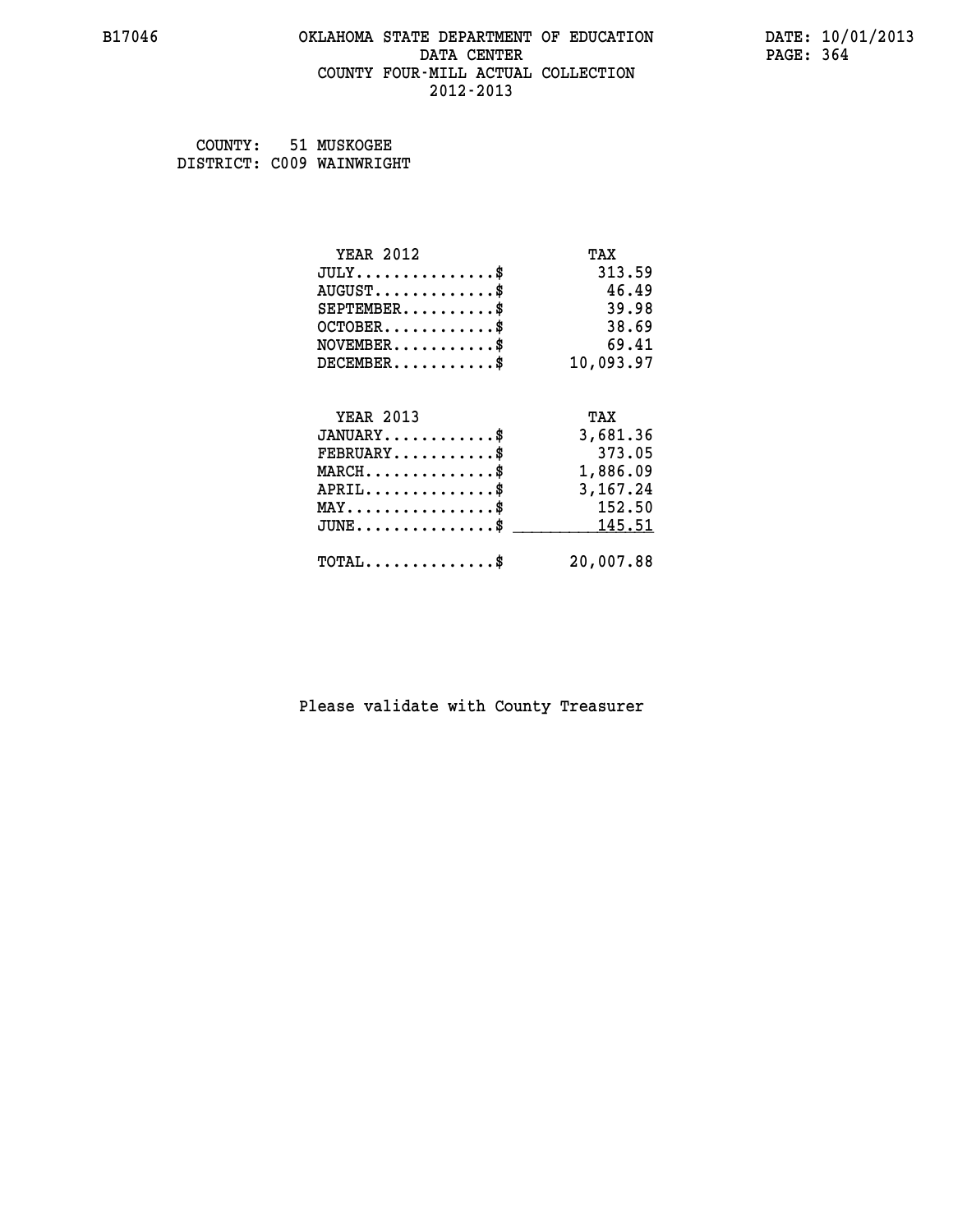#### **B17046 OKLAHOMA STATE DEPARTMENT OF EDUCATION DATE: 10/01/2013 DATA CENTER** PAGE: 365  **COUNTY FOUR-MILL ACTUAL COLLECTION 2012-2013**

 **COUNTY: 51 MUSKOGEE DISTRICT: I002 HASKELL**

| <b>YEAR 2012</b>                               | TAX         |
|------------------------------------------------|-------------|
| $JULY$ \$                                      | 1,572.58    |
| $AUGUST$ \$                                    | 6,938.66    |
| $SEPTEMBER$ \$                                 | 306.13      |
| $OCTOBER$ \$                                   | 263.29      |
| $NOVEMBER$ \$                                  | 254.79      |
| $DECEMBER$ \$                                  | 457.12      |
|                                                |             |
| <b>YEAR 2013</b>                               | TAX         |
| $JANUARY$ \$                                   | 61,550.05   |
| $FEBRUARY$                                     | 24, 242.99  |
| $MARCH$ \$                                     | 2,456.60    |
| $APRIL$ \$                                     | 12,420.52   |
| $\texttt{MAX} \dots \dots \dots \dots \dots \$ | 20,857.32   |
| $JUNE$ \$                                      | 1,004.26    |
| $\texttt{TOTAL} \dots \dots \dots \dots \$     | 132, 324.31 |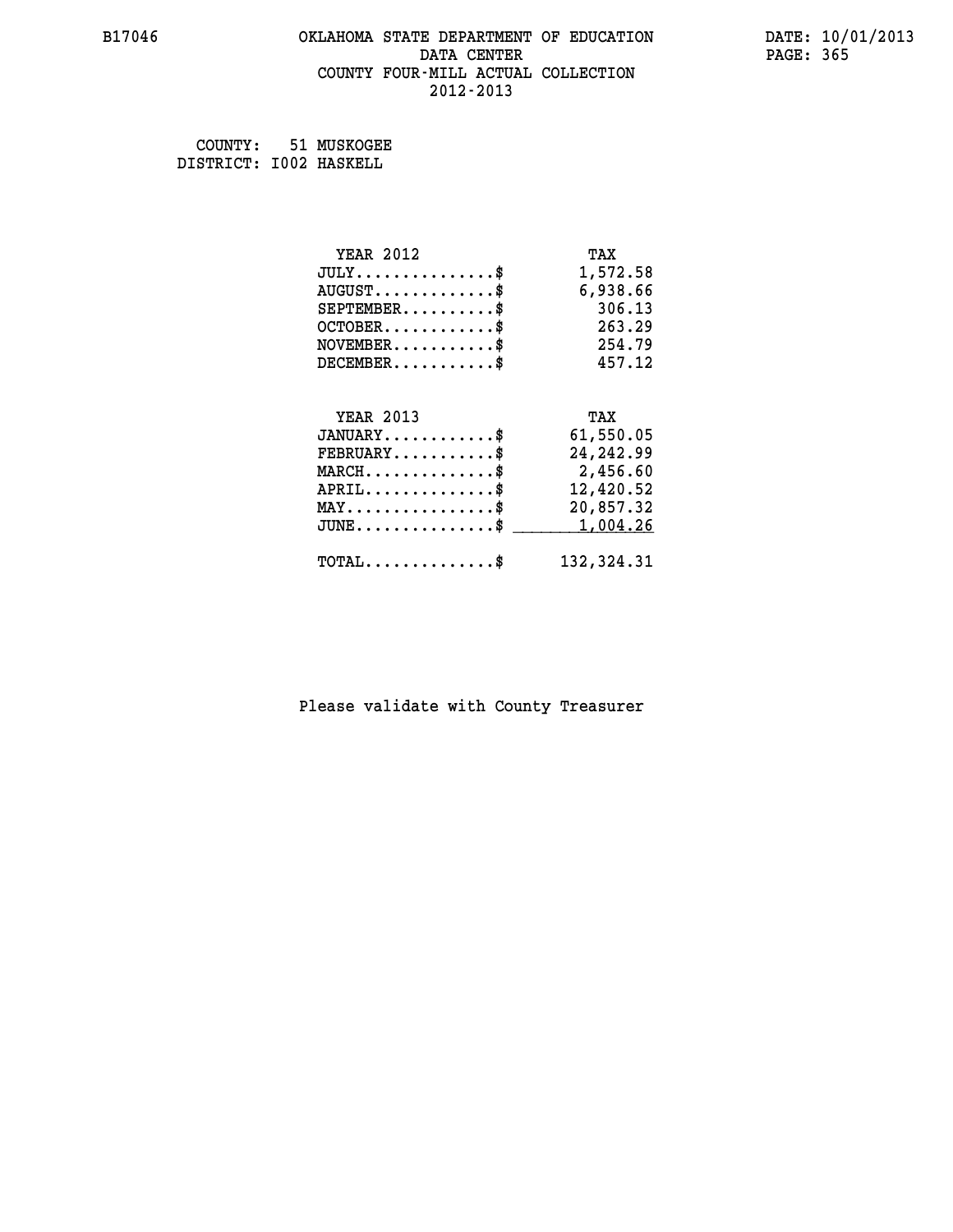#### **B17046 OKLAHOMA STATE DEPARTMENT OF EDUCATION DATE: 10/01/2013 DATA CENTER** PAGE: 366  **COUNTY FOUR-MILL ACTUAL COLLECTION 2012-2013**

 **COUNTY: 51 MUSKOGEE DISTRICT: I003 FORT GIBSON**

| <b>YEAR 2012</b>                               | TAX        |
|------------------------------------------------|------------|
| $JULY$ \$                                      | 3,241.80   |
| $AUGUST$ \$                                    | 14,424.27  |
| $SEPTEMBER$ \$                                 | 648.93     |
| $OCTOBER$ \$                                   | 558.12     |
| $NOVEMBER$ \$                                  | 540.11     |
| $DECEMBER$ \$                                  | 969.02     |
|                                                |            |
| <b>YEAR 2013</b>                               | TAX        |
|                                                |            |
| $JANUARY$ \$                                   | 130,475.76 |
| $FEBRUARY$                                     | 51,391.04  |
| $MARCH$ \$                                     | 5,207.55   |
| $APRIL$ \$                                     | 26,329.39  |
| $\texttt{MAX} \dots \dots \dots \dots \dots \$ | 44, 213.93 |
| $JUNE$ \$                                      | 2,128.85   |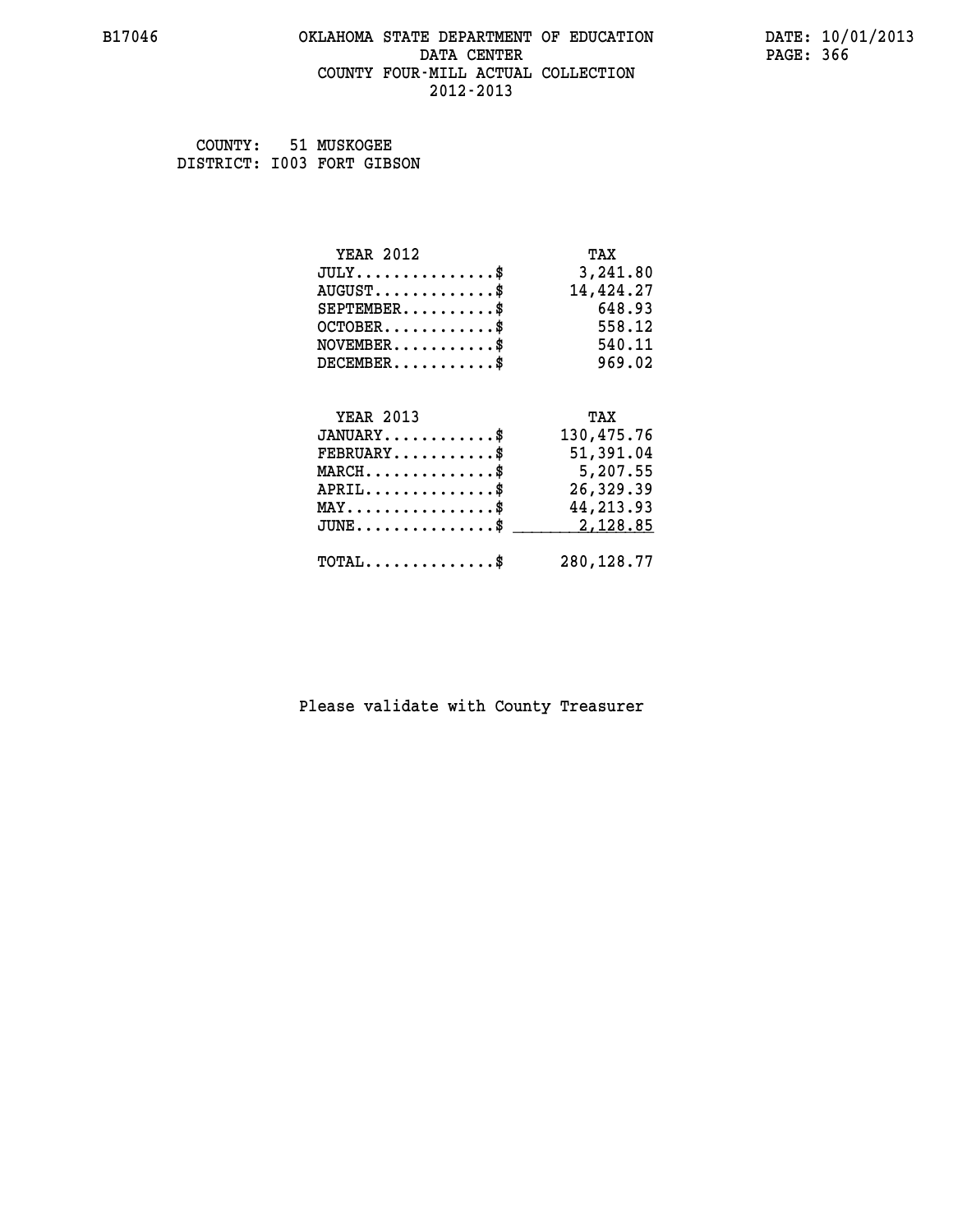#### **B17046 OKLAHOMA STATE DEPARTMENT OF EDUCATION DATE: 10/01/2013 DATA CENTER** PAGE: 367  **COUNTY FOUR-MILL ACTUAL COLLECTION 2012-2013**

 **COUNTY: 51 MUSKOGEE DISTRICT: I006 WEBBERS FALLS**

| YEAR 2012                                         | TAX                |
|---------------------------------------------------|--------------------|
| $JULY$ \$                                         | 497.92             |
| $AUGUST$ \$                                       | 2,214.14           |
| $SEPTEMBER$                                       | 99.48              |
| $OCTOBER$ \$                                      | 85.55              |
| $NOVEMBER$ \$                                     | 82.79              |
| $DECEMBER$ \$                                     | 148.54             |
|                                                   |                    |
|                                                   |                    |
| <b>YEAR 2013</b>                                  | TAX                |
| $JANUARY$ \$                                      | 20,000.61          |
| $FEBRUARY$<br>$MARCH$ \$                          | 7,877.73<br>798.27 |
|                                                   | 4,036.03           |
| $APRIL$ \$<br>$MAX \dots \dots \dots \dots \dots$ | 6,777.54           |
| $JUNE$ \$                                         | 1,241.72           |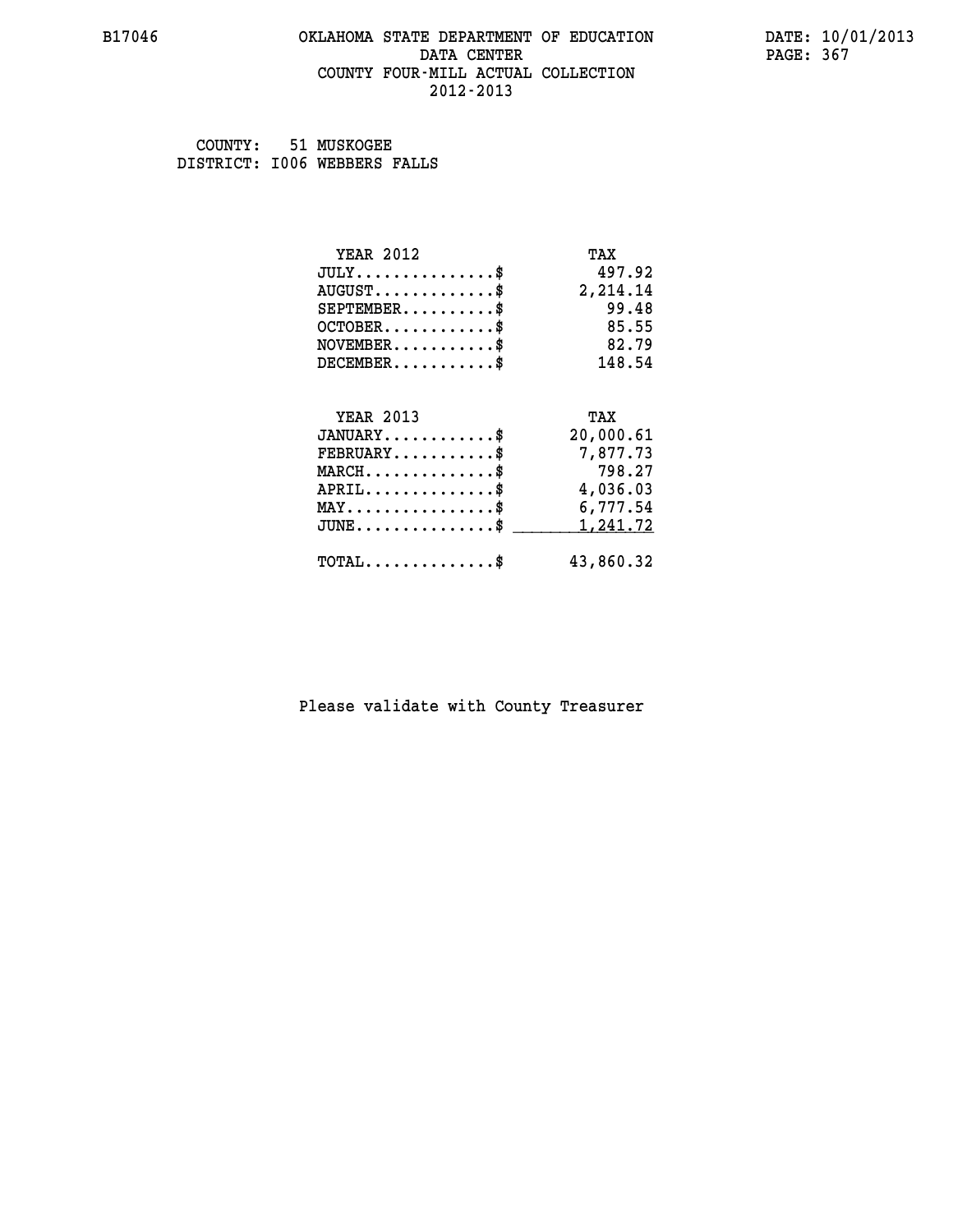#### **B17046 OKLAHOMA STATE DEPARTMENT OF EDUCATION DATE: 10/01/2013 DATA CENTER** PAGE: 368  **COUNTY FOUR-MILL ACTUAL COLLECTION 2012-2013**

 **COUNTY: 51 MUSKOGEE DISTRICT: I008 OKTAHA**

| <b>YEAR 2012</b>                           | TAX        |
|--------------------------------------------|------------|
| $JULY$ \$                                  | 1,297.08   |
| $AUGUST$ \$                                | 5,773.72   |
| $SEPTEMBER$ \$                             | 260.00     |
| $OCTOBER$ \$                               | 223.61     |
| $NOVEMBER$ \$                              | 216.41     |
| $DECEMBER$ \$                              | 388.25     |
|                                            |            |
| <b>YEAR 2013</b>                           | TAX        |
| $JANUARY$ \$                               | 52,277.07  |
| $FEBRUARY$                                 | 20,590.58  |
| $MARCH$ \$                                 | 2,086.47   |
| $APRIL$ \$                                 | 10,549.27  |
| $MAX \dots \dots \dots \dots \dots$        | 17,714.96  |
| $JUNE$                                     | 1,077.42   |
| $\texttt{TOTAL} \dots \dots \dots \dots \$ | 112,454.84 |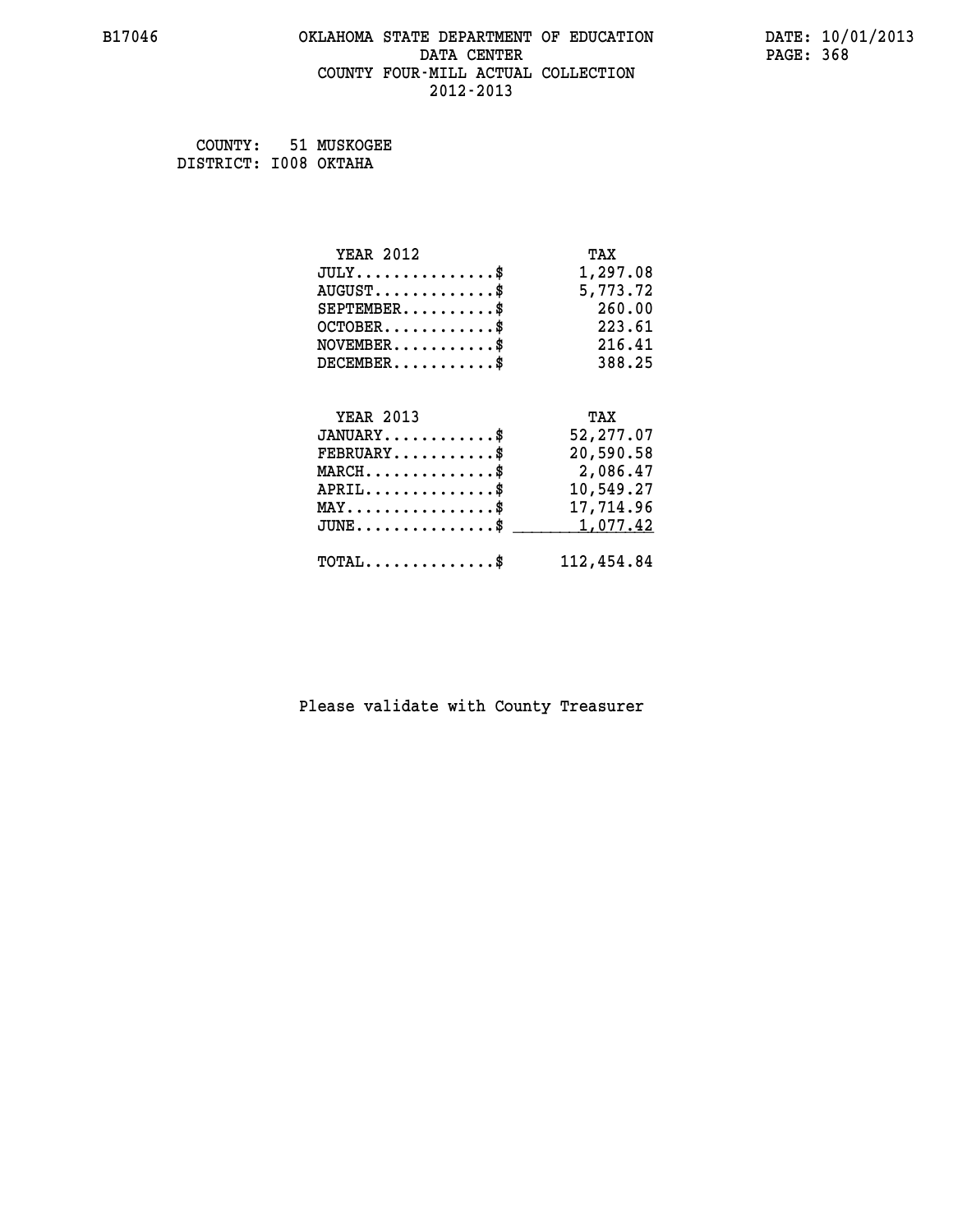#### **B17046 OKLAHOMA STATE DEPARTMENT OF EDUCATION DATE: 10/01/2013 DATA CENTER** PAGE: 369  **COUNTY FOUR-MILL ACTUAL COLLECTION 2012-2013**

 **COUNTY: 51 MUSKOGEE DISTRICT: I020 MUSKOGEE**

| <b>YEAR 2012</b>                                 | TAX         |
|--------------------------------------------------|-------------|
| $JULY$ \$                                        | 11,185.95   |
| $AUGUST$ \$                                      | 49,241.68   |
| $SEPTEMBER$ \$                                   | 2,160.64    |
| $OCTOBER$ \$                                     | 1,858.27    |
| $\texttt{NOVEMBER} \dots \dots \dots \$          | 1,798.32    |
| $DECEMBER$ \$                                    | 3,226.38    |
|                                                  |             |
| <b>YEAR 2013</b>                                 | TAX         |
| $JANUARY$ \$                                     | 434,423.16  |
| $FEBRUARY$                                       | 171,108.06  |
|                                                  |             |
| $\texttt{MARCH}\ldots\ldots\ldots\ldots\text{*}$ | 17,338.71   |
| $APRIL \ldots \ldots \ldots \ldots \$            | 87,664.55   |
| $\texttt{MAX} \dots \dots \dots \dots \dots \$   | 147, 211.67 |
| $\texttt{JUNE} \dots \dots \dots \dots \dots \$$ | 7,088.04    |
| $\texttt{TOTAL} \dots \dots \dots \dots \$       | 934,305.43  |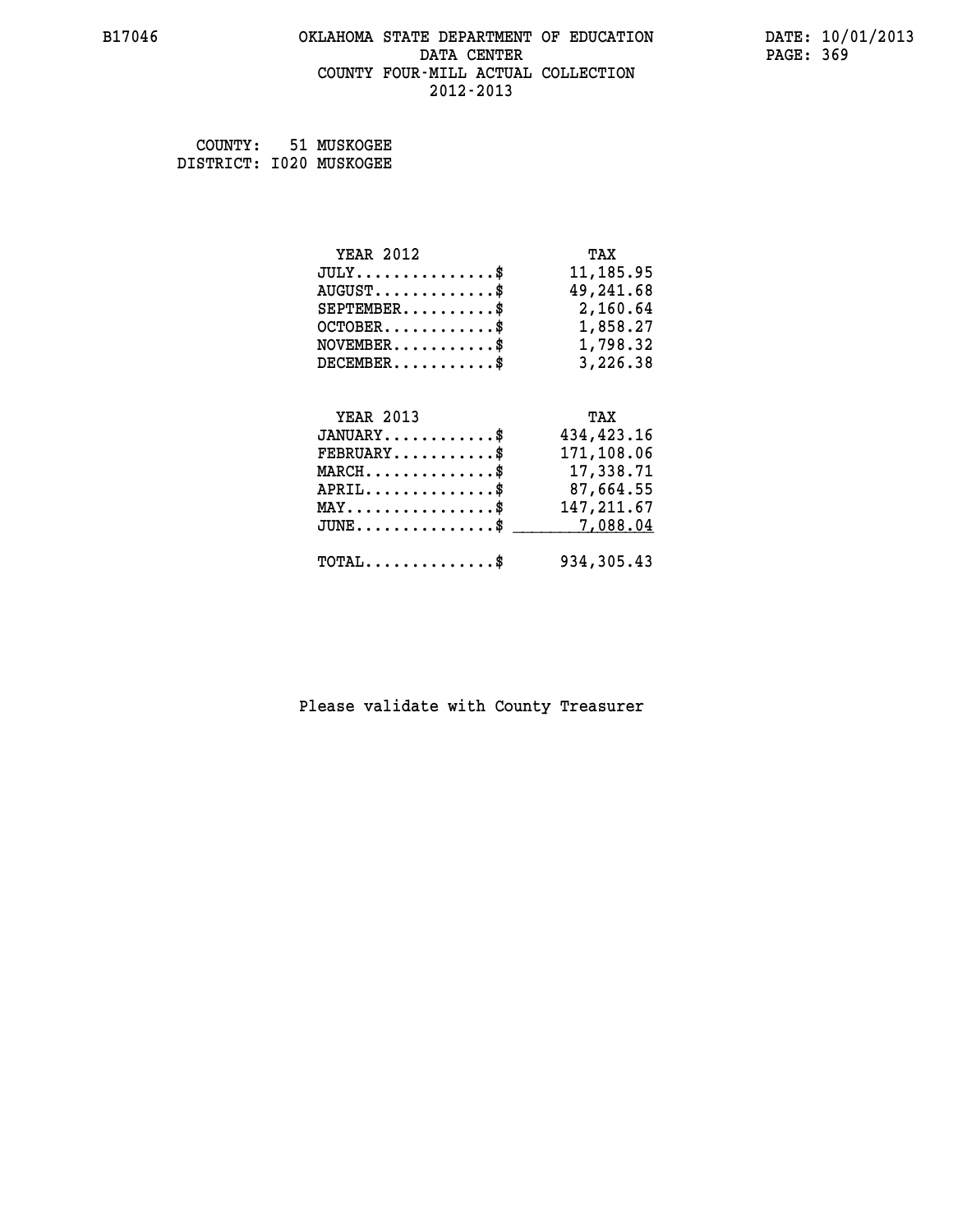#### **B17046 OKLAHOMA STATE DEPARTMENT OF EDUCATION DATE: 10/01/2013 DATA CENTER** PAGE: 370  **COUNTY FOUR-MILL ACTUAL COLLECTION 2012-2013**

 **COUNTY: 51 MUSKOGEE DISTRICT: I029 HILLDALE**

| <b>YEAR 2012</b>                           | TAX         |
|--------------------------------------------|-------------|
| $JULY$ \$                                  | 3,362.22    |
| $AUGUST$ \$                                | 4,250.02    |
| $SEPTEMBER$ \$                             | 630.00      |
| $OCTOBER$ \$                               | 541.83      |
| $NOVEMBER$ \$                              | 524.37      |
| $DECEMBER$ \$                              | 940.76      |
|                                            |             |
| <b>YEAR 2013</b>                           | TAX         |
| $JANUARY$ \$                               | 126,670.50  |
| $FEBRUARY$ \$                              | 49,892.25   |
| $MARCH$ \$                                 | 5,055.68    |
| $APRIL$ \$                                 | 25,561.53   |
| $MAX \dots \dots \dots \dots \$            | 42,924.48   |
| $JUNE$ \$                                  | 7,864.23    |
| $\texttt{TOTAL} \dots \dots \dots \dots \$ | 268, 217.87 |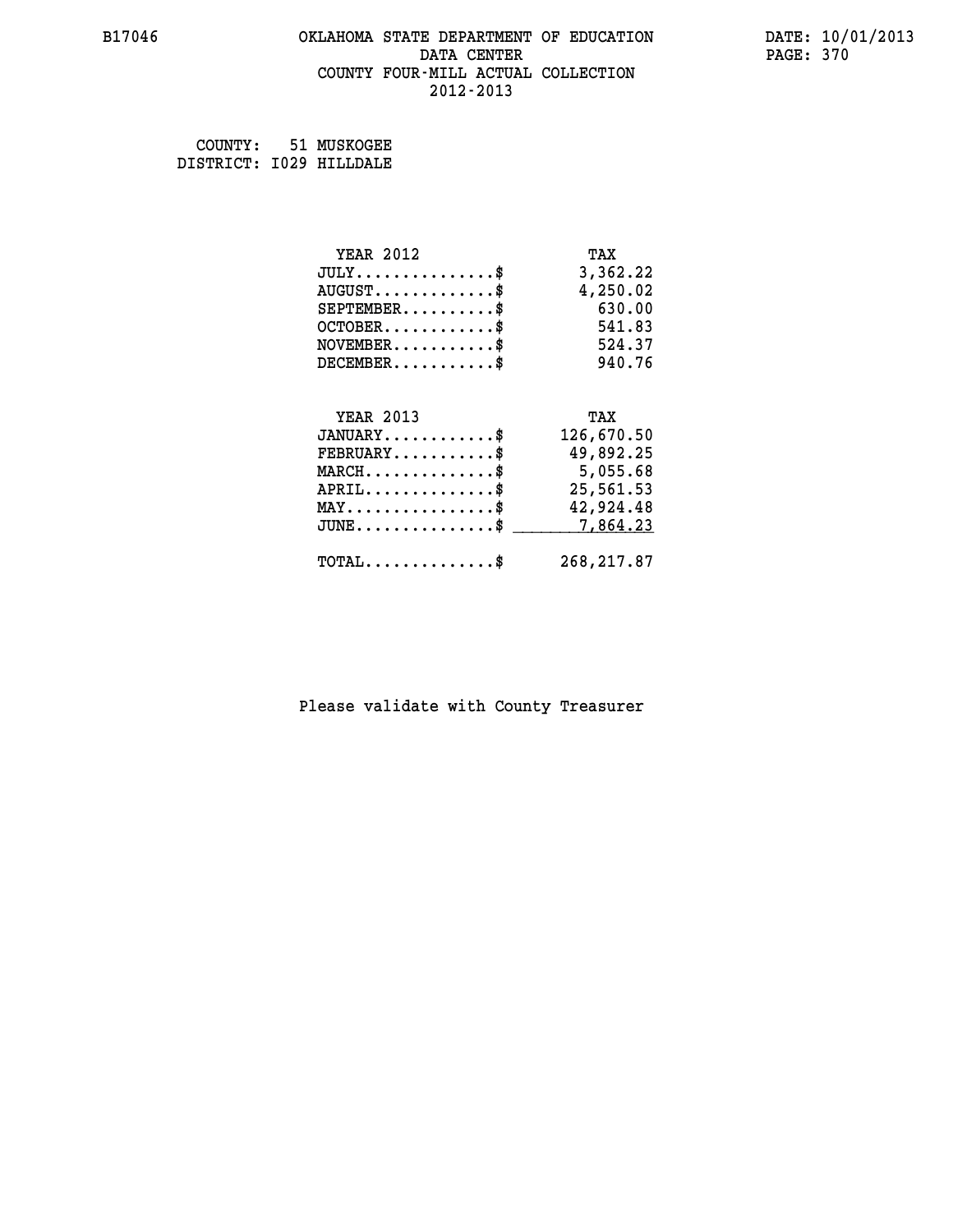#### **B17046 OKLAHOMA STATE DEPARTMENT OF EDUCATION DATE: 10/01/2013 DATA CENTER** PAGE: 371  **COUNTY FOUR-MILL ACTUAL COLLECTION 2012-2013**

 **COUNTY: 51 MUSKOGEE DISTRICT: I046 BRAGGS**

| <b>YEAR 2012</b>                                 | TAX       |
|--------------------------------------------------|-----------|
| $JULY$ \$                                        | 363.08    |
| $AUGUST$ \$                                      | 1,584.68  |
| $SEPTEMENT.$ \$                                  | 68.11     |
| $OCTOBER$ \$                                     | 58.58     |
| $NOVEMBER$ \$                                    | 56.70     |
| $DECEMBER$ \$                                    | 101.71    |
|                                                  |           |
| <b>YEAR 2013</b>                                 | TAX       |
| $JANUARY$ \$                                     | 13,694.80 |
| $FEBRUARY$                                       | 5,394.03  |
| $MARCH$ \$                                       | 546.58    |
| $APRIL$ \$                                       | 2,763.55  |
| $\texttt{MAX} \dots \dots \dots \dots \dots \$   | 4,640.71  |
| $\texttt{JUNE} \dots \dots \dots \dots \dots \$$ | 850.24    |
| $\texttt{TOTAL} \dots \dots \dots \dots \$       | 30,122.77 |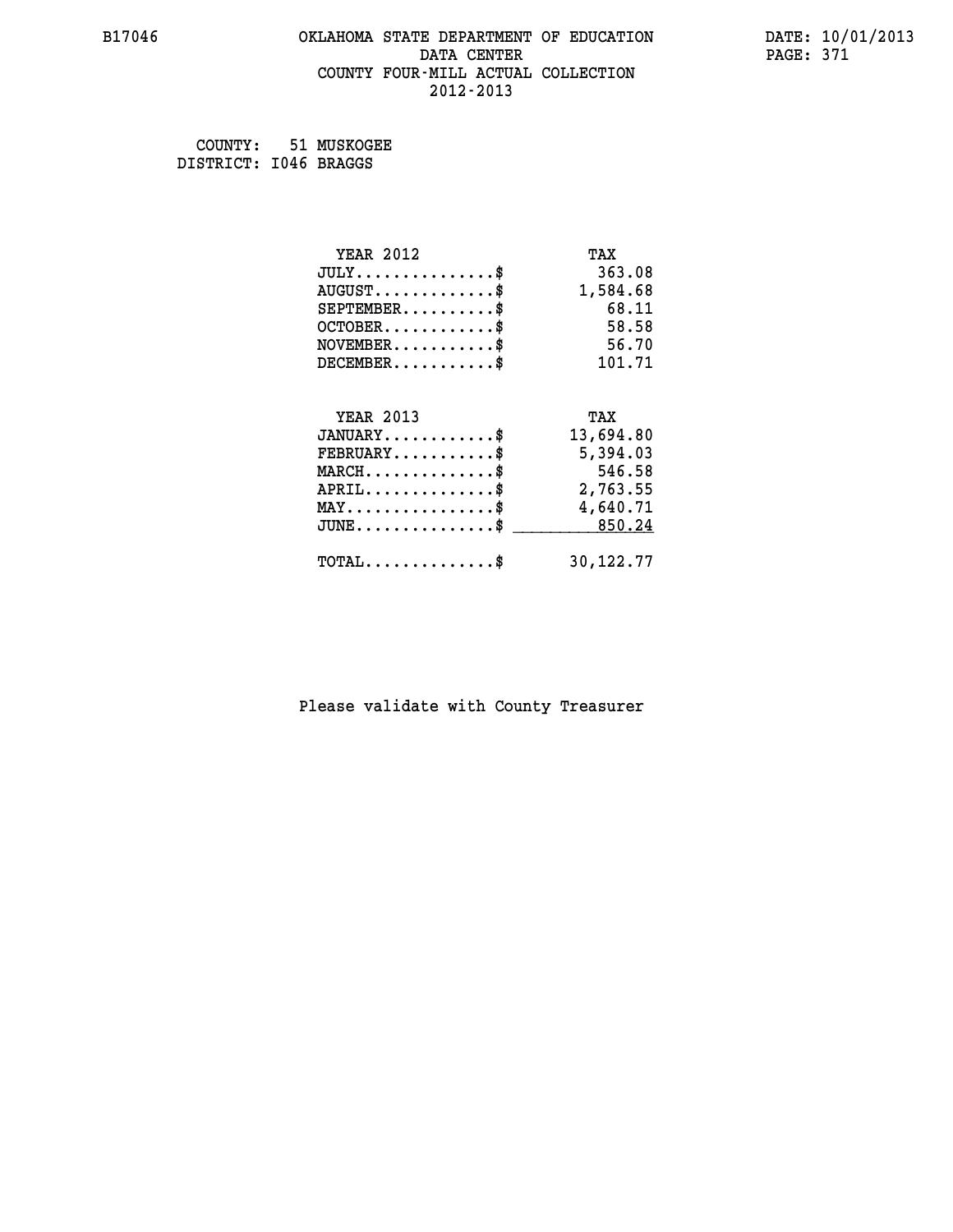# **B17046 OKLAHOMA STATE DEPARTMENT OF EDUCATION DATE: 10/01/2013 DATA CENTER** PAGE: 372  **COUNTY FOUR-MILL ACTUAL COLLECTION 2012-2013**

 **COUNTY: 51 MUSKOGEE DISTRICT: I074 WARNER**

| <b>YEAR 2012</b>                               | TAX          |
|------------------------------------------------|--------------|
| $JULY$ \$                                      | 1,289.58     |
| $AUGUST$ \$                                    | 5,716.41     |
| $SEPTEMBER$ \$                                 | 254.95       |
| $OCTOBER$ \$                                   | 219.27       |
| $NOVEMBER$ \$                                  | 212.19       |
| $DECEMBER$ \$                                  | 380.70       |
|                                                |              |
| <b>YEAR 2013</b>                               | TAX          |
| $JANUARY$ \$                                   | 51,260.77    |
| $FEBRUARY$                                     | 20,190.29    |
| $MARCH$ \$                                     | 2,045.92     |
| $APRIL$ \$                                     | 10,344.18    |
| $\texttt{MAX} \dots \dots \dots \dots \dots \$ | 17,370.59    |
| $JUNE$ \$                                      | 836.36       |
| $\texttt{TOTAL} \dots \dots \dots \dots \$     | 110, 121. 21 |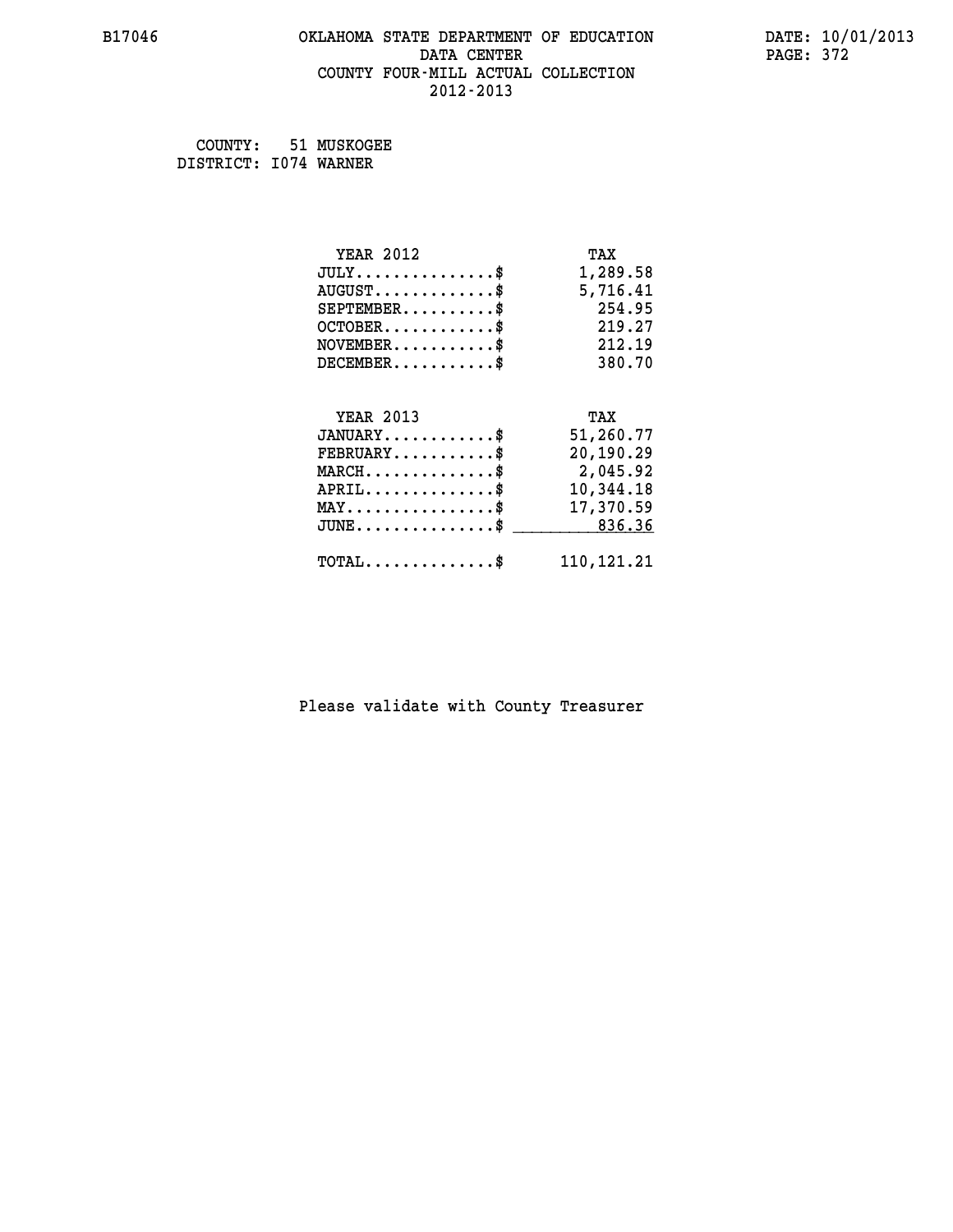# **B17046 OKLAHOMA STATE DEPARTMENT OF EDUCATION DATE: 10/01/2013 DATA CENTER** PAGE: 373  **COUNTY FOUR-MILL ACTUAL COLLECTION 2012-2013**

 **COUNTY: 51 MUSKOGEE DISTRICT: I088 PORUM**

| <b>YEAR 2012</b>                                 | TAX       |
|--------------------------------------------------|-----------|
| $JULY$ \$                                        | 908.37    |
| $AUGUST$ \$                                      | 3,963.45  |
| $SEPTEMBER$ \$                                   | 170.22    |
| $OCTOBER$ \$                                     | 146.41    |
| $\texttt{NOVEMBER} \dots \dots \dots \$          | 141.69    |
| $DECEMBER$ \$                                    | 254.20    |
|                                                  |           |
| <b>YEAR 2013</b>                                 | TAX       |
| $JANUARY$ \$                                     | 34,226.60 |
| $FEBRUARY$                                       | 13,480.97 |
| $\texttt{MARCH}\ldots\ldots\ldots\ldots\text{*}$ | 1,366.05  |
| $APRIL \ldots \ldots \ldots \ldots$              | 6,906.77  |
| $\texttt{MAX} \dots \dots \dots \dots \dots \$   | 11,598.26 |
| $\texttt{JUNE} \dots \dots \dots \dots \dots \$$ | 558.44    |
| $\texttt{TOTAL} \dots \dots \dots \dots \$       | 73,721.43 |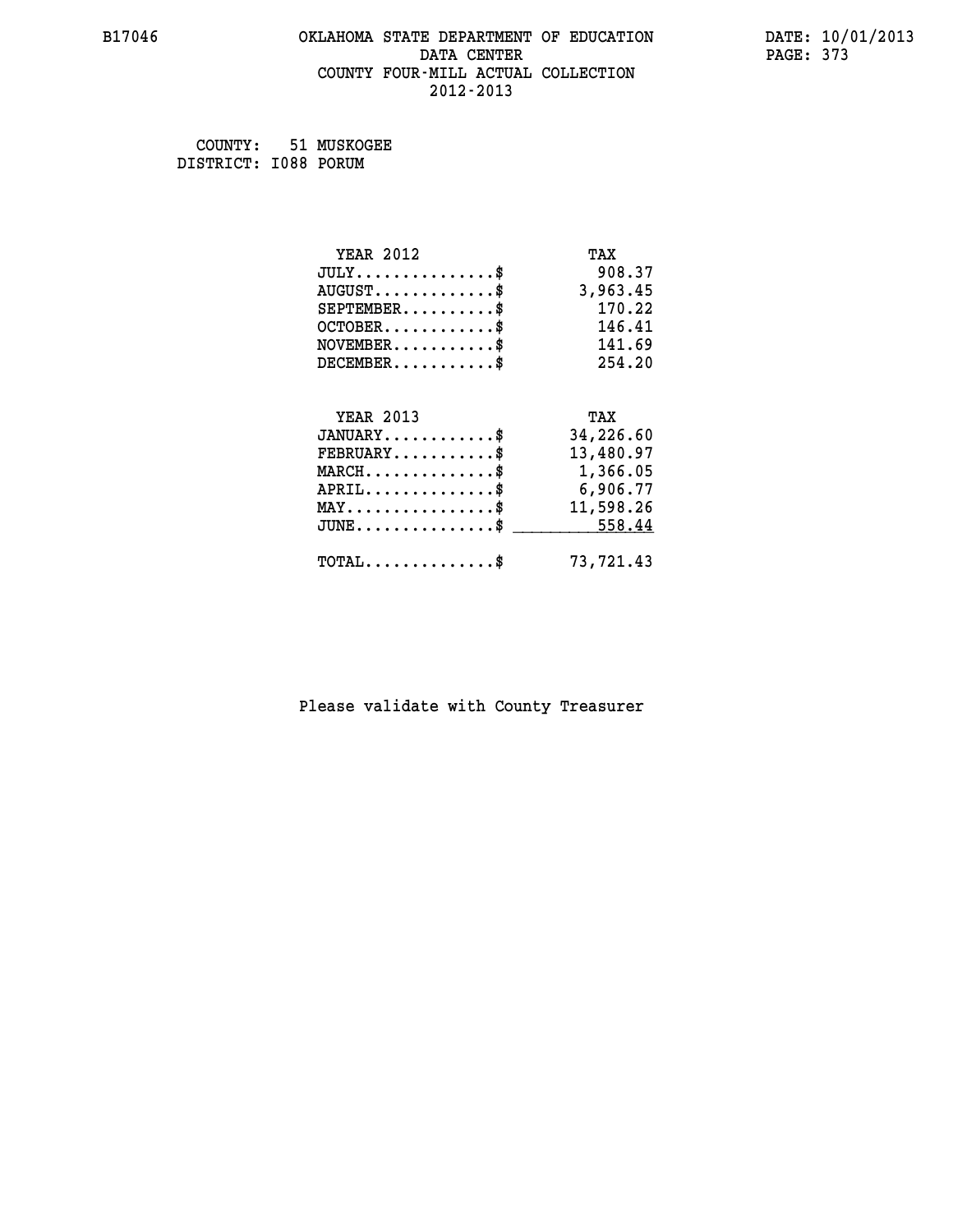#### **B17046 OKLAHOMA STATE DEPARTMENT OF EDUCATION DATE: 10/01/2013 DATA CENTER** PAGE: 374  **COUNTY FOUR-MILL ACTUAL COLLECTION 2012-2013**

 **COUNTY: 51 MUSKOGEE**

 **\*\*\*\*\*\* TOTALS \*\*\*\*\*\***

| <b>YEAR 2012</b>                 | TAX       |
|----------------------------------|-----------|
| $JULY \ldots \ldots \ldots \$    | 24,032.17 |
| $AUGUST \ldots \ldots \ldots$ \$ | 94,153.52 |
| $SEPTEMBER$ $\$                  | 4,638.44  |
| $OCTOBER$ \$                     | 3,993.62  |
| $NOVEMBER$ \$                    | 3,896.78  |
| $DECEMBER$ \$                    | 16,960.65 |

# **YEAR 2013**

| <b>YEAR 2013</b>                           | TAX          |
|--------------------------------------------|--------------|
| $JANUARY$ \$                               | 928,260.68   |
| $FEBRUARY$ \$                              | 364,540.99   |
| $MARCH$ \$                                 | 38,787.92    |
| $APRIL$ \$                                 | 189,743.03   |
| $MAX \dots \dots \dots \dots \$            | 313,461.96   |
| $JUNE$ \$                                  | 22,795.07    |
| $\texttt{TOTAL} \dots \dots \dots \dots \$ | 2,005,264.83 |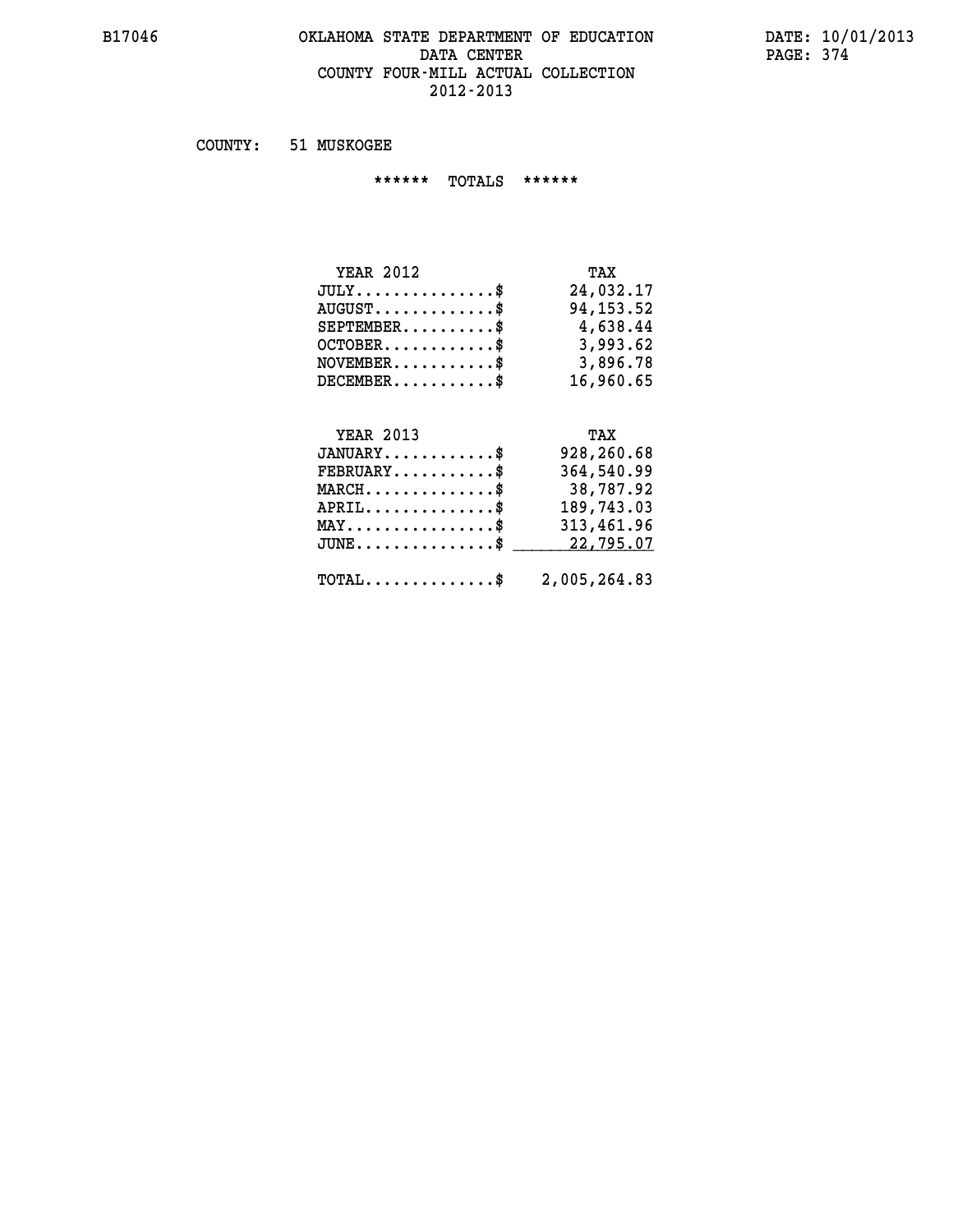# **B17046 OKLAHOMA STATE DEPARTMENT OF EDUCATION DATE: 10/01/2013 DATA CENTER** PAGE: 375  **COUNTY FOUR-MILL ACTUAL COLLECTION 2012-2013**

 **COUNTY: 52 NOBLE DISTRICT: I001 PERRY**

| <b>YEAR 2012</b>                               | TAX        |
|------------------------------------------------|------------|
| $JULY$ \$                                      | 459.60     |
| $AUGUST$ \$                                    | 708.70     |
| $SEPTEMBER$ \$                                 | 325.50     |
| $OCTOBER$ \$                                   | 468.22     |
| $NOVEMBER.$ \$                                 | 201.87     |
| $DECEMBER$ \$                                  | 174,081.64 |
|                                                |            |
| <b>YEAR 2013</b>                               | TAX        |
| $JANUARY$ \$                                   | 36,735.09  |
| $FEBRUARY$                                     | 5,599.61   |
| $MARCH$ \$                                     | 47,187.14  |
| $APRIL$ \$                                     | 74,824.49  |
| $\texttt{MAX} \dots \dots \dots \dots \dots \$ | 6,224.85   |
| $JUNE$ \$                                      | 1,423.97   |
| $\texttt{TOTAL} \dots \dots \dots \dots \$     | 348,240.68 |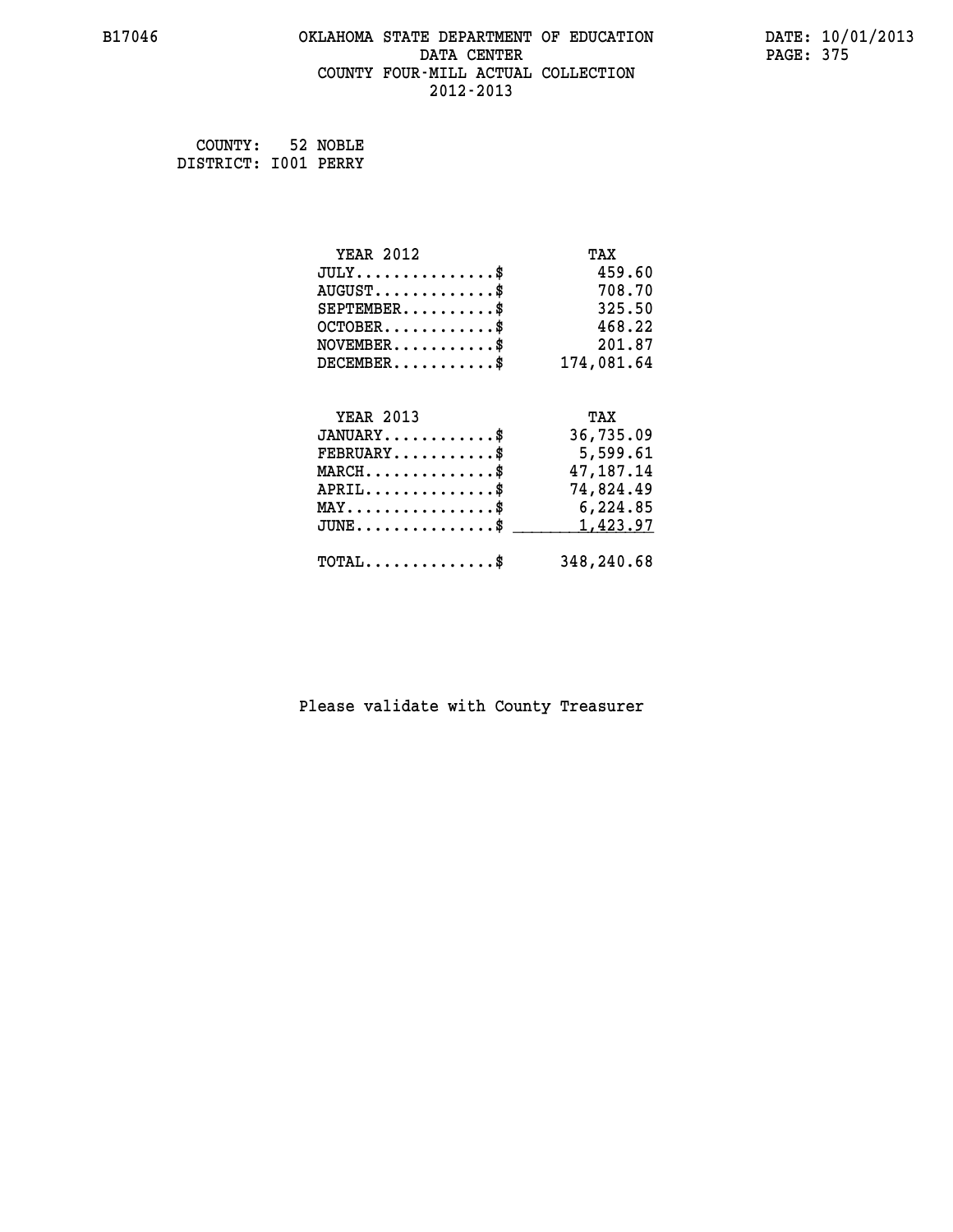#### **B17046 OKLAHOMA STATE DEPARTMENT OF EDUCATION DATE: 10/01/2013 DATA CENTER** PAGE: 376  **COUNTY FOUR-MILL ACTUAL COLLECTION 2012-2013**

| COUNTY: 52 NOBLE        |  |
|-------------------------|--|
| DISTRICT: 1002 BILLINGS |  |

| <b>YEAR 2012</b>                                   | TAX       |
|----------------------------------------------------|-----------|
| $JULY$ \$                                          | 68.62     |
| $AUGUST$ \$                                        | 49.92     |
| $SEPTEMENT.$ \$                                    | 22.92     |
| $OCTOBER$ \$                                       | 32.98     |
| $NOVEMBER$ \$                                      | 14.22     |
| $DECEMBER$ \$                                      | 12,260.44 |
|                                                    |           |
| <b>YEAR 2013</b>                                   | TAX       |
| $JANUARY$                                          | 2,587.23  |
| $FEBRUARY$                                         | 394.38    |
| $\texttt{MARCH}\ldots\ldots\ldots\ldots\text{*}$   | 3,323.35  |
| $APRIL \ldots \ldots \ldots \ldots \$              | 5,269.83  |
| $\texttt{MAX} \dots \dots \dots \dots \dots \$     | 438.41    |
| $\texttt{JUNE} \dots \dots \dots \dots \texttt{S}$ | 100.29    |
| $\texttt{TOTAL} \dots \dots \dots \dots \$         | 24,562.59 |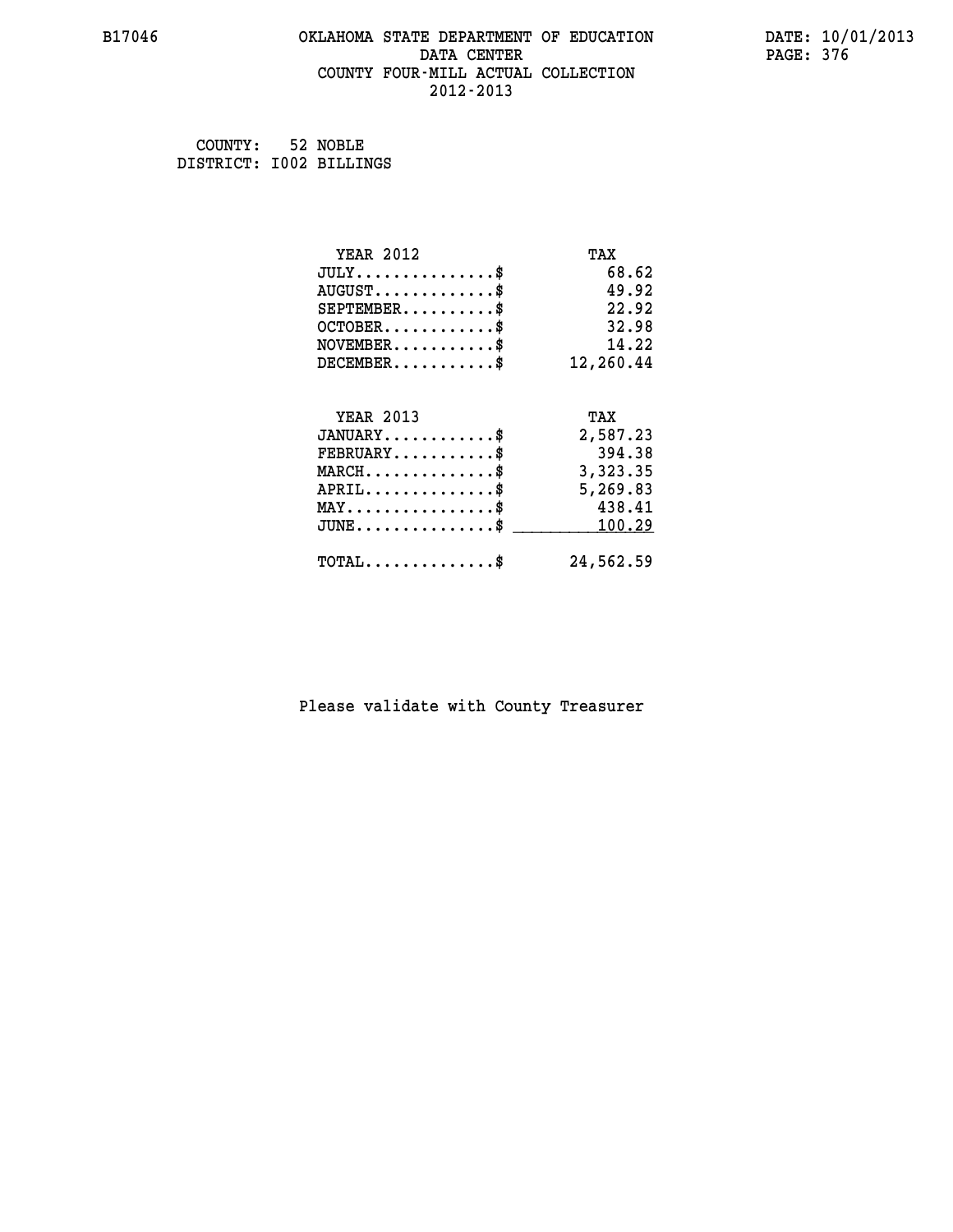# **B17046 OKLAHOMA STATE DEPARTMENT OF EDUCATION DATE: 10/01/2013 DATA CENTER PAGE: 377 COUNTY FOUR-MILL ACTUAL COLLECTION 2012-2013**

 **COUNTY: 52 NOBLE DISTRICT: I004 FRONTIER**

| <b>YEAR 2012</b>                               | TAX        |
|------------------------------------------------|------------|
| $JULY$ \$                                      | 1,477.79   |
| $AUGUST$ \$                                    | 135.19     |
| $SEPTEMBER$ \$                                 | 251.82     |
| $OCTOBER$ \$                                   | 178.33     |
| $NOVEMBER$ \$                                  | 137.73     |
| $DECEMBER$ \$                                  | 59.38      |
|                                                |            |
| <b>YEAR 2013</b>                               | TAX        |
| $JANUARY$ \$                                   | 51,207.21  |
| $FEBRUARY$                                     | 10,805.86  |
| $MARCH$ \$                                     | 1,647.16   |
| $APRIL$ \$                                     | 13,880.39  |
| $\texttt{MAX} \dots \dots \dots \dots \dots \$ | 22,010.10  |
| $JUNE$ \$                                      | 1,831.07   |
| $\texttt{TOTAL} \dots \dots \dots \dots \$     | 103,622.03 |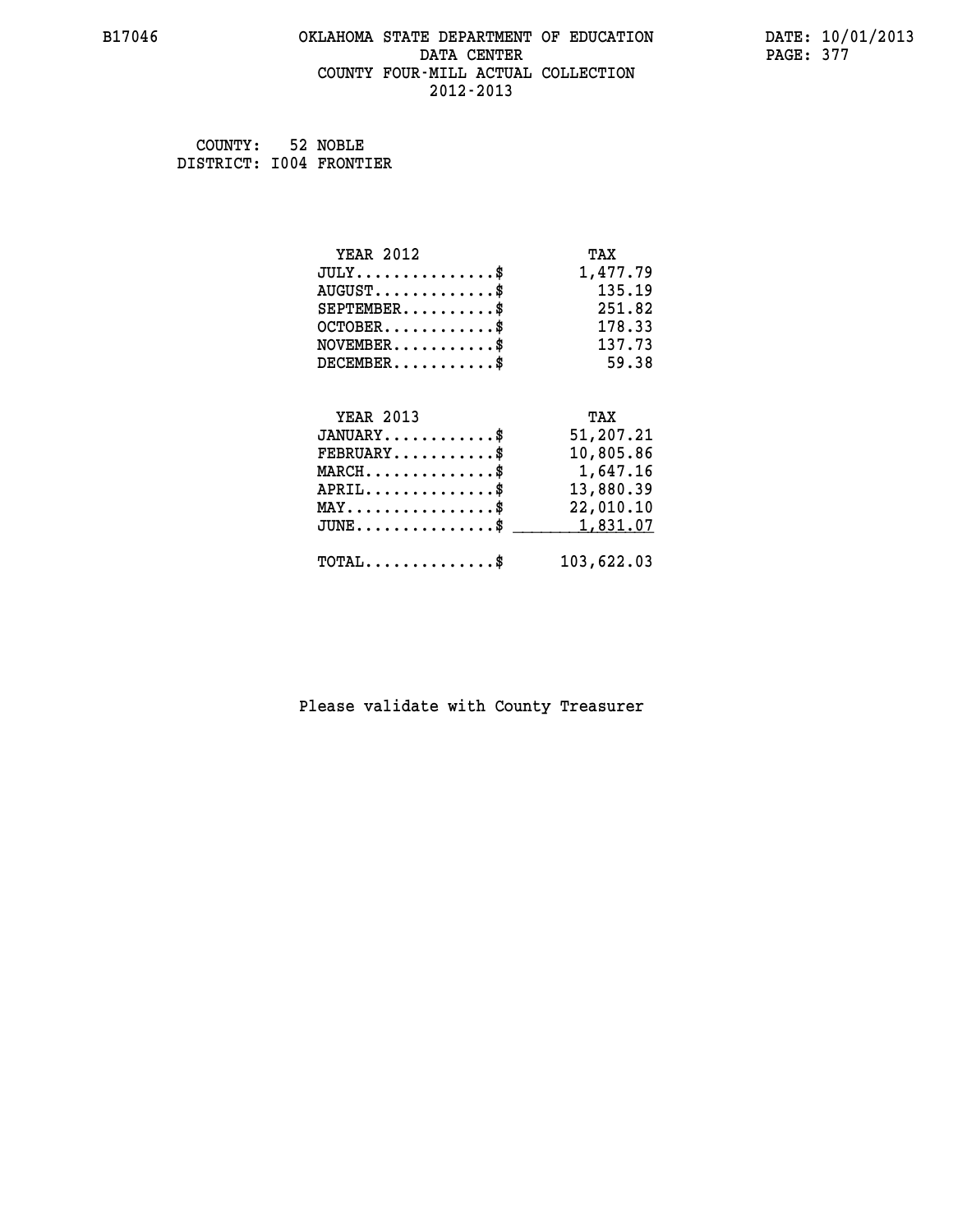# **B17046 OKLAHOMA STATE DEPARTMENT OF EDUCATION DATE: 10/01/2013 DATA CENTER PAGE: 378 COUNTY FOUR-MILL ACTUAL COLLECTION 2012-2013**

 **COUNTY: 52 NOBLE DISTRICT: I006 MORRISON**

| <b>YEAR 2012</b>                                 | TAX         |
|--------------------------------------------------|-------------|
| $JULY$ \$                                        | 2,465.59    |
| $AUGUST$ \$                                      | 228.55      |
| $SEPTEMENT.$ \$                                  | 564.63      |
| $OCTOBER$ \$                                     | 161.89      |
| $NOVEMBER$ \$                                    | 232.85      |
| $DECEMBER$ \$                                    | 100.38      |
|                                                  |             |
| <b>YEAR 2013</b>                                 | TAX         |
| $JANUARY$ \$                                     | 86,568.16   |
| $FEBRUARY$                                       | 18,267.81   |
| $MARCH$ \$                                       | 2,784.60    |
| $APRIL$ \$                                       | 23,465.44   |
| $\texttt{MAX} \dots \dots \dots \dots \dots \$   | 37,209.08   |
| $\texttt{JUNE} \dots \dots \dots \dots \dots \$$ | 3,095.51    |
| $\texttt{TOTAL} \dots \dots \dots \dots \$       | 175, 144.49 |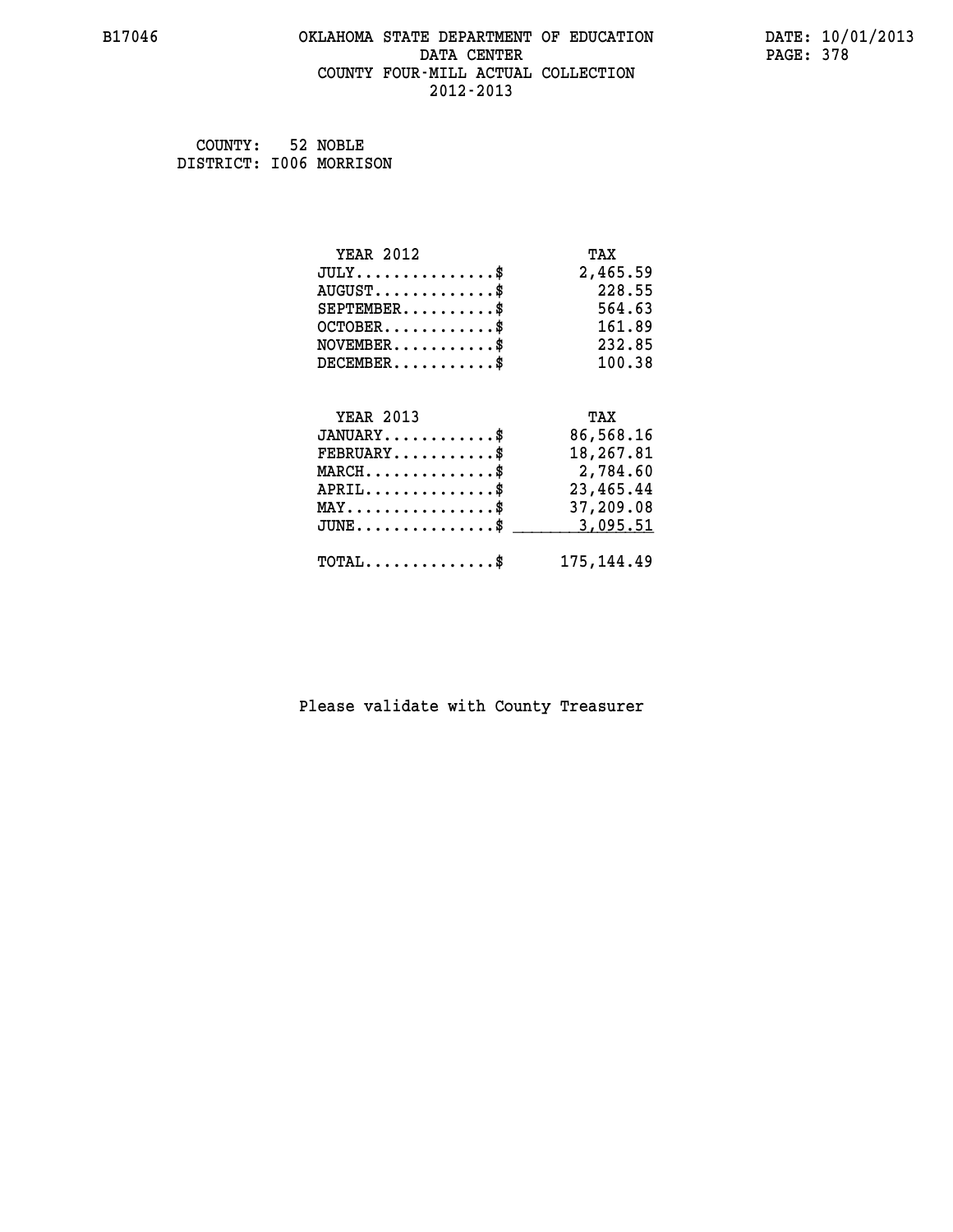# **B17046 OKLAHOMA STATE DEPARTMENT OF EDUCATION DATE: 10/01/2013** DATA CENTER PAGE: 379  **COUNTY FOUR-MILL ACTUAL COLLECTION 2012-2013**

 **COUNTY: 52 NOBLE**

 **\*\*\*\*\*\* TOTALS \*\*\*\*\*\***

| <b>YEAR 2012</b> | TAX        |
|------------------|------------|
| $JULY$           | 4,471.60   |
| $AUGUST$ \$      | 1,122.36   |
| $SEPTEMBER$ $\$  | 1,164.87   |
| $OCTOBER$ \$     | 841.42     |
| $NOVEMBER$ \$    | 586.67     |
| $DECEMBER$ \$    | 186,501.84 |

# **YEAR 2013 TAX**

| $JANUARY$<br>$FEBRUARY$ \$                    | 177,097.69<br>35,067.66 |
|-----------------------------------------------|-------------------------|
| $MARCH$ \$                                    | 54,942.25               |
| $APRIL$                                       | 117,440.15              |
| $MAX \dots \dots \dots \dots \$               | 65,882.44               |
| $JUNE \ldots \ldots \ldots \ldots \$ 6,450.84 |                         |
| $\text{TOTAL} \dots \dots \dots \dots \dots$  | 651,569.79              |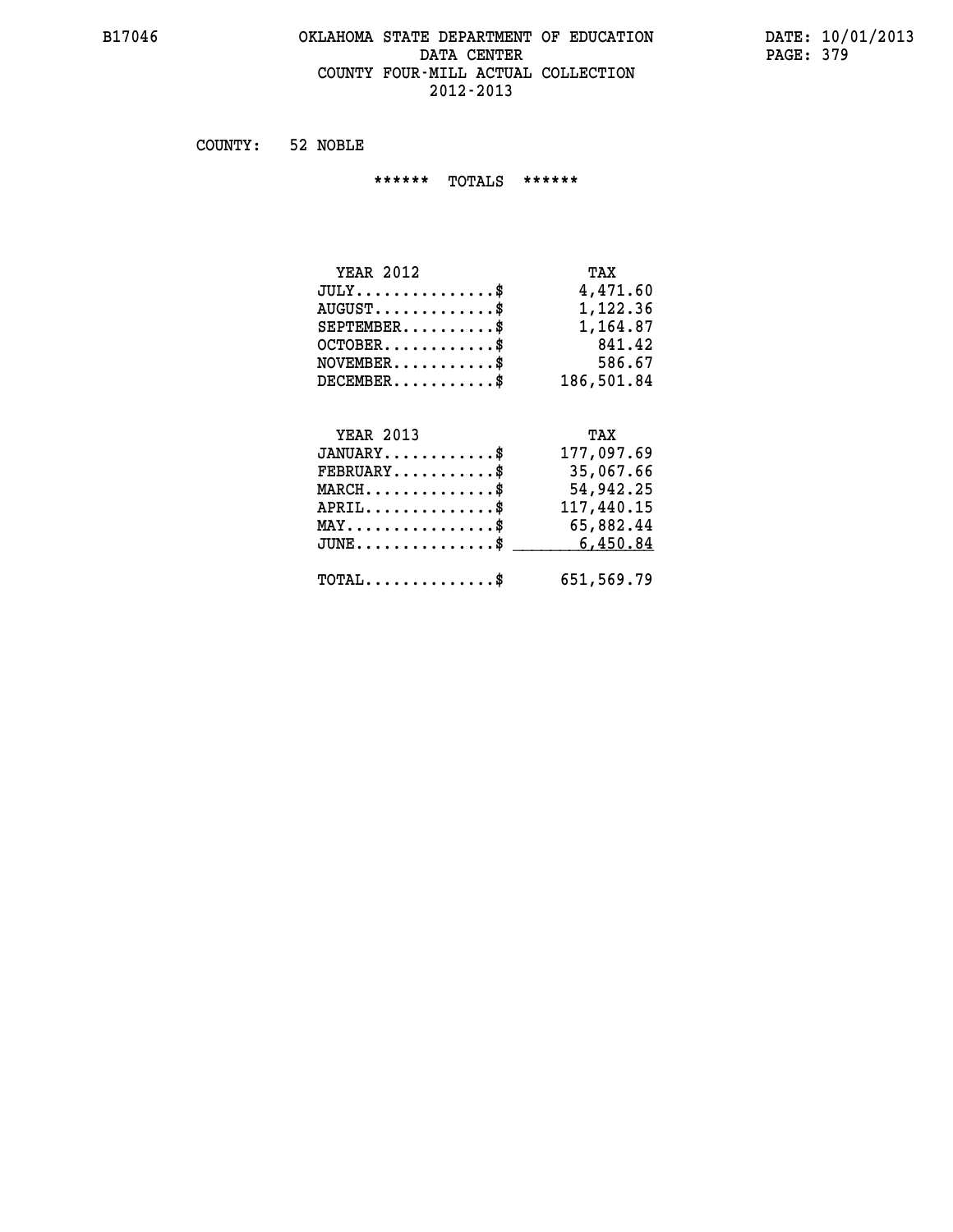#### **B17046 OKLAHOMA STATE DEPARTMENT OF EDUCATION DATE: 10/01/2013 DATA CENTER** PAGE: 380  **COUNTY FOUR-MILL ACTUAL COLLECTION 2012-2013**

 **COUNTY: 53 NOWATA DISTRICT: I003 OKLAHOMA UNION**

| <b>YEAR 2012</b>                           | TAX         |
|--------------------------------------------|-------------|
| $JULY$ \$                                  | 1,799.43    |
| $AUGUST$ \$                                | 407.42      |
| $SEPTEMBER$                                | 386.89      |
| $OCTOBER$ \$                               | 180.82      |
| $NOVEMBER$ \$                              | 133.59      |
| $DECEMBER$ \$                              | 1,102.07    |
|                                            |             |
| <b>YEAR 2013</b>                           | TAX         |
| $JANUARY$ \$                               | 37,955.11   |
| $FEBRUARY$                                 | 11,408.83   |
| $MARCH$ \$                                 | 1,275.10    |
| $APRIL$ \$                                 | 10, 113. 47 |
| $MAX \dots \dots \dots \dots \dots$        | 7,380.20    |
| $JUNE$                                     | 1,092.07    |
| $\texttt{TOTAL} \dots \dots \dots \dots \$ | 73,235.00   |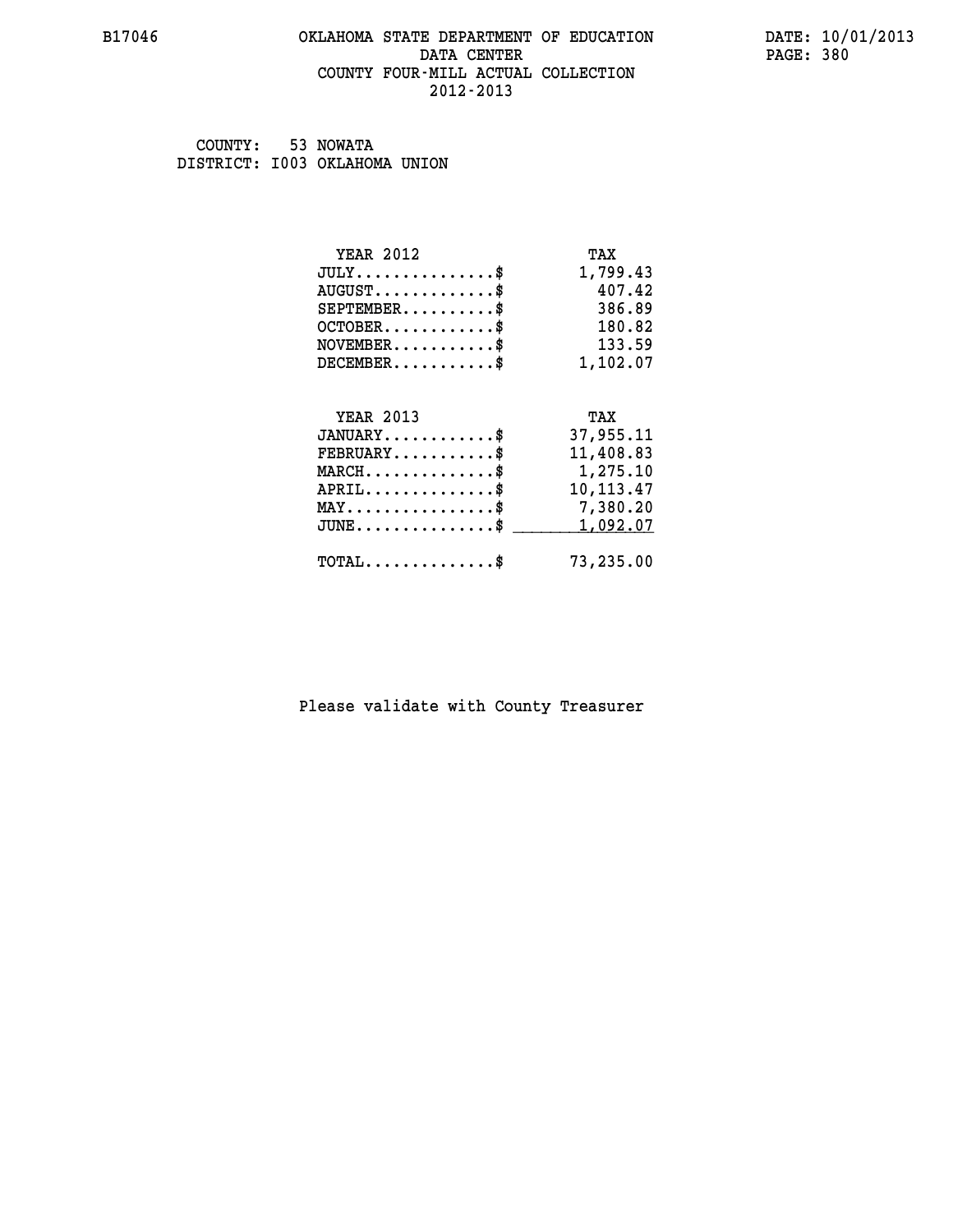# **B17046 OKLAHOMA STATE DEPARTMENT OF EDUCATION DATE: 10/01/2013 DATA CENTER** PAGE: 381  **COUNTY FOUR-MILL ACTUAL COLLECTION 2012-2013**

 **COUNTY: 53 NOWATA DISTRICT: I040 NOWATA**

| <b>YEAR 2012</b>                               | TAX        |
|------------------------------------------------|------------|
| $JULY$ \$                                      | 2,684.59   |
| $AUGUST$ \$                                    | 607.51     |
| $SEPTEMBER$ \$                                 | 574.57     |
| $OCTOBER$ \$                                   | 271.93     |
| $NOVEMBER$ \$                                  | 198.90     |
| $DECEMBER$ \$                                  | 2,328.88   |
|                                                |            |
| <b>YEAR 2013</b>                               | TAX        |
| $JANUARY$ \$                                   | 52,545.29  |
| $FEBRUARY$                                     | 27,542.96  |
| $MARCH$ \$                                     | 3,622.38   |
| $APRIL$ \$                                     | 12,875.89  |
| $\texttt{MAX} \dots \dots \dots \dots \dots \$ | 10,199.70  |
| $JUNE$ \$                                      | 1,938.65   |
| $\texttt{TOTAL} \dots \dots \dots \dots \$     | 115,391.25 |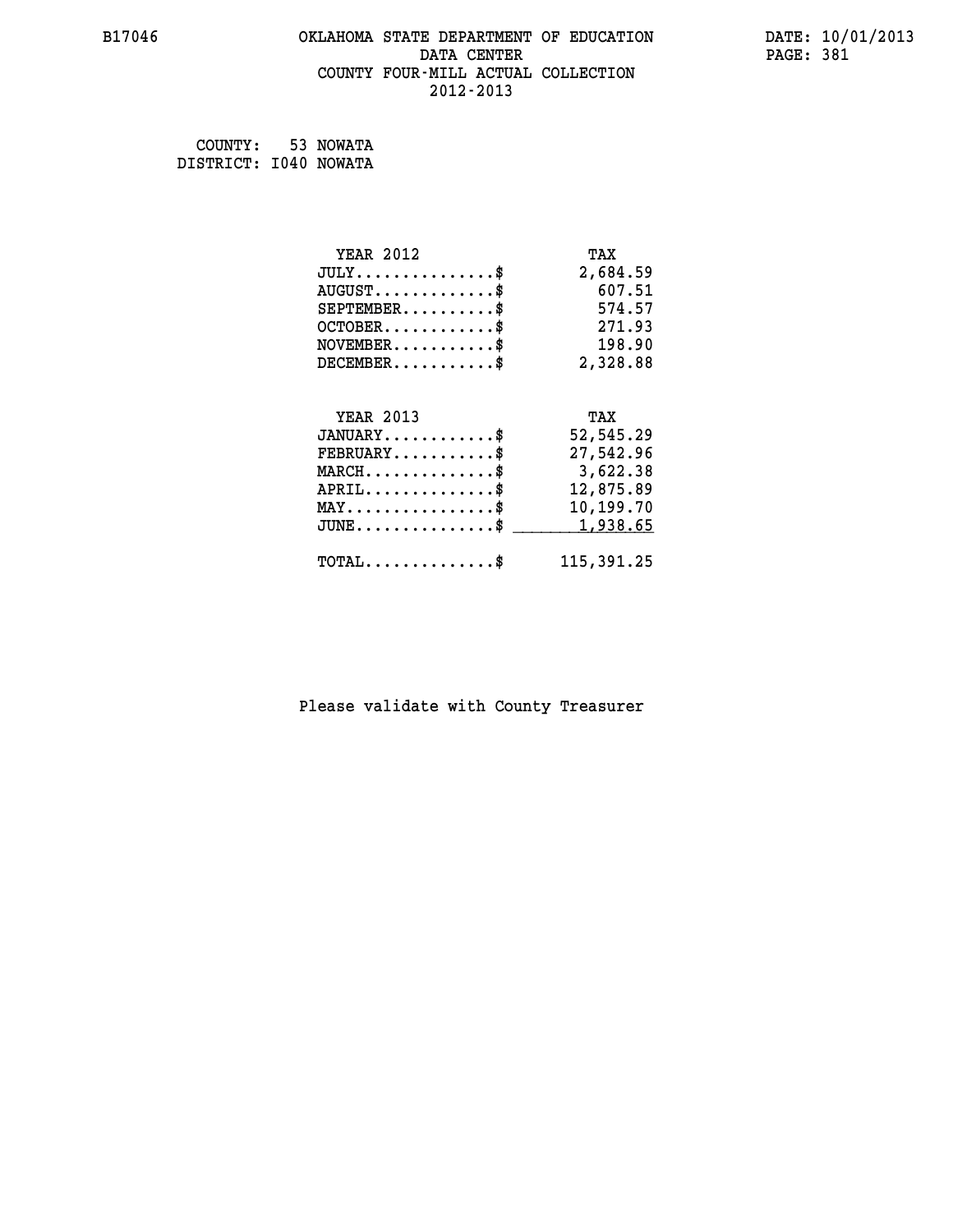#### **B17046 OKLAHOMA STATE DEPARTMENT OF EDUCATION DATE: 10/01/2013 DATA CENTER** PAGE: 382  **COUNTY FOUR-MILL ACTUAL COLLECTION 2012-2013**

 **COUNTY: 53 NOWATA DISTRICT: I051 SOUTH COFFEYVILLE**

| <b>YEAR 2012</b>                                | TAX       |
|-------------------------------------------------|-----------|
| $JULY$ \$                                       | 757.41    |
| $AUGUST$ \$                                     | 170.91    |
| $SEPTEMBER$ \$                                  | 161.08    |
| $OCTOBER$ \$                                    | 75.54     |
| $NOVEMBER$ \$                                   | 55.77     |
| $DECEMBER$ \$                                   | 22.44     |
|                                                 |           |
| <b>YEAR 2013</b>                                | TAX       |
| $JANUARY$                                       | 30,184.47 |
| $FEBRUARY$                                      | 12,024.72 |
| $MARCH$ \$                                      | 1,156.37  |
| ${\tt APRIL} \dots \dots \dots \dots \$         | 7,666.56  |
| $\texttt{MAX} \dots \dots \dots \dots \dots \$$ | 5,765.51  |
| $\texttt{JUNE}\dots\dots\dots\dots\dots\$       | 733.27    |
| $\texttt{TOTAL} \dots \dots \dots \dots \$      | 58,774.05 |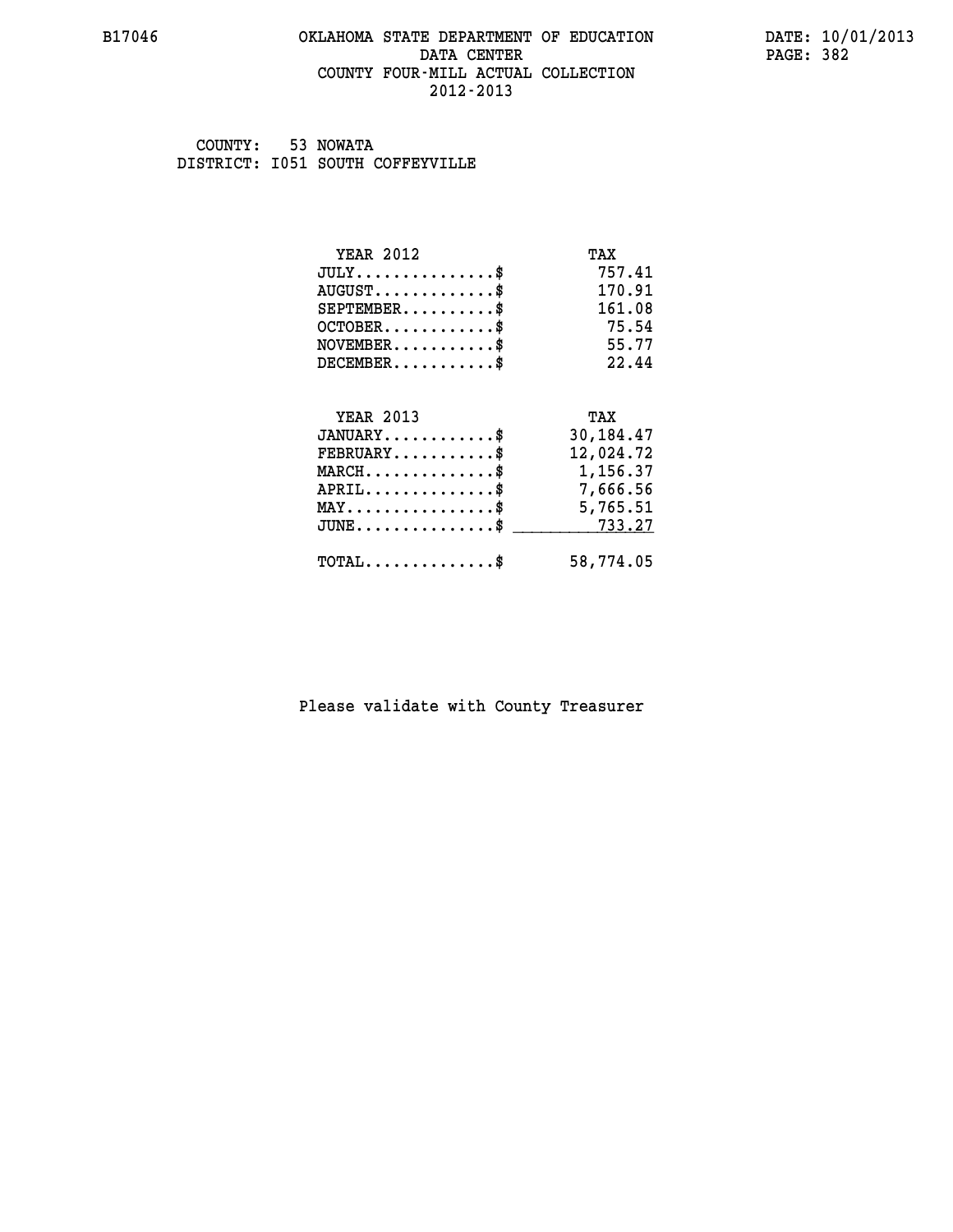#### **B17046 OKLAHOMA STATE DEPARTMENT OF EDUCATION DATE: 10/01/2013** DATA CENTER PAGE: 383  **COUNTY FOUR-MILL ACTUAL COLLECTION 2012-2013**

 **COUNTY: 53 NOWATA**

 **\*\*\*\*\*\* TOTALS \*\*\*\*\*\***

| <b>YEAR 2012</b>                       | TAX      |
|----------------------------------------|----------|
| $JULY \ldots \ldots \ldots \mathbb{S}$ | 5,241.43 |
| $AUGUST$ \$                            | 1,185.84 |
| $SEPTEMBER$                            | 1,122.54 |
| $OCTOBER$ \$                           | 528.29   |
| $NOVEMBER$ \$                          | 388.26   |
| $DECEMBER$                             | 3,453.39 |

# **YEAR 2013 TAX JANUARY............\$ 120,684.87 FEBRUARY...........\$ 50,976.51 MARCH..............\$ 6,053.85 APRIL..............\$ 30,655.92 MAY................\$ 23,345.41 JUNE...............\$ 3,763.99 \_\_\_\_\_\_\_\_\_\_\_\_\_\_\_ TOTAL..............\$ 247,400.30**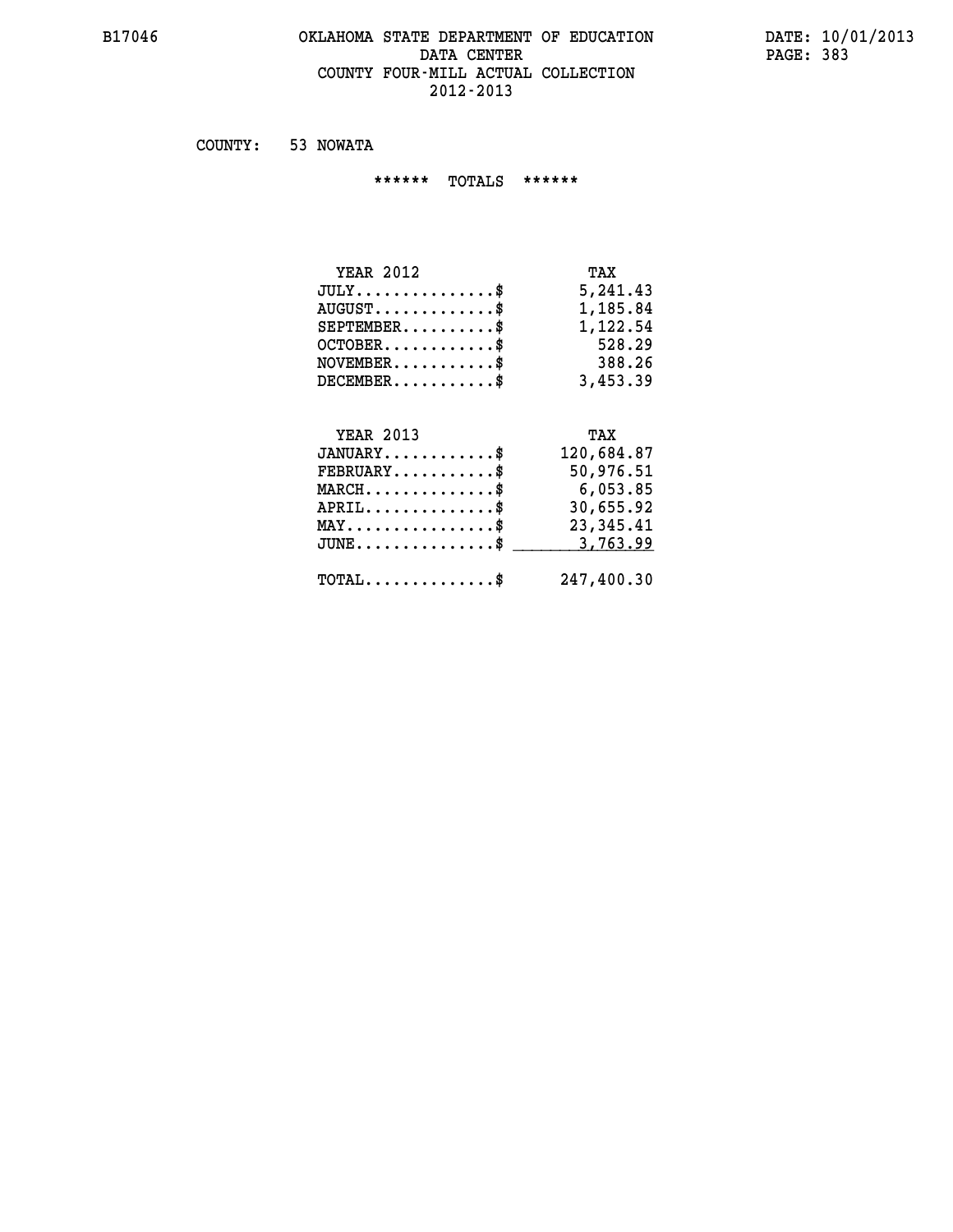# **B17046 OKLAHOMA STATE DEPARTMENT OF EDUCATION DATE: 10/01/2013 DATA CENTER** PAGE: 384  **COUNTY FOUR-MILL ACTUAL COLLECTION 2012-2013**

 **COUNTY: 54 OKFUSKEE DISTRICT: C029 BEARDEN**

| <b>YEAR 2012</b>                                   | TAX      |
|----------------------------------------------------|----------|
| $JULY$ \$                                          | 129.90   |
| $AUGUST$ \$                                        | 153.05   |
| $SEPTEMENT.$ \$                                    | 117.32   |
| $OCTOBER$ \$                                       | 71.83    |
| $NOVEMBER$ \$                                      | 31.68    |
| $DECEMBER$ \$                                      | 544.14   |
|                                                    |          |
| <b>YEAR 2013</b>                                   | TAX      |
| $JANUARY$ \$                                       | 3,750.46 |
| $FEBRUARY$                                         | 549.59   |
| $MARCH$ \$                                         | 195.35   |
| $APRIL$ \$                                         | 871.54   |
| $\texttt{MAX} \dots \dots \dots \dots \dots \$$    | 1,037.61 |
| $\texttt{JUNE} \dots \dots \dots \dots \texttt{S}$ | 504.42   |
| $\texttt{TOTAL} \dots \dots \dots \dots \$         | 7,956.89 |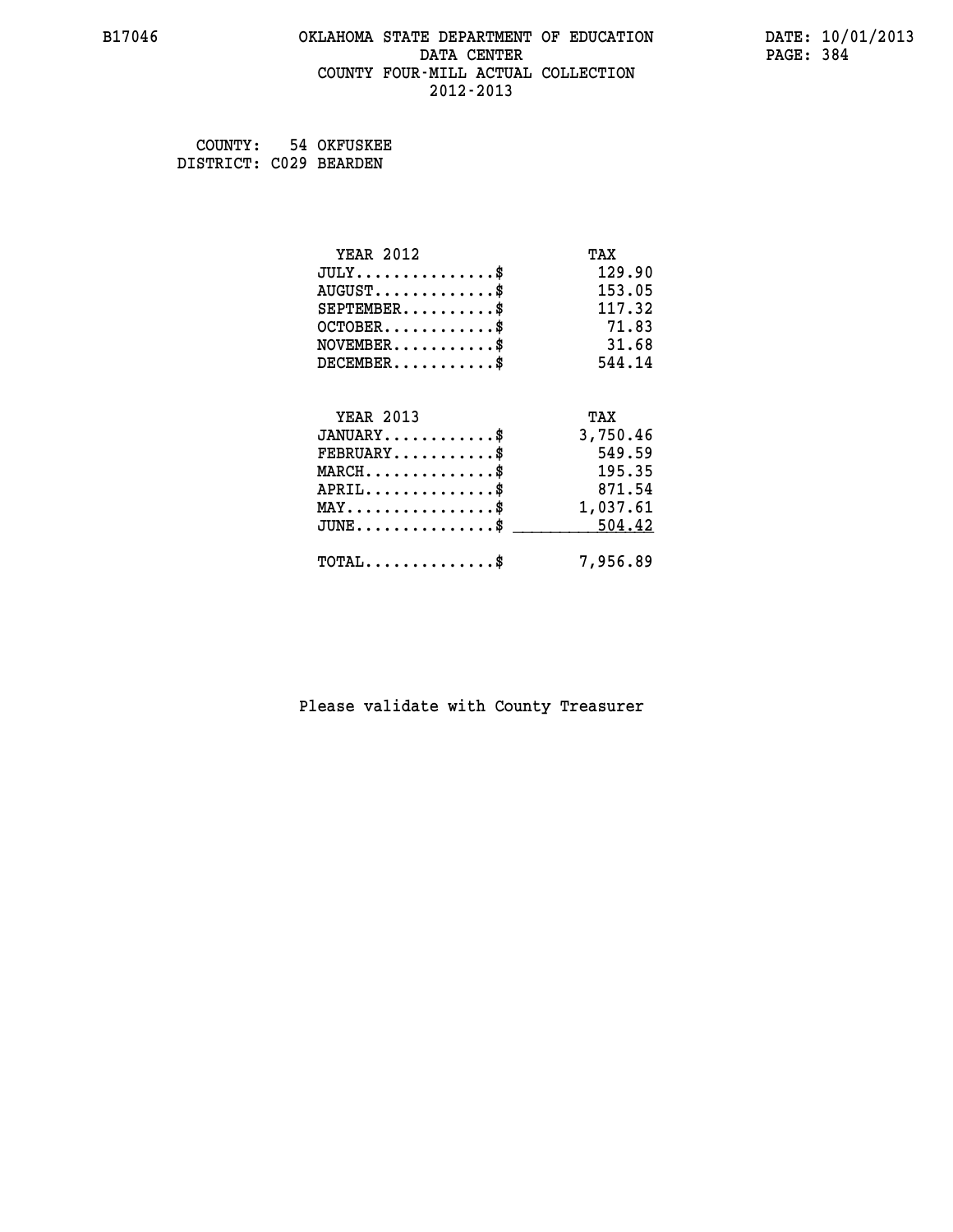# **B17046 OKLAHOMA STATE DEPARTMENT OF EDUCATION DATE: 10/01/2013 DATA CENTER** PAGE: 385  **COUNTY FOUR-MILL ACTUAL COLLECTION 2012-2013**

 **COUNTY: 54 OKFUSKEE DISTRICT: I002 MASON**

| <b>YEAR 2012</b>                               | TAX       |
|------------------------------------------------|-----------|
| $JULY$ \$                                      | 259.12    |
| $AUGUST$ \$                                    | 335.73    |
| $SEPTEMENT.$ \$                                | 254.13    |
| $OCTOBER$ \$                                   | 145.05    |
| $NOVEMBER$ \$                                  | 63.50     |
| $DECEMBER$ \$                                  | 1,235.87  |
| <b>YEAR 2013</b>                               | TAX       |
|                                                |           |
| $JANUARY$ \$                                   | 8,549.62  |
| $FEBRUARY$                                     | 1,255.35  |
| $MARCH$ \$                                     | 430.96    |
| $APRIL$ \$                                     | 1,979.42  |
| $\texttt{MAX} \dots \dots \dots \dots \dots \$ | 2,366.39  |
| $JUNE$ \$                                      | 1,148.76  |
| $\texttt{TOTAL} \dots \dots \dots \dots \$     | 18,023.90 |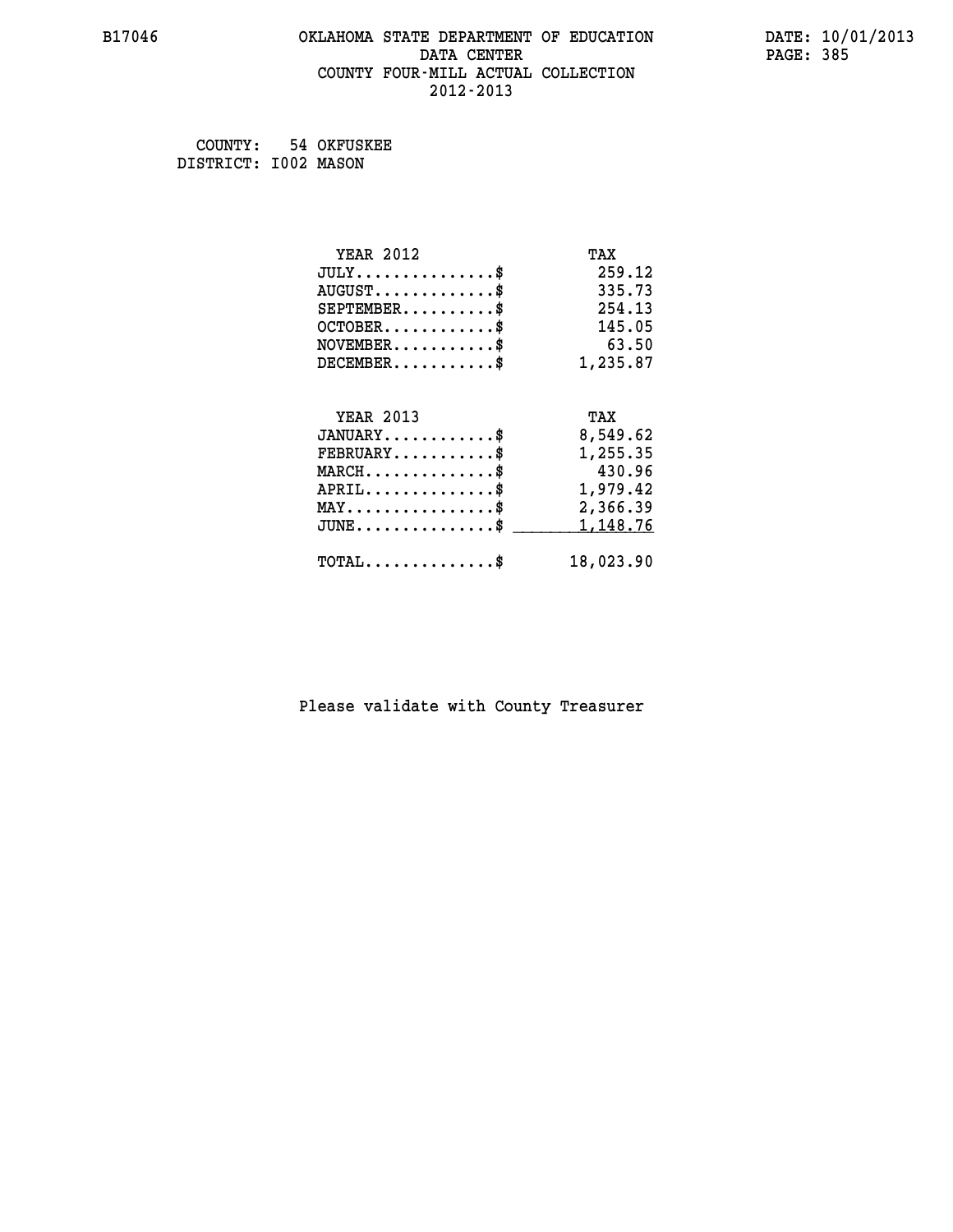# **B17046 OKLAHOMA STATE DEPARTMENT OF EDUCATION DATE: 10/01/2013 DATA CENTER** PAGE: 386  **COUNTY FOUR-MILL ACTUAL COLLECTION 2012-2013**

 **COUNTY: 54 OKFUSKEE DISTRICT: I014 PADEN**

| <b>YEAR 2012</b>                                   | TAX       |
|----------------------------------------------------|-----------|
| $JULY$ \$                                          | 292.66    |
| $AUGUST$ \$                                        | 346.24    |
| $SEPTEMBER$ \$                                     | 265.05    |
| $OCTOBER$ \$                                       | 163.87    |
| $\texttt{NOVEMBER} \dots \dots \dots \$            | 71.22     |
| $DECEMBER$ \$                                      | 1,224.40  |
|                                                    |           |
| <b>YEAR 2013</b>                                   | TAX       |
| $JANUARY$ \$                                       | 8,419.21  |
| $FEBRUARY$                                         | 1,235.45  |
| $MARCH$ \$                                         | 435.77    |
| $APRIL \ldots \ldots \ldots \ldots \$              | 1,956.86  |
| $\texttt{MAX} \dots \dots \dots \dots \dots \$     | 2,331.61  |
| $\texttt{JUNE} \dots \dots \dots \dots \texttt{S}$ | 1,132.97  |
| $\texttt{TOTAL} \dots \dots \dots \dots \$         | 17,875.31 |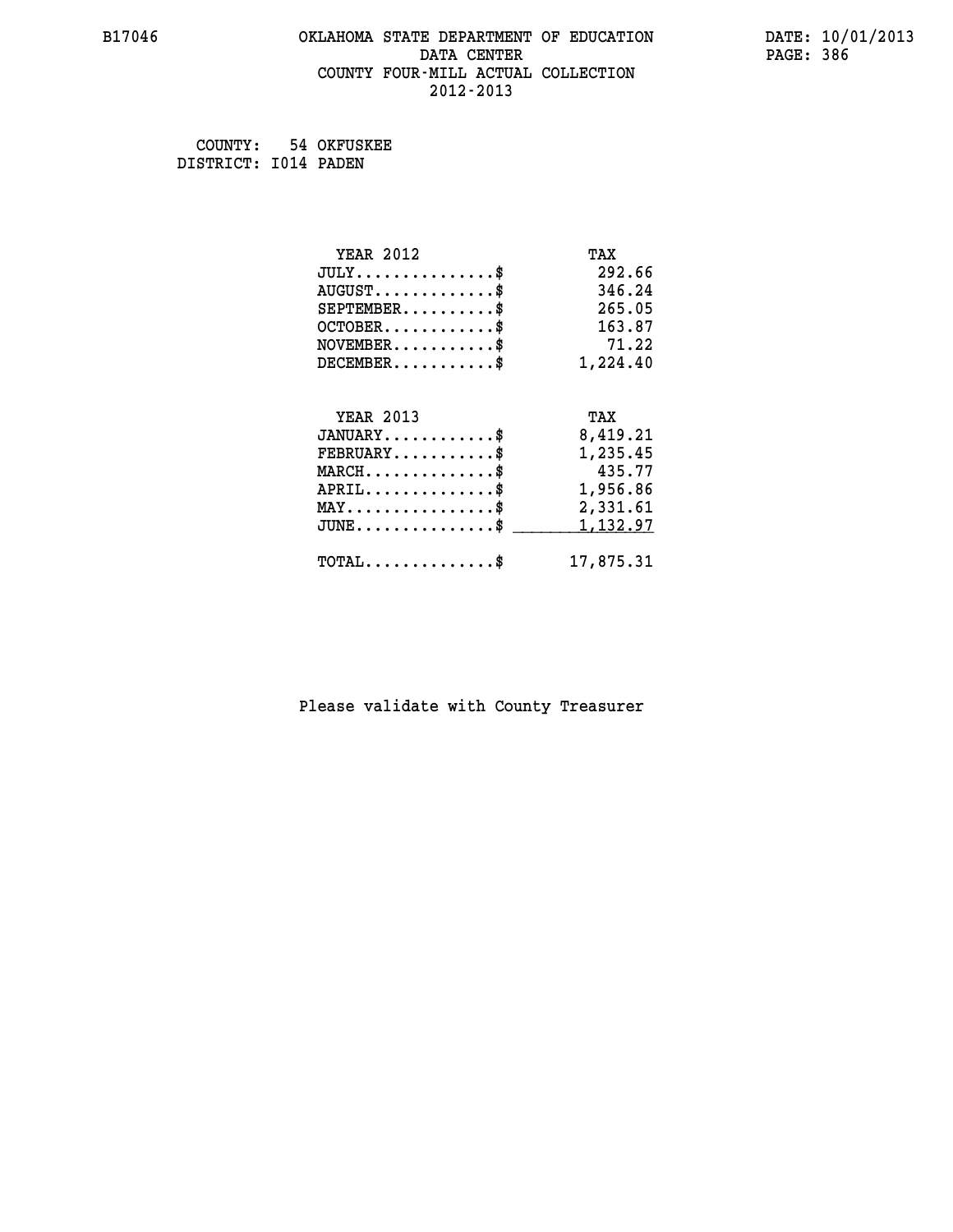#### **B17046 OKLAHOMA STATE DEPARTMENT OF EDUCATION DATE: 10/01/2013 DATA CENTER** PAGE: 387  **COUNTY FOUR-MILL ACTUAL COLLECTION 2012-2013**

 **COUNTY: 54 OKFUSKEE DISTRICT: I026 OKEMAH**

| <b>YEAR 2012</b>                           | TAX       |
|--------------------------------------------|-----------|
| $JULY$ \$                                  | 1,096.55  |
| $AUGUST$ \$                                | 1,261.11  |
| $SEPTEMBER$ \$                             | 970.73    |
| $OCTOBER$ \$                               | 608.95    |
| $NOVEMBER$ \$                              | 267.82    |
| $DECEMENT.$                                | 4,454.56  |
| <b>YEAR 2013</b>                           | TAX       |
| $JANUARY$ \$                               | 30,590.00 |
| $FEBRUARY$ \$                              | 4,469.28  |
| $MARCH$ \$                                 | 1,605.41  |
| $APRIL$ \$                                 | 7,094.39  |
| $MAX \dots \dots \dots \dots \dots$        | 8,458.31  |
| $JUNE$ \$                                  | 4,103.78  |
| $\texttt{TOTAL} \dots \dots \dots \dots \$ | 64,980.89 |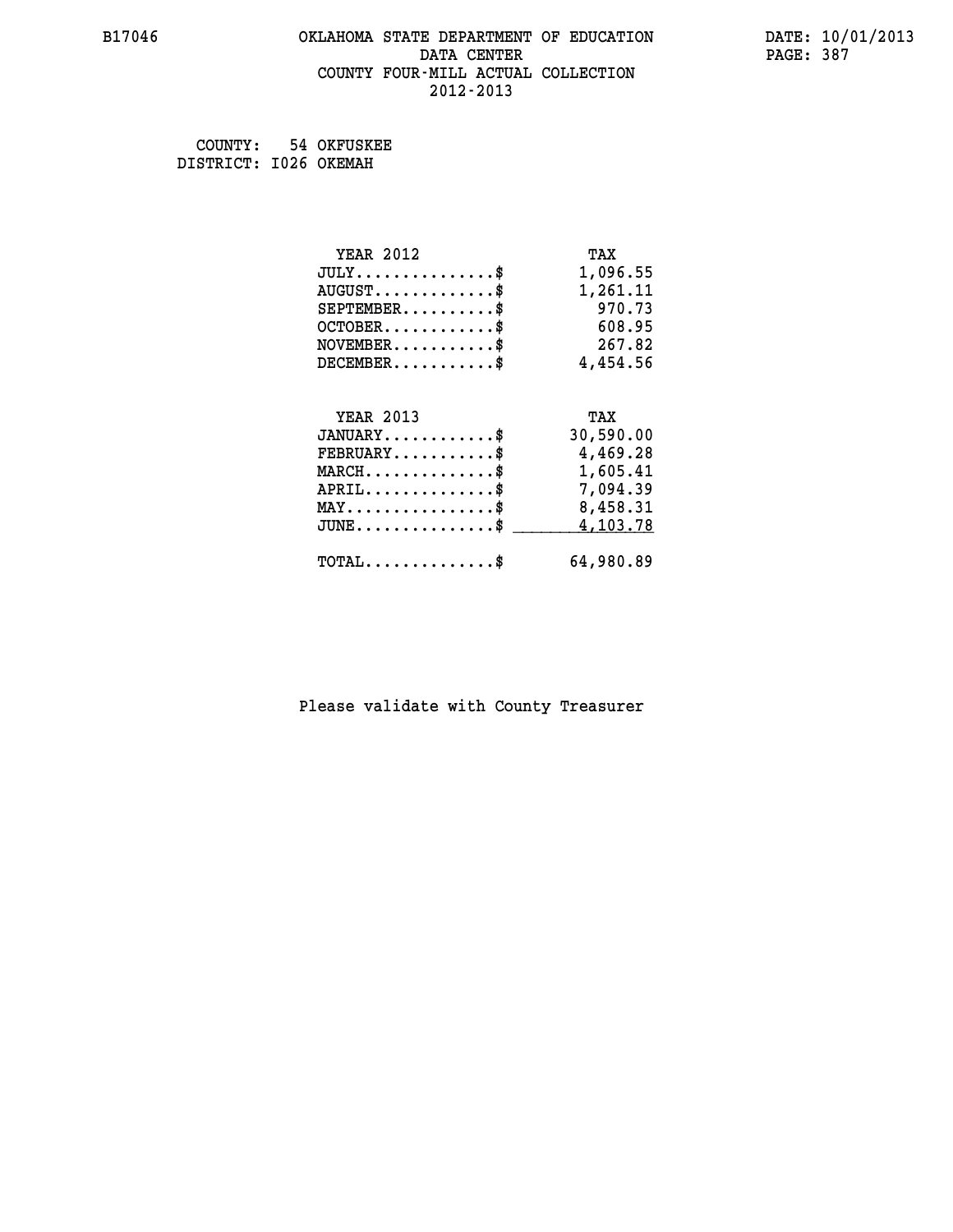#### **B17046 OKLAHOMA STATE DEPARTMENT OF EDUCATION DATE: 10/01/2013 DATA CENTER** PAGE: 388  **COUNTY FOUR-MILL ACTUAL COLLECTION 2012-2013**

 **COUNTY: 54 OKFUSKEE DISTRICT: I031 WELEETKA**

| <b>YEAR 2012</b>                           | TAX        |
|--------------------------------------------|------------|
| $JULY$ \$                                  | 510.53     |
| $AUGUST$ \$                                | 602.17     |
| $SEPTEMBER$ \$                             | 461.46     |
| $OCTOBER$ \$                               | 284.67     |
| $NOVEMBER$ \$                              | 124.56     |
| $DECEMBER$ \$                              | 2,132.33   |
|                                            |            |
| <b>YEAR 2013</b>                           | TAX        |
| $JANUARY$ \$                               | 14,699.09  |
| $FEBRUARY$                                 | 2,152.17   |
| $MARCH$ \$                                 | 763.22     |
| $APRIL$ \$                                 | 3,411.62   |
| $MAX \dots \dots \dots \dots \dots$        | 4,062.77   |
| $JUNE$ \$                                  | 1,975.04   |
| $\texttt{TOTAL} \dots \dots \dots \dots \$ | 31, 179.63 |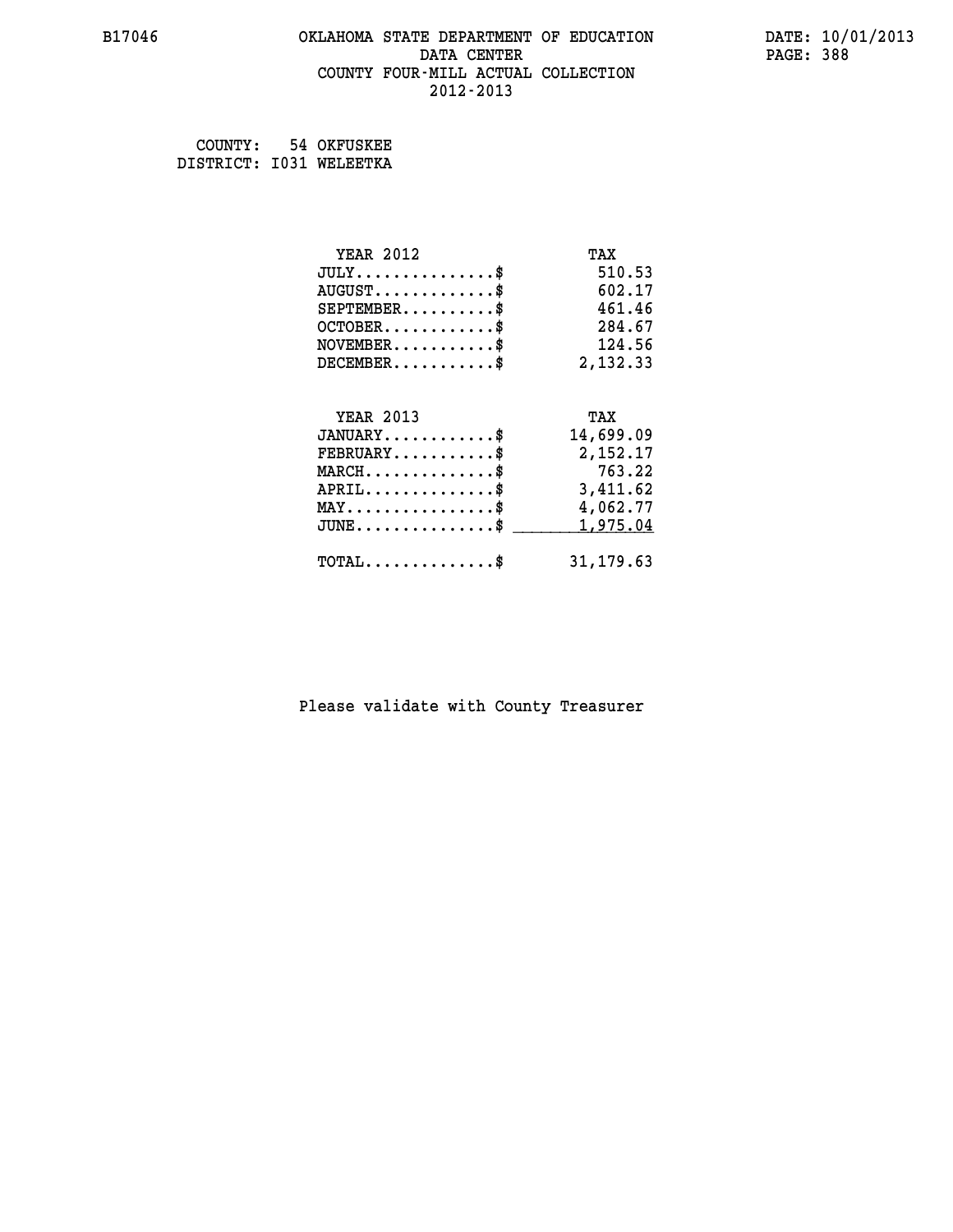#### **B17046 OKLAHOMA STATE DEPARTMENT OF EDUCATION DATE: 10/01/2013 DATA CENTER** PAGE: 389  **COUNTY FOUR-MILL ACTUAL COLLECTION 2012-2013**

 **COUNTY: 54 OKFUSKEE DISTRICT: I032 GRAHAM**

| <b>YEAR 2012</b>                                 | TAX         |
|--------------------------------------------------|-------------|
| $JULY$ \$                                        | 258.47      |
| $AUGUST$ \$                                      | 1,691.41    |
| $SEPTEMBER$ \$                                   | 1,143.05    |
| $OCTOBER$ \$                                     | 158.26      |
| $\texttt{NOVEMBER} \dots \dots \dots \$          | 66.35       |
| $DECEMBER$ \$                                    | 8,171.78    |
|                                                  |             |
| <b>YEAR 2013</b>                                 | TAX         |
| $JANUARY$ \$                                     | 58,740.69   |
| $FEBRUARY$ \$                                    | 8,613.12    |
| $\texttt{MARCH}\ldots\ldots\ldots\ldots\text{*}$ | 2,334.79    |
| $APRIL \ldots \ldots \ldots \ldots \$            | 13, 132.95  |
| $\texttt{MAX} \dots \dots \dots \dots \dots \$   | 16,094.89   |
| $JUNE$ \$                                        | 7,725.29    |
| $\texttt{TOTAL} \dots \dots \dots \dots \$       | 118, 131.05 |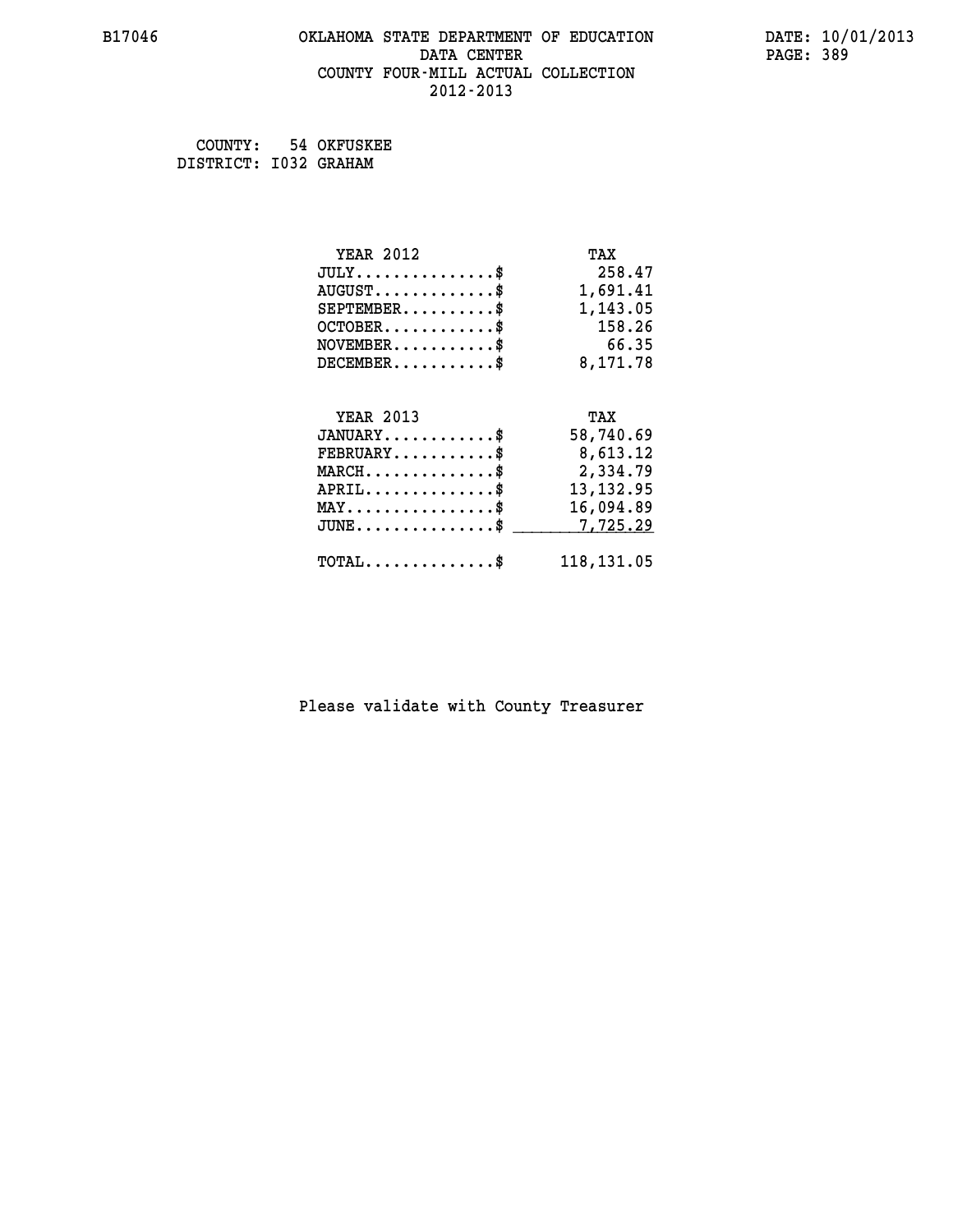#### **B17046 OKLAHOMA STATE DEPARTMENT OF EDUCATION DATE: 10/01/2013 DATA CENTER** PAGE: 390  **COUNTY FOUR-MILL ACTUAL COLLECTION 2012-2013**

 **COUNTY: 54 OKFUSKEE**

 **\*\*\*\*\*\* TOTALS \*\*\*\*\*\***

| <b>YEAR 2012</b>                       | TAX        |
|----------------------------------------|------------|
| $JULY \ldots \ldots \ldots \mathbb{S}$ | 2,547.23   |
| $AUGUST$ \$                            | 4,389.71   |
| $SEPTEMBER$                            | 3, 211, 74 |
| $OCTOBER$ \$                           | 1,432.63   |
| $NOVEMBER$ \$                          | 625.13     |
| $DECEMBER$ \$                          | 17,763.08  |

#### **YEAR 2013 TAX JANUARY............\$ 124,749.07**

| $FEBRUARY$                                          | 18,274.96  |
|-----------------------------------------------------|------------|
| $MARCH$ \$                                          | 5,765.50   |
| $APRIL$ \$                                          | 28,446.78  |
| $MAX \dots \dots \dots \dots \dots \$               | 34,351.58  |
| $JUNE \dots \dots \dots \dots \$ 16,590.26          |            |
|                                                     |            |
| $\texttt{TOTAL} \dots \dots \dots \dots \texttt{S}$ | 258,147.67 |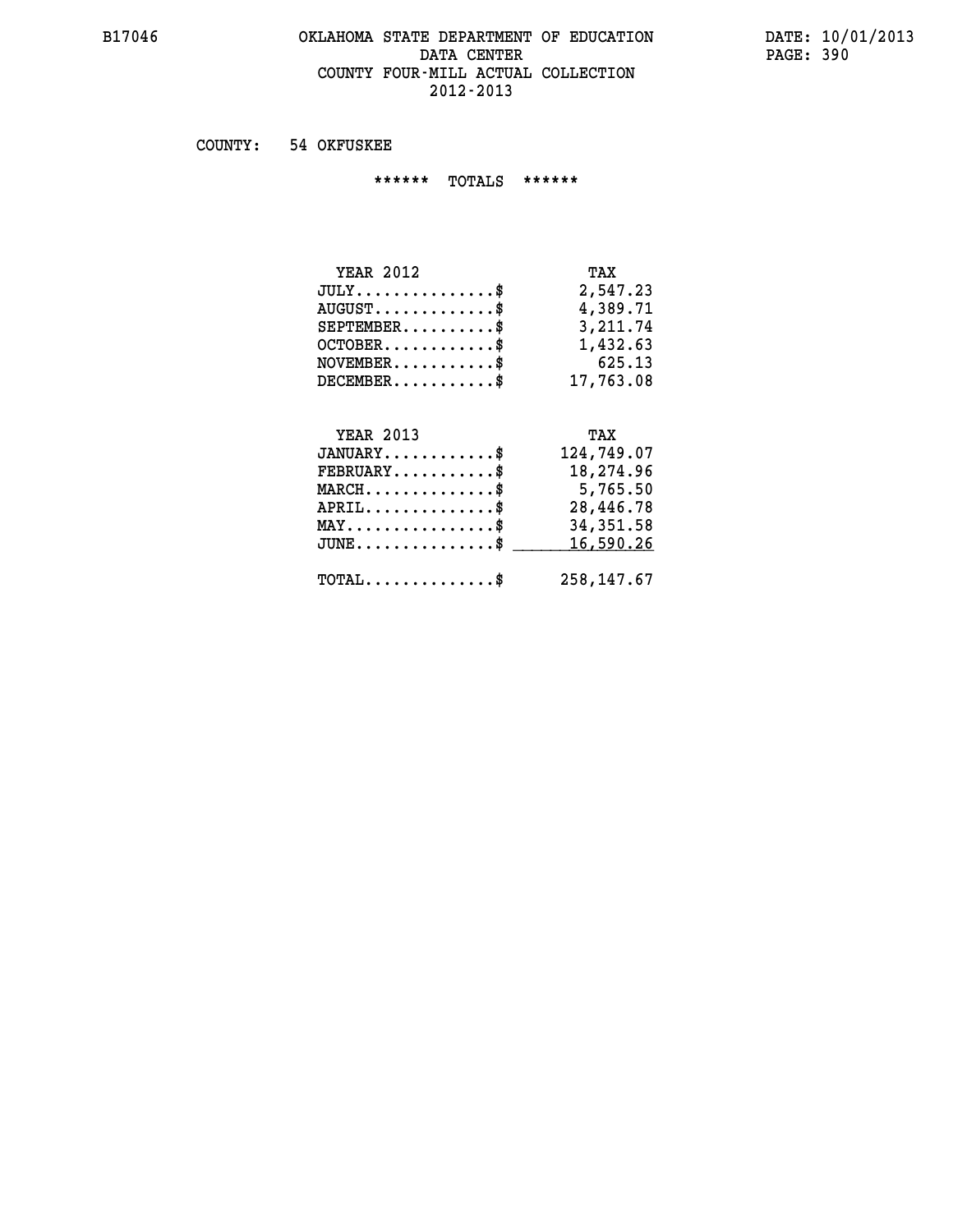# **B17046 OKLAHOMA STATE DEPARTMENT OF EDUCATION DATE: 10/01/2013 DATA CENTER** PAGE: 391  **COUNTY FOUR-MILL ACTUAL COLLECTION 2012-2013**

 **COUNTY: 55 OKLAHOMA DISTRICT: C029 OAKDALE**

| <b>YEAR 2012</b>                                 | TAX         |
|--------------------------------------------------|-------------|
| $JULY$ \$                                        | 499.88      |
| $AUGUST$ \$                                      | 1,308.41    |
| $SEPTEMBER$ \$                                   | 386.00      |
| $OCTOBER$ \$                                     | 197.01      |
| $\texttt{NOVEMBER} \dots \dots \dots \$          | 3,440.83    |
| $DECEMBER$ \$                                    | 35,432.57   |
|                                                  |             |
| <b>YEAR 2013</b>                                 | TAX         |
| $JANUARY$ \$                                     | 53, 154. 70 |
| $FEBRUARY$                                       | 2,451.08    |
| $\texttt{MARCH}\ldots\ldots\ldots\ldots\text{*}$ | 8,001.32    |
| $APRIL \ldots \ldots \ldots \ldots$ \$           | 12,454.60   |
| $\texttt{MAX} \dots \dots \dots \dots \dots \$   | 1,214.20    |
| $\texttt{JUNE} \dots \dots \dots \dots \dots \$$ | 729.60      |
| $\texttt{TOTAL} \dots \dots \dots \dots \$       | 119,270.20  |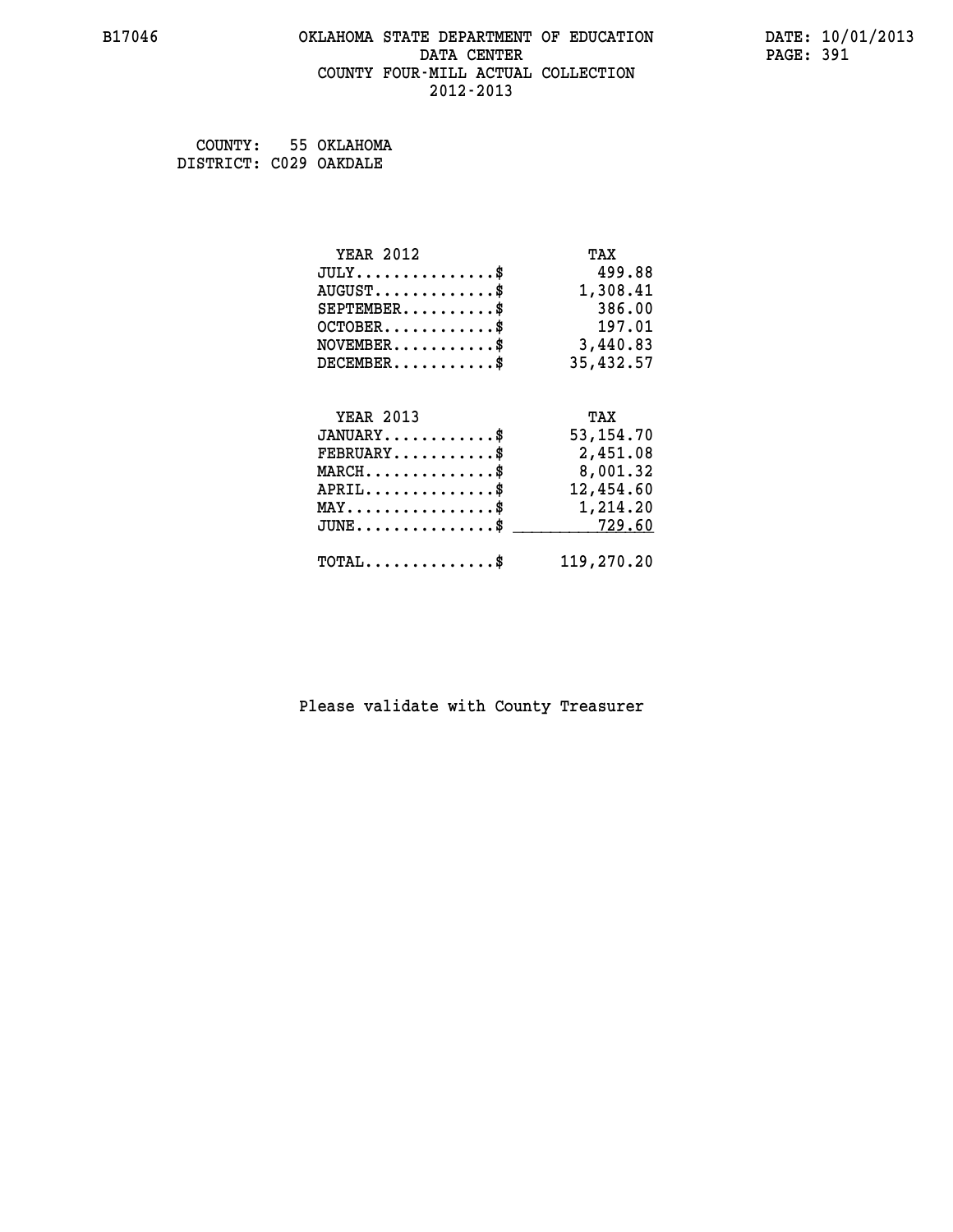# **B17046 OKLAHOMA STATE DEPARTMENT OF EDUCATION DATE: 10/01/2013 DATA CENTER** PAGE: 392  **COUNTY FOUR-MILL ACTUAL COLLECTION 2012-2013**

 **COUNTY: 55 OKLAHOMA DISTRICT: C074 CRUTCHO**

| <b>YEAR 2012</b>                                                          | TAX       |
|---------------------------------------------------------------------------|-----------|
| $JULY$ \$                                                                 | 273.36    |
| $AUGUST$ \$                                                               | 719.60    |
| $SEPTEMENT.$ \$                                                           | 213.93    |
| $OCTOBER$ \$                                                              | 104.75    |
| $\verb NOVEMBER , \verb , \verb , \verb , \verb , \verb , \verb , \verb $ | 1,753.07  |
| $DECEMBER$ \$                                                             | 17,934.50 |
|                                                                           |           |
| <b>YEAR 2013</b>                                                          | TAX       |
| $JANUARY$ \$                                                              | 26,895.90 |
| $FEBRUARY$                                                                | 1,249.60  |
| $MARCH$ \$                                                                | 4,052.79  |
|                                                                           |           |
| $APRIL \ldots \ldots \ldots \ldots \$                                     | 6,305.18  |
| $\texttt{MAX} \dots \dots \dots \dots \dots \$                            | 619.66    |
| $JUNE$ \$                                                                 | 374.16    |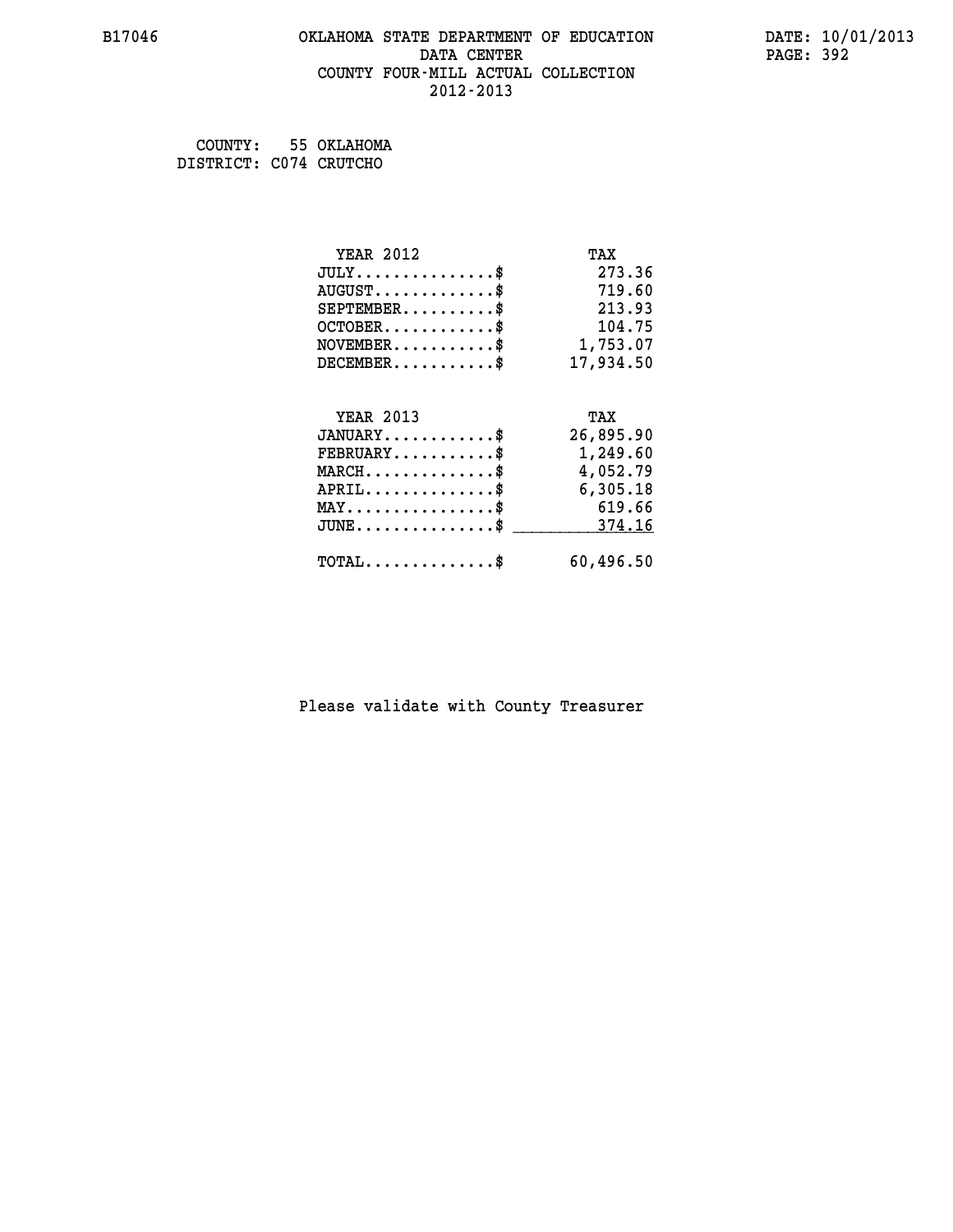# **B17046 OKLAHOMA STATE DEPARTMENT OF EDUCATION DATE: 10/01/2013** DATA CENTER PAGE: 393  **COUNTY FOUR-MILL ACTUAL COLLECTION 2012-2013**

 **COUNTY: 55 OKLAHOMA DISTRICT: I001 PUTNAM CITY**

| <b>YEAR 2012</b>              | TAX             |
|-------------------------------|-----------------|
| $JULY \ldots \ldots \ldots \$ | 16,813.05       |
| $AUGUST$ \$                   | 43, 139. 21     |
| $SEPTEMBER$ \$                | 12,746.00       |
| $OCTOBER$ \$                  | 6,576.06        |
| $NOVEMBER$ \$                 | 109,221.75      |
| $DECEMBER$ \$                 | 1, 121, 564. 13 |
|                               |                 |
| <b>YEAR 2013</b>              | TAX             |
| ---------                     |                 |

| $JANUARY$ \$                                            | 1,682,187.67 |
|---------------------------------------------------------|--------------|
| $\texttt{FEBRUARY} \dots \dots \dots \$                 | 77,853.61    |
| $MARCH$ \$                                              | 253,328.93   |
| $APRIL$ \$                                              | 394,295.69   |
| $MAX \dots \dots \dots \dots \dots$                     | 38,742.73    |
| JUNE\$ 23,428.39                                        |              |
| $\texttt{TOTAL} \dots \dots \dots \dots \$ 3,779,897.22 |              |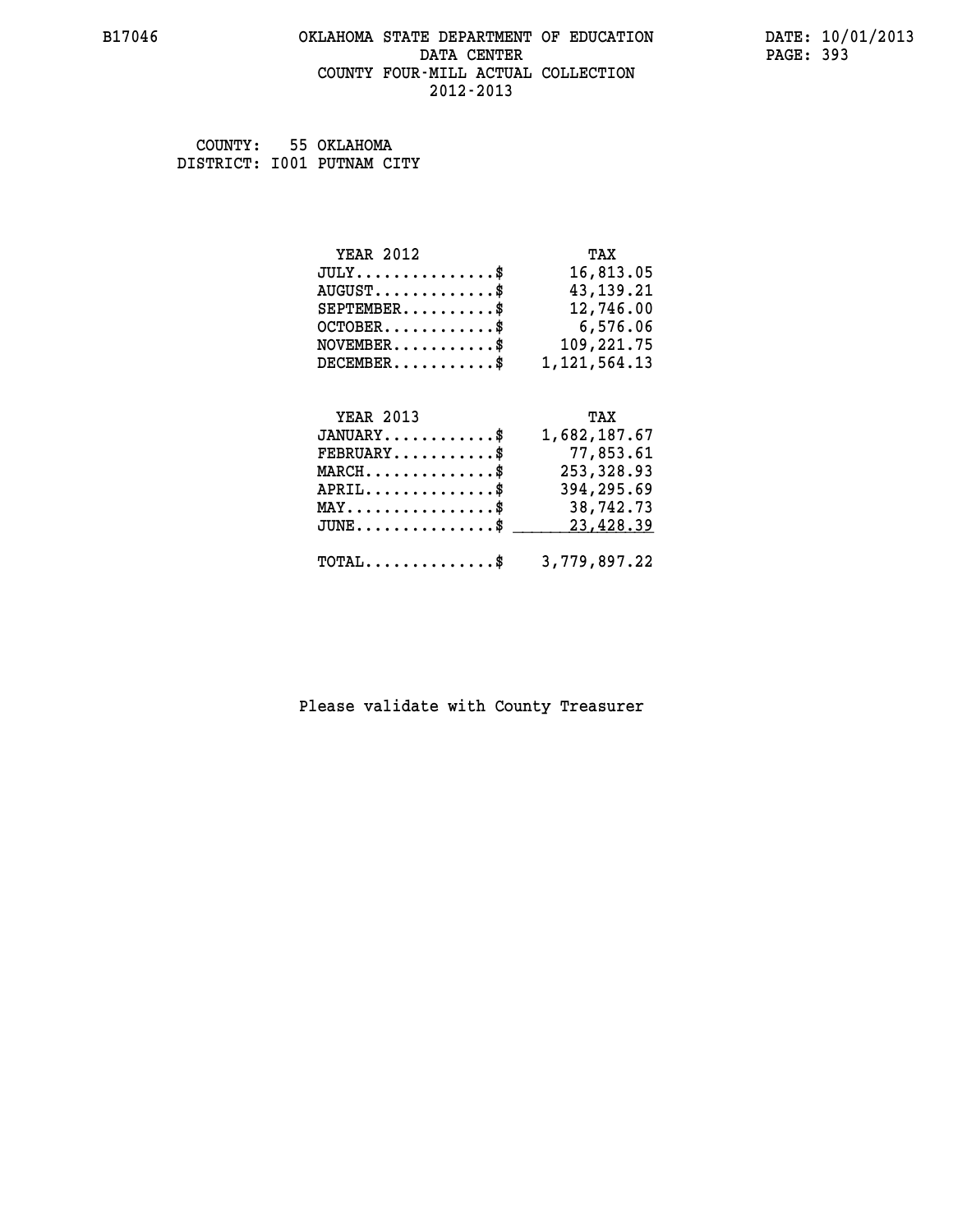# **B17046 OKLAHOMA STATE DEPARTMENT OF EDUCATION DATE: 10/01/2013 DATA CENTER** PAGE: 394  **COUNTY FOUR-MILL ACTUAL COLLECTION 2012-2013**

 **COUNTY: 55 OKLAHOMA DISTRICT: I003 LUTHER**

| <b>YEAR 2012</b>                           | TAX        |
|--------------------------------------------|------------|
| $JULY$ \$                                  | 779.93     |
| $AUGUST$ \$                                | 2,006.60   |
| $SEPTEMBER$ \$                             | 593.04     |
| $OCTOBER$ \$                               | 302.93     |
| $NOVEMBER$ \$                              | 4,922.22   |
| $DECEMBER$ \$                              | 50,418.89  |
|                                            |            |
| <b>YEAR 2013</b>                           | TAX        |
| $JANUARY$ \$                               | 75,612.65  |
| $FEBRUARY$                                 | 3,509.69   |
| $MARCH$ \$                                 | 11,391.22  |
| $APRIL$ \$                                 | 17,727.29  |
| MAY\$ 1,748.70                             |            |
| $JUNE$ \$                                  | 1,060.34   |
| $\texttt{TOTAL} \dots \dots \dots \dots \$ | 170,073.50 |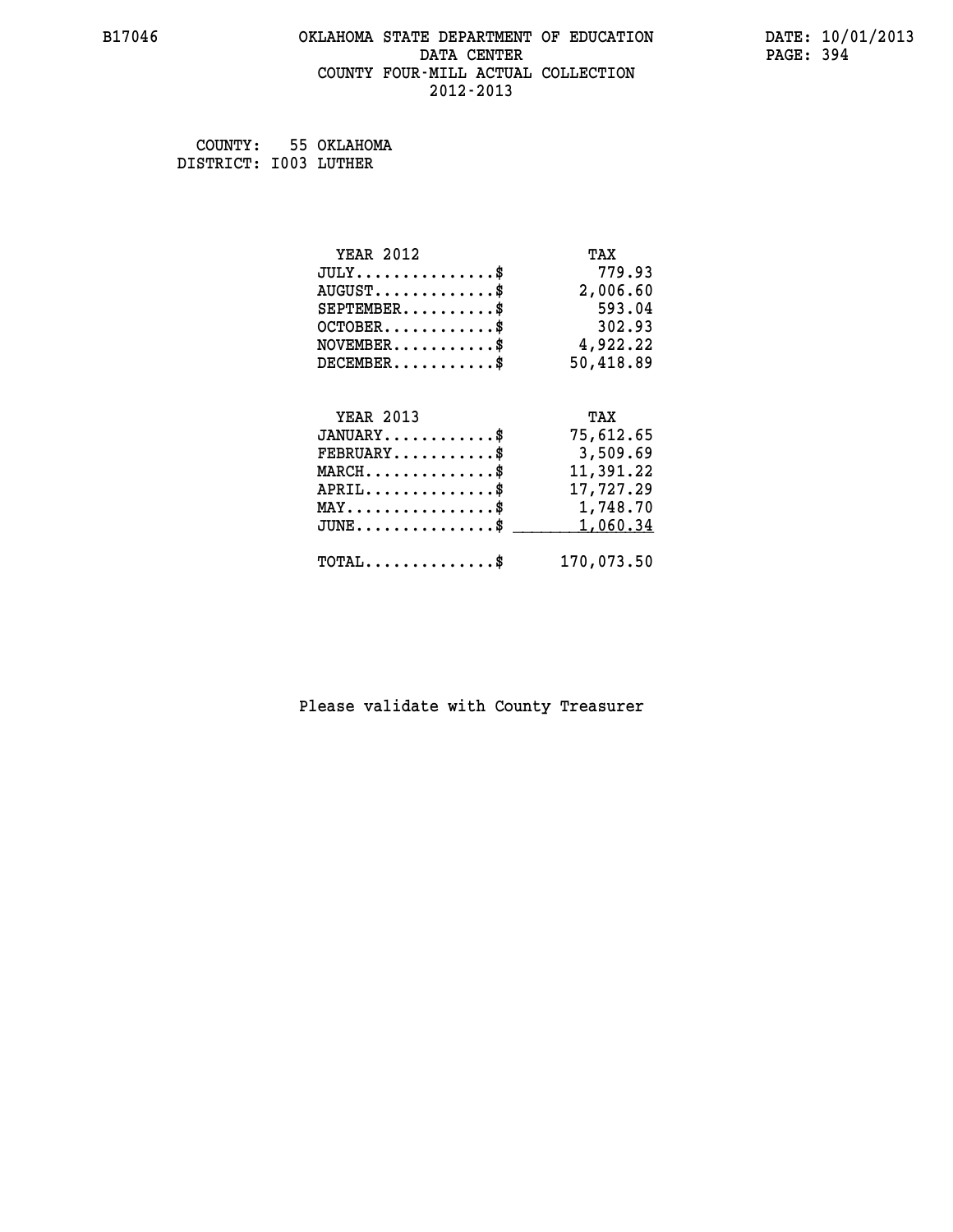#### **B17046 OKLAHOMA STATE DEPARTMENT OF EDUCATION DATE: 10/01/2013 DATA CENTER** PAGE: 395  **COUNTY FOUR-MILL ACTUAL COLLECTION 2012-2013**

 **COUNTY: 55 OKLAHOMA DISTRICT: I004 CHOCTAW-NICOMA PARK**

| <b>YEAR 2012</b>                               | TAX        |
|------------------------------------------------|------------|
| $JULY$ \$                                      | 4,542.34   |
| $AUGUST$ \$                                    | 11,714.19  |
| $SEPTEMBER$ \$                                 | 3,457.02   |
| $OCTOBER.$ \$                                  | 1,776.41   |
| $\texttt{NOVEMBER} \dots \dots \dots \$        | 34,577.61  |
| $DECEMBER$ \$                                  | 358,922.69 |
|                                                |            |
| <b>YEAR 2013</b>                               | TAX        |
| $JANUARY$ \$                                   | 538,648.12 |
| $FEBRUARY$ \$                                  |            |
|                                                | 24,599.69  |
| $MARCH$ \$                                     | 80,986.57  |
| $APRIL$ \$                                     | 126,104.39 |
| $\texttt{MAX} \dots \dots \dots \dots \dots \$ | 12,090.88  |
| $JUNE$ \$                                      | 7,181.78   |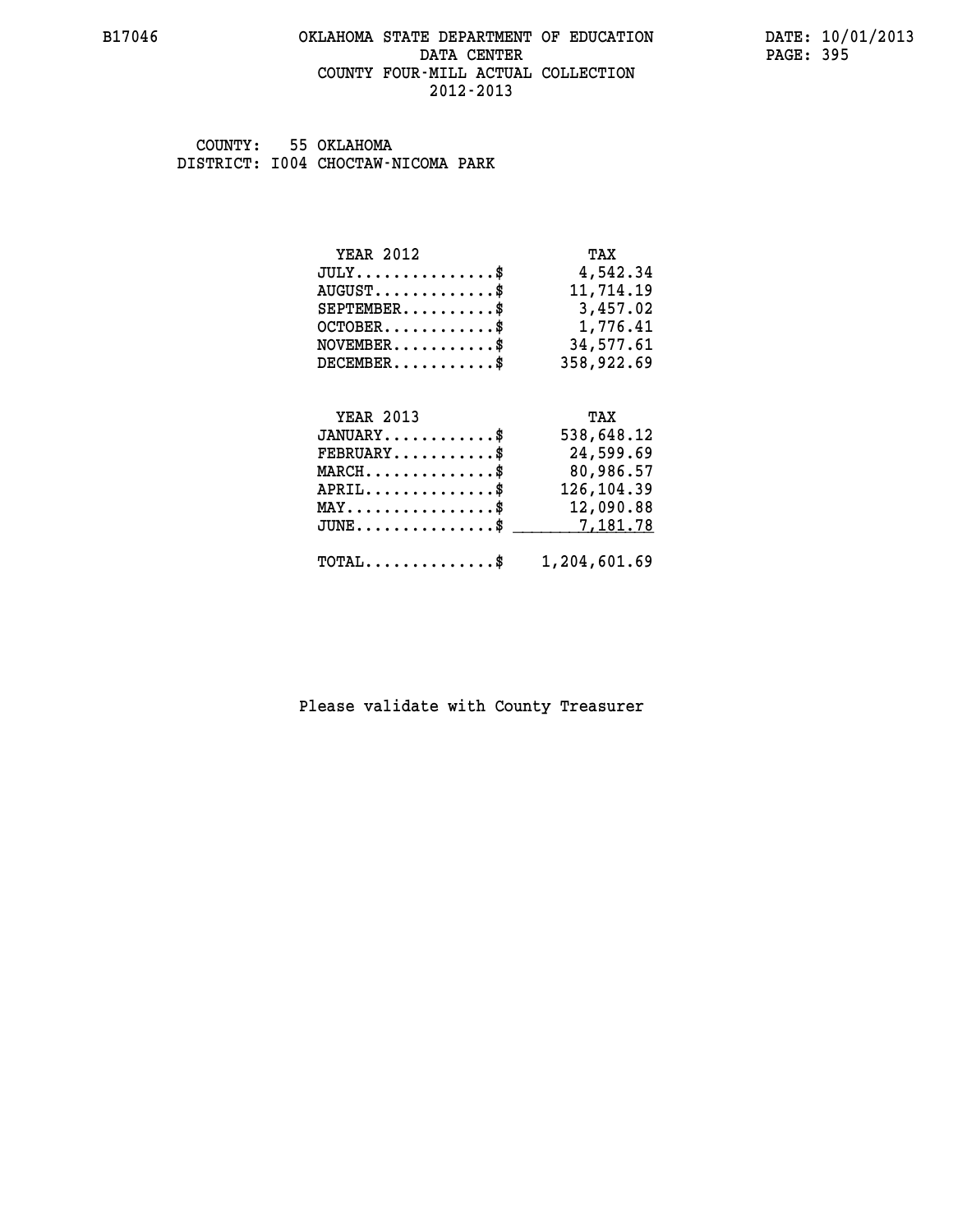#### **B17046 OKLAHOMA STATE DEPARTMENT OF EDUCATION DATE: 10/01/2013 DATA CENTER** PAGE: 396  **COUNTY FOUR-MILL ACTUAL COLLECTION 2012-2013**

 **COUNTY: 55 OKLAHOMA DISTRICT: I006 DEER CREEK**

| <b>YEAR 2012</b>                                                          | TAX        |
|---------------------------------------------------------------------------|------------|
| $JULY$ \$                                                                 | 3,679.19   |
| $AUGUST$ \$                                                               | 6,405.50   |
| $SEPTEMBER$ \$                                                            | 2,549.60   |
| $OCTOBER$ \$                                                              | 1,289.02   |
| $\verb NOVEMBER , \verb , \verb , \verb , \verb , \verb , \verb + \verb $ | 24,711.57  |
| $DECEMBER$ \$                                                             | 255,951.40 |
|                                                                           |            |
| <b>YEAR 2013</b>                                                          | TAX        |
| $JANUARY$ \$                                                              | 384,098.64 |
| $FEBRUARY$ \$                                                             | 17,584.02  |
| $MARCH$ \$                                                                | 57,768.11  |
| $APRIL \ldots \ldots \ldots \ldots \$                                     | 89,936.30  |
| $\texttt{MAX} \dots \dots \dots \dots \dots \$$                           | 11,830.98  |
| $JUNE$ \$                                                                 | 6,491.11   |
| $\texttt{TOTAL} \dots \dots \dots \dots \$                                | 862,295.44 |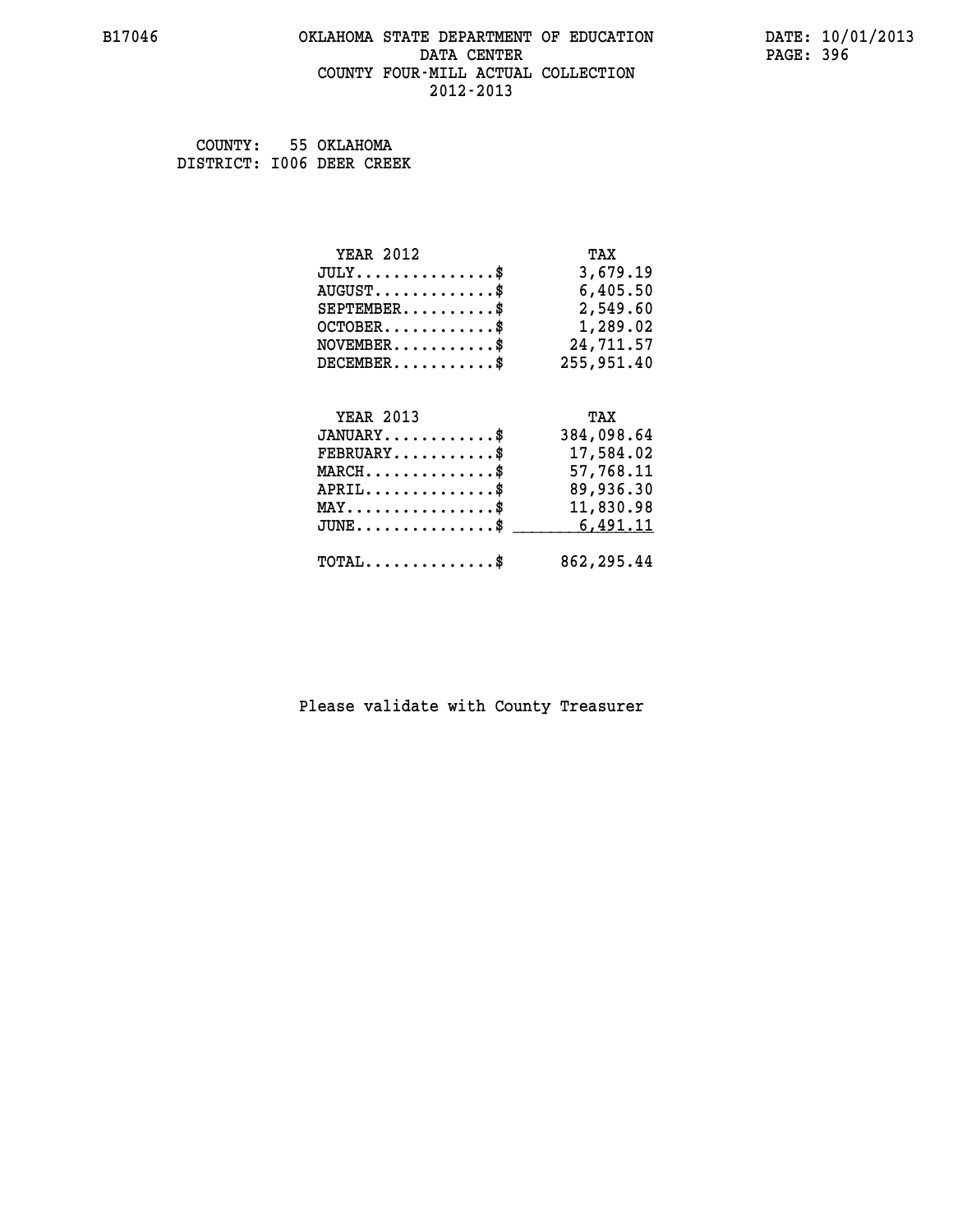# **B17046 OKLAHOMA STATE DEPARTMENT OF EDUCATION DATE: 10/01/2013 DATA CENTER** PAGE: 397  **COUNTY FOUR-MILL ACTUAL COLLECTION 2012-2013**

 **COUNTY: 55 OKLAHOMA DISTRICT: I007 HARRAH**

| <b>YEAR 2012</b>                                 | TAX          |
|--------------------------------------------------|--------------|
| $JULY$ \$                                        | 2,033.50     |
| $AUGUST$ \$                                      | 5,216.57     |
| $SEPTEMBER$ \$                                   | 1,533.06     |
| $OCTOBER \ldots \ldots \ldots$                   | 801.70       |
| $\texttt{NOVEMBER} \dots \dots \dots \$          | 12,516.63    |
| $DECEMBER$ \$                                    | 128,051.92   |
|                                                  |              |
| <b>YEAR 2013</b>                                 | TAX          |
| $JANUARY$ \$                                     | 192,022.48   |
| $FEBRUARY$                                       | 8,929.31     |
| $MARCH$ \$                                       | 28,933.79    |
| $APRIL \ldots \ldots \ldots \ldots$              | 45,030.66    |
| MAY\$ 4,469.99                                   |              |
| $\texttt{JUNE} \dots \dots \dots \dots \dots \$$ | 2,723.62     |
| $\texttt{TOTAL} \dots \dots \dots \dots \$       | 432, 263. 23 |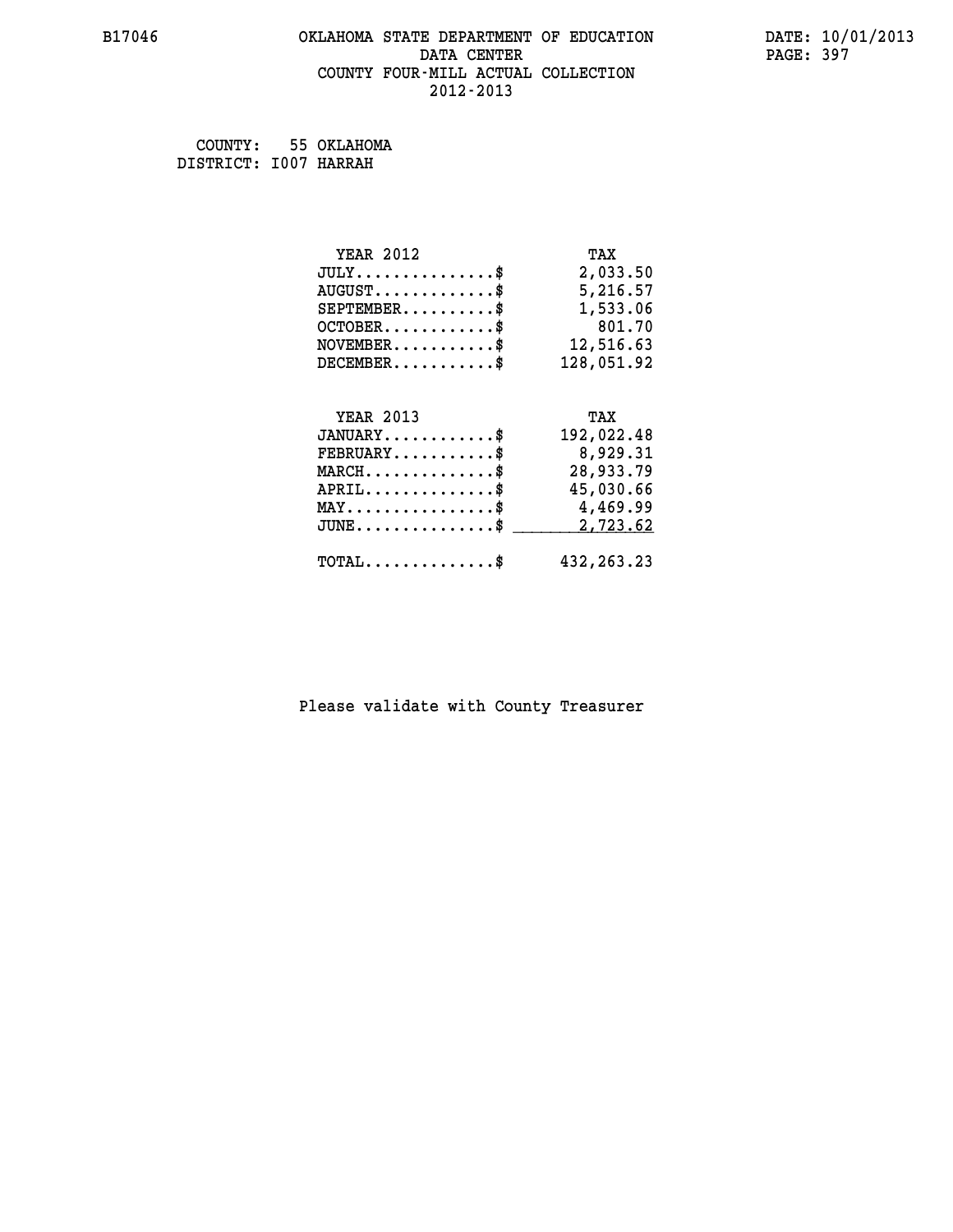# **B17046 OKLAHOMA STATE DEPARTMENT OF EDUCATION DATE: 10/01/2013 DATA CENTER** PAGE: 398  **COUNTY FOUR-MILL ACTUAL COLLECTION 2012-2013**

 **COUNTY: 55 OKLAHOMA DISTRICT: I009 JONES**

| <b>YEAR 2012</b>                           | TAX        |
|--------------------------------------------|------------|
| $JULY$ \$                                  | 1,042.43   |
| $AUGUST$ \$                                | 2,709.34   |
| $SEPTEMBER$ \$                             | 794.52     |
| $OCTOBER$ \$                               | 408.81     |
| $NOVEMBER.$ \$                             | 6,761.60   |
| $DECEMBER$ \$                              | 69,395.25  |
|                                            |            |
| <b>YEAR 2013</b>                           | TAX        |
| $JANUARY$ \$                               | 104,082.16 |
| $FEBRUARY$                                 | 4,820.11   |
| $MARCH$ \$                                 | 15,675.50  |
| $APRIL$ \$                                 | 24,397.31  |
| MAY\$ 2,398.81                             |            |
| $JUNE$ \$                                  | 1,451.21   |
| $\texttt{TOTAL} \dots \dots \dots \dots \$ | 233,937.05 |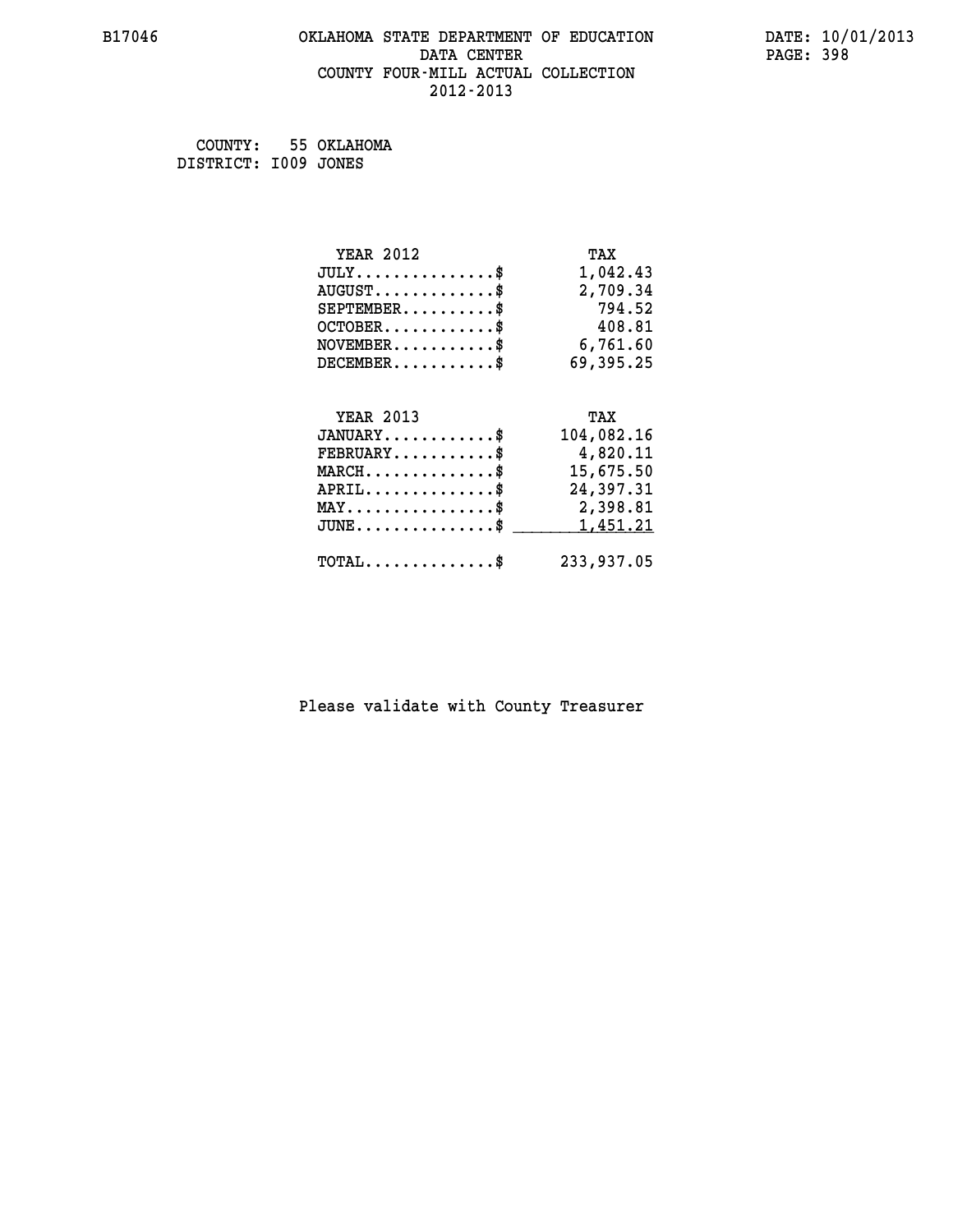# **B17046 OKLAHOMA STATE DEPARTMENT OF EDUCATION DATE: 10/01/2013** DATA CENTER PAGE: 399  **COUNTY FOUR-MILL ACTUAL COLLECTION 2012-2013**

 **COUNTY: 55 OKLAHOMA DISTRICT: I012 EDMOND**

 **JUNE...............\$ 35,003.89 \_\_\_\_\_\_\_\_\_\_\_\_\_\_\_**

| <b>YEAR 2012</b> | TAX          |
|------------------|--------------|
| $JULY$ \$        | 21,331.39    |
| $AUGUST$ \$      | 36,522.05    |
| $SEPTEMBER$ \$   | 14,538.85    |
| $OCTOBER$ \$     | 7,462.67     |
| $NOVEMBER$ \$    | 127,363.55   |
| $DECEMBER$ \$    | 1,309,969.57 |
|                  |              |
| <b>YEAR 2013</b> | TAX          |
| $JANUARY$ \$     | 1,964,992.72 |
| $FEBRUARY$ \$    | 90,754.67    |
| $MARCH$ \$       | 295,845.39   |
| $APRIL$ \$       | 460,488.52   |
| MAY              | 63,585.10    |

| $\texttt{TOTAL} \dots \dots \dots \dots \$ | 4,427,858.37 |
|--------------------------------------------|--------------|
|                                            |              |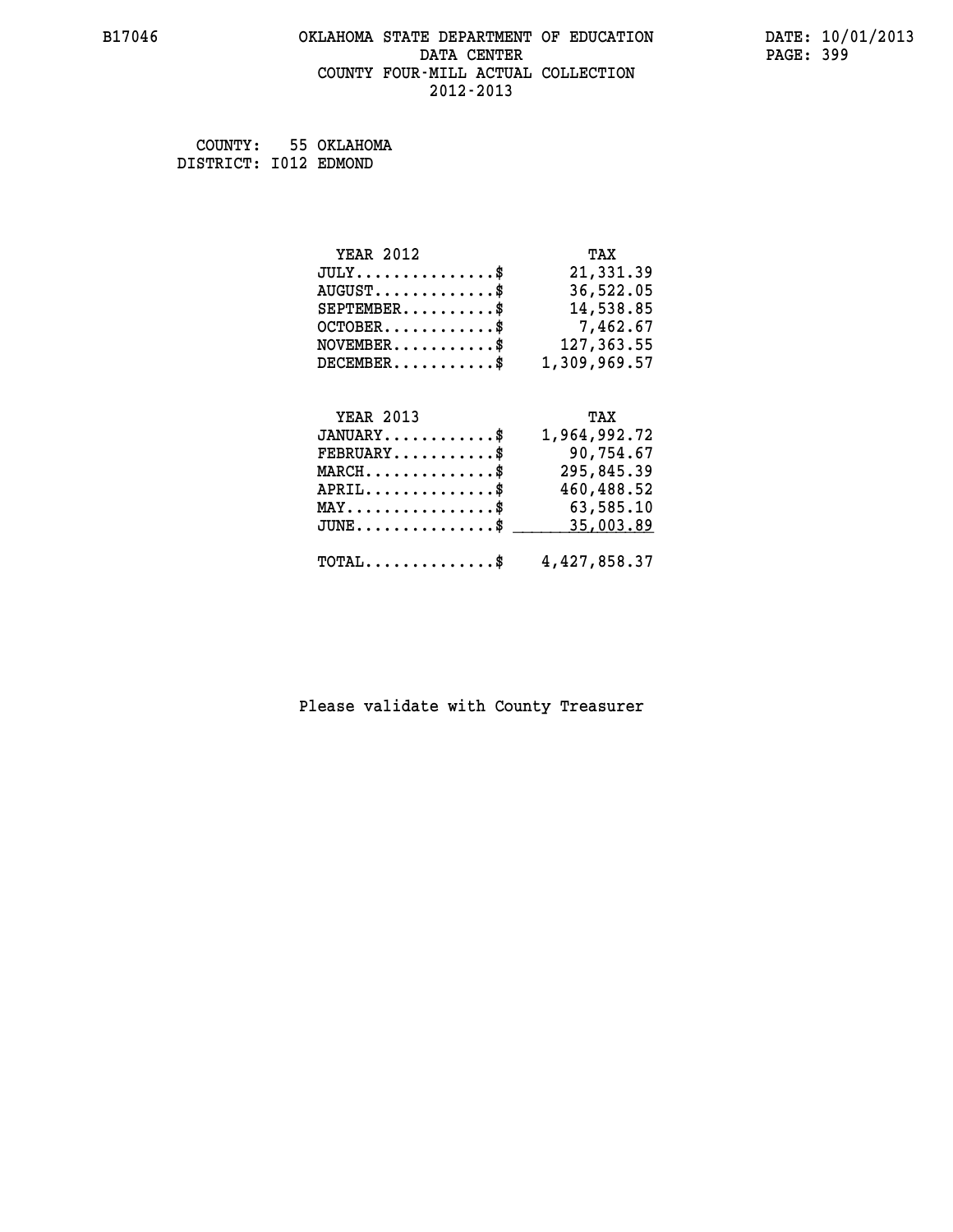## **B17046 OKLAHOMA STATE DEPARTMENT OF EDUCATION DATE: 10/01/2013 DATA CENTER** PAGE: 400  **COUNTY FOUR-MILL ACTUAL COLLECTION 2012-2013**

 **COUNTY: 55 OKLAHOMA DISTRICT: I037 MILLWOOD**

| <b>YEAR 2012</b>                           | TAX        |
|--------------------------------------------|------------|
| $JULY$ \$                                  | 942.83     |
| $AUGUST$ \$                                | 2,383.19   |
| $SEPTEMBER$ \$                             | 712.26     |
| $OCTOBER$ \$                               | 363.74     |
| $\texttt{NOVEMBER} \dots \dots \dots \$    | 6,024.35   |
| $DECEMBER$ \$                              | 61,798.02  |
|                                            |            |
| <b>YEAR 2013</b>                           | TAX        |
| $JANUARY$ \$                               | 92,681.98  |
| $FEBRUARY$                                 | 4,294.30   |
| $MARCH$ \$                                 | 13,959.68  |
| $APRIL \ldots \ldots \ldots \ldots$ \$     | 21,725.58  |
| MAY\$ 2,136.58                             |            |
| $JUNE$ \$                                  | 1,292.50   |
| $\texttt{TOTAL} \dots \dots \dots \dots \$ | 208,315.01 |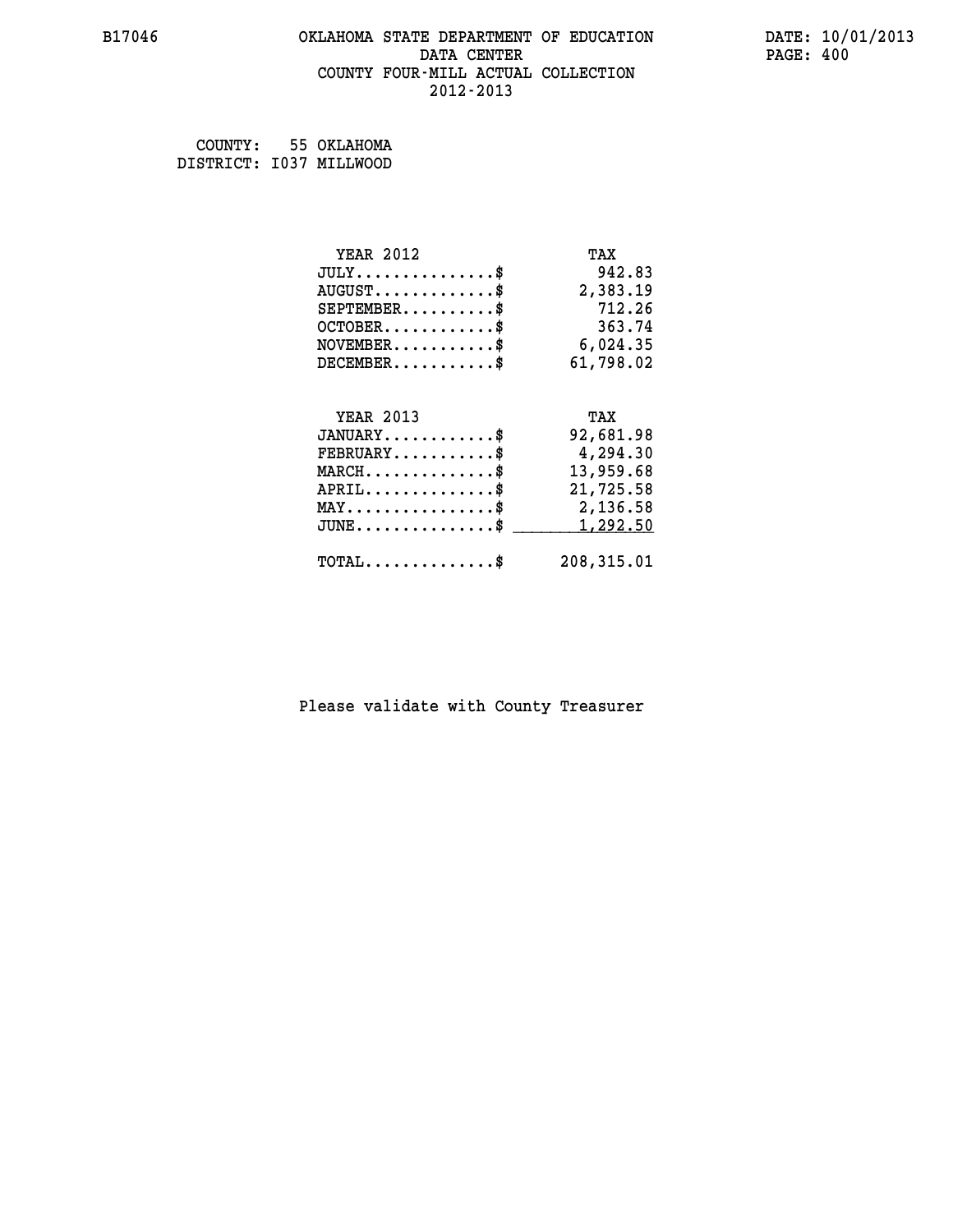## **B17046 OKLAHOMA STATE DEPARTMENT OF EDUCATION DATE: 10/01/2013 DATA CENTER** PAGE: 401  **COUNTY FOUR-MILL ACTUAL COLLECTION 2012-2013**

 **COUNTY: 55 OKLAHOMA DISTRICT: I041 WESTERN HEIGHTS**

| <b>YEAR 2012</b><br>$JULY$<br>$AUGUST$ \$<br>$SEPTEMBER$ \$<br>$OCTOBER$ \$<br>$NOVEMBER$ \$ | TAX<br>3,509.52<br>6,021.05<br>2,400.45<br>1,226.17<br>21,074.98 |
|----------------------------------------------------------------------------------------------|------------------------------------------------------------------|
| $DECEMBER$ \$<br><b>YEAR 2013</b><br>$JANUARY$ \$                                            | 216,791.74<br>TAX<br>325, 199.59                                 |
| $\texttt{FEBRUARY} \dots \dots \dots \$<br>$MARCH$ \$<br>$APRIL$ \$                          | 15,015.88<br>48,960.17<br>76,206.34                              |
| $MAX \dots \dots \dots \dots \dots \$<br>$JUNE$ \$                                           | 10,470.81<br>5,765.66                                            |
| $\texttt{TOTAL} \dots \dots \dots \dots \$                                                   | 732,642.36                                                       |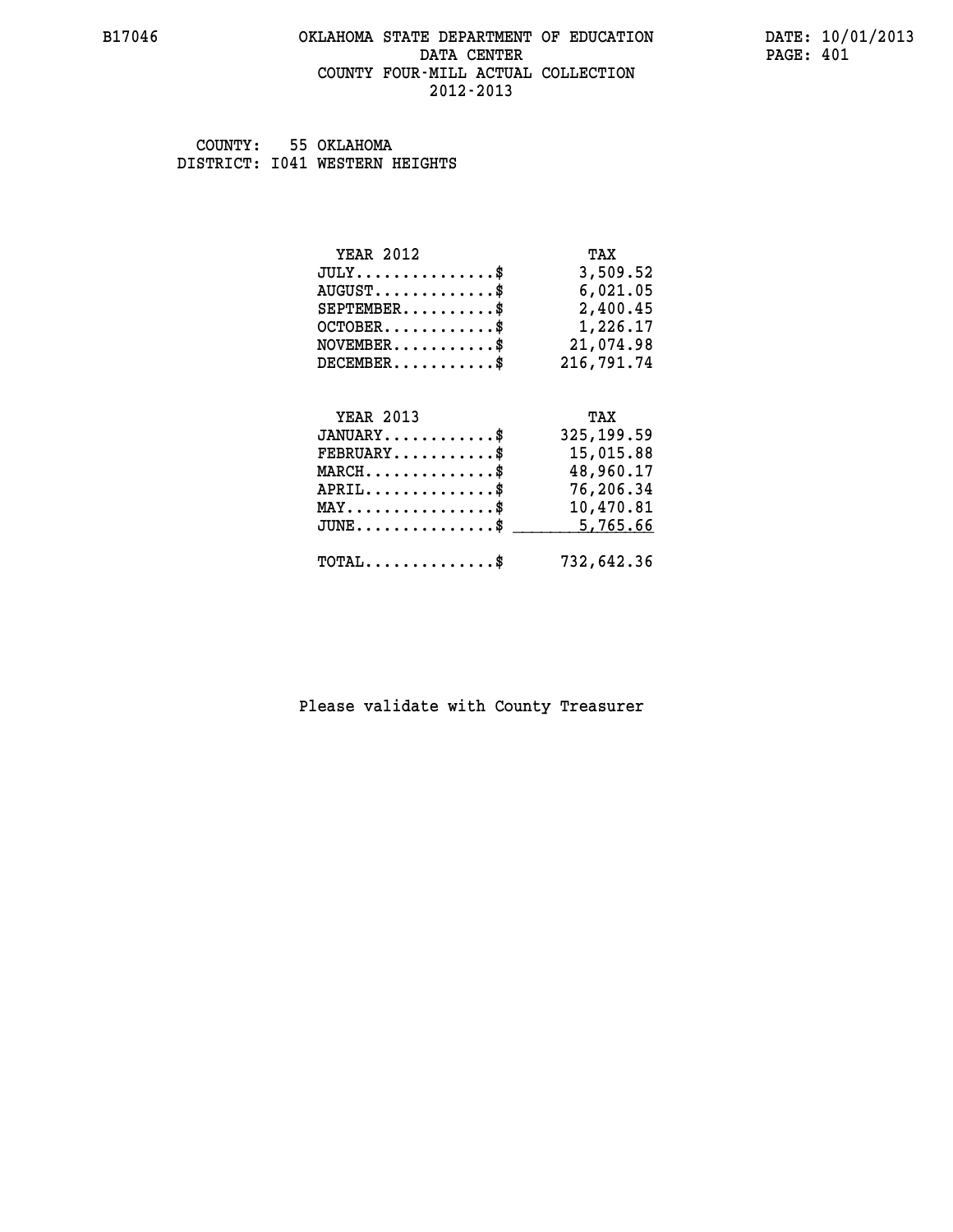## **B17046 OKLAHOMA STATE DEPARTMENT OF EDUCATION DATE: 10/01/2013 DATA CENTER** PAGE: 402  **COUNTY FOUR-MILL ACTUAL COLLECTION 2012-2013**

 **COUNTY: 55 OKLAHOMA DISTRICT: I052 MIDWEST CITY-DEL CITY**

| TAX        |
|------------|
| 14,698.29  |
| 24,901.79  |
| 9,931.93   |
| 5,139.49   |
| 83,559.30  |
| 856,843.51 |
|            |

| <b>YEAR 2013</b>                                        | TAX          |
|---------------------------------------------------------|--------------|
| $JANUARY$                                               | 1,285,054.64 |
| $FEBRUARY$                                              | 59,578.20    |
| $MARCH$                                                 | 193,563.35   |
| $APRIL$                                                 | 301,260.98   |
| $MAX \dots \dots \dots \dots \dots$ \$                  | 42,397.71    |
| JUNE\$ 23,386.35                                        |              |
|                                                         |              |
| $\texttt{TOTAL} \dots \dots \dots \dots \$ 2,900,315.54 |              |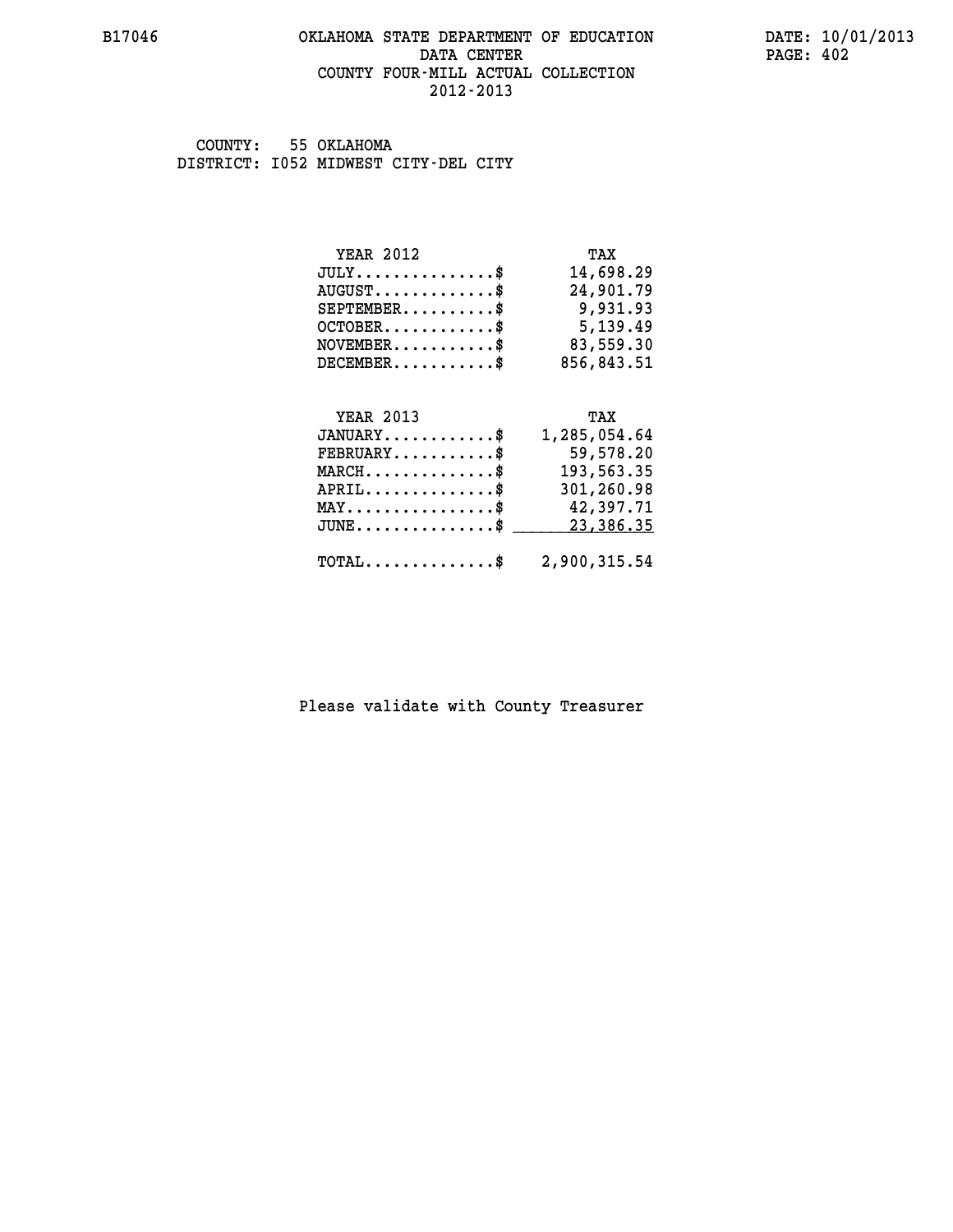## **B17046 OKLAHOMA STATE DEPARTMENT OF EDUCATION DATE: 10/01/2013 DATA CENTER** PAGE: 403  **COUNTY FOUR-MILL ACTUAL COLLECTION 2012-2013**

 **COUNTY: 55 OKLAHOMA DISTRICT: I053 CROOKED OAK**

| <b>YEAR 2012</b>                           | TAX        |
|--------------------------------------------|------------|
| $JULY$ \$                                  | 1,077.02   |
| $AUGUST$ \$                                | 1,826.18   |
| $SEPTEMBER$ \$                             | 726.52     |
| $OCTOBER$ \$                               | 374.59     |
| $\texttt{NOVEMBER} \dots \dots \dots \$    | 6,266.44   |
| $DECEMBER$ \$                              | 64,382.45  |
|                                            |            |
| <b>YEAR 2013</b>                           | TAX        |
| $JANUARY$                                  | 96,567.43  |
| $FEBRUARY$                                 | 4,466.48   |
| $MARCH$ \$                                 | 14,541.54  |
| $APRIL$ \$                                 | 22,633.64  |
| MAY\$ 3,156.21                             |            |
| $JUNE$ \$                                  | 1,738.11   |
| $\texttt{TOTAL} \dots \dots \dots \dots \$ | 217,756.61 |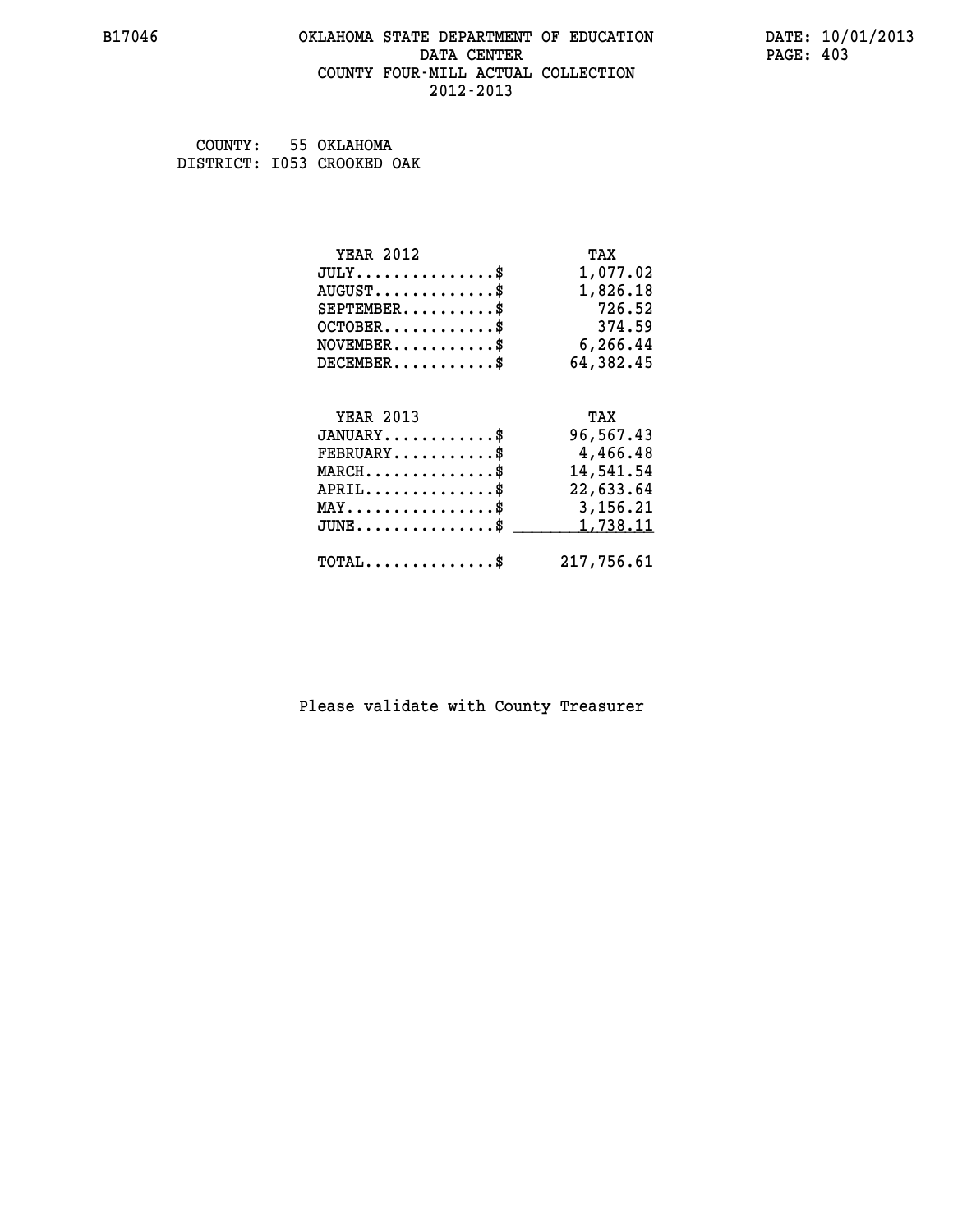# **B17046 OKLAHOMA STATE DEPARTMENT OF EDUCATION DATE: 10/01/2013 DATA CENTER** PAGE: 404  **COUNTY FOUR-MILL ACTUAL COLLECTION 2012-2013**

 **COUNTY: 55 OKLAHOMA DISTRICT: I088 BETHANY**

| <b>YEAR 2012</b>                               | TAX        |
|------------------------------------------------|------------|
| $JULY$ \$                                      | 1,461.86   |
| $AUGUST$ \$                                    | 3,782.73   |
| $SEPTEMBER$ \$                                 | 1,117.98   |
| $OCTOBER$ \$                                   | 573.74     |
| $NOVEMBER.$ \$                                 | 9,715.00   |
| $DECEMBER$ \$                                  | 99,860.04  |
|                                                |            |
| <b>YEAR 2013</b>                               | TAX        |
|                                                |            |
| $JANUARY$ \$                                   | 149,788.55 |
| $FEBRUARY$                                     | 6,923.20   |
| $MARCH$ \$                                     | 22,553.83  |
| $APRIL$ \$                                     | 35,104.56  |
| $\texttt{MAX} \dots \dots \dots \dots \dots \$ | 3,438.86   |
| $JUNE$ $$$                                     | 2,074.39   |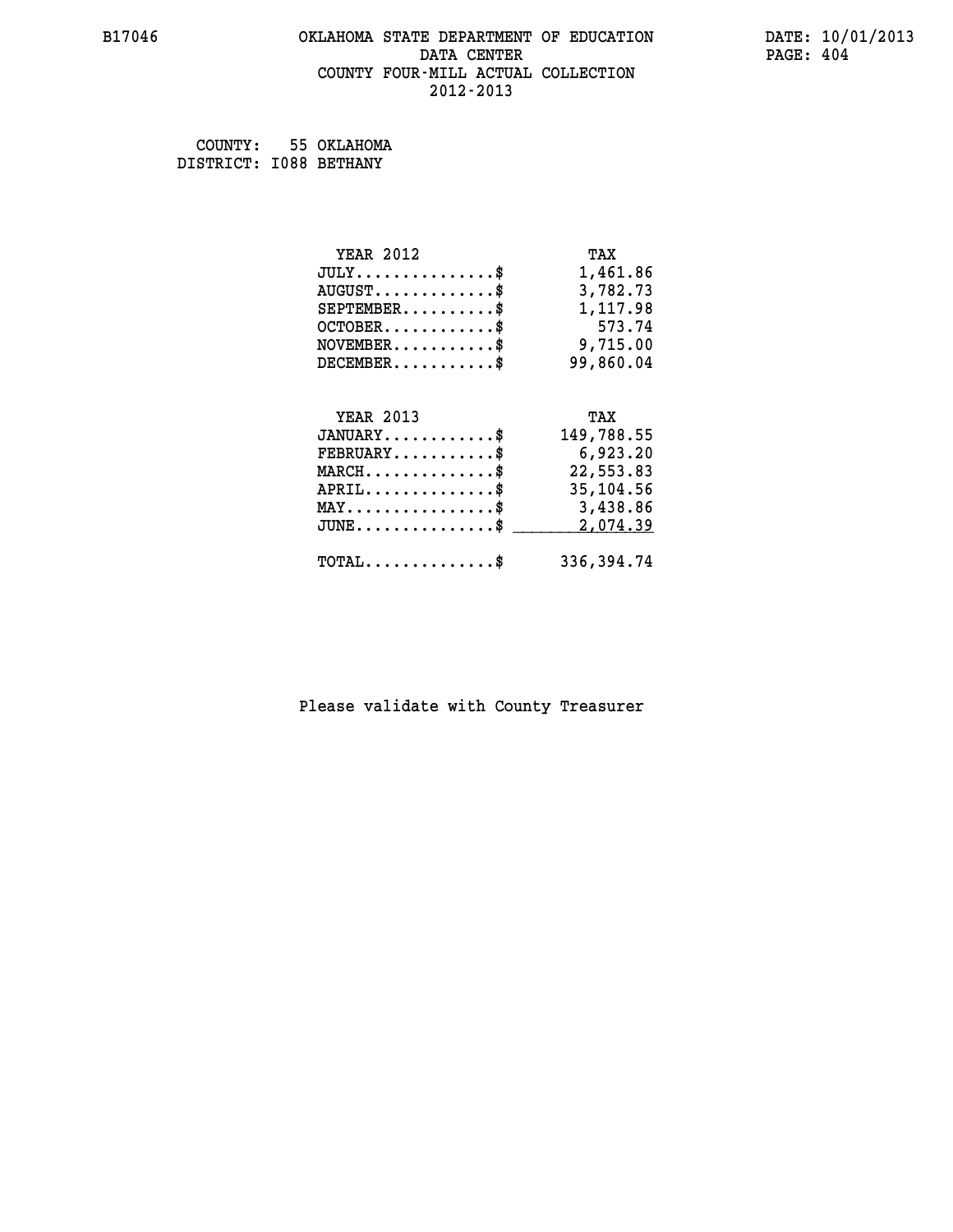## **B17046 OKLAHOMA STATE DEPARTMENT OF EDUCATION DATE: 10/01/2013 DATA CENTER** PAGE: 405  **COUNTY FOUR-MILL ACTUAL COLLECTION 2012-2013**

 **COUNTY: 55 OKLAHOMA DISTRICT: I089 OKLAHOMA CITY**

| <b>YEAR 2012</b> | TAX          |
|------------------|--------------|
| JULY             | 42,268.21    |
| $AUGUST$ \$      | 72,474.65    |
| $SEPTEMENT.$ \$  | 28,778.06    |
| $OCTOBER$ \$     | 14,786.45    |
| $NOVEMBER$ \$    | 248,229.72   |
| $DECEMBER$ \$    | 2,550,211.39 |
|                  |              |
|                  |              |

| <b>YEAR 2013</b>                                        | TAX          |
|---------------------------------------------------------|--------------|
| $JANUARY$ \$                                            | 3,825,121.64 |
| $\texttt{FEBRUARY} \dots \dots \dots \$                 | 176,919.28   |
| $MARCH$                                                 | 576,002.70   |
| $APRIL$ \$                                              | 896,520.96   |
| $MAX \dots \dots \dots \dots \$                         | 125,088.43   |
| $JUNE \ldots \ldots \ldots \ldots$ \$ 68,842.99         |              |
|                                                         |              |
| $\texttt{TOTAL} \dots \dots \dots \dots \$ 8,625,244.48 |              |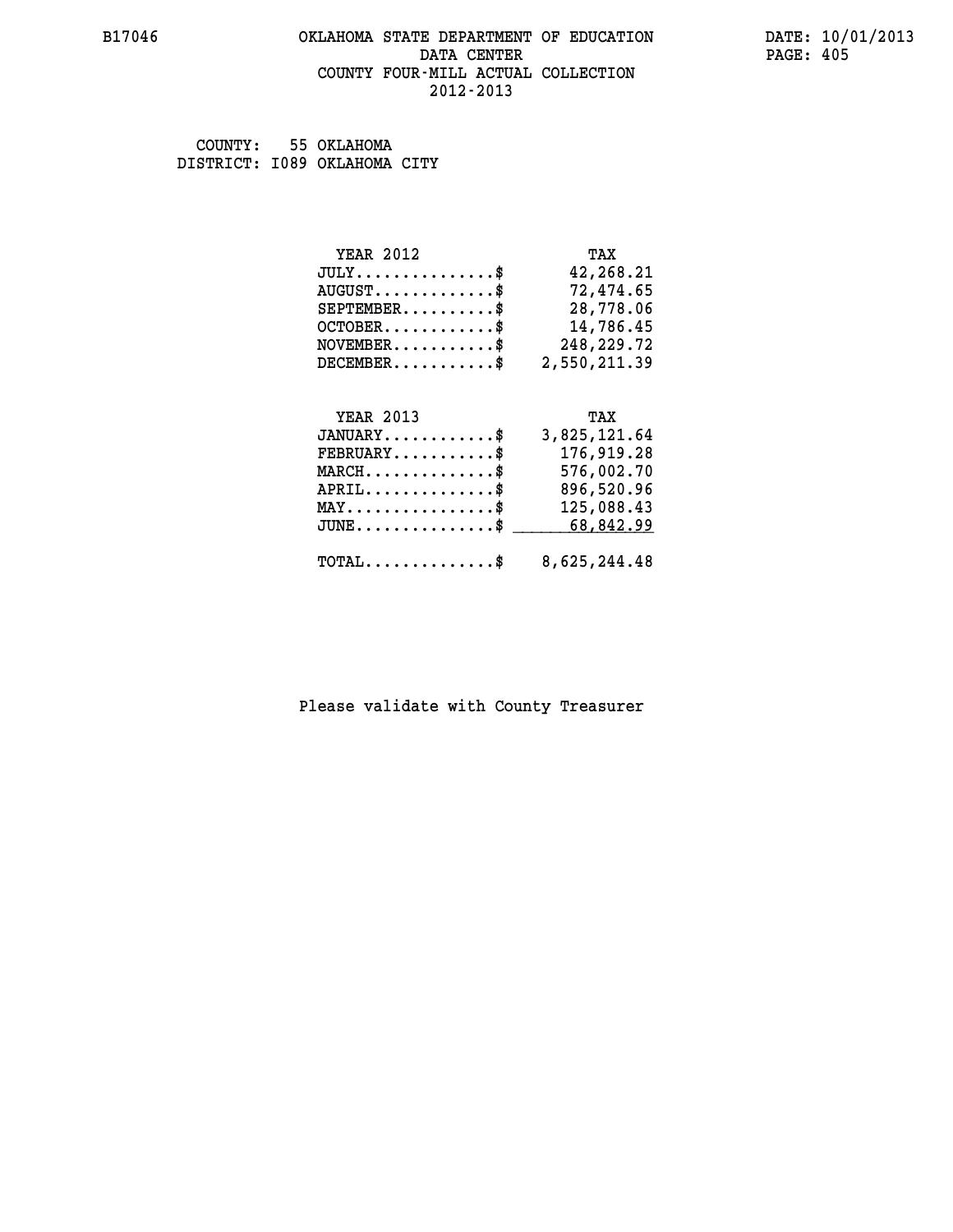## **B17046 OKLAHOMA STATE DEPARTMENT OF EDUCATION DATE: 10/01/2013 DATA CENTER** PAGE: 406  **COUNTY FOUR-MILL ACTUAL COLLECTION 2012-2013**

 **COUNTY: 55 OKLAHOMA**

 **\*\*\*\*\*\* TOTALS \*\*\*\*\*\***

| <b>YEAR 2012</b>                     | TAX          |
|--------------------------------------|--------------|
| $JULY \ldots \ldots \ldots \ldots \$ | 114,952.80   |
| $AUGUST$ \$                          | 221, 131.06  |
| $SEPTEMENT.$ \$                      | 80,479.22    |
| $OCTOBER.$ \$                        | 41,383.54    |
| $NOVEMBER.$ \$                       | 700,138.62   |
| $DECEMBER$ \$                        | 7,197,528.07 |

# **YEAR 2013 TAX**

| $JANUARY$ \$                                             | 10,796,108.87 |
|----------------------------------------------------------|---------------|
| $\texttt{FEBRUARY} \dots \dots \dots \$                  | 498,949.12    |
| $MARCH$ \$                                               | 1,625,564.89  |
| $APRIL \ldots \ldots \ldots \ldots \$                    | 2,530,192.00  |
| $\texttt{MAX} \dots \dots \dots \dots \texttt{S}$        | 323,389.65    |
| $JUNE \ldots \ldots \ldots \ldots \$ 181,544.10          |               |
| $\texttt{TOTAL} \dots \dots \dots \dots \$ 24,311,361.94 |               |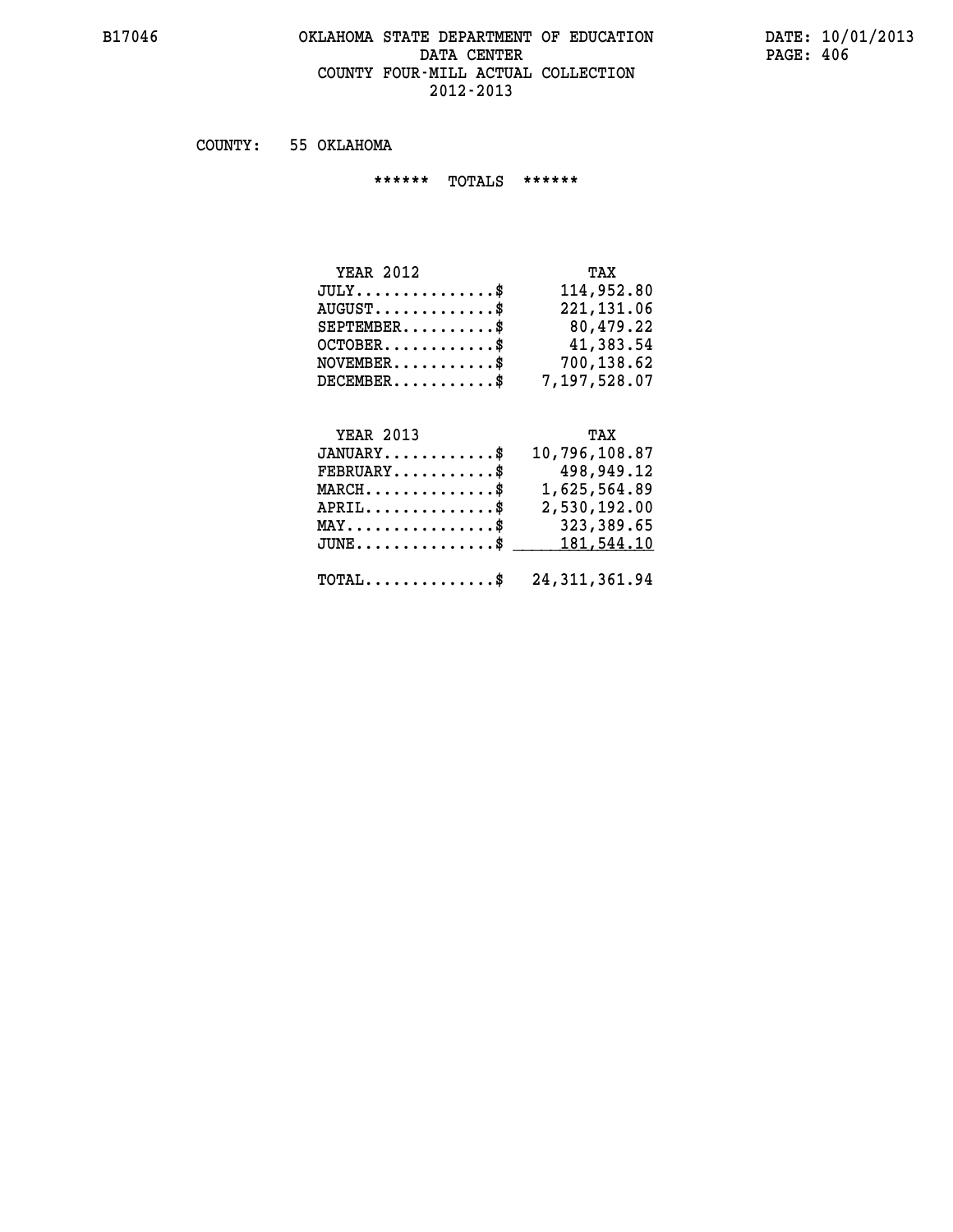## **B17046 OKLAHOMA STATE DEPARTMENT OF EDUCATION DATE: 10/01/2013 DATA CENTER** PAGE: 407  **COUNTY FOUR-MILL ACTUAL COLLECTION 2012-2013**

 **COUNTY: 56 OKMULGEE DISTRICT: C011 TWIN HILLS**

| <b>YEAR 2012</b>                                 | TAX       |
|--------------------------------------------------|-----------|
| $JULY$ \$                                        | 251.41    |
| $AUGUST$ \$                                      | 291.87    |
| $SEPTEMENT.$ \$                                  | 179.51    |
| $OCTOBER$ \$                                     | 85.38     |
| $NOVEMBER$ \$                                    | 108.34    |
| $DECEMBER$ \$                                    | 1,066.50  |
|                                                  |           |
| <b>YEAR 2013</b>                                 | TAX       |
| $JANUARY$ \$                                     | 18,037.35 |
| $FEBRUARY$                                       | 4,733.54  |
| $MARCH$ \$                                       | 718.76    |
| $APRIL$ \$                                       | 3,279.99  |
| $\texttt{MAX} \dots \dots \dots \dots \dots \$   | 3,460.61  |
| $\texttt{JUNE} \dots \dots \dots \dots \dots \$$ | 426.75    |
| $\texttt{TOTAL} \dots \dots \dots \dots \$       | 32,640.01 |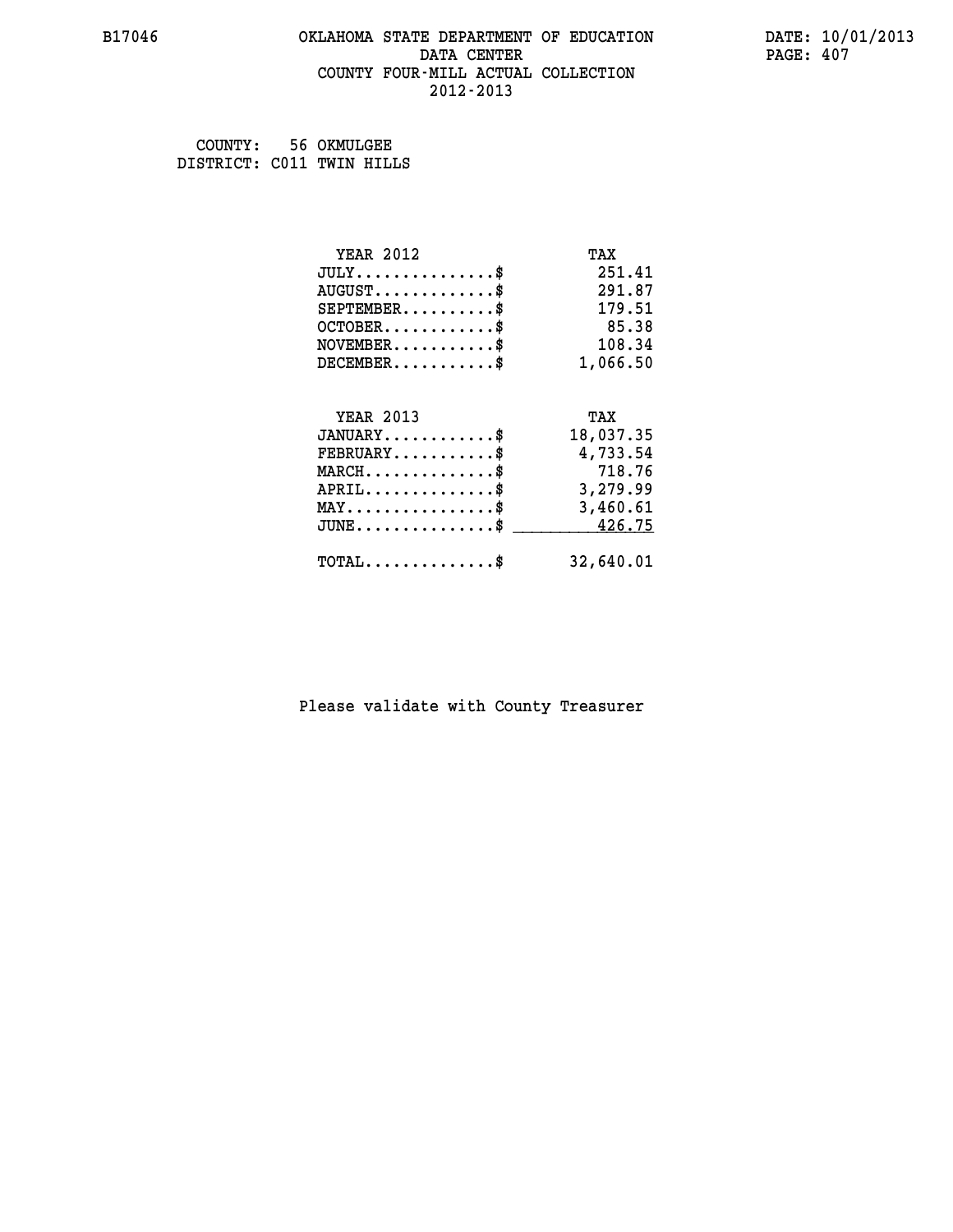## **B17046 OKLAHOMA STATE DEPARTMENT OF EDUCATION DATE: 10/01/2013 DATA CENTER** PAGE: 408  **COUNTY FOUR-MILL ACTUAL COLLECTION 2012-2013**

 **COUNTY: 56 OKMULGEE DISTRICT: I001 OKMULGEE**

| <b>YEAR 2012</b>                               | TAX        |
|------------------------------------------------|------------|
| $JULY$ \$                                      | 1,157.57   |
| $AUGUST$ \$                                    | 1,343.85   |
| $SEPTEMBER$ \$                                 | 826.49     |
| $OCTOBER$ \$                                   | 392.99     |
| $\texttt{NOVEMBER} \dots \dots \dots \$        | 453.58     |
| $DECEMBER$ \$                                  | 4,464.40   |
|                                                |            |
| <b>YEAR 2013</b>                               | TAX        |
| $JANUARY$ \$                                   | 75,504.79  |
| $FEBRUARY$                                     | 19,814.81  |
| $MARCH$ \$                                     | 3,008.80   |
| $APRIL$ \$                                     | 13,730.12  |
| $\texttt{MAX} \dots \dots \dots \dots \dots \$ | 14,486.13  |
| $JUNE$ $\text{\$}$                             | 1,786.29   |
| $\texttt{TOTAL} \dots \dots \dots \dots \$     | 136,969.82 |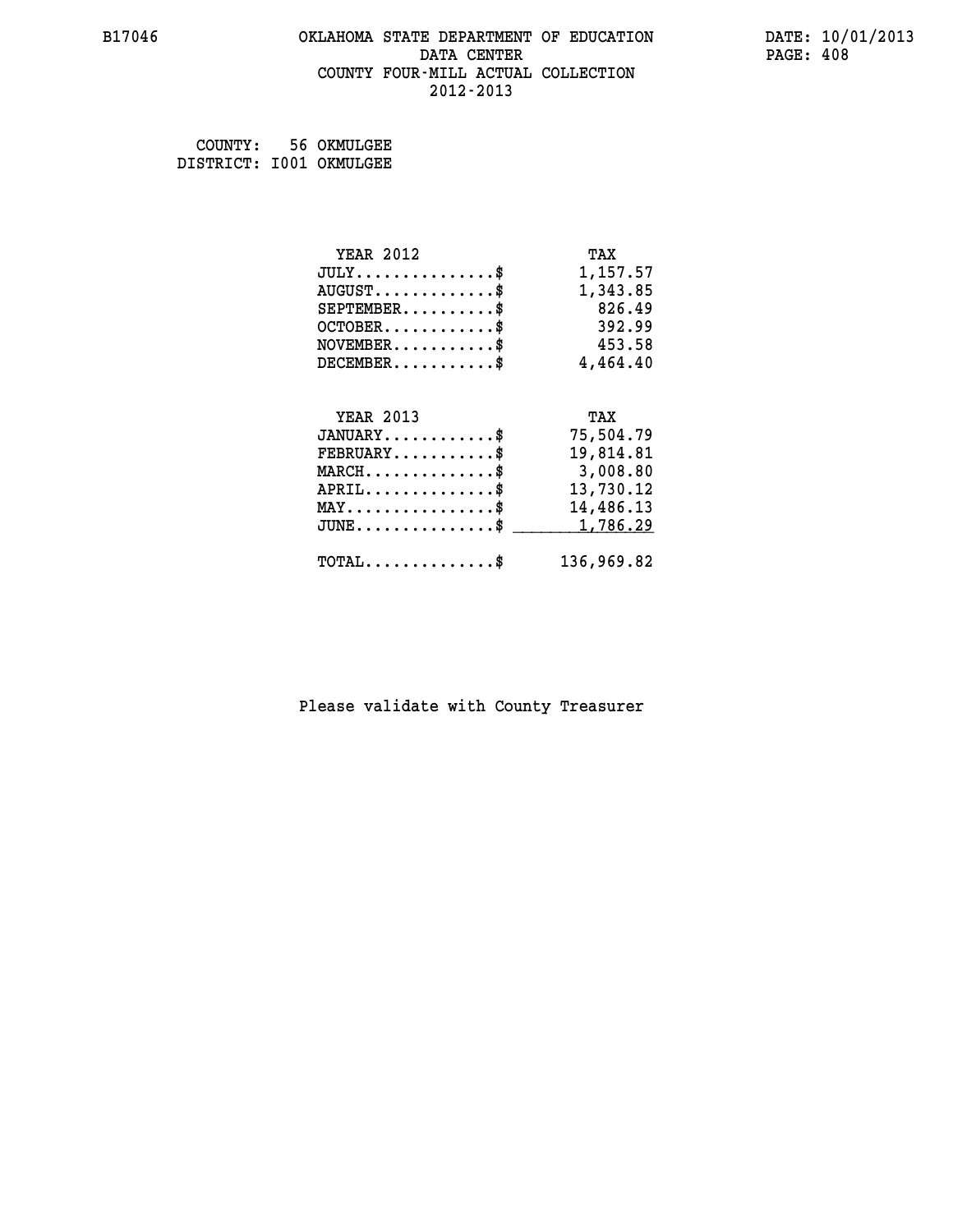## **B17046 OKLAHOMA STATE DEPARTMENT OF EDUCATION DATE: 10/01/2013 DATA CENTER** PAGE: 409  **COUNTY FOUR-MILL ACTUAL COLLECTION 2012-2013**

 **COUNTY: 56 OKMULGEE DISTRICT: I002 HENRYETTA**

| <b>YEAR 2012</b>                               | TAX        |
|------------------------------------------------|------------|
| $JULY$ \$                                      | 906.42     |
| $AUGUST$ \$                                    | 1,264.41   |
| $SEPTEMBER$ \$                                 | 647.18     |
| $OCTOBER$ \$                                   | 307.73     |
| $NOVEMBER$ \$                                  | 376.12     |
| $DECEMBER$ \$                                  | 3,702.13   |
|                                                |            |
| <b>YEAR 2013</b>                               | TAX        |
| $JANUARY$ \$                                   | 62,612.66  |
| $FEBRUARY$                                     | 16,431.52  |
| $MARCH$ \$                                     | 2,495.05   |
| $APRIL$ \$                                     | 11,385.75  |
| $\texttt{MAX} \dots \dots \dots \dots \dots \$ | 12,012.68  |
| $JUNE$ \$                                      | 1,481.29   |
| $\texttt{TOTAL} \dots \dots \dots \dots \$     | 113,622.94 |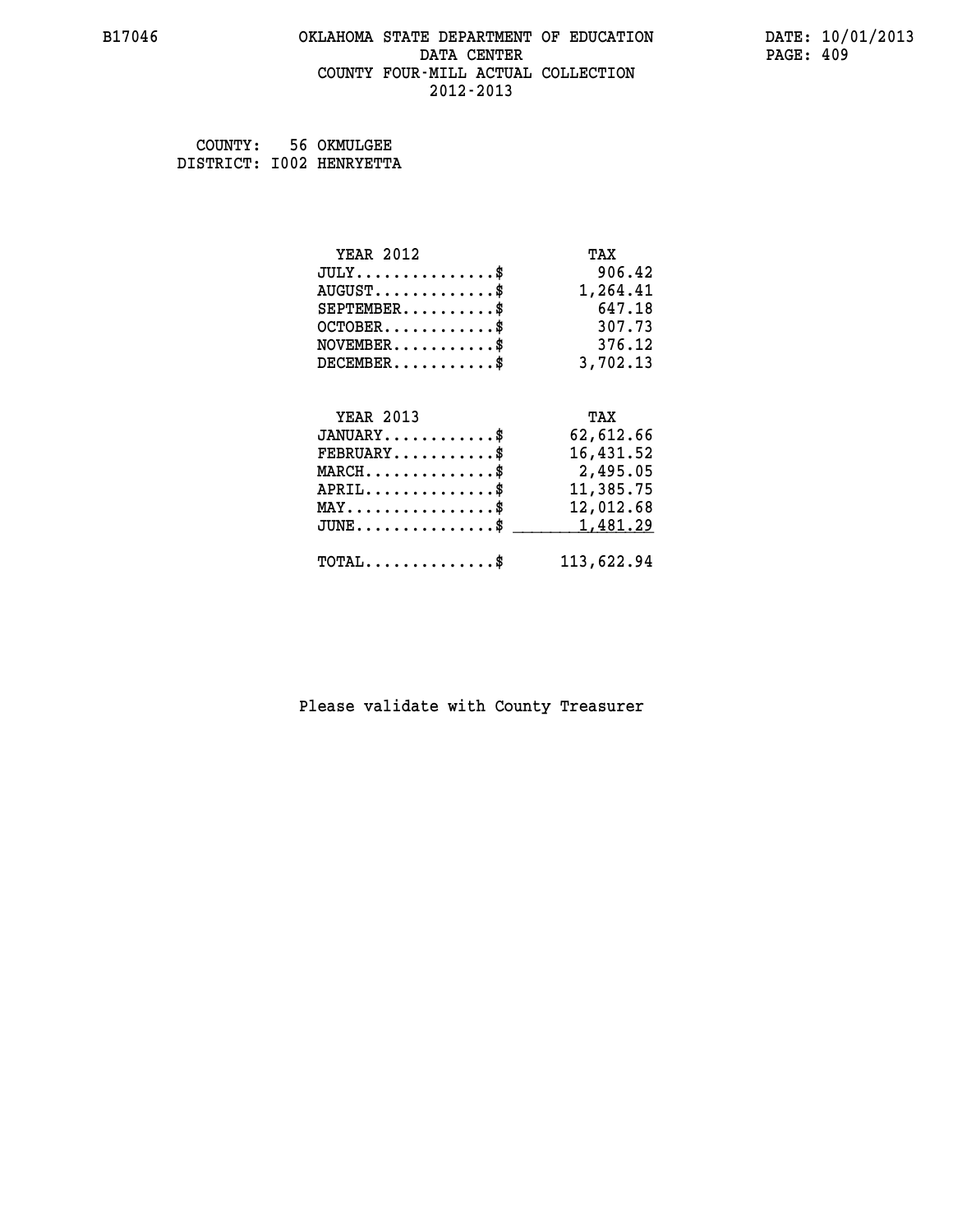## **B17046 OKLAHOMA STATE DEPARTMENT OF EDUCATION DATE: 10/01/2013 DATA CENTER** PAGE: 410  **COUNTY FOUR-MILL ACTUAL COLLECTION 2012-2013**

 **COUNTY: 56 OKMULGEE DISTRICT: I003 MORRIS**

| <b>YEAR 2012</b>                           | TAX       |
|--------------------------------------------|-----------|
| $JULY$ \$                                  | 708.46    |
| $AUGUST$ \$                                | 988.28    |
| $SEPTEMENT.$ \$                            | 505.83    |
| $OCTOBER$ \$                               | 240.52    |
| $NOVEMBER$ \$                              | 305.04    |
| $DECEMBER$ \$                              | 3,002.37  |
|                                            |           |
| <b>YEAR 2013</b>                           | TAX       |
| $JANUARY$                                  | 50,778.06 |
| $FEBRUARY$                                 | 13,325.76 |
| $MARCH$ \$                                 | 2,023.44  |
| $APRIL$ \$                                 | 9,233.71  |
| $MAX \dots \dots \dots \dots \dots$        | 9,742.13  |
| $JUNE$ \$                                  | 1,201.31  |
| $\texttt{TOTAL} \dots \dots \dots \dots \$ | 92,054.91 |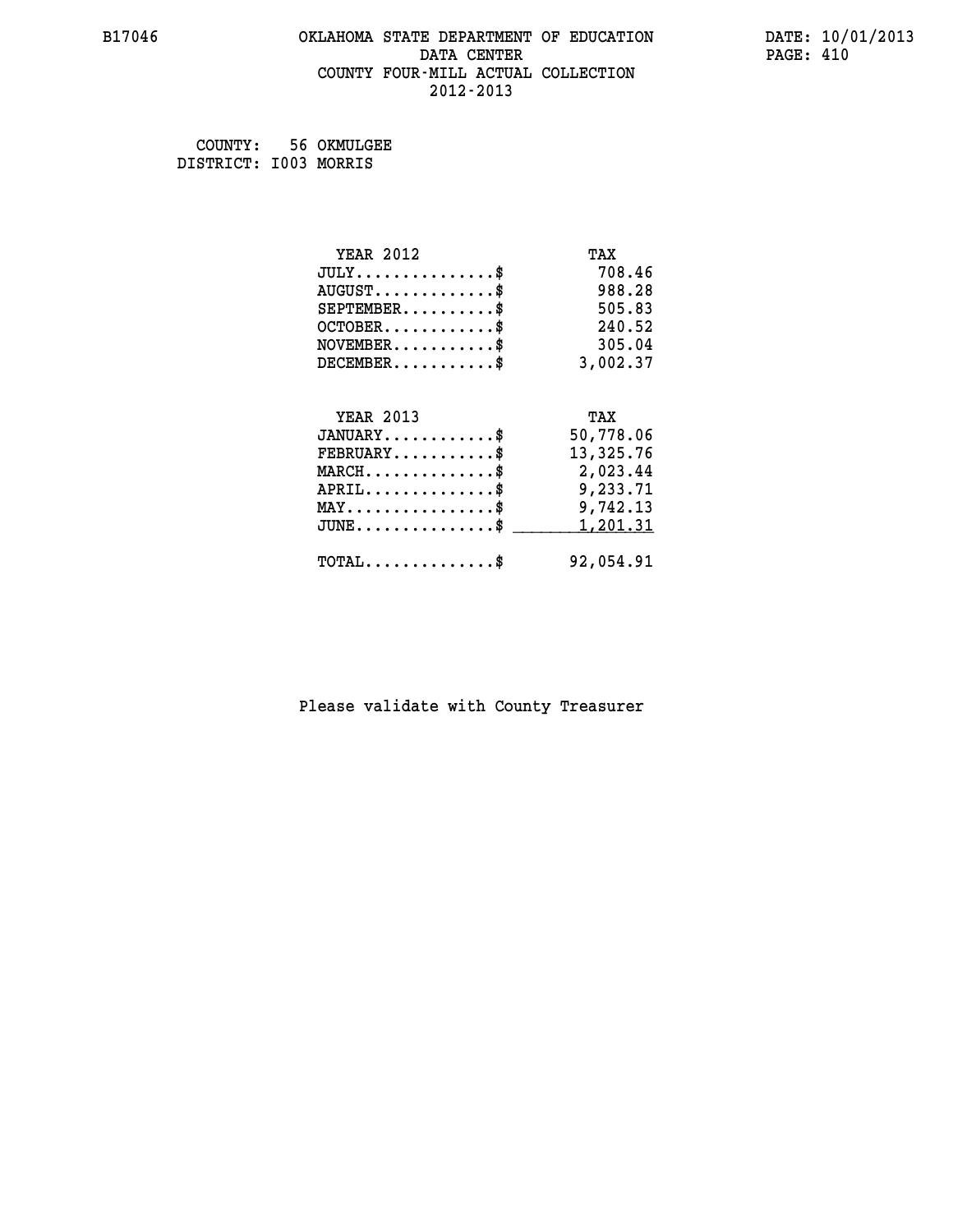## **B17046 OKLAHOMA STATE DEPARTMENT OF EDUCATION DATE: 10/01/2013 DATA CENTER** PAGE: 411  **COUNTY FOUR-MILL ACTUAL COLLECTION 2012-2013**

 **COUNTY: 56 OKMULGEE DISTRICT: I004 BEGGS**

| <b>YEAR 2012</b>                               | TAX        |
|------------------------------------------------|------------|
| $JULY$ \$                                      | 873.32     |
| $AUGUST$ \$                                    | 1,013.85   |
| $SEPTEMBER$ \$                                 | 623.55     |
| $OCTOBER$ \$                                   | 296.49     |
| $NOVEMBER$ \$                                  | 357.95     |
| $DECEMBER$ \$                                  | 3,523.23   |
|                                                |            |
| <b>YEAR 2013</b>                               | TAX        |
| $JANUARY$ \$                                   | 59,587.11  |
| $FEBRUARY$                                     | 15,637.53  |
| $MARCH$ \$                                     | 2,374.49   |
| $APRIL \ldots \ldots \ldots \ldots \$          | 10,835.57  |
| $\texttt{MAX} \dots \dots \dots \dots \dots \$ | 11,432.22  |
| $JUNE$ \$                                      | 1,409.72   |
| $\texttt{TOTAL} \dots \dots \dots \dots \$     | 107,965.03 |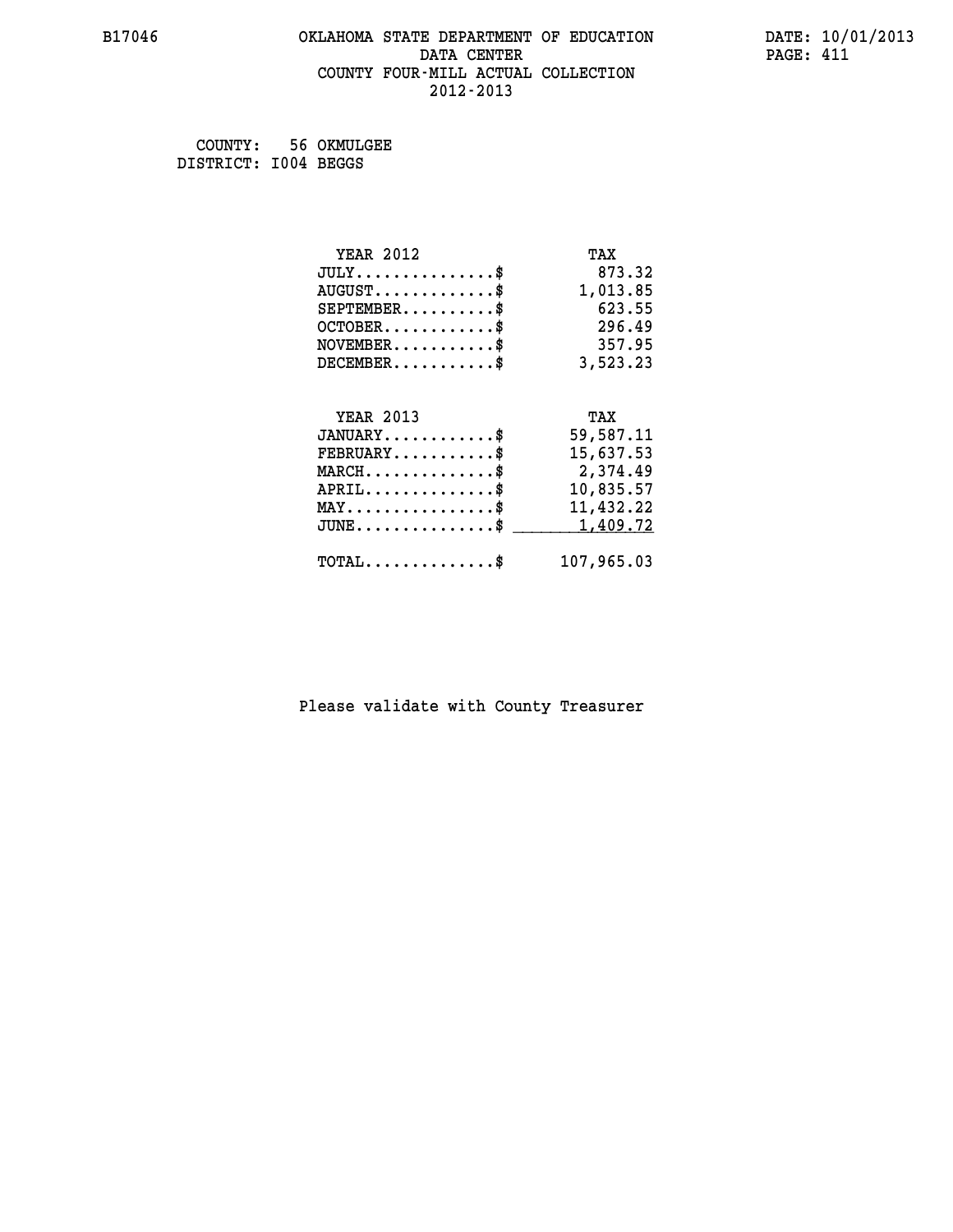## **B17046 OKLAHOMA STATE DEPARTMENT OF EDUCATION DATE: 10/01/2013 DATA CENTER** PAGE: 412  **COUNTY FOUR-MILL ACTUAL COLLECTION 2012-2013**

 **COUNTY: 56 OKMULGEE**

 **DISTRICT: I005 PRESTON**

| <b>YEAR 2012</b>                                 | TAX       |
|--------------------------------------------------|-----------|
| $JULY$ \$                                        | 434.55    |
| $AUGUST$ \$                                      | 504.48    |
| $SEPTEMBER$ \$                                   | 310.26    |
| $OCTOBER$ \$                                     | 147.53    |
| $\texttt{NOVEMBER} \dots \dots \dots \$          | 174.50    |
| $DECEMBER$ \$                                    | 1,717.52  |
|                                                  |           |
| <b>YEAR 2013</b>                                 | TAX       |
| $JANUARY$ \$                                     | 29,047.92 |
| $FEBRUARY$                                       | 7,623.07  |
| $\texttt{MARCH}\ldots\ldots\ldots\ldots\text{*}$ | 1,157.53  |
| $APRIL \ldots \ldots \ldots \ldots \$            | 5,282.20  |
| $\texttt{MAX} \dots \dots \dots \dots \dots \$   | 5,573.05  |
| $JUNE \dots \dots \dots \dots \$ 687.22          |           |
| $\texttt{TOTAL} \dots \dots \dots \dots$         | 52,659.83 |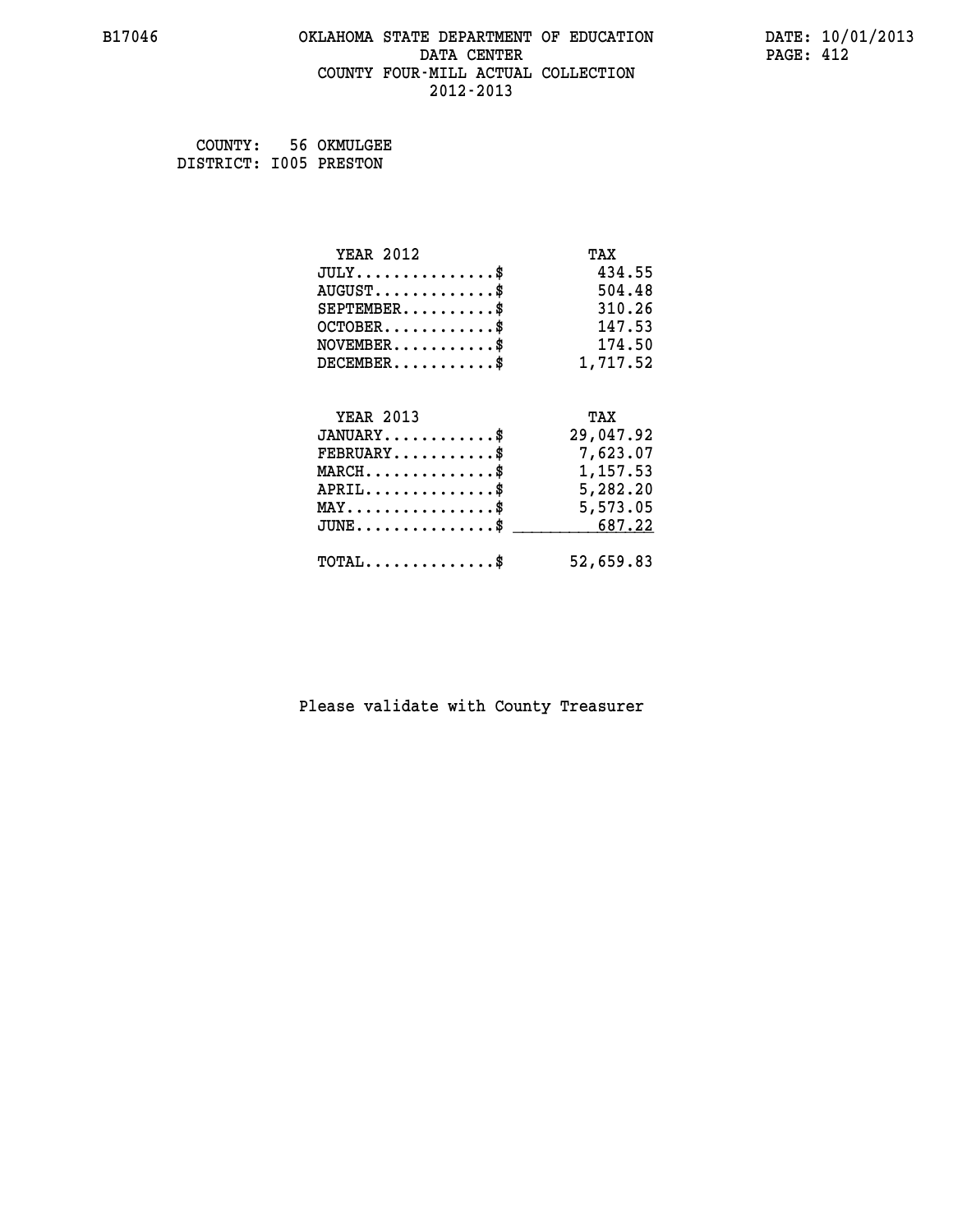## **B17046 OKLAHOMA STATE DEPARTMENT OF EDUCATION DATE: 10/01/2013 DATA CENTER** PAGE: 413  **COUNTY FOUR-MILL ACTUAL COLLECTION 2012-2013**

 **COUNTY: 56 OKMULGEE DISTRICT: I006 SCHULTER**

| <b>YEAR 2012</b>                               | TAX       |
|------------------------------------------------|-----------|
| $JULY$ \$                                      | 126.24    |
| $AUGUST$ \$                                    | 176.09    |
| $SEPTEMENT.$ \$                                | 90.13     |
| $OCTOBER$ \$                                   | 42.85     |
| $NOVEMBER$ \$                                  | 55.86     |
| $DECEMBER$ \$                                  | 549.78    |
|                                                |           |
| <b>YEAR 2013</b>                               | TAX       |
| $JANUARY$                                      | 9,298.20  |
| $FEBRUARY$ \$                                  | 2,440.14  |
| $MARCH$ \$                                     | 370.53    |
| $APRIL \ldots \ldots \ldots \ldots$            | 1,690.82  |
| $\texttt{MAX} \dots \dots \dots \dots \dots \$ | 1,783.93  |
| $JUNE$ \$                                      | 219.97    |
| $\texttt{TOTAL} \dots \dots \dots \dots \$     | 16,844.54 |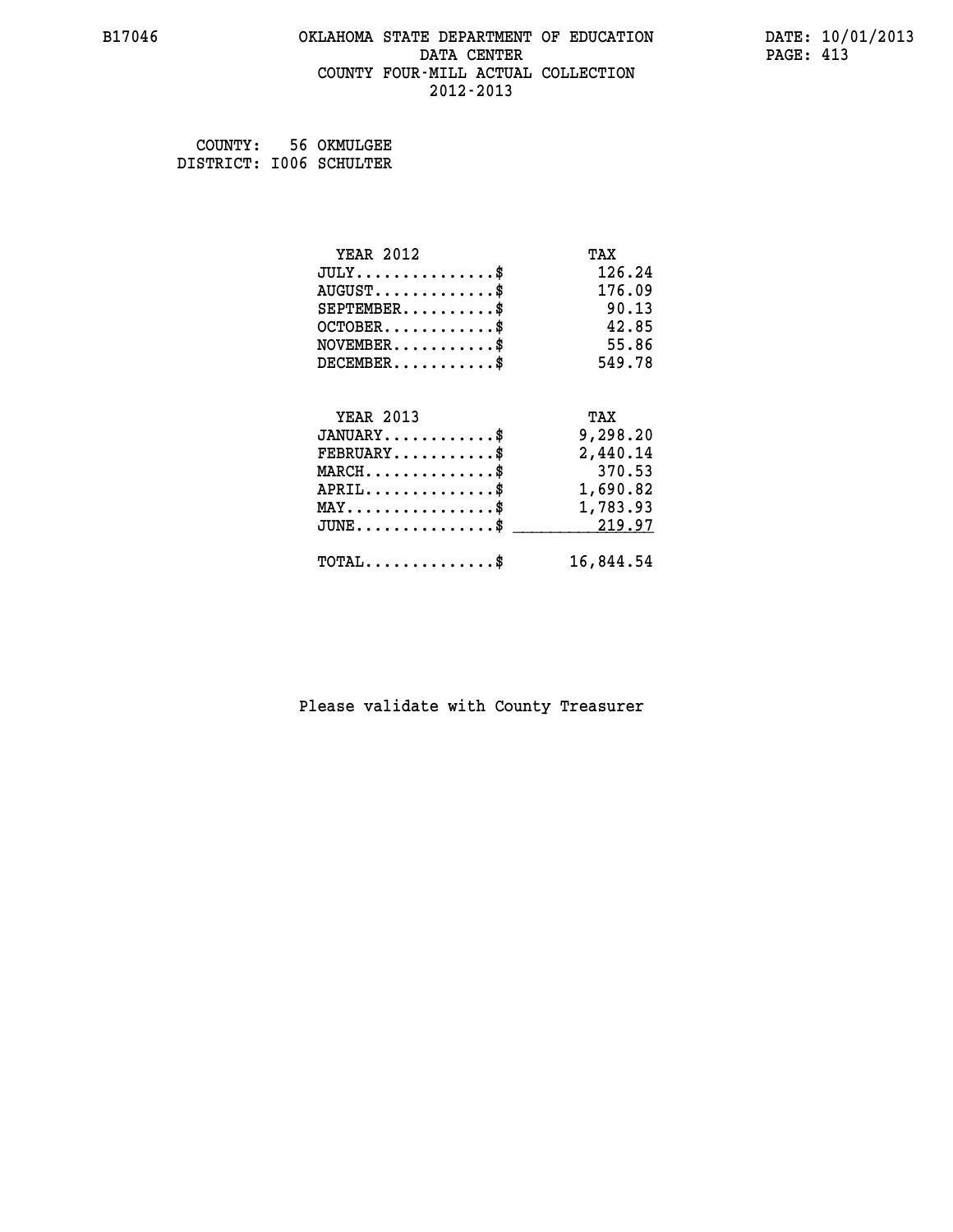# **B17046 OKLAHOMA STATE DEPARTMENT OF EDUCATION DATE: 10/01/2013 DATA CENTER** PAGE: 414  **COUNTY FOUR-MILL ACTUAL COLLECTION 2012-2013**

 **COUNTY: 56 OKMULGEE DISTRICT: I007 WILSON**

| <b>YEAR 2012</b>                               | TAX       |
|------------------------------------------------|-----------|
| $JULY$ \$                                      | 192.16    |
| $AUGUST$ \$                                    | 223.09    |
| $SEPTEMBER$ \$                                 | 137.20    |
| $OCTOBER$ \$                                   | 65.24     |
| $NOVEMBER$ \$                                  | 77.19     |
| $DECEMBER$ \$                                  | 759.77    |
|                                                |           |
| <b>YEAR 2013</b>                               | TAX       |
| $JANUARY$ \$                                   | 12,849.68 |
| $FEBRUARY$                                     | 3,368.25  |
| $MARCH$ \$                                     | 512.05    |
| $APRIL$ \$                                     | 2,336.65  |
| $\texttt{MAX} \dots \dots \dots \dots \dots \$ | 2,465.30  |
| $\texttt{JUNE}\dots\dots\dots\dots\dots\$      | 303.99    |
| $\texttt{TOTAL} \dots \dots \dots \dots \$     | 23,290.57 |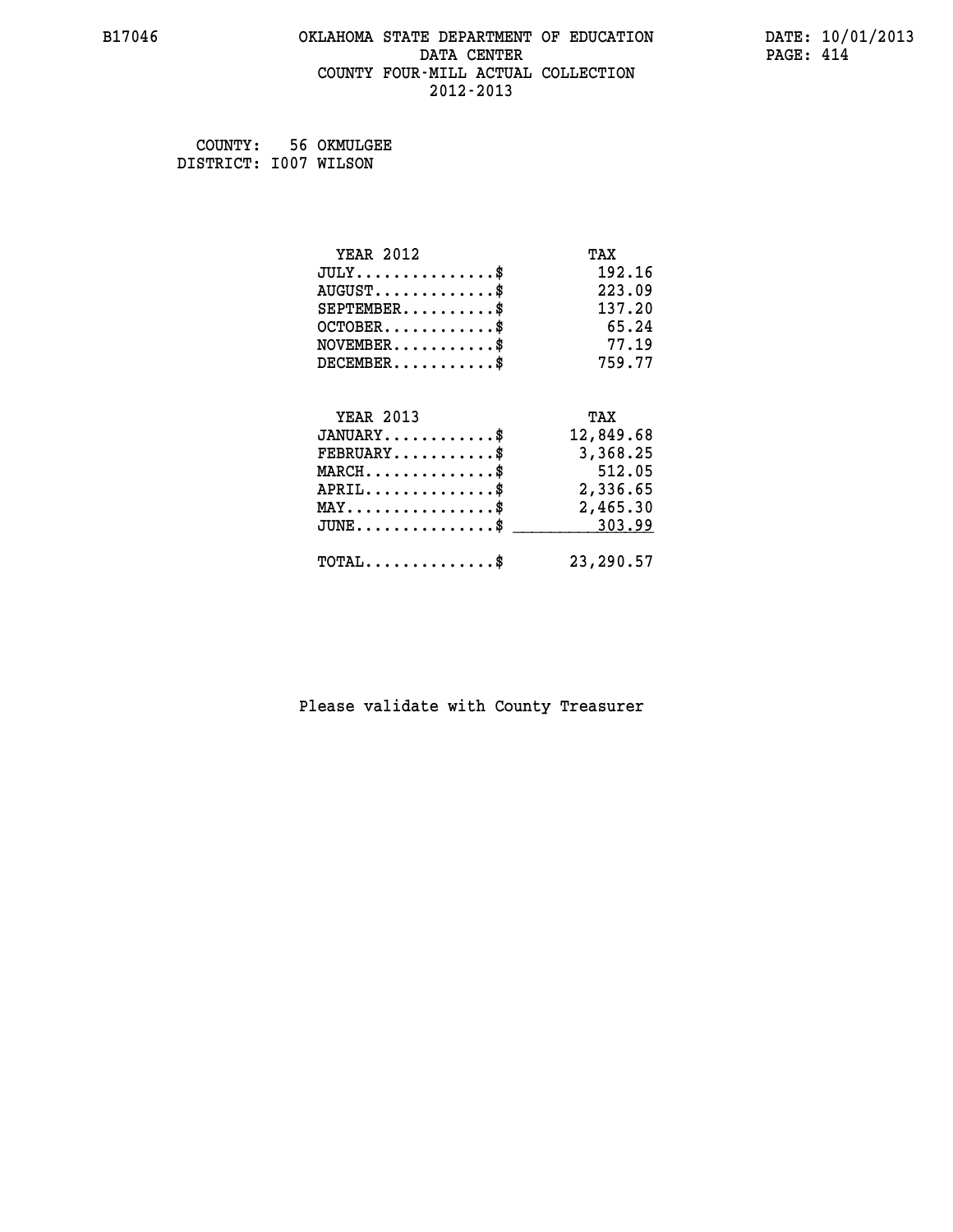# **B17046 OKLAHOMA STATE DEPARTMENT OF EDUCATION DATE: 10/01/2013 DATA CENTER** PAGE: 415  **COUNTY FOUR-MILL ACTUAL COLLECTION 2012-2013**

 **COUNTY: 56 OKMULGEE DISTRICT: I008 DEWAR**

| <b>YEAR 2012</b>                                 | TAX       |
|--------------------------------------------------|-----------|
| $JULY$ \$                                        | 308.27    |
| $AUGUST$ \$                                      | 430.02    |
| $SEPTEMBER$ \$                                   | 220.10    |
| $OCTOBER$ \$                                     | 104.65    |
| $\texttt{NOVEMBER} \dots \dots \dots \$          | 128.02    |
| $DECEMBER$ \$                                    | 1,260.06  |
| <b>YEAR 2013</b>                                 | TAX       |
|                                                  |           |
| $JANUARY$ \$                                     | 21,310.87 |
| $FEBRUARY$                                       | 5,592.63  |
| $MARCH$ \$                                       | 849.22    |
| $APRIL$ \$                                       | 3,875.26  |
| $\texttt{MAX} \dots \dots \dots \dots \dots \$   | 4,088.65  |
| $\texttt{JUNE} \dots \dots \dots \dots \dots \$$ | 504.18    |
| $\texttt{TOTAL} \dots \dots \dots \dots \$       | 38,671.93 |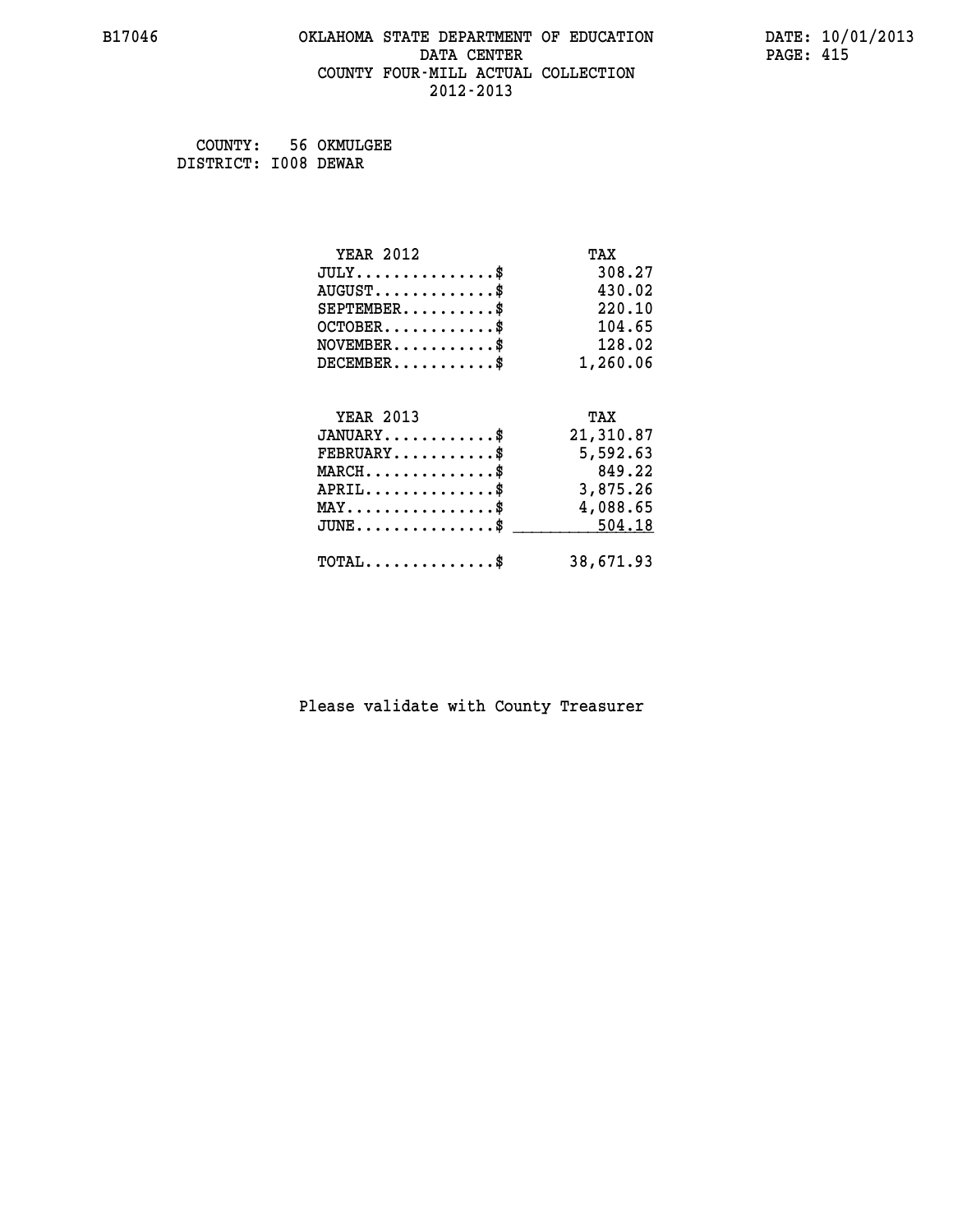## **B17046 OKLAHOMA STATE DEPARTMENT OF EDUCATION DATE: 10/01/2013 DATA CENTER PAGE: 416 COUNTY FOUR-MILL ACTUAL COLLECTION 2012-2013**

 **COUNTY: 56 OKMULGEE**

 **\*\*\*\*\*\* TOTALS \*\*\*\*\*\***

| <b>YEAR 2012</b>                 | TAX       |
|----------------------------------|-----------|
| $JULY \ldots \ldots \ldots \$    | 4,958.40  |
| $AUGUST \ldots \ldots \ldots$ \$ | 6,235.94  |
| $SEPTEMBER$                      | 3,540.25  |
| $OCTOBER$ $\$                    | 1,683.38  |
| $NOVEMBER$ \$                    | 2,036.60  |
| $DECEMBER$                       | 20,045.76 |

# **YEAR 2013 TAX JANUARY............\$ 339,026.64 FEBRUARY...........\$ 88,967.25 MARCH..............\$ 13,509.87 APRIL..............\$ 61,650.07 MAY................\$ 65,044.70 JUNE................\$** \_\_\_\_\_\_\_\_\_ 8,020.72  **TOTAL..............\$ 614,719.58**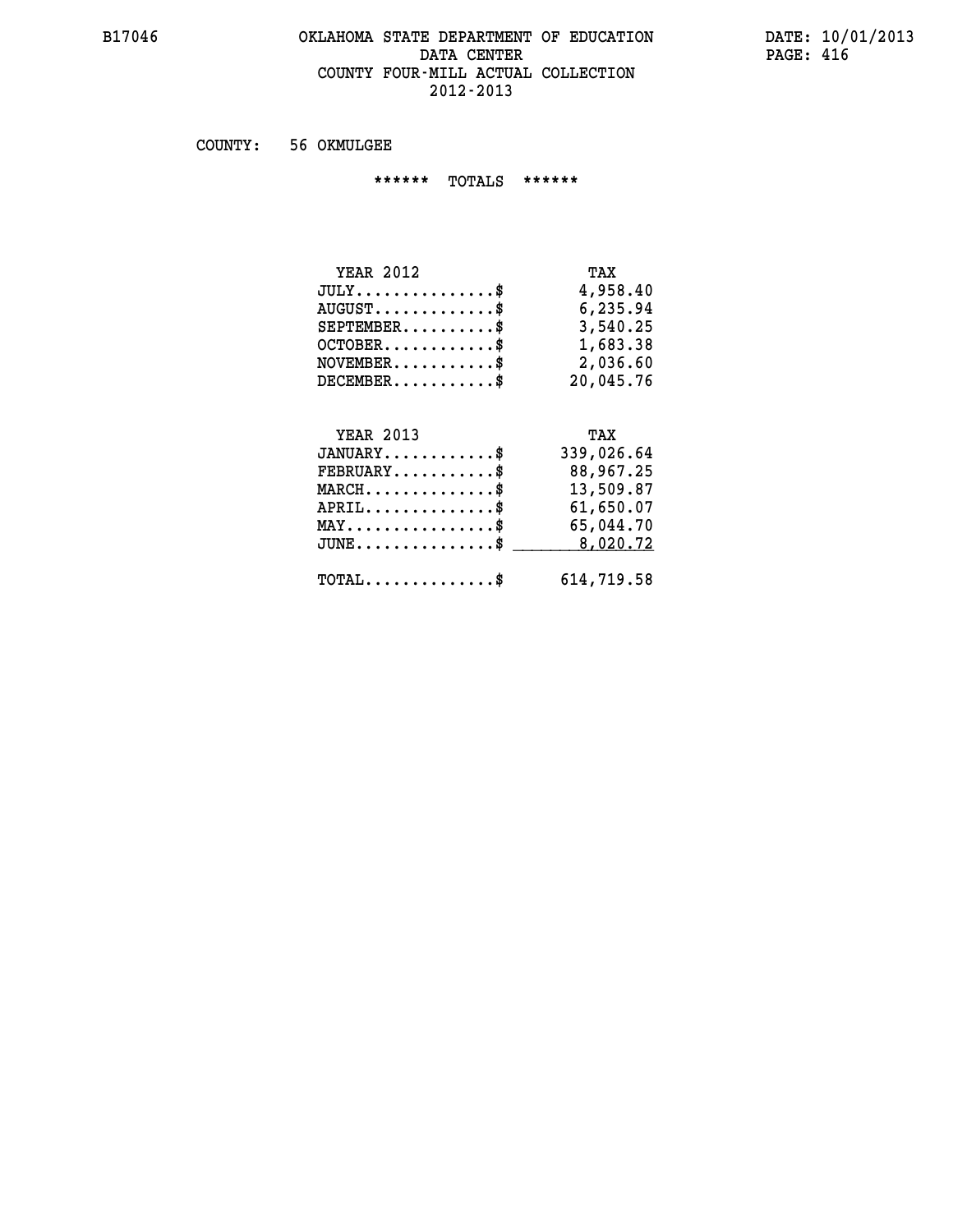## **B17046 OKLAHOMA STATE DEPARTMENT OF EDUCATION DATE: 10/01/2013 DATA CENTER** PAGE: 417  **COUNTY FOUR-MILL ACTUAL COLLECTION 2012-2013**

 **COUNTY: 57 OSAGE DISTRICT: C003 OSAGE HILLS**

| <b>YEAR 2012</b>                                | TAX       |
|-------------------------------------------------|-----------|
| $JULY$ \$                                       | 399.66    |
| $AUGUST$ \$                                     | 195.56    |
| $SEPTEMENT.$ \$                                 | 284.59    |
| $OCTOBER$ \$                                    | 139.78    |
| $\texttt{NOVEMBER} \dots \dots \dots \$         | 175.67    |
| $DECEMBER$ \$                                   | 141.59    |
| <b>YEAR 2013</b>                                | TAX       |
| $JANUARY$ \$                                    | 6,854.01  |
| $FEBRUARY$                                      | 9,856.00  |
| $MARCH$ \$                                      | 700.69    |
|                                                 |           |
| $APRIL$ \$                                      | 2,958.36  |
| $\texttt{MAX} \dots \dots \dots \dots \dots \$$ | 1,590.94  |
| $\texttt{JUNE}\dots\dots\dots\dots\dots\dots\$  | 368.81    |
| $\texttt{TOTAL} \dots \dots \dots \dots \$      | 23,665.66 |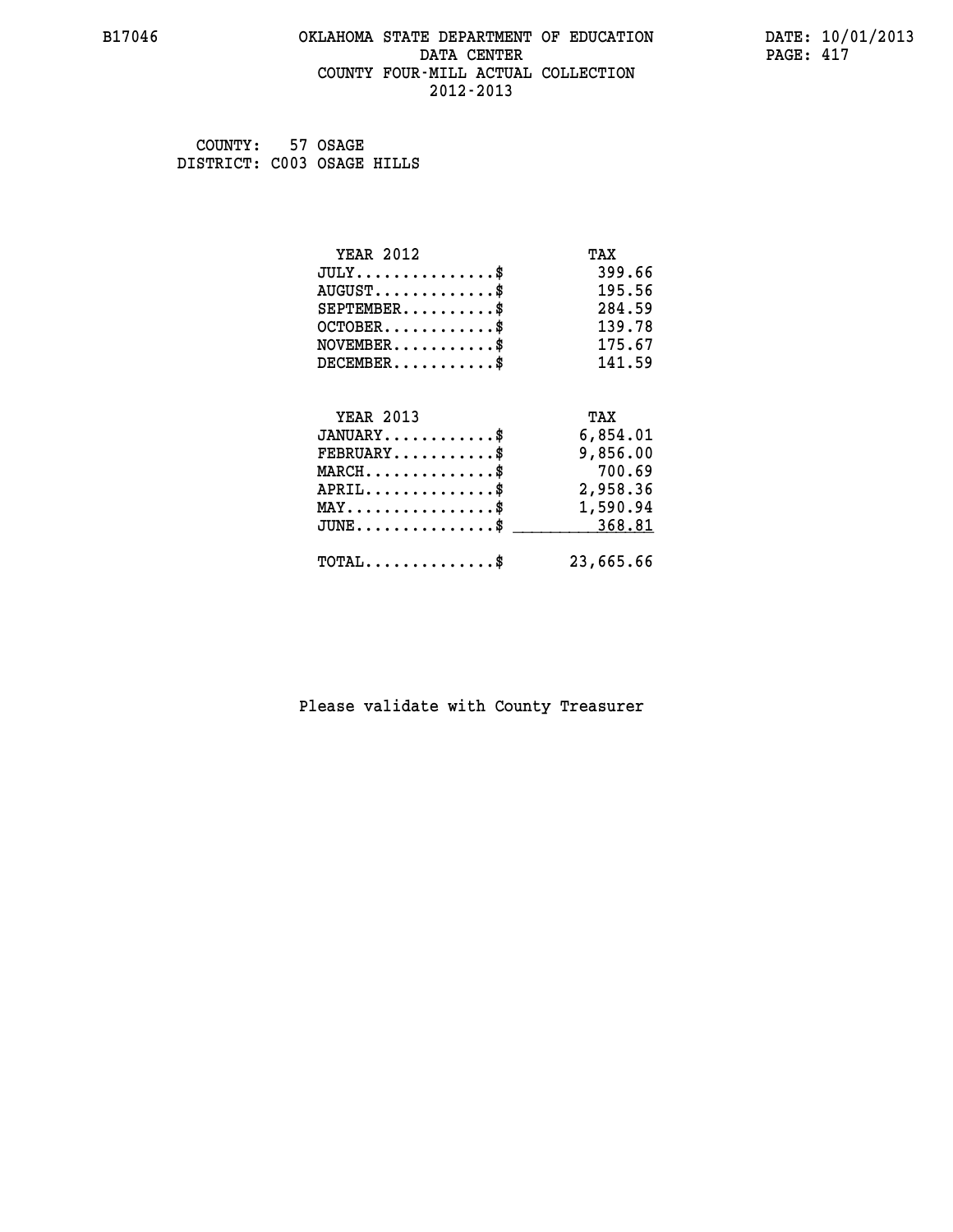# **B17046 OKLAHOMA STATE DEPARTMENT OF EDUCATION DATE: 10/01/2013 DATA CENTER** PAGE: 418  **COUNTY FOUR-MILL ACTUAL COLLECTION 2012-2013**

 **COUNTY: 57 OSAGE DISTRICT: C007 BOWRING**

| <b>YEAR 2012</b>                    | TAX      |
|-------------------------------------|----------|
| $JULY$ \$                           | 70.30    |
| $AUGUST$ \$                         | 102.30   |
| $SEPTEMENT.$ \$                     | 50.24    |
| $OCTOBER$ \$                        | 63.14    |
| $NOVEMBER$ \$                       | 50.90    |
| $DECEMBER$ \$                       | 2,463.73 |
|                                     |          |
| <b>YEAR 2013</b>                    | TAX      |
| $JANUARY$ \$                        | 3,542.82 |
| $FEBRUARY$                          | 251.87   |
| $MARCH$ \$                          | 1,063.41 |
| $APRIL$ \$                          | 571.88   |
| $MAX \dots \dots \dots \dots \dots$ | 132.57   |
| $JUNE$ \$                           | 162.21   |
| $TOTAL$ \$                          | 8,525.37 |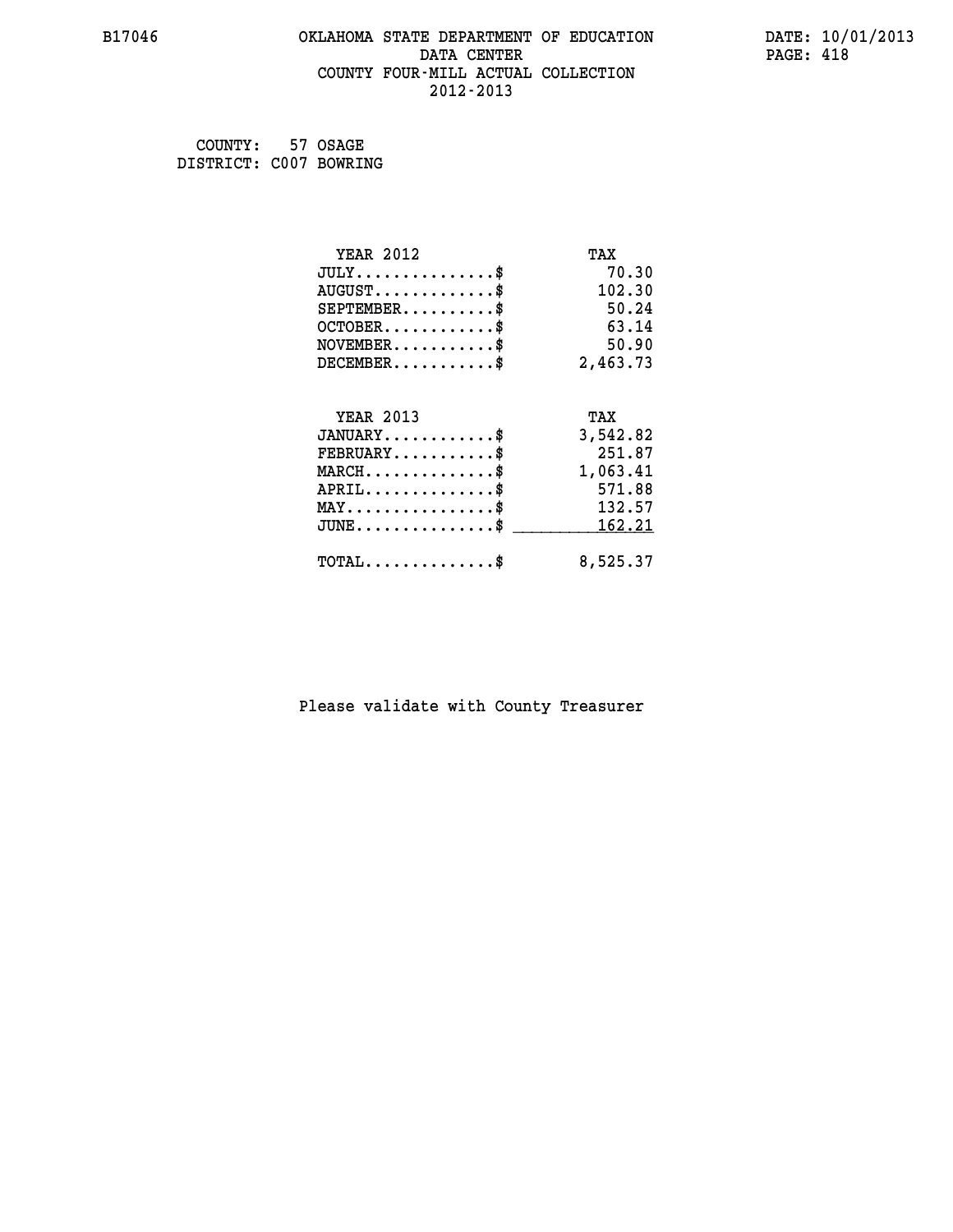# **B17046 OKLAHOMA STATE DEPARTMENT OF EDUCATION DATE: 10/01/2013 DATA CENTER** PAGE: 419  **COUNTY FOUR-MILL ACTUAL COLLECTION 2012-2013**

 **COUNTY: 57 OSAGE DISTRICT: C035 AVANT**

| <b>YEAR 2012</b>                            | TAX       |
|---------------------------------------------|-----------|
| $JULY$ \$                                   | 187.98    |
| $AUGUST$ \$                                 | 89.27     |
| $SEPTEMBER$ \$                              | 129.91    |
| $OCTOBER$ \$                                | 63.81     |
| $NOVEMBER$ \$                               | 80.19     |
| $DECEMBER$ \$                               | 64.64     |
|                                             |           |
| <b>YEAR 2013</b>                            | TAX       |
| $JANUARY$                                   | 3,128.72  |
| $FEBRUARY$ \$                               | 4,499.07  |
| $MARCH$ \$                                  | 319.85    |
| $APRIL$ \$                                  | 1,350.43  |
| $MAX \dots \dots \dots \dots \dots$         | 726.23    |
| $JUNE$ \$                                   | 168.35    |
| $\texttt{TOTAL} \dots \dots \dots \dots$ \$ | 10,808.45 |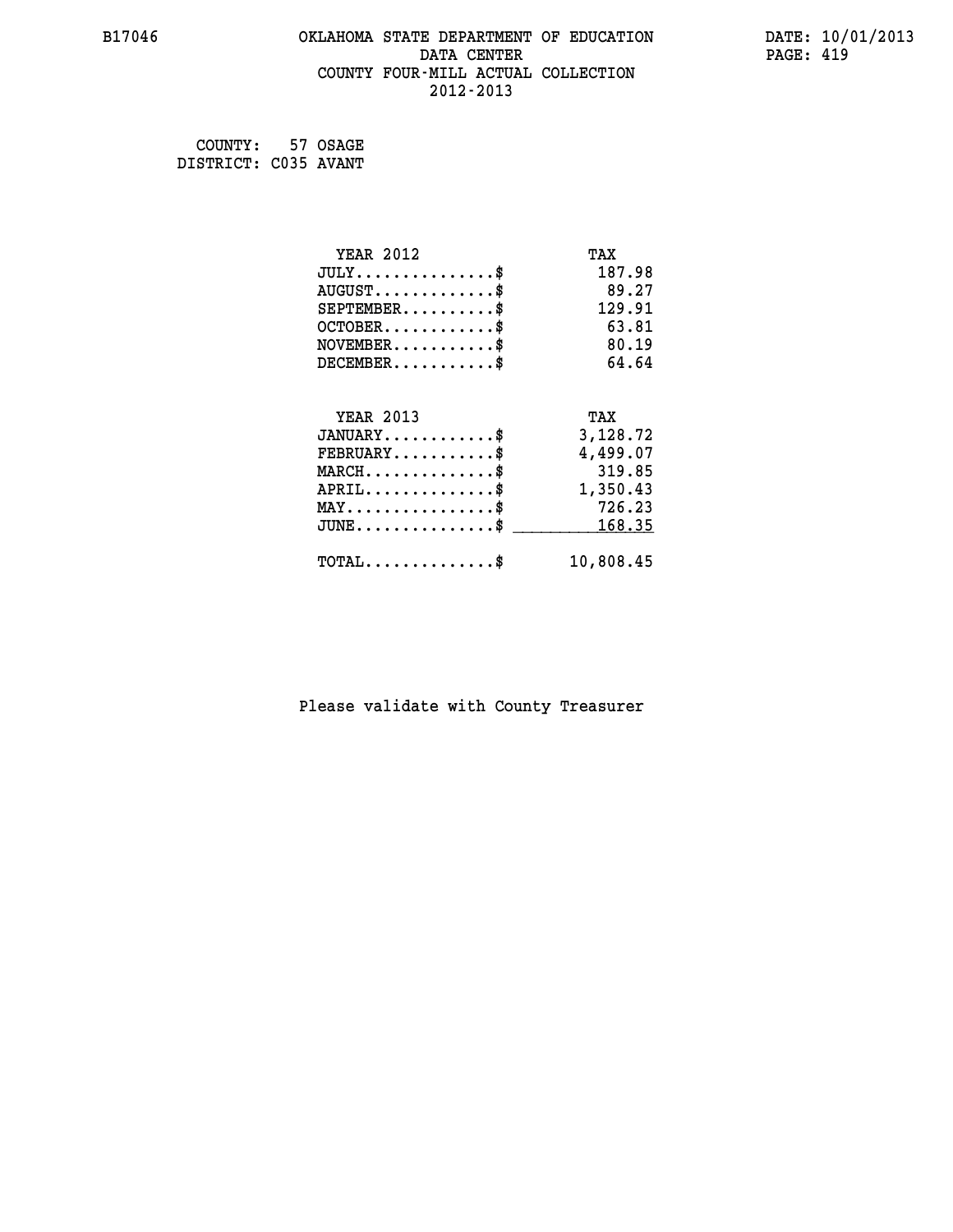# **B17046 OKLAHOMA STATE DEPARTMENT OF EDUCATION DATE: 10/01/2013 DATA CENTER PAGE: 420 COUNTY FOUR-MILL ACTUAL COLLECTION 2012-2013**

 **COUNTY: 57 OSAGE DISTRICT: C052 ANDERSON**

| <b>YEAR 2012</b>                                   | TAX       |
|----------------------------------------------------|-----------|
| $JULY$ \$                                          | 305.98    |
| $AUGUST$ \$                                        | 445.27    |
| $SEPTEMENT.$ \$                                    | 218.69    |
| $OCTOBER$ \$                                       | 274.85    |
| $NOVEMBER.$ \$                                     | 221.53    |
| $DECEMBER$ \$                                      | 10,723.63 |
|                                                    |           |
| <b>YEAR 2013</b>                                   | TAX       |
| $JANUARY$ \$                                       | 15,420.46 |
| $FEBRUARY$                                         | 1,096.29  |
| $MARCH \ldots \ldots \ldots \ldots \$              | 4,628.58  |
| $APRIL$ \$                                         | 2,489.15  |
| $\texttt{MAX} \dots \dots \dots \dots \dots \$     | 577.03    |
| $\texttt{JUNE} \dots \dots \dots \dots \texttt{S}$ | 706.03    |
| $TOTAL$ \$                                         | 37,107.49 |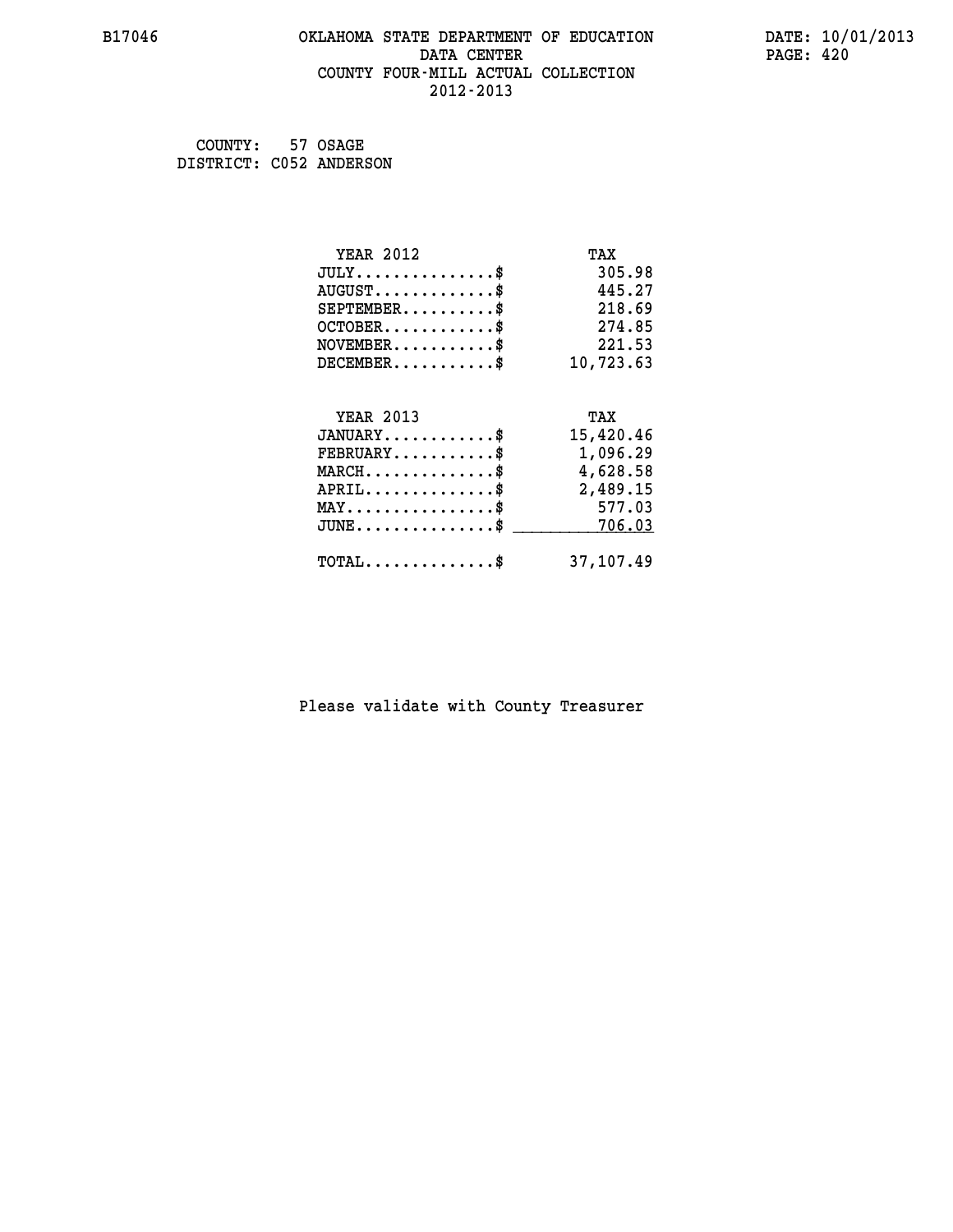# **B17046 OKLAHOMA STATE DEPARTMENT OF EDUCATION DATE: 10/01/2013 DATA CENTER** PAGE: 421  **COUNTY FOUR-MILL ACTUAL COLLECTION 2012-2013**

 **COUNTY: 57 OSAGE DISTRICT: C077 MCCORD**

| <b>YEAR 2012</b>                                 | TAX       |
|--------------------------------------------------|-----------|
| $JULY$ \$                                        | 537.36    |
| $AUGUST$ \$                                      | 250.23    |
| $SEPTEMBER$ \$                                   | 364.15    |
| $OCTOBER$ \$                                     | 178.85    |
| $NOVEMBER.$ \$                                   | 224.77    |
| $DECEMBER$ \$                                    | 181.17    |
|                                                  |           |
| <b>YEAR 2013</b>                                 | TAX       |
| $JANUARY$                                        | 8,769.95  |
| $FEBRUARY$                                       | 12,611.08 |
| $MARCH$ \$                                       | 896.56    |
| $APRIL \ldots \ldots \ldots \ldots \$            | 3,785.32  |
| $\texttt{MAX} \dots \dots \dots \dots \dots \$   | 2,035.66  |
| $\texttt{JUNE} \dots \dots \dots \dots \dots \$$ | 471.90    |
| $\texttt{TOTAL} \dots \dots \dots \dots$ \$      | 30,307.00 |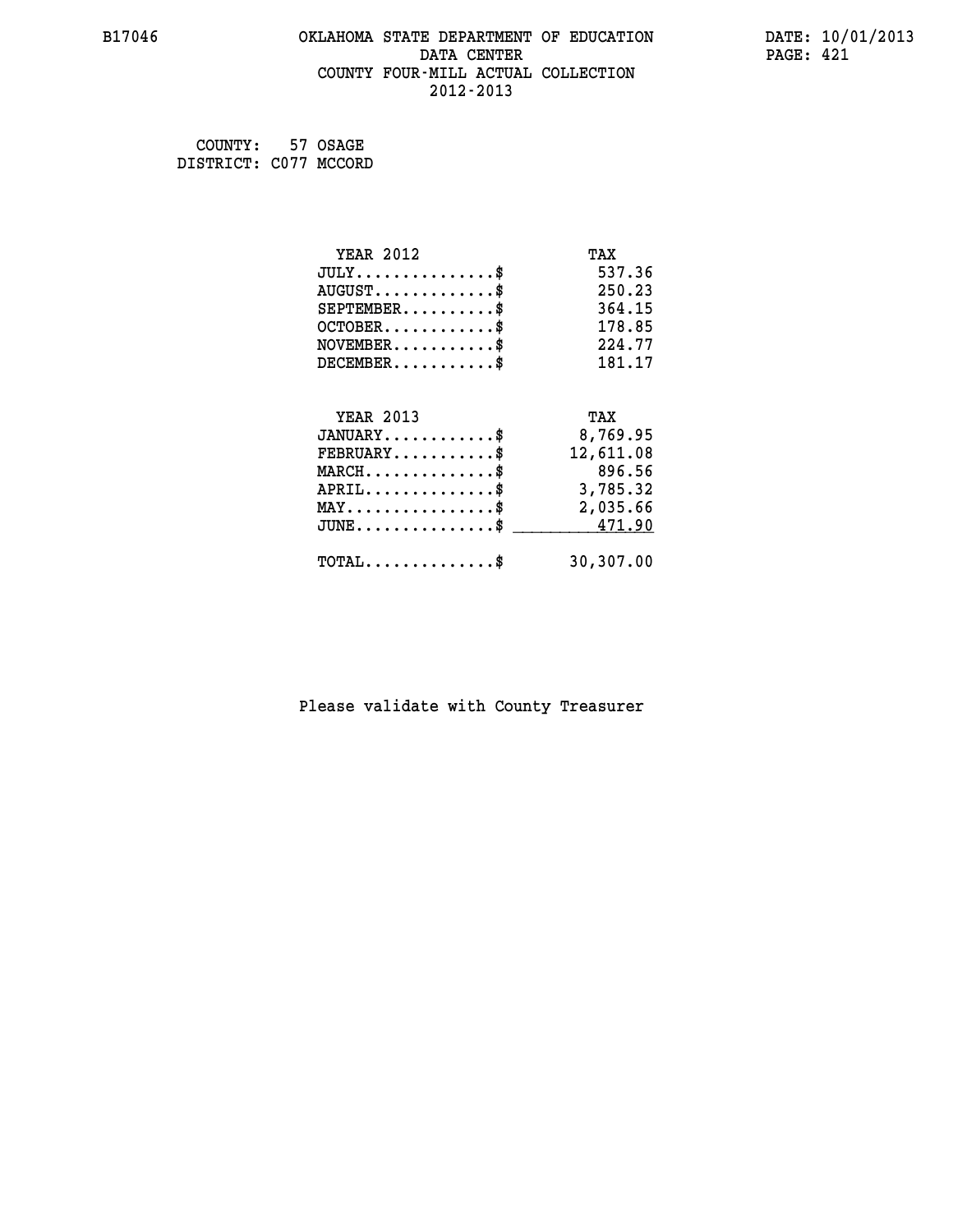# **B17046 OKLAHOMA STATE DEPARTMENT OF EDUCATION DATE: 10/01/2013 DATA CENTER** PAGE: 422  **COUNTY FOUR-MILL ACTUAL COLLECTION 2012-2013**

 **COUNTY: 57 OSAGE DISTRICT: I002 PAWHUSKA**

| <b>YEAR 2012</b>                           | TAX        |
|--------------------------------------------|------------|
| $JULY$ \$                                  | 1,967.64   |
| $AUGUST$ \$                                | 893.31     |
| $SEPTEMENT.$ \$                            | 1,299.98   |
| $OCTOBER$ \$                               | 638.48     |
| $NOVEMBER$ \$                              | 802.43     |
| $DECEMBER$ \$                              | 646.78     |
|                                            |            |
| <b>YEAR 2013</b>                           | TAX        |
| $JANUARY$                                  | 31,308.08  |
| $FEBRUARY$                                 | 45,020.69  |
| $MARCH$ \$                                 | 3,200.65   |
| $APRIL$ \$                                 | 13,513.34  |
| $MAX \dots \dots \dots \dots \dots$        | 7,267.18   |
| $JUNE$ \$                                  | 1,684.65   |
| $\texttt{TOTAL} \dots \dots \dots \dots \$ | 108,243.21 |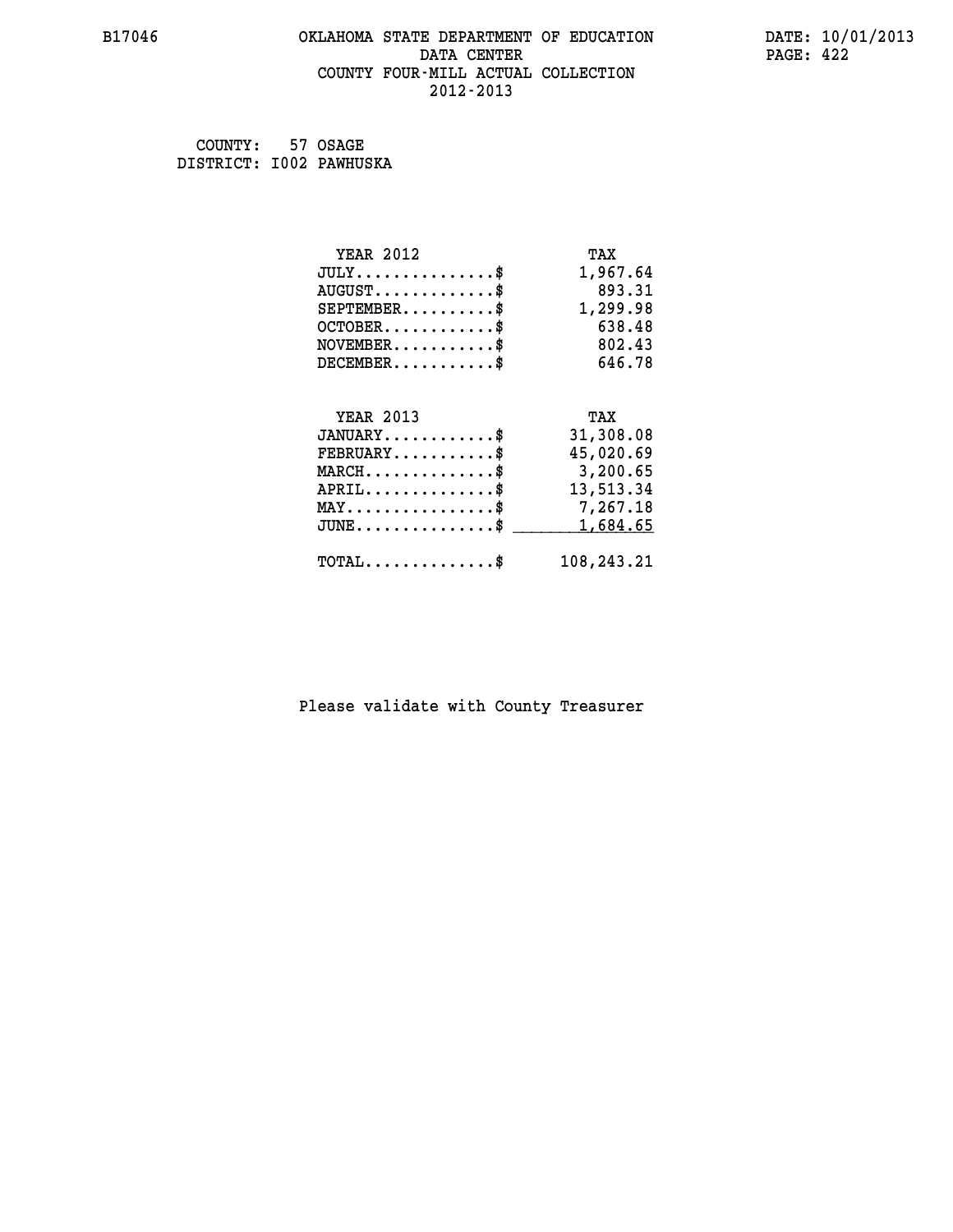# **B17046 OKLAHOMA STATE DEPARTMENT OF EDUCATION DATE: 10/01/2013 DATA CENTER** PAGE: 423  **COUNTY FOUR-MILL ACTUAL COLLECTION 2012-2013**

 **COUNTY: 57 OSAGE DISTRICT: I011 SHIDLER**

| <b>YEAR 2012</b>                               | TAX         |
|------------------------------------------------|-------------|
| $JULY$ \$                                      | 606.09      |
| $AUGUST$ \$                                    | 261.80      |
| $SEPTEMBER$ \$                                 | 380.98      |
| $OCTOBER$ \$                                   | 187.12      |
| $NOVEMBER$ \$                                  | 235.17      |
| $DECEMBER$ \$                                  | 189.55      |
|                                                |             |
| <b>YEAR 2013</b>                               | TAX         |
| $JANUARY$                                      | 9,175.39    |
| $FEBRUARY$                                     | 13, 194. 11 |
| $MARCH$ \$                                     | 938.01      |
| $APRIL \ldots \ldots \ldots \ldots$            | 3,960.32    |
| $\texttt{MAX} \dots \dots \dots \dots \dots \$ | 2,129.77    |
| $JUNE$ \$                                      | 493.72      |
| $\texttt{TOTAL} \dots \dots \dots \dots$ \$    | 31,752.03   |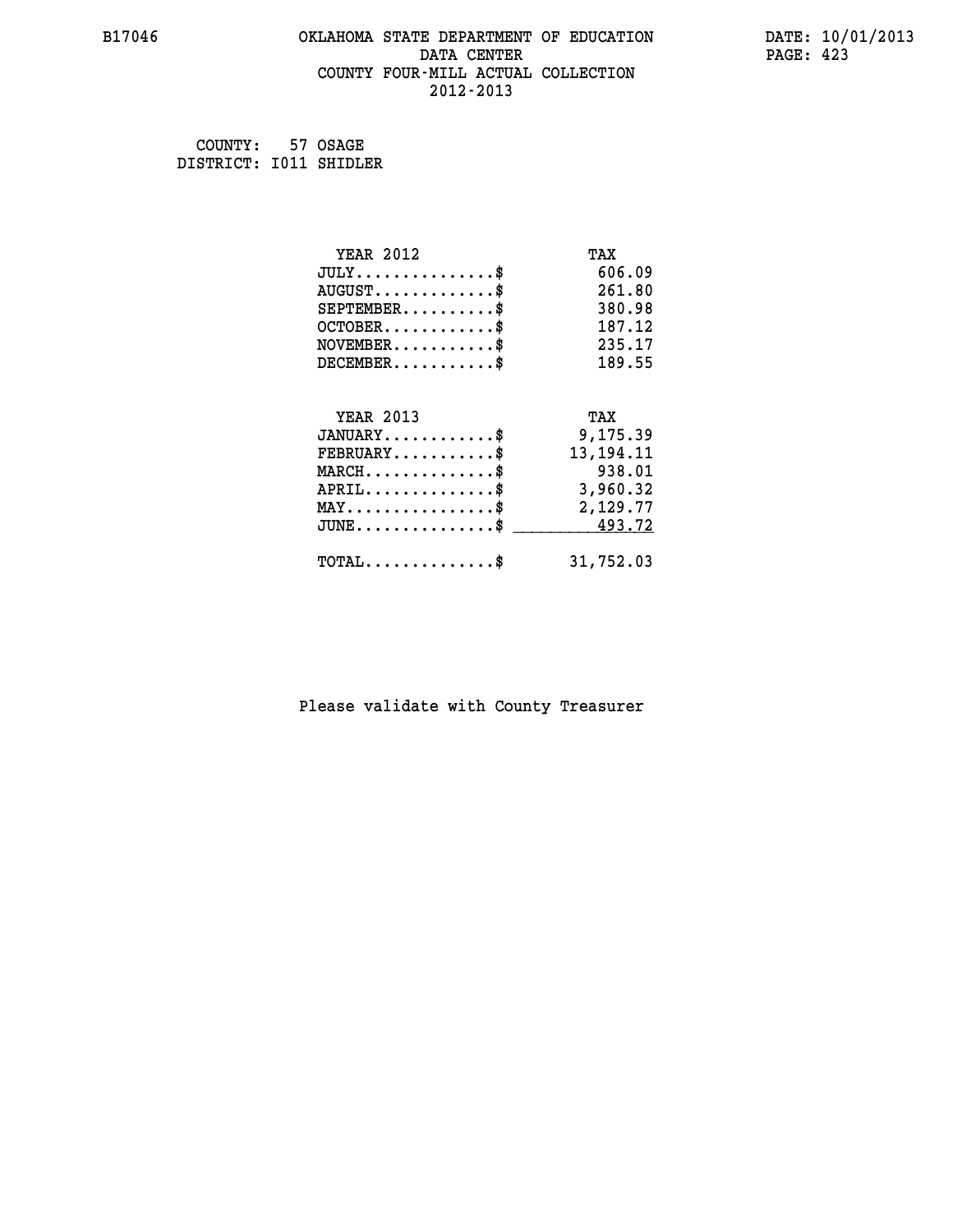## **B17046 OKLAHOMA STATE DEPARTMENT OF EDUCATION DATE: 10/01/2013 DATA CENTER** PAGE: 424  **COUNTY FOUR-MILL ACTUAL COLLECTION 2012-2013**

 **COUNTY: 57 OSAGE DISTRICT: I029 BARNSDALL**

| <b>YEAR 2012</b>                                      | TAX       |
|-------------------------------------------------------|-----------|
| $JULY$ \$                                             | 982.63    |
| $AUGUST$ \$                                           | 444.17    |
| $SEPTEMENT.$ \$                                       | 646.37    |
| $OCTOBER$ \$                                          | 317.47    |
| $\texttt{NOVEMBER} \dots \dots \dots \$               | 398.98    |
| $DECEMBER$ \$                                         | 321.59    |
| <b>YEAR 2013</b>                                      | TAX       |
| $JANUARY$                                             | 15,566.94 |
| $FEBRUARY$                                            | 22,385.09 |
| $MARCH$ \$                                            | 1,591.42  |
| $APRIL \ldots \ldots \ldots \ldots \$                 | 6,719.07  |
| $\texttt{MAX} \dots \dots \dots \dots \dots \text{*}$ | 3,613.37  |
| $JUNE \ldots \ldots \ldots \ldots \ast$               | 837.64    |
| $\texttt{TOTAL} \dots \dots \dots \dots \$            | 53,824.74 |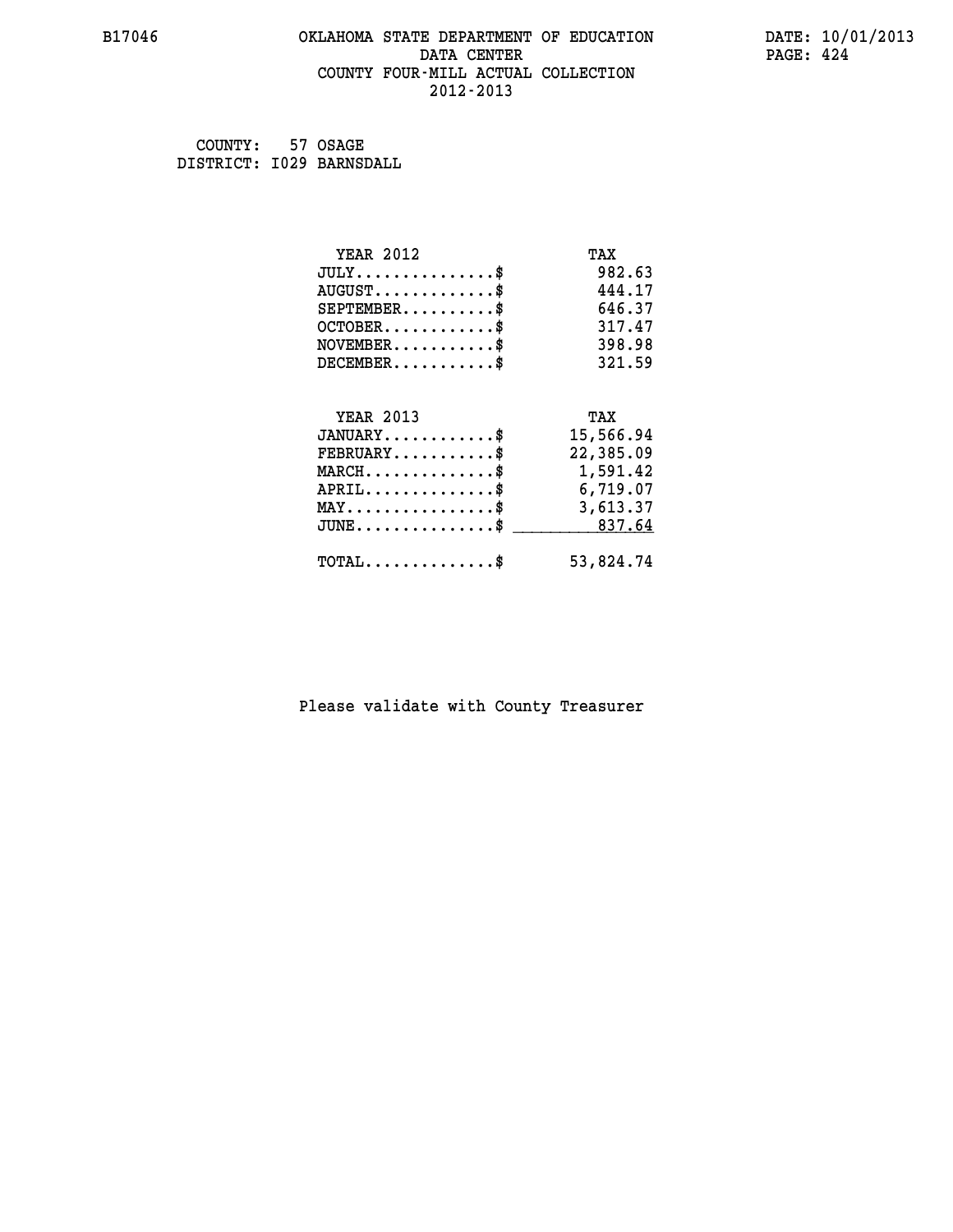# **B17046 OKLAHOMA STATE DEPARTMENT OF EDUCATION DATE: 10/01/2013 DATA CENTER** PAGE: 425  **COUNTY FOUR-MILL ACTUAL COLLECTION 2012-2013**

 **COUNTY: 57 OSAGE DISTRICT: I030 WYNONA**

| <b>YEAR 2012</b>                               | TAX       |
|------------------------------------------------|-----------|
| $JULY$ \$                                      | 540.72    |
| $AUGUST$ \$                                    | 315.67    |
| $SEPTEMBER$ \$                                 | 459.37    |
| $OCTOBER$ \$                                   | 225.62    |
| $NOVEMBER$ \$                                  | 283.56    |
| $DECEMBER$ \$                                  | 228.55    |
|                                                |           |
| <b>YEAR 2013</b>                               | TAX       |
| $JANUARY$ \$                                   | 11,063.40 |
| $FEBRUARY$                                     | 15,909.05 |
| $MARCH$ \$                                     | 1,131.02  |
| $APRIL$ \$                                     | 4,775.23  |
| $\texttt{MAX} \dots \dots \dots \dots \dots \$ | 2,568.02  |
| $JUNE$ \$                                      | 595.31    |
| $\texttt{TOTAL} \dots \dots \dots \dots \$     | 38,095.52 |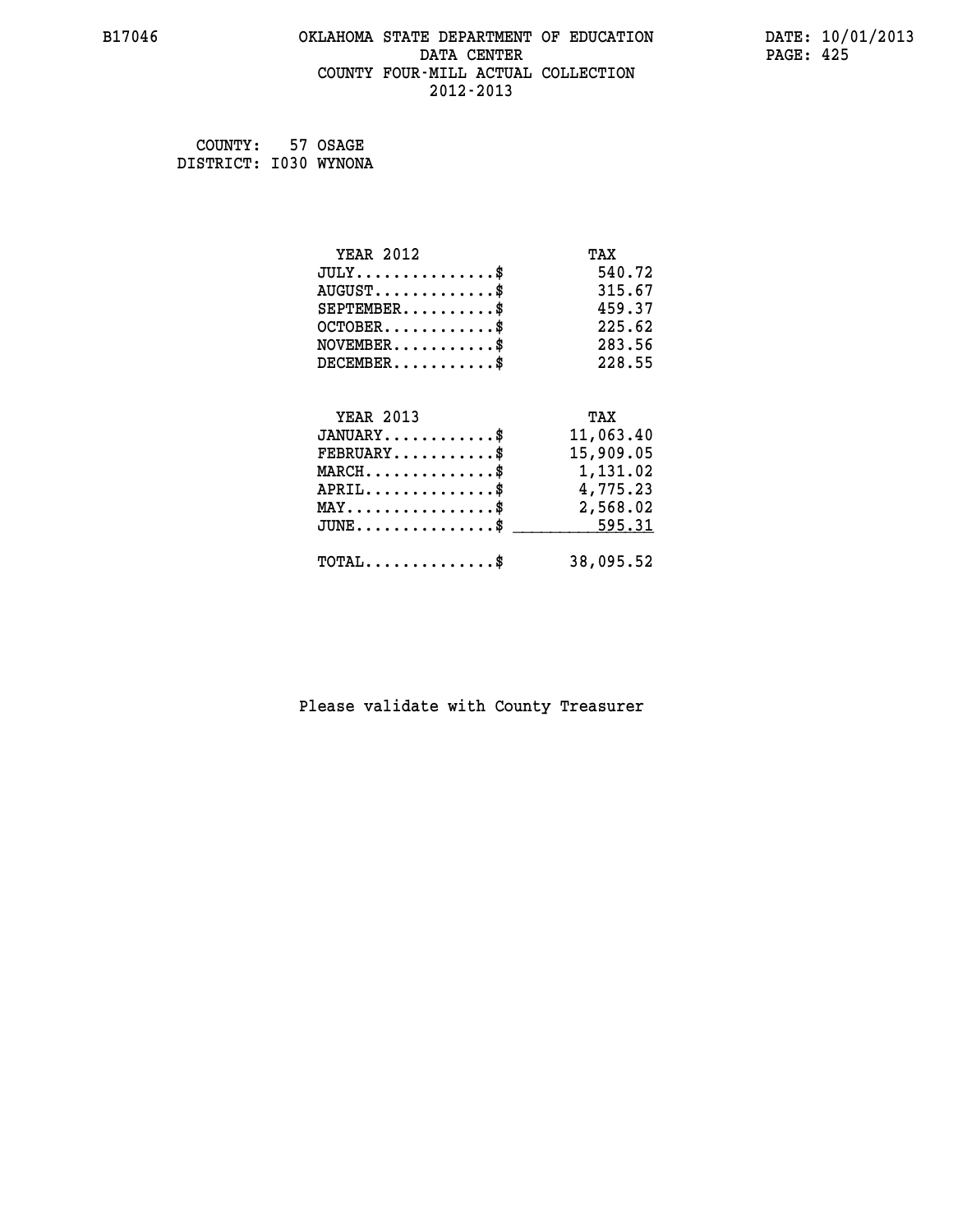# **B17046 OKLAHOMA STATE DEPARTMENT OF EDUCATION DATE: 10/01/2013 DATA CENTER** PAGE: 426  **COUNTY FOUR-MILL ACTUAL COLLECTION 2012-2013**

 **COUNTY: 57 OSAGE DISTRICT: I038 HOMINY**

| <b>YEAR 2012</b>                               | TAX       |
|------------------------------------------------|-----------|
| $JULY$ \$                                      | 1,393.80  |
| $AUGUST$ \$                                    | 664.78    |
| $SEPTEMBER$ \$                                 | 967.41    |
| $OCTOBER$ \$                                   | 475.14    |
| $NOVEMBER$ \$                                  | 597.14    |
| $DECEMBER$ \$                                  | 481.32    |
|                                                |           |
| <b>YEAR 2013</b>                               | TAX       |
| $JANUARY$ \$                                   | 23,298.69 |
| $FEBRUARY$                                     | 33,503.27 |
| $MARCH$ \$                                     | 2,381.85  |
| $APRIL$ \$                                     | 10,056.29 |
| $\texttt{MAX} \dots \dots \dots \dots \dots \$ | 5,408.05  |
| $JUNE$ \$                                      | 1,253.67  |
| $\texttt{TOTAL} \dots \dots \dots \dots \$     | 80,481.41 |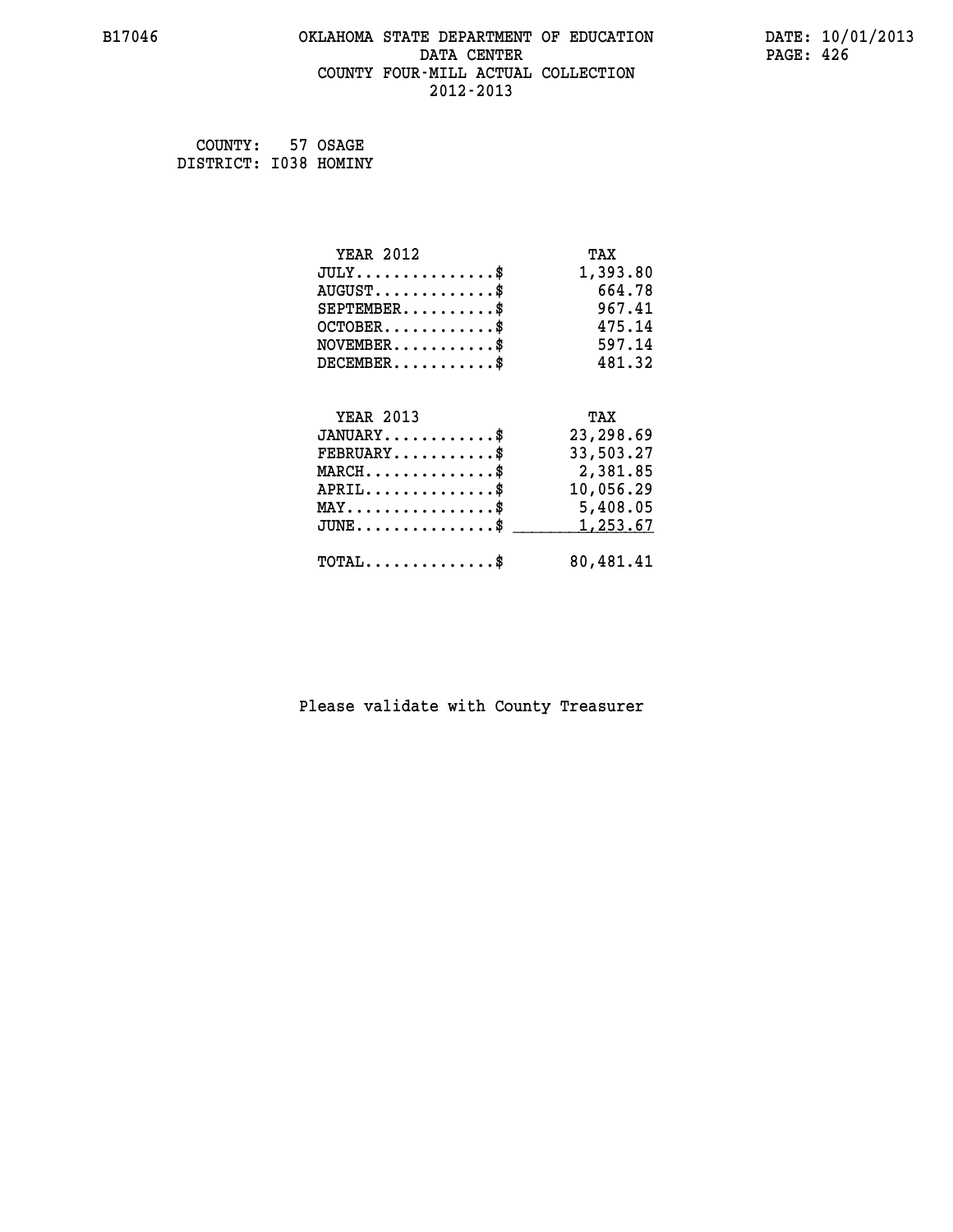# **B17046 OKLAHOMA STATE DEPARTMENT OF EDUCATION DATE: 10/01/2013 DATA CENTER** PAGE: 427  **COUNTY FOUR-MILL ACTUAL COLLECTION 2012-2013**

 **COUNTY: 57 OSAGE DISTRICT: I050 PRUE**

| <b>YEAR 2012</b>                                | TAX       |
|-------------------------------------------------|-----------|
| $JULY$ \$                                       | 660.26    |
| $AUGUST$ \$                                     | 322.43    |
| $SEPTEMENT.$ \$                                 | 469.20    |
| $OCTOBER$ \$                                    | 230.45    |
| $\texttt{NOVEMBER} \dots \dots \dots \$         | 289.62    |
| $DECEMBER$ \$                                   | 233.44    |
|                                                 |           |
| <b>YEAR 2013</b>                                | TAX       |
| $JANUARY$ \$                                    | 11,300.14 |
| $FEBRUARY$                                      | 16,249.47 |
| MARCH\$ 1,155.22                                |           |
| $APRIL \ldots \ldots \ldots \$                  | 4,877.42  |
| $\texttt{MAX} \dots \dots \dots \dots \dots \$$ | 2,622.97  |
| $JUNE$ \$                                       | 608.04    |
| $\texttt{TOTAL} \dots \dots \dots \dots \$      | 39,018.66 |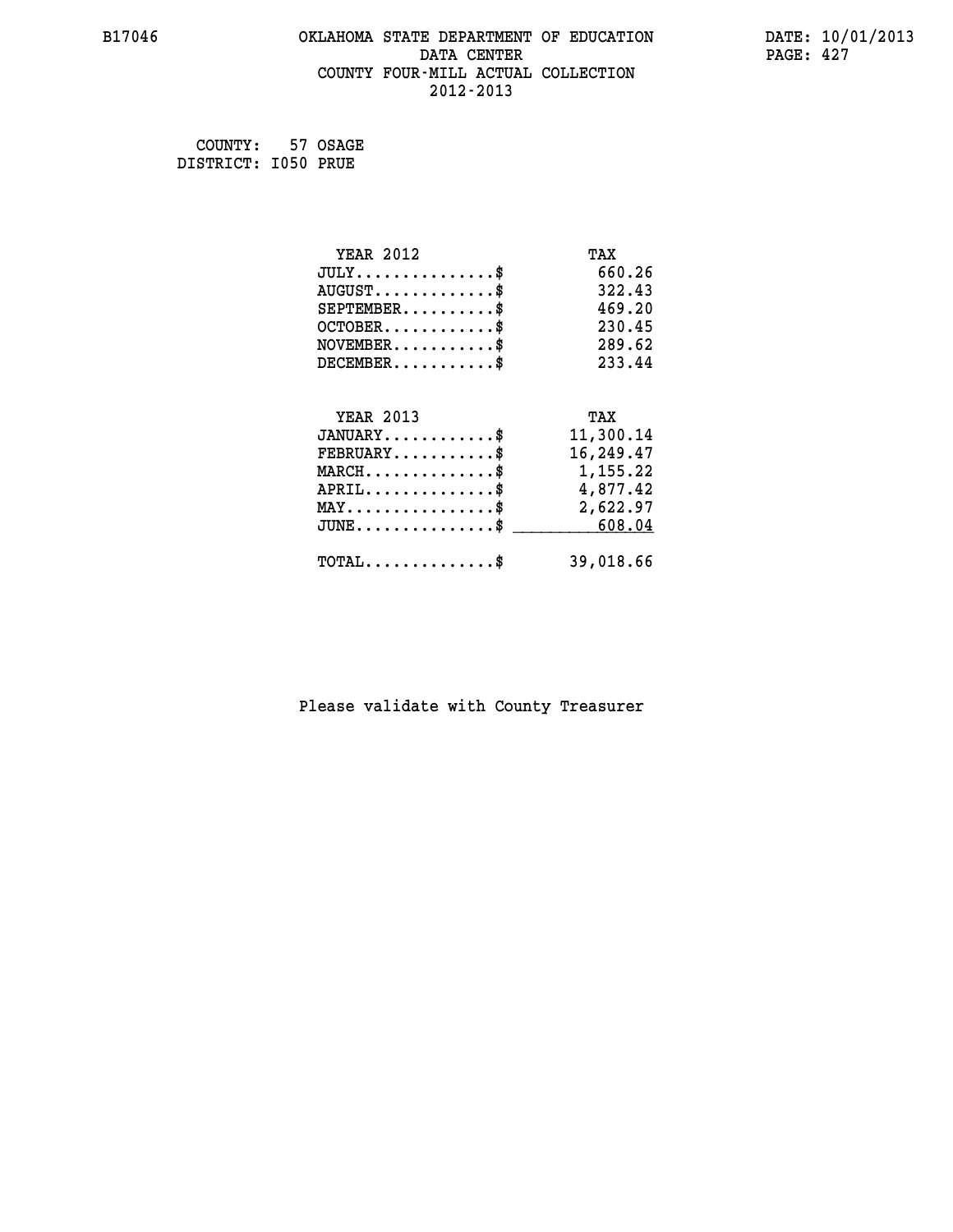# **B17046 OKLAHOMA STATE DEPARTMENT OF EDUCATION DATE: 10/01/2013 DATA CENTER PAGE: 428 COUNTY FOUR-MILL ACTUAL COLLECTION 2012-2013**

 **COUNTY: 57 OSAGE DISTRICT: I090 WOODLAND**

| <b>YEAR 2012</b>                                                          | TAX         |
|---------------------------------------------------------------------------|-------------|
| $JULY$ \$                                                                 | 975.90      |
| $AUGUST$ \$                                                               | 463.89      |
| $SEPTEMBER$ \$                                                            | 675.06      |
| $OCTOBER$ \$                                                              | 331.56      |
| $\verb NOVEMBER , \verb , \verb , \verb , \verb , \verb , \verb , \verb $ | 416.69      |
| $DECEMBER$ \$                                                             | 335.86      |
| <b>YEAR 2013</b>                                                          | TAX         |
| $JANUARY$                                                                 | 16,257.88   |
| $FEBRUARY$                                                                | 23,378.66   |
| $\texttt{MARCH}\ldots\ldots\ldots\ldots\text{*}$                          | 1,662.06    |
| $APRIL \ldots \ldots \ldots \ldots \$                                     | 7,017.30    |
| MAY\$ 3,773.75                                                            |             |
| JUNE\$ 874.81                                                             |             |
| $\texttt{TOTAL} \dots \dots \dots \dots \$                                | 56, 163. 42 |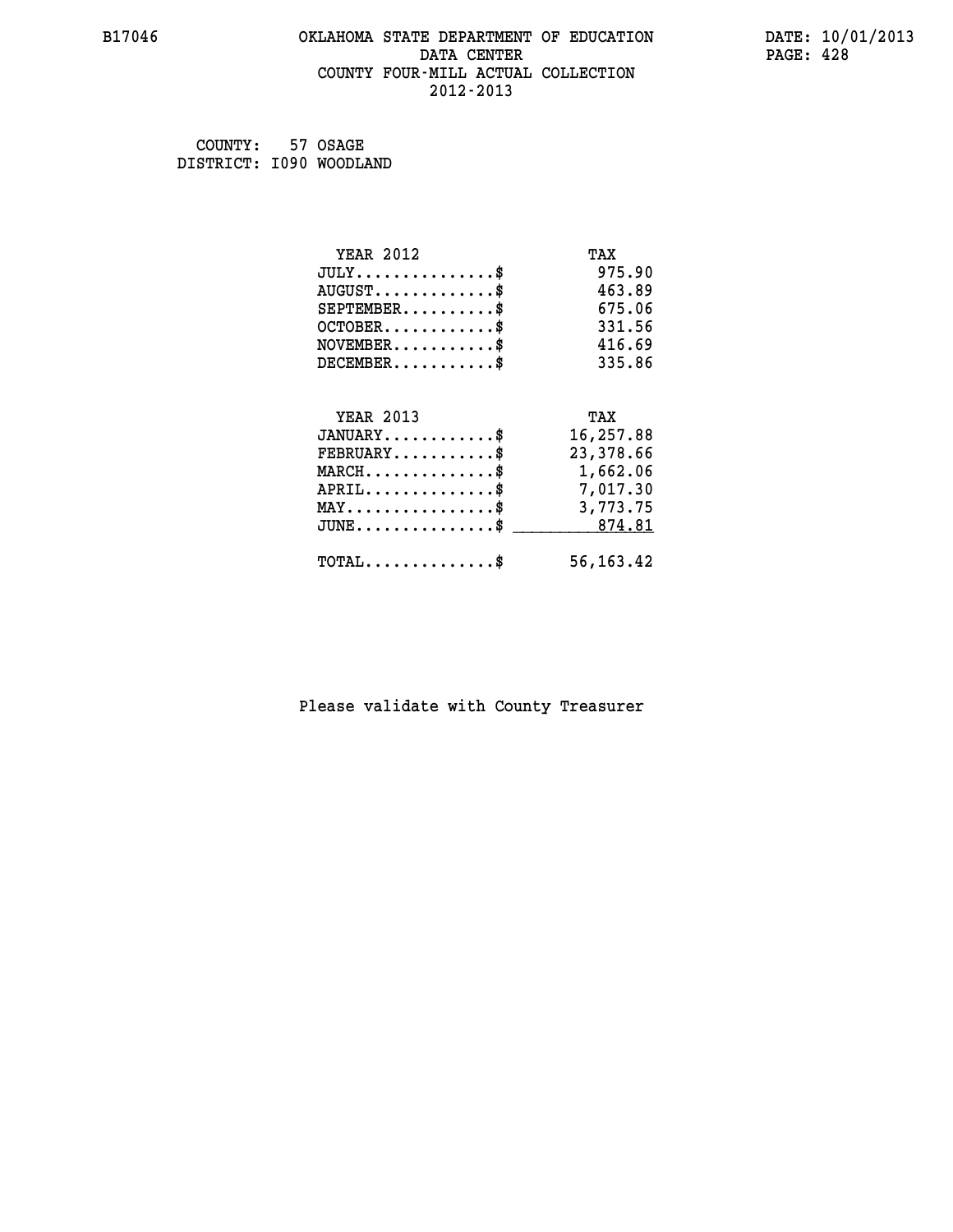# **B17046 OKLAHOMA STATE DEPARTMENT OF EDUCATION DATE: 10/01/2013** DATA CENTER PAGE: 429  **COUNTY FOUR-MILL ACTUAL COLLECTION 2012-2013**

 **COUNTY: 57 OSAGE**

 **\*\*\*\*\*\* TOTALS \*\*\*\*\*\***

| TAX       |
|-----------|
| 8,628.32  |
| 4,448.68  |
| 5,945.95  |
| 3,126.27  |
| 3,776.65  |
| 16,011.85 |
|           |

# **YEAR 2013 TAX**

| $JANUARY$                                         | 155,686.48 |
|---------------------------------------------------|------------|
| $FEBRUARY$                                        | 197,954.65 |
| $MARCH$ \$                                        | 19,669.32  |
| $APRIL$ \$                                        | 62,074.11  |
| $\texttt{MAX} \dots \dots \dots \dots \texttt{S}$ | 32,445.54  |
| $JUNE \dots \dots \dots \dots \$ 8,225.14         |            |
| $\texttt{TOTAL} \dots \dots \dots \dots \$        | 517,992.96 |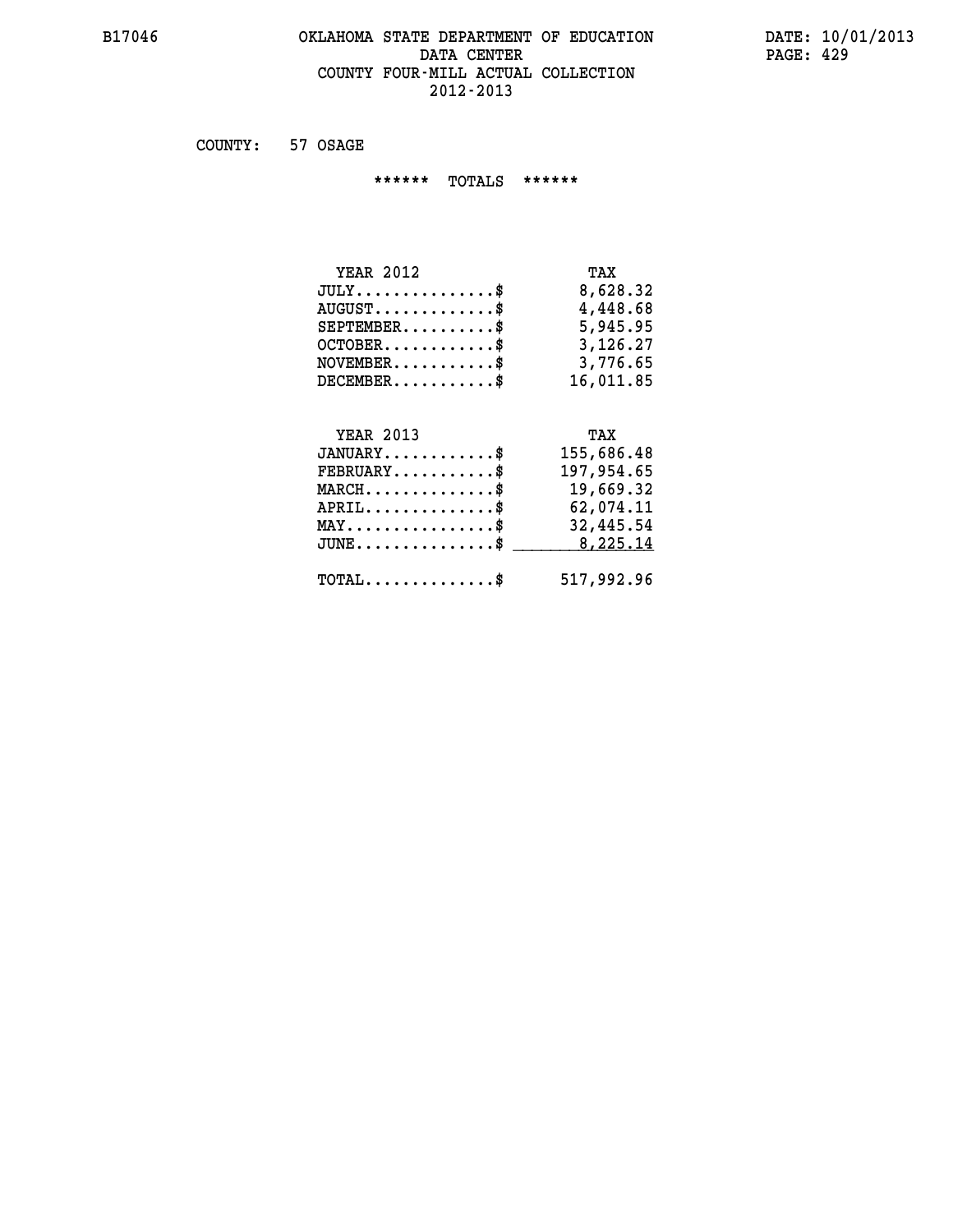## **B17046 OKLAHOMA STATE DEPARTMENT OF EDUCATION DATE: 10/01/2013 DATA CENTER** PAGE: 430  **COUNTY FOUR-MILL ACTUAL COLLECTION 2012-2013**

 **COUNTY: 58 OTTAWA DISTRICT: C010 TURKEY FORD**

| <b>YEAR 2012</b>                           | TAX      |
|--------------------------------------------|----------|
| $JULY$ \$                                  | 50.45    |
| $AUGUST$ \$                                | 28.44    |
| $SEPTEMBER$ \$                             | 22.26    |
| $OCTOBER$ \$                               | 191.61   |
| $NOVEMBER$ \$                              | 26.95    |
| $DECEMBER$ \$                              | 57.62    |
| <b>YEAR 2013</b>                           | TAX      |
|                                            |          |
| $JANUARY$ \$                               | 5,649.98 |
| $FEBRUARY$                                 | 1,188.33 |
| $MARCH$ \$                                 | 367.73   |
| $APRIL$ \$                                 | 1,138.73 |
| $MAX \dots \dots \dots \dots \dots$        | 822.69   |
| $JUNE$ \$                                  | 339.04   |
| $\texttt{TOTAL} \dots \dots \dots \dots \$ | 9,883.83 |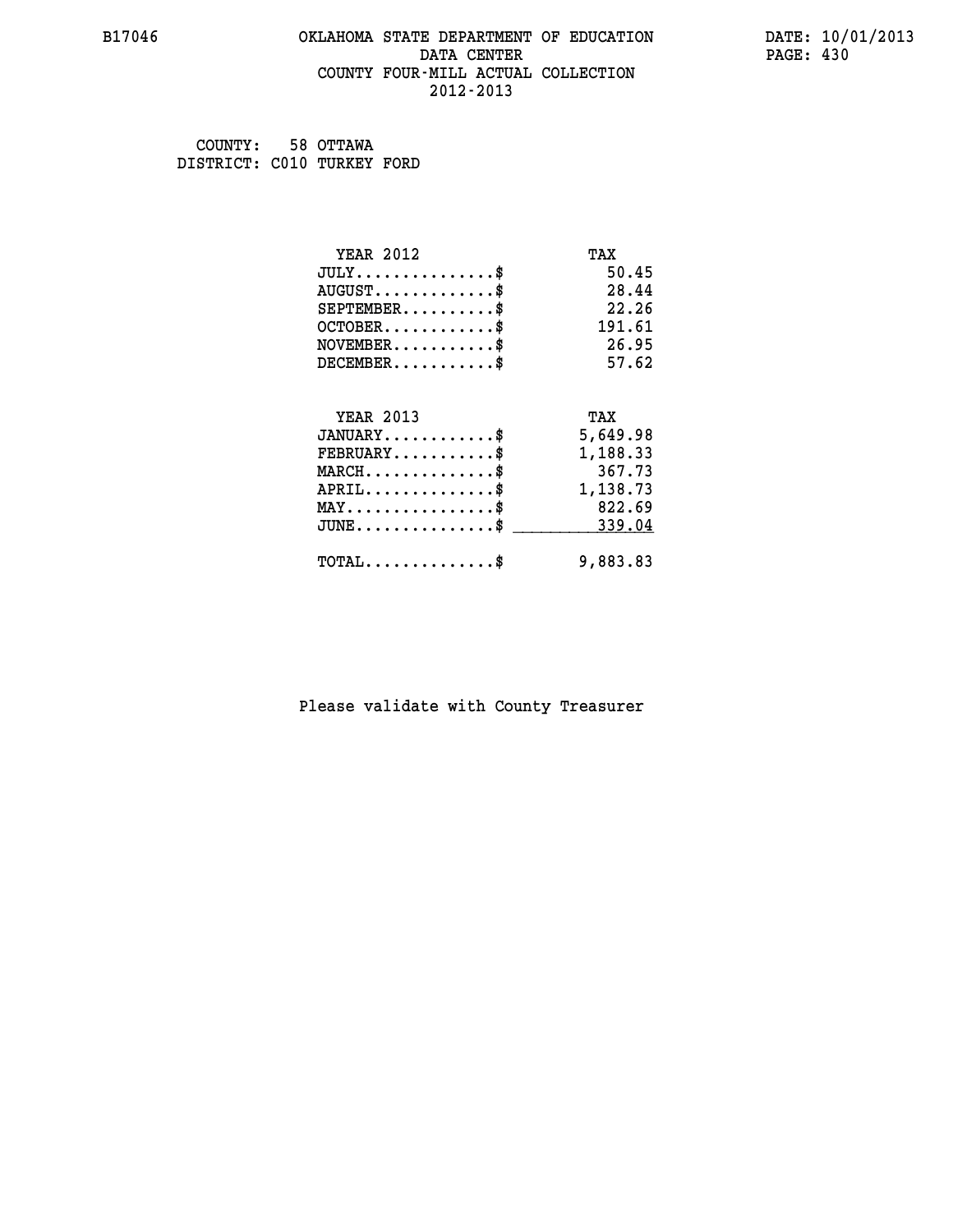## **B17046 OKLAHOMA STATE DEPARTMENT OF EDUCATION DATE: 10/01/2013 DATA CENTER** PAGE: 431  **COUNTY FOUR-MILL ACTUAL COLLECTION 2012-2013**

 **COUNTY: 58 OTTAWA DISTRICT: I001 WYANDOTTE**

| <b>YEAR 2012</b>                               | TAX       |
|------------------------------------------------|-----------|
| $JULY$ \$                                      | 381.61    |
| $AUGUST$ \$                                    | 214.31    |
| $SEPTEMENT.$ \$                                | 172.58    |
| $OCTOBER$ \$                                   | 1,490.85  |
| $NOVEMBER$ \$                                  | 200.80    |
| $DECEMBER$ \$                                  | 463.95    |
|                                                |           |
| <b>YEAR 2013</b>                               | TAX       |
|                                                | 46,831.44 |
| $JANUARY$ \$                                   |           |
| $FEBRUARY$ \$                                  | 9,849.41  |
| $MARCH$ \$                                     | 3,034.32  |
| $APRIL$ \$                                     | 9,420.22  |
| $\texttt{MAX} \dots \dots \dots \dots \dots \$ | 6,775.35  |
| $JUNE$ \$                                      | 2,734.52  |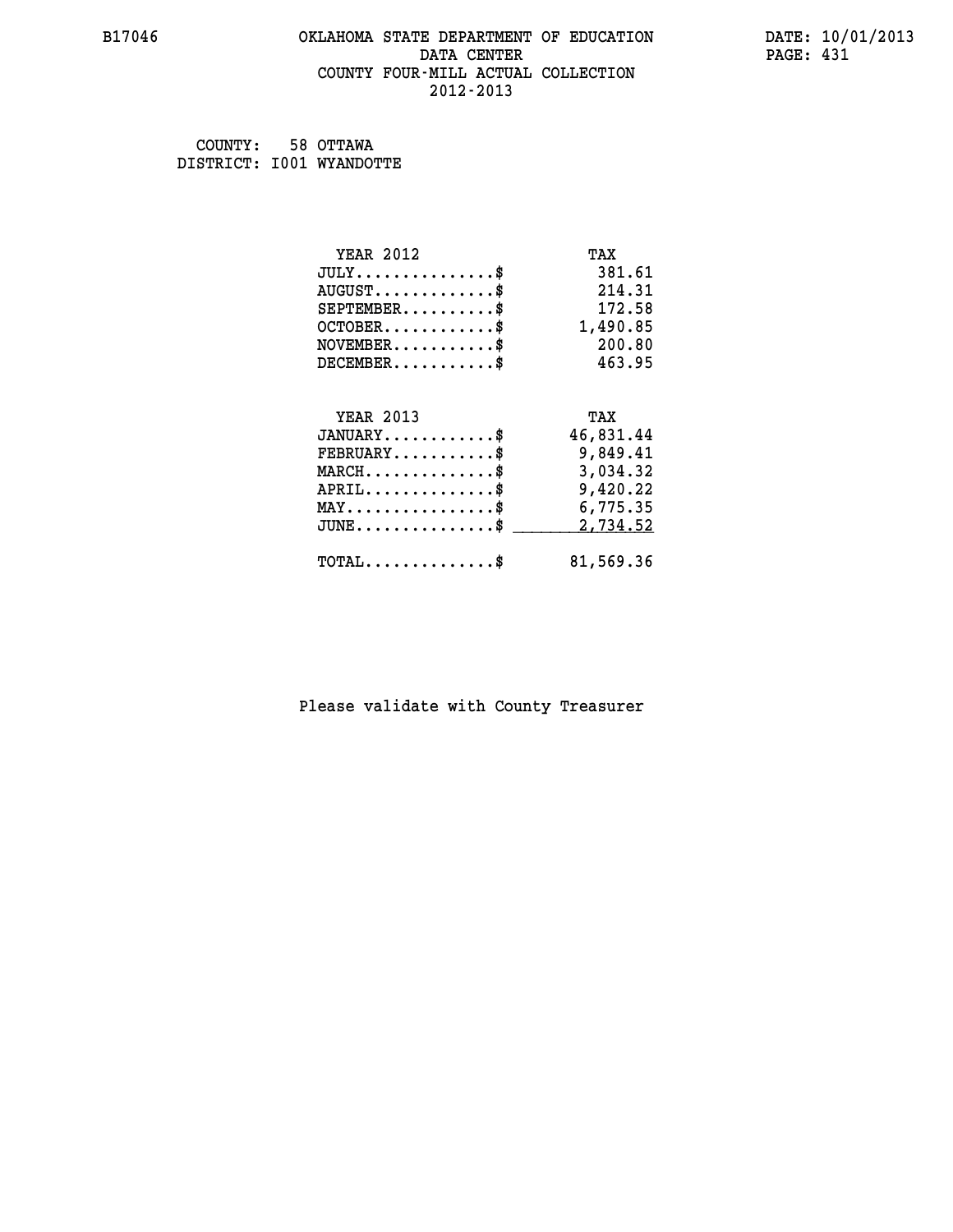## **B17046 OKLAHOMA STATE DEPARTMENT OF EDUCATION DATE: 10/01/2013 DATA CENTER** PAGE: 432  **COUNTY FOUR-MILL ACTUAL COLLECTION 2012-2013**

 **COUNTY: 58 OTTAWA DISTRICT: I014 QUAPAW**

| <b>YEAR 2012</b>                                  | TAX       |
|---------------------------------------------------|-----------|
| $JULY$ \$                                         | 313.13    |
| $AUGUST$ \$                                       | 174.26    |
| $SEPTEMBER$ \$                                    | 142.46    |
| $OCTOBER$ \$                                      | 1,203.10  |
| $\texttt{NOVEMBER} \dots \dots \dots \$           | 165.04    |
| $DECEMBER$ \$                                     | 384.68    |
|                                                   |           |
| <b>YEAR 2013</b>                                  | TAX       |
| $JANUARY$ \$                                      | 38,870.99 |
| $\texttt{FEBRUARY} \dots \dots \dots \$           | 8,174.58  |
| $\texttt{MARCH}\ldots\ldots\ldots\ldots\text{\$}$ | 2,517.60  |
| $APRIL \ldots \ldots \ldots \ldots \$             | 7,819.47  |
| $\texttt{MAX} \dots \dots \dots \dots \dots \$    | 5,636.82  |
| $\texttt{JUNE} \dots \dots \dots \dots \dots \$$  | 2,271.35  |
| $\texttt{TOTAL} \dots \dots \dots \dots \$        | 67,673.48 |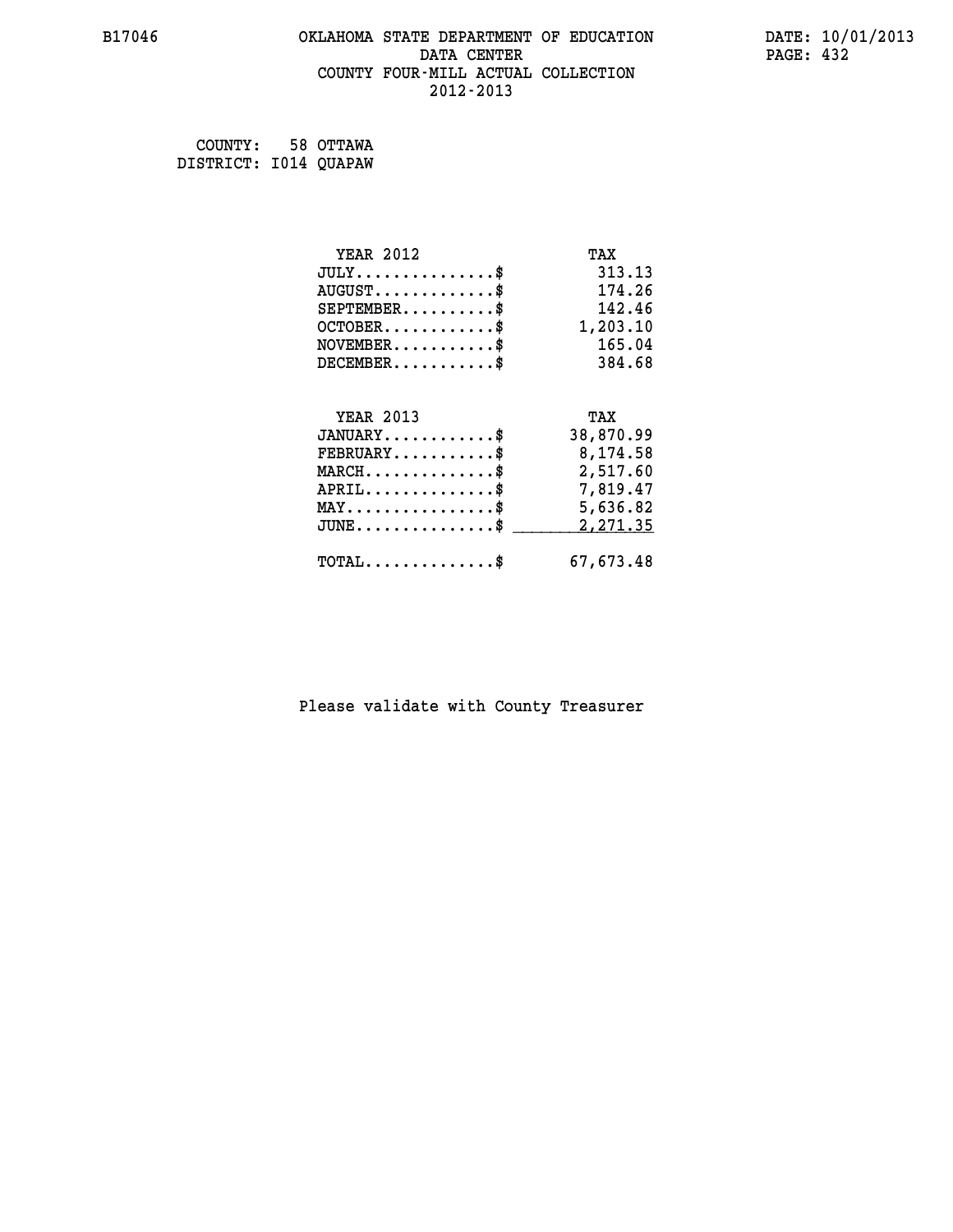#### **B17046 OKLAHOMA STATE DEPARTMENT OF EDUCATION DATE: 10/01/2013 DATA CENTER** PAGE: 433  **COUNTY FOUR-MILL ACTUAL COLLECTION 2012-2013**

 **COUNTY: 58 OTTAWA DISTRICT: I018 COMMERCE**

| <b>YEAR 2012</b>                               | TAX        |
|------------------------------------------------|------------|
| $JULY$ \$                                      | 409.63     |
| $AUGUST$ \$                                    | 228.06     |
| $SEPTEMENT.$ \$                                | 188.91     |
| $OCTOBER$ \$                                   | 1,579.35   |
| $NOVEMBER$ \$                                  | 216.47     |
| $DECEMBER$ \$                                  | 519.21     |
|                                                |            |
| <b>YEAR 2013</b>                               | TAX        |
| $JANUARY$ \$                                   | 52,902.95  |
| $FEBRUARY$                                     | 11, 124.98 |
| $MARCH$ \$                                     | 3,421.59   |
| $APRIL$ \$                                     | 10,636.28  |
| $\texttt{MAX} \dots \dots \dots \dots \dots \$ | 7,663.30   |
| $JUNE$ \$                                      | 3,070.18   |
| $\texttt{TOTAL} \dots \dots \dots \dots \$     | 91,960.91  |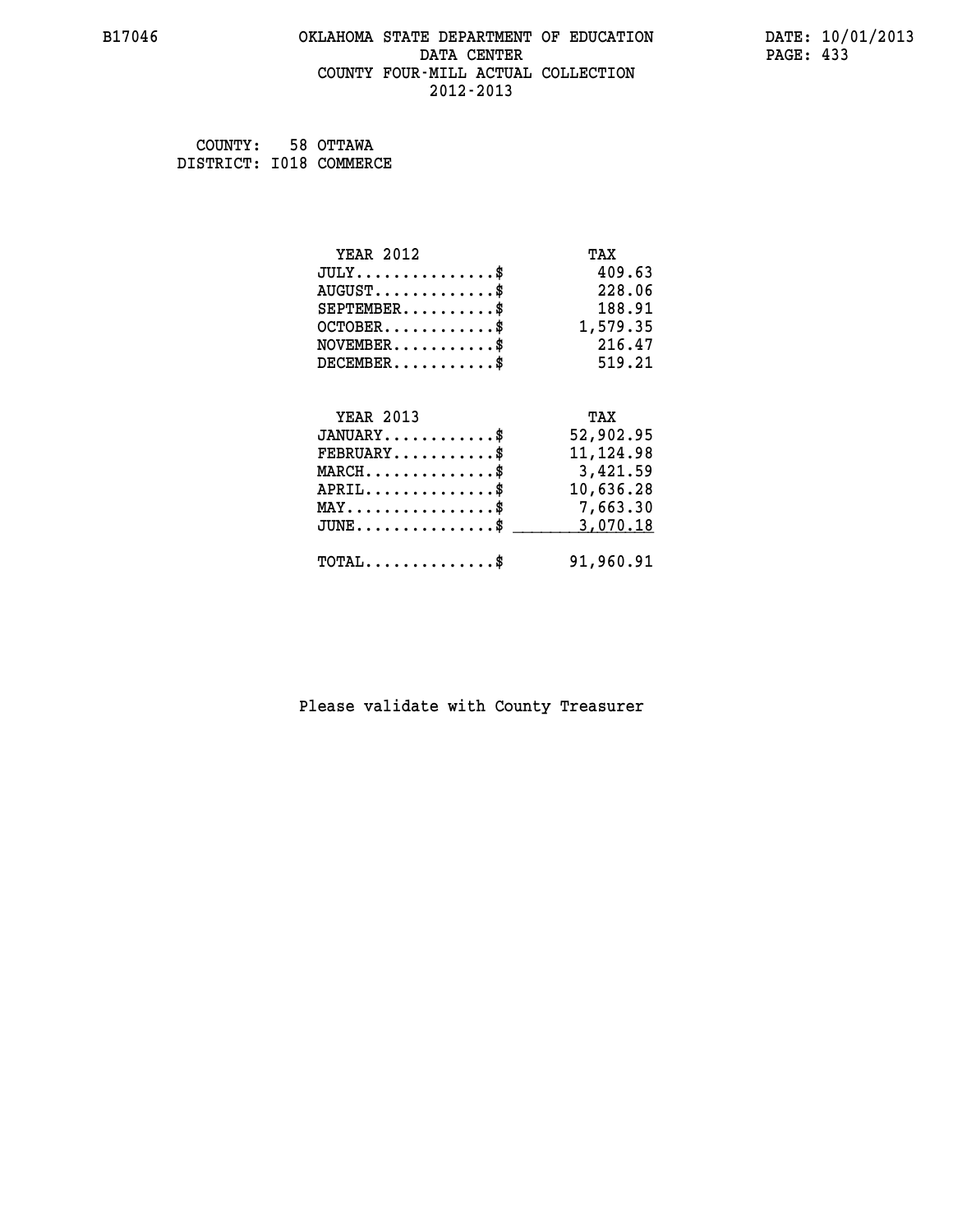#### **B17046 OKLAHOMA STATE DEPARTMENT OF EDUCATION DATE: 10/01/2013 DATA CENTER** PAGE: 434  **COUNTY FOUR-MILL ACTUAL COLLECTION 2012-2013**

 **COUNTY: 58 OTTAWA DISTRICT: I023 MIAMI**

| <b>YEAR 2012</b>                               | TAX        |
|------------------------------------------------|------------|
| $JULY$ \$                                      | 1,233.18   |
| $AUGUST$ \$                                    | 690.83     |
| $SEPTEMBER$ \$                                 | 552.84     |
| $OCTOBER$ \$                                   | 4,772.67   |
| $\texttt{NOVEMBER} \dots \dots \dots \$        | 649.34     |
| $DECEMBER$ \$                                  | 1,466.71   |
|                                                |            |
| <b>YEAR 2013</b>                               | TAX        |
| $JANUARY$ \$                                   | 146,914.43 |
| $FEBRUARY$                                     | 30,898.87  |
| $MARCH$ \$                                     | 9,530.55   |
| $APRIL$ \$                                     | 29,569.30  |
| $\texttt{MAX} \dots \dots \dots \dots \dots \$ | 21,317.60  |
| $JUNE$ \$                                      | 8,639.43   |
| $\texttt{TOTAL} \dots \dots \dots \dots \$     | 256,235.75 |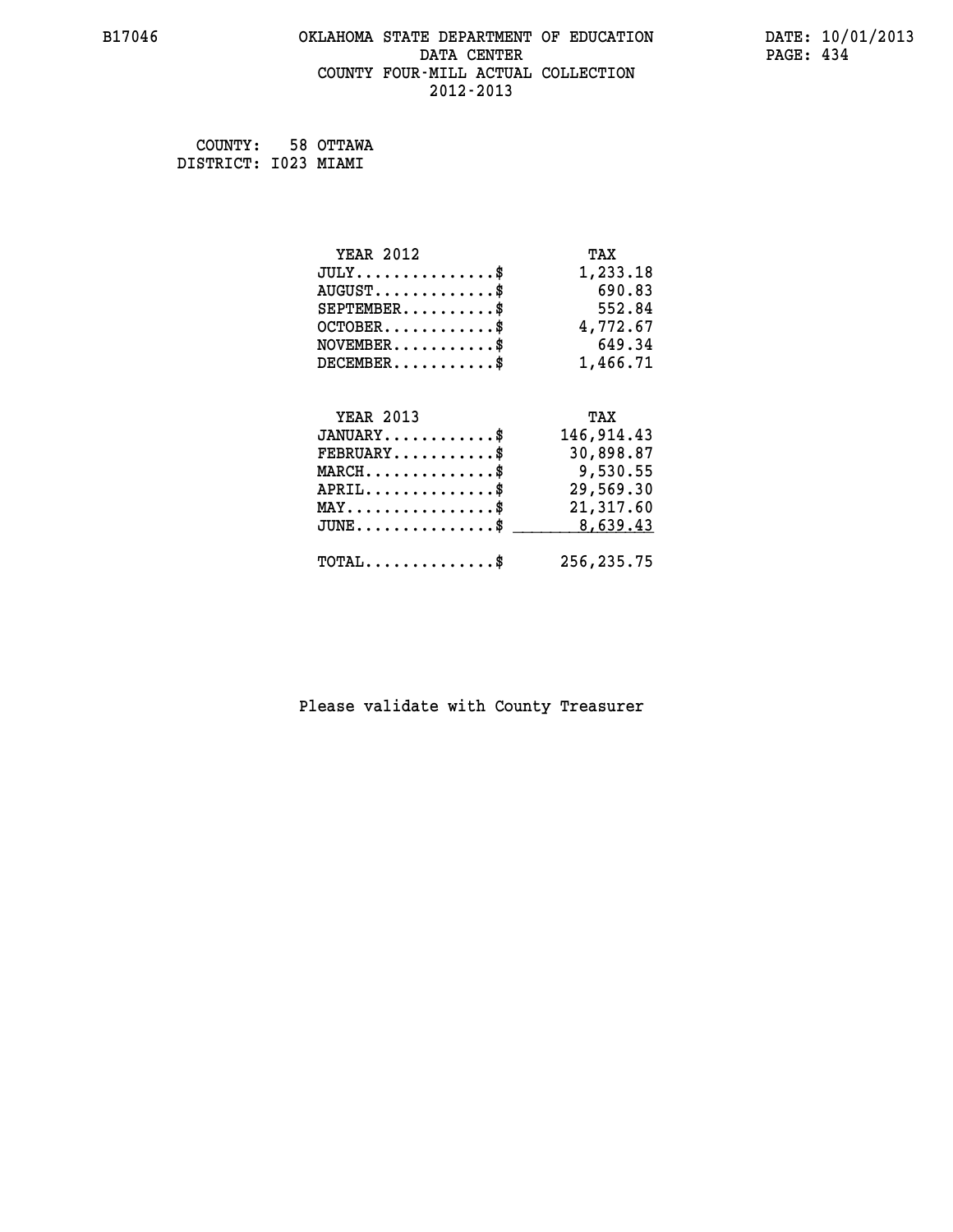#### **B17046 OKLAHOMA STATE DEPARTMENT OF EDUCATION DATE: 10/01/2013 DATA CENTER** PAGE: 435  **COUNTY FOUR-MILL ACTUAL COLLECTION 2012-2013**

 **COUNTY: 58 OTTAWA DISTRICT: I026 AFTON**

| <b>YEAR 2012</b>                                 | TAX       |
|--------------------------------------------------|-----------|
| $JULY$ \$                                        | 219.03    |
| $AUGUST$ \$                                      | 122.80    |
| $SEPTEMBER$ \$                                   | 102.75    |
| $OCTOBER$ \$                                     | 857.03    |
| $NOVEMBER$ \$                                    | 116.24    |
| $DECEMBER$ \$                                    | 289.16    |
|                                                  |           |
| <b>YEAR 2013</b>                                 | TAX       |
| $JANUARY$ \$                                     | 29,785.49 |
| $FEBRUARY$                                       | 6,263.43  |
| $MARCH$ \$                                       | 1,923.12  |
| $APRIL \ldots \ldots \ldots \ldots \$            | 5,983.68  |
| $\texttt{MAX} \dots \dots \dots \dots \dots \$   | 4,306.24  |
| $\texttt{JUNE} \dots \dots \dots \dots \dots \$$ | 1,711.96  |
| $\texttt{TOTAL} \dots \dots \dots \dots \$       | 51,680.93 |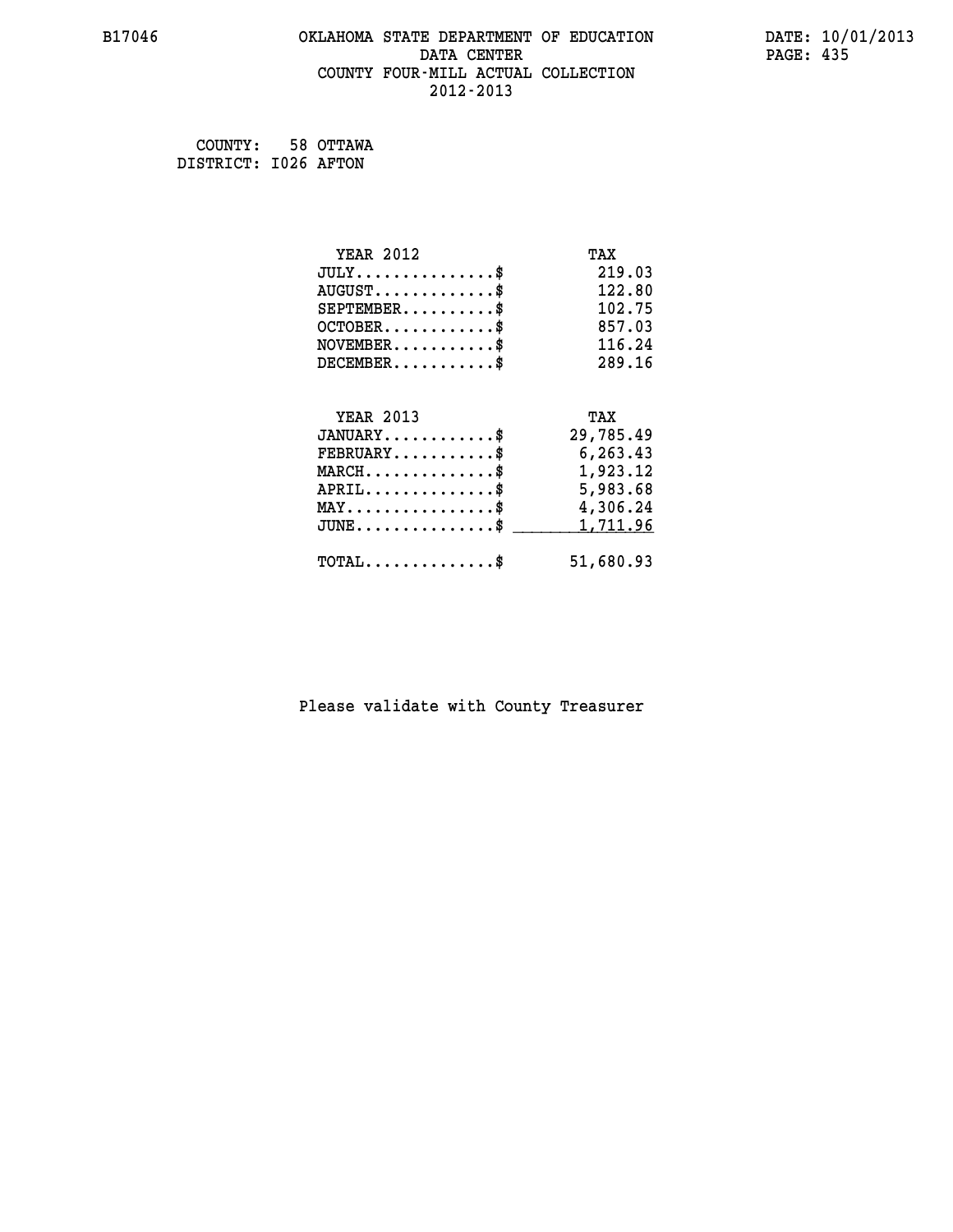#### **B17046 OKLAHOMA STATE DEPARTMENT OF EDUCATION DATE: 10/01/2013 DATA CENTER** PAGE: 436  **COUNTY FOUR-MILL ACTUAL COLLECTION 2012-2013**

 **COUNTY: 58 OTTAWA DISTRICT: I031 FAIRLAND**

| <b>YEAR 2012</b>                                 | TAX       |
|--------------------------------------------------|-----------|
| $JULY$ \$                                        | 276.48    |
| $AUGUST$ \$                                      | 156.57    |
| $SEPTEMBER$ \$                                   | 125.87    |
| $OCTOBER \ldots \ldots \ldots \ast$              | 1,097.46  |
| $\texttt{NOVEMBER} \dots \dots \dots \$          | 146.14    |
| $DECEMBER$ \$                                    | 343.27    |
|                                                  |           |
| <b>YEAR 2013</b>                                 | TAX       |
| $JANUARY$ \$                                     | 34,858.71 |
| $FEBRUARY$                                       | 7,331.31  |
| $\texttt{MARCH}\ldots\ldots\ldots\ldots\text{*}$ | 2,256.57  |
| $APRIL \ldots \ldots \ldots \ldots \$            | 7,009.20  |
| $\texttt{MAX} \dots \dots \dots \dots \dots \$   | 5,045.46  |
| $J\texttt{UNE} \dots \dots \dots \dots \dots \$$ | 2,023.27  |
| $\texttt{TOTAL} \dots \dots \dots \dots \$       | 60,670.31 |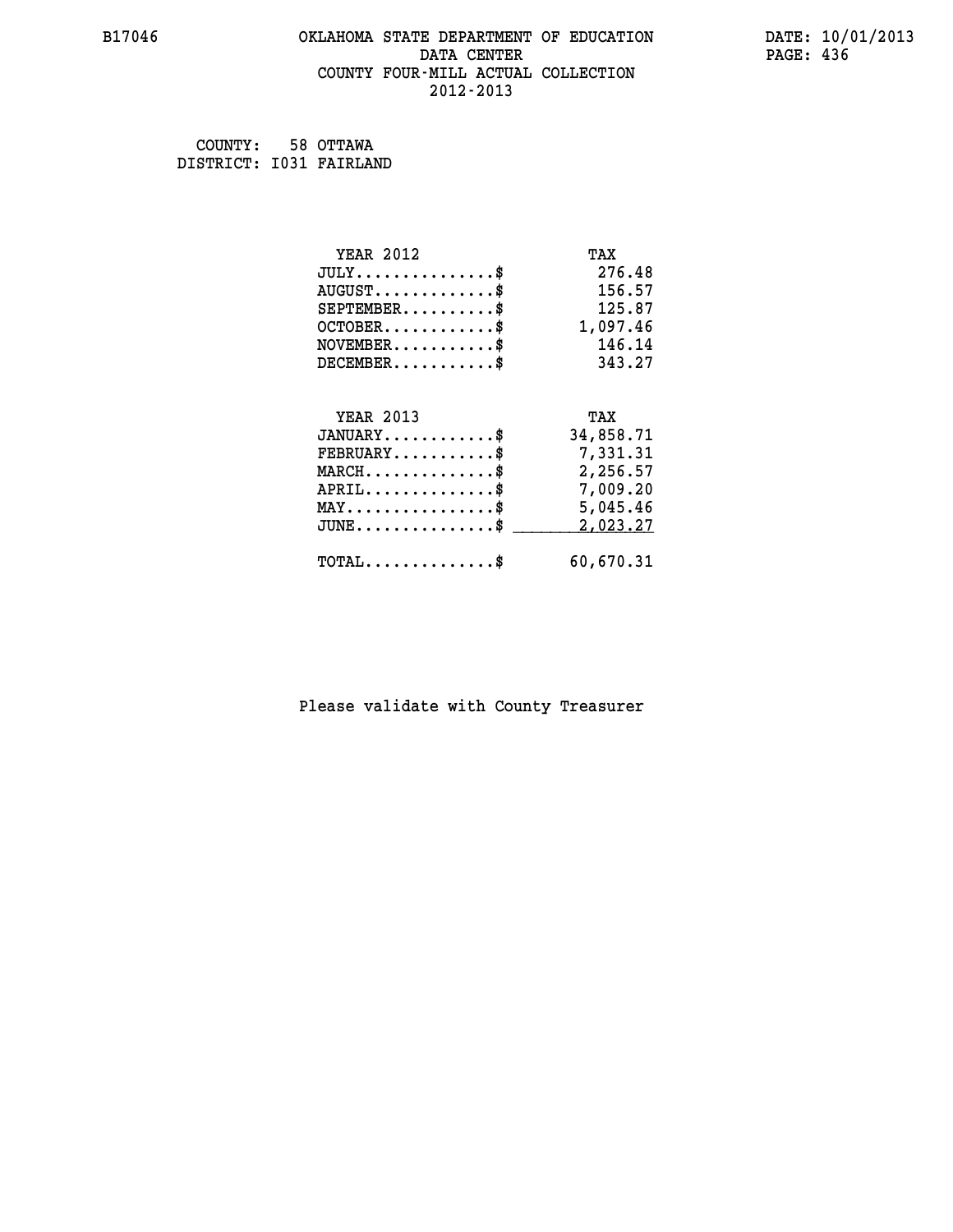#### **B17046 OKLAHOMA STATE DEPARTMENT OF EDUCATION DATE: 10/01/2013 DATA CENTER** PAGE: 437  **COUNTY FOUR-MILL ACTUAL COLLECTION 2012-2013**

 **COUNTY: 58 OTTAWA**

 **\*\*\*\*\*\* TOTALS \*\*\*\*\*\***

| <b>YEAR 2012</b>                       | TAX       |
|----------------------------------------|-----------|
| $JULY \ldots \ldots \ldots \mathbb{S}$ | 2,883.51  |
| $AUGUST$ \$                            | 1,615.27  |
| $SEPTEMBER$                            | 1,307.67  |
| $OCTOBER$ \$                           | 11,192.07 |
| $NOVEMBER$ \$                          | 1,520.98  |
| $DECEMBER$                             | 3,524.60  |

## **YEAR 2013 TAX**

| $JANUARY$                                  | 355,813.99 |
|--------------------------------------------|------------|
| $\texttt{FEBRUARY} \dots \dots \dots \$    | 74,830.91  |
| $MARCH$ \$                                 | 23,051.48  |
| $APRIL$ \$                                 | 71,576.88  |
| $MAX \dots \dots \dots \dots \dots \$      | 51,567.46  |
| $JUNE$ \$                                  | 20,789.75  |
| $\texttt{TOTAL} \dots \dots \dots \dots \$ | 619,674.57 |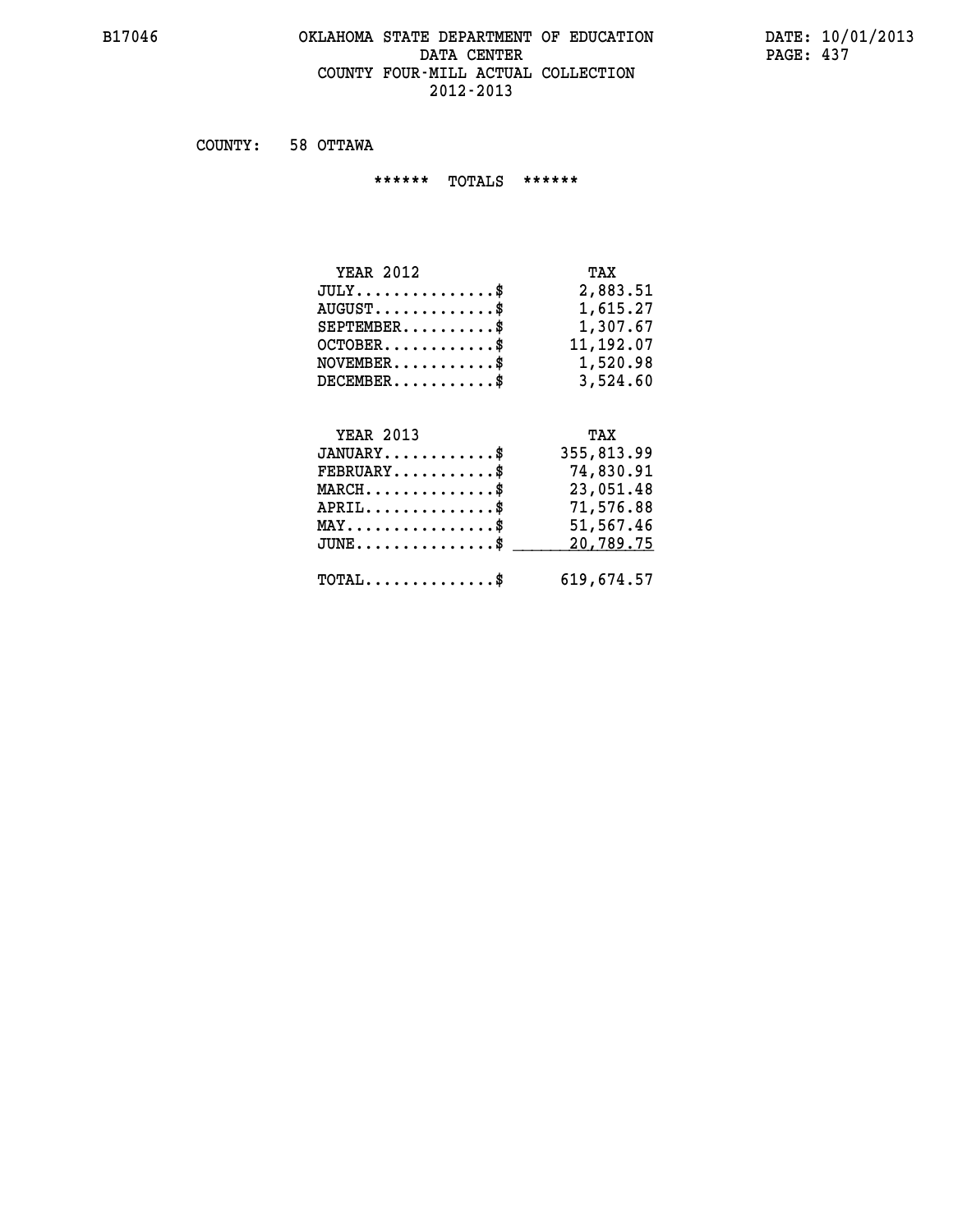#### **B17046 OKLAHOMA STATE DEPARTMENT OF EDUCATION DATE: 10/01/2013 DATA CENTER** PAGE: 438  **COUNTY FOUR-MILL ACTUAL COLLECTION 2012-2013**

| COUNTY: 59 PAWNEE       |  |
|-------------------------|--|
| DISTRICT: C002 JENNINGS |  |

| <b>YEAR 2012</b>                                 | TAX       |
|--------------------------------------------------|-----------|
| $JULY$ \$                                        | 147.32    |
| $AUGUST$ \$                                      | 211.61    |
| $SEPTEMENT.$ \$                                  | 167.77    |
| $OCTOBER$ \$                                     | 89.83     |
| $\texttt{NOVEMBER} \dots \dots \dots \$          | 54.04     |
| $DECEMBER$ \$                                    | 3,093.77  |
| <b>YEAR 2013</b>                                 | TAX       |
| $JANUARY$ \$                                     | 7,232.47  |
|                                                  |           |
| $FEBRUARY$ \$                                    | 3,787.95  |
| $MARCH$ \$                                       | 1,186.80  |
| $APRIL \ldots \ldots \ldots \ldots$              | 1,915.29  |
| $\texttt{MAX} \dots \dots \dots \dots \dots \$   | 1,724.80  |
| $\texttt{JUNE} \dots \dots \dots \dots \dots \$$ | 246.78    |
| $\texttt{TOTAL} \dots \dots \dots \dots \$       | 19,858.43 |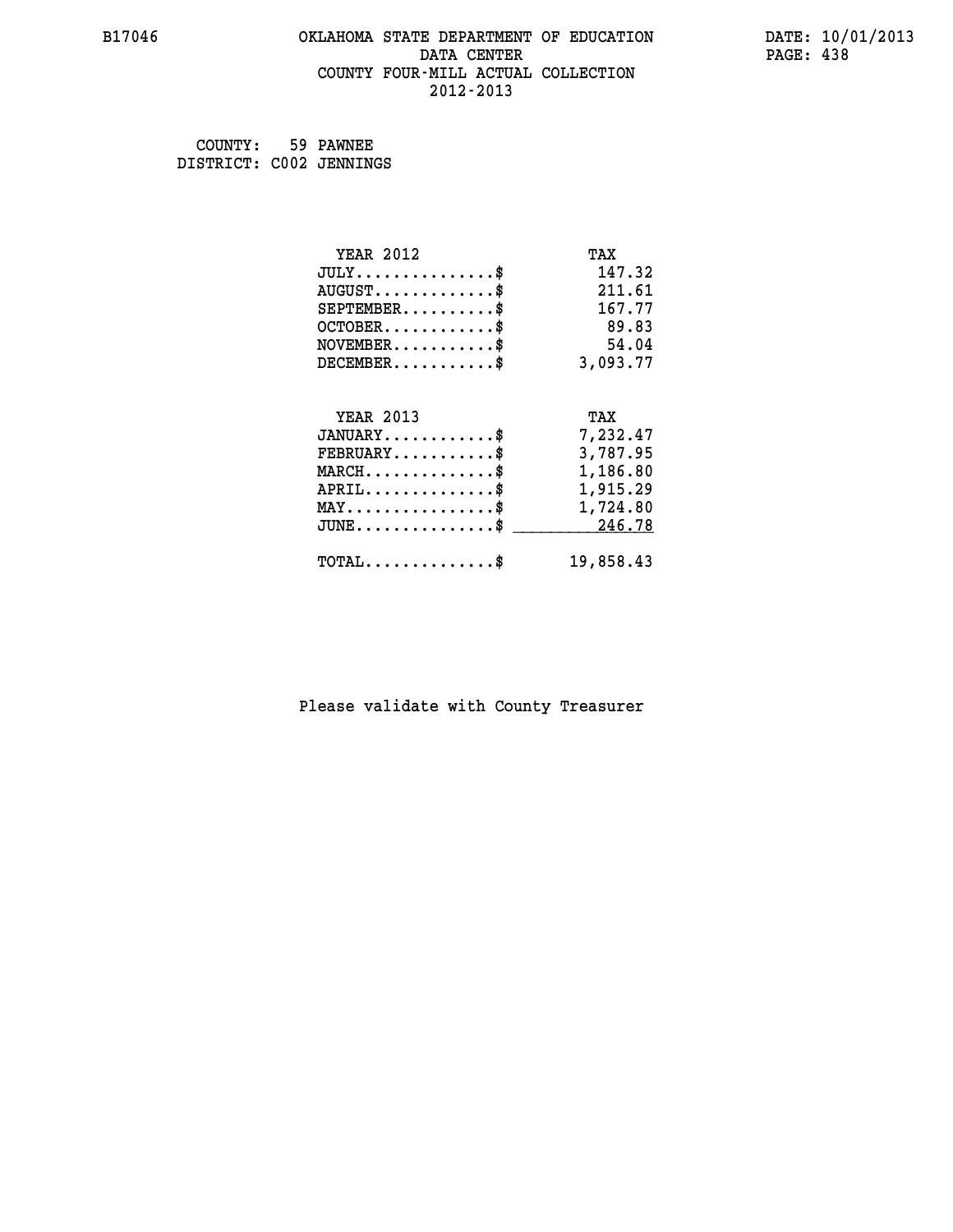#### **B17046 OKLAHOMA STATE DEPARTMENT OF EDUCATION DATE: 10/01/2013 DATA CENTER** PAGE: 439  **COUNTY FOUR-MILL ACTUAL COLLECTION 2012-2013**

 **COUNTY: 59 PAWNEE DISTRICT: I001 PAWNEE**

| <b>YEAR 2012</b>                               | TAX       |
|------------------------------------------------|-----------|
| $JULY$ \$                                      | 615.86    |
| $AUGUST$ \$                                    | 830.54    |
| $SEPTEMENT.$ \$                                | 664.04    |
| $OCTOBER$ \$                                   | 356.19    |
| $\texttt{NOVEMBER} \dots \dots \dots \$        | 215.89    |
| $DECEMBER$ \$                                  | 12,081.47 |
|                                                |           |
| <b>YEAR 2013</b>                               | TAX       |
| $JANUARY$ \$                                   | 28,228.40 |
| $FEBRUARY$                                     | 14,783.58 |
| MARCH\$ 4,641.55                               |           |
| $APRIL \ldots \ldots \ldots \ldots \$          | 7,481.65  |
| $\texttt{MAX} \dots \dots \dots \dots \dots \$ | 6,750.10  |
| $JUNE \ldots \ldots \ldots \ldots \ast$        | 968.77    |
| $\texttt{TOTAL} \dots \dots \dots \dots \$     | 77,618.04 |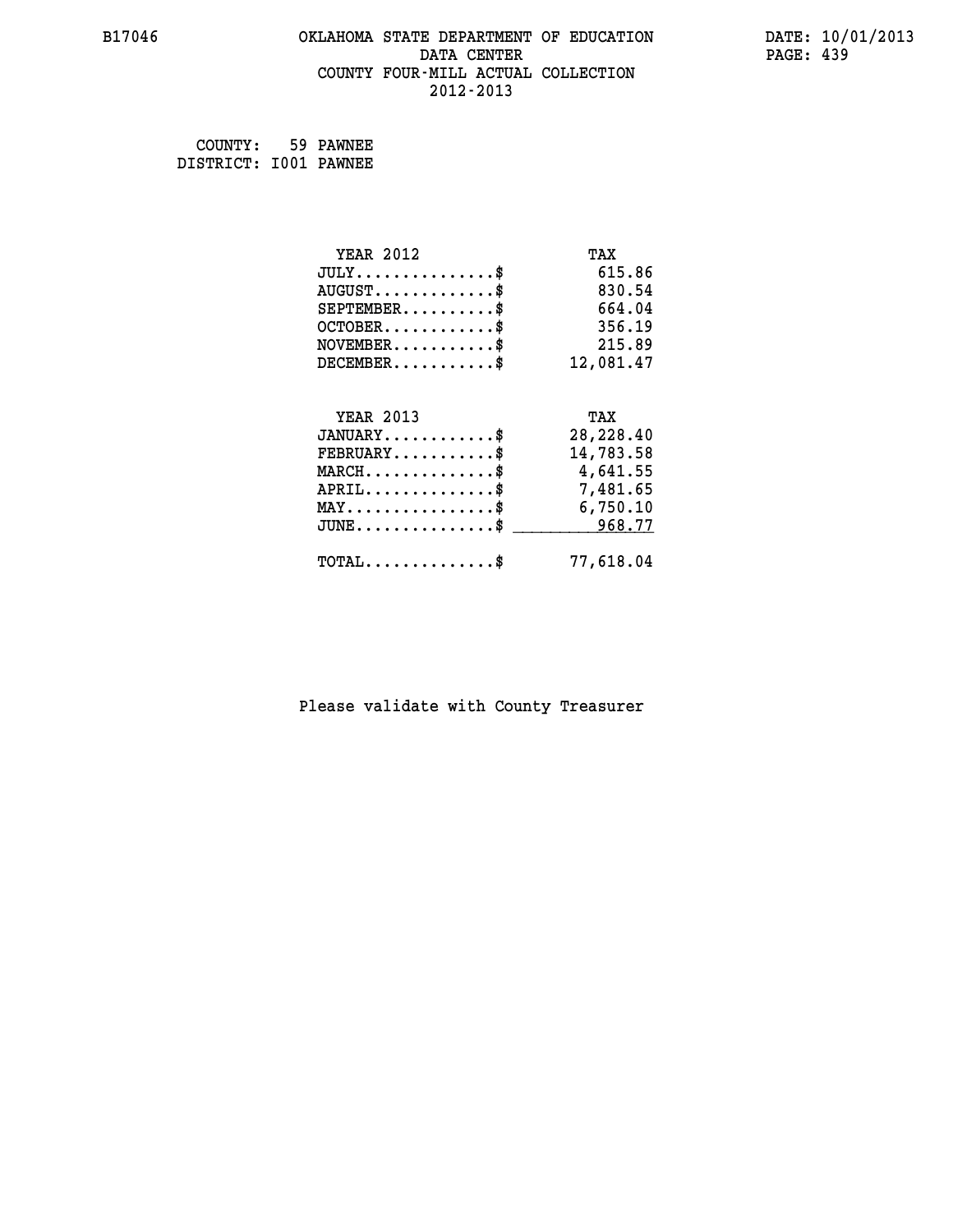#### **B17046 OKLAHOMA STATE DEPARTMENT OF EDUCATION DATE: 10/01/2013 DATA CENTER** PAGE: 440  **COUNTY FOUR-MILL ACTUAL COLLECTION 2012-2013**

 **COUNTY: 59 PAWNEE DISTRICT: I006 CLEVELAND**

| <b>YEAR 2012</b>                               | TAX         |
|------------------------------------------------|-------------|
| $JULY$ \$                                      | 1,428.89    |
| $AUGUST$ \$                                    | 1,965.38    |
| $SEPTEMBER$ \$                                 | 1,570.26    |
| $OCTOBER$ \$                                   | 842.20      |
| $\texttt{NOVEMBER} \dots \dots \dots \$        | 511.11      |
| $DECEMBER$ \$                                  | 28,900.57   |
|                                                |             |
| <b>YEAR 2013</b>                               | TAX         |
| $JANUARY$ \$                                   | 67,546.86   |
| $FEBRUARY$ \$                                  | 35, 374.95  |
| $\texttt{MARCH}\ldots\ldots\ldots\ldots\$      | 11,100.57   |
| $APRIL \ldots \ldots \ldots \ldots$            | 17,899.24   |
| $\texttt{MAX} \dots \dots \dots \dots \dots \$ | 16, 145. 37 |
| $JUNE$ \$                                      | 2,315.52    |
| $\texttt{TOTAL} \dots \dots \dots \dots \$     | 185,600.92  |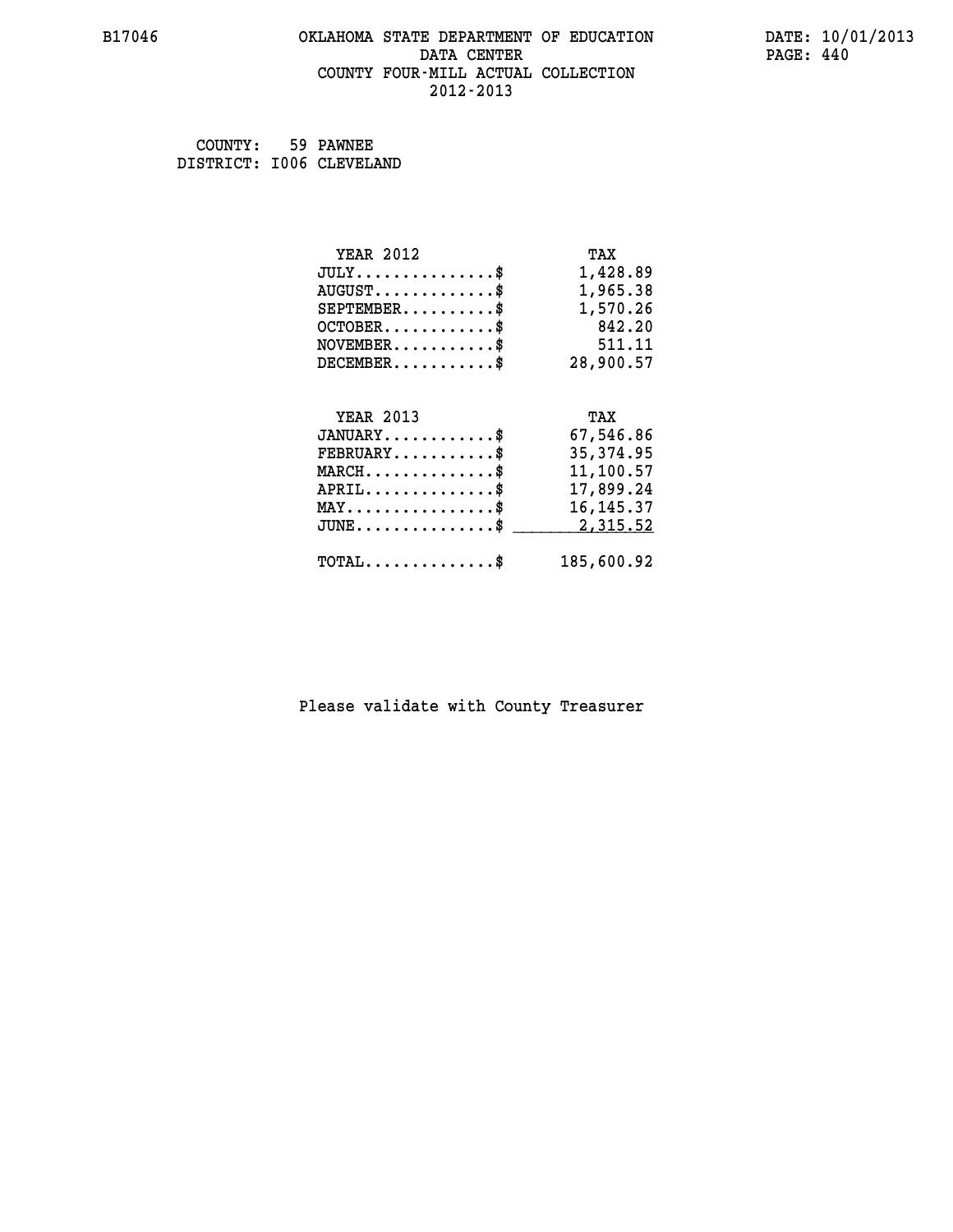#### **B17046 OKLAHOMA STATE DEPARTMENT OF EDUCATION DATE: 10/01/2013 DATA CENTER PAGE: 441 COUNTY FOUR-MILL ACTUAL COLLECTION 2012-2013**

 **COUNTY: 59 PAWNEE**

 **\*\*\*\*\*\* TOTALS \*\*\*\*\*\***

| <b>YEAR 2012</b><br>TAX                          |  |
|--------------------------------------------------|--|
| 2,192.07<br>$JULY \ldots \ldots \ldots \ldots \$ |  |
| 3,007.53<br>$AUGUST \ldots \ldots \ldots$ \$     |  |
| 2,402.07<br>$SEPTEMBER$ $\$                      |  |
| 1,288.22<br>$OCTOBER$ \$                         |  |
| 781.04<br>$NOVEMENTER$ \$                        |  |
| $DECEMBER$<br>44,075.81                          |  |

## **YEAR 2013 TAX JANUARY............\$ 103,007.73 FEBRUARY...........\$ 53,946.48 MARCH..............\$ 16,928.92 APRIL..............\$ 27,296.18 MAY................\$ 24,620.27 JUNE...............\$ 3,531.07 \_\_\_\_\_\_\_\_\_\_\_\_\_\_\_ TOTAL..............\$ 283,077.39**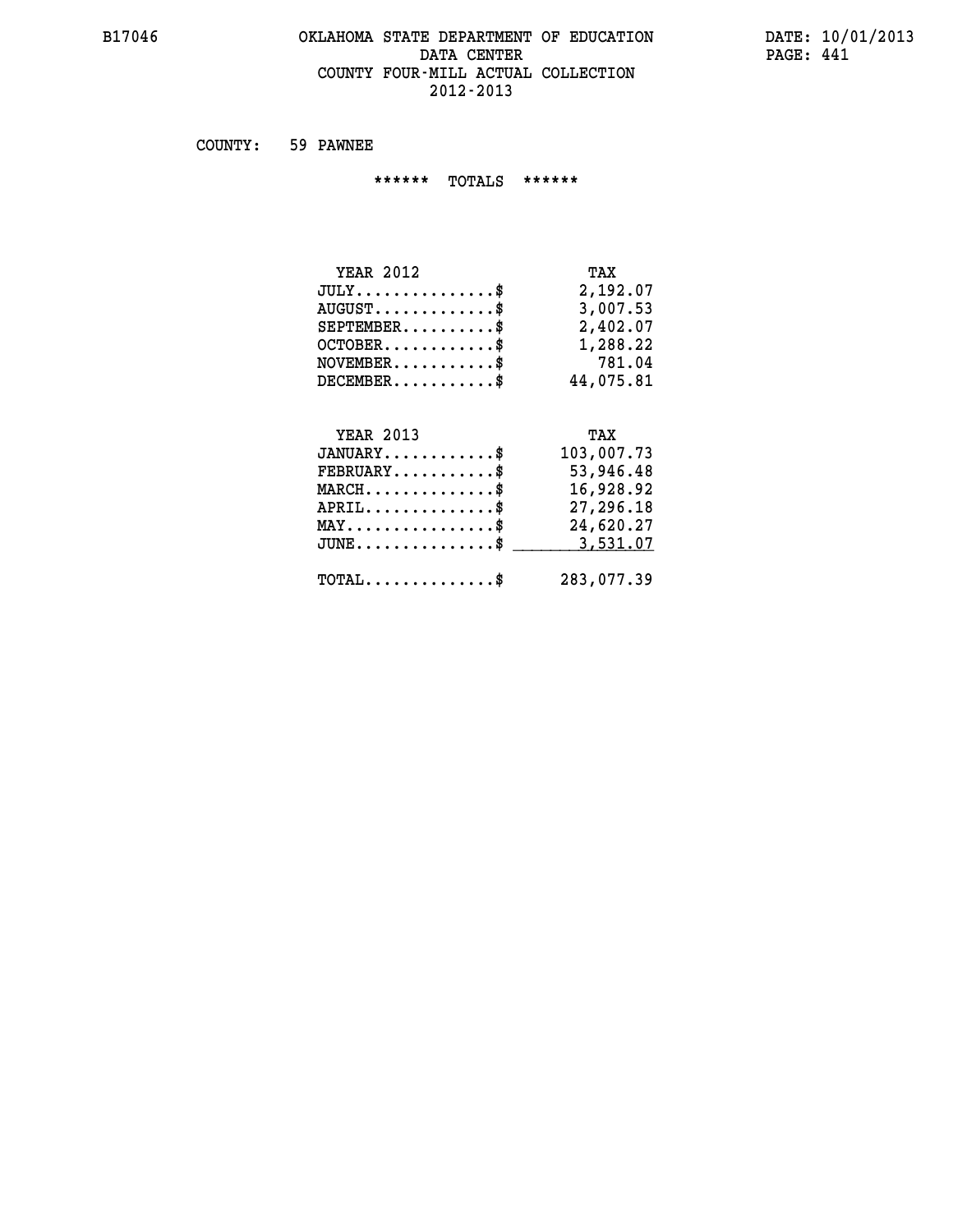#### **B17046 OKLAHOMA STATE DEPARTMENT OF EDUCATION DATE: 10/01/2013 DATA CENTER** PAGE: 442  **COUNTY FOUR-MILL ACTUAL COLLECTION 2012-2013**

 **COUNTY: 60 PAYNE DISTRICT: C104 OAK GROVE**

| <b>YEAR 2012</b>                               | TAX       |
|------------------------------------------------|-----------|
| $JULY$ \$                                      | 129.15    |
| $AUGUST$ \$                                    | 119.81    |
| $SEPTEMENT.$ \$                                | 89.49     |
| $OCTOBER$ \$                                   | 41.71     |
| $NOVEMBER$ \$                                  | 72.36     |
| $DECEMBER$ \$                                  | 4,373.53  |
|                                                |           |
| <b>YEAR 2013</b>                               | TAX       |
| $JANUARY$ \$                                   | 25,759.11 |
| $FEBRUARY$                                     | 4,858.57  |
| $MARCH$ \$                                     | 1,104.35  |
| $APRIL$ \$                                     | 8,156.94  |
| $\texttt{MAX} \dots \dots \dots \dots \dots \$ | 1,736.91  |
| $JUNE$ \$                                      | 323.41    |
| $\texttt{TOTAL} \dots \dots \dots \dots \$     | 46,765.34 |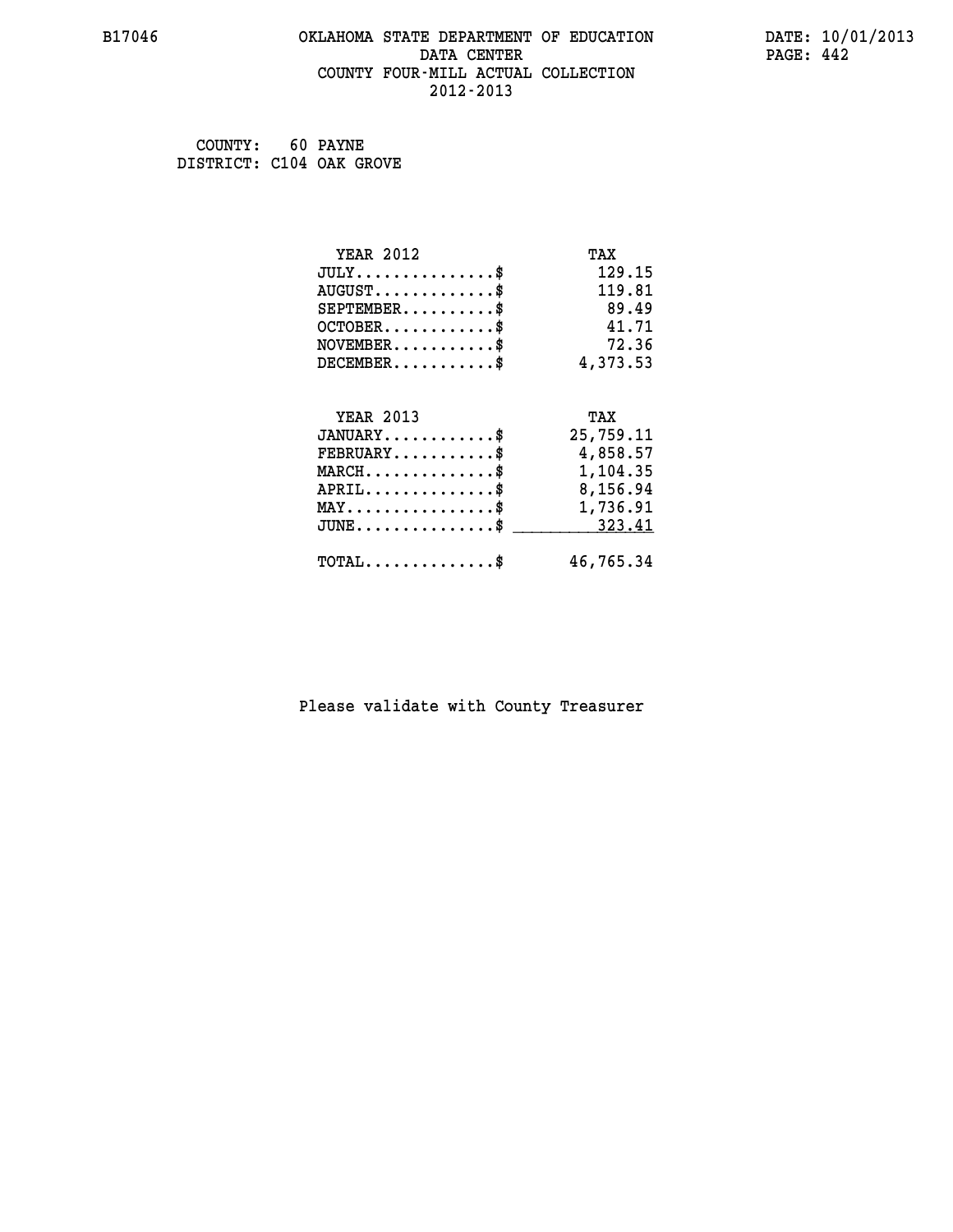#### **B17046 OKLAHOMA STATE DEPARTMENT OF EDUCATION DATE: 10/01/2013 DATA CENTER** PAGE: 443  **COUNTY FOUR-MILL ACTUAL COLLECTION 2012-2013**

 **COUNTY: 60 PAYNE DISTRICT: I003 RIPLEY**

| <b>YEAR 2012</b>                                 | TAX        |
|--------------------------------------------------|------------|
| $JULY$ \$                                        | 339.97     |
| $AUGUST$ \$                                      | 297.79     |
| $SEPTEMBER$ \$                                   | 222.44     |
| $OCTOBER$ \$                                     | 103.71     |
| $\texttt{NOVEMBER} \dots \dots \dots \$          | 179.86     |
| $DECEMBER$ \$                                    | 10,871.22  |
|                                                  |            |
| <b>YEAR 2013</b>                                 | TAX        |
| $JANUARY$ \$                                     | 64,029.19  |
| $FEBRUARY$                                       | 12,076.92  |
| $MARCH$ \$                                       | 2,745.07   |
| $APRIL \ldots \ldots \ldots \ldots$              | 20,275.62  |
| $\texttt{MAX} \dots \dots \dots \dots \dots \$   | 4,317.40   |
| $\texttt{JUNE} \dots \dots \dots \dots \dots \$$ | 803.91     |
| $\texttt{TOTAL} \dots \dots \dots \dots \$       | 116,263.10 |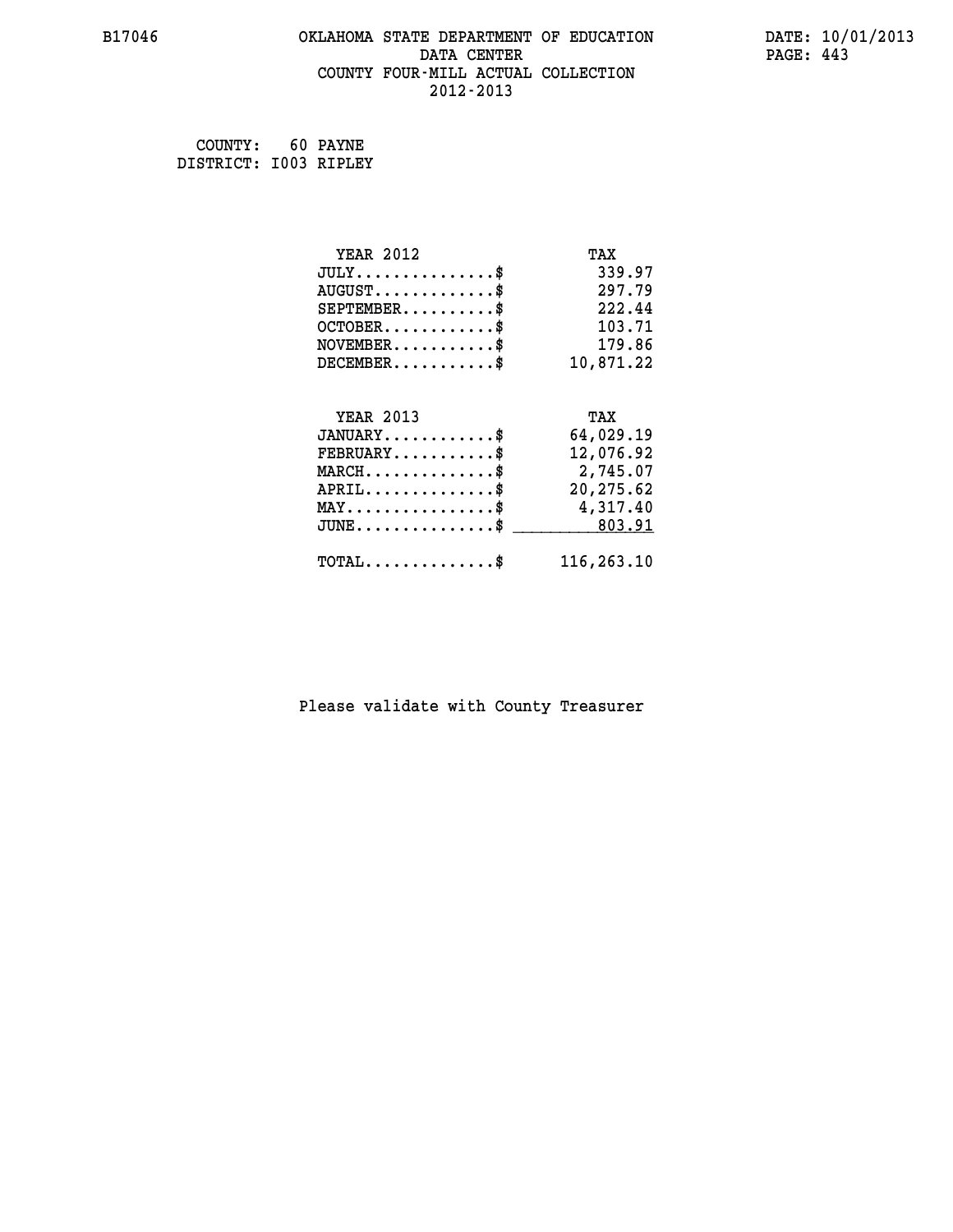#### **B17046 OKLAHOMA STATE DEPARTMENT OF EDUCATION DATE: 10/01/2013 DATA CENTER PAGE: 444 COUNTY FOUR-MILL ACTUAL COLLECTION 2012-2013**

 **COUNTY: 60 PAYNE DISTRICT: I016 STILLWATER**

| <b>YEAR 2012</b>                                                          | TAX         |
|---------------------------------------------------------------------------|-------------|
| $JULY$ \$                                                                 | 3,942.62    |
| $AUGUST$ \$                                                               | 3,615.41    |
| $SEPTEMBER$ \$                                                            | 2,700.69    |
| $OCTOBER$ \$                                                              | 1,258.98    |
| $\verb NOVEMBER , \verb , \verb , \verb , \verb , \verb , \verb , \verb $ | 2,183.65    |
| $DECEMBER$ \$                                                             | 131,980.62  |
|                                                                           |             |
| <b>YEAR 2013</b>                                                          | TAX         |
| $JANUARY$ \$                                                              |             |
|                                                                           | 777,337.94  |
| $FEBRUARY$ \$                                                             | 146,618.20  |
| $MARCH$ \$                                                                | 33,326.23   |
| $APRIL$ \$                                                                | 246, 153.65 |
| MAY\$ 52,414.73                                                           |             |
| $JUNE \ldots \ldots \ldots \ldots$ \$ 9,759.74                            |             |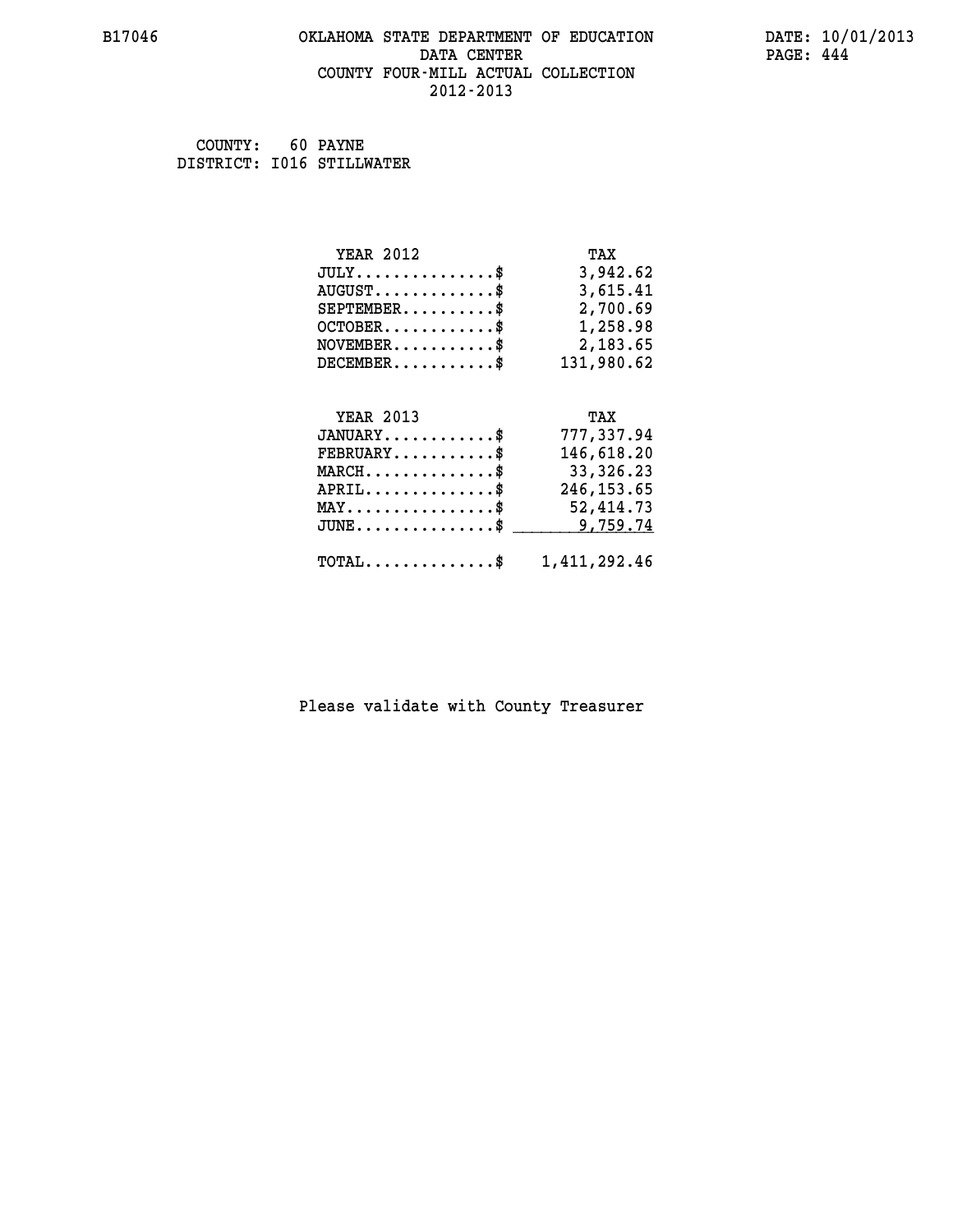#### **B17046 OKLAHOMA STATE DEPARTMENT OF EDUCATION DATE: 10/01/2013 DATA CENTER** PAGE: 445  **COUNTY FOUR-MILL ACTUAL COLLECTION 2012-2013**

 **COUNTY: 60 PAYNE DISTRICT: I056 PERKINS-TRYON**

| <b>YEAR 2012</b>                    | TAX        |
|-------------------------------------|------------|
| $JULY$ \$                           | 1,402.13   |
| $AUGUST$ \$                         | 881.46     |
| $SEPTEMBER$                         | 658.45     |
| $OCTOBER$ \$                        | 306.94     |
| $NOVEMBER$ \$                       | 532.38     |
| $DECEMBER$ \$                       | 32, 177.50 |
|                                     |            |
|                                     |            |
| <b>YEAR 2013</b>                    | TAX        |
| $JANUARY$ \$                        | 189,518.67 |
| $FEBRUARY$                          | 35,746.20  |
| $MARCH$ \$                          | 8,125.09   |
| $APRIL$ \$                          | 60,013.41  |
| $MAX \dots \dots \dots \dots \dots$ | 12,778.97  |
| $JUNE$ \$                           | 2,379.46   |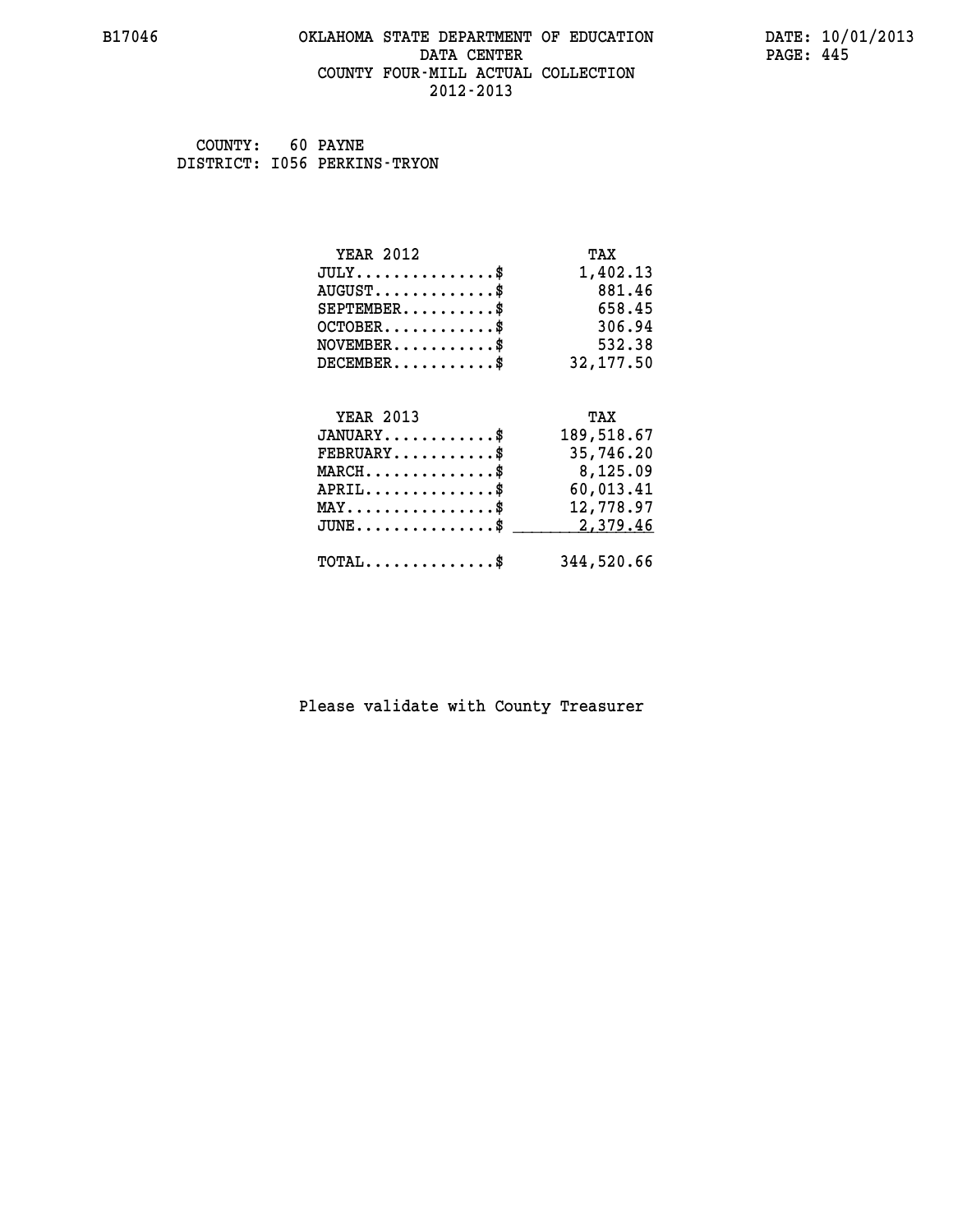#### **B17046 OKLAHOMA STATE DEPARTMENT OF EDUCATION DATE: 10/01/2013 DATA CENTER** PAGE: 446  **COUNTY FOUR-MILL ACTUAL COLLECTION 2012-2013**

 **COUNTY: 60 PAYNE DISTRICT: I067 CUSHING**

| <b>YEAR 2012</b>                           | TAX         |
|--------------------------------------------|-------------|
| $JULY$ \$                                  | 1,285.28    |
| $AUGUST$ \$                                | 1,114.17    |
| $SEPTEMBER$ \$                             | 832.26      |
| $OCTOBER$ \$                               | 387.98      |
| $NOVEMBER$ \$                              | 672.94      |
| $DECEMBER$ \$                              | 40,672.55   |
|                                            |             |
| <b>YEAR 2013</b>                           | TAX         |
| $JANUARY$ \$                               | 239,552.73  |
| $FEBRUARY$                                 | 45, 183. 43 |
| $MARCH$ \$                                 | 10,270.15   |
| $APRIL$ \$                                 | 75,857.34   |
| $MAX \dots \dots \dots \dots \dots$        | 16, 152.68  |
| $JUNE$ \$                                  | 3,007.68    |
| $\texttt{TOTAL} \dots \dots \dots \dots \$ | 434,989.19  |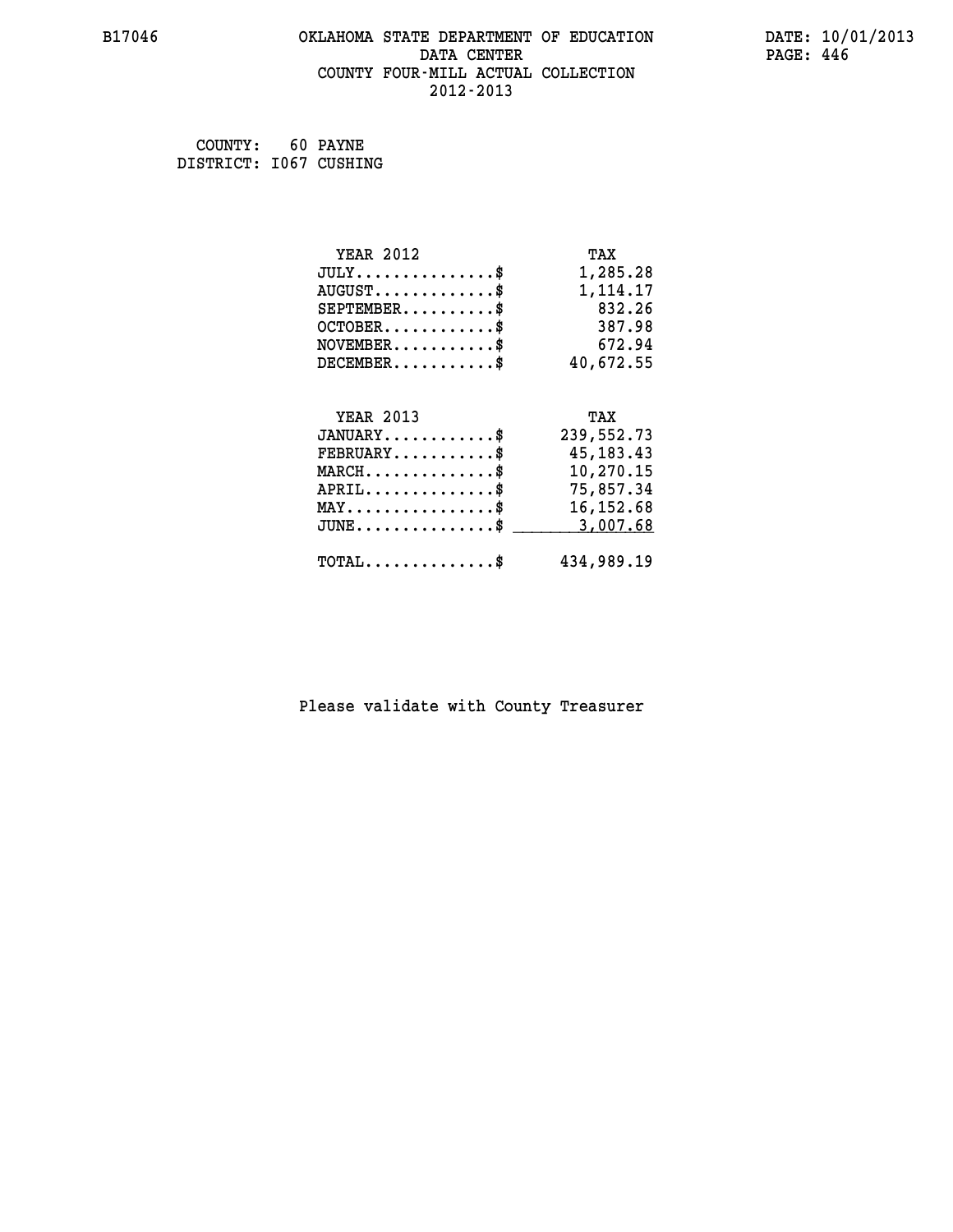#### **B17046 OKLAHOMA STATE DEPARTMENT OF EDUCATION DATE: 10/01/2013 DATA CENTER** PAGE: 447  **COUNTY FOUR-MILL ACTUAL COLLECTION 2012-2013**

 **COUNTY: 60 PAYNE DISTRICT: I101 GLENCOE**

| <b>YEAR 2012</b>                           | TAX       |
|--------------------------------------------|-----------|
| $JULY$ \$                                  | 235.99    |
| $AUGUST$ \$                                | 208.83    |
| $SEPTEMBER$ \$                             | 151.16    |
| $OCTOBER$ \$                               | 70.47     |
| $\texttt{NOVEMBER} \dots \dots \dots \$    | 122.22    |
| $DECEMBER$ \$                              | 7,387.15  |
|                                            |           |
| <b>YEAR 2013</b>                           | TAX       |
| $JANUARY$ \$                               | 43,508.79 |
| $FEBRUARY$                                 | 8,206.44  |
| $\texttt{MARCH}\ldots\ldots\ldots\ldots\$  | 1,865.33  |
| $APRIL \ldots \ldots \ldots \ldots \$      | 13,777.58 |
| MAY\$ 2,933.74                             |           |
| $JUNE$ \$                                  | 546.26    |
| $\texttt{TOTAL} \dots \dots \dots \dots \$ | 79,013.96 |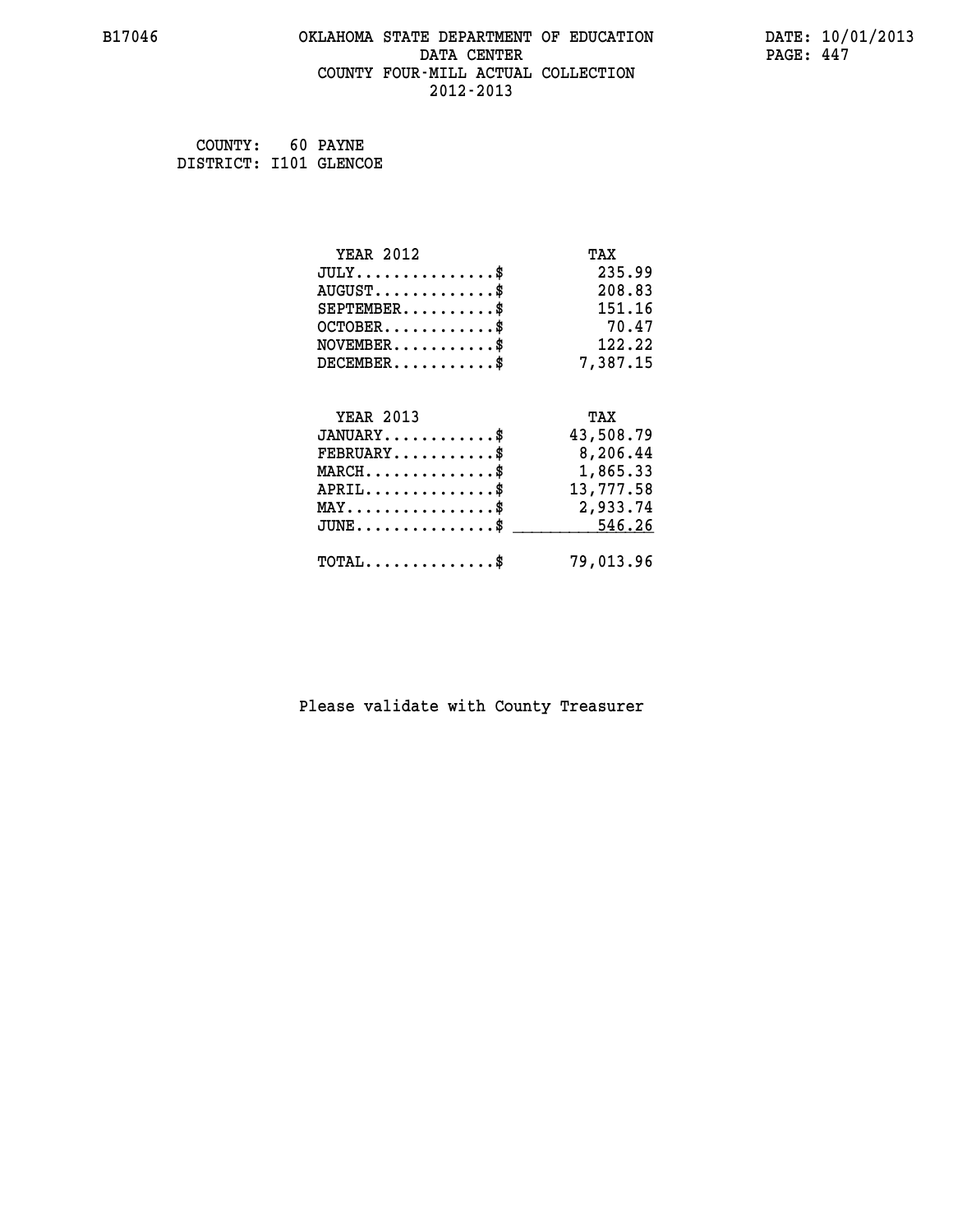#### **B17046 OKLAHOMA STATE DEPARTMENT OF EDUCATION DATE: 10/01/2013 DATA CENTER** PAGE: 448  **COUNTY FOUR-MILL ACTUAL COLLECTION 2012-2013**

 **COUNTY: 60 PAYNE DISTRICT: I103 YALE**

| <b>YEAR 2012</b>                               | TAX        |
|------------------------------------------------|------------|
| $JULY$ \$                                      | 448.41     |
| $AUGUST$ \$                                    | 350.86     |
| $SEPTEMBER$ \$                                 | 247.44     |
| $OCTOBER$ \$                                   | 99.14      |
| $NOVEMBER$ \$                                  | 171.95     |
| $DECEMBER$ \$                                  | 10,391.74  |
|                                                |            |
| <b>YEAR 2013</b>                               | TAX        |
| $JANUARY$ \$                                   | 61,205.21  |
| $FEBRUARY$                                     | 11,544.28  |
| $MARCH$ \$                                     | 2,624.00   |
| $APRIL$ \$                                     | 19,381.41  |
| $\texttt{MAX} \dots \dots \dots \dots \dots \$ | 4,126.94   |
| $JUNE$ \$                                      | 768.46     |
| $\texttt{TOTAL} \dots \dots \dots \dots \$     | 111,359.84 |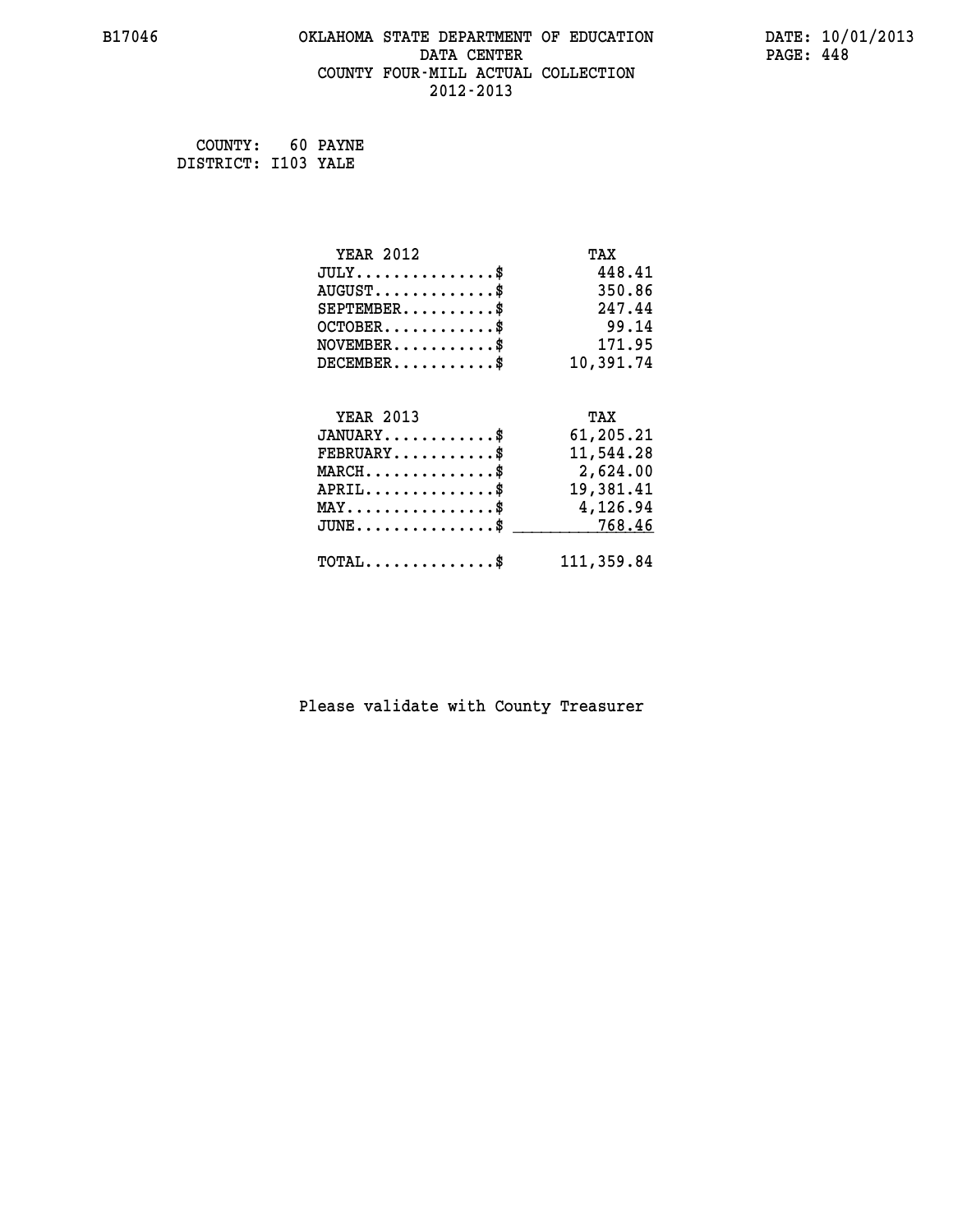#### **B17046 OKLAHOMA STATE DEPARTMENT OF EDUCATION DATE: 10/01/2013 DATA CENTER** PAGE: 449  **COUNTY FOUR-MILL ACTUAL COLLECTION 2012-2013**

 **COUNTY: 60 PAYNE**

 **\*\*\*\*\*\* TOTALS \*\*\*\*\*\***

| <b>YEAR 2012</b> | TAX        |
|------------------|------------|
| $JULY$           | 7,783.55   |
| $AUGUST$ $\$\$   | 6,588.33   |
| $SEPTEMBER$ $\$  | 4,901.93   |
| $OCTOBER$ \$     | 2,268.93   |
| $NOVEMBER$ \$    | 3,935.36   |
| $DECEMBER$ \$    | 237,854.31 |

# **YEAR 2013 TAX**

| $JANUARY$                                               | 1,400,911.64 |
|---------------------------------------------------------|--------------|
| $FEBRUARY$                                              | 264,234.04   |
| $MARCH$ \$                                              | 60,060.22    |
| $APRIL$ \$                                              | 443,615.95   |
| $MAX \dots \dots \dots \dots \dots \$                   | 94,461.37    |
| $JUNE \dots \dots \dots \dots \$ 17,588.92              |              |
| $\texttt{TOTAL} \dots \dots \dots \dots \$ 2,544,204.55 |              |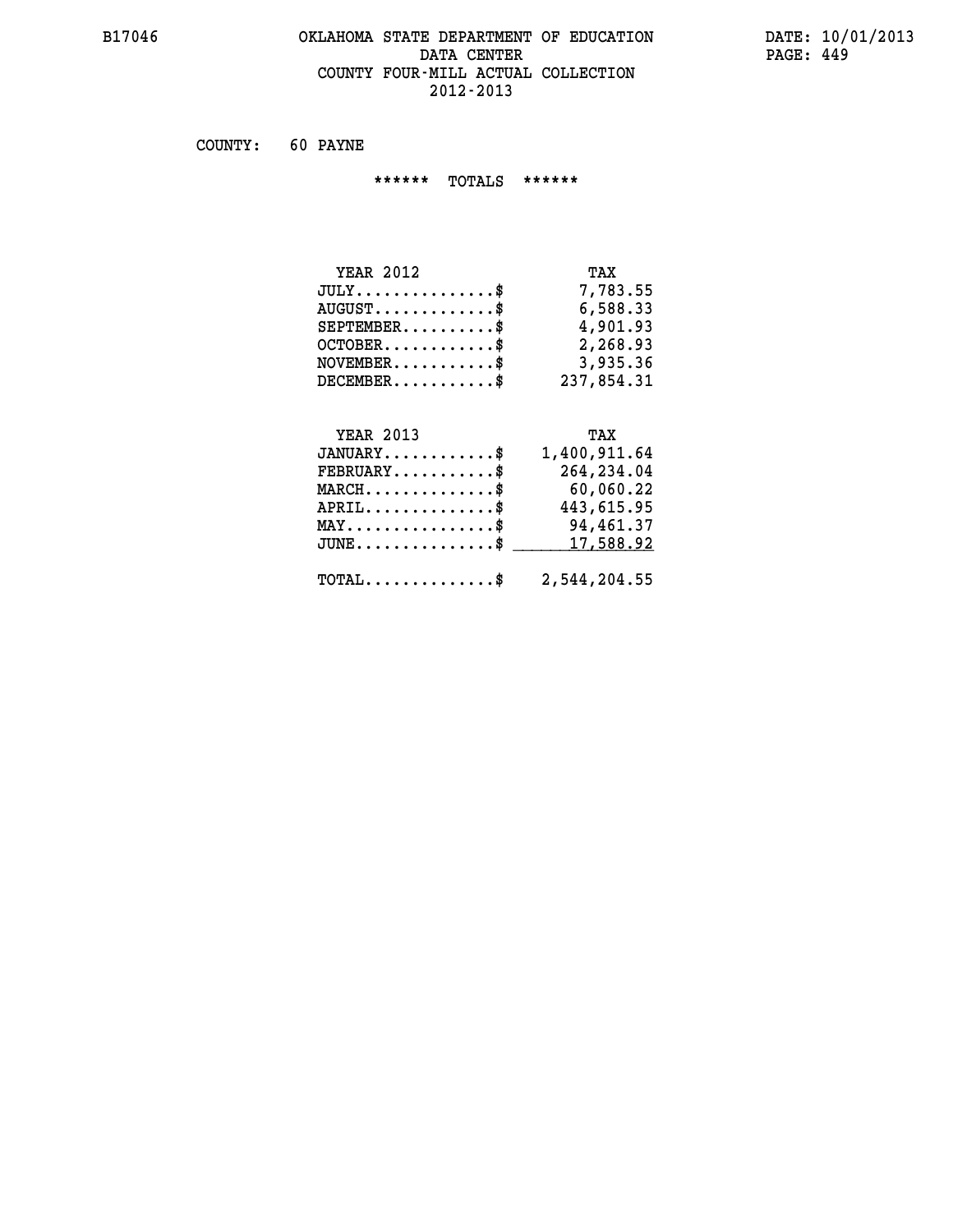#### **B17046 OKLAHOMA STATE DEPARTMENT OF EDUCATION DATE: 10/01/2013 DATA CENTER** PAGE: 450  **COUNTY FOUR-MILL ACTUAL COLLECTION 2012-2013**

 **COUNTY: 61 PITTSBURG DISTRICT: C009 KREBS**

| <b>YEAR 2012</b>                    | TAX          |
|-------------------------------------|--------------|
| $JULY$ \$                           | 203.70       |
| $AUGUST$ \$                         | 472.94       |
| $SEPTEMENT.$ \$                     | 87.28        |
| $OCTOBER$ \$                        | 75.46        |
| $NOVEMBER$ \$                       | 11,637.61    |
| $DECEMBER$ \$                       | 66,701.68    |
|                                     |              |
| <b>YEAR 2013</b>                    | TAX          |
| $JANUARY$                           | 9,873.51     |
| $FEBRUARY$                          | 2,211.00     |
| $MARCH$ \$                          | 6,442.88     |
| $APRIL$ \$                          | 14,016.79    |
| $MAX \dots \dots \dots \dots \dots$ | 767.56       |
| $JUNE$ \$                           | $-44,569.27$ |
|                                     |              |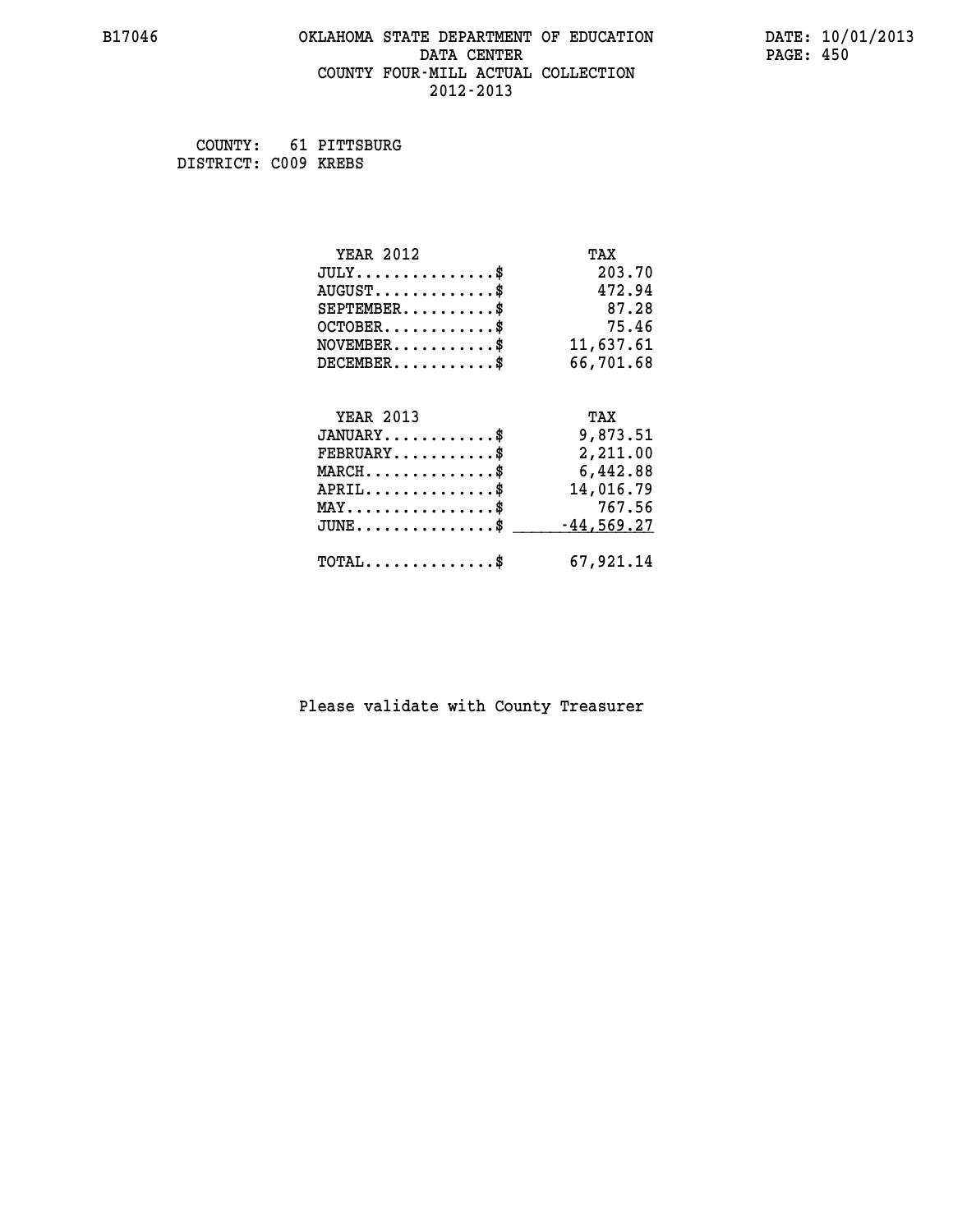#### **B17046 OKLAHOMA STATE DEPARTMENT OF EDUCATION DATE: 10/01/2013 DATA CENTER** PAGE: 451  **COUNTY FOUR-MILL ACTUAL COLLECTION 2012-2013**

 **COUNTY: 61 PITTSBURG DISTRICT: C029 FRINK-CHAMBERS**

| <b>YEAR 2012</b>                           | TAX          |
|--------------------------------------------|--------------|
| $JULY$ \$                                  | 227.31       |
| $AUGUST$ \$                                | 528.00       |
| $SEPTEMBER$ \$                             | 97.41        |
| $OCTOBER$ \$                               | 84.14        |
| $NOVEMBER$ \$                              | 6,677.35     |
| $DECEMBER$ \$                              | 51,070.02    |
|                                            |              |
| <b>YEAR 2013</b>                           | TAX          |
| $JANUARY$ \$                               | 16,305.98    |
| $FEBRUARY$                                 | 1,875.17     |
| $MARCH$ \$                                 | 8,923.59     |
| $APRIL$ \$                                 | 6,964.31     |
| $MAX \dots \dots \dots \dots \dots$        | 934.36       |
| $JUNE$                                     | $-11,043.39$ |
| $\texttt{TOTAL} \dots \dots \dots \dots \$ | 82,644.25    |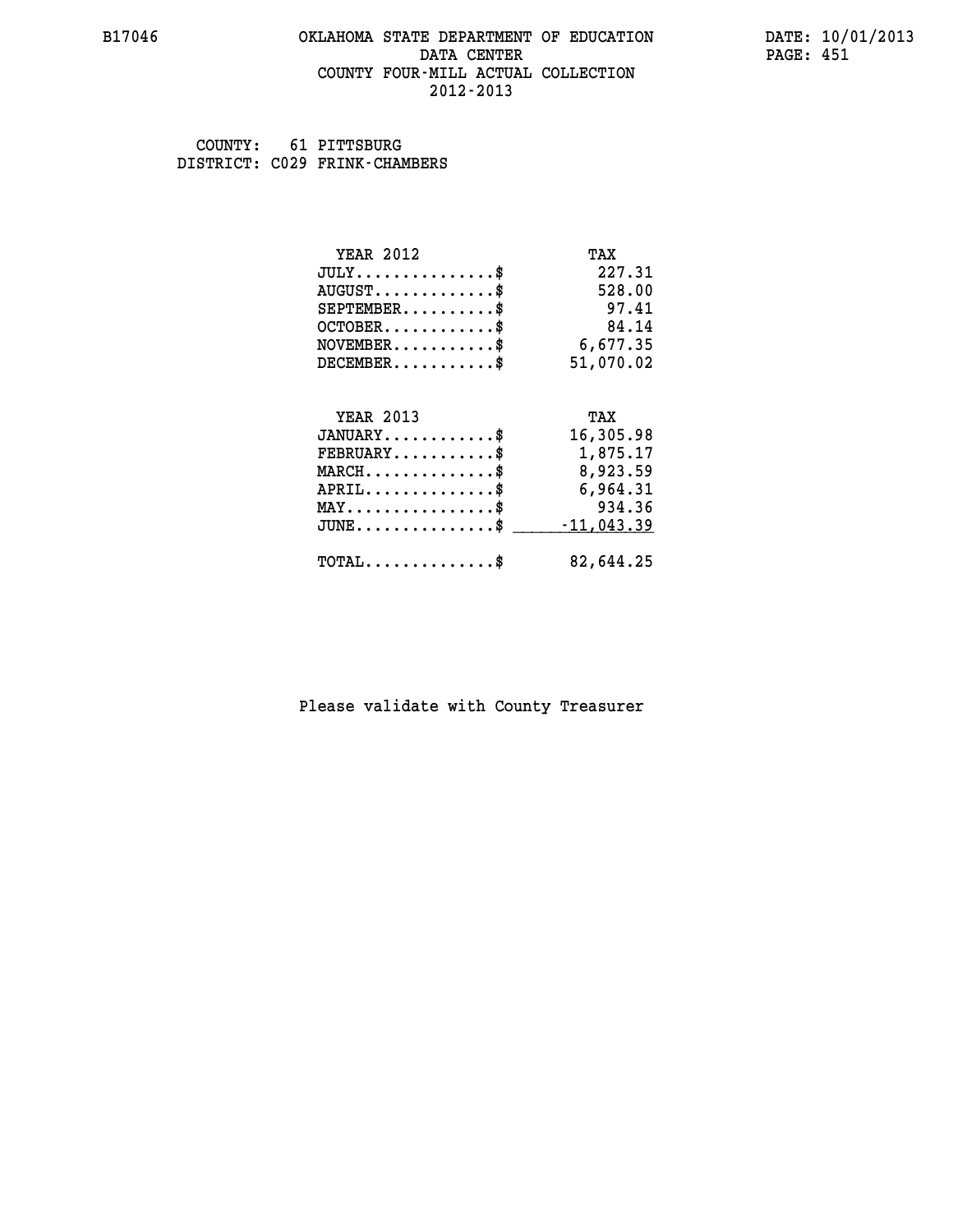#### **B17046 OKLAHOMA STATE DEPARTMENT OF EDUCATION DATE: 10/01/2013 DATA CENTER** PAGE: 452  **COUNTY FOUR-MILL ACTUAL COLLECTION 2012-2013**

 **COUNTY: 61 PITTSBURG DISTRICT: C056 TANNEHILL**

| <b>YEAR 2012</b>                    | TAX          |
|-------------------------------------|--------------|
| $JULY$                              | 107.27       |
| $AUGUST$ \$                         | 248.62       |
| $SEPTEMENT.$                        | 45.96        |
| $OCTOBER$ \$                        | 39.78        |
| NOVEMENT.                           | 2,085.85     |
| $DECEMBER$ \$                       | 25,825.41    |
| <b>YEAR 2013</b>                    | TAX          |
| $JANUARY$ \$                        | 7,349.67     |
| $FEBRUARY$ \$                       | 933.82       |
| $MARCH$ \$                          | 5,032.77     |
| $APRIL$ \$                          | 5,747.15     |
| $MAX \dots \dots \dots \dots \dots$ | 370.90       |
| $JUNE$                              | $-14,955.94$ |
| $TOTAL$ \$                          | 32,831.26    |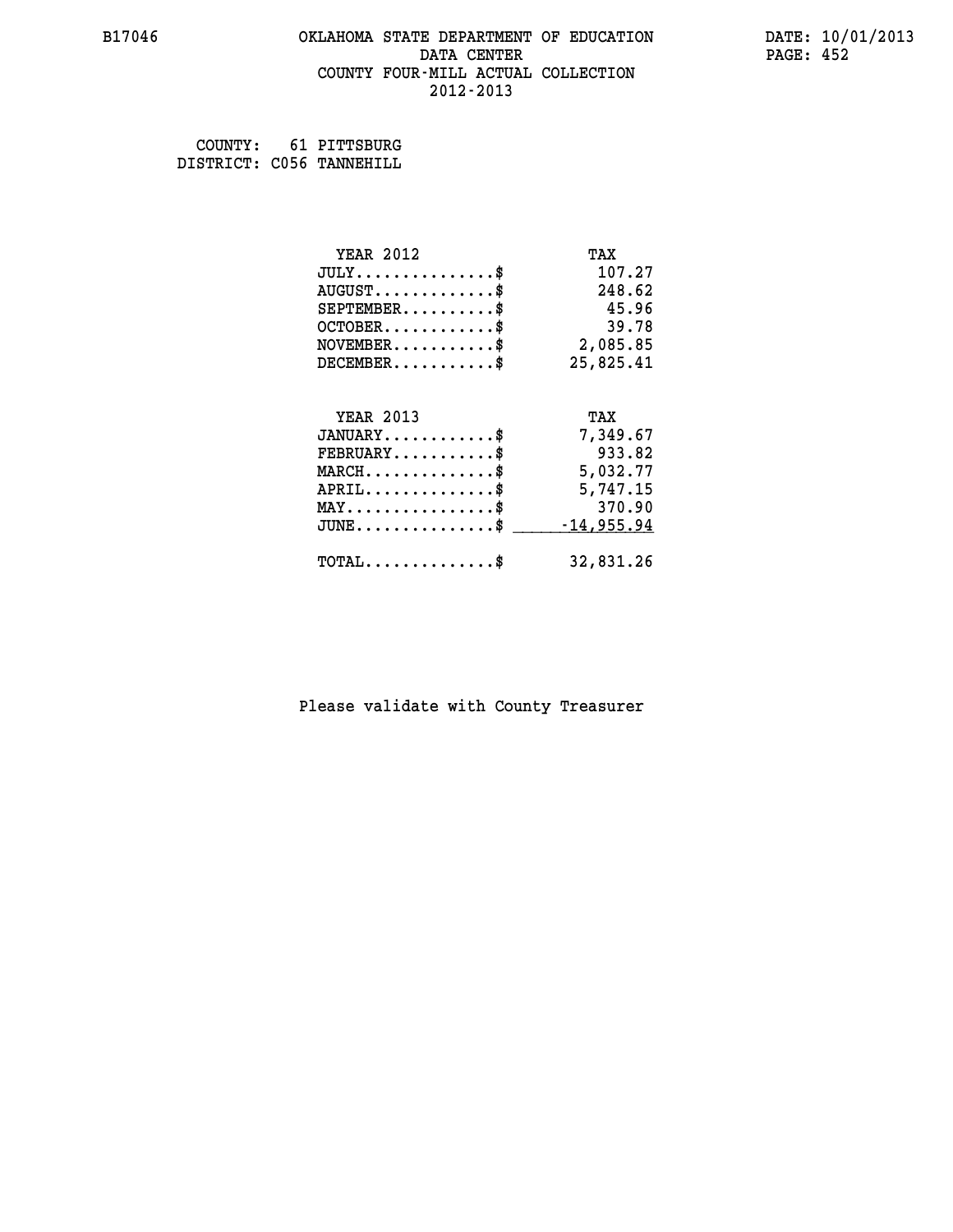#### **B17046 OKLAHOMA STATE DEPARTMENT OF EDUCATION DATE: 10/01/2013 DATA CENTER** PAGE: 453  **COUNTY FOUR-MILL ACTUAL COLLECTION 2012-2013**

 **COUNTY: 61 PITTSBURG DISTRICT: C088 HAYWOOD**

| <b>YEAR 2012</b>                           | TAX          |
|--------------------------------------------|--------------|
| $JULY$ \$                                  | 64.36        |
| $AUGUST$ \$                                | 150.01       |
| $SEPTEMBER$                                | 27.59        |
| $OCTOBER$ \$                               | 23.78        |
| $\texttt{NOVEMBER} \dots \dots \dots \$    | 1,434.51     |
| $DECEMBER$ \$                              | 27,240.25    |
|                                            |              |
| <b>YEAR 2013</b>                           | TAX          |
| $JANUARY$ \$                               | 12,982.46    |
| $FEBRUARY$ \$                              | 908.99       |
| $MARCH$ \$                                 | 3,227.72     |
| $APRIL$                                    | 12,395.06    |
| $MAX \dots \dots \dots \dots \dots$        | 256.33       |
| $JUNE$ $$$                                 | $-36,021.23$ |
| $\texttt{TOTAL} \dots \dots \dots \dots \$ | 22,689.83    |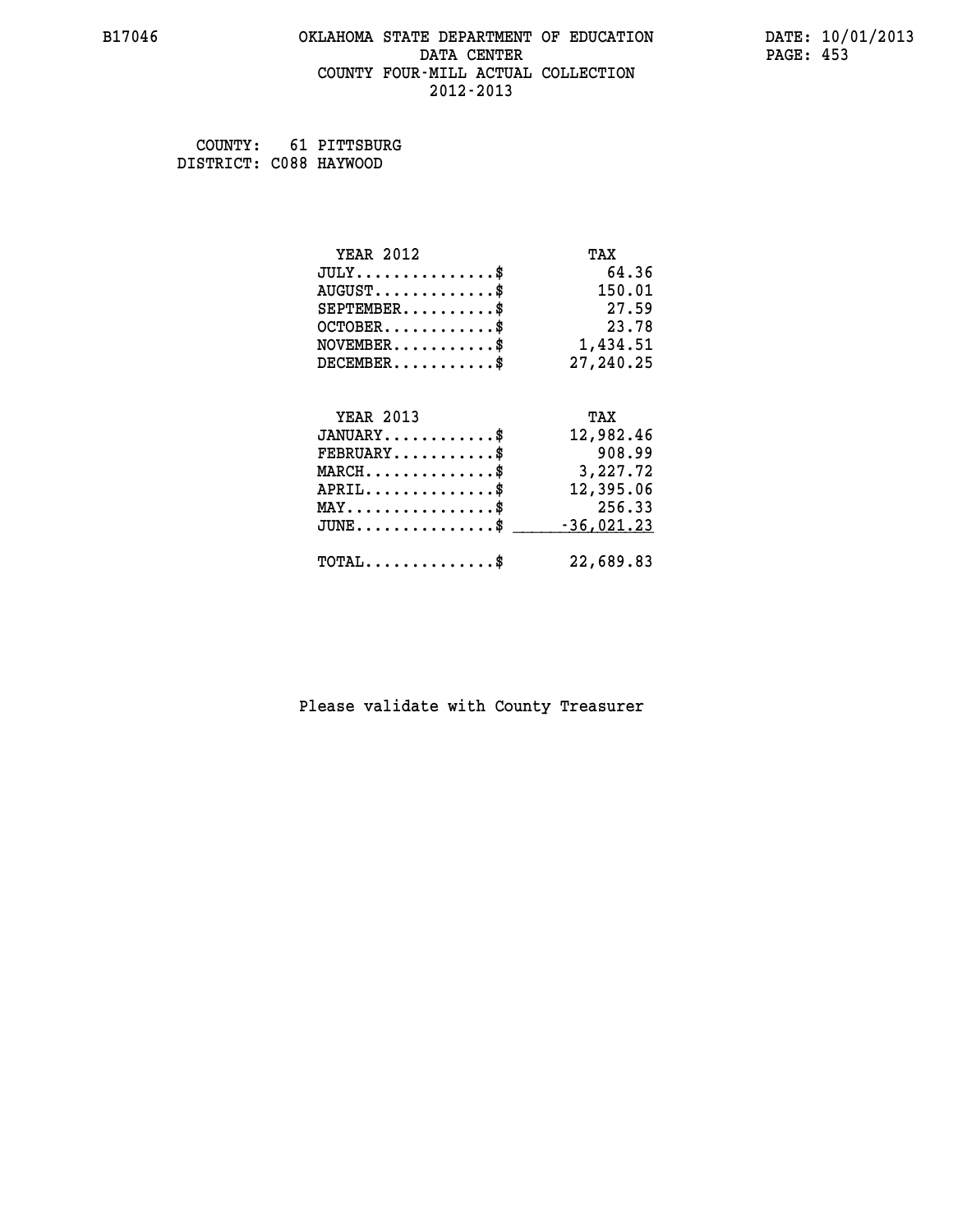#### **B17046 OKLAHOMA STATE DEPARTMENT OF EDUCATION DATE: 10/01/2013 DATA CENTER** PAGE: 454  **COUNTY FOUR-MILL ACTUAL COLLECTION 2012-2013**

 **COUNTY: 61 PITTSBURG DISTRICT: I001 HARTSHORNE**

| <b>YEAR 2012</b>                               | TAX        |
|------------------------------------------------|------------|
| $JULY$ \$                                      | 471.79     |
| $AUGUST$ \$                                    | 449.71     |
| $SEPTEMENT.$ \$                                | 1,045.93   |
| $OCTOBER$ \$                                   | 192.72     |
| $\texttt{NOVEMBER} \dots \dots \dots \$        | 166.53     |
| $DECEMBER$ \$                                  | 4,162.34   |
|                                                |            |
| <b>YEAR 2013</b>                               | TAX        |
| $JANUARY$ \$                                   | 29,559.96  |
| $FEBRUARY$ \$                                  | 9,745.35   |
| $MARCH$ \$                                     | 2,996.43   |
| $APRIL$ \$                                     | 6,468.67   |
| $\texttt{MAX} \dots \dots \dots \dots \dots \$ | 8,685.94   |
| $JUNE$ \$                                      | 93,455.90  |
| $\texttt{TOTAL} \dots \dots \dots \dots \$     | 157,401.27 |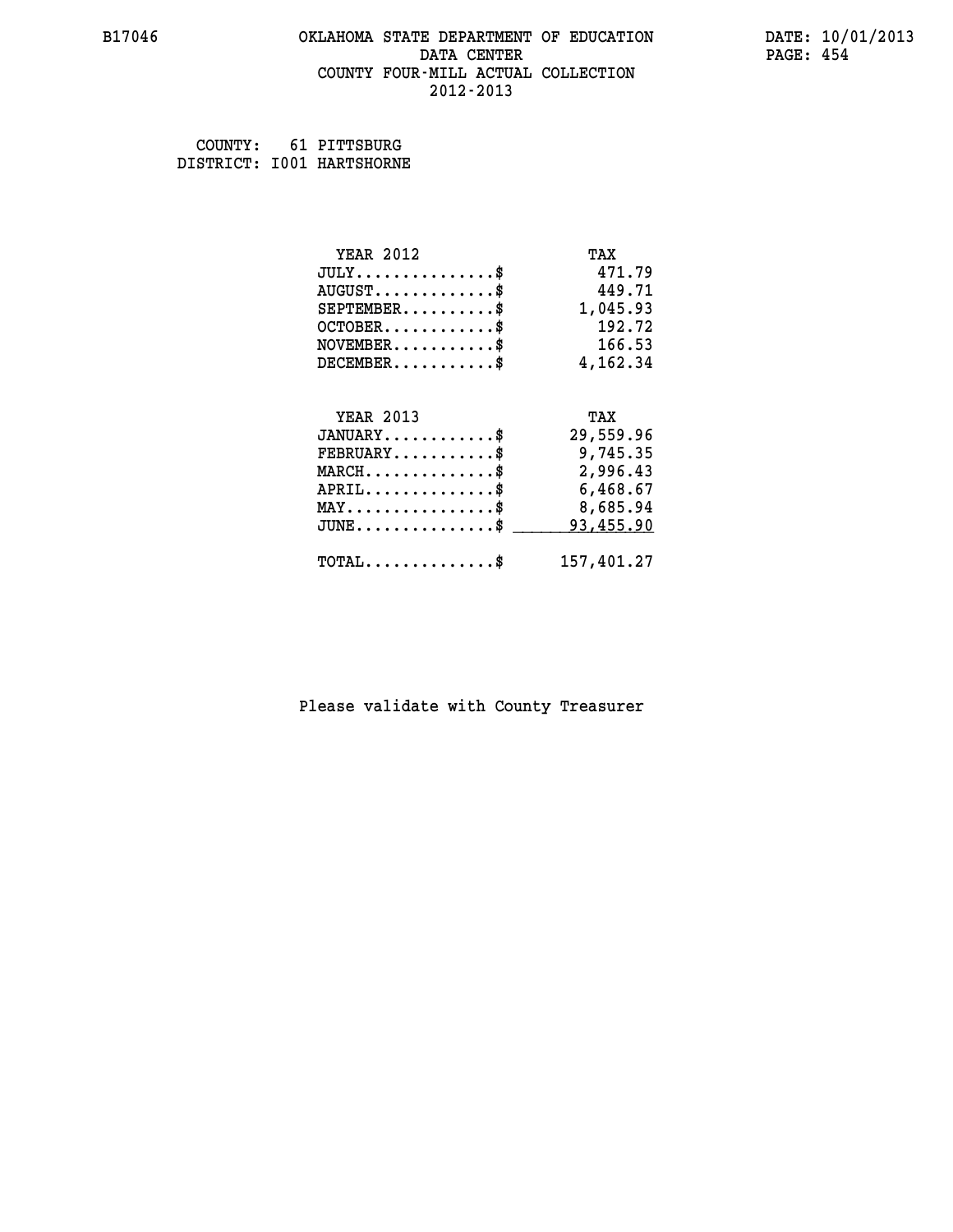#### **B17046 OKLAHOMA STATE DEPARTMENT OF EDUCATION DATE: 10/01/2013 DATA CENTER** PAGE: 455  **COUNTY FOUR-MILL ACTUAL COLLECTION 2012-2013**

 **COUNTY: 61 PITTSBURG**

 **DISTRICT: I002 CANADIAN**

| <b>YEAR 2012</b>                           | TAX           |
|--------------------------------------------|---------------|
| $JULY$ \$                                  | 245.86        |
| $AUGUST$ \$                                | 571.69        |
| $SEPTEMBER$ \$                             | 105.47        |
| $OCTOBER$ \$                               | 91.10         |
| $NOVEMBER.$ \$                             | 15, 113.08    |
| $DECEMBER$ \$                              | 59,504.26     |
|                                            |               |
| <b>YEAR 2013</b>                           | TAX           |
| $JANUARY$ \$                               | 18,451.17     |
| $FEBRUARY$                                 | 3,097.68      |
| $MARCH$ \$                                 | 7,558.75      |
| $APRIL$ \$                                 | 6,112.91      |
| $MAX \dots \dots \dots \dots \dots$        | 910.37        |
| $JUNE$ \$                                  | $-31, 168.80$ |
|                                            |               |
| $\texttt{TOTAL} \dots \dots \dots \dots \$ | 80,593.54     |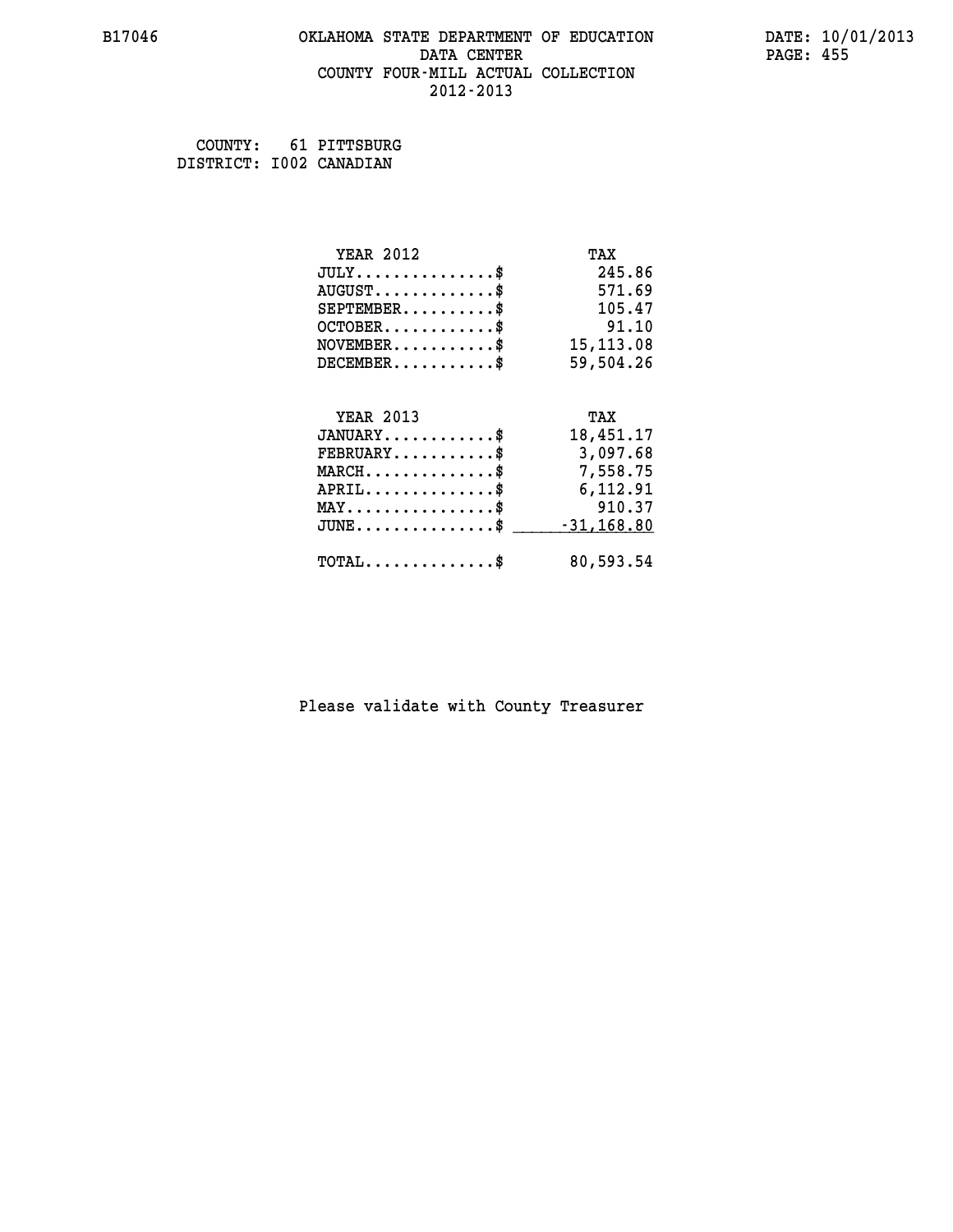#### **B17046 OKLAHOMA STATE DEPARTMENT OF EDUCATION DATE: 10/01/2013 DATA CENTER** PAGE: 456  **COUNTY FOUR-MILL ACTUAL COLLECTION 2012-2013**

 **COUNTY: 61 PITTSBURG DISTRICT: I011 HAILEYVILLE**

| <b>YEAR 2012</b>                           | TAX        |
|--------------------------------------------|------------|
| $JULY$ \$                                  | 245.73     |
| $AUGUST$ \$                                | 229.93     |
| $SEPTEMBER$ \$                             | 528.36     |
| $OCTOBER$ \$                               | 98.20      |
| $NOVEMBER.$ \$                             | 85.53      |
| $DECEMBER$ \$                              | 5,085.30   |
|                                            |            |
| <b>YEAR 2013</b>                           | TAX        |
| $JANUARY$                                  | 36, 361.95 |
| $FEBRUARY$                                 | 6,800.50   |
| $MARCH$ \$                                 | 3,779.83   |
| $APRIL \ldots \ldots \ldots \ldots \$      | 3,385.08   |
| MAY\$ 6,317.19                             |            |
| $JUNE$ \$                                  | 10,067.17  |
| $\texttt{TOTAL} \dots \dots \dots \dots \$ | 72,984.77  |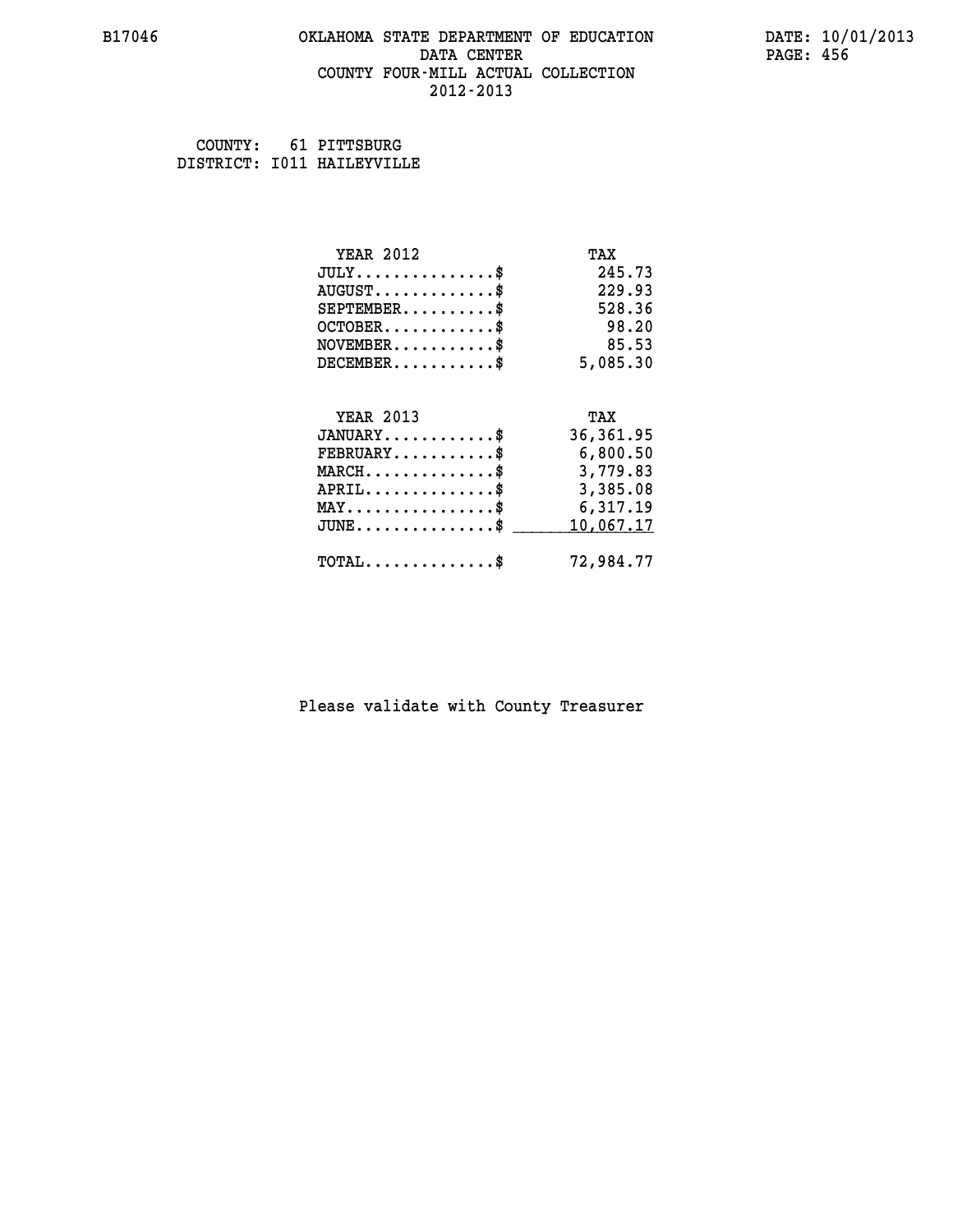#### **B17046 OKLAHOMA STATE DEPARTMENT OF EDUCATION DATE: 10/01/2013 DATA CENTER** PAGE: 457  **COUNTY FOUR-MILL ACTUAL COLLECTION 2012-2013**

 **COUNTY: 61 PITTSBURG DISTRICT: I014 KIOWA**

| <b>YEAR 2012</b>                           | TAX           |
|--------------------------------------------|---------------|
| $JULY$ \$                                  | 165.03        |
| $AUGUST$ \$                                | 156.89        |
| $SEPTEMENT.$ \$                            | 364.18        |
| $OCTOBER$ \$                               | 67.23         |
| $NOVEMBER$ \$                              | 58.10         |
| $DECEMBER$ \$                              | 2,038.82      |
|                                            |               |
| <b>YEAR 2013</b>                           | TAX           |
| $JANUARY$ \$                               | 154,702.25    |
| $FEBRUARY$                                 | 5,182.91      |
| $MARCH$ \$                                 | 1,207.29      |
| $APRIL$                                    | 120,370.80    |
| $MAX \dots \dots \dots \dots \dots$        | 14,264.67     |
| $JUNE$ \$                                  | $-245,815.67$ |
| $\texttt{TOTAL} \dots \dots \dots \dots \$ | 52,762.50     |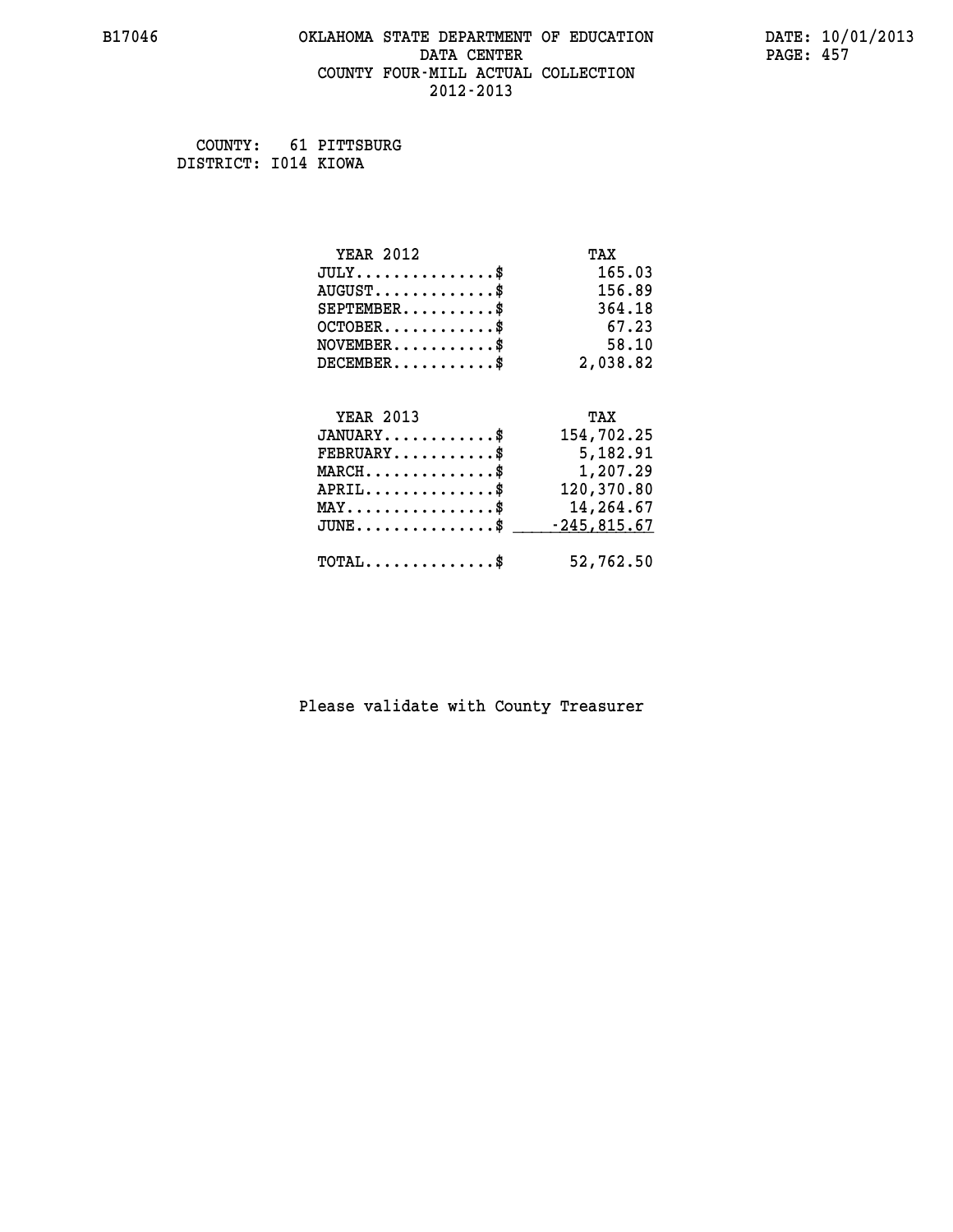#### **B17046 OKLAHOMA STATE DEPARTMENT OF EDUCATION DATE: 10/01/2013 DATA CENTER** PAGE: 458  **COUNTY FOUR-MILL ACTUAL COLLECTION 2012-2013**

 **COUNTY: 61 PITTSBURG DISTRICT: I017 QUINTON**

| <b>YEAR 2012</b>                               | TAX        |
|------------------------------------------------|------------|
| $JULY$ \$                                      | 315.32     |
| $AUGUST$ \$                                    | 301.29     |
| $SEPTEMBER$ \$                                 | 700.65     |
| $OCTOBER$ \$                                   | 129.20     |
| $\texttt{NOVEMBER} \dots \dots \dots \$        | 111.59     |
| $DECEMBER$ \$                                  | 2,488.73   |
|                                                |            |
| <b>YEAR 2013</b>                               | TAX        |
| $JANUARY$ \$                                   | 21,285.05  |
| $FEBRUARY$                                     | 11,790.26  |
| $MARCH$ \$                                     | 2,066.31   |
| $APRIL$ \$                                     | 5,767.79   |
| $\texttt{MAX} \dots \dots \dots \dots \dots \$ | 5,293.81   |
| $JUNE$                                         | 58,033.54  |
| $\texttt{TOTAL} \dots \dots \dots \dots \$     | 108,283.54 |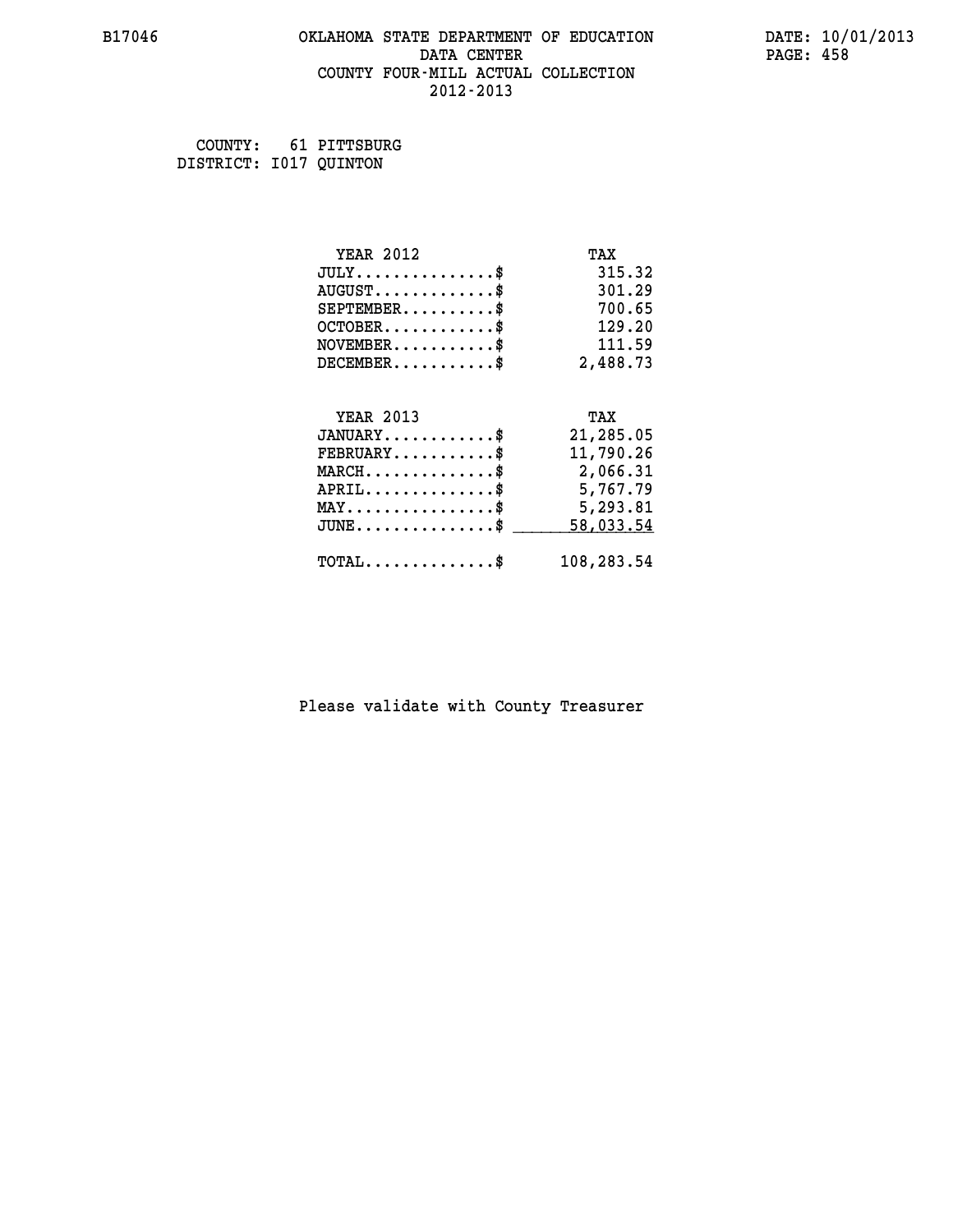#### **B17046 OKLAHOMA STATE DEPARTMENT OF EDUCATION DATE: 10/01/2013 DATA CENTER** PAGE: 459  **COUNTY FOUR-MILL ACTUAL COLLECTION 2012-2013**

 **COUNTY: 61 PITTSBURG DISTRICT: I025 INDIANOLA**

| <b>YEAR 2012</b>                                  | TAX          |
|---------------------------------------------------|--------------|
| $JULY$ \$                                         | 152.18       |
| $AUGUST$ \$                                       | 141.69       |
| $SEPTEMBER$ \$                                    | 326.36       |
| $OCTOBER$ \$                                      | 60.58        |
| $NOVEMBER$ \$                                     | 52.51        |
| $DECEMBER$ \$                                     | 2,597.01     |
|                                                   |              |
| <b>YEAR 2013</b>                                  | TAX          |
| $JANUARY$ \$                                      | 23,972.70    |
| $FEBRUARY$                                        | 21,357.49    |
| $MARCH$ \$                                        | 1,192.08     |
| $APRIL$ \$                                        | 3,771.45     |
| $\texttt{MAX} \dots \dots \dots \dots \texttt{*}$ | 14,136.65    |
| $\texttt{JUNE} \dots \dots \dots \dots \dots \$$  | $-23,480.75$ |
| $\texttt{TOTAL} \dots \dots \dots \dots \$        | 44,279.95    |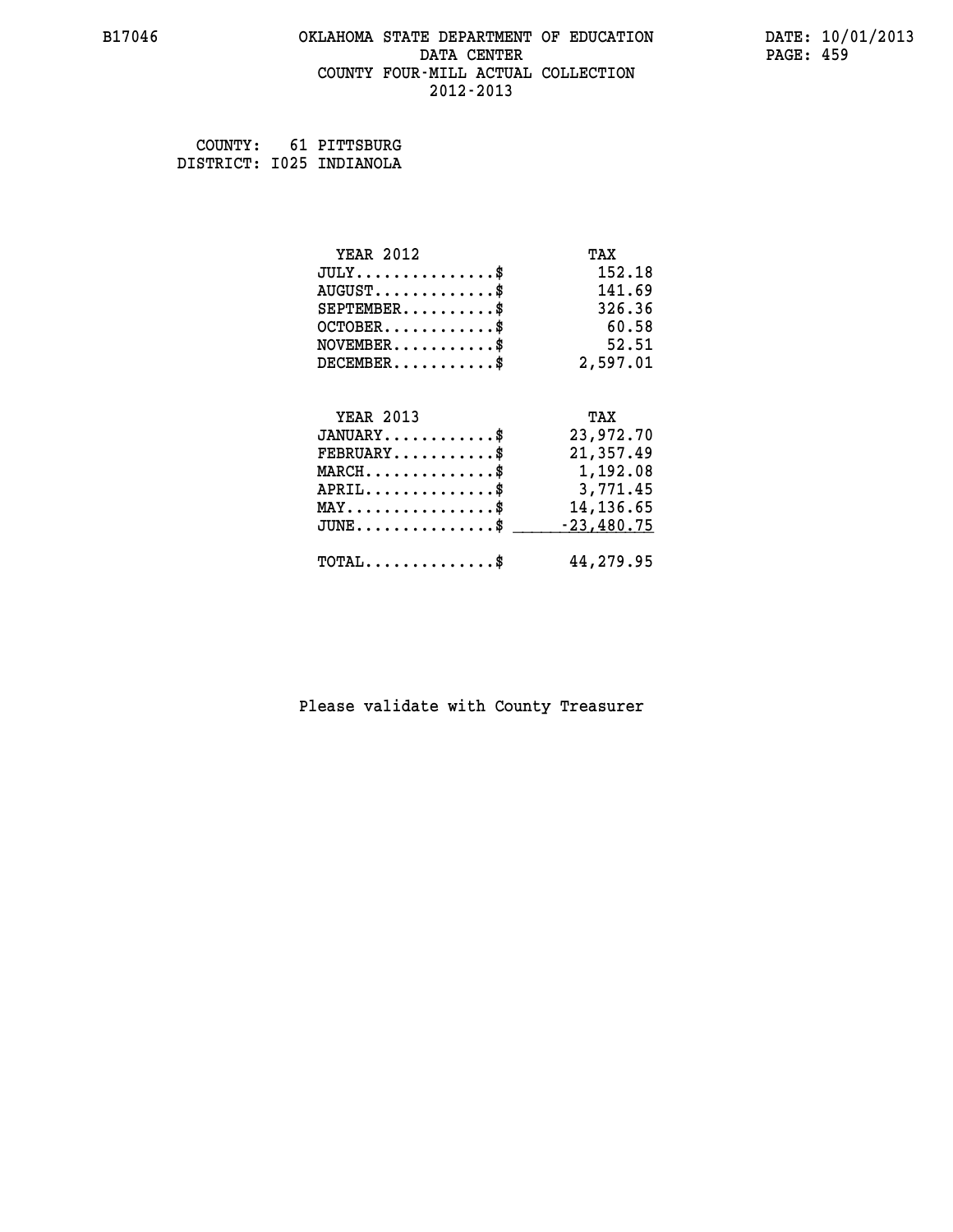#### **B17046 OKLAHOMA STATE DEPARTMENT OF EDUCATION DATE: 10/01/2013 DATA CENTER** PAGE: 460  **COUNTY FOUR-MILL ACTUAL COLLECTION 2012-2013**

 **COUNTY: 61 PITTSBURG DISTRICT: I028 CROWDER**

| <b>YEAR 2012</b>                               | TAX       |
|------------------------------------------------|-----------|
| $JULY$ \$                                      | 259.31    |
| $AUGUST$ \$                                    | 603.40    |
| $SEPTEMENT.$ \$                                | 111.18    |
| $OCTOBER$ \$                                   | 96.02     |
| $\texttt{NOVEMBER} \dots \dots \dots \$        | 4,943.43  |
| $DECEMBER$ \$                                  | 37,420.43 |
|                                                |           |
| <b>YEAR 2013</b>                               | TAX       |
| $JANUARY$ \$                                   | 9,335.63  |
| $FEBRUARY$                                     | 2,410.16  |
| $MARCH$ \$                                     | 14,023.65 |
| $APRIL \ldots \ldots \ldots \ldots \$          | 5,673.46  |
| $\texttt{MAX} \dots \dots \dots \dots \dots \$ | 1,018.40  |
| $JUNE$ \$                                      | 14,228.78 |
| $\texttt{TOTAL} \dots \dots \dots \dots$ \$    | 90,123.85 |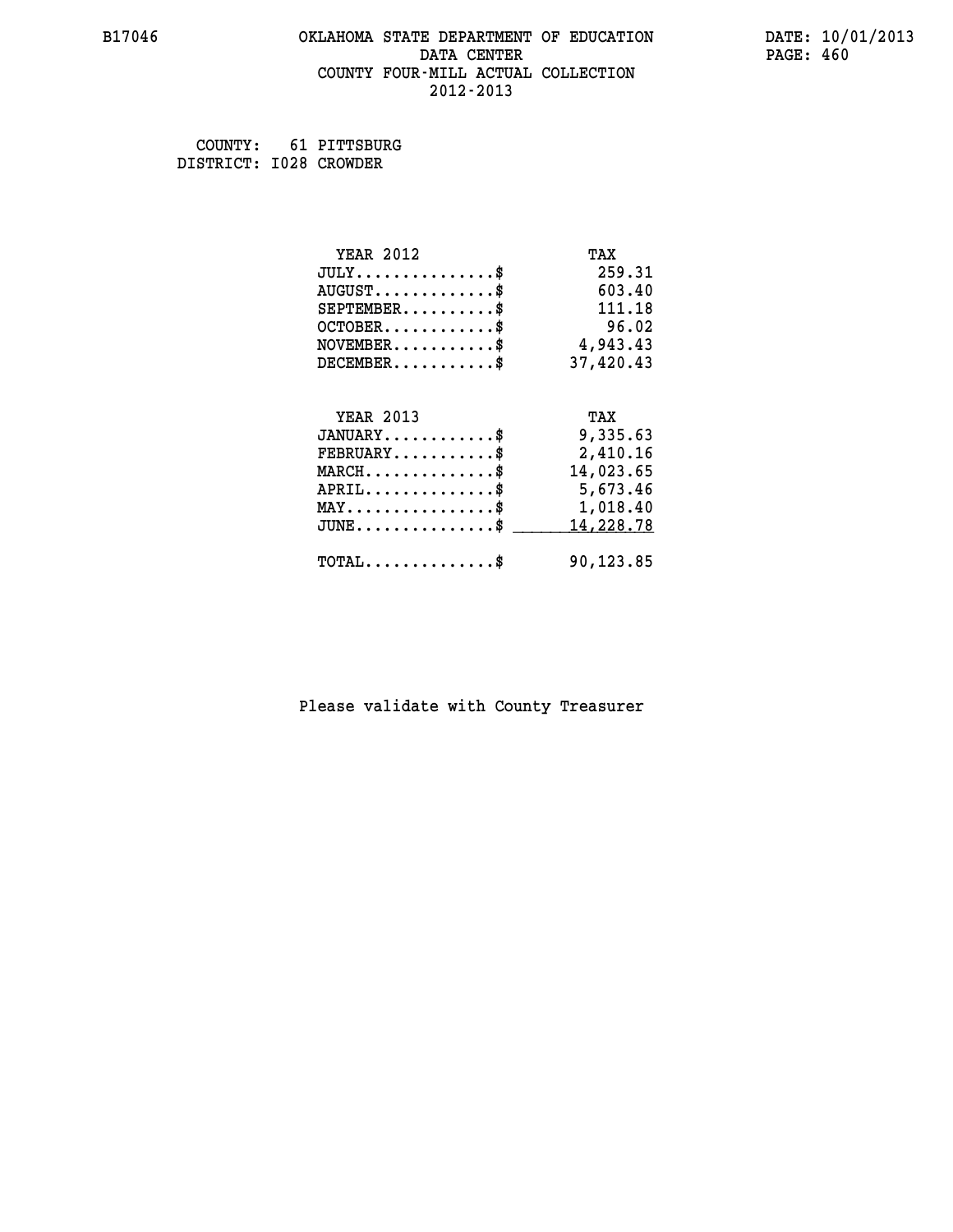#### **B17046 OKLAHOMA STATE DEPARTMENT OF EDUCATION DATE: 10/01/2013 DATA CENTER** PAGE: 461  **COUNTY FOUR-MILL ACTUAL COLLECTION 2012-2013**

 **COUNTY: 61 PITTSBURG DISTRICT: I030 SAVANNA**

| <b>YEAR 2012</b>                        | TAX        |
|-----------------------------------------|------------|
| $JULY$ \$                               | 219.55     |
| $AUGUST$ \$                             | 510.04     |
| $SEPTEMBER$ \$                          | 94.18      |
| $OCTOBER$ \$                            | 81.41      |
| $\texttt{NOVEMBER} \dots \dots \dots \$ | 2,919.75   |
| $DECEMBER$ \$                           | 23, 374.56 |
|                                         |            |
| <b>YEAR 2013</b>                        | TAX        |
| $JANUARY$ \$                            | 3,758.14   |
| $FEBRUARY$                              | 1,374.40   |
| $MARCH$ \$                              | 3,843.52   |
|                                         |            |
| $APRIL$ \$                              | 2,993.41   |
| $MAX \dots \dots \dots \dots \dots$     | 818.42     |
| $JUNE$ $\$\$                            | 32,462.32  |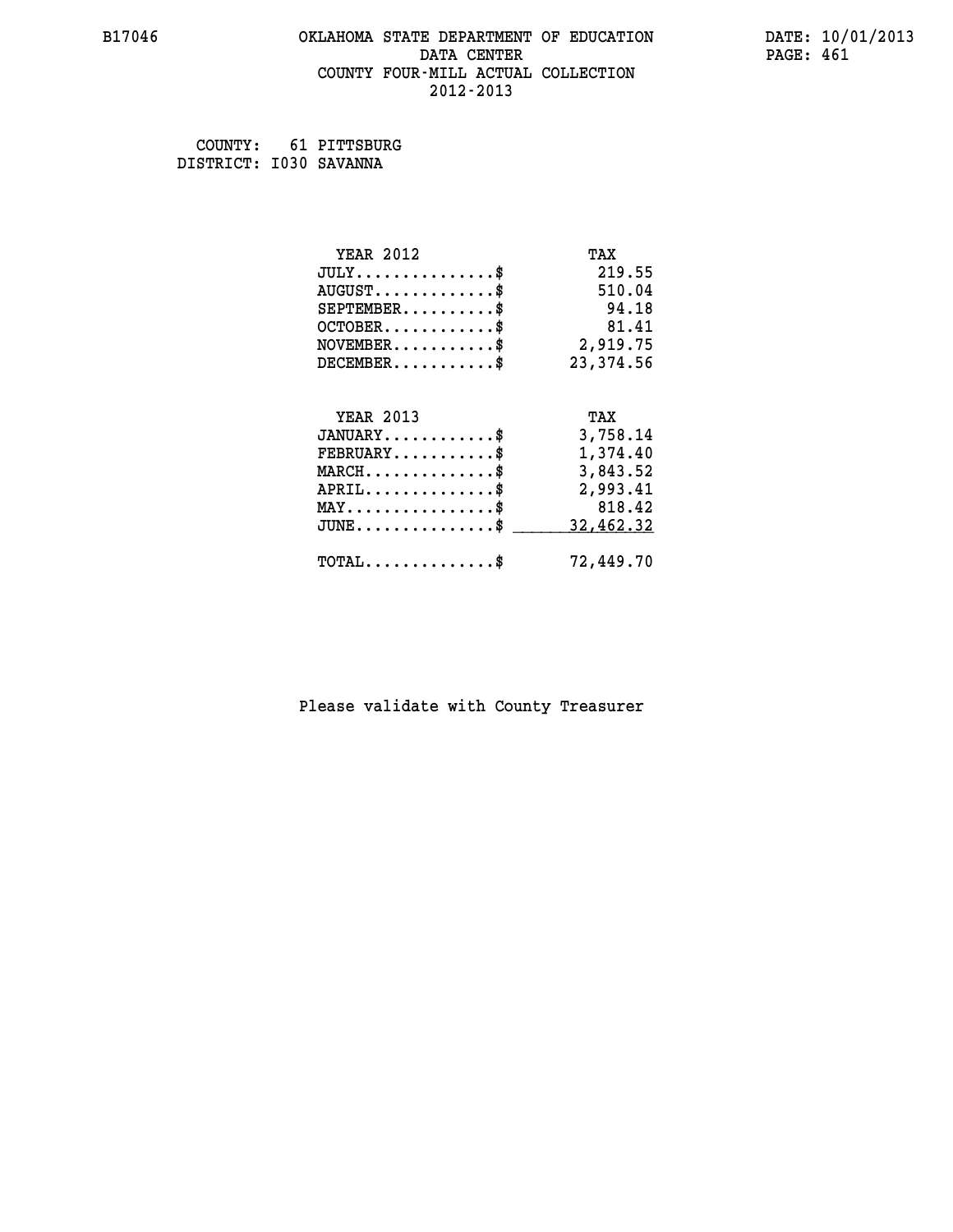#### **B17046 OKLAHOMA STATE DEPARTMENT OF EDUCATION DATE: 10/01/2013 DATA CENTER** PAGE: 462  **COUNTY FOUR-MILL ACTUAL COLLECTION 2012-2013**

 **COUNTY: 61 PITTSBURG DISTRICT: I063 PITTSBURG**

| <b>YEAR 2012</b>                           | TAX       |
|--------------------------------------------|-----------|
| $JULY$ \$                                  | 142.68    |
| $AUGUST$ \$                                | 339.55    |
| $SEPTEMBER$ \$                             | 61.27     |
| $OCTOBER$ \$                               | 51.28     |
| $NOVEMBER$ \$                              | 1,218.77  |
| $DECEMBER$ \$                              | 13,818.72 |
|                                            |           |
| <b>YEAR 2013</b>                           | TAX       |
| $JANUARY$ \$                               | 3,192.07  |
| $FEBRUARY$                                 | 1,032.60  |
| $MARCH$ \$                                 | 3,064.18  |
| $APRIL$ \$                                 | 2,205.24  |
| $MAX \dots \dots \dots \dots \dots$        | 346.90    |
| $JUNE$                                     | 5,532.53  |
| $\texttt{TOTAL} \dots \dots \dots \dots \$ | 31,005.79 |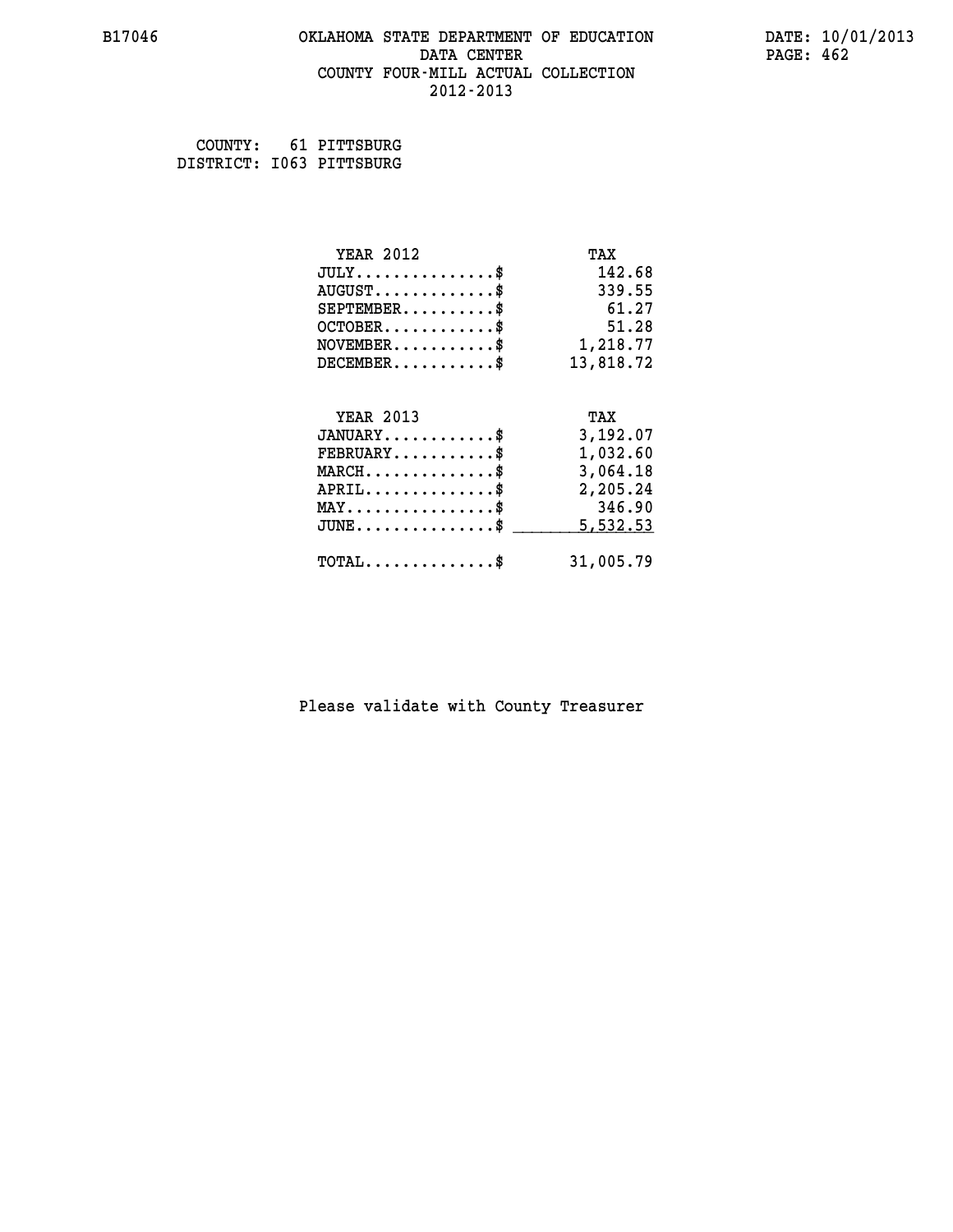#### **B17046 OKLAHOMA STATE DEPARTMENT OF EDUCATION DATE: 10/01/2013 DATA CENTER** PAGE: 463  **COUNTY FOUR-MILL ACTUAL COLLECTION 2012-2013**

 **COUNTY: 61 PITTSBURG DISTRICT: I080 MCALESTER**

| <b>YEAR 2012</b>                               | TAX        |
|------------------------------------------------|------------|
| $JULY$ \$                                      | 1,663.85   |
| $AUGUST$ \$                                    | 1,588.50   |
| $SEPTEMBER$ \$                                 | 3,695.12   |
| $OCTOBER$ \$                                   | 681.08     |
| $NOVEMBER$ \$                                  | 588.00     |
| $DECEMBER$ \$                                  | 28,889.83  |
|                                                |            |
| <b>YEAR 2013</b>                               | TAX        |
|                                                |            |
| $JANUARY$ \$                                   | 181,010.50 |
| $FEBRUARY$                                     | 49,743.66  |
| $MARCH$ \$                                     | 16,322.44  |
| $APRIL$ \$                                     | 33,731.19  |
| $\texttt{MAX} \dots \dots \dots \dots \dots \$ | 34,773.04  |
| $JUNE \ldots \ldots \ldots \ldots \bullet$     | 206,209.25 |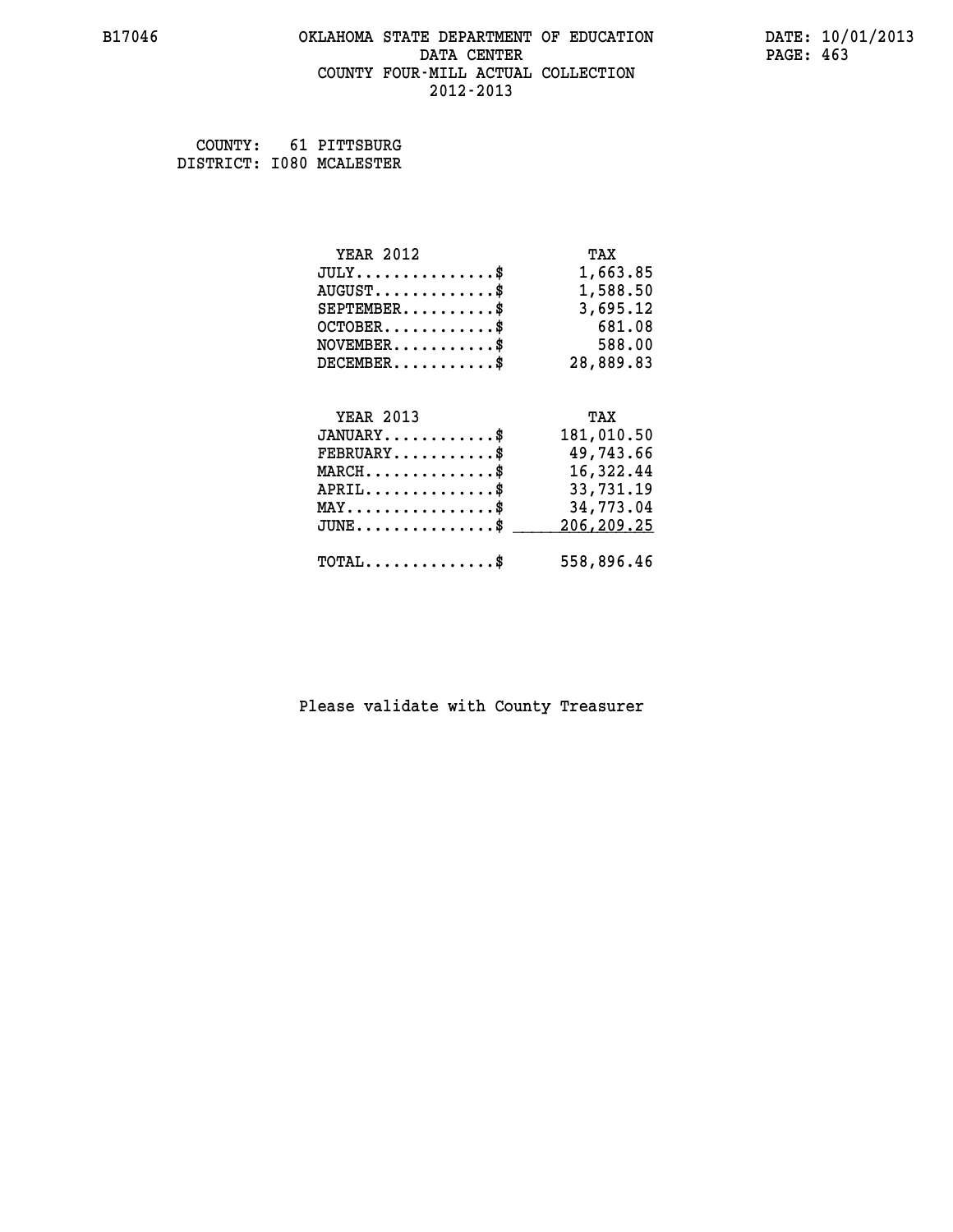#### **B17046 OKLAHOMA STATE DEPARTMENT OF EDUCATION DATE: 10/01/2013 DATA CENTER** PAGE: 464  **COUNTY FOUR-MILL ACTUAL COLLECTION 2012-2013**

 **COUNTY: 61 PITTSBURG**

 **\*\*\*\*\*\* TOTALS \*\*\*\*\*\***

| <b>YEAR 2012</b>       | TAX         |
|------------------------|-------------|
| $JULY$                 | 4,483.94    |
| $AUGUST$ $\frac{1}{2}$ | 6,292.26    |
| $SEPTEMBER$ \$         | 7,290.94    |
| $OCTOBER$              | 1,771.98    |
| $NOVEMBER$ \$          | 47,092.61   |
| $DECEMBER$ \$          | 350, 217.36 |

### **YEAR 2013**

| <b>YEAR 2013</b>                                        | TAX        |
|---------------------------------------------------------|------------|
| $JANUARY$ \$                                            | 528,141.04 |
| $FEBRUARY$ \$                                           | 118,463.99 |
| $MARCH$                                                 | 79,681.44  |
| $APRIL$ \$                                              | 229,603.31 |
| $\texttt{MAX} \dots \dots \dots \dots \dots \$          | 88,894.54  |
| JUNE\$ 12,934.44                                        |            |
| $\texttt{TOTAL} \dots \dots \dots \dots \$ 1,474,867.85 |            |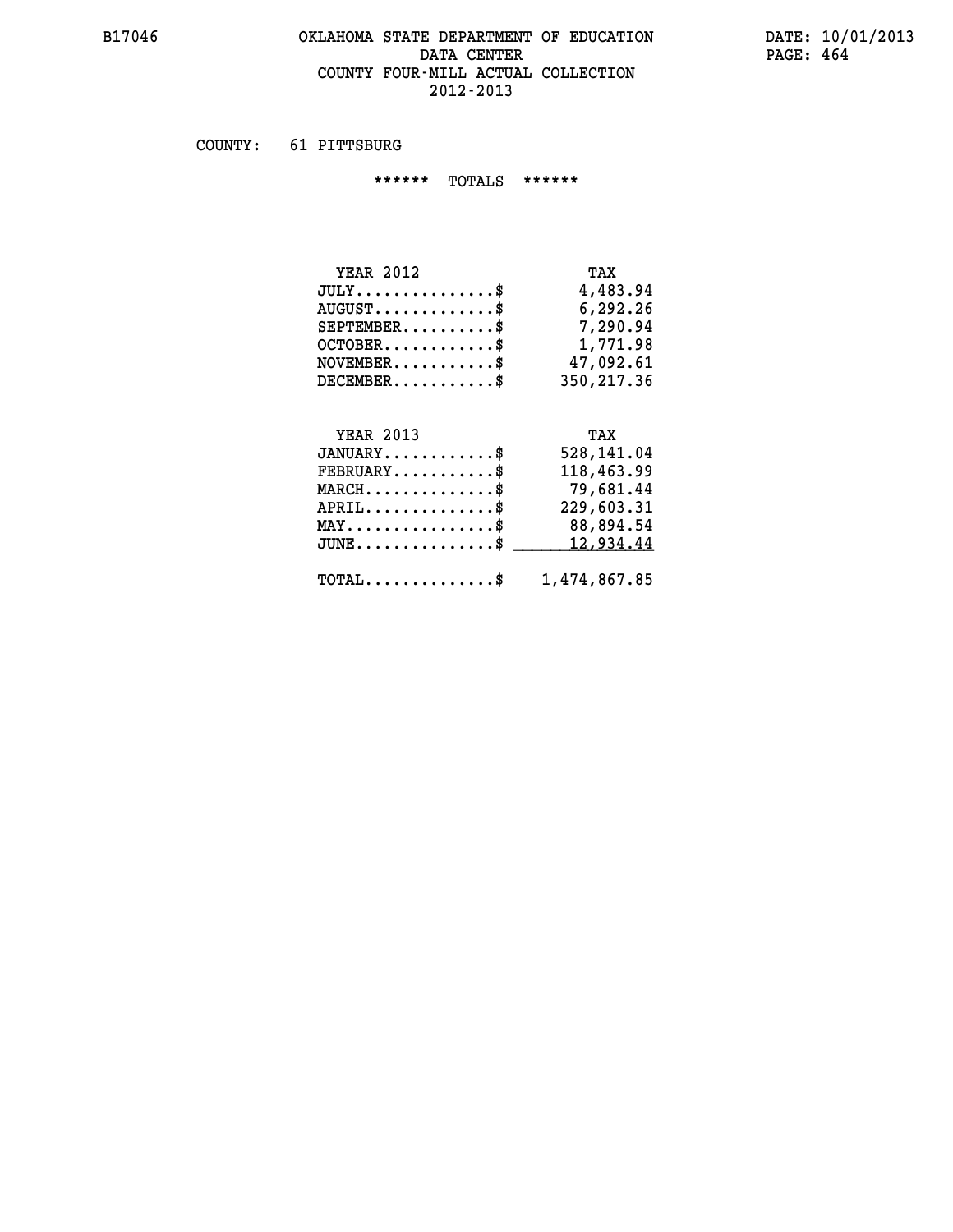#### **B17046 OKLAHOMA STATE DEPARTMENT OF EDUCATION DATE: 10/01/2013 DATA CENTER** PAGE: 465  **COUNTY FOUR-MILL ACTUAL COLLECTION 2012-2013**

 **COUNTY: 62 PONTOTOC DISTRICT: I001 ALLEN**

| <b>YEAR 2012</b>                               | TAX       |
|------------------------------------------------|-----------|
| $JULY$ \$                                      | 309.94    |
| $AUGUST$ \$                                    | 565.34    |
| $SEPTEMBER$ \$                                 | 441.36    |
| $OCTOBER$ \$                                   | 142.28    |
| $NOVEMBER$ \$                                  | 67.30     |
| $DECEMBER$ \$                                  | 3,685.85  |
|                                                |           |
| <b>YEAR 2013</b>                               | TAX       |
| $JANUARY$ \$                                   | 30,750.75 |
| $FEBRUARY$                                     | 6,330.89  |
| $MARCH$ \$                                     | 940.94    |
| $APRIL$ \$                                     | 7,396.74  |
| $\texttt{MAX} \dots \dots \dots \dots \dots \$ | 1,611.37  |
| $JUNE$ \$                                      | 1,500.93  |
| $\texttt{TOTAL} \dots \dots \dots \dots \$     | 53,743.69 |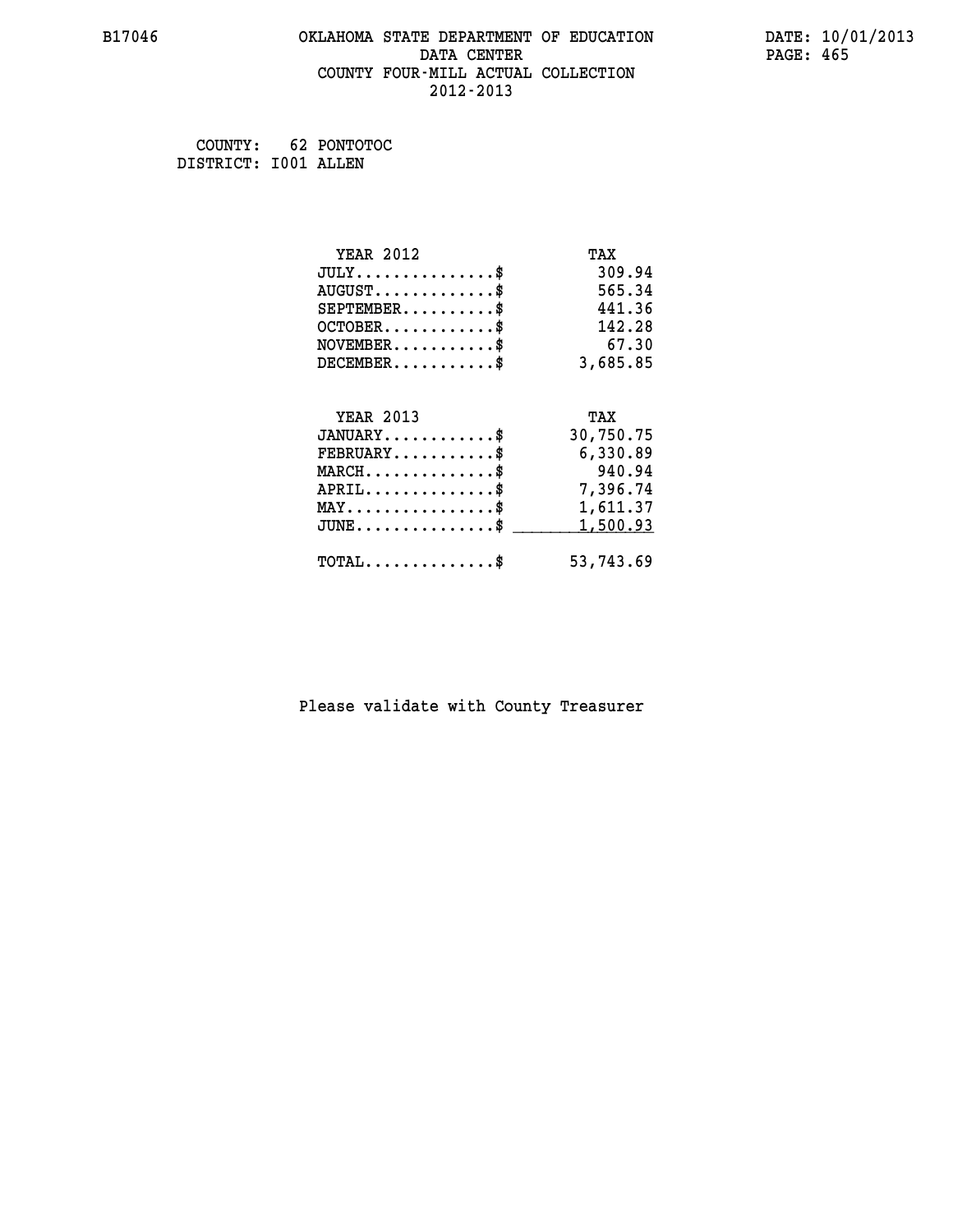#### **B17046 OKLAHOMA STATE DEPARTMENT OF EDUCATION DATE: 10/01/2013 DATA CENTER** PAGE: 466  **COUNTY FOUR-MILL ACTUAL COLLECTION 2012-2013**

 **COUNTY: 62 PONTOTOC DISTRICT: I009 VANOSS**

| <b>YEAR 2012</b>                                 | TAX       |
|--------------------------------------------------|-----------|
| $JULY$ \$                                        | 444.13    |
| $AUGUST$ \$                                      | 800.24    |
| $SEPTEMBER$ \$                                   | 625.01    |
| $OCTOBER$ \$                                     | 201.76    |
| $\texttt{NOVEMBER} \dots \dots \dots \$          | 93.97     |
| $DECEMBER$ \$                                    | 4,810.55  |
|                                                  |           |
| <b>YEAR 2013</b>                                 | TAX       |
| $JANUARY$ \$                                     | 40,054.38 |
| $FEBRUARY$                                       | 8,248.52  |
| $\texttt{MARCH}\ldots\ldots\ldots\ldots\text{*}$ | 1,230.82  |
| $APRIL \ldots \ldots \ldots \ldots \$            | 9,642.56  |
| $\texttt{MAX} \dots \dots \dots \dots \dots \$   | 2,110.77  |
| $JUNE$ \$                                        | 1,961.47  |
| $\texttt{TOTAL} \dots \dots \dots \dots \$       | 70,224.18 |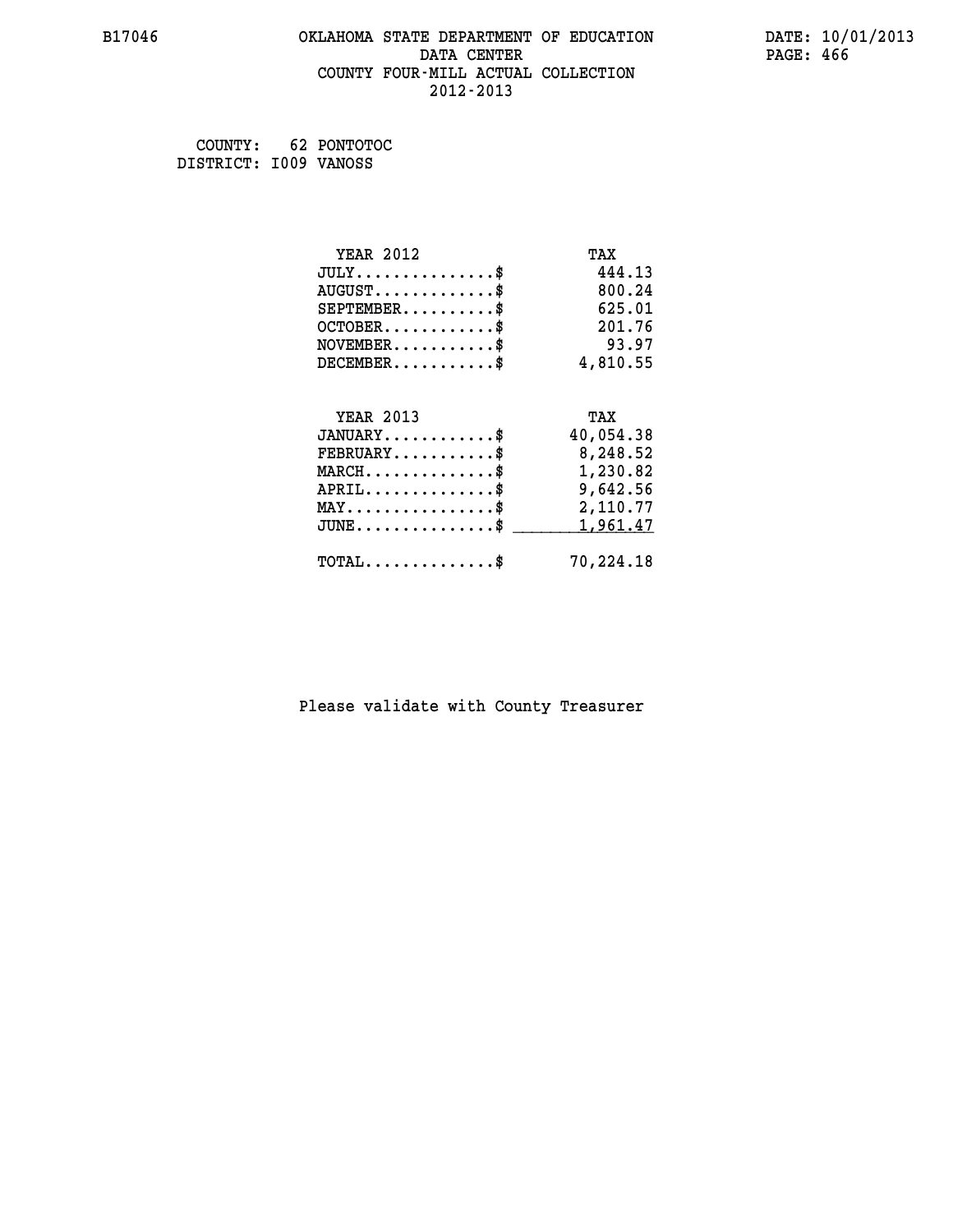#### **B17046 OKLAHOMA STATE DEPARTMENT OF EDUCATION DATE: 10/01/2013 DATA CENTER** PAGE: 467  **COUNTY FOUR-MILL ACTUAL COLLECTION 2012-2013**

 **COUNTY: 62 PONTOTOC DISTRICT: I016 BYNG**

| <b>YEAR 2012</b>                               | TAX        |
|------------------------------------------------|------------|
| $JULY$ \$                                      | 1,239.11   |
| $AUGUST$ \$                                    | 2,258.98   |
| $SEPTEMBER$ \$                                 | 1,764.30   |
| $OCTOBER$ \$                                   | 569.27     |
| $NOVEMBER$ \$                                  | 270.36     |
| $DECEMBER$ \$                                  | 15,045.69  |
|                                                |            |
| <b>YEAR 2013</b>                               | TAX        |
|                                                |            |
| $JANUARY$                                      | 125,575.56 |
| $FEBRUARY$                                     | 25,851.68  |
| $MARCH$ \$                                     | 3,838.77   |
| $APRIL$ \$                                     | 30,202.44  |
| $\texttt{MAX} \dots \dots \dots \dots \dots \$ | 6,560.07   |
| $JUNE \ldots \ldots \ldots \ldots \bullet$     | 6,125.95   |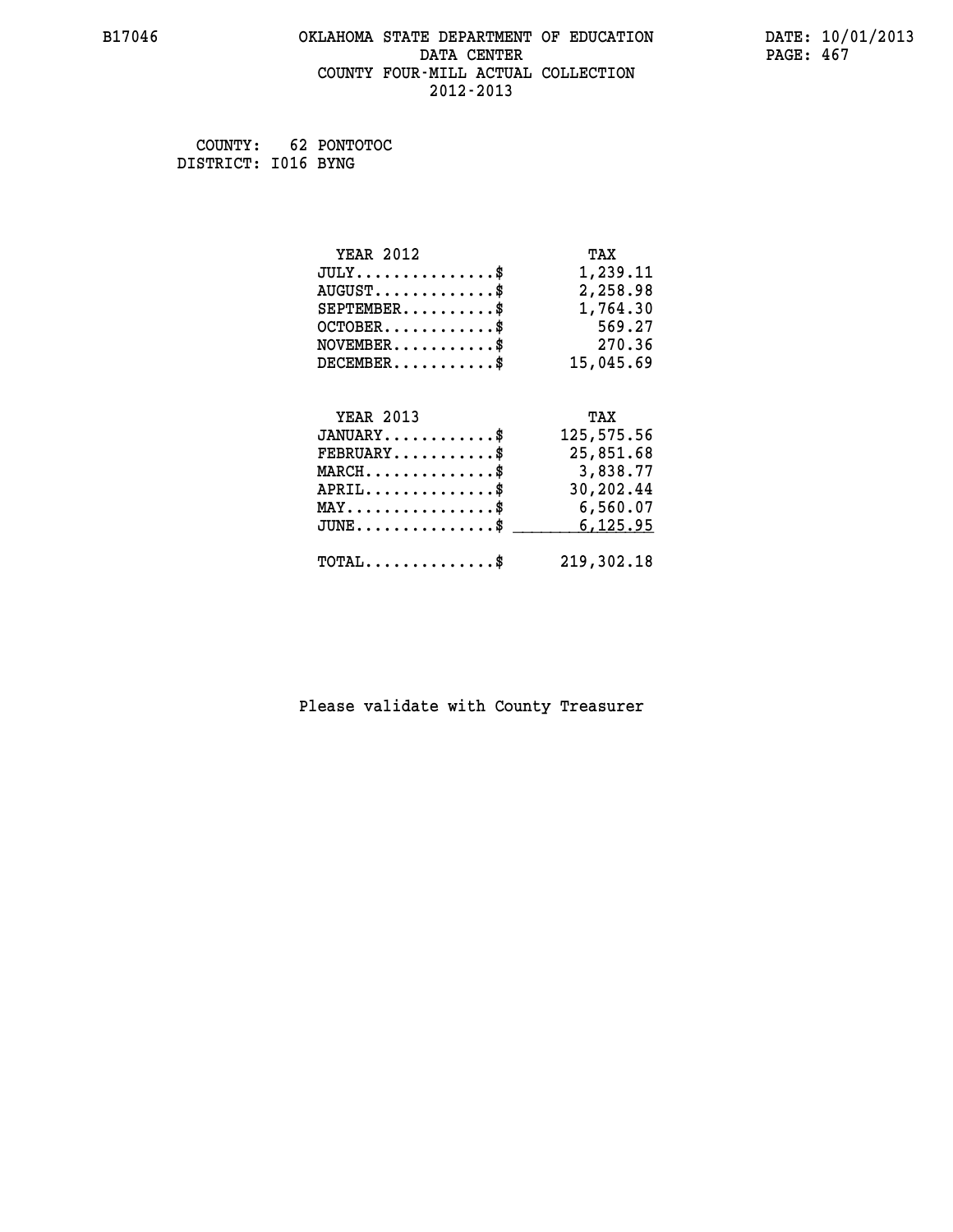#### **B17046 OKLAHOMA STATE DEPARTMENT OF EDUCATION DATE: 10/01/2013 DATA CENTER** PAGE: 468  **COUNTY FOUR-MILL ACTUAL COLLECTION 2012-2013**

 **COUNTY: 62 PONTOTOC DISTRICT: I019 ADA**

| <b>YEAR 2012</b>                               | TAX        |
|------------------------------------------------|------------|
| $JULY$ \$                                      | 1,884.27   |
| $AUGUST$ \$                                    | 3,423.86   |
| $SEPTEMBER$ \$                                 | 2,675.08   |
| $OCTOBER$ \$                                   | 864.31     |
| $NOVEMBER$ \$                                  | 409.69     |
| $DECEMBER$ \$                                  | 22,716.92  |
|                                                |            |
| <b>YEAR 2013</b>                               | TAX        |
| $JANUARY$ \$                                   | 189,562.16 |
| $FEBRUARY$                                     | 39,025.46  |
| $MARCH$ \$                                     | 5,795.88   |
| $APRIL$ \$                                     | 45,595.09  |
| $\texttt{MAX} \dots \dots \dots \dots \dots \$ | 9,907.54   |
| $JUNE$ \$                                      | 9,249.87   |
|                                                |            |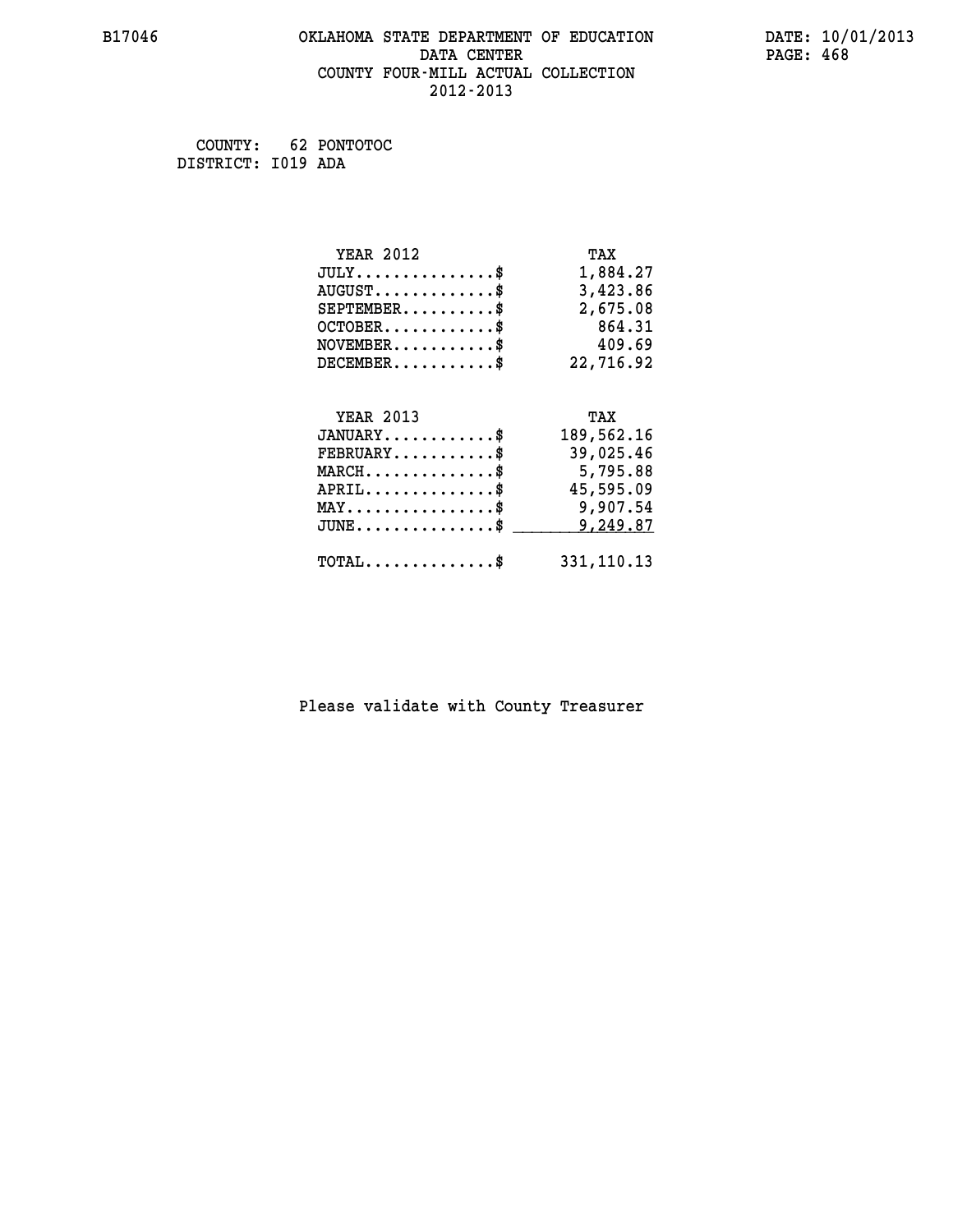## **B17046 OKLAHOMA STATE DEPARTMENT OF EDUCATION DATE: 10/01/2013 DATA CENTER** PAGE: 469  **COUNTY FOUR-MILL ACTUAL COLLECTION 2012-2013**

 **COUNTY: 62 PONTOTOC DISTRICT: I024 LATTA**

| <b>YEAR 2012</b>                                 | TAX         |
|--------------------------------------------------|-------------|
| $JULY$ \$                                        | 516.73      |
| $AUGUST$ \$                                      | 942.18      |
| $SEPTEMENT.$ \$                                  | 737.04      |
| $OCTOBER$ \$                                     | 238.94      |
| $\texttt{NOVEMBER} \dots \dots \dots \$          | 115.11      |
| $DECEMBER$ \$                                    | 6,807.64    |
|                                                  |             |
| <b>YEAR 2013</b>                                 | TAX         |
| $JANUARY$ \$                                     | 56,901.93   |
| $FEBRUARY$                                       | 11,711.87   |
| $MARCH$ \$                                       | 1,733.57    |
| $APRIL$ \$                                       | 13,678.56   |
| $\texttt{MAX} \dots \dots \dots \dots \dots \$   | 2,959.36    |
| $\texttt{JUNE} \dots \dots \dots \dots \dots \$$ | 2,769.42    |
| $\texttt{TOTAL} \dots \dots \dots \dots \$       | 99, 112, 35 |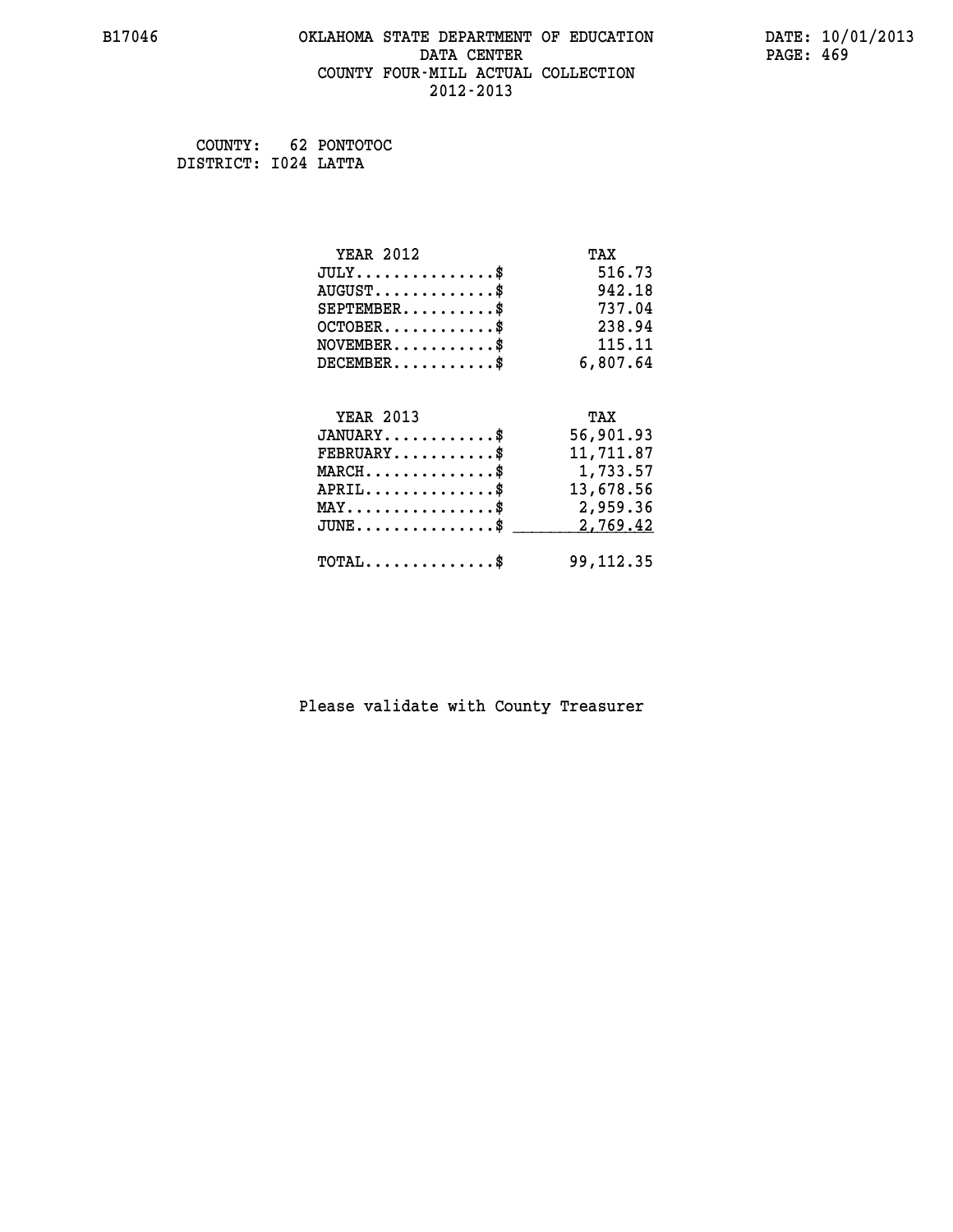#### **B17046 OKLAHOMA STATE DEPARTMENT OF EDUCATION DATE: 10/01/2013 DATA CENTER** PAGE: 470  **COUNTY FOUR-MILL ACTUAL COLLECTION 2012-2013**

 **COUNTY: 62 PONTOTOC DISTRICT: I030 STONEWALL**

| <b>YEAR 2012</b>                               | TAX       |
|------------------------------------------------|-----------|
| $JULY$ \$                                      | 305.55    |
| $AUGUST$ \$                                    | 561.30    |
| $SEPTEMBER$ \$                                 | 437.70    |
| $OCTOBER$ \$                                   | 140.36    |
| $NOVEMBER.$ \$                                 | 66.40     |
| $DECEMBER$ \$                                  | 3,616.17  |
|                                                |           |
| <b>YEAR 2013</b>                               | TAX       |
| $JANUARY$ \$                                   | 30,172.26 |
| $FEBRUARY$ \$                                  | 6,211.73  |
| $MARCH$ \$                                     | 923.35    |
| $APRIL \ldots \ldots \ldots \ldots \$          | 7,257.21  |
| $\texttt{MAX} \dots \dots \dots \dots \dots \$ | 1,576.83  |
| $JUNE$ \$                                      | 1,472.58  |
| $\texttt{TOTAL} \dots \dots \dots \dots \$     | 52,741.44 |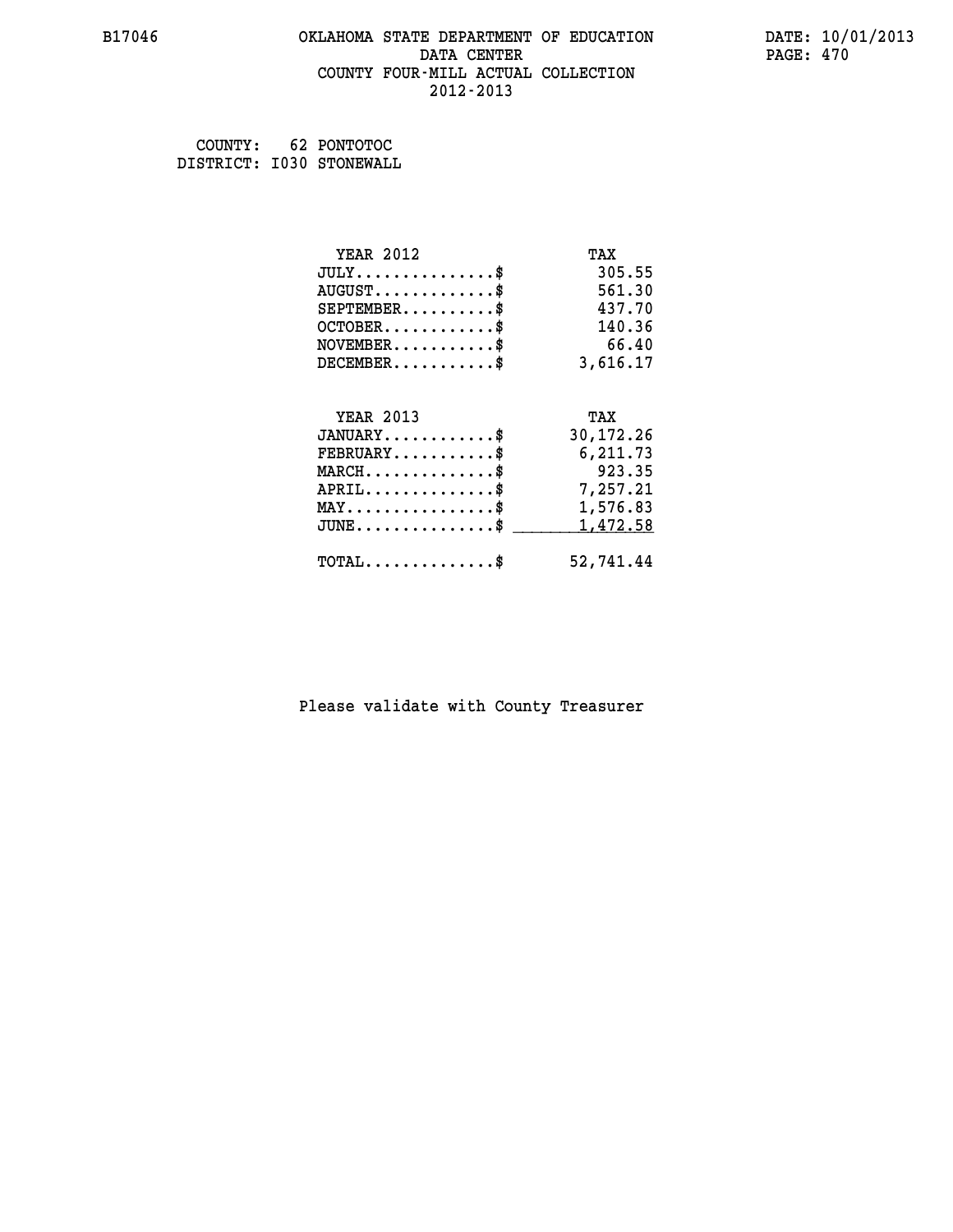#### **B17046 OKLAHOMA STATE DEPARTMENT OF EDUCATION DATE: 10/01/2013 DATA CENTER** PAGE: 471  **COUNTY FOUR-MILL ACTUAL COLLECTION 2012-2013**

 **COUNTY: 62 PONTOTOC DISTRICT: I037 ROFF**

| <b>YEAR 2012</b>                               | TAX         |
|------------------------------------------------|-------------|
| $JULY$ \$                                      | 238.35      |
| $AUGUST$ \$                                    | 434.10      |
| $SEPTEMBER$ \$                                 | 338.74      |
| $OCTOBER$ \$                                   | 109.26      |
| $NOVEMBER$ \$                                  | 51.40       |
| $DECEMBER$ \$                                  | 2,780.17    |
| <b>YEAR 2013</b>                               | TAX         |
| $JANUARY$ \$                                   | 23, 182. 57 |
|                                                |             |
| $FEBRUARY$                                     | 4,773.04    |
| $MARCH$ \$                                     | 710.04      |
| $APRIL$ \$                                     | 5,577.14    |
| $\texttt{MAX} \dots \dots \dots \dots \dots \$ | 1,213.89    |
| $JUNE$ \$                                      | 1,132.39    |
| $TOTAL$ \$                                     | 40,541.09   |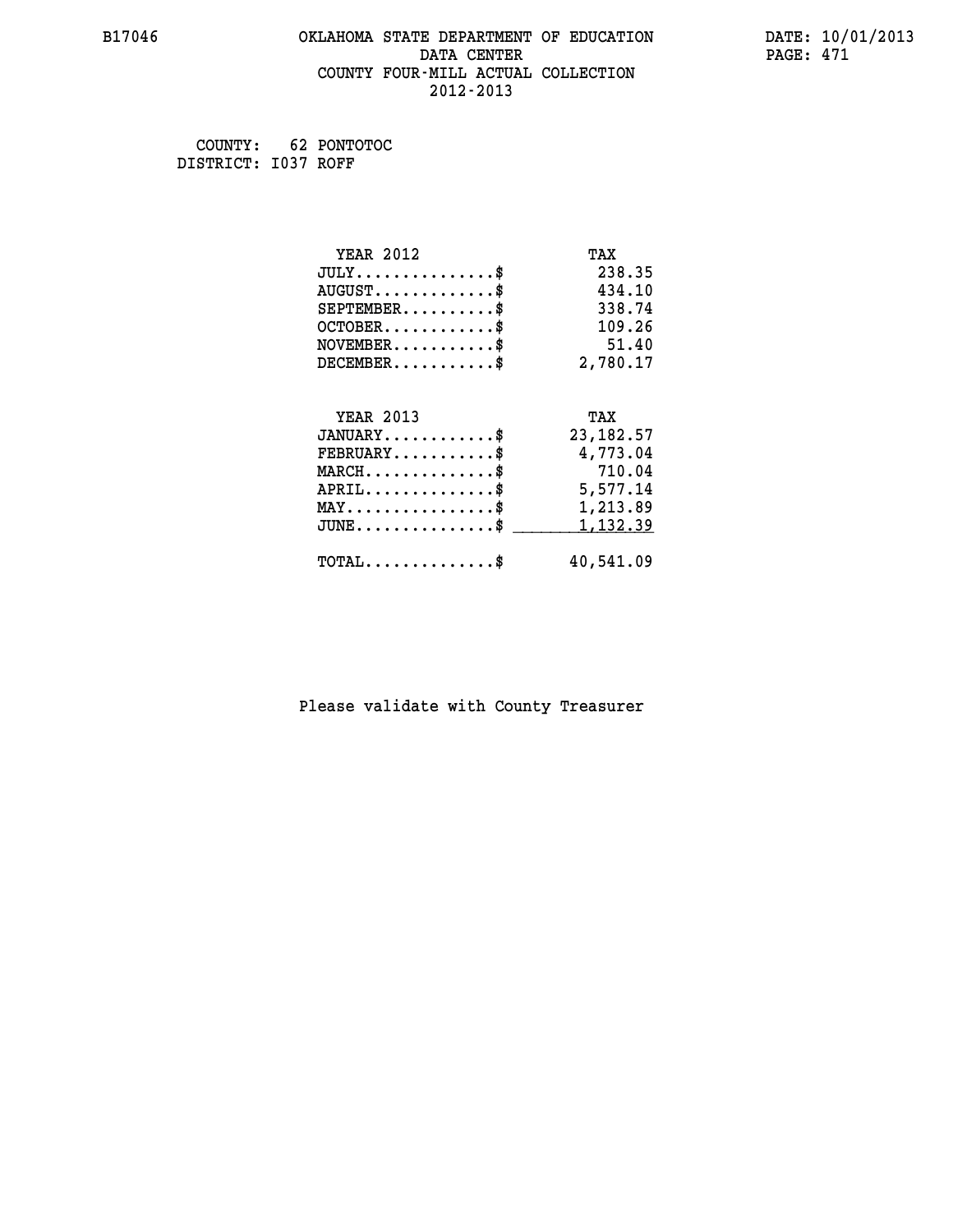#### **B17046 OKLAHOMA STATE DEPARTMENT OF EDUCATION DATE: 10/01/2013 DATA CENTER PAGE: 472 COUNTY FOUR-MILL ACTUAL COLLECTION 2012-2013**

 **COUNTY: 62 PONTOTOC**

 **\*\*\*\*\*\* TOTALS \*\*\*\*\*\***

| <b>YEAR 2012</b>                     | TAX       |
|--------------------------------------|-----------|
| $JULY \ldots \ldots \ldots \ldots \$ | 4,938.08  |
| $AUGUST$                             | 8,986.00  |
| $SEPTEMBER$                          | 7,019.23  |
| $OCTOBER$ \$                         | 2,266.18  |
| $NOVEMBER$ \$                        | 1,074.23  |
| $DECEMBER$                           | 59,462.99 |

# **YEAR 2013 TAX JANUARY............\$ 496,199.61 FEBRUARY...........\$ 102,153.19 MARCH..............\$ 15,173.37 APRIL..............\$ 119,349.74 MAY................\$ 25,939.83** JUNE..............\$ <u>24,212.61</u>  **TOTAL..............\$ 866,775.06**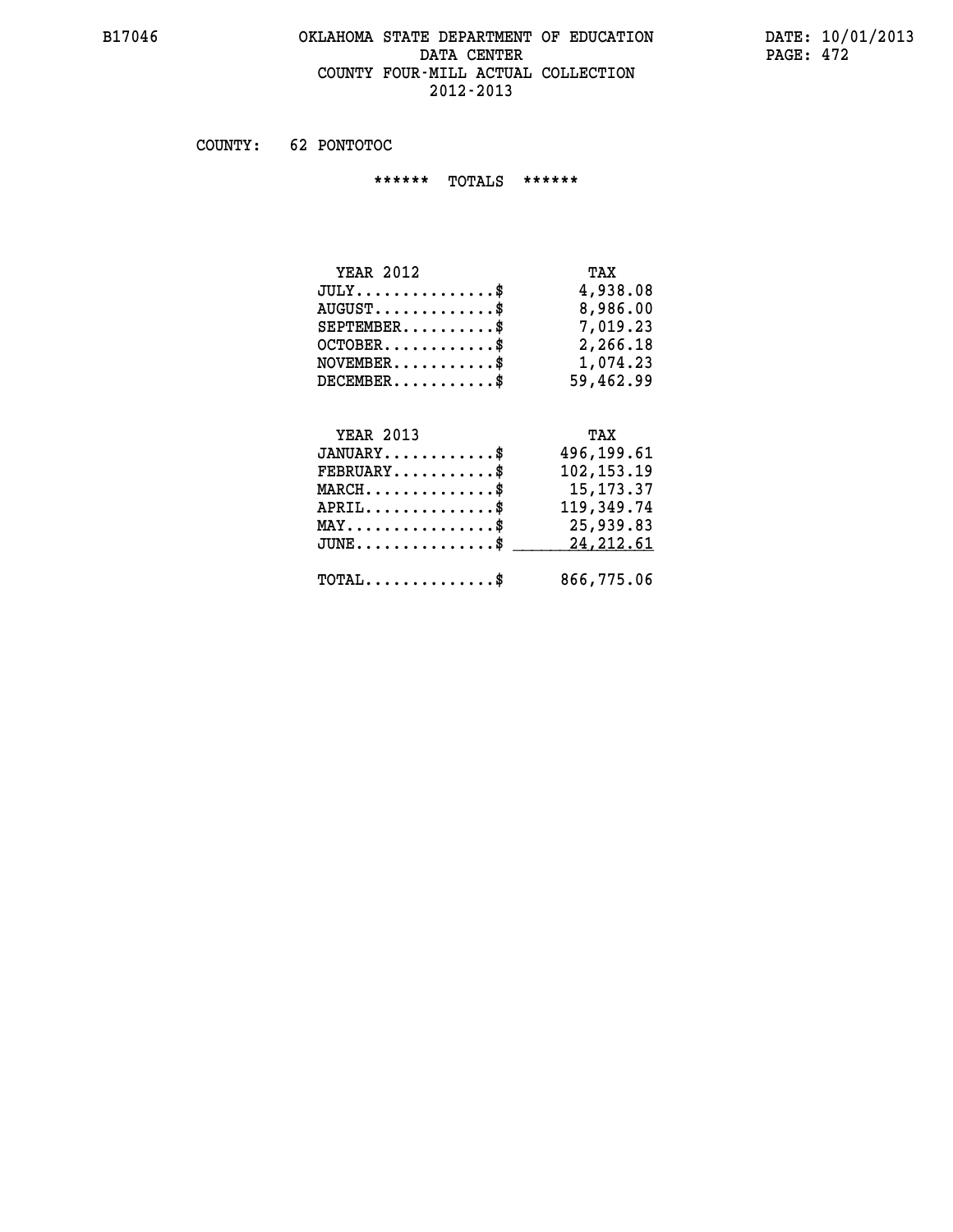#### **B17046 OKLAHOMA STATE DEPARTMENT OF EDUCATION DATE: 10/01/2013 DATA CENTER** PAGE: 473  **COUNTY FOUR-MILL ACTUAL COLLECTION 2012-2013**

 **COUNTY: 63 POTTAWATOMIE DISTRICT: C010 NORTH ROCK CREEK**

| <b>YEAR 2012</b>                           | TAX       |
|--------------------------------------------|-----------|
| $JULY$ \$                                  | 296.24    |
| $AUGUST$ \$                                | 619.74    |
| $SEPTEMENT.$ \$                            | 164.44    |
| $OCTOBER$ \$                               | 251.85    |
| $\texttt{NOVEMBER} \dots \dots \dots \$    | 4,262.80  |
| $DECEMBER$ \$                              | 24,170.72 |
|                                            |           |
| <b>YEAR 2013</b>                           | TAX       |
| $JANUARY$ \$                               | 13,610.17 |
| $FEBRUARY$                                 | 984.00    |
| $MARCH$ \$                                 | 4,363.91  |
| $APRIL$ \$                                 | 4,173.62  |
| $MAX \dots \dots \dots \dots \dots$        | 411.60    |
| $JUNE$ \$                                  | 556.32    |
| $\texttt{TOTAL} \dots \dots \dots \dots \$ | 53,865.41 |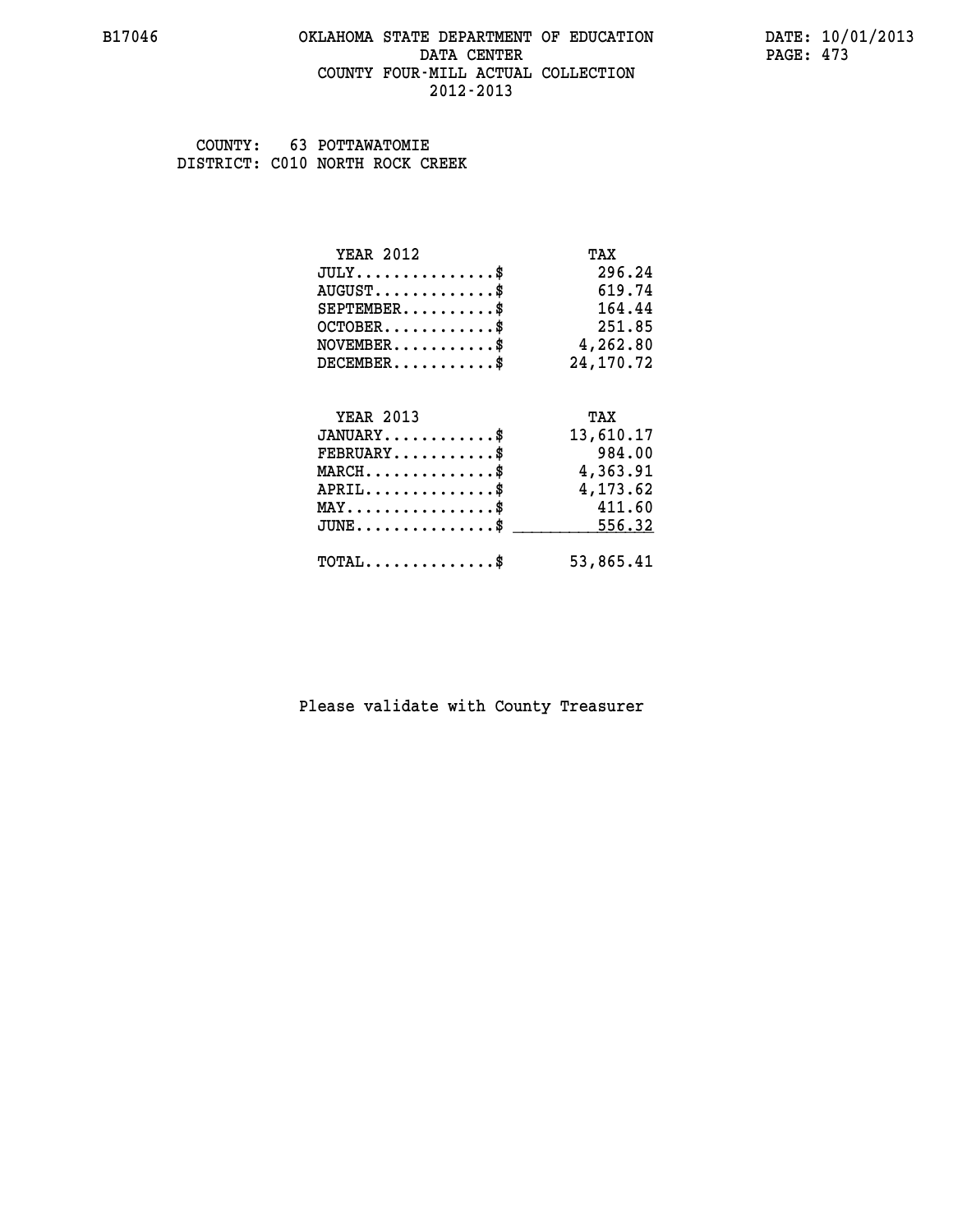#### **B17046 OKLAHOMA STATE DEPARTMENT OF EDUCATION DATE: 10/01/2013 DATA CENTER** PAGE: 474  **COUNTY FOUR-MILL ACTUAL COLLECTION 2012-2013**

 **COUNTY: 63 POTTAWATOMIE DISTRICT: C027 GROVE**

| <b>YEAR 2012</b>                                                          | TAX       |
|---------------------------------------------------------------------------|-----------|
| $JULY$ \$                                                                 | 231.44    |
| $AUGUST$ \$                                                               | 484.18    |
| $SEPTEMBER$ \$                                                            | 128.47    |
| $OCTOBER$ \$                                                              | 196.76    |
| $\verb NOVEMBER , \verb , \verb , \verb , \verb , \verb , \verb , \verb $ | 3,330.40  |
| $DECEMBER$ \$                                                             | 18,883.93 |
|                                                                           |           |
| <b>YEAR 2013</b>                                                          | TAX       |
| $JANUARY$ \$                                                              | 10,633.26 |
| $FEBRUARY$                                                                | 768.77    |
| $MARCH$ \$                                                                | 3,409.40  |
| $APRIL$ \$                                                                | 3,260.73  |
| $MAX \dots \dots \dots \dots \dots$                                       | 321.57    |
| $\texttt{JUNE} \dots \dots \dots \dots \dots \$$                          | 434.65    |
| $\texttt{TOTAL} \dots \dots \dots \dots \$                                | 42,083.56 |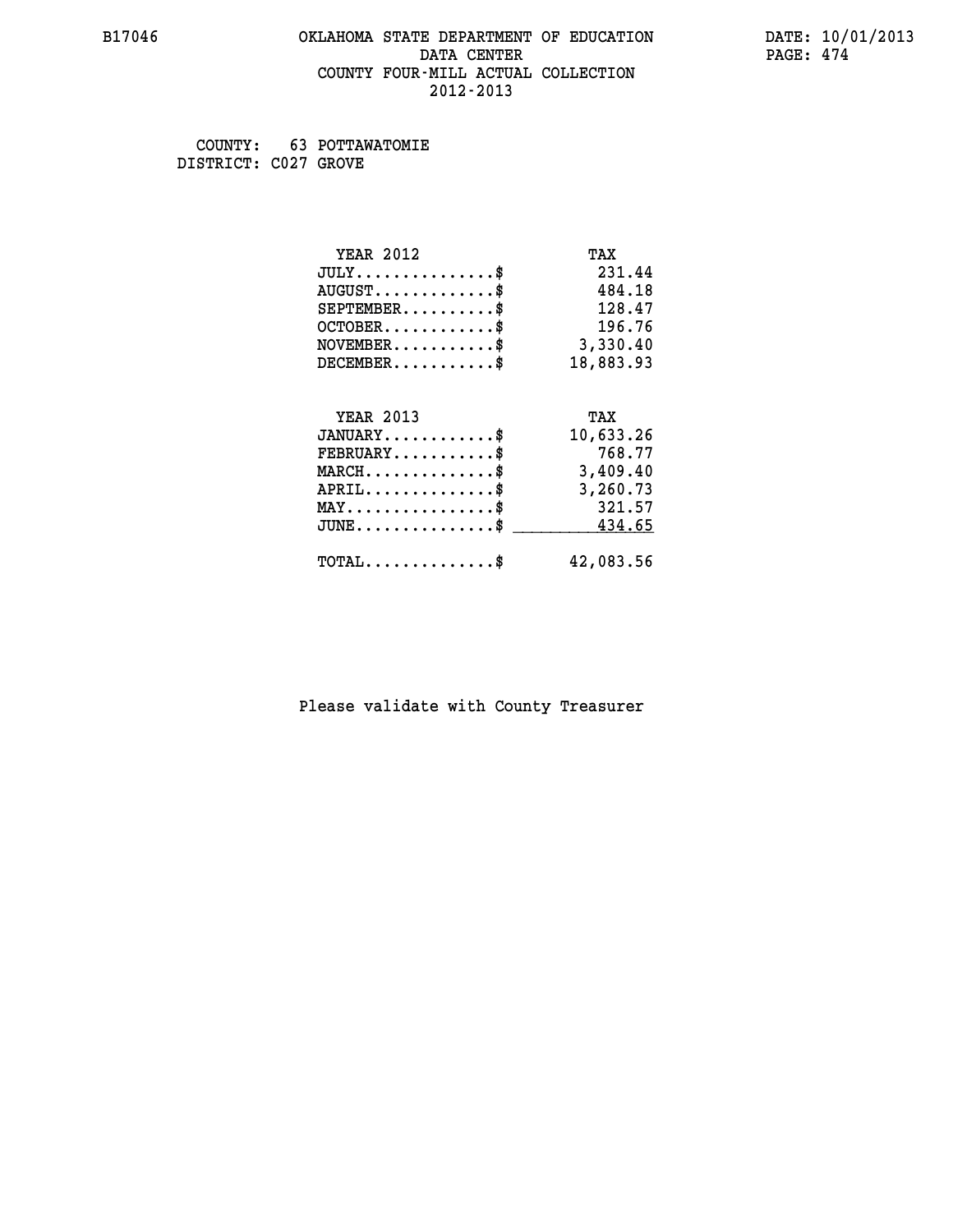#### **B17046 OKLAHOMA STATE DEPARTMENT OF EDUCATION DATE: 10/01/2013 DATA CENTER** PAGE: 475  **COUNTY FOUR-MILL ACTUAL COLLECTION 2012-2013**

 **COUNTY: 63 POTTAWATOMIE DISTRICT: C029 PLEASANT GROVE**

| <b>YEAR 2012</b>                | TAX        |
|---------------------------------|------------|
| $JULY$ \$                       | 128.41     |
| $AUGUST$ \$                     | 268.63     |
| $SEPTEMBER$                     | 71.27      |
| $OCTOBER$ \$                    | 109.17     |
| $NOVEMBER.$ \$                  | 1,847.68   |
| $DECEMBER$ \$                   | 10,476.65  |
|                                 |            |
| <b>YEAR 2013</b>                | TAX        |
| $JANUARY$ \$                    | 5,899.24   |
| $FEBRUARY$ \$                   | 426.51     |
| $MARCH$ \$                      | 1,891.51   |
| $APRIL$ \$                      | 1,809.03   |
| $MAX \dots \dots \dots \dots \$ | 178.40     |
| $JUNE$                          | 241.13     |
| $TOTAL$ \$                      | 23, 347.63 |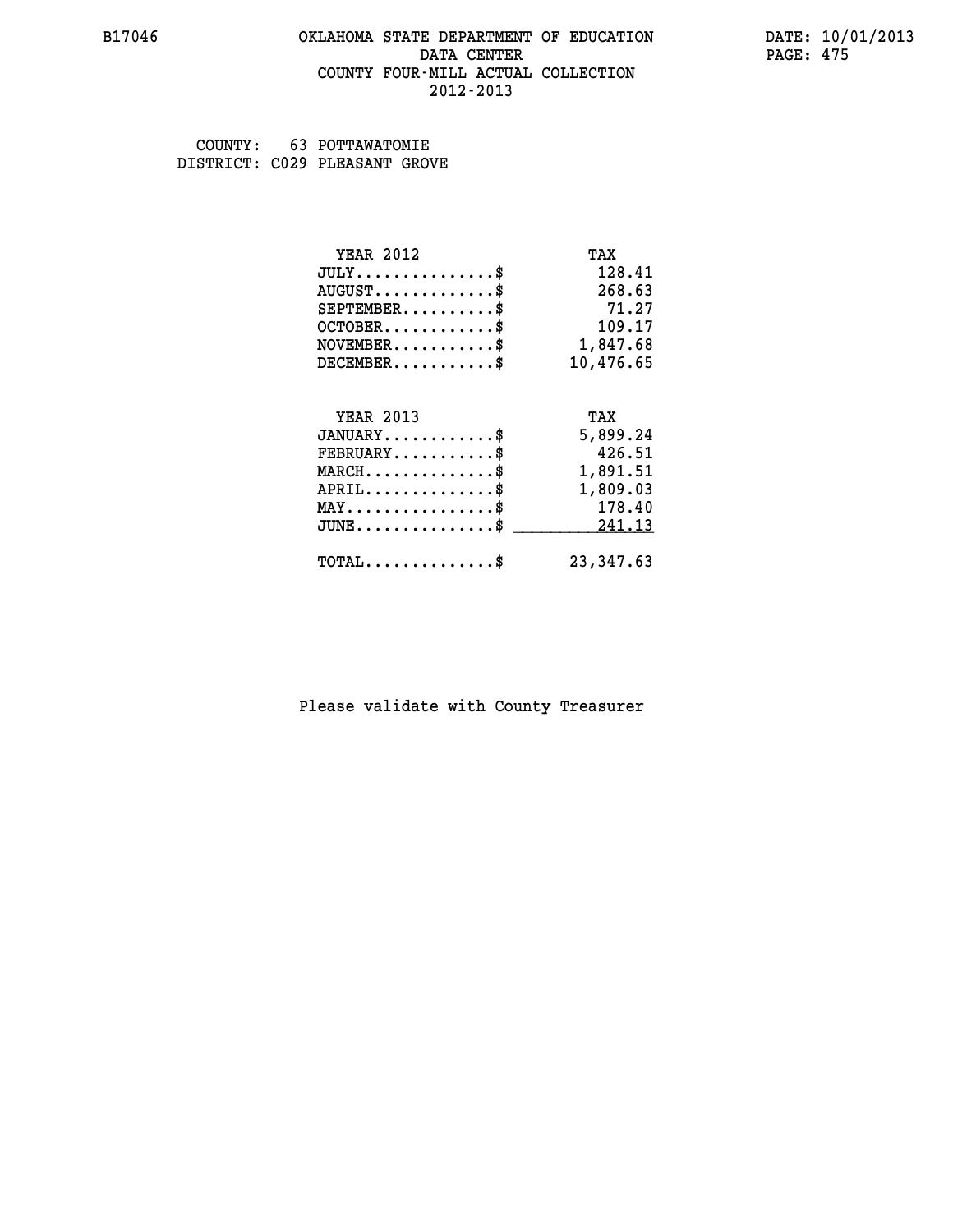#### **B17046 OKLAHOMA STATE DEPARTMENT OF EDUCATION DATE: 10/01/2013 DATA CENTER** PAGE: 476  **COUNTY FOUR-MILL ACTUAL COLLECTION 2012-2013**

 **COUNTY: 63 POTTAWATOMIE DISTRICT: C032 SOUTH ROCK CREEK**

| <b>YEAR 2012</b>                                 | TAX       |
|--------------------------------------------------|-----------|
| $JULY$ \$                                        | 211.70    |
| $AUGUST$ \$                                      | 442.87    |
| $SEPTEMBER$ \$                                   | 117.51    |
| $OCTOBER$ \$                                     | 179.97    |
| $\texttt{NOVEMBER} \dots \dots \dots \$          | 3,046.26  |
| $DECEMBER$ \$                                    | 17,272.84 |
|                                                  |           |
| <b>YEAR 2013</b>                                 | TAX       |
| $JANUARY$ \$                                     | 9,726.08  |
| $FEBRUARY$                                       | 703.19    |
| $MARCH$ \$                                       | 3,118.53  |
| $APRIL$ \$                                       | 2,982.53  |
| $MAX \dots \dots \dots \dots \dots$              | 294.14    |
| $\texttt{JUNE} \dots \dots \dots \dots \dots \$$ | 397.56    |
| $TOTAL$ \$                                       | 38,493.18 |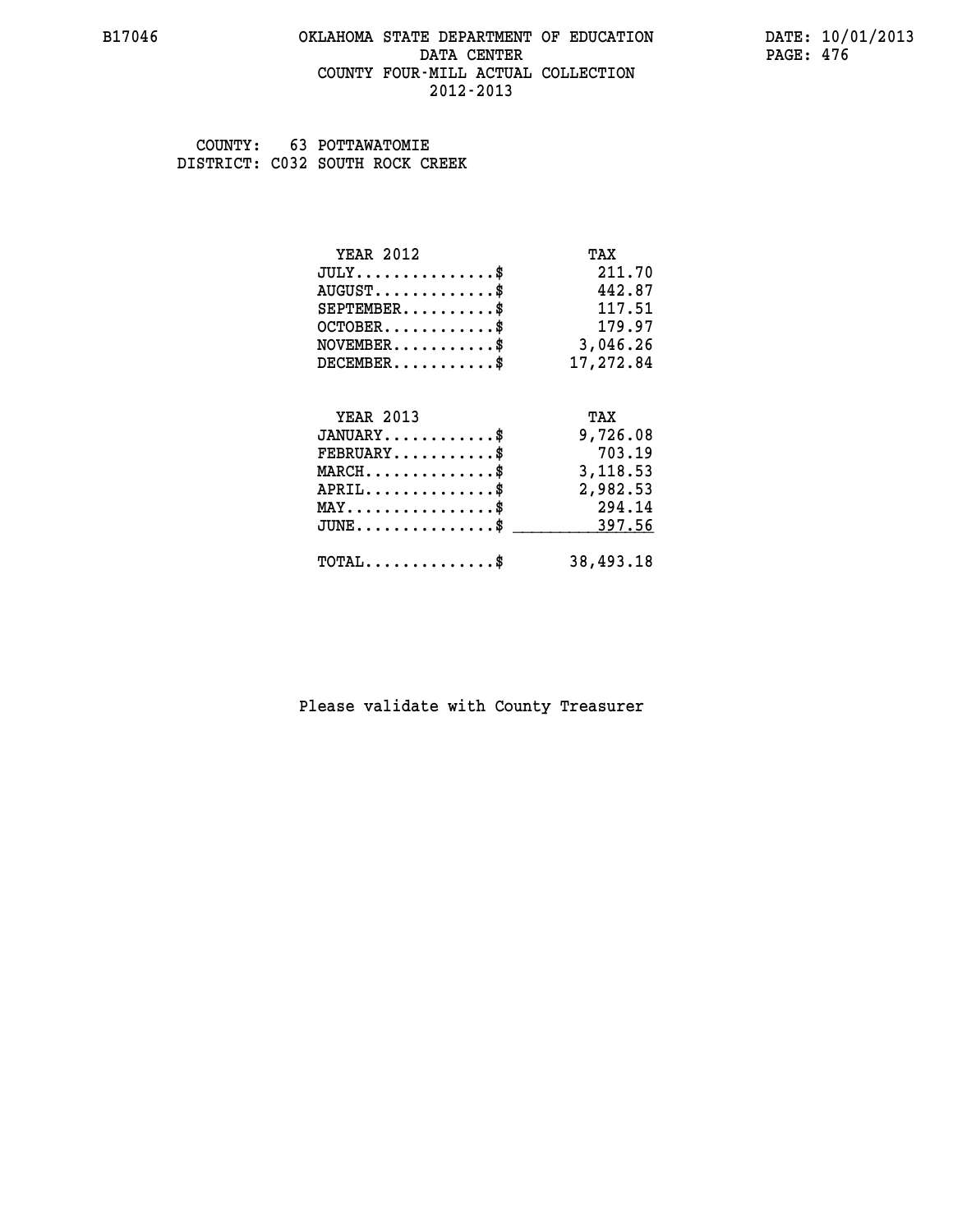#### **B17046 OKLAHOMA STATE DEPARTMENT OF EDUCATION DATE: 10/01/2013 DATA CENTER** PAGE: 477  **COUNTY FOUR-MILL ACTUAL COLLECTION 2012-2013**

 **COUNTY: 63 POTTAWATOMIE DISTRICT: I001 MCLOUD**

| <b>YEAR 2012</b>                               | TAX        |
|------------------------------------------------|------------|
| $JULY$ \$                                      | 1,100.18   |
| $AUGUST$ \$                                    | 995.37     |
| $SEPTEMBER$ \$                                 | 2,082.38   |
| $OCTOBER$ \$                                   | 552.52     |
| $NOVEMBER$ \$                                  | 846.24     |
| $DECEMBER$ \$                                  | 14,323.57  |
|                                                |            |
| <b>YEAR 2013</b>                               | TAX        |
| $JANUARY$ \$                                   | 81,216.84  |
| $FEBRUARY$                                     | 45,731.99  |
| $MARCH$ \$                                     | 3,306.37   |
| $APRIL$ \$                                     | 14,663.31  |
| $\texttt{MAX} \dots \dots \dots \dots \dots \$ | 14,023.89  |
| $JUNE$ \$                                      | 1,383.01   |
| $\texttt{TOTAL} \dots \dots \dots \dots \$     | 180,225.67 |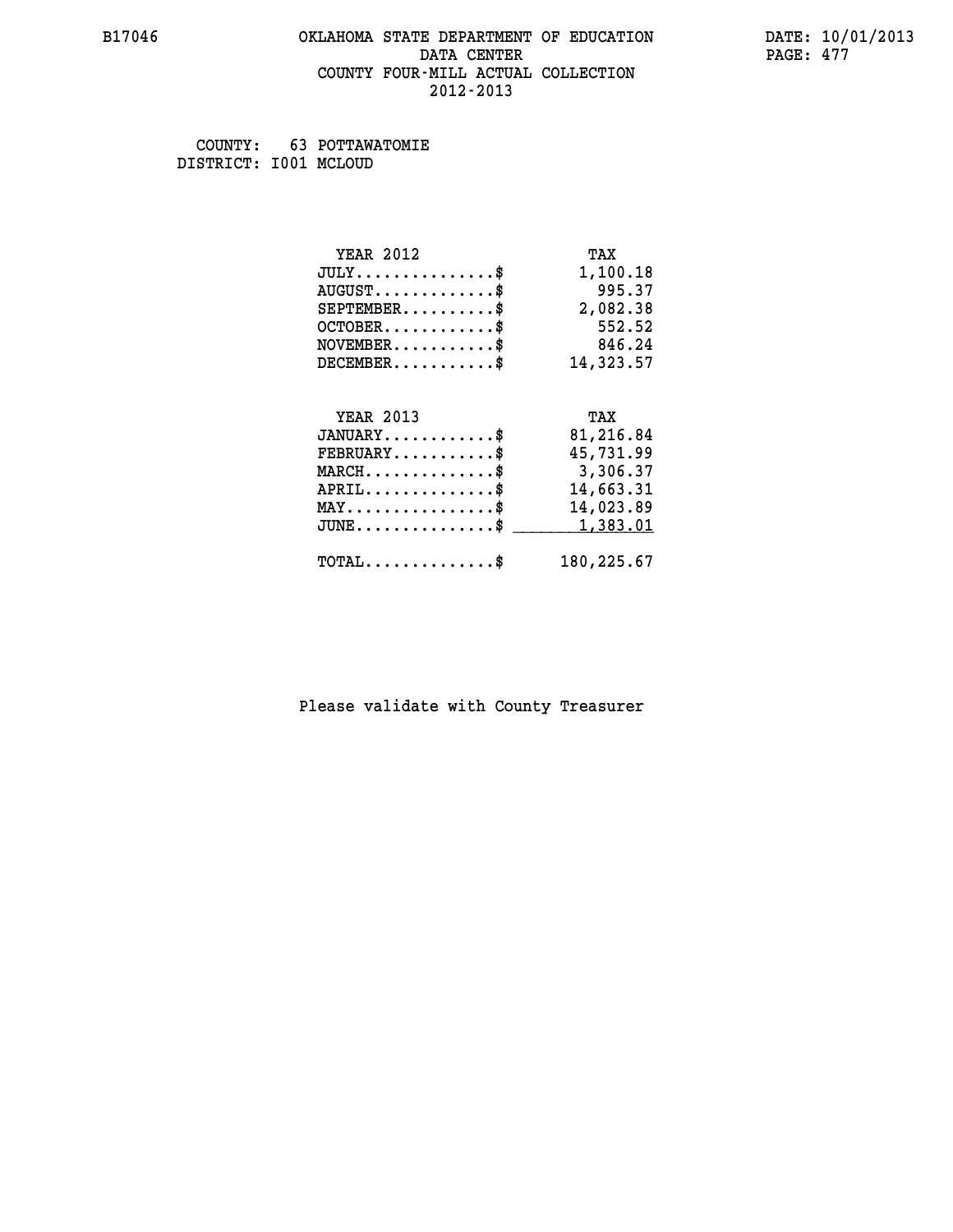#### **B17046 OKLAHOMA STATE DEPARTMENT OF EDUCATION DATE: 10/01/2013 DATA CENTER** PAGE: 478  **COUNTY FOUR-MILL ACTUAL COLLECTION 2012-2013**

 **COUNTY: 63 POTTAWATOMIE DISTRICT: I002 DALE**

| <b>YEAR 2012</b>                             | TAX       |
|----------------------------------------------|-----------|
| $JULY$ \$                                    | 377.34    |
| $AUGUST$ \$                                  | 789.42    |
| $SEPTEMBER$ \$                               | 209.46    |
| $OCTOBER$ \$                                 | 320.82    |
| $\texttt{NOVEMBER} \dots \dots \dots \$      | 5,429.99  |
| $DECEMBER$ \$                                | 30,788.85 |
|                                              |           |
| <b>YEAR 2013</b>                             | TAX       |
| $JANUARY$ \$                                 | 17,336.75 |
| $FEBRUARY$                                   | 1,253.42  |
| $MARCH$ \$                                   | 5,558.79  |
| $APRIL \ldots \ldots \ldots \ldots \$        | 5,316.38  |
| $MAX \dots \dots \dots \dots \dots$          | 524.29    |
| $\mathtt{JUNE} \dots \dots \dots \dots \ast$ | 708.64    |
| $\texttt{TOTAL} \dots \dots \dots \dots$ \$  | 68,614.15 |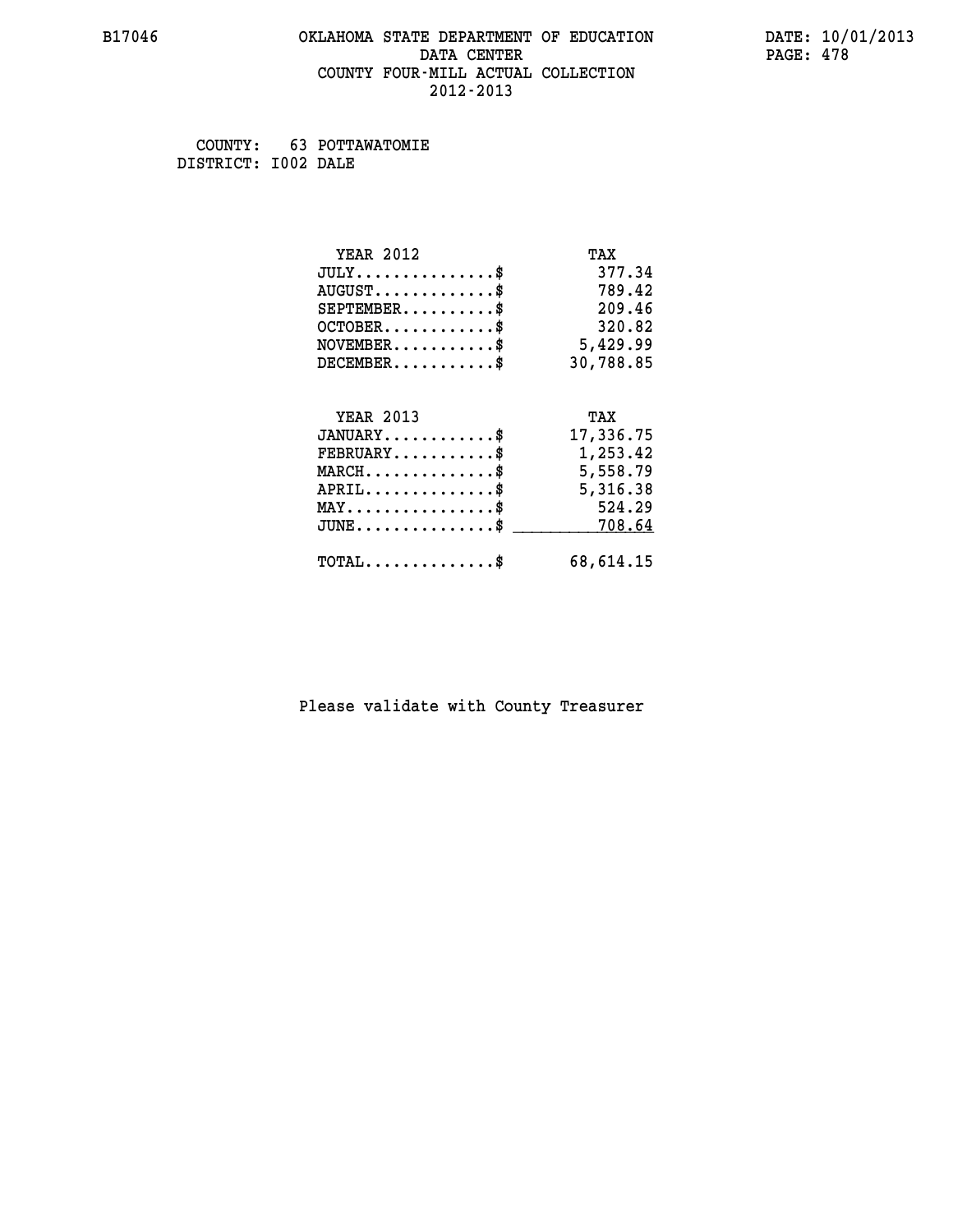#### **B17046 OKLAHOMA STATE DEPARTMENT OF EDUCATION DATE: 10/01/2013 DATA CENTER** PAGE: 479  **COUNTY FOUR-MILL ACTUAL COLLECTION 2012-2013**

 **COUNTY: 63 POTTAWATOMIE DISTRICT: I003 BETHEL**

| <b>YEAR 2012</b>                               | TAX         |
|------------------------------------------------|-------------|
| $JULY$ \$                                      | 845.91      |
| $AUGUST$ \$                                    | 744.88      |
| $SEPTEMBER$ \$                                 | 1,558.35    |
| $OCTOBER$ \$                                   | 413.48      |
| $NOVEMBER.$ \$                                 | 633.29      |
| $DECEMBER$ \$                                  | 10,718.94   |
|                                                |             |
| <b>YEAR 2013</b>                               | TAX         |
| $JANUARY$ \$                                   | 60,778.13   |
| $FEBRUARY$ \$                                  | 34, 223. 26 |
| $MARCH$ \$                                     | 2,474.31    |
| $APRIL \ldots \ldots \ldots \ldots$ \$         | 10,973.21   |
| $\texttt{MAX} \dots \dots \dots \dots \dots \$ | 10,494.70   |
| $JUNE$ \$                                      | 1,034.95    |
| $\texttt{TOTAL} \dots \dots \dots \dots \$     | 134,893.41  |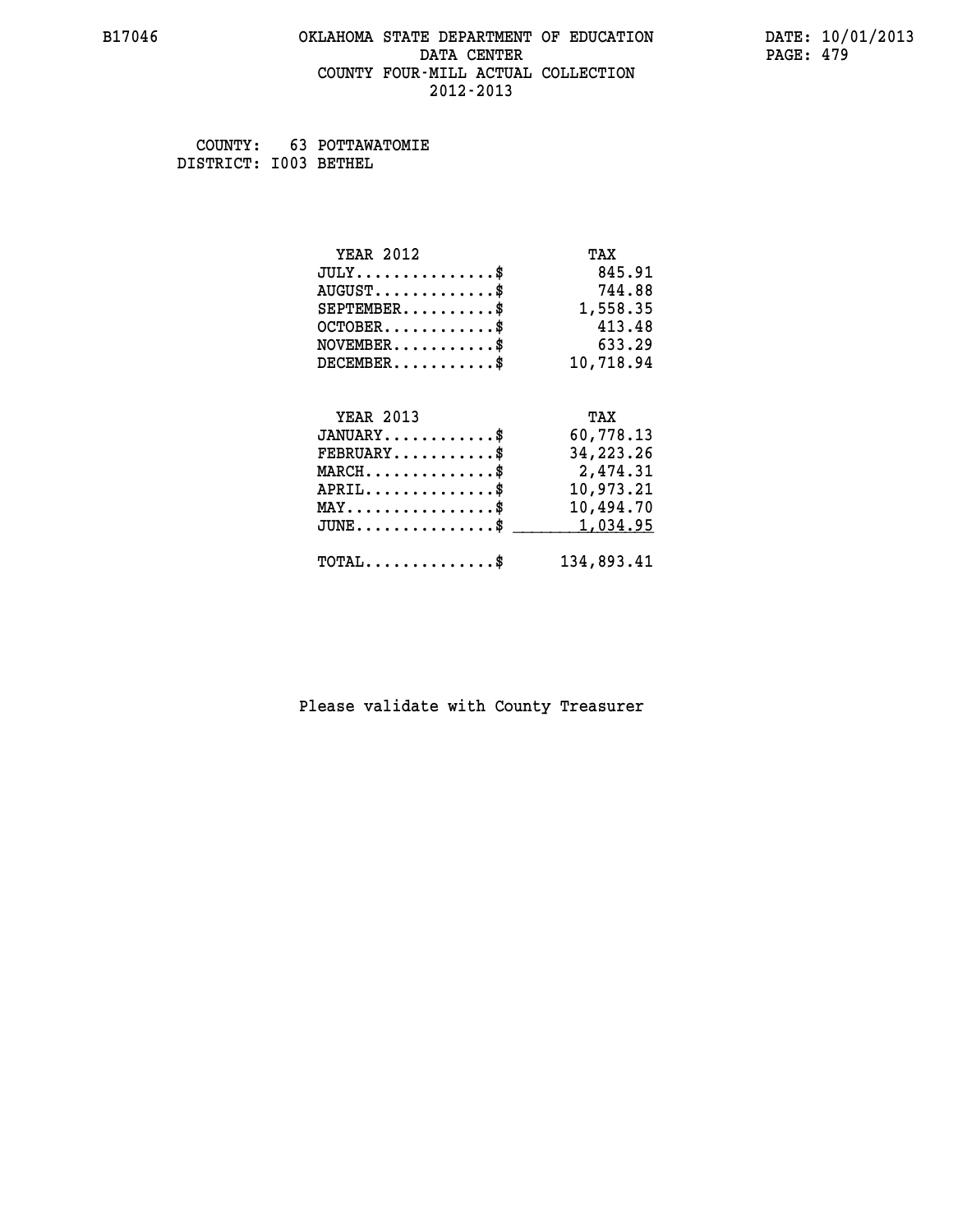#### **B17046 OKLAHOMA STATE DEPARTMENT OF EDUCATION DATE: 10/01/2013 DATA CENTER** PAGE: 480  **COUNTY FOUR-MILL ACTUAL COLLECTION 2012-2013**

 **COUNTY: 63 POTTAWATOMIE DISTRICT: I004 MACOMB**

| <b>YEAR 2012</b>                               | TAX       |
|------------------------------------------------|-----------|
| $JULY$ \$                                      | 235.15    |
| $AUGUST$ \$                                    | 199.77    |
| $SEPTEMBER$ \$                                 | 417.92    |
| $OCTOBER$ \$                                   | 110.88    |
| $\texttt{NOVEMBER} \dots \dots \dots \$        | 169.83    |
| $DECEMBER$ \$                                  | 2,874.61  |
| <b>YEAR 2013</b>                               | TAX       |
| $JANUARY$ \$                                   | 16,299.50 |
| $FEBRUARY$                                     |           |
|                                                | 9,178.01  |
| $MARCH$ \$                                     | 663.56    |
| $APRIL$ \$                                     | 2,942.79  |
| $\texttt{MAX} \dots \dots \dots \dots \dots \$ | 2,814.46  |
| $JUNE \dots \dots \dots \dots \$ 277.56        |           |
| $\texttt{TOTAL} \dots \dots \dots \dots$ \$    | 36,184.04 |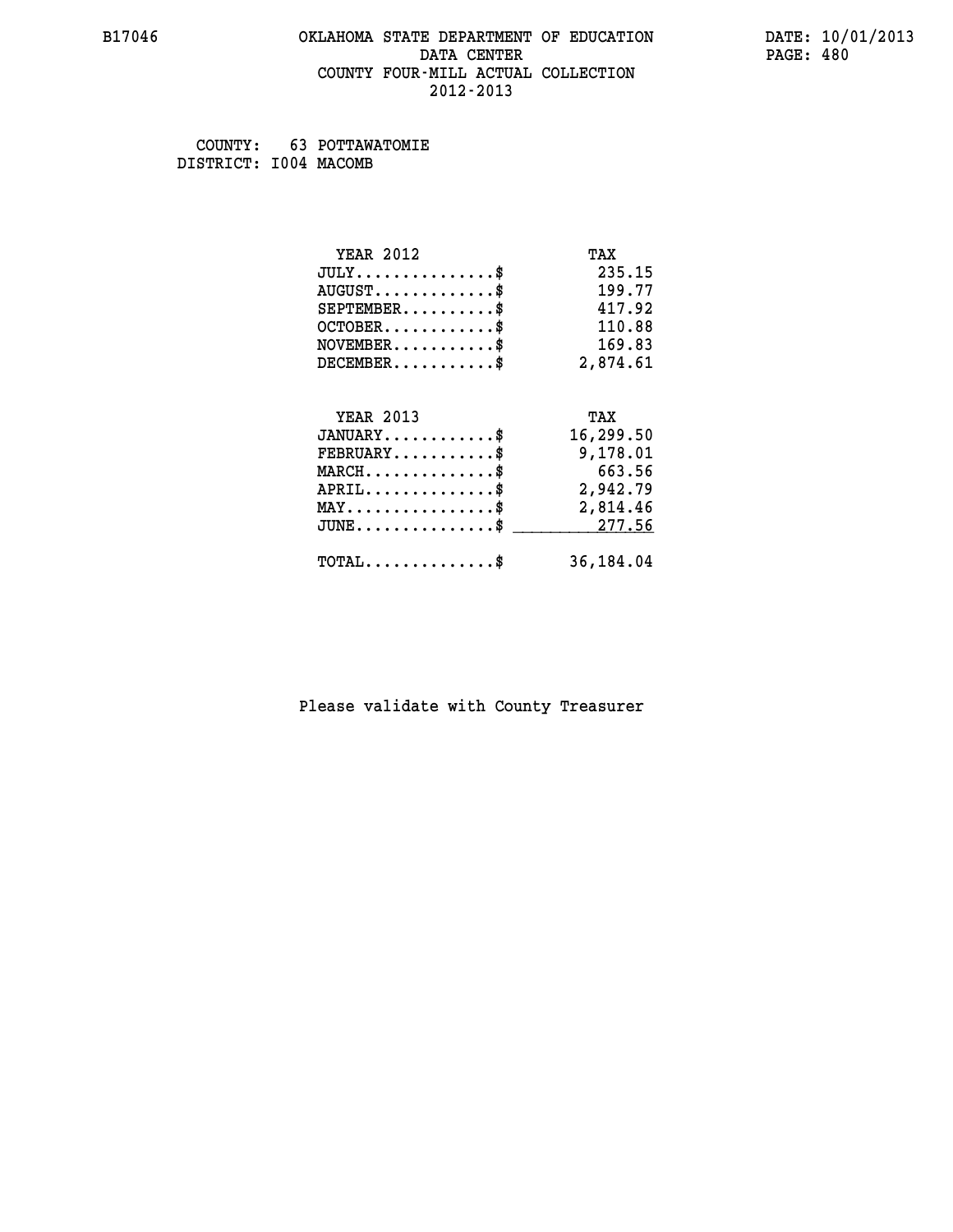#### **B17046 OKLAHOMA STATE DEPARTMENT OF EDUCATION DATE: 10/01/2013 DATA CENTER** PAGE: 481  **COUNTY FOUR-MILL ACTUAL COLLECTION 2012-2013**

 **COUNTY: 63 POTTAWATOMIE DISTRICT: I005 EARLSBORO**

| <b>YEAR 2012</b>                           | TAX        |
|--------------------------------------------|------------|
| $JULY$ \$                                  | 122.19     |
| $AUGUST$ \$                                | 255.64     |
| $SEPTEMENT.$ \$                            | 67.84      |
| $OCTOBER$ \$                               | 103.89     |
| $NOVEMBER.$ \$                             | 1,758.45   |
| $DECEMBER$ \$                              | 9,970.65   |
|                                            |            |
| <b>YEAR 2013</b>                           | TAX        |
| $JANUARY$ \$                               | 5,614.33   |
| $FEBRUARY$ \$                              | 405.91     |
| $MARCH$ \$                                 | 1,800.16   |
| $APRIL$ \$                                 | 1,721.66   |
| $MAX \dots \dots \dots \dots \$            | 169.78     |
| $JUNE$                                     | 229.49     |
| $\texttt{TOTAL} \dots \dots \dots \dots \$ | 22, 219.99 |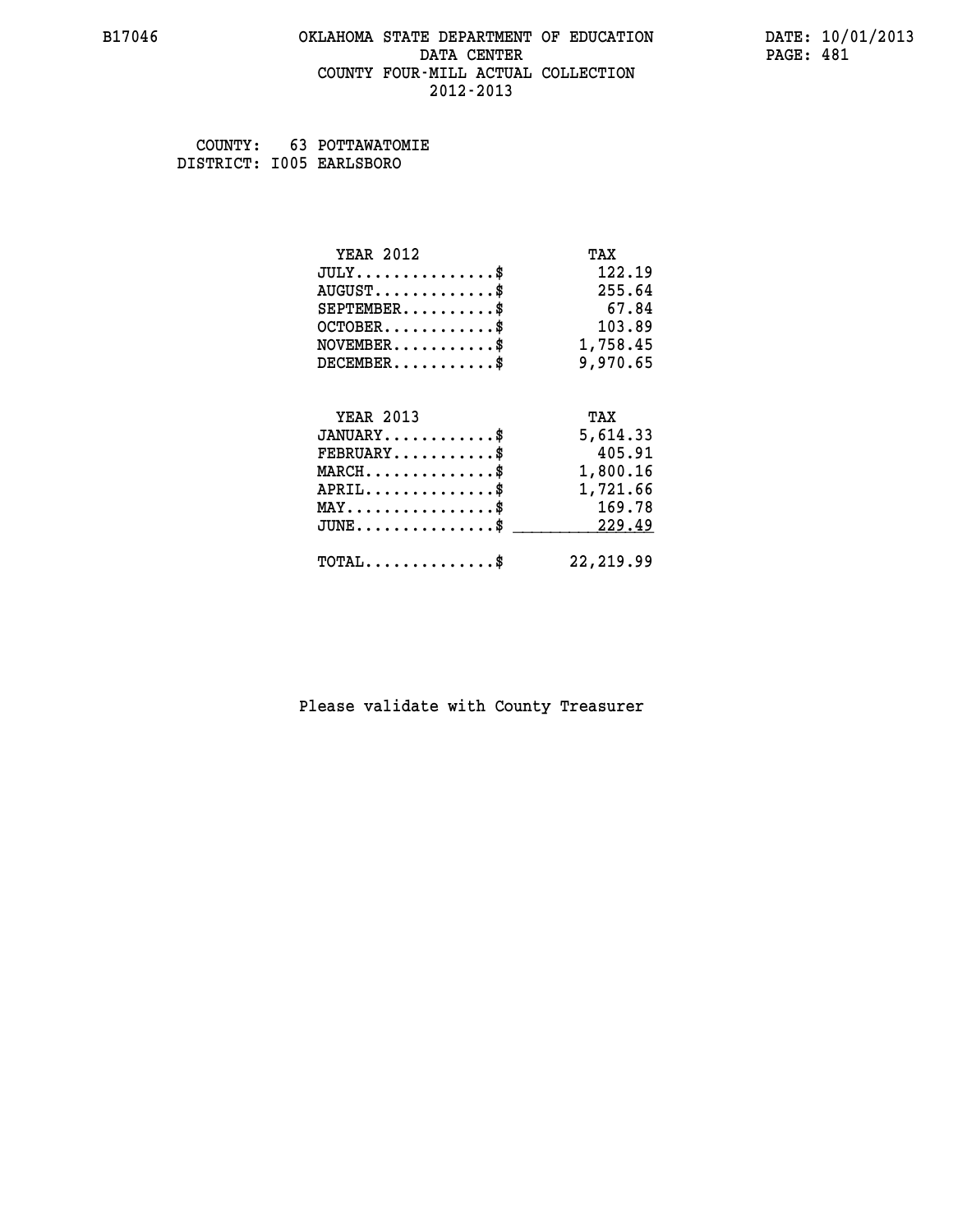#### **B17046 OKLAHOMA STATE DEPARTMENT OF EDUCATION DATE: 10/01/2013 DATA CENTER** PAGE: 482  **COUNTY FOUR-MILL ACTUAL COLLECTION 2012-2013**

 **COUNTY: 63 POTTAWATOMIE DISTRICT: I092 TECUMSEH**

| <b>YEAR 2012</b>                               | TAX         |
|------------------------------------------------|-------------|
| $JULY$ \$                                      | 1,370.48    |
| $AUGUST$ \$                                    | 1,193.15    |
| $SEPTEMBER$ \$                                 | 2,496.17    |
| $OCTOBER$ \$                                   | 662.32      |
| $\texttt{NOVEMBER} \dots \dots \dots \$        | 1,014.41    |
| $DECEMBER$ \$                                  | 17, 169. 71 |
|                                                |             |
| <b>YEAR 2013</b>                               | TAX         |
| $JANUARY$ \$                                   | 97,355.00   |
| $FEBRUARY$                                     | 54,819.14   |
| $\texttt{MARCH}\ldots\ldots\ldots\ldots\$      | 3,963.36    |
| $APRIL \ldots \ldots \ldots \ldots \$          | 17,576.99   |
| $\texttt{MAX} \dots \dots \dots \dots \dots \$ | 16,810.49   |
| $J\texttt{UNE} \dots \dots \dots \dots \$      | 1,657.81    |
| $\texttt{TOTAL} \dots \dots \dots \dots \$     | 216,089.03  |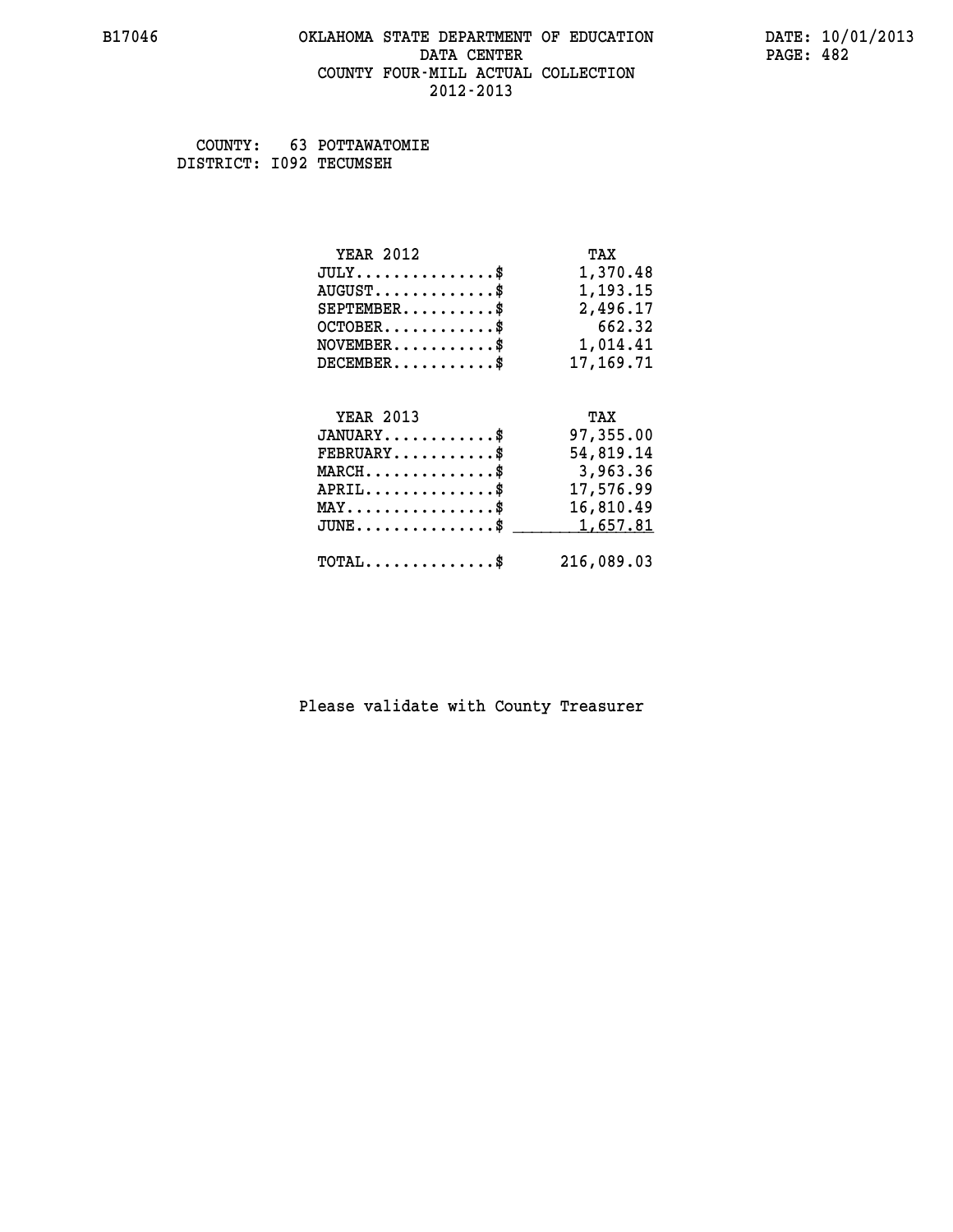#### **B17046 OKLAHOMA STATE DEPARTMENT OF EDUCATION DATE: 10/01/2013 DATA CENTER** PAGE: 483  **COUNTY FOUR-MILL ACTUAL COLLECTION 2012-2013**

 **COUNTY: 63 POTTAWATOMIE DISTRICT: I093 SHAWNEE**

| <b>YEAR 2012</b>                             | TAX        |
|----------------------------------------------|------------|
| $JULY$ \$                                    | 2,437.99   |
| $AUGUST$ \$                                  | 2,185.45   |
| $SEPTEMBER$ \$                               | 4,572.10   |
| $OCTOBER$ \$                                 | 1,213.14   |
| $NOVEMBER.$ \$                               | 1,858.02   |
| $DECEMBER$ \$                                | 31,448.91  |
|                                              |            |
| <b>YEAR 2013</b>                             | TAX        |
| $JANUARY$ \$                                 | 178,320.26 |
| $\texttt{FEBRUARY} \dots \dots \dots \$      | 100,409.48 |
| $MARCH \ldots \ldots \ldots \ldots \ast$     | 7,259.48   |
| $APRIL \ldots \ldots \ldots \ldots$          | 32,194.89  |
| $\texttt{MAX} \dots \dots \dots \dots \dots$ | 30,790.94  |
| $JUNE$ \$                                    | 3,036.53   |
| $\texttt{TOTAL} \dots \dots \dots \dots \$   | 395,727.19 |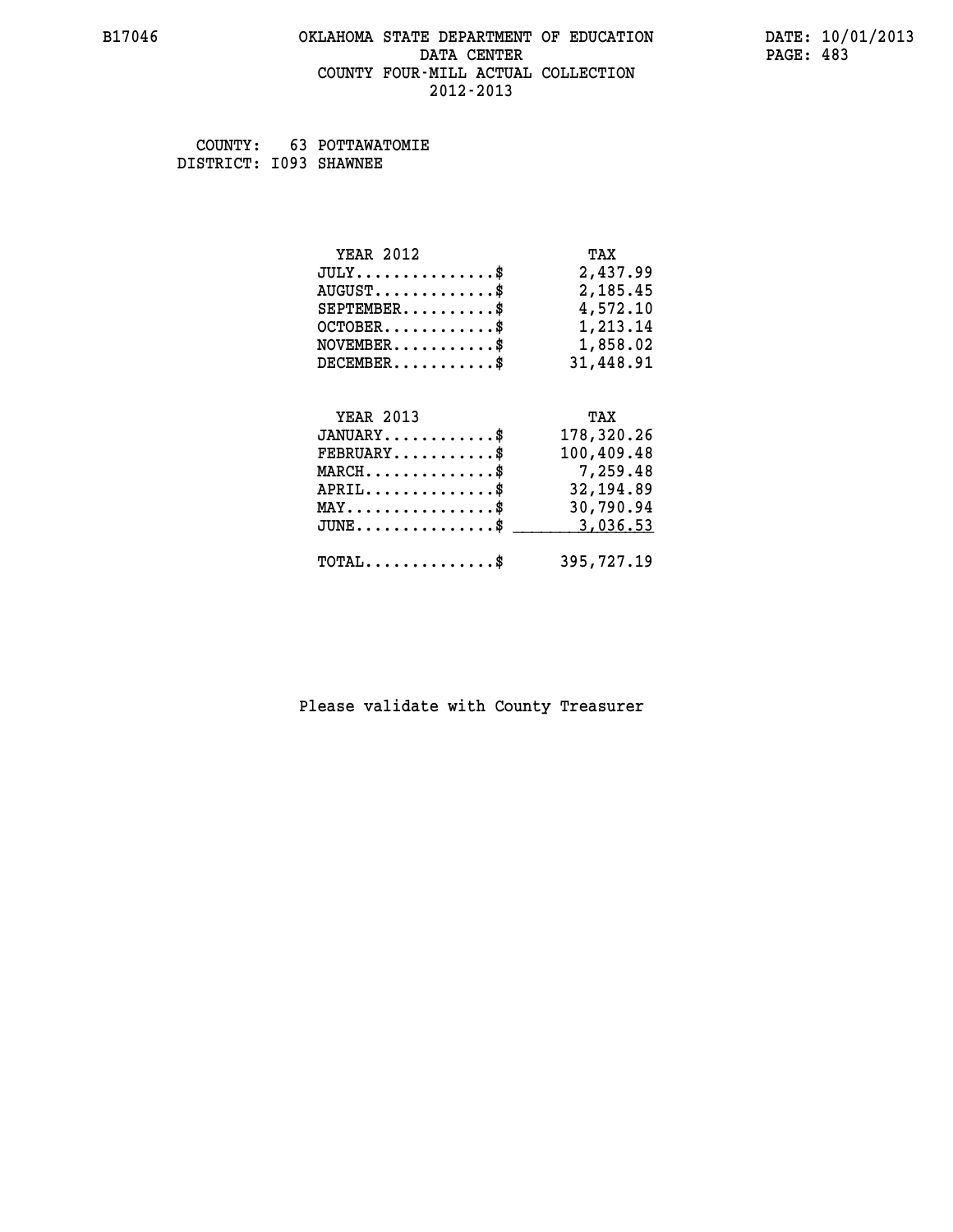#### **B17046 OKLAHOMA STATE DEPARTMENT OF EDUCATION DATE: 10/01/2013 DATA CENTER** PAGE: 484  **COUNTY FOUR-MILL ACTUAL COLLECTION 2012-2013**

 **COUNTY: 63 POTTAWATOMIE DISTRICT: I112 ASHER**

| <b>YEAR 2012</b>                               | TAX         |
|------------------------------------------------|-------------|
| $JULY$ \$                                      | 158.76      |
| $AUGUST$ \$                                    | 133.40      |
| $SEPTEMBER$ \$                                 | 279.09      |
| $OCTOBER$ \$                                   | 74.05       |
| $\texttt{NOVEMBER} \dots \dots \dots \$        | 113.42      |
| $DECEMBER$ \$                                  | 1,919.75    |
|                                                |             |
| <b>YEAR 2013</b>                               | TAX         |
| $JANUARY$ \$                                   | 10,885.27   |
| $FEBRUARY$                                     | 6,129.33    |
| $MARCH$ \$                                     | 443.14      |
| $APRIL \ldots \ldots \ldots \ldots$            | 1,965.28    |
| $\texttt{MAX} \dots \dots \dots \dots \dots \$ | 1,879.58    |
| $JUNE \ldots \ldots \ldots \ldots \ast$        | 185.36      |
| $\texttt{TOTAL} \dots \dots \dots \dots \$     | 24, 166. 43 |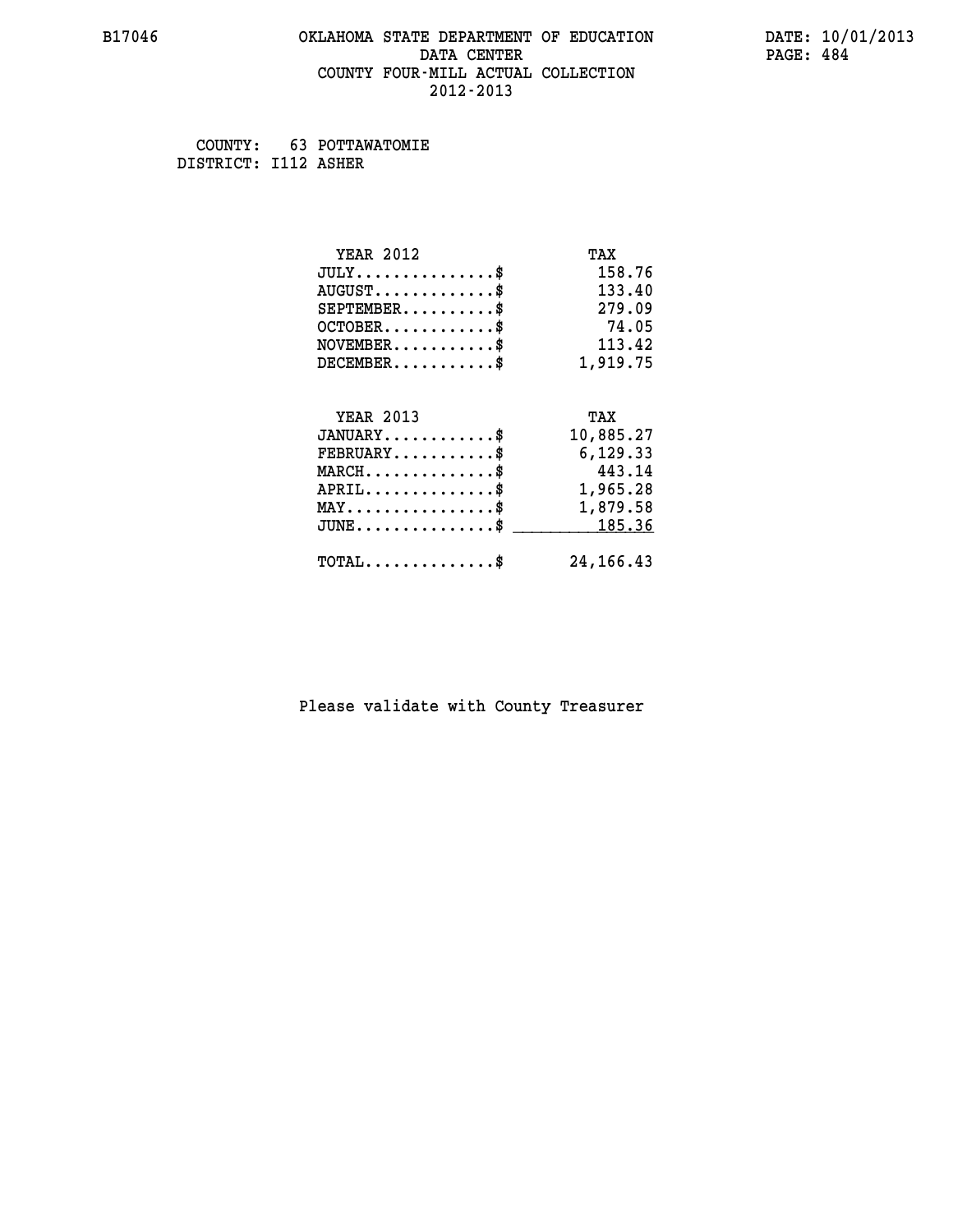#### **B17046 OKLAHOMA STATE DEPARTMENT OF EDUCATION DATE: 10/01/2013 DATA CENTER** PAGE: 485  **COUNTY FOUR-MILL ACTUAL COLLECTION 2012-2013**

 **COUNTY: 63 POTTAWATOMIE DISTRICT: I115 WANETTE**

| <b>YEAR 2012</b>                                   | TAX       |
|----------------------------------------------------|-----------|
| $JULY$ \$                                          | 143.33    |
| $AUGUST$ \$                                        | 112.89    |
| $SEPTEMBER$ \$                                     | 236.18    |
| $OCTOBER$ \$                                       | 62.67     |
| $NOVEMBER.$ \$                                     | 95.98     |
| $DECEMBER$ \$                                      | 1,624.50  |
|                                                    |           |
| <b>YEAR 2013</b>                                   | TAX       |
| $JANUARY$ \$                                       | 9,211.18  |
| $\texttt{FEBRUARY} \dots \dots \dots \$            | 5,186.67  |
| $MARCH$ \$                                         | 374.99    |
| $APRIL \ldots \ldots \ldots \ldots$                | 1,663.04  |
| $\texttt{MAX} \dots \dots \dots \dots \dots \$     | 1,590.51  |
| $\texttt{JUNE} \dots \dots \dots \dots \texttt{S}$ | 156.86    |
| $\texttt{TOTAL} \dots \dots \dots \dots \$         | 20,458.80 |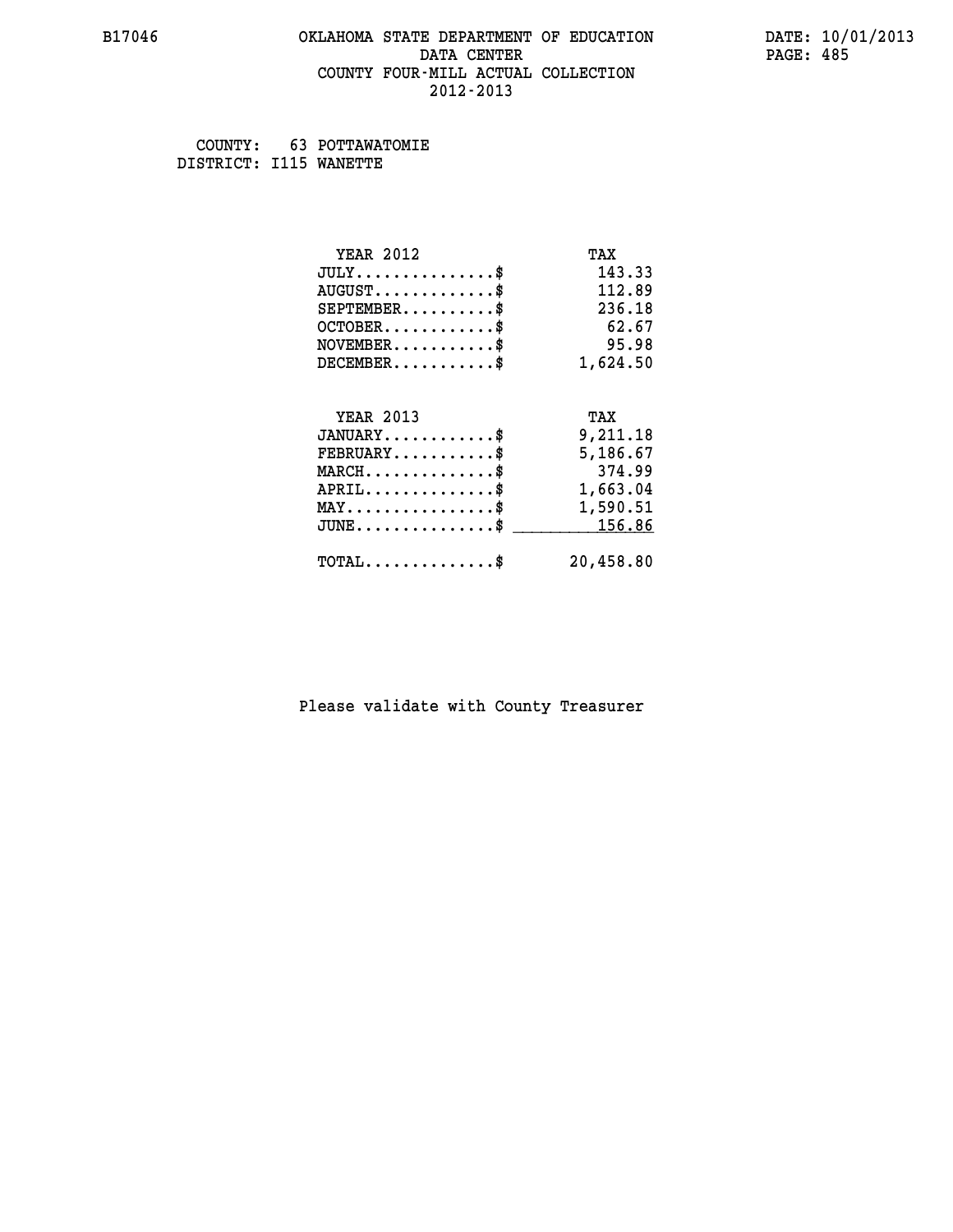#### **B17046 OKLAHOMA STATE DEPARTMENT OF EDUCATION DATE: 10/01/2013 DATA CENTER** PAGE: 486  **COUNTY FOUR-MILL ACTUAL COLLECTION 2012-2013**

 **COUNTY: 63 POTTAWATOMIE DISTRICT: I117 MAUD**

| <b>YEAR 2012</b>                                 | TAX       |
|--------------------------------------------------|-----------|
| $JULY$ \$                                        | 181.63    |
| $AUGUST$ \$                                      | 176.27    |
| $SEPTEMBER$ \$                                   | 368.82    |
| $OCTOBER$ \$                                     | 97.85     |
| $NOVEMBER$ \$                                    | 149.85    |
| $DECEMBER$ \$                                    | 2,536.94  |
| <b>YEAR 2013</b>                                 | TAX       |
| $JANUARY$ \$                                     |           |
|                                                  | 14,384.80 |
| $FEBRUARY$                                       | 8,099.88  |
| $MARCH$ \$                                       | 585.62    |
| $APRIL$ \$                                       | 2,597.10  |
| $\texttt{MAX} \dots \dots \dots \dots \dots \$   | 2,483.83  |
| $\texttt{JUNE} \dots \dots \dots \dots \dots \$$ | 244.93    |
| $\texttt{TOTAL} \dots \dots \dots \dots \$       | 31,907.52 |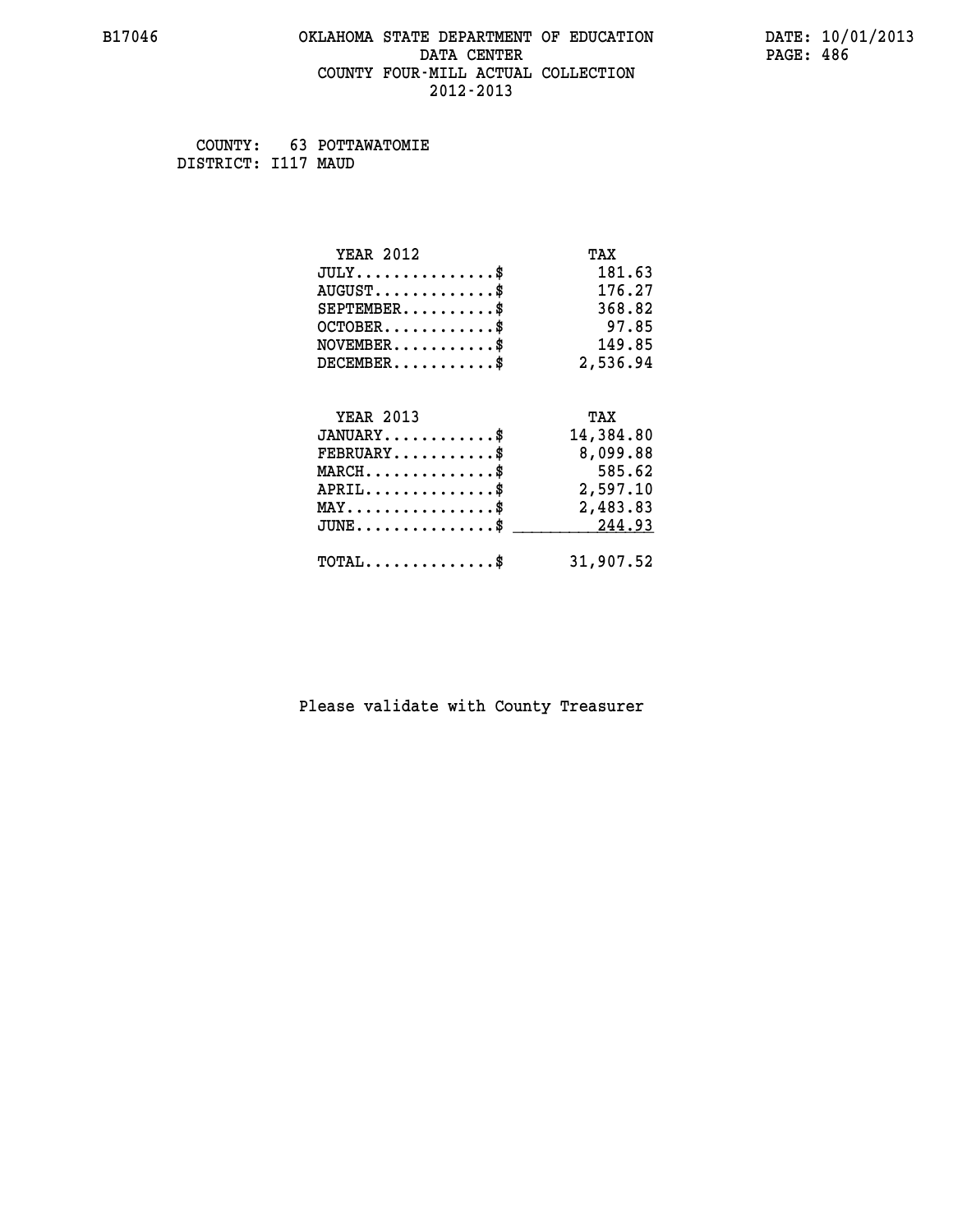# **B17046 OKLAHOMA STATE DEPARTMENT OF EDUCATION DATE: 10/01/2013 DATA CENTER PAGE: 487 COUNTY FOUR-MILL ACTUAL COLLECTION 2012-2013**

 **COUNTY: 63 POTTAWATOMIE**

 **\*\*\*\*\*\* TOTALS \*\*\*\*\*\***

| <b>YEAR 2012</b>              | TAX        |
|-------------------------------|------------|
| $JULY \ldots \ldots \ldots \$ | 7,840.75   |
| $AUGUST$                      | 8,601.66   |
| $SEPTEMBER$                   | 12,770.00  |
| $OCTOBER$                     | 4,349.37   |
| $NOVEMBER$ \$                 | 24,556.62  |
| $DECEMBER$                    | 194,180.57 |

# **YEAR 2013 TAX**

| $JANUARY$                                               | 531,270.81  |
|---------------------------------------------------------|-------------|
| $FEBRUARY$ \$                                           | 268,319.56  |
| $MARCH$ \$                                              | 39, 213. 13 |
| $APRIL$ \$                                              | 103,840.56  |
| $MAX \dots \dots \dots \dots \$                         | 82,788.18   |
| $JUNE \dots \dots \dots \dots \$ 10,544.80              |             |
| $\texttt{TOTAL} \dots \dots \dots \dots \$ 1,288,276.01 |             |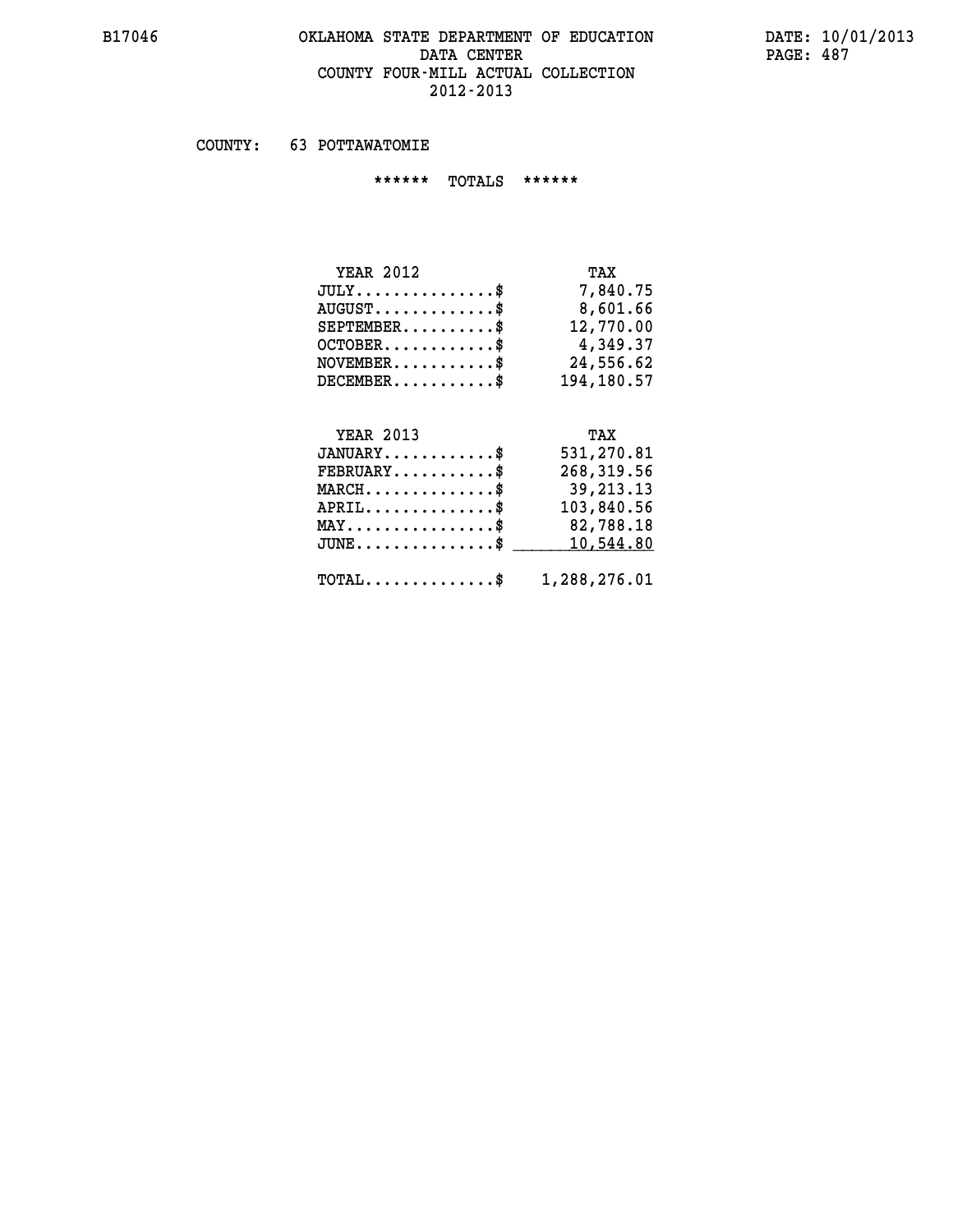#### **B17046 OKLAHOMA STATE DEPARTMENT OF EDUCATION DATE: 10/01/2013 DATA CENTER** PAGE: 488  **COUNTY FOUR-MILL ACTUAL COLLECTION 2012-2013**

 **COUNTY: 64 PUSHMATAHA DISTRICT: C002 ALBION**

| <b>YEAR 2012</b>                           | TAX      |
|--------------------------------------------|----------|
| $JULY$ \$                                  | 293.98   |
| $AUGUST$ \$                                | 542.54   |
| $SEPTEMBER$ \$                             | 54.18    |
| $OCTOBER$ \$                               | 28.16    |
| $NOVEMBER$ \$                              | 218.15   |
| $DECEMBER$ \$                              | 1,576.83 |
|                                            |          |
| <b>YEAR 2013</b>                           | TAX      |
| $JANUARY$ \$                               | 3,540.48 |
| $FEBRUARY$                                 | 495.24   |
| $MARCH$ \$                                 | 194.79   |
| $APRIL$ \$                                 | 465.00   |
| $MAX \dots \dots \dots \dots \dots$        | 476.62   |
| $JUNE$ \$                                  | 274.30   |
| $\texttt{TOTAL} \dots \dots \dots \dots \$ | 8,160.27 |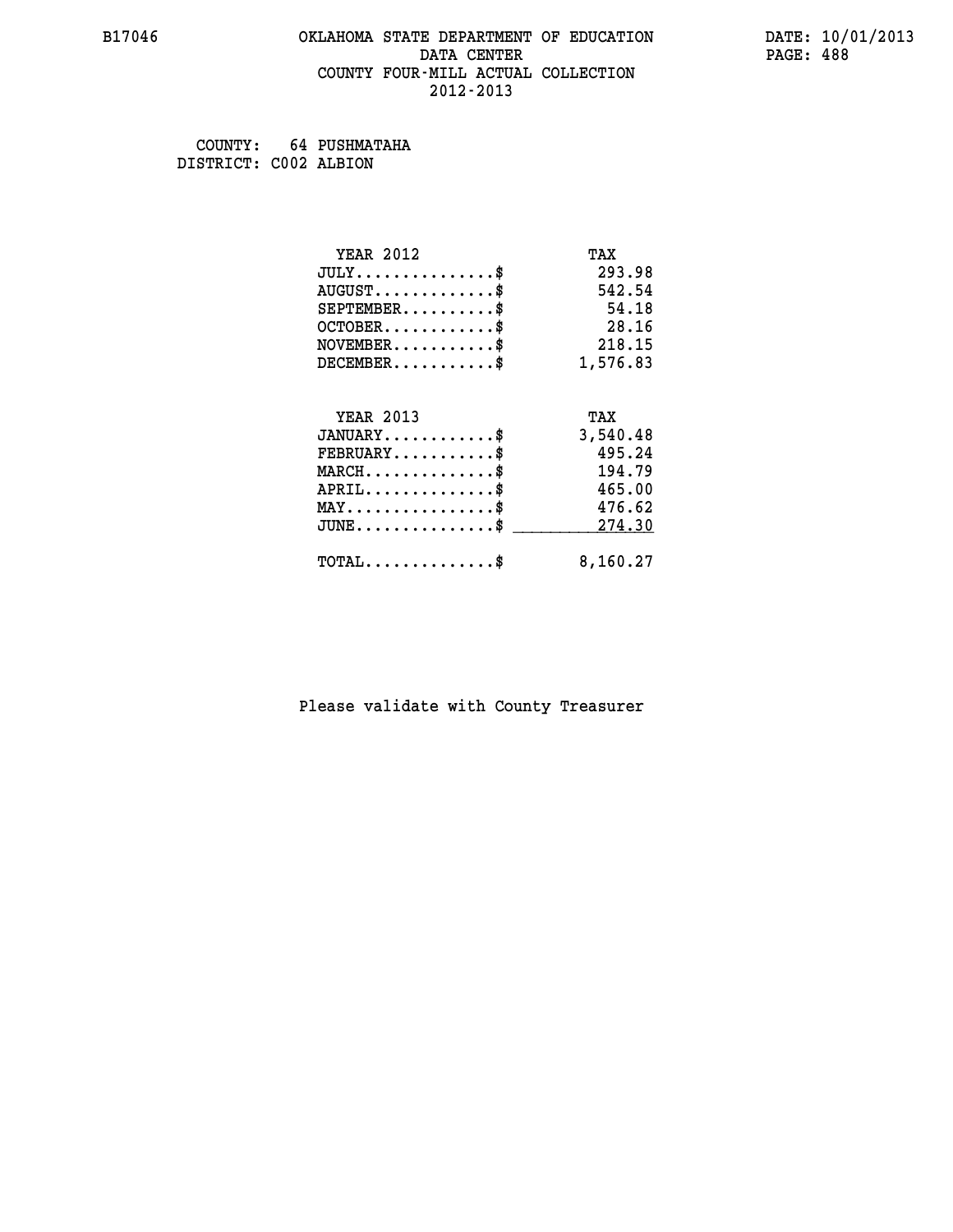#### **B17046 OKLAHOMA STATE DEPARTMENT OF EDUCATION DATE: 10/01/2013 DATA CENTER** PAGE: 489  **COUNTY FOUR-MILL ACTUAL COLLECTION 2012-2013**

 **COUNTY: 64 PUSHMATAHA DISTRICT: C004 TUSKAHOMA**

| <b>YEAR 2012</b>                           | TAX      |
|--------------------------------------------|----------|
| $JULY$ \$                                  | 258.02   |
| $AUGUST$ \$                                | 480.74   |
| $SEPTEMBER$ \$                             | .00      |
| $OCTOBER$ \$                               | 24.14    |
| $\texttt{NOVEMBER} \dots \dots \dots \$    | 266.43   |
| $DECEMBER$ \$                              | 1,949.85 |
|                                            |          |
| <b>YEAR 2013</b>                           | TAX      |
| $JANUARY$ \$                               | 4,367.64 |
| $FEBRUARY$ \$                              | 558.90   |
| $MARCH$ \$                                 | 233.97   |
| $APRIL$ \$                                 | 562.20   |
| $MAX \dots \dots \dots \dots \$            | 581.31   |
| $JUNE$                                     | 330.00   |
| $\texttt{TOTAL} \dots \dots \dots \dots \$ | 9,613.20 |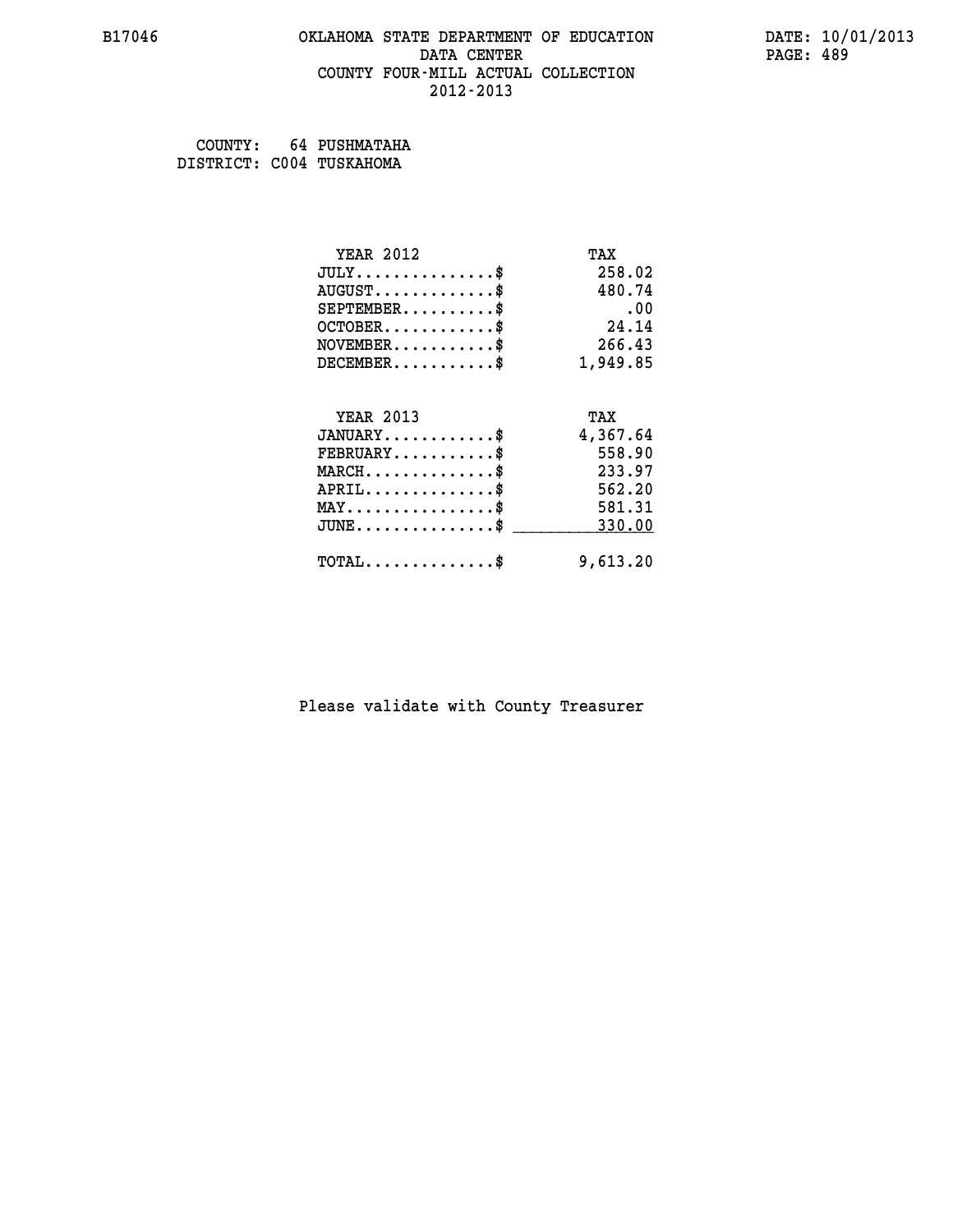#### **B17046 OKLAHOMA STATE DEPARTMENT OF EDUCATION DATE: 10/01/2013 DATA CENTER** PAGE: 490  **COUNTY FOUR-MILL ACTUAL COLLECTION 2012-2013**

 **COUNTY: 64 PUSHMATAHA DISTRICT: C015 NASHOBA**

| <b>YEAR 2012</b>                           | TAX      |
|--------------------------------------------|----------|
| $JULY$ \$                                  | 136.61   |
| $AUGUST$ \$                                | 249.89   |
| $SEPTEMBER$ \$                             | 25.79    |
| $OCTOBER$ \$                               | 13.21    |
| $NOVEMBER$ \$                              | 109.62   |
| $DECEMBER$ \$                              | 795.41   |
| <b>YEAR 2013</b>                           |          |
|                                            | TAX      |
| $JANUARY$ \$                               | 1,785.58 |
| $FEBRUARY$                                 | 243.52   |
| $MARCH$ \$                                 | 98.15    |
| $APRIL$ \$                                 | 234.16   |
| $MAX \dots \dots \dots \dots \$            | 240.36   |
| $JUNE$                                     | 138.35   |
| $\texttt{TOTAL} \dots \dots \dots \dots \$ | 4,070.65 |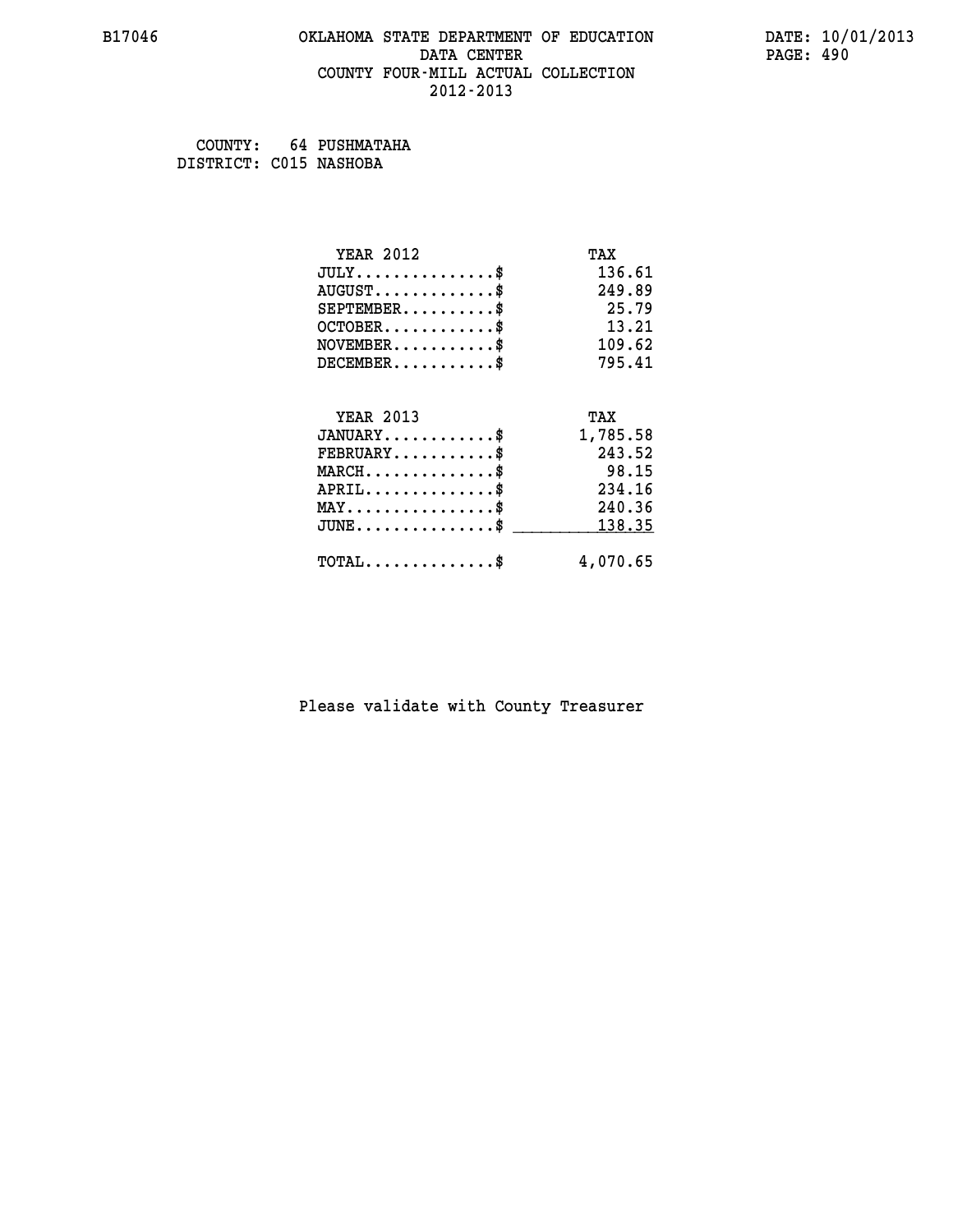## **B17046 OKLAHOMA STATE DEPARTMENT OF EDUCATION DATE: 10/01/2013 DATA CENTER** PAGE: 491  **COUNTY FOUR-MILL ACTUAL COLLECTION 2012-2013**

 **COUNTY: 64 PUSHMATAHA DISTRICT: I001 RATTAN**

| <b>YEAR 2012</b>                                  | TAX       |
|---------------------------------------------------|-----------|
| $JULY$ \$                                         | 1,009.45  |
| $AUGUST$ \$                                       | 2,502.32  |
| $SEPTEMBER$ \$                                    | 249.95    |
| $OCTOBER$ \$                                      | 128.64    |
| $\texttt{NOVEMBER} \dots \dots \dots \$$          | 1,147.48  |
| $DECEMBER$ \$                                     | 8,340.94  |
|                                                   |           |
| <b>YEAR 2013</b>                                  | TAX       |
| $JANUARY$ \$                                      | 18,709.27 |
| $FEBRUARY$                                        | 2,516.79  |
| $\texttt{MARCH}\ldots\ldots\ldots\ldots\clubsuit$ | 1,017.96  |
| $APRIL \ldots \ldots \ldots \ldots \$             | 2,436.44  |
| $\texttt{MAX} \dots \dots \dots \dots \dots \$    | 2,506.80  |
| $\texttt{JUNE} \dots \dots \dots \dots \dots \$$  | 1,434.78  |
| $\texttt{TOTAL} \dots \dots \dots \dots \$        | 42,000.82 |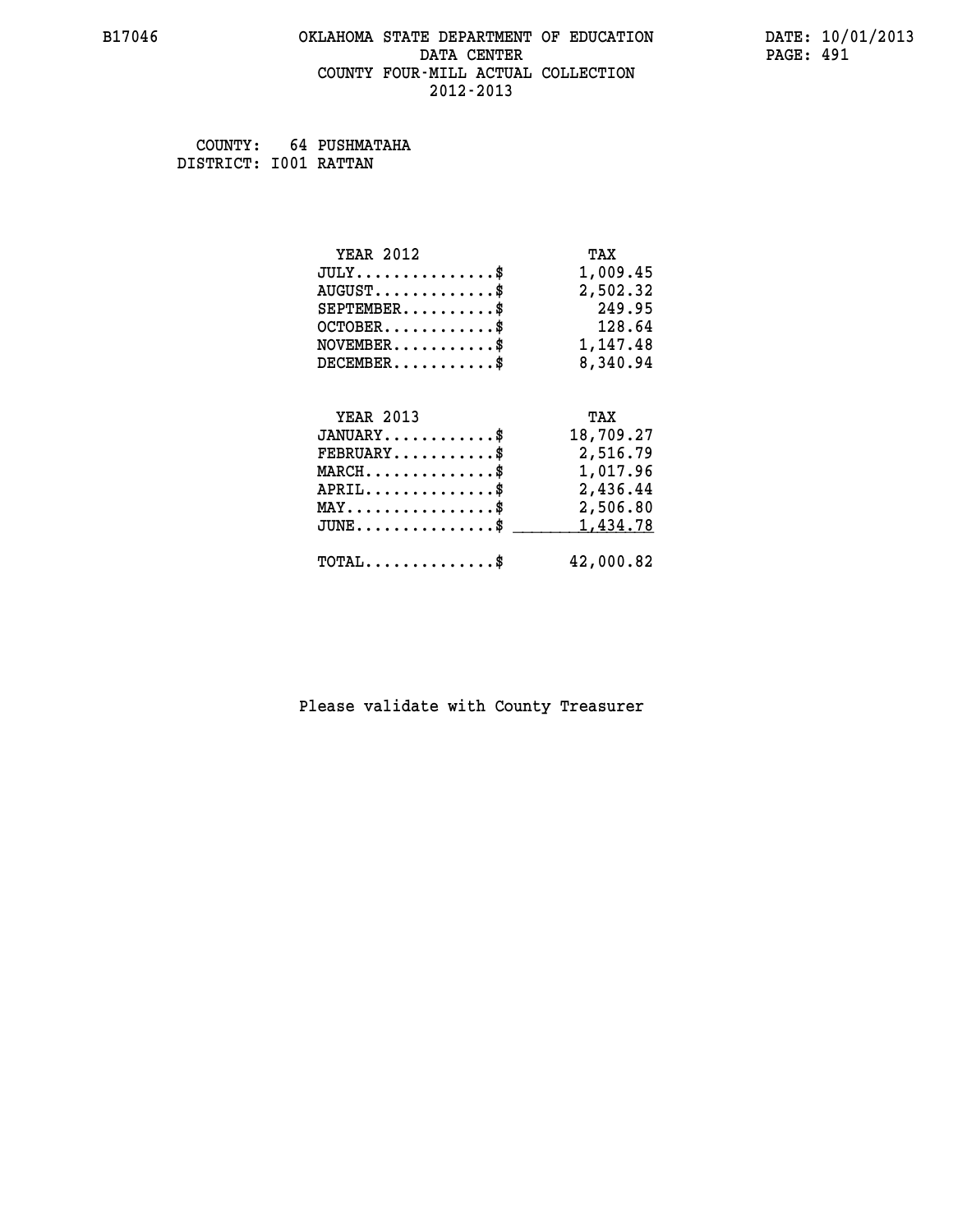#### **B17046 OKLAHOMA STATE DEPARTMENT OF EDUCATION DATE: 10/01/2013 DATA CENTER** PAGE: 492  **COUNTY FOUR-MILL ACTUAL COLLECTION 2012-2013**

 **COUNTY: 64 PUSHMATAHA DISTRICT: I010 CLAYTON**

| <b>YEAR 2012</b>                               | TAX       |
|------------------------------------------------|-----------|
| $JULY$ \$                                      | 1,904.04  |
| $AUGUST$ \$                                    | 1,429.54  |
| $SEPTEMBER$ \$                                 | 144.70    |
| $OCTOBER$ \$                                   | 74.33     |
| $NOVEMBER.$ \$                                 | 695.98    |
| $DECEMBER$ \$                                  | 5,071.02  |
|                                                |           |
| <b>YEAR 2013</b>                               | TAX       |
| $JANUARY$ \$                                   | 11,371.49 |
| $\texttt{FEBRUARY} \dots \dots \dots \$        | 1,505.29  |
| $MARCH$ \$                                     | 617.58    |
| $APRIL$ \$                                     | 1,478.44  |
| $\texttt{MAX} \dots \dots \dots \dots \dots \$ | 1,522.51  |
| $JUNE$ \$                                      | 870.39    |
| $\texttt{TOTAL} \dots \dots \dots \dots \$     | 26,685.31 |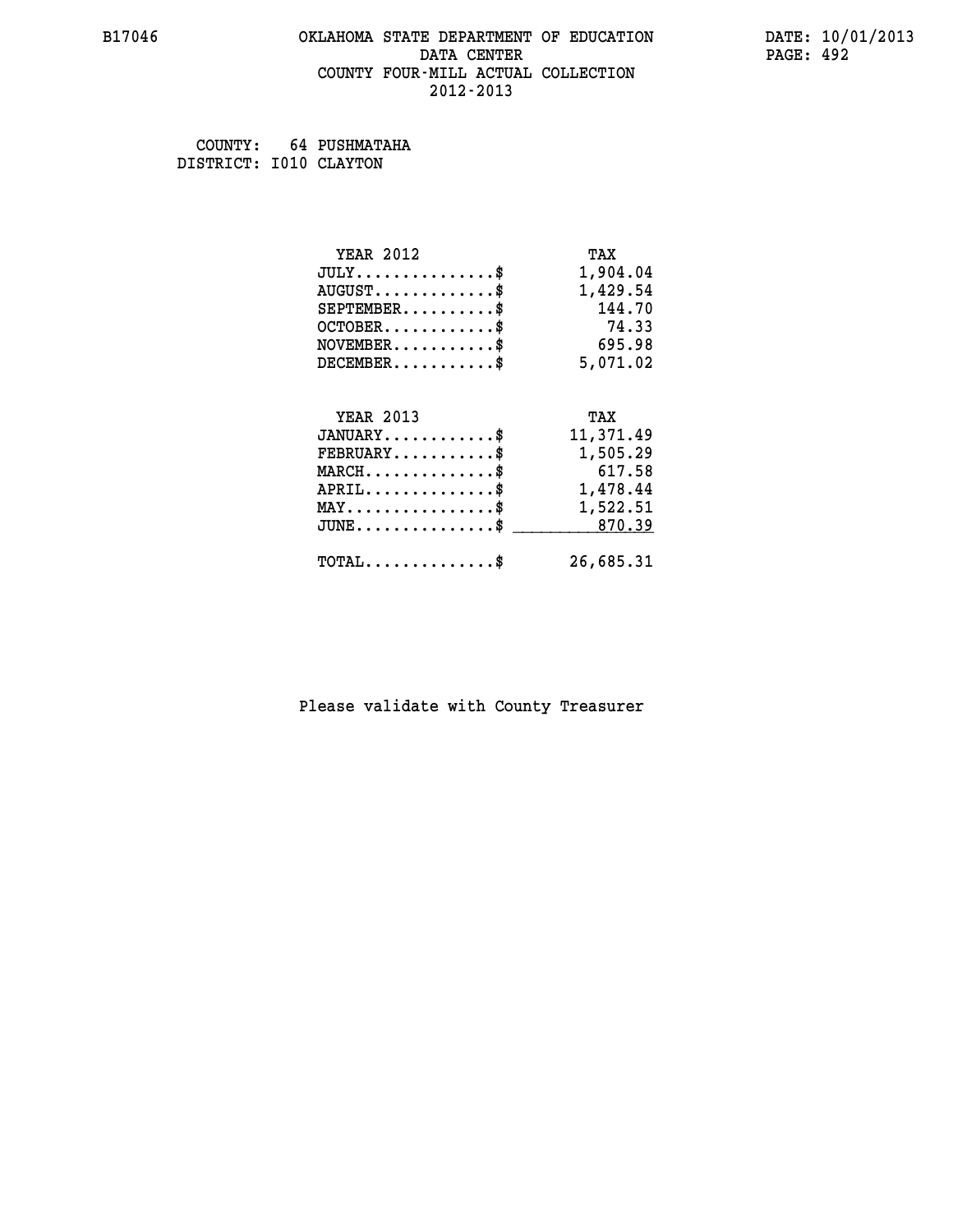#### **B17046 OKLAHOMA STATE DEPARTMENT OF EDUCATION DATE: 10/01/2013 DATA CENTER** PAGE: 493  **COUNTY FOUR-MILL ACTUAL COLLECTION 2012-2013**

 **COUNTY: 64 PUSHMATAHA DISTRICT: I013 ANTLERS**

| <b>YEAR 2012</b>                                   | TAX       |
|----------------------------------------------------|-----------|
| $JULY$ \$                                          | 1,366.55  |
| $AUGUST$ \$                                        | 4,947.64  |
| $SEPTEMBER$ \$                                     | 497.57    |
| $OCTOBER$ \$                                       | 256.32    |
| $\texttt{NOVEMBER} \dots \dots \dots \$            | 2,249.07  |
| $DECEMBER$ \$                                      | 16,343.17 |
|                                                    |           |
| <b>YEAR 2013</b>                                   | TAX       |
| $JANUARY$ \$                                       | 36,663.03 |
| $FEBRUARY$ \$                                      | 4,945.04  |
| $MARCH$ \$                                         | 1,998.50  |
| $APRIL \ldots \ldots \ldots \ldots \$              | 4,780.87  |
| $\texttt{MAX} \dots \dots \dots \dots \dots \$     | 4,916.27  |
| $\texttt{JUNE} \dots \dots \dots \dots \texttt{S}$ | 2,815.99  |
| $\texttt{TOTAL} \dots \dots \dots \dots \$         | 81,780.02 |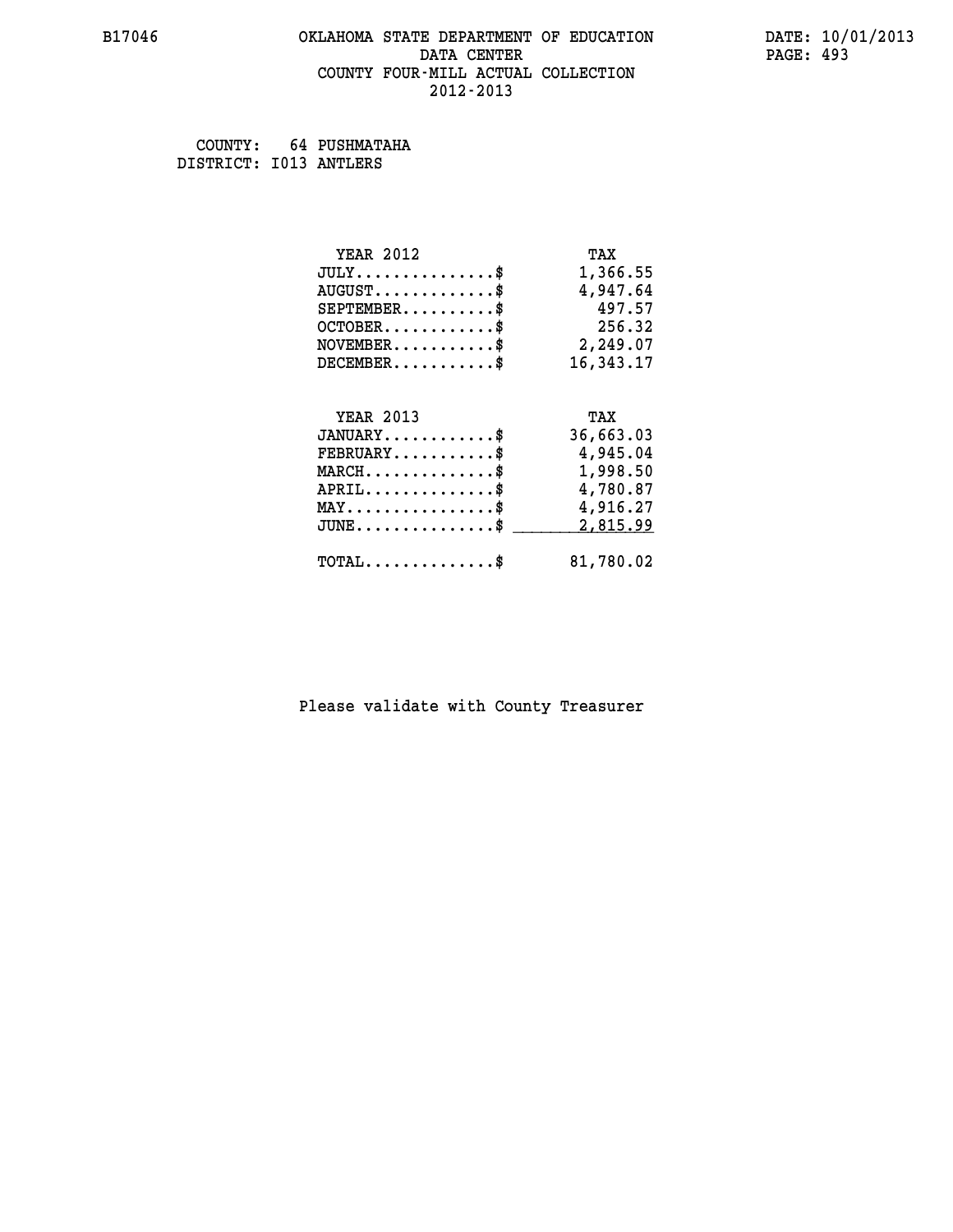#### **B17046 OKLAHOMA STATE DEPARTMENT OF EDUCATION DATE: 10/01/2013 DATA CENTER** PAGE: 494  **COUNTY FOUR-MILL ACTUAL COLLECTION 2012-2013**

 **COUNTY: 64 PUSHMATAHA DISTRICT: I022 MOYERS**

| <b>YEAR 2012</b>                           | TAX       |
|--------------------------------------------|-----------|
| $JULY$ \$                                  | 988.68    |
| $AUGUST$ \$                                | 851.58    |
| $SEPTEMENT.$ \$                            | 84.39     |
| $OCTOBER$ \$                               | 43.71     |
| $NOVEMBER$ \$                              | 419.54    |
| $DECEMBER$ \$                              | 3,058.00  |
| <b>YEAR 2013</b>                           |           |
|                                            | TAX       |
| $JANUARY$ \$                               | 6,855.05  |
| $FEBRUARY$                                 | 904.06    |
| $MARCH$ \$                                 | 370.65    |
| $APRIL$ \$                                 | 888.70    |
| $MAX \dots \dots \dots \dots \$            | 915.96    |
| $JUNE$                                     | 522.22    |
| $\texttt{TOTAL} \dots \dots \dots \dots \$ | 15,902.54 |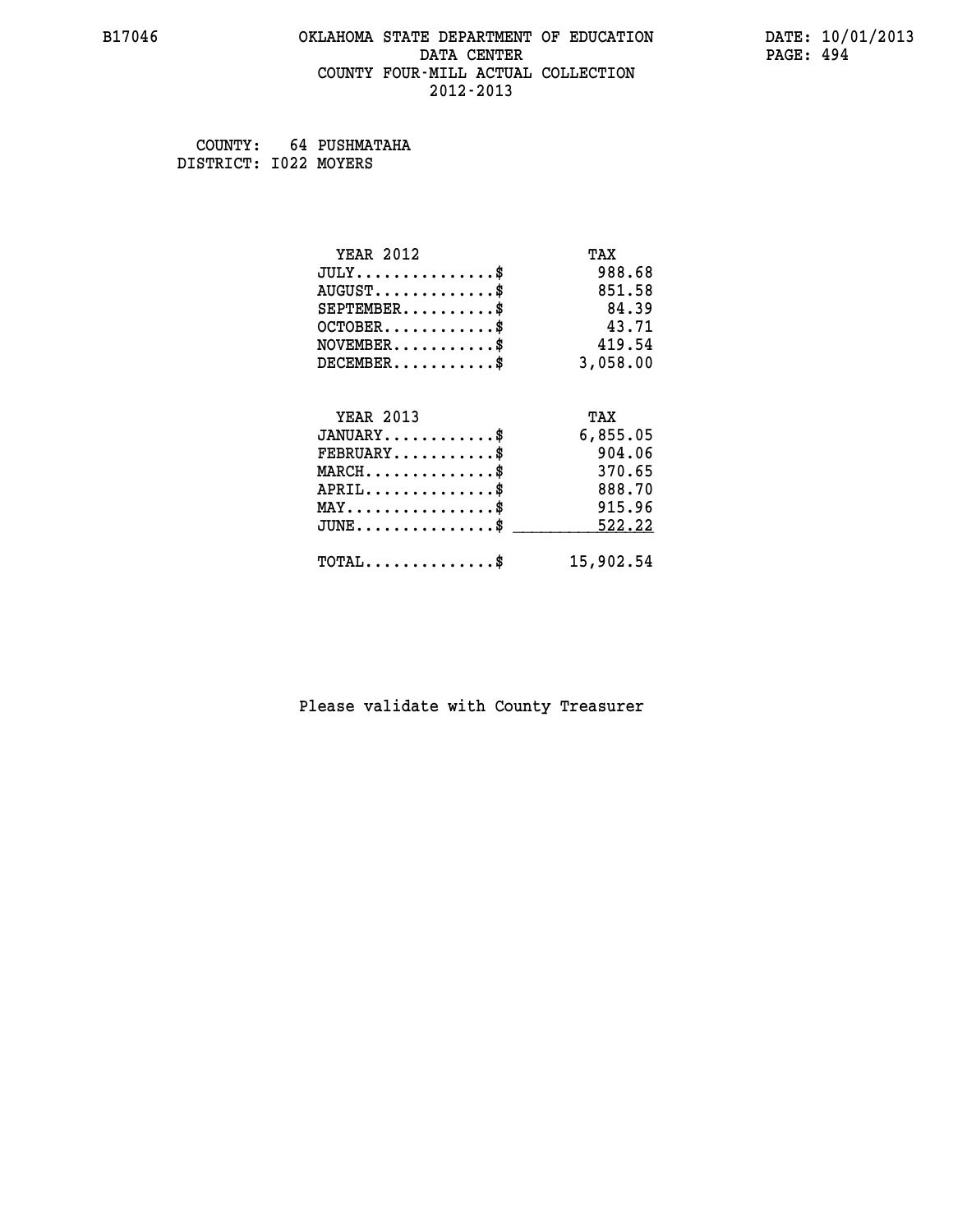#### **B17046 OKLAHOMA STATE DEPARTMENT OF EDUCATION DATE: 10/01/2013** DATA CENTER PAGE: 495  **COUNTY FOUR-MILL ACTUAL COLLECTION 2012-2013**

 **COUNTY: 64 PUSHMATAHA**

 **\*\*\*\*\*\* TOTALS \*\*\*\*\*\***

| <b>YEAR 2012</b>                   | TAX         |
|------------------------------------|-------------|
| $JULY \ldots \ldots \ldots \ldots$ | 5,957.33    |
| $AUGUST$                           | 11,004.25   |
| $SEPTEMBER$ \$                     | 1,056.58    |
| $OCTOBER$                          | 568.51      |
| $NOVEMENTER$ \$                    | 5,106.27    |
| $DECEMBER$                         | 37, 135. 22 |
|                                    |             |

# **YEAR 2013 TAX JANUARY............\$ 83,292.54 FEBRUARY...........\$ 11,168.84 MARCH..............\$ 4,531.60 APRIL..............\$ 10,845.81 MAY................\$ 11,159.83 JUNE................\$** \_\_\_\_\_\_\_\_\_\_6,386.03  **TOTAL..............\$ 188,212.81**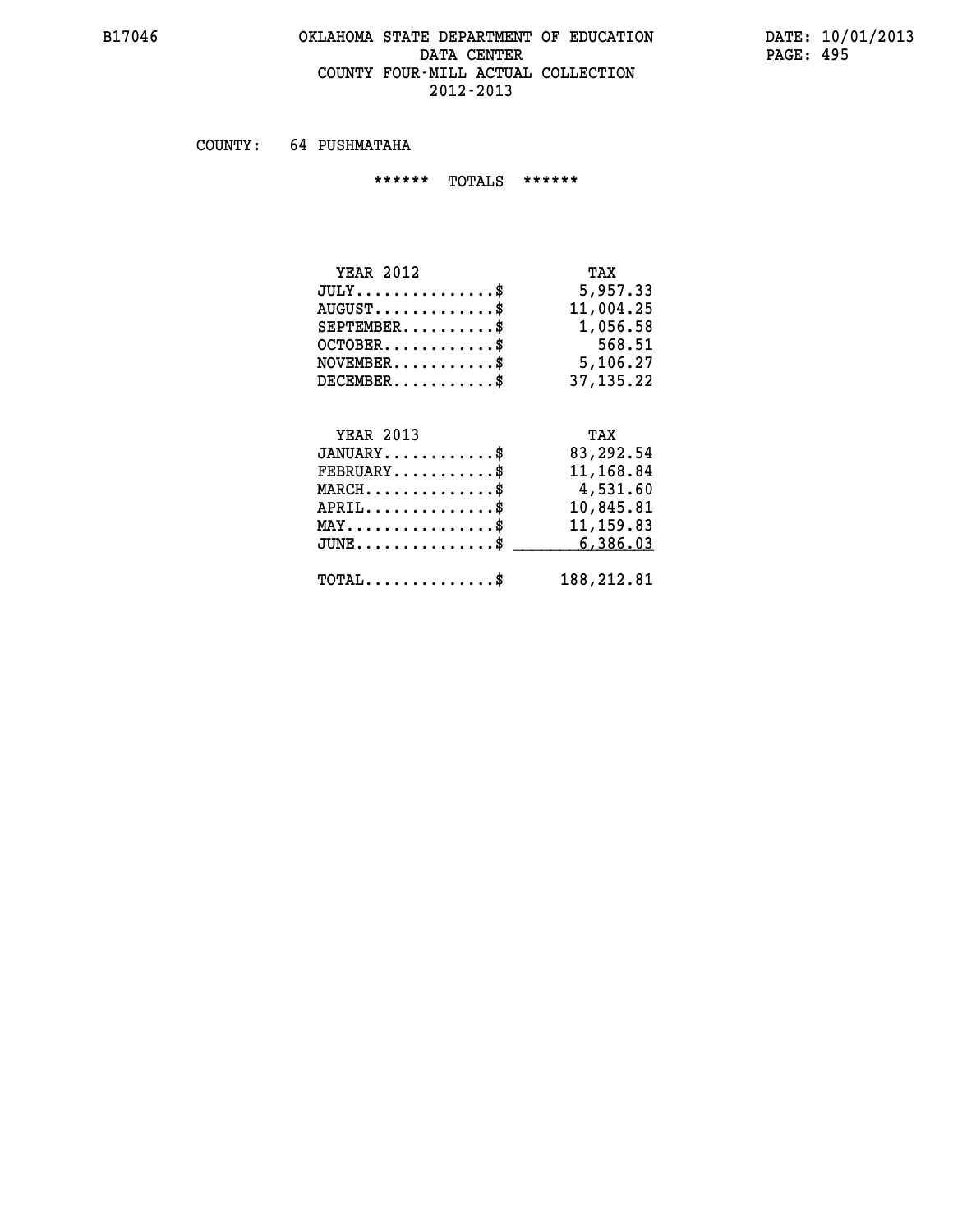#### **B17046 OKLAHOMA STATE DEPARTMENT OF EDUCATION DATE: 10/01/2013 DATA CENTER** PAGE: 496  **COUNTY FOUR-MILL ACTUAL COLLECTION 2012-2013**

 **COUNTY: 65 ROGER MILLS DISTRICT: I003 LEEDEY**

| <b>YEAR 2012</b>                               | TAX        |
|------------------------------------------------|------------|
| $JULY$ \$                                      | 2,347.28   |
| $AUGUST$ \$                                    | 302.65     |
| $SEPTEMBER$ \$                                 | 1,627.26   |
| $OCTOBER$ \$                                   | 78.73      |
| $NOVEMBER$ \$                                  | 184.78     |
| $DECEMBER$ \$                                  | 6,760.79   |
|                                                |            |
| <b>YEAR 2013</b>                               | TAX        |
| $JANUARY$ \$                                   | 49,897.15  |
| $FEBRUARY$ \$                                  | 36,521.35  |
| $MARCH$ \$                                     | 2,884.89   |
| $APRIL$ \$                                     | 17,599.65  |
| $\texttt{MAX} \dots \dots \dots \dots \dots \$ | 52,030.40  |
| $JUNE$ \$                                      | 27,493.33  |
| $\texttt{TOTAL} \dots \dots \dots \dots \$     | 197,728.26 |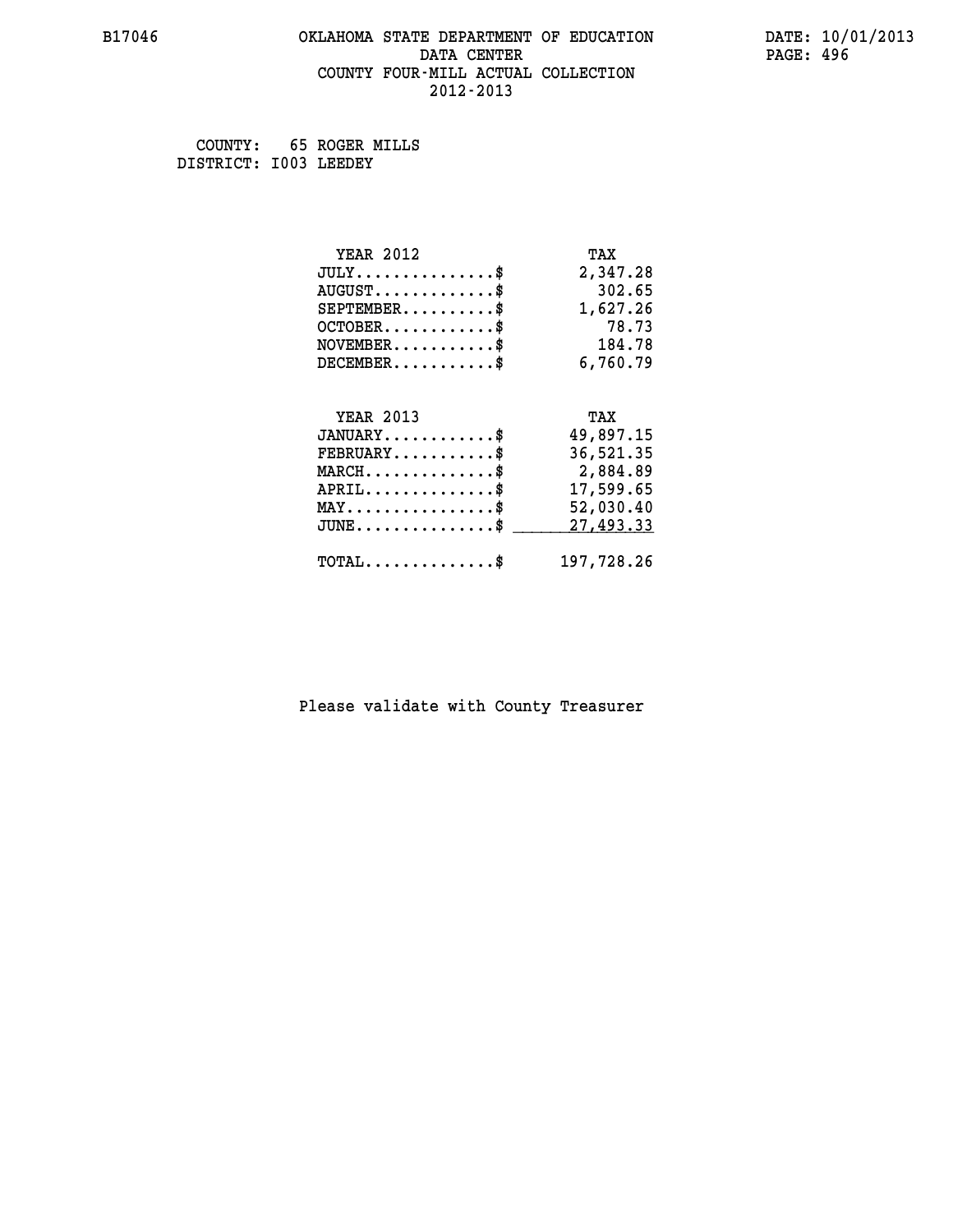#### **B17046 OKLAHOMA STATE DEPARTMENT OF EDUCATION DATE: 10/01/2013 DATA CENTER** PAGE: 497  **COUNTY FOUR-MILL ACTUAL COLLECTION 2012-2013**

 **COUNTY: 65 ROGER MILLS DISTRICT: I006 REYDON**

| <b>YEAR 2012</b>                               | TAX        |
|------------------------------------------------|------------|
| $JULY$ \$                                      | 1,529.81   |
| $AUGUST$ \$                                    | 197.27     |
| $SEPTEMBER$ \$                                 | 1,060.58   |
| $OCTOBER$ \$                                   | 51.36      |
| $NOVEMBER$ \$                                  | 131.57     |
| $DECEMBER$ \$                                  | 4,870.73   |
|                                                |            |
| <b>YEAR 2013</b>                               | TAX        |
| $JANUARY$ \$                                   | 35,969.46  |
| $FEBRUARY$                                     | 26,327.32  |
| $MARCH$ \$                                     | 2,079.17   |
| $APRIL \ldots \ldots \ldots \ldots \$          | 12,686.25  |
| $\texttt{MAX} \dots \dots \dots \dots \dots \$ | 54,965.63  |
| $JUNE$ \$                                      | 2,360.76   |
| $\texttt{TOTAL} \dots \dots \dots \dots \$     | 142,229.91 |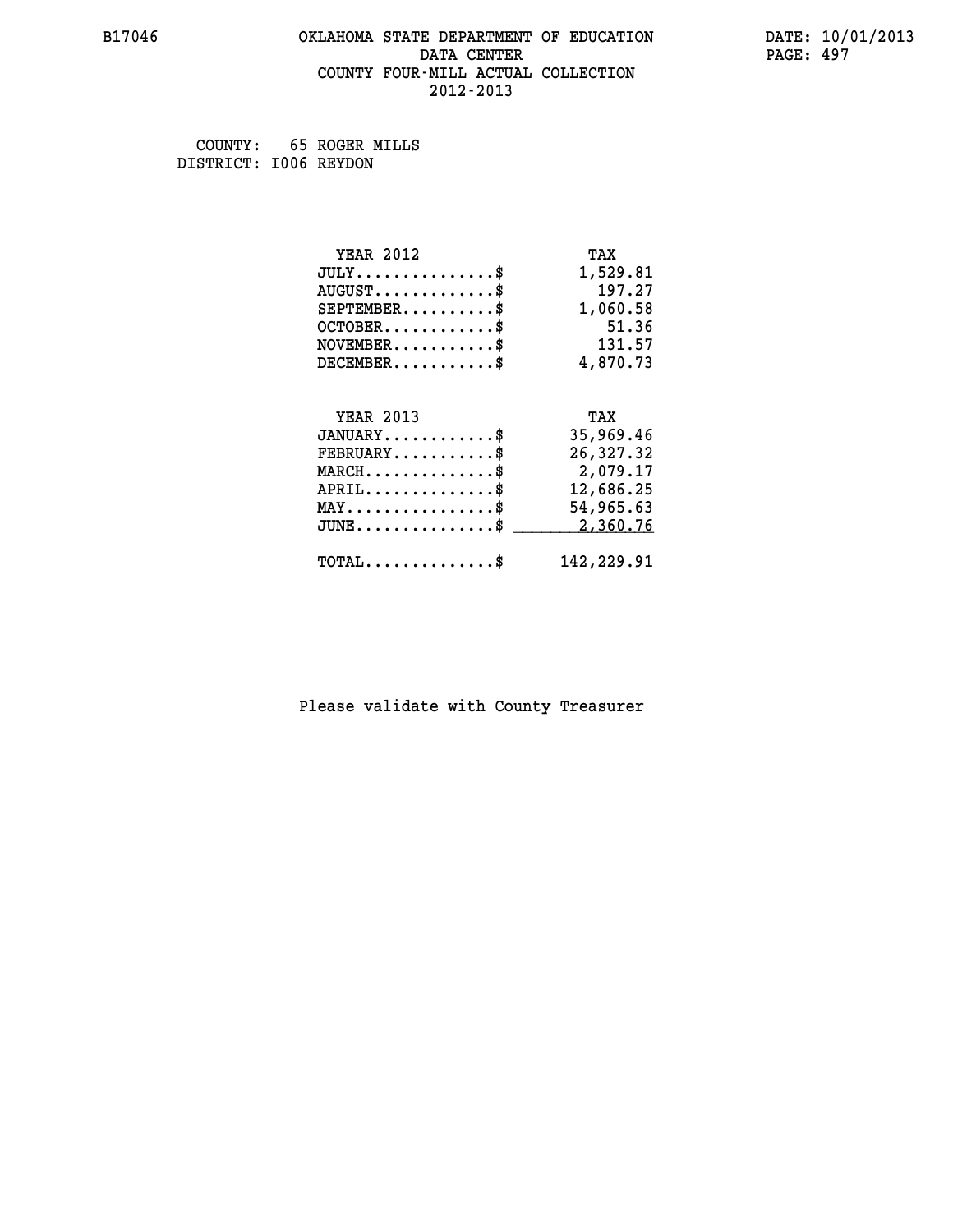#### **B17046 OKLAHOMA STATE DEPARTMENT OF EDUCATION DATE: 10/01/2013 DATA CENTER** PAGE: 498  **COUNTY FOUR-MILL ACTUAL COLLECTION 2012-2013**

 **COUNTY: 65 ROGER MILLS DISTRICT: I007 CHEYENNE**

| <b>YEAR 2012</b>                               | TAX        |
|------------------------------------------------|------------|
| $JULY$ \$                                      | 3,497.99   |
| $AUGUST$ \$                                    | 451.07     |
| $SEPTEMBER$ \$                                 | 2,425.07   |
| $OCTOBER$ \$                                   | 117.45     |
| $NOVEMBER$ \$                                  | 282.30     |
| $DECEMBER$ \$                                  | 10,352.50  |
|                                                |            |
| <b>YEAR 2013</b>                               | TAX        |
| $JANUARY$ \$                                   | 76,417.74  |
| $FEBRUARY$                                     | 55,932.65  |
| $MARCH$ \$                                     | 4,417.99   |
| $APRIL \ldots \ldots \ldots \ldots$            | 26,953.50  |
| $\texttt{MAX} \dots \dots \dots \dots \dots \$ | 116,774.79 |
| $JUNE$ \$                                      | 5,016.38   |
| $\texttt{TOTAL} \dots \dots \dots \dots \$     | 302,639.43 |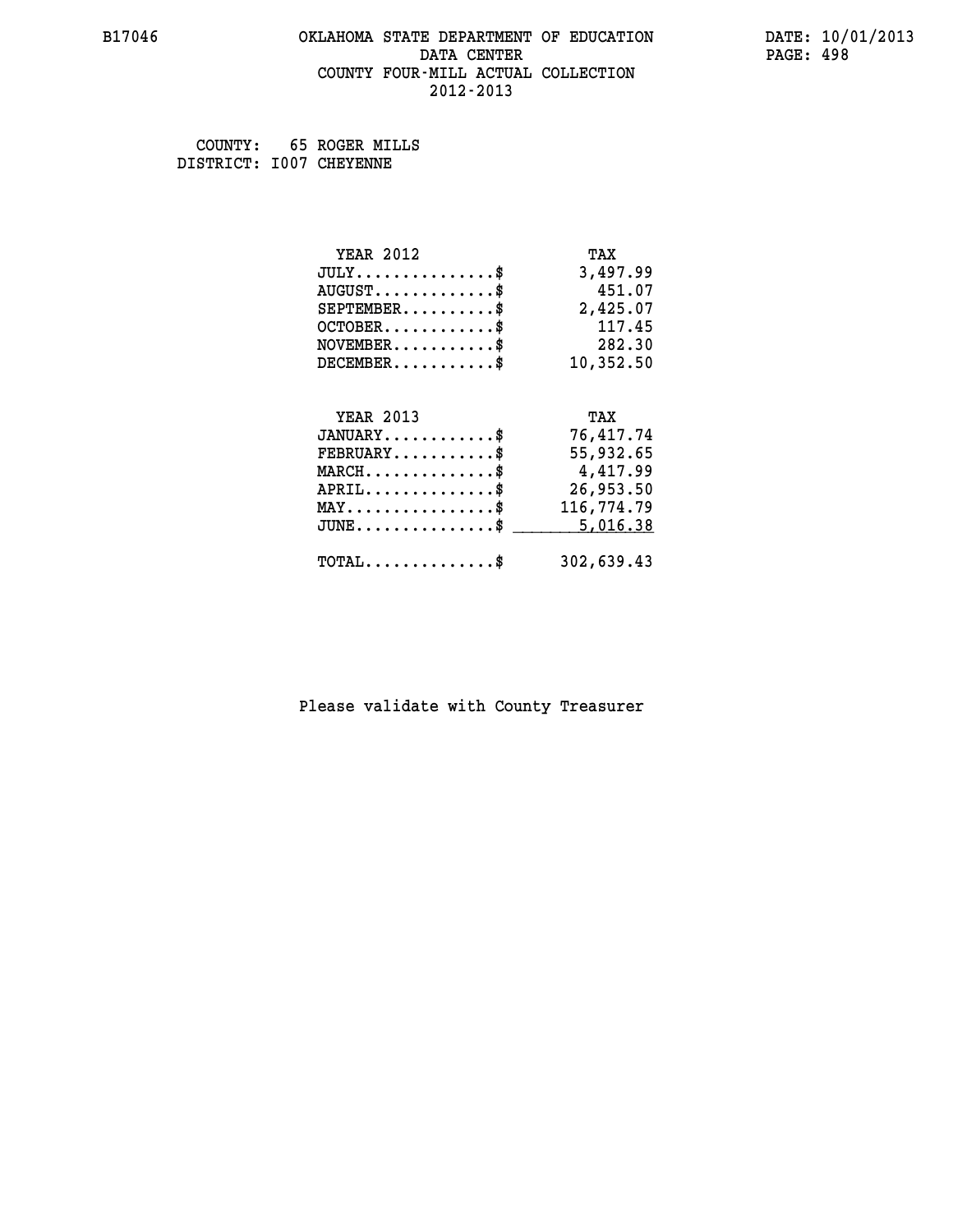#### **B17046 OKLAHOMA STATE DEPARTMENT OF EDUCATION DATE: 10/01/2013 DATA CENTER** PAGE: 499  **COUNTY FOUR-MILL ACTUAL COLLECTION 2012-2013**

 **COUNTY: 65 ROGER MILLS DISTRICT: I015 SWEETWATER**

| <b>YEAR 2012</b>                                 | TAX       |
|--------------------------------------------------|-----------|
| $JULY$ \$                                        | 947.42    |
| $AUGUST$ \$                                      | 122.19    |
| $SEPTEMBER$ \$                                   | 656.86    |
| $OCTOBER$ \$                                     | 31.89     |
| $NOVEMBER$ \$                                    | 87.12     |
| $DECEMBER$ \$                                    | 3,243.94  |
|                                                  |           |
| <b>YEAR 2013</b>                                 | TAX       |
| $JANUARY$ \$                                     | 23,965.07 |
| $FEBRUARY$                                       | 17,540.91 |
| $\texttt{MARCH}\ldots\ldots\ldots\ldots\text{*}$ | 1,385.10  |
| $APRIL \ldots \ldots \ldots \ldots \$            | 8,452.04  |
| $\texttt{MAX} \dots \dots \dots \dots \dots \$   | 36,621.75 |
| $JUNE$ \$                                        | 1,572.72  |
| $\texttt{TOTAL} \dots \dots \dots \dots \$       | 94,627.01 |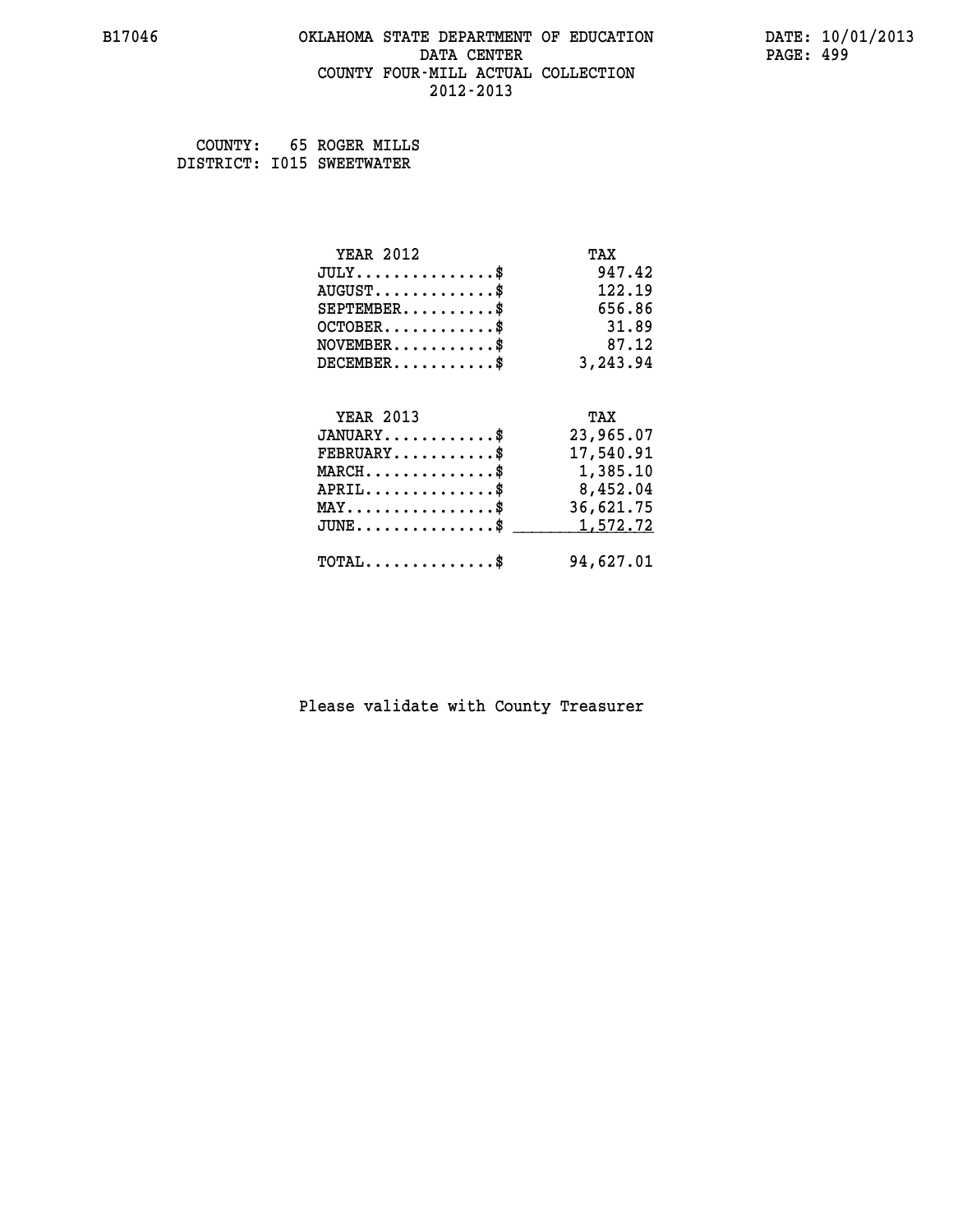#### **B17046 OKLAHOMA STATE DEPARTMENT OF EDUCATION DATE: 10/01/2013 DATA CENTER** PAGE: 500  **COUNTY FOUR-MILL ACTUAL COLLECTION 2012-2013**

 **COUNTY: 65 ROGER MILLS DISTRICT: I066 HAMMON**

| <b>YEAR 2012</b>                               | TAX        |
|------------------------------------------------|------------|
| $JULY$ \$                                      | 2,756.09   |
| $AUGUST$ \$                                    | 355.49     |
| $SEPTEMBER$ \$                                 | 1,910.87   |
| $OCTOBER$ \$                                   | 92.82      |
| $NOVEMBER$ \$                                  | 225.01     |
| $DECEMBER$ \$                                  | 8,234.55   |
|                                                |            |
| <b>YEAR 2013</b>                               | TAX        |
| $JANUARY$ \$                                   | 60,785.63  |
| $FEBRUARY$ \$                                  | 44,490.91  |
| $MARCH$ \$                                     | 3,514.26   |
| $APRIL$ \$                                     | 21,439.88  |
| $\texttt{MAX} \dots \dots \dots \dots \dots \$ | 92,887.38  |
| $JUNE$ \$                                      | 3,990.39   |
| $\texttt{TOTAL} \dots \dots \dots \dots \$     | 240,683.28 |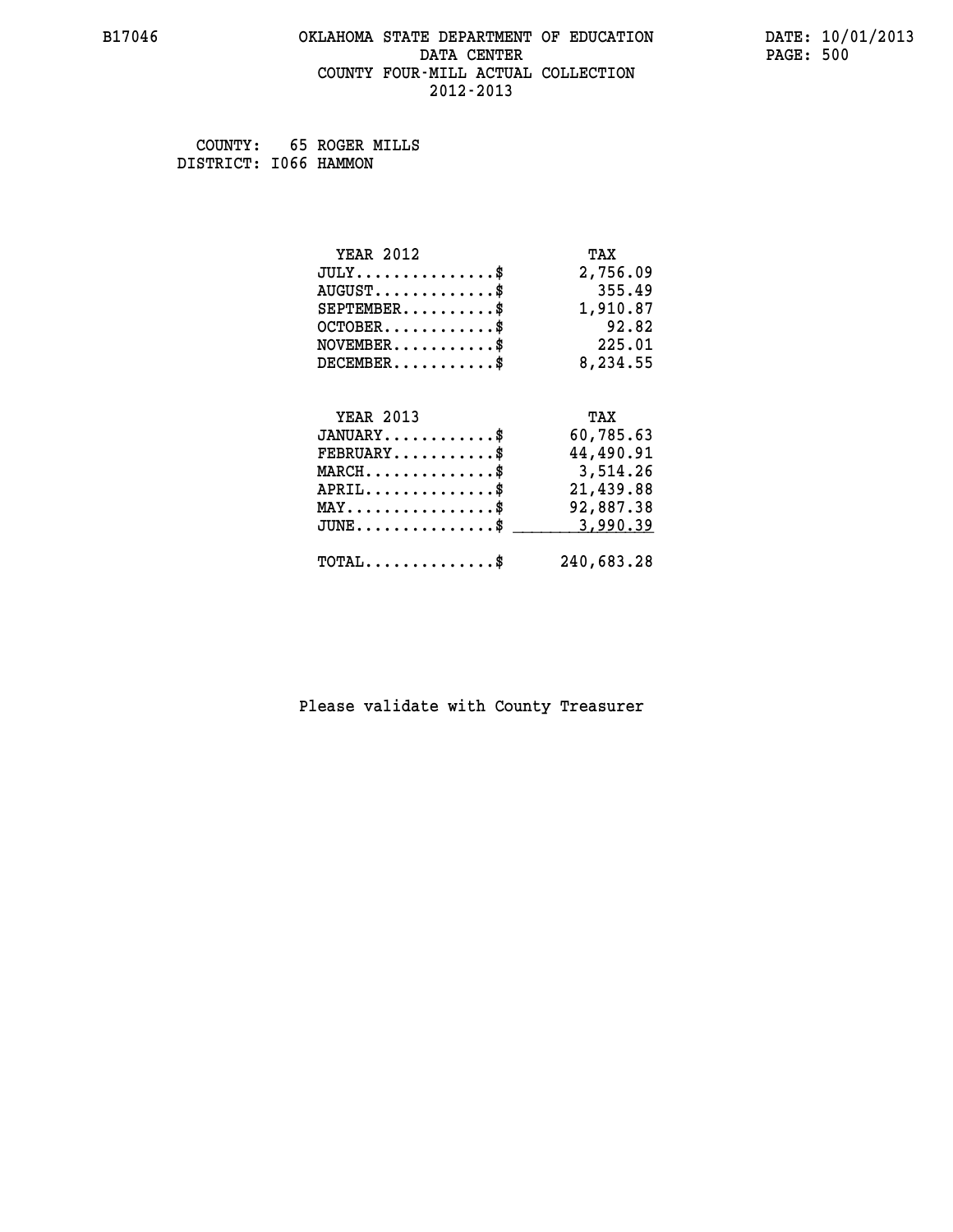## **B17046 OKLAHOMA STATE DEPARTMENT OF EDUCATION DATE: 10/01/2013 DATA CENTER PAGE: 501 COUNTY FOUR-MILL ACTUAL COLLECTION 2012-2013**

 **COUNTY: 65 ROGER MILLS**

 **\*\*\*\*\*\* TOTALS \*\*\*\*\*\***

| <b>YEAR 2012</b>                 | TAX       |
|----------------------------------|-----------|
| $JULY$                           | 11,078.59 |
| $AUGUST \ldots \ldots \ldots$ \$ | 1,428.67  |
| $SEPTEMBER$                      | 7,680.64  |
| $OCTOBER$ \$                     | 372.25    |
| $NOVEMBER$ \$                    | 910.78    |
| $DECEMENTER$                     | 33,462.51 |

# **YEAR 2013 TAX**

| $JANUARY$ \$                                   | 247,035.05  |
|------------------------------------------------|-------------|
| $\texttt{FEBRUARY} \dots \dots \dots \$        | 180,813.14  |
| $MARCH$ \$                                     | 14,281.41   |
| $APRIL$ \$                                     | 87,131.32   |
| $MAX \dots \dots \dots \dots \$                | 353, 279.95 |
| JUNE\$ 40,433.58                               |             |
|                                                |             |
| $\texttt{TOTAL} \dots \dots \dots \dots \dots$ | 977,907.89  |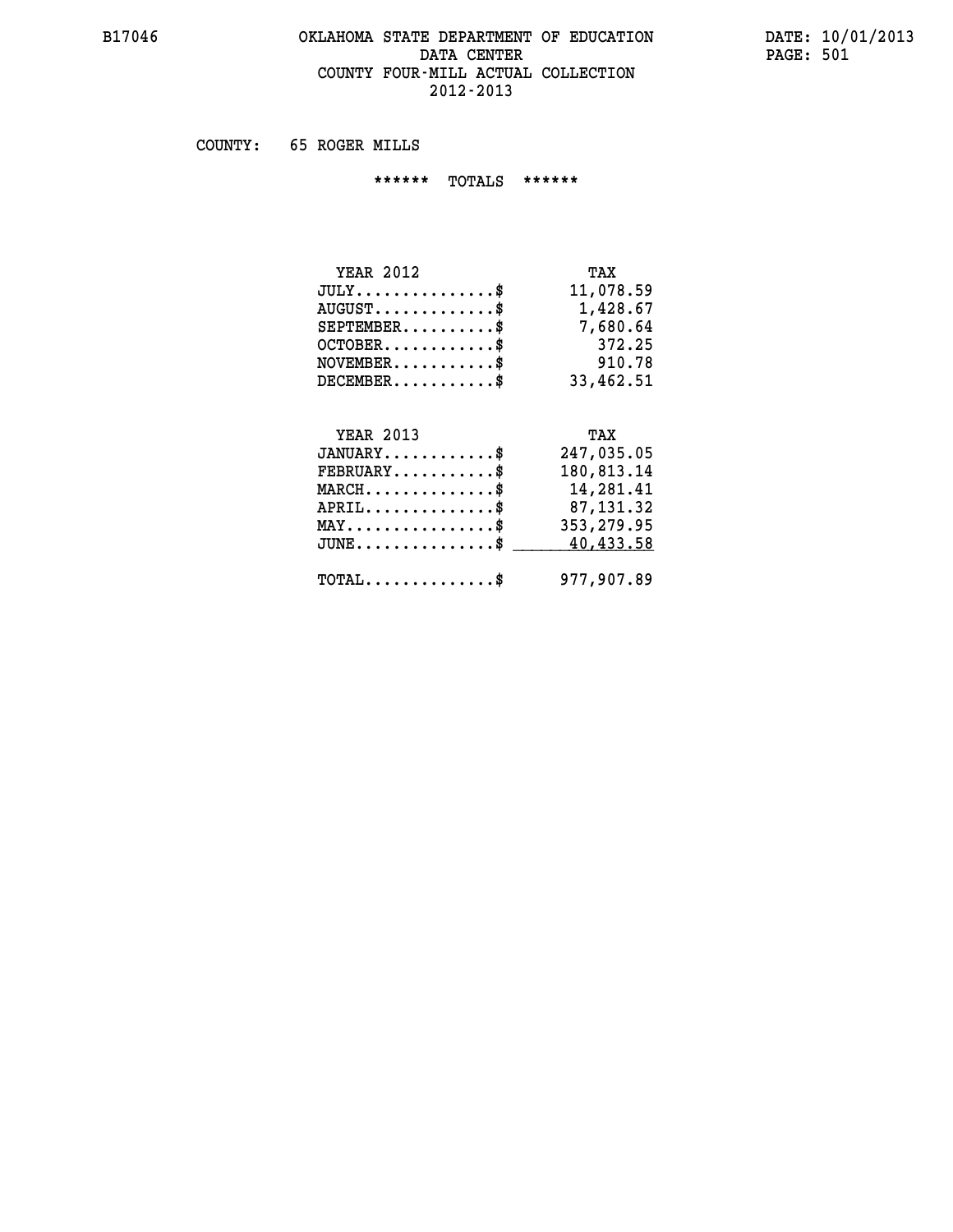#### **B17046 OKLAHOMA STATE DEPARTMENT OF EDUCATION DATE: 10/01/2013 DATA CENTER** PAGE: 502  **COUNTY FOUR-MILL ACTUAL COLLECTION 2012-2013**

 **COUNTY: 66 ROGERS DISTRICT: C009 JUSTUS-TIAWAH**

| <b>YEAR 2012</b>                               | TAX        |
|------------------------------------------------|------------|
| $JULY$ \$                                      | 570.06     |
| $AUGUST$ \$                                    | 282.32     |
| $SEPTEMENT.$ \$                                | 266.03     |
| $OCTOBER$ \$                                   | 198.94     |
| $NOVEMBER$ \$                                  | 158.87     |
| $DECEMBER$ \$                                  | 157.69     |
|                                                |            |
| <b>YEAR 2013</b>                               | TAX        |
| $JANUARY$ \$                                   | 60,376.80  |
| $FEBRUARY$                                     | 15,253.98  |
| $MARCH$ \$                                     | 1,727.08   |
| $APRIL$ \$                                     | 14,305.13  |
| $\texttt{MAX} \dots \dots \dots \dots \dots \$ | 8,356.69   |
| $JUNE$ \$                                      | 1,306.71   |
| $\texttt{TOTAL} \dots \dots \dots \dots \$     | 102,960.30 |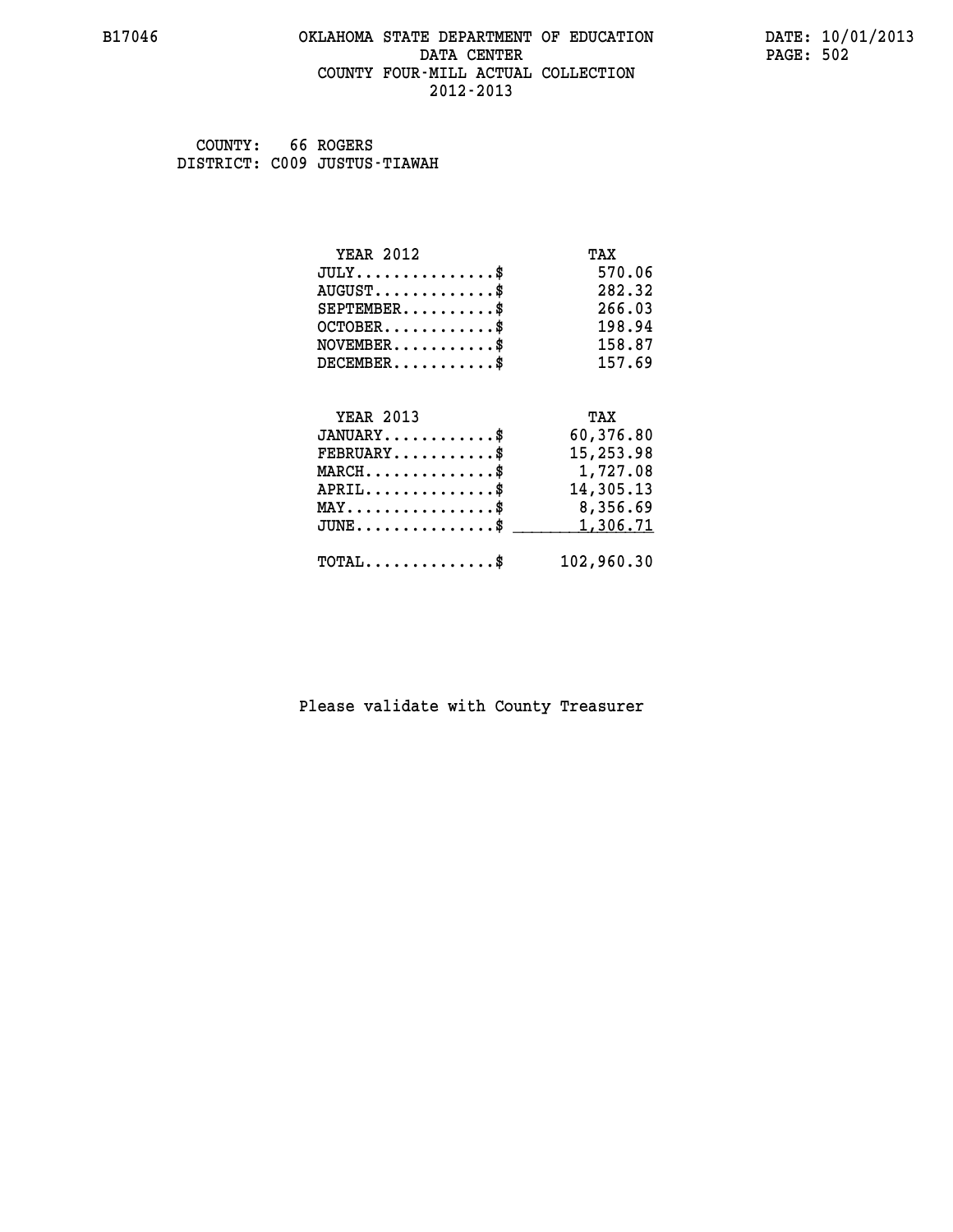# **B17046 OKLAHOMA STATE DEPARTMENT OF EDUCATION DATE: 10/01/2013** DATA CENTER PAGE: 503  **COUNTY FOUR-MILL ACTUAL COLLECTION 2012-2013**

 **COUNTY: 66 ROGERS DISTRICT: I001 CLAREMORE**

| <b>YEAR 2012</b>                                 | TAX        |
|--------------------------------------------------|------------|
| $JULY$ \$                                        | 4,020.24   |
| $AUGUST$ \$                                      | 9,108.58   |
| $SEPTEMBER$ \$                                   | 1,924.66   |
| $OCTOBER$ \$                                     | 1,439.36   |
| $NOVEMBER.$ \$                                   | 1,149.42   |
| $DECEMBER$ \$                                    | 1,140.77   |
|                                                  |            |
| <b>YEAR 2013</b>                                 | TAX        |
| $JANUARY$ \$                                     | 436,818.28 |
| $FEBRUARY$ \$                                    | 110,360.49 |
| $MARCH$ \$                                       | 12,495.25  |
| $APRIL$ \$                                       | 103,495.81 |
| $\texttt{MAX} \dots \dots \dots \dots \dots \$   | 60,459.64  |
| $\texttt{JUNE} \dots \dots \dots \dots \dots \$$ | 9,453.79   |
| $\texttt{TOTAL} \dots \dots \dots \dots$         | 751,866.29 |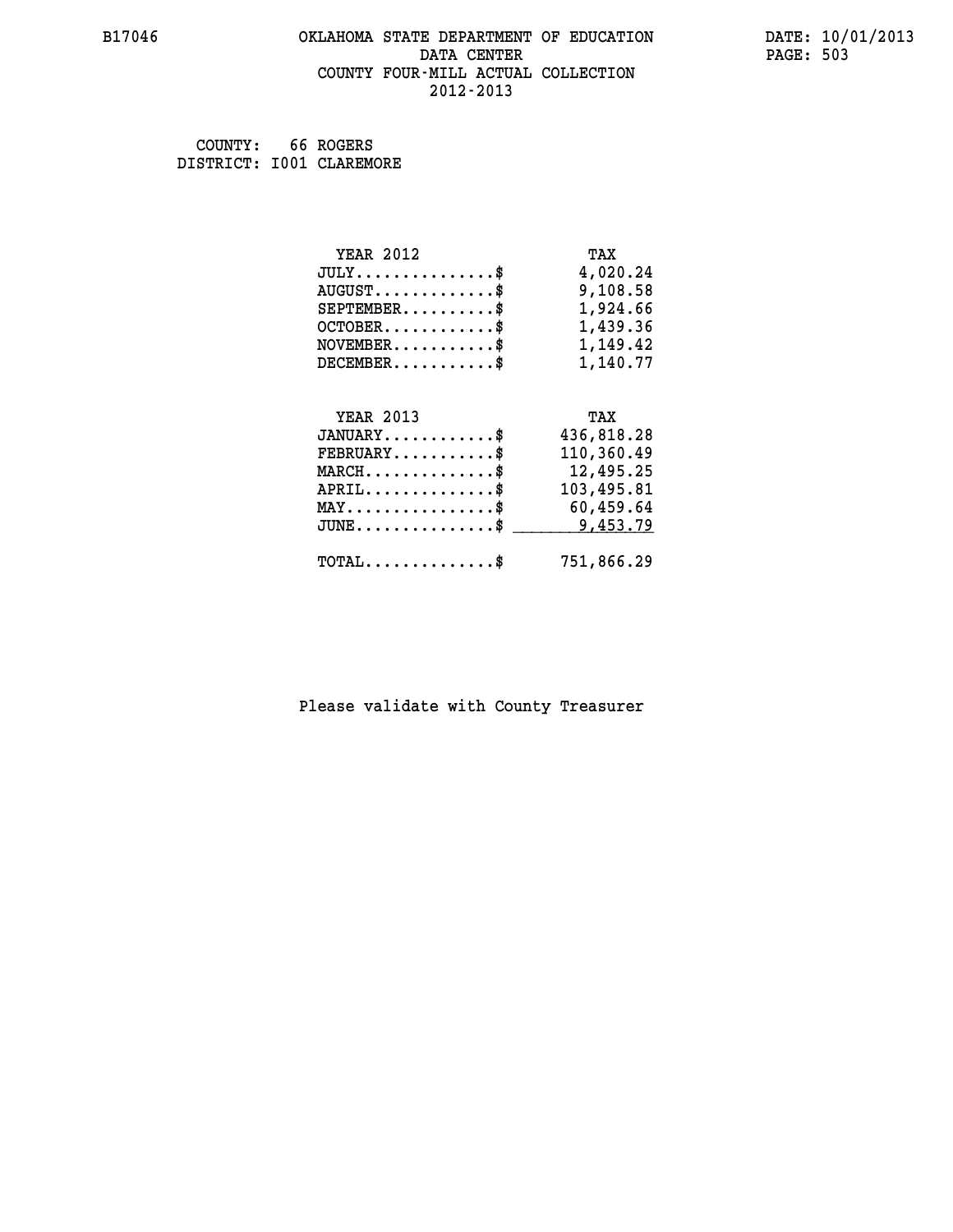## **B17046 OKLAHOMA STATE DEPARTMENT OF EDUCATION DATE: 10/01/2013 DATA CENTER** PAGE: 504  **COUNTY FOUR-MILL ACTUAL COLLECTION 2012-2013**

 **COUNTY: 66 ROGERS DISTRICT: I002 CATOOSA**

| <b>YEAR 2012</b>                                 | TAX        |
|--------------------------------------------------|------------|
| $JULY$ \$                                        | 2,134.76   |
| $AUGUST$ \$                                      | 18,805.66  |
| $SEPTEMBER$ \$                                   | 1,052.18   |
| $OCTOBER$ \$                                     | 786.88     |
| $\texttt{NOVEMBER} \dots \dots \dots \$          | 628.39     |
| $DECEMBER$ \$                                    | 623.65     |
|                                                  |            |
| <b>YEAR 2013</b>                                 | TAX        |
| $JANUARY$ \$                                     | 238,804.96 |
| $FEBRUARY$                                       | 60,333.17  |
| $MARCH$ \$                                       | 6,831.04   |
| $APRIL \ldots \ldots \ldots \ldots \$            | 56,580.31  |
| $\texttt{MAX} \dots \dots \dots \dots \dots \$   | 33,052.79  |
| $\texttt{JUNE} \dots \dots \dots \dots \dots \$$ | 5,168.32   |
| $\texttt{TOTAL} \dots \dots \dots \dots \$       | 424,802.11 |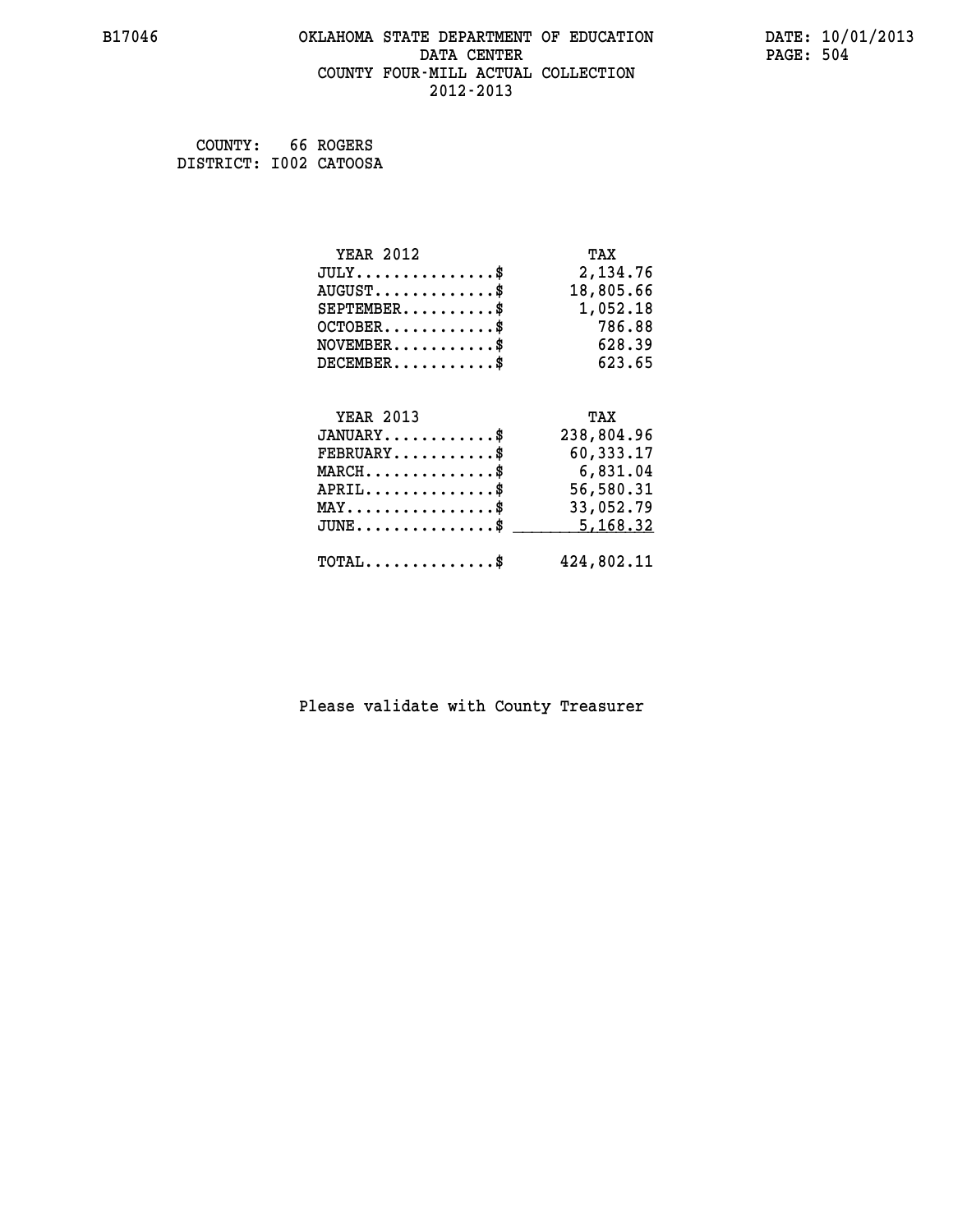#### **B17046 OKLAHOMA STATE DEPARTMENT OF EDUCATION DATE: 10/01/2013 DATA CENTER** PAGE: 505  **COUNTY FOUR-MILL ACTUAL COLLECTION 2012-2013**

| COUNTY:                | 66 ROGERS |
|------------------------|-----------|
| DISTRICT: 1003 CHELSEA |           |

| <b>YEAR 2012</b>                                 | TAX        |
|--------------------------------------------------|------------|
| $JULY$ \$                                        | 972.42     |
| $AUGUST$ \$                                      | 470.54     |
| $SEPTEMBER$ \$                                   | 443.39     |
| $OCTOBER$ \$                                     | 331.59     |
| $NOVEMBER$ \$                                    | 264.79     |
| $DECEMBER$ \$                                    | 262.81     |
|                                                  |            |
| <b>YEAR 2013</b>                                 | TAX        |
| $JANUARY$ \$                                     | 100,630.27 |
| $FEBRUARY$ \$                                    | 25,423.86  |
| $\texttt{MARCH}\ldots\ldots\ldots\ldots\cdots\$  | 2,878.54   |
| $APRIL \ldots \ldots \ldots \ldots \$            | 23,842.43  |
| $\texttt{MAX} \dots \dots \dots \dots \dots \$   | 13,928.15  |
| $\texttt{JUNE} \dots \dots \dots \dots \dots \$$ | 2, 177.87  |
| $\texttt{TOTAL} \dots \dots \dots \dots \$       | 171,626.66 |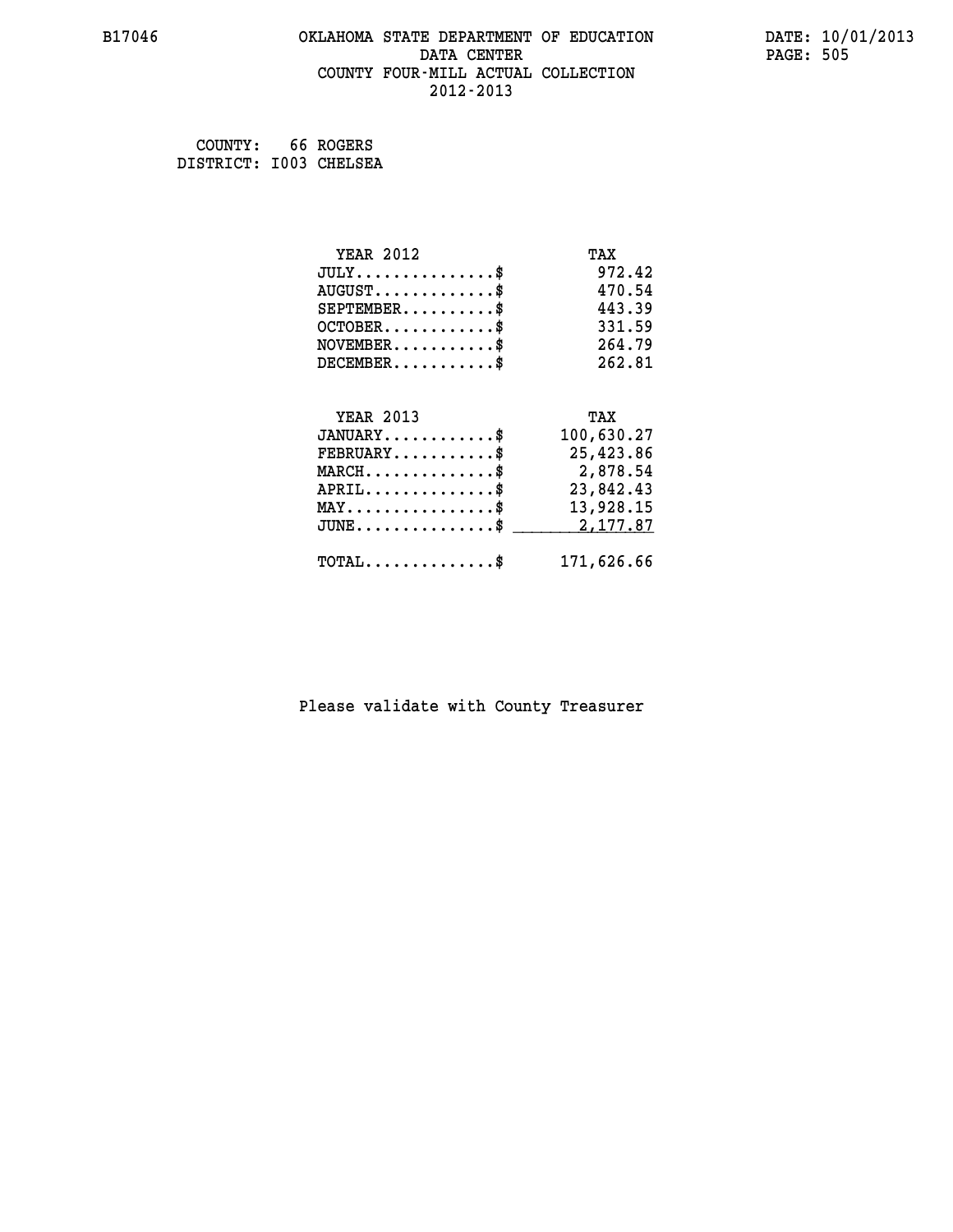#### **B17046 OKLAHOMA STATE DEPARTMENT OF EDUCATION DATE: 10/01/2013 DATA CENTER** PAGE: 506  **COUNTY FOUR-MILL ACTUAL COLLECTION 2012-2013**

 **COUNTY: 66 ROGERS DISTRICT: I004 OOLOGAH-TALALA**

| <b>YEAR 2012</b>                               | TAX         |
|------------------------------------------------|-------------|
| $JULY$ \$                                      | 1,824.96    |
| $AUGUST$ \$                                    | 919.16      |
| $SEPTEMENT.$ \$                                | 866.10      |
| $OCTOBER$ \$                                   | 647.71      |
| $NOVEMBER$ \$                                  | 517.24      |
| $DECEMBER$ \$                                  | 513.34      |
|                                                |             |
| <b>YEAR 2013</b>                               | TAX         |
| $JANUARY$ \$                                   | 196,567.60  |
| $FEBRUARY$                                     | 49,662.06   |
| $MARCH$ \$                                     | 5,622.85    |
| $APRIL$ \$                                     | 46,572.96   |
| $\texttt{MAX} \dots \dots \dots \dots \dots \$ | 27,206.76   |
| $JUNE$                                         | 4,254.19    |
|                                                |             |
| $\texttt{TOTAL} \dots \dots \dots \dots \$     | 335, 174.93 |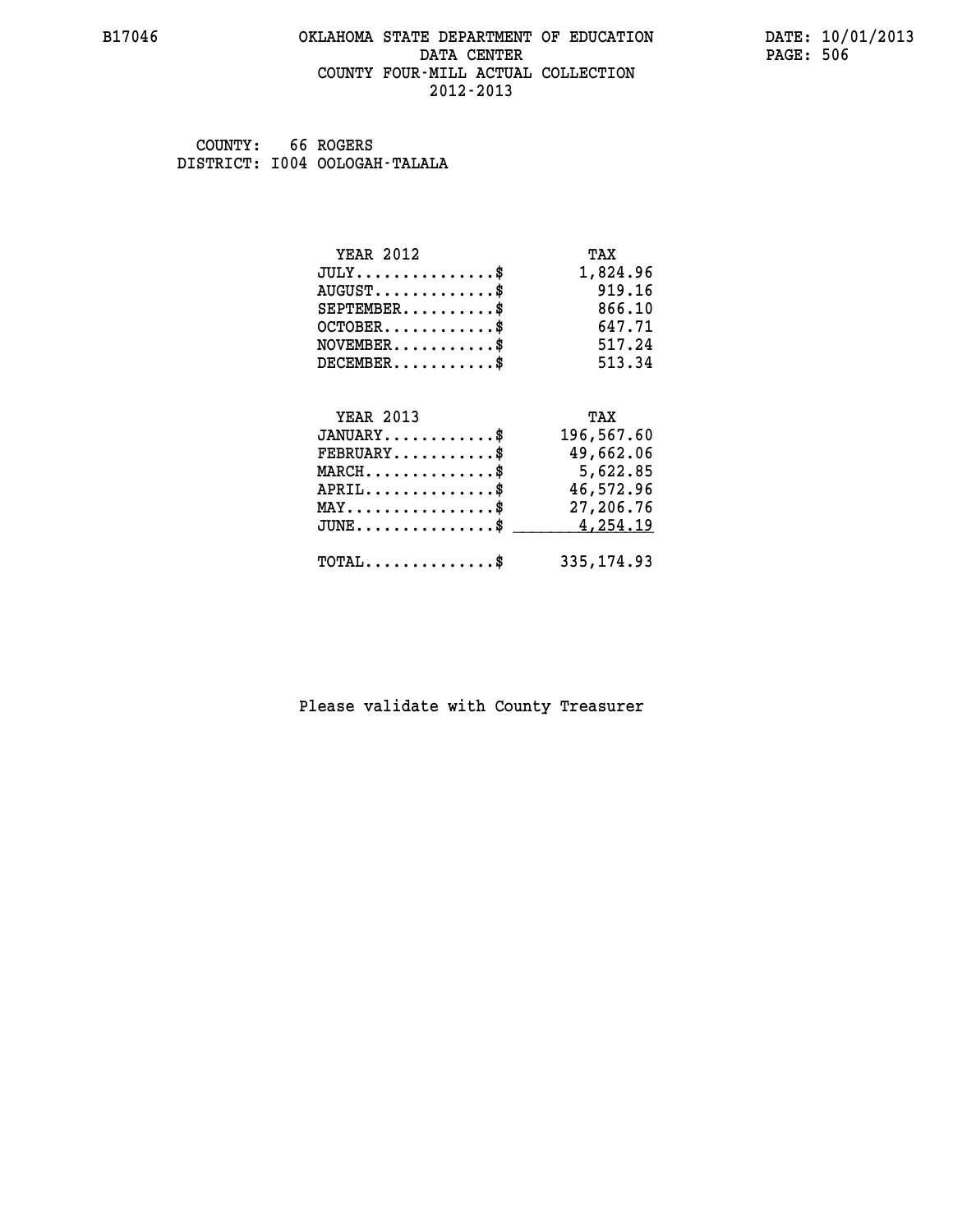### **B17046 OKLAHOMA STATE DEPARTMENT OF EDUCATION DATE: 10/01/2013 DATA CENTER PAGE: 507 COUNTY FOUR-MILL ACTUAL COLLECTION 2012-2013**

 **COUNTY: 66 ROGERS DISTRICT: I005 INOLA**

| <b>YEAR 2012</b>                               | TAX         |
|------------------------------------------------|-------------|
| $JULY$ \$                                      | 1,335.29    |
| $AUGUST$ \$                                    | 3,101.54    |
| $SEPTEMBER$ \$                                 | 619.58      |
| $OCTOBER$ \$                                   | 463.35      |
| $NOVEMBER$ \$                                  | 370.02      |
| $DECEMBER$ \$                                  | 367.24      |
|                                                |             |
| <b>YEAR 2013</b>                               | TAX         |
| $JANUARY$ \$                                   | 140,619.73  |
| $FEBRUARY$                                     | 35,527.04   |
| $MARCH$ \$                                     | 4,022.45    |
| $APRIL$ \$                                     | 33, 317. 18 |
| $\texttt{MAX} \dots \dots \dots \dots \dots \$ | 19,463.06   |
| $JUNE \ldots \ldots \ldots \ldots \ldots$ \$   | 3,043.35    |
|                                                |             |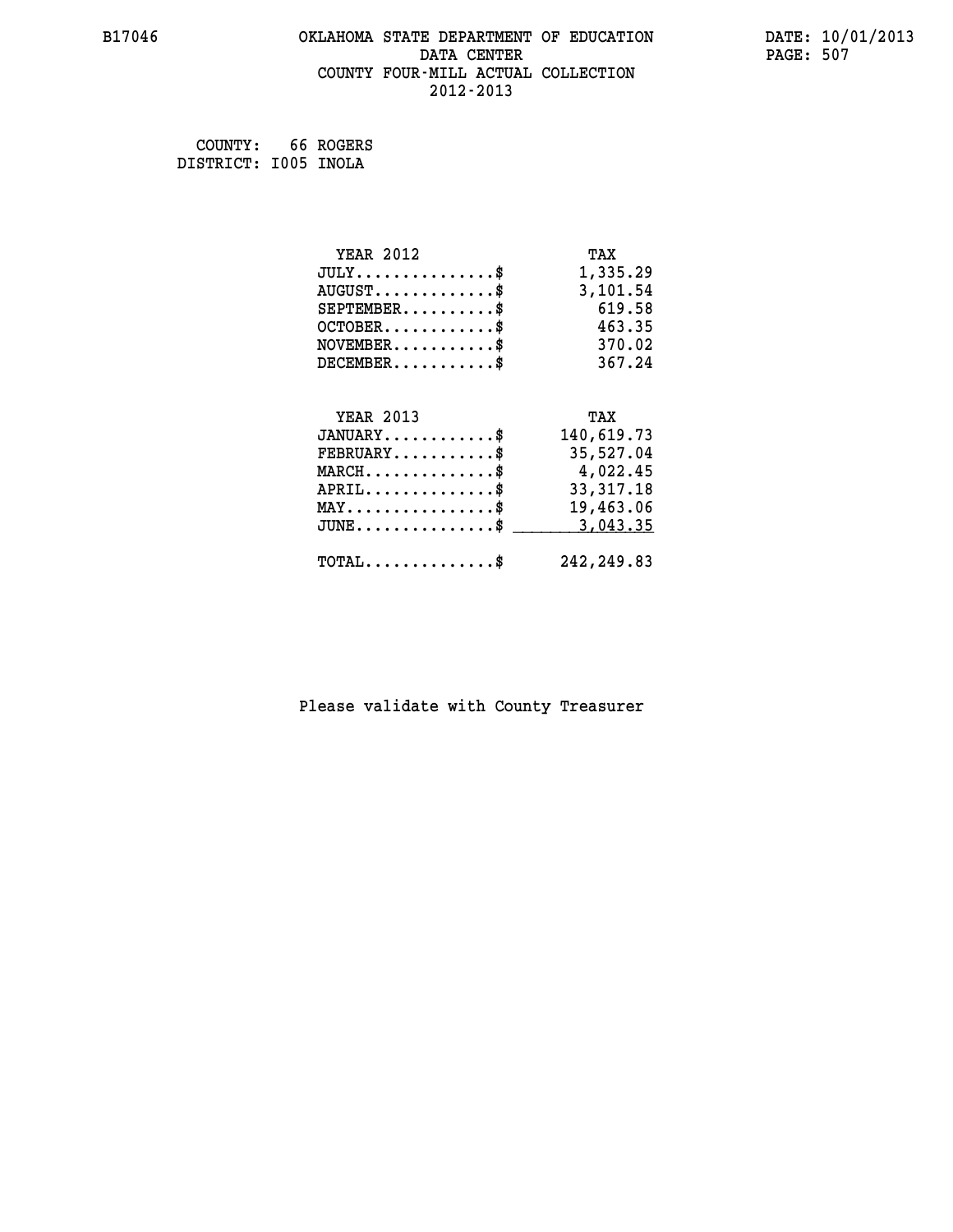### **B17046 OKLAHOMA STATE DEPARTMENT OF EDUCATION DATE: 10/01/2013 DATA CENTER PAGE: 508 COUNTY FOUR-MILL ACTUAL COLLECTION 2012-2013**

 **COUNTY: 66 ROGERS DISTRICT: I006 SEQUOYAH**

| <b>YEAR 2012</b>                                 | TAX        |
|--------------------------------------------------|------------|
| $JULY$ \$                                        | 1,365.53   |
| $AUGUST$ \$                                      | 682.59     |
| $SEPTEMBER$ \$                                   | 643.18     |
| $OCTOBER$ \$                                     | 481.01     |
| $\texttt{NOVEMBER} \dots \dots \dots \$          | 384.12     |
| $DECEMBER$ \$                                    | 381.23     |
|                                                  |            |
| <b>YEAR 2013</b>                                 | TAX        |
| $JANUARY$ \$                                     | 145,977.73 |
| $FEBRUARY$                                       | 36,880.72  |
| $MARCH$ \$                                       | 4,175.71   |
| $APRIL \ldots \ldots \ldots \ldots \$            | 34,586.65  |
| $\texttt{MAX} \dots \dots \dots \dots \dots \$   | 20,204.65  |
| $\texttt{JUNE} \dots \dots \dots \dots \dots \$$ | 3,159.31   |
| $\texttt{TOTAL} \dots \dots \dots \dots \$       | 248,922.43 |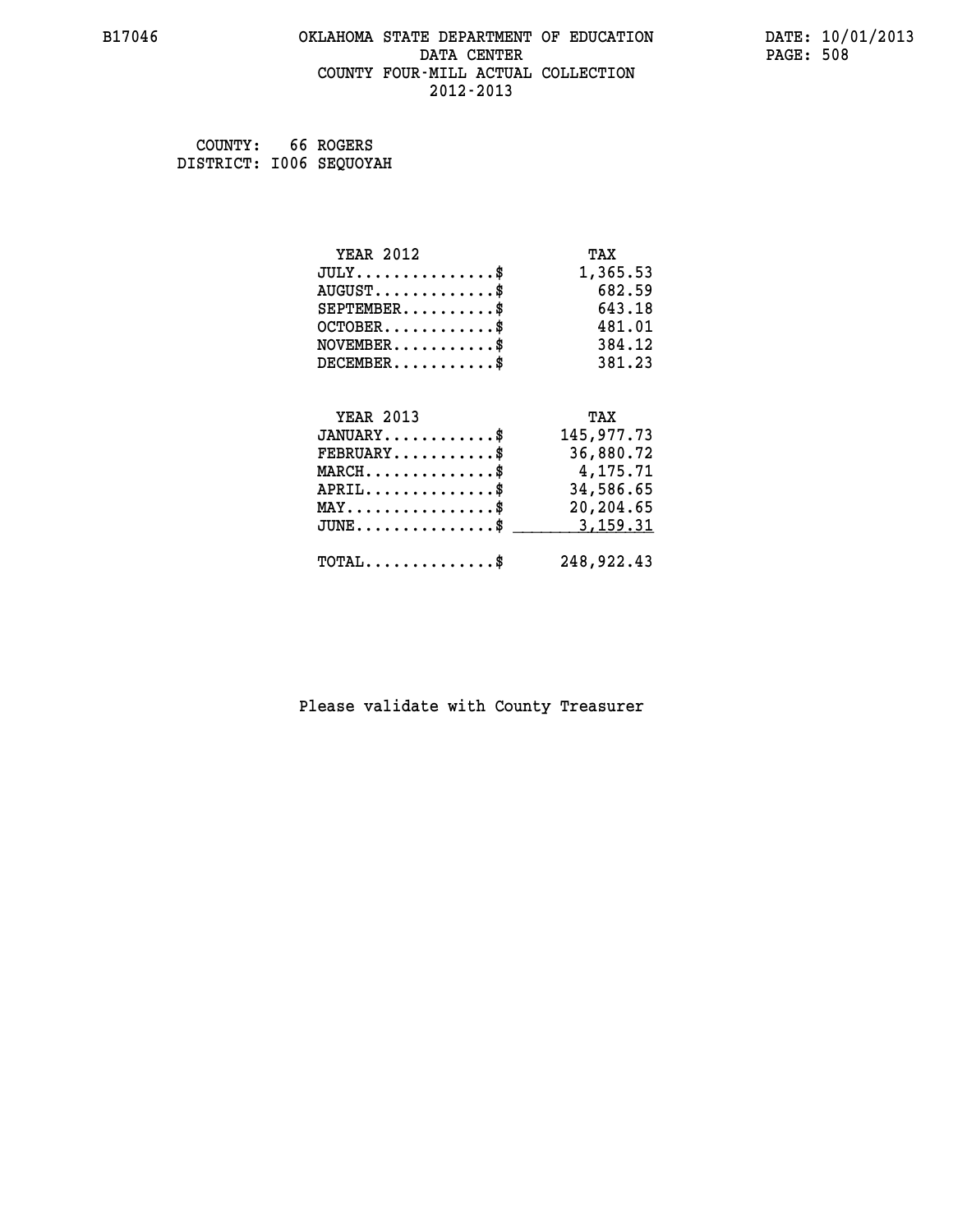#### **B17046 OKLAHOMA STATE DEPARTMENT OF EDUCATION DATE: 10/01/2013 DATA CENTER** PAGE: 509  **COUNTY FOUR-MILL ACTUAL COLLECTION 2012-2013**

 **COUNTY: 66 ROGERS DISTRICT: I007 FOYIL**

| <b>YEAR 2012</b>                               | TAX        |
|------------------------------------------------|------------|
| $JULY$ \$                                      | 637.01     |
| $AUGUST$ \$                                    | 316.00     |
| $SEPTEMENT.$ \$                                | 297.75     |
| $OCTOBER$ \$                                   | 222.66     |
| $NOVEMBER$ \$                                  | 177.81     |
| $DECEMBER$ \$                                  | 176.50     |
|                                                |            |
| <b>YEAR 2013</b>                               | TAX        |
| $JANUARY$ \$                                   | 67,575.91  |
| $FEBRUARY$                                     | 17,072.81  |
| $MARCH$ \$                                     | 1,933.02   |
| $APRIL$ \$                                     | 16,010.84  |
| $\texttt{MAX} \dots \dots \dots \dots \dots \$ | 9,353.14   |
| $JUNE$                                         | 1,462.49   |
| $\texttt{TOTAL} \dots \dots \dots \dots \$     | 115,235.94 |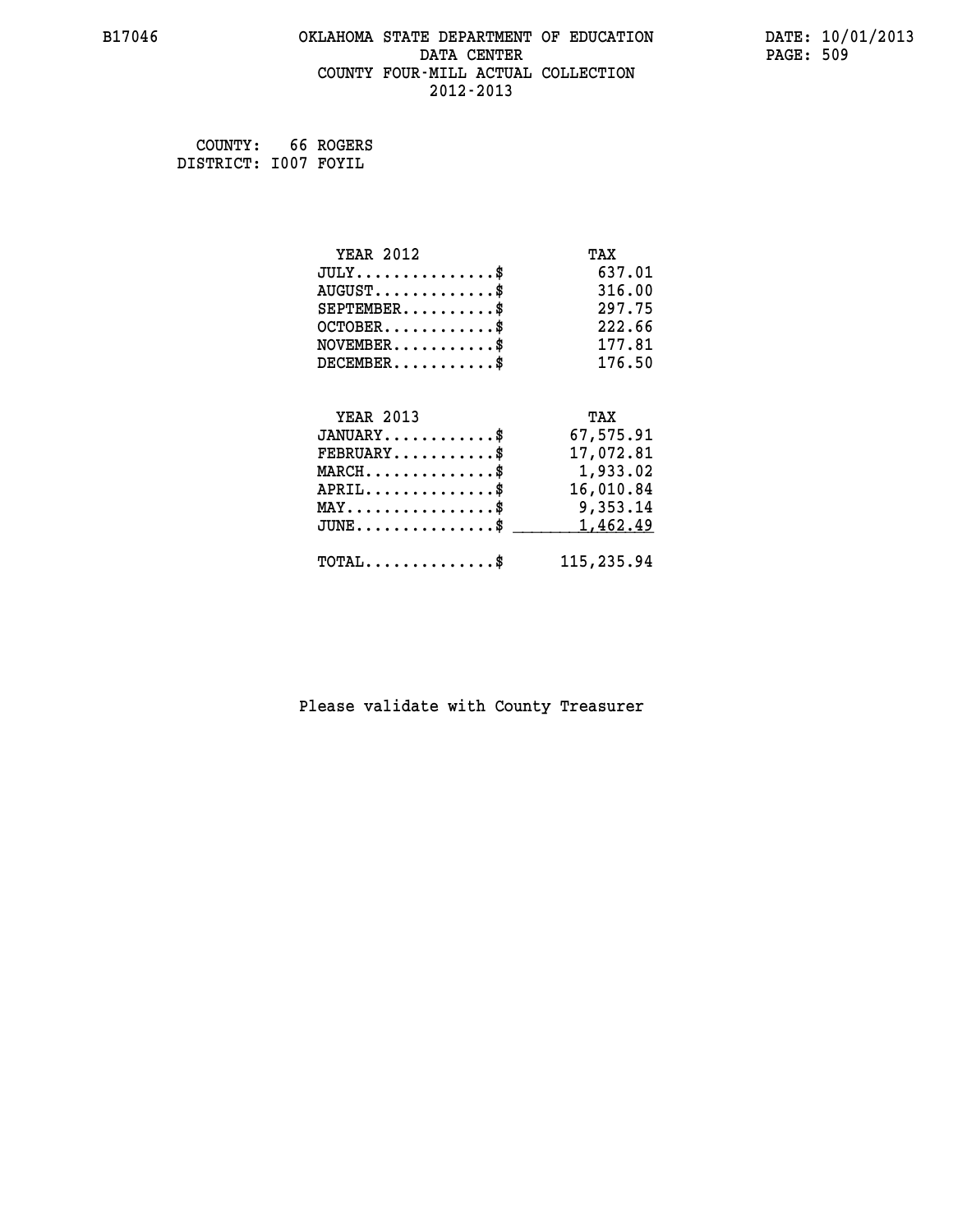#### **B17046 OKLAHOMA STATE DEPARTMENT OF EDUCATION DATE: 10/01/2013 DATA CENTER** PAGE: 510  **COUNTY FOUR-MILL ACTUAL COLLECTION 2012-2013**

 **COUNTY: 66 ROGERS DISTRICT: I008 VERDIGRIS**

| <b>YEAR 2012</b>                               | TAX         |
|------------------------------------------------|-------------|
| $JULY$ \$                                      | 1,268.59    |
| $AUGUST$ \$                                    | 1,966.25    |
| $SEPTEMBER$ \$                                 | 580.67      |
| $OCTOBER$ \$                                   | 434.26      |
| $\texttt{NOVEMBER} \dots \dots \dots \$        | 346.79      |
| $DECEMBER$ \$                                  | 344.16      |
|                                                |             |
| <b>YEAR 2013</b>                               | TAX         |
| $JANUARY$ \$                                   | 131,787.94  |
| $FEBRUARY$                                     | 33,295.71   |
| $MARCH$ \$                                     | 3,769.81    |
| $APRIL \ldots \ldots \ldots \ldots \$          | 31,224.66   |
| $\texttt{MAX} \dots \dots \dots \dots \dots \$ | 18,240.66   |
| $JUNE$ \$                                      | 2,852.20    |
| $\texttt{TOTAL} \dots \dots \dots \dots \$     | 226, 111.70 |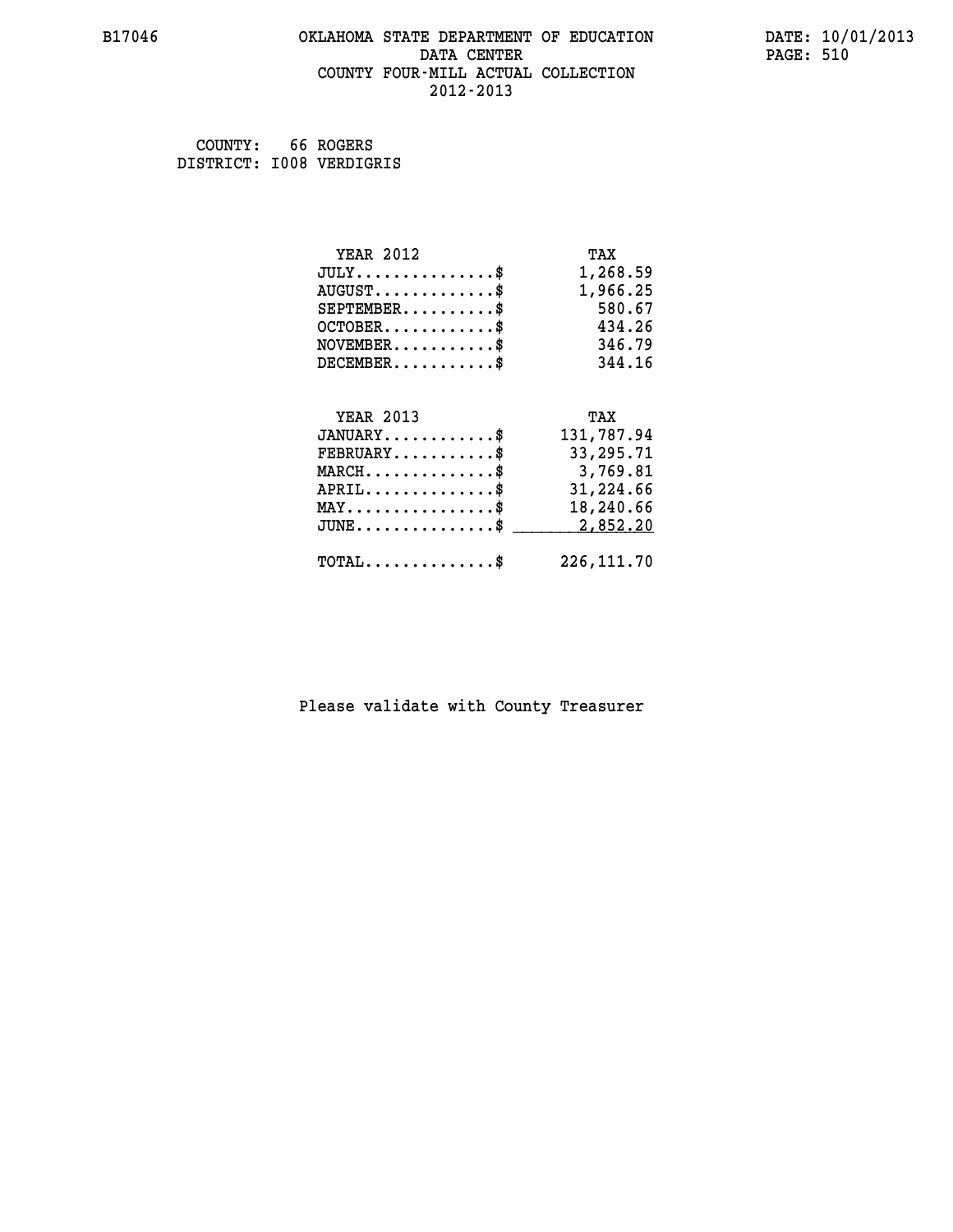#### **B17046 OKLAHOMA STATE DEPARTMENT OF EDUCATION DATE: 10/01/2013 DATA CENTER** PAGE: 511  **COUNTY FOUR-MILL ACTUAL COLLECTION 2012-2013**

 **COUNTY: 66 ROGERS**

 **\*\*\*\*\*\* TOTALS \*\*\*\*\*\***

| <b>YEAR 2012</b>        | TAX       |
|-------------------------|-----------|
| $JULY$                  | 14,128.86 |
| $AUGUST$ $\$\$          | 35,652.64 |
| $SEPTEMBER$ $\$         | 6,693.54  |
| $OCTOBER$ $\frac{1}{2}$ | 5,005.76  |
| $NOVEMBER$ \$           | 3,997.45  |
| $DECEMBER$ \$           | 3,967.39  |

# **YEAR 2013 TAX**

| $JANUARY$                                               | 1,519,159.22 |
|---------------------------------------------------------|--------------|
| $FEBRUARY$                                              | 383,809.84   |
| $MARCH$ \$                                              | 43,455.75    |
| $APRIL$ \$                                              | 359,935.97   |
| $MAX \dots \dots \dots \dots \$                         | 210,265.54   |
| $JUNE \dots \dots \dots \dots \$ 32,878.23              |              |
| $\texttt{TOTAL} \dots \dots \dots \dots \$ 2,618,950.19 |              |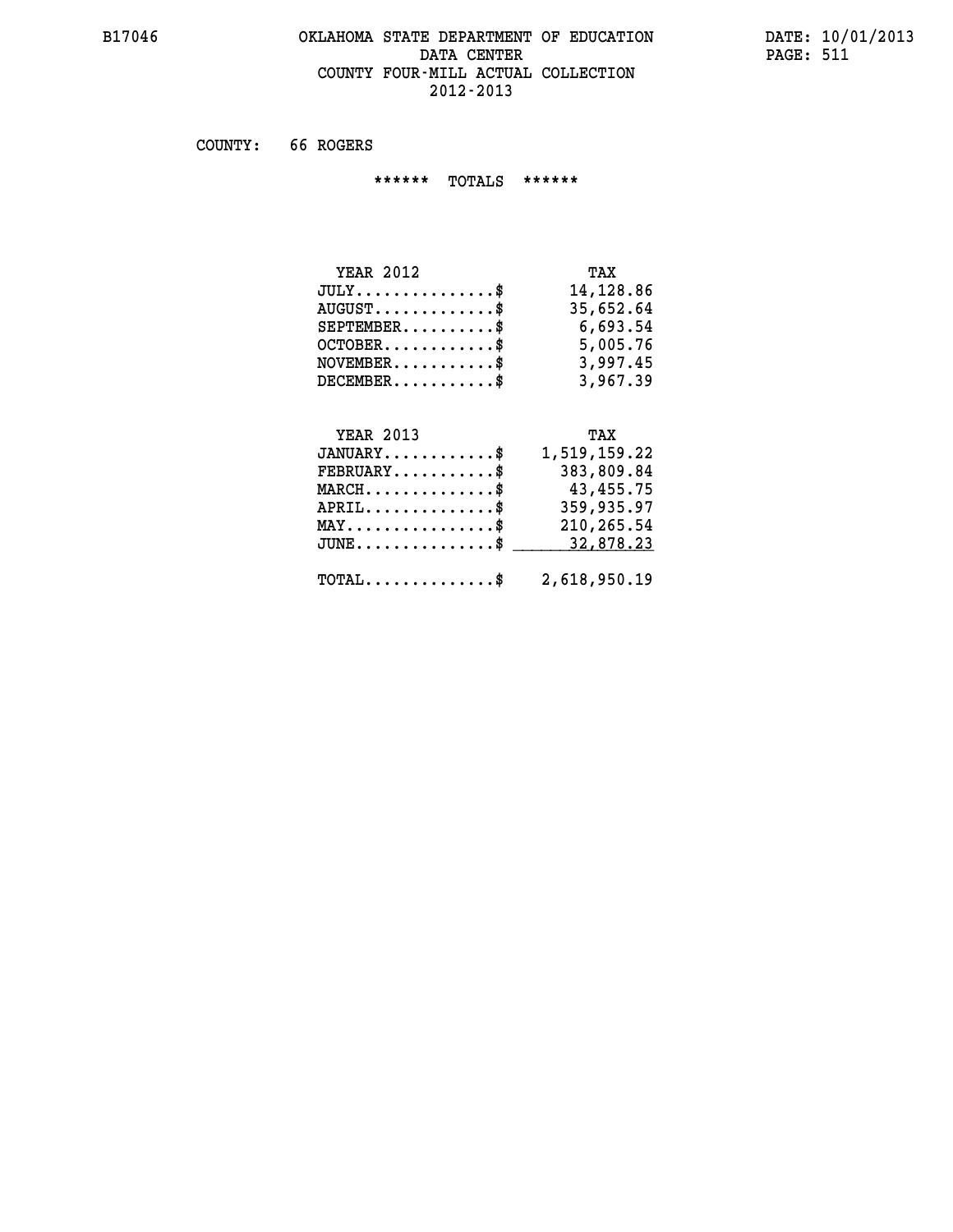#### **B17046 OKLAHOMA STATE DEPARTMENT OF EDUCATION DATE: 10/01/2013 DATA CENTER** PAGE: 512  **COUNTY FOUR-MILL ACTUAL COLLECTION 2012-2013**

 **COUNTY: 67 SEMINOLE DISTRICT: C054 JUSTICE**

| <b>YEAR 2012</b>                         | TAX      |
|------------------------------------------|----------|
| $JULY$ \$                                | 135.69   |
| $AUGUST$ \$                              | 128.78   |
| $SEPTEMBER$ \$                           | 198.33   |
| $OCTOBER$ \$                             | 110.74   |
| $NOVEMBER$ \$                            | 36.69    |
| $DECEMBER$ \$                            | 91.07    |
|                                          |          |
| <b>YEAR 2013</b>                         | TAX      |
| $JANUARY$                                | 1,935.88 |
| $FEBRUARY$                               | 1,325.39 |
| $MARCH$ \$                               | 425.18   |
| $APRIL$ \$                               | 859.81   |
| $MAX \dots \dots \dots \dots \dots$      | 149.30   |
| $JUNE$ \$                                | 341.75   |
| $\texttt{TOTAL} \dots \dots \dots \dots$ | 5,738.61 |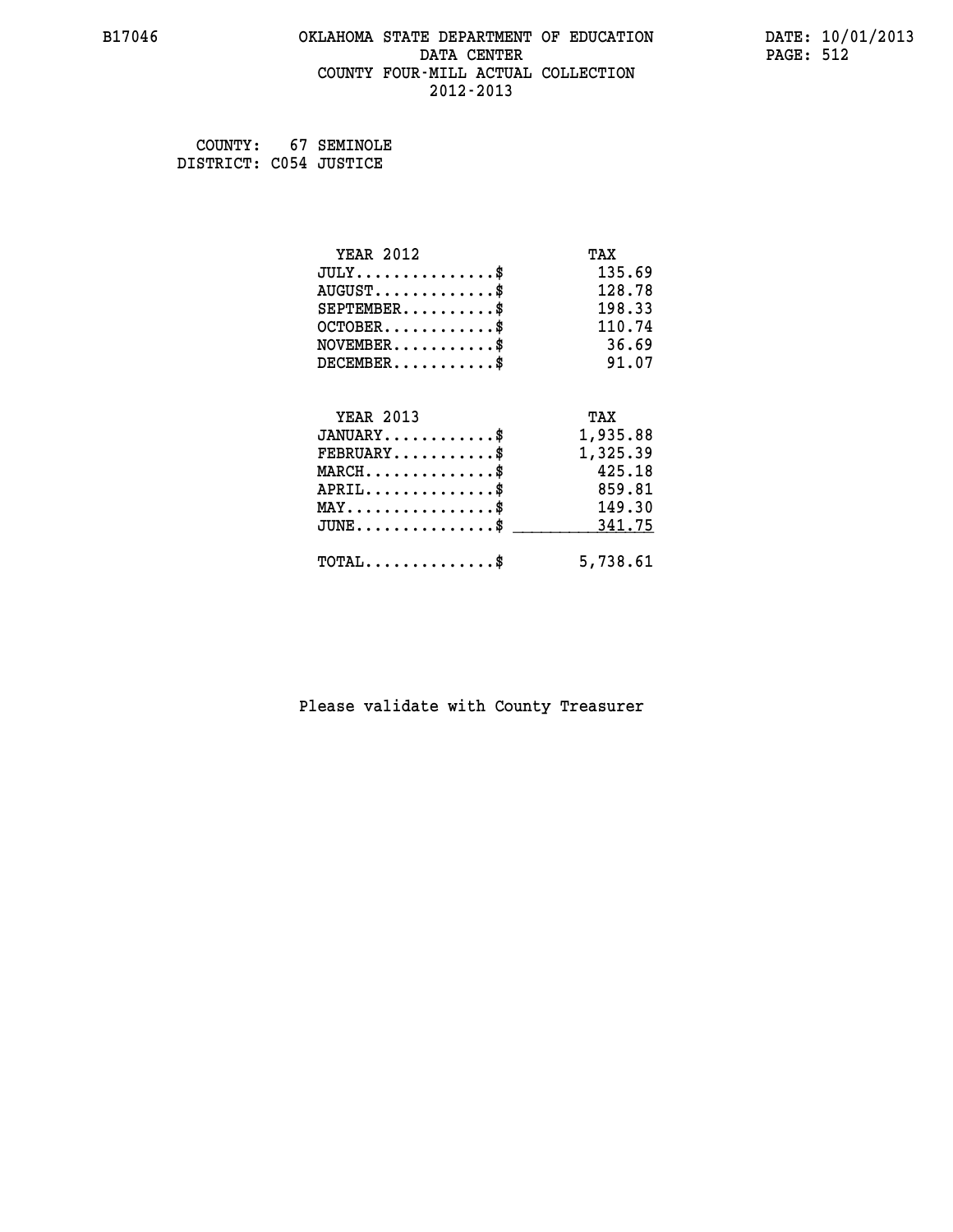#### **B17046 OKLAHOMA STATE DEPARTMENT OF EDUCATION DATE: 10/01/2013 DATA CENTER** PAGE: 513  **COUNTY FOUR-MILL ACTUAL COLLECTION 2012-2013**

 **COUNTY: 67 SEMINOLE DISTRICT: I001 SEMINOLE**

| <b>YEAR 2012</b>                               | TAX        |
|------------------------------------------------|------------|
| $JULY$ \$                                      | 1,338.45   |
| $AUGUST$ \$                                    | 1,271.82   |
| $SEPTEMBER$ \$                                 | 1,955.24   |
| $OCTOBER$ \$                                   | 1,103.73   |
| $NOVEMBER.$ \$                                 | 357.82     |
| $DECEMBER$ \$                                  | 761.75     |
|                                                |            |
| <b>YEAR 2013</b>                               | TAX        |
| $JANUARY$ \$                                   | 63,386.97  |
| $FEBRUARY$ \$                                  | 39,361.59  |
| $MARCH$ \$                                     | 5,445.99   |
| $APRIL$ \$                                     | 26, 314.73 |
| $\texttt{MAX} \dots \dots \dots \dots \dots \$ | 5,454.56   |
| $\texttt{JUNE} \dots \dots \dots \dots \$      | 2,870.62   |
| $\texttt{TOTAL} \dots \dots \dots \dots \$     | 149,623.27 |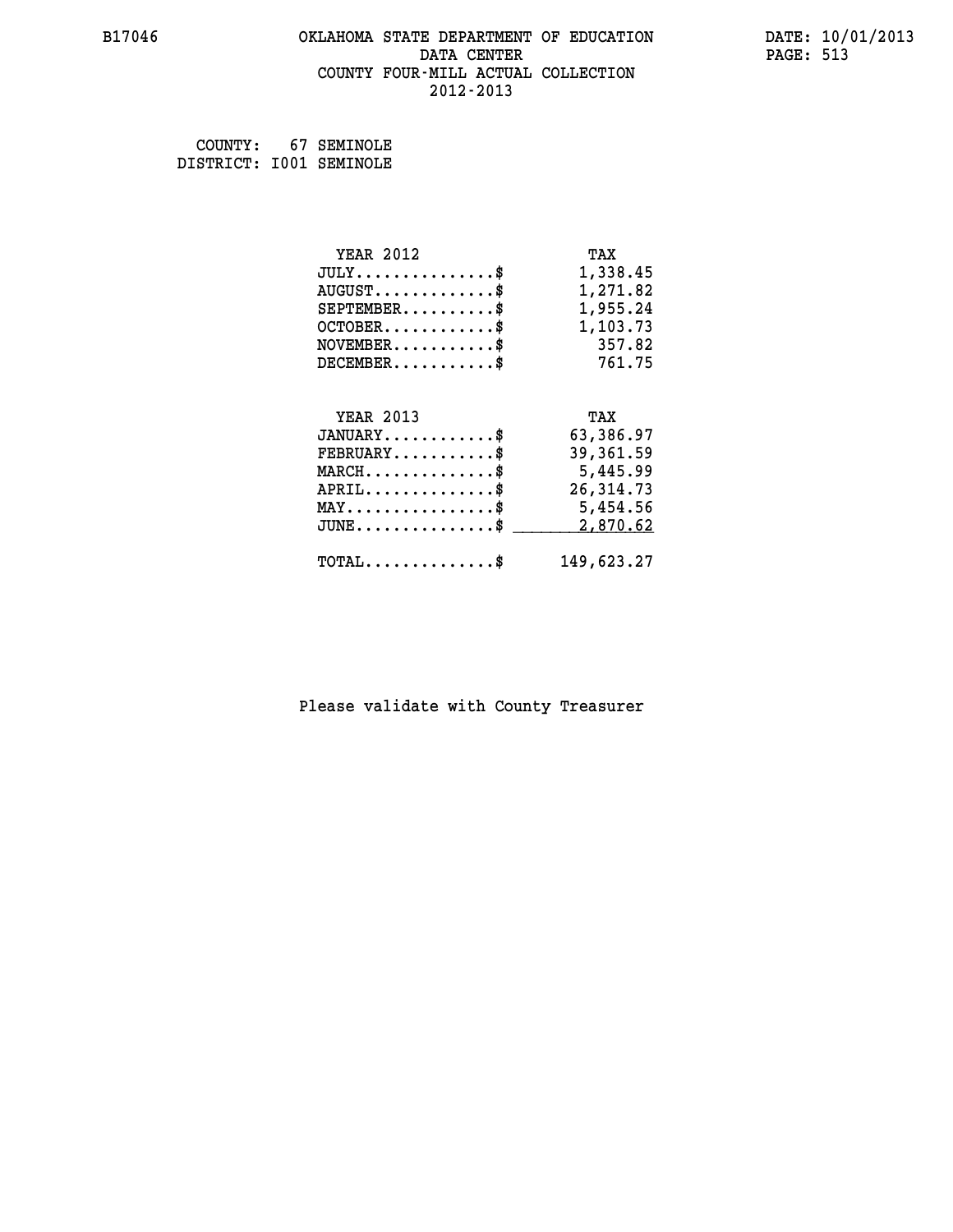#### **B17046 OKLAHOMA STATE DEPARTMENT OF EDUCATION DATE: 10/01/2013 DATA CENTER** PAGE: 514  **COUNTY FOUR-MILL ACTUAL COLLECTION 2012-2013**

 **COUNTY: 67 SEMINOLE DISTRICT: I002 WEWOKA**

| <b>YEAR 2012</b>                               | TAX         |
|------------------------------------------------|-------------|
| $JULY$ \$                                      | 525.46      |
| $AUGUST$ \$                                    | 498.92      |
| $SEPTEMENT.$ \$                                | 768.33      |
| $OCTOBER$ \$                                   | 435.99      |
| $\texttt{NOVEMBER} \dots \dots \dots \$        | 141.41      |
| $DECEMBER$ \$                                  | 1,041.33    |
|                                                |             |
| <b>YEAR 2013</b>                               | TAX         |
| $JANUARY$ \$                                   | 22, 102. 11 |
| $FEBRUARY$                                     | 11,365.46   |
| $MARCH$ \$                                     | 2,296.48    |
| $APRIL$ \$                                     | 6,724.40    |
| $\texttt{MAX} \dots \dots \dots \dots \dots \$ | 3,604.97    |
| $JUNE$ \$                                      | 1,170.08    |
| $\texttt{TOTAL} \dots \dots \dots \dots \$     | 50,674.94   |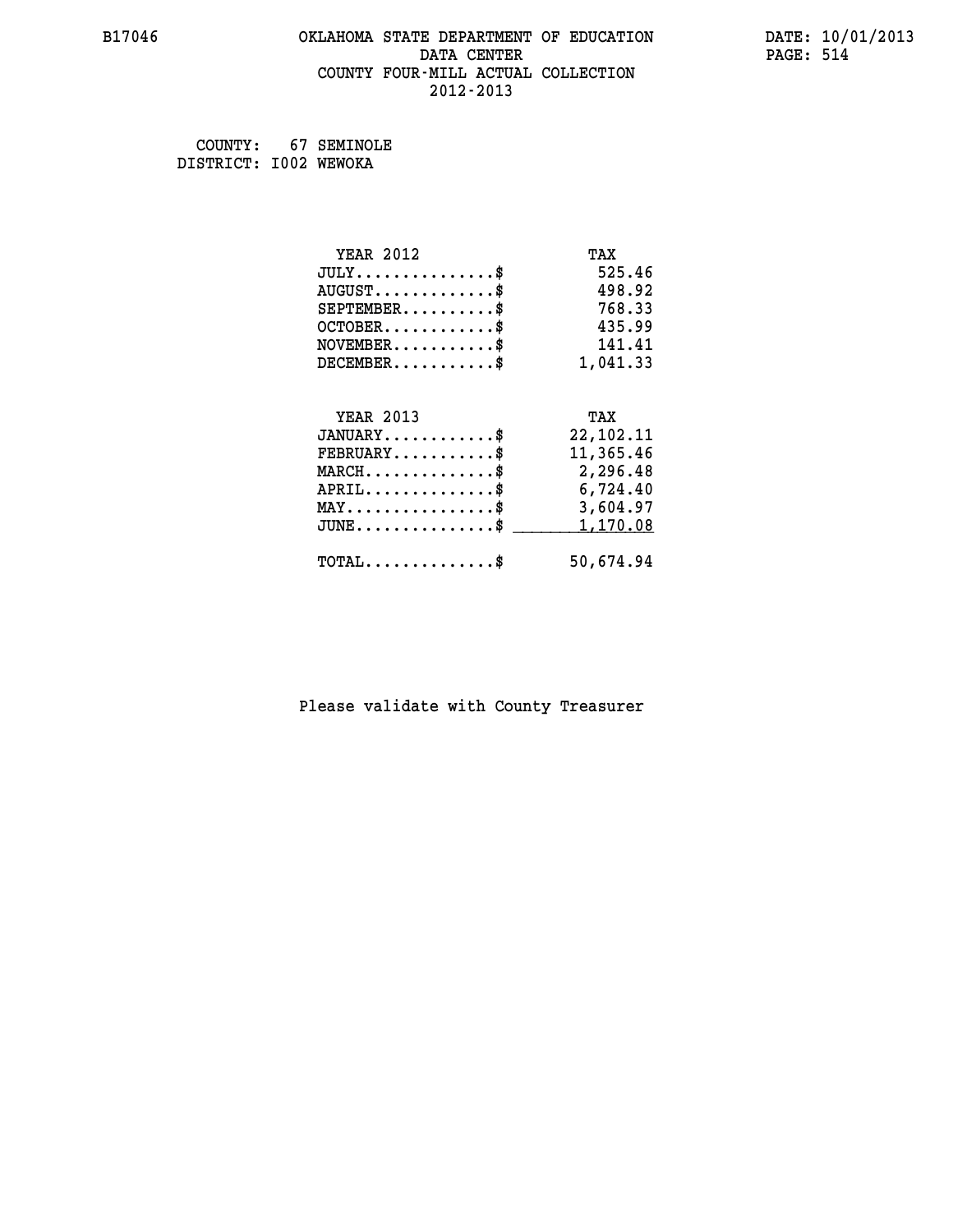#### **B17046 OKLAHOMA STATE DEPARTMENT OF EDUCATION DATE: 10/01/2013 DATA CENTER** PAGE: 515  **COUNTY FOUR-MILL ACTUAL COLLECTION 2012-2013**

 **COUNTY: 67 SEMINOLE DISTRICT: I003 BOWLEGS**

| <b>YEAR 2012</b>                                 | TAX        |
|--------------------------------------------------|------------|
| $JULY$ \$                                        | 236.84     |
| $AUGUST$ \$                                      | 222.37     |
| $SEPTEMBER$ \$                                   | 343.24     |
| $OCTOBER$ \$                                     | 195.53     |
| $NOVEMBER$ \$                                    | 63.44      |
| $DECEMBER$ \$                                    | 67.42      |
|                                                  |            |
| <b>YEAR 2013</b>                                 | TAX        |
| $JANUARY$ \$                                     | 11,186.83  |
| $FEBRUARY$ \$                                    | 6,084.14   |
| $MARCH$ \$                                       | 791.14     |
| $APRIL$ \$                                       | 2,655.32   |
| $MAX \dots \dots \dots \dots \dots$              | 880.68     |
| $\texttt{JUNE} \dots \dots \dots \dots \dots \$$ | 469.57     |
| $\texttt{TOTAL} \dots \dots \dots \dots$ \$      | 23, 196.52 |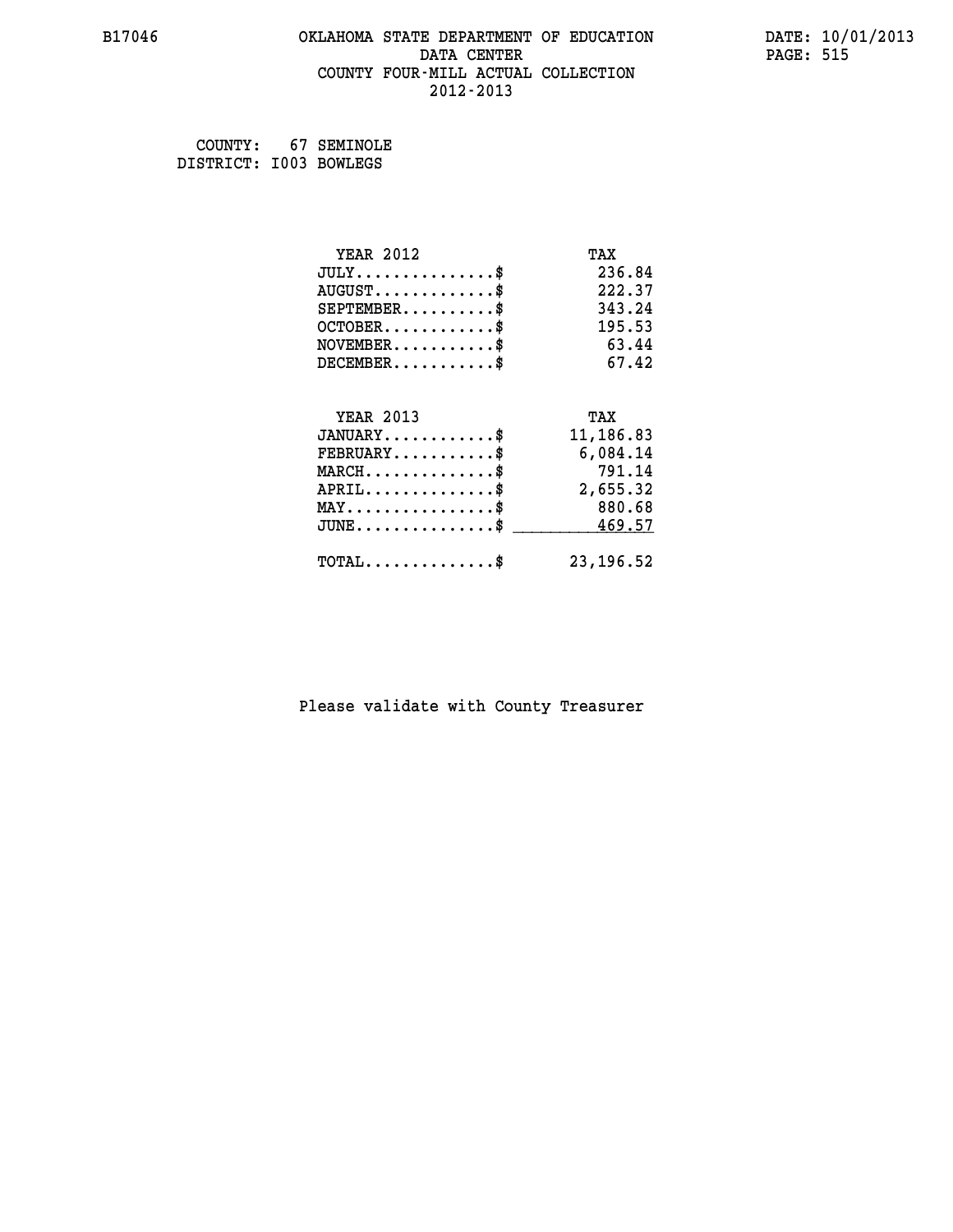#### **B17046 OKLAHOMA STATE DEPARTMENT OF EDUCATION DATE: 10/01/2013 DATA CENTER** PAGE: 516  **COUNTY FOUR-MILL ACTUAL COLLECTION 2012-2013**

 **COUNTY: 67 SEMINOLE DISTRICT: I004 KONAWA**

| <b>YEAR 2012</b>                               | TAX         |
|------------------------------------------------|-------------|
| $JULY$ \$                                      | 519.19      |
| $AUGUST$ \$                                    | 483.04      |
| $SEPTEMENT.$ \$                                | 747.95      |
| $OCTOBER$ \$                                   | 430.23      |
| $NOVEMBER$ \$                                  | 139.33      |
| $DECEMBER$ \$                                  | 225.64      |
|                                                |             |
| <b>YEAR 2013</b>                               | TAX         |
| $JANUARY$ \$                                   | 17, 154. 26 |
| $FEBRUARY$                                     | 65,892.64   |
| $MARCH$ \$                                     | 1,884.03    |
| $APRIL \ldots \ldots \ldots$ \$                | 59,662.43   |
| MAY\$ 1,740.94                                 |             |
| $\texttt{JUNE}\dots\dots\dots\dots\dots\dots\$ | 954.94      |
| $\texttt{TOTAL} \dots \dots \dots \dots \$     | 149,834.62  |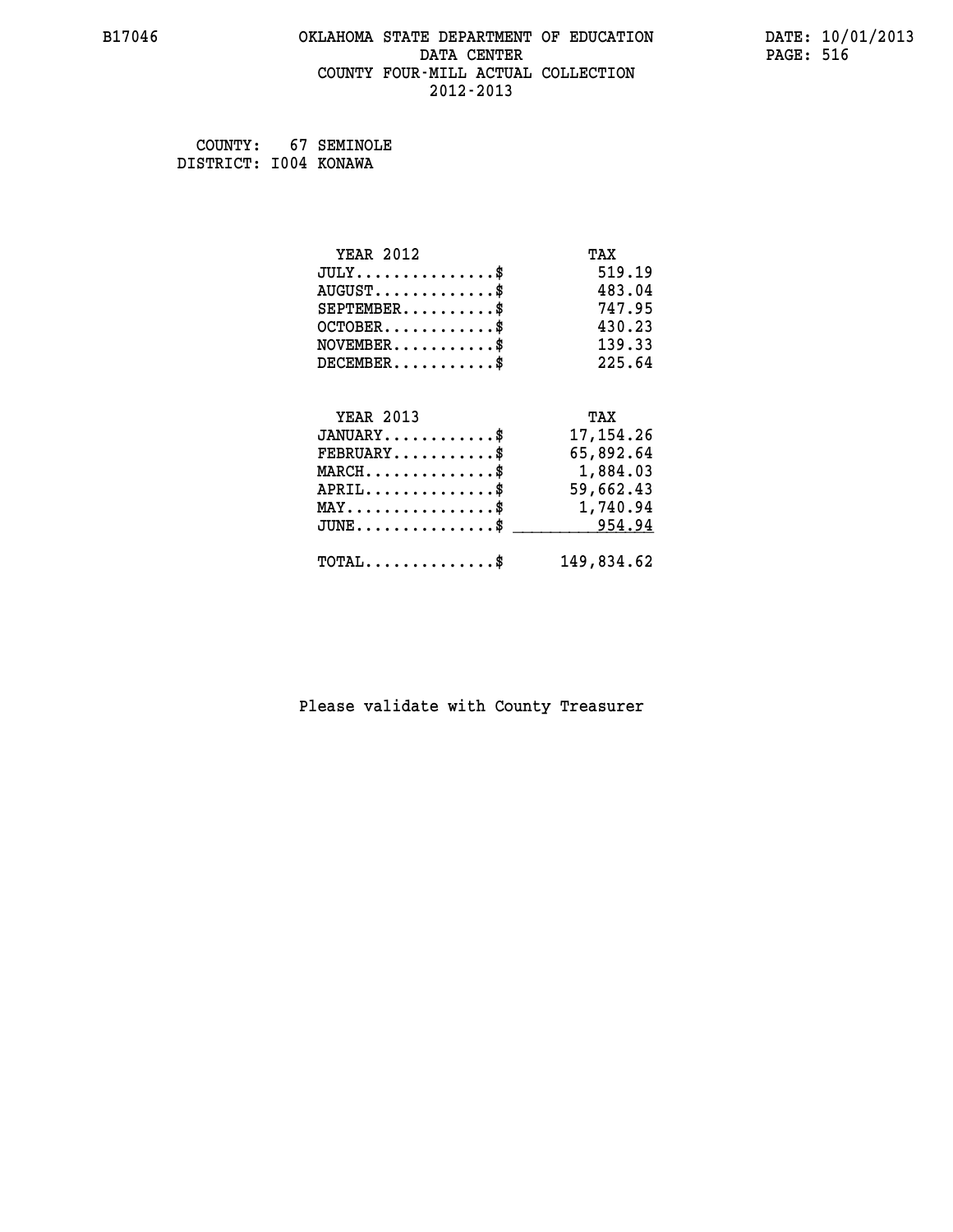#### **B17046 OKLAHOMA STATE DEPARTMENT OF EDUCATION DATE: 10/01/2013 DATA CENTER** PAGE: 517  **COUNTY FOUR-MILL ACTUAL COLLECTION 2012-2013**

 **COUNTY: 67 SEMINOLE DISTRICT: I006 NEW LIMA**

| <b>YEAR 2012</b>                                 | TAX         |
|--------------------------------------------------|-------------|
| $JULY$ \$                                        | 211.87      |
| $AUGUST$ \$                                      | 199.75      |
| $SEPTEMBER$ \$                                   | 308.36      |
| $OCTOBER$ \$                                     | 175.20      |
| $NOVEMBER$ \$                                    | 57.05       |
| $DECEMBER$ \$                                    | 89.11       |
|                                                  |             |
| <b>YEAR 2013</b>                                 | TAX         |
| $JANUARY$                                        | 15, 165. 27 |
| $FEBRUARY$                                       | 4,860.64    |
| $\texttt{MARCH}\ldots\ldots\ldots\ldots\text{*}$ | 1,086.28    |
| $APRIL \ldots \ldots \ldots \ldots \$            | 2,936.74    |
| $\texttt{MAX} \dots \dots \dots \dots \dots \$   | 2,078.40    |
| $\texttt{JUNE} \dots \dots \dots \dots \dots \$$ | 515.58      |
| $\texttt{TOTAL} \dots \dots \dots \dots \$       | 27,684.25   |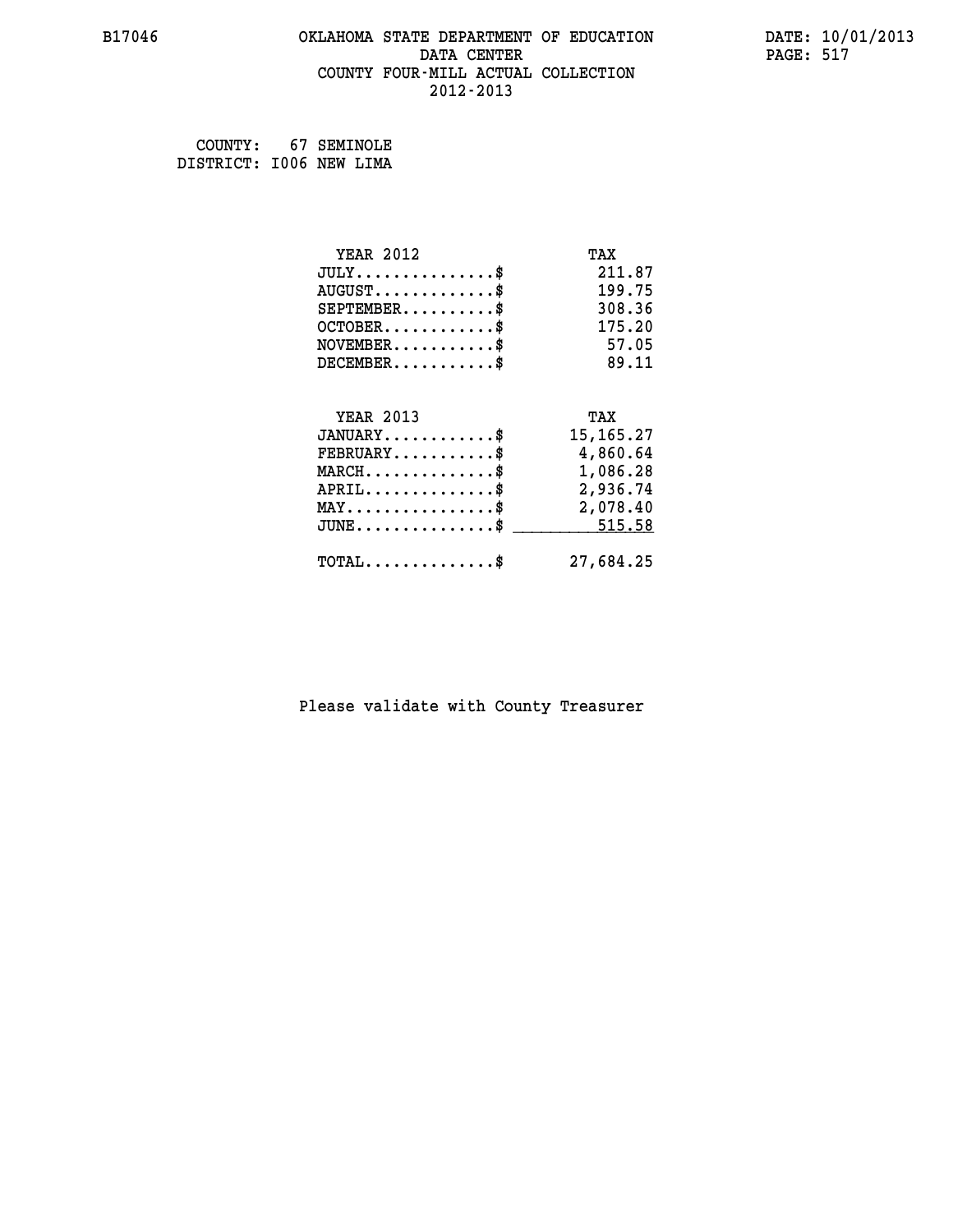#### **B17046 OKLAHOMA STATE DEPARTMENT OF EDUCATION DATE: 10/01/2013 DATA CENTER** PAGE: 518  **COUNTY FOUR-MILL ACTUAL COLLECTION 2012-2013**

 **COUNTY: 67 SEMINOLE DISTRICT: I007 VARNUM**

| <b>YEAR 2012</b>                           | TAX       |
|--------------------------------------------|-----------|
| $JULY$ \$                                  | 201.71    |
| $AUGUST$ \$                                | 187.34    |
| $SEPTEMBER$ \$                             | 290.24    |
| $OCTOBER$ \$                               | 165.05    |
| $NOVEMBER$ \$                              | 54.00     |
| $DECEMBER$ \$                              | 295.20    |
| <b>YEAR 2013</b>                           | TAX       |
|                                            |           |
| $JANUARY$ \$                               | 9,996.04  |
| $FEBRUARY$                                 | 6,328.71  |
| $MARCH$ \$                                 | 901.46    |
| $APRIL \ldots \ldots \ldots \ldots$        | 3,354.76  |
| $MAX \dots \dots \dots \dots \dots$        | 706.28    |
| $JUNE$ \$                                  | 576.28    |
| $\texttt{TOTAL} \dots \dots \dots \dots \$ | 23,057.07 |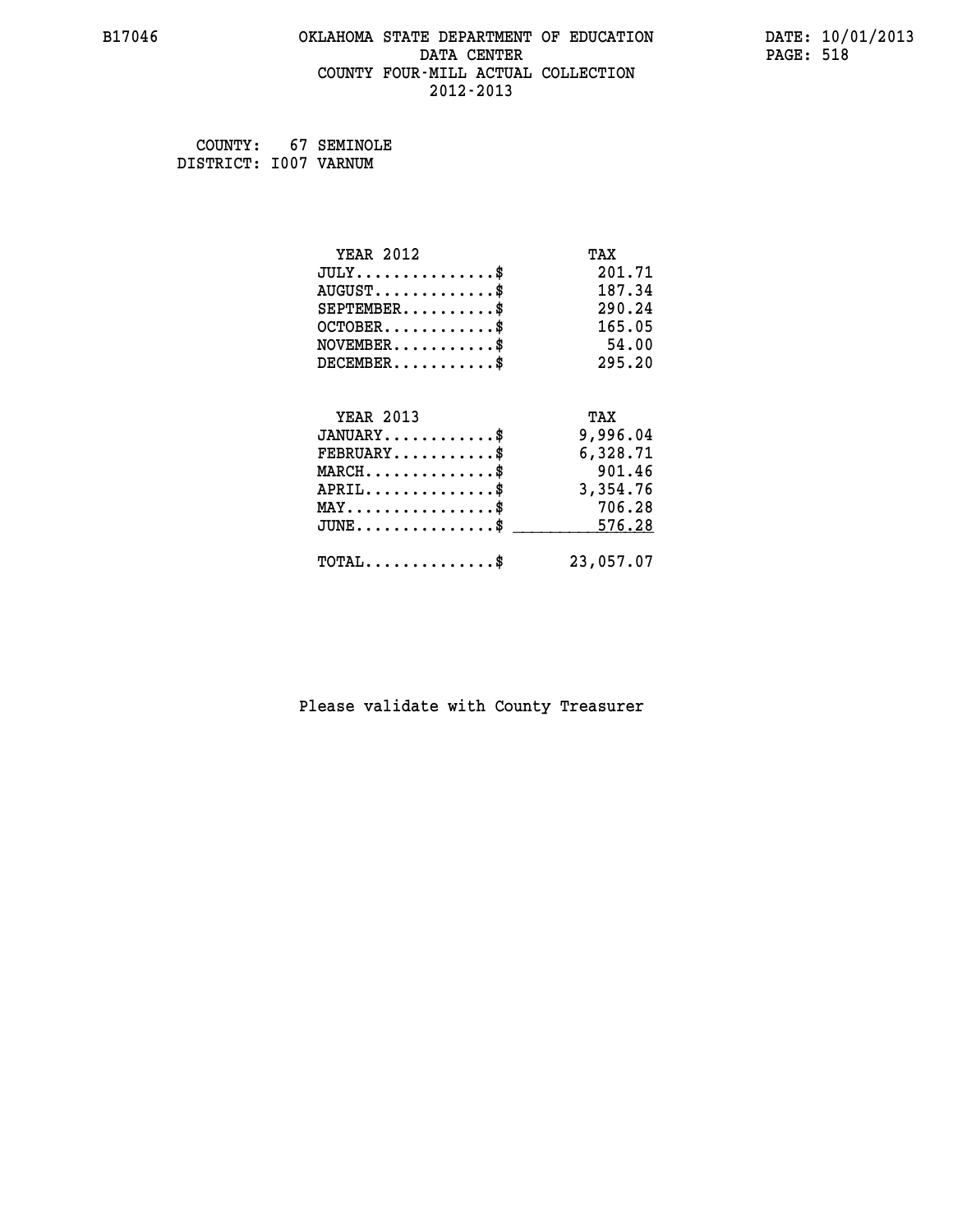#### **B17046 OKLAHOMA STATE DEPARTMENT OF EDUCATION DATE: 10/01/2013 DATA CENTER** PAGE: 519  **COUNTY FOUR-MILL ACTUAL COLLECTION 2012-2013**

 **COUNTY: 67 SEMINOLE DISTRICT: I010 SASAKWA**

| <b>YEAR 2012</b>                           | TAX       |
|--------------------------------------------|-----------|
| $JULY$ \$                                  | 182.32    |
| $AUGUST$ \$                                | 173.88    |
| $SEPTEMBER$ \$                             | 267.43    |
| $OCTOBER$ \$                               | 151.22    |
| $NOVEMBER$ \$                              | 48.29     |
| $DECEMBER$ \$                              | 190.99    |
|                                            |           |
| <b>YEAR 2013</b>                           | TAX       |
| $JANUARY$                                  | 6,733.28  |
| $FEBRUARY$                                 | 5,299.78  |
| $MARCH$ \$                                 | 762.69    |
| $APRIL$ \$                                 | 4,528.10  |
| $MAX \dots \dots \dots \dots \dots$        | 829.94    |
| $JUNE$ \$                                  | 520.27    |
| $\texttt{TOTAL} \dots \dots \dots \dots \$ | 19,688.19 |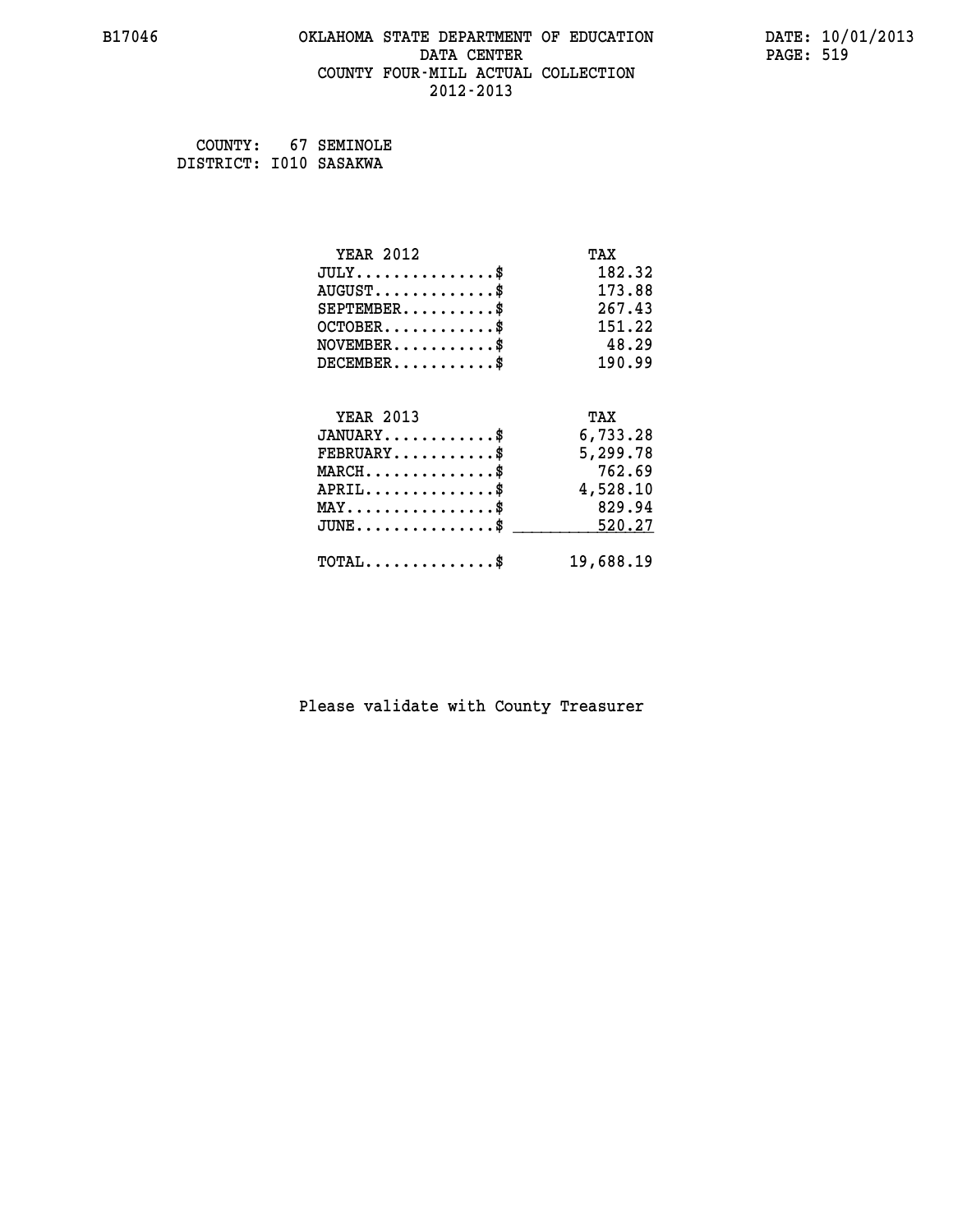#### **B17046 OKLAHOMA STATE DEPARTMENT OF EDUCATION DATE: 10/01/2013 DATA CENTER** PAGE: 520  **COUNTY FOUR-MILL ACTUAL COLLECTION 2012-2013**

 **COUNTY: 67 SEMINOLE DISTRICT: I014 STROTHER**

| <b>YEAR 2012</b>                                 | TAX       |
|--------------------------------------------------|-----------|
| $JULY$ \$                                        | 283.37    |
| $AUGUST$ \$                                      | 273.37    |
| $SEPTEMBER$ \$                                   | 418.52    |
| $OCTOBER$ \$                                     | 233.92    |
| $NOVEMBER$ \$                                    | 75.95     |
| $DECEMBER$ \$                                    | 421.51    |
|                                                  |           |
| <b>YEAR 2013</b>                                 | TAX       |
| $JANUARY$ \$                                     | 19,580.22 |
| $FEBRUARY$                                       | 9,638.59  |
| $MARCH$ \$                                       | 1,231.35  |
| $APRIL \ldots \ldots \ldots \ldots \$            | 6,855.93  |
| $\texttt{MAX} \dots \dots \dots \dots \dots \$   | 1,942.36  |
| $\texttt{JUNE} \dots \dots \dots \dots \dots \$$ | 1,059.64  |
| $\texttt{TOTAL} \dots \dots \dots \dots$         | 42,014.73 |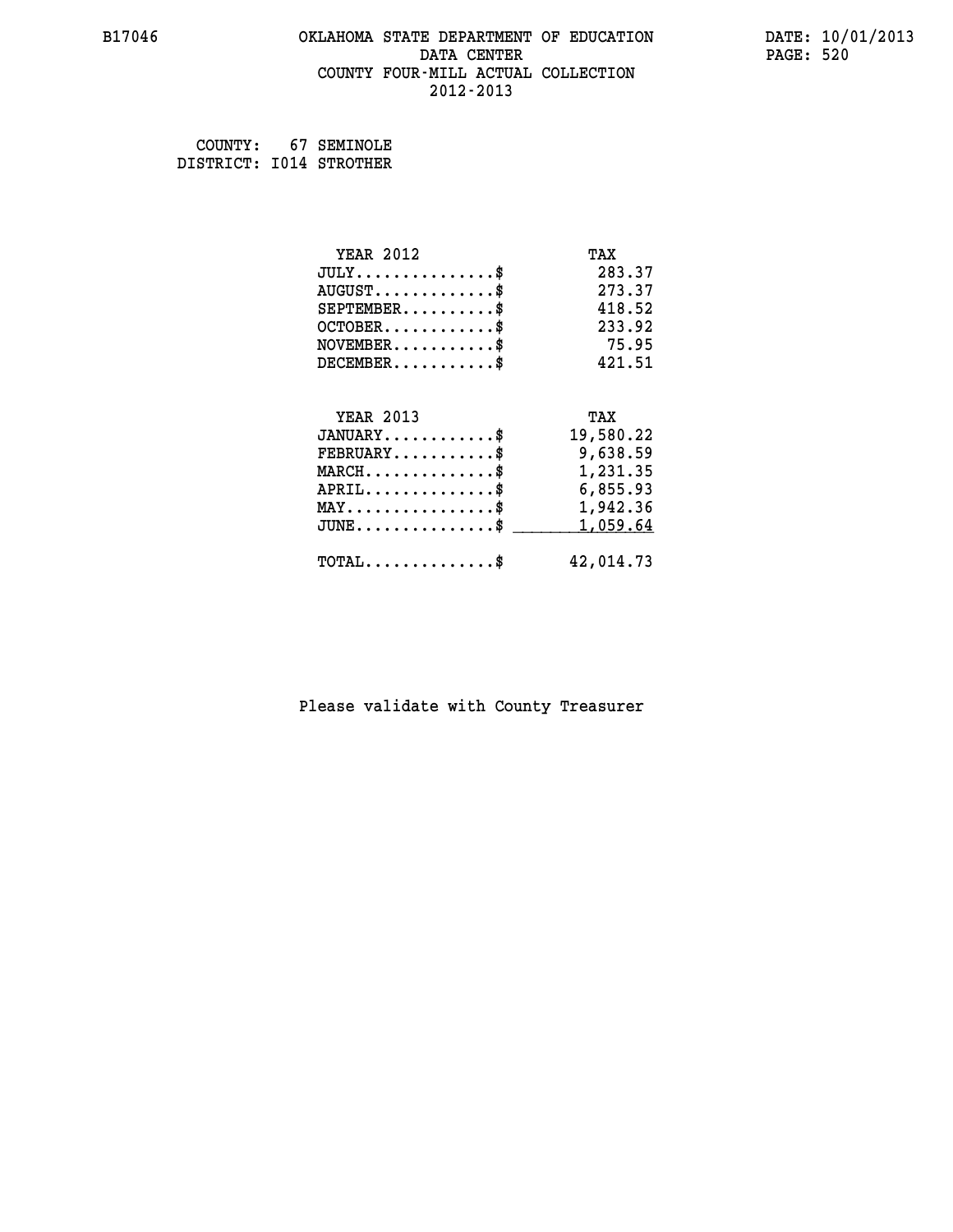#### **B17046 OKLAHOMA STATE DEPARTMENT OF EDUCATION DATE: 10/01/2013 DATA CENTER** PAGE: 521  **COUNTY FOUR-MILL ACTUAL COLLECTION 2012-2013**

 **COUNTY: 67 SEMINOLE DISTRICT: I015 BUTNER**

| <b>YEAR 2012</b>                           | TAX       |
|--------------------------------------------|-----------|
| $JULY$ \$                                  | 156.30    |
| $AUGUST$ \$                                | 140.37    |
| $SEPTEMENT.$ \$                            | 219.49    |
| $OCTOBER$ \$                               | 128.69    |
| $NOVEMBER$ \$                              | 42.25     |
| $DECEMBER$ \$                              | 593.56    |
|                                            |           |
| <b>YEAR 2013</b>                           | TAX       |
| $JANUARY$                                  | 12,166.87 |
| $FEBRUARY$                                 | 6,519.45  |
| $MARCH$ \$                                 | 987.86    |
| $APRIL$ \$                                 | 6,326.14  |
| $MAX \dots \dots \dots \dots \dots$        | 997.06    |
| $JUNE$ \$                                  | 554.25    |
| $\texttt{TOTAL} \dots \dots \dots \dots \$ | 28,832.29 |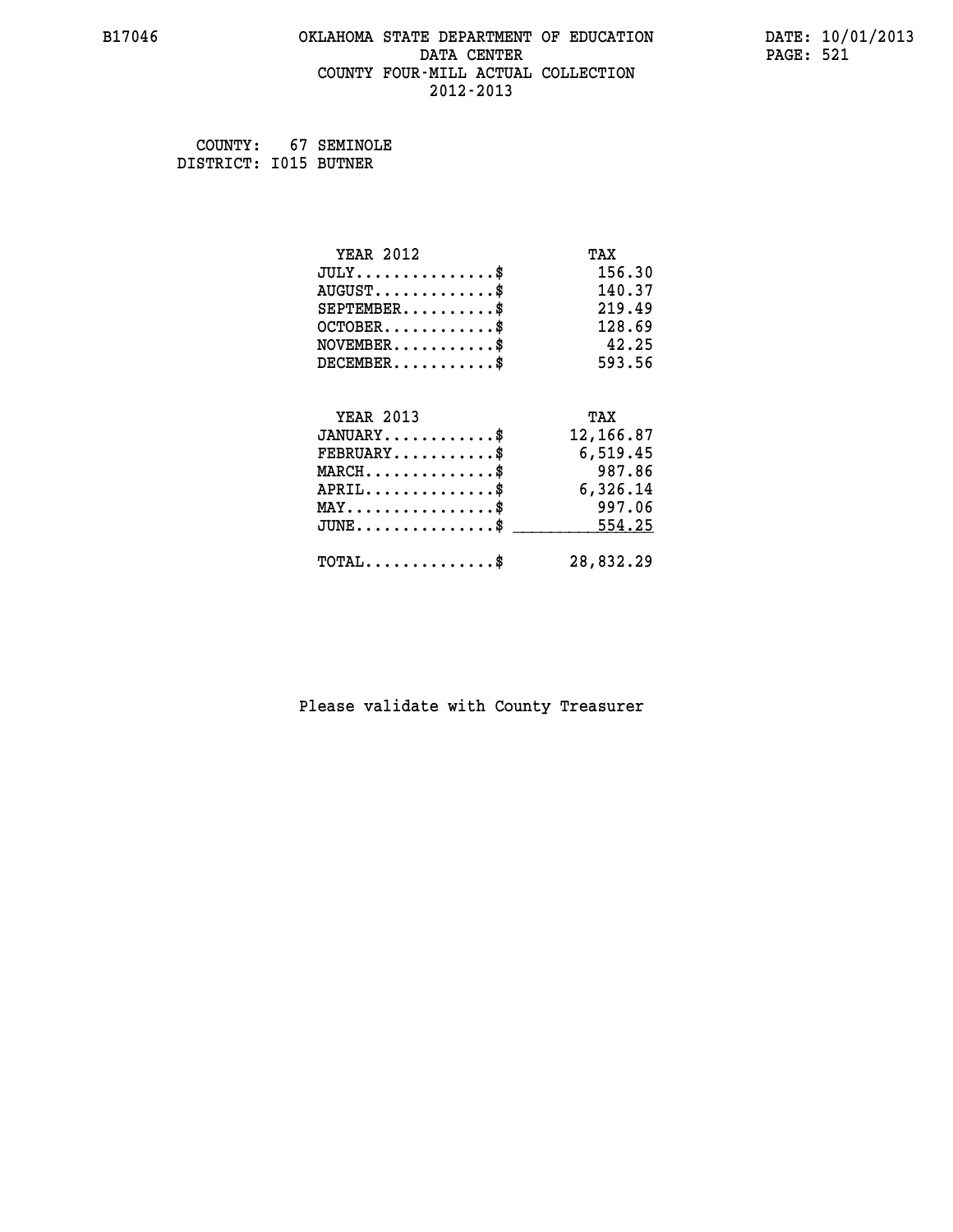#### **B17046 OKLAHOMA STATE DEPARTMENT OF EDUCATION DATE: 10/01/2013 DATA CENTER PAGE: 522 COUNTY FOUR-MILL ACTUAL COLLECTION 2012-2013**

 **COUNTY: 67 SEMINOLE**

 **\*\*\*\*\*\* TOTALS \*\*\*\*\*\***

| TAX      |
|----------|
| 3,791.20 |
| 3,579.64 |
| 5,517.13 |
| 3,130.30 |
| 1,016.23 |
| 3,777.58 |
|          |

## **YEAR 2013 TAX JANUARY............\$ 179,407.73 FEBRUARY...........\$ 156,676.39 MARCH..............\$ 15,812.46 APRIL..............\$ 120,218.36 MAY................\$ 18,384.49 JUNE................\$** <u>\_\_\_\_\_\_\_\_\_\_\_9,032.98</u>  **TOTAL..............\$ 520,344.49**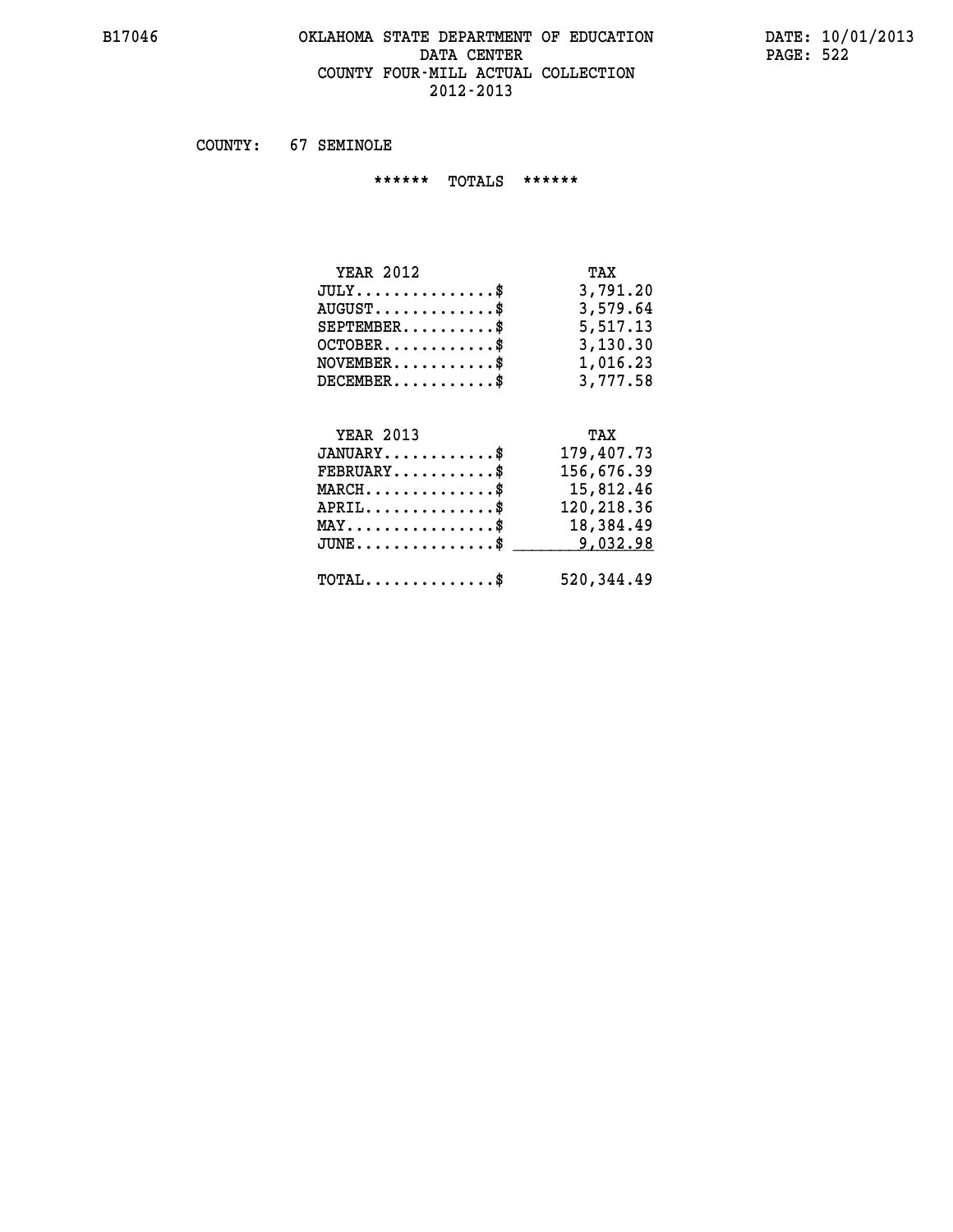#### **B17046 OKLAHOMA STATE DEPARTMENT OF EDUCATION DATE: 10/01/2013 DATA CENTER** PAGE: 523  **COUNTY FOUR-MILL ACTUAL COLLECTION 2012-2013**

 **COUNTY: 68 SEQUOYAH DISTRICT: C001 LIBERTY**

| <b>YEAR 2012</b>                           | TAX        |
|--------------------------------------------|------------|
| $JULY$ \$                                  | 381.46     |
| $AUGUST$ \$                                | 332.19     |
| $SEPTEMENT.$ \$                            | 127.56     |
| $OCTOBER$ \$                               | 75.93      |
| $NOVEMBER$ \$                              | 367.60     |
| $DECEMBER$ \$                              | 14,593.71  |
|                                            |            |
| <b>YEAR 2013</b>                           | TAX        |
| $JANUARY$ \$                               | 3,557.89   |
| $FEBRUARY$                                 | 638.70     |
| $MARCH$ \$                                 | 2,497.08   |
| $APRIL$ \$                                 | 1,032.18   |
| $MAX \dots \dots \dots \dots \dots$        | 297.43     |
| $JUNE$ \$                                  | 222.11     |
| $\texttt{TOTAL} \dots \dots \dots \dots \$ | 24, 123.84 |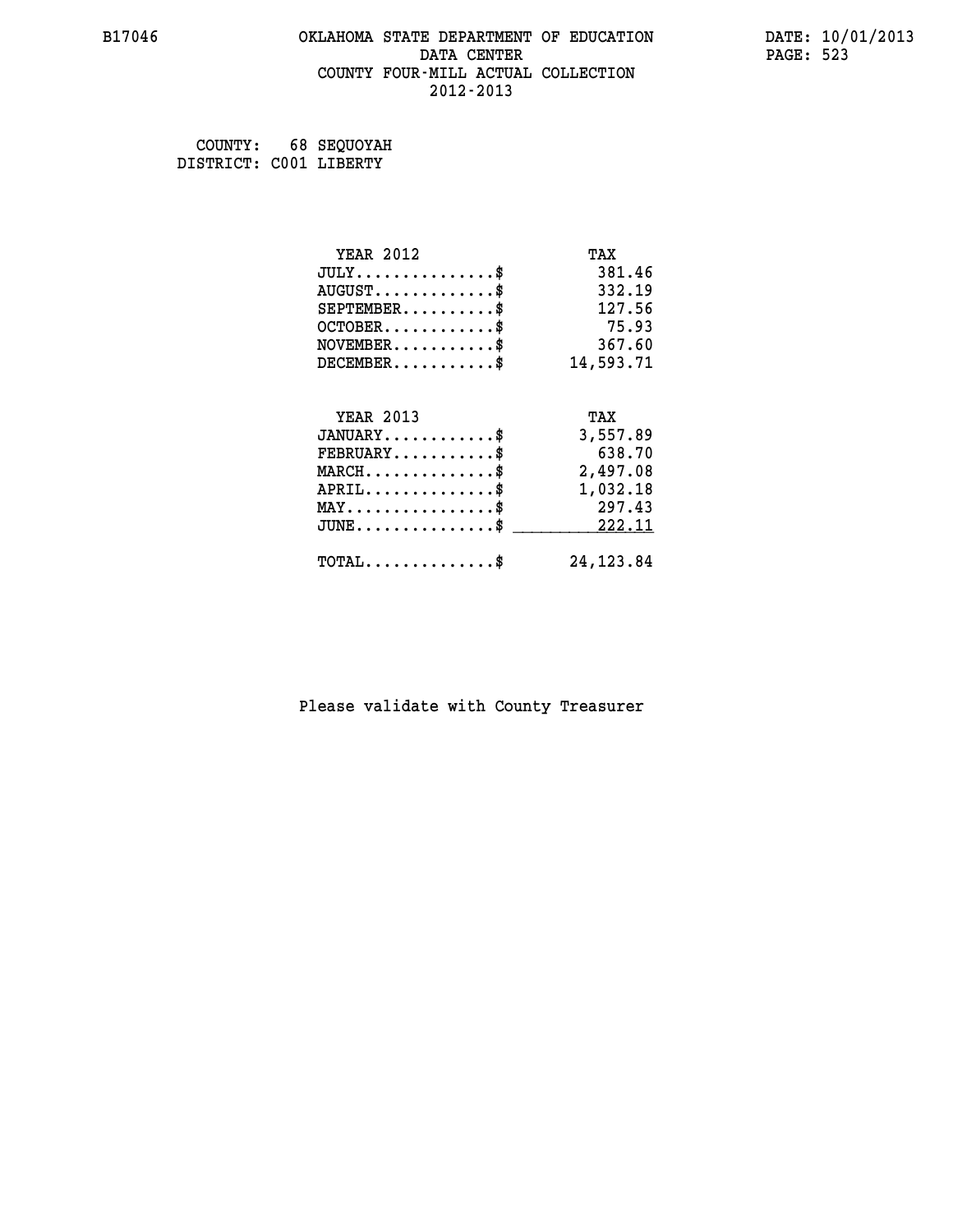#### **B17046 OKLAHOMA STATE DEPARTMENT OF EDUCATION DATE: 10/01/2013 DATA CENTER** PAGE: 524  **COUNTY FOUR-MILL ACTUAL COLLECTION 2012-2013**

 **COUNTY: 68 SEQUOYAH DISTRICT: C035 MARBLE CITY**

| <b>YEAR 2012</b>                           | TAX       |
|--------------------------------------------|-----------|
| $JULY$ \$                                  | 170.84    |
| $AUGUST$ \$                                | 149.98    |
| $SEPTEMBER$ \$                             | 56.70     |
| $OCTOBER$ \$                               | 34.43     |
| $NOVEMBER$ \$                              | 156.75    |
| $DECEMBER$ \$                              | 6,180.12  |
|                                            |           |
| <b>YEAR 2013</b>                           | TAX       |
| $JANUARY$ \$                               | 1,507.40  |
| $FEBRUARY$ \$                              | 272.47    |
| $MARCH$ \$                                 | 1,059.20  |
| $APRIL$ \$                                 | 439.38    |
| $MAX \dots \dots \dots \dots \$            | 127.17    |
| $JUNE$                                     | 96.15     |
| $\texttt{TOTAL} \dots \dots \dots \dots \$ | 10,250.59 |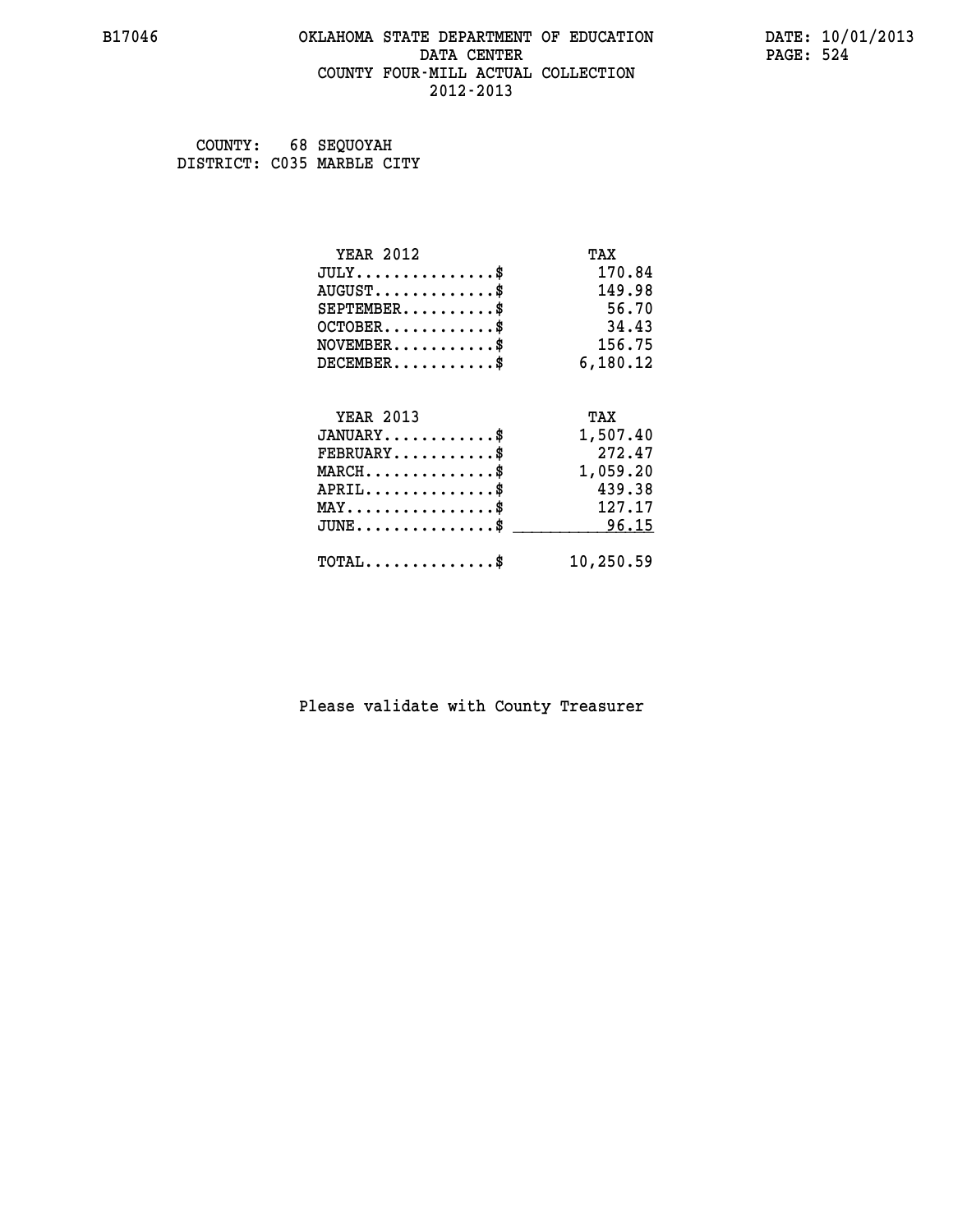#### **B17046 OKLAHOMA STATE DEPARTMENT OF EDUCATION DATE: 10/01/2013 DATA CENTER** PAGE: 525  **COUNTY FOUR-MILL ACTUAL COLLECTION 2012-2013**

 **COUNTY: 68 SEQUOYAH DISTRICT: C036 BRUSHY**

| <b>YEAR 2012</b>                                 | TAX       |
|--------------------------------------------------|-----------|
| $JULY$ \$                                        | 162.40    |
| $AUGUST$ \$                                      | 385.61    |
| $SEPTEMBER$ \$                                   | 331.91    |
| $OCTOBER$ \$                                     | 130.98    |
| $NOVEMBER$ \$                                    | 75.86     |
| $DECEMBER$ \$                                    | 90.89     |
|                                                  |           |
| <b>YEAR 2013</b>                                 | TAX       |
| $JANUARY$                                        | 16,252.60 |
| $FEBRUARY$                                       | 3,959.57  |
| $MARCH$ \$                                       | 703.44    |
| $APRIL$ \$                                       | 2,774.97  |
| $\texttt{MAX} \dots \dots \dots \dots \dots \$   | 1,140.95  |
| $\texttt{JUNE} \dots \dots \dots \dots \dots \$$ | 327.68    |
| $\texttt{TOTAL} \dots \dots \dots \dots \$       | 26,336.86 |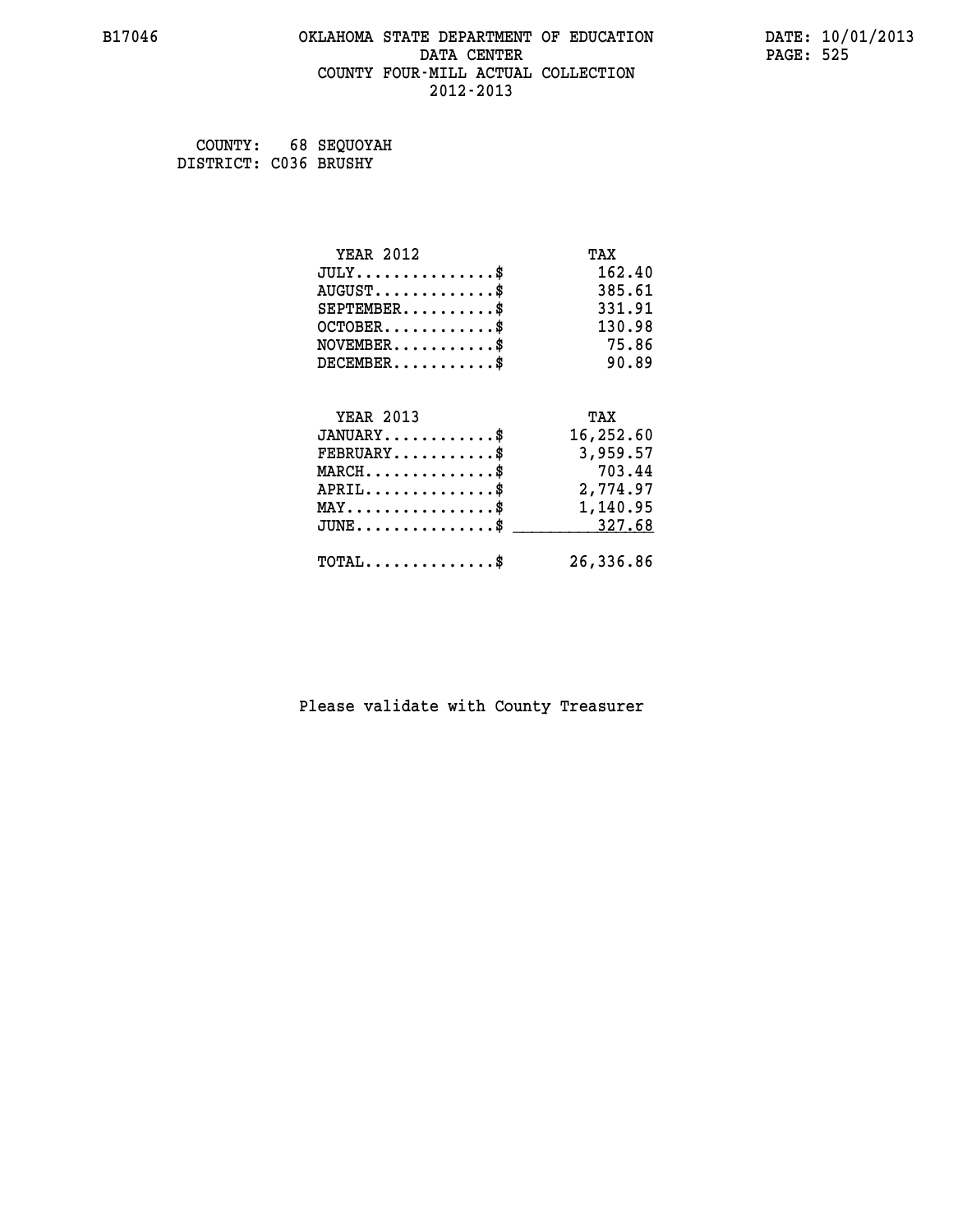#### **B17046 OKLAHOMA STATE DEPARTMENT OF EDUCATION DATE: 10/01/2013 DATA CENTER** PAGE: 526  **COUNTY FOUR-MILL ACTUAL COLLECTION 2012-2013**

| COUNTY:                 | 68 SEQUOYAH |
|-------------------------|-------------|
| DISTRICT: C050 BELFONTE |             |

| <b>YEAR 2012</b>                               | TAX       |
|------------------------------------------------|-----------|
| $JULY$ \$                                      | 96.89     |
| $AUGUST$ \$                                    | 266.36    |
| $SEPTEMBER$ \$                                 | 223.32    |
| $OCTOBER$ \$                                   | 84.49     |
| $NOVEMBER$ \$                                  | 43.84     |
| $DECEMBER$ \$                                  | 59.82     |
| <b>YEAR 2013</b>                               | TAX       |
| $JANUARY$ \$                                   | 10,650.05 |
| $\texttt{FEBRUARY} \dots \dots \dots \$        | 2,593.29  |
| $MARCH$ \$                                     | 456.49    |
| $APRIL \ldots \ldots \ldots$ \$                | 1,814.60  |
| $\texttt{MAX} \dots \dots \dots \dots \dots \$ | 744.09    |
| $JUNE$                                         | 210.94    |
| $TOTAL$ \$                                     | 17,244.18 |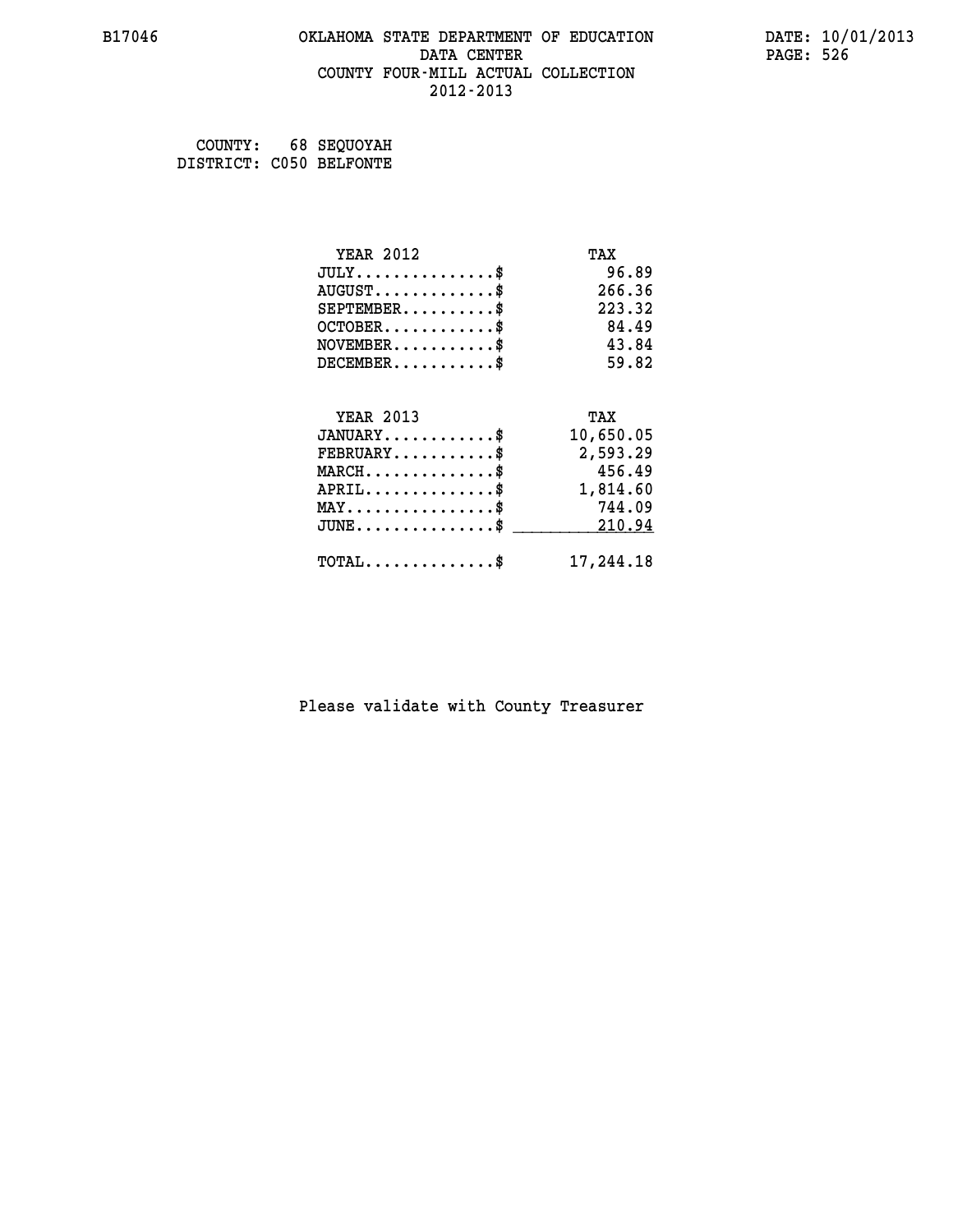#### **B17046 OKLAHOMA STATE DEPARTMENT OF EDUCATION DATE: 10/01/2013 DATA CENTER** PAGE: 527  **COUNTY FOUR-MILL ACTUAL COLLECTION 2012-2013**

 **COUNTY: 68 SEQUOYAH DISTRICT: C068 MOFFETT**

| <b>YEAR 2012</b>                           | TAX         |
|--------------------------------------------|-------------|
| $JULY$ \$                                  | 456.64      |
| $AUGUST$ \$                                | 399.23      |
| $SEPTEMENT.$ \$                            | 151.98      |
| $OCTOBER$ \$                               | 90.75       |
| $NOVEMBER$ \$                              | 429.11      |
| $DECEMBER$ \$                              | 16,995.16   |
|                                            |             |
| <b>YEAR 2013</b>                           | TAX         |
| $JANUARY$                                  | 4,144.27    |
| $FEBRUARY$                                 | 746.36      |
| $MARCH$ \$                                 | 2,910.25    |
| $APRIL$ \$                                 | 1,204.97    |
| $MAX \dots \dots \dots \dots \dots$        | 348.11      |
| $JUNE$ \$                                  | 260.66      |
| $\texttt{TOTAL} \dots \dots \dots \dots \$ | 28, 137. 49 |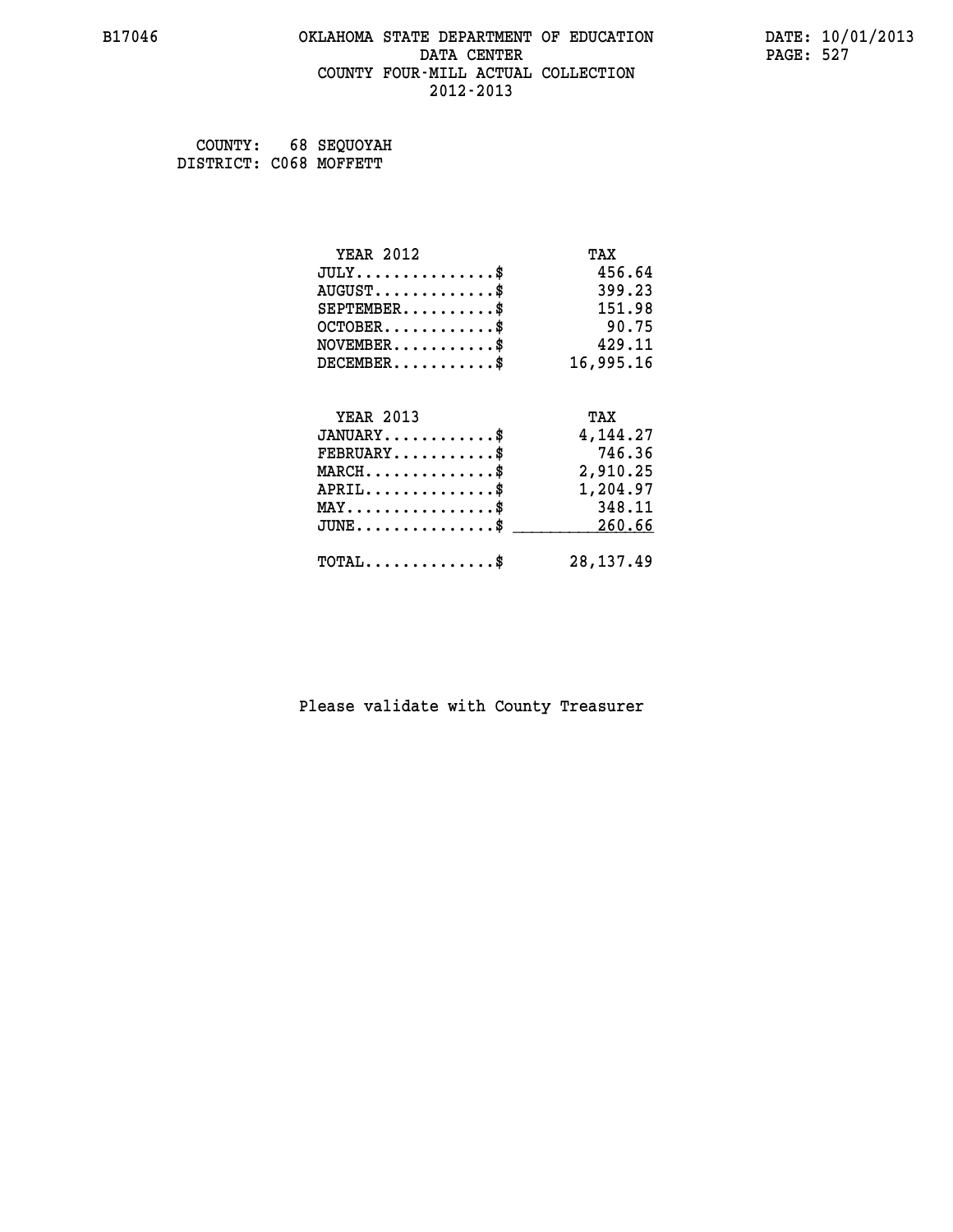#### **B17046 OKLAHOMA STATE DEPARTMENT OF EDUCATION DATE: 10/01/2013 DATA CENTER** PAGE: 528  **COUNTY FOUR-MILL ACTUAL COLLECTION 2012-2013**

 **COUNTY: 68 SEQUOYAH DISTRICT: I001 SALLISAW**

| <b>YEAR 2012</b>                               | TAX        |
|------------------------------------------------|------------|
| $JULY$ \$                                      | 1,130.87   |
| $AUGUST$ \$                                    | 2,585.62   |
| $SEPTEMBER$ \$                                 | 2,259.89   |
| $OCTOBER$ \$                                   | 865.36     |
| $NOVEMBER$ \$                                  | 518.18     |
| $DECEMENT.$                                    | 578.13     |
| <b>YEAR 2013</b>                               | TAX        |
| $JANUARY$ \$                                   | 97,839.10  |
| $FEBRUARY$ \$                                  | 23,856.06  |
| $MARCH$ \$                                     | 4,291.32   |
| $APRIL$ \$                                     | 16,750.17  |
| $\texttt{MAX} \dots \dots \dots \dots \dots \$ | 6,930.56   |
| $JUNE$ \$                                      | 2,002.34   |
| $\texttt{TOTAL} \dots \dots \dots \dots \$     | 159,607.60 |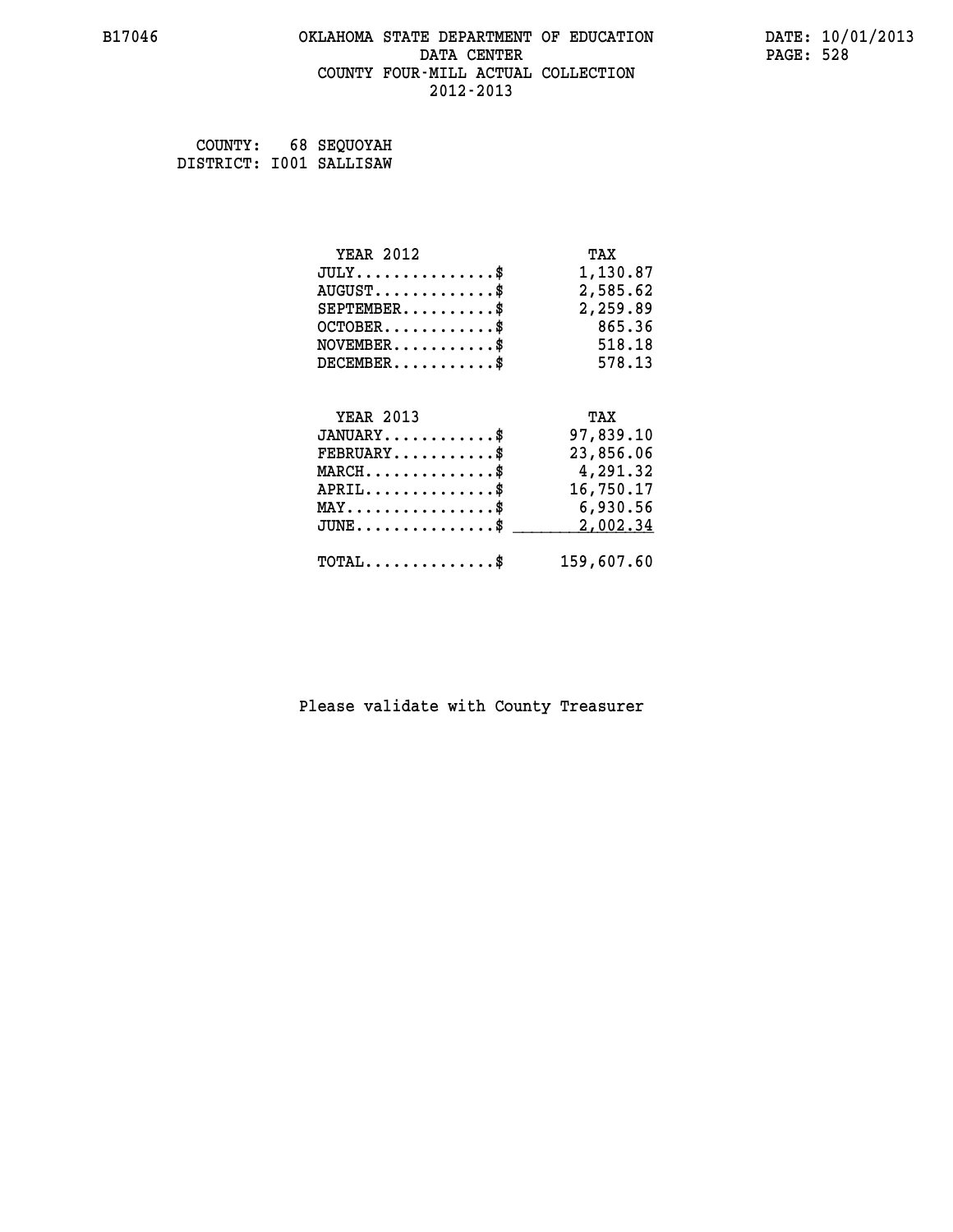#### **B17046 OKLAHOMA STATE DEPARTMENT OF EDUCATION DATE: 10/01/2013 DATA CENTER** PAGE: 529  **COUNTY FOUR-MILL ACTUAL COLLECTION 2012-2013**

 **COUNTY: 68 SEQUOYAH DISTRICT: I002 VIAN**

| <b>YEAR 2012</b>                                 | TAX       |
|--------------------------------------------------|-----------|
| $JULY$ \$                                        | 556.63    |
| $AUGUST$ \$                                      | 1,265.41  |
| $SEPTEMBER$ \$                                   | 1,106.15  |
| $OCTOBER$ \$                                     | 424.88    |
| $NOVEMBER.$ \$                                   | 255.23    |
| $DECEMBER$ \$                                    | 284.36    |
|                                                  |           |
| <b>YEAR 2013</b>                                 | TAX       |
| $JANUARY$ \$                                     | 48,319.68 |
| $FEBRUARY$ \$                                    | 11,781.32 |
| $MARCH$ \$                                       | 2,118.13  |
| $APRIL \ldots \ldots \ldots \ldots *$            | 8,271.68  |
| $\texttt{MAX} \dots \dots \dots \dots \dots \$   | 3,421.34  |
| $\texttt{JUNE} \dots \dots \dots \dots \dots \$$ | 988.87    |
| $TOTAL$ \$                                       | 78,793.68 |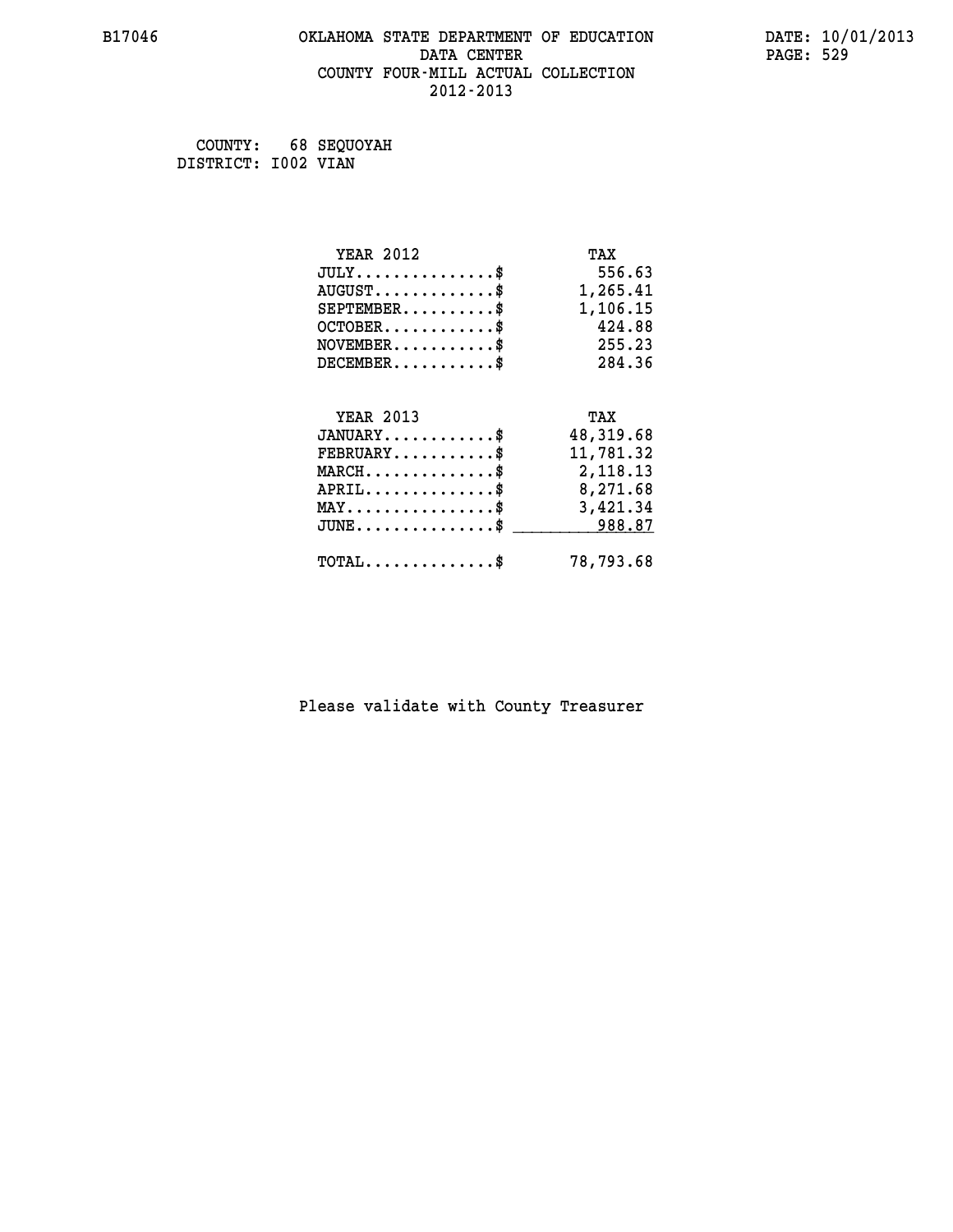#### **B17046 OKLAHOMA STATE DEPARTMENT OF EDUCATION DATE: 10/01/2013 DATA CENTER** PAGE: 530  **COUNTY FOUR-MILL ACTUAL COLLECTION 2012-2013**

 **COUNTY: 68 SEQUOYAH DISTRICT: I003 MULDROW**

| <b>YEAR 2012</b>                               | TAX         |
|------------------------------------------------|-------------|
| $JULY$ \$                                      | 926.40      |
| $AUGUST$ \$                                    | 2,107.69    |
| $SEPTEMBER$ \$                                 | 1,845.72    |
| $OCTOBER$ \$                                   | 706.95      |
| $NOVEMBER$ \$                                  | 426.46      |
| $DECEMBER$ \$                                  | 470.73      |
| <b>YEAR 2013</b>                               | TAX         |
| $JANUARY$ \$                                   | 79, 353. 35 |
| $FEBRUARY$ \$                                  | 19,350.34   |
| $MARCH$ \$                                     | 3,485.45    |
| $APRIL$ \$                                     | 13,588.95   |
| $\texttt{MAX} \dots \dots \dots \dots \dots \$ | 5,625.78    |
| $JUNE$ \$                                      | 1,626.29    |
| $\texttt{TOTAL} \dots \dots \dots \dots \$     | 129,514.11  |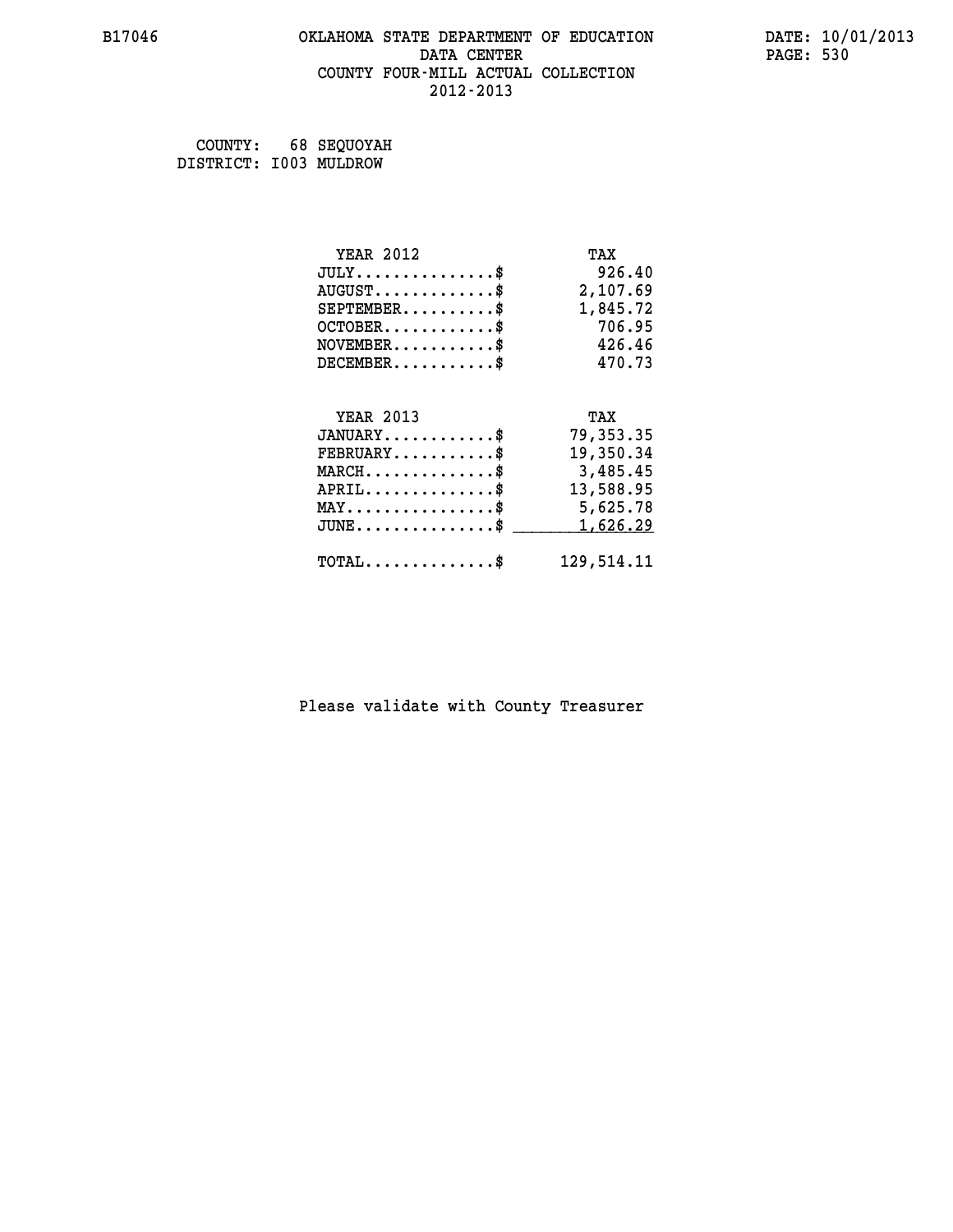#### **B17046 OKLAHOMA STATE DEPARTMENT OF EDUCATION DATE: 10/01/2013 DATA CENTER** PAGE: 531  **COUNTY FOUR-MILL ACTUAL COLLECTION 2012-2013**

 **COUNTY: 68 SEQUOYAH DISTRICT: I004 GANS**

| <b>YEAR 2012</b>                    | TAX       |
|-------------------------------------|-----------|
| $JULY$ \$                           | 529.76    |
| $AUGUST$ \$                         | 462.98    |
| $SEPTEMENT.$ \$                     | 174.72    |
| $OCTOBER$ \$                        | 103.64    |
| $NOVEMBER$ \$                       | 487.86    |
| $DECEMBER$ \$                       | 19,278.80 |
|                                     |           |
| <b>YEAR 2013</b>                    | TAX       |
| $JANUARY$ \$                        | 4,701.55  |
| $FEBRUARY$ \$                       | 847.64    |
| $MARCH$ \$                          | 3,302.14  |
| $APRIL$ \$                          | 1,368.33  |
| $MAX \dots \dots \dots \dots \dots$ | 395.27    |
|                                     |           |
| $JUNE$ \$                           | 296.79    |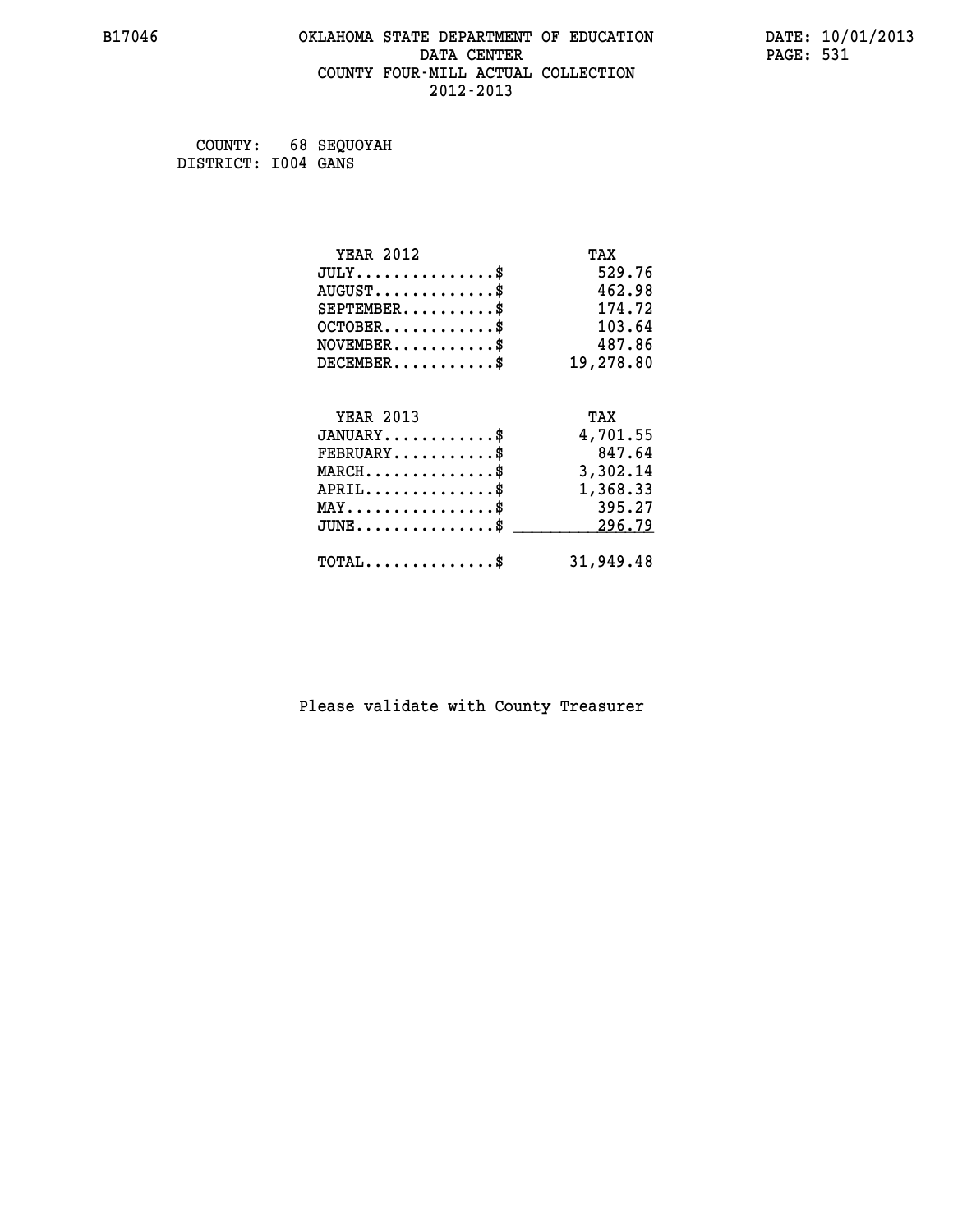#### **B17046 OKLAHOMA STATE DEPARTMENT OF EDUCATION DATE: 10/01/2013 DATA CENTER** PAGE: 532  **COUNTY FOUR-MILL ACTUAL COLLECTION 2012-2013**

 **COUNTY: 68 SEQUOYAH DISTRICT: I005 ROLAND**

| <b>YEAR 2012</b>                                                          | TAX       |
|---------------------------------------------------------------------------|-----------|
| $JULY$ \$                                                                 | 647.37    |
| $AUGUST$ \$                                                               | 1,445.40  |
| $SEPTEMBER$ \$                                                            | 1,267.86  |
| $OCTOBER$ \$                                                              | 486.44    |
| $\verb NOVEMBER , \verb , \verb , \verb , \verb , \verb , \verb , \verb $ | 295.76    |
| $DECEMBER$ \$                                                             | 324.14    |
|                                                                           |           |
| <b>YEAR 2013</b>                                                          | TAX       |
| $JANUARY$ \$                                                              | 54,640.28 |
| $FEBRUARY$ \$                                                             | 13,324.24 |
| $\texttt{MARCH}\ldots\ldots\ldots\ldots\clubsuit$                         | 2,400.69  |
| $APRIL \ldots \ldots \ldots \ldots \$                                     | 9,358.21  |
| $\texttt{MAX} \dots \dots \dots \dots \dots \$                            | 3,874.54  |
| $\texttt{JUNE} \dots \dots \dots \dots \dots \$$                          | 1,121.55  |
| $\texttt{TOTAL} \dots \dots \dots \dots \$                                | 89,186.48 |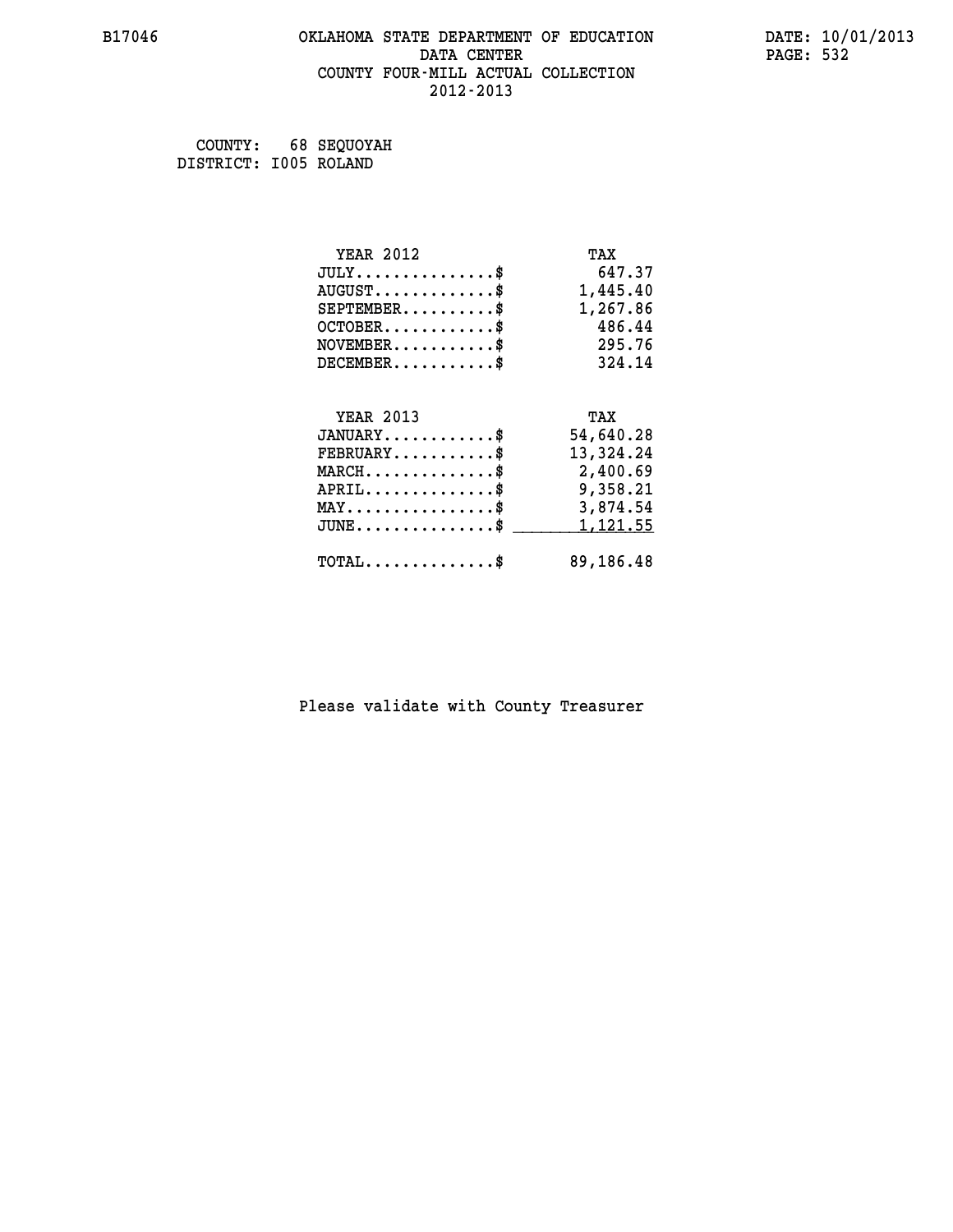#### **B17046 OKLAHOMA STATE DEPARTMENT OF EDUCATION DATE: 10/01/2013 DATA CENTER** PAGE: 533  **COUNTY FOUR-MILL ACTUAL COLLECTION 2012-2013**

 **COUNTY: 68 SEQUOYAH DISTRICT: I006 GORE**

| <b>YEAR 2012</b>                                   | TAX       |
|----------------------------------------------------|-----------|
| $JULY$ \$                                          | 300.97    |
| $AUGUST$ \$                                        | 676.98    |
| $SEPTEMBER$ \$                                     | 594.84    |
| $OCTOBER$ \$                                       | 227.13    |
| $\texttt{NOVEMBER} \dots \dots \dots \$            | 138.89    |
| $DECEMBER$ \$                                      | 150.47    |
|                                                    |           |
| <b>YEAR 2013</b>                                   | TAX       |
| $JANUARY$ \$                                       | 25,093.43 |
| $FEBRUARY$ \$                                      | 6,120.06  |
| $\texttt{MARCH}\ldots\ldots\ldots\ldots\text{*}$   | 1,105.12  |
| $APRIL \ldots \ldots \ldots \ldots \$              | 4,299.59  |
| $\texttt{MAX} \dots \dots \dots \dots \dots \$     | 1,782.15  |
| $\texttt{JUNE} \dots \dots \dots \dots \texttt{S}$ | 515.96    |
| $\texttt{TOTAL} \dots \dots \dots \dots \$         | 41,005.59 |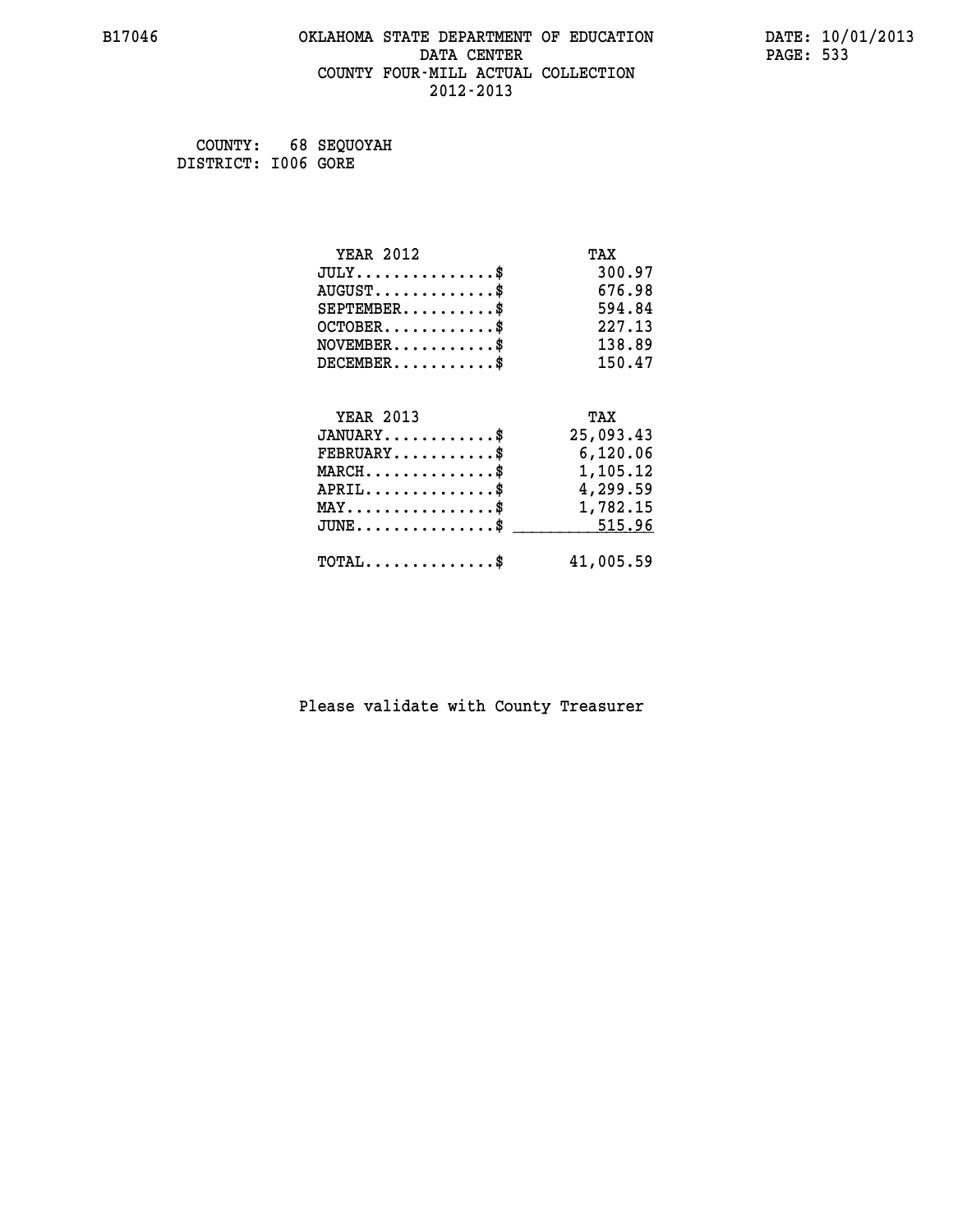### **B17046 OKLAHOMA STATE DEPARTMENT OF EDUCATION DATE: 10/01/2013 DATA CENTER PAGE: 534 COUNTY FOUR-MILL ACTUAL COLLECTION 2012-2013**

 **COUNTY: 68 SEQUOYAH DISTRICT: I007 CENTRAL**

| <b>YEAR 2012</b>                           | TAX       |
|--------------------------------------------|-----------|
| $JULY$ \$                                  | 282.24    |
| $AUGUST$ \$                                | 650.01    |
| $SEPTEMBER$ \$                             | 565.64    |
| $OCTOBER$ \$                               | 217.57    |
| $\texttt{NOVEMBER} \dots \dots \dots \$    | 128.98    |
| $DECEMBER$ \$                              | 146.87    |
|                                            |           |
| <b>YEAR 2013</b>                           | TAX       |
| $JANUARY$                                  | 25,205.20 |
| $\texttt{FEBRUARY} \dots \dots \dots \$    | 6,144.33  |
| MARCH\$ 1,101.23                           |           |
| $APRIL \ldots \ldots \ldots \ldots \$      | 4,312.08  |
| MAY\$ 1,781.09                             |           |
| $JUNE \dots \dots \dots \dots \$ 513.94    |           |
| $\texttt{TOTAL} \dots \dots \dots \dots \$ | 41,049.18 |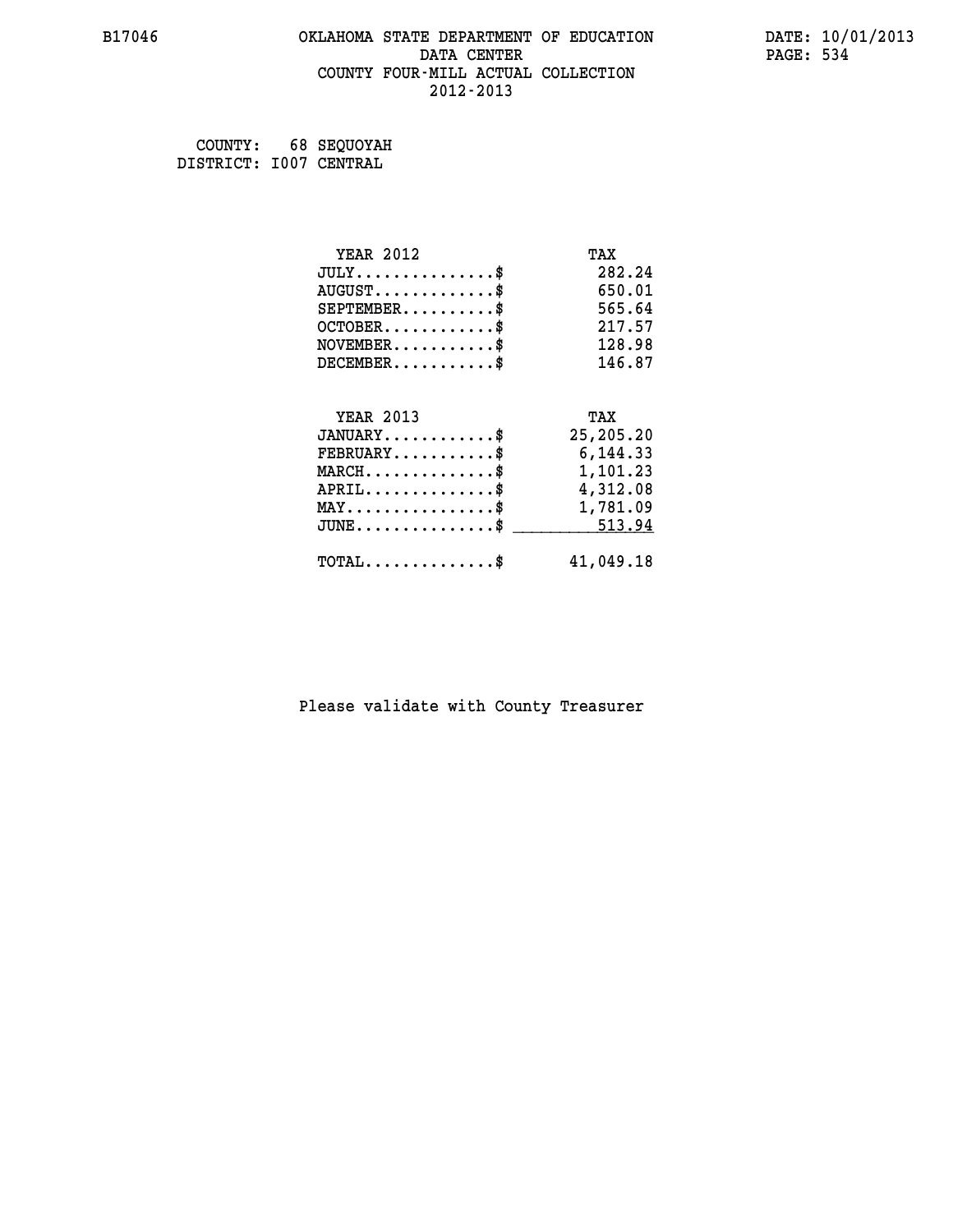#### **B17046 OKLAHOMA STATE DEPARTMENT OF EDUCATION DATE: 10/01/2013 DATA CENTER** PAGE: 535  **COUNTY FOUR-MILL ACTUAL COLLECTION 2012-2013**

 **COUNTY: 68 SEQUOYAH**

 **\*\*\*\*\*\* TOTALS \*\*\*\*\*\***

| <b>YEAR 2012</b> | TAX       |
|------------------|-----------|
| $JULY$           | 5,642.47  |
| $AUGUST$         | 10,727.46 |
| $SEPTEMBER$      | 8,706.29  |
| $OCTOBER$ \$     | 3,448.55  |
| $NOVEMBER$ \$    | 3,324.52  |
| $DECEMBER$       | 59,153.20 |

#### **YEAR 2013 TAX JANUARY............\$ 371,264.80**

|                                                      | ----------- |
|------------------------------------------------------|-------------|
| $FEBRUARY$                                           | 89,634.38   |
| $MARCH$ \$                                           | 25,430.54   |
| $APRIL$ \$                                           | 65,215.11   |
| $MAX \dots \dots \dots \dots \dots \$                | 26,468.48   |
| $JUNE \dots \dots \dots \dots \$ 8,183.28            |             |
| $\texttt{TOTAL} \dots \dots \dots \dots \texttt{\$}$ | 677,199.08  |
|                                                      |             |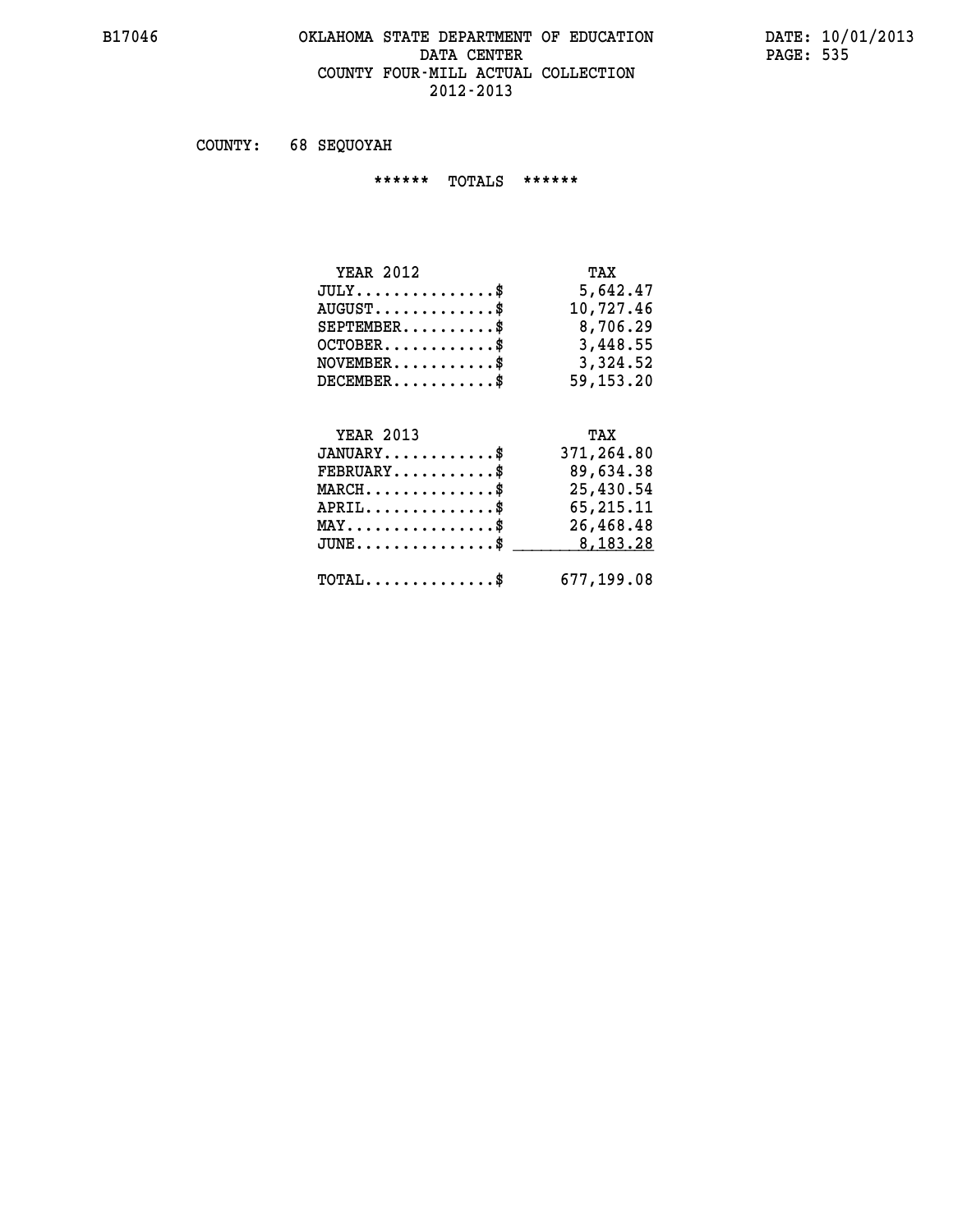#### **B17046 OKLAHOMA STATE DEPARTMENT OF EDUCATION DATE: 10/01/2013 DATA CENTER** PAGE: 536  **COUNTY FOUR-MILL ACTUAL COLLECTION 2012-2013**

 **COUNTY: 69 STEPHENS DISTRICT: C082 GRANDVIEW**

| <b>YEAR 2012</b>                           | TAX       |
|--------------------------------------------|-----------|
| $JULY$ \$                                  | 108.87    |
| $AUGUST$ \$                                | 151.23    |
| $SEPTEMENT.$ \$                            | 146.31    |
| $OCTOBER$ \$                               | 72.46     |
| $NOVEMBER$ \$                              | 30.26     |
| $DECEMBER$ \$                              | 4,787.87  |
|                                            |           |
| <b>YEAR 2013</b>                           | TAX       |
| $JANUARY$ \$                               | 12,940.04 |
| $FEBRUARY$                                 | 952.88    |
| $MARCH$ \$                                 | 993.83    |
| $APRIL$ \$                                 | 1,203.77  |
| $MAX \dots \dots \dots \dots \$            | 966.12    |
| $JUNE$                                     | 192.24    |
| $\texttt{TOTAL} \dots \dots \dots \dots \$ | 22,545.88 |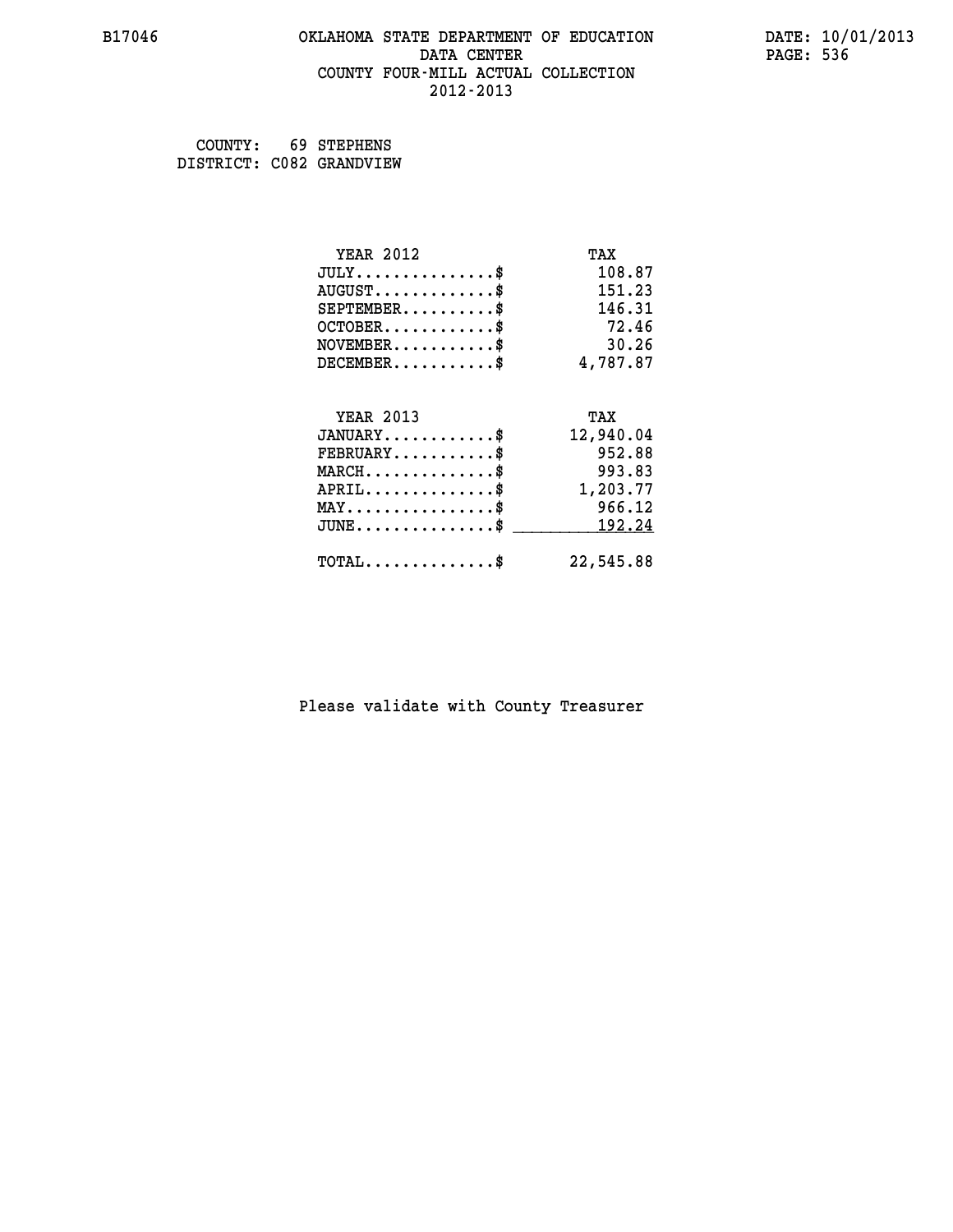#### **B17046 OKLAHOMA STATE DEPARTMENT OF EDUCATION DATE: 10/01/2013 DATA CENTER** PAGE: 537  **COUNTY FOUR-MILL ACTUAL COLLECTION 2012-2013**

 **COUNTY: 69 STEPHENS DISTRICT: I001 DUNCAN**

| <b>YEAR 2012</b>                               | TAX        |
|------------------------------------------------|------------|
| $JULY$ \$                                      | 2,535.97   |
| $AUGUST$ \$                                    | 4,200.35   |
| $SEPTEMBER$ \$                                 | 3,737.98   |
| $OCTOBER$ \$                                   | 1,721.73   |
| $NOVEMBER.$ \$                                 | 732.63     |
| $DECEMBER$ \$                                  | 122,746.92 |
|                                                |            |
| <b>YEAR 2013</b>                               | TAX        |
| $JANUARY$ \$                                   | 331,814.02 |
| $FEBRUARY$ \$                                  | 24,383.84  |
| $MARCH$ \$                                     | 25,428.26  |
| $APRIL \ldots \ldots \ldots \ldots \$          | 30,853.21  |
| $\texttt{MAX} \dots \dots \dots \dots \dots \$ | 24,684.91  |
| $JUNE$ \$                                      | 6,262.27   |
| $\texttt{TOTAL} \dots \dots \dots \dots \$     | 579,102.09 |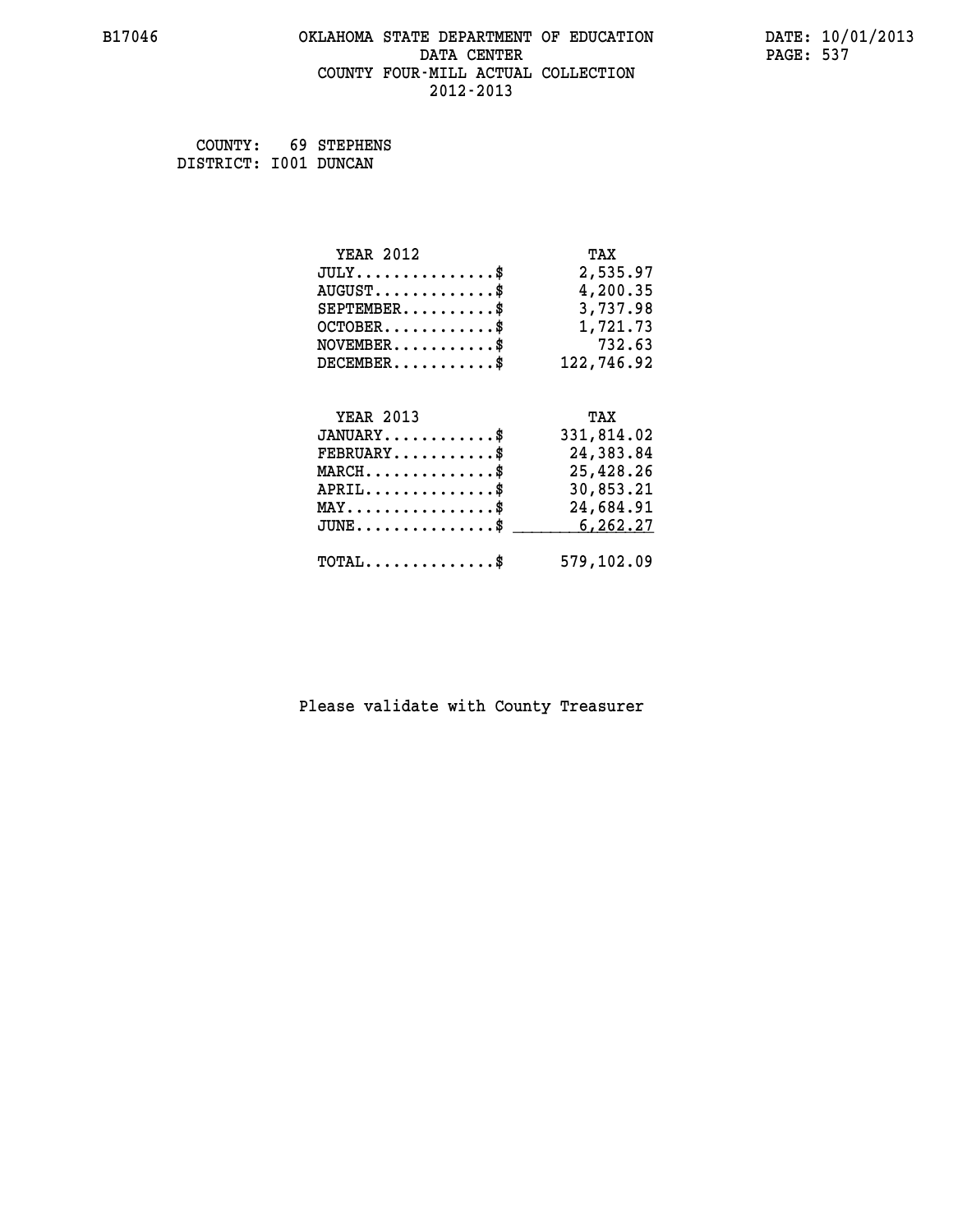#### **B17046 OKLAHOMA STATE DEPARTMENT OF EDUCATION DATE: 10/01/2013 DATA CENTER** PAGE: 538  **COUNTY FOUR-MILL ACTUAL COLLECTION 2012-2013**

 **COUNTY: 69 STEPHENS DISTRICT: I002 COMANCHE**

| <b>YEAR 2012</b>                               | TAX        |
|------------------------------------------------|------------|
| $JULY$ \$                                      | 741.13     |
| $AUGUST$ \$                                    | 1,603.76   |
| $SEPTEMBER$ \$                                 | 1,262.38   |
| $OCTOBER$ \$                                   | 501.61     |
| $NOVEMBER.$ \$                                 | 213.13     |
| $DECEMBER$ \$                                  | 35,460.51  |
|                                                |            |
| <b>YEAR 2013</b>                               | TAX        |
| $JANUARY$ \$                                   | 95,850.78  |
| $\texttt{FEBRUARY} \dots \dots \dots \$        | 7,047.45   |
| $MARCH$ \$                                     | 7,350.95   |
| $APRIL \ldots \ldots \ldots \ldots$            | 8,914.23   |
| $\texttt{MAX} \dots \dots \dots \dots \dots \$ | 7,415.01   |
| $JUNE$ \$                                      | 2,313.62   |
| $\texttt{TOTAL} \dots \dots \dots \dots$       | 168,674.56 |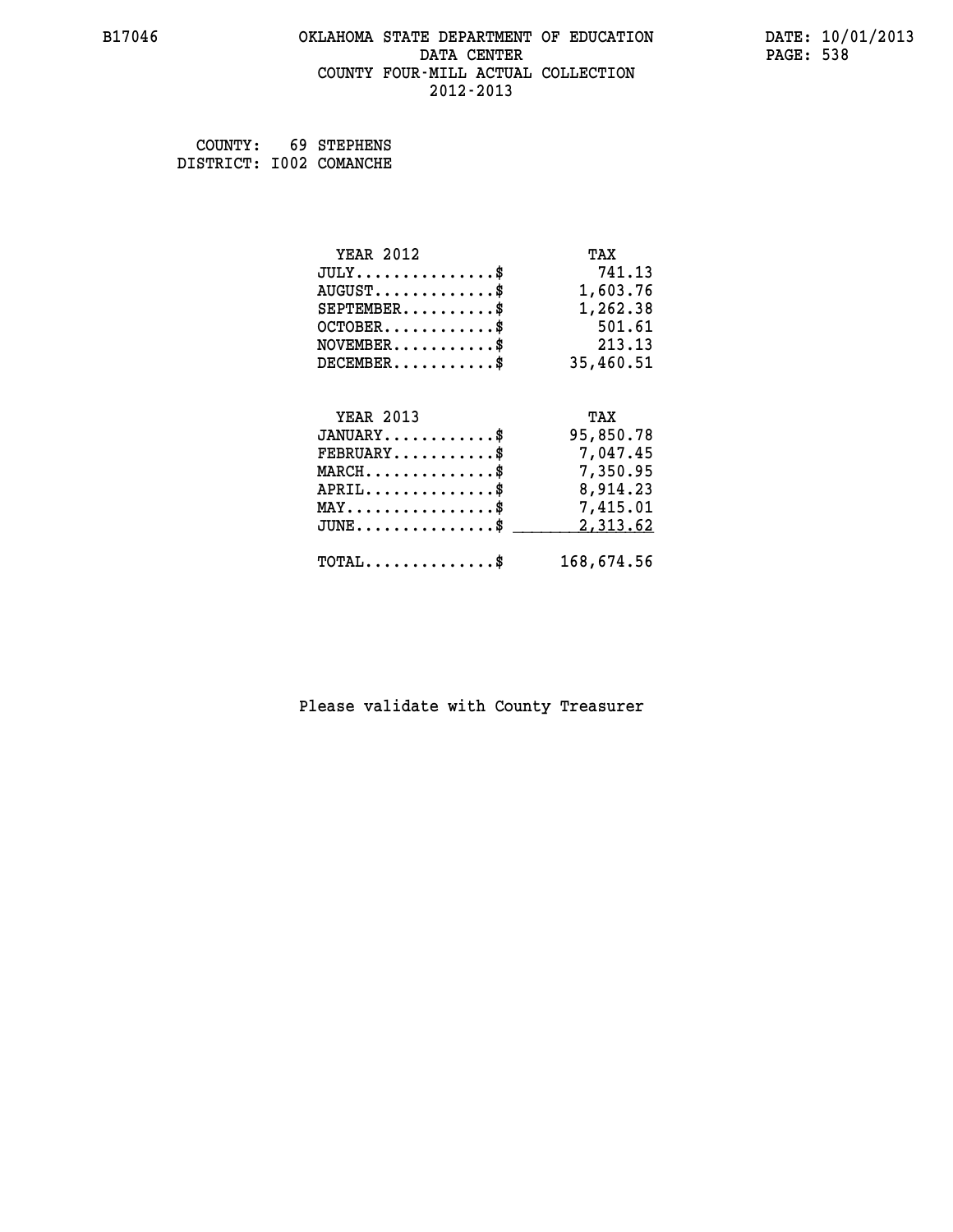#### **B17046 OKLAHOMA STATE DEPARTMENT OF EDUCATION DATE: 10/01/2013 DATA CENTER** PAGE: 539  **COUNTY FOUR-MILL ACTUAL COLLECTION 2012-2013**

 **COUNTY: 69 STEPHENS DISTRICT: I003 MARLOW**

| <b>YEAR 2012</b>                               | TAX         |
|------------------------------------------------|-------------|
| $JULY$ \$                                      | 886.14      |
| $AUGUST$ \$                                    | 1,392.95    |
| $SEPTEMBER$ \$                                 | 1,270.15    |
| $OCTOBER.$ \$                                  | 598.62      |
| $\texttt{NOVEMBER} \dots \dots \dots \$        | 254.25      |
| $DECEMBER$ \$                                  | 44,416.91   |
|                                                |             |
| <b>YEAR 2013</b>                               | TAX         |
| $JANUARY$ \$                                   | 120,106.64  |
| $FEBRUARY$                                     | 8,815.87    |
| $MARCH$ \$                                     | 9,193.88    |
| $APRIL \ldots \ldots \ldots \ldots \$          | 11, 164, 66 |
| $\texttt{MAX} \dots \dots \dots \dots \dots \$ | 9,113.27    |
| $JUNE$ \$                                      | 2,783.48    |
|                                                |             |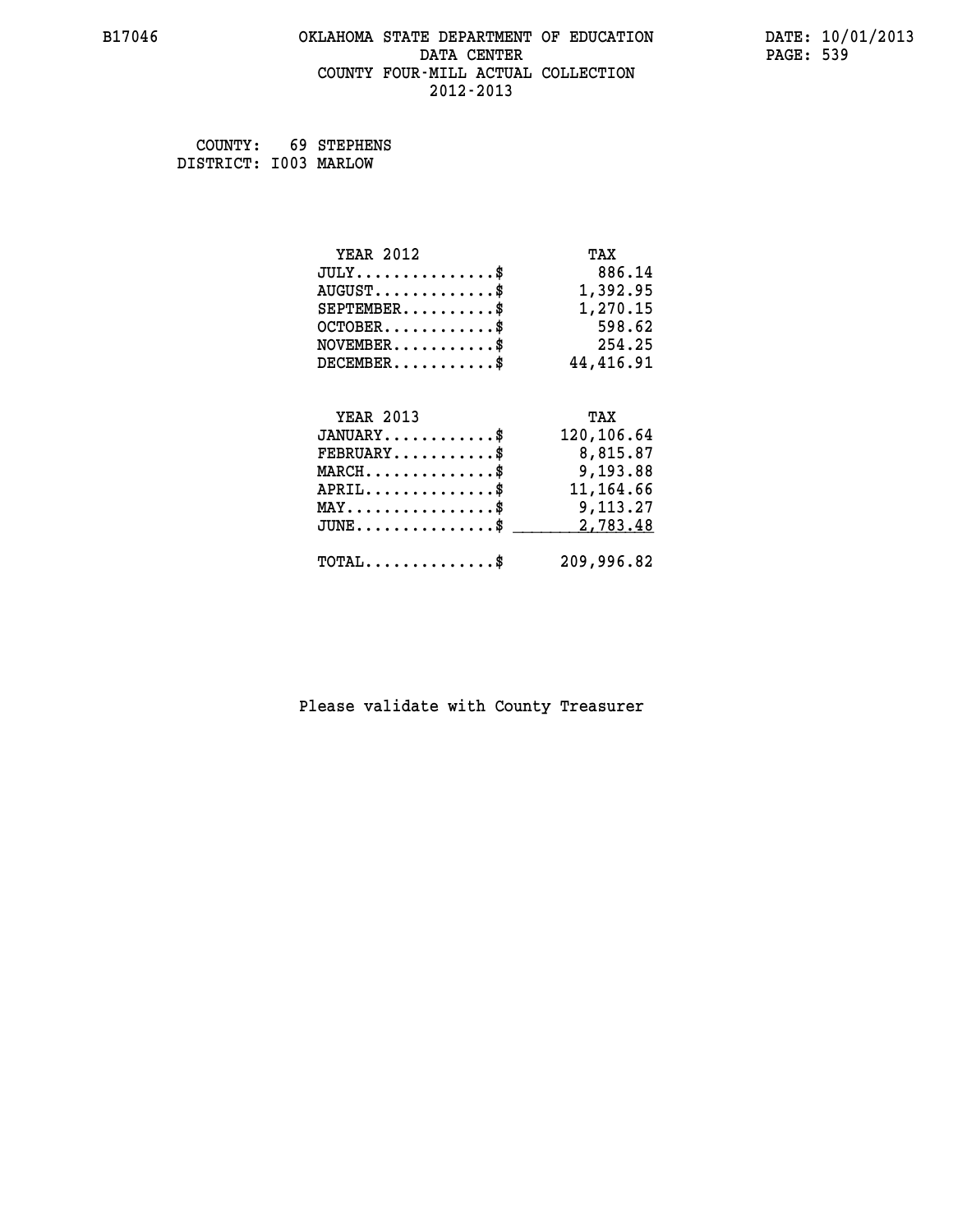#### **B17046 OKLAHOMA STATE DEPARTMENT OF EDUCATION DATE: 10/01/2013 DATA CENTER** PAGE: 540  **COUNTY FOUR-MILL ACTUAL COLLECTION 2012-2013**

 **COUNTY: 69 STEPHENS**

 **DISTRICT: I015 VELMA-ALMA**

| <b>YEAR 2012</b>                               | TAX       |
|------------------------------------------------|-----------|
| $JULY$ \$                                      | 292.69    |
| $AUGUST$ \$                                    | 406.61    |
| $SEPTEMENT.$ \$                                | 394.57    |
| $OCTOBER$ \$                                   | 197.71    |
| $NOVEMBER$ \$                                  | 83.78     |
| $DECEMBER$ \$                                  | 13,705.65 |
|                                                |           |
| <b>YEAR 2013</b>                               | TAX       |
|                                                |           |
| $JANUARY$ \$                                   | 37,044.27 |
| $FEBRUARY$                                     | 2,725.05  |
| $MARCH$ \$                                     | 2,841.68  |
| $APRIL$ \$                                     | 3,445.33  |
| $\texttt{MAX} \dots \dots \dots \dots \dots \$ | 3,115.46  |
| $JUNE$ \$                                      | 548.39    |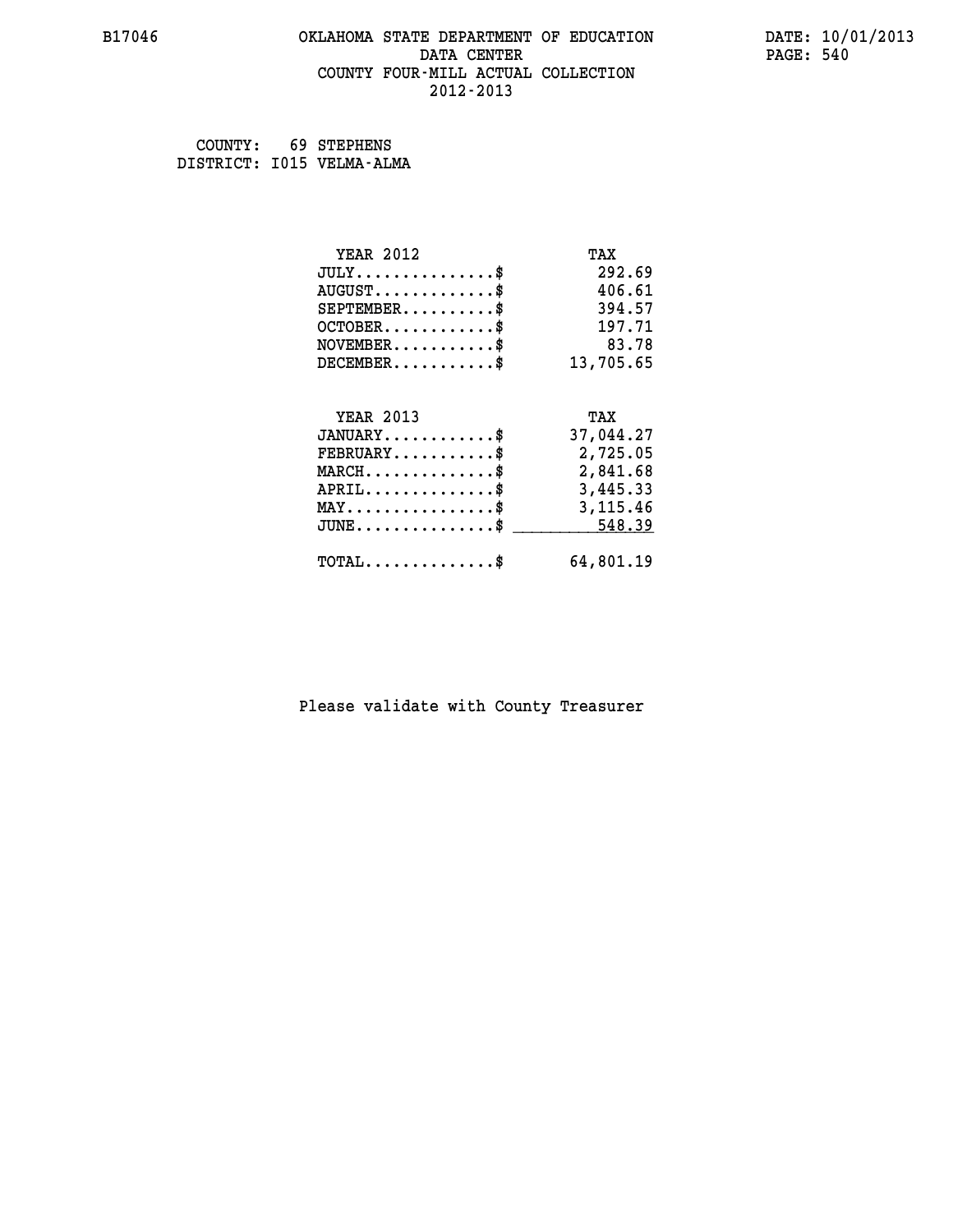## **B17046 OKLAHOMA STATE DEPARTMENT OF EDUCATION DATE: 10/01/2013 DATA CENTER** PAGE: 541  **COUNTY FOUR-MILL ACTUAL COLLECTION 2012-2013**

 **COUNTY: 69 STEPHENS DISTRICT: I021 EMPIRE**

| <b>YEAR 2012</b>                                 | TAX       |
|--------------------------------------------------|-----------|
| $JULY$ \$                                        | 335.66    |
| $AUGUST$ \$                                      | 462.80    |
| $SEPTEMENT.$ \$                                  | 449.86    |
| $OCTOBER$ \$                                     | 226.99    |
| $\texttt{NOVEMBER} \dots \dots \dots \$          | 96.61     |
| $DECEMBER$ \$                                    | 15,893.41 |
| <b>YEAR 2013</b>                                 | TAX       |
|                                                  |           |
| $JANUARY$ \$                                     | 42,955.48 |
| $FEBRUARY$ \$                                    | 3,159.95  |
| $MARCH$ \$                                       | 3,295.77  |
| $APRIL$ \$                                       | 3,995.39  |
| $\texttt{MAX} \dots \dots \dots \dots \dots \$   | 3,361.29  |
| $\texttt{JUNE} \dots \dots \dots \dots \dots \$$ | 637.07    |
| $\texttt{TOTAL} \dots \dots \dots \dots \$       | 74,870.28 |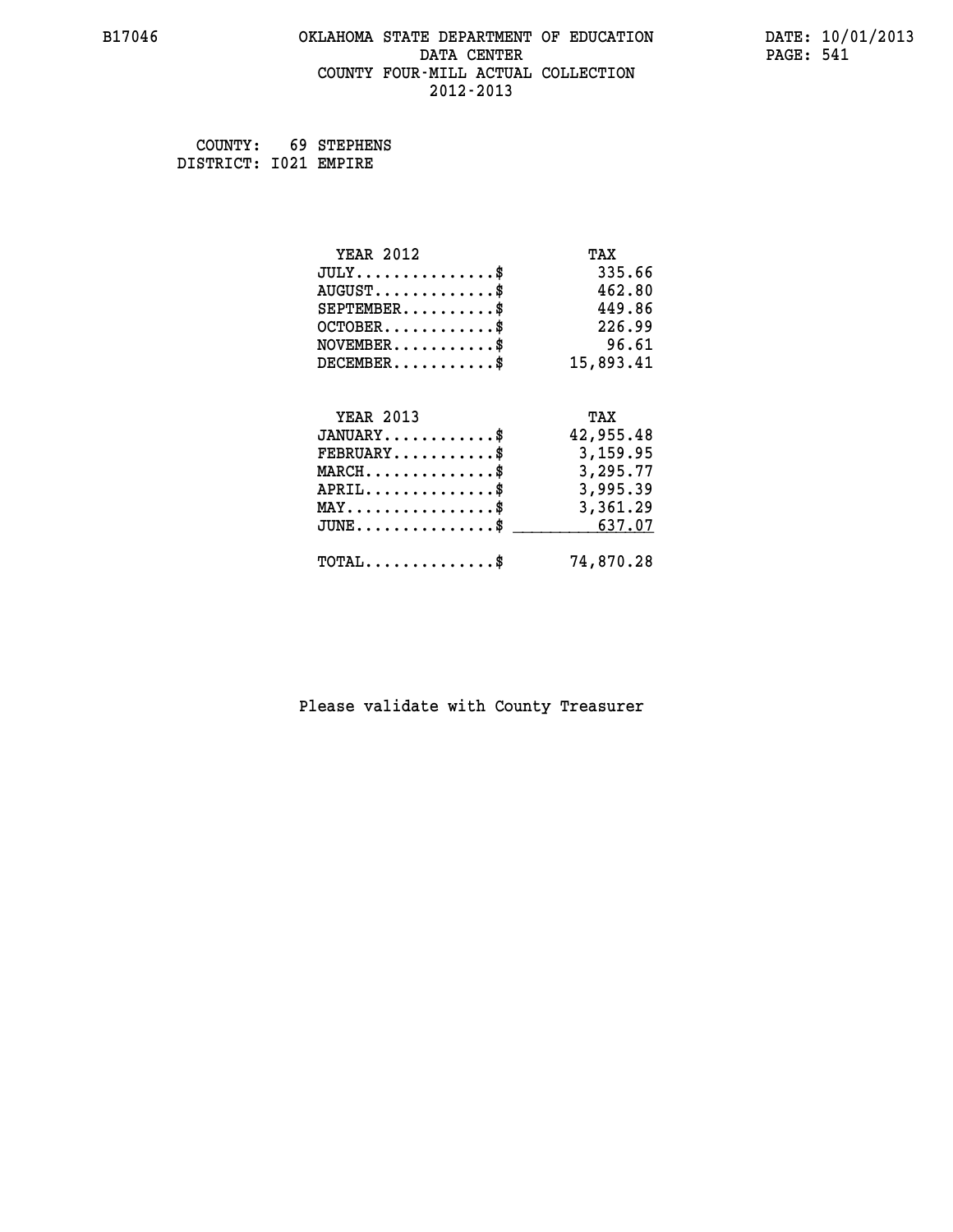## **B17046 OKLAHOMA STATE DEPARTMENT OF EDUCATION DATE: 10/01/2013 DATA CENTER** PAGE: 542  **COUNTY FOUR-MILL ACTUAL COLLECTION 2012-2013**

 **COUNTY: 69 STEPHENS DISTRICT: I034 CENTRAL HIGH**

| <b>YEAR 2012</b>                               | TAX         |
|------------------------------------------------|-------------|
| $JULY$ \$                                      | 279.64      |
| $AUGUST$ \$                                    | 387.36      |
| $SEPTEMBER$ \$                                 | 376.62      |
| $OCTOBER$ \$                                   | 190.20      |
| $NOVEMBER$ \$                                  | 81.16       |
| $DECEMBER$ \$                                  | 13,440.69   |
|                                                |             |
| <b>YEAR 2013</b>                               | TAX         |
| $JANUARY$ \$                                   | 36, 327. 71 |
| $FEBRUARY$ \$                                  | 2,671.03    |
| $MARCH$ \$                                     | 2,786.12    |
| $APRIL$ \$                                     | 3,378.61    |
| $\texttt{MAX} \dots \dots \dots \dots \dots \$ | 5,862.70    |
| $\texttt{JUNE}\dots\dots\dots\dots\dots\$      | 537.85      |
| $\texttt{TOTAL} \dots \dots \dots \dots \$     | 66,319.69   |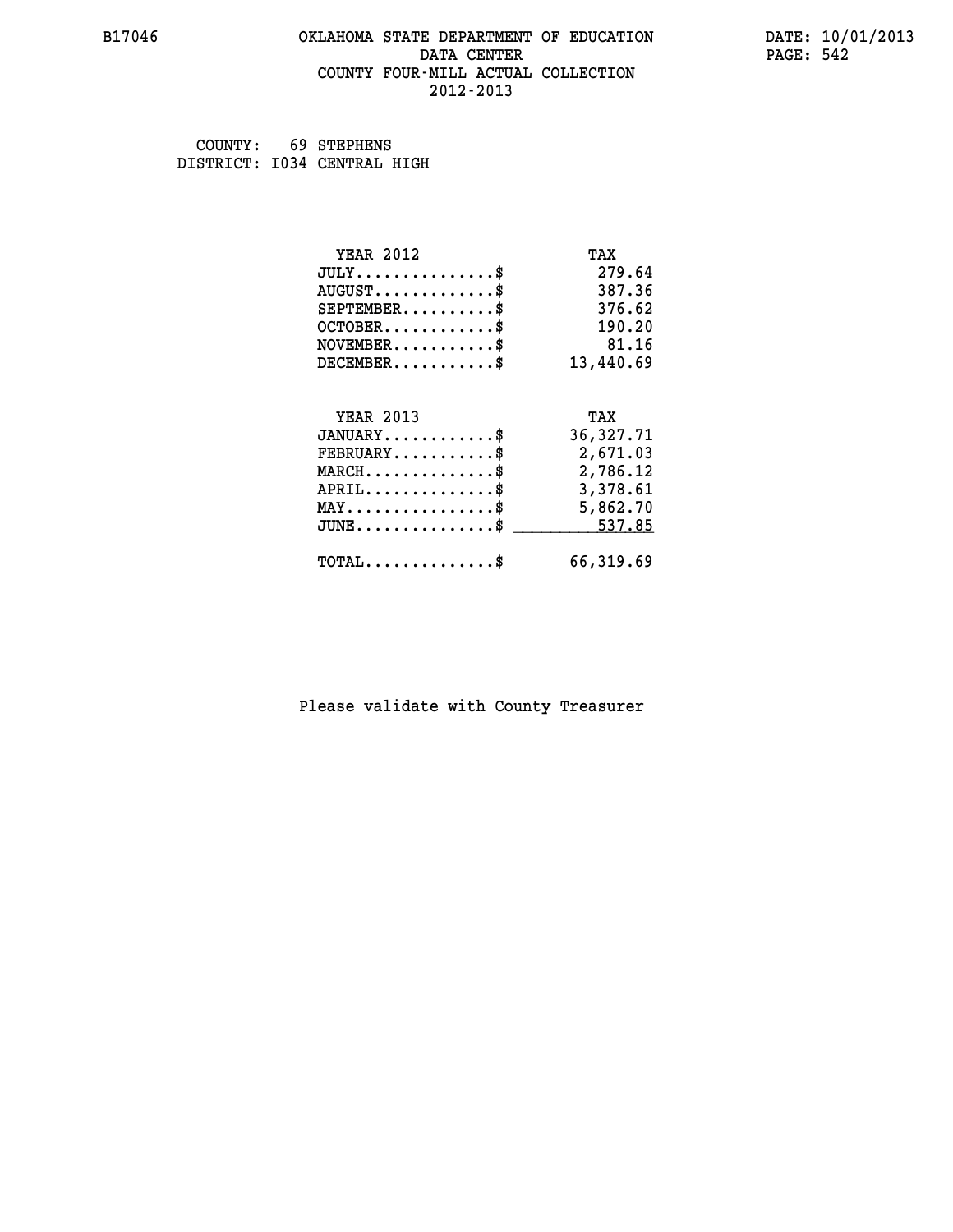## **B17046 OKLAHOMA STATE DEPARTMENT OF EDUCATION DATE: 10/01/2013 DATA CENTER** PAGE: 543  **COUNTY FOUR-MILL ACTUAL COLLECTION 2012-2013**

 **COUNTY: 69 STEPHENS DISTRICT: I042 BRAY-DOYLE**

| <b>YEAR 2012</b>                                | TAX       |
|-------------------------------------------------|-----------|
| $JULY$ \$                                       | 277.15    |
| $AUGUST$ \$                                     | 379.23    |
| $SEPTEMENT.$ \$                                 | 369.19    |
| $OCTOBER$ \$                                    | 187.63    |
| $NOVEMBER$ \$                                   | 79.66     |
| $DECEMBER$ \$                                   | 11,681.69 |
|                                                 |           |
| <b>YEAR 2013</b>                                | TAX       |
| $JANUARY$ \$                                    | 31,543.20 |
| $FEBRUARY$ \$                                   | 2,330.31  |
|                                                 |           |
| $MARCH$ \$                                      | 2,431.02  |
| $APRIL$ \$                                      | 2,937.24  |
| $\texttt{MAX} \dots \dots \dots \dots \dots \$$ | 3,417.96  |
| $JUNE$ \$                                       | 509.21    |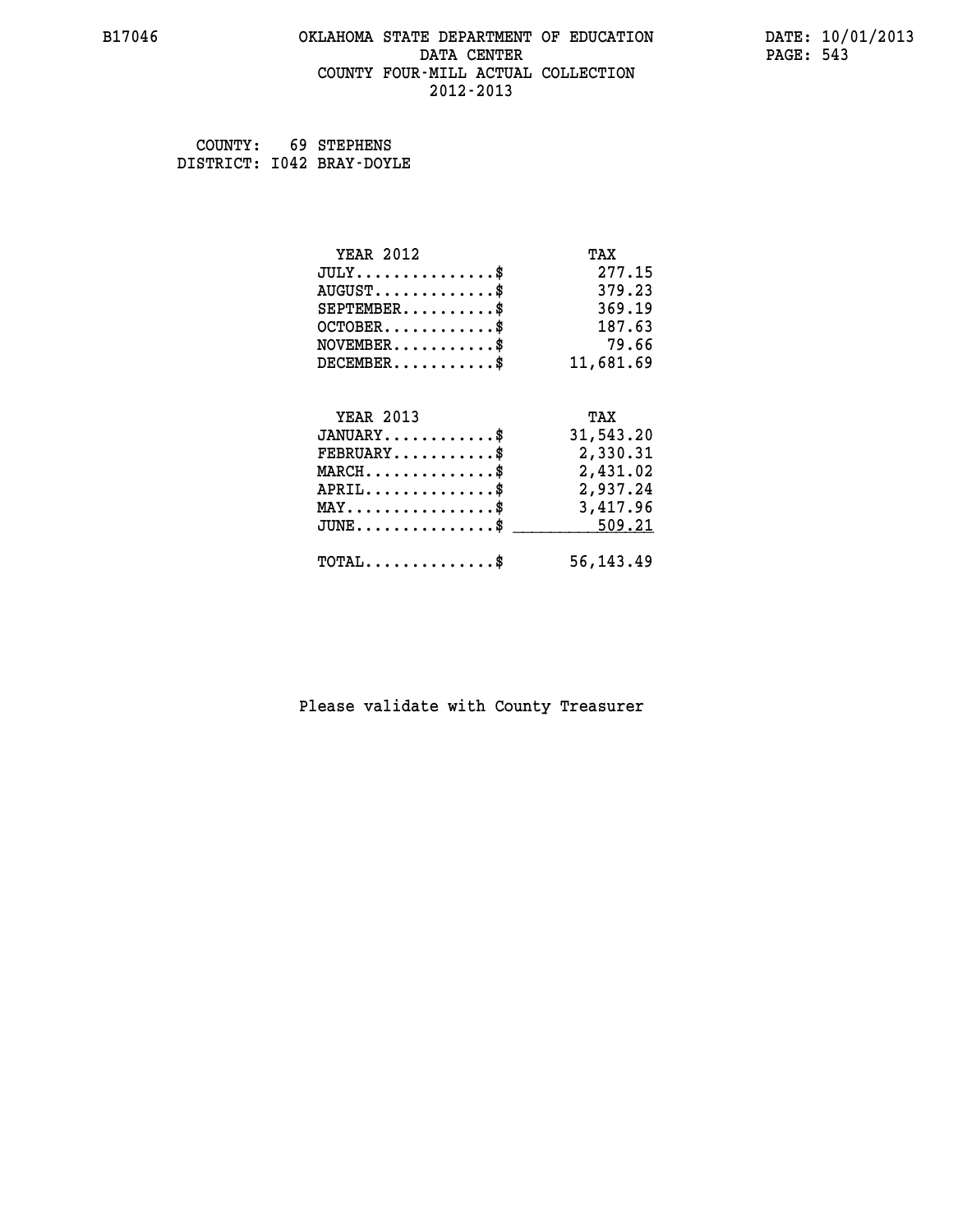## **B17046 OKLAHOMA STATE DEPARTMENT OF EDUCATION DATE: 10/01/2013** DATA CENTER PAGE: 544  **COUNTY FOUR-MILL ACTUAL COLLECTION 2012-2013**

 **COUNTY: 69 STEPHENS**

 **\*\*\*\*\*\* TOTALS \*\*\*\*\*\***

| <b>YEAR 2012</b>        | TAX          |
|-------------------------|--------------|
| $JULY$                  | 5,457.25     |
| $AUGUST$ \$             | 8,984.29     |
| $SEPTEMBER$ \$          | 8,007.06     |
| $OCTOBER$ $\frac{1}{2}$ | 3,696.95     |
| $NOVEMENTER$ \$         | 1,571.48     |
| $DECEMBER$              | 262, 133, 65 |

## **YEAR 2013 TAX JANUARY............\$ 708,582.14 FEBRUARY...........\$ 52,086.38 MARCH..............\$ 54,321.51**

| $APRIL$ \$<br>$\texttt{MAX} \dots \dots \dots \dots \dots \$<br>$JUNE \ldots \ldots \ldots \ldots$ \$ 13,784.13 | 65,892.44<br>57,936.72 |
|-----------------------------------------------------------------------------------------------------------------|------------------------|
| $\texttt{TOTAL} \dots \dots \dots \dots \$ 1, 242, 454.00                                                       |                        |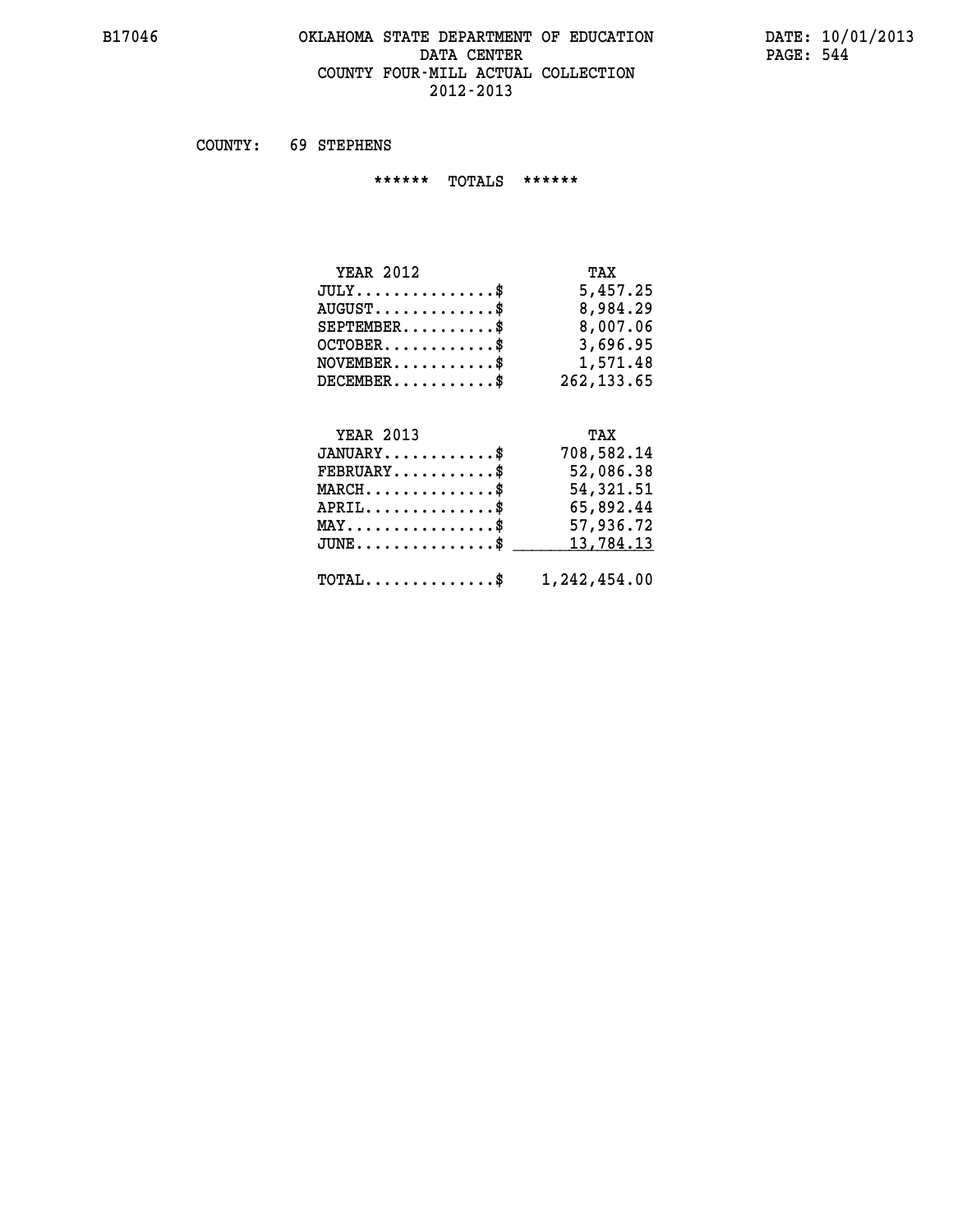## **B17046 OKLAHOMA STATE DEPARTMENT OF EDUCATION DATE: 10/01/2013 DATA CENTER** PAGE: 545  **COUNTY FOUR-MILL ACTUAL COLLECTION 2012-2013**

 **COUNTY: 70 TEXAS DISTRICT: C009 OPTIMA**

| <b>YEAR 2012</b>                           | TAX        |
|--------------------------------------------|------------|
| $JULY$ \$                                  | 78.24      |
| $AUGUST$ \$                                | 86.76      |
| $SEPTEMENT.$ \$                            | 40.88      |
| $OCTOBER$ \$                               | 21.49      |
| $NOVEMBER$ \$                              | 11.91      |
| $DECEMBER$ \$                              | 8.40       |
| <b>YEAR 2013</b>                           | TAX        |
| $JANUARY$                                  | 4,447.25   |
| $FEBRUARY$                                 | 6,293.92   |
| $MARCH$ \$                                 | 442.32     |
| $APRIL \ldots \ldots \ldots \ldots$        | 1,847.95   |
| $MAX \dots \dots \dots \dots \$            | 754.59     |
| $\texttt{JUNE}\dots\dots\dots\dots\dots\$  | 139.36     |
| $\texttt{TOTAL} \dots \dots \dots \dots \$ | 14, 173.07 |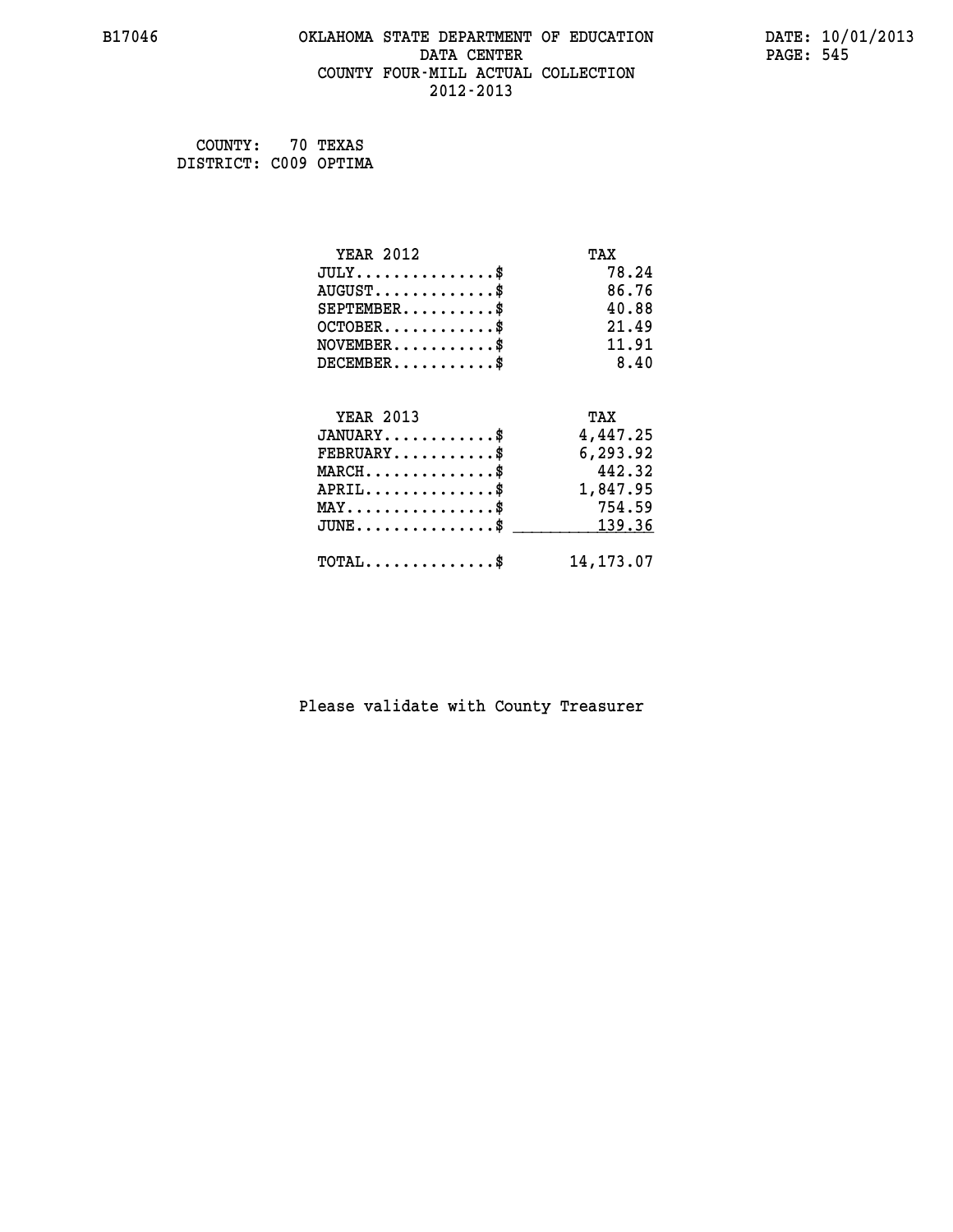## **B17046 OKLAHOMA STATE DEPARTMENT OF EDUCATION DATE: 10/01/2013 DATA CENTER** PAGE: 546  **COUNTY FOUR-MILL ACTUAL COLLECTION 2012-2013**

 **COUNTY: 70 TEXAS DISTRICT: C080 STRAIGHT**

| <b>YEAR 2012</b>                           | TAX      |
|--------------------------------------------|----------|
| $JULY$ \$                                  | 65.39    |
| $AUGUST$ \$                                | 60.40    |
| $SEPTEMENT.$ \$                            | 21.33    |
| $OCTOBER$ \$                               | 11.22    |
| $NOVEMBER$ \$                              | 6.21     |
| $DECEMBER$ \$                              | 4.41     |
| <b>YEAR 2013</b>                           | TAX      |
| $JANUARY$                                  | 2,320.07 |
| $FEBRUARY$                                 | 3,283.48 |
| $MARCH$ \$                                 | 230.75   |
| $APRIL$ \$                                 | 964.03   |
| $MAX \dots \dots \dots \dots \$            | 402.32   |
| $JUNE$                                     | 74.50    |
| $\texttt{TOTAL} \dots \dots \dots \dots \$ | 7,444.11 |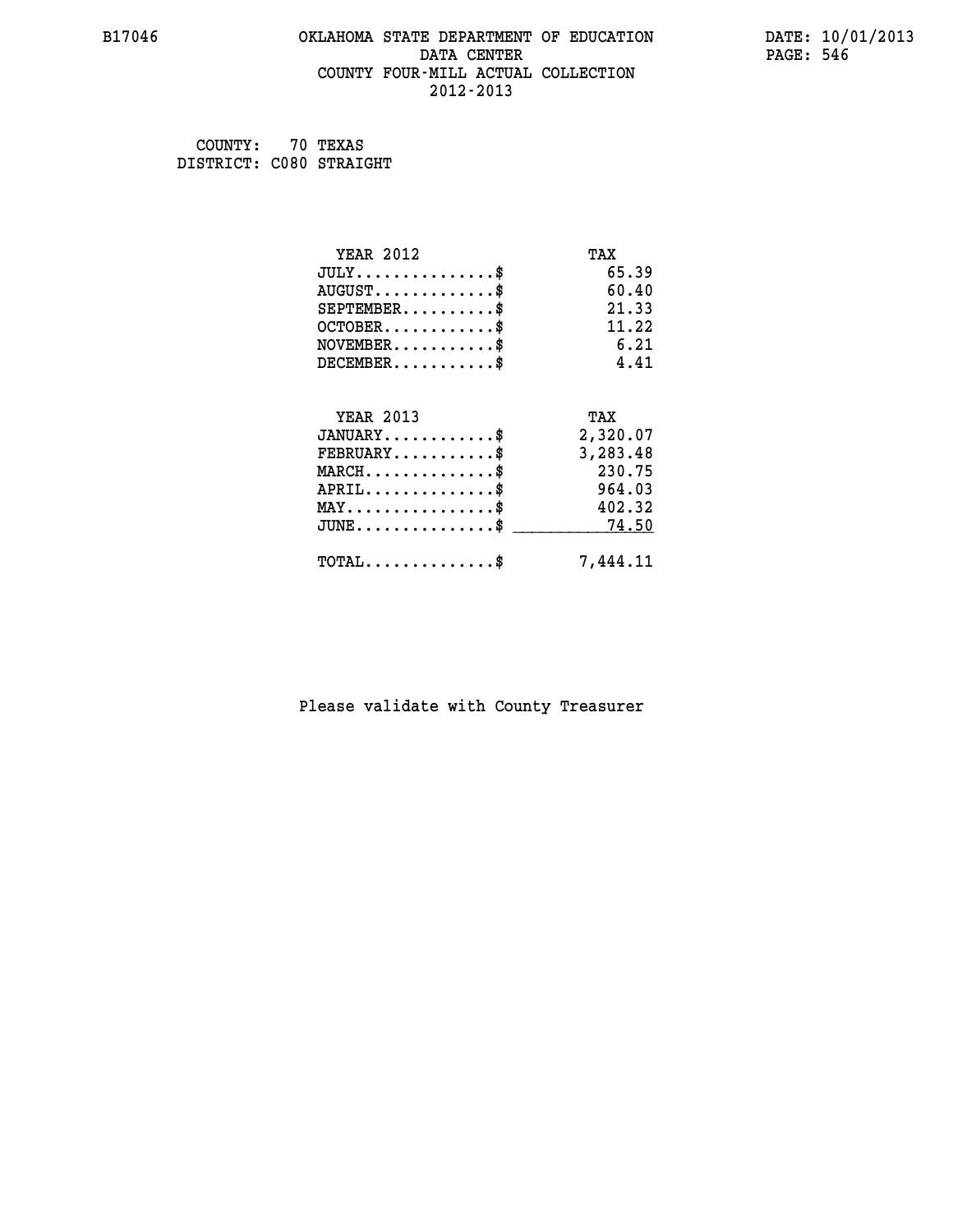## **B17046 OKLAHOMA STATE DEPARTMENT OF EDUCATION DATE: 10/01/2013 DATA CENTER** PAGE: 547  **COUNTY FOUR-MILL ACTUAL COLLECTION 2012-2013**

 **COUNTY: 70 TEXAS DISTRICT: I001 YARBROUGH**

| <b>YEAR 2012</b>                                 | TAX       |
|--------------------------------------------------|-----------|
| $JULY$ \$                                        | 117.07    |
| $AUGUST$ \$                                      | 139.57    |
| $SEPTEMENT.$ \$                                  | 71.24     |
| $OCTOBER$ \$                                     | 37.44     |
| $\texttt{NOVEMBER} \dots \dots \dots \$          | 20.76     |
| $DECEMBER$ \$                                    | 14.65     |
| <b>YEAR 2013</b>                                 | TAX       |
| $JANUARY$ \$                                     | 7,751.22  |
| $FEBRUARY$                                       | 10,969.81 |
| $MARCH$ \$                                       | 770.94    |
|                                                  |           |
| $APRIL \ldots \ldots \ldots \ldots \$            | 3,220.82  |
| $\texttt{MAX} \dots \dots \dots \dots \dots \$   | 1,308.53  |
| $\texttt{JUNE} \dots \dots \dots \dots \dots \$$ | 241.49    |
| $TOTAL$ \$                                       | 24,663.54 |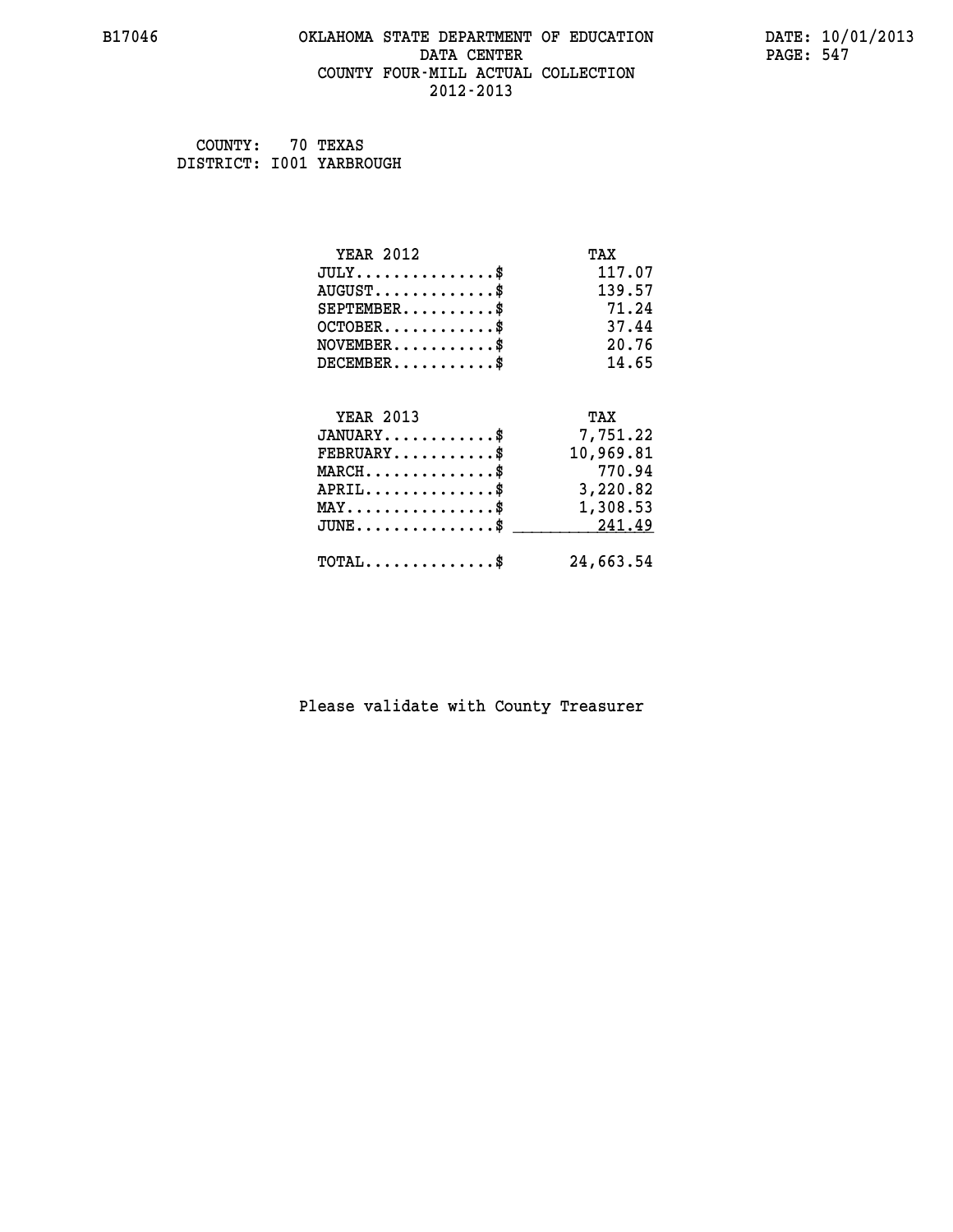## **B17046 OKLAHOMA STATE DEPARTMENT OF EDUCATION DATE: 10/01/2013** DATA CENTER PAGE: 548  **COUNTY FOUR-MILL ACTUAL COLLECTION 2012-2013**

 **COUNTY: 70 TEXAS DISTRICT: I008 GUYMON**

| <b>YEAR 2012</b>                                 | TAX        |
|--------------------------------------------------|------------|
| $JULY$ \$                                        | 2,619.00   |
| $AUGUST$ \$                                      | 2,941.49   |
| $SEPTEMBER$ \$                                   | 1,408.87   |
| $OCTOBER$ \$                                     | 740.71     |
| $NOVEMBER.$ \$                                   | 410.45     |
| $DECEMBER$ \$                                    | 289.69     |
|                                                  |            |
| <b>YEAR 2013</b>                                 | TAX        |
| $JANUARY$ \$                                     | 153,286.17 |
| $FEBRUARY$ \$                                    | 216,936.58 |
| $MARCH$ \$                                       | 15,245.69  |
| $APRIL \ldots \ldots \ldots \$                   | 63,694.43  |
| $\texttt{MAX} \dots \dots \dots \dots \dots \$   | 25,980.63  |
| $\texttt{JUNE} \dots \dots \dots \dots \dots \$$ | 4,797.30   |
| $\texttt{TOTAL} \dots \dots \dots \dots$ \$      | 488,351.01 |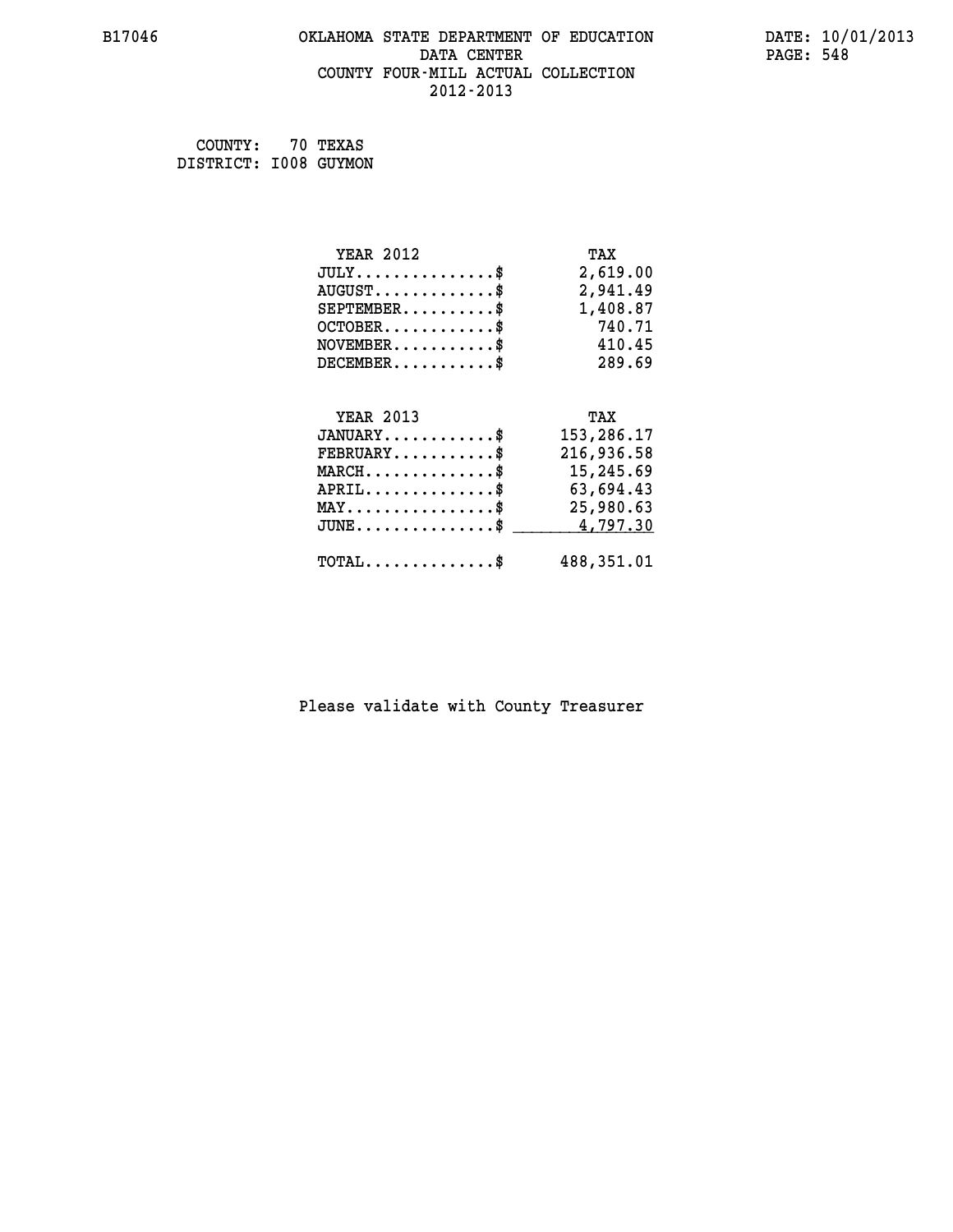## **B17046 OKLAHOMA STATE DEPARTMENT OF EDUCATION DATE: 10/01/2013 DATA CENTER** PAGE: 549  **COUNTY FOUR-MILL ACTUAL COLLECTION 2012-2013**

 **COUNTY: 70 TEXAS DISTRICT: I015 HARDESTY**

| <b>YEAR 2012</b>                                 | TAX       |
|--------------------------------------------------|-----------|
| $JULY$ \$                                        | 92.98     |
| $AUGUST$ \$                                      | 94.31     |
| $SEPTEMENT.$ \$                                  | 39.24     |
| $OCTOBER$ \$                                     | 20.63     |
| $NOVEMBER$ \$                                    | 11.44     |
| $DECEMBER$ \$                                    | 8.06      |
| <b>YEAR 2013</b>                                 | TAX       |
| $JANUARY$                                        | 4,268.52  |
| $FEBRUARY$                                       | 6,040.98  |
|                                                  | 424.54    |
| $MARCH$ \$                                       |           |
| $APRIL,$ \$                                      | 1,773.70  |
| $\texttt{MAX} \dots \dots \dots \dots \dots \$   | 730.58    |
| $\texttt{JUNE} \dots \dots \dots \dots \dots \$$ | 135.06    |
| $\texttt{TOTAL} \dots \dots \dots \dots \$       | 13,640.04 |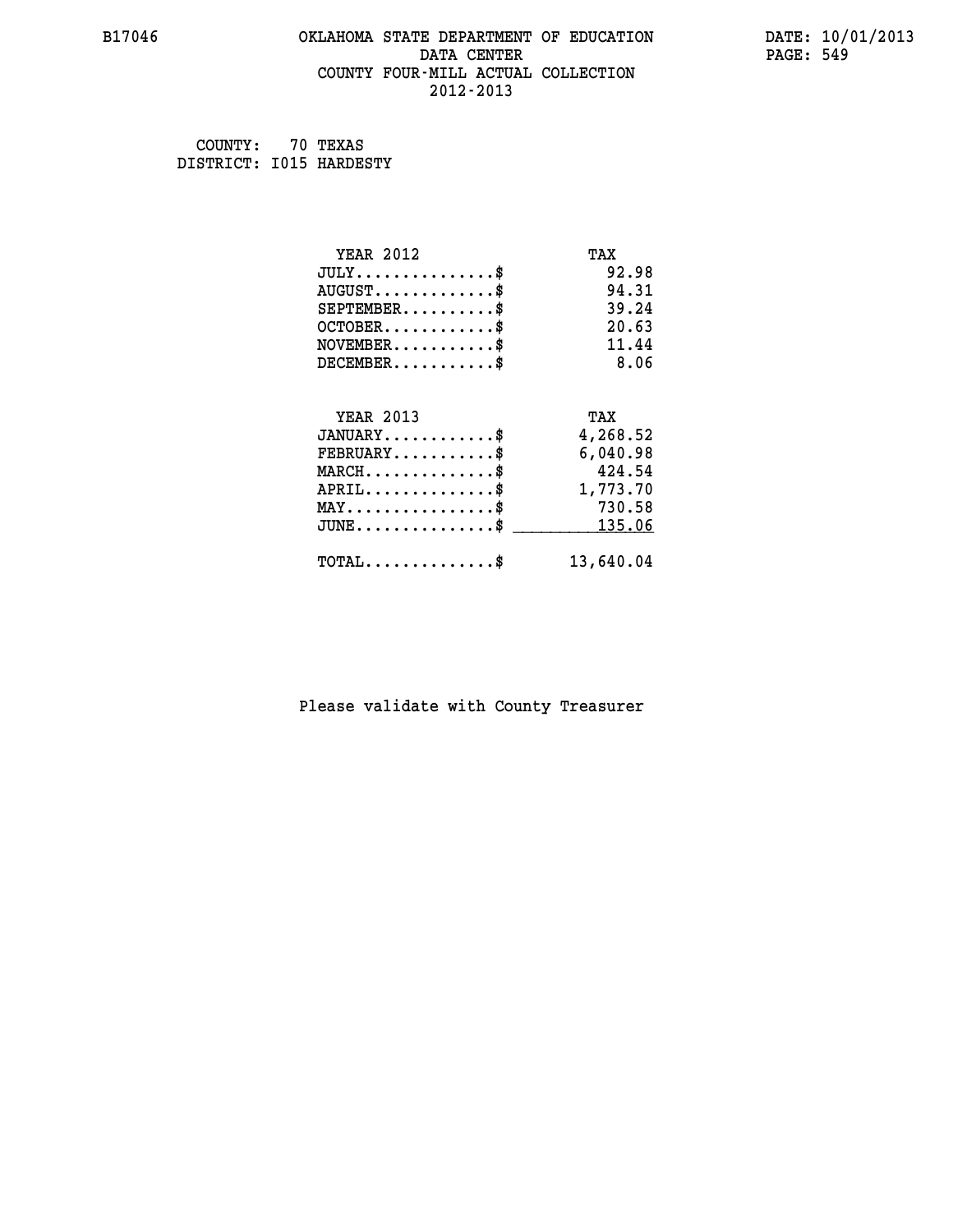## **B17046 OKLAHOMA STATE DEPARTMENT OF EDUCATION DATE: 10/01/2013 DATA CENTER** PAGE: 550  **COUNTY FOUR-MILL ACTUAL COLLECTION 2012-2013**

 **COUNTY: 70 TEXAS DISTRICT: I023 HOOKER**

| <b>YEAR 2012</b>                                 | TAX        |
|--------------------------------------------------|------------|
| $JULY$ \$                                        | 537.90     |
| $AUGUST$ \$                                      | 606.03     |
| $SEPTEMBER$ \$                                   | 291.17     |
| $OCTOBER$ \$                                     | 153.08     |
| $NOVEMBER$ \$                                    | 84.82      |
| $DECEMBER$ \$                                    | 59.87      |
|                                                  |            |
| <b>YEAR 2013</b>                                 | TAX        |
| $JANUARY$ \$                                     | 31,680.03  |
| $FEBRUARY$                                       | 44,834.81  |
| $\texttt{MARCH}\ldots\ldots\ldots\ldots\text{*}$ | 3,150.87   |
| $APRIL \ldots \ldots \ldots \ldots \$            | 13, 163.87 |
| $\texttt{MAX} \dots \dots \dots \dots \dots \$   | 5,368.40   |
| $JUNE$ \$                                        | 991.25     |
| $\texttt{TOTAL} \dots \dots \dots \dots$         | 100,922.10 |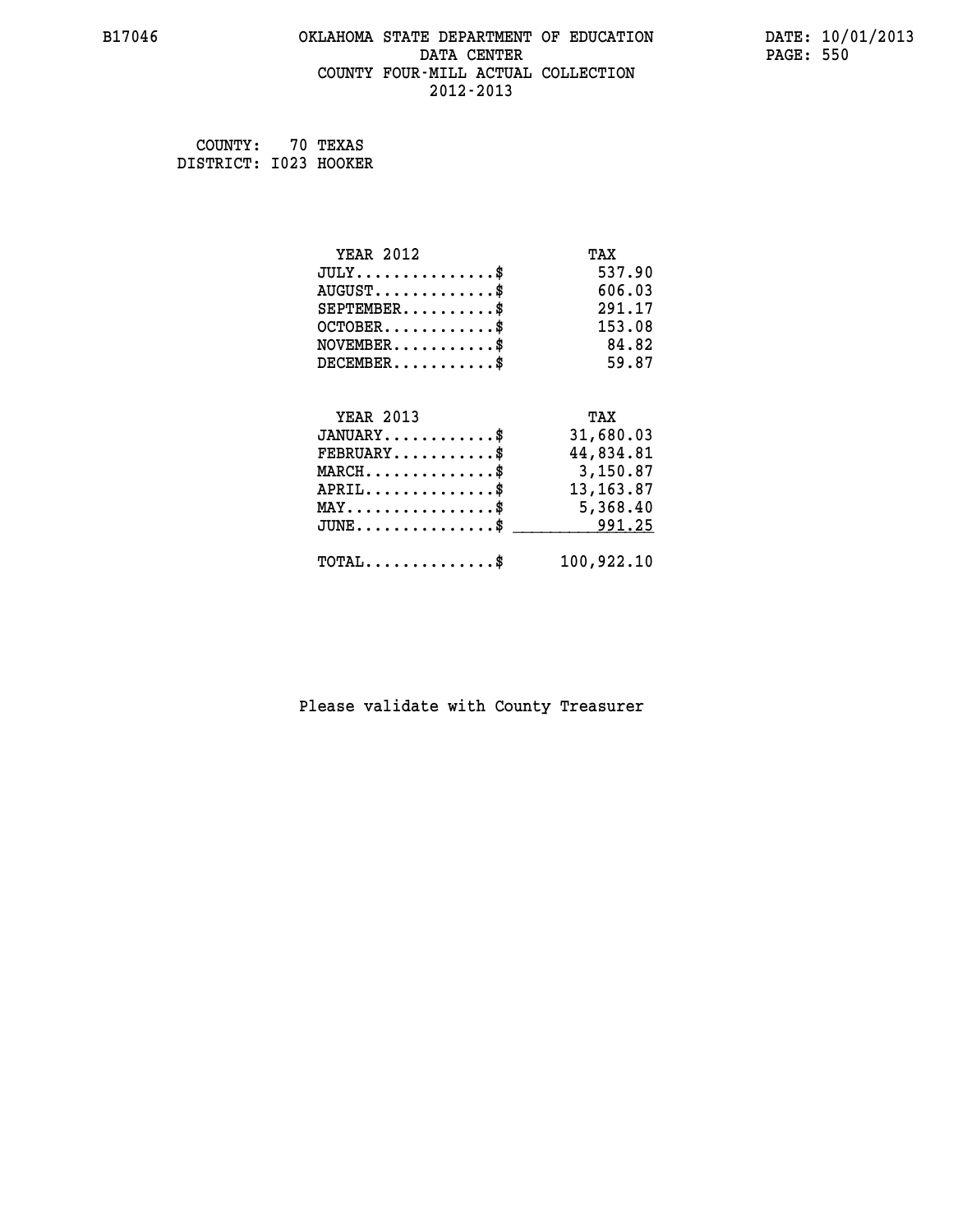## **B17046 OKLAHOMA STATE DEPARTMENT OF EDUCATION DATE: 10/01/2013 DATA CENTER** PAGE: 551  **COUNTY FOUR-MILL ACTUAL COLLECTION 2012-2013**

 **COUNTY: 70 TEXAS DISTRICT: I053 TYRONE**

| <b>YEAR 2012</b>                                  | TAX       |
|---------------------------------------------------|-----------|
| $JULY$ \$                                         | 232.63    |
| $AUGUST$ \$                                       | 262.76    |
| $SEPTEMBER$ \$                                    | 126.63    |
| $OCTOBER$ \$                                      | 66.58     |
| $NOVEMBER$ \$                                     | 36.89     |
| $DECEMBER$ \$                                     | 26.04     |
|                                                   |           |
| <b>YEAR 2013</b>                                  | TAX       |
| $JANUARY$ \$                                      | 13,778.10 |
| $FEBRUARY$                                        | 19,499.28 |
| $\texttt{MARCH}\ldots\ldots\ldots\ldots\clubsuit$ | 1,370.35  |
| $APRIL \ldots \ldots \ldots \ldots \$             | 5,725.16  |
| $\texttt{MAX} \dots \dots \dots \dots \dots \$    | 2,334.32  |
| $JUNE \dots \dots \dots \dots \$ 431.02           |           |
| $\texttt{TOTAL} \dots \dots \dots \dots$          | 43,889.76 |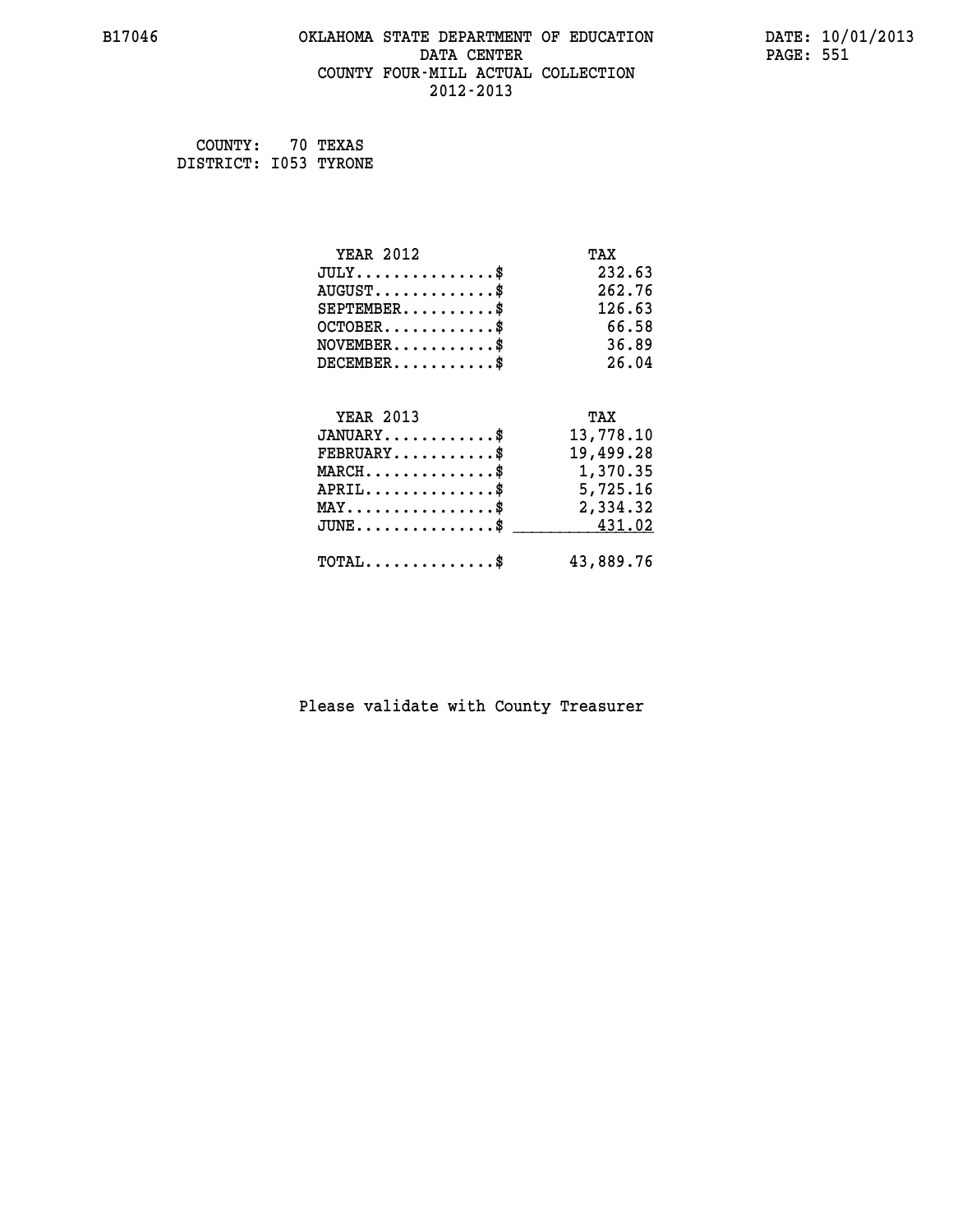## **B17046 OKLAHOMA STATE DEPARTMENT OF EDUCATION DATE: 10/01/2013 DATA CENTER** PAGE: 552  **COUNTY FOUR-MILL ACTUAL COLLECTION 2012-2013**

 **COUNTY: 70 TEXAS DISTRICT: I060 GOODWELL**

| <b>YEAR 2012</b>                             | TAX       |
|----------------------------------------------|-----------|
| $JULY$ \$                                    | 186.50    |
| $AUGUST$ \$                                  | 209.33    |
| $SEPTEMBER$ \$                               | 100.27    |
| $OCTOBER$ \$                                 | 52.72     |
| $NOVEMBER$ \$                                | 29.21     |
| $DECEMBER$ \$                                | 20.62     |
|                                              |           |
| <b>YEAR 2013</b>                             | TAX       |
| $JANUARY$ \$                                 | 10,909.33 |
| $\texttt{FEBRUARY} \dots \dots \dots \$      | 15,439.32 |
| MARCH\$ 1,085.03                             |           |
| $APRIL \ldots \ldots \ldots \ldots \$        | 4,533.12  |
| MAY\$ 1,849.03                               |           |
| $JUNE \ldots \ldots \ldots \ldots$ \$ 341.42 |           |
| $\texttt{TOTAL} \dots \dots \dots \dots$ \$  | 34,755.90 |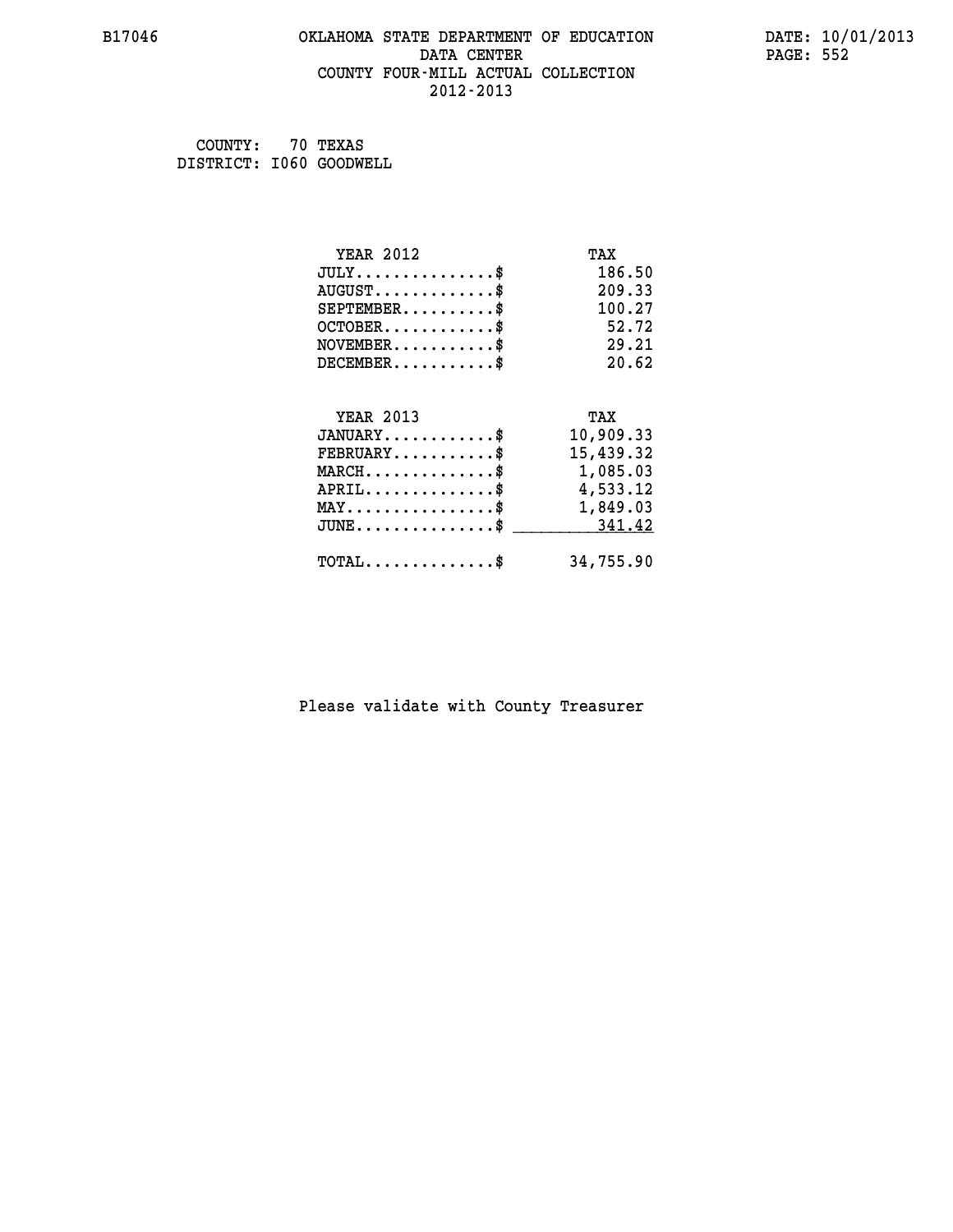## **B17046 OKLAHOMA STATE DEPARTMENT OF EDUCATION DATE: 10/01/2013 DATA CENTER** PAGE: 553  **COUNTY FOUR-MILL ACTUAL COLLECTION 2012-2013**

 **COUNTY: 70 TEXAS DISTRICT: I061 TEXHOMA**

| <b>YEAR 2012</b>                           | TAX       |
|--------------------------------------------|-----------|
| $JULY$ \$                                  | 275.76    |
| $AUGUST$ \$                                | 315.45    |
| $SEPTEMBER$ \$                             | 153.89    |
| $OCTOBER$ \$                               | 80.91     |
| $NOVEMBER$ \$                              | 44.83     |
| $DECEMBER$ \$                              | 31.64     |
|                                            |           |
| <b>YEAR 2013</b>                           | TAX       |
| $JANUARY$                                  | 16,742.74 |
| $FEBRUARY$ \$                              | 23,694.99 |
| $MARCH$ \$                                 | 1,665.21  |
| $APRIL \ldots \ldots \ldots \ldots \$      | 6,957.05  |
| MAY\$ 2,834.40                             |           |
| $JUNE$ \$                                  | 523.29    |
| $\texttt{TOTAL} \dots \dots \dots \dots \$ | 53,320.16 |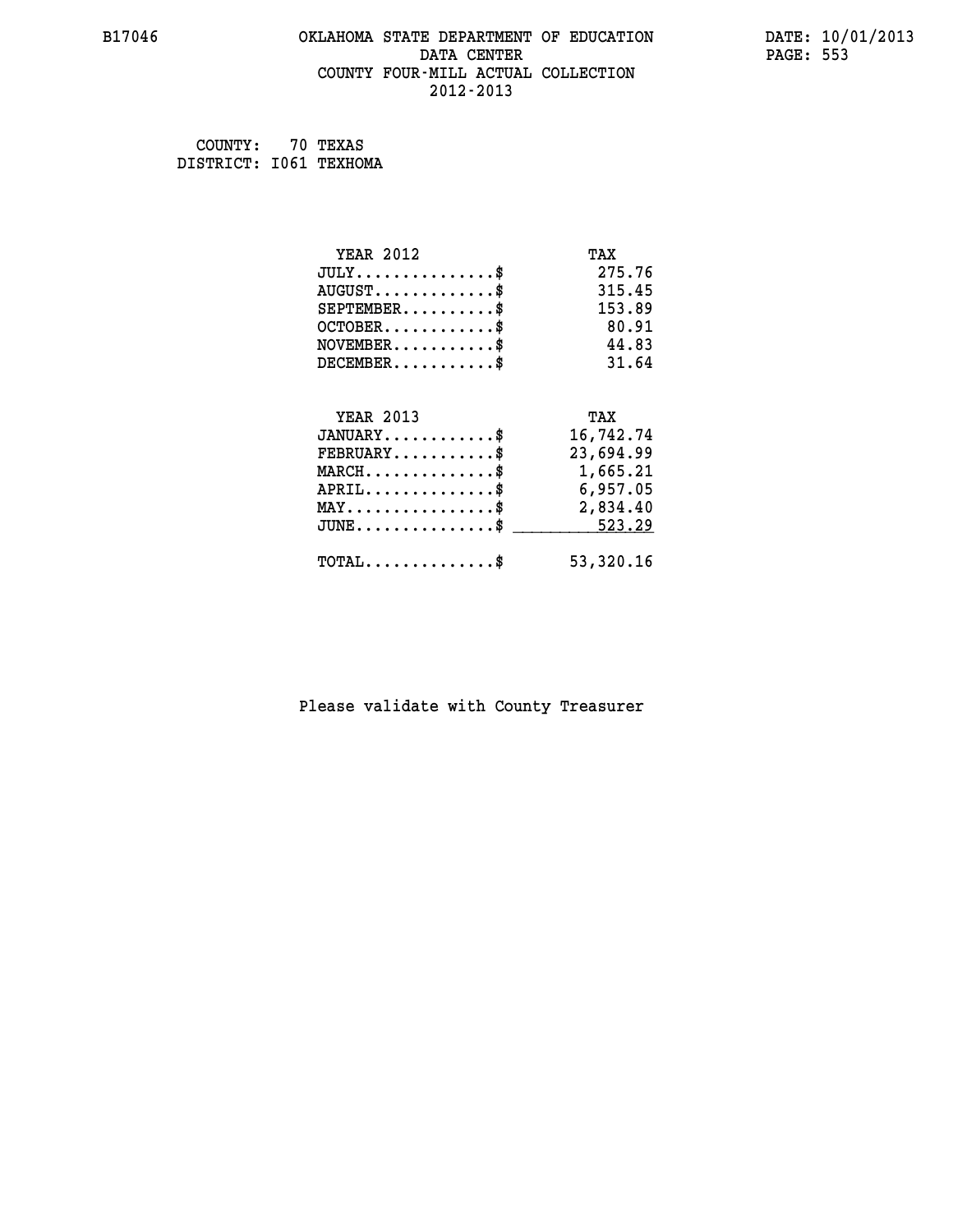## **B17046 OKLAHOMA STATE DEPARTMENT OF EDUCATION DATE: 10/01/2013** DATA CENTER PAGE: 554  **COUNTY FOUR-MILL ACTUAL COLLECTION 2012-2013**

 **COUNTY: 70 TEXAS**

 **\*\*\*\*\*\* TOTALS \*\*\*\*\*\***

| <b>YEAR 2012</b>                     | TAX      |
|--------------------------------------|----------|
| $JULY \ldots \ldots \ldots \ldots \$ | 4,205.47 |
| $AUGUST$                             | 4,716.10 |
| $SEPTEMBER$                          | 2,253.52 |
| $OCTOBER$ $\$                        | 1,184.78 |
| $NOVEMBER$ \$                        | 656.52   |
| $DECEMBER$ \$                        | 463.38   |

## **YEAR 2013 TAX**

| $JANUARY$<br>$\texttt{FEBRUARY} \dots \dots \dots \$ | 245, 183. 43<br>346,993.17 |
|------------------------------------------------------|----------------------------|
| $MARCH$ \$                                           | 24,385.70                  |
| APRIL                                                | 101,880.13                 |
| $MAX \dots \dots \dots \dots \dots \$                | 41,562.80                  |
| $JUNE \ldots \ldots \ldots \ldots \$ 7,674.69        |                            |
| $\texttt{TOTAL} \dots \dots \dots \dots \$           | 781,159.69                 |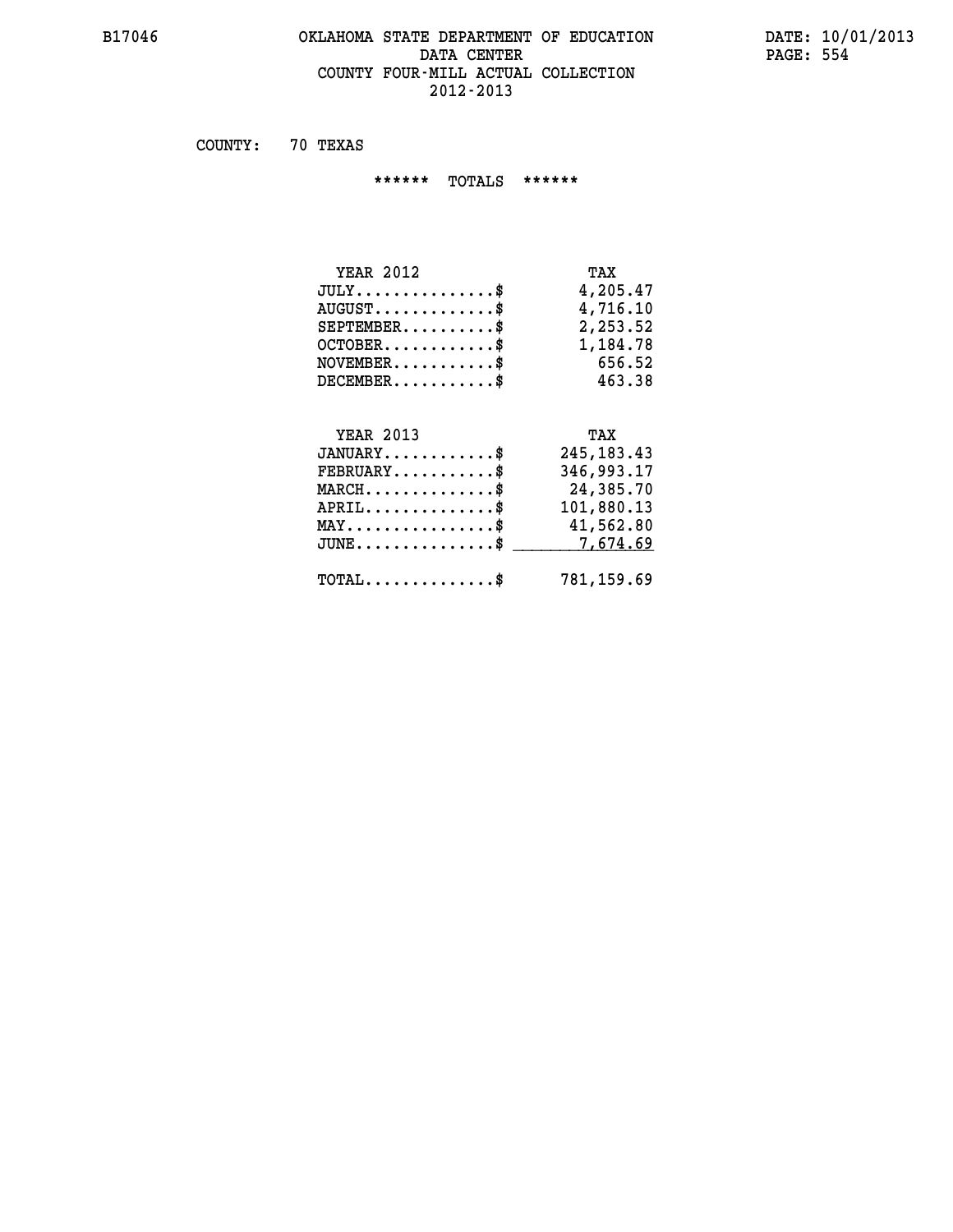## **B17046 OKLAHOMA STATE DEPARTMENT OF EDUCATION DATE: 10/01/2013 DATA CENTER** PAGE: 555  **COUNTY FOUR-MILL ACTUAL COLLECTION 2012-2013**

 **COUNTY: 71 TILLMAN DISTRICT: I008 TIPTON**

| <b>YEAR 2012</b>                                   | TAX       |
|----------------------------------------------------|-----------|
| $JULY$ \$                                          | 268.69    |
| $AUGUST$ \$                                        | 278.73    |
| $SEPTEMBER$ \$                                     | 161.86    |
| $OCTOBER$ \$                                       | 130.11    |
| $NOVEMBER.$ \$                                     | 83.69     |
| $DECEMBER$ \$                                      | 3,925.77  |
| <b>YEAR 2013</b>                                   | TAX       |
|                                                    |           |
| $JANUARY$                                          | 15,622.31 |
| $FEBRUARY$                                         | 9,122.45  |
| $MARCH$ \$                                         | 739.89    |
| $APRIL \ldots \ldots \ldots \ldots \$              | 2,598.98  |
| $\texttt{MAX} \dots \dots \dots \dots \dots \$     | 2,464.69  |
| $\texttt{JUNE} \dots \dots \dots \dots \texttt{S}$ | 322.40    |
| $\texttt{TOTAL} \dots \dots \dots \dots \$         | 35,719.57 |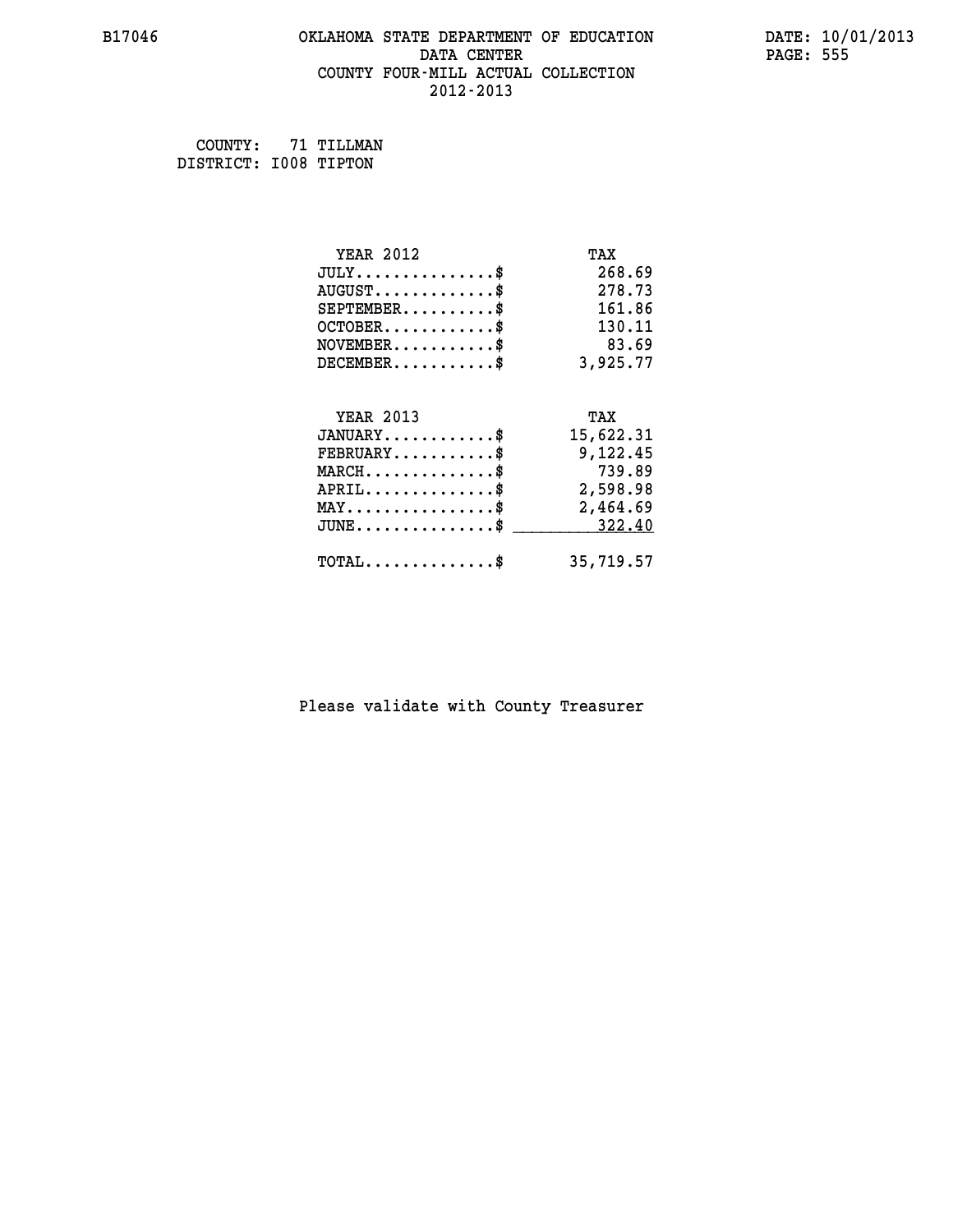## **B17046 OKLAHOMA STATE DEPARTMENT OF EDUCATION DATE: 10/01/2013 DATA CENTER** PAGE: 556  **COUNTY FOUR-MILL ACTUAL COLLECTION 2012-2013**

 **COUNTY: 71 TILLMAN DISTRICT: I009 DAVIDSON**

| <b>YEAR 2012</b>                           | TAX      |
|--------------------------------------------|----------|
| $JULY$ \$                                  | 85.69    |
| $AUGUST$ \$                                | 88.80    |
| $SEPTEMENT.$ \$                            | 50.86    |
| $OCTOBER$ \$                               | 39.91    |
| $\texttt{NOVEMBER} \dots \dots \dots \$    | 26.03    |
| $DECEMBER$ \$                              | 1,056.29 |
| <b>YEAR 2013</b>                           | TAX      |
| $JANUARY$ \$                               | 4,195.84 |
| $FEBRUARY$                                 | 2,451.30 |
| $MARCH$ \$                                 | 200.15   |
| $APRIL$ \$                                 | 700.02   |
| $MAX \dots \dots \dots \dots \dots$        | 664.06   |
| $JUNE$ \$                                  | 91.34    |
| $\texttt{TOTAL} \dots \dots \dots \dots \$ | 9,650.29 |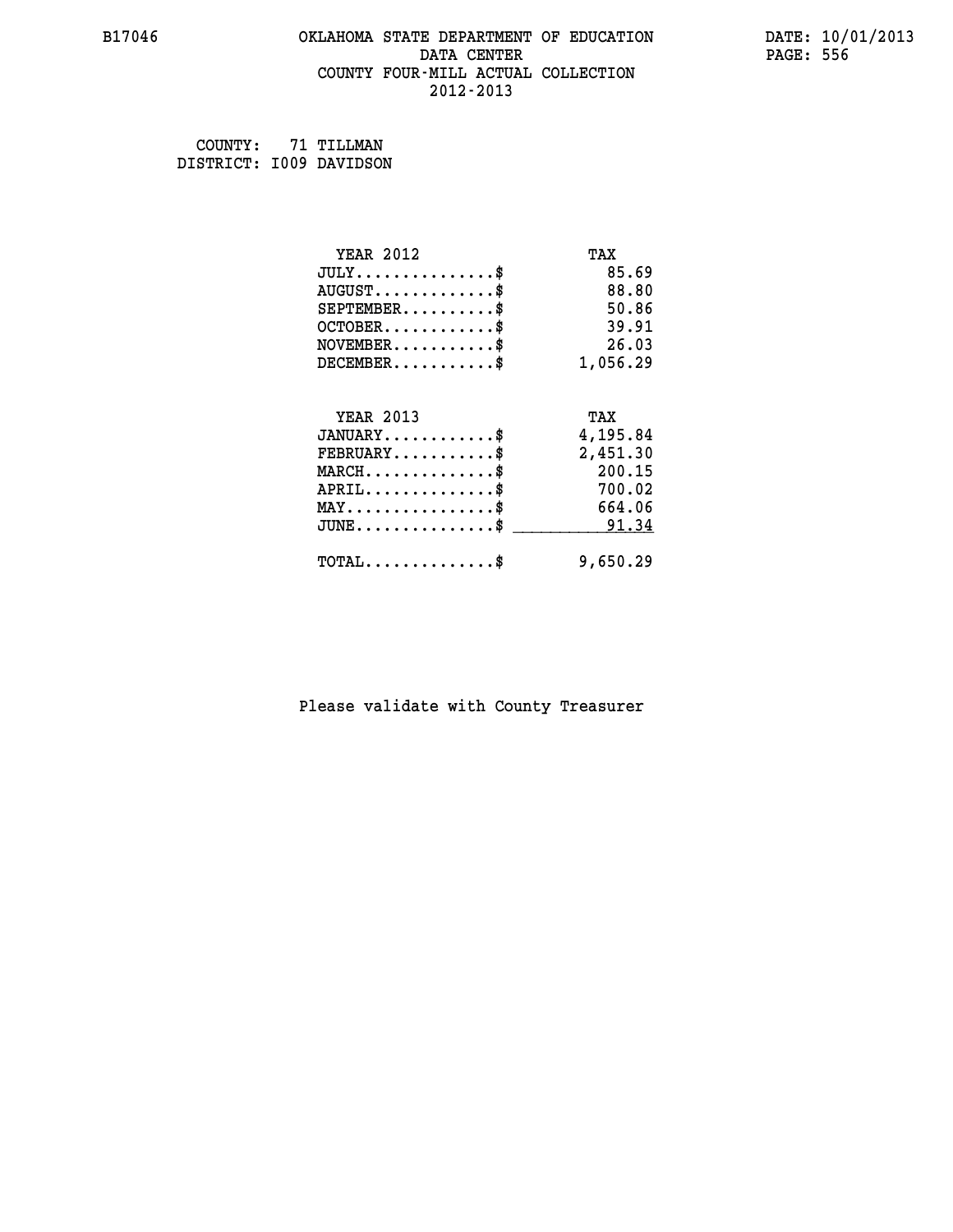## **B17046 OKLAHOMA STATE DEPARTMENT OF EDUCATION DATE: 10/01/2013 DATA CENTER** PAGE: 557  **COUNTY FOUR-MILL ACTUAL COLLECTION 2012-2013**

 **COUNTY: 71 TILLMAN DISTRICT: I158 FREDERICK**

| <b>YEAR 2012</b>                                 | TAX       |
|--------------------------------------------------|-----------|
| $JULY$ \$                                        | 642.25    |
| $AUGUST$ \$                                      | 665.24    |
| $SEPTEMBER$ \$                                   | 380.65    |
| $OCTOBER$ \$                                     | 298.66    |
| $NOVEMBER.$ \$                                   | 194.95    |
| $DECEMBER$ \$                                    | 9,262.93  |
|                                                  |           |
| <b>YEAR 2013</b>                                 | TAX       |
| $JANUARY$ \$                                     | 36,825.24 |
| $FEBRUARY$ \$                                    | 21,507.60 |
| $MARCH$ \$                                       | 1,747.40  |
| $APRIL \ldots \ldots \ldots \ldots \$            | 6,129.84  |
| $\texttt{MAX} \dots \dots \dots \dots \dots \$   | 5,817.00  |
| $\texttt{JUNE} \dots \dots \dots \dots \dots \$$ | 775.18    |
| $\texttt{TOTAL} \dots \dots \dots \dots \$       | 84,246.94 |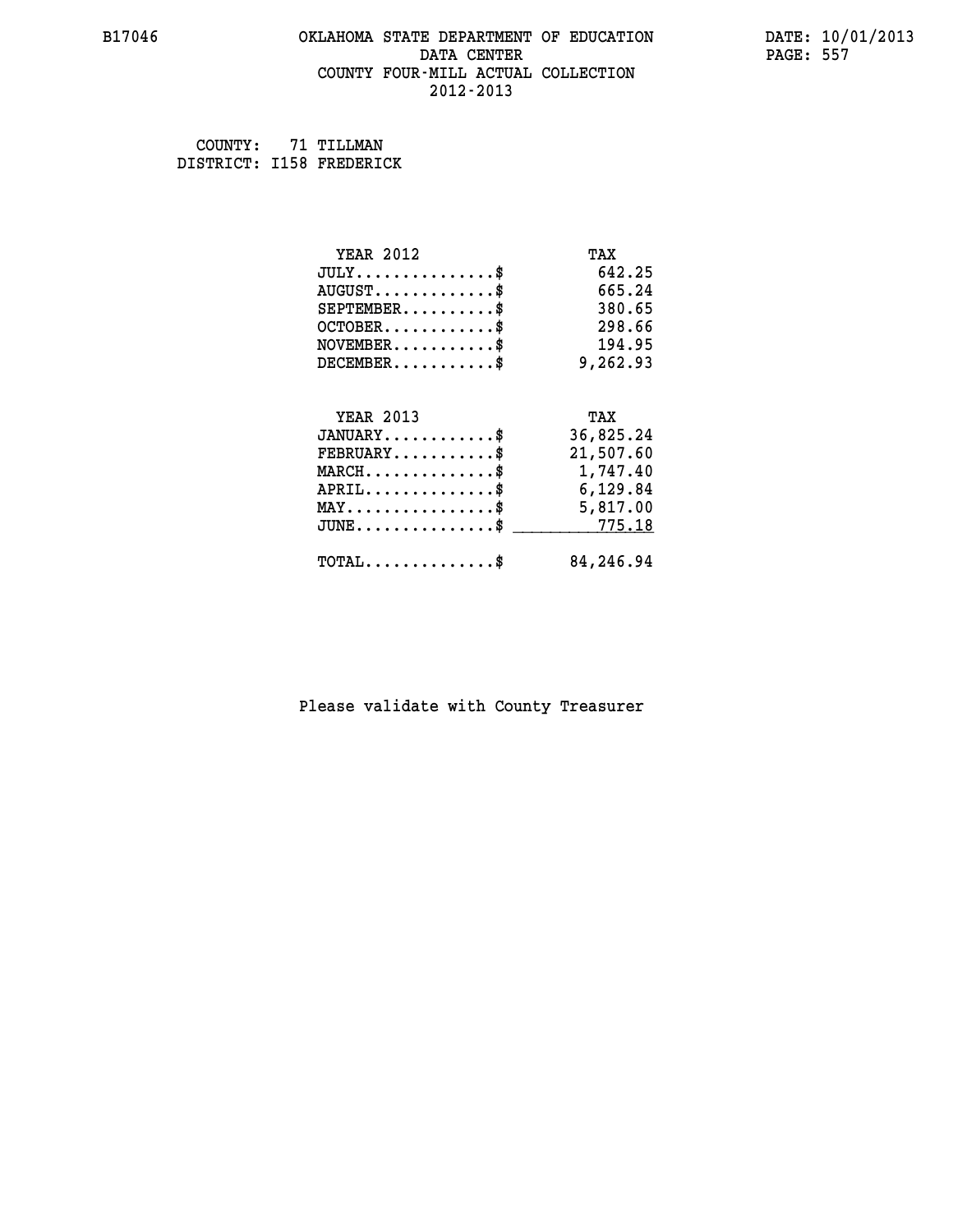## **B17046 OKLAHOMA STATE DEPARTMENT OF EDUCATION DATE: 10/01/2013 DATA CENTER** PAGE: 558  **COUNTY FOUR-MILL ACTUAL COLLECTION 2012-2013**

 **COUNTY: 71 TILLMAN DISTRICT: I249 GRANDFIELD**

| <b>YEAR 2012</b>                                 | TAX        |
|--------------------------------------------------|------------|
| $JULY$ \$                                        | 197.52     |
| $AUGUST$ \$                                      | 204.81     |
| $SEPTEMBER$ \$                                   | 117.74     |
| $OCTOBER$ \$                                     | 93.03      |
| $NOVEMBER$ \$                                    | 60.40      |
| $DECEMBER$ \$                                    | 2,770.90   |
|                                                  |            |
| <b>YEAR 2013</b>                                 | TAX        |
| $JANUARY$ \$                                     | 11,026.88  |
| $FEBRUARY$                                       | 6,440.06   |
| $MARCH$ \$                                       | 523.44     |
| $APRIL \ldots \ldots \ldots \ldots \$            | 1,835.96   |
| $\texttt{MAX} \dots \dots \dots \dots \dots \$$  | 1,741.82   |
| $\texttt{JUNE} \dots \dots \dots \dots \dots \$$ | 232.18     |
| $\texttt{TOTAL} \dots \dots \dots \dots \$       | 25, 244.74 |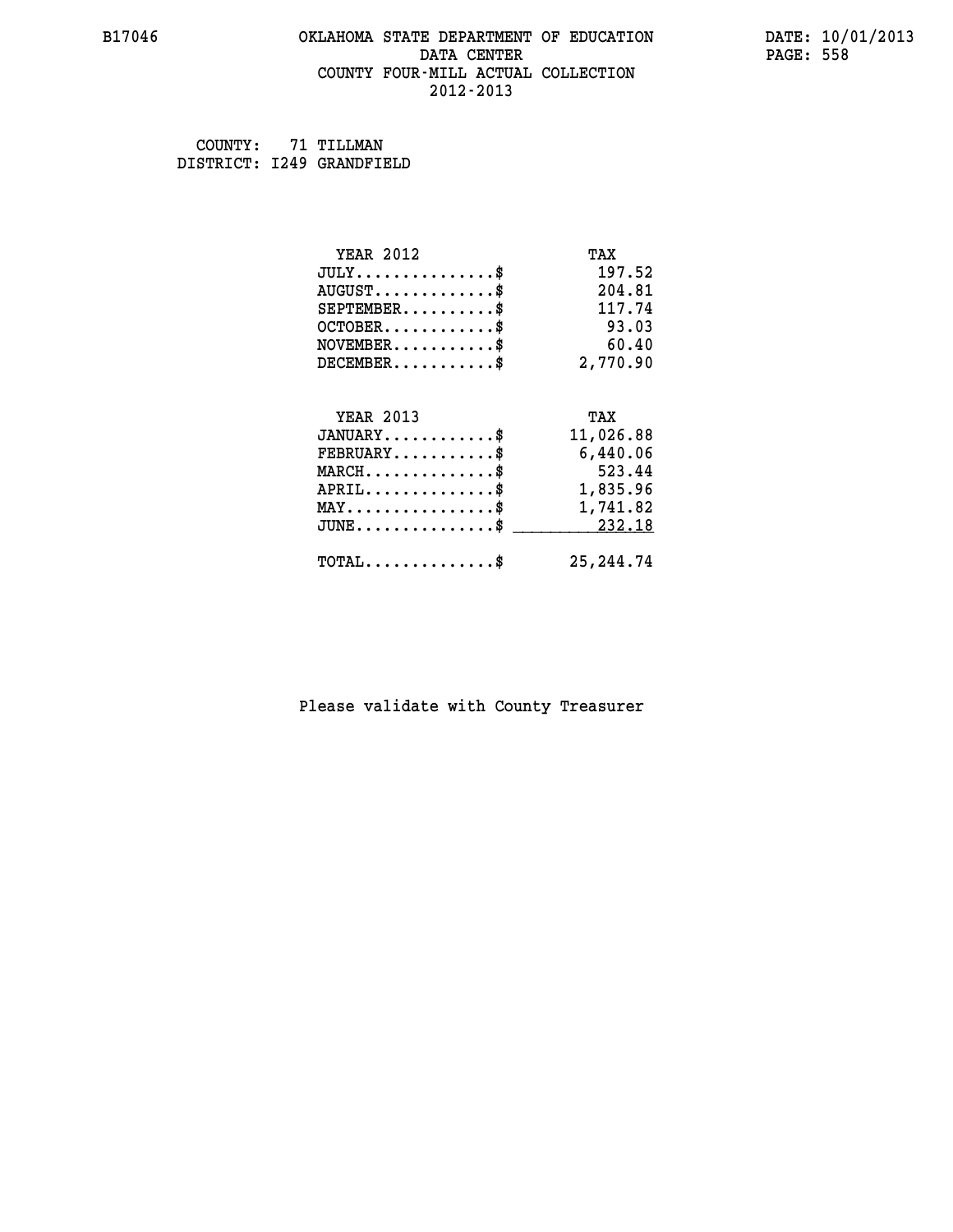## **B17046 OKLAHOMA STATE DEPARTMENT OF EDUCATION DATE: 10/01/2013 DATA CENTER** PAGE: 559  **COUNTY FOUR-MILL ACTUAL COLLECTION 2012-2013**

 **COUNTY: 71 TILLMAN**

 **\*\*\*\*\*\* TOTALS \*\*\*\*\*\***

| <b>YEAR 2012</b>                   | TAX       |
|------------------------------------|-----------|
| $JULY \ldots \ldots \ldots \ldots$ | 1,194.15  |
| $AUGUST$                           | 1,237.58  |
| $SEPTEMBER$ $\$                    | 711.11    |
| $OCTOBER$ \$                       | 561.71    |
| $NOVEMBER$ \$                      | 365.07    |
| $DECEMBER$ \$                      | 17,015.89 |

## **YEAR 2013 TAX**

| $JANUARY$                                        | 67,670.27  |
|--------------------------------------------------|------------|
| $FEBRUARY$ \$                                    | 39,521.41  |
| $MARCH$ \$                                       | 3,210.88   |
| $APRIL$                                          | 11,264.80  |
| $MAX \dots \dots \dots \dots \dots \$            | 10,687.57  |
| $JUNE \dots \dots \dots \dots \$ 1,421.10        |            |
| $\texttt{TOTAL} \dots \dots \dots \dots \dots \$ | 154,861.54 |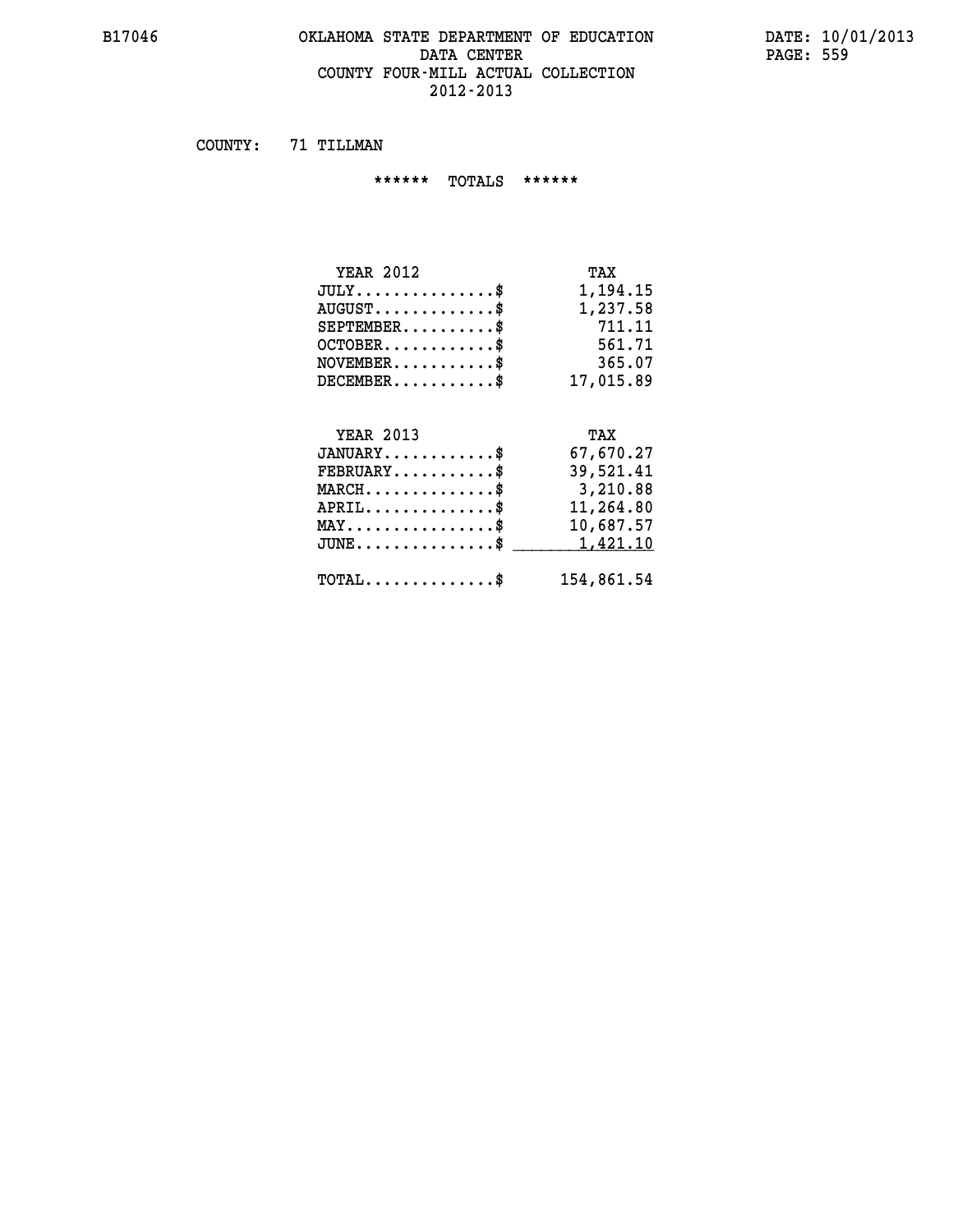## **B17046 OKLAHOMA STATE DEPARTMENT OF EDUCATION DATE: 10/01/2013 DATA CENTER** PAGE: 560  **COUNTY FOUR-MILL ACTUAL COLLECTION 2012-2013**

 **COUNTY: 72 TULSA DISTRICT: C015 KEYSTONE**

| <b>YEAR 2012</b>                                 | TAX       |
|--------------------------------------------------|-----------|
| $JULY$ \$                                        | 666.55    |
| $AUGUST$ \$                                      | 196.36    |
| $SEPTEMBER$ \$                                   | 246.64    |
| $OCTOBER$ \$                                     | 227.59    |
| $NOVEMBER.$ \$                                   | 133.86    |
| $DECEMBER$ \$                                    | 2,903.95  |
|                                                  |           |
| <b>YEAR 2013</b>                                 | TAX       |
| $JANUARY$                                        | 41,076.74 |
| $FEBRUARY$                                       | 8,887.53  |
| $\texttt{MARCH}\ldots\ldots\ldots\ldots\text{*}$ | 2,397.72  |
| $APRIL \ldots \ldots \ldots \ldots$              | 6,367.63  |
| $\texttt{MAX} \dots \dots \dots \dots \dots \$   | 5,144.01  |
| $\texttt{JUNE} \dots \dots \dots \dots \dots \$$ | 730.79    |
| $\texttt{TOTAL} \dots \dots \dots \dots \$       | 68,979.37 |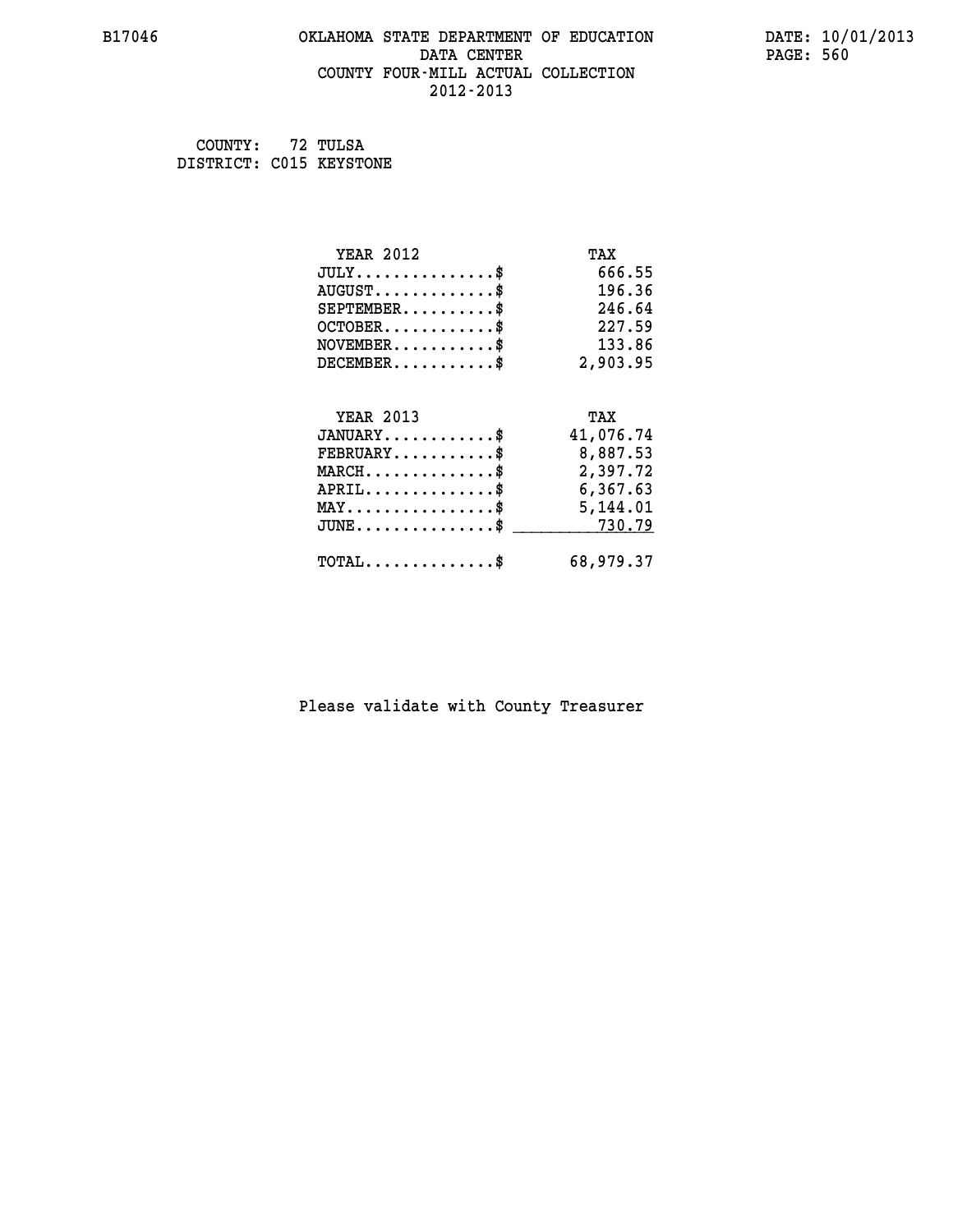## **B17046 OKLAHOMA STATE DEPARTMENT OF EDUCATION DATE: 10/01/2013** DATA CENTER PAGE: 561  **COUNTY FOUR-MILL ACTUAL COLLECTION 2012-2013**

 **COUNTY: 72 TULSA DISTRICT: I001 TULSA**

| <b>YEAR 2012</b> | TAX        |
|------------------|------------|
| $JULY$ \$        | 70,963.19  |
| $AUGUST$ \$      | 22,413.71  |
| $SEPTEMBER$ \$   | 28,262.20  |
| $OCTOBER$ \$     | 26,075.94  |
| $NOVEMBER$ \$    | 15,337.55  |
| $DECEMBER$ \$    | 332,713.29 |
| <b>YEAR 2013</b> | TAX        |

| 4,706,268.31<br>$JANUARY$ \$                                 |
|--------------------------------------------------------------|
| 1,018,267.62<br>$\texttt{FEBRUARY} \dots \dots \dots \$      |
| 274,711.27<br>$MARCH$ \$                                     |
| 729,554.14<br>$APRIL$ \$                                     |
| 589,364.47<br>$\texttt{MAX} \dots \dots \dots \dots \dots \$ |
| $JUNE \ldots \ldots \ldots \ldots$ \$ 83,726.79              |
|                                                              |
| $\texttt{TOTAL} \dots \dots \dots \dots \$ 7,897,658.48      |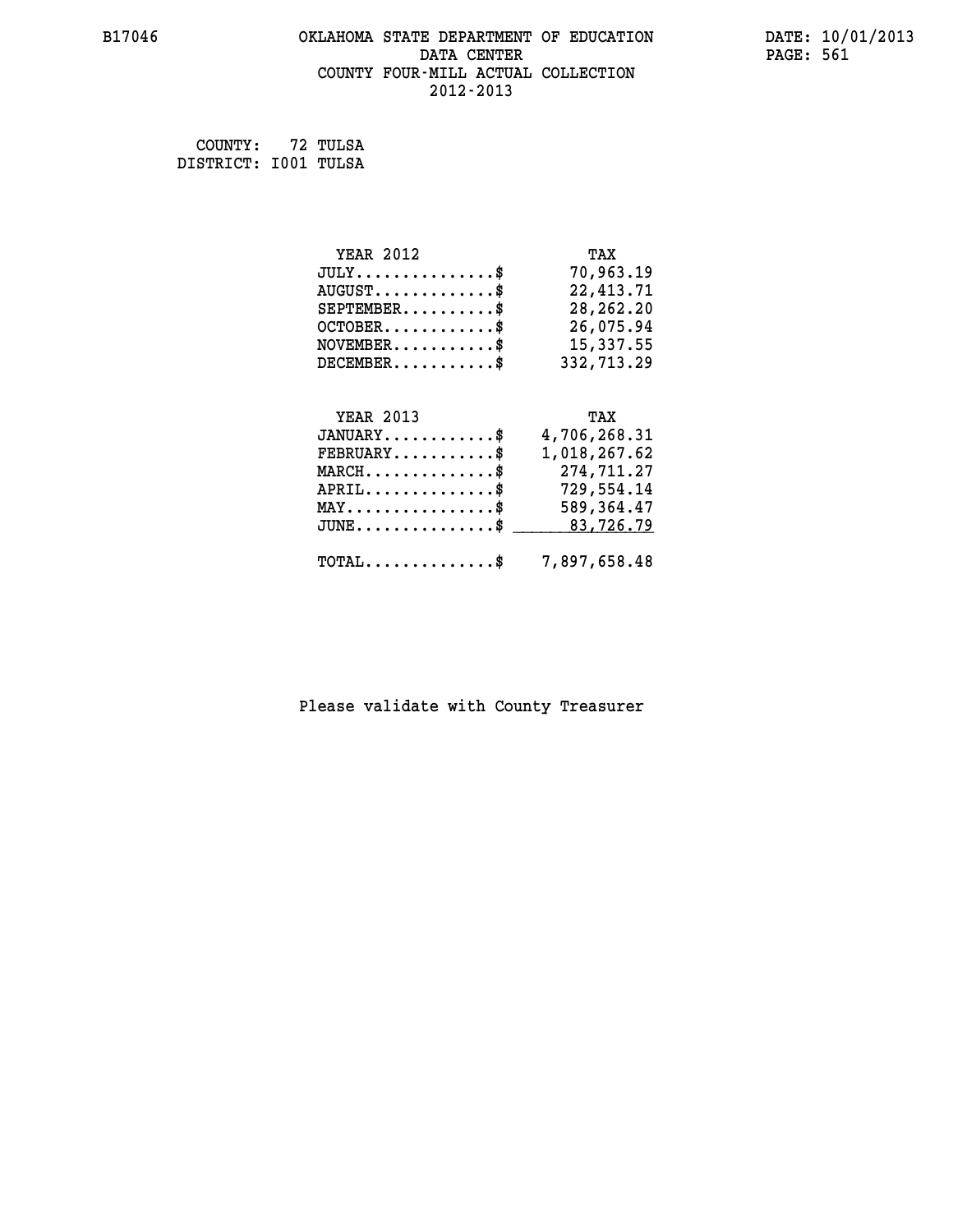## **B17046 OKLAHOMA STATE DEPARTMENT OF EDUCATION DATE: 10/01/2013 DATA CENTER** PAGE: 562  **COUNTY FOUR-MILL ACTUAL COLLECTION 2012-2013**

 **COUNTY: 72 TULSA DISTRICT: I002 SAND SPRINGS**

| <b>YEAR 2012</b>                               | TAX          |
|------------------------------------------------|--------------|
| $JULY$ \$                                      | 8,800.04     |
| $AUGUST$ \$                                    | 2,883.80     |
| $SEPTEMBER$ \$                                 | 3,643.00     |
| $OCTOBER$ \$                                   | 3,361.19     |
| $NOVEMBER.$ \$                                 | 1,977.01     |
| $DECEMBER$ \$                                  | 42,886.77    |
|                                                |              |
| <b>YEAR 2013</b>                               | TAX          |
| $JANUARY$ \$                                   | 606,638.31   |
| $FEBRUARY$ \$                                  | 131,254.77   |
| $MARCH \ldots \ldots \ldots \ldots \$          | 35,410.30    |
| $APRIL \ldots \ldots \ldots$ \$                | 94,039.58    |
| $\texttt{MAX} \dots \dots \dots \dots \dots \$ | 75,969.12    |
| $JUNE$ \$                                      | 10,792.38    |
| $\texttt{TOTAL} \dots \dots \dots \dots \$     | 1,017,656.27 |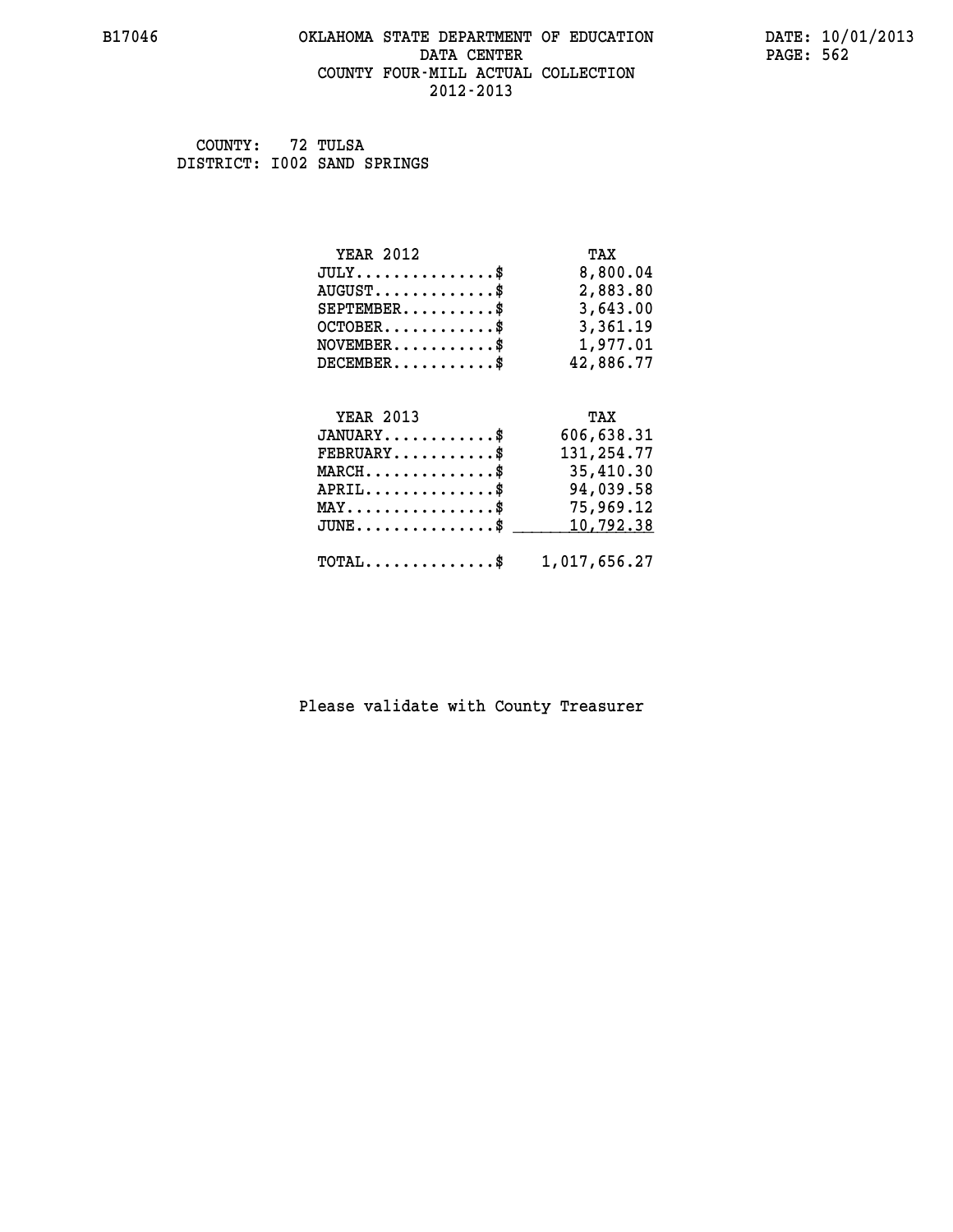## **B17046 OKLAHOMA STATE DEPARTMENT OF EDUCATION DATE: 10/01/2013 DATA CENTER** PAGE: 563  **COUNTY FOUR-MILL ACTUAL COLLECTION 2012-2013**

 **COUNTY: 72 TULSA DISTRICT: I003 BROKEN ARROW**

| <b>YEAR 2012</b> | TAX        |
|------------------|------------|
| JULY             | 29,037.73  |
| $AUGUST$ \$      | 9,354.86   |
| $SEPTEMENT.$ \$  | 11,807.68  |
| $OCTOBER$ \$     | 10,894.28  |
| $NOVEMBER$ \$    | 6,407.88   |
| $DECEMBER$ \$    | 139,004.44 |
|                  |            |
|                  |            |

| <b>YEAR 2013</b>                                        | TAX          |
|---------------------------------------------------------|--------------|
| $JANUARY$ \$                                            | 1,966,234.02 |
| $\texttt{FEBRUARY} \dots \dots \dots \$                 | 425,422.50   |
| $MARCH$                                                 | 114,771.75   |
| $APRIL$ \$                                              | 304,800.76   |
| $\texttt{MAX} \dots \dots \dots \dots \texttt{S}$       | 246,230.86   |
| JUNE\$ 34,980.25                                        |              |
| $\texttt{TOTAL} \dots \dots \dots \dots \$ 3,298,947.01 |              |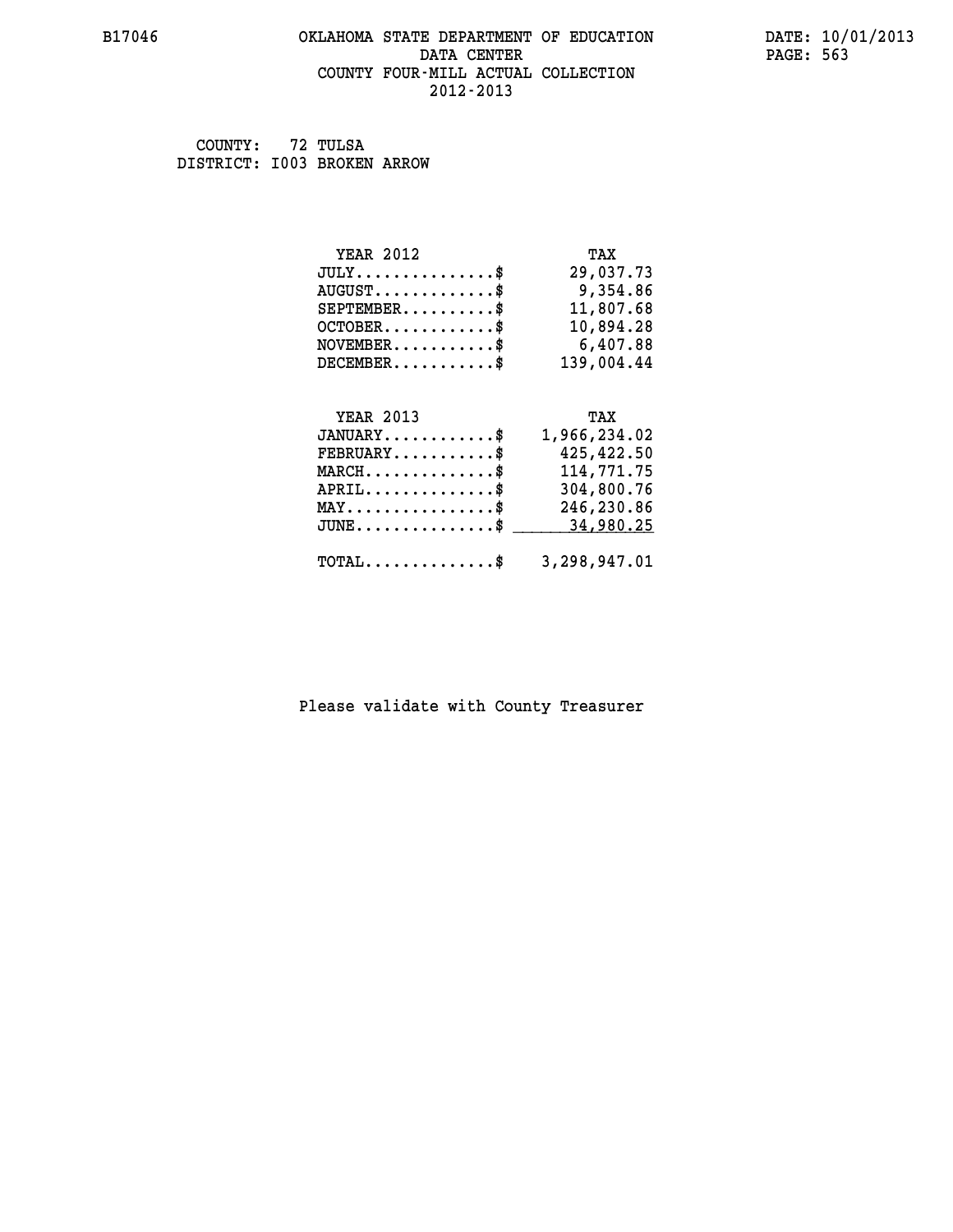## **B17046 OKLAHOMA STATE DEPARTMENT OF EDUCATION DATE: 10/01/2013** DATA CENTER PAGE: 564  **COUNTY FOUR-MILL ACTUAL COLLECTION 2012-2013**

 **COUNTY: 72 TULSA DISTRICT: I004 BIXBY**

| <b>YEAR 2012</b>                               | TAX          |
|------------------------------------------------|--------------|
| $JULY$ \$                                      | 8,695.72     |
| $AUGUST$ \$                                    | 2,838.73     |
| $SEPTEMENT.$ \$                                | 3,585.40     |
| $OCTOBER$ \$                                   | 3,308.04     |
| $NOVEMBER.$ \$                                 | 1,945.75     |
| $DECEMBER$ \$                                  | 42,208.59    |
|                                                |              |
| <b>YEAR 2013</b>                               | TAX          |
| $JANUARY$ \$                                   | 597,045.40   |
| $FEBRUARY$ \$                                  | 129, 179. 21 |
| $MARCH$ \$                                     | 34,850.36    |
| $APRIL$ \$                                     | 92,552.50    |
| $\texttt{MAX} \dots \dots \dots \dots \dots \$ | 74,767.80    |
| $JUNE$ \$                                      | 10,621.72    |
| $\texttt{TOTAL} \dots \dots \dots \dots \$     | 1,001,599.22 |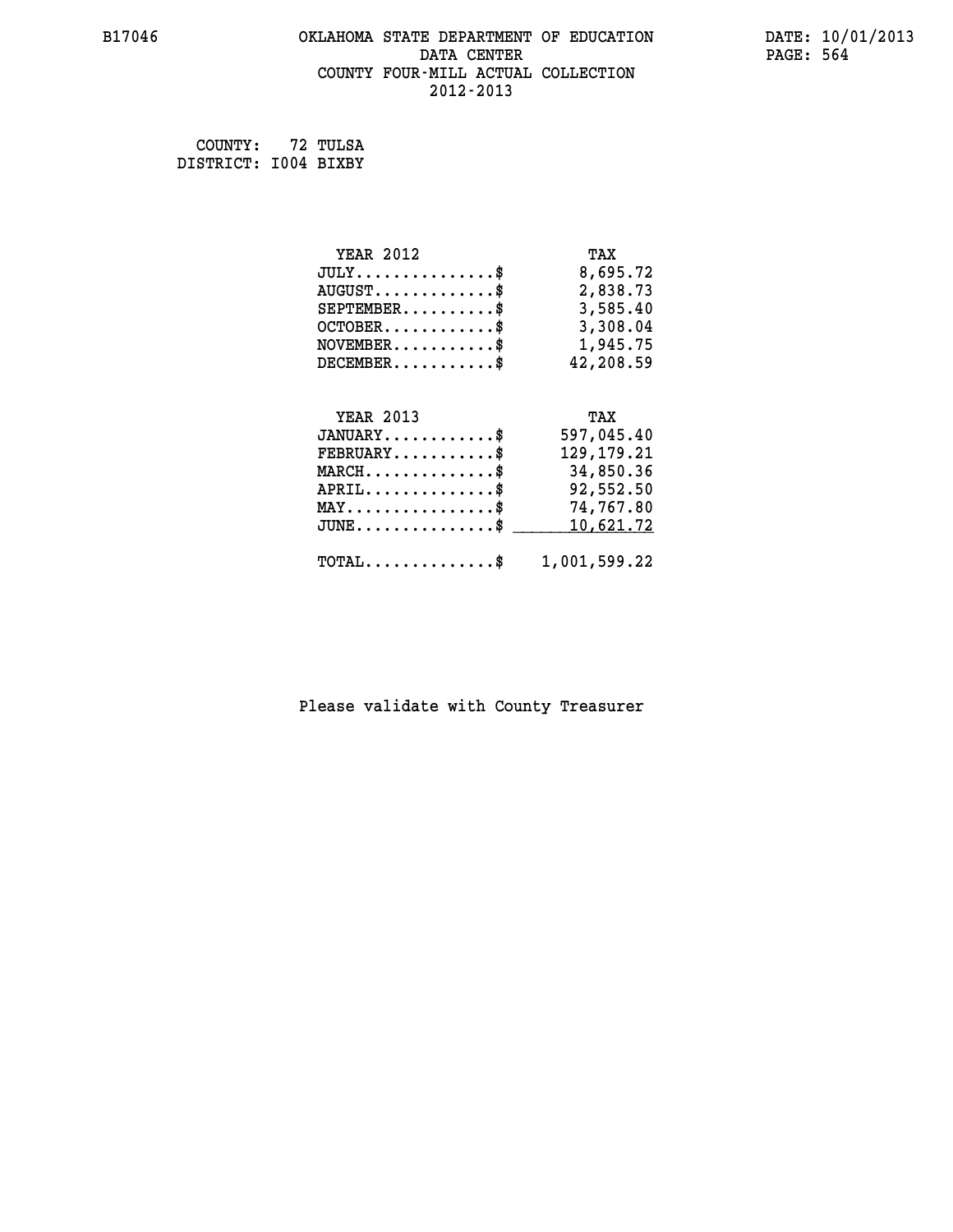## **B17046 OKLAHOMA STATE DEPARTMENT OF EDUCATION DATE: 10/01/2013 DATA CENTER** PAGE: 565  **COUNTY FOUR-MILL ACTUAL COLLECTION 2012-2013**

 **COUNTY: 72 TULSA DISTRICT: I005 JENKS**

| <b>YEAR 2012</b>                                                           | TAX                                                          |
|----------------------------------------------------------------------------|--------------------------------------------------------------|
| $JULY$ \$                                                                  | 17,574.97                                                    |
| $AUGUST$ \$                                                                | 5,910.36                                                     |
| $SEPTEMBER$ \$                                                             | 7,475.75                                                     |
| $OCTOBER$ \$                                                               | 6,897.45                                                     |
| $NOVEMBER$ \$                                                              | 4,057.00                                                     |
| $DECEMBER$ \$                                                              | 88,007.31                                                    |
| <b>YEAR 2013</b><br>$JANUARY$ \$<br>$FEBRUARY$<br>$MARCH$ \$<br>$APRIL$ \$ | TAX<br>1,244,873.69<br>269,346.00<br>72,664.97<br>192,977.25 |
| $MAX \dots \dots \dots \dots \$                                            | 155,895.14                                                   |
| $JUNE$ \$                                                                  | 22,146.91                                                    |

## **TOTAL..............\$ 2,087,826.80**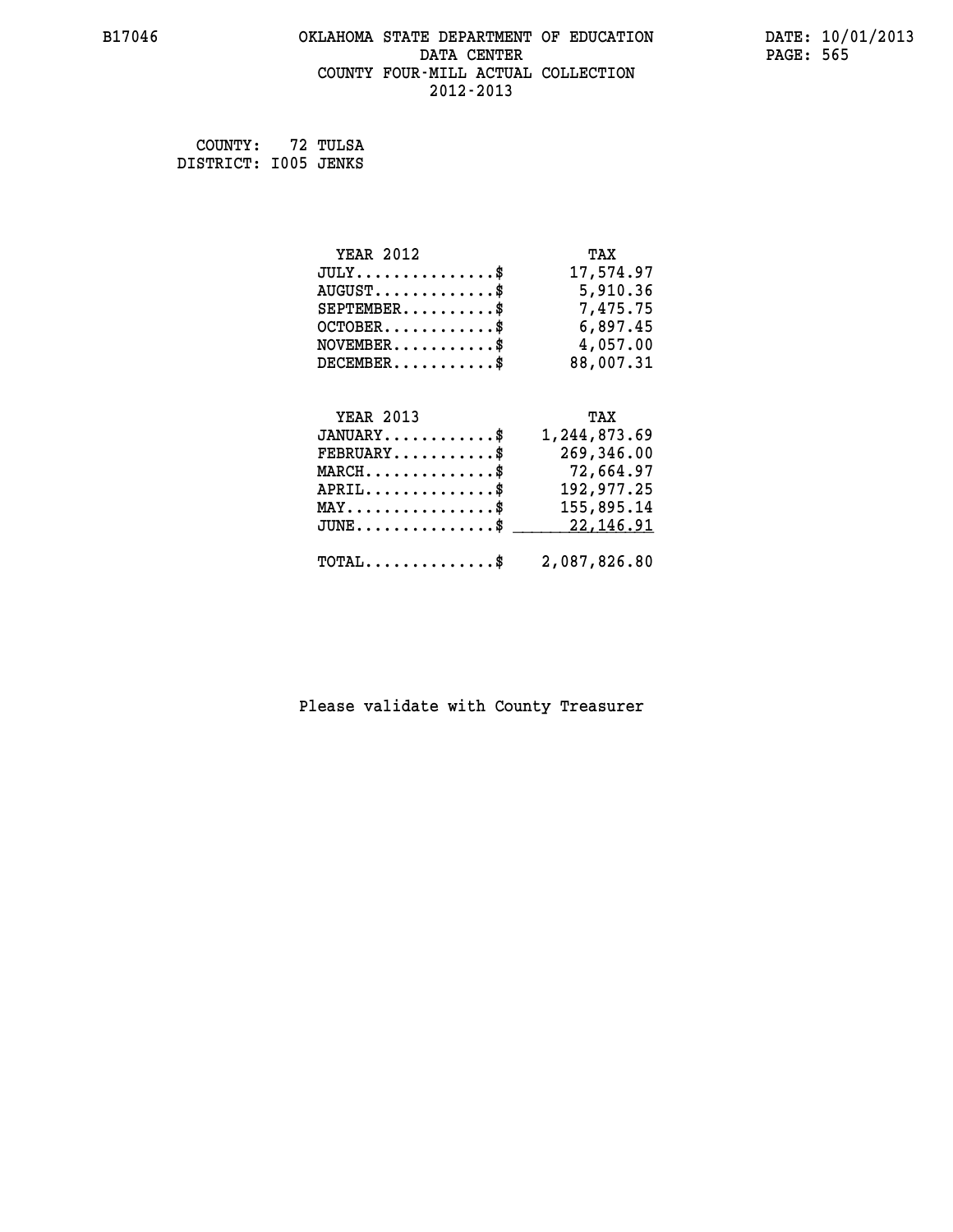## **B17046 OKLAHOMA STATE DEPARTMENT OF EDUCATION DATE: 10/01/2013 DATA CENTER** PAGE: 566  **COUNTY FOUR-MILL ACTUAL COLLECTION 2012-2013**

 **COUNTY: 72 TULSA DISTRICT: I006 COLLINSVILLE**

| <b>YEAR 2012</b>                                  | TAX        |
|---------------------------------------------------|------------|
| $JULY$ \$                                         | 4,667.02   |
| $AUGUST$ \$                                       | 1,475.87   |
| $SEPTEMBER$ \$                                    | 1,861.09   |
| $OCTOBER$ \$                                      | 1,717.12   |
| $NOVEMBER$ \$                                     | 1,009.99   |
| $DECEMBER$ \$                                     | 21,909.43  |
|                                                   |            |
| <b>YEAR 2013</b>                                  | TAX        |
| $JANUARY$ \$                                      | 309,911.46 |
| $FEBRUARY$                                        | 67,053.72  |
| $\texttt{MARCH}\ldots\ldots\ldots\ldots\clubsuit$ | 18,089.95  |
| $APRIL$ \$                                        | 48,041.71  |
| $\texttt{MAX} \dots \dots \dots \dots \dots \$    | 38,810.12  |
| $\texttt{JUNE} \dots \dots \dots \dots \dots \$$  | 5,513.48   |
|                                                   |            |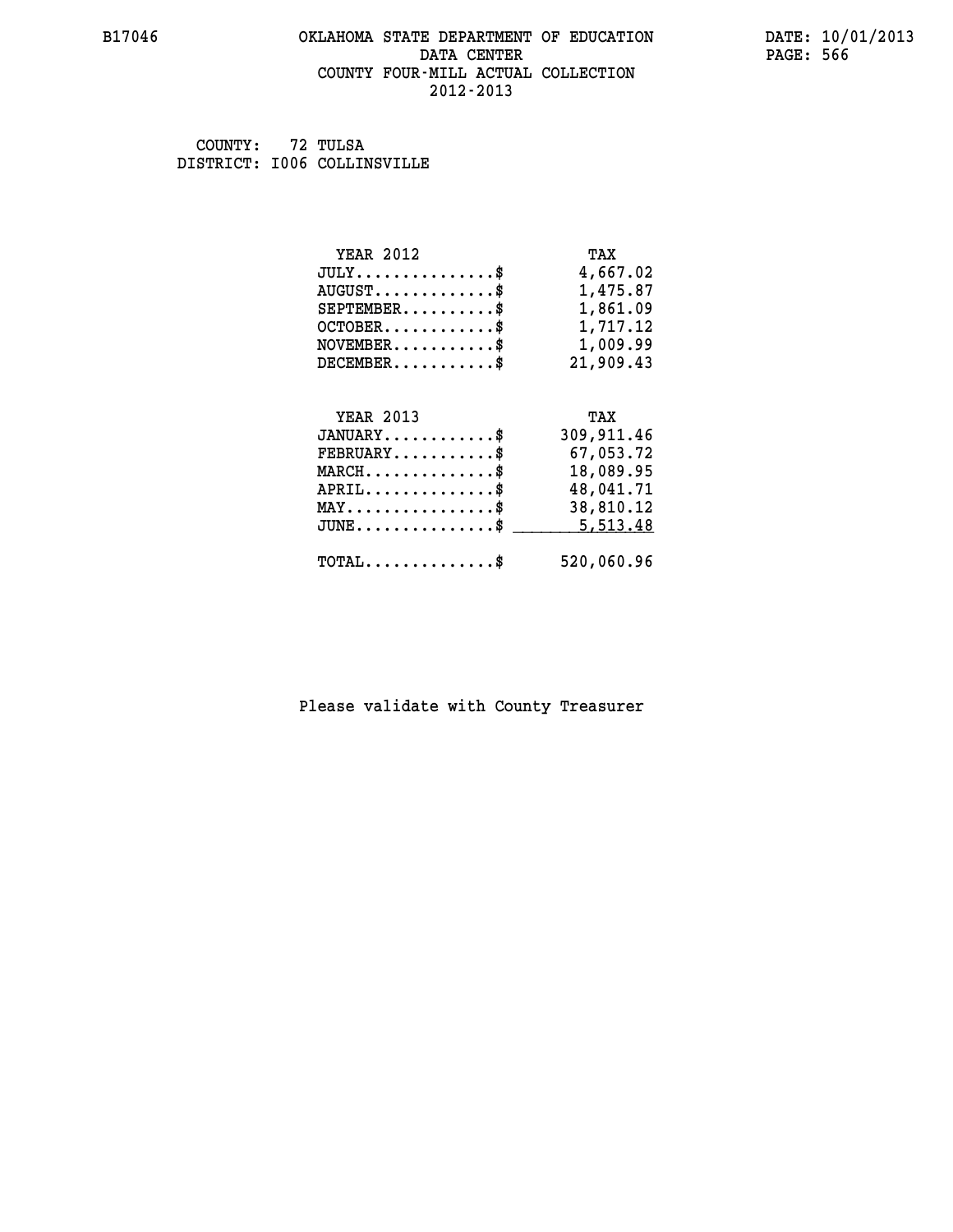## **B17046 OKLAHOMA STATE DEPARTMENT OF EDUCATION DATE: 10/01/2013 DATA CENTER** PAGE: 567  **COUNTY FOUR-MILL ACTUAL COLLECTION 2012-2013**

 **COUNTY: 72 TULSA DISTRICT: I007 SKIATOOK**

| <b>YEAR 2012</b>                                 | TAX        |
|--------------------------------------------------|------------|
| $JULY$ \$                                        | 4,418.03   |
| $AUGUST$ \$                                      | 1,411.12   |
| $SEPTEMBER$ \$                                   | 1,780.36   |
| $OCTOBER \ldots \ldots \ldots$                   | 1,642.64   |
| $NOVEMBER.$ \$                                   | 966.17     |
| $DECEMBER$ \$                                    | 20,958.99  |
|                                                  |            |
| <b>YEAR 2013</b>                                 | TAX        |
| $JANUARY$ \$                                     | 296,467.45 |
| $FEBRUARY$                                       | 64,144.92  |
| $\texttt{MARCH}\ldots\ldots\ldots\ldots\cdots\$  | 17,305.20  |
| $APRIL \ldots \ldots \ldots \ldots \$            | 45,957.65  |
| $\texttt{MAX} \dots \dots \dots \dots \dots \$   | 37,126.52  |
| $\texttt{JUNE} \dots \dots \dots \dots \dots \$$ | 5,274.29   |
| $\texttt{TOTAL} \dots \dots \dots \dots \$       | 497,453.34 |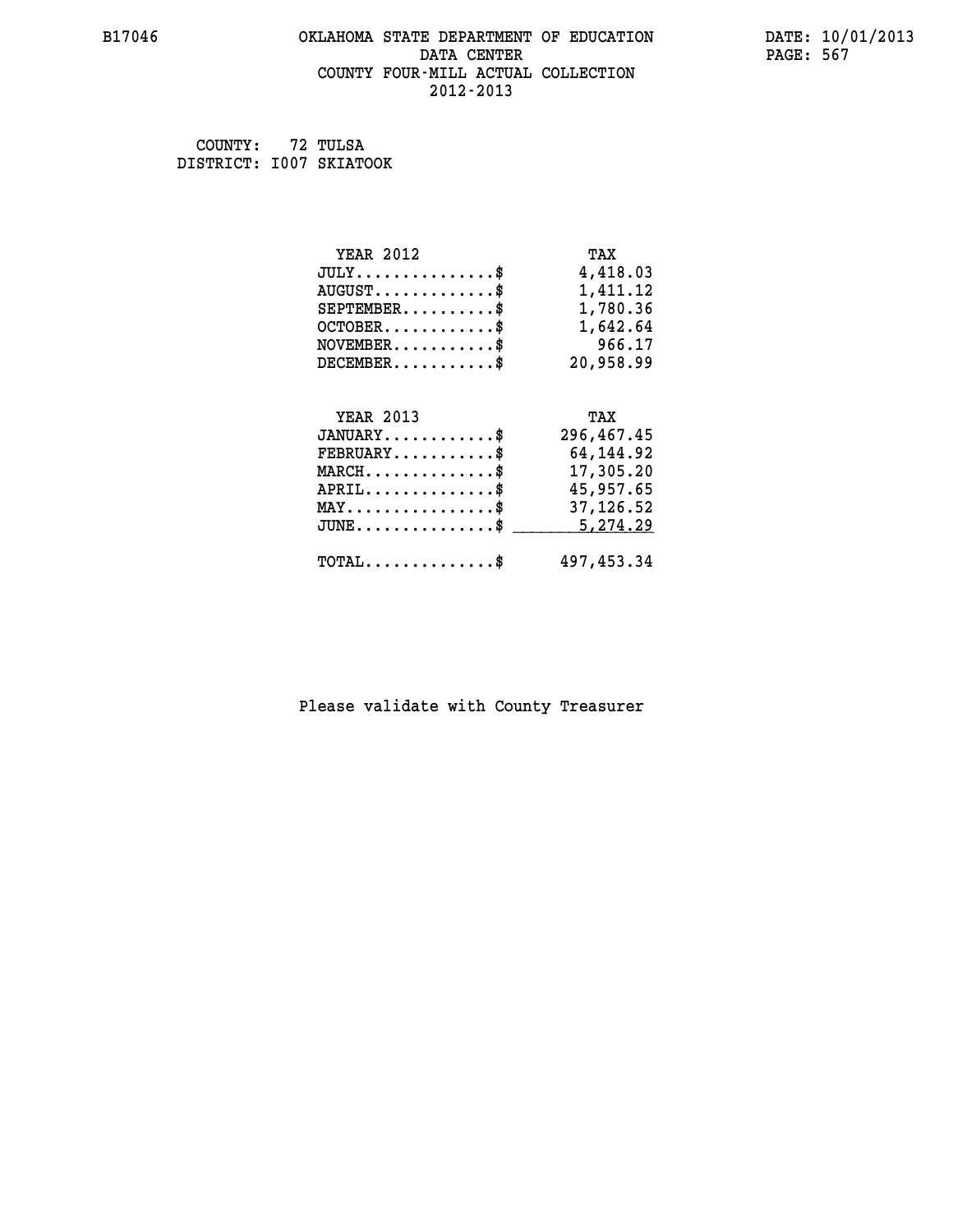## **B17046 OKLAHOMA STATE DEPARTMENT OF EDUCATION DATE: 10/01/2013 DATA CENTER** PAGE: 568  **COUNTY FOUR-MILL ACTUAL COLLECTION 2012-2013**

 **COUNTY: 72 TULSA DISTRICT: I008 SPERRY**

| <b>YEAR 2012</b>                               | TAX        |
|------------------------------------------------|------------|
| $JULY$ \$                                      | 2,702.06   |
| $AUGUST$ $\frac{1}{2}$                         | 1,436.52   |
| $SEPTEMBER$ \$                                 | 2,090.47   |
| $OCTOBER$ \$                                   | 1,026.73   |
| $NOVEMBER$ \$                                  | 1,290.36   |
| $DECEMBER$ \$                                  | 1,040.07   |
|                                                |            |
| <b>YEAR 2013</b>                               | TAX        |
| $JANUARY$ \$                                   | 50,345.88  |
| $FEBRUARY$ \$                                  | 72,396.83  |
| $\texttt{MARCH}\ldots\ldots\ldots\ldots\$      | 5,146.90   |
| $APRIL$ \$                                     | 21,730.51  |
| $\texttt{MAX} \dots \dots \dots \dots \dots \$ | 11,686.20  |
| $JUNE$ \$                                      | 2,709.05   |
| $\texttt{TOTAL} \dots \dots \dots \dots \$     | 173,601.58 |
|                                                |            |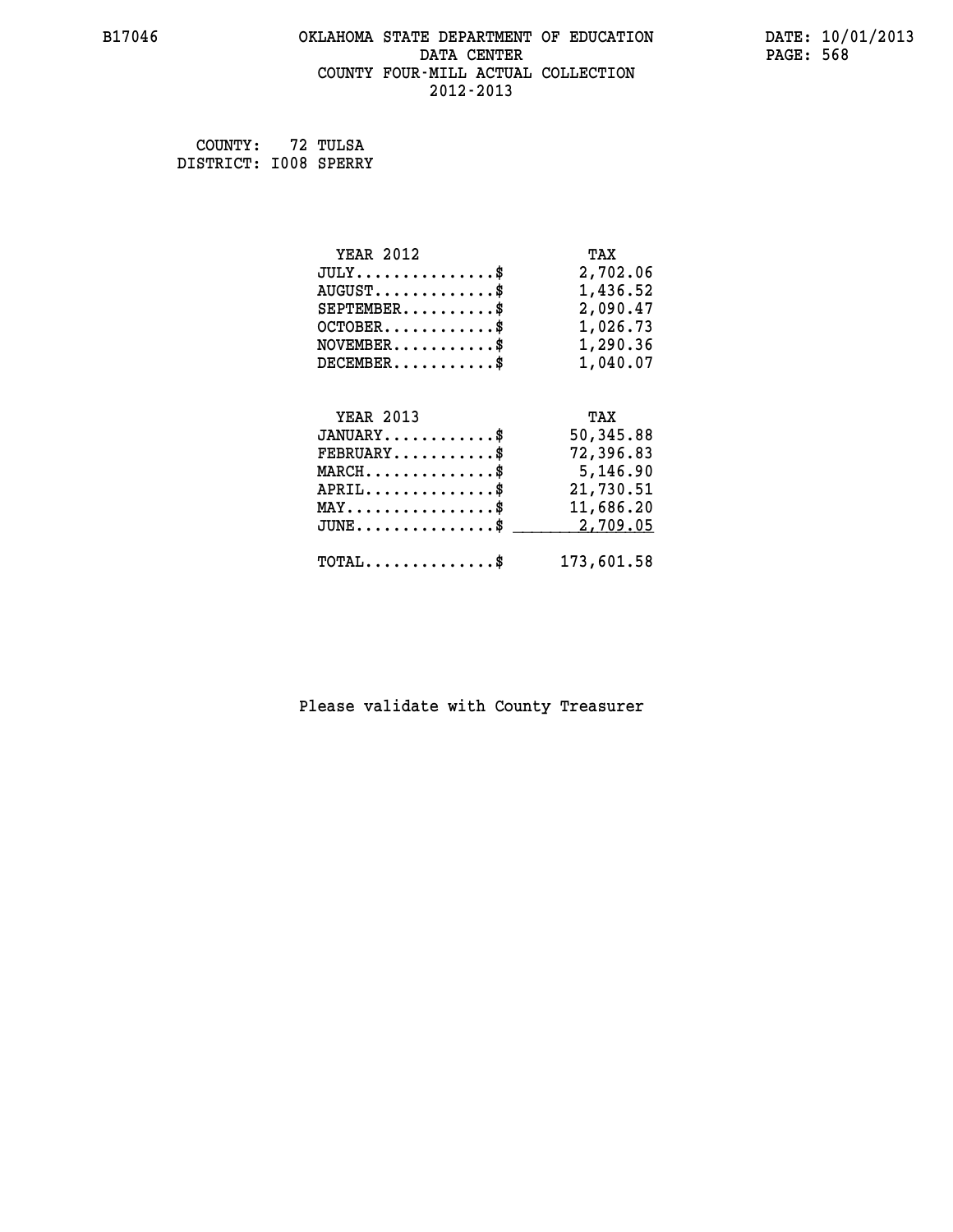## **B17046 OKLAHOMA STATE DEPARTMENT OF EDUCATION DATE: 10/01/2013 DATA CENTER** PAGE: 569  **COUNTY FOUR-MILL ACTUAL COLLECTION 2012-2013**

 **COUNTY: 72 TULSA DISTRICT: I009 UNION**

| <b>YEAR 2012</b>                        | TAX          |
|-----------------------------------------|--------------|
| $JULY$ \$                               | 25,870.57    |
| $AUGUST$ \$                             | 8,240.66     |
| $SEPTEMBER$ \$                          | 10,395.40    |
| $OCTOBER$ \$                            | 9,591.24     |
| $\texttt{NOVEMBER} \dots \dots \dots \$ | 5,641.46     |
| $DECEMBER$ \$                           | 122,378.50   |
|                                         |              |
| <b>YEAR 2013</b>                        | TAX          |
| $JANUARY$ \$                            | 1,731,058.10 |
| $FEBRUARY$ \$                           | 374,538.87   |
| $MARCH$ \$                              | 101,044.21   |
| $APRIL$ \$                              | 268, 344.36  |

| MAY\$ 216,779.86                                        |  |
|---------------------------------------------------------|--|
| $\texttt{TOTAL} \dots \dots \dots \dots \$ 2,904,679.59 |  |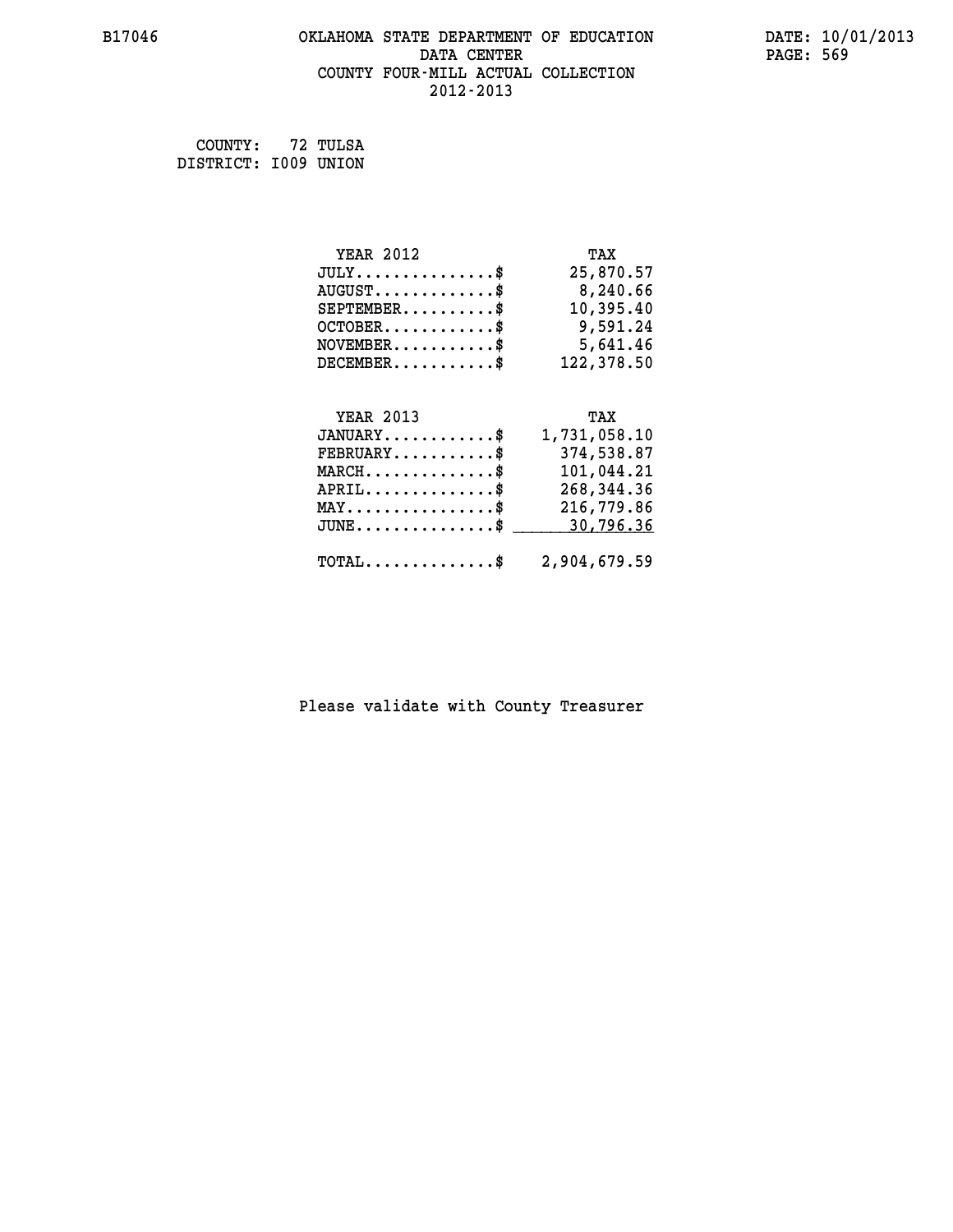## **B17046 OKLAHOMA STATE DEPARTMENT OF EDUCATION DATE: 10/01/2013 DATA CENTER** PAGE: 570  **COUNTY FOUR-MILL ACTUAL COLLECTION 2012-2013**

 **COUNTY: 72 TULSA DISTRICT: I010 BERRYHILL**

| <b>YEAR 2012</b>                               | TAX        |
|------------------------------------------------|------------|
| $JULY$ \$                                      | 2,111.72   |
| $AUGUST$ \$                                    | 676.99     |
| $SEPTEMBER$ \$                                 | 854.28     |
| $OCTOBER$ \$                                   | 788.20     |
| $\texttt{NOVEMBER} \dots \dots \dots \$        | 463.61     |
| $DECEMBER$ \$                                  | 10,056.94  |
|                                                |            |
| <b>YEAR 2013</b>                               | TAX        |
|                                                |            |
| $JANUARY$ \$                                   | 142,256.58 |
| $FEBRUARY$                                     | 30,779.21  |
| $MARCH$ \$                                     | 8,303.71   |
| $APRIL$ \$                                     | 22,052.27  |
| $\texttt{MAX} \dots \dots \dots \dots \dots \$ | 17,814.74  |
| $JUNE$ \$                                      | 2,530.82   |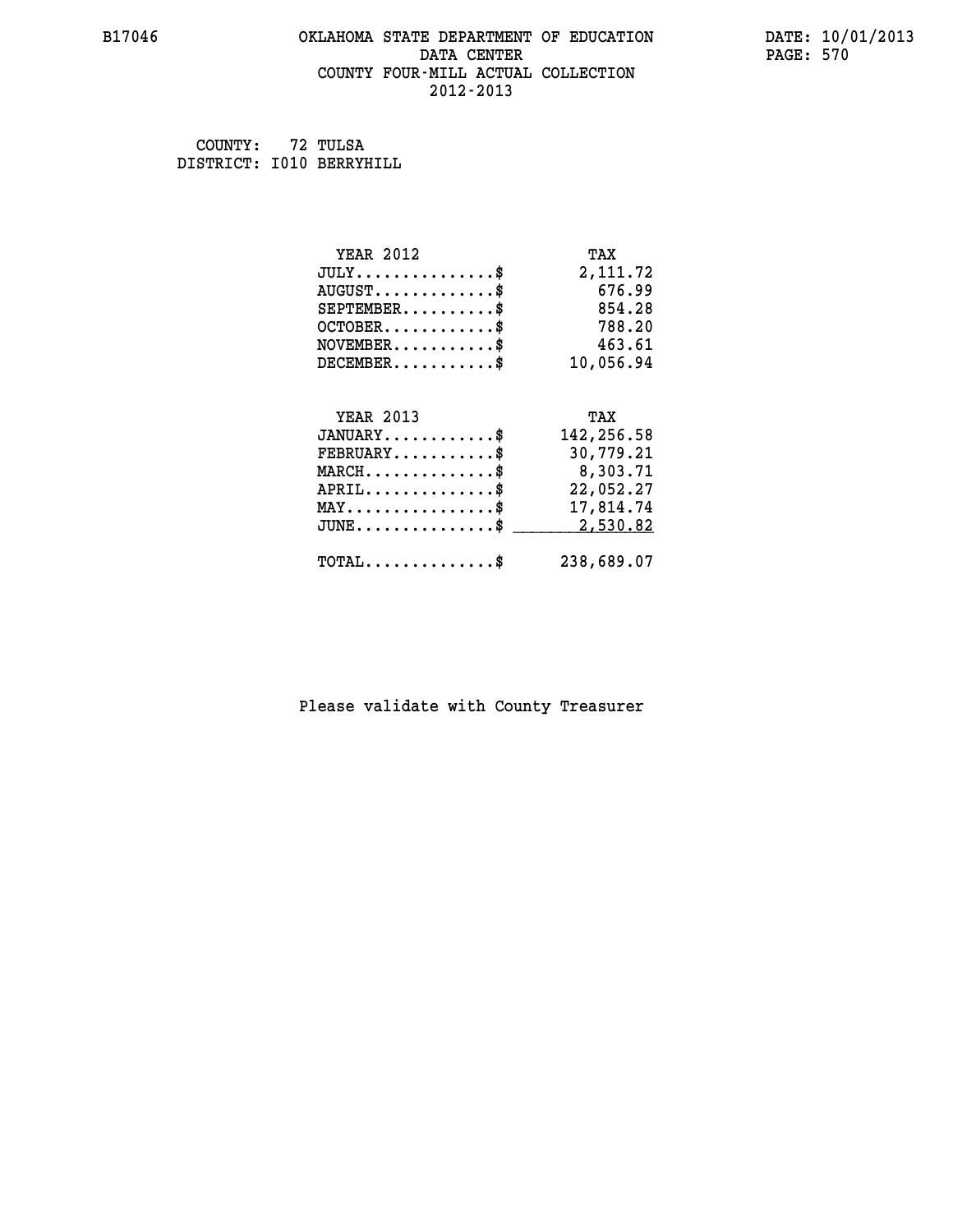## **B17046 OKLAHOMA STATE DEPARTMENT OF EDUCATION DATE: 10/01/2013 DATA CENTER** PAGE: 571  **COUNTY FOUR-MILL ACTUAL COLLECTION 2012-2013**

 **COUNTY: 72 TULSA DISTRICT: I011 OWASSO**

| <b>YEAR 2012</b>                | TAX          |
|---------------------------------|--------------|
| $JULY$ \$                       | 15,993.34    |
| $AUGUST$ \$                     | 5,156.60     |
| $SEPTEMBER$ \$                  | 6,508.92     |
| $OCTOBER$ \$                    | 6,005.41     |
| $NOVEMBER$ \$                   | 3,532.30     |
| $DECEMBER$ \$                   | 76,625.40    |
|                                 |              |
| <b>YEAR 2013</b>                | TAX          |
| $JANUARY$ \$                    | 1,083,875.17 |
| $FEBRUARY$ \$                   | 234,511.70   |
| $MARCH$ \$                      | 63,267.27    |
| $APRIL$ \$                      | 168,019.66   |
| $MAX \dots \dots \dots \dots \$ | 135,733.34   |
| $JUNE$ \$                       | 19,282.67    |

## **TOTAL..............\$ 1,818,511.78**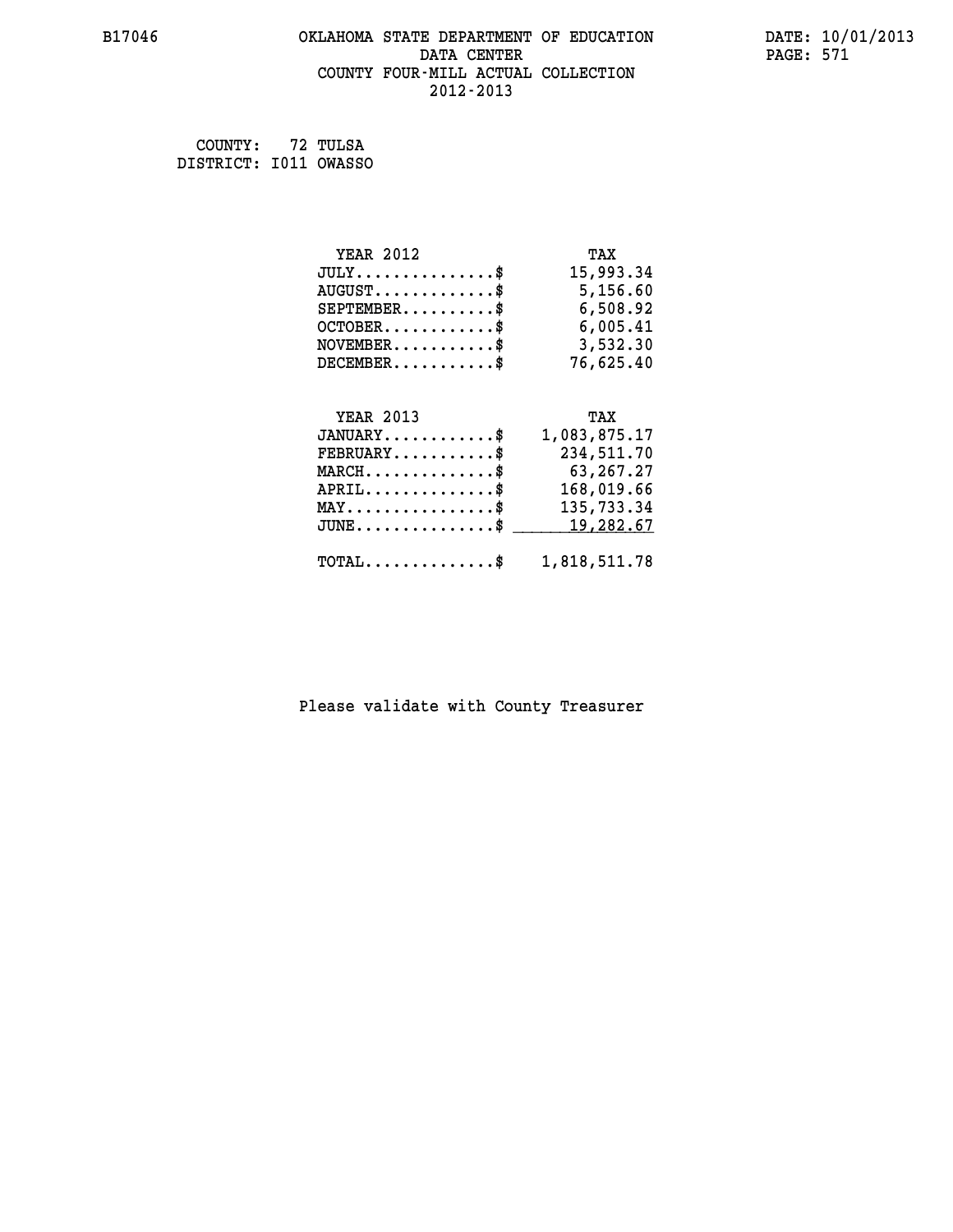## **B17046 OKLAHOMA STATE DEPARTMENT OF EDUCATION DATE: 10/01/2013 DATA CENTER** PAGE: 572  **COUNTY FOUR-MILL ACTUAL COLLECTION 2012-2013**

 **COUNTY: 72 TULSA DISTRICT: I013 GLENPOOL**

| <b>YEAR 2012</b>                               | TAX        |
|------------------------------------------------|------------|
| $JULY$ \$                                      | 4,129.80   |
| $AUGUST$ \$                                    | 1,322.99   |
| $SEPTEMBER$ \$                                 | 1,669.40   |
| $OCTOBER$ \$                                   | 1,540.26   |
| $\texttt{NOVEMBER} \dots \dots \dots \$        | 905.97     |
| $DECEMBER$ \$                                  | 19,652.79  |
|                                                |            |
| <b>YEAR 2013</b>                               | TAX        |
| $JANUARY$ \$                                   | 277,991.05 |
| $FEBRUARY$ \$                                  | 60,147.29  |
| $MARCH$ \$                                     | 16,226.71  |
| $APRIL$ \$                                     | 43,093.49  |
| $\texttt{MAX} \dots \dots \dots \dots \dots \$ | 34,812.73  |
| $JUNE$ \$                                      | 4,945.59   |
| $\texttt{TOTAL} \dots \dots \dots \dots \$     | 466,438.07 |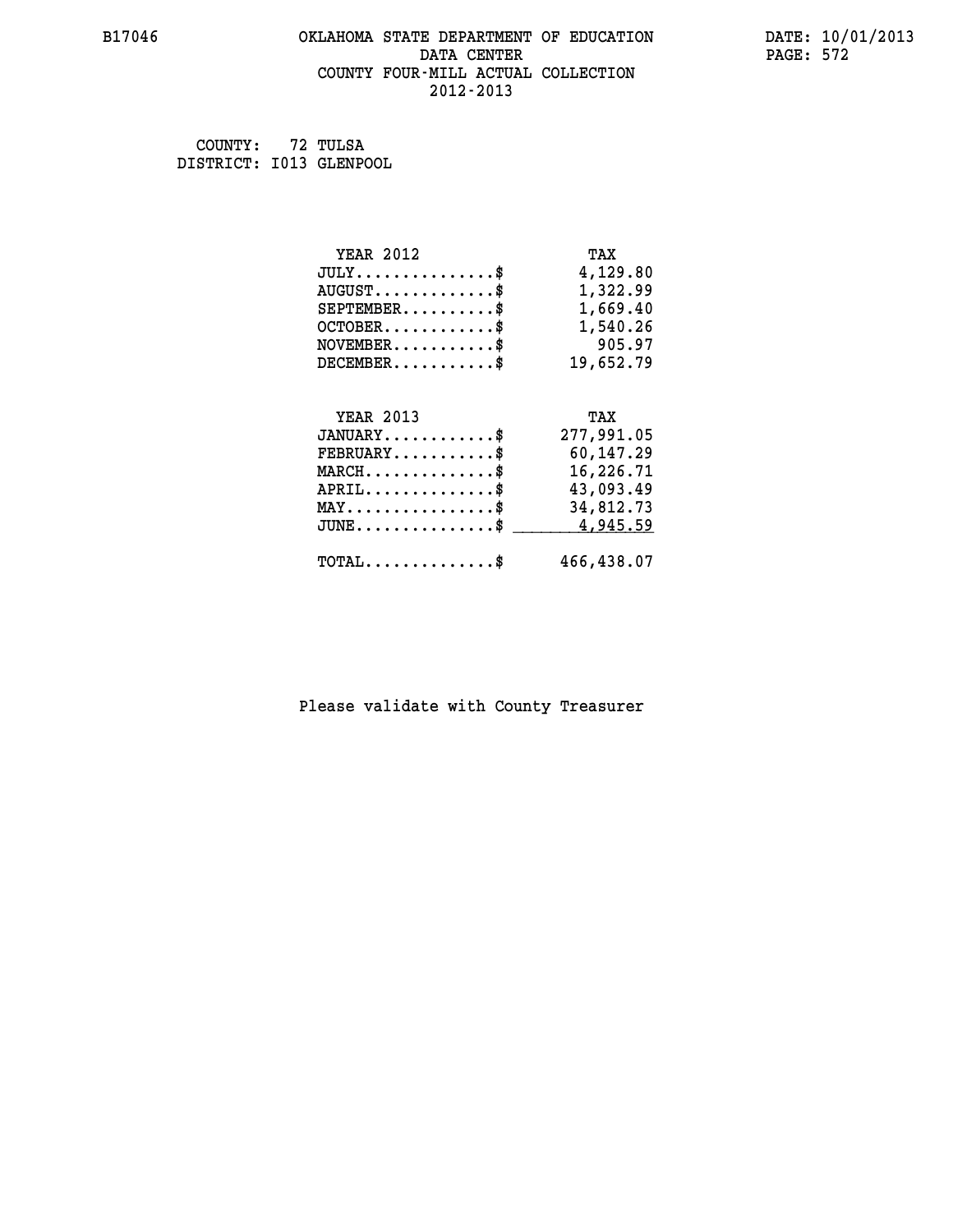## **B17046 OKLAHOMA STATE DEPARTMENT OF EDUCATION DATE: 10/01/2013 DATA CENTER** PAGE: 573  **COUNTY FOUR-MILL ACTUAL COLLECTION 2012-2013**

 **COUNTY: 72 TULSA DISTRICT: I014 LIBERTY**

| <b>YEAR 2012</b>                               | TAX        |
|------------------------------------------------|------------|
| $JULY$ \$                                      | 1,044.07   |
| $AUGUST$ \$                                    | 336.95     |
| $SEPTEMENT.$ \$                                | 425.34     |
| $OCTOBER$ \$                                   | 392.43     |
| $NOVEMBER$ \$                                  | 230.83     |
| $DECEMBER$ \$                                  | 5,007.23   |
|                                                |            |
| <b>YEAR 2013</b>                               | TAX        |
| $JANUARY$ \$                                   | 70,827.84  |
| $FEBRUARY$                                     | 15,324.61  |
| $MARCH$ \$                                     | 4,134.31   |
| $APRIL$ \$                                     | 10,979.56  |
| $\texttt{MAX} \dots \dots \dots \dots \dots \$ | 8,869.75   |
| $JUNE$ $\text{\$}$                             | 1,260.07   |
| $\texttt{TOTAL} \dots \dots \dots \dots \$     | 118,832.99 |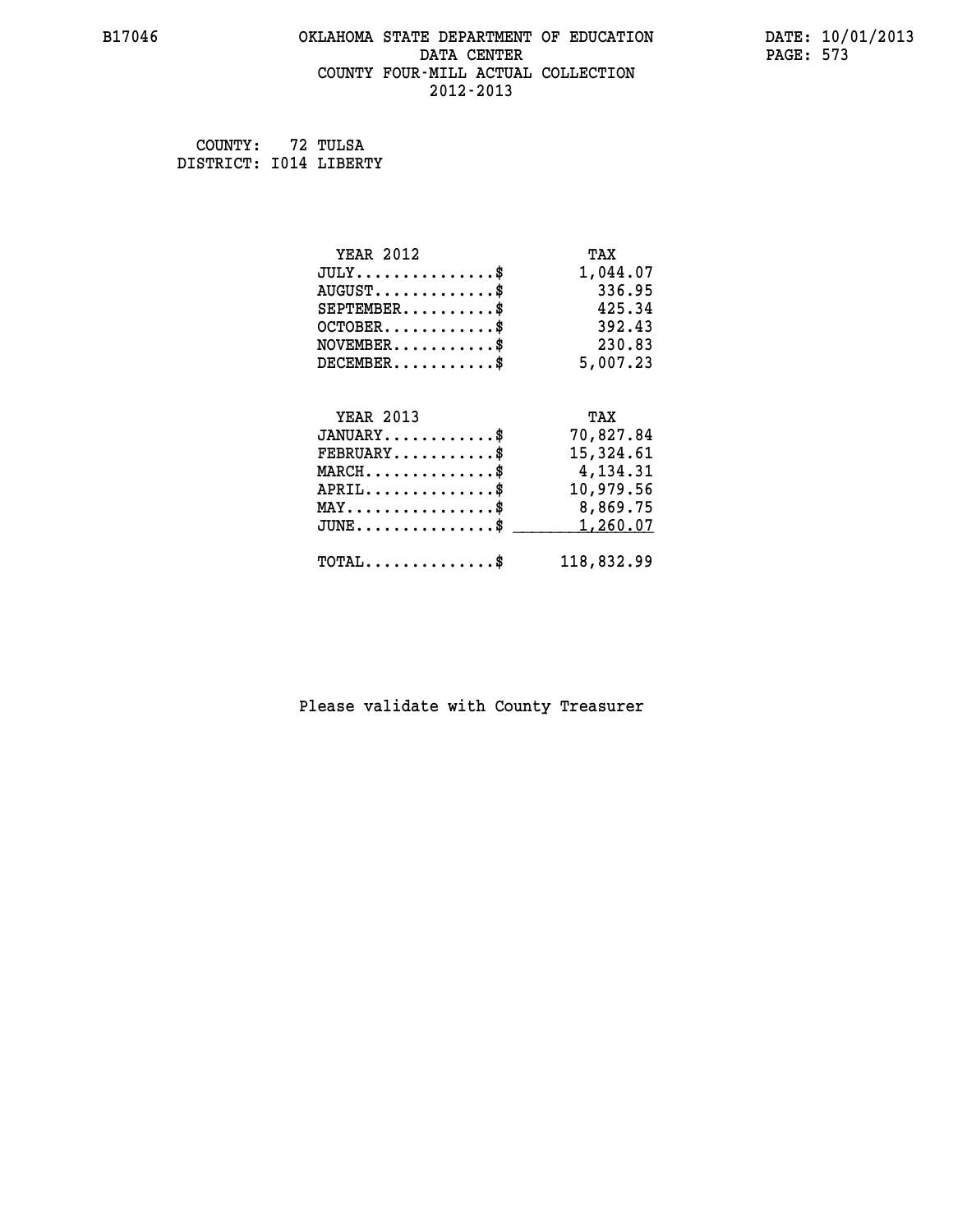## **B17046 OKLAHOMA STATE DEPARTMENT OF EDUCATION DATE: 10/01/2013 DATA CENTER PAGE: 574 COUNTY FOUR-MILL ACTUAL COLLECTION 2012-2013**

 **COUNTY: 72 TULSA**

 **\*\*\*\*\*\* TOTALS \*\*\*\*\*\***

| <b>YEAR 2012</b>                 | TAX          |
|----------------------------------|--------------|
| $JULY$                           | 196,674.81   |
| $AUGUST \ldots \ldots \ldots$ \$ | 63,655.52    |
| $SEPTEMBER$ $\$                  | 80,605.93    |
| $OCTOBER$ \$                     | 73,468.52    |
| $NOVEMBER$ \$                    | 43,899.74    |
| $DECEMBER$ \$                    | 925, 353. 70 |

# **YEAR 2013 TAX**

| $JANUARY$ \$                                               | 13, 124, 870.00 |
|------------------------------------------------------------|-----------------|
| $FEBRUARY$ \$                                              | 2,901,254.78    |
| $\texttt{MARCH}\ldots\ldots\ldots\ldots\text{*}$           | 768,324.63      |
| $APRIL$ \$                                                 | 2,048,511.07    |
| $\texttt{MAX} \dots \dots \dots \dots \texttt{S}$          | 1,649,004.66    |
| JUNE\$ 235,311.17                                          |                 |
| $\texttt{TOTAL} \dots \dots \dots \dots \$ 22, 110, 934.53 |                 |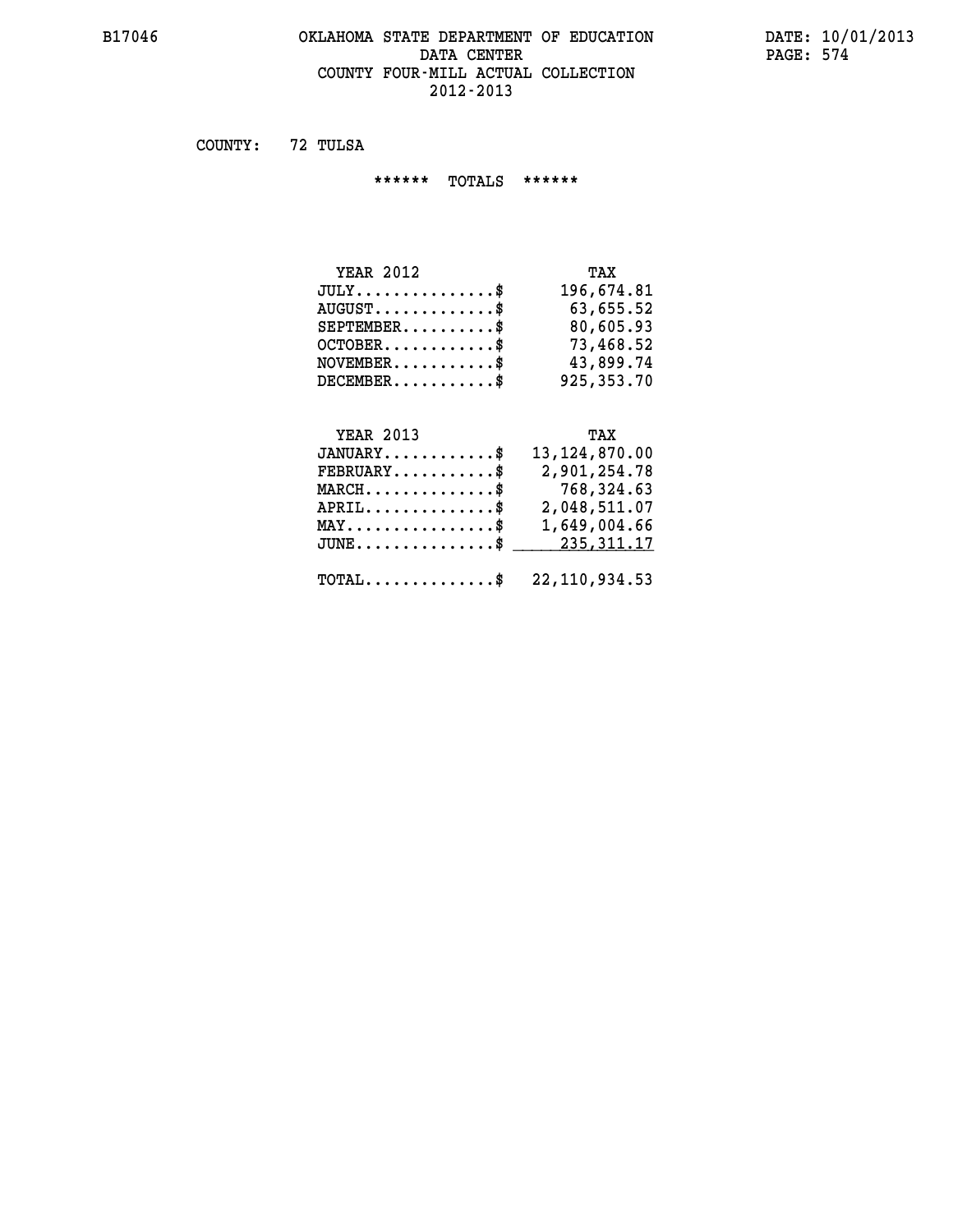## **B17046 OKLAHOMA STATE DEPARTMENT OF EDUCATION DATE: 10/01/2013 DATA CENTER** PAGE: 575  **COUNTY FOUR-MILL ACTUAL COLLECTION 2012-2013**

 **COUNTY: 73 WAGONER DISTRICT: I001 OKAY**

| <b>YEAR 2012</b>                               | TAX       |
|------------------------------------------------|-----------|
| $JULY$ \$                                      | 388.99    |
| $AUGUST$ \$                                    | 225.40    |
| $SEPTEMBER$ \$                                 | 467.42    |
| $OCTOBER$ \$                                   | 140.31    |
| $\texttt{NOVEMBER} \dots \dots \dots \$        | 198.70    |
| $DECEMBER$ \$                                  | 161.33    |
|                                                |           |
| <b>YEAR 2013</b>                               | TAX       |
| $JANUARY$ \$                                   | 33,894.69 |
| $FEBRUARY$                                     | 5,405.89  |
| $MARCH$ \$                                     | 891.15    |
| $APRIL \ldots \ldots \ldots \ldots \$          | 5,004.11  |
| $\texttt{MAX} \dots \dots \dots \dots \dots \$ | 2,594.28  |
| $JUNE \ldots \ldots \ldots \ldots \ast$        | 559.40    |
| $\texttt{TOTAL} \dots \dots \dots \dots \$     | 49,931.67 |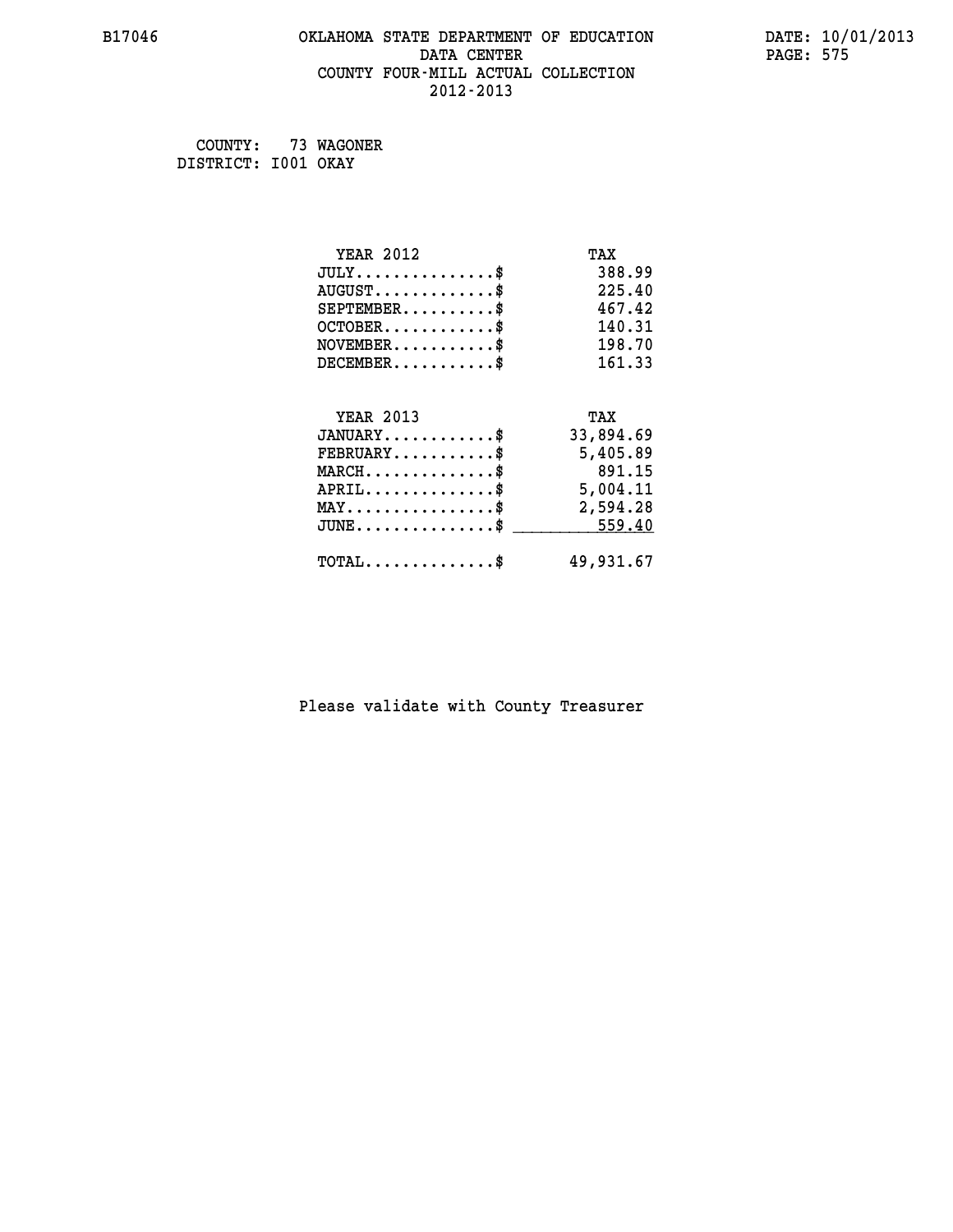## **B17046 OKLAHOMA STATE DEPARTMENT OF EDUCATION DATE: 10/01/2013 DATA CENTER** PAGE: 576  **COUNTY FOUR-MILL ACTUAL COLLECTION 2012-2013**

 **COUNTY: 73 WAGONER DISTRICT: I017 COWETA**

| <b>YEAR 2012</b>                                   | TAX        |
|----------------------------------------------------|------------|
| $JULY$ \$                                          | 2,793.14   |
| $AUGUST$ \$                                        | 1,609.34   |
| $SEPTEMBER$ \$                                     | 3,337.28   |
| $OCTOBER$ \$                                       | 1,001.77   |
| $NOVEMBER.$ \$                                     | 1,418.69   |
| $DECEMBER$ \$                                      | 1,151.88   |
|                                                    |            |
| <b>YEAR 2013</b>                                   | TAX        |
| $JANUARY$ \$                                       | 242,002.43 |
| $FEBRUARY$                                         | 38,597.19  |
| $MARCH$ \$                                         | 6,362.69   |
| $APRIL$ \$                                         | 35,728.54  |
| $\texttt{MAX} \dots \dots \dots \dots \dots \$     | 18,522.76  |
| $\texttt{JUNE} \dots \dots \dots \dots \texttt{S}$ | 3,994.05   |
| $\texttt{TOTAL} \dots \dots \dots \dots \$         | 356,519.76 |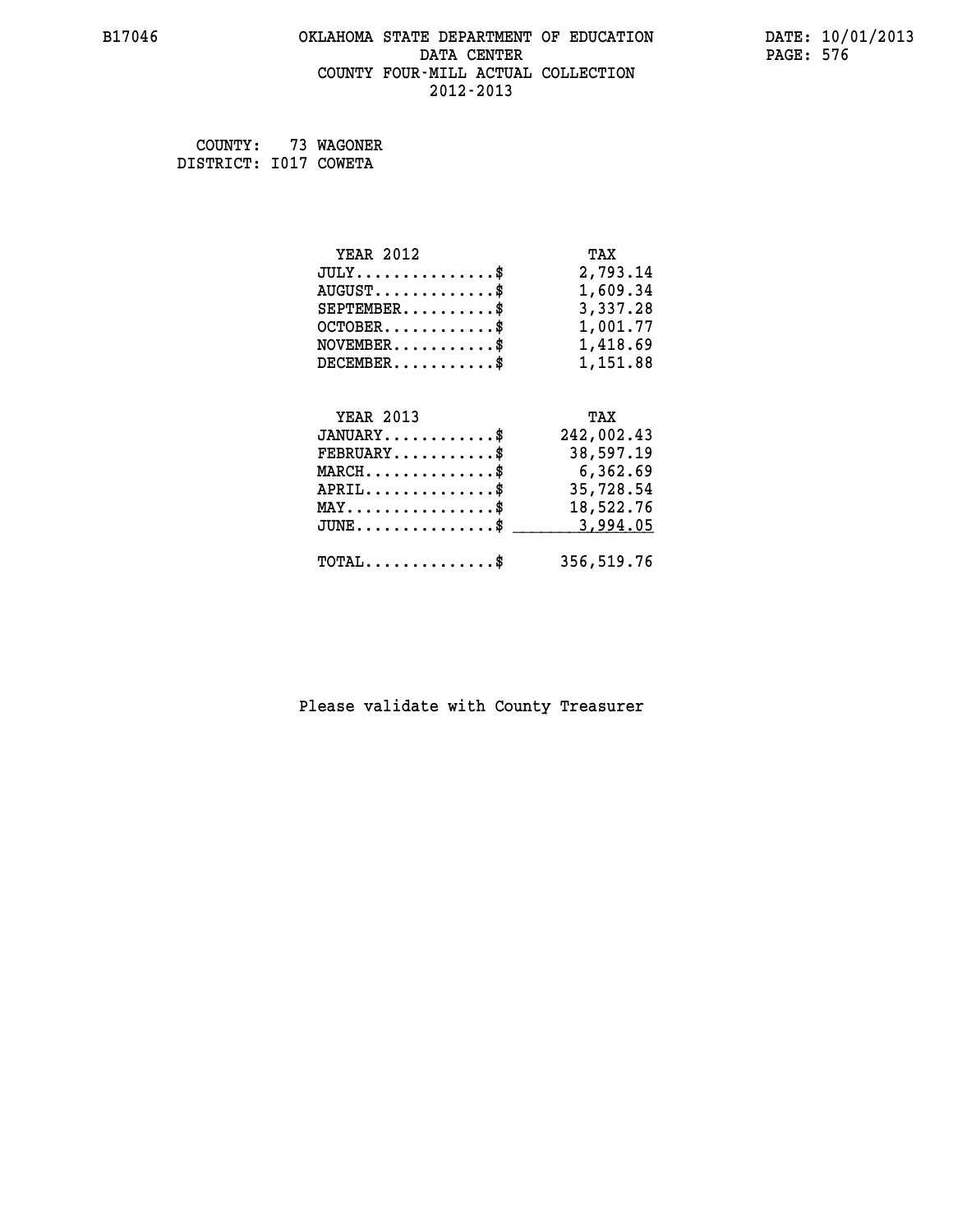# **B17046 OKLAHOMA STATE DEPARTMENT OF EDUCATION DATE: 10/01/2013 DATA CENTER** PAGE: 577  **COUNTY FOUR-MILL ACTUAL COLLECTION 2012-2013**

 **COUNTY: 73 WAGONER DISTRICT: I019 WAGONER**

| <b>YEAR 2012</b>                               | TAX        |
|------------------------------------------------|------------|
| $JULY$ \$                                      | 2,137.71   |
| $AUGUST$ \$                                    | 1,167.77   |
| $SEPTEMBER$ \$                                 | 2,421.61   |
| $OCTOBER$ \$                                   | 726.91     |
| $\texttt{NOVEMBER} \dots \dots \dots \$        | 1,029.44   |
| $DECEMBER$ \$                                  | 835.83     |
|                                                |            |
| <b>YEAR 2013</b>                               | TAX        |
| $JANUARY$ \$                                   | 175,603.01 |
| $FEBRUARY$ \$                                  | 28,007.09  |
| $MARCH \ldots \ldots \ldots \ldots \$          | 4,616.93   |
| $APRIL$ \$                                     | 25,925.52  |
| $\texttt{MAX} \dots \dots \dots \dots \dots \$ | 13,440.57  |
| $JUNE$ \$                                      | 2,898.19   |
|                                                |            |
| $TOTAL$ \$                                     | 258,810.58 |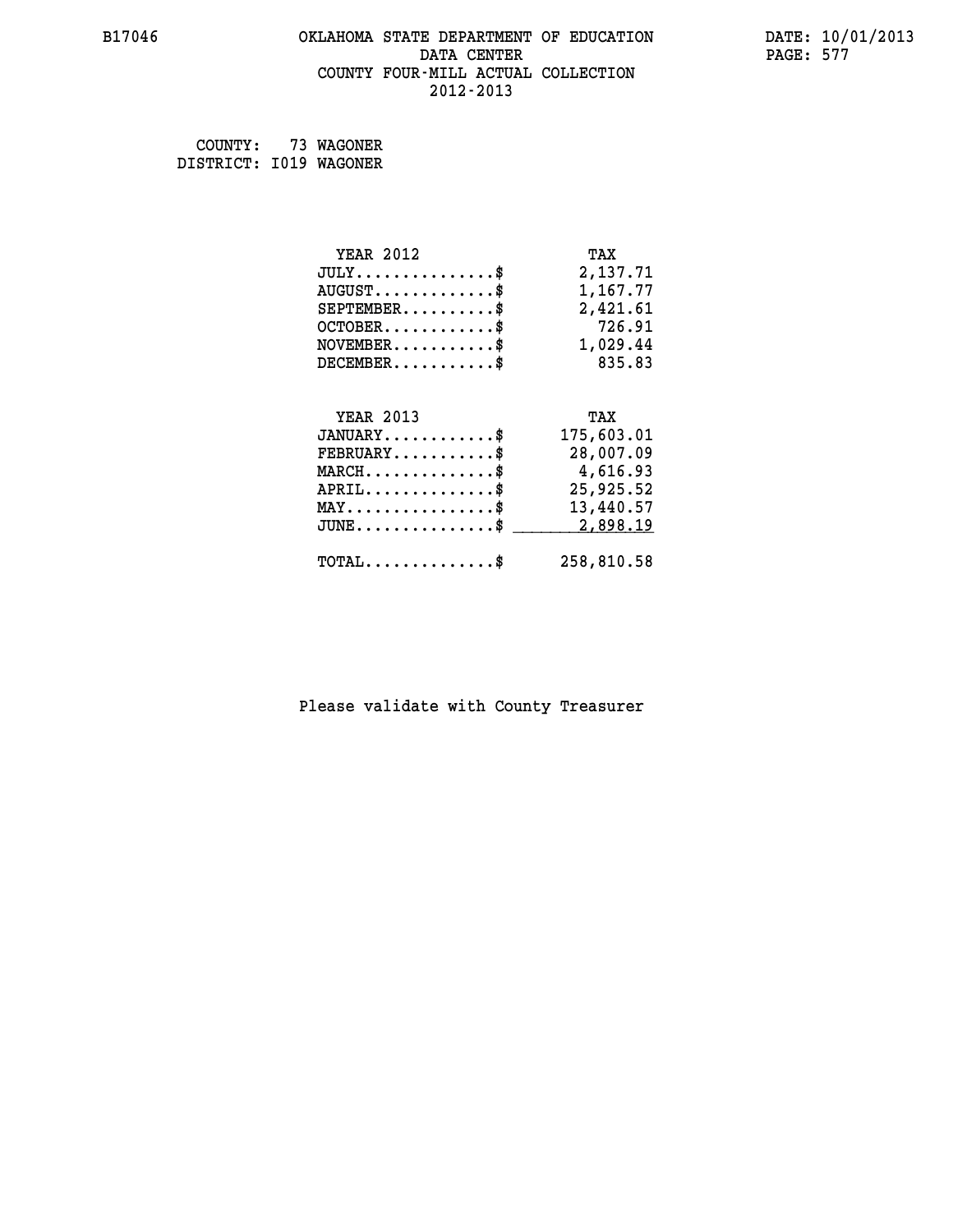### **B17046 OKLAHOMA STATE DEPARTMENT OF EDUCATION DATE: 10/01/2013 DATA CENTER** PAGE: 578  **COUNTY FOUR-MILL ACTUAL COLLECTION 2012-2013**

 **COUNTY: 73 WAGONER DISTRICT: I365 PORTER CONSOLIDATED**

| <b>YEAR 2012</b>                                 | TAX       |
|--------------------------------------------------|-----------|
| $JULY$ \$                                        | 489.26    |
| $AUGUST$ \$                                      | 278.87    |
| $SEPTEMBER$ \$                                   | 578.31    |
| $OCTOBER$ \$                                     | 173.59    |
| $\texttt{NOVEMBER} \dots \dots \dots \$          | 245.84    |
| $DECEMBER$ \$                                    | 199.61    |
|                                                  |           |
| <b>YEAR 2013</b>                                 | TAX       |
| $JANUARY$ \$                                     | 41,935.65 |
| $FEBRUARY$                                       | 6,688.36  |
| $\texttt{MARCH}\ldots\ldots\ldots\ldots\text{*}$ | 1,102.57  |
| $APRIL \ldots \ldots \ldots \ldots \$            | 6,191.28  |
| $\texttt{MAX} \dots \dots \dots \dots \dots \$   | 3,209.73  |
| $\texttt{JUNE} \dots \dots \dots \dots \dots \$$ | 692.11    |
| $\texttt{TOTAL} \dots \dots \dots \dots \$       | 61,785.18 |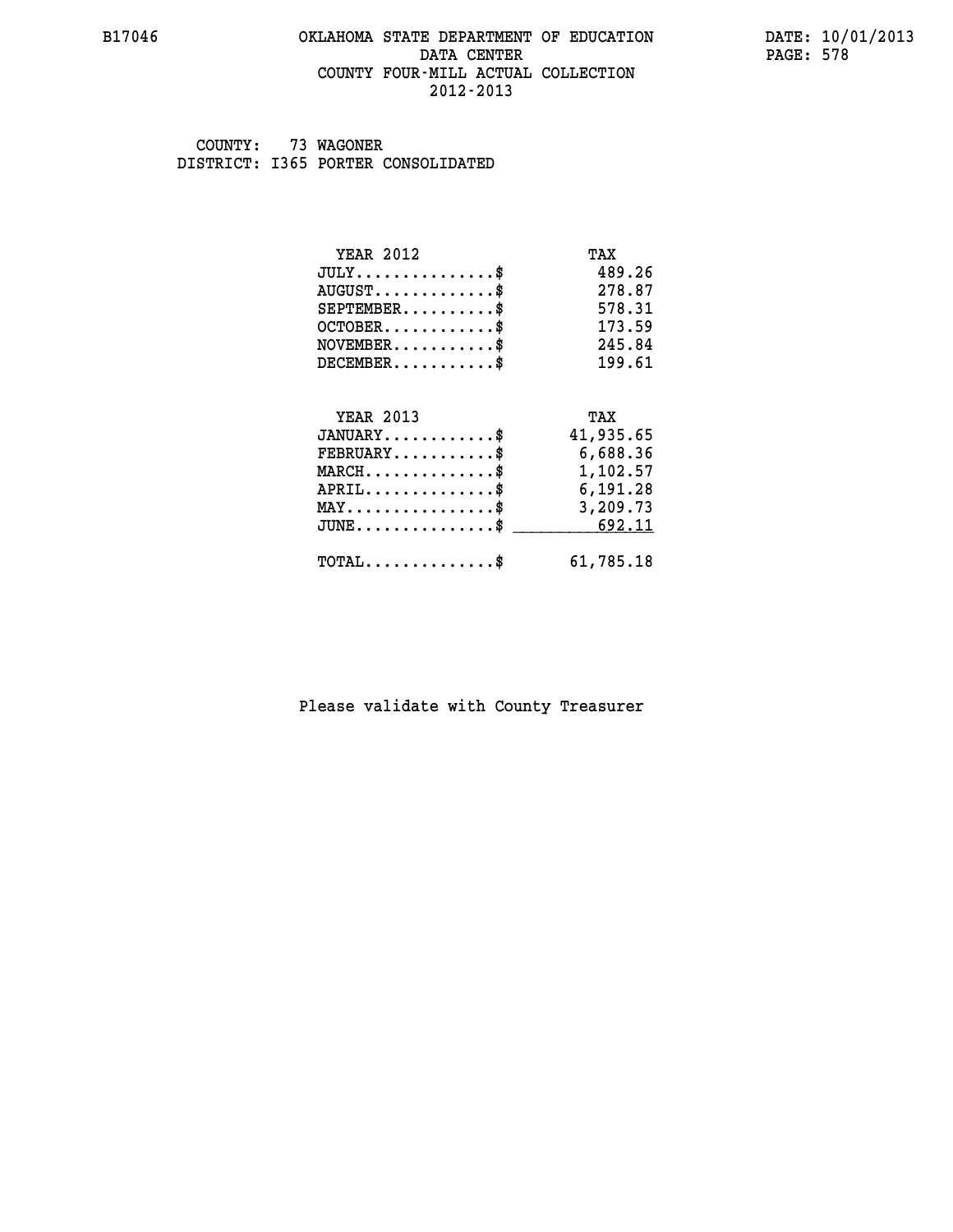### **B17046 OKLAHOMA STATE DEPARTMENT OF EDUCATION DATE: 10/01/2013 DATA CENTER PAGE: 579 COUNTY FOUR-MILL ACTUAL COLLECTION 2012-2013**

 **COUNTY: 73 WAGONER**

 **\*\*\*\*\*\* TOTALS \*\*\*\*\*\***

| <b>YEAR 2012</b>                | TAX      |
|---------------------------------|----------|
| $JULY$                          | 5,809.10 |
| $AUGUST \ldots \ldots \ldots \$ | 3,281.38 |
| $SEPTEMBER$                     | 6,804.62 |
| $OCTOBER$ \$                    | 2,042.58 |
| $NOVEMBER$ \$                   | 2,892.67 |
| DECEMENT.                       | 2,348.65 |

# **YEAR 2013 TAX JANUARY............\$ 493,435.78 FEBRUARY...........\$ 78,698.53 MARCH..............\$ 12,973.34 APRIL..............\$ 72,849.45 MAY................\$ 37,767.34 JUNE...............\$** \_\_\_\_\_\_\_\_\_ 8,143.75

 **TOTAL..............\$ 727,047.19**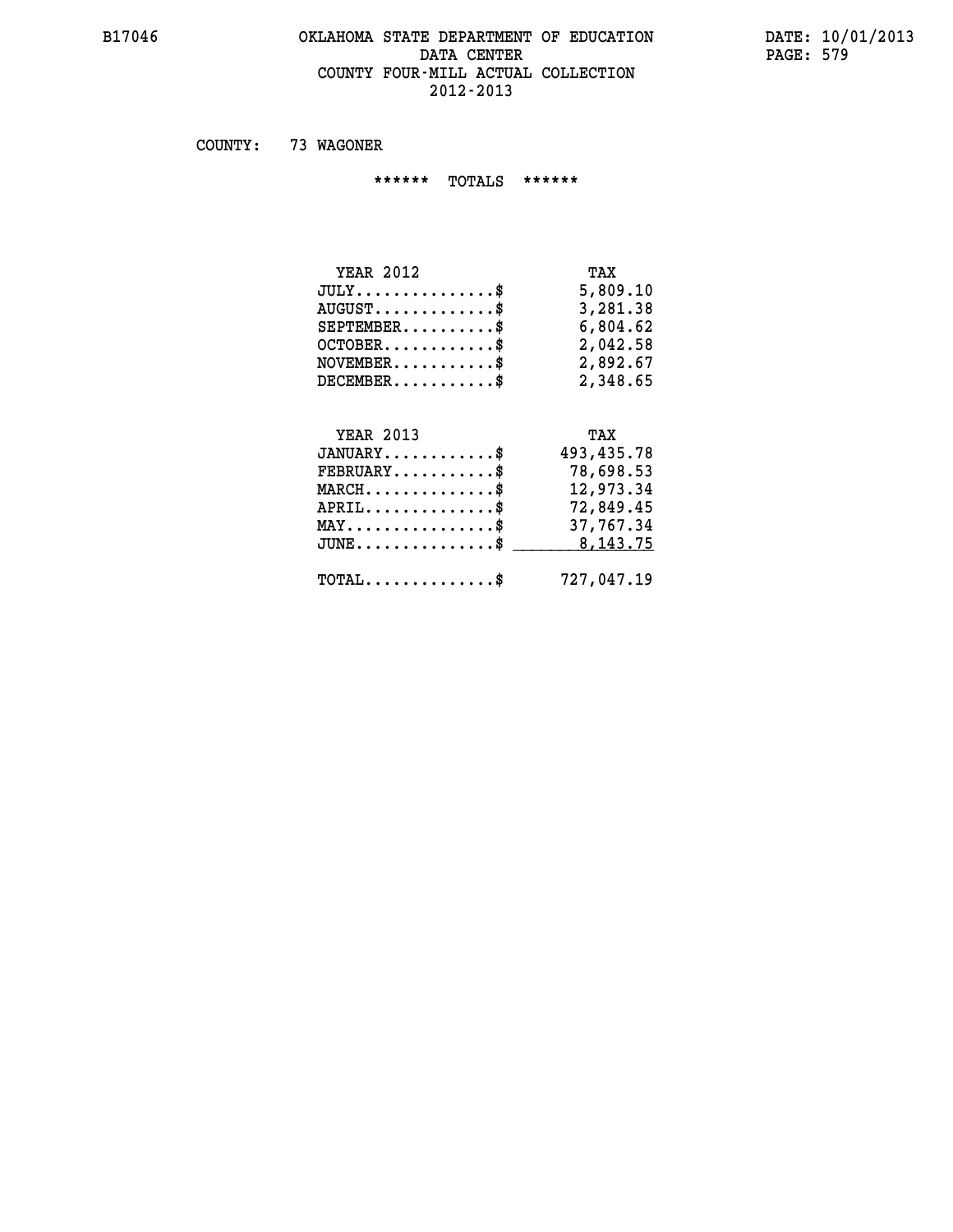### **B17046 OKLAHOMA STATE DEPARTMENT OF EDUCATION DATE: 10/01/2013 DATA CENTER** PAGE: 580  **COUNTY FOUR-MILL ACTUAL COLLECTION 2012-2013**

 **COUNTY: 74 WASHINGTON DISTRICT: I004 COPAN**

| <b>YEAR 2012</b>                               | TAX       |
|------------------------------------------------|-----------|
| $JULY$ \$                                      | 404.53    |
| $AUGUST$ \$                                    | 163.77    |
| $SEPTEMBER$ \$                                 | 56.42     |
| $OCTOBER$ \$                                   | 103.37    |
| $NOVEMBER$ \$                                  | 57.93     |
| $DECEMBER$ \$                                  | 2,390.59  |
|                                                |           |
| <b>YEAR 2013</b>                               | TAX       |
| $JANUARY$ \$                                   | 28,368.56 |
| $FEBRUARY$                                     | 2,379.51  |
| $MARCH$ \$                                     | 834.59    |
| $APRIL$ \$                                     | 3,066.50  |
| $\texttt{MAX} \dots \dots \dots \dots \dots \$ | 3,526.20  |
| $\texttt{JUNE}\dots\dots\dots\dots\dots\$      | 236.86    |
| $\texttt{TOTAL} \dots \dots \dots \dots \$     | 41,588.83 |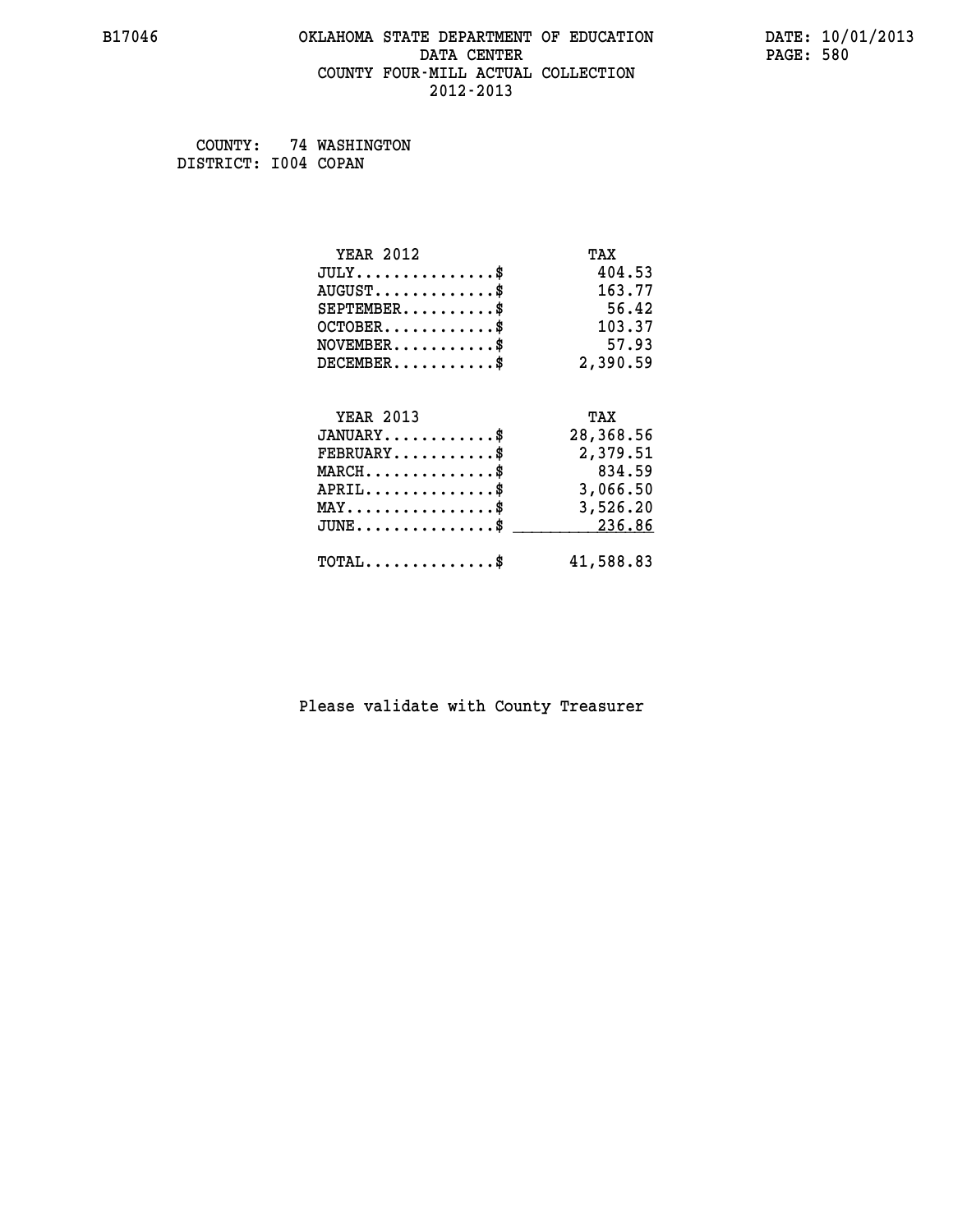### **B17046 OKLAHOMA STATE DEPARTMENT OF EDUCATION DATE: 10/01/2013 DATA CENTER** PAGE: 581  **COUNTY FOUR-MILL ACTUAL COLLECTION 2012-2013**

 **COUNTY: 74 WASHINGTON DISTRICT: I007 DEWEY**

| <b>YEAR 2012</b>                           | TAX          |
|--------------------------------------------|--------------|
| $JULY$ \$                                  | 1,737.83     |
| $AUGUST$ \$                                | 752.62       |
| $SEPTEMBER$ \$                             | 259.69       |
| $OCTOBER$ \$                               | 475.86       |
| $NOVEMBER$ \$                              | 266.68       |
| $DECEMBER$ \$                              | 11,004.19    |
|                                            |              |
| <b>YEAR 2013</b>                           | TAX          |
| $JANUARY$ \$                               | 130,583.99   |
| $FEBRUARY$                                 | 10,953.17    |
| $MARCH$ \$                                 | 3,841.76     |
| $APRIL$ \$                                 | 14, 115. 46  |
| $MAX \dots \dots \dots \dots \dots$        | 16,231.58    |
| $JUNE$ \$                                  | 1,090.29     |
| $\texttt{TOTAL} \dots \dots \dots \dots \$ | 191, 313. 12 |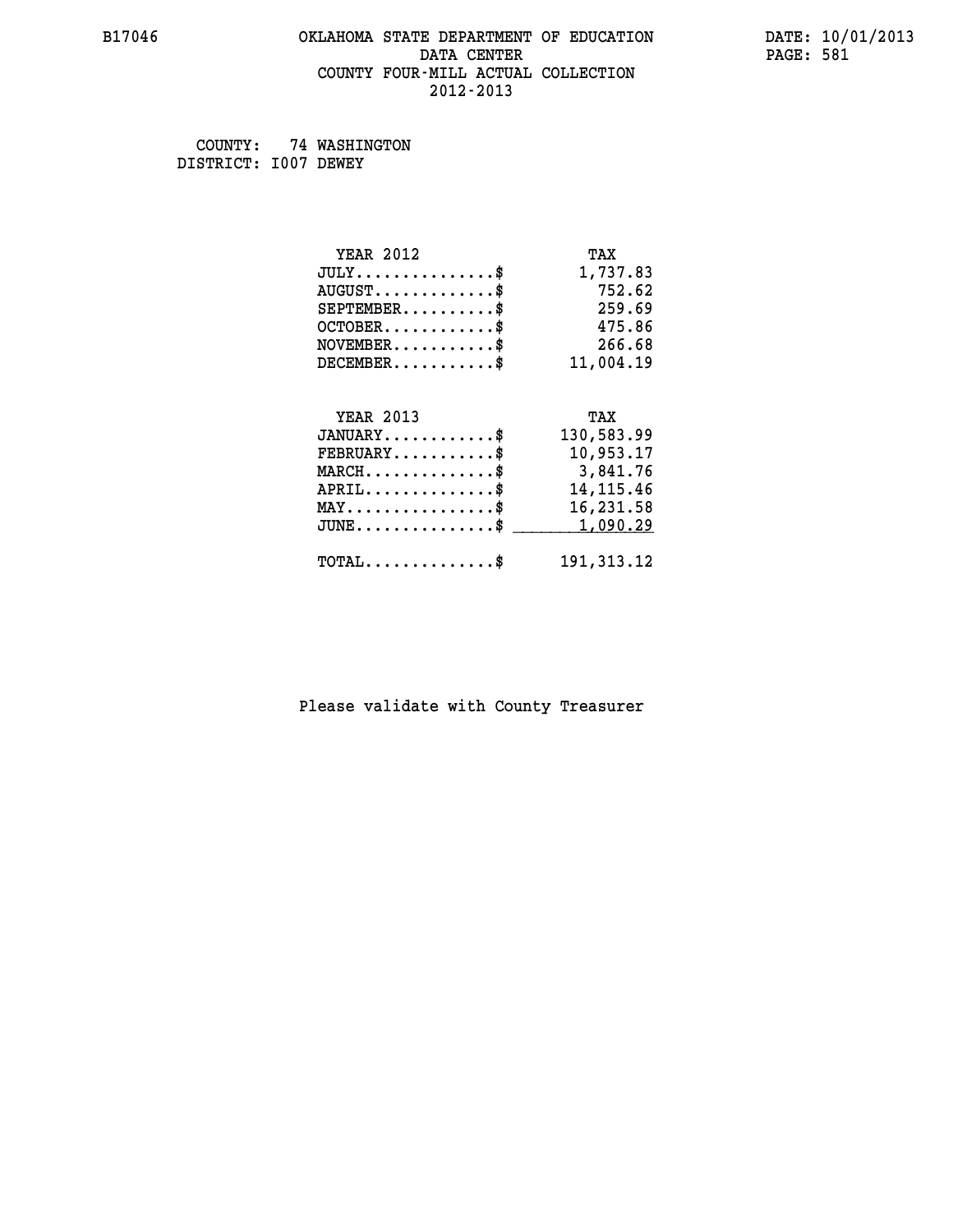### **B17046 OKLAHOMA STATE DEPARTMENT OF EDUCATION DATE: 10/01/2013 DATA CENTER** PAGE: 582  **COUNTY FOUR-MILL ACTUAL COLLECTION 2012-2013**

 **COUNTY: 74 WASHINGTON DISTRICT: I018 CANEY VALLEY**

| <b>YEAR 2012</b>                               | TAX        |
|------------------------------------------------|------------|
| $JULY$ \$                                      | 1,110.77   |
| $AUGUST$ \$                                    | 467.52     |
| $SEPTEMBER$ \$                                 | 161.21     |
| $OCTOBER$ \$                                   | 295.39     |
| $\texttt{NOVEMBER} \dots \dots \dots \$        | 165.54     |
| $DECEMBER$ \$                                  | 6,830.91   |
|                                                |            |
| <b>YEAR 2013</b>                               | TAX        |
| $JANUARY$ \$                                   | 81,060.77  |
| $FEBRUARY$                                     | 6,799.24   |
| $MARCH$ \$                                     | 2,384.79   |
| $APRIL \ldots \ldots \ldots \ldots \$          | 8,762.25   |
| $\texttt{MAX} \dots \dots \dots \dots \dots \$ | 10,075.84  |
| $JUNE \ldots \ldots \ldots \ldots \ast$        | 676.81     |
| $\texttt{TOTAL} \dots \dots \dots \dots \$     | 118,791.04 |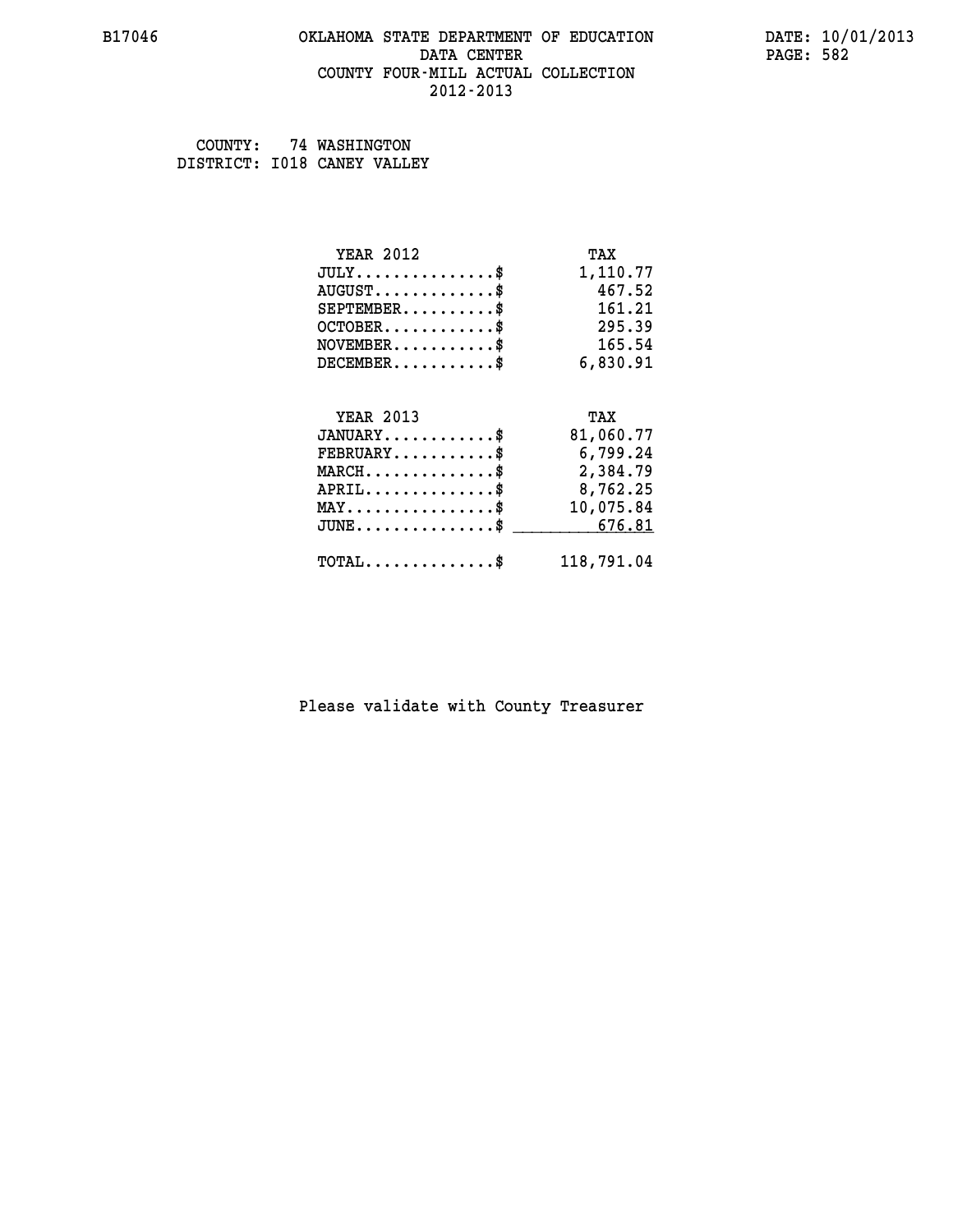### **B17046 OKLAHOMA STATE DEPARTMENT OF EDUCATION DATE: 10/01/2013 DATA CENTER** PAGE: 583  **COUNTY FOUR-MILL ACTUAL COLLECTION 2012-2013**

 **COUNTY: 74 WASHINGTON DISTRICT: I030 BARTLESVILLE**

| <b>YEAR 2012</b>                                   | TAX          |
|----------------------------------------------------|--------------|
| $JULY$ \$                                          | 8,550.69     |
| $AUGUST$ \$                                        | 3,628.90     |
| $SEPTEMBER$ \$                                     | 1,295.91     |
| $OCTOBER$ \$                                       | 2,314.50     |
| $\texttt{NOVEMBER} \dots \dots \dots \$            | 1,297.09     |
| $DECEMBER$ \$                                      | 53,522.99    |
|                                                    |              |
| <b>YEAR 2013</b>                                   | TAX          |
| $JANUARY$ \$                                       | 635, 143. 91 |
| $FEBRUARY$ \$                                      | 53, 274.79   |
| $\texttt{MARCH}\ldots\ldots\ldots\ldots\text{*}$   | 18,685.79    |
| $APRIL \ldots \ldots \ldots \ldots$ \$             | 68,655.76    |
| $\texttt{MAX} \dots \dots \dots \dots \dots \$     | 78,948.33    |
| $\texttt{JUNE} \dots \dots \dots \dots \texttt{S}$ | 5,303.07     |
| $\texttt{TOTAL} \dots \dots \dots \dots$ \$        | 930,621.73   |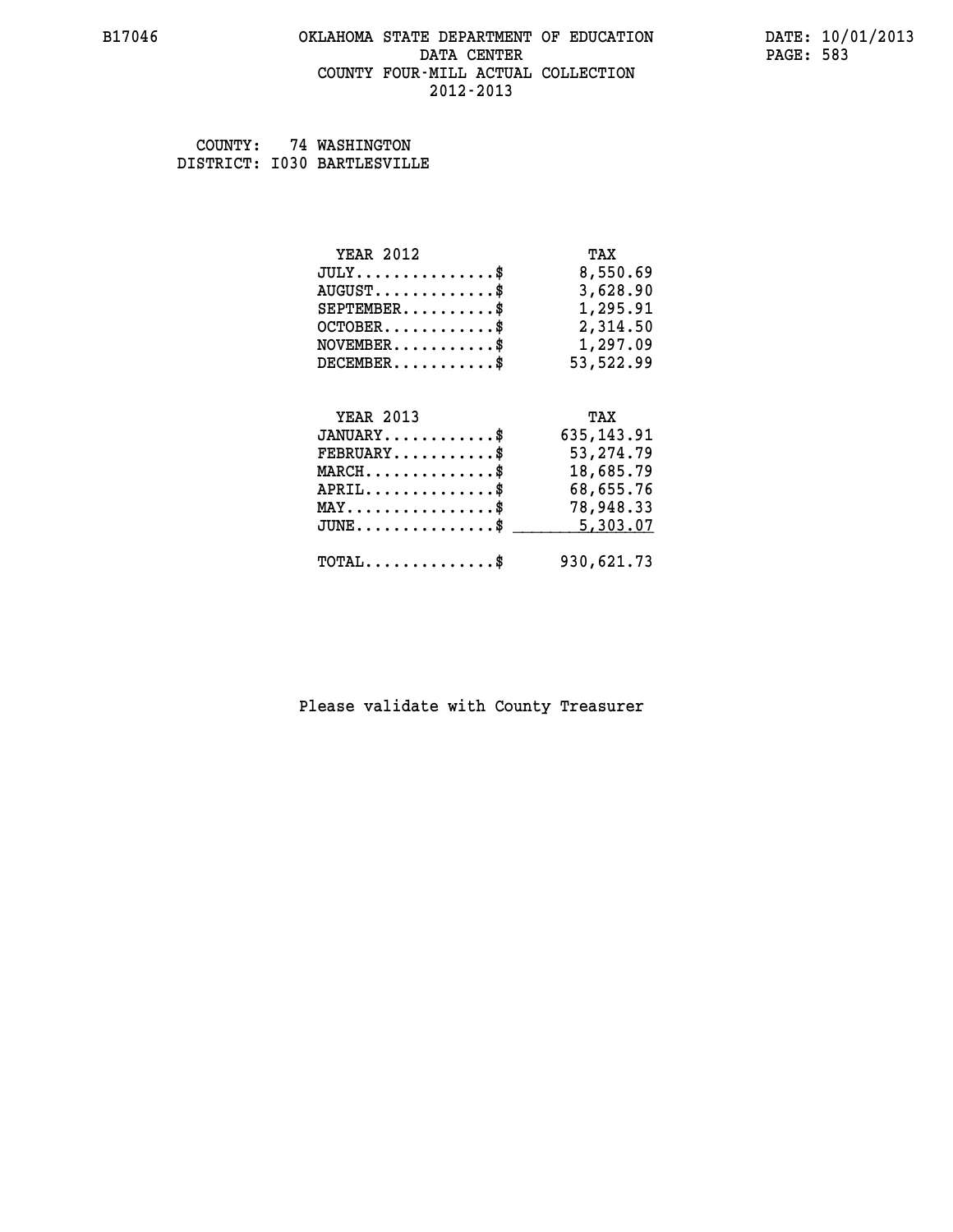### **B17046 OKLAHOMA STATE DEPARTMENT OF EDUCATION DATE: 10/01/2013** DATA CENTER PAGE: 584  **COUNTY FOUR-MILL ACTUAL COLLECTION 2012-2013**

 **COUNTY: 74 WASHINGTON**

 **\*\*\*\*\*\* TOTALS \*\*\*\*\*\***

| <b>YEAR 2012</b>                | TAX       |
|---------------------------------|-----------|
| $JULY$                          | 11,803.82 |
| $AUGUST \ldots \ldots \ldots \$ | 5,012.81  |
| $SEPTEMBER$                     | 1,773.23  |
| $OCTOBER$ \$                    | 3,189.12  |
| $NOVEMBER$ $\$                  | 1,787.24  |
| $DECEMBER$                      | 73,748.68 |

# **YEAR 2013 TAX JANUARY............\$ 875,157.23 FEBRUARY...........\$ 73,406.71 MARCH..............\$ 25,746.93 APRIL..............\$ 94,599.97 MAY................\$ 108,781.95 JUNE................\$** \_\_\_\_\_\_\_\_\_\_7,307.03

 **TOTAL..............\$ 1,282,314.72**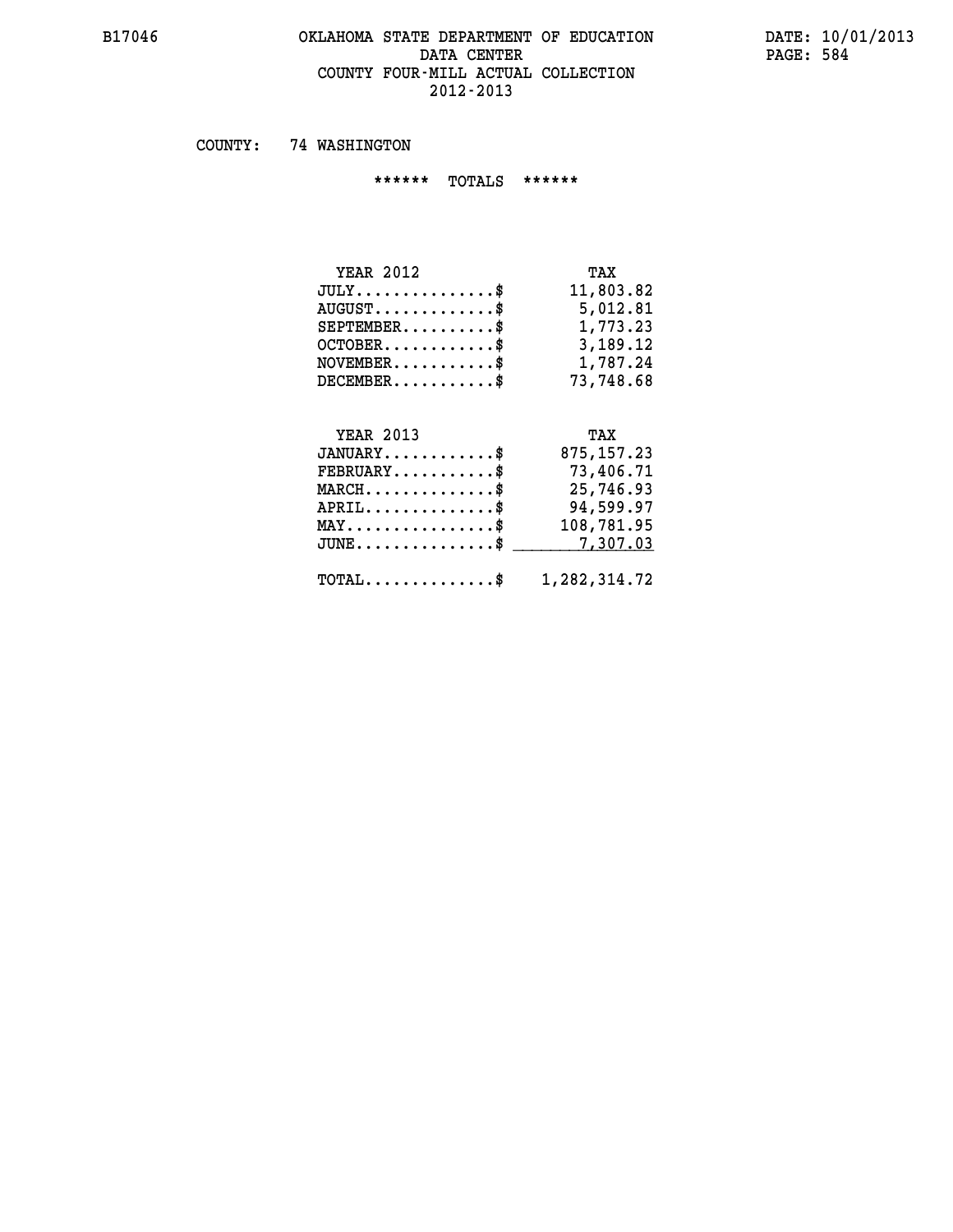# **B17046 OKLAHOMA STATE DEPARTMENT OF EDUCATION DATE: 10/01/2013 DATA CENTER** PAGE: 585  **COUNTY FOUR-MILL ACTUAL COLLECTION 2012-2013**

 **COUNTY: 75 WASHITA DISTRICT: I001 SENTINEL**

| <b>YEAR 2012</b>                                 | TAX       |
|--------------------------------------------------|-----------|
| $JULY$ \$                                        | 211.14    |
| $AUGUST$ \$                                      | 234.67    |
| $SEPTEMENT.$ \$                                  | 214.13    |
| $OCTOBER$ \$                                     | 57.23     |
| $NOVEMBER$ \$                                    | 93.91     |
| $DECEMBER$ \$                                    | 5,368.03  |
|                                                  |           |
| <b>YEAR 2013</b>                                 | TAX       |
| $JANUARY$ \$                                     | 35,571.99 |
| $\texttt{FEBRUARY} \dots \dots \dots \$          | 5,055.96  |
| $MARCH$ \$                                       | 943.20    |
| $APRIL$ \$                                       | 5,429.38  |
| $\texttt{MAX} \dots \dots \dots \dots \dots \$   | 5,419.87  |
| $\texttt{JUNE} \dots \dots \dots \dots \dots \$$ | 885.92    |
| $TOTAL$ \$                                       | 59,485.43 |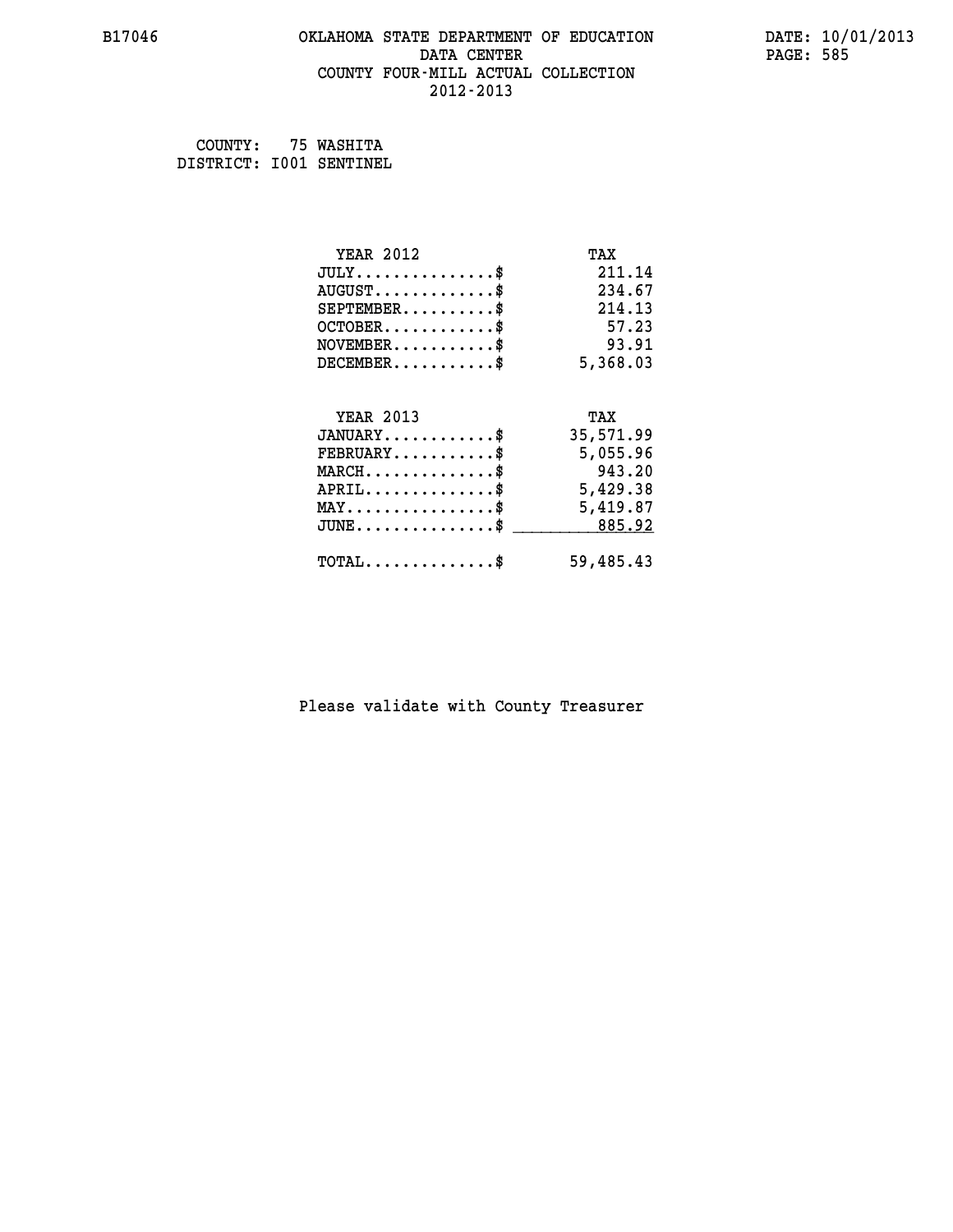### **B17046 OKLAHOMA STATE DEPARTMENT OF EDUCATION DATE: 10/01/2013 DATA CENTER** PAGE: 586  **COUNTY FOUR-MILL ACTUAL COLLECTION 2012-2013**

 **COUNTY: 75 WASHITA DISTRICT: I010 BURNS FLAT-DILL CITY**

| <b>YEAR 2012</b>                               | TAX        |
|------------------------------------------------|------------|
| $JULY$ \$                                      | 418.62     |
| $AUGUST$ \$                                    | 465.73     |
| $SEPTEMENT.$ \$                                | 425.74     |
| $OCTOBER$ \$                                   | 113.65     |
| $NOVEMBER$ \$                                  | 186.55     |
| $DECEMBER$ \$                                  | 11,368.27  |
|                                                |            |
| <b>YEAR 2013</b>                               | TAX        |
| $JANUARY$                                      | 75,332.39  |
| $FEBRUARY$                                     | 10,702.59  |
| $MARCH$ \$                                     | 1,989.74   |
| $APRIL$ \$                                     | 11,490.96  |
| $\texttt{MAX} \dots \dots \dots \dots \dots \$ | 11,477.81  |
| $JUNE$ \$                                      | 1,873.39   |
| $\texttt{TOTAL} \dots \dots \dots \dots \$     | 125,845.44 |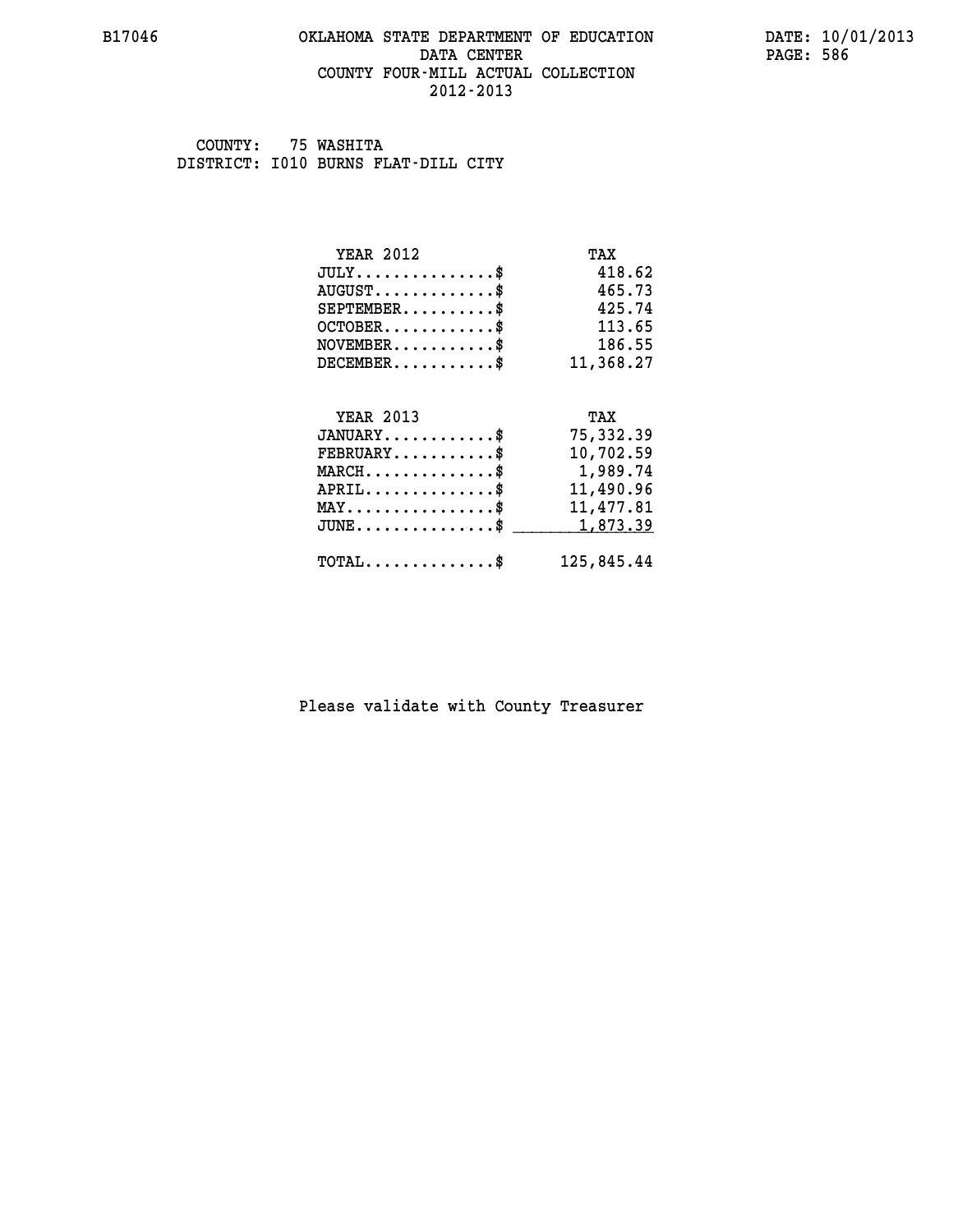# **B17046 OKLAHOMA STATE DEPARTMENT OF EDUCATION DATE: 10/01/2013 DATA CENTER** PAGE: 587  **COUNTY FOUR-MILL ACTUAL COLLECTION 2012-2013**

 **COUNTY: 75 WASHITA DISTRICT: I011 CANUTE**

| <b>YEAR 2012</b>                           | TAX       |
|--------------------------------------------|-----------|
| $JULY$ \$                                  | 265.07    |
| $AUGUST$ \$                                | 302.94    |
| $SEPTEMBER$ \$                             | 278.57    |
| $OCTOBER$ \$                               | 74.72     |
| $NOVEMBER$ \$                              | 120.06    |
| $DECEMBER$ \$                              | 7,368.10  |
|                                            |           |
| <b>YEAR 2013</b>                           | TAX       |
| $JANUARY$ \$                               | 48,825.30 |
| $FEBRUARY$                                 | 6,936.23  |
| $MARCH$ \$                                 | 1,286.94  |
| $APRIL$ \$                                 | 7,447.07  |
| $MAX \dots \dots \dots \dots \dots$        | 7,438.68  |
| $JUNE$                                     | 1,213.15  |
| $\texttt{TOTAL} \dots \dots \dots \dots \$ | 81,556.83 |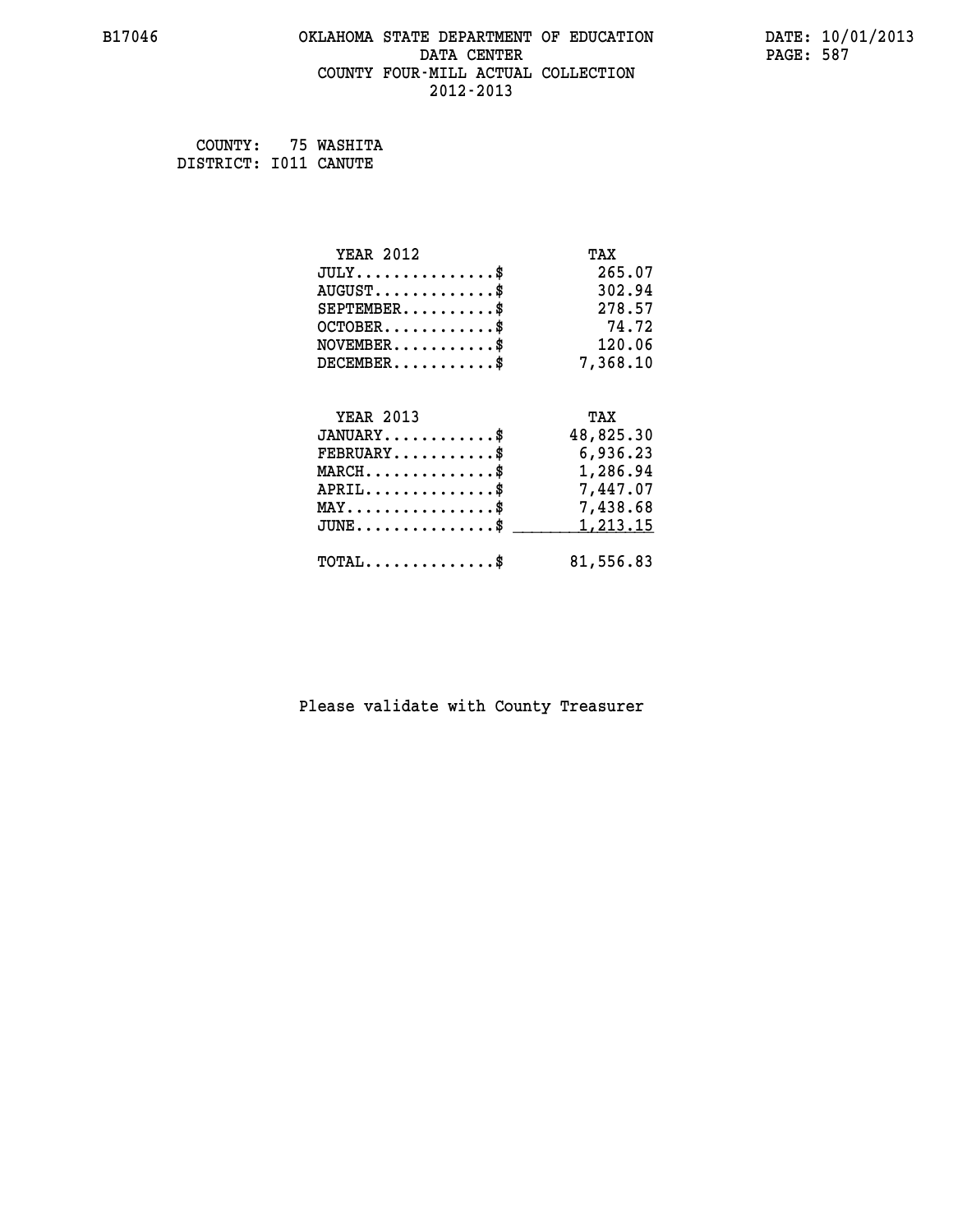### **B17046 OKLAHOMA STATE DEPARTMENT OF EDUCATION DATE: 10/01/2013 DATA CENTER PAGE: 588 COUNTY FOUR-MILL ACTUAL COLLECTION 2012-2013**

 **COUNTY: 75 WASHITA DISTRICT: I078 CORDELL**

| <b>YEAR 2012</b>                                | TAX        |
|-------------------------------------------------|------------|
| $JULY$ \$                                       | 502.46     |
| $AUGUST$ \$                                     | 551.56     |
| $SEPTEMBER$ \$                                  | 503.60     |
| $OCTOBER$ \$                                    | 133.61     |
| $\texttt{NOVEMBER} \dots \dots \dots \$         | 223.73     |
| $DECEMBER$ \$                                   | 12,399.90  |
|                                                 |            |
| <b>YEAR 2013</b>                                | TAX        |
| $JANUARY$ \$                                    | 82, 171.43 |
| $FEBRUARY$                                      | 11,682.88  |
| $MARCH$ \$                                      | 2,185.43   |
| $APRIL$ \$                                      | 12,535.92  |
| $\texttt{MAX} \dots \dots \dots \dots \dots$ \$ | 12,520.37  |
| $JUNE$ \$                                       | 2,049.30   |
| $\texttt{TOTAL} \dots \dots \dots \dots \$      | 137,460.19 |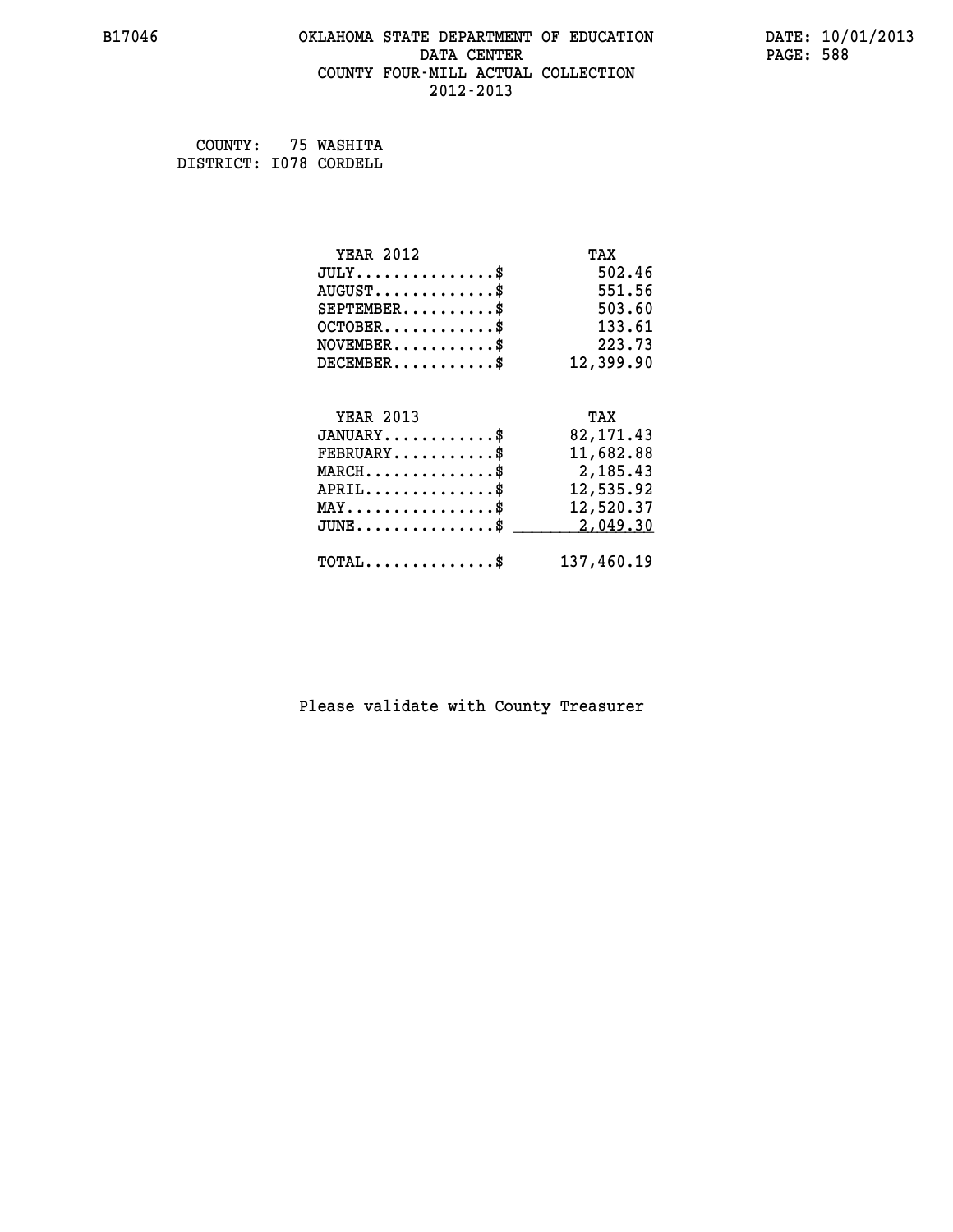### **B17046 OKLAHOMA STATE DEPARTMENT OF EDUCATION DATE: 10/01/2013 DATA CENTER PAGE: 589 COUNTY FOUR-MILL ACTUAL COLLECTION 2012-2013**

 **COUNTY: 75 WASHITA**

 **\*\*\*\*\*\* TOTALS \*\*\*\*\*\***

| <b>YEAR 2012</b>                              | TAX       |
|-----------------------------------------------|-----------|
| $JULY \ldots \ldots \ldots \ldots \mathbb{S}$ | 1,397.29  |
| $AUGUST \ldots \ldots \ldots \$               | 1,554.90  |
| $SEPTEMBER$                                   | 1,422.04  |
| $OCTOBER$ \$                                  | 379.21    |
| $NOVEMBER$ \$                                 | 624.25    |
| $DECEMENTER$                                  | 36,504.30 |

#### **YEAR 2013 TAX JANUARY............\$ 241,901.11 FEBRUARY...........\$ 34,377.66 MARCH..............\$ 6,405.31 APRIL..............\$ 36,903.33**

| $JUNE \ldots \ldots \ldots \ldots \bullet$ | 6,021.76   |
|--------------------------------------------|------------|
| ጥ ለጥ አ ፣<br>.'O'TAL S                      | 404,347.89 |

 **MAY................\$ 36,856.73**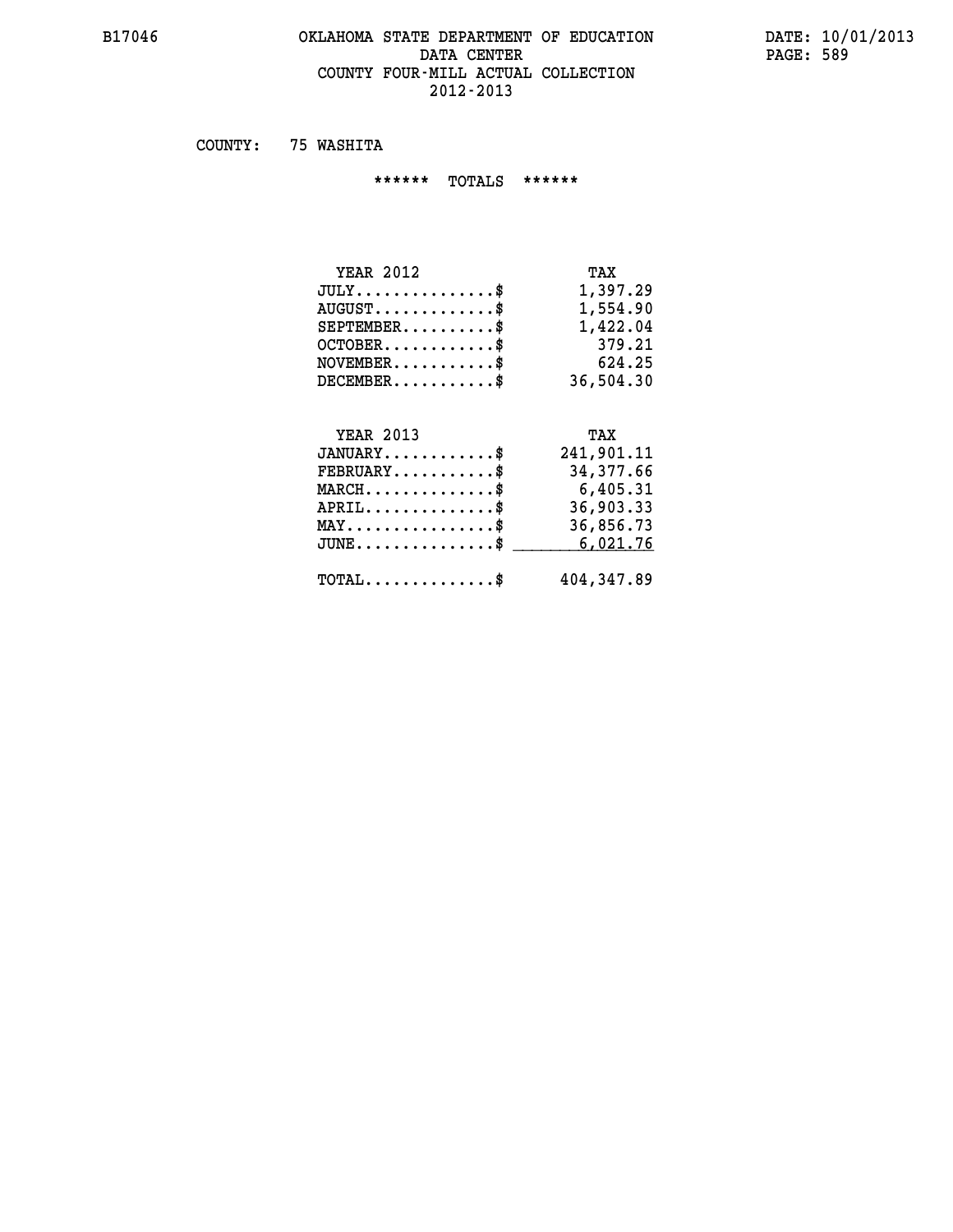### **B17046 OKLAHOMA STATE DEPARTMENT OF EDUCATION DATE: 10/01/2013 DATA CENTER** PAGE: 590  **COUNTY FOUR-MILL ACTUAL COLLECTION 2012-2013**

 **COUNTY: 76 WOODS DISTRICT: I001 ALVA**

| <b>YEAR 2012</b>                                   | TAX        |
|----------------------------------------------------|------------|
| $JULY$ \$                                          | 1,053.15   |
| $AUGUST$ \$                                        | 354.44     |
| $SEPTEMBER$ \$                                     | 253.15     |
| $OCTOBER$ \$                                       | 824.06     |
| $\texttt{NOVEMBER} \dots \dots \dots \$            | 44,663.70  |
| $DECEMBER$ \$                                      | 234,360.99 |
|                                                    |            |
| <b>YEAR 2013</b>                                   | TAX        |
| $JANUARY$ \$                                       | 52,752.24  |
| $FEBRUARY$                                         | 6,515.01   |
| $\texttt{MARCH}\ldots\ldots\ldots\ldots\text{*}$   | 56,986.90  |
| $APRIL \ldots \ldots \ldots \ldots$                | 34,575.20  |
| MAY\$ 5,391.06                                     |            |
| $J\texttt{UNE} \dots \dots \dots \dots \texttt{S}$ | 1,749.14   |
| $\texttt{TOTAL} \dots \dots \dots \dots \$         | 439,479.04 |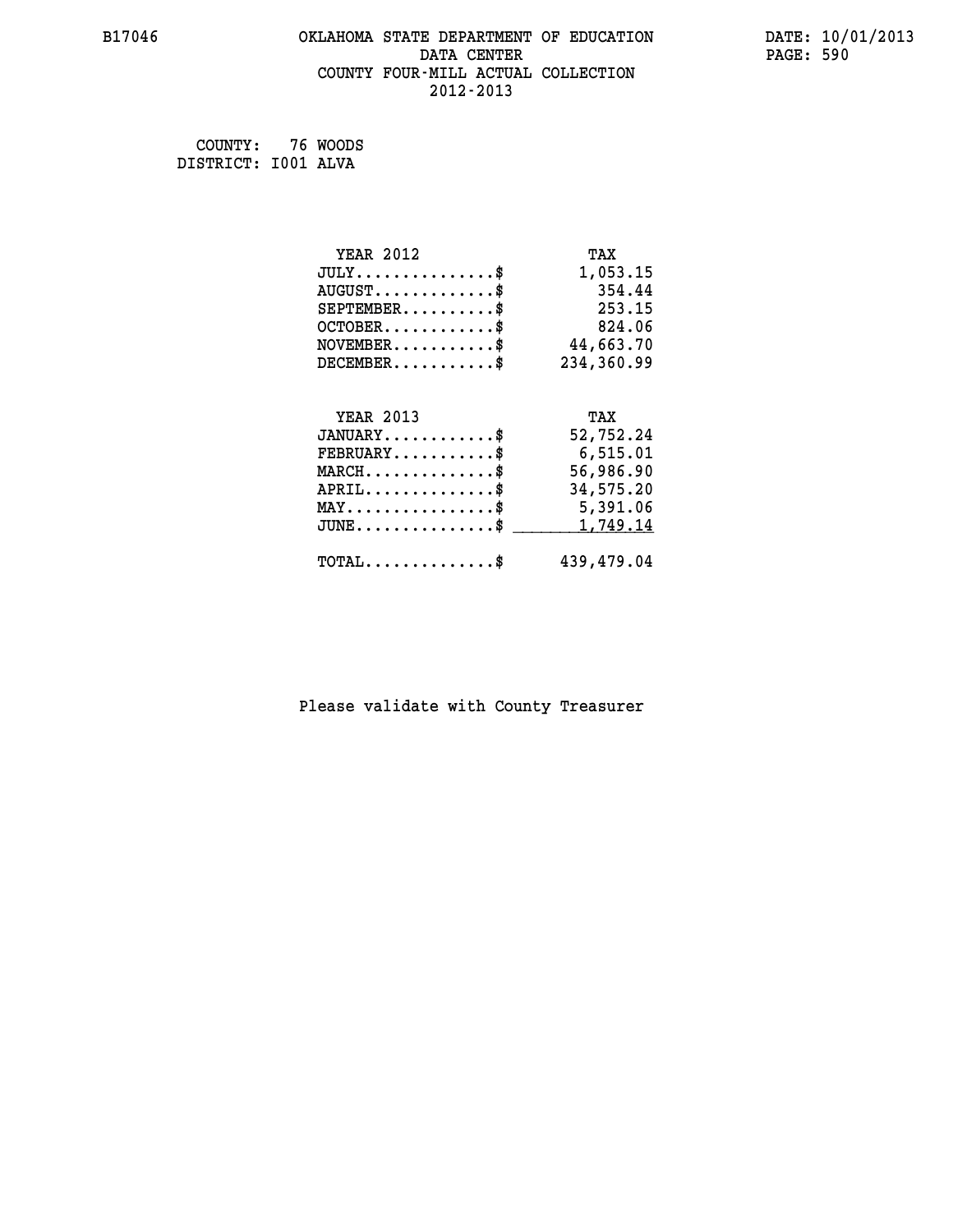# **B17046 OKLAHOMA STATE DEPARTMENT OF EDUCATION DATE: 10/01/2013 DATA CENTER** PAGE: 591  **COUNTY FOUR-MILL ACTUAL COLLECTION 2012-2013**

 **COUNTY: 76 WOODS DISTRICT: I003 WAYNOKA**

| <b>YEAR 2012</b>                                 | TAX        |
|--------------------------------------------------|------------|
| $JULY$ \$                                        | 270.08     |
| $AUGUST$ \$                                      | 94.73      |
| $SEPTEMBER$ \$                                   | 68.74      |
| $OCTOBER$ \$                                     | 220.15     |
| $\texttt{NOVEMBER} \dots \dots \dots \$          | 12,449.33  |
| $DECEMBER$ \$                                    | 65,332.17  |
|                                                  |            |
| <b>YEAR 2013</b>                                 | TAX        |
| $JANUARY$ \$                                     | 14,705.44  |
| $FEBRUARY$ \$                                    | 1,815.31   |
| $MARCH$ \$                                       | 15,885.78  |
| $APRIL \ldots \ldots \ldots \ldots *$            | 9,635.11   |
| MAY\$ 1,501.36                                   |            |
| $\texttt{JUNE} \dots \dots \dots \dots \dots \$$ | 478.62     |
| $\texttt{TOTAL} \dots \dots \dots \dots \$       | 122,456.82 |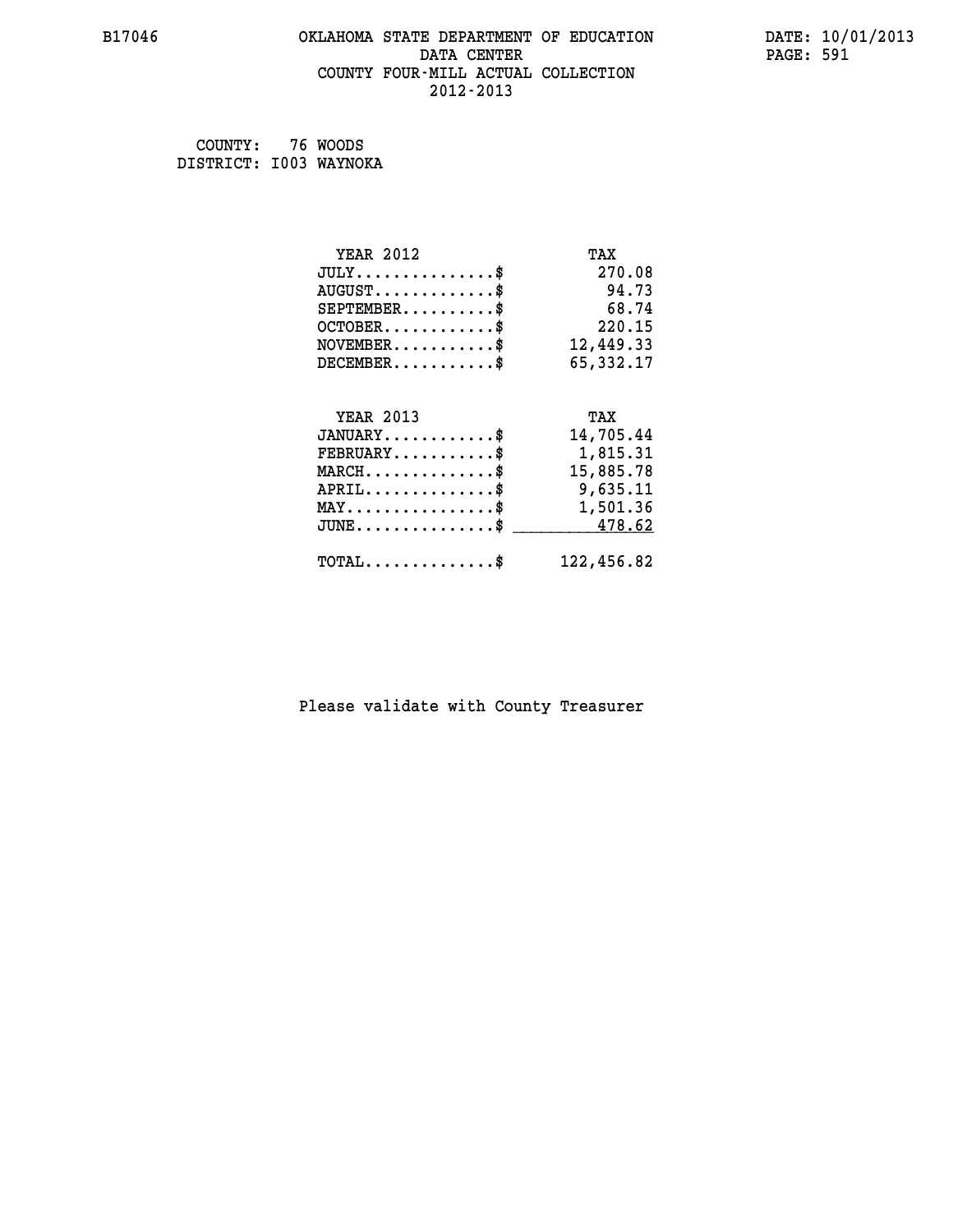### **B17046 OKLAHOMA STATE DEPARTMENT OF EDUCATION DATE: 10/01/2013 DATA CENTER** PAGE: 592  **COUNTY FOUR-MILL ACTUAL COLLECTION 2012-2013**

| COUNTY:                | 76 WOODS |
|------------------------|----------|
| DISTRICT: 1006 FREEDOM |          |

| <b>YEAR 2012</b>                                 | TAX       |
|--------------------------------------------------|-----------|
| $JULY$ \$                                        | 89.49     |
| $AUGUST$ \$                                      | 30.48     |
| $SEPTEMBER$ \$                                   | 20.35     |
| $OCTOBER$ \$                                     | 66.09     |
| $\texttt{NOVEMBER} \dots \dots \dots \$          | 3,621.53  |
| $DECEMBER$ \$                                    | 19,002.39 |
|                                                  |           |
| <b>YEAR 2013</b>                                 | TAX       |
| $JANUARY$ \$                                     | 4,277.21  |
| $FEBRUARY$                                       | 528.67    |
| $MARCH$ \$                                       | 4,620.56  |
| $APRIL \ldots \ldots \ldots \ldots \$            | 2,805.73  |
| $MAX \dots \dots \dots \dots \dots$              | 441.56    |
| $\texttt{JUNE} \dots \dots \dots \dots \dots \$$ | 148.12    |
| $\texttt{TOTAL} \dots \dots \dots \dots \$       | 35,652.18 |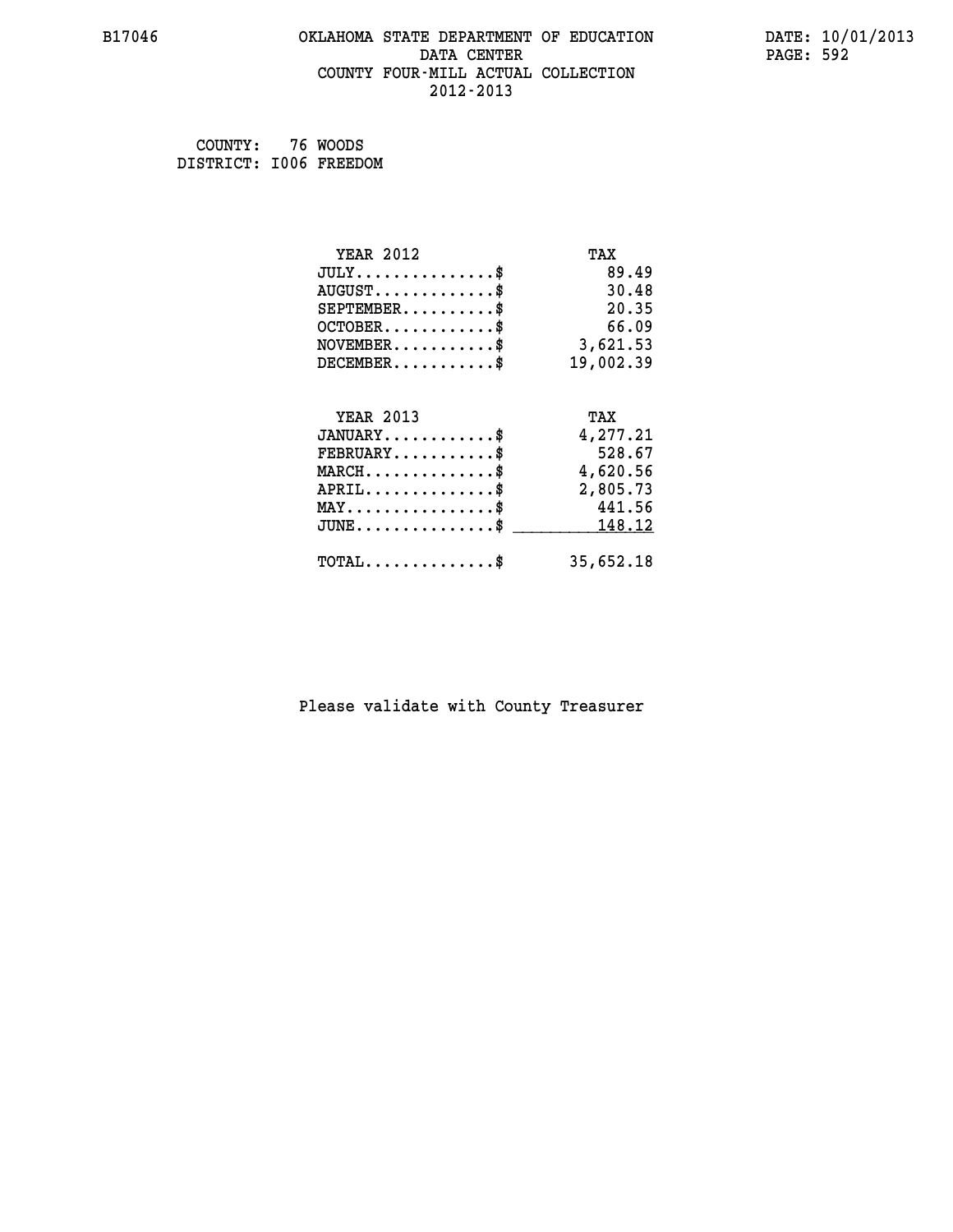### **B17046 OKLAHOMA STATE DEPARTMENT OF EDUCATION DATE: 10/01/2013 DATA CENTER** PAGE: 593  **COUNTY FOUR-MILL ACTUAL COLLECTION 2012-2013**

 **COUNTY: 76 WOODS**

 **\*\*\*\*\*\* TOTALS \*\*\*\*\*\***

| TAX        |
|------------|
| 1,412.72   |
| 479.65     |
| 342.24     |
| 1,110.30   |
| 60,734.56  |
| 318,695.55 |
|            |

# **YEAR 2013**

| <b>YEAR 2013</b>                                 | TAX        |
|--------------------------------------------------|------------|
| $JANUARY$ \$                                     | 71,734.89  |
| $\texttt{FEBRUARY} \dots \dots \dots \$          | 8,858.99   |
| $MARCH$ \$                                       | 77,493.24  |
| $APRIL$ \$                                       | 47,016.04  |
| $\texttt{MAX} \dots \dots \dots \dots \dots \$   | 7,333.98   |
| $\mathtt{JUNE} \ldots \ldots \ldots \ldots \ast$ | 2,375.88   |
| $\texttt{TOTAL} \dots \dots \dots \dots \$       | 597,588.04 |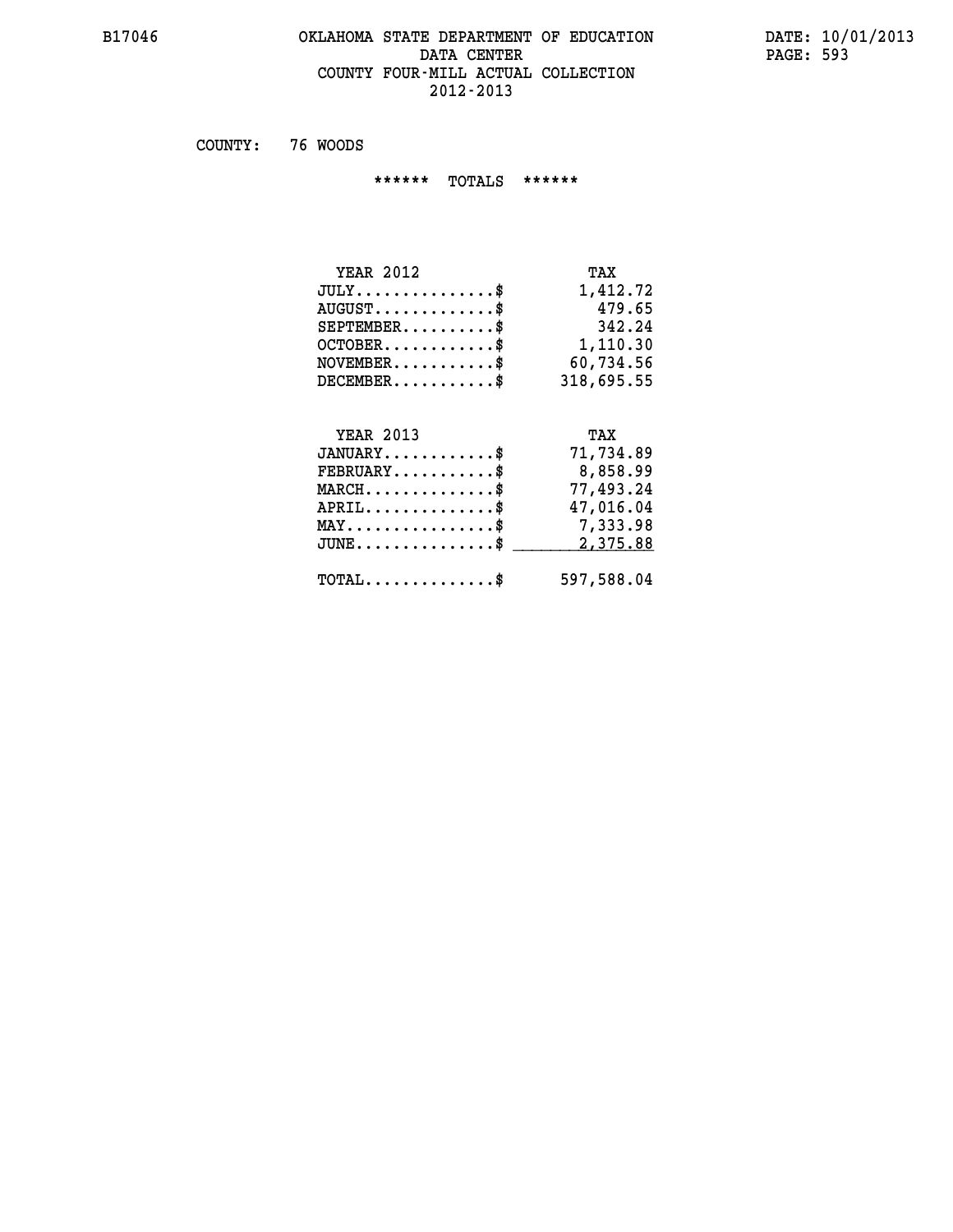# **B17046 OKLAHOMA STATE DEPARTMENT OF EDUCATION DATE: 10/01/2013 DATA CENTER** PAGE: 594  **COUNTY FOUR-MILL ACTUAL COLLECTION 2012-2013**

 **COUNTY: 77 WOODWARD DISTRICT: I001 WOODWARD**

| <b>YEAR 2012</b>                           | TAX        |
|--------------------------------------------|------------|
| $JULY$ \$                                  | 909.04     |
| $AUGUST$ \$                                | 3,997.28   |
| $SEPTEMBER$ \$                             | 4,805.93   |
| $OCTOBER$ \$                               | 3,314.00   |
| $NOVEMBER$ \$                              | 289.38     |
| $DECEMBER$ \$                              | 36,932.91  |
|                                            |            |
| <b>YEAR 2013</b>                           | TAX        |
| $JANUARY$ \$                               | 313,578.98 |
| $FEBRUARY$                                 | 79,713.92  |
| $MARCH$ \$                                 | 5,282.27   |
| $APRIL$ \$                                 | 121,417.02 |
| $MAX \dots \dots \dots \dots \$            | 60,055.16  |
| $JUNE$ $\text{\$}$                         | 127,749.71 |
| $\texttt{TOTAL} \dots \dots \dots \dots \$ | 758,045.60 |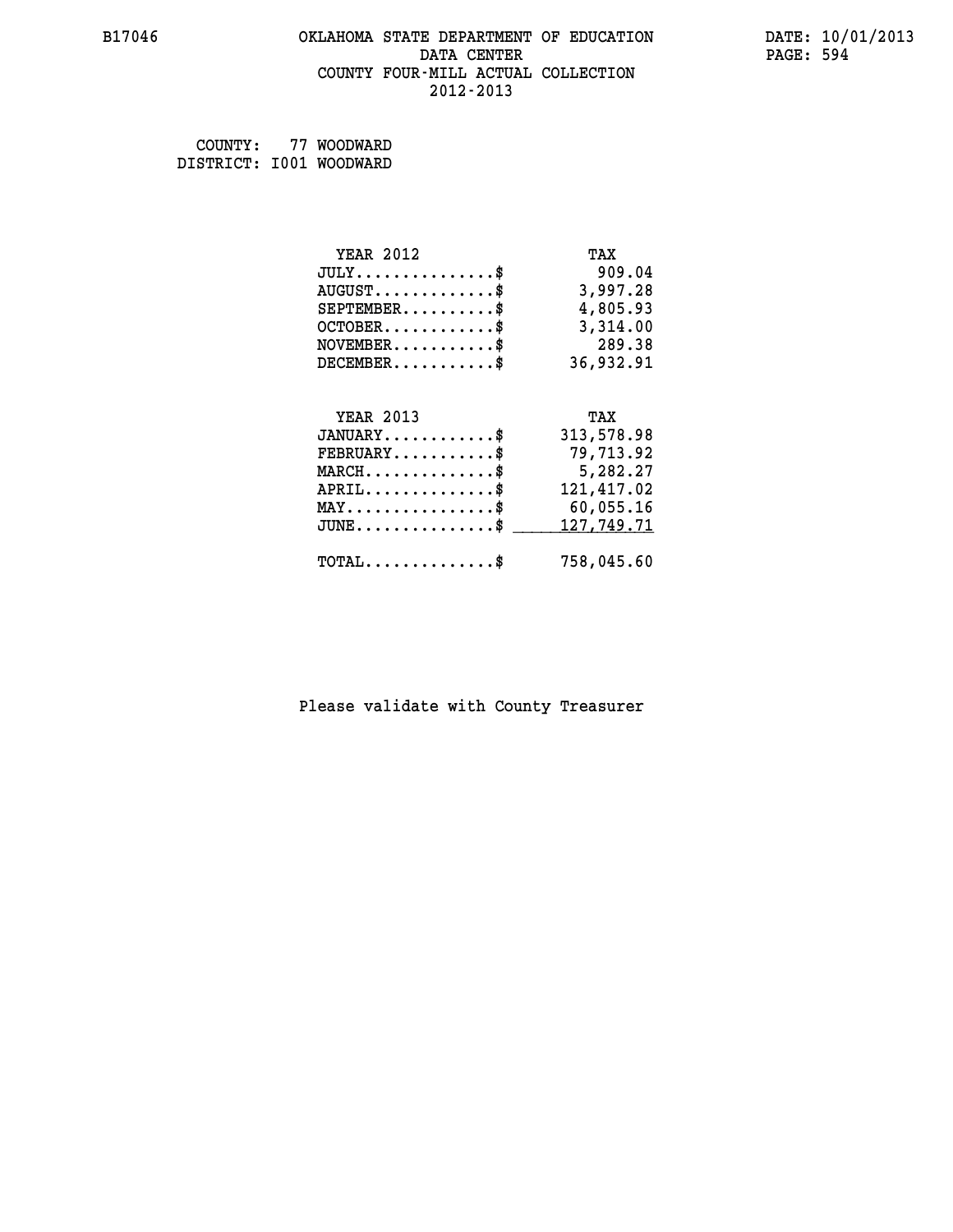# **B17046 OKLAHOMA STATE DEPARTMENT OF EDUCATION DATE: 10/01/2013 DATA CENTER** PAGE: 595  **COUNTY FOUR-MILL ACTUAL COLLECTION 2012-2013**

 **COUNTY: 77 WOODWARD DISTRICT: I002 MOORELAND**

| <b>YEAR 2012</b>                               | TAX         |
|------------------------------------------------|-------------|
| $JULY$ \$                                      | 183.58      |
| $AUGUST$ \$                                    | 759.79      |
| $SEPTEMBER$ \$                                 | 929.65      |
| $OCTOBER$ \$                                   | 625.88      |
| $NOVEMBER$ \$                                  | 57.92       |
| $DECEMBER$ \$                                  | 6,921.30    |
|                                                |             |
| <b>YEAR 2013</b>                               | TAX         |
| $JANUARY$ \$                                   | 58,760.07   |
| $FEBRUARY$                                     | 14,938.51   |
| $MARCH$ \$                                     | 989.76      |
| $APRIL$ \$                                     | 22,750.66   |
| $\texttt{MAX} \dots \dots \dots \dots \dots \$ | 11,252.91   |
| $JUNE$ \$                                      | 23,937.26   |
| $\texttt{TOTAL} \dots \dots \dots \dots \$     | 142, 107.29 |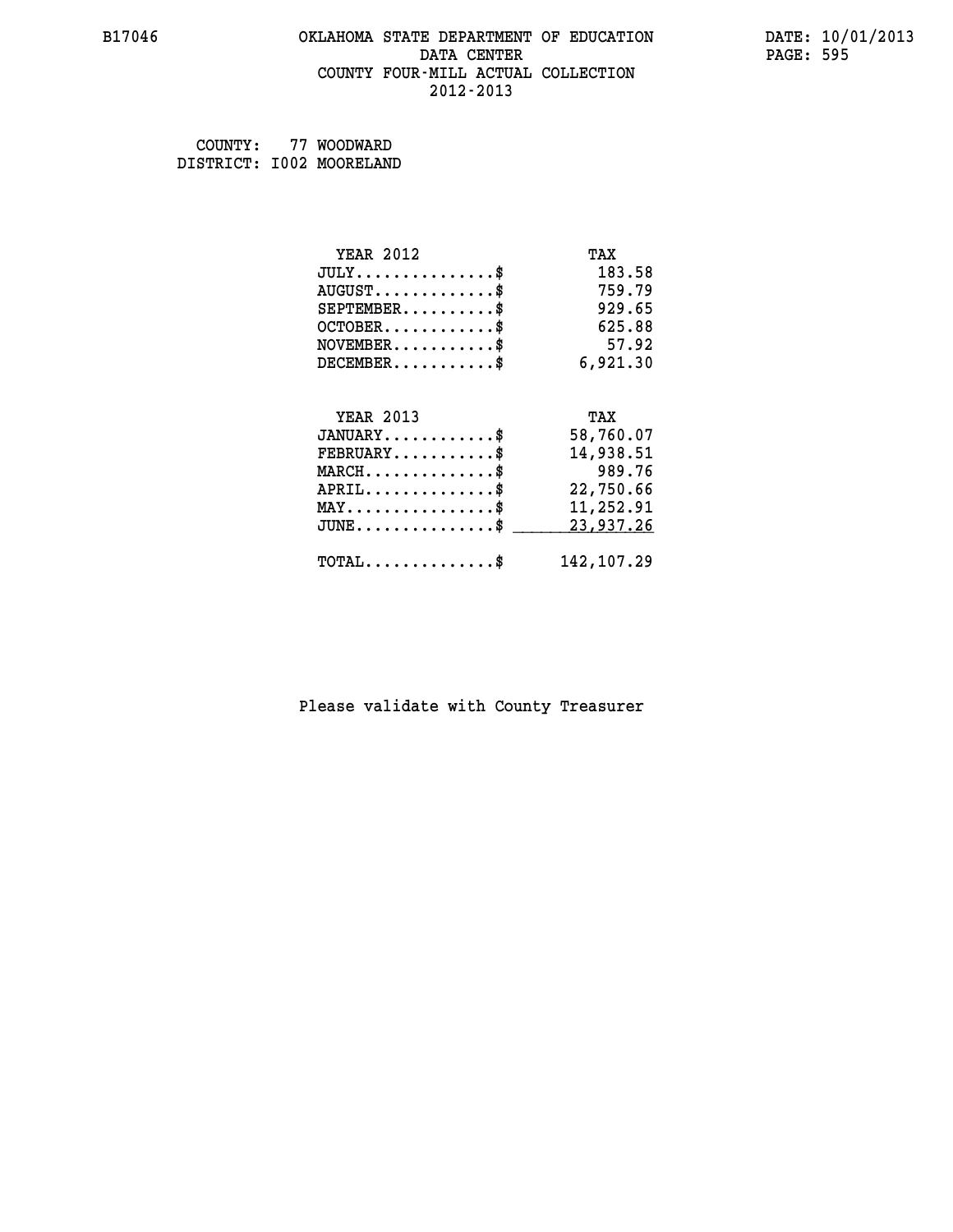### **B17046 OKLAHOMA STATE DEPARTMENT OF EDUCATION DATE: 10/01/2013 DATA CENTER** PAGE: 596  **COUNTY FOUR-MILL ACTUAL COLLECTION 2012-2013**

 **COUNTY: 77 WOODWARD DISTRICT: I003 SHARON-MUTUAL**

| <b>YEAR 2012</b>                    | TAX       |
|-------------------------------------|-----------|
| $JULY$ \$                           | 100.16    |
| $AUGUST$ \$                         | 437.79    |
| $SEPTEMBER$                         | 527.14    |
| $OCTOBER$ \$                        | 362.48    |
| $NOVEMBER$ \$                       | 31.87     |
| $DECEMBER$ \$                       | 4,038.24  |
|                                     |           |
|                                     |           |
| <b>YEAR 2013</b>                    | TAX       |
| $JANUARY$ \$                        | 34,286.38 |
| $FEBRUARY$                          | 8,715.77  |
| $MARCH$ \$                          | 577.55    |
| $APRIL$ \$                          | 13,275.51 |
| $MAX \dots \dots \dots \dots \dots$ | 6,566.31  |
| $JUNE$ \$                           | 13,967.92 |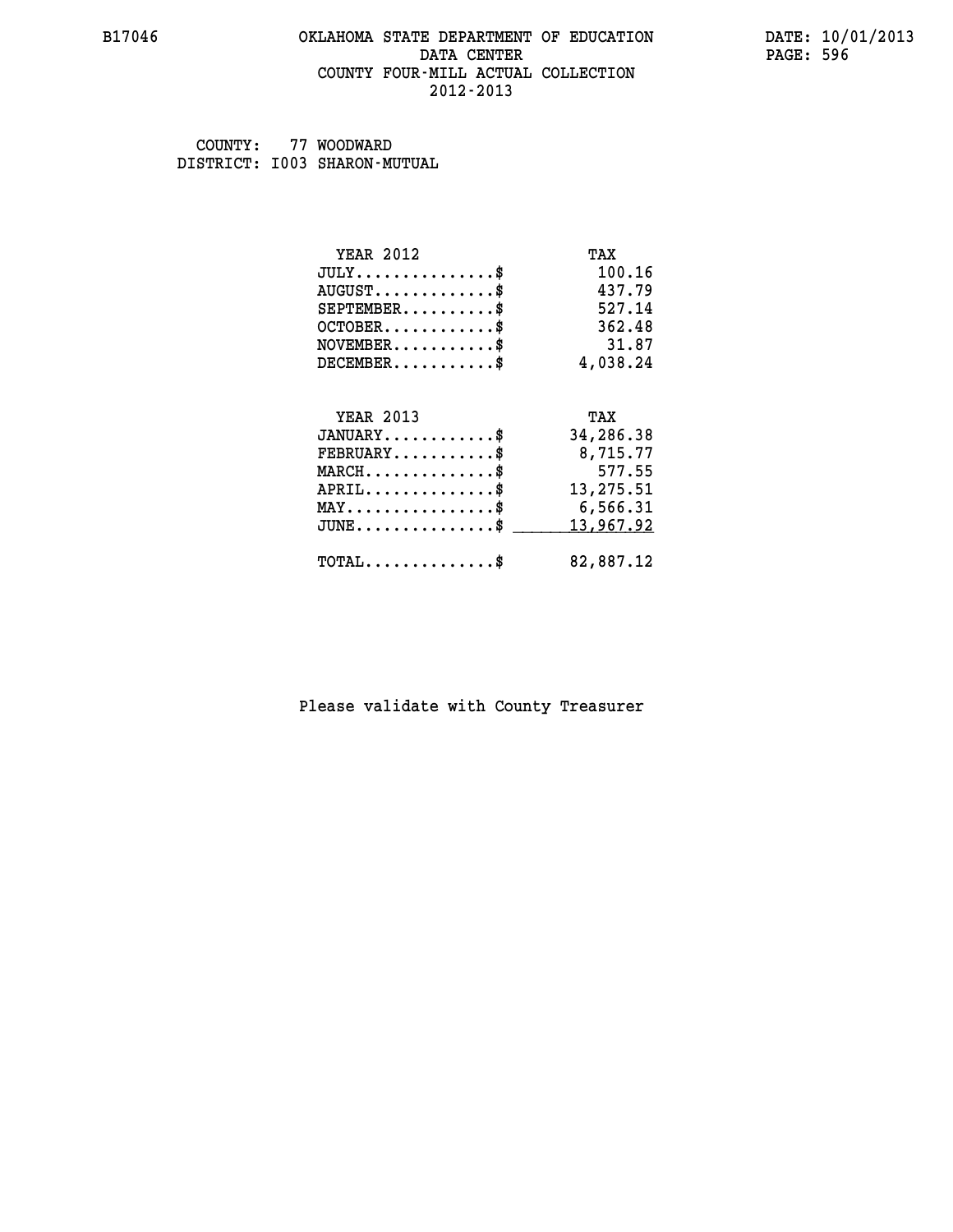### **B17046 OKLAHOMA STATE DEPARTMENT OF EDUCATION DATE: 10/01/2013 DATA CENTER** PAGE: 597  **COUNTY FOUR-MILL ACTUAL COLLECTION 2012-2013**

 **COUNTY: 77 WOODWARD DISTRICT: I005 FORT SUPPLY**

| <b>YEAR 2012</b>                           | TAX       |
|--------------------------------------------|-----------|
| $JULY$ \$                                  | 44.49     |
| $AUGUST$ \$                                | 184.31    |
| $SEPTEMENT.$ \$                            | 225.81    |
| $OCTOBER$ \$                               | 152.95    |
| $NOVEMBER$ \$                              | 14.04     |
| $DECEMBER$ \$                              | 1,684.10  |
|                                            |           |
| <b>YEAR 2013</b>                           | TAX       |
| $JANUARY$ \$                               | 14,297.83 |
| $FEBRUARY$                                 | 3,635.63  |
| $MARCH$ \$                                 | 240.83    |
| $APRIL$ \$                                 | 5,535.61  |
| $MAX \dots \dots \dots \dots \dots$        | 2,738.03  |
| $JUNE$ \$                                  | 5,824.35  |
| $\texttt{TOTAL} \dots \dots \dots \dots \$ | 34,577.98 |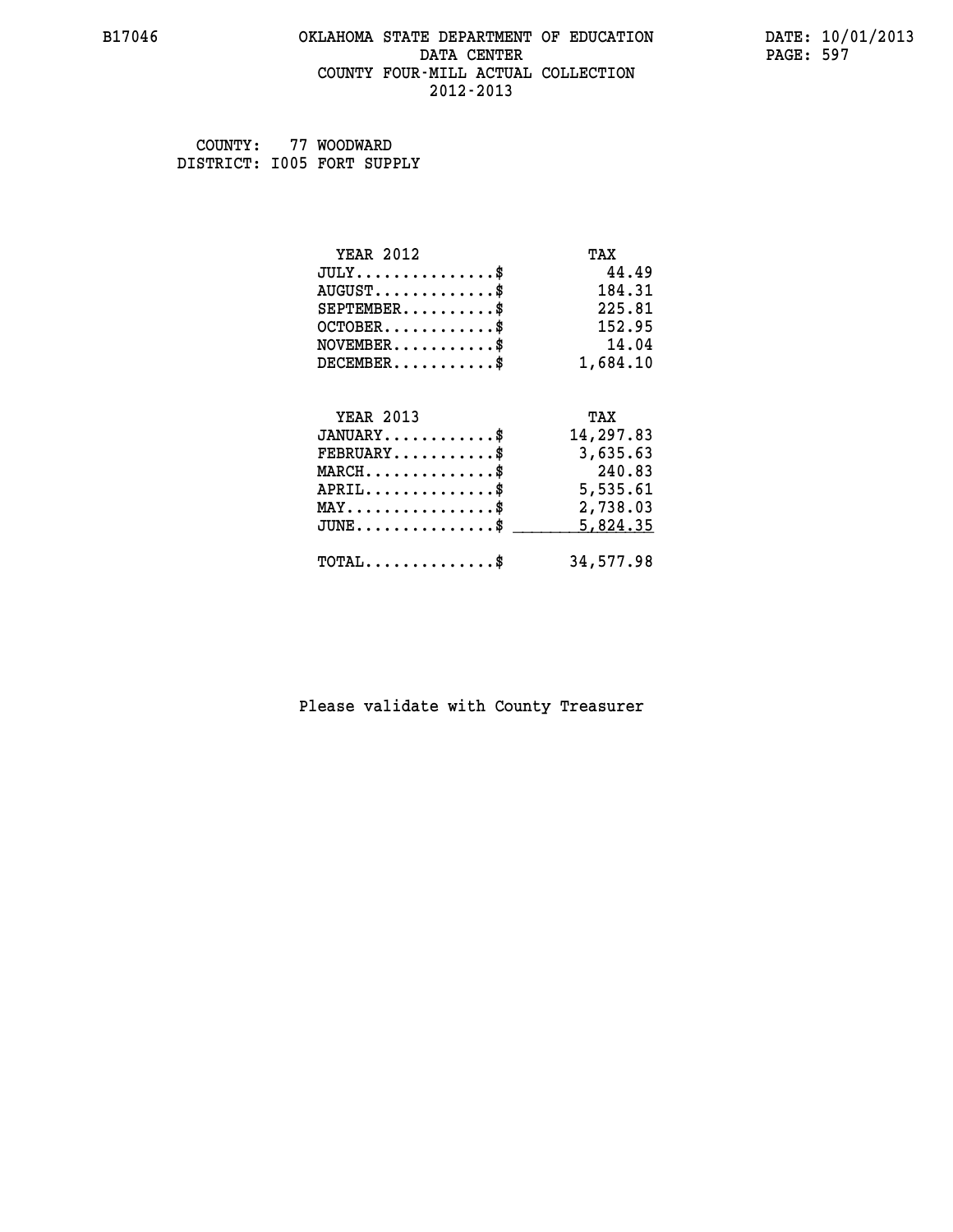### **B17046 OKLAHOMA STATE DEPARTMENT OF EDUCATION DATE: 10/01/2013 DATA CENTER PAGE: 598 COUNTY FOUR-MILL ACTUAL COLLECTION 2012-2013**

 **COUNTY: 77 WOODWARD**

 **\*\*\*\*\*\* TOTALS \*\*\*\*\*\***

| <b>YEAR 2012</b>                | TAX       |
|---------------------------------|-----------|
| $JULY \ldots \ldots \ldots \$   | 1,237.27  |
| $AUGUST \ldots \ldots \ldots \$ | 5,379.17  |
| $SEPTEMBER$ \$                  | 6,488.53  |
| $OCTOBER$ \$                    | 4,455.31  |
| $NOVEMBER$ \$                   | 393.21    |
| $DECEMBER$                      | 49,576.55 |

#### **YEAR 2013 TAX JANUARY............\$ 420,923.26 FEBRUARY...........\$ 107,003.83 MARCH..............\$ 7,090.41 APRIL..............\$ 162,978.80 MAY................\$ 80,612.41** JUNE..............\$ <u>171,479.24</u>

 **TOTAL..............\$ 1,017,617.99**